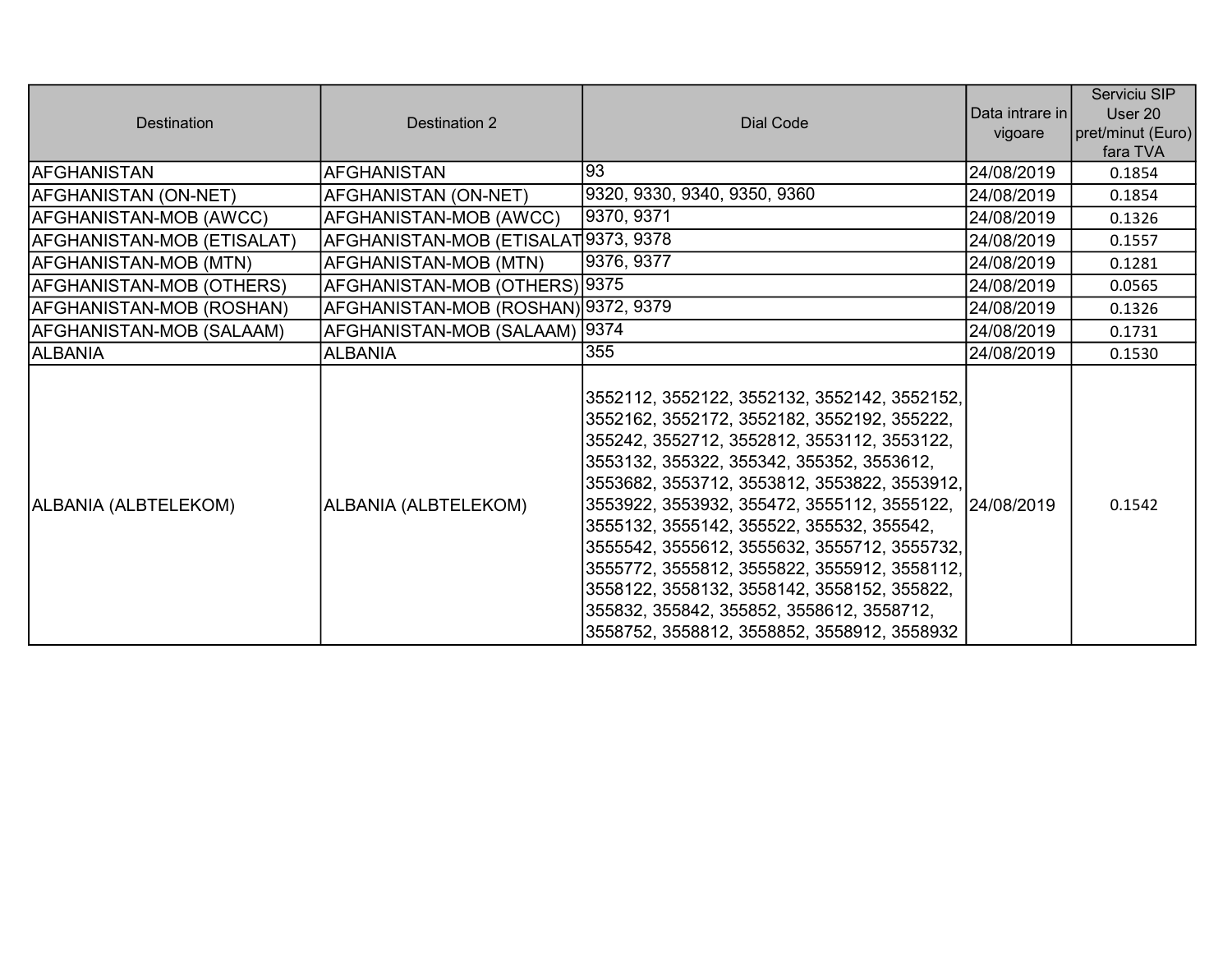|                           |                                       | 35521360, 35521362, 35521460, 35521540,     |            |        |
|---------------------------|---------------------------------------|---------------------------------------------|------------|--------|
|                           |                                       | 35521541, 35521542, 35521543, 35521544,     |            |        |
|                           |                                       | 35521545, 35521570, 35521593, 35521660,     |            |        |
|                           |                                       | 35521662, 35521760, 35521762, 35521840,     |            |        |
|                           |                                       | 35521842, 35521844, 35521960, 35521962,     |            |        |
|                           |                                       | 35521964, 35522400, 3552244, 3552260,       |            |        |
|                           |                                       | 35522620, 35522700, 35522701, 3552272,      |            |        |
|                           |                                       | 3552280, 35522900, 35524600, 35524620,      |            |        |
|                           |                                       | 3552614, 35526220, 35526221, 35526290,      |            |        |
|                           |                                       | 35526420, 35526460, 35526560, 35526620,     |            |        |
|                           |                                       | 35526621, 35526622, 3552667, 35526720,      |            |        |
|                           |                                       | 35526780, 35526870, 35526920, 35527160,     |            |        |
|                           |                                       | 35528140, 35528141, 35528170, 35528171,     |            |        |
|                           |                                       | 35528470, 35528472, 35528740, 35528742,     |            |        |
| ALBANIA (ALTERNATIVE NET) | ALBANIA (ALTERNATIVE NET)             | 35529220, 35529221, 35531170, 35531172,     | 24/08/2019 | 0.1542 |
|                           |                                       | 35531174, 35531260, 35531360, 35532410,     |            |        |
|                           |                                       | 35532411, 35532412, 35532500, 35532501,     |            |        |
|                           |                                       | 35532502, 35532503, 35532504, 35532505,     |            |        |
|                           |                                       | 3553260, 3553261, 355334, 3553360, 3553371, |            |        |
|                           | 35533800, 35534410, 35534430, 355345, |                                             |            |        |
|                           |                                       | 3553460, 35535410, 35535460, 35535700,      |            |        |
|                           |                                       | 35535701, 35535702, 35535703, 35535704,     |            |        |
|                           |                                       | 35535705, 35536140, 35536141, 35536170,     |            |        |
|                           |                                       | 3553622, 3553632, 35536660, 35536749,       |            |        |
|                           |                                       | 35536789, 35536860, 35536862, 35537160,     |            |        |
|                           |                                       | 35537229, 35537270, 35537330, 35537362,     |            |        |
|                           |                                       | 35537420, 35537473, 35538140, 35538141,     |            |        |
|                           |                                       | 35538170, 35538260, 35538320, 35538321,     |            |        |
|                           |                                       | 35538324, 3553833, 3553844, 355384700,      |            |        |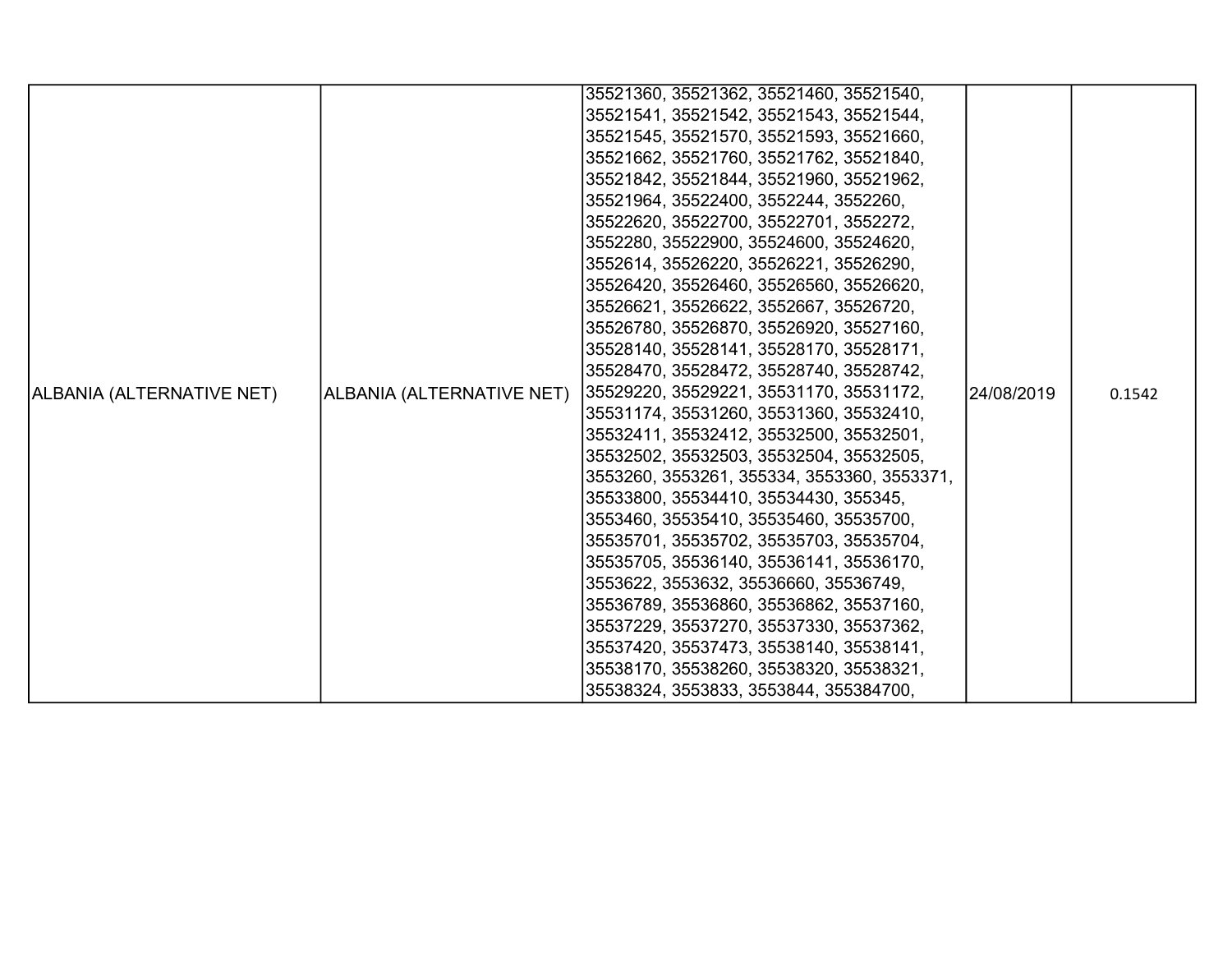|                         |                         | 35521440, 3552155, 35521650, 35521651,                                          |            |        |
|-------------------------|-------------------------|---------------------------------------------------------------------------------|------------|--------|
|                         |                         | 35521740, 35521741, 3552185, 35521940,                                          |            |        |
|                         |                         | 3552253, 3552254, 3552440, 35526160,<br>35526250, 35526293, 35526323, 35526350, |            |        |
|                         |                         | 35526363, 35526373, 35526383, 35526450,                                         |            |        |
|                         |                         | 35526490, 35526523, 35526563, 35526650,                                         |            |        |
|                         |                         | 35526673, 35526723, 35526770, 35526840,                                         |            |        |
|                         |                         | 35526890, 35526950, 35526970, 35526990,                                         |            |        |
|                         |                         | 35527023, 35527043, 35527053, 35527070,                                         |            |        |
|                         |                         | 35527140, 35527190, 35527223, 35527253,                                         |            |        |
|                         |                         | 35527270, 35527323, 35527350, 35527370,                                         |            |        |
|                         |                         | 35527390, 35527440, 35527470, 35527490,                                         |            |        |
|                         |                         | 35527523, 35527550, 35527570, 35527590,                                         |            |        |
|                         |                         | 35527623, 35527660, 35527693, 35527723,                                         |            |        |
| ALBANIA (AMC)           | ALBANIA (AMC)           | 35527760, 35527790, 35527840, 35527860,                                         | 24/08/2019 | 0.1530 |
|                         |                         | 35527880, 35527923, 35527950, 35527970,                                         |            |        |
|                         |                         | 35527990, 35528123, 35528124, 35528143,                                         |            |        |
|                         |                         | 35528144, 35528190, 35528223, 35528250,                                         |            |        |
|                         |                         | 35528290, 35528323, 35528350, 35528390,                                         |            |        |
|                         |                         | 35528450, 35528523, 35528570, 35528623,                                         |            |        |
|                         |                         | 35528643, 35528680, 35528763, 35528790,                                         |            |        |
|                         |                         | 35528823, 35528850, 35528870, 35528890,                                         |            |        |
|                         |                         | 35528950, 35528970, 35528990, 35529140,                                         |            |        |
|                         |                         | 35529190, 35529240, 35529280, 35529340,                                         |            |        |
|                         |                         | 35529370, 35529390, 35529423, 35529460,                                         |            |        |
|                         |                         | 35529490, 35529523, 35529550, 35529570,                                         |            |        |
|                         |                         | 35529590, 35529623, 35529650, 35529680,                                         |            |        |
|                         |                         | 35529723, 35529750, 35529763, 35529780,                                         |            |        |
|                         |                         | 35531150, 35531151, 35531250, 35531350,                                         |            |        |
| ALBANIA (OLO)           | ALBANIA (OLO)           | 3554249, 3554250, 3554251, 3554252                                              | 24/08/2019 | 0.1516 |
| ALBANIA-MOB (AMC)       | ALBANIA-MOB (AMC)       | 35568                                                                           | 24/08/2019 | 0.3999 |
| ALBANIA-MOB (EAGLE)     | ALBANIA-MOB (EAGLE)     | 35567                                                                           | 24/08/2019 | 0.3946 |
| ALBANIA-MOB (EAGLE-VAS) | ALBANIA-MOB (EAGLE-VAS) | 35567890                                                                        | 24/08/2019 | 0.3946 |
| ALBANIA-MOB (VODAFONE)  | ALBANIA-MOB (VODAFONE)  | 35569                                                                           | 24/08/2019 | 0.4045 |
| ALBANIA-TIRANA          | ALBANIA-TIRANA          | 355422, 355423, 355424                                                          | 24/08/2019 | 0.1530 |
| <b>ALGERIA</b>          | <b>ALGERIA</b>          | 213                                                                             | 24/08/2019 | 0.0600 |
|                         |                         |                                                                                 |            |        |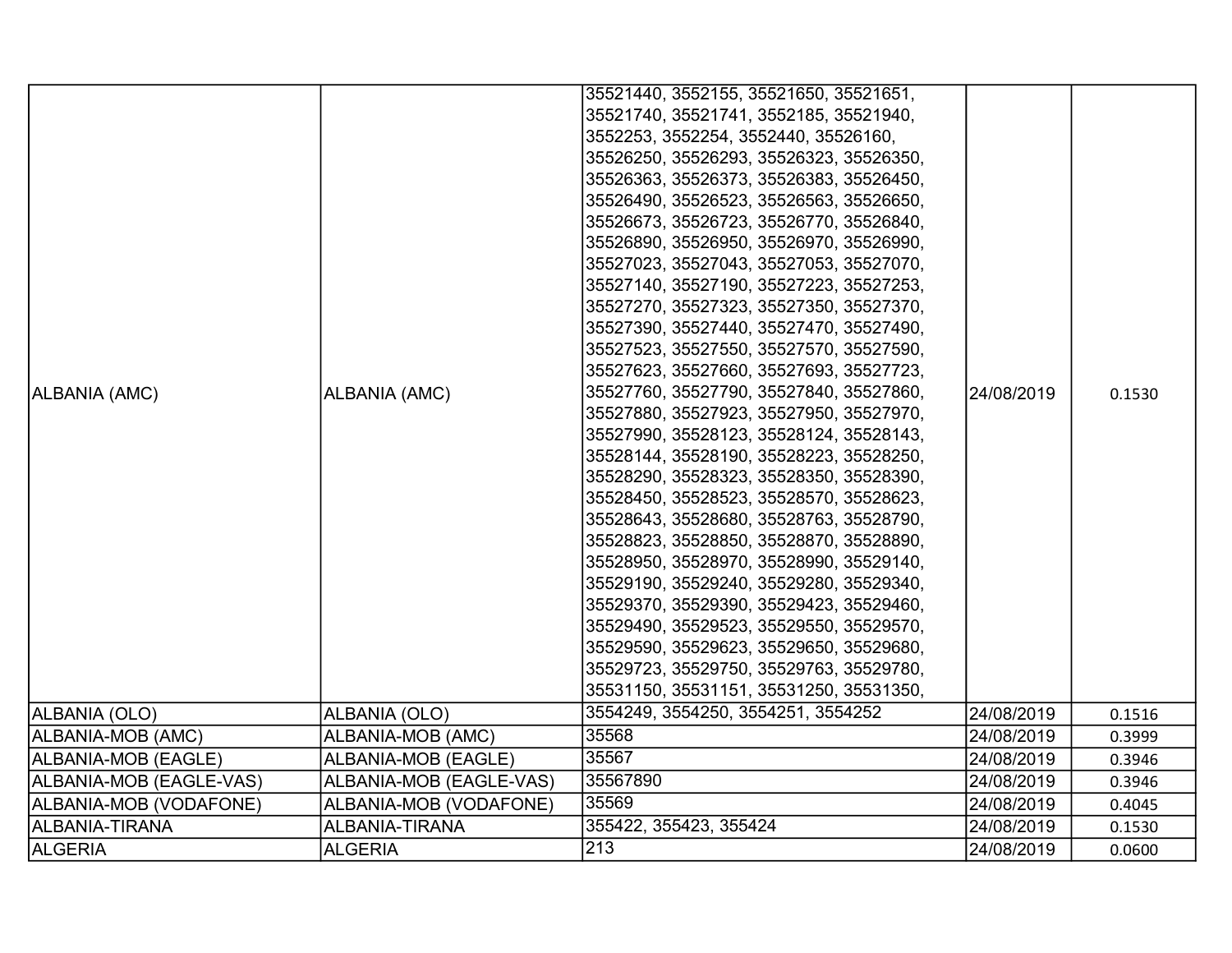| ALGERIA-MOB (ALGERIA TEL)                              | ALGERIA-MOB (ALGERIA TEL)     | 2136                                                                                                                                                                                                                                                            | 24/08/2019 | 0.4992 |
|--------------------------------------------------------|-------------------------------|-----------------------------------------------------------------------------------------------------------------------------------------------------------------------------------------------------------------------------------------------------------------|------------|--------|
| <b>ALGERIA-MOB (DJEZZY)</b>                            | <b>BLOCKED</b>                | 2137                                                                                                                                                                                                                                                            | 24/08/2019 | 0.7312 |
| ALGERIA-MOB (OOREDOO)                                  | ALGERIA-MOB (OOREDOO)         | 2135                                                                                                                                                                                                                                                            | 24/08/2019 | 0.4843 |
| <b>AMERICAN SAMOA</b>                                  | <b>AMERICAN SAMOA</b>         | 1684                                                                                                                                                                                                                                                            | 24/08/2019 | 0.0196 |
| <b>ANDORRA</b>                                         | <b>ANDORRA</b>                | 376                                                                                                                                                                                                                                                             | 24/08/2019 | 0.0177 |
| <b>ANDORRA-MOB</b>                                     | ANDORRA-MOB                   | 3763, 3764, 3765, 3766                                                                                                                                                                                                                                          | 24/08/2019 | 0.1914 |
| ANGOLA                                                 | <b>ANGOLA</b>                 | 244                                                                                                                                                                                                                                                             | 24/08/2019 | 0.0405 |
| ANGOLA-MOB (OTHERS)                                    | ANGOLA-MOB (OTHERS)           | 24490, 24491, 24495, 24496, 24497, 24498,<br>24499                                                                                                                                                                                                              | 24/08/2019 | 0.0945 |
| ANGOLA-MOB (UNITEL)                                    | ANGOLA-MOB (UNITEL)           | 24492, 24493, 24494                                                                                                                                                                                                                                             | 24/08/2019 | 0.1412 |
| ANGUILLA                                               | <b>ANGUILLA</b>               | 1264                                                                                                                                                                                                                                                            | 24/08/2019 | 0.1764 |
| ANGUILLA-MOB (DIGICEL)                                 | ANGUILLA-MOB (DIGICEL)        | 1264581, 1264582, 1264583, 1264584                                                                                                                                                                                                                              | 24/08/2019 | 0.1856 |
| <b>ANGUILLA-MOB (FLOW)</b>                             | ANGUILLA-MOB (FLOW)           | 1264235, 1264469, 1264476, 1264729, 1264772 24/08/2019                                                                                                                                                                                                          |            | 0.1868 |
| ANGUILLA-MOB (OTHERS)                                  | ANGUILLA-MOB (OTHERS)         | 1264536, 1264537, 1264538, 1264539, 1264543 24/08/2019                                                                                                                                                                                                          |            | 0.1880 |
| <b>ANTARCTIC</b>                                       | <b>BLOCKED</b>                | 672                                                                                                                                                                                                                                                             | 24/08/2019 | 1.6928 |
| <b>ANTIGUA &amp; BARBUDA</b>                           | <b>ANTIGUA &amp; BARBUDA</b>  | 1268                                                                                                                                                                                                                                                            | 24/08/2019 | 0.2105 |
|                                                        |                               | 1268713, 1268714, 1268715, 1268716, 1268717,<br>ANTIGUA & BARBUDA-MOB (DIGICIANTIGUA & BARBUDA-MOB (DI01268718, 1268719, 1268720, 1268721, 1268722, 24/08/2019 <br>1268724, 1268725, 1268726, 1268732, 1268734,<br>1268736, 1268783, 1268785, 1268788           |            | 0.2237 |
| ANTIGUA & BARBUDA-MOB (OTHEI ANTIGUA & BARBUDA-MOB (OT |                               | 1268464, 1268723, 1268727, 1268728, 1268729,<br>1200–0–1, 12001–0, 1–0,<br>1268762, 1268764, 1268770, 1268771, 1268772, 24/08/2019<br>1268773, 1268774, 1268775, 1268776, 1268778,<br>1268779, 1268780, 1268781, 1268782, 1268784,<br>1268786, 1268787, 1268789 |            | 0.2237 |
| <b>ARGENTINA</b>                                       | <b>ARGENTINA</b>              | $\overline{54}$                                                                                                                                                                                                                                                 | 24/08/2019 | 0.0162 |
| <b>ARGENTINA-BUENOS AIRES</b>                          | <b>ARGENTINA-BUENOS AIRES</b> | 5411                                                                                                                                                                                                                                                            | 24/08/2019 | 0.0053 |
| <b>ARGENTINA-CITIES</b>                                | <b>ARGENTINA-CITIES</b>       | 54221, 54223, 542293, 54230, 54232, 54236,<br>54237, 54249, 54261, 54264, 54266, 54291,<br>542954, 54299, 54332, 54341, 54342, 54343,<br>543461, 543462, 543476, 54348, 54353, 54358,<br>543624, 54364, 54372, 543783, 54381, 54387                             | 24/08/2019 | 0.0127 |
| ARGENTINA-CORDOBA                                      | ARGENTINA-CORDOBA             | 54351, 54354, 54357                                                                                                                                                                                                                                             | 24/08/2019 | 0.0159 |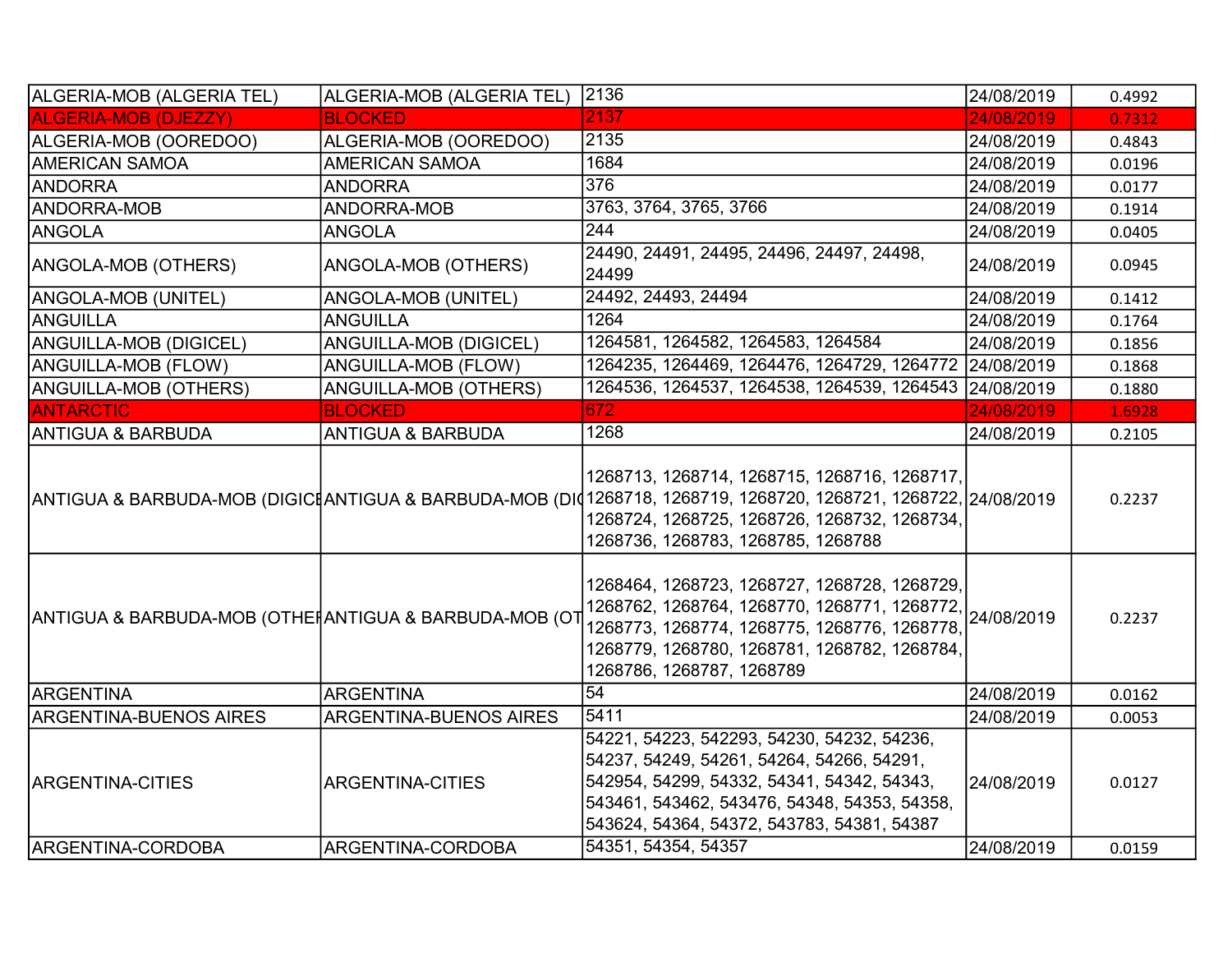|                       |                       | 549112158, 549112159, 54911216, 54911217,              |        |
|-----------------------|-----------------------|--------------------------------------------------------|--------|
|                       |                       | 54911218, 549112190, 549112191, 549112192,             |        |
|                       |                       | 549112193, 54911263, 54911264, 54911265,               |        |
|                       |                       | 54911266, 54911267, 54911268, 54911269,                |        |
|                       |                       | 54911270, 54911271, 549112720, 549112721,              |        |
|                       |                       | 549112722, 549112723, 549112724, 549112725,            |        |
|                       |                       | 549112726, 549112728, 549112729, 54911273,             |        |
|                       |                       | 54911274, 54911275, 54911276, 54911277,                |        |
|                       |                       | 54911278, 54911279, 54911280, 549113226,               |        |
|                       |                       | 549113227, 549113228, 549113229, 54911323,             |        |
|                       |                       | 54911324, 54911325, 54911326, 54911327,                |        |
|                       |                       | 54911328, 54911329, 54911330, 54911331,                |        |
|                       |                       | 54911332, 54911333, 54911334, 54911335,                |        |
|                       |                       | 54911336, 549113370, 549113371, 549113372,             |        |
| ARGENTINA-MOB (CLARO) | ARGENTINA-MOB (CLARO) | 549113373, 549113374, 549113375, 549113755, 24/08/2019 | 0.1343 |
|                       |                       | 549113756, 549113757, 549113758, 549113759,            |        |
|                       |                       | 54911376, 54911377, 54911378, 54911379,                |        |
|                       |                       | 54911380, 54911381, 54911382, 549113830,               |        |
|                       |                       | 549113831, 549113832, 549113833, 549113834,            |        |
|                       |                       | 549115001, 549115002, 549115003, 549115004,            |        |
|                       |                       | 549115005, 549115006, 549115007, 549115008,            |        |
|                       |                       | 549115009, 54911501, 549115020, 549115021,             |        |
|                       |                       | 549115022, 549115023, 549115024, 549115025,            |        |
|                       |                       | 54911540, 54911541, 549115420, 549115421,              |        |
|                       |                       | 549115422, 549115423, 549115424, 549115454,            |        |
|                       |                       | 549115455, 549115456, 549115457, 549115458,            |        |
|                       |                       | 549115459, 549115460, 549115461, 549115462,            |        |
|                       |                       | 549115463, 549115507, 549115508, 549115509,            |        |
|                       |                       | 549115511, 549115512, 549115513, 549115514,            |        |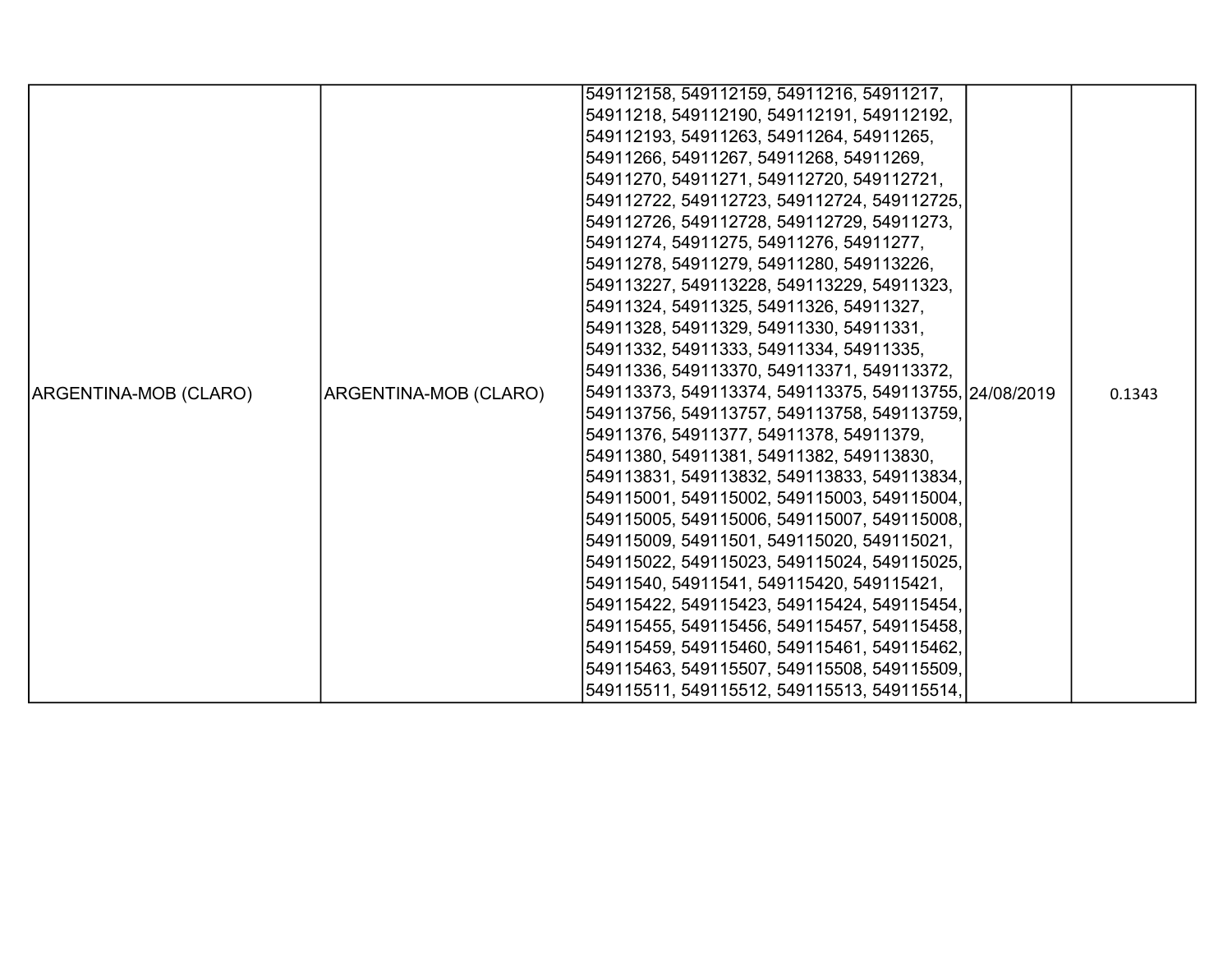|                       |                       | 5492284354, 5492284355, 5492284356,         |            |        |
|-----------------------|-----------------------|---------------------------------------------|------------|--------|
|                       |                       | 5492284357, 5492284399, 549228447,          |            |        |
|                       |                       | 5492284505, 5492284506, 5492284507,         |            |        |
|                       |                       | 5492284508, 5492284509, 549228453,          |            |        |
|                       |                       | 549228455, 5492284560, 5492284561,          |            |        |
|                       |                       | 5492284562, 5492284563, 5492284564,         |            |        |
|                       |                       | 549228457, 549228458, 549228460,            |            |        |
|                       |                       | 5492284610, 5492284611, 5492284612,         |            |        |
|                       |                       | 5492284613, 5492284614, 549228463,          |            |        |
|                       |                       | 5492284671, 5492284672, 5492284673,         |            |        |
|                       |                       | 5492284674, 5492284675, 5492284676,         |            |        |
|                       |                       | 5492284679, 549228468, 549228469,           |            |        |
|                       |                       | 5492285401, 5492285402, 5492286401,         |            |        |
|                       |                       | 5492286402, 5492286403, 549229141,          |            |        |
| ARGENTINA-MOB (CLARO) | ARGENTINA-MOB (CLARO) | 5492291453, 5492291454, 5492291455,         | 24/08/2019 | 0.1343 |
|                       |                       | 5492291456, 5492291457, 5492291458,         |            |        |
|                       |                       | 5492291459, 5492291460, 5492291461,         |            |        |
|                       |                       | 5492291462, 5492291463, 5492291464,         |            |        |
|                       |                       | 5492291465, 5492291466, 5492291499,         |            |        |
|                       |                       | 5492291504, 5492291524, 5492291525,         |            |        |
|                       |                       | 5492291526, 5492291527, 5492291528,         |            |        |
|                       |                       | 5492291529, 5492291540, 5492291541,         |            |        |
|                       |                       | 5492291542, 5492291543, 5492291544,         |            |        |
|                       |                       | 5492292400, 5492292401, 5492292402,         |            |        |
|                       |                       | 5492292403, 549229321, 5492293306,          |            |        |
|                       |                       | 5492293307, 5492293308, 5492293309,         |            |        |
|                       |                       | 549229331, 549229332, 549229333, 549229334, |            |        |
|                       |                       | 549229335, 5492293360, 5492293361,          |            |        |
|                       |                       | 5492293475, 5492293476, 5492293477,         |            |        |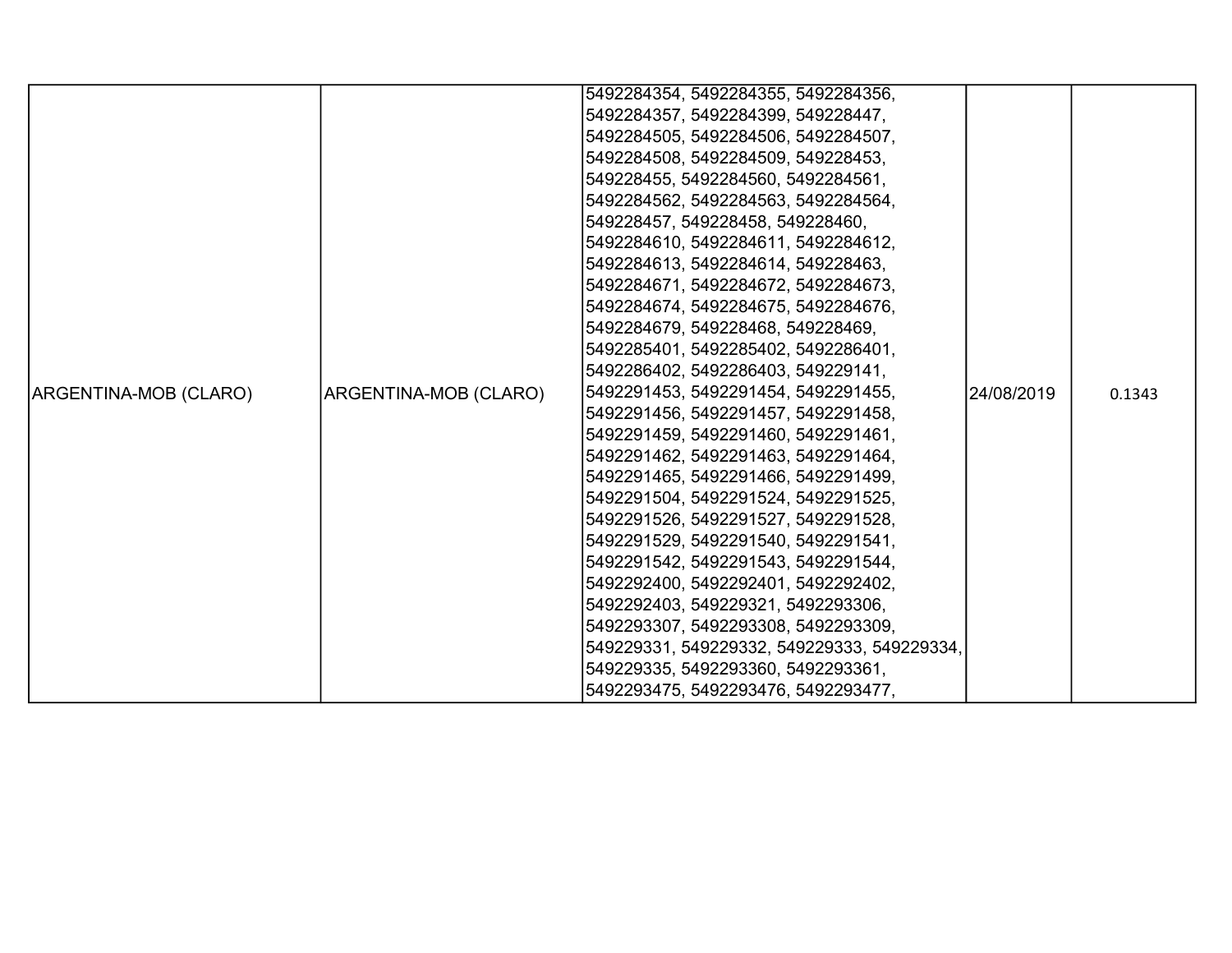|                       |                       | 5492474455, 5492474461, 5492474462, |            |        |
|-----------------------|-----------------------|-------------------------------------|------------|--------|
|                       |                       | 5492474463, 5492474464, 5492474465, |            |        |
|                       |                       | 5492474466, 5492474467, 5492474468, |            |        |
|                       |                       | 5492474469, 5492474470, 5492474471, |            |        |
|                       |                       | 5492474472, 5492474473, 5492474474, |            |        |
|                       |                       | 5492474475, 5492474476, 5492474477, |            |        |
|                       |                       | 5492474478, 5492474492, 5492474493, |            |        |
|                       |                       | 5492474494, 5492474495, 5492474496, |            |        |
|                       |                       | 5492474520, 5492474521, 5492474522, |            |        |
|                       |                       | 5492474523, 5492474524, 5492474551, |            |        |
|                       |                       | 5492474552, 5492474553, 5492474554, |            |        |
|                       |                       | 5492474555, 549247456, 5492474590,  |            |        |
|                       |                       | 5492474597, 5492474598, 5492474599, |            |        |
|                       |                       | 549247540, 5492477210, 5492477211,  |            |        |
| ARGENTINA-MOB (CLARO) | ARGENTINA-MOB (CLARO) | 5492477300, 5492477301, 5492477302, | 24/08/2019 | 0.1343 |
|                       |                       | 5492477303, 5492477309, 5492477310, |            |        |
|                       |                       | 5492477311, 5492477312, 5492477313, |            |        |
|                       |                       | 5492477314, 5492477315, 5492477316, |            |        |
|                       |                       | 5492477317, 5492477318, 5492477329, |            |        |
|                       |                       | 549247733, 549247734, 549247735,    |            |        |
|                       |                       | 5492477360, 5492477361, 5492477362, |            |        |
|                       |                       | 5492477363, 5492477364, 5492477365, |            |        |
|                       |                       | 5492477380, 5492477381, 5492477382, |            |        |
|                       |                       | 5492477383, 5492477384, 5492477385, |            |        |
|                       |                       | 5492477386, 5492477397, 5492477398, |            |        |
|                       |                       | 5492477399, 549247745, 5492477488,  |            |        |
|                       |                       | 5492477489, 549247755, 549247756,   |            |        |
|                       |                       | 549247758, 549247759, 5492477600,   |            |        |
|                       |                       | 5492477601, 5492477602, 5492477603, |            |        |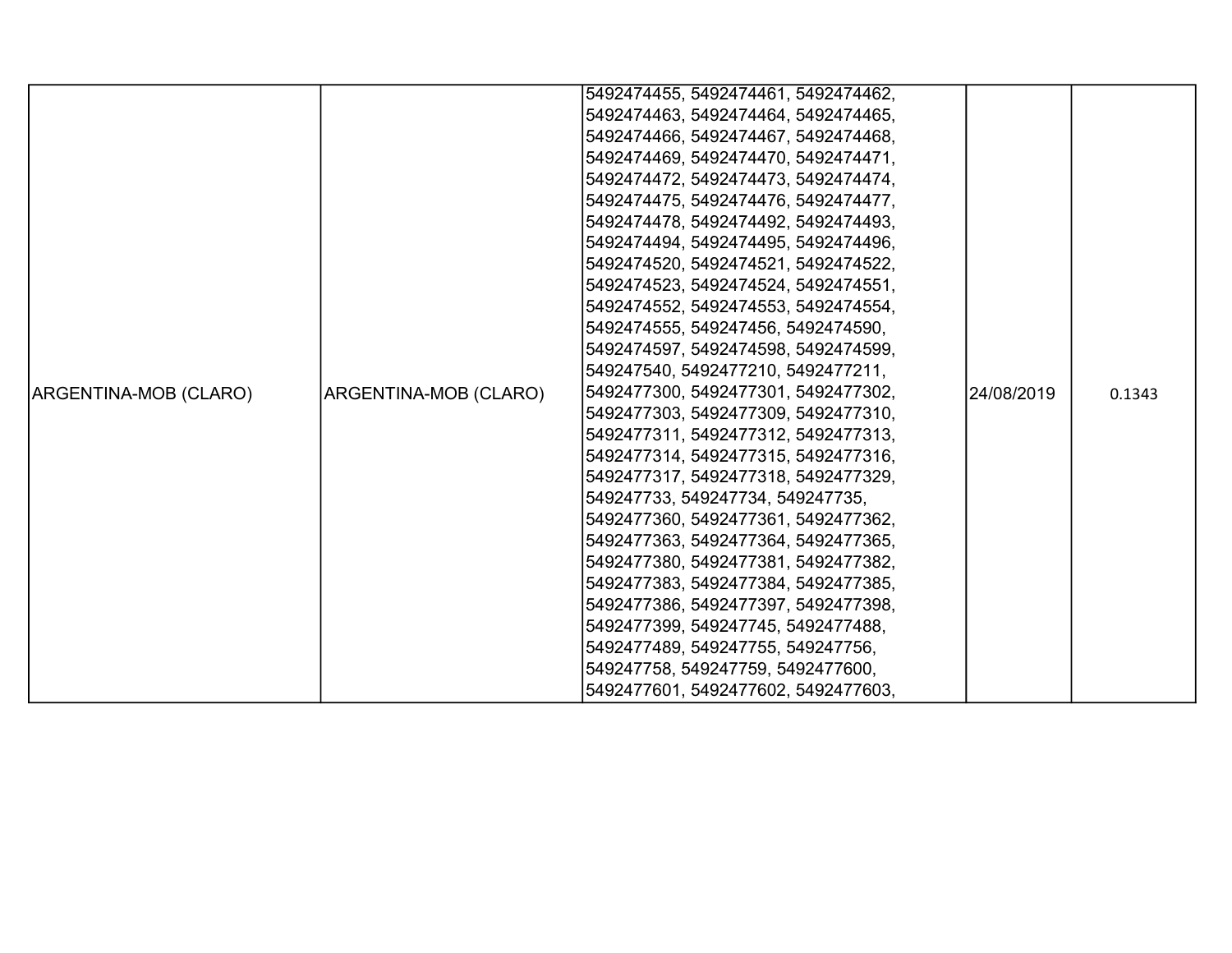|                       |                       | 549280484, 5492804913, 5492804914,          |            |        |
|-----------------------|-----------------------|---------------------------------------------|------------|--------|
|                       |                       | 5492901416, 5492901417, 5492901418,         |            |        |
|                       |                       | 5492901419, 5492901447, 5492901448,         |            |        |
|                       |                       | 5492901449, 549290147, 5492901490,          |            |        |
|                       |                       | 5492901491, 5492901493, 5492901494,         |            |        |
|                       |                       |                                             |            |        |
|                       |                       | 5492901495, 5492901496, 5492901497,         |            |        |
|                       |                       | 5492901498, 5492901504, 5492901505,         |            |        |
|                       |                       | 5492901506, 5492901507, 5492901508,         |            |        |
|                       |                       | 5492901509, 5492901520, 5492901521,         |            |        |
|                       |                       | 5492901522, 5492901524, 5492901525,         |            |        |
|                       |                       | 5492901526, 5492901527, 5492901528,         |            |        |
|                       |                       | 5492901529, 5492901530, 5492901531,         |            |        |
|                       |                       | 5492901532, 5492901533, 5492901534,         |            |        |
|                       |                       | 5492901535, 5492901536, 5492901537,         |            |        |
| ARGENTINA-MOB (CLARO) | ARGENTINA-MOB (CLARO) | 5492901538, 5492901553, 5492901554,         | 24/08/2019 | 0.1343 |
|                       |                       | 5492901555, 5492901556, 5492901557,         |            |        |
|                       |                       | 5492901558, 5492901559, 549290156,          |            |        |
|                       |                       | 5492901626, 5492901627, 5492901628,         |            |        |
|                       |                       | 5492901629, 5492901630, 5492902402,         |            |        |
|                       |                       | 5492902404, 5492902405, 5492903401,         |            |        |
|                       |                       | 5492903402, 549291412, 549291413,           |            |        |
|                       |                       | 549291414, 549291429, 5492914600,           |            |        |
|                       |                       | 5492914601, 5492914602, 5492914603,         |            |        |
|                       |                       | 5492914604, 5492914605, 5492914606,         |            |        |
|                       |                       | 5492914607, 549291463, 549291468,           |            |        |
|                       |                       | 549291470, 549291471, 549291472, 549291473, |            |        |
|                       |                       | 549291474, 549291475, 549291507,            |            |        |
|                       |                       | 5492915160, 5492915161, 5492915162,         |            |        |
|                       |                       | 5492915163, 5492915164, 549291532,          |            |        |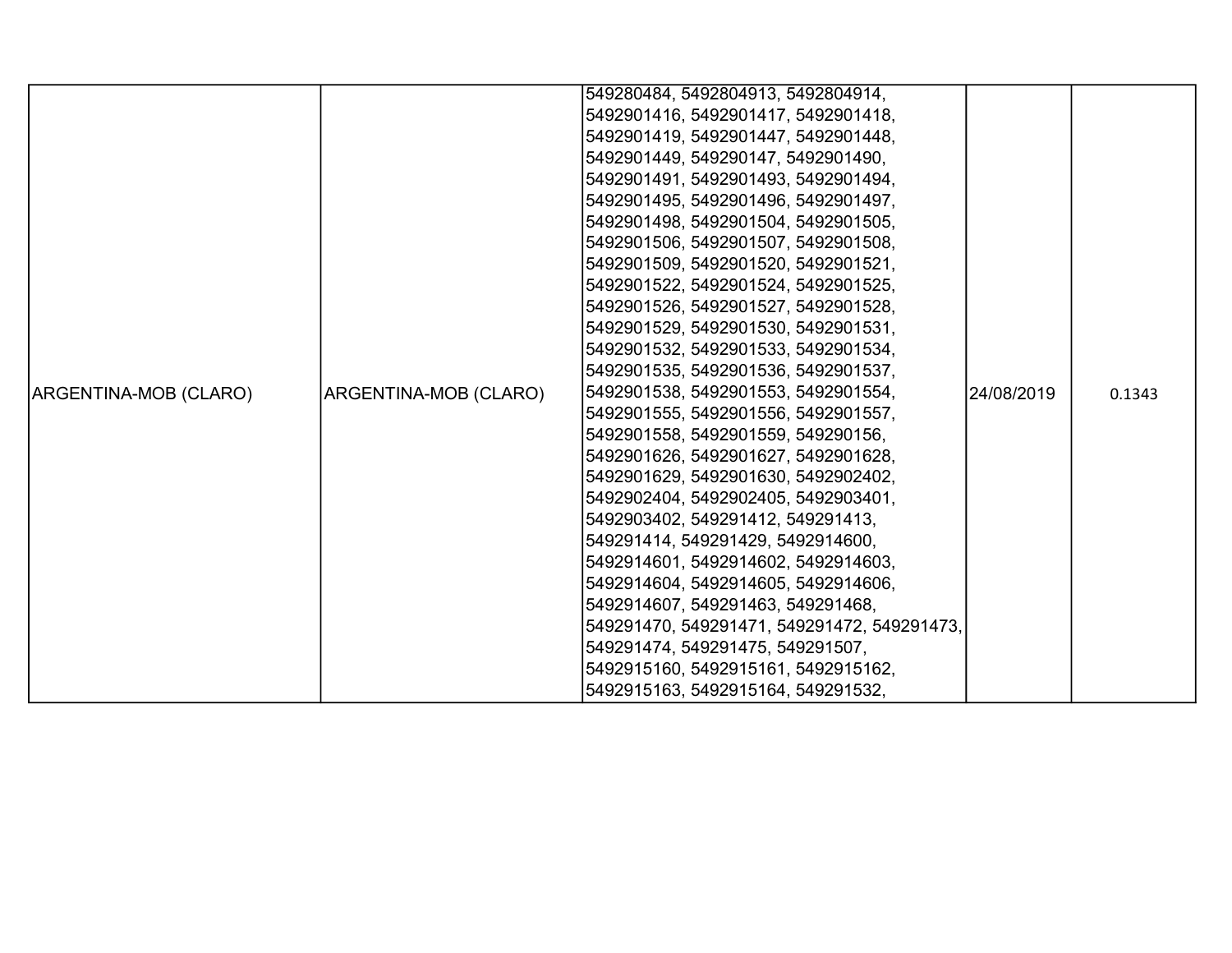|                       |                       | 549298352, 549298354, 549298355, 549298356, |            |        |
|-----------------------|-----------------------|---------------------------------------------|------------|--------|
|                       |                       | 549298357, 5492983580, 5492983581,          |            |        |
|                       |                       | 5492983582, 5492983583, 5492983584,         |            |        |
|                       |                       | 5492983585, 5492983586, 5492983587,         |            |        |
|                       |                       | 5492983588, 5492983650, 5492983651,         |            |        |
|                       |                       | 5492983652, 5492983653, 5492983654,         |            |        |
|                       |                       | 5492983655, 5492983656, 5492983693,         |            |        |
|                       |                       | 5492983694, 5492983695, 5492983696,         |            |        |
|                       |                       | 5492983697, 5492984200, 5492984201,         |            |        |
|                       |                       | 5492984202, 5492984203, 5492984204,         |            |        |
|                       |                       | 5492984205, 5492984206, 5492984207,         |            |        |
|                       |                       | 5492984208, 549298424, 5492984250,          |            |        |
|                       |                       | 5492984251, 5492984252, 5492984253,         |            |        |
|                       |                       | 5492984254, 5492984277, 5492984278,         |            |        |
| ARGENTINA-MOB (CLARO) | ARGENTINA-MOB (CLARO) | 5492984279, 549298428, 5492984290,          | 24/08/2019 | 0.1343 |
|                       |                       | 5492984291, 5492984305, 5492984306,         |            |        |
|                       |                       | 5492984307, 5492984308, 5492984309,         |            |        |
|                       |                       | 549298431, 549298432, 5492984338,           |            |        |
|                       |                       | 5492984339, 5492984352, 5492984353,         |            |        |
|                       |                       | 5492984354, 5492984355, 5492984356,         |            |        |
|                       |                       | 5492984357, 5492984358, 5492984359,         |            |        |
|                       |                       | 5492984365, 5492984366, 5492984367,         |            |        |
|                       |                       | 5492984368, 5492984369, 549298437,          |            |        |
|                       |                       | 549298438, 549298439, 549298452, 549298455, |            |        |
|                       |                       | 5492984560, 5492984561, 5492984562,         |            |        |
|                       |                       | 5492984563, 5492984564, 5492984565,         |            |        |
|                       |                       | 549298457, 549298458, 549298461, 549298467, |            |        |
|                       |                       | 549298468, 549298473, 549298474, 549298475, |            |        |
|                       |                       | 5492984812, 5492984813, 5492984814,         |            |        |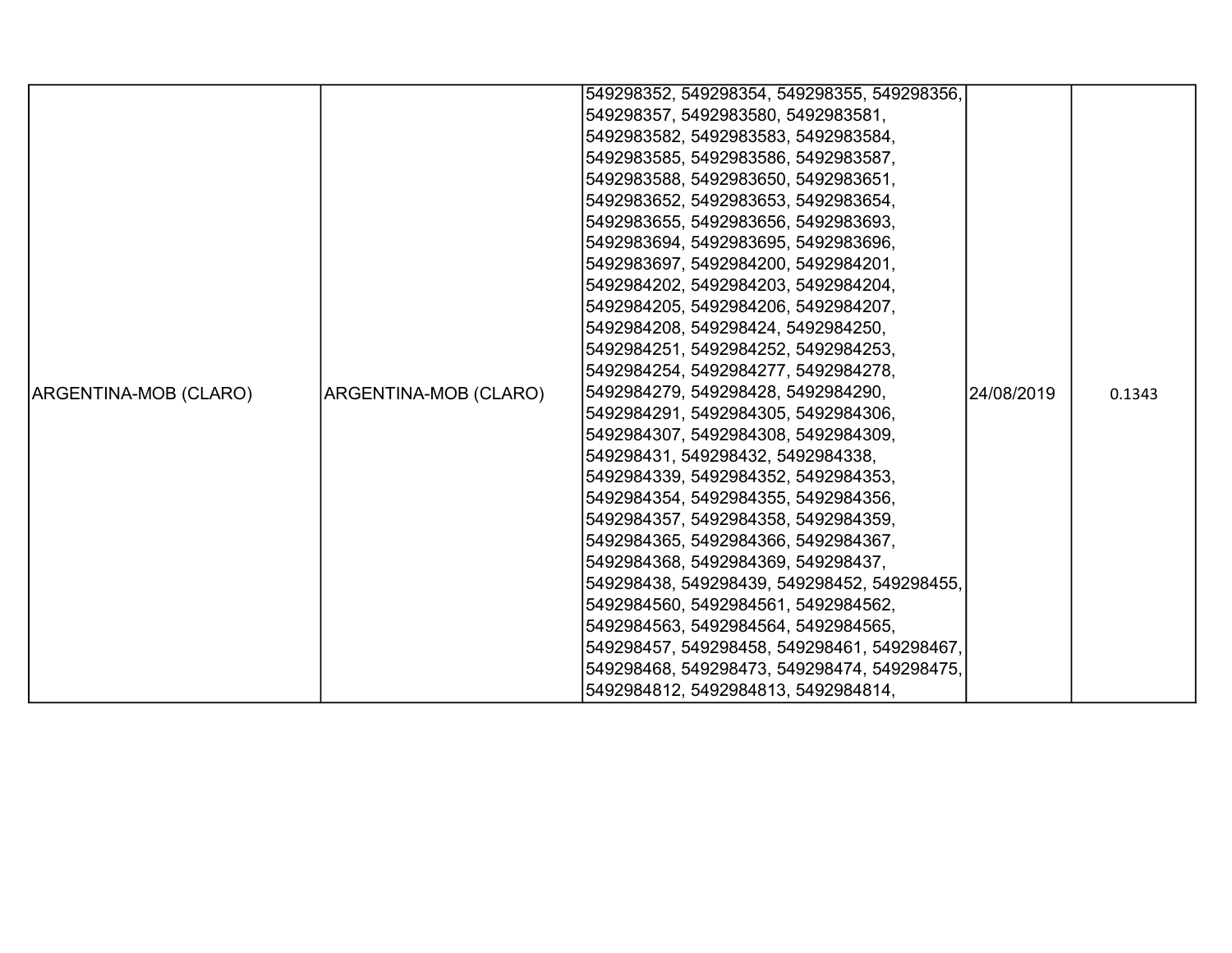|                       |                       | 549344255, 549344258, 549344261,    |            |        |
|-----------------------|-----------------------|-------------------------------------|------------|--------|
|                       |                       | 5493444405, 5493444406, 5493444407, |            |        |
|                       |                       | 5493444408, 5493444409, 549344441,  |            |        |
|                       |                       | 5493444448, 5493444449, 5493444458, |            |        |
|                       |                       | 549344446, 5493444516, 5493444517,  |            |        |
|                       |                       | 5493444518, 549344457, 5493444580,  |            |        |
|                       |                       | 5493444581, 5493444582, 5493444583, |            |        |
|                       |                       | 5493444584, 5493444585, 5493444588, |            |        |
|                       |                       | 5493444589, 5493445400, 5493445401, |            |        |
|                       |                       | 5493445402, 5493445403, 5493445411, |            |        |
|                       |                       | 5493445418, 5493445435, 5493445436, |            |        |
|                       |                       | 5493445437, 5493445438, 5493445439, |            |        |
|                       |                       | 5493445440, 5493445449, 5493445456, |            |        |
|                       |                       | 5493445457, 5493445498, 5493445510, |            |        |
| ARGENTINA-MOB (CLARO) | ARGENTINA-MOB (CLARO) | 5493445511, 5493445574, 5493445575, | 24/08/2019 | 0.1343 |
|                       |                       | 5493446300, 5493446347, 5493446348, |            |        |
|                       |                       | 5493446349, 5493446350, 5493446351, |            |        |
|                       |                       | 549344637, 549344638, 549344640,    |            |        |
|                       |                       | 5493446415, 5493446416, 5493446417, |            |        |
|                       |                       | 5493446418, 5493446419, 5493446476, |            |        |
|                       |                       | 5493446478, 5493446479, 5493446523, |            |        |
|                       |                       | 5493446524, 5493446525, 5493446526, |            |        |
|                       |                       | 549344654, 5493446558, 5493446559,  |            |        |
|                       |                       | 5493446560, 5493446561, 5493446562, |            |        |
|                       |                       | 5493446563, 5493446564, 549344657,  |            |        |
|                       |                       | 5493446583, 5493446588, 5493446589, |            |        |
|                       |                       | 5493446590, 5493446591, 5493446592, |            |        |
|                       |                       | 5493446593, 5493446597, 5493446598, |            |        |
|                       |                       | 5493446599, 549344661, 5493446620,  |            |        |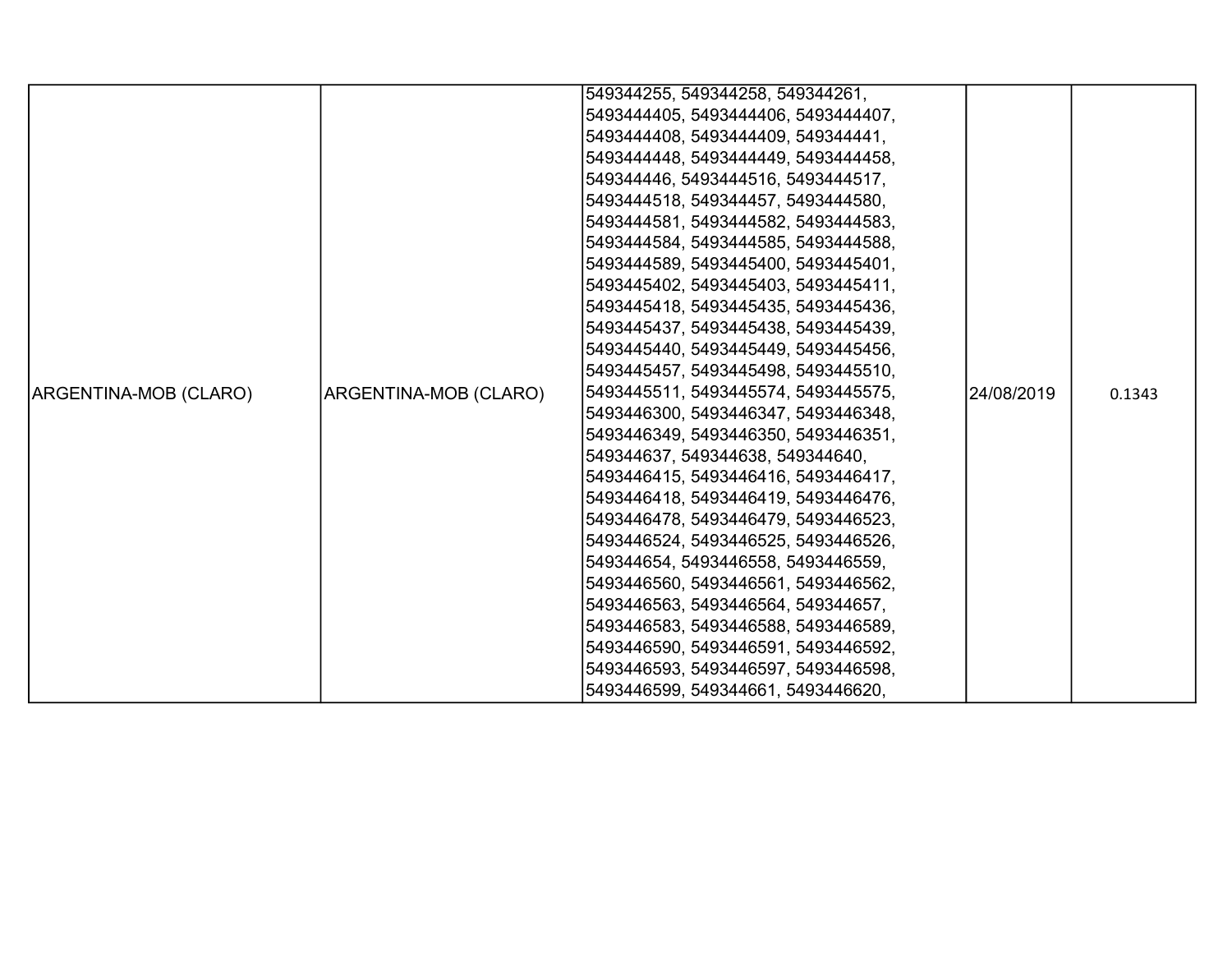|                       |                       | 5493488226, 5493488227, 5493488270, |            |        |
|-----------------------|-----------------------|-------------------------------------|------------|--------|
|                       |                       | 5493488271, 5493488310, 5493488311, |            |        |
|                       |                       | 5493488312, 5493488313, 5493488314, |            |        |
|                       |                       | 5493488315, 5493488316, 5493488317, |            |        |
|                       |                       | 5493488318, 5493488339, 5493488340, |            |        |
|                       |                       | 5493488350, 5493488351, 5493488359, |            |        |
|                       |                       | 549348836, 5493488370, 5493488371,  |            |        |
|                       |                       | 5493488372, 5493488373, 549348850,  |            |        |
|                       |                       | 5493488663, 5493488691, 5493488692, |            |        |
|                       |                       | 5493488693, 5493488694, 5493488695, |            |        |
|                       |                       | 5493489310, 5493489311, 5493489312, |            |        |
|                       |                       | 5493489313, 5493489318, 5493489319, |            |        |
|                       |                       | 5493489327, 5493489328, 5493489329, |            |        |
|                       |                       | 5493489365, 5493489366, 5493489367, |            |        |
| ARGENTINA-MOB (CLARO) | ARGENTINA-MOB (CLARO) | 5493489368, 5493489369, 549348951,  | 24/08/2019 | 0.1343 |
|                       |                       | 5493489618, 5493489619, 5493489620, |            |        |
|                       |                       | 5493489621, 5493489622, 5493489630, |            |        |
|                       |                       | 5493489631, 5493489650, 5493489651, |            |        |
|                       |                       | 5493489659, 5493489660, 5493489661, |            |        |
|                       |                       | 5493489665, 5493489666, 5493489667, |            |        |
|                       |                       | 5493489668, 5493489669, 5493489670, |            |        |
|                       |                       | 5493489671, 5493489672, 5493489673, |            |        |
|                       |                       | 5493489674, 5493489675, 5493489676, |            |        |
|                       |                       | 5493489677, 5493491405, 5493491406, |            |        |
|                       |                       | 5493491407, 5493491408, 5493491409, |            |        |
|                       |                       | 5493491410, 5493491411, 5493491412, |            |        |
|                       |                       | 5493491413, 5493491414, 5493491433, |            |        |
|                       |                       | 5493491434, 5493491435, 5493491436, |            |        |
|                       |                       | 5493491437, 5493491444, 5493491445, |            |        |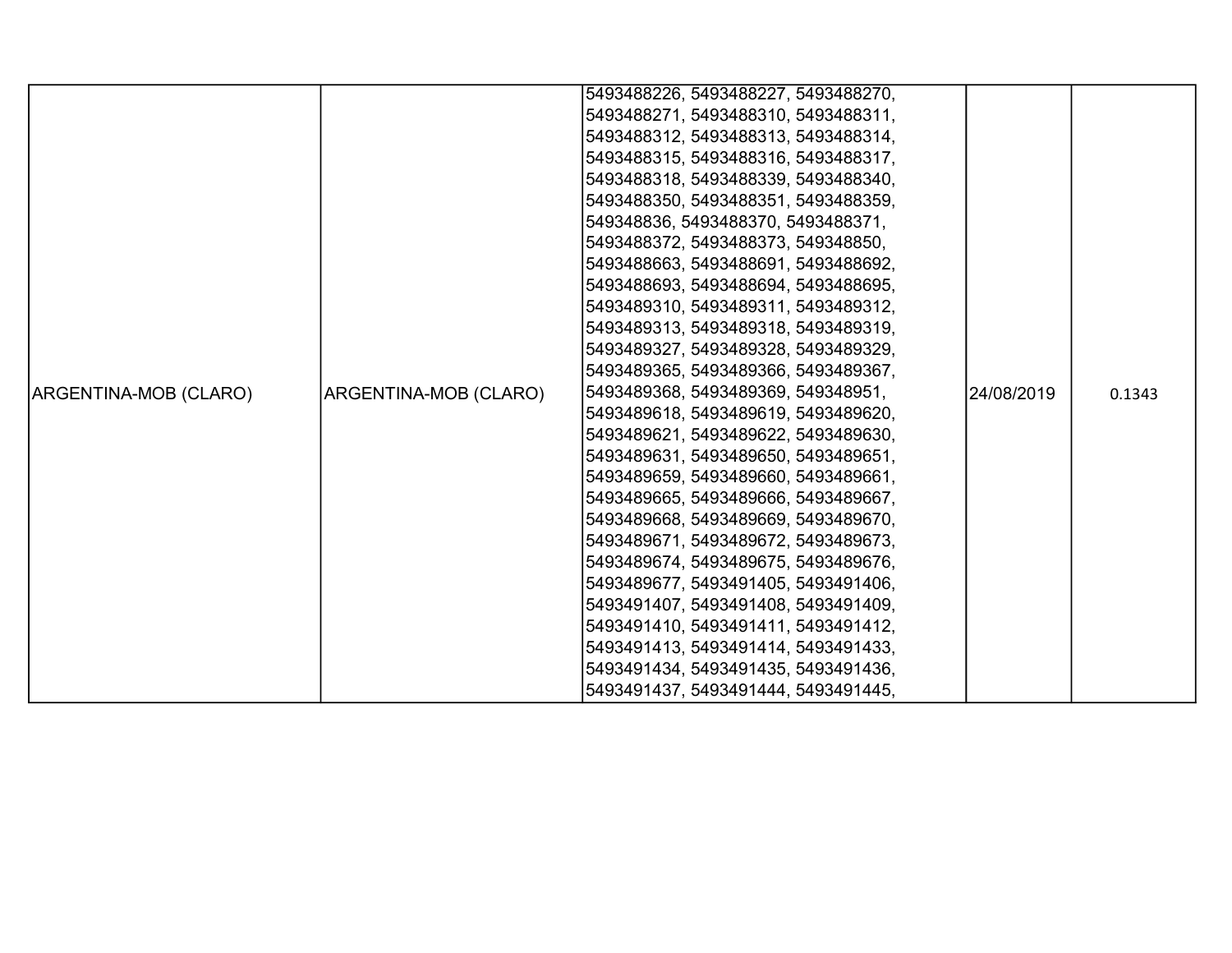|                       |                       | 5493548596, 5493548597, 549354860,  |            |        |
|-----------------------|-----------------------|-------------------------------------|------------|--------|
|                       |                       | 549354861, 5493549415, 5493549416,  |            |        |
|                       |                       | 5493549417, 5493549418, 5493549419, |            |        |
|                       |                       | 549354943, 5493549441, 5493549442,  |            |        |
|                       |                       | 5493549443, 5493549444, 5493549445, |            |        |
|                       |                       | 5493549453, 5493549454, 5493549455, |            |        |
|                       |                       | 5493549456, 5493549457, 5493549458, |            |        |
|                       |                       | 5493549459, 549354946, 5493549470,  |            |        |
|                       |                       | 5493549472, 5493549473, 5493549474, |            |        |
|                       |                       | 5493549475, 5493549506, 549354952,  |            |        |
|                       |                       | 5493549545, 5493549546, 5493549547, |            |        |
|                       |                       | 5493549548, 5493549549, 549354955,  |            |        |
|                       |                       | 5493562407, 5493562408, 5493562409, |            |        |
|                       |                       | 549356241, 5493562435, 5493562436,  |            |        |
| ARGENTINA-MOB (CLARO) | ARGENTINA-MOB (CLARO) | 5493562437, 5493562438, 5493562439, | 24/08/2019 | 0.1343 |
|                       |                       | 5493562441, 5493562442, 5493562443, |            |        |
|                       |                       | 5493562444, 5493562445, 5493562448, |            |        |
|                       |                       | 5493562449, 5493562454, 5493562456, |            |        |
|                       |                       | 5493562457, 5493562458, 5493562459, |            |        |
|                       |                       | 549356250, 549356251, 5493562520,   |            |        |
|                       |                       | 5493562521, 5493562522, 5493562523, |            |        |
|                       |                       | 5493562524, 5493562525, 5493562541, |            |        |
|                       |                       | 5493562542, 5493562543, 5493562544, |            |        |
|                       |                       | 5493562545, 5493562546, 5493562547, |            |        |
|                       |                       | 5493562548, 5493562549, 549356255,  |            |        |
|                       |                       | 5493562568, 5493562569, 5493562570, |            |        |
|                       |                       | 5493562571, 5493562572, 549356340,  |            |        |
|                       |                       | 5493563410, 5493563411, 5493563412, |            |        |
|                       |                       | 5493563413, 5493563414, 5493563430, |            |        |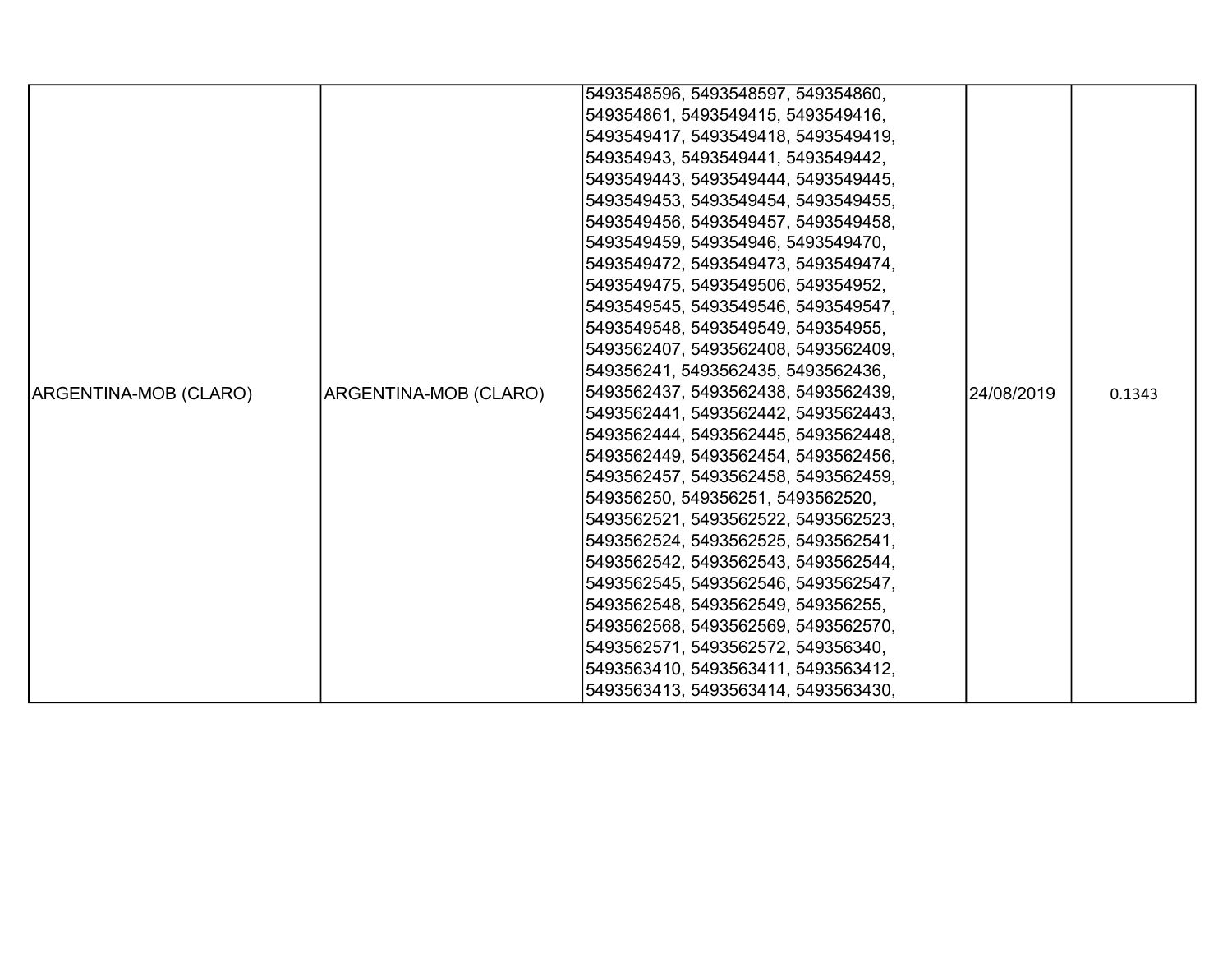|                       |                       | 5493732234, 549373227, 549373230,   |            |        |
|-----------------------|-----------------------|-------------------------------------|------------|--------|
|                       |                       |                                     |            |        |
|                       |                       | 5493732310, 5493732311, 5493732312, |            |        |
|                       |                       | 5493732313, 5493732314, 5493732315, |            |        |
|                       |                       | 5493732316, 5493732317, 5493732410, |            |        |
|                       |                       | 5493732411, 5493732412, 5493732413, |            |        |
|                       |                       | 5493732414, 5493732415, 5493732416, |            |        |
|                       |                       | 5493732417, 549373252, 5493732555,  |            |        |
|                       |                       | 5493732556, 5493732557, 5493732558, |            |        |
|                       |                       | 5493732559, 549373257, 549373258,   |            |        |
|                       |                       | 5493732634, 5493732635, 549373264,  |            |        |
|                       |                       | 5493732663, 5493732664, 5493732665, |            |        |
|                       |                       | 5493732666, 5493732667, 5493732668, |            |        |
|                       |                       | 5493732669, 5493732695, 5493732696, |            |        |
|                       |                       | 5493732697, 5493732698, 5493732699, |            |        |
| ARGENTINA-MOB (CLARO) | ARGENTINA-MOB (CLARO) | 5493734405, 5493734406, 549373443,  | 24/08/2019 | 0.1343 |
|                       |                       | 5493734450, 5493734458, 5493734459, |            |        |
|                       |                       | 5493734460, 5493734495, 5493734498, |            |        |
|                       |                       | 5493734499, 5493734585, 5493734587, |            |        |
|                       |                       | 5493735400, 5493735401, 5493735407, |            |        |
|                       |                       | 5493735408, 5493735409, 5493735440, |            |        |
|                       |                       | 5493735441, 5493735442, 5493735459, |            |        |
|                       |                       | 5493735460, 5493735461, 5493735462, |            |        |
|                       |                       | 5493735463, 5493735468, 5493735469, |            |        |
|                       |                       | 5493735480, 5493735481, 5493735482, |            |        |
|                       |                       | 5493735483, 5493735484, 5493735500, |            |        |
|                       |                       | 5493735501, 5493735502, 5493735503, |            |        |
|                       |                       | 5493735504, 5493735505, 5493735506, |            |        |
|                       |                       | 5493735507, 5493735508, 5493735580, |            |        |
|                       |                       | 5493735581, 5493735582, 5493735583, |            |        |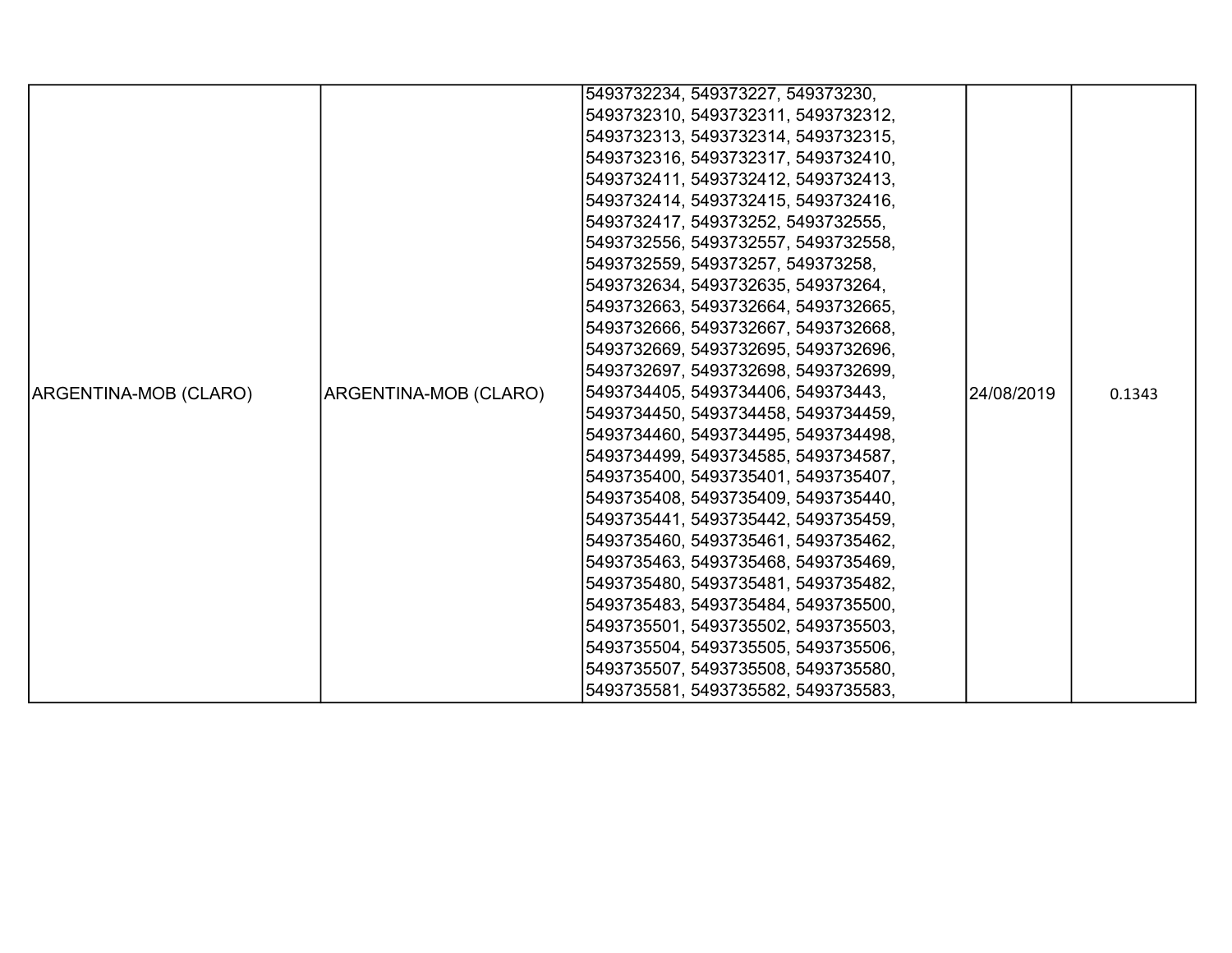|                       |                       | 5493804785, 549380479, 549380480,                      |        |
|-----------------------|-----------------------|--------------------------------------------------------|--------|
|                       |                       | 5493804841, 5493804842, 5493804843,                    |        |
|                       |                       | 5493804844, 5493804845, 549380491,                     |        |
|                       |                       | 549380492, 549380493, 549380494, 549380495,            |        |
|                       |                       | 549381300, 549381301, 549381302, 549381303,            |        |
|                       |                       | 549381304, 549381319, 5493813200,                      |        |
|                       |                       | 5493813201, 5493813202, 5493813203,                    |        |
|                       |                       | 5493813204, 54938135, 54938136, 549381406,             |        |
|                       |                       | 549381412, 549381413, 549381414, 549381415,            |        |
|                       |                       | 549381416, 549381443, 549381444, 549381445,            |        |
|                       |                       | 549381446, 549381465, 549381466, 549381467,            |        |
|                       |                       | 549381477, 549381478, 549381503, 549381504,            |        |
|                       |                       | 549381505, 549381506, 549381507, 549381508,            |        |
|                       |                       | 549381509, 549381510, 549381511, 549381512,            |        |
| ARGENTINA-MOB (CLARO) | ARGENTINA-MOB (CLARO) | 549381513, 549381514, 549381515, 549381526, 24/08/2019 | 0.1343 |
|                       |                       | 549381527, 549381528, 549381545, 549381546,            |        |
|                       |                       | 549381547, 5493815480, 5493815481,                     |        |
|                       |                       | 5493815482, 5493815483, 5493815484,                    |        |
|                       |                       | 549381560, 549381561, 549381562, 549381563,            |        |
|                       |                       | 549381564, 549381565, 549381566, 549381572,            |        |
|                       |                       | 54938158, 549381590, 549381593, 549381594,             |        |
|                       |                       | 549381595, 54938162, 54938163, 549381697,              |        |
|                       |                       | 549381698, 549381699, 5493821486,                      |        |
|                       |                       | 549382220, 549382221, 549382222,                       |        |
|                       |                       | 5493822230, 5493822231, 5493822232,                    |        |
|                       |                       | 5493822233, 5493822320, 5493822321,                    |        |
|                       |                       | 5493822322, 5493822323, 5493822324,                    |        |
|                       |                       | 5493822325, 549382237, 549382238,                      |        |
|                       |                       | 5493822415, 5493822416, 5493822417,                    |        |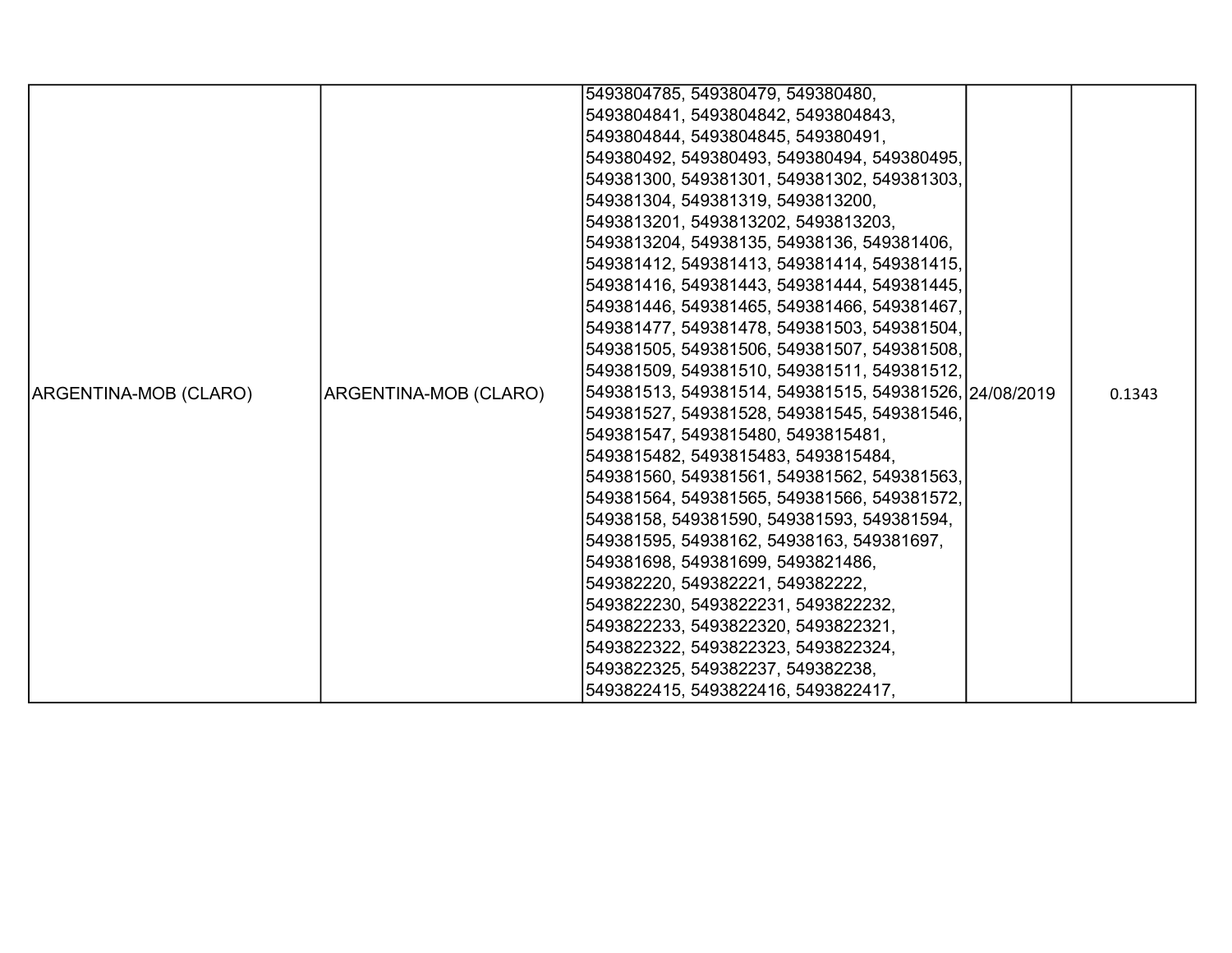|                       |                       | 5493877481, 5493877482, 5493877483,         |            |        |
|-----------------------|-----------------------|---------------------------------------------|------------|--------|
|                       |                       | 5493877484, 5493877485, 5493877486,         |            |        |
|                       |                       | 5493877487, 5493877488, 5493877524,         |            |        |
|                       |                       | 5493877525, 5493877526, 5493877527,         |            |        |
|                       |                       | 5493877554, 549387835, 549387836,           |            |        |
|                       |                       | 549387837, 5493878410, 5493878411,          |            |        |
|                       |                       | 5493878412, 5493878413, 5493878414,         |            |        |
|                       |                       | 5493878430, 5493878434, 5493878441,         |            |        |
|                       |                       | 5493878442, 5493878443, 5493878444,         |            |        |
|                       |                       | 5493878445, 5493878446, 5493878451,         |            |        |
|                       |                       | 5493878452, 5493878453, 5493878454,         |            |        |
|                       |                       | 5493878455, 5493878456, 5493878457,         |            |        |
|                       |                       | 5493878458, 5493878459, 5493878500,         |            |        |
|                       |                       | 5493878501, 5493878502, 5493878503,         |            |        |
| ARGENTINA-MOB (CLARO) | ARGENTINA-MOB (CLARO) | 5493878504, 5493878509, 5493878528,         | 24/08/2019 | 0.1343 |
|                       |                       | 5493878529, 549387853, 549387854,           |            |        |
|                       |                       | 5493878550, 5493878551, 549387856,          |            |        |
|                       |                       | 5493878572, 5493878573, 5493878574,         |            |        |
|                       |                       | 5493878575, 5493878576, 5493878577,         |            |        |
|                       |                       | 5493878578, 5493878579, 549387858,          |            |        |
|                       |                       | 549387859, 5493878600, 5493878601,          |            |        |
|                       |                       | 5493878602, 5493878603, 5493878604,         |            |        |
|                       |                       | 549387868, 549388407, 549388413, 549388417, |            |        |
|                       |                       | 549388421, 549388429, 549388430, 549388432, |            |        |
|                       |                       | 549388437, 549388438, 549388439, 54938844,  |            |        |
|                       |                       | 5493884504, 549388451, 549388452,           |            |        |
|                       |                       | 549388454, 549388455, 549388471, 549388472, |            |        |
|                       |                       | 549388478, 549388479, 549388485, 549388486, |            |        |
|                       |                       | 549388501, 549388504, 549388505, 549388506, |            |        |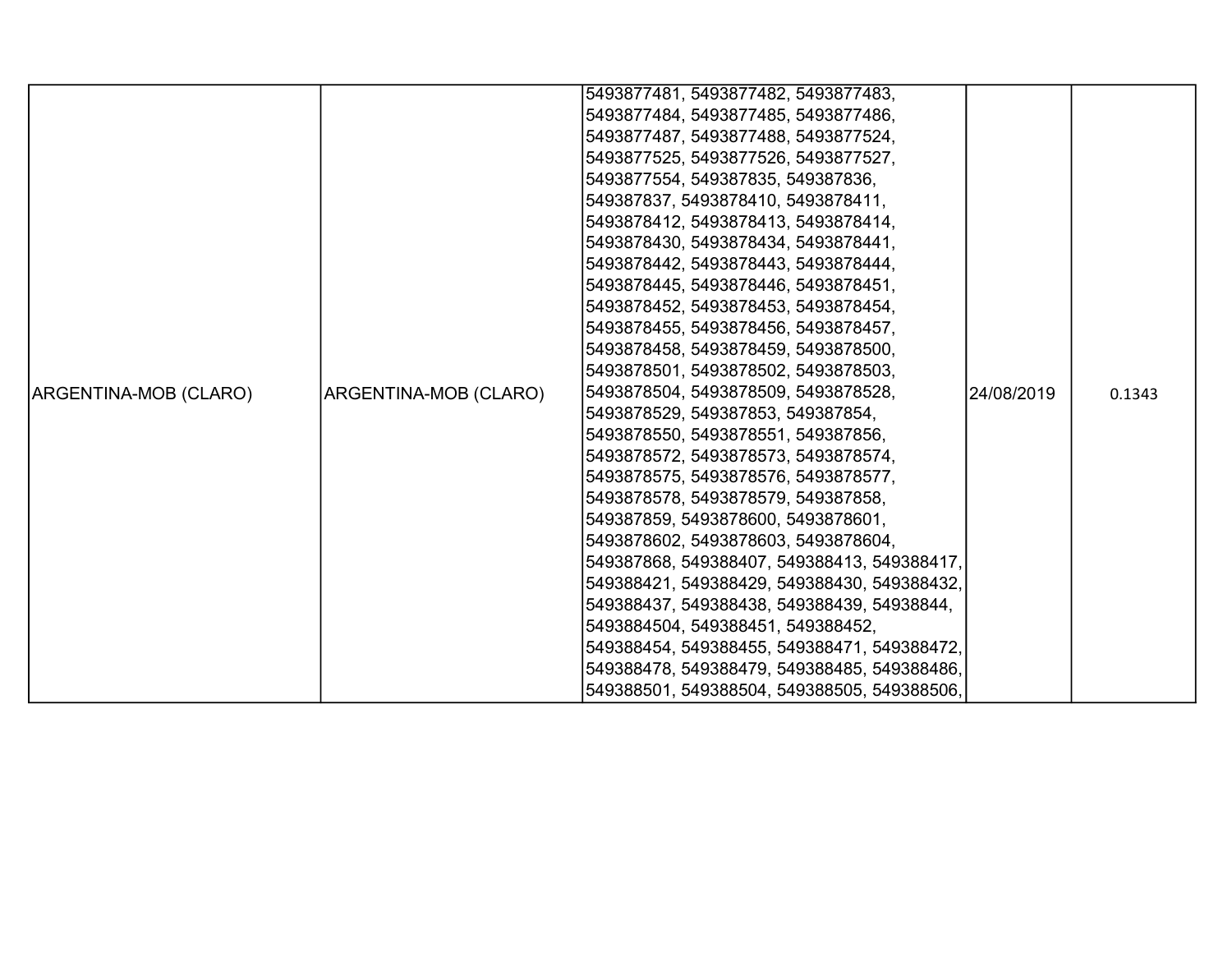|                          |                                 | 54911227, 54911228, 54911229, 54911230,               |  |        |
|--------------------------|---------------------------------|-------------------------------------------------------|--|--------|
|                          |                                 | 54911231, 54911232, 54911233, 54911234,               |  |        |
|                          |                                 | 54911235, 54911236, 54911237, 54911238,               |  |        |
|                          |                                 | 549112390, 549112391, 549112392, 549112393,           |  |        |
|                          |                                 | 549112395, 549112396, 549112397, 549112398,           |  |        |
|                          |                                 | 549112399, 54911240, 54911314, 54911315,              |  |        |
|                          |                                 | 54911316, 54911317, 54911318, 54911319,               |  |        |
|                          |                                 | 54911320, 54911321, 549113556, 549113557,             |  |        |
|                          |                                 | 549113558, 549113559, 54911356, 54911357,             |  |        |
|                          |                                 | 54911358, 54911359, 5491136, 549113700,               |  |        |
|                          |                                 | 549113701, 549113702, 549113703, 549113704,           |  |        |
|                          |                                 | 549113705, 549113838, 54911384, 54911385,             |  |        |
|                          |                                 | 54911386, 54911387, 54911388, 54911389,               |  |        |
|                          |                                 | 54911390, 54911391, 54911392, 54911393,               |  |        |
| ARGENTINA-MOB (MOVISTAR) | <b>ARGENTINA-MOB (MOVISTAR)</b> | 54911394, 549113950, 549113951, 549113952, 24/08/2019 |  | 0.1343 |
|                          |                                 | 549113953, 549113954, 549113955, 549113956,           |  |        |
|                          |                                 | 549113957, 549113958, 549114020, 549114022,           |  |        |
|                          |                                 | 549114023, 549114024, 549114025, 549114026,           |  |        |
|                          |                                 | 549114027, 549114028, 549114029, 549114030,           |  |        |
|                          |                                 | 549114033, 549114034, 549114035, 549114036,           |  |        |
|                          |                                 | 549114039, 549114041, 549114042, 549114043,           |  |        |
|                          |                                 | 549114044, 549114045, 549114046, 549114047,           |  |        |
|                          |                                 | 549114048, 549114049, 549114050, 549114051,           |  |        |
|                          |                                 | 549114055, 549114060, 549114061, 549114062,           |  |        |
|                          |                                 | 549114064, 549114065, 549114066, 549114067,           |  |        |
|                          |                                 | 549114068, 549114069, 54911407, 54911408,             |  |        |
|                          |                                 | 549114090, 549114093, 549114094, 549114098,           |  |        |
|                          |                                 | 549114140, 549114141, 549114142, 549114143,           |  |        |
|                          |                                 | 549114144, 549114145, 549114146, 549114147,           |  |        |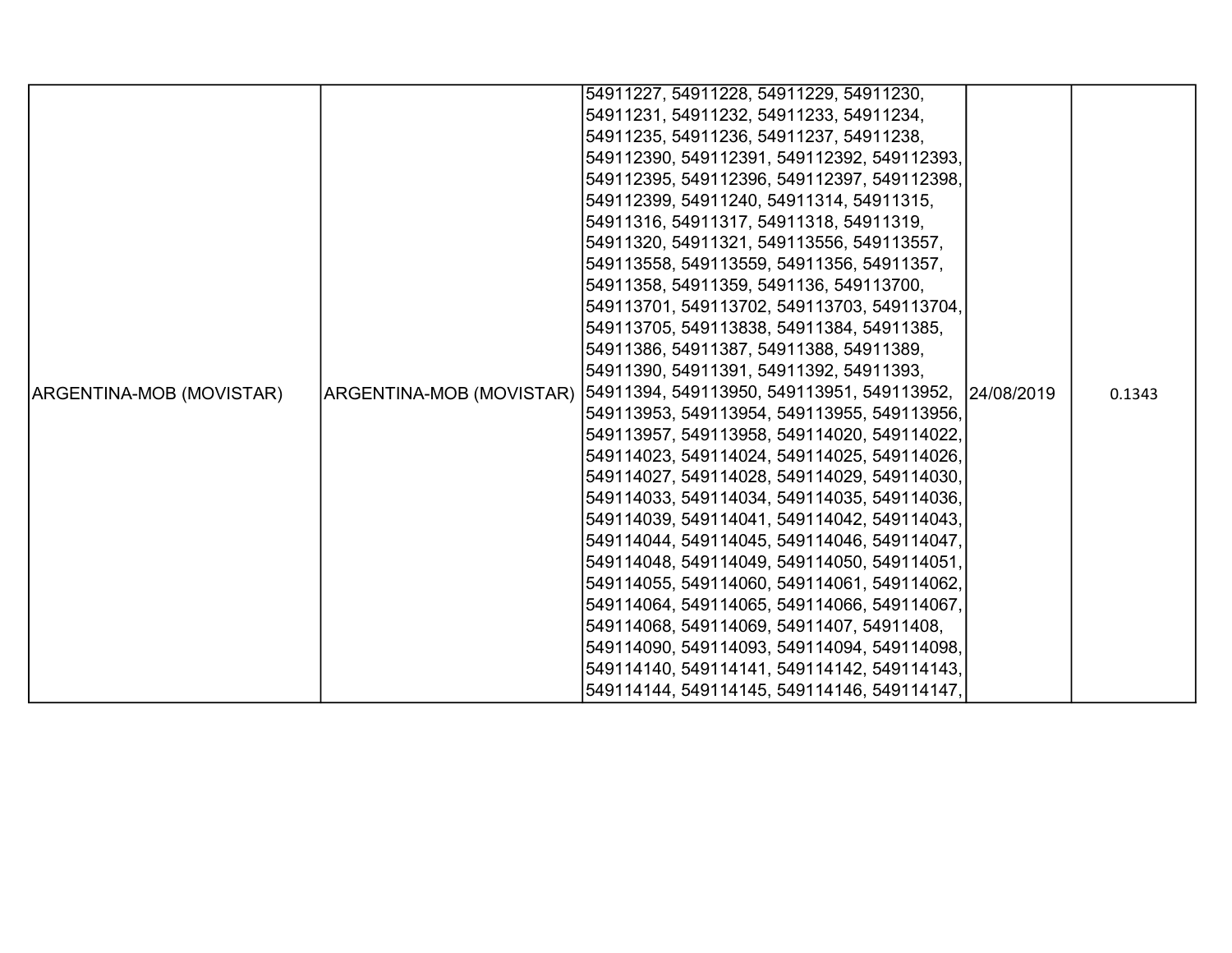|                          | 5492262468, 549226247, 5492262480,                            |            |        |
|--------------------------|---------------------------------------------------------------|------------|--------|
|                          | 5492262481, 5492262482, 5492262483,                           |            |        |
|                          | 5492262487, 5492262488, 5492262489,                           |            |        |
|                          | 5492262490, 5492262492, 549226253,                            |            |        |
|                          | 549226258, 5492262590, 5492262591,                            |            |        |
|                          | 5492262592, 5492262593, 5492262594,                           |            |        |
|                          | 5492262595, 549226263, 549226264,                             |            |        |
|                          | 5492262676, 5492262677, 5492264404,                           |            |        |
|                          | 5492264405, 5492264406, 5492264407,                           |            |        |
|                          | 5492264408, 5492264410, 5492264411,                           |            |        |
|                          | 5492264412, 5492264413, 5492264414,                           |            |        |
|                          | 5492265400, 5492265401, 5492265402,                           |            |        |
|                          | 5492265403, 5492265404, 5492265420,                           |            |        |
|                          | 5492265421, 5492265422, 5492265423,                           |            |        |
| ARGENTINA-MOB (MOVISTAR) | ARGENTINA-MOB (MOVISTAR)  5492265424, 5492266470, 5492266471, | 24/08/2019 | 0.1343 |
|                          | 5492266472, 549226654, 549226663,                             |            |        |
|                          | 5492266660, 5492266661, 5492266662,                           |            |        |
|                          | 549226667, 5492267405, 5492267406,                            |            |        |
|                          | 5492267407, 5492267408, 5492267409,                           |            |        |
|                          | 5492267430, 5492267431, 5492267432,                           |            |        |
|                          | 5492267433, 5492267434, 5492267435,                           |            |        |
|                          | 5492267436, 5492267437, 5492267468,                           |            |        |
|                          | 5492267469, 549226751, 549226763,                             |            |        |
|                          | 549226766, 5492267675, 5492267676,                            |            |        |
|                          | 5492268455, 5492268456, 5492268457,                           |            |        |
|                          | 5492268458, 5492268459, 5492268540,                           |            |        |
|                          | 5492268545, 5492268546, 5492268547,                           |            |        |
|                          | 5492268548, 5492268549, 549226863,                            |            |        |
|                          | 5492268663, 5492268664, 549226867,                            |            |        |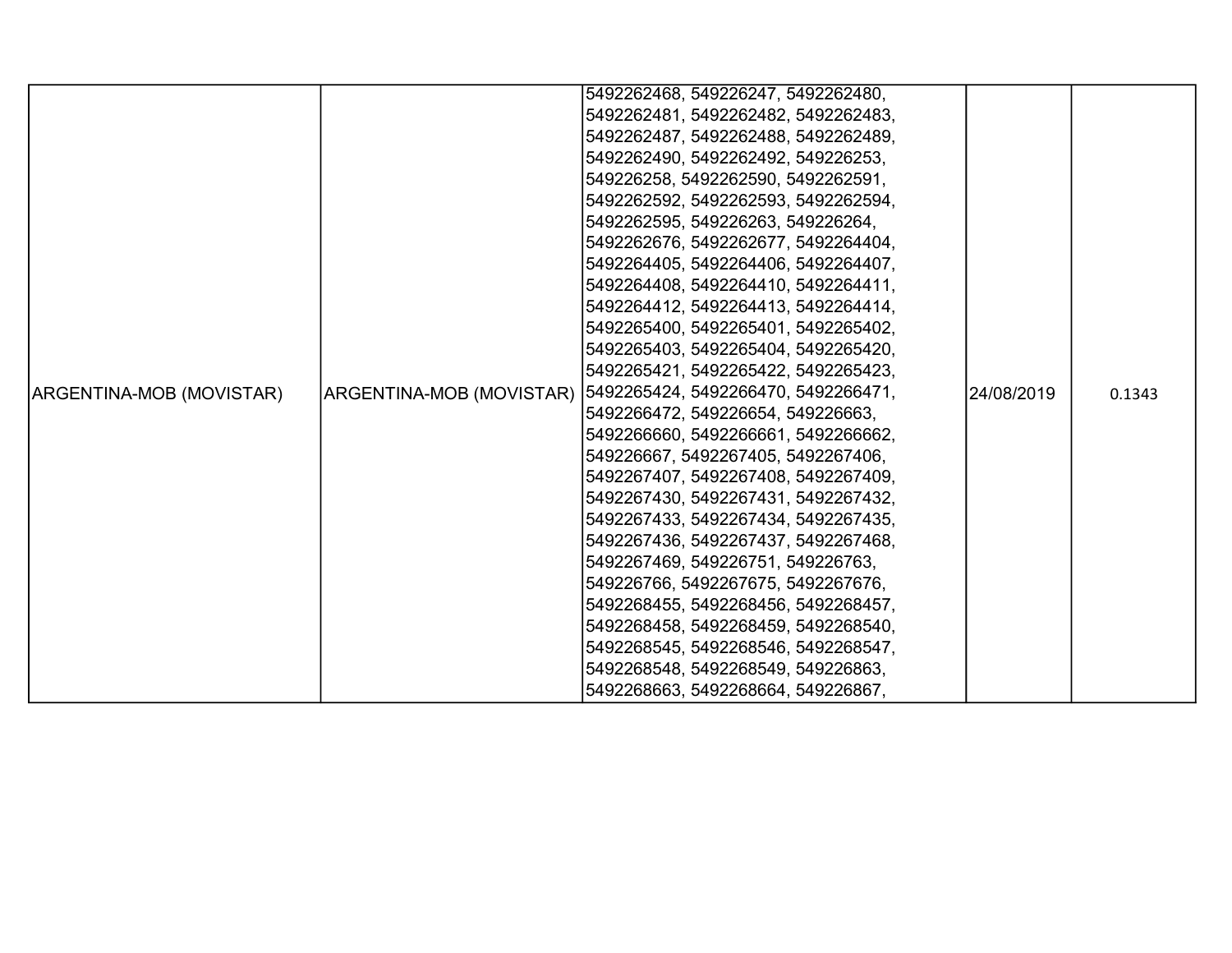|                          | 5492355419, 5492355453, 5492355454,                           |            |        |
|--------------------------|---------------------------------------------------------------|------------|--------|
|                          | 5492355455, 5492355456, 5492355460,                           |            |        |
|                          | 5492355461, 5492355462, 5492355478,                           |            |        |
|                          | 5492355479, 5492355542, 5492355543,                           |            |        |
|                          | 5492355544, 5492355568, 5492355569,                           |            |        |
|                          | 5492355580, 5492355581, 5492355582,                           |            |        |
|                          | 549235561, 549235564, 5492355676,                             |            |        |
|                          | 5492355677, 5492355678, 5492355679,                           |            |        |
|                          | 549235569, 5492356406, 5492356407,                            |            |        |
|                          | 5492356408, 5492356409, 5492357410,                           |            |        |
|                          | 5492357411, 5492357412, 5492357413,                           |            |        |
|                          | 5492357414, 5492357415, 5492357430,                           |            |        |
|                          | 5492357431, 5492358410, 5492358411,                           |            |        |
|                          | 5492358412, 5492358413, 5492358420,                           |            |        |
| ARGENTINA-MOB (MOVISTAR) | ARGENTINA-MOB (MOVISTAR)  5492358421, 5492358422, 5492358427, | 24/08/2019 | 0.1343 |
|                          | 5492362200, 5492362201, 5492362202,                           |            |        |
|                          | 5492362203, 5492362204, 5492362205,                           |            |        |
|                          | 5492362206, 5492362300, 5492362301,                           |            |        |
|                          | 5492362302, 5492362303, 5492362304,                           |            |        |
|                          | 549236241, 5492362455, 5492362456,                            |            |        |
|                          | 5492362457, 5492362458, 5492362459,                           |            |        |
|                          | 5492362531, 5492362532, 5492362533,                           |            |        |
|                          | 5492362534, 5492362535, 5492362537,                           |            |        |
|                          | 5492362538, 5492362539, 549236254,                            |            |        |
|                          | 5492362551, 5492362552, 5492362553,                           |            |        |
|                          | 5492362554, 5492362555, 5492362556,                           |            |        |
|                          | 5492362557, 5492362558, 5492362559,                           |            |        |
|                          | 549236257, 549236258, 549236262, 549236264,                   |            |        |
|                          | 549236265, 549236267, 549236269,                              |            |        |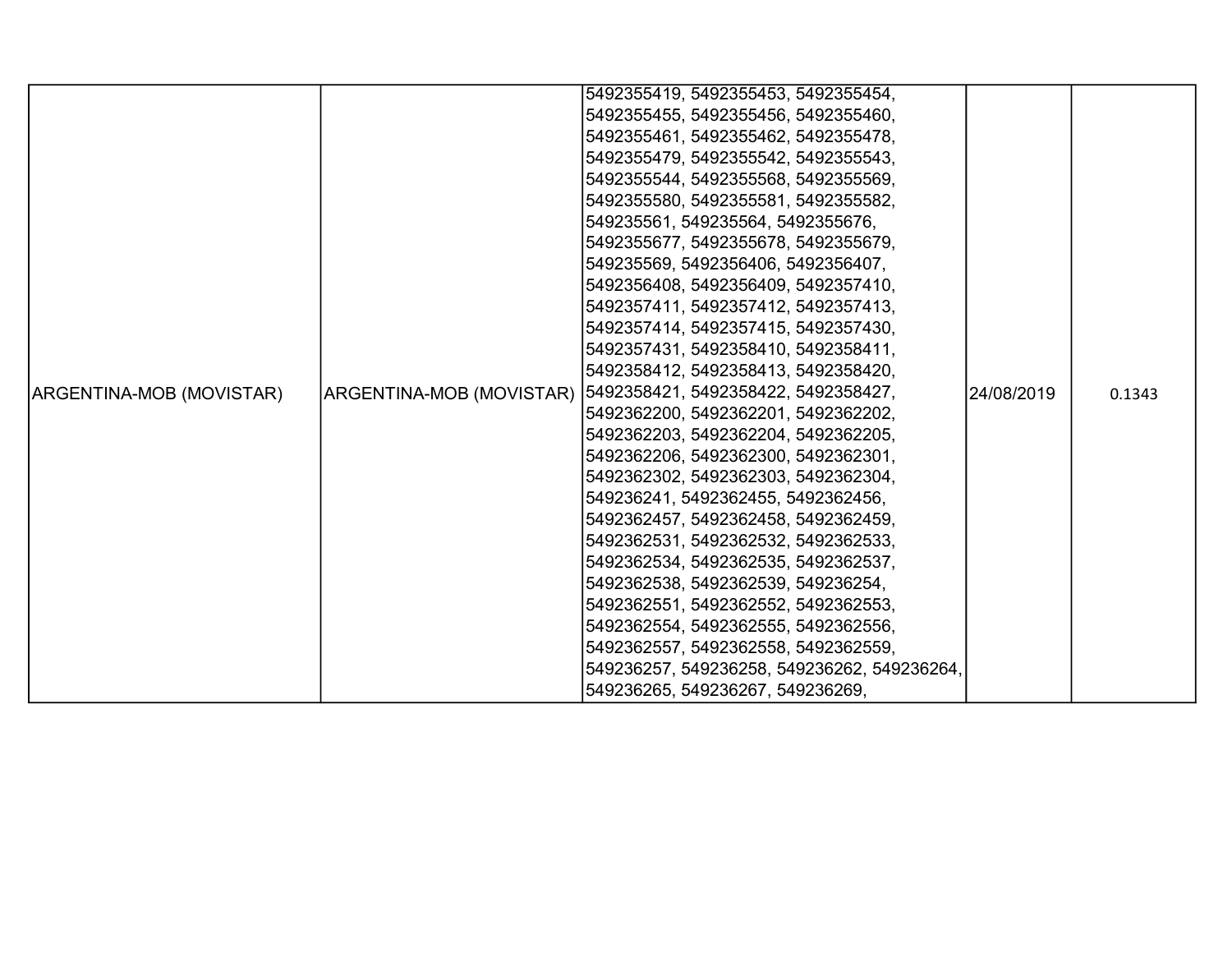|                          |                          | 5492651496, 5492651497, 5492651498, |            |        |
|--------------------------|--------------------------|-------------------------------------|------------|--------|
|                          |                          | 5492651499, 549265220, 549265221,   |            |        |
|                          |                          | 5492652220, 5492652221, 5492652222, |            |        |
|                          |                          | 5492652223, 5492652224, 549265236,  |            |        |
|                          |                          | 549265237, 549265240, 5492652463,   |            |        |
|                          |                          | 5492652464, 5492652465, 5492652466, |            |        |
|                          |                          | 5492652467, 549265248, 5492652559,  |            |        |
|                          |                          | 549265258, 5492652610, 5492652611,  |            |        |
|                          |                          | 5492652612, 5492652613, 5492652625, |            |        |
|                          |                          | 5492652626, 5492652627, 5492652628, |            |        |
|                          |                          | 5492652629, 549265264, 549265265,   |            |        |
|                          |                          | 549265266, 549265268, 5492652690,   |            |        |
|                          |                          | 5492652691, 5492652692, 5492652725, |            |        |
|                          |                          | 5492652726, 5492652727, 5492652728, |            |        |
| ARGENTINA-MOB (MOVISTAR) | ARGENTINA-MOB (MOVISTAR) | 5492652729, 5492652730, 5492652731, | 24/08/2019 | 0.1343 |
|                          |                          | 5492652732, 5492652733, 5492652734, |            |        |
|                          |                          | 5492652755, 5492652756, 5492652757, |            |        |
|                          |                          | 5492652758, 5492652759, 549265277,  |            |        |
|                          |                          | 5492652786, 5492652837, 5492652838, |            |        |
|                          |                          | 5492652839, 549265287, 549265288,   |            |        |
|                          |                          | 549265289, 5492652910, 5492655494,  |            |        |
|                          |                          | 5492655495, 5492655496, 5492655497, |            |        |
|                          |                          | 5492656406, 5492656407, 5492656408, |            |        |
|                          |                          | 5492656409, 5492656414, 5492656415, |            |        |
|                          |                          | 5492656416, 5492656417, 5492656418, |            |        |
|                          |                          | 5492656419, 5492656442, 5492656443, |            |        |
|                          |                          | 5492656444, 5492656445, 5492656449, |            |        |
|                          |                          | 5492656457, 5492656458, 5492656459, |            |        |
|                          |                          | 5492657255, 5492657256, 5492657257, |            |        |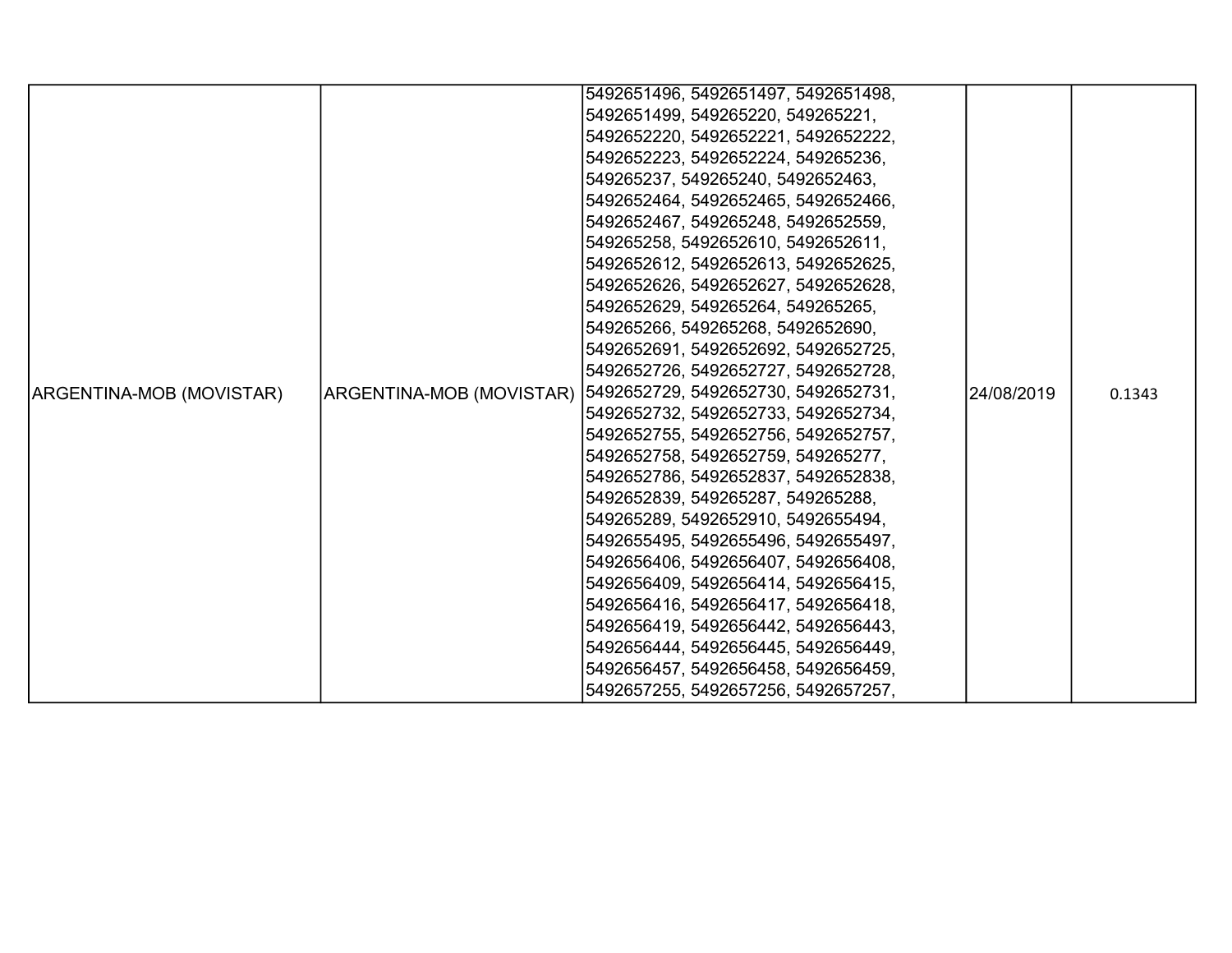|                          | 5492944576, 5492944577, 5492944578,                         |            |        |
|--------------------------|-------------------------------------------------------------|------------|--------|
|                          | 5492944579, 549294458, 5492944596,                          |            |        |
|                          | 5492944597, 5492944598, 5492944599,                         |            |        |
|                          | 549294460, 549294461, 549294462, 549294463,                 |            |        |
|                          | 549294466, 549294469, 549294470,                            |            |        |
|                          | 5492944710, 5492944711, 5492944712,                         |            |        |
|                          | 5492944713, 5492944714, 5492944715,                         |            |        |
|                          | 5492944716, 5492944717, 549294480,                          |            |        |
|                          | 549294481, 5492944820, 5492944821,                          |            |        |
|                          | 5492944822, 5492944823, 5492944824,                         |            |        |
|                          | 5492944832, 5492944833, 5492944834,                         |            |        |
|                          | 5492944835, 5492944836, 5492944894,                         |            |        |
|                          | 5492944895, 5492944896, 5492944897,                         |            |        |
|                          | 5492944898, 5492944899, 549294490,                          |            |        |
| ARGENTINA-MOB (MOVISTAR) | ARGENTINA-MOB (MOVISTAR)  549294491, 549294492, 5492944930, | 24/08/2019 | 0.1343 |
|                          | 5492944931, 5492944932, 5492944933,                         |            |        |
|                          | 5492944934, 5492944935, 5492944936,                         |            |        |
|                          | 5492944937, 5492944940, 5492944941,                         |            |        |
|                          | 5492944942, 5492944943, 5492944944,                         |            |        |
|                          | 549294495, 549294496, 549294532,                            |            |        |
|                          | 5492945403, 5492945404, 549294541,                          |            |        |
|                          | 5492945431, 5492945432, 5492945433,                         |            |        |
|                          | 5492945434, 5492945435, 5492945436,                         |            |        |
|                          | 5492945437, 5492945438, 5492945439,                         |            |        |
|                          | 5492945465, 5492945466, 5492945467,                         |            |        |
|                          | 5492945468, 5492945469, 5492945477,                         |            |        |
|                          | 549294551, 549294552, 5492945530,                           |            |        |
|                          | 5492945531, 5492945532, 5492945533,                         |            |        |
|                          | 5492945534, 5492945546, 5492945547,                         |            |        |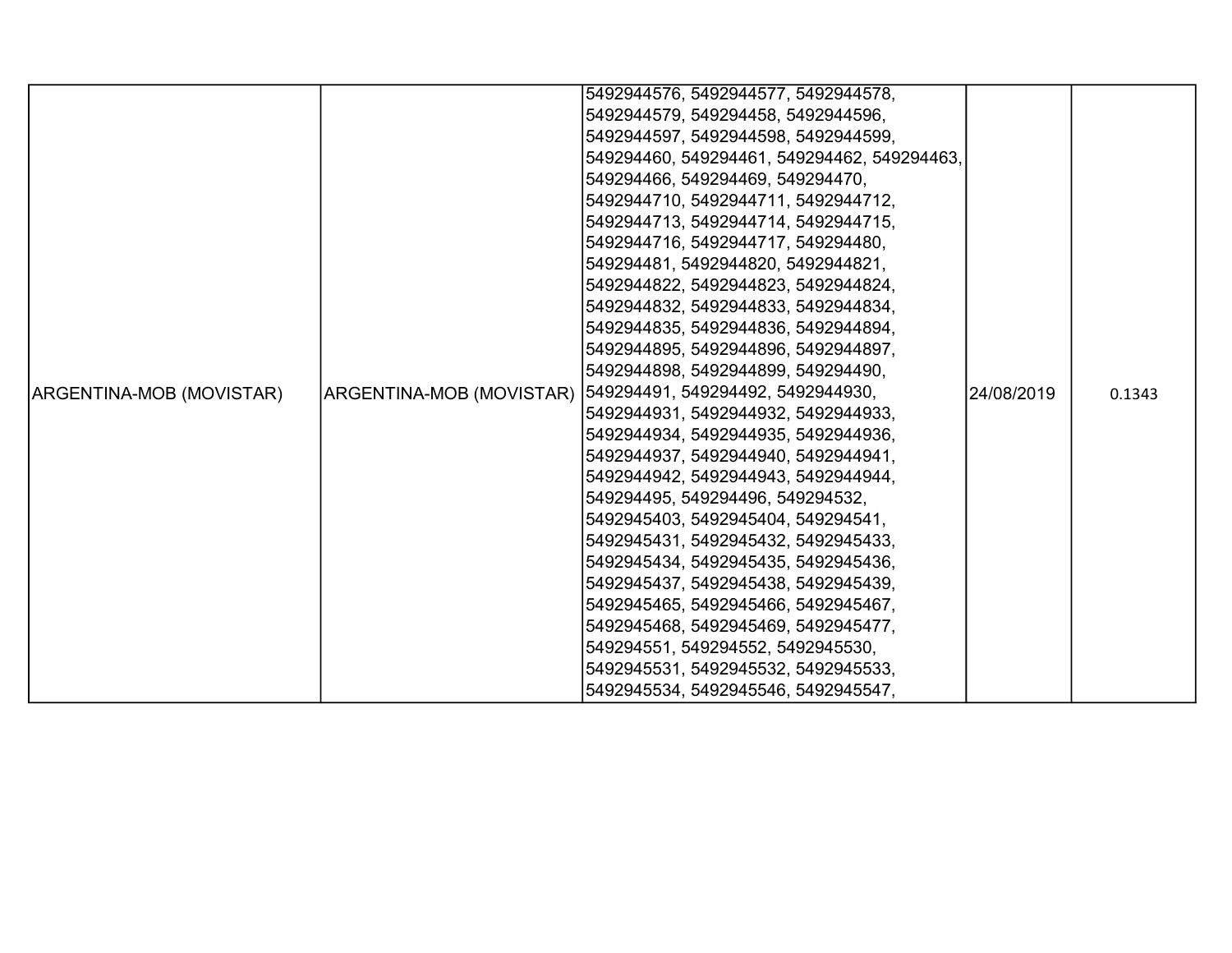|                          | 5493406414, 5493406469, 5493406508,                                              |        |
|--------------------------|----------------------------------------------------------------------------------|--------|
|                          | 5493406509, 5493407456, 5493407457,                                              |        |
|                          | 5493407458, 5493407499, 549340751,                                               |        |
|                          | 549340757, 5493408455, 5493408456,                                               |        |
|                          | 5493408457, 5493408458, 5493409458,                                              |        |
|                          | 5493409459, 549341200, 549341201,                                                |        |
|                          | 549341202, 549341203, 549341224, 549341225,                                      |        |
|                          | 549341226, 549341227, 549341228, 549341229,                                      |        |
|                          | 549341328, 549341329, 549341330, 549341331,                                      |        |
|                          | 549341379, 54934138, 54934139, 5493414064,                                       |        |
|                          | 5493414065, 5493414066, 5493414067,                                              |        |
|                          | 5493414068, 5493414691, 5493414692,                                              |        |
|                          | 5493414694, 549341500, 549341501,                                                |        |
|                          | 549341502, 549341503, 549341505, 549341506,                                      |        |
| ARGENTINA-MOB (MOVISTAR) | ARGENTINA-MOB (MOVISTAR)  549341507, 549341508, 549341509, 549341510, 24/08/2019 | 0.1343 |
|                          | 549341511, 549341519, 549341520, 549341521,                                      |        |
|                          | 549341566, 549341571, 549341577, 549341578,                                      |        |
|                          | 549341579, 549341580, 549341587, 549341588,                                      |        |
|                          | 549341590, 549341591, 549341592, 549341593,                                      |        |
|                          | 549341594, 549341595, 549341608, 549341609,                                      |        |
|                          | 549341622, 549341623, 549341624, 549341625,                                      |        |
|                          | 549341627, 549341635, 549341636, 549341637,                                      |        |
|                          | 549341638, 549341639, 549341668, 549341669,                                      |        |
|                          | 549341670, 549341671, 549341672,                                                 |        |
|                          | 5493416773, 5493416774, 5493416775,                                              |        |
|                          | 5493416776, 5493416777, 5493416779,                                              |        |
|                          | 549341688, 549341689, 549341698, 549341699,                                      |        |
|                          | 549341708, 549341709, 54934171, 549341720,                                       |        |
|                          | 549341721, 549341722, 5493424023,                                                |        |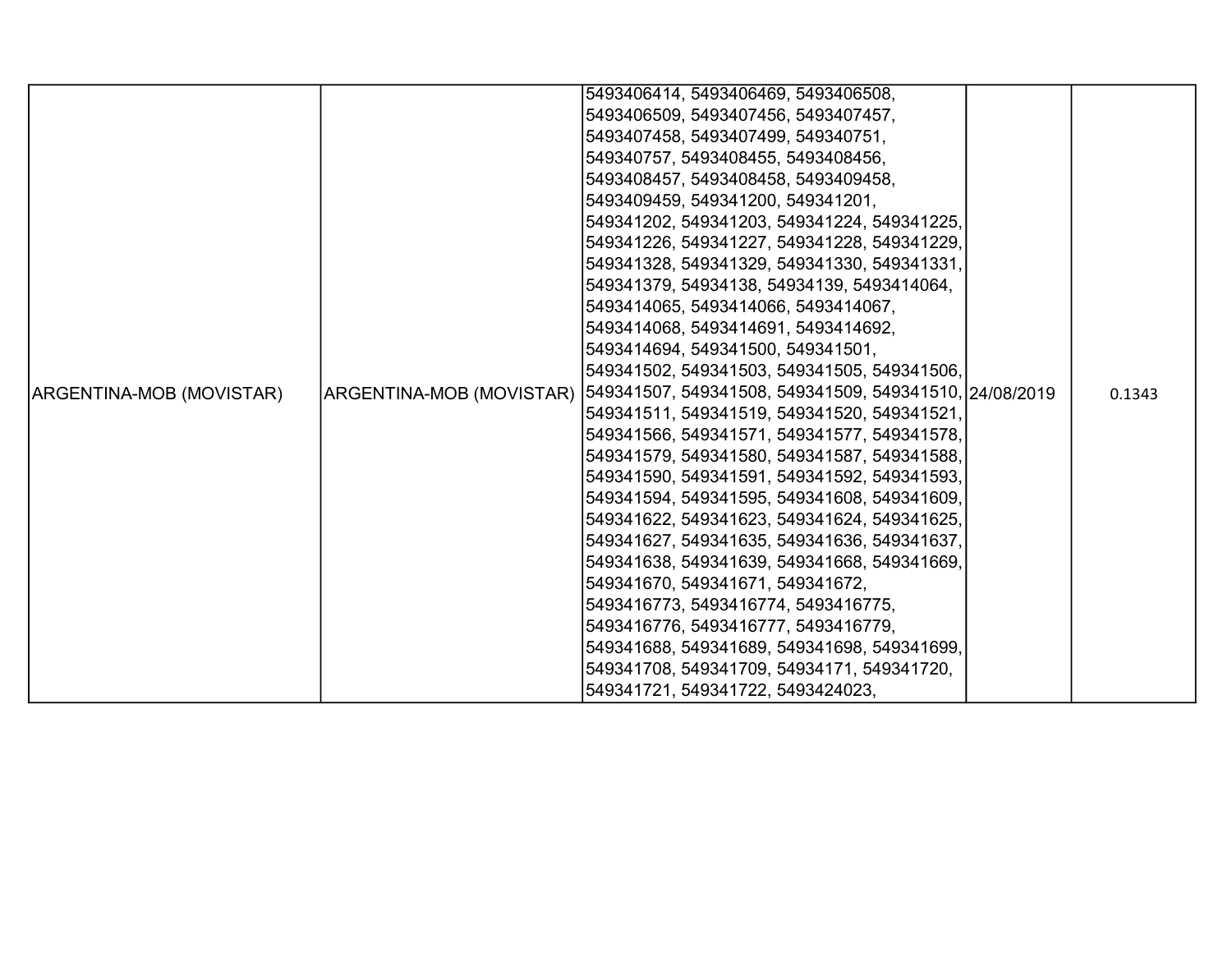|                          | 549351610, 549351611, 549351612, 549351624,                   |            |        |
|--------------------------|---------------------------------------------------------------|------------|--------|
|                          | 549351625, 549351626, 549351627, 549351628,                   |            |        |
|                          | 549351629, 549351630, 549351646, 549351647,                   |            |        |
|                          | 549351648, 549351658, 549351667, 549351668,                   |            |        |
|                          | 549351669, 549351670, 549351671, 549351672,                   |            |        |
|                          | 549351689, 549351695, 549351696, 549351697,                   |            |        |
|                          | 549351698, 549351699, 549351713, 549351714,                   |            |        |
|                          | 549351715, 549351716, 549351717, 549351718,                   |            |        |
|                          | 549351719, 54935177, 54935178, 549351797,                     |            |        |
|                          | 549351798, 5493521454, 5493521455,                            |            |        |
|                          | 5493521456, 5493521457, 5493521458,                           |            |        |
|                          | 5493521459, 5493521476, 549352151,                            |            |        |
|                          | 5493522400, 5493522401, 5493522406,                           |            |        |
|                          | 5493522407, 5493522491, 5493522492,                           |            |        |
| ARGENTINA-MOB (MOVISTAR) | ARGENTINA-MOB (MOVISTAR)  5493522494, 5493524407, 5493524408, | 24/08/2019 | 0.1343 |
|                          | 5493524409, 5493524412, 5493524413,                           |            |        |
|                          | 5493525410, 5493525411, 5493525412,                           |            |        |
|                          | 5493525510, 5493525511, 5493525512,                           |            |        |
|                          | 5493525513, 5493525514, 549352552,                            |            |        |
|                          | 5493525556, 5493525557, 5493525558,                           |            |        |
|                          | 5493525559, 5493525566, 5493525567,                           |            |        |
|                          | 5493525568, 5493525569, 5493525575,                           |            |        |
|                          | 5493525578, 549352558, 5493532500,                            |            |        |
|                          | 5493532501, 5493532502, 549353251,                            |            |        |
|                          | 5493533410, 5493533411, 5493533412,                           |            |        |
|                          | 5493533413, 5493533414, 5493533470,                           |            |        |
|                          | 5493533471, 5493533472, 5493533473,                           |            |        |
|                          | 5493534328, 5493534329, 549353434,                            |            |        |
|                          | 5493534350, 5493534351, 5493534485,                           |            |        |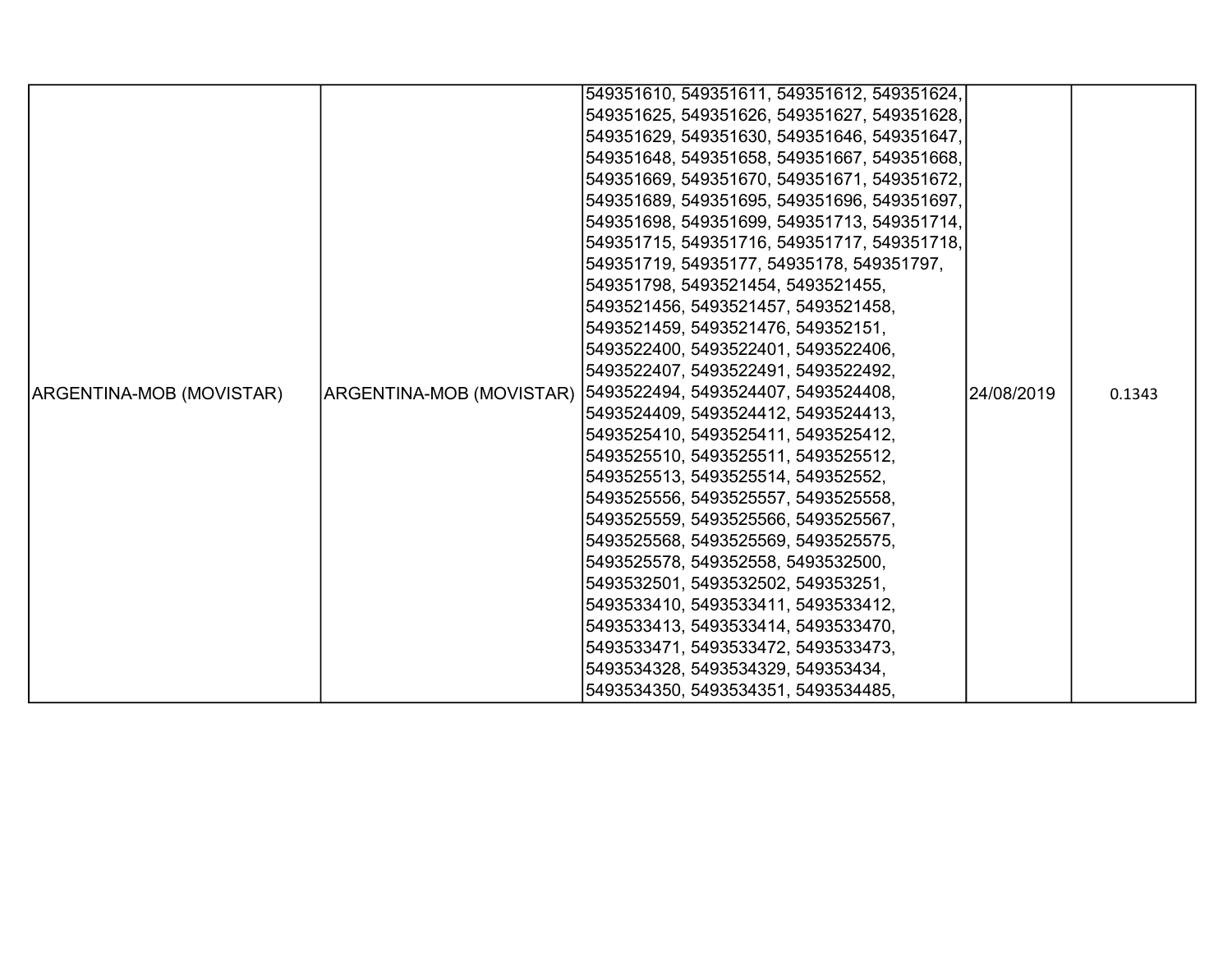|                          |                          | 5493772541, 5493772542, 5493772543, |            |        |
|--------------------------|--------------------------|-------------------------------------|------------|--------|
|                          |                          | 5493772544, 5493772545, 549377255,  |            |        |
|                          |                          | 5493772560, 5493772565, 5493772566, |            |        |
|                          |                          | 5493772567, 5493772568, 5493772570, |            |        |
|                          |                          | 5493772571, 5493772572, 5493773471, |            |        |
|                          |                          | 5493773472, 549377348, 549377351,   |            |        |
|                          |                          | 5493774450, 5493774451, 5493774452, |            |        |
|                          |                          | 5493774453, 5493774454, 5493774455, |            |        |
|                          |                          | 5493774456, 5493774470, 5493774471, |            |        |
|                          |                          | 5493774472, 5493774494, 5493774495, |            |        |
|                          |                          | 5493774496, 5493774497, 5493774498, |            |        |
|                          |                          | 549377451, 5493775451, 5493775452,  |            |        |
|                          |                          | 5493775458, 549377551, 5493777314,  |            |        |
|                          |                          | 5493777315, 5493777316, 5493777317, |            |        |
| ARGENTINA-MOB (MOVISTAR) | ARGENTINA-MOB (MOVISTAR) | 5493777318, 5493777319, 5493777320, | 24/08/2019 | 0.1343 |
|                          |                          | 5493777321, 5493777322, 5493777323, |            |        |
|                          |                          | 5493777324, 5493777325, 5493777326, |            |        |
|                          |                          | 5493777356, 5493777357, 5493777358, |            |        |
|                          |                          | 5493777359, 549377736, 549377737,   |            |        |
|                          |                          | 549377751, 5493777545, 5493777546,  |            |        |
|                          |                          | 5493777547, 5493777548, 5493777549, |            |        |
|                          |                          | 5493777565, 5493777566, 5493777567, |            |        |
|                          |                          | 5493777568, 5493777569, 549377758,  |            |        |
|                          |                          | 5493777630, 5493777631, 5493781413, |            |        |
|                          |                          | 5493781414, 5493781415, 5493781486, |            |        |
|                          |                          | 5493781487, 5493781488, 5493782405, |            |        |
|                          |                          | 5493782406, 5493782407, 5493782408, |            |        |
|                          |                          | 5493782480, 5493782481, 5493782482, |            |        |
|                          |                          | 5493782483, 5493782484, 5493782540, |            |        |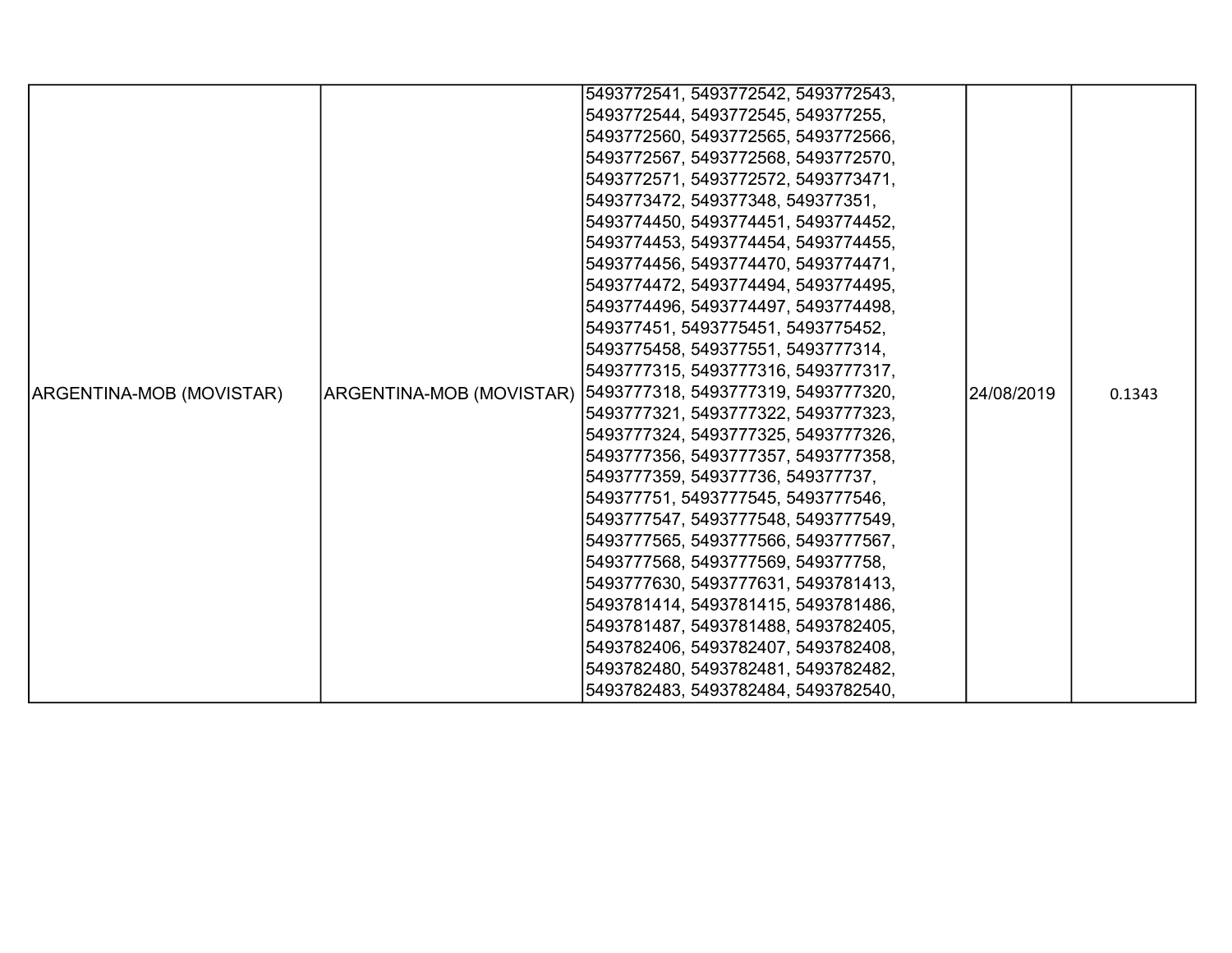|                          | 5493885940, 5493885941, 5493885942,<br>5493885943, 5493885944, 5493885945,<br>5493885947, 5493885948, 5493885950,<br>5493885951, 5493885952, 5493885953,                                                                                                                                                                                                                                                                                                                                                                                                                                                         |            |        |
|--------------------------|------------------------------------------------------------------------------------------------------------------------------------------------------------------------------------------------------------------------------------------------------------------------------------------------------------------------------------------------------------------------------------------------------------------------------------------------------------------------------------------------------------------------------------------------------------------------------------------------------------------|------------|--------|
|                          | 5493885954, 5493885955, 5493885956,<br>5493885957, 549388653, 549388654,<br>5493886550, 5493886551, 5493886552,<br>5493886553, 5493886554, 5493886580,<br>5493886581, 5493886582, 5493886583,<br>5493886584, 5493886585, 5493886586,<br>5493886587, 5493886588, 5493886612,<br>5493886613, 5493886614, 5493886616,                                                                                                                                                                                                                                                                                               |            |        |
| ARGENTINA-MOB (MOVISTAR) | 5493886617, 549388666, 5493887402,<br> ARGENTINA-MOB (MOVISTAR)  5493887403, 5493887404, 5493887405,<br>5493887406, 5493887474, 5493887475,<br>5493887476, 5493887477, 5493887478,<br>5493887479, 5493887486, 5493888439,<br>5493888450, 5493888466, 5493888467,<br>549388853, 5493888574, 5493888575,<br>5493888576, 5493888577, 5493888578,<br>5493888579, 5493888580, 5493888581,<br>5493888582, 5493888583, 5493888584,<br>5493888585, 5493888586, 549388862,<br>5493891400, 5493891401, 5493891406,<br>5493891407, 5493891496, 5493891497,<br>5493891498, 5493892493, 5493892494,<br>5493894493, 5493894494 | 24/08/2019 | 0.1343 |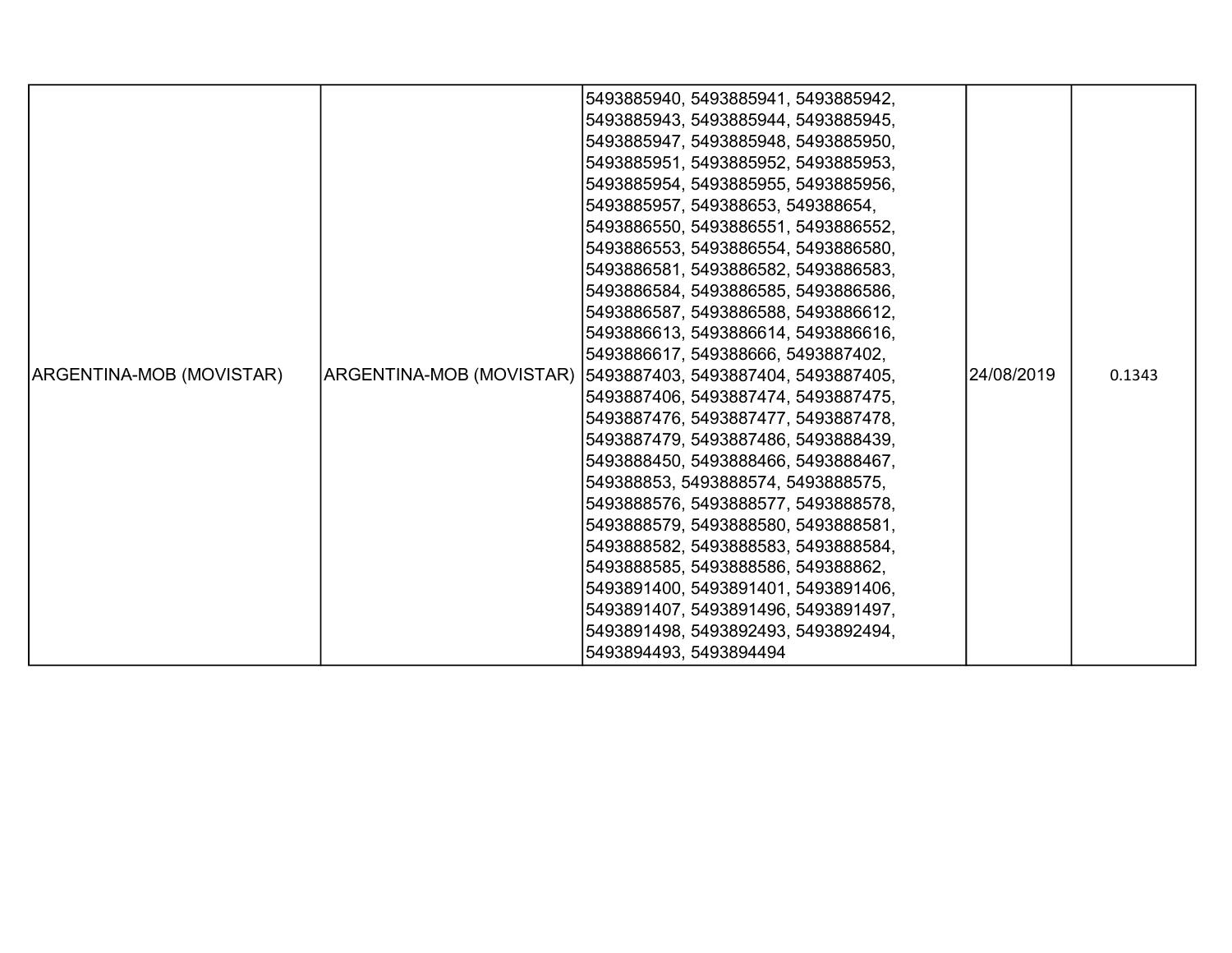|                        |                        | 54112045, 54112046, 54112047, 54112048,     |            |        |
|------------------------|------------------------|---------------------------------------------|------------|--------|
|                        |                        | 54112810, 54112811, 54112812, 54112813,     |            |        |
|                        |                        | 54112814, 5411371590, 5411371591,           |            |        |
|                        |                        | 5411371592, 54113992, 54113993, 54113994,   |            |        |
|                        |                        | 54113995, 54113996, 54113997, 54113998,     |            |        |
|                        |                        | 54113999, 54114040, 54114150, 54114154,     |            |        |
|                        |                        | 541141556, 541141557, 541141558, 54114337,  |            |        |
|                        |                        | [54114377, 54114385, 54114527, 54114560,    |            |        |
|                        |                        | 54114561, 54114562, 54114593, 54114596,     |            |        |
|                        |                        | 54114597, 54114598, 54114599, 54114615,     |            |        |
|                        |                        | 541146750, 541146751, 541146759, 54114677,  |            |        |
|                        |                        | 54114678, 54114685, 54114818, 54114906,     |            |        |
|                        |                        | 54114907, 54114908, 54114967, 54114976,     |            |        |
|                        |                        | 54114977, 54114978, 54114996, 54115100,     |            |        |
| ARGENTINA-MOB (OTHERS) | ARGENTINA-MOB (OTHERS) | 54115130, 54115202, 54115203, 54115206,     | 24/08/2019 | 0.1343 |
|                        |                        | 54115207, 54115209, 54115211, 54115213,     |            |        |
|                        |                        | 54115214, 54115251, 54115330, 541153810,    |            |        |
|                        |                        | 541153818, 541153819, 54115398, 54117068,   |            |        |
|                        |                        | 54117069, 54117070, 54117071, 541170720,    |            |        |
|                        |                        | 541170721, 541170722, 541170723, 541170724, |            |        |
|                        |                        | 54117085, 54117086, 54117087, 542202400,    |            |        |
|                        |                        | 542202401, 542202508, 542202509, 542202590, |            |        |
|                        |                        | 542202591, 542202592, 542202593, 542202598, |            |        |
|                        |                        | 542202599, 542202610, 542202611, 542202612, |            |        |
|                        |                        | 542202613, 542202614, 542204122, 542204123, |            |        |
|                        |                        | 542204124, 54220413, 542204319, 542204700,  |            |        |
|                        |                        | 542204701, 542204702, 542204704, 542204720, |            |        |
|                        |                        | 542204721, 542204722, 542204723, 542204724, |            |        |
|                        |                        | 542204725, 542204726, 542204759, 542204885, |            |        |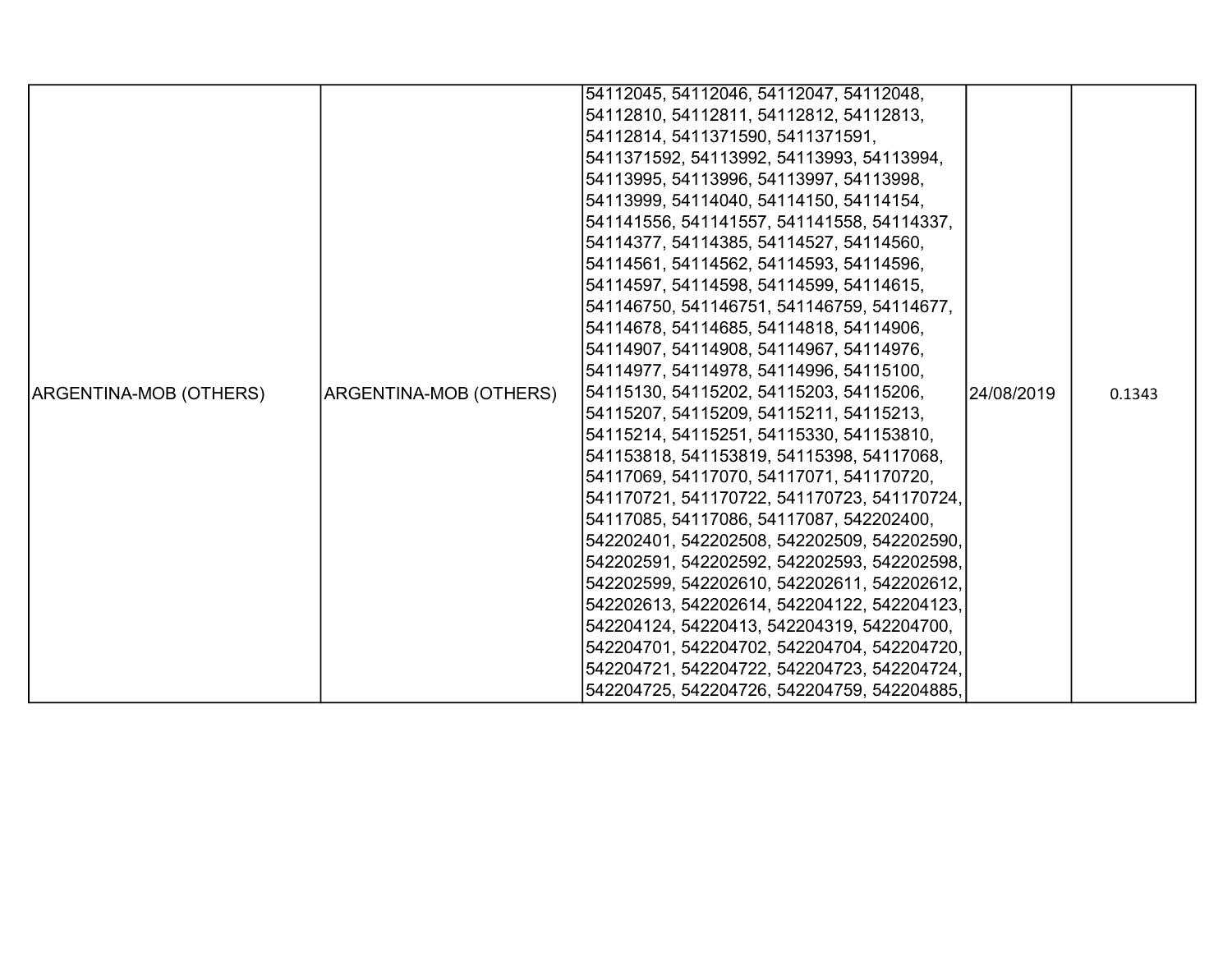|                              |                               | 542975115, 542975119, 542975196, 542975197,<br>542975219, 542982410, 542982411, 542982490,<br>542983450, 542983451, 542983452, 542983630,<br>542984296, 542984297, 542984470, 542984471,<br>542984472, 542984473, 542984474, 542984475,<br>542984476, 542984817, 542984818, 542984819,<br>54299431, 54299439, 542994830, 542994839,<br>542995001, 542995002, 542995139, 542995655,<br>542995656, 54299566, 542995910, 542995911,<br>542995912, 542995913, 542995914, 542996138,<br>542996139, 542996367, 542996535, 542996549,                                                                                                                                                                                                                                                                                                                                                      |            |        |
|------------------------------|-------------------------------|-------------------------------------------------------------------------------------------------------------------------------------------------------------------------------------------------------------------------------------------------------------------------------------------------------------------------------------------------------------------------------------------------------------------------------------------------------------------------------------------------------------------------------------------------------------------------------------------------------------------------------------------------------------------------------------------------------------------------------------------------------------------------------------------------------------------------------------------------------------------------------------|------------|--------|
| ARGENTINA-MOB (OTHERS)       | <b>ARGENTINA-MOB (OTHERS)</b> | 542996752, 543329450, 543329451, 543329452,<br>543329453, 543329458, 543329459, 543364100,<br>543364101, 543364261, 543364262, 543364478,<br>543364494, 543364496, 543364497, 543364498, 24/08/2019<br>543364499, 543382450, 543382459, 543385450,<br>543385451, 543385452, 543385459, 543387482,<br>543387497, 543388450, 543388452, 543400450,<br>543400452, 543400457, 543400458, 543400459,<br>543401430, 543401438, 543401439, 543402450,<br>543402451, 543402452, 543402459, 543404440,<br>543404449, 543405450, 543405452, 543406450,<br>543406452, 543407460, 543407461, 543407462,<br>543407463, 543408450, 543408459, 543409450,<br>543409452, 54341222, 543412230, 543412231,<br>543412232, 543412233, 543412234, 543412235,<br>543412236, 543412237, 543412360, 543412361,<br>543412362, 543412363, 543412364, 543412365,<br>543412366, 543412850, 543412851, 54341401, |            | 0.1343 |
| <b>ARMENIA</b>               | <b>ARMENIA</b>                | 374                                                                                                                                                                                                                                                                                                                                                                                                                                                                                                                                                                                                                                                                                                                                                                                                                                                                                 | 24/08/2019 | 0.2168 |
| ARMENIA (PREMIUM)            | <b>ARMENIA (PREMIUM)</b>      | 37460                                                                                                                                                                                                                                                                                                                                                                                                                                                                                                                                                                                                                                                                                                                                                                                                                                                                               | 24/08/2019 | 0.1737 |
| <b>ARMENIA-MOB (BEELINE)</b> | ARMENIA-MOB (BEELINE)         | 37443, 37491, 37496, 37499                                                                                                                                                                                                                                                                                                                                                                                                                                                                                                                                                                                                                                                                                                                                                                                                                                                          | 24/08/2019 | 0.2168 |
| ARMENIA-MOB (NAGORNI)        | ARMENIA-MOB (NAGORNI)         | 37497                                                                                                                                                                                                                                                                                                                                                                                                                                                                                                                                                                                                                                                                                                                                                                                                                                                                               | 24/08/2019 | 0.1366 |
| <b>ARMENIA-MOB (OTHERS)</b>  | <b>ARMENIA-MOB (OTHERS)</b>   | 37490, 37492                                                                                                                                                                                                                                                                                                                                                                                                                                                                                                                                                                                                                                                                                                                                                                                                                                                                        | 24/08/2019 | 0.1638 |
| ARMENIA-MOB (UCOM)           | <b>ARMENIA-MOB (UCOM)</b>     | 37441, 37444, 37455, 37495                                                                                                                                                                                                                                                                                                                                                                                                                                                                                                                                                                                                                                                                                                                                                                                                                                                          | 24/08/2019 | 0.2238 |
| ARMENIA-MOB (VIVACELL-MTS)   |                               | ARMENIA-MOB (VIVACELL-MTS 37449, 37477, 37488, 37493, 37494, 37498                                                                                                                                                                                                                                                                                                                                                                                                                                                                                                                                                                                                                                                                                                                                                                                                                  | 24/08/2019 | 0.2042 |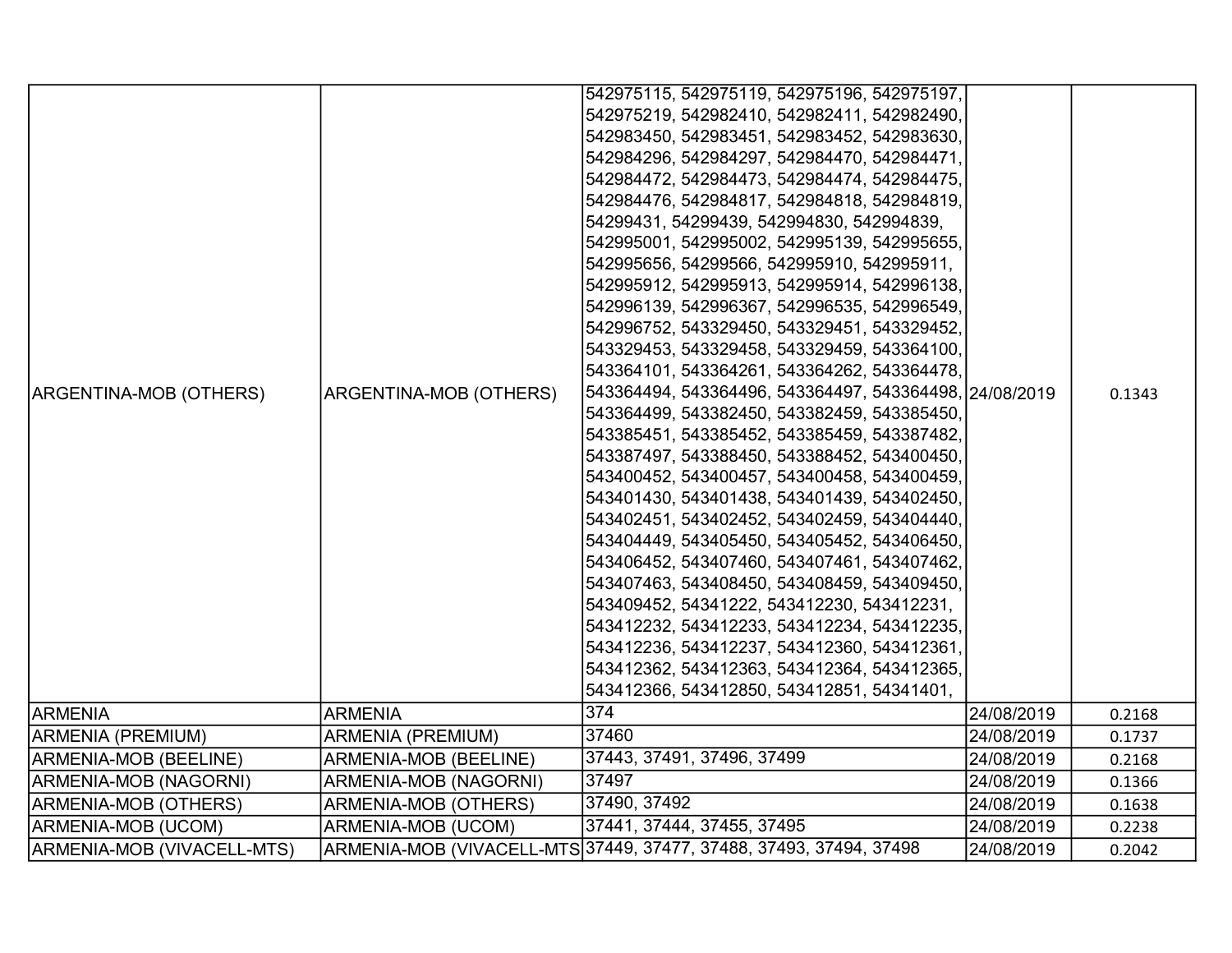| <b>ARMENIA-NAGORNI KARABAKH</b>  | ARMENIA-NAGORNI KARABAKH37447  |                                                                                                                                                                                                                                                                                                                                                                                                                                                           | 24/08/2019 | 0.1366 |
|----------------------------------|--------------------------------|-----------------------------------------------------------------------------------------------------------------------------------------------------------------------------------------------------------------------------------------------------------------------------------------------------------------------------------------------------------------------------------------------------------------------------------------------------------|------------|--------|
| <b>ARUBA</b>                     | <b>ARUBA</b>                   | 297                                                                                                                                                                                                                                                                                                                                                                                                                                                       | 24/08/2019 | 0.0807 |
| ARUBA-MOB (DIGICEL)              | <b>ARUBA-MOB (DIGICEL)</b>     | 297290, 29763, 29764, 29773, 29774                                                                                                                                                                                                                                                                                                                                                                                                                        | 24/08/2019 | 0.1863 |
| ARUBA-MOB (OTHERS)               | ARUBA-MOB (OTHERS)             | 29756, 29759, 297600, 297622, 29766, 29769,<br>29796, 29799                                                                                                                                                                                                                                                                                                                                                                                               | 24/08/2019 | 0.1892 |
| <b>ASCENSION</b>                 | <b>BLOCKED</b>                 | 247                                                                                                                                                                                                                                                                                                                                                                                                                                                       | 24/08/2019 | 1.6260 |
| <b>AUSTRALIA</b>                 | <b>AUSTRALIA</b>               | 61                                                                                                                                                                                                                                                                                                                                                                                                                                                        | 24/08/2019 | 0.0104 |
| <b>AUSTRALIA (SPECIAL SVC)</b>   | <b>AUSTRALIA (SPECIAL SVC)</b> | 6113                                                                                                                                                                                                                                                                                                                                                                                                                                                      | 24/08/2019 | 0.0255 |
| AUSTRALIA-CHRISTMAS ISLANDS      |                                | AUSTRALIA-CHRISTMAS ISLAN 6189100, 6189101, 6189162, 6189164                                                                                                                                                                                                                                                                                                                                                                                              | 24/08/2019 | 0.0113 |
| <b>AUSTRALIA-CITIES</b>          | <b>AUSTRALIA-CITIES</b>        | 61261, 61262, 61380, 61381, 61382, 61383,<br>61384, 61385, 61386, 61387, 61388, 6139, 6173, 24/08/2019<br>61860, 61861, 61862, 61863, 61864, 61865,<br>61870, 61871, 61872, 61873, 61874, 61881,<br>61882, 61883, 61884, 61892, 61893, 61894                                                                                                                                                                                                              |            | 0.0104 |
| AUSTRALIA-MOB (3G)               | <b>AUSTRALIA-MOB (3G)</b>      | 61425, 61430, 61433                                                                                                                                                                                                                                                                                                                                                                                                                                       | 24/08/2019 | 0.0247 |
| AUSTRALIA-MOB (LYCA)             | <b>AUSTRALIA-MOB (LYCA)</b>    | 61469, 61470                                                                                                                                                                                                                                                                                                                                                                                                                                              | 24/08/2019 | 0.0247 |
| AUSTRALIA-MOB (OPTUS)            | <b>AUSTRALIA-MOB (OPTUS)</b>   | 61401, 61402, 61403, 61411, 61412, 61413,<br>61421, 61422, 61423, 61431, 61432, 61434,<br>61435, 61466, 614683, 614684, 614685, 614686, 24/08/2019<br>614687, 614688, 614689, 61478, 614790,<br>614791, 61481, 61482                                                                                                                                                                                                                                      |            | 0.0247 |
| AUSTRALIA-MOB (OTHERS)           | <b>AUSTRALIA-MOB (OTHERS)</b>  | 614200, 614201, 61440, 61441, 61442, 61443,<br>614440, 614441, 614442, 614443, 614445,<br>614446, 614447, 614448, 614449, 61445, 61446,<br>61454, 61460, 61461, 61462, 61463, 61464,<br>61465, 614680, 614681, 614682, 61471, 61472,<br>614792, 614793, 614794, 614795, 614796,<br>614797, 614798, 614799, 61480, 61483, 61485,<br>61486, 614888, 61489, 614915, 614916, 614917,<br>614918, 614919, 61492, 61493, 61494, 61495,<br>61496<br>6114, 6142010 | 24/08/2019 | 0.0247 |
| <b>AUSTRALIA-MOB (SATELLITE)</b> | <b>BLOCKED</b>                 |                                                                                                                                                                                                                                                                                                                                                                                                                                                           | 24/08/2019 | 2.1950 |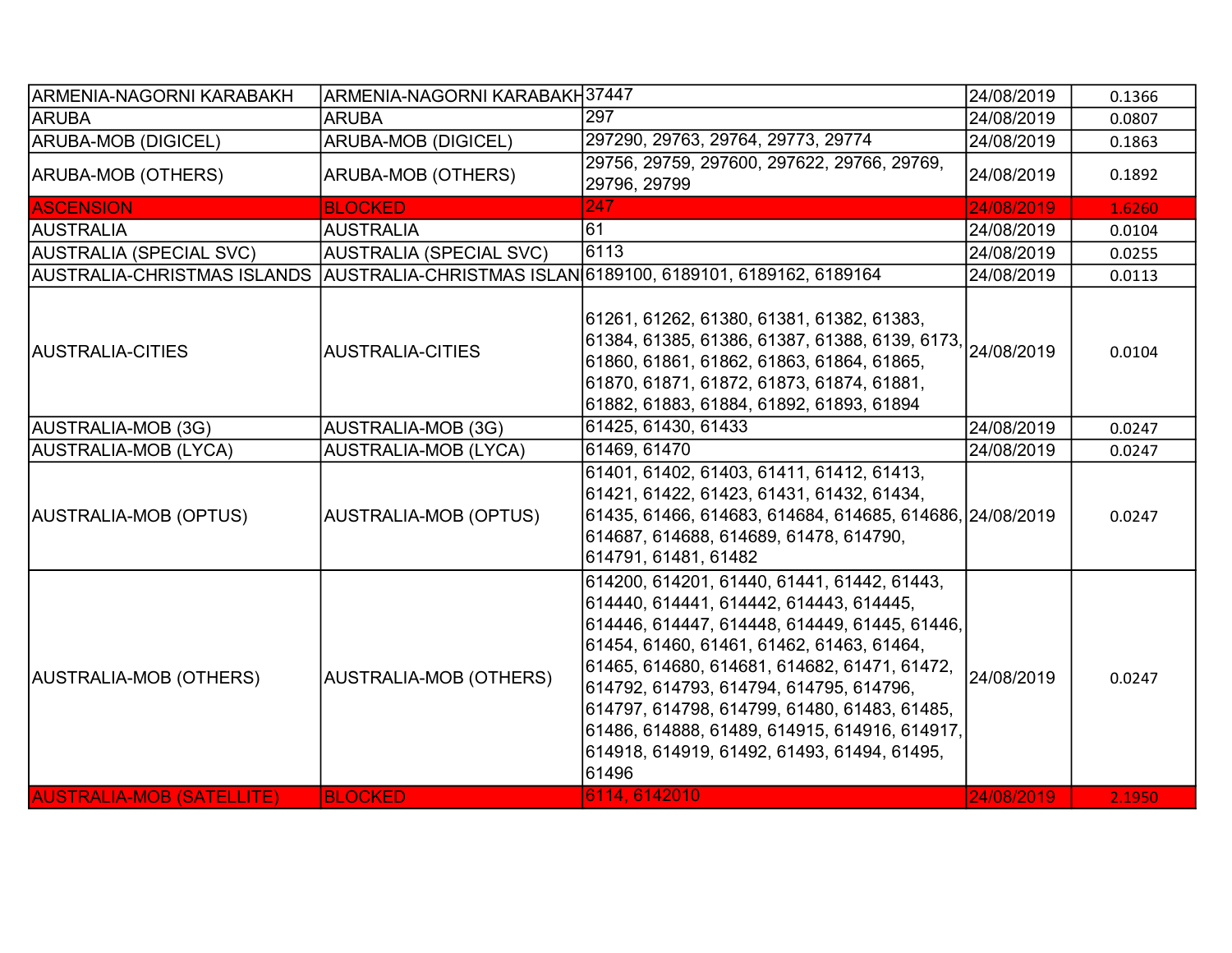| AUSTRALIA-MOB (TELSTRA)         | AUSTRALIA-MOB (TELSTRA)                | 61400, 61407, 61408, 61409, 61417, 61418,<br>61419, 61427, 61428, 61429, 61436, 61437,<br>61438, 61439, 614444, 61447, 61448, 61455,<br>61456, 61457, 61458, 61459, 61467, 614725,<br>61475, 61476, 61477, 61484, 61487, 614880,<br>614881, 614882, 614883, 614884, 614885,<br>614886, 614887, 614889, 61490, 614910,<br>614911, 614912, 614913, 614914, 61497, 61498,<br>61499 |            | 0.0247 |
|---------------------------------|----------------------------------------|---------------------------------------------------------------------------------------------------------------------------------------------------------------------------------------------------------------------------------------------------------------------------------------------------------------------------------------------------------------------------------|------------|--------|
| AUSTRALIA-MOB (VODAF)           | AUSTRALIA-MOB (VODAF)                  | 61404, 61405, 61406, 61410, 61414, 61415,<br>61416, 614202, 614203, 614204, 614205,<br>614206, 614207, 614208, 614209, 61424, 61426,<br>61449, 61450, 61451, 61452, 61453                                                                                                                                                                                                       | 24/08/2019 | 0.0247 |
| AUSTRALIA-SYDNEY                | AUSTRALIA-SYDNEY                       | 6128, 6129                                                                                                                                                                                                                                                                                                                                                                      | 24/08/2019 | 0.0104 |
| <b>AUSTRIA</b>                  | <b>AUSTRIA</b>                         | 43                                                                                                                                                                                                                                                                                                                                                                              | 24/08/2019 | 0.0074 |
| AUSTRIA (PREMIUM)               | <b>AUSTRIA (PREMIUM)</b>               | 43710, 43711, 43730, 43740, 43810, 43820                                                                                                                                                                                                                                                                                                                                        | 24/08/2019 | 0.2244 |
| AUSTRIA-MOB (3G)                | AUSTRIA-MOB (3G)                       | 43660, 4367833, 4367890, 4367891, 4368183,<br>43699                                                                                                                                                                                                                                                                                                                             | 24/08/2019 | 0.0158 |
| AUSTRIA-MOB (A1)                | <b>AUSTRIA-MOB (A1)</b>                | 43644, 43664, 43680, 43681, 43688, 4369981,<br>4369982, 4369988, 4369989                                                                                                                                                                                                                                                                                                        | 24/08/2019 | 0.0158 |
| AUSTRIA-MOB (M2M TMA)           | <b>AUSTRIA-MOB (M2M TMA)</b>           | 43676181, 43676182, 43676183, 43676184,<br>43676185, 43676186, 43676187, 43676188,<br>43676189, 436762592                                                                                                                                                                                                                                                                       | 24/08/2019 | 0.0158 |
| AUSTRIA-MOB (OTHERS)            | <b>AUSTRIA-MOB (OTHERS)</b>            | 43655, 43661, 43663, 43665, 43667, 436688,<br>43670, 43677, 43678, 4368860, 4368861,<br>4368864, 4368877, 436889, 43690                                                                                                                                                                                                                                                         | 24/08/2019 | 0.0158 |
| AUSTRIA-MOB (T-MOBILE)          | <b>AUSTRIA-MOB (T-MOBILE)</b>          | 43650, 43676                                                                                                                                                                                                                                                                                                                                                                    | 24/08/2019 | 0.0158 |
| AZERBAIJAN                      | <b>AZERBAIJAN</b>                      | 994                                                                                                                                                                                                                                                                                                                                                                             | 24/08/2019 | 0.1880 |
| <b>AZERBAIJAN (SPECIAL SVC)</b> | <b>BLOCKED</b>                         | 994900                                                                                                                                                                                                                                                                                                                                                                          | 24/08/2019 | 1.2900 |
| AZERBAIJAN-MOB (AZERCELL)       | AZERBAIJAN-MOB (AZERCELL) 99450, 99451 |                                                                                                                                                                                                                                                                                                                                                                                 | 24/08/2019 | 0.2681 |
| AZERBAIJAN-MOB (BAKCELL)        | AZERBAIJAN-MOB (BAKCELL)               | 99455                                                                                                                                                                                                                                                                                                                                                                           | 24/08/2019 | 0.2681 |
| AZERBAIJAN-MOB (NAR)            | AZERBAIJAN-MOB (NAR)                   | 99470, 99477                                                                                                                                                                                                                                                                                                                                                                    | 24/08/2019 | 0.2681 |
| AZERBAIJAN-MOB (OTHERS)         | AZERBAIJAN-MOB (OTHERS)                | 99440, 99444, 99460                                                                                                                                                                                                                                                                                                                                                             | 24/08/2019 | 0.2681 |
| <b>BAHAMAS</b>                  | <b>BAHAMAS</b>                         | 1242                                                                                                                                                                                                                                                                                                                                                                            | 24/08/2019 | 0.0995 |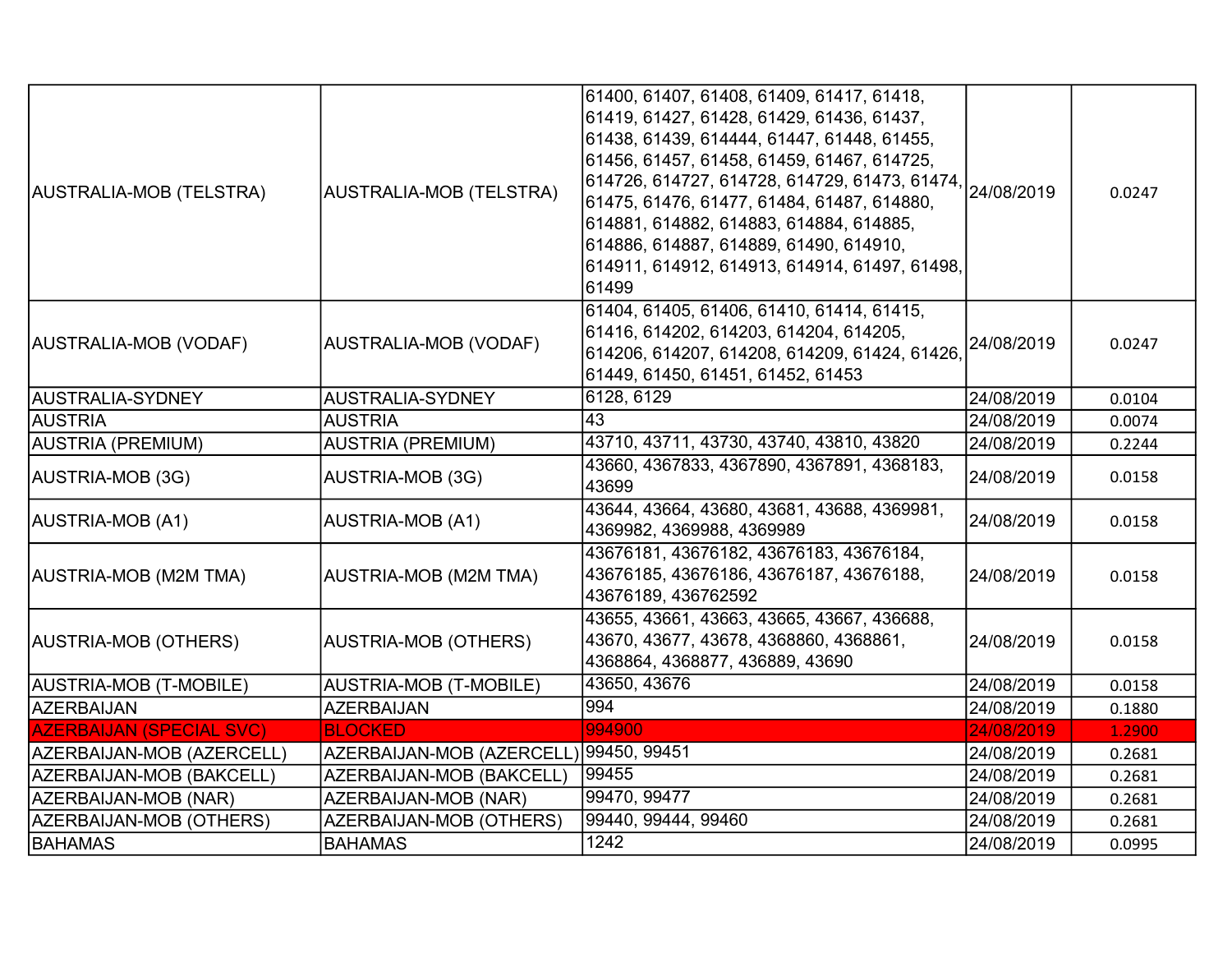| IBAHAMAS-MOB                    | BAHAMAS-MOB                    | 1242357, 1242359, 1242375, 1242376, 1242395,<br>124240, 124241, 124242, 124243, 124244,<br>124245, 1242460, 1242462, 1242463, 1242464,<br>1242465, 1242466, 1242467, 1242468, 1242469,<br>124247, 124248, 124249, 1242500, 1242501,<br>1242503, 1242504, 1242505, 1242506, 1242507<br>1242508, 1242509, 124251, 124252, 124253,<br>124254, 1242550, 1242551, 1242552, 1242553,<br>1242554, 1242556, 1242557, 1242558, 1242559,<br>124256, 124257, 124258, 124259, 1242636,<br>1242646, 1242727, 1242738, 12428 | 24/08/2019 | 0.1007 |
|---------------------------------|--------------------------------|----------------------------------------------------------------------------------------------------------------------------------------------------------------------------------------------------------------------------------------------------------------------------------------------------------------------------------------------------------------------------------------------------------------------------------------------------------------------------------------------------------------|------------|--------|
| BAHRAIN                         | <b>BAHRAIN</b>                 | 973                                                                                                                                                                                                                                                                                                                                                                                                                                                                                                            | 24/08/2019 | 0.0968 |
| BAHRAIN-MOB (OTHERS)            | <b>BAHRAIN-MOB (OTHERS)</b>    | 97330, 97331, 97332, 97338, 97339, 973667,<br>97377                                                                                                                                                                                                                                                                                                                                                                                                                                                            | 24/08/2019 | 0.1142 |
| BAHRAIN-MOB (VIVA)              | <b>BAHRAIN-MOB (VIVA)</b>      | 97333, 97334, 97335, 9736300, 9736333,<br>9736361, 9736366                                                                                                                                                                                                                                                                                                                                                                                                                                                     | 24/08/2019 | 0.1163 |
| <b>BAHRAIN-MOB (ZAIN)</b>       | <b>BAHRAIN-MOB (ZAIN)</b>      | 97336, 97337, 973663, 973666, 973669                                                                                                                                                                                                                                                                                                                                                                                                                                                                           | 24/08/2019 | 0.1165 |
| BANGLADESH                      | <b>BANGLADESH</b>              | $\overline{880}$                                                                                                                                                                                                                                                                                                                                                                                                                                                                                               | 24/08/2019 | 0.0316 |
| <b>BANGLADESH-MOB (GRAMEEN)</b> | BANGLADESH-MOB (GRAMEEN 88017  |                                                                                                                                                                                                                                                                                                                                                                                                                                                                                                                | 24/08/2019 | 0.0316 |
| <b>BANGLADESH-MOB (OTHERS)</b>  | <b>BANGLADESH-MOB (OTHERS)</b> | 88010, 88011, 88012, 88013, 88014, 88015,<br>88016, 88018, 88019                                                                                                                                                                                                                                                                                                                                                                                                                                               | 24/08/2019 | 0.0316 |
| <b>BARBADOS</b>                 | <b>BARBADOS</b>                | 1246                                                                                                                                                                                                                                                                                                                                                                                                                                                                                                           | 24/08/2019 | 0.1222 |
| <b>BARBADOS (VAS)</b>           | <b>BLOCKED</b>                 | 1246776, 1246777                                                                                                                                                                                                                                                                                                                                                                                                                                                                                               | 24/08/2019 | 0.7533 |
| <b>BARBADOS-MOB (DIGICEL)</b>   | <b>BARBADOS-MOB (DIGICEL)</b>  | 1246256, 1246257, 1246258, 1246259, 124626,<br>124653, 124654, 124682, 124683, 124684,<br>124685                                                                                                                                                                                                                                                                                                                                                                                                               | 24/08/2019 | 0.1846 |
| BARBADOS-MOB (FLOW)             | <b>BARBADOS-MOB (FLOW)</b>     | 124623, 1246250, 1246251, 1246252, 1246253,<br>1246254, 1246255, 124628, 1246446, 1246447,<br>1246448, 1246449, 124645, 124652                                                                                                                                                                                                                                                                                                                                                                                 | 24/08/2019 | 0.1655 |
| <b>BELARUS</b>                  | <b>BELARUS</b>                 | 375                                                                                                                                                                                                                                                                                                                                                                                                                                                                                                            | 24/08/2019 | 0.3495 |
| <b>BELARUS (SPECIAL SVC)</b>    | <b>BLOCKED</b>                 | 37526250, 37526251, 37526720, 37526721                                                                                                                                                                                                                                                                                                                                                                                                                                                                         | 24/08/2019 | 0.9131 |
| <b>BELARUS-MOB 1</b>            | <b>BELARUS-MOB 1</b>           | 37529, 37533, 37544                                                                                                                                                                                                                                                                                                                                                                                                                                                                                            | 24/08/2019 | 0.3495 |
| <b>BELARUS-MOB 2</b>            | <b>BELARUS-MOB 2</b>           | 37525                                                                                                                                                                                                                                                                                                                                                                                                                                                                                                          | 24/08/2019 | 0.3275 |
| <b>BELGIUM</b>                  | <b>BELGIUM</b>                 | 32                                                                                                                                                                                                                                                                                                                                                                                                                                                                                                             | 24/08/2019 | 0.0173 |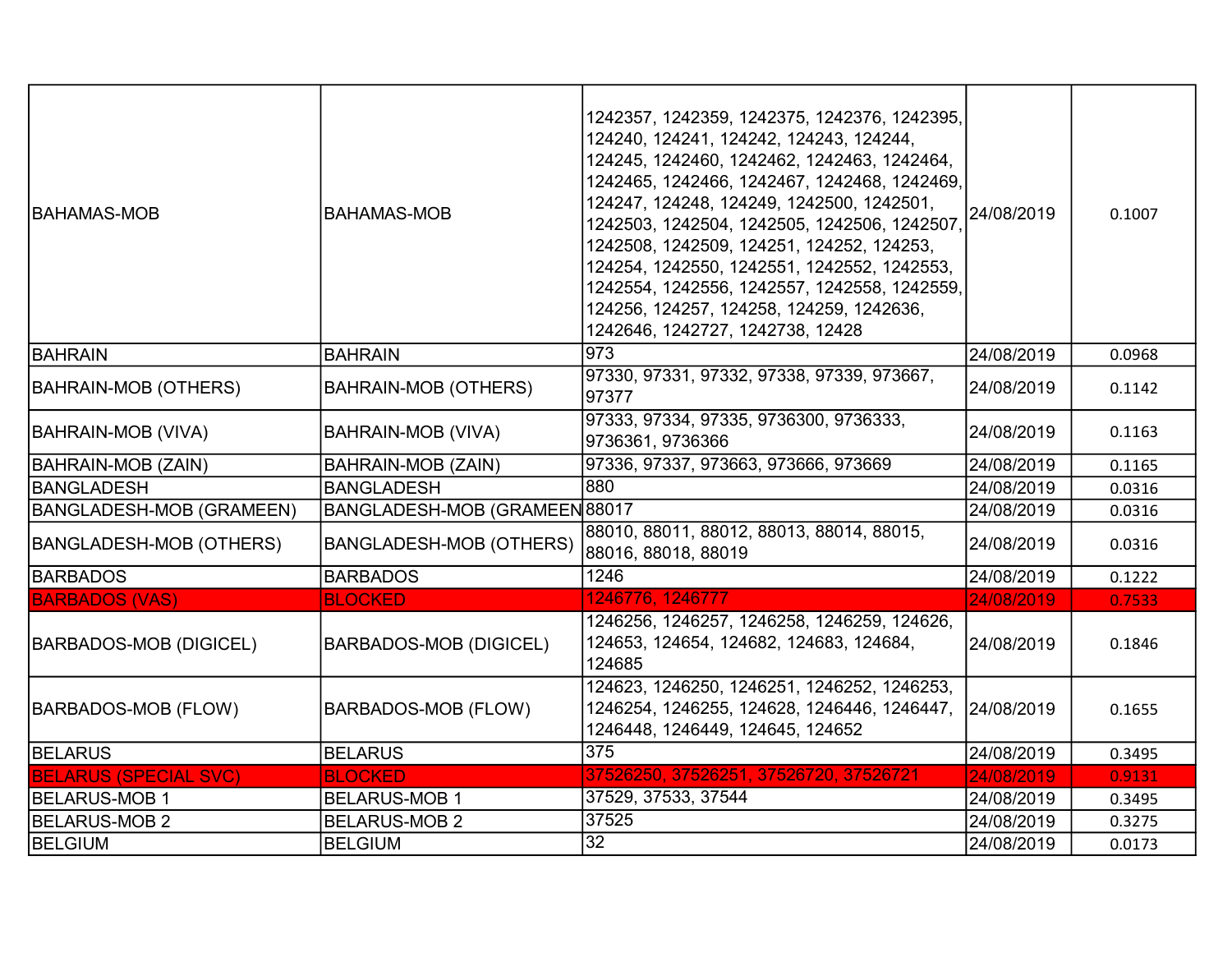| BELGIUM (UNIVERSAL ACCESS)   |                               | BELGIUM (UNIVERSAL ACCESS 32702, 32703, 32704, 32706, 32707                                                                                     | 24/08/2019 | 0.0232 |
|------------------------------|-------------------------------|-------------------------------------------------------------------------------------------------------------------------------------------------|------------|--------|
| BELGIUM-MOB (BASE)           | <b>BELGIUM-MOB (BASE)</b>     | 32483, 32484, 32485, 32486, 32487, 32488,<br>32489, 32770002                                                                                    | 24/08/2019 | 0.0176 |
| BELGIUM-MOB (LYCA)           | <b>BELGIUM-MOB (LYCA)</b>     | 324651, 324652, 324653, 324654, 324655,<br>324656, 324657, 324658, 324659, 324660,<br>324661, 324662, 324663, 324664, 324676,<br>324677, 324678 | 24/08/2019 | 0.0176 |
| BELGIUM-MOB (MOBISTAR)       | <b>BELGIUM-MOB (MOBISTAR)</b> | 3249, 32770005                                                                                                                                  | 24/08/2019 | 0.0176 |
| BELGIUM-MOB (OTHERS)         | <b>BELGIUM-MOB (OTHERS)</b>   | 32455, 32456, 324630, 324665, 324666, 324667,<br>324669, 324671, 324672, 324674, 324679,<br>324687, 324688, 324689, 324800, 3277                | 24/08/2019 | 0.3774 |
| BELGIUM-MOB (PROXIMUS)       | BELGIUM-MOB (PROXIMUS)        | 32460, 3247, 32770001                                                                                                                           | 24/08/2019 | 0.0176 |
| <b>BELGIUM-MOB (TELENET)</b> | <b>BELGIUM-MOB (TELENET)</b>  | 324681, 324682, 324683, 324684, 324685                                                                                                          | 24/08/2019 | 0.0176 |
| <b>BELIZE</b>                | <b>BELIZE</b>                 | 501                                                                                                                                             | 24/08/2019 | 0.2019 |
| <b>BELIZE-MOB</b>            | <b>BELIZE-MOB</b>             | 5016                                                                                                                                            | 24/08/2019 | 0.2019 |
| <b>BENIN</b>                 | <b>BENIN</b>                  | 229                                                                                                                                             | 24/08/2019 | 0.2918 |
| <b>BENIN-MOB (BELL)</b>      | <b>BENIN-MOB (BELL)</b>       | 22992, 22993                                                                                                                                    | 24/08/2019 | 0.2931 |
| <b>BENIN-MOB (GLO)</b>       | BENIN-MOB (GLO)               | 22968, 22998, 22999                                                                                                                             | 24/08/2019 | 0.2685 |
| <b>BENIN-MOB (LIBERCOM)</b>  | <b>BENIN-MOB (LIBERCOM)</b>   | 22990                                                                                                                                           | 24/08/2019 | 0.2699 |
| <b>BENIN-MOB (MOOV)</b>      | <b>BENIN-MOB (MOOV)</b>       | 22960, 22963, 22964, 22965, 22994, 22995                                                                                                        | 24/08/2019 | 0.2685 |
| BENIN-MOB (MTN)              | BENIN-MOB (MTN)               | 22961, 22962, 22966, 22967, 22969, 22996,<br>22997                                                                                              | 24/08/2019 | 0.3479 |
| <b>BERMUDA</b>               | <b>BERMUDA</b>                | 1441                                                                                                                                            | 24/08/2019 | 0.0298 |
| <b>IBERMUDA-MOB</b>          | <b>BERMUDA-MOB</b>            | 14413, 144150, 144151, 144152, 144153,<br>144159, 14417                                                                                         | 24/08/2019 | 0.0135 |
| <b>BHUTAN</b>                | <b>BHUTAN</b>                 | 975                                                                                                                                             | 24/08/2019 | 0.0738 |
| <b>BOLIVIA</b>               | <b>BOLIVIA</b>                | 591                                                                                                                                             | 24/08/2019 | 0.1880 |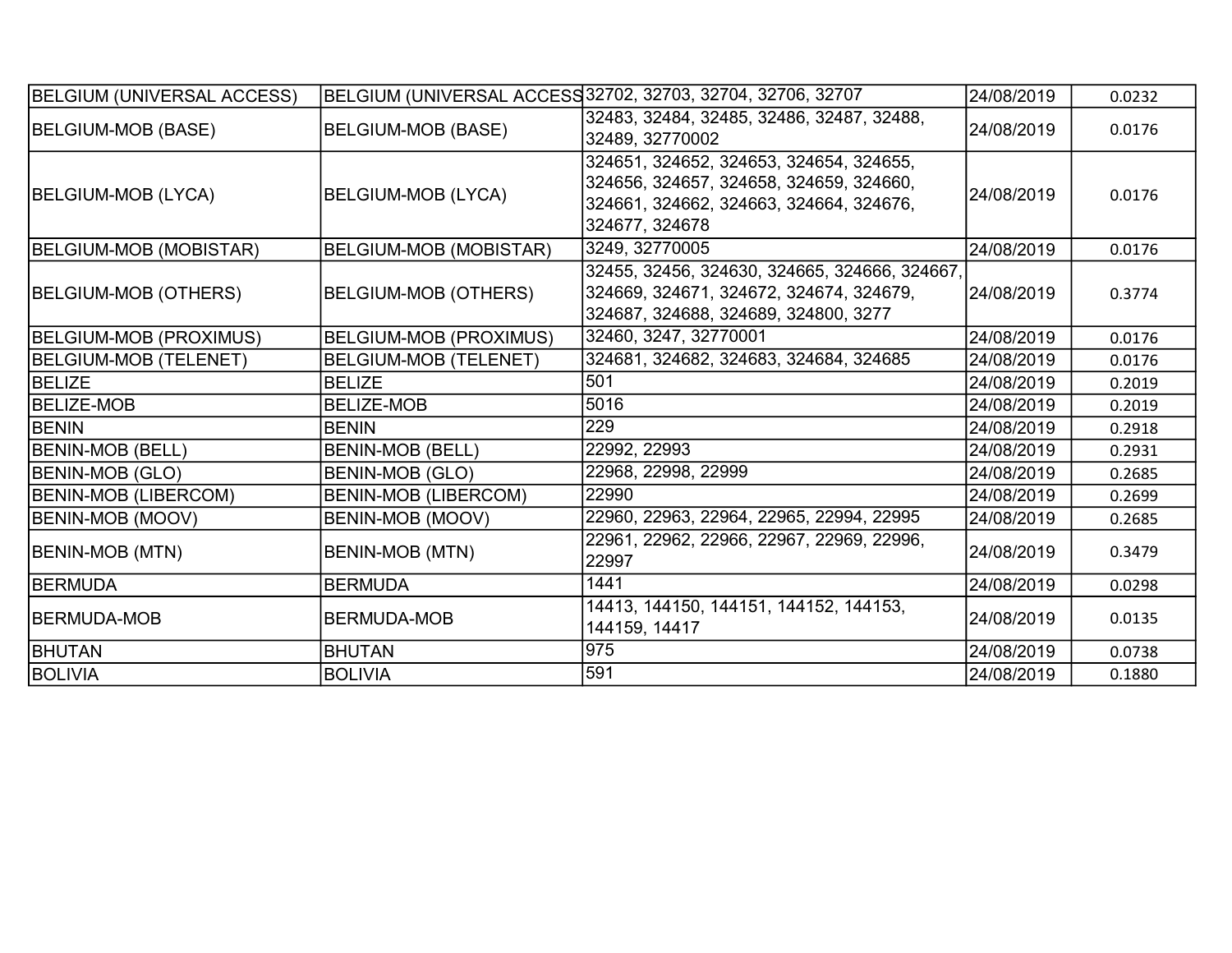| <b>BOLIVIA-CITIES</b>           | <b>BOLIVIA-CITIES</b>           | 5912510, 5912511, 5912512, 59125130,<br> 59125131, 5912514, 5912519, 591252, 5912543,<br>5912586, 5912610, 5912611, 5912612,<br>59126130, 59126131, 5912614, 5912618,<br>5912619, 591262, 5913415, 5913416, 5913462, 24/08/2019<br>5913463, 5913464, 5913485, 5913826, 5913842,<br>5913846, 5913891, 5913896, 5914610, 5914611,<br>5914612, 59146130, 59146131, 5914614,<br>591464, 591466, 5914690, 5914691, 5914692,<br>59146930, 59146931, 5914694 |             | 0.0957 |
|---------------------------------|---------------------------------|-------------------------------------------------------------------------------------------------------------------------------------------------------------------------------------------------------------------------------------------------------------------------------------------------------------------------------------------------------------------------------------------------------------------------------------------------------|-------------|--------|
| <b>BOLIVIA-COCHABAMBA</b>       | BOLIVIA-COCHABAMBA              | 59144                                                                                                                                                                                                                                                                                                                                                                                                                                                 | 24/08/2019  | 0.0957 |
| <b>IBOLIVIA-LA PAZ</b>          | <b>BOLIVIA-LA PAZ</b>           | 59122, 5912820                                                                                                                                                                                                                                                                                                                                                                                                                                        | 24/08/2019  | 0.0957 |
| <b>BOLIVIA-MOB (ENTEL)</b>      | <b>BOLIVIA-MOB (ENTEL)</b>      | 59163, 59164, 59166, 59167, 59168, 59171,<br>59172, 59173, 59174                                                                                                                                                                                                                                                                                                                                                                                      | 24/08/2019  | 0.1592 |
| <b>BOLIVIA-MOB (TIGO)</b>       | <b>BOLIVIA-MOB (TIGO)</b>       | 59162, 59169, 59175, 59176, 59177, 59178                                                                                                                                                                                                                                                                                                                                                                                                              | 24/08/2019  | 0.1474 |
| <b>BOLIVIA-MOB (VIVA)</b>       | <b>BOLIVIA-MOB (VIVA)</b>       | 59160, 59161, 59165, 59170, 59179                                                                                                                                                                                                                                                                                                                                                                                                                     | 24/08/2019  | 0.1474 |
| <b>BOLIVIA-SANTA CRUZ</b>       | <b>BOLIVIA-SANTA CRUZ</b>       | 59133                                                                                                                                                                                                                                                                                                                                                                                                                                                 | 24/08/2019  | 0.0957 |
| <b>BOSNIA &amp; HERZEGOVINA</b> | <b>BOSNIA &amp; HERZEGOVINA</b> | 387, 387703005                                                                                                                                                                                                                                                                                                                                                                                                                                        | 24/08/2019  | 0.1451 |
|                                 |                                 | 38730951, 38732961, 38733991, 38734961,<br>38735941, 38735942, 38735961, 38737931,<br>38737961, 38737962, 38749401, 38749411,<br>38749961, 38750921, 38750961, 38751941,<br>BOSNIA & HERZEGOVINA (ALTERNBOSNIA & HERZEGOVINA (ALTE38751961, 38751962, 38752961, 38753511,<br>38753931, 38753961, 38753971, 38755401,<br>3875541, 3875542, 38756921, 38756961,<br>38757961, 38758923, 38758961, 38759961,<br>38770310, 38770311, 38770350              | 124/08/2019 | 0.1451 |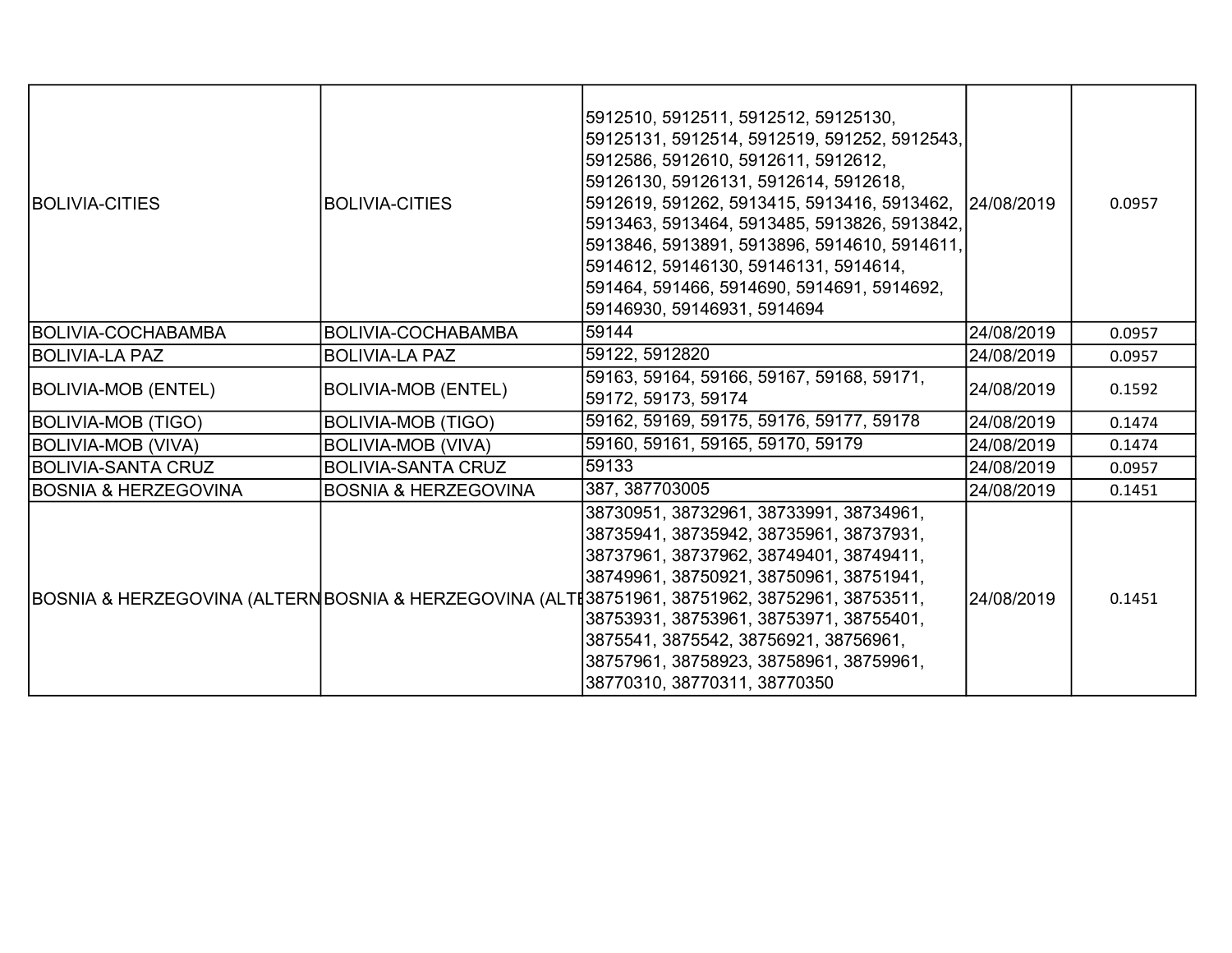| 38730335, 38730911, 38730912, 38730921,                                                                     |        |
|-------------------------------------------------------------------------------------------------------------|--------|
| 38730931, 38730941, 38730961, 38730971,                                                                     |        |
| 38731911, 38731941, 38731942, 38732811,                                                                     |        |
| 3873283, 38732911, 38732921, 38732931,                                                                      |        |
| 38732941, 38732942, 38732943, 38732951,                                                                     |        |
| 38732971, 38732972, 38732973, 38733821,                                                                     |        |
| 3873383, 3873384, 38733863, 38733864,                                                                       |        |
| 38733881, 38733911, 38733921, 38733922,                                                                     |        |
| 38733923, 38733924, 38733931, 38733932,                                                                     |        |
| 38733933, 38733941, 38733942, 38733943,                                                                     |        |
| 38733944, 38733945, 38733947, 3873395,                                                                      |        |
| 38733961, 38733971, 38733972, 38733973,                                                                     |        |
| 38733974, 38733975, 38733976, 38733977,                                                                     |        |
| 38733978, 38733979, 38734911, 38734941,                                                                     |        |
| BOSNIA & HERZEGOVINA (ALTERNBOSNIA & HERZEGOVINA (ALTE38734951, 38735411, 38735412, 38735413,<br>24/08/2019 | 0.1451 |
| 38735414, 38735415, 38735831, 38735911,                                                                     |        |
| 38735921, 38735931, 38735971, 3873683,                                                                      |        |
| 38736871, 38736911, 38736921, 38736931,                                                                     |        |
| 38736941, 38736951, 38737831, 38737832,                                                                     |        |
| 38737911, 38737921, 38737922, 38737923,                                                                     |        |
| 38737941, 38737951, 38738911, 38738921,                                                                     |        |
| 38738941, 38739911, 38739941, 38739951,                                                                     |        |
| 38749911, 38749941, 38749951, 38750911,                                                                     |        |
| 38750941, 38750951, 38751851, 38751911,                                                                     |        |
| 3875192, 38751931, 38751951, 38751971,                                                                      |        |
| 38751981, 38752911, 38752912, 38752921,                                                                     |        |
| 38752941, 38753911, 38753921, 38753941,                                                                     |        |
| 38753951, 38754921, 38754941, 38755911,                                                                     |        |
| 38755941, 38756911, 38756941, 38757921,                                                                     |        |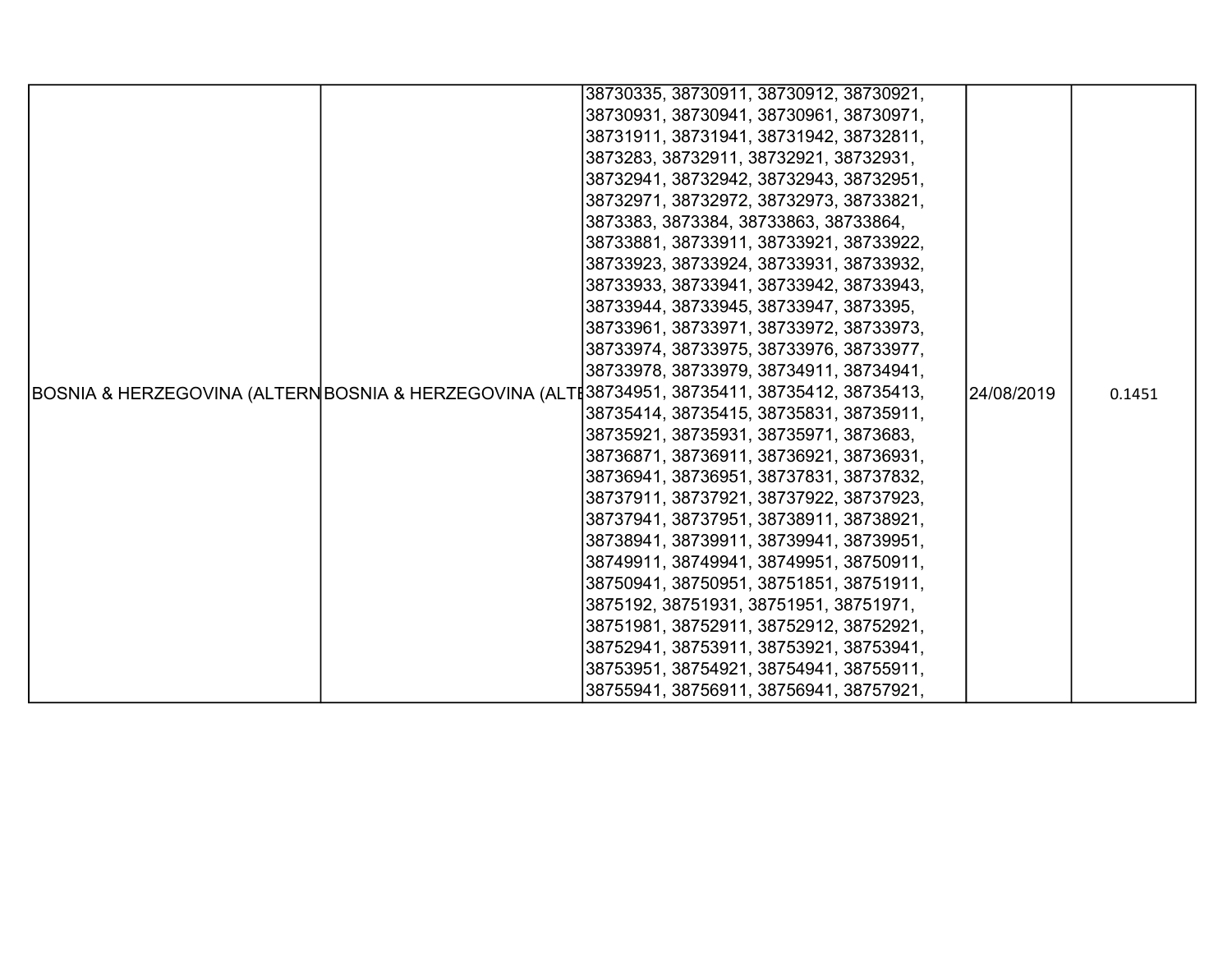|                                                                                                                 |  | 3873028, 3873029, 3873050, 3873051, 3873052, |  |        |
|-----------------------------------------------------------------------------------------------------------------|--|----------------------------------------------|--|--------|
|                                                                                                                 |  |                                              |  |        |
|                                                                                                                 |  | 3873053, 3873054, 3873056, 3873059, 3873061, |  |        |
|                                                                                                                 |  | 3873083, 38731511, 3873220, 3873222,         |  |        |
|                                                                                                                 |  | 3873224, 3873240, 3873241, 3873242, 3873243, |  |        |
|                                                                                                                 |  | 3873244, 3873245, 3873246, 3873255, 3873259, |  |        |
|                                                                                                                 |  | 3873260, 3873261, 3873265, 3873266, 3873267, |  |        |
|                                                                                                                 |  | 3873268, 3873269, 3873272, 3873273, 3873274, |  |        |
|                                                                                                                 |  | 3873277, 3873278, 3873282, 3873284, 3873285, |  |        |
|                                                                                                                 |  | 3873286, 3873287, 387332, 387334, 387335,    |  |        |
|                                                                                                                 |  | 387336, 3873370, 3873371, 3873372, 3873373,  |  |        |
|                                                                                                                 |  | 3873375, 3873376, 3873377, 3873378, 3873380, |  |        |
|                                                                                                                 |  | 3873381, 3873389, 38734611, 387352, 3873530, |  |        |
|                                                                                                                 |  | 3873531, 3873532, 3873533, 3873534, 3873536, |  |        |
|                                                                                                                 |  | 3873538, 3873539, 3873554, 3873555, 3873556, |  |        |
| BOSNIA & HERZEGOVINA (BH TELĘBOSNIA & HERZEGOVINA (BH 1]3873557, 3873559, 3873561, 3873562, 3873563, 24/08/2019 |  |                                              |  | 0.1464 |
|                                                                                                                 |  | 3873564, 3873565, 3873566, 3873569, 3873570, |  |        |
|                                                                                                                 |  | 3873571, 3873572, 3873574, 3873575, 3873576, |  |        |
|                                                                                                                 |  | 3873577, 3873578, 3873579, 3873580, 3873581, |  |        |
|                                                                                                                 |  | 3873582, 3873585, 3873586, 3873587, 3873588, |  |        |
|                                                                                                                 |  | 3873589, 3873628, 3873629, 3873650, 3873651, |  |        |
|                                                                                                                 |  | 3873655, 3873656, 3873657, 3873658, 3873659, |  |        |
|                                                                                                                 |  | 3873671, 3873672, 3873673, 3873674, 3873675, |  |        |
|                                                                                                                 |  | 3873722, 3873729, 3873730, 3873731, 3873732, |  |        |
|                                                                                                                 |  | 3873733, 3873735, 3873736, 3873737, 3873738, |  |        |
|                                                                                                                 |  | 3873739, 3873741, 3873742, 3873747, 3873748, |  |        |
|                                                                                                                 |  | 3873749, 3873751, 3873752, 3873753, 3873754, |  |        |
|                                                                                                                 |  | 3873755, 3873766, 3873767, 3873768, 3873769, |  |        |
|                                                                                                                 |  | 3873771, 3873772, 3873777, 3873788, 3873822, |  |        |
|                                                                                                                 |  | 3873823, 3873824, 3873829, 3873851, 3873879, |  |        |
|                                                                                                                 |  |                                              |  |        |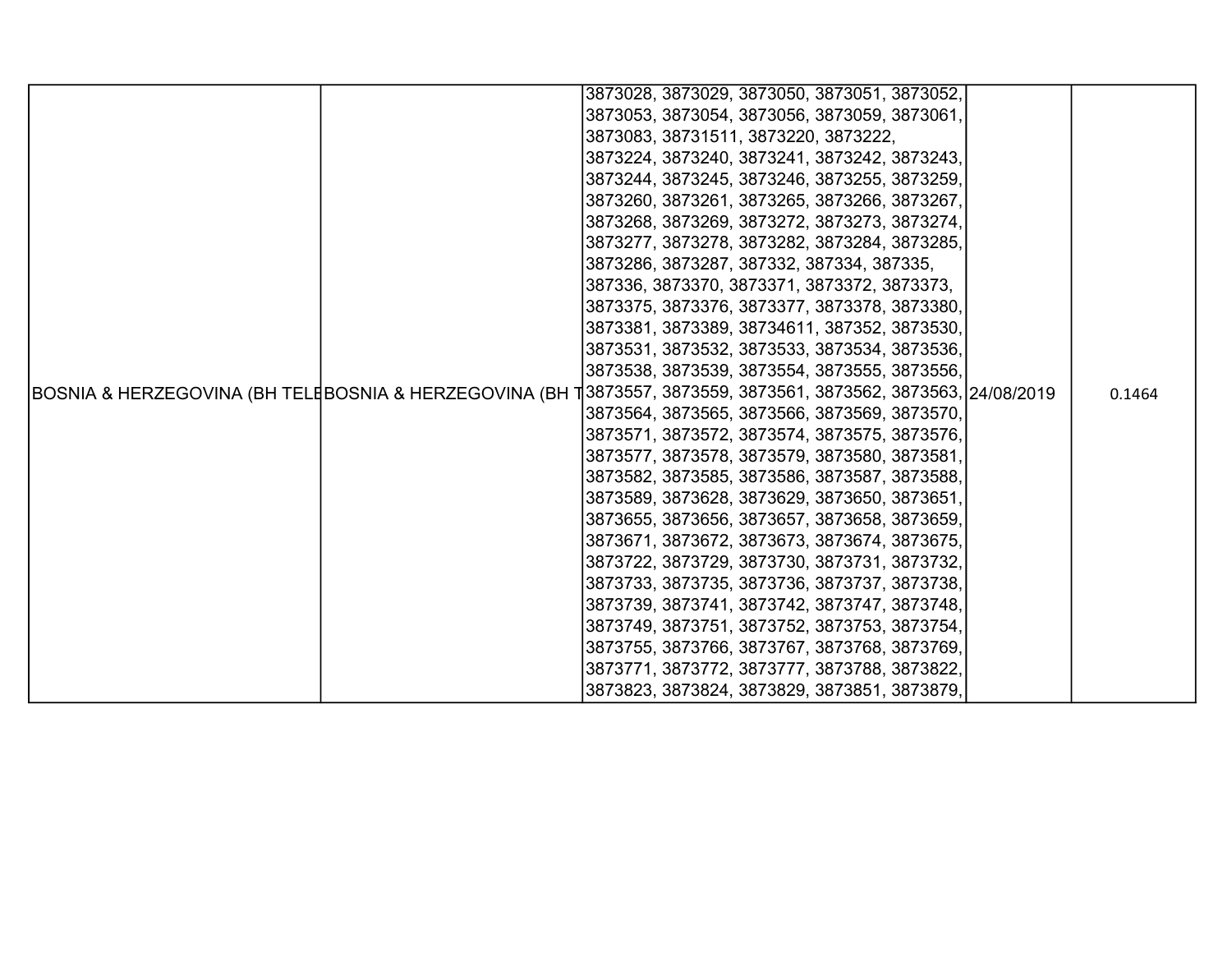| BOSNIA & HERZEGOVINA (HT MOS BOSNIA & HERZEGOVINA (HT N |  | 3873049, 3873063, 3873064, 3873065, 3873070,<br> 3873071, 3873073, 3873079, 3873080, 3873087,<br>3873171, 3873172, 3873173, 3873174, 3873175,<br>3873176, 3873177, 3873179, 3873280, 3873288,<br> 3873289, 38733901, 38733902, 3873420,<br>3873421, 3873424, 3873426, 3873427, 3873431,<br>3873435, 3873436, 3873450, 3873481, 3873482, 24/08/2019<br>3873485, 38735901, 38735902, 3873631,<br>3873632, 3873633, 3873634, 3873635, 3873636,<br>3873637, 3873638, 3873639, 3873644, 3873648,<br> 3873664, 3873665, 3873677, 3873678, 3873680,<br>3873681, 3873682, 3873685, 3873686, 3873688,<br> 3873689, 38737901, 38737902, 3873920,<br>3873938, 3873966, 3873967, 3873968, 3873969,<br>3873970, 3873971, 3873983, 3873984, 3873985,<br>3874974, 3874975, 3874976, 38751901,<br>38751902 |  | 0.1464 |
|---------------------------------------------------------|--|--------------------------------------------------------------------------------------------------------------------------------------------------------------------------------------------------------------------------------------------------------------------------------------------------------------------------------------------------------------------------------------------------------------------------------------------------------------------------------------------------------------------------------------------------------------------------------------------------------------------------------------------------------------------------------------------------------------------------------------------------------------------------------------------|--|--------|
|---------------------------------------------------------|--|--------------------------------------------------------------------------------------------------------------------------------------------------------------------------------------------------------------------------------------------------------------------------------------------------------------------------------------------------------------------------------------------------------------------------------------------------------------------------------------------------------------------------------------------------------------------------------------------------------------------------------------------------------------------------------------------------------------------------------------------------------------------------------------------|--|--------|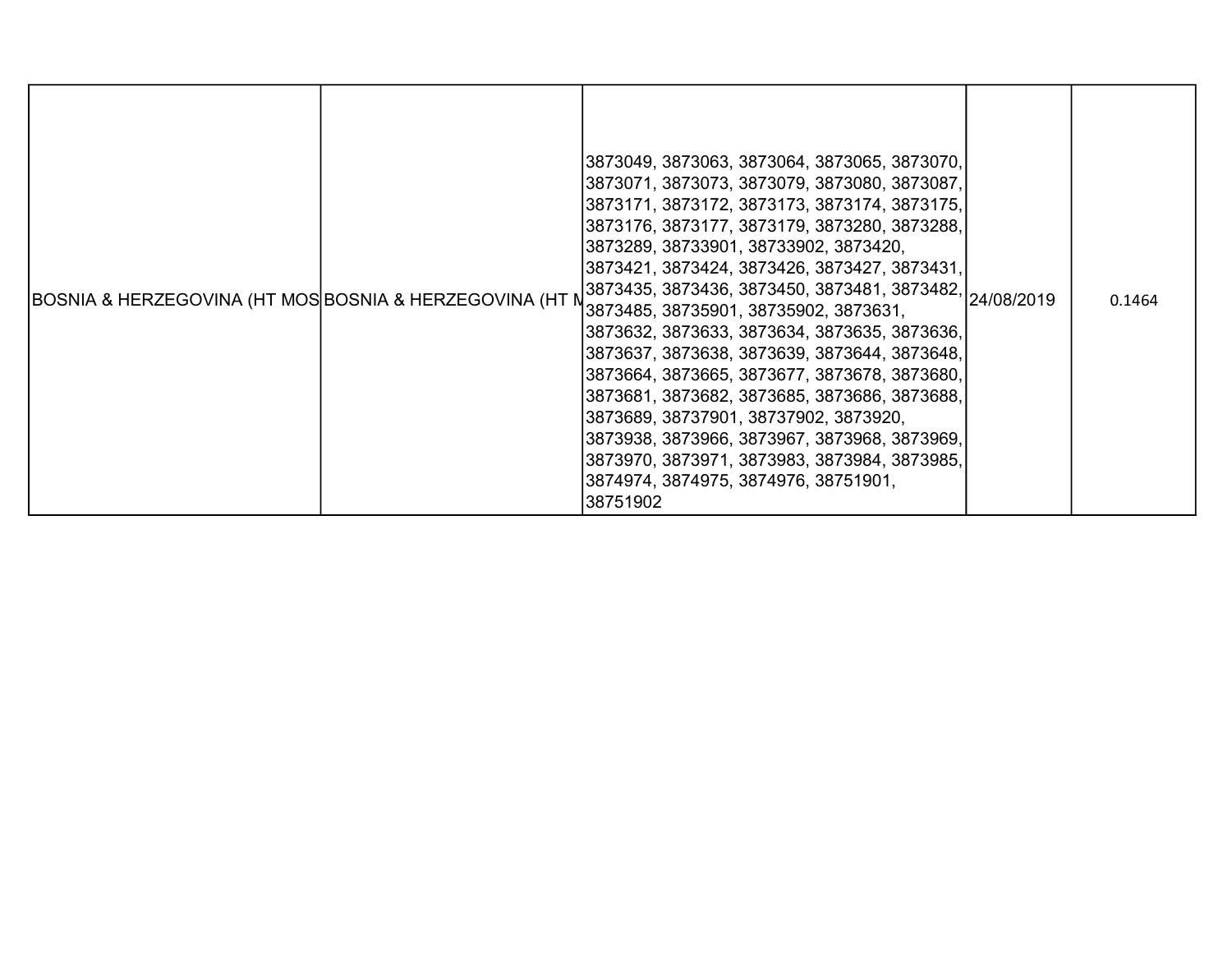|                                                                           | 38731488, 38732481, 38732482, 38732488,                                                            |            |        |
|---------------------------------------------------------------------------|----------------------------------------------------------------------------------------------------|------------|--------|
|                                                                           | 38733981, 38733982, 38733983, 38733988,                                                            |            |        |
|                                                                           | 38734481, 38734483, 38734488, 38735481,                                                            |            |        |
|                                                                           | 38735482, 38735483, 38735484, 38735488,                                                            |            |        |
|                                                                           | 38736981, 38736982, 38736988, 38737981,                                                            |            |        |
|                                                                           | 38737982, 38737988, 38738481, 38738488,                                                            |            |        |
|                                                                           | 38739481, 38739488, 3874920, 3874921,                                                              |            |        |
|                                                                           | 3874922, 3874923, 3874924, 3874930, 3874931,                                                       |            |        |
|                                                                           | 3874932, 3874933, 3874934, 3874935, 3874936,                                                       |            |        |
|                                                                           | 3874938, 3874948, 3874949, 3875021, 3875022,                                                       |            |        |
|                                                                           | 3875023, 3875024, 3875025, 3875026, 3875027,                                                       |            |        |
|                                                                           | 3875028, 3875029, 3875032, 3875036, 3875037,                                                       |            |        |
|                                                                           | 3875042, 3875043, 3875046, 3875048, 3875049,                                                       |            |        |
|                                                                           | 3875120, 3875121, 3875122, 3875123, 3875124,                                                       |            |        |
|                                                                           | BOSNIA & HERZEGOVINA (TELEKO BOSNIA & HERZEGOVINA (TEL[3875125, 3875126, 3875127, 3875128, 387513, | 24/08/2019 | 0.1464 |
|                                                                           | 3875142, 3875143, 3875145, 3875146, 3875147,                                                       |            |        |
|                                                                           | 3875148, 3875149, 3875150, 3875153, 3875155,                                                       |            |        |
|                                                                           | 3875156, 3875158, 3875159, 3875164, 3875165,                                                       |            |        |
|                                                                           | 3875166, 3875167, 3875168, 3875169, 3875174,                                                       |            |        |
|                                                                           | 3875175, 3875176, 3875178, 3875180, 3875181,                                                       |            |        |
|                                                                           | 3875182, 3875183, 3875184, 3875186, 3875187,                                                       |            |        |
|                                                                           | 3875189, 3875221, 3875222, 3875223, 3875224,                                                       |            |        |
|                                                                           | 3875230, 3875231, 3875232, 3875233, 3875234,                                                       |            |        |
|                                                                           | 3875235, 3875236, 3875237, 3875238, 3875241,                                                       |            |        |
|                                                                           | 3875242, 3875243, 3875244, 3875248, 3875249,                                                       |            |        |
|                                                                           | 3875266, 3875272, 3875275, 3875276, 3875277,                                                       |            |        |
|                                                                           | 3875320, 3875322, 3875323, 3875324, 3875325,                                                       |            |        |
|                                                                           | 3875326, 3875327, 3875328, 3875329, 3875331,                                                       |            |        |
|                                                                           | 3875332, 3875333, 3875335, 3875341, 3875342,                                                       |            |        |
|                                                                           | 3876030, 3876031, 3876032, 3876033, 3876034,                                                       |            |        |
|                                                                           | 3876035, 38760360, 38760361, 38760362,                                                             |            |        |
|                                                                           | BOSNIA & HERZEGOVINA-MOB (BHBOSNIA & HERZEGOVINA-MOB 38760363, 38760364, 3876037, 3876038,         | 24/08/2019 | 0.3283 |
|                                                                           | 3876039, 38760400, 38760401, 38760402,                                                             |            |        |
|                                                                           | 38760403, 38760404, 38761, 38762                                                                   |            |        |
| BOSNIA & HERZEGOVINA-MOB (HT BOSNIA & HERZEGOVINA-MOB 38763, 38764        |                                                                                                    | 24/08/2019 | 0.3283 |
| BOSNIA & HERZEGOVINA-MOB (M- BOSNIA & HERZEGOVINA-MOB 38765, 38766, 38767 |                                                                                                    | 24/08/2019 | 0.3673 |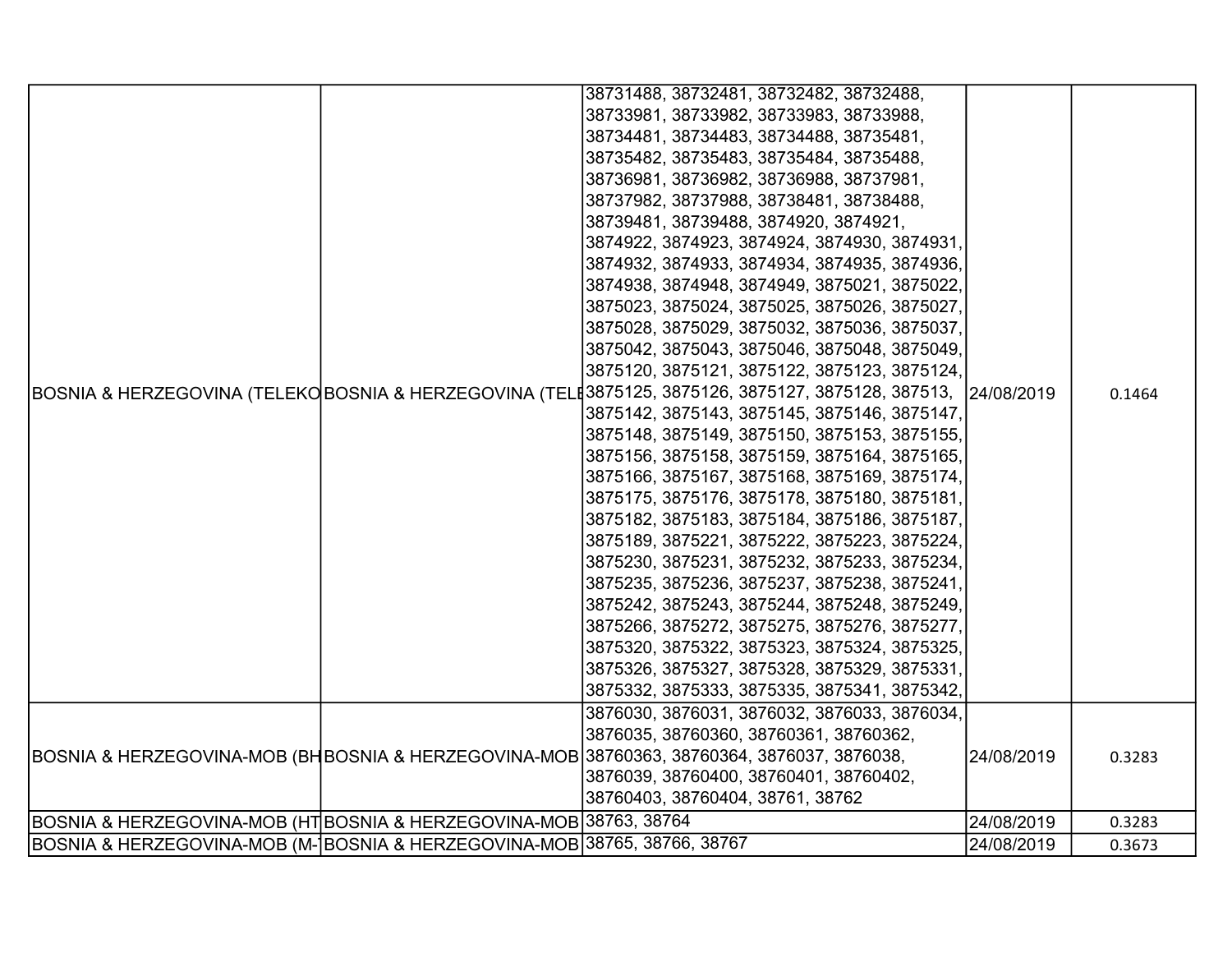| <b>BOTSWANA</b>              | <b>BOTSWANA</b>              | 267                                                                                                                                                                                                                        | 24/08/2019  | 0.1496 |
|------------------------------|------------------------------|----------------------------------------------------------------------------------------------------------------------------------------------------------------------------------------------------------------------------|-------------|--------|
| BOTSWANA-MOB (MTN)           | BOTSWANA-MOB (MTN)           | 26771, 267740, 267741, 267742, 267745,<br>267746, 267747, 267754, 267755, 267756,<br>267759, 267760, 267761, 267762, 267766,<br>267767, 267770, 267771, 267772, 267773,<br>267776, 267777, 267778                          | l24/08/2019 | 0.2200 |
| BOTSWANA-MOB (ORANGE)        | BOTSWANA-MOB (ORANGE)        | 26772, 267743, 267744, 267748, 267750,<br>267751, 267752, 267753, 267757, 267763,<br>267764, 267765, 267769, 267774, 267775,<br>267779, 2677920, 2677922                                                                   | l24/08/2019 | 0.2353 |
| BOTSWANA-MOB (OTHERS)        | BOTSWANA-MOB (OTHERS)        | 26770, 26773, 267749, 267758, 267768, 26777,<br>26778, 267790, 267791, 2677921, 2677923,<br> 2677924, 2677925, 2677926, 2677927, 2677928, 24/08/2019<br>2677929, 267793, 267794, 267795, 267796,<br>267797, 267798, 267799 |             | 0.1474 |
| <b>BRAZIL</b>                | <b>BRAZIL</b>                | 55                                                                                                                                                                                                                         | 24/08/2019  | 0.0046 |
| <b>BRAZIL-BELO HORIZONTE</b> | <b>BRAZIL-BELO HORIZONTE</b> | 55312, 55313, 55314, 55315                                                                                                                                                                                                 | 24/08/2019  | 0.0046 |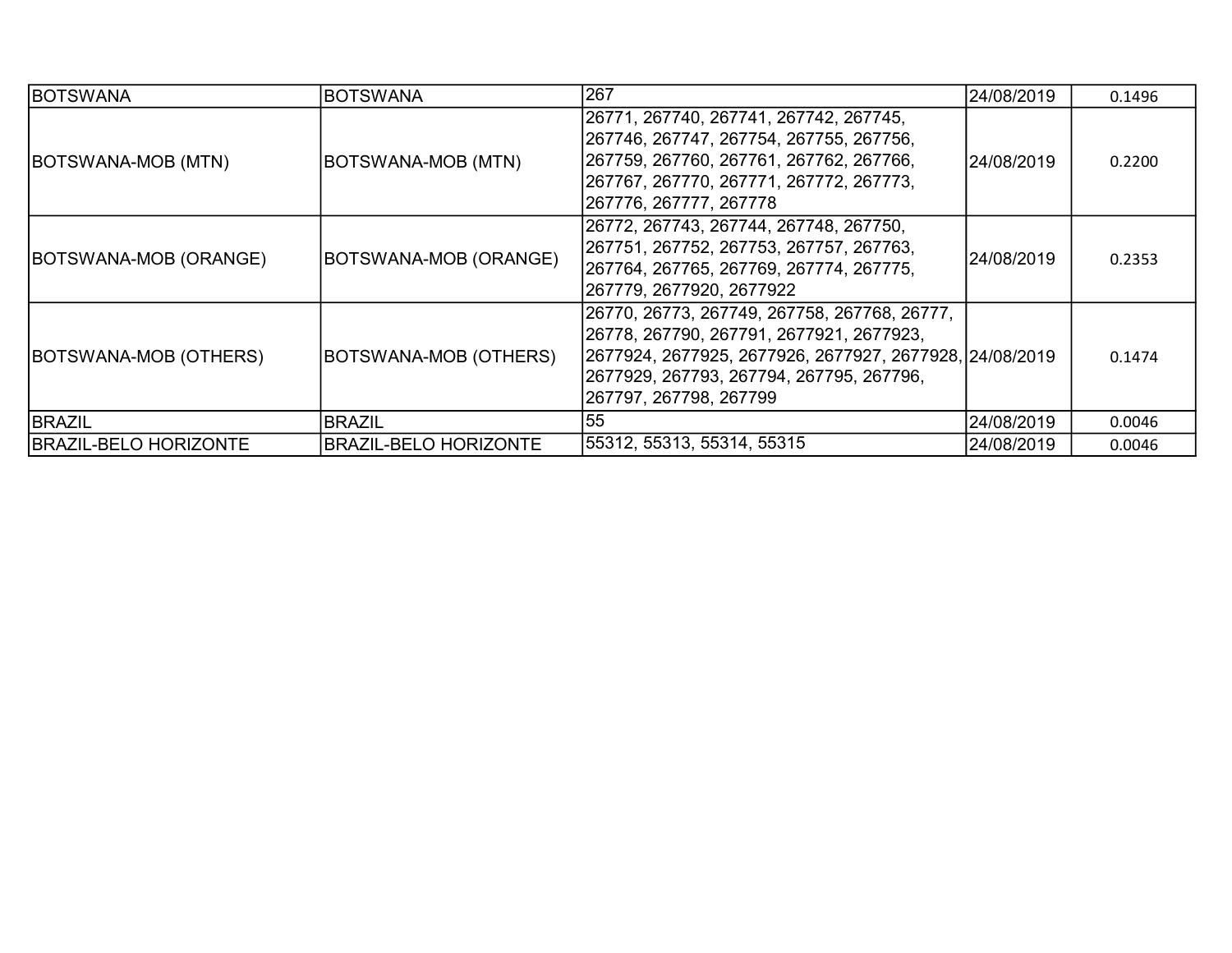|                      |                      | 55123901, 55123902, 55123903, 55123904,      |            |        |
|----------------------|----------------------|----------------------------------------------|------------|--------|
|                      |                      | 55123905, 55123906, 55123907, 55123908,      |            |        |
|                      |                      | 55123909, 55123910, 55123911, 55123912,      |            |        |
|                      |                      | 55123913, 55123916, 55123917, 55123919,      |            |        |
|                      |                      | 55123921, 55123922, 55123923, 55123924,      |            |        |
|                      |                      | 55123925, 55123926, 55123927, 55123928,      |            |        |
|                      |                      | 55123929, 55123931, 55123932, 55123933,      |            |        |
|                      |                      | 55123934, 55123935, 55123936, 55123937,      |            |        |
|                      |                      | 55123938, 55123939, 55123941, 55123942,      |            |        |
|                      |                      | 55123943, 55123944, 55123945, 55123946,      |            |        |
|                      |                      | 55123947, 55123948, 55123949, 55123966,      |            |        |
|                      |                      | 55123969, 55124002, 55124090, 55132, 551330, |            |        |
|                      |                      | 5513310, 5513311, 5513312, 5513313, 5513314, |            |        |
|                      |                      | 5513315, 5513316, 5513317, 5513318,          |            |        |
| <b>BRAZIL-CITIES</b> | <b>BRAZIL-CITIES</b> | 55133190, 55133191, 55133192, 55133193,      | 24/08/2019 | 0.0046 |
|                      |                      | 55133194, 55133197, 55133199, 551332,        |            |        |
|                      |                      | 551333, 5513350, 55133510, 55133511,         |            |        |
|                      |                      | 55133512, 55133514, 55133515, 55133516,      |            |        |
|                      |                      | 55133517, 55133518, 55133519, 5513352,       |            |        |
|                      |                      | 5513353, 5513354, 55133550, 55133551,        |            |        |
|                      |                      | 55133552, 55133554, 55133555, 55133556,      |            |        |
|                      |                      | 55133557, 55133558, 55133559, 5513356,       |            |        |
|                      |                      | 5513357, 5513358, 5513359, 551336, 551337,   |            |        |
|                      |                      | 5513380, 5513381, 5513382, 5513383, 5513384, |            |        |
|                      |                      | 5513385, 5513386, 5513387, 5513388,          |            |        |
|                      |                      | 55133890, 55133891, 55133892, 55133893,      |            |        |
|                      |                      | 55133894, 55133895, 55133896, 55133897,      |            |        |
|                      |                      | 55133898, 5513390, 5513391, 5513392,         |            |        |
|                      |                      | 5513393, 5513394, 5513395, 5513396, 5513397, |            |        |
|                      |                      | 55983267, 55983268, 55983269, 55983271,      |            |        |
|                      |                      | 55983272, 55983273, 55983274, 55983275,      |            |        |
| <b>BRAZIL-CITIES</b> | <b>BRAZIL-CITIES</b> | 55983276, 55983277, 55983278, 55983279,      | 24/08/2019 | 0.0046 |
|                      |                      | 55983294, 55983337, 55983338, 55983344,      |            |        |
|                      |                      | 55983345, 55984002, 55984020                 |            |        |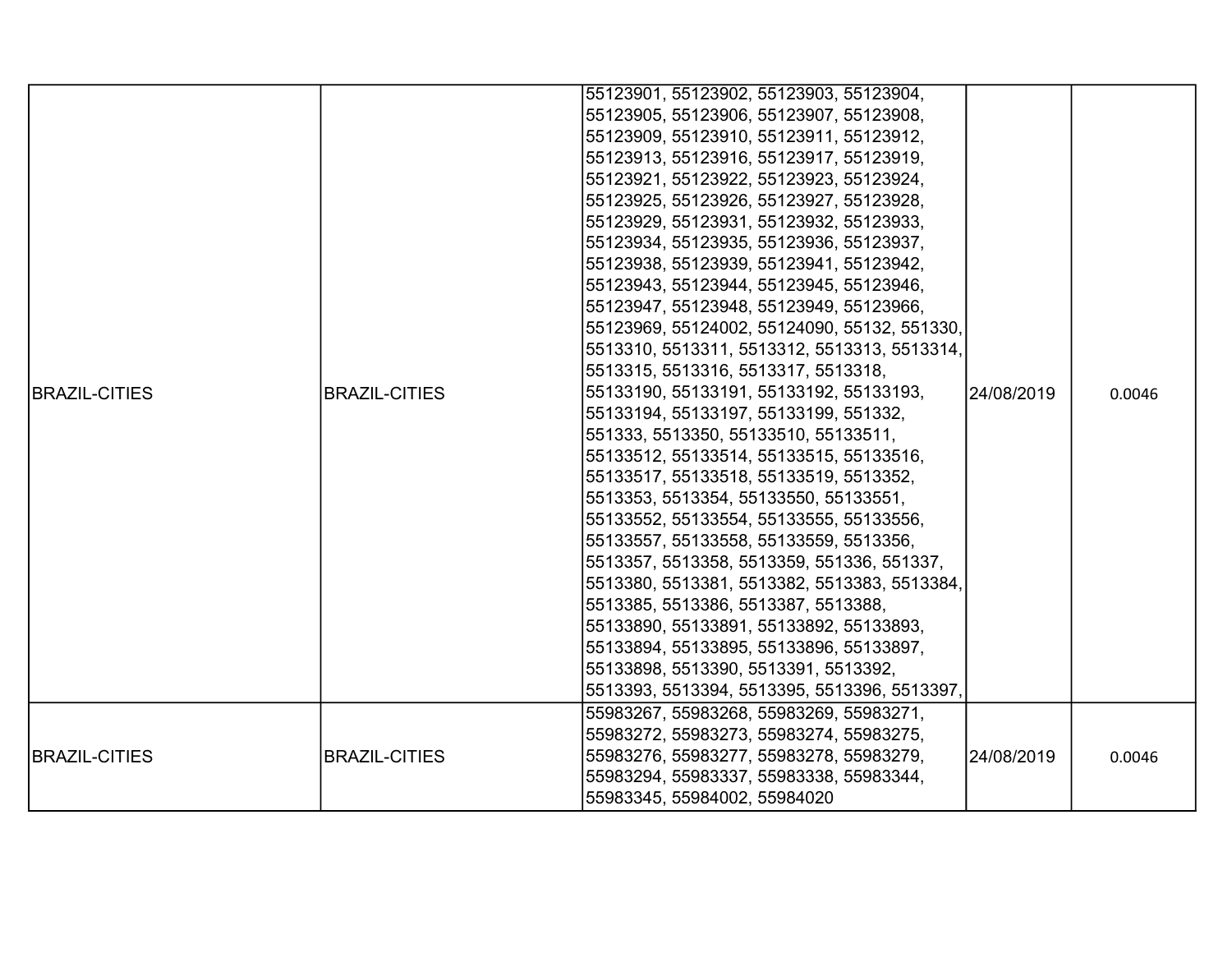| <b>BRAZIL-MOB</b>       | <b>BRAZIL-MOB</b>       | 55137, 55138, 55139, 55147, 55148, 55149,<br>55157, 55158, 55159, 55167, 55168, 55169,<br>55177, 55178, 55179, 55187, 55188, 55189,<br>55197, 55198, 55199, 55206, 55207, 55208,<br>55209, 55217, 55218, 55219, 55227, 55228,<br>55229, 55236, 55237, 55238, 55239, 55247,<br>55248, 55249, 55256, 55257, 55258, 55259,<br>55266, 55267, 55268, 55269, 55277, 55278,<br>55279, 55287, 55288, 55289, 55296, 55297,<br> 55298, 55299, 55306, 55307, 55308, 55309,<br>55316, 55317, 55318, 55319, 55326, 55327,<br> 55328, 55329, 55336, 55337, 55338, 55339,<br> 55346, 55347, 55348, 55349, 55356, 55357,<br> 55358, 55359, 55366, 55367, 55368, 55369,<br> 55376, 55377, 55378, 55379, 55386, 55387,<br> 55388, 55389, 55396, 55397, 55398, 55399,<br>55406, 55407, 55408, 55409, 55416, 55417,<br>55418, 55419, 55426, 55427, 55428, 55429,<br>55436, 55437, 55438, 55439, 55446, 55447,<br>55448, 55449, 55456, 55457, 55458, 55459,<br>55466, 55467, 55468, 55469, 55476, 55477,<br>55478, 55479, 55486, 55487, 55488, 55489,<br>55496, 55497, 55498, 55499, 55506, 55507,<br>55508, 55509, 55516, 55517, 55518, 55519,<br>55526, 55527, 55528, 55529, 55536, 55537,<br>55538, 55539, 55546, 55547, 55548, 55549,<br> 55556, 55557, 55558, 55559, 55566, 55567,<br>55568, 55569, 55576, 55577, 55578, 55579, | 24/08/2019 | 0.0140 |
|-------------------------|-------------------------|-----------------------------------------------------------------------------------------------------------------------------------------------------------------------------------------------------------------------------------------------------------------------------------------------------------------------------------------------------------------------------------------------------------------------------------------------------------------------------------------------------------------------------------------------------------------------------------------------------------------------------------------------------------------------------------------------------------------------------------------------------------------------------------------------------------------------------------------------------------------------------------------------------------------------------------------------------------------------------------------------------------------------------------------------------------------------------------------------------------------------------------------------------------------------------------------------------------------------------------------------------------------------------------------------------------------|------------|--------|
|                         |                         | 55586, 55587, 55588, 55589, 55591, 55596,<br>55212, 55213, 55214, 55215                                                                                                                                                                                                                                                                                                                                                                                                                                                                                                                                                                                                                                                                                                                                                                                                                                                                                                                                                                                                                                                                                                                                                                                                                                         |            |        |
| <b>BRAZIL-RIO</b>       | <b>BRAZIL-RIO</b>       |                                                                                                                                                                                                                                                                                                                                                                                                                                                                                                                                                                                                                                                                                                                                                                                                                                                                                                                                                                                                                                                                                                                                                                                                                                                                                                                 | 24/08/2019 | 0.0046 |
| <b>BRAZIL-SAO PAULO</b> | <b>BRAZIL-SAO PAULO</b> | 55112, 55113, 55114, 551150, 551151, 551152,<br>5511530, 5511531, 55115320, 55115321,<br>55115322, 55115323, 55115324, 55115329,<br>5511533, 5511534, 5511535, 5511536, 5511537,<br>5511538, 5511539, 551154, 551155, 551156,<br>551157, 551158, 551159                                                                                                                                                                                                                                                                                                                                                                                                                                                                                                                                                                                                                                                                                                                                                                                                                                                                                                                                                                                                                                                         | 24/08/2019 | 0.0046 |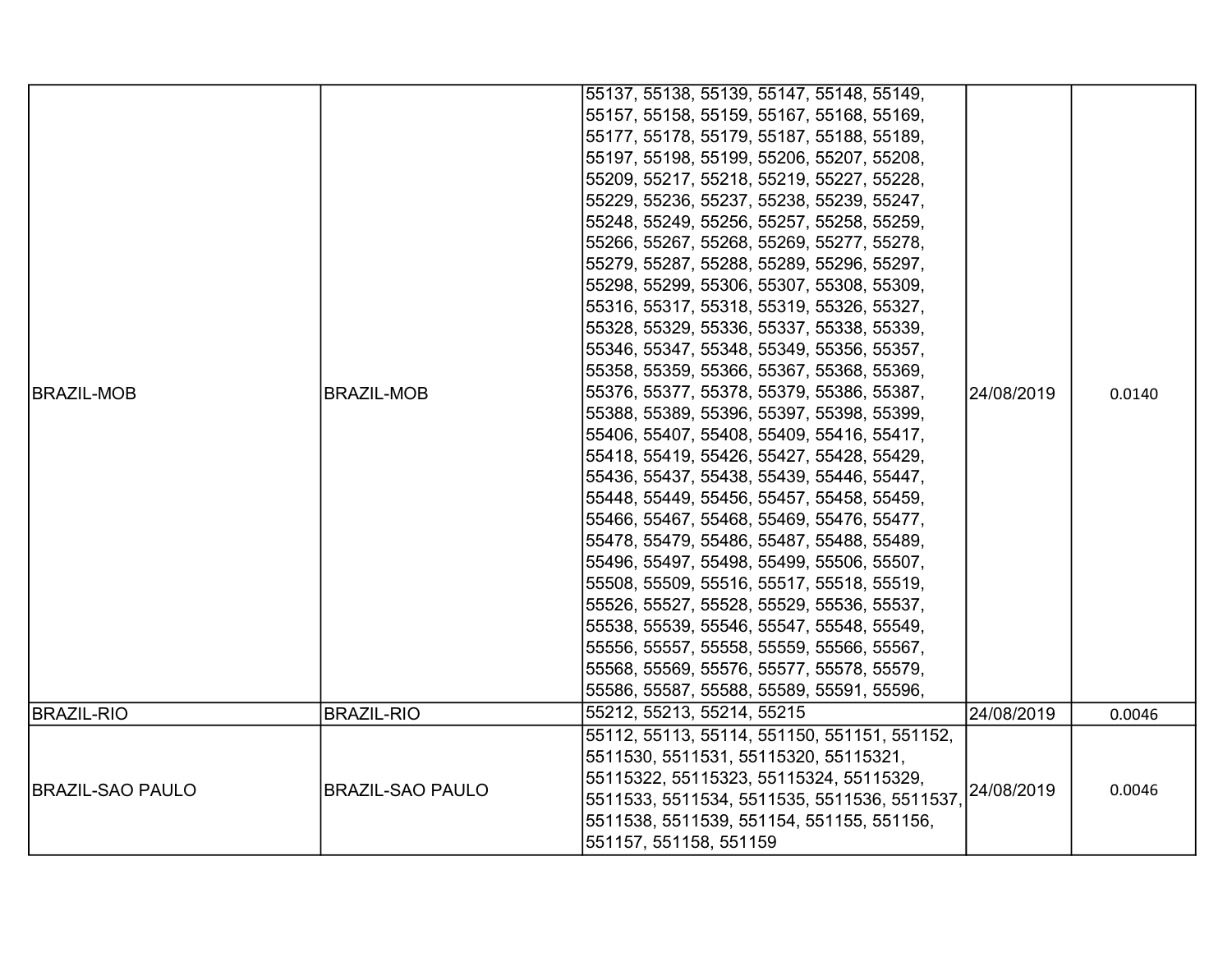| <b>BRITISH VIRGIN ISLANDS</b>                              | <b>BRITISH VIRGIN ISLANDS</b> | 1284                                                                                                                                                                                                                                                           | 24/08/2019 | 0.1764 |
|------------------------------------------------------------|-------------------------------|----------------------------------------------------------------------------------------------------------------------------------------------------------------------------------------------------------------------------------------------------------------|------------|--------|
|                                                            |                               | 1284300, 1284340, 1284341, 1284342, 1284343,<br> BRITISH VIRGIN ISLANDS-MOB (DIQBRITISH VIRGIN ISLANDS-MOB 1284344, 1284345, 1284346, 1284347, 1284368, 24/08/2019<br>1284393, 1284394                                                                         |            | 0.2031 |
| BRITISH VIRGIN ISLANDS-MOB (FL(BRITISH VIRGIN ISLANDS-MOB) |                               | $\frac{125}{1284540}$ , 1284541, 1284542, 1284543, 1284544, 24/08/2019<br>1284545, 1284546, 1284547                                                                                                                                                            |            | 0.1754 |
|                                                            |                               | 1284440, 1284441, 1284442, 1284443, 1284444,<br>1284445, 1284446, 128446, 12844960,<br>BRITISH VIRGIN ISLANDS-MOB (OT BRITISH VIRGIN ISLANDS-MOB 12844966, 12844967, 12844968, 12844969,<br>1284499, 12845688, 12845689, 1284596,<br>1284599, 1284689, 1284960 | 24/08/2019 | 0.1754 |
| <b>BRUNEI</b>                                              | <b>BRUNEI</b>                 | 673                                                                                                                                                                                                                                                            | 24/08/2019 | 0.0266 |
| <b>BRUNEI-MOB (DST)</b>                                    | <b>BRUNEI-MOB (DST)</b>       | 673228, 673229, 67371, 67372, 67373, 67377,<br>67386, 67387, 67388, 67389                                                                                                                                                                                      | 24/08/2019 | 0.0247 |
| <b>BRUNEI-MOB (PCSB)</b>                                   | <b>BRUNEI-MOB (PCSB)</b>      | 67381, 67382, 67383, 67384, 67385                                                                                                                                                                                                                              | 24/08/2019 | 0.0231 |
| <b>BULGARIA</b>                                            | BULGARIA                      | 359                                                                                                                                                                                                                                                            | 24/08/2019 | 0.0029 |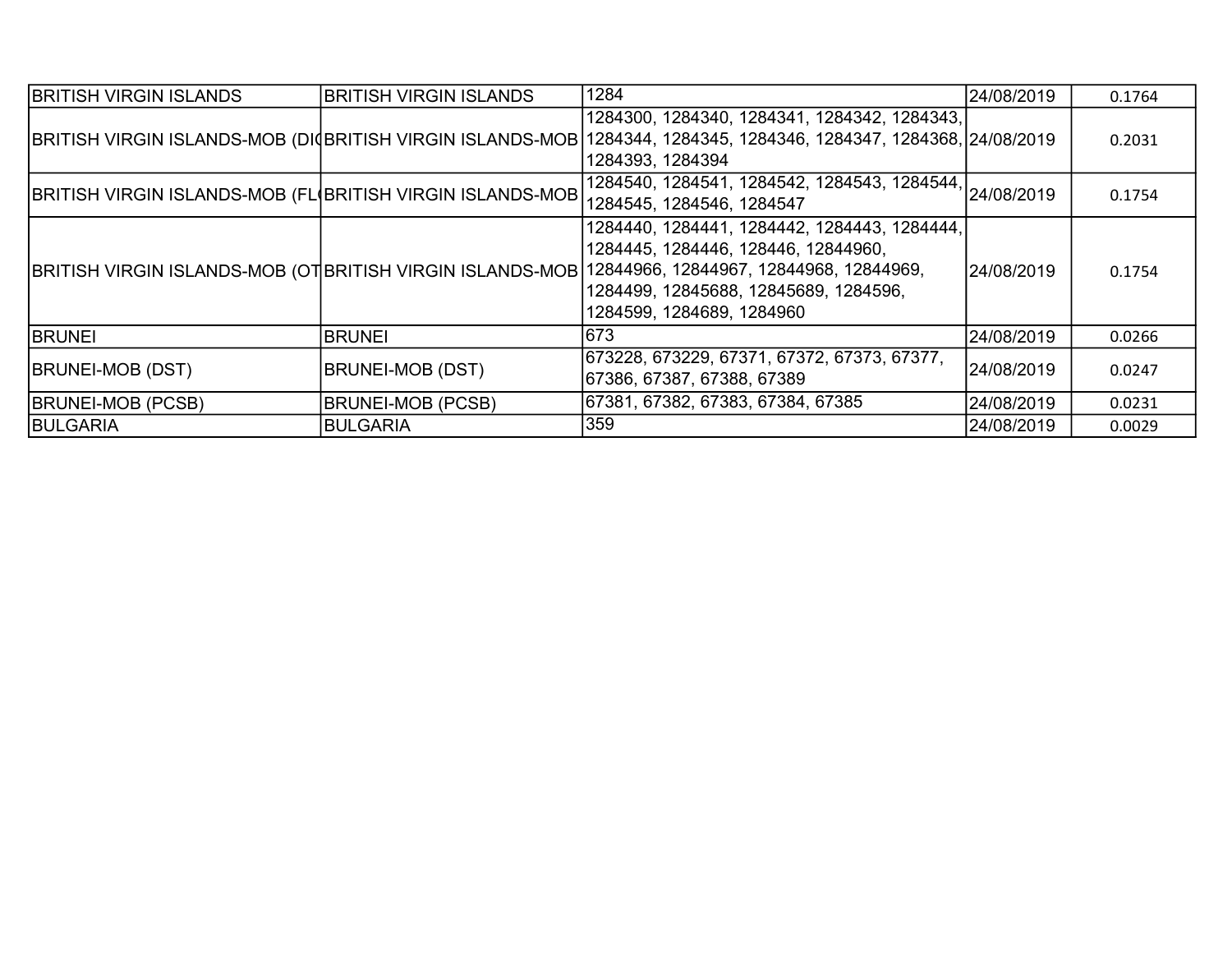|                               |                               | 35930519, 3593069, 35930719, 35930729,                                                     |            |        |
|-------------------------------|-------------------------------|--------------------------------------------------------------------------------------------|------------|--------|
|                               |                               | 3593089, 3593099, 35931009, 3593115,                                                       |            |        |
|                               |                               | 3593118, 359312389, 35931339, 3593134,                                                     |            |        |
|                               |                               | 359313890, 35931439, 35931459, 35931517,                                                   |            |        |
|                               |                               | 35931518, 35931519, 3593189, 35931919,                                                     |            |        |
|                               |                               | 359323, 359325, 3593281, 35933138, 35933139,                                               |            |        |
|                               |                               | 3593319, 3593355, 3593369, 3593379, 3593399,                                               |            |        |
|                               |                               | 359349, 35935089, 3593509, 359352999,                                                      |            |        |
|                               |                               | 35935328, 35935429, 359355029, 35935529,                                                   |            |        |
|                               |                               | 35935538, 35935539, 35935618, 35935619,                                                    |            |        |
|                               |                               | 3593579, 35935819, 3593597, 35935989,                                                      |            |        |
|                               |                               | 3593615, 35936318, 35936319, 359363285,                                                    |            |        |
|                               |                               | 35936329, 35936419, 35936519, 35936619,                                                    |            |        |
|                               |                               | 35936798, 35936799, 359369192, 35937208,                                                   |            |        |
|                               |                               | BULGARIA (ALTERNATIVE NETWOI BULGARIA (ALTERNATIVE NET 3593739, 35937819, 3593799, 359385, | 24/08/2019 | 0.0775 |
|                               |                               | 35939133, 3593917, 3593919, 3594168,                                                       |            |        |
|                               |                               | 3594173, 3594179, 359429, 3594315, 3594319,                                                |            |        |
|                               |                               | 35943619, 3594441, 359445, 3594539, 3594575,                                               |            |        |
|                               |                               | 3594579, 359469, 35947619, 3594789,                                                        |            |        |
|                               |                               | 35951129, 359511999, 35951318, 35951427,                                                   |            |        |
|                               |                               | 359514590, 35951535, 3595179, 3595185,                                                     |            |        |
|                               |                               | 3595195, 359524, 3595280, 3595281, 3595282,                                                |            |        |
|                               |                               | 3595283, 359529, 359531099, 359531199,                                                     |            |        |
|                               |                               | 359531299, 359531399, 35953279, 35953289,                                                  |            |        |
|                               |                               | 359533090, 35953419, 35953518, 35953619,                                                   |            |        |
|                               |                               | 359536390, 3595379, 3595389, 3595391,                                                      |            |        |
|                               |                               | 359549, 3595507, 35955158, 35955189,                                                       |            |        |
|                               |                               | 3595545, 3595547, 3595549, 35955519,                                                       |            |        |
|                               |                               | 3595569, 35955878, 3595588, 3595598,                                                       |            |        |
| <b>BULGARIA (SPECIAL SVC)</b> | <b>BULGARIA (SPECIAL SVC)</b> | 35956934, 35990069                                                                         | 24/08/2019 | 0.4713 |
| <b>BULGARIA (WIMAX)</b>       | <b>BULGARIA (WIMAX)</b>       | 35999                                                                                      | 24/08/2019 | 0.0684 |
| <b>BULGARIA-MOB (MTEL)</b>    | <b>BULGARIA-MOB (MTEL)</b>    | 35988, 359988, 359989                                                                      | 24/08/2019 | 0.0196 |
| <b>BULGARIA-MOB (TELENOR)</b> | <b>BULGARIA-MOB (TELENOR)</b> | 35989                                                                                      | 24/08/2019 | 0.0173 |
| <b>BULGARIA-MOB (VIVATEL)</b> | <b>BULGARIA-MOB (VIVATEL)</b> | 35987                                                                                      | 24/08/2019 | 0.0207 |
| <b>BURKINA FASO</b>           | <b>BURKINA FASO</b>           | 226                                                                                        | 24/08/2019 | 0.3543 |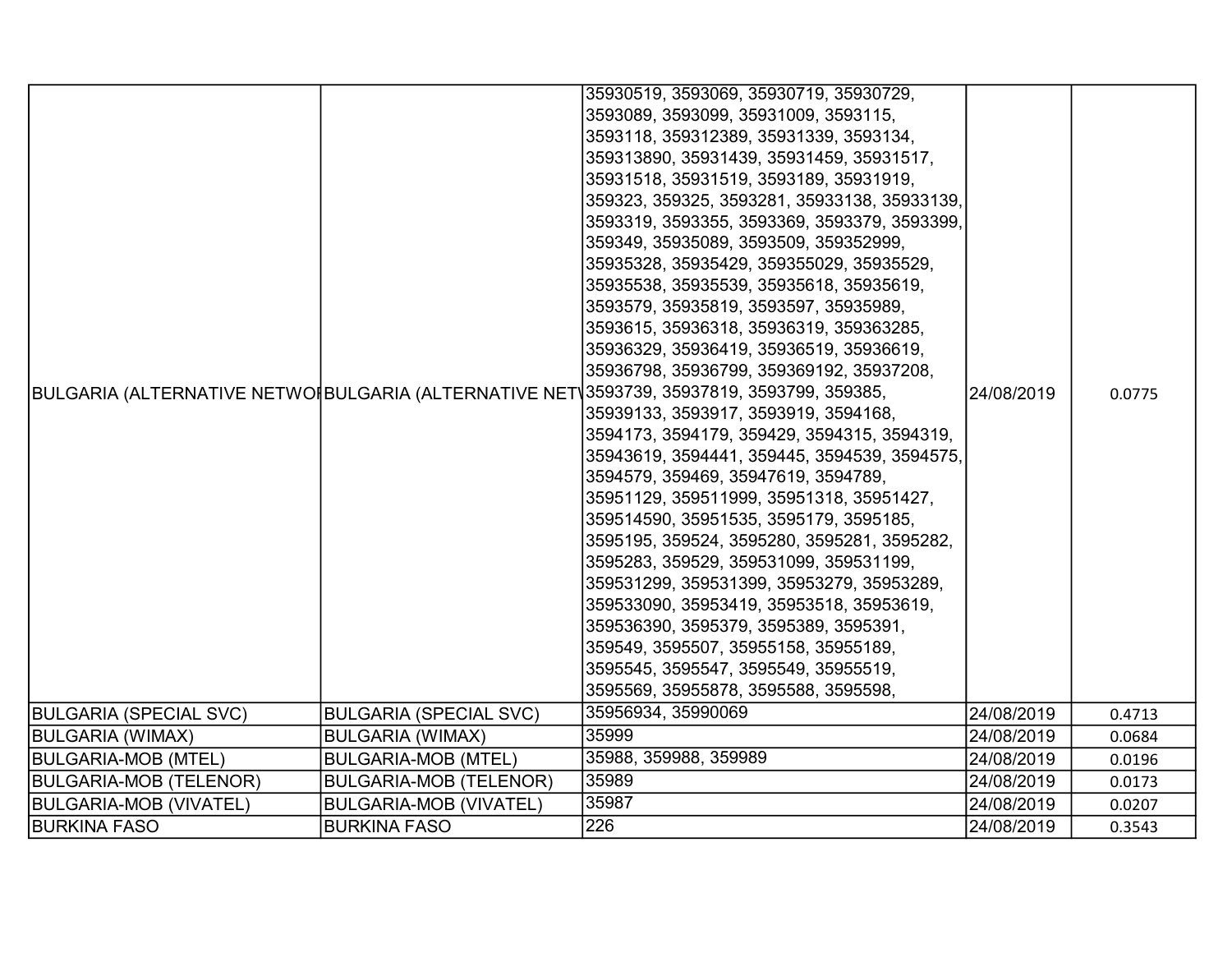| <b>BURKINA FASO-MOB (AIRTEL)</b>  | <b>BURKINA FASO-MOB (AIRTEL)</b>                     | 22654, 22655, 22656, 22657, 22664, 22665,<br>22666, 22667, 22674, 22675, 22676, 22677                                                                                                                                                                                                                                                                                                                                                                  | 24/08/2019 | 0.3666 |
|-----------------------------------|------------------------------------------------------|--------------------------------------------------------------------------------------------------------------------------------------------------------------------------------------------------------------------------------------------------------------------------------------------------------------------------------------------------------------------------------------------------------------------------------------------------------|------------|--------|
| <b>BURKINA FASO-MOB (TELECEL)</b> |                                                      | BURKINA FASO-MOB (TELECEL 22658, 22668, 22669, 22678, 22679                                                                                                                                                                                                                                                                                                                                                                                            | 24/08/2019 | 0.2036 |
| <b>BURKINA FASO-MOB (TELMOB)</b>  | BURKINA FASO-MOB (TELMOB) 22670, 22671, 22672, 22673 | 22651, 22652, 22660, 22661, 22662, 22663,                                                                                                                                                                                                                                                                                                                                                                                                              | 24/08/2019 | 0.3436 |
| <b>BURUNDI</b>                    | <b>BURUNDI</b>                                       | 257                                                                                                                                                                                                                                                                                                                                                                                                                                                    | 24/08/2019 | 0.4940 |
| <b>BURUNDI (SPECIAL SVC)</b>      | <b>BURUNDI (SPECIAL SVC)</b>                         | 2571419134, 25721899021, 25721899022,<br>2572221043, 25722213610, 2572221401,<br>25722214020, 25722214021, 2572221407,<br>2572221409, 25722214228, 25722214253,<br>25722214425, 25722214837, 25722217242,<br>25722217472, 25722223301, 257222235,<br>25722223771, 2572222403, 25722224244,<br>25722224693, 25722228000, 2572222803,<br>25722228360, 25722228458, 25722228607,<br>25722228872, 25722228932, 2572228673,<br>2577485, 2578582821, 2579777 | 24/08/2019 | 0.4973 |
| <b>BURUNDI-MOB (ECONET)</b>       | <b>BURUNDI-MOB (ECONET)</b>                          | 25729, 25771, 25772, 25776, 25779                                                                                                                                                                                                                                                                                                                                                                                                                      | 24/08/2019 | 0.4940 |
| <b>BURUNDI-MOB (LACELL SU)</b>    | <b>BURUNDI-MOB (LACELL SU)</b>                       | 25775, 25778                                                                                                                                                                                                                                                                                                                                                                                                                                           | 24/08/2019 | 0.4994 |
| <b>BURUNDI-MOB (LUMITEL)</b>      | <b>BURUNDI-MOB (LUMITEL)</b>                         | 25731, 25761, 25768, 25769                                                                                                                                                                                                                                                                                                                                                                                                                             | 24/08/2019 | 0.4973 |
| <b>BURUNDI-MOB (ONATEL)</b>       | <b>BURUNDI-MOB (ONATEL)</b>                          | 25777                                                                                                                                                                                                                                                                                                                                                                                                                                                  | 24/08/2019 | 0.4940 |
| <b>BURUNDI-MOB (OTHERS)</b>       | <b>BURUNDI-MOB (OTHERS)</b>                          | 25770, 25773, 25774                                                                                                                                                                                                                                                                                                                                                                                                                                    | 24/08/2019 | 0.4940 |
| CAMBODIA                          | <b>CAMBODIA</b>                                      | 855                                                                                                                                                                                                                                                                                                                                                                                                                                                    | 24/08/2019 | 0.0491 |
| CAMBODIA (METFONE)                | <b>CAMBODIA (METFONE)</b>                            | 855236, 855246, 855256, 855266, 855326,<br>855336, 855346, 855356, 855366, 855426,<br>855436, 855446, 855526, 855536, 855546,<br>855556, 855626, 855636, 855646, 855656,<br>855726, 855736, 855746, 855756                                                                                                                                                                                                                                             | 24/08/2019 | 0.0531 |
| CAMBODIA (SMART)                  | CAMBODIA (SMART)                                     | 8552345, 8552445, 8552545, 8552645, 8553245,<br>8553345, 8553445, 8553545, 8553645, 8554245,<br>8554345, 8554445, 8555245, 8555345, 8555445,<br>8555545, 8556245, 8556345, 8556445, 8556545,<br>8557245, 8557345, 8557445, 8557545                                                                                                                                                                                                                     | 24/08/2019 | 0.0484 |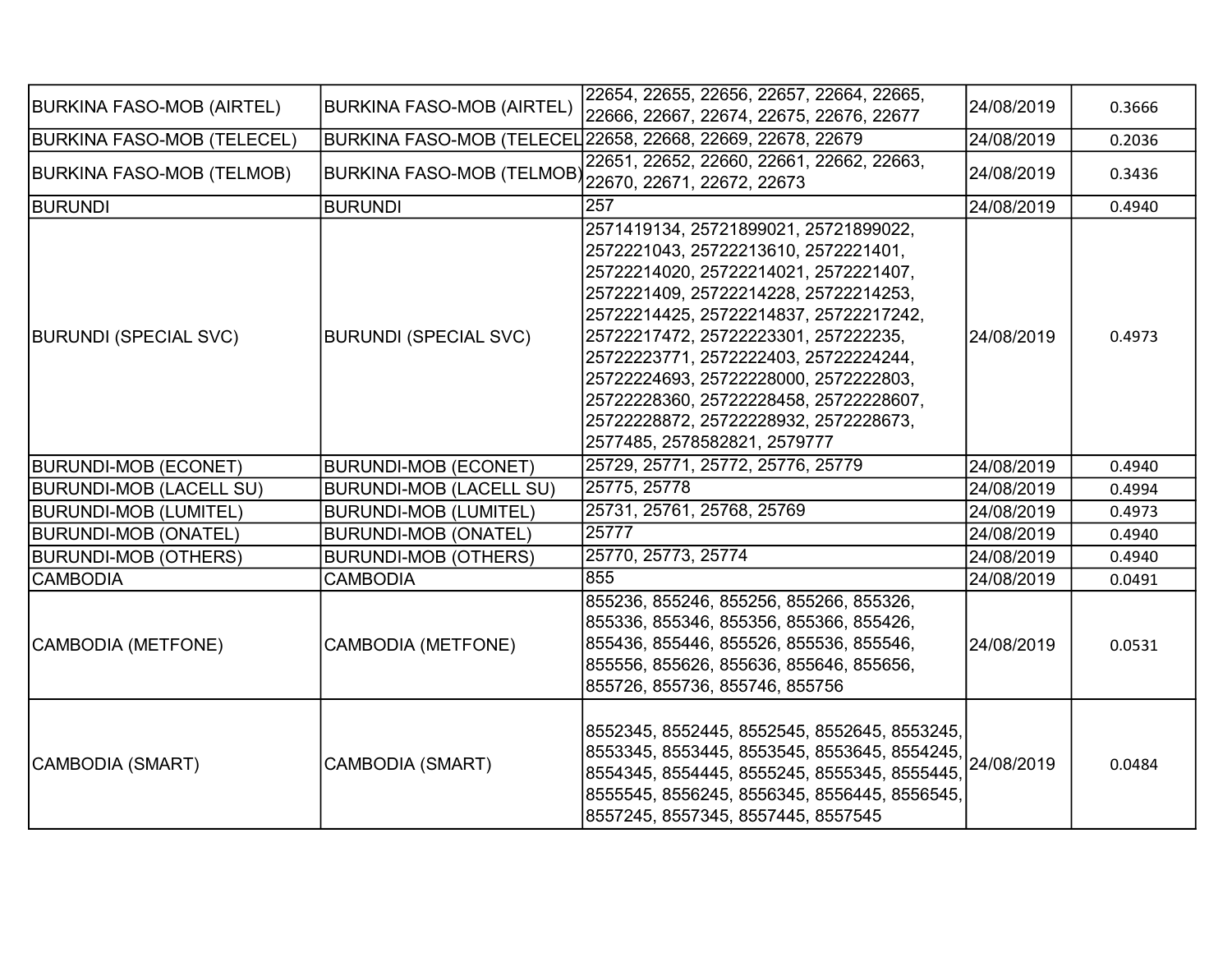|                         |                               | 85511, 85512, 85514, 85517, 85561, 85576,                  |            |        |
|-------------------------|-------------------------------|------------------------------------------------------------|------------|--------|
| CAMBODIA-MOB (CELLCARD) | CAMBODIA-MOB (CELLCARD)       | 85577, 85578, 85585, 85589, 85592, 85595,                  | 24/08/2019 | 0.0417 |
|                         |                               | 85599                                                      |            |        |
|                         |                               | 85531, 85560, 85566, 85567, 85568, 85571,                  |            |        |
| CAMBODIA-MOB (METFONE)  | CAMBODIA-MOB (METFONE)        | 85588, 85590, 85597                                        | 24/08/2019 | 0.0578 |
|                         |                               | 85513, 85518, 85519, 85538, 85539, 85579,                  |            |        |
| CAMBODIA-MOB (OTHERS)   | CAMBODIA-MOB (OTHERS)         | 85580, 85583, 85584, 85591, 85594                          | 24/08/2019 | 0.0484 |
| CAMBODIA-MOB (SMART)    | CAMBODIA-MOB (SMART)          | 85510, 85515, 85516, 85569, 85570, 85581,                  | 24/08/2019 | 0.0417 |
|                         |                               | 85586, 85587, 85593, 85596, 85598                          |            |        |
| <b>CAMEROON</b>         | <b>CAMEROON</b>               | $23\overline{7}$                                           | 24/08/2019 | 0.0951 |
| CAMEROON (SPECIAL SVC)  | <b>CAMEROON (SPECIAL SVC)</b> | 237222258, 23722258, 237222945, 23722945,<br>2378          | 24/08/2019 | 0.0951 |
| CAMEROON-MOB (MTN)      | CAMEROON-MOB (MTN)            | 237650, 237651, 237652, 237653, 237654,                    | 24/08/2019 | 0.3141 |
|                         |                               | 23767, 237680, 237681, 237682, 237683<br>23766, 237685     |            |        |
| CAMEROON-MOB (NEXTTEL)  | CAMEROON-MOB (NEXTTEL)        | 237655, 237656, 237657, 237658, 23769                      | 24/08/2019 | 0.2984 |
| CAMEROON-MOB (ORANGE)   | CAMEROON-MOB (ORANGE)         |                                                            | 24/08/2019 | 0.3479 |
| CAMEROON-MOB (OTHERS)   | CAMEROON-MOB (OTHERS)         | 2376                                                       | 24/08/2019 | 0.2551 |
|                         |                               | 1173, 1204, 1226, 1236, 1249, 1250, 1289, 1306,            |            |        |
|                         |                               | 1343, 1365, 1367, 1403, 1416, 1418, 1431, 1437,            |            |        |
| <b>CANADA</b>           | <b>CANADA</b>                 | 1438, 1450, 1506, 1514, 1519, 1548, 1579, 1581, 24/08/2019 |            | 0.0047 |
|                         |                               | 1587, 1604, 1613, 1639, 1647, 1672, 1705, 1709,            |            |        |
|                         |                               | 1778, 1780, 1782, 1807, 1819, 1825, 1873, 1879,            |            |        |
|                         |                               | 1902, 1905                                                 |            |        |
| CANADA (NON GEO)        | CANADA (NON GEO)              | 1600443, 1600444, 1600554, 1600998, 1600999 24/08/2019     |            | 0.1234 |
|                         |                               |                                                            |            |        |
|                         |                               |                                                            |            |        |
|                         |                               | 1226439, 1250232, 1250233, 1250234, 1250235,               |            |        |
|                         |                               | 1250236, 1250237, 1250239, 1250321, 1250369,               |            |        |
|                         |                               | 1250447, 1250471, 1250500, 1250771, 1250772,               |            |        |
| CANADA (NWT)            | CANADA (NWT)                  | 1250773, 1250774, 1250775, 1250776, 1250778, 24/08/2019    |            | 0.0900 |
|                         |                               | 1250779, 1343430, 1343544, 1519595, 1548985,               |            |        |
|                         |                               | 1613279, 1613312, 1613375, 1613582, 1613587,               |            |        |
|                         |                               | 1613629, 1613638, 1705245, 1705295, 1705932,               |            |        |
|                         |                               | 1705944, 1819221, 1819264, 1819265, 1819268,               |            |        |
|                         |                               | 1819547, 1867, 1873621                                     |            |        |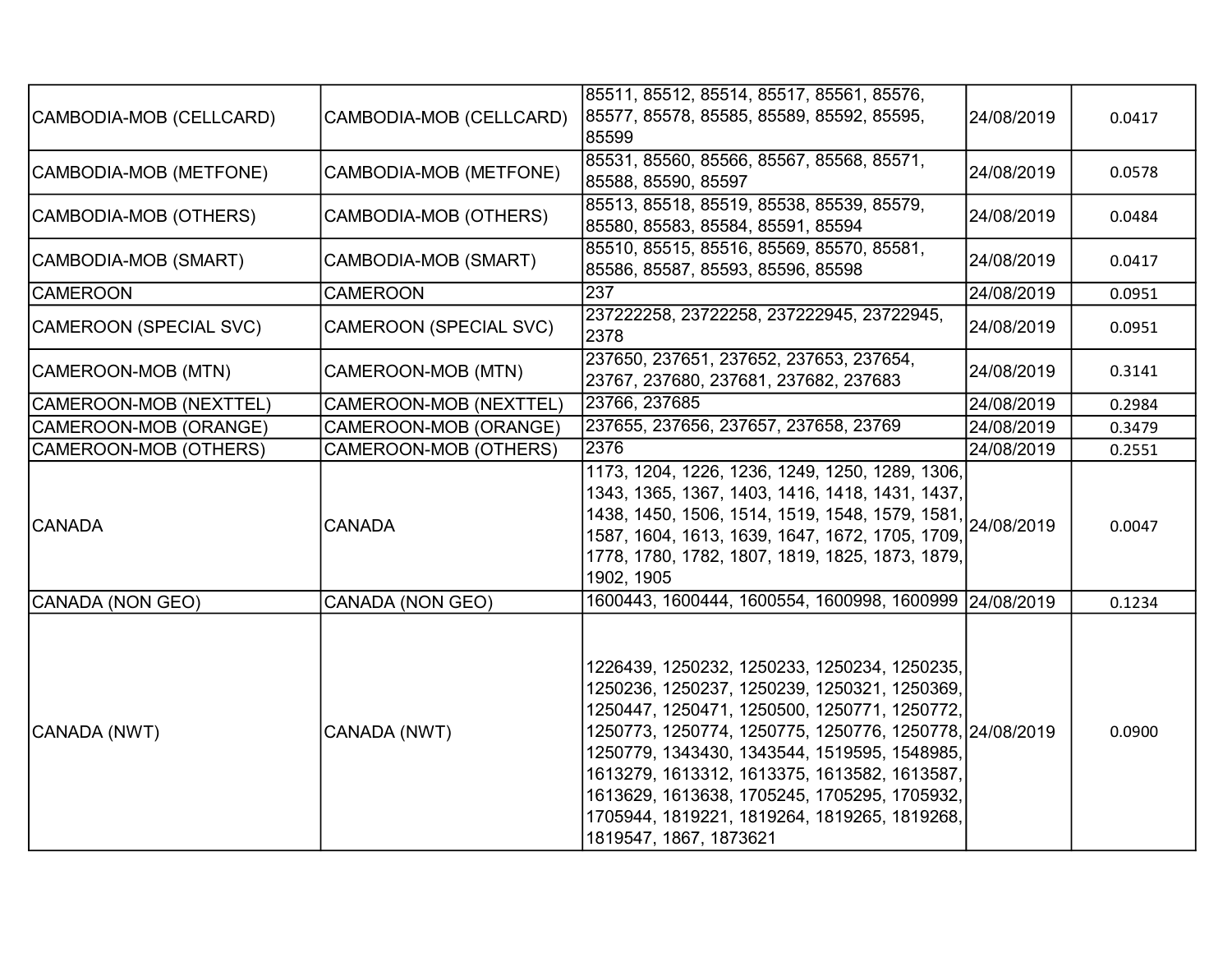| CANADA (REV. SERVICES)                                      | CANADA (REV. SERVICES)       | 108, 109, 1129, 1139, 1171, 1172, 1178                                                                                                                                                                                                                                                                                                                                                                 | 24/08/2019 | 0.0048 |
|-------------------------------------------------------------|------------------------------|--------------------------------------------------------------------------------------------------------------------------------------------------------------------------------------------------------------------------------------------------------------------------------------------------------------------------------------------------------------------------------------------------------|------------|--------|
| <b>CAPE VERDE</b>                                           | <b>CAPE VERDE</b>            | 238                                                                                                                                                                                                                                                                                                                                                                                                    | 24/08/2019 | 0.1235 |
| <b>CAPE VERDE-MOB</b>                                       | <b>CAPE VERDE-MOB</b>        | 23818, 23831, 23833, 23836, 23843, 23846,<br>23851, 23852, 23853, 23858, 23859, 2389                                                                                                                                                                                                                                                                                                                   | 24/08/2019 | 0.2374 |
| CAYMAN ISLANDS                                              | <b>CAYMAN ISLANDS</b>        | 1345                                                                                                                                                                                                                                                                                                                                                                                                   | 24/08/2019 | 0.0381 |
|                                                             |                              | 1345321, 1345322, 1345323, 1345324, 1345325,<br>1345326, 1345327, 1345328, 1345329, 1345421,<br> CAYMAN ISLANDS-MOB (DIGICEL)  CAYMAN ISLANDS-MOB (DIGICI1345422, 1345423, 1345424, 1345425, 1345426, 24/08/2019<br>1345427, 1345428, 1345429, 1345514, 1345516,<br>1345517, 1345525, 1345526, 1345527, 1345529,<br>1345545, 1345546, 1345547, 1345548, 1345549,<br>1345550, 1345623, 1345640, 1345649 |            | 0.1270 |
| CAYMAN ISLANDS-MOB (FLOW)                                   | CAYMAN ISLANDS-MOB (FLOW     | 1345916, 1345917, 1345919, 1345922, 1345923,<br>1345924, 1345925, 1345926, 1345927, 1345928, 24/08/2019<br>1345929, 1345936, 1345937, 1345938, 1345939,<br>1345990                                                                                                                                                                                                                                     |            | 0.1461 |
|                                                             |                              | CAYMAN ISLANDS-MOB (OTHERS)  CAYMAN ISLANDS-MOB (OTHE∥1345229, 1345249, 1345616, 1345617, 1345625, 24/08/2019<br>1345629, 1345645, 1345646, 1345647, 1345930                                                                                                                                                                                                                                           |            | 0.1471 |
| CENTRAL AFRICAN REPUBLIC                                    | CENTRAL AFRICAN REPUBLIC 236 |                                                                                                                                                                                                                                                                                                                                                                                                        | 24/08/2019 | 0.3933 |
| CENTRAL AFRICAN REPUBLIC (SPIBLOCKED                        |                              | 23621, 23622, 23636, 23674                                                                                                                                                                                                                                                                                                                                                                             | 24/08/2019 | 0.7832 |
| CENTRAL AFRICAN REPUBLIC-MOICENTRAL AFRICAN REPUBLIC- 23670 |                              |                                                                                                                                                                                                                                                                                                                                                                                                        | 24/08/2019 | 0.4037 |
| CENTRAL AFRICAN REPUBLIC-MOICENTRAL AFRICAN REPUBLIC-123672 |                              |                                                                                                                                                                                                                                                                                                                                                                                                        | 24/08/2019 | 0.2931 |
| CENTRAL AFRICAN REPUBLIC-MOICENTRAL AFRICAN REPUBLIC-123677 |                              |                                                                                                                                                                                                                                                                                                                                                                                                        | 24/08/2019 | 0.4574 |
| CENTRAL AFRICAN REPUBLIC-MOICENTRAL AFRICAN REPUBLIC- 23675 |                              |                                                                                                                                                                                                                                                                                                                                                                                                        | 24/08/2019 | 0.5679 |
| <b>CHAD</b>                                                 | <b>CHAD</b>                  | 235                                                                                                                                                                                                                                                                                                                                                                                                    | 24/08/2019 | 0.4694 |
| CHAD-MOB (AIRTEL)                                           | <b>CHAD-MOB (AIRTEL)</b>     | 2356                                                                                                                                                                                                                                                                                                                                                                                                   | 24/08/2019 | 0.4985 |
| CHAD-MOB (SALAM)                                            | CHAD-MOB (SALAM)             | 2357                                                                                                                                                                                                                                                                                                                                                                                                   | 24/08/2019 | 0.4748 |
| CHAD-MOB (TALAWI)                                           | CHAD-MOB (TALAWI)            | 235222, 235223, 235224, 235227, 235228                                                                                                                                                                                                                                                                                                                                                                 | 24/08/2019 | 0.4748 |
| <b>CHAD-MOB (TIGO)</b>                                      | CHAD-MOB (TIGO)              | 2359                                                                                                                                                                                                                                                                                                                                                                                                   | 24/08/2019 | 0.4865 |
| <b>CHILE</b>                                                | <b>CHILE</b>                 | 56                                                                                                                                                                                                                                                                                                                                                                                                     | 24/08/2019 | 0.0092 |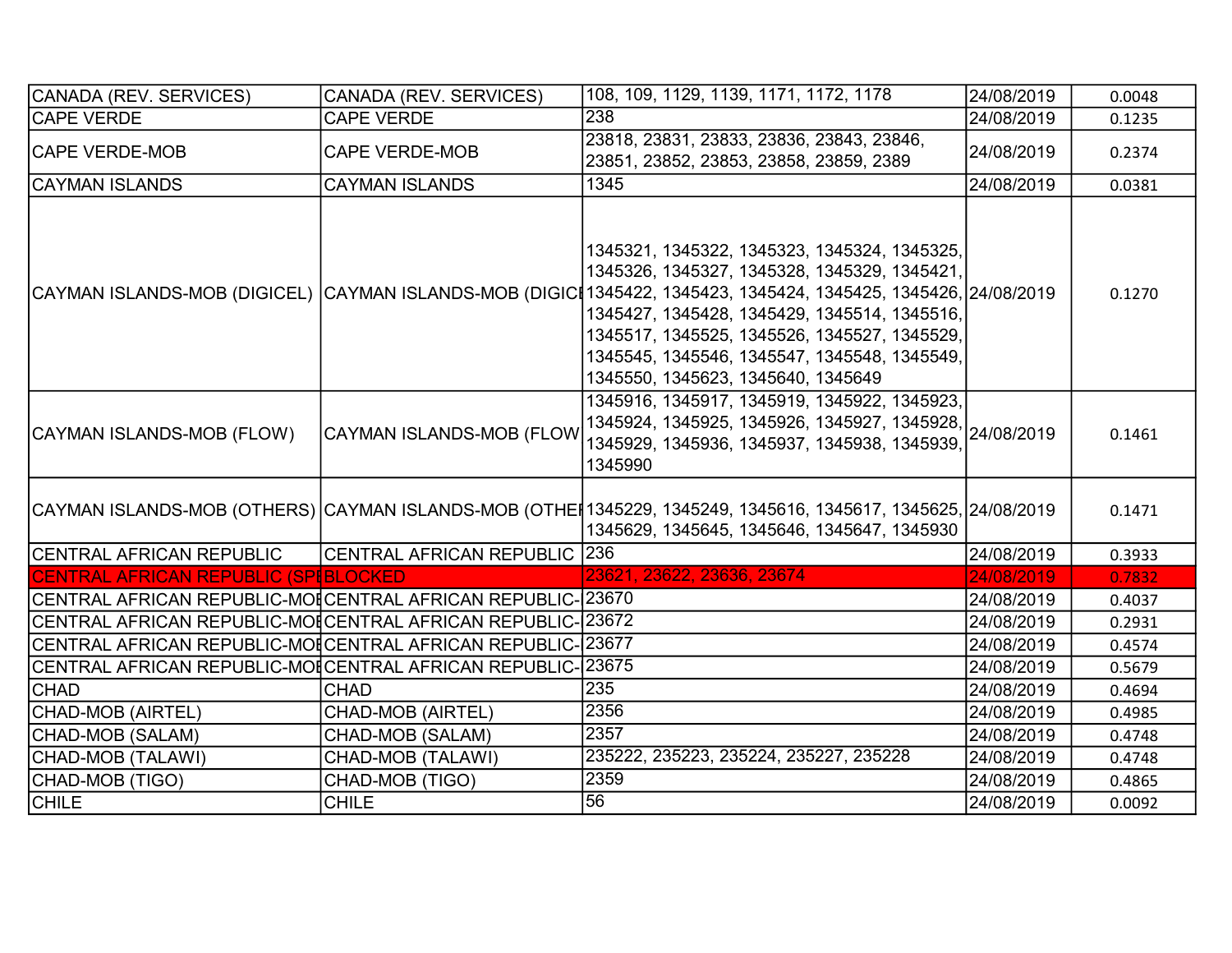|               |               | 56322519, 56323140, 56323210, 56323220, |            |        |
|---------------|---------------|-----------------------------------------|------------|--------|
|               |               | 56323230, 56323240, 56323250, 56323330, |            |        |
|               |               | 56323340, 56332230, 56332240, 56332460, |            |        |
|               |               | 56332470, 56342360, 56342370, 56342380, |            |        |
|               |               | 56342410, 56352270, 56352320, 56352330, |            |        |
|               |               | 56352340, 56412560, 56412960, 56413110, |            |        |
|               |               | 56413120, 56413190, 56413210, 56413550, |            |        |
|               |               | 56413560, 56413570, 56413580, 56422360, |            |        |
|               |               | 56422380, 56422440, 56422450, 56422460, |            |        |
|               |               | 56432440, 56432450, 56432460, 56432470, |            |        |
|               |               | 56432480, 56432490, 56447170, 56447270, |            |        |
|               |               | 56452435, 56452436, 56452437, 56452438, |            |        |
|               |               | 56452439, 56452495, 56452496, 56452497, |            |        |
|               |               | 56452498, 56452499, 56452585, 56452586, |            |        |
| CHILE (CLARO) | CHILE (CLARO) | 56452587, 56452588, 56452589, 56452615, | 24/08/2019 | 0.0092 |
|               |               | 56452616, 56452617, 56452618, 56452619, |            |        |
|               |               | 56452785, 56452786, 56452787, 56452788, |            |        |
|               |               | 56452789, 56452820, 56452930, 56452940, |            |        |
|               |               | 56512455, 56512456, 56512457, 56512458, |            |        |
|               |               | 56512459, 56512460, 56512470, 56512510, |            |        |
|               |               | 56512580, 56512620, 56512630, 56512640, |            |        |
|               |               | 56512710, 56522330, 56522340, 56522350, |            |        |
|               |               | 56522410, 56532320, 56532330, 56532340, |            |        |
|               |               | 56532350, 56552520, 56552530, 56552710, |            |        |
|               |               | 56552740, 56552860, 56572220, 56572221, |            |        |
|               |               | 56572222, 56572350, 56572360, 56572370, |            |        |
|               |               | 56572380, 56572390, 56582330, 56582340, |            |        |
|               |               | 56582350, 56582420, 56582430, 56612320, |            |        |
|               |               | 56612350, 56612360, 56612370, 56632350, |            |        |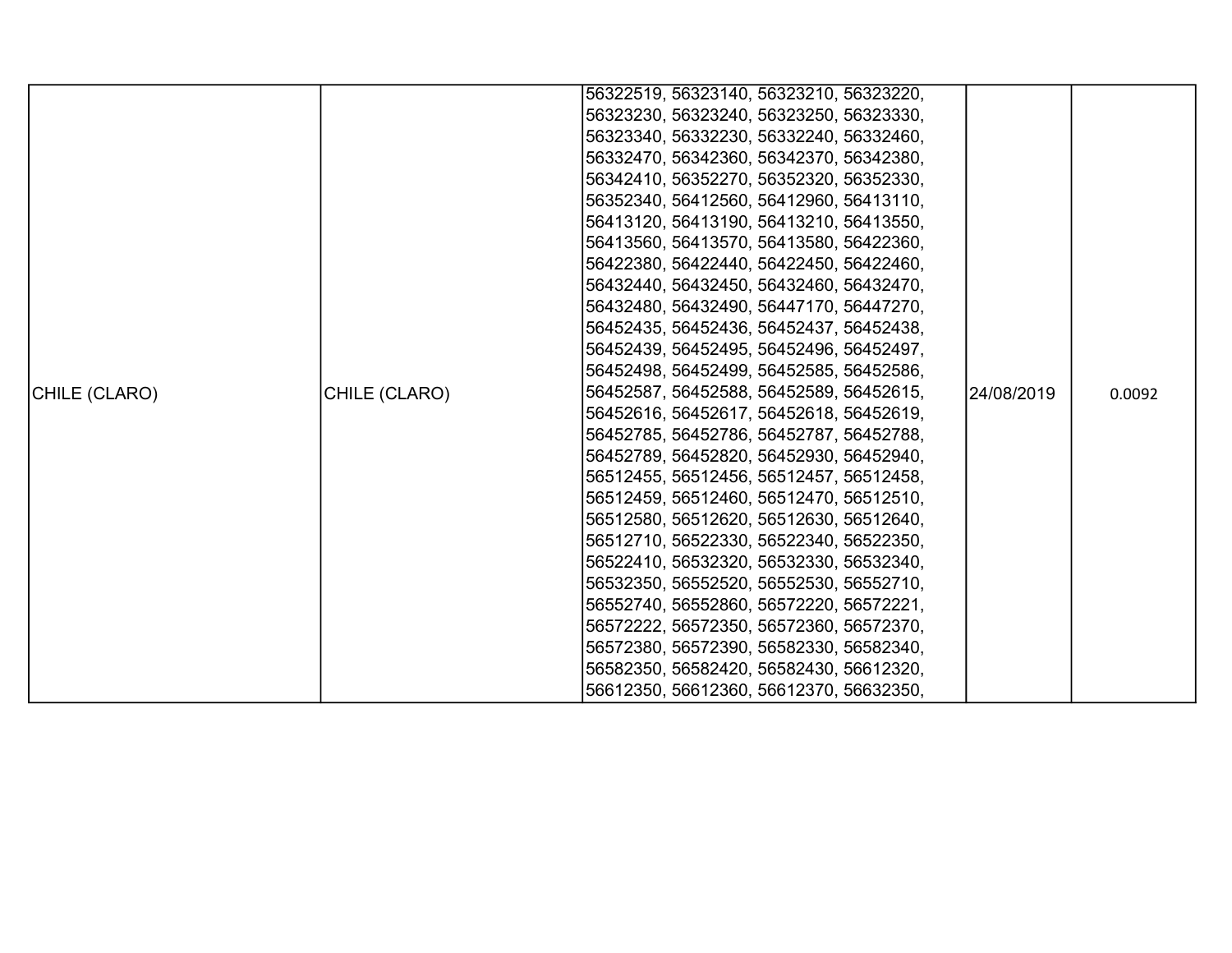| CHILE (CTR) | CHILE (CTR) | 56422370, 56422371, 56422372, 56422373,<br> 56422374, 56422375, 56422970, 56422971,<br> 56422972, 5642970, 5642971, 5642972,<br>56432370, 56432371, 56432372, 56432373,<br>56432374, 56432375, 56432970, 56432971,<br>56432972, 5643970, 5643971, 5643972,<br>5645235, 56452920, 56452921, 56452922,<br>56452923, 56452924, 564535, 5645920,<br> 5645921, 5645922, 5645923, 5645924,<br>56632370, 56632371, 56632372, 56632373,<br>56632374, 56632375, 56632970, 56632971,<br> 56632979, 5663970, 5663971, 5663979,<br>56642970, 56642971, 56642979, 5664970,<br>5664971, 5664979, 56652970, 56652971,<br> 56652972, 5665970, 5665971, 5665972,<br> 56712370, 56712371, 56712372, 56712373,<br>56712374, 56712970, 56712971, 56712972,<br> 5671970, 5671971, 5671972, 56732370,<br> 56732371, 56732372, 56732373, 56732374,<br>56732375, 56732970, 56732971, 56732979,<br> 5673970, 5673971, 5673979, 56752970,<br>56752971, 56752972, 56752973, 56752974,<br>56752978, 56752979, 5675970, 5675971,<br>5675978, 5675979 | 24/08/2019 | 0.0092 |
|-------------|-------------|-------------------------------------------------------------------------------------------------------------------------------------------------------------------------------------------------------------------------------------------------------------------------------------------------------------------------------------------------------------------------------------------------------------------------------------------------------------------------------------------------------------------------------------------------------------------------------------------------------------------------------------------------------------------------------------------------------------------------------------------------------------------------------------------------------------------------------------------------------------------------------------------------------------------------------------------------------------------------------------------------------------------------|------------|--------|
|-------------|-------------|-------------------------------------------------------------------------------------------------------------------------------------------------------------------------------------------------------------------------------------------------------------------------------------------------------------------------------------------------------------------------------------------------------------------------------------------------------------------------------------------------------------------------------------------------------------------------------------------------------------------------------------------------------------------------------------------------------------------------------------------------------------------------------------------------------------------------------------------------------------------------------------------------------------------------------------------------------------------------------------------------------------------------|------------|--------|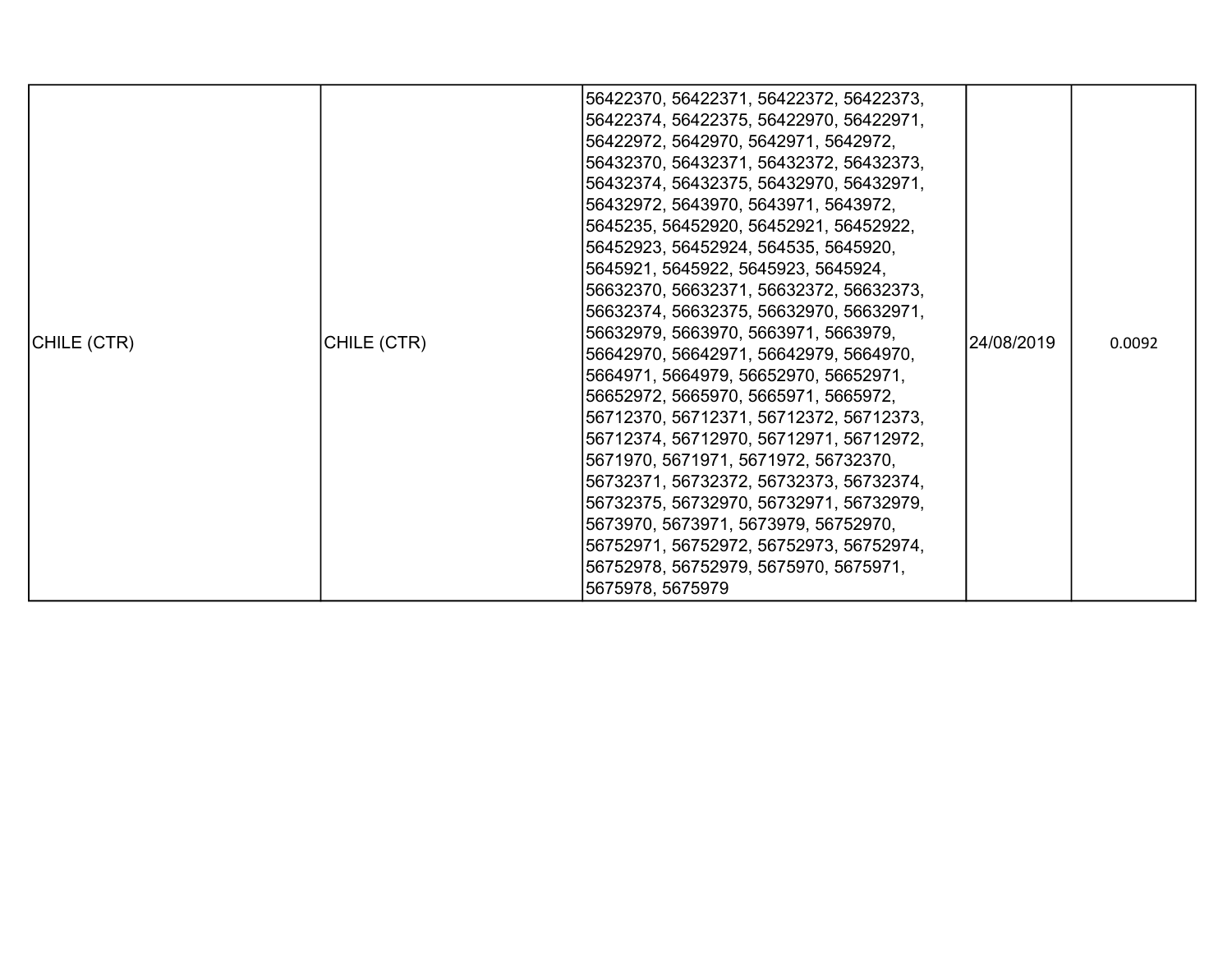| CHILE (RURAL)               | CHILE (RURAL)               | 5611, 5615, 5621962, 5621972, 56224195701,<br>56225880110, 56225884586, 56225884666,<br>56225884673, 56225884680, 56225884694,<br>56225889797, 5622794, 5632196, 5632197,<br>5632198, 5633196, 5633197, 5633198, 5634196,<br>5634197, 5634198, 5635196, 5635197, 5635198,<br>5641196, 5641197, 5641198, 5642196, 5642197,<br>5642198, 5643196, 5643197, 5643198, 5644,<br>5645196, 5645197, 5645198, 5651196, 5651197,<br>5651198, 5652196, 5652197, 5652198, 5653196,<br>5653197, 5653198, 5655196, 5655197, 5655198,<br>5657196, 5657197, 5657198, 5658196, 5658197,<br>5658198, 5661196, 5661197, 5661198, 5663196,<br>5663197, 5663198, 5664196, 5664197, 5664198,<br>5665196, 5665197, 5665198, 5667196, 5667197,<br>5667198, 5671196, 5671197, 5671198, 5672196,<br>5672197, 5672198, 5673196, 5673197, 5673198,<br>5675196, 5675197, 5675198 | l24/08/2019 | 0.5686 |
|-----------------------------|-----------------------------|-----------------------------------------------------------------------------------------------------------------------------------------------------------------------------------------------------------------------------------------------------------------------------------------------------------------------------------------------------------------------------------------------------------------------------------------------------------------------------------------------------------------------------------------------------------------------------------------------------------------------------------------------------------------------------------------------------------------------------------------------------------------------------------------------------------------------------------------------------|-------------|--------|
| CHILE (TELCOY)              | CHILE (TELCOY)              | 5667221, 5667223, 5667224, 5667227, 5667231,<br>5667232, 5667233, 5667234, 5667235,<br>56672360, 56672361, 56672362, 5667237,<br>5667241, 56672420, 56672421, 56672422,<br>56672423, 56672430, 56672431, 56672432,<br>5667252                                                                                                                                                                                                                                                                                                                                                                                                                                                                                                                                                                                                                       | 24/08/2019  | 0.0092 |
| <b>CHILE-EASTER ISLANDS</b> | <b>CHILE-EASTER ISLANDS</b> | 56322100, 5632255                                                                                                                                                                                                                                                                                                                                                                                                                                                                                                                                                                                                                                                                                                                                                                                                                                   | 24/08/2019  | 0.5686 |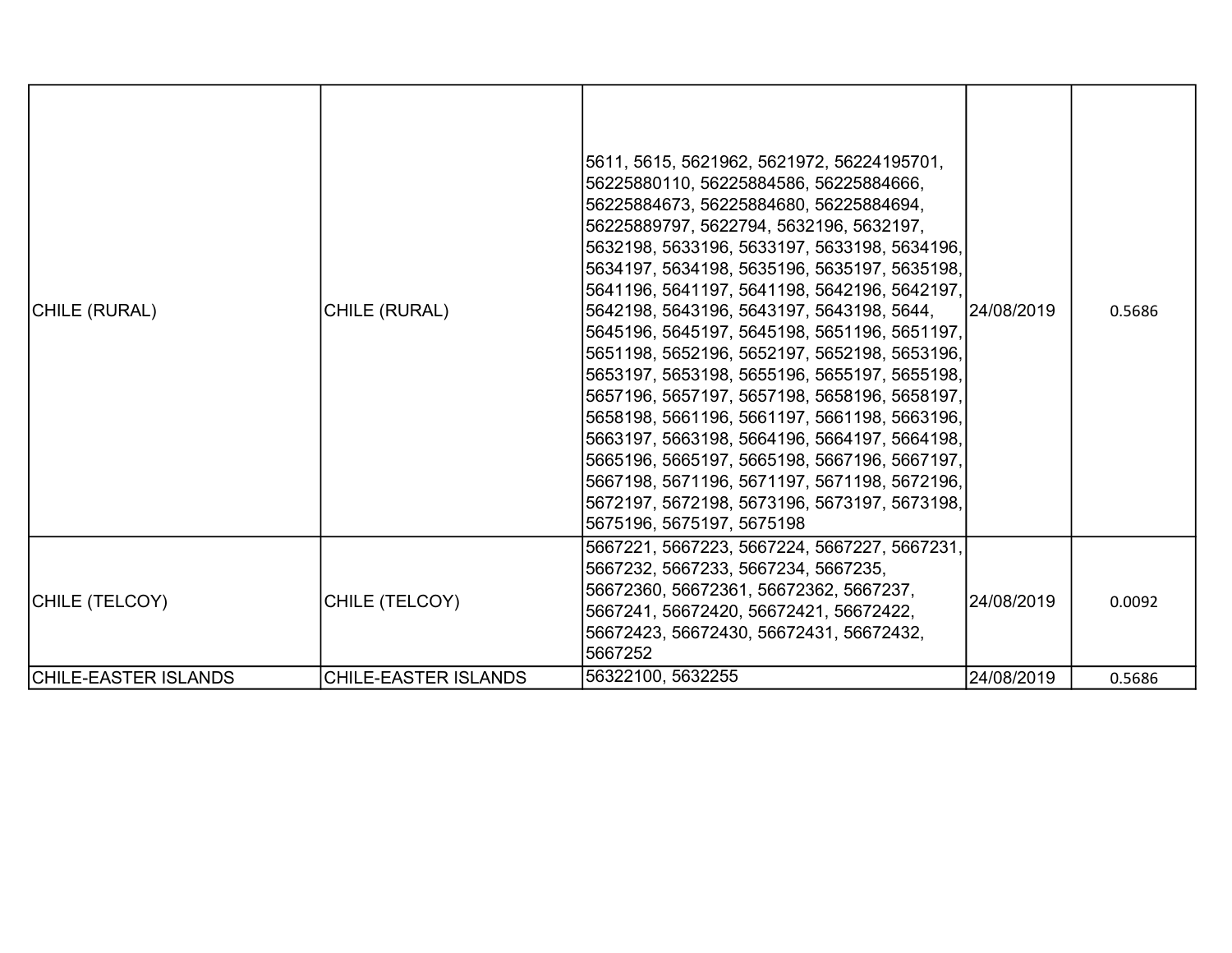| CHILE-MOB (CLARO) | CHILE-MOB (CLARO) | 56954, 56959, 569625, 569626, 569627, 569652, <br>569653, 569654, 569655, 569656, 569657,<br> 569670, 569671, 569672, 569673, 569674,<br> 569675, 569717, 569718, 569719, 569730,<br> 569731, 569732, 569733, 569734, 569735,<br> 569736, 569740, 569759, 569767, 569768,<br> 569769, 569777, 569778, 569779, 569781,<br> 569782, 569783, 569784, 569785, 569786,<br> 569790, 569791, 569792, 569793, 569794,<br>569814, 569848, 569849, 569870, 569871,<br> 569877, 569880, 569900, 569905, 569906,<br>569910, 569917, 569920, 5699385, 5699386,<br> 5699387, 5699388, 569939, 5699585, 5699586,<br> 5699587, 5699588, 5699589, 5699609, 5699682,<br>5699683, 5699684, 5699685, 5699686, 5699687,<br> 5699688, 5699689, 569980, 569984, 569985,<br> 569986, 569992, 5699975, 5699976, 5699977,<br>5699978, 5699979, 569998 | 24/08/2019 | 0.0207 |
|-------------------|-------------------|-----------------------------------------------------------------------------------------------------------------------------------------------------------------------------------------------------------------------------------------------------------------------------------------------------------------------------------------------------------------------------------------------------------------------------------------------------------------------------------------------------------------------------------------------------------------------------------------------------------------------------------------------------------------------------------------------------------------------------------------------------------------------------------------------------------------------------|------------|--------|
|-------------------|-------------------|-----------------------------------------------------------------------------------------------------------------------------------------------------------------------------------------------------------------------------------------------------------------------------------------------------------------------------------------------------------------------------------------------------------------------------------------------------------------------------------------------------------------------------------------------------------------------------------------------------------------------------------------------------------------------------------------------------------------------------------------------------------------------------------------------------------------------------|------------|--------|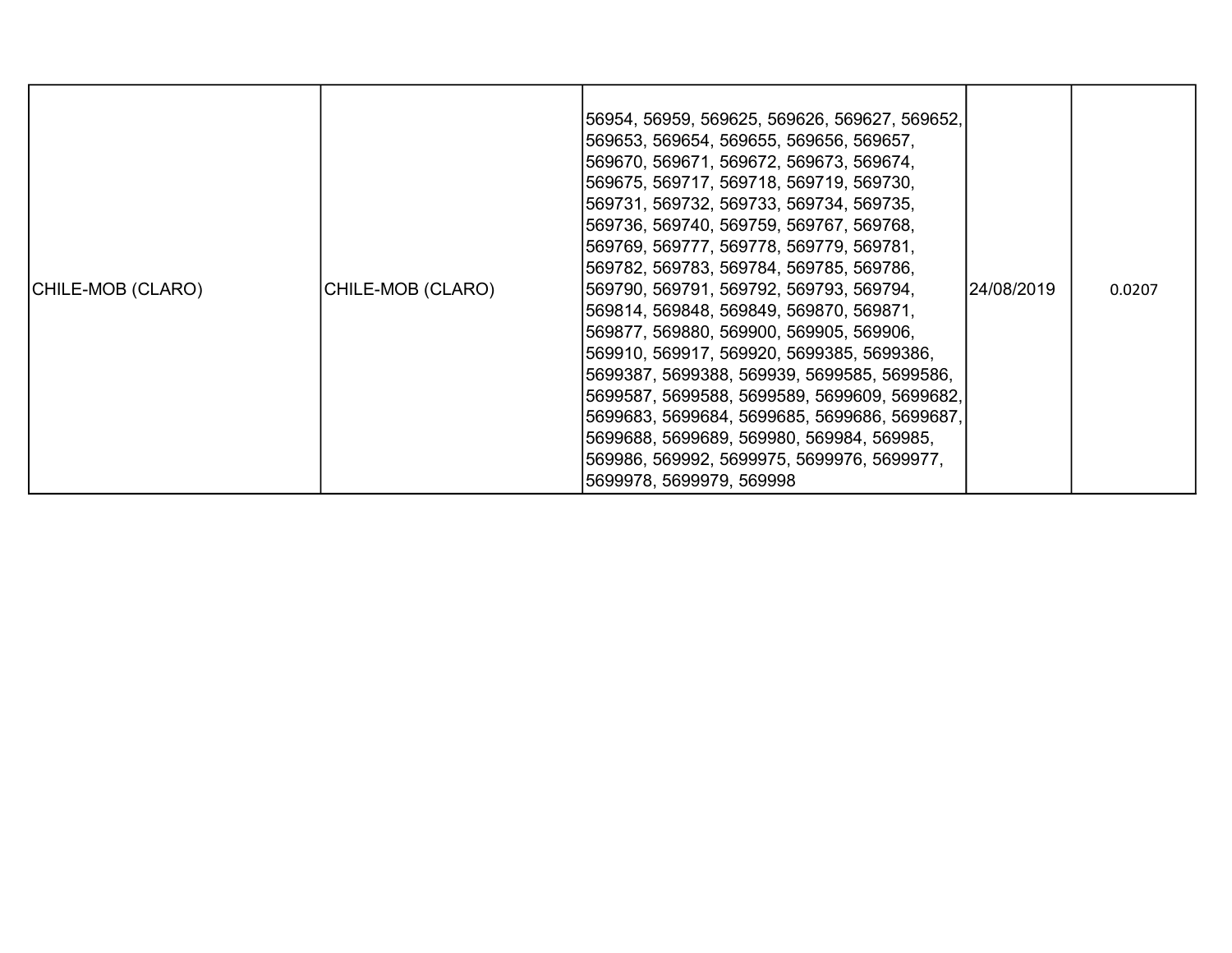| CHILE-MOB (MOVISTAR)  | CHILE-MOB (MOVISTAR) | 569630, 569631, 569632, 569633, 569639,<br>569640, 569646, 569647, 569648, 569649,<br>569680, 569681, 569682, 569683, 569684,<br>569685, 569686, 569687, 569712, 569713,<br>569714, 569715, 569716, 569741, 569742,<br>569743, 569744, 569745, 569746, 569747,<br>569748, 569749, 569755, 569756, 569757,<br>569758, 569761, 569762, 569763, 569771,<br>569772, 569773, 569812, 569816, 569817,<br>56983, 56985, 569878, 569879, 569884, 569885,<br>569886, 569887, 56989, 569901, 5699020,<br>5699021, 5699022, 5699023, 5699024, 5699025,<br>569903, 5699040, 5699041, 5699042, 5699043,<br>5699044, 5699045, 5699046, 5699047, 5699144,<br>5699145, 5699146, 5699147, 5699148, 5699149, 24/08/2019<br>569916, 569918, 569919, 569922, 569923,<br>569924, 569925, 569926, 569927, 5699280,<br>5699281, 5699282, 5699283, 5699284, 5699286,<br>5699287, 569932, 569933, 569934, 569936,<br>569937, 5699380, 5699381, 5699389, 569940,<br>569942, 569943, 569944, 569945, 569946,<br>5699480, 5699481, 5699482, 569952, 569953,<br>569954, 569955, 569956, 5699580, 5699581,<br>5699582, 5699583, 5699584, 5699600, 5699602,<br>5699603, 5699604, 5699605, 5699606,<br>56996085, 56996086, 56996087, 56996088,<br>56996089, 569962, 569963, 569964, 569965,<br>569966, 5699680, 5699681, 569970, 569972,<br>569973, 569974, 569975, 569976, 5699780, |            | 0.0207 |
|-----------------------|----------------------|------------------------------------------------------------------------------------------------------------------------------------------------------------------------------------------------------------------------------------------------------------------------------------------------------------------------------------------------------------------------------------------------------------------------------------------------------------------------------------------------------------------------------------------------------------------------------------------------------------------------------------------------------------------------------------------------------------------------------------------------------------------------------------------------------------------------------------------------------------------------------------------------------------------------------------------------------------------------------------------------------------------------------------------------------------------------------------------------------------------------------------------------------------------------------------------------------------------------------------------------------------------------------------------------------------------------------------------------------|------------|--------|
| CHILE-MOB (OTHERS)    | CHILE-MOB (OTHERS)   | 569                                                                                                                                                                                                                                                                                                                                                                                                                                                                                                                                                                                                                                                                                                                                                                                                                                                                                                                                                                                                                                                                                                                                                                                                                                                                                                                                                  | 24/08/2019 | 0.0207 |
| <b>CHILE-SANTIAGO</b> | CHILE-SANTIAGO       | 562                                                                                                                                                                                                                                                                                                                                                                                                                                                                                                                                                                                                                                                                                                                                                                                                                                                                                                                                                                                                                                                                                                                                                                                                                                                                                                                                                  | 24/08/2019 | 0.0098 |
| <b>CHINA</b>          | <b>CHINA</b>         | 86                                                                                                                                                                                                                                                                                                                                                                                                                                                                                                                                                                                                                                                                                                                                                                                                                                                                                                                                                                                                                                                                                                                                                                                                                                                                                                                                                   | 24/08/2019 | 0.1188 |
| <b>COLOMBIA</b>       | <b>COLOMBIA</b>      | 57                                                                                                                                                                                                                                                                                                                                                                                                                                                                                                                                                                                                                                                                                                                                                                                                                                                                                                                                                                                                                                                                                                                                                                                                                                                                                                                                                   | 24/08/2019 | 0.0159 |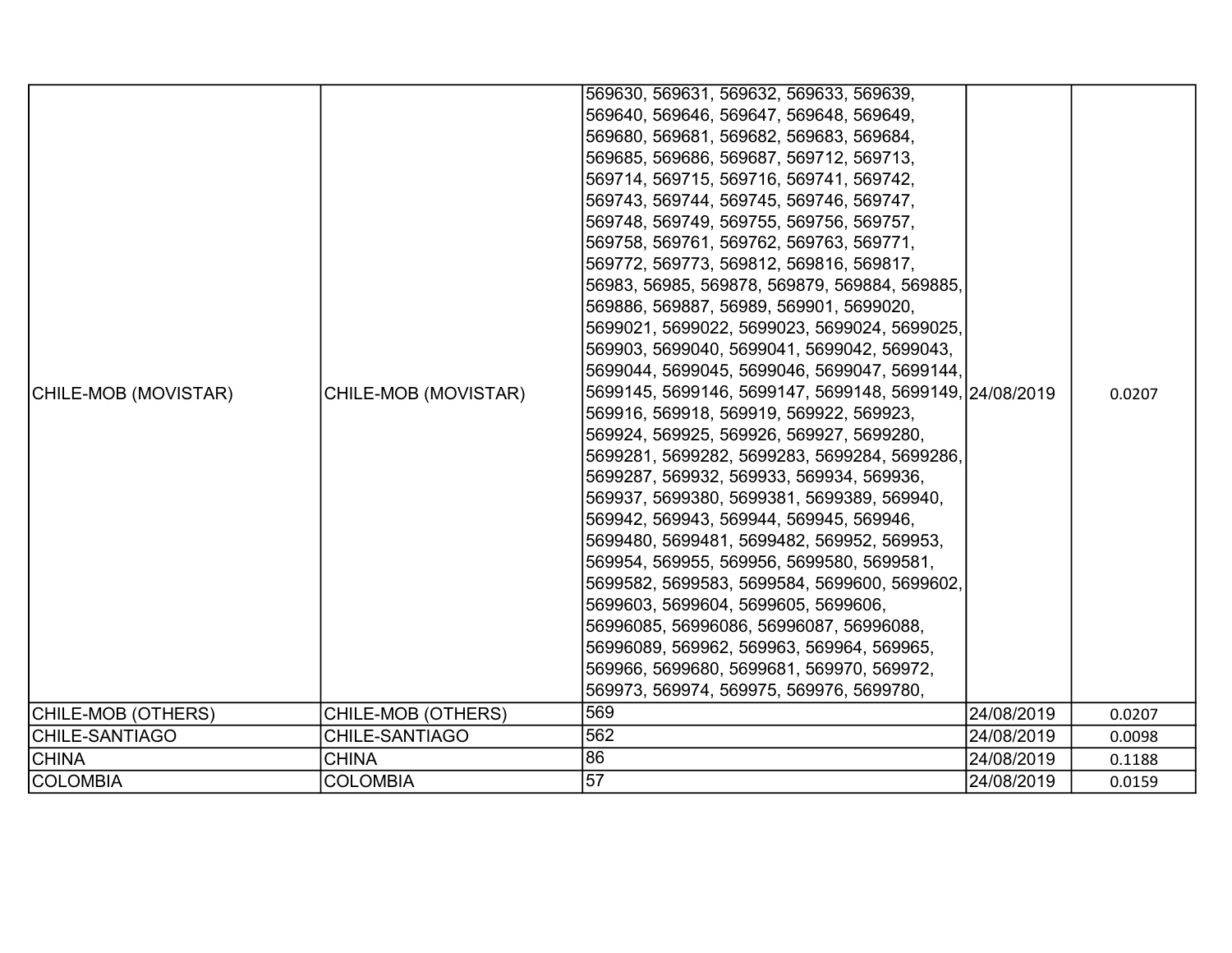|                      |                         | 5718253, 5718254, 5718255, 5718256, 5718298, |            |        |
|----------------------|-------------------------|----------------------------------------------|------------|--------|
|                      |                         | 571834, 571835, 571836, 571837, 5718383,     |            |        |
|                      |                         | 5718385, 5718388, 571839, 57184, 57185,      |            |        |
|                      |                         | 5718647, 5718648, 57186490, 57186491,        |            |        |
|                      |                         | 57186492, 57186493, 57186494, 5718656,       |            |        |
|                      |                         | 571866, 571867, 571868, 571871, 5718720,     |            |        |
|                      |                         | 5718721, 5718722, 571873, 5718771, 5718780,  |            |        |
|                      |                         | 5718781, 5718782, 5718785, 5718786, 5718788, |            |        |
|                      |                         | 5718789, 571879, 571880, 571881, 5718820,    |            |        |
|                      |                         | 5718821, 571883, 571887, 571889, 571890,     |            |        |
|                      |                         | 5718910, 5718911, 571892, 571895, 5718960,   |            |        |
|                      |                         | 5718961, 5718962, 5718963, 5718970, 5718971, |            |        |
|                      |                         | 5718972, 5718973, 5718974, 5718980, 5718981, |            |        |
| COLOMBIA (LEX)       |                         | 5718990, 5718991, 5718992, 5718993, 571923,  |            |        |
|                      | <b>COLOMBIA (LEX)</b>   | 571924, 571925, 571926, 571927, 5719281,     | 24/08/2019 | 0.0159 |
|                      |                         | 5719282, 5719283, 5719284, 57192879,         |            |        |
|                      |                         | 5719289, 571929, 5719301, 5719303, 5719304,  |            |        |
|                      |                         | 5719306, 5719309, 5719310, 5719312, 5719315, |            |        |
|                      |                         | 5719319, 571932, 571933, 571934, 57220000,   |            |        |
|                      |                         | 57220001, 57220002, 57220003, 57220004,      |            |        |
|                      |                         | 5722002, 5722003, 5722004, 57220080,         |            |        |
|                      |                         | 57220081, 57220082, 57220083, 57220084,      |            |        |
|                      |                         | 57220090, 57220091, 57220092, 57220093,      |            |        |
|                      |                         | 57220094, 5722012, 5722021, 5722023,         |            |        |
|                      |                         | 5722032, 5722033, 5722034, 5722035, 5722036, |            |        |
|                      |                         | 5722037, 572205, 5722063, 5722066, 5722067,  |            |        |
|                      |                         | 5722068, 5722069, 5722074, 5722075, 5722077, |            |        |
|                      |                         | 5722078, 572208, 5722095, 572213, 572214,    |            |        |
|                      |                         | 572215, 5722160, 5722161, 5722162, 5722163,  |            |        |
|                      |                         | 57672, 57673094, 57673095, 57673096,         |            |        |
|                      |                         | 57673097, 57673098, 57673099, 576731,        |            |        |
| COLOMBIA-ARMENIA     | <b>COLOMBIA-ARMENIA</b> | 576732, 576733, 576734, 576735, 576736,      | 24/08/2019 | 0.0159 |
|                      |                         | 576737, 576738, 576739, 576740, 576741,      |            |        |
|                      |                         | 576744, 576745, 576746, 576747, 576748,      |            |        |
|                      |                         | 576749, 576905, 57691460, 57691461, 5769567  |            |        |
| COLOMBIA-BARANQUILLA | COLOMBIA-BARANQUILLA    | 5753, 575905, 575912                         | 24/08/2019 | 0.0159 |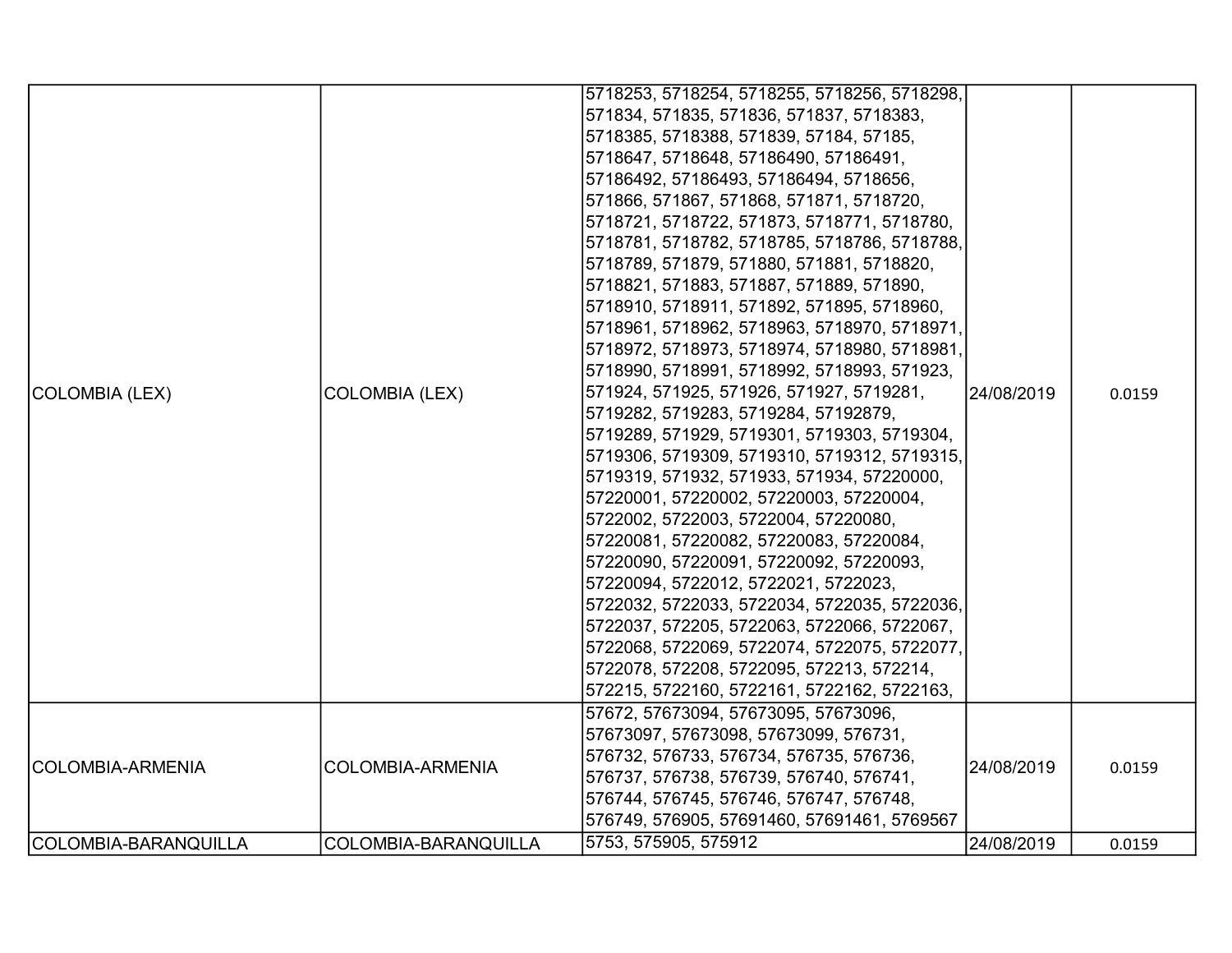| COLOMBIA-BOGOTA      | COLOMBIA-BOGOTA      | 5712, 5713, 5714, 5715, 5716, 5717, 5718210,<br>5718211, 5718212, 5718213, 5718214,<br>57182732, 57182733, 57182734, 57182735,<br>57182736, 57182737, 57182738, 57182739,<br>57182875, 57182876, 57190, 571920, 571921,<br>5719245, 5719250, 5719258, 5719260, 5719265, 24/08/2019<br>5719285, 5719286, 57192871, 57192872,<br>57192873, 57192874, 57192875, 57192876,<br>57192877, 57192878, 5719288, 571931,<br>5719311, 5719313, 5719314, 5719316, 5719317,<br>5719318                                          |            | 0.0138 |
|----------------------|----------------------|--------------------------------------------------------------------------------------------------------------------------------------------------------------------------------------------------------------------------------------------------------------------------------------------------------------------------------------------------------------------------------------------------------------------------------------------------------------------------------------------------------------------|------------|--------|
| COLOMBIA-BUCARAMANGA | COLOMBIA-BUCARAMANGA | 577604, 577605, 577607, 577609, 5776156,<br>5776157, 5776158, 5776159, 577616, 577617,<br>577618, 577619, 57763, 57764, 577650, 577651,<br>577652, 577653, 5776569, 577657, 577658,<br>577659, 5776650, 57767, 57768, 57769,<br>5779096, 5779097, 5779099, 577915, 5779160,<br>5779161, 5779162, 5779163, 5779164,<br>57791651, 57791652, 57791653, 57791654,<br>57791655, 57791656, 57791657, 57791658,<br>57791659, 5779166, 57791674, 57791675,<br>57791676, 57791677, 57791678, 57791679,<br>5779169, 57791970 | 24/08/2019 | 0.0159 |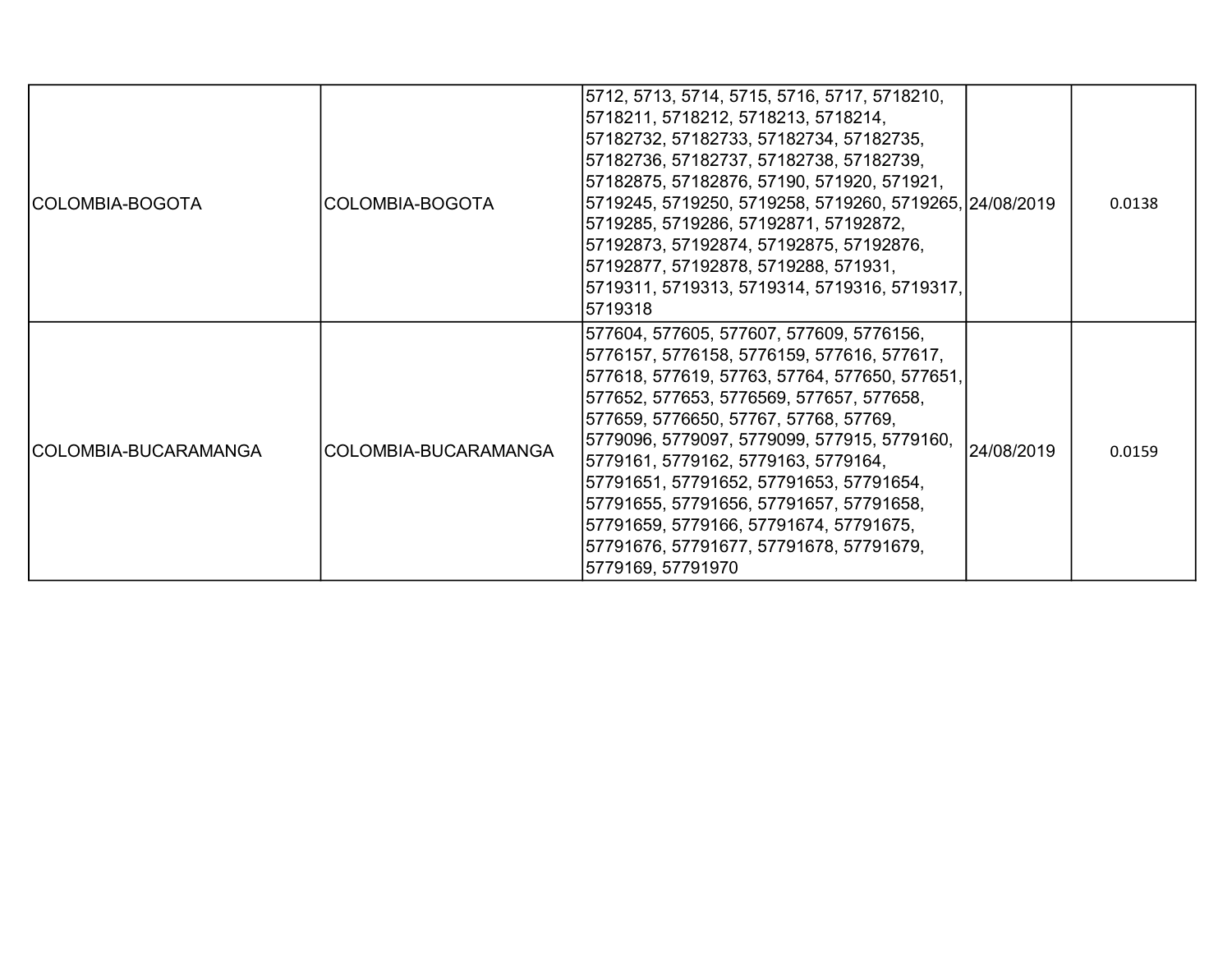| COLOMBIA-CALI      | <b>COLOMBIA-CALI</b> | 5722096, 5722804, 5722805, 5722806, 572282,<br>57228636, 57228637, 57228638, 57228639,<br>572288, 572289, 5723, 57234, 57240, 57241,<br>57242, 57243, 57244, 57248, 57250, 57251,<br>57252, 57255, 57256, 57257, 57259, 57260,<br>57261, 57262, 57264, 57265, 57266, 57267,<br>57268, 57269, 57288, 57289, 572905, 5729090,<br>5729091, 5729092, 5729093, 5729094, 5729095,<br>5729096, 5729099, 572915, 572920, 57292801,<br>57292802, 57292803, 57292804, 57292805,<br>57292806, 57292807, 57292808, 57292809,<br>5729281, 5729282, 57292830, 57292831,<br>57292832, 57292833, 57292834, 57292835,<br>57292836, 57292837, 57292838, 5729284,<br>5729285, 5729286, 5729287, 57292880,<br>57292881, 57292882, 57292883, 57292884,<br>57292885, 57292886, 57292887, 57292888,<br>57292890, 57292891, 57292892, 57292893,<br>57292894, 57292895, 57292896, 57292897,<br>57292898, 572952 | 24/08/2019 | 0.0159 |
|--------------------|----------------------|----------------------------------------------------------------------------------------------------------------------------------------------------------------------------------------------------------------------------------------------------------------------------------------------------------------------------------------------------------------------------------------------------------------------------------------------------------------------------------------------------------------------------------------------------------------------------------------------------------------------------------------------------------------------------------------------------------------------------------------------------------------------------------------------------------------------------------------------------------------------------------------|------------|--------|
| COLOMBIA-CARTAGENA | COLOMBIA-CARTAGENA   | 5756295, 57564, 57565, 57566, 57567, 575680,<br>575681, 575690, 575691, 575692, 575693,<br>575694, 575722, 5759090, 5759091, 5759096,<br>5759098, 5759099, 575915                                                                                                                                                                                                                                                                                                                                                                                                                                                                                                                                                                                                                                                                                                                      | 24/08/2019 | 0.0159 |
| COLOMBIA-MANIZALES | COLOMBIA-MANIZALES   | 57680, 57687, 57688, 57689, 576910, 5769568                                                                                                                                                                                                                                                                                                                                                                                                                                                                                                                                                                                                                                                                                                                                                                                                                                            | 24/08/2019 | 0.0159 |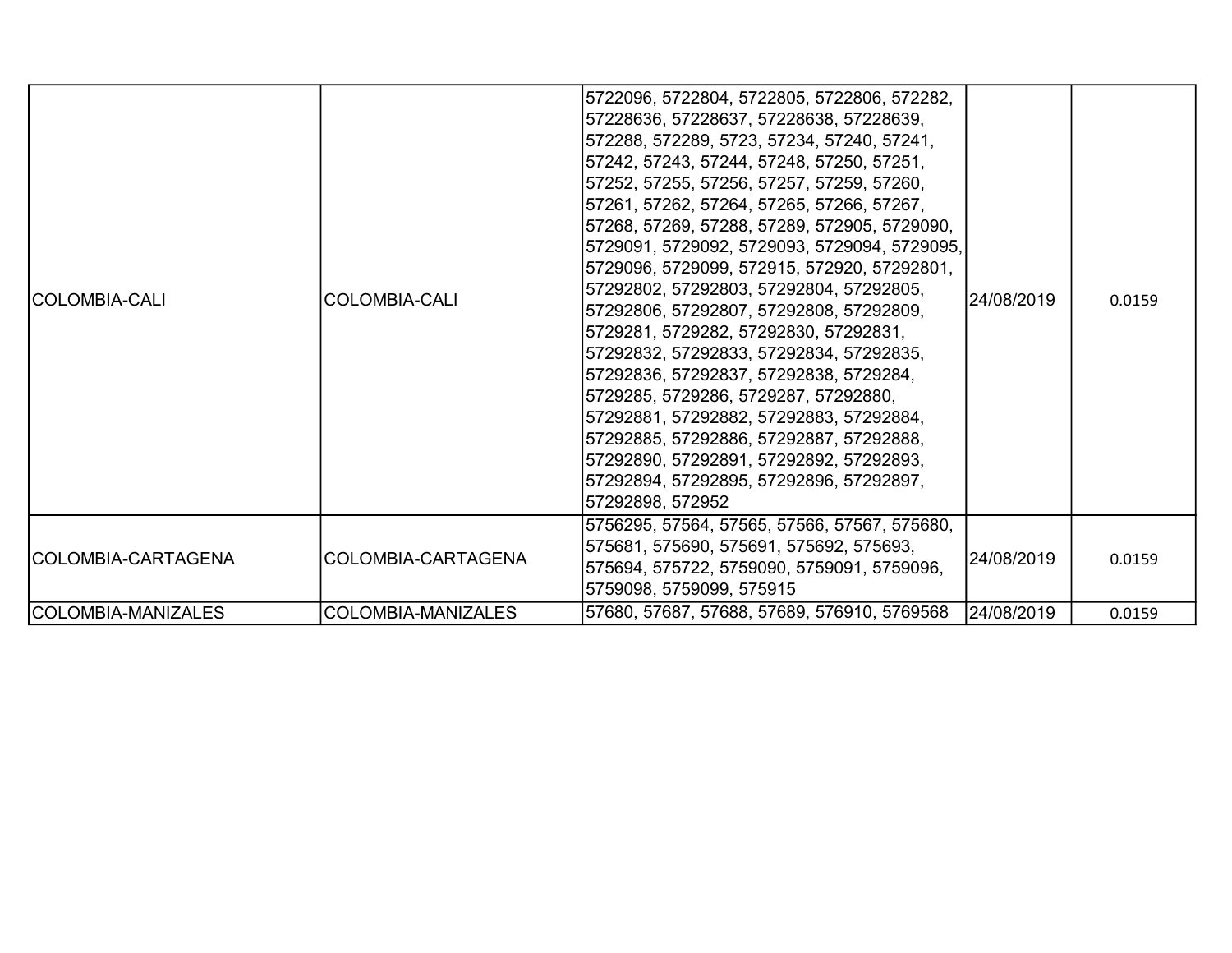| COLOMBIA-MEDELLIN       | <b>COLOMBIA-MEDELLIN</b>     | 5740, 57415, 5742, 5743, 5744, 5745, 57460,<br>57461, 574901, 574902, 574903, 574904,<br>574905, 574906, 574907, 574908, 5749090,<br>5749091, 57490920, 57490921, 57490922,<br>57490924, 57490925, 57490926, 57490927,<br>57490928, 57490929, 5749093, 5749094,<br>5749095, 5749096, 5749097, 5749098, 5749099,<br>5749120, 574913, 5749140, 5749141, 5749142,<br>5749143, 5749144, 5749145, 574917, 5749220,<br>5749222, 5749223, 5749224, 5749225, 5749226,<br>5749227, 5749228, 5749229, 5749254, 5749255,<br>5749256, 5749257, 5749259, 57495 | 24/08/2019 | 0.0159 |
|-------------------------|------------------------------|---------------------------------------------------------------------------------------------------------------------------------------------------------------------------------------------------------------------------------------------------------------------------------------------------------------------------------------------------------------------------------------------------------------------------------------------------------------------------------------------------------------------------------------------------|------------|--------|
| COLOMBIA-MOB (AVANTEL)  | COLOMBIA-MOB (AVANTEL)       | 57350                                                                                                                                                                                                                                                                                                                                                                                                                                                                                                                                             | 24/08/2019 | 0.0084 |
| COLOMBIA-MOB (CLARO)    | COLOMBIA-MOB (CLARO)         | 57310, 57311, 57312, 57313, 57314, 57320,<br>57321, 57322, 57323                                                                                                                                                                                                                                                                                                                                                                                                                                                                                  | 24/08/2019 | 0.0078 |
| COLOMBIA-MOB (MOVISTAR) | COLOMBIA-MOB (MOVISTAR)      | 57315, 57316, 57317, 57318, 57319                                                                                                                                                                                                                                                                                                                                                                                                                                                                                                                 | 24/08/2019 | 0.0082 |
| COLOMBIA-MOB (OTHERS)   | <b>COLOMBIA-MOB (OTHERS)</b> | 57306, 57307, 57308, 57309, 5732, 5733, 5734,<br>5735, 5736, 5737, 5738, 5739                                                                                                                                                                                                                                                                                                                                                                                                                                                                     | 24/08/2019 | 0.0127 |
| COLOMBIA-MOB (TIGO)     | <b>COLOMBIA-MOB (TIGO)</b>   | 573332                                                                                                                                                                                                                                                                                                                                                                                                                                                                                                                                            | 24/08/2019 | 0.0084 |
| COLOMBIA-PALMIRA        | <b>COLOMBIA-PALMIRA</b>      | 5722802, 5722803, 5722820, 57228210,<br>57228211, 57228212, 57228213, 5722830,<br>57228310, 57228311, 57228312                                                                                                                                                                                                                                                                                                                                                                                                                                    | 24/08/2019 | 0.0159 |
| COLOMBIA-PEREIRA        | <b>COLOMBIA-PEREIRA</b>      | 57631, 57632, 57633, 57634, 5763500, 5763501,<br>5763502, 5763503, 5763504, 5763505, 5763506, 24/08/2019<br>576351, 5763650, 5763651, 5769090, 5769091,<br>5769092, 5769093, 5769097, 5769098, 5769099,<br>576916, 576917, 5769563                                                                                                                                                                                                                                                                                                                |            | 0.0159 |
| <b>COMOROS</b>          | <b>COMOROS</b>               | 269                                                                                                                                                                                                                                                                                                                                                                                                                                                                                                                                               | 24/08/2019 | 0.3751 |
| COMOROS (VAS)           | COMOROS (VAS)                | 2693905, 2693909, 2693912, 2699000, 2699001,<br>2699002, 2699003, 2699004, 2699105, 2699106, 24/08/2019<br>2699107, 2699108, 2699109                                                                                                                                                                                                                                                                                                                                                                                                              |            | 0.3834 |
| COMOROS-MOB             | COMOROS-MOB                  | 2693, 2694                                                                                                                                                                                                                                                                                                                                                                                                                                                                                                                                        | 24/08/2019 | 0.4362 |
| <b>CONGO</b>            | <b>CONGO</b>                 | $\overline{242}$                                                                                                                                                                                                                                                                                                                                                                                                                                                                                                                                  | 24/08/2019 | 0.3843 |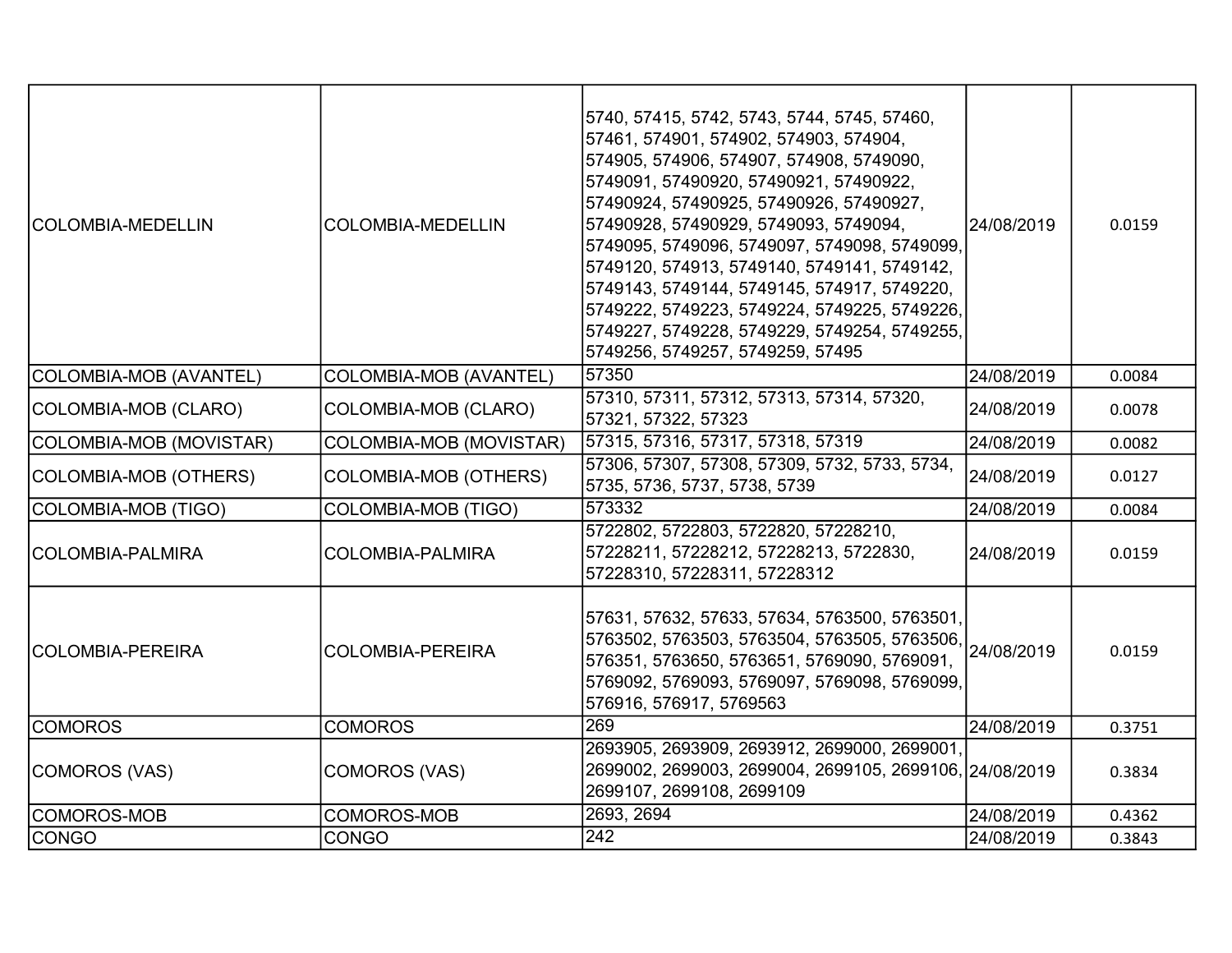| CONGO DR (ZAIRE)                                                      | CONGO DR (ZAIRE)                        | 243                                                                                                                                            | 24/08/2019 | 0.4555 |
|-----------------------------------------------------------------------|-----------------------------------------|------------------------------------------------------------------------------------------------------------------------------------------------|------------|--------|
| <b>CONGO DR (ZAIRE) (PREMIUM)</b>                                     | <b>BLOCKED</b>                          | 243123, 243124, 243127, 243133, 243141,<br>24342, 24343, 243770, 2438098, 2438099,<br>24386                                                    | 24/08/2019 | 1.3030 |
| CONGO DR (ZAIRE)-MOB (AFRICEL CONGO DR (ZAIRE)-MOB (AFRI 24390, 24391 |                                         |                                                                                                                                                | 24/08/2019 | 0.3869 |
| CONGO DR (ZAIRE)-MOB (AIRTEL) CONGO DR (ZAIRE)-MOB (AIRT 24397, 24399 |                                         |                                                                                                                                                | 24/08/2019 | 0.3491 |
| CONGO DR (ZAIRE)-MOB (ORANGE CONGO DR (ZAIRE)-MOB (ORAI 24384, 24385  |                                         |                                                                                                                                                | 24/08/2019 | 0.3931 |
| CONGO DR (ZAIRE)-MOB (TATEM)                                          | CONGO DR (ZAIRE)-MOB (TATE 24387        |                                                                                                                                                | 24/08/2019 | 0.4040 |
| CONGO DR (ZAIRE)-MOB (TIGO)                                           | CONGO DR (ZAIRE)-MOB (TIGO 24380, 24389 |                                                                                                                                                | 24/08/2019 | 0.3931 |
| CONGO DR (ZAIRE)-MOB (VODAC)                                          | CONGO DR (ZAIRE)-MOB (VOD 24381, 24382  |                                                                                                                                                | 24/08/2019 | 0.4109 |
| CONGO-MOB (AIRTEL)                                                    | CONGO-MOB (AIRTEL)                      | 24205                                                                                                                                          | 24/08/2019 | 0.5142 |
| CONGO-MOB (AZUR)                                                      | CONGO-MOB (AZUR)                        | 24201                                                                                                                                          | 24/08/2019 | 0.3840 |
| CONGO-MOB (MTN)                                                       | CONGO-MOB (MTN)                         | 24206                                                                                                                                          | 24/08/2019 | 0.3943 |
| CONGO-MOB (WARID)                                                     | CONGO-MOB (WARID)                       | 24204                                                                                                                                          | 24/08/2019 | 0.5142 |
| <b>COOK ISLANDS</b>                                                   | <b>BLOCKED</b>                          | 682                                                                                                                                            | 24/08/2019 | 0.9262 |
| <b>COSTA RICA</b>                                                     | <b>COSTA RICA</b>                       | 506                                                                                                                                            | 24/08/2019 | 0.0162 |
| COSTA RICA (OTHERS)                                                   | <b>COSTA RICA (OTHERS)</b>              | 50640, 506412, 506413, 506414, 506415,<br>506416, 506417, 506418, 506419, 50642, 50643, 24/08/2019<br>50644, 50645, 50646, 50647, 50648, 50649 |            | 0.0162 |
| COSTA RICA (TELEFONICA)                                               | <b>COSTA RICA (TELEFONICA)</b>          | 506410, 506411                                                                                                                                 | 24/08/2019 | 0.0162 |
| COSTA RICA-MOB (CLARO)                                                | <b>COSTA RICA-MOB (CLARO)</b>           | 5067                                                                                                                                           | 24/08/2019 | 0.0519 |
| <b>COSTA RICA-MOB (KOLBI)</b>                                         | <b>COSTA RICA-MOB (KOLBI)</b>           | 5068                                                                                                                                           | 24/08/2019 | 0.0486 |
| COSTA RICA-MOB (MOVISTAR)                                             | COSTA RICA-MOB (MOVISTAR) 5066          |                                                                                                                                                | 24/08/2019 | 0.0688 |
| COSTA RICA-MOB (OTHERS)                                               | <b>COSTA RICA-MOB (OTHERS)</b>          | 5065                                                                                                                                           | 24/08/2019 | 0.0486 |
| <b>COTE D'IVOIRE</b>                                                  | <b>COTE D'IVOIRE</b>                    | 225                                                                                                                                            | 24/08/2019 | 0.2182 |
| COTE D'IVOIRE (MTN)                                                   | <b>COTE D'IVOIRE (MTN)</b>              | 225200, 225210, 225220, 225230, 225240,<br>225300, 225310, 225320, 225330, 225340,<br>225350, 225360                                           | 24/08/2019 | 0.2893 |
| <b>COTE D'IVOIRE (VAS)</b>                                            | <b>BLOCKED</b>                          | 2252170, 2252179, 22590409                                                                                                                     | 24/08/2019 | 1.1210 |
| COTE D'IVOIRE-MOB (MOOV)                                              | COTE D'IVOIRE-MOB (MOOV)                | 22501, 22502, 22503, 22540, 22541, 22542,<br>22543, 22551, 22552, 22553, 22571, 22572                                                          | 24/08/2019 | 0.3022 |
| COTE D'IVOIRE-MOB (MTN)                                               | COTE D'IVOIRE-MOB (MTN)                 | 22504, 22505, 22506, 22544, 22545, 22546,<br>22554, 22555, 22556, 22564, 22565, 22566,<br>22574, 22575, 22576, 22584, 22585, 22586             | 24/08/2019 | 0.3050 |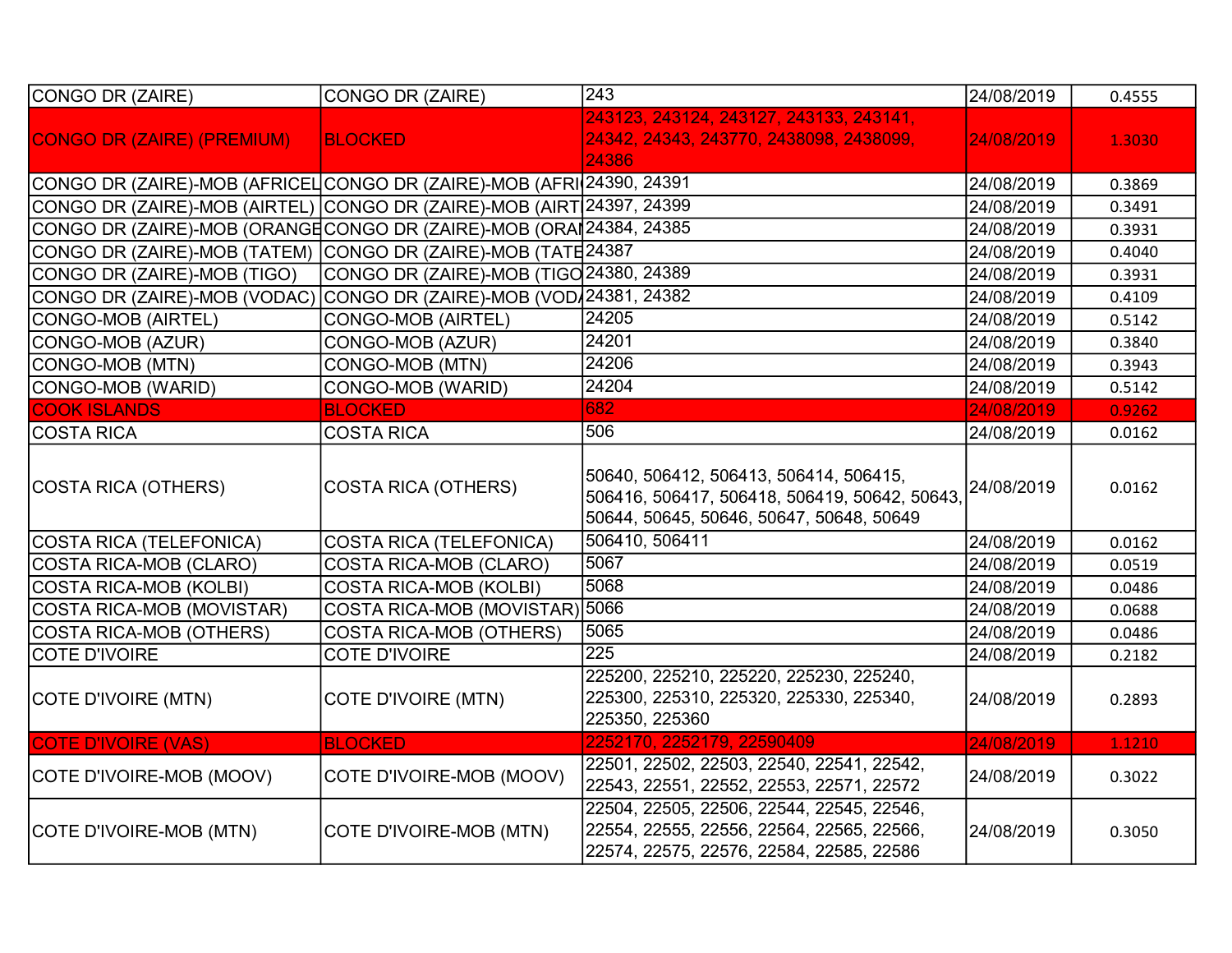|                                                                            |                                                      | 22507, 22508, 22509, 22547, 22548, 22549,                                                                                                         |            |        |
|----------------------------------------------------------------------------|------------------------------------------------------|---------------------------------------------------------------------------------------------------------------------------------------------------|------------|--------|
|                                                                            |                                                      |                                                                                                                                                   | 24/08/2019 |        |
| COTE D'IVOIRE-MOB (ORANGE)                                                 |                                                      | COTE D'IVOIRE-MOB (ORANGE 22557, 22558, 22559, 22567, 22568, 22569,<br>22577, 22578, 22579, 22587, 22588, 22589                                   |            | 0.3531 |
|                                                                            |                                                      |                                                                                                                                                   |            |        |
| <b>CROATIA</b>                                                             | <b>CROATIA</b>                                       | 385                                                                                                                                               | 24/08/2019 | 0.1323 |
| CROATIA-MOB (TELE2)                                                        | <b>CROATIA-MOB (TELE2)</b>                           | 385901, 38595                                                                                                                                     | 24/08/2019 | 0.3565 |
| CROATIA-MOB (T-MOBILE)                                                     | <b>CROATIA-MOB (T-MOBILE)</b>                        | 38589098, 38597, 38598, 38599                                                                                                                     | 24/08/2019 | 0.3565 |
| CROATIA-MOB (VIPNET)                                                       | <b>CROATIA-MOB (VIPNET)</b>                          | 38591, 38592                                                                                                                                      | 24/08/2019 | 0.3565 |
| <b>CUBA</b>                                                                | <b>BLOCKED</b>                                       | 53                                                                                                                                                | 24/08/2019 | 0.6955 |
| <b>CUBA-MOB</b>                                                            | <b>BLOCKED</b>                                       | 535, 537264, 537750, 537751, 537752, 537753,<br>537754, 537755, 537756, 537758, 537759                                                            | 24/08/2019 | 0.6955 |
| <b>ICYPRUS</b>                                                             | <b>CYPRUS</b>                                        | 357                                                                                                                                               | 24/08/2019 | 0.0086 |
| CYPRUS (NON-GEO)                                                           | <b>CYPRUS (NON-GEO)</b>                              | 357700, 35777                                                                                                                                     | 24/08/2019 | 0.1140 |
| CYPRUS (SPECIAL SVC)                                                       | <b>CYPRUS (SPECIAL SVC)</b>                          | 35722222, 35723232, 35724024, 35724242,<br>35725262, 35726026, 35726262                                                                           | 24/08/2019 | 0.0360 |
| CYPRUS (VOICEMAIL)                                                         | <b>CYPRUS (VOICEMAIL)</b>                            | 35712                                                                                                                                             | 24/08/2019 | 0.0684 |
| CYPRUS-MOB (LEMONTEL)                                                      | <b>CYPRUS-MOB (LEMONTEL)</b>                         | 35794                                                                                                                                             | 24/08/2019 | 0.0177 |
| CYPRUS-MOB (MTN)                                                           | <b>CYPRUS-MOB (MTN)</b>                              | 357942, 35796                                                                                                                                     | 24/08/2019 | 0.0177 |
| CYPRUS-MOB (PRIMETEL)                                                      | <b>CYPRUS-MOB (PRIMETEL)</b>                         | 35795                                                                                                                                             | 24/08/2019 | 0.0346 |
| CYPRUS-MOB (VODAFONE)                                                      | CYPRUS-MOB (VODAFONE)                                | 35797, 35799                                                                                                                                      | 24/08/2019 | 0.0177 |
| <b>CZECH REPUBLIC</b>                                                      | <b>CZECH REPUBLIC</b>                                | 420                                                                                                                                               | 24/08/2019 | 0.0058 |
| CZECH REPUBLIC (SPECIAL SVC)                                               | CZECH REPUBLIC (SPECIAL SV42081, 42082, 42083, 42084 |                                                                                                                                                   | 24/08/2019 | 0.0684 |
|                                                                            |                                                      | 420601, 420602, 420606, 420607, 420702,<br>CZECH REPUBLIC-MOB (TELEFONICZECH REPUBLIC-MOB (TELEF 420703, 420704, 420705, 42072, 420962,<br>420966 | 24/08/2019 | 0.0140 |
| CZECH REPUBLIC-MOB (T-MOBILE CZECH REPUBLIC-MOB (T-MOB 120064, 420965      |                                                      | 420603, 420604, 420605, 42073, 42093, 420963, 24/08/2019                                                                                          |            | 0.0136 |
| CZECH REPUBLIC-MOB (UFON)                                                  | CZECH REPUBLIC-MOB (UFON)42079                       |                                                                                                                                                   | 24/08/2019 | 0.0140 |
| CZECH REPUBLIC-MOB (VODAFON CZECH REPUBLIC-MOB (VODA 420608, 42077, 420967 |                                                      |                                                                                                                                                   | 24/08/2019 | 0.0140 |
| DENMARK                                                                    | <b>DENMARK</b>                                       | 45                                                                                                                                                | 24/08/2019 | 0.0107 |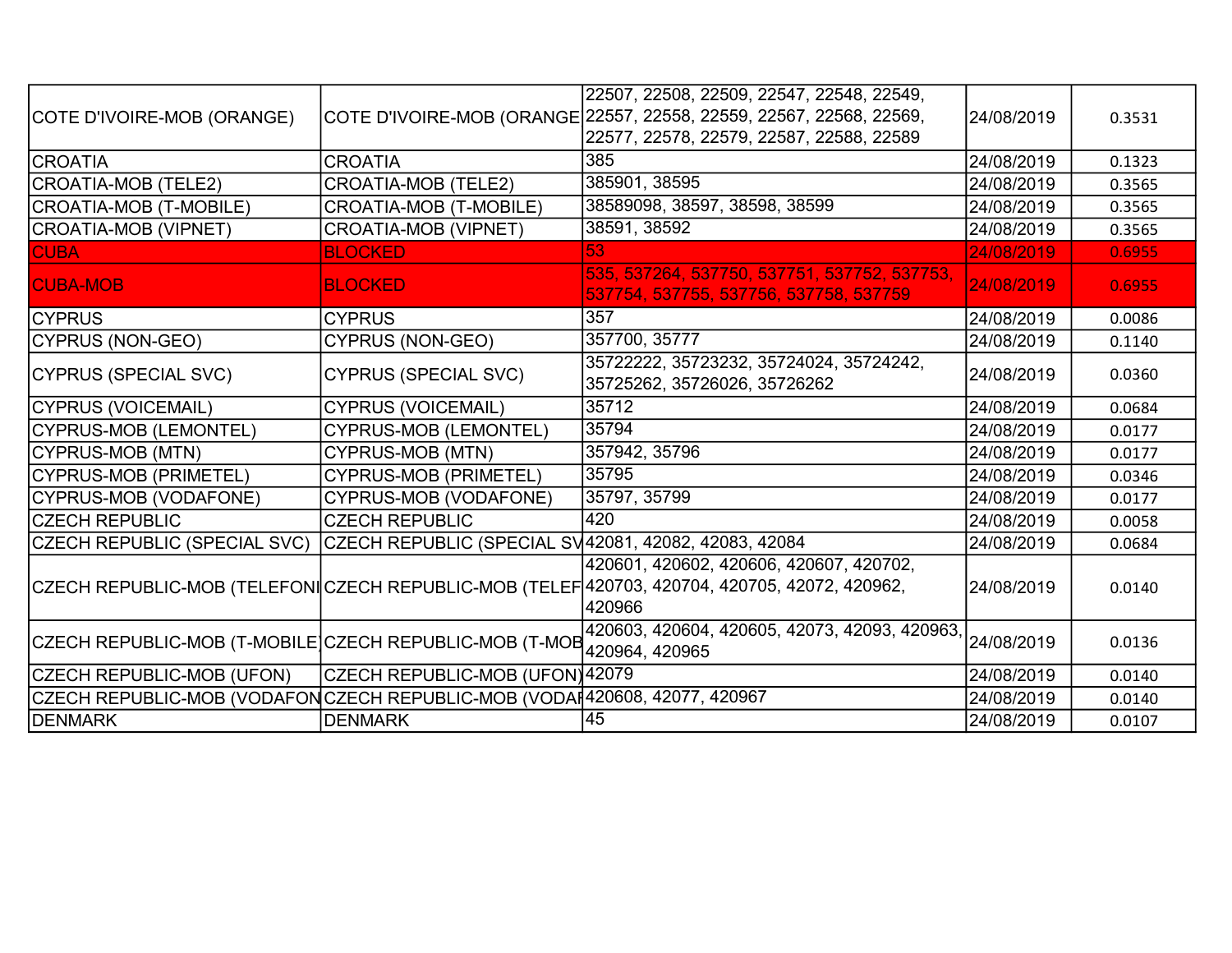| DENMARK-MOB (HI3G)   | DENMARK-MOB (HI3G)   | 452597, 45310, 45311, 45312, 45313, 45314,<br> 45315, 45316, 45317, 45426, 454271, 454272,<br> 454273, 454274, 454283, 454291, 454292,<br> 454294, 454295, 455069, 455211, 455212,<br> 45535, 45536, 45537, 45538, 45605, 459380,<br> 459384, 459385, 459386, 459387, 459388,<br> 459389, 45939 | l24/08/2019 | 0.0135 |
|----------------------|----------------------|-------------------------------------------------------------------------------------------------------------------------------------------------------------------------------------------------------------------------------------------------------------------------------------------------|-------------|--------|
| DENMARK-MOB (LYCA)   | DENMARK-MOB (LYCA)   | 45318, 455064, 45713, 45714, 45715, 45716,<br> 45718, 45914, 45916, 45917                                                                                                                                                                                                                       | 24/08/2019  | 0.0135 |
| DENMARK-MOB (OTHERS) | DENMARK-MOB (OTHERS) | 452590, 452591, 452592, 452593, 453235,<br> 455063, 45520, 455259, 45530, 455398, 45600,<br> 45710, 457197, 457198, 45810, 458137, 458138, 24/08/2019<br> 458139, 458146, 458147, 458148, 458149,<br>45910, 459128, 4592, 4593                                                                  |             | 0.0135 |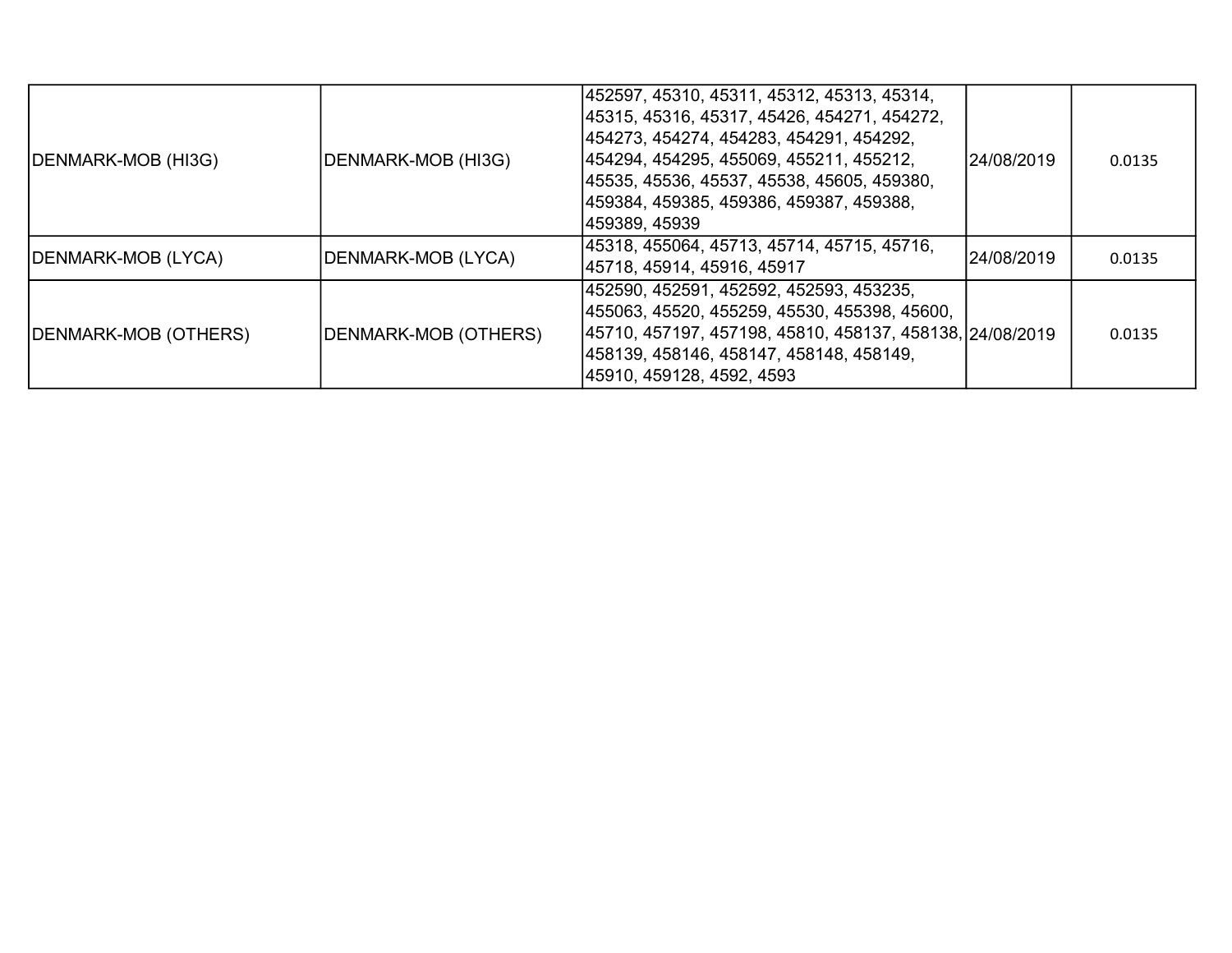| DENMARK-MOB (TDC) | DENMARK-MOB (TDC) | 45200, 45201, 45202, 45203, 45204, 45205,<br> 4521, 45230, 45231, 45232, 45233, 45234,<br> 45235, 45236, 45237, 45238, 452390, 452391,<br> 452392, 452393, 452394, 452396, 452397,<br> 452398, 452399, 4524, 452595, 452596, 452598,<br> 4529, 4530, 45400, 45401, 45402, 45403, 45404,<br> 454275, 455060, 455061, 45510, 45511, 45512,<br> 45513, 45514, 45515, 45516, 45517, 455180,<br> 455181, 455182, 455183, 455184, 455185,<br> 455186, 455187, 45519, 455210, 455220,<br> 455230, 455240, 455250, 455258, 456099,<br> 45610, 45611, 45612, 45613, 456140, 456141,<br> 456142, 456143, 456144, 456145, 456147,<br> 456148, 456149, 45615, 45616, 45617, 457170,<br> 457172, 457177, 458140, 458141, 458142,<br> 458143, 458144, 458145, 458161, 458171,<br> 458172, 458173, 458174, 458175, 458177,<br> 458188, 459115, 459116, 459117, 459118,<br> 459120, 459122, 459123, 459124, 459125,<br> 459126, 459127, 459129, 459130, 459152,<br> 459153, 459154, 459155, 459156, 459157,<br> 459158, 459189, 459210, 459211, 459212,<br> 459213, 459214, 459215, 459216, 459217,<br> 459221, 459222, 459270, 459271, 459272,<br>459282 | 24/08/2019 | 0.0135 |
|-------------------|-------------------|-------------------------------------------------------------------------------------------------------------------------------------------------------------------------------------------------------------------------------------------------------------------------------------------------------------------------------------------------------------------------------------------------------------------------------------------------------------------------------------------------------------------------------------------------------------------------------------------------------------------------------------------------------------------------------------------------------------------------------------------------------------------------------------------------------------------------------------------------------------------------------------------------------------------------------------------------------------------------------------------------------------------------------------------------------------------------------------------------------------------------------------------|------------|--------|
|-------------------|-------------------|-------------------------------------------------------------------------------------------------------------------------------------------------------------------------------------------------------------------------------------------------------------------------------------------------------------------------------------------------------------------------------------------------------------------------------------------------------------------------------------------------------------------------------------------------------------------------------------------------------------------------------------------------------------------------------------------------------------------------------------------------------------------------------------------------------------------------------------------------------------------------------------------------------------------------------------------------------------------------------------------------------------------------------------------------------------------------------------------------------------------------------------------|------------|--------|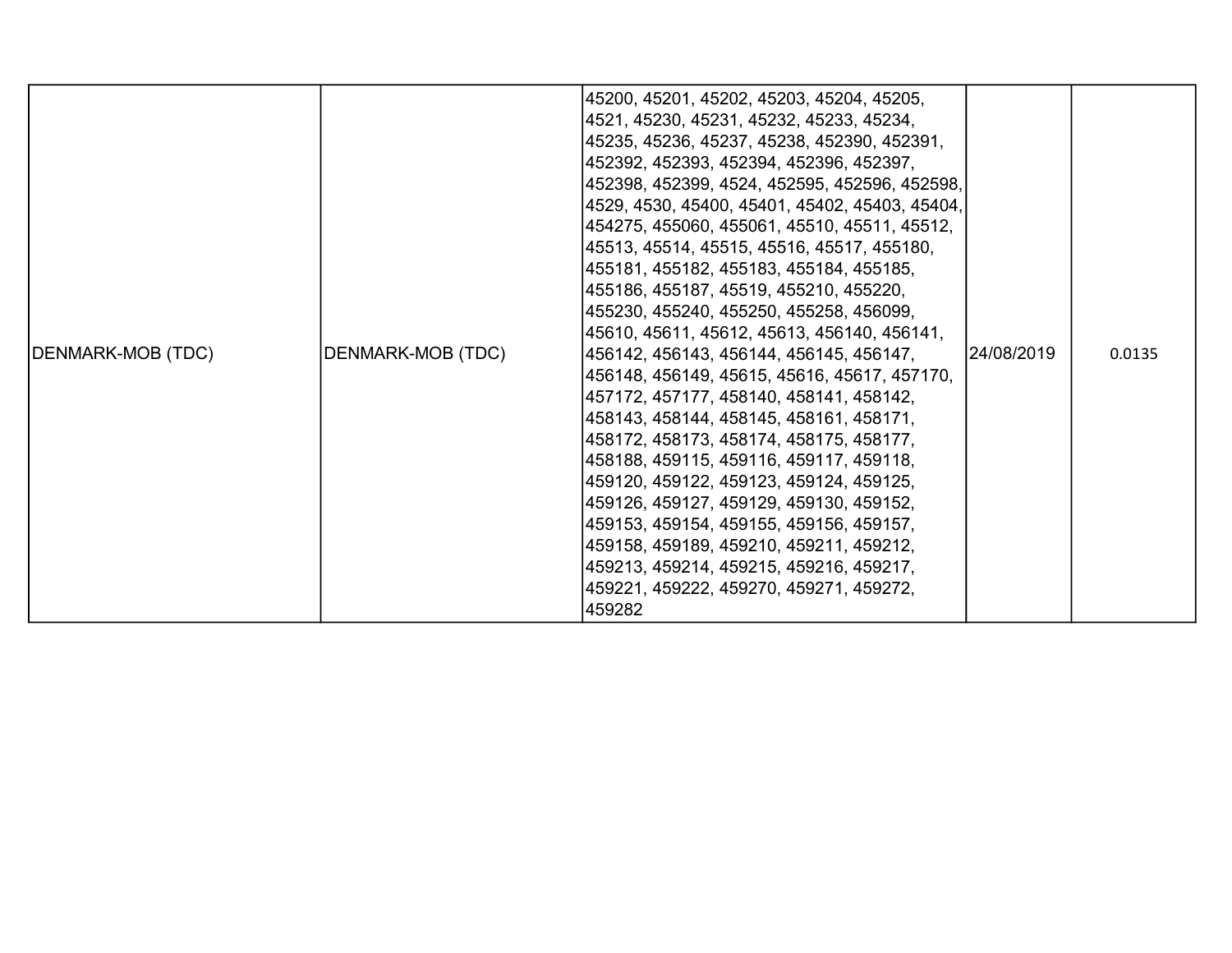|                       |                       | 4537100108, 4537100110, 4537100111,                      |  |        |
|-----------------------|-----------------------|----------------------------------------------------------|--|--------|
|                       |                       | 4537100112, 4537100113, 4537100114, 45405,               |  |        |
|                       |                       | 45406, 45407, 45408, 45409, 4541, 45424,                 |  |        |
|                       |                       | 45425, 454260, 454270, 454280, 454281,                   |  |        |
|                       |                       | 454284, 454285, 454287, 454288, 454289,                  |  |        |
|                       |                       | 454290, 454293, 45500, 45501, 45502, 45503,              |  |        |
|                       |                       | 45504, 45505, 455062, 455065, 455066, 455067,            |  |        |
|                       |                       | 455068, 45507, 45508, 45509, 455222, 455225,             |  |        |
|                       |                       | 455233, 455242, 455244, 455251, 455252,                  |  |        |
|                       |                       | 455253, 455254, 455255, 455256, 455257,                  |  | 0.0135 |
|                       |                       | 45526, 45527, 45528, 45529, 455310, 455311,              |  |        |
|                       |                       | 455312, 455313, 455314, 455315, 455316,                  |  |        |
|                       |                       | 455317, 455318, 455333, 45539, 456050, 45606,            |  |        |
|                       | DENMARK-MOB (TELENOR) | 45607, 45608, 456090, 456091, 456092, 456093,            |  |        |
| DENMARK-MOB (TELENOR) |                       | 456094, 456095, 456096, 456097, 45618, 45619, 24/08/2019 |  |        |
|                       |                       | 45711, 45712, 457171, 457173, 457174, 457175,            |  |        |
|                       |                       | 457176, 457178, 457179, 457190, 457191,                  |  |        |
|                       |                       | 457192, 457193, 457194, 457195, 457196,                  |  |        |
|                       |                       | 457199, 45811, 45812, 458130, 458131, 458132,            |  |        |
|                       |                       | 458133, 458134, 458135, 458136, 4581372,                 |  |        |
|                       |                       | 4581379, 45815, 45816, 458170, 458176,                   |  |        |
|                       |                       | 458178, 458179, 458180, 458181, 458182,                  |  |        |
|                       |                       | 458183, 458184, 458185, 458186, 458187,                  |  |        |
|                       |                       | 458189, 45819, 459110, 459111, 459112,                   |  |        |
|                       |                       | 459113, 459114, 459119, 459121, 459131,                  |  |        |
|                       |                       | 459132, 459133, 459134, 459135, 459136,                  |  |        |
|                       |                       | 459137, 459138, 459139, 459150, 459151,                  |  |        |
|                       |                       | 459159, 459180, 459181, 459182, 459183,                  |  |        |
|                       |                       | 459184, 459185, 459186, 459187, 459188,                  |  |        |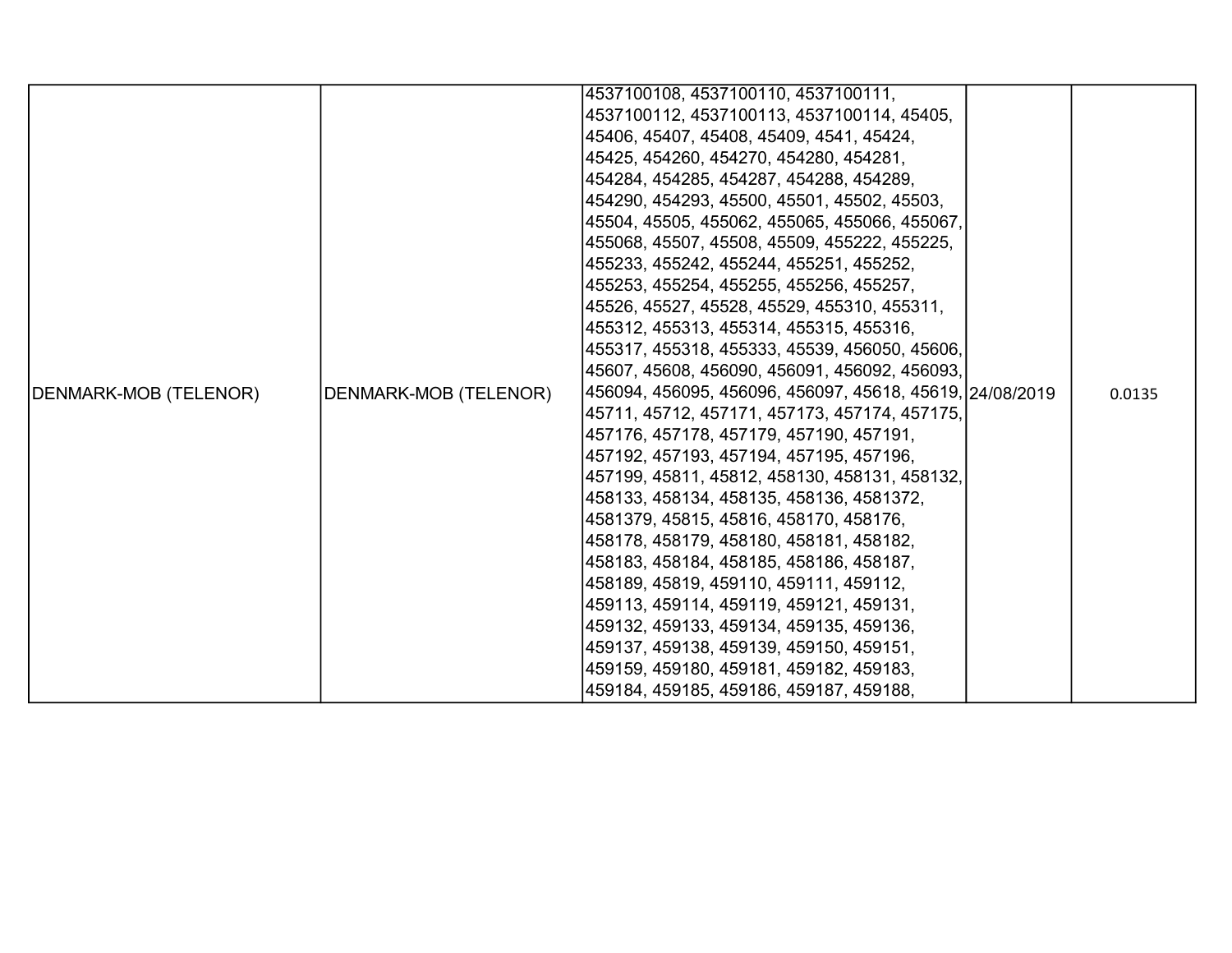| DENMARK-MOB (TELIA)       | <b>DENMARK-MOB (TELIA)</b> | 452395, 4526, 4527, 4528, 45371000, 45420,<br>45421, 45422, 45423, 454276, 454277, 454278,<br> 454279, 454282, 454286, 454296, 454297,<br>454298, 454299, 455188, 455189, 45521, 45522, 24/08/2019<br>45523, 45524, 455319, 45532, 455330, 455331,<br>455332, 455334, 455335, 455336, 455337,<br>455338, 455339, 45534, 45601, 45602, 45603,<br>45604, 456098, 456146 |            | 0.0135 |
|---------------------------|----------------------------|-----------------------------------------------------------------------------------------------------------------------------------------------------------------------------------------------------------------------------------------------------------------------------------------------------------------------------------------------------------------------|------------|--------|
| <b>DIEGO GARCIA</b>       | <b>BLOCKED</b>             | 246                                                                                                                                                                                                                                                                                                                                                                   | 24/08/2019 | 1.4329 |
| <b>ITUOBILG</b>           | <b>DJIBOUTI</b>            | 253                                                                                                                                                                                                                                                                                                                                                                   | 24/08/2019 | 0.2975 |
| <b>DOMINICA</b>           | <b>DOMINICA</b>            | 1767                                                                                                                                                                                                                                                                                                                                                                  | 24/08/2019 | 0.1880 |
| DOMINICA-MOB (DIGICEL)    | DOMINICA-MOB (DIGICEL)     | 1767315, 1767316, 1767317, 1767420, 1767421,<br>1767611, 1767612, 1767613, 1767614, 1767615, 24/08/2019<br>1767616, 1767617                                                                                                                                                                                                                                           |            | 0.1764 |
| DOMINICA-MOB (FLOW)       | DOMINICA-MOB (FLOW)        | 1767225, 1767235, 1767245, 1767265, 1767275,<br>1767276, 1767277, 1767285, 1767295                                                                                                                                                                                                                                                                                    | 24/08/2019 | 0.1650 |
| DOMINICAN REPUBLIC        | <b>DOMINICAN REPUBLIC</b>  | 1809, 1829, 1849                                                                                                                                                                                                                                                                                                                                                      | 24/08/2019 | 0.0316 |
| DOMINICAN REPUBLIC (VIVA) | DOMINICAN REPUBLIC (VIVA)  | 1809422, 1809435, 1809450, 1809503, 1829253,<br>1888122, 18881887.<br> 1829254, 1829256, 1829433, 1829434, 1829435, 24/08/2019<br>1829503, 1829530, 1829666, 1829995, 1829996,<br>1829997, 1829998, 1849288, 1849289, 1849290,<br>1849291, 1849292, 1849293                                                                                                           |            | 0.0376 |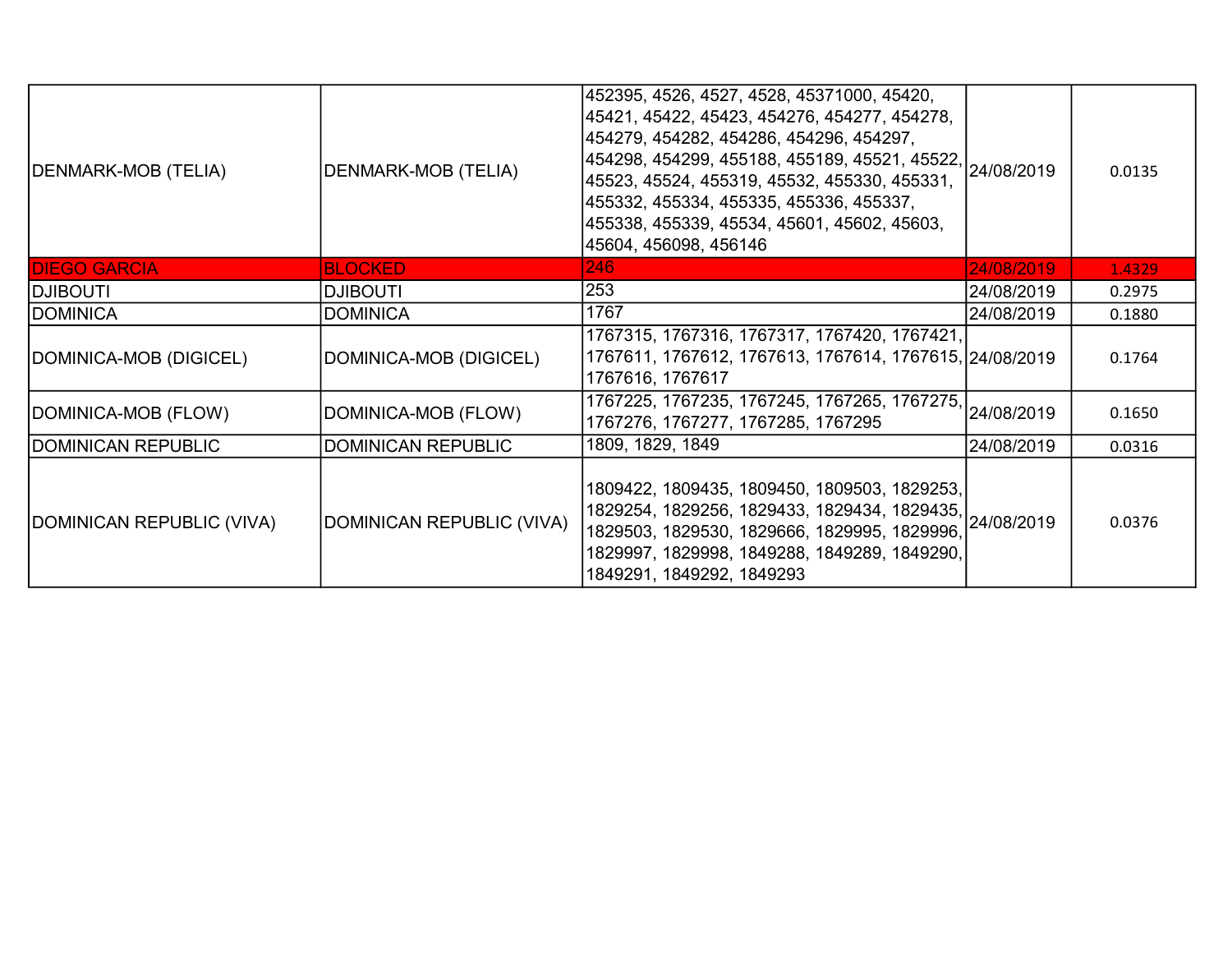|                                                                                                               | 1809608, 1809609, 1809610, 1809613, 1809627, |                                              |  |  |        |
|---------------------------------------------------------------------------------------------------------------|----------------------------------------------|----------------------------------------------|--|--|--------|
|                                                                                                               |                                              | 1809653, 1809654, 1809657, 1809660, 1809702, |  |  |        |
|                                                                                                               | 1809703, 1809704, 1809705, 1809706, 1809708, |                                              |  |  |        |
|                                                                                                               | 1809712, 1809713, 1809714, 1809715, 1809779, |                                              |  |  |        |
|                                                                                                               | 1809780, 1809781, 1809801, 1809802, 1809803, |                                              |  |  |        |
|                                                                                                               | 1809804, 1809805, 1809815, 1809816, 1809817, |                                              |  |  |        |
|                                                                                                               | 1809819, 1809820, 1809845, 1809846, 1809847, |                                              |  |  |        |
|                                                                                                               | 1809848, 1809849, 1809850, 1809851, 1809852, |                                              |  |  |        |
|                                                                                                               | 1809853, 1809854, 1809855, 1809856, 1809857, |                                              |  |  |        |
|                                                                                                               | 1809858, 18098597, 18098598, 180985990,      |                                              |  |  |        |
|                                                                                                               |                                              | 180985991, 180985992, 180985993, 180985994,  |  |  |        |
|                                                                                                               | 180985995, 180985996, 180985997, 180986,     |                                              |  |  |        |
|                                                                                                               |                                              | 1809873, 1809875, 1809876, 1809877, 1809878, |  |  |        |
|                                                                                                               | 1809879, 1809880, 1809881, 1809882, 1809883, |                                              |  |  |        |
| DOMINICAN REPUBLIC-MOB (ORANDOMINICAN REPUBLIC-MOB (O∣1809884, 1809885, 1809886, 1809889, 1809890, 24/08/2019 |                                              |                                              |  |  | 0.0912 |
|                                                                                                               | 1809899, 1809901, 1809902, 1809903, 1809904, |                                              |  |  |        |
|                                                                                                               | 1809905, 1809906, 1809907, 1809909, 1809910, |                                              |  |  |        |
|                                                                                                               | 1809912, 1809913, 1809914, 1809915, 1809916, |                                              |  |  |        |
|                                                                                                               | 1809917, 1809918, 1809919, 1809923, 1809924, |                                              |  |  |        |
|                                                                                                               | 1809931, 1809935, 1809949, 1809958, 1809961, |                                              |  |  |        |
|                                                                                                               | 1809962, 1809963, 1809964, 1809965, 1809966, |                                              |  |  |        |
|                                                                                                               | 1809967, 1809968, 1809969, 1809972, 1809973, |                                              |  |  |        |
|                                                                                                               | 1809974, 1809975, 1809977, 1809978, 1809979, |                                              |  |  |        |
|                                                                                                               |                                              | 1809980, 1809981, 1809982, 1809983, 1809984, |  |  |        |
|                                                                                                               | 1809986, 1809988, 1809989, 1809991, 1809993, |                                              |  |  |        |
|                                                                                                               | 1809994, 1809995, 1809996, 1829204, 1829221, |                                              |  |  |        |
|                                                                                                               | 1829261, 1829262, 1829263, 1829273, 1829274, |                                              |  |  |        |
|                                                                                                               | 1829275, 1829276, 1829278, 1829279, 1829281, |                                              |  |  |        |
|                                                                                                               | 1829284, 1829285, 1829286, 1829299, 1829301, |                                              |  |  |        |
|                                                                                                               |                                              |                                              |  |  |        |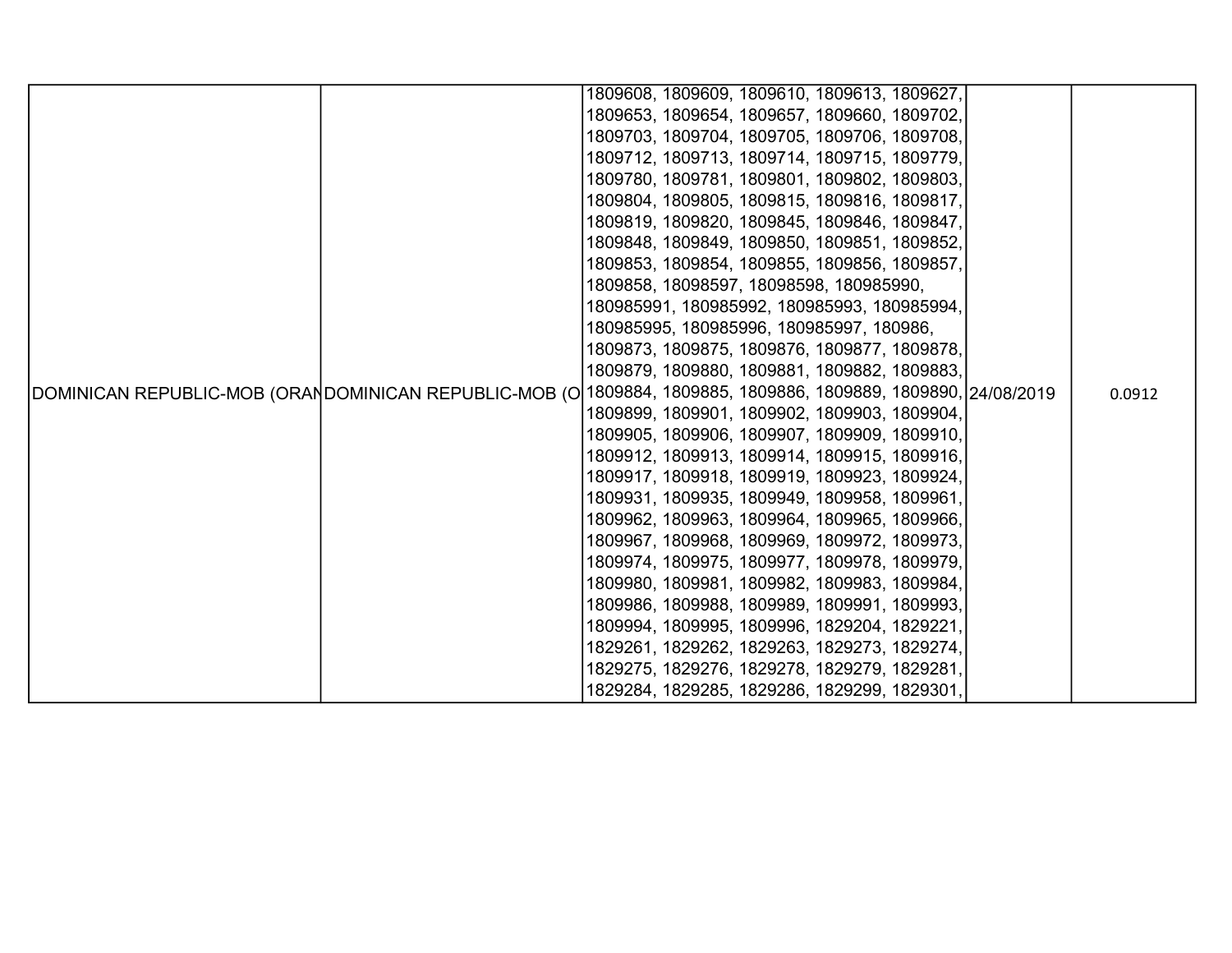|                                                                                                                |  | 1809207, 1809208, 1809209, 1809210, 1809212, |  |  |        |
|----------------------------------------------------------------------------------------------------------------|--|----------------------------------------------|--|--|--------|
|                                                                                                                |  | 1809214, 18092223, 18092224, 18092225,       |  |  |        |
|                                                                                                                |  | 1809223, 1809224, 1809225, 1809228, 1809229, |  |  |        |
|                                                                                                                |  | 1809230, 1809232, 1809235, 18092480,         |  |  |        |
|                                                                                                                |  | 18092482, 18092484, 18092485, 18092486,      |  |  |        |
|                                                                                                                |  | 18092487, 18092488, 1809249, 1809250,        |  |  |        |
|                                                                                                                |  | 1809251, 1809252, 1809253, 1809254, 1809256, |  |  |        |
|                                                                                                                |  | 1809257, 1809258, 1809259, 1809260, 1809264, |  |  |        |
|                                                                                                                |  | 1809265, 1809266, 1809267, 1809268, 1809269, |  |  |        |
|                                                                                                                |  | 1809270, 1809271, 1809272, 1809280, 1809281, |  |  |        |
|                                                                                                                |  | 1809282, 1809283, 1809284, 1809292, 1809293, |  |  |        |
|                                                                                                                |  | 1809297, 1809298, 1809299, 1809301, 1809310, |  |  |        |
|                                                                                                                |  | 1809313, 1809321, 1809322, 1809323, 1809324, |  |  |        |
|                                                                                                                |  | 1809325, 1809326, 1809327, 1809330, 1809340, |  |  |        |
| DOMINICAN REPUBLIC-MOB (OTHE DOMINICAN REPUBLIC-MOB (O 1809341, 1809342, 1809343, 1809344, 1809345, 24/08/2019 |  |                                              |  |  | 0.0900 |
|                                                                                                                |  | 1809348, 180935, 1809360, 1809361, 1809366,  |  |  |        |
|                                                                                                                |  | 1809370, 1809371, 1809374, 1809376, 1809377, |  |  |        |
|                                                                                                                |  | 1809383, 1809386, 1809387, 1809389, 180939,  |  |  |        |
|                                                                                                                |  | 1809406, 1809424, 1809425, 1809426, 1809427, |  |  |        |
|                                                                                                                |  | 1809428, 1809429, 1809451, 1809452, 1809453, |  |  |        |
|                                                                                                                |  | 1809454, 1809456, 1809457, 1809458, 1809459, |  |  |        |
|                                                                                                                |  | 1809460, 1809461, 1809462, 1809463, 1809464, |  |  |        |
|                                                                                                                |  | 1809465, 1809467, 18094701, 18094702,        |  |  |        |
|                                                                                                                |  | 18094703, 18094704, 18094705, 18094706,      |  |  |        |
|                                                                                                                |  | 18094707, 18094708, 1809474, 1809477,        |  |  |        |
|                                                                                                                |  | 1809478, 1809479, 1809480, 1809481, 1809484, |  |  |        |
|                                                                                                                |  | 1809485, 1809486, 1809488, 180949, 1809501,  |  |  |        |
|                                                                                                                |  | 1809502, 1809504, 1809505, 1809506, 1809507, |  |  |        |
|                                                                                                                |  | 1809509, 1809510, 1809512, 1809513, 1809514, |  |  |        |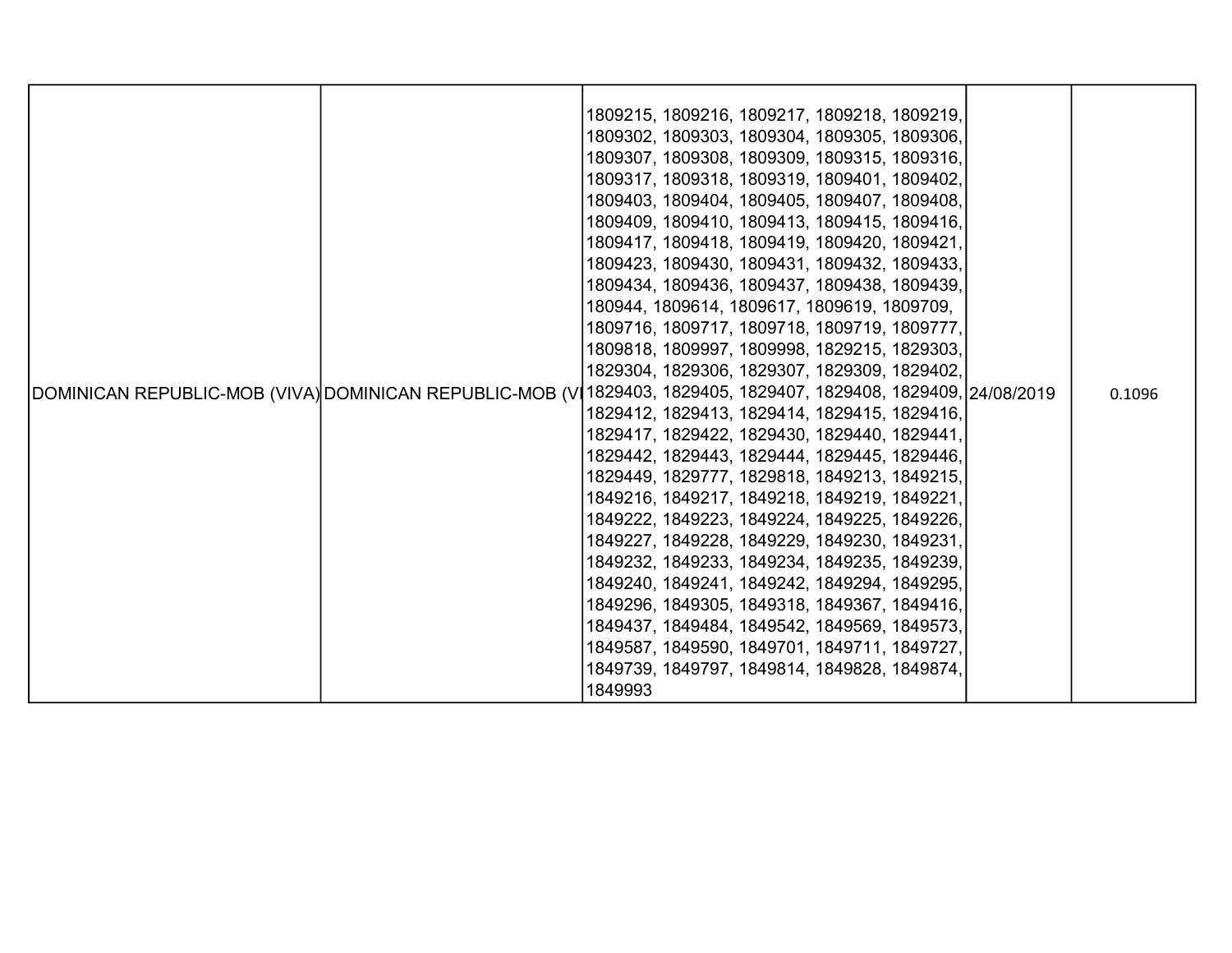|                   |                   | 18092220, 18092221, 18092222, 18092226,                                                     |            |        |
|-------------------|-------------------|---------------------------------------------------------------------------------------------|------------|--------|
|                   |                   | 18092227, 18092228, 180922291, 180922292,                                                   |            |        |
|                   |                   | 180922293, 180922294, 180922295, 180922296,                                                 |            |        |
|                   |                   | 180922297, 180922298, 180922299, 1809227,                                                   |            |        |
|                   |                   | 1809231, 1809234, 1809236, 1809237, 1809238,                                                |            |        |
|                   |                   | 1809239, 18092403, 180924093, 180924300,                                                    |            |        |
|                   |                   | 180924301, 180924302, 180924305, 180924306,                                                 |            |        |
|                   |                   | 180924307, 18092433, 180924350, 180924351,                                                  |            |        |
|                   |                   | 180924352, 180924353, 180924354, 180924355,                                                 |            |        |
|                   |                   | 180924356, 18092438, 1809245, 18092550,                                                     |            |        |
|                   |                   | 18092551, 18092552, 18092553, 18092554,                                                     |            |        |
|                   |                   | 18092555, 18092556, 18092557, 18092558,                                                     |            |        |
|                   |                   | 180925590, 180925591, 180925592, 180925593,                                                 | 24/08/2019 |        |
|                   |                   | 180925594, 180925595, 180925596, 180925597,                                                 |            |        |
|                   |                   | DOMINICAN REPUBLIC-SANTO DOI DOMINICAN REPUBLIC-SANTO 180925598, 1809262, 1809263, 1809273, |            | 0.0316 |
|                   |                   | 1809274, 18092850, 18092851, 18092852,                                                      |            |        |
|                   |                   | 18092853, 18092854, 18092855, 180928560,                                                    |            |        |
|                   |                   | 180928565, 180928566, 18092857, 180928581,                                                  |            |        |
|                   |                   | 180928585, 180928586, 180928587, 180928588,                                                 |            |        |
|                   |                   | 180928589, 18092859, 1809286, 1809287,                                                      |            |        |
|                   |                   | 1809289, 1809312, 1809314, 1809328, 1809331,                                                |            |        |
|                   |                   | 1809332, 1809333, 1809334, 1809335, 1809338,                                                |            |        |
|                   |                   | 18093620, 18093621, 18093622, 18093623,                                                     |            |        |
|                   |                   | 18093624, 18093625, 18093626, 18093627,                                                     |            |        |
|                   |                   | 180936280, 180936281, 180936282, 180936283,                                                 |            |        |
|                   |                   | 180936284, 180936285, 180936286, 180936287,                                                 |            |        |
|                   |                   | 180936288, 18093630, 18093631, 18093632,                                                    |            |        |
|                   |                   | 18093633, 18093634, 18093635, 18093636,                                                     |            |        |
|                   |                   | 18093637, 18093638, 1809364, 1809368,                                                       |            |        |
| <b>EAST TIMOR</b> | <b>EAST TIMOR</b> | 670                                                                                         | 24/08/2019 | 0.2918 |
| <b>ECUADOR</b>    | <b>ECUADOR</b>    | 593                                                                                         | 24/08/2019 | 0.1205 |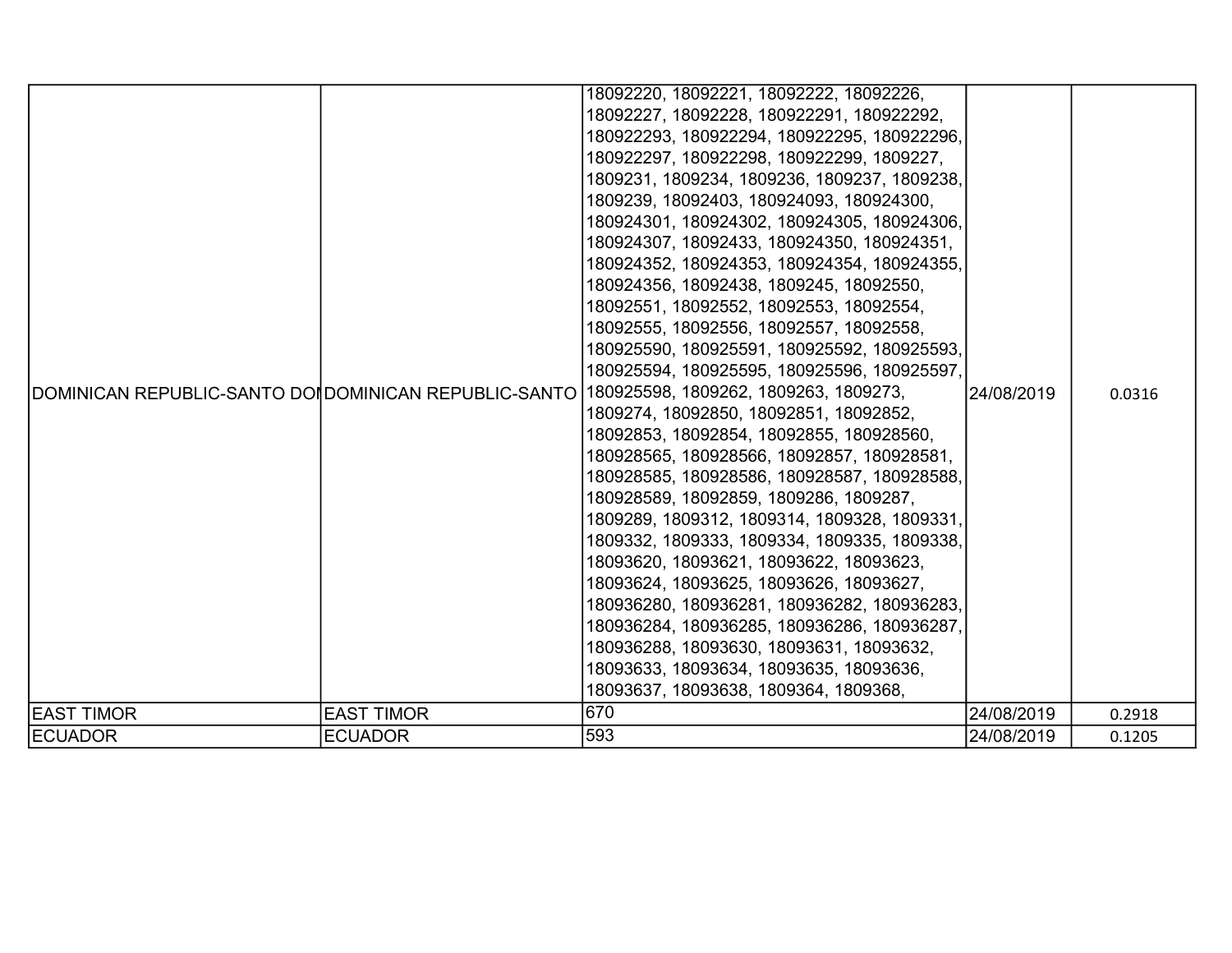| ECUADOR (CLARO)              | ECUADOR (CLARO)              | 5932500, 5932501, 5932502, 5932503, 5932510,<br>5932511, 5932512, 5932513, 5932514, 5932515,<br>5934510, 5934511, 5934512, 59355000,<br>59355001, 59355002, 59355003, 59355004,<br>59365000, 59365001, 59365002, 59365003,<br>59365004, 59375000, 59375001, 59375002,<br>59375003, 59375004, 59375005, 59375006                                                                                                                          | 24/08/2019 | 0.1073 |
|------------------------------|------------------------------|------------------------------------------------------------------------------------------------------------------------------------------------------------------------------------------------------------------------------------------------------------------------------------------------------------------------------------------------------------------------------------------------------------------------------------------|------------|--------|
| ECUADOR-MOB (CLARO)          | ECUADOR-MOB (CLARO)          | 593939, 593959, 593967, 593968, 5939691,<br>5939692, 5939693, 5939694, 5939695, 5939696,<br>5939697, 5939698, 5939699, 5939794, 5939795,<br>5939796, 5939797, 5939798, 5939799, 593980,<br>593981, 5939825, 5939826, 5939827, 5939828,<br>5939829, 5939836, 593985, 593986, 593988,<br>593989, 593990, 593991, 5939920, 5939921,<br>5939922, 5939923, 5939924, 593993, 593994,<br>593997, 5939991, 5939993, 5939994, 5939995,<br>5939996 | 24/08/2019 | 0.1764 |
| ECUADOR-MOB (CNT)            | ECUADOR-MOB (CNT)            | 593960, 593961, 5939620, 5939621, 5939622,<br>5939623, 5939624, 5939820, 5939821, 5939822, 24/08/2019<br>5939823, 5939824, 593996                                                                                                                                                                                                                                                                                                        |            | 0.1995 |
| ECUADOR-MOB (MOVISTAR)       | ECUADOR-MOB (MOVISTAR)       | 5939586, 5939587, 5939588, 5939589, 5939625,<br>5939626, 5939627, 5939628, 5939629, 5939630,<br>5939690, 5939786, 5939787, 5939788, 5939789,<br>5939790, 5939791, 5939792, 5939793, 5939830, 24/08/2019<br>5939831, 5939832, 5939833, 5939834, 5939835,<br>5939837, 5939838, 5939839, 593984, 593987,<br>5939925, 5939926, 5939927, 5939928, 5939929,<br>593995, 593998, 5939990, 5939992, 5939997,<br>5939998, 5939999                  |            | 0.1676 |
| ECUADOR-MOB (OTHERS)         | ECUADOR-MOB (OTHERS)         | 5939                                                                                                                                                                                                                                                                                                                                                                                                                                     | 24/08/2019 | 0.1995 |
| ECUADOR-QUITO                | ECUADOR-QUITO                | 59322, 59323                                                                                                                                                                                                                                                                                                                                                                                                                             | 24/08/2019 | 0.1205 |
| <b>EGYPT</b>                 | <b>EGYPT</b>                 | 20                                                                                                                                                                                                                                                                                                                                                                                                                                       | 24/08/2019 | 0.0784 |
| <b>EGYPT-MOB (EGYPT TEL)</b> | <b>EGYPT-MOB (EGYPT TEL)</b> | 2015                                                                                                                                                                                                                                                                                                                                                                                                                                     | 24/08/2019 | 0.1067 |
| EGYPT-MOB (ETISALAT)         | EGYPT-MOB (ETISALAT)         | 2011                                                                                                                                                                                                                                                                                                                                                                                                                                     | 24/08/2019 | 0.0820 |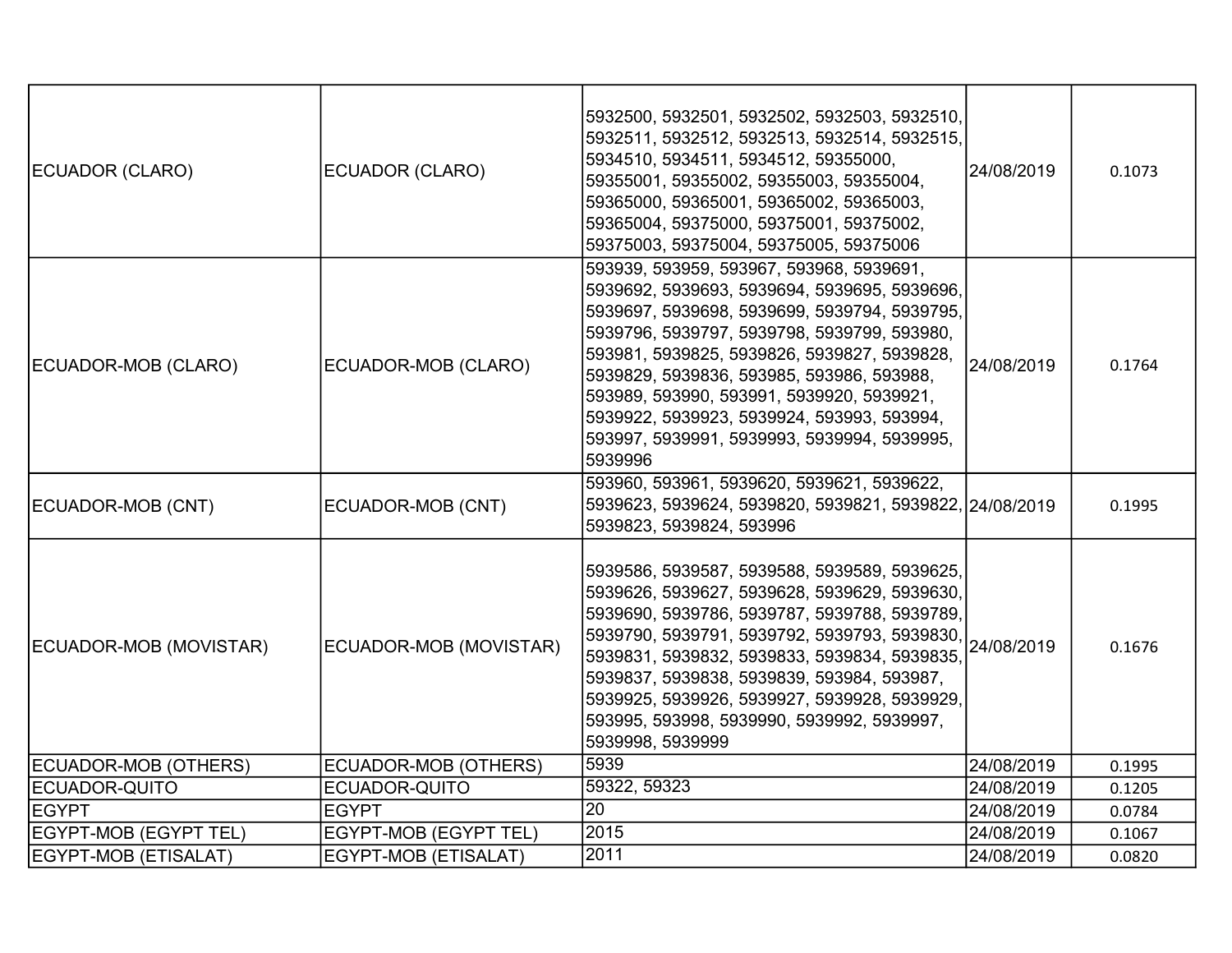| EGYPT-MOB (MOBILNIL)       | EGYPT-MOB (MOBILNIL) | 2012                                         | 24/08/2019 | 0.1106 |
|----------------------------|----------------------|----------------------------------------------|------------|--------|
| EGYPT-MOB (VODAFONE)       | EGYPT-MOB (VODAFONE) | 2010                                         | 24/08/2019 | 0.1090 |
| <b>EL SALVADOR</b>         | <b>EL SALVADOR</b>   | 503                                          | 24/08/2019 | 0.1037 |
|                            |                      | 50322010, 50322011, 50322012, 50322013,      |            |        |
|                            |                      | 50322014, 5032203, 5032204, 5032205,         |            |        |
|                            |                      | 5032206, 5032209, 5032212, 5032213, 5032214, |            |        |
|                            |                      | 5032216, 50322185, 50322186, 50322187,       |            |        |
|                            |                      | 50322188, 50322189, 503222, 5032231,         |            |        |
|                            |                      | 5032232, 5032234, 5032235, 50322370,         |            |        |
|                            |                      | 50322371, 50322372, 50322373, 50322374,      |            |        |
|                            |                      | 50322375, 5032239, 5032240, 5032241,         |            |        |
|                            |                      | 5032242, 5032243, 5032245, 50322460,         |            |        |
|                            |                      | 50322461, 50322462, 50322463, 50322464,      |            |        |
|                            | EL SALVADOR (CLARO)  | 5032248, 50322490, 50322491, 50322492,       |            |        |
|                            |                      | 50322493, 50322494, 5032250, 5032251,        |            |        |
|                            |                      | 5032253, 50322540, 50322541, 50322542,       |            |        |
|                            |                      | 50322543, 50322544, 5032258, 5032260,        |            |        |
| <b>EL SALVADOR (CLARO)</b> |                      | 5032261, 50322620, 50322621, 50322622,       | 24/08/2019 | 0.0715 |
|                            |                      | 50322623, 50322624, 50322625, 50322626,      |            |        |
|                            |                      | 5032263, 5032264, 5032267, 50322683,         |            |        |
|                            |                      | 50322684, 50322685, 50322686, 5032270,       |            |        |
|                            |                      | 5032271, 5032272, 5032273, 5032274, 5032276, |            |        |
|                            |                      | 5032277, 5032278, 5032279, 50322800,         |            |        |
|                            |                      | 50322801, 50322802, 50322803, 50322804,      |            |        |
|                            |                      | 50322805, 50322806, 50322807, 50322808,      |            |        |
|                            |                      | 5032281, 5032282, 5032284, 5032286, 5032288, |            |        |
|                            |                      | 5032289, 503229, 5032299, 50323010,          |            |        |
|                            |                      | 50323011, 50323012, 50323058, 50323059,      |            |        |
|                            |                      | 50323067, 50323068, 50323080, 50323081,      |            |        |
|                            |                      | 5032309, 50323100, 50323101, 50323102,       |            |        |
|                            |                      | 50323103, 50323104, 50323130, 50323140,      |            |        |
|                            |                      | 50323141, 50323142, 50323143, 50323144,      |            |        |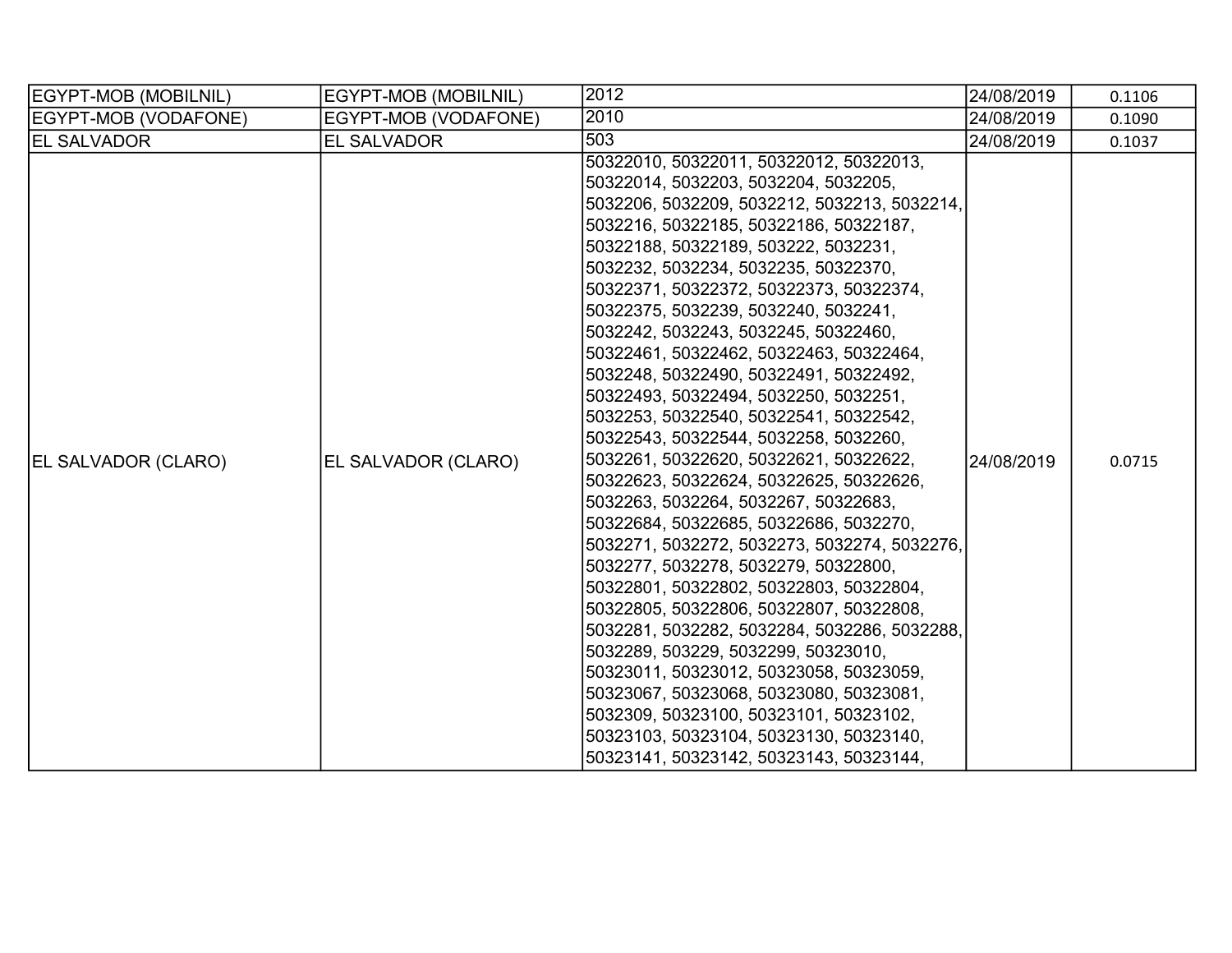| <b>EL SALVADOR (DIGICEL)</b> | EL SALVADOR (DIGICEL) | 50322170, 50322171, 50322172, 50322173,<br>50322174, 50322190, 50322191, 50322192,<br>50322193, 50322194, 50322195, 50322477,<br>50322478, 50322479, 50322550, 50322551,<br>50322552, 50322553, 50322554, 50322556,<br>50322650, 50322651, 50322652, 50322653,<br>50322654, 50322850, 50322851, 50322852,<br>50322853, 50322854, 50322855, 50323329,<br>50323390, 50323425, 50323426, 50323427,<br>50323428, 50323429, 5032343, 50323430,<br>50323431, 50323432, 50323433, 50323434,<br>50324100, 50324101, 50324102, 50324103,<br>50324104, 50324105, 50324106, 50324107,<br>5032423, 50324230, 50324231, 50324232,<br>50324233, 50324234, 50324280, 50324281,<br>50324282, 5032439, 5032504, 5032559,<br>5032560, 50325610, 50325611, 50325612,<br>50325613, 50325614, 50325615, 50325617,<br>50325910, 50326430, 50326431, 50326432, | 24/08/2019 | 0.1026 |
|------------------------------|-----------------------|-----------------------------------------------------------------------------------------------------------------------------------------------------------------------------------------------------------------------------------------------------------------------------------------------------------------------------------------------------------------------------------------------------------------------------------------------------------------------------------------------------------------------------------------------------------------------------------------------------------------------------------------------------------------------------------------------------------------------------------------------------------------------------------------------------------------------------------------|------------|--------|
| <b>EL SALVADOR (SALNET)</b>  | EL SALVADOR (SALNET)  | 50326433, 50326434, 50326440, 50326441<br>50322151, 50322152, 50322153, 50322154,<br>50322155, 50322156, 50322157, 50322175,<br>50322176, 50322177, 50322178, 50322179,<br>50322495, 50322496, 50322497, 50322498,<br>50322499, 50322655, 50322656, 50322681,<br>50322682, 50322692, 50322696, 50322697,<br>50322698, 50322699, 50322830, 50322831,<br>50322832, 50322833, 50322834, 50322835,<br>50322836, 50322837, 50323110, 50323111,<br>50323112, 50323155, 50323156, 50323157,<br>50323158, 50323159, 50323317, 50323379,<br>50323608, 50323609, 50324250, 50324251,<br>50324252, 50324620, 50324629, 50324810,<br>50324811, 5032482, 5032550, 50326550,<br>50326551, 50326878                                                                                                                                                    | 24/08/2019 | 0.0768 |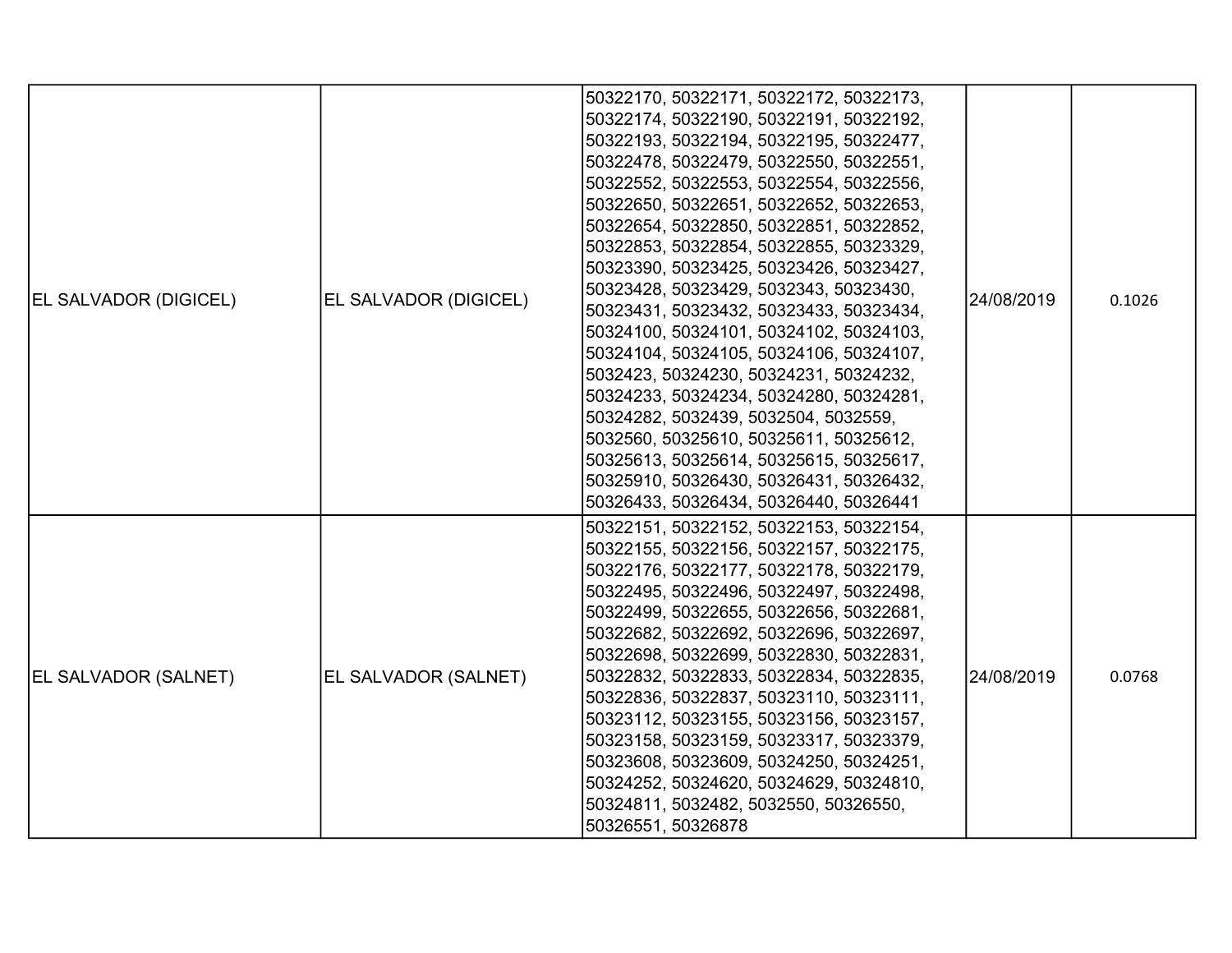|                                 |                          | 50322180, 50322181, 50322182, 50322183,      |            |        |
|---------------------------------|--------------------------|----------------------------------------------|------------|--------|
|                                 |                          | 50322184, 50322197, 50322198, 5032233,       |            |        |
|                                 |                          | 5032236, 50322376, 50322377, 50322378,       |            |        |
|                                 |                          | 50322379, 5032238, 5032244, 50322470,        |            |        |
|                                 |                          | 50322471, 50322472, 50322473, 50322474,      |            |        |
|                                 |                          | 50322475, 50322476, 50322545, 50322546,      |            |        |
|                                 |                          | 50322547, 50322548, 50322549, 50322564,      |            |        |
|                                 |                          | 50322565, 50322566, 50322567, 50322568,      |            |        |
|                                 |                          | 50322569, 5032257, 50322590, 50322591,       |            |        |
|                                 |                          | 50322592, 50322593, 50322594, 50322595,      | 24/08/2019 | 0.1010 |
|                                 |                          | 50322597, 50322598, 50322599, 50322627,      |            |        |
|                                 | EL SALVADOR (TELEFONICA) | 50322628, 50322687, 50322688, 5032275,       |            |        |
|                                 |                          | 5032287, 5032302, 50323120, 50323121,        |            |        |
|                                 |                          | 50323122, 50323123, 50323124, 50323148,      |            |        |
| <b>EL SALVADOR (TELEFONICA)</b> |                          | 50323149, 50323160, 50323161, 50323162,      |            |        |
|                                 |                          | 50323163, 50323164, 50323170, 50323171,      |            |        |
|                                 |                          | 50323172, 50323173, 50323174, 5032328,       |            |        |
|                                 |                          | 5032329, 50323360, 50323361, 50323362,       |            |        |
|                                 |                          | 50323410, 50323411, 50323412, 50323440,      |            |        |
|                                 |                          | 50323441, 50323442, 50323443, 50323444,      |            |        |
|                                 |                          | 5032359, 50323659, 5032366, 5032367,         |            |        |
|                                 |                          | 5032373, 5032374, 50323750, 50323751,        |            |        |
|                                 |                          | 50323752, 50323753, 50323800, 50323801,      |            |        |
|                                 |                          | 50323830, 50323831, 50323900, 50323901,      |            |        |
|                                 |                          | 50323902, 5032405, 5032414, 5032427,         |            |        |
|                                 |                          | 5032430, 5032431, 5032432, 5032434, 5032435, |            |        |
|                                 |                          | 50324385, 50324560, 50324561, 50324562,      |            |        |
|                                 |                          | 50324563, 50324564, 50324710, 50324730,      |            |        |
|                                 |                          | 5032479, 5032489, 5032513, 5032514, 5032516, |            |        |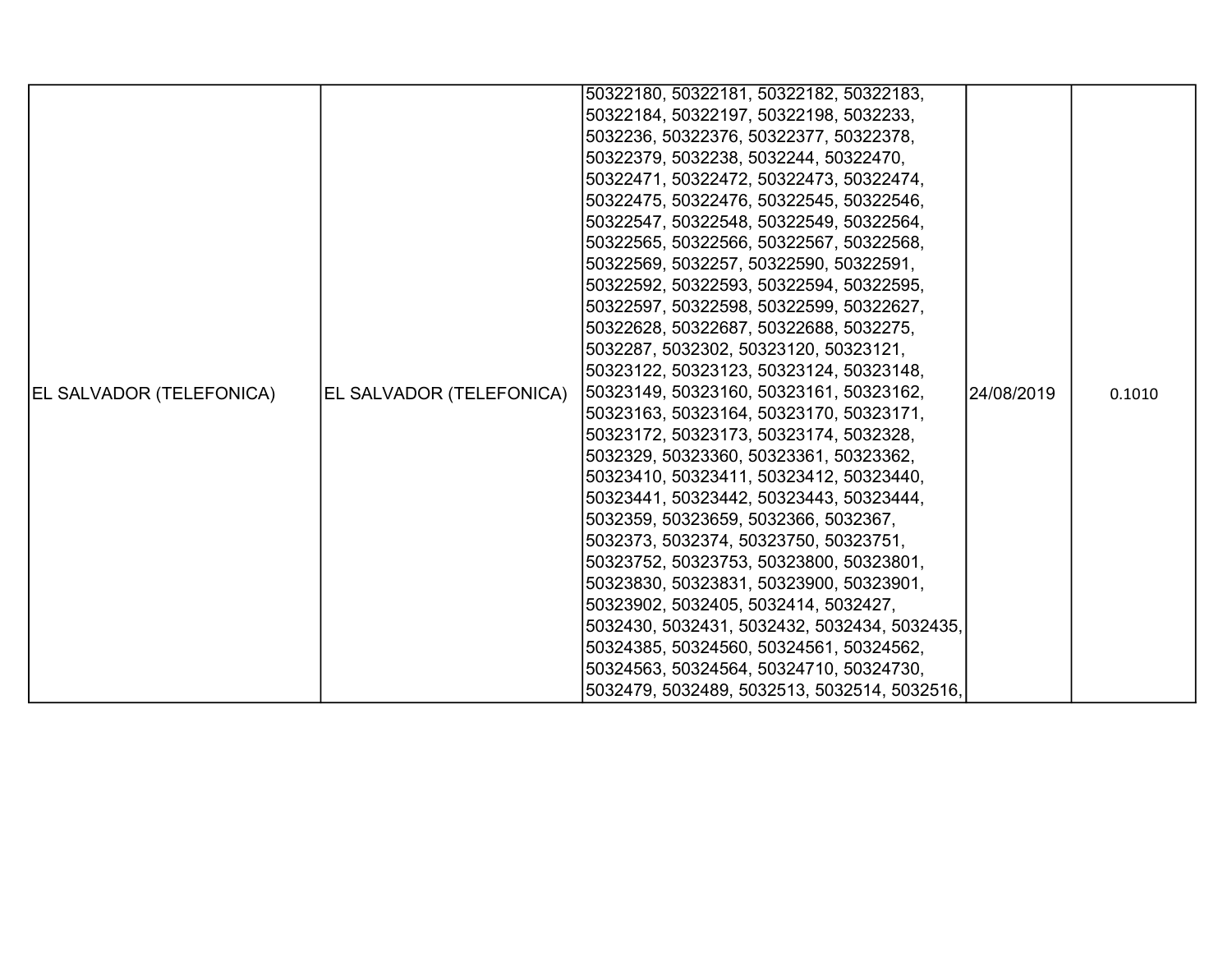|                    |                    | 50322015, 50322016, 50322017, 50322018, |            |        |
|--------------------|--------------------|-----------------------------------------|------------|--------|
|                    |                    |                                         |            |        |
|                    |                    | 50322019, 50322072, 50322073, 50322074, |            |        |
|                    |                    | 50322075, 50322076, 50322077, 50322078, |            |        |
|                    |                    | 50322079, 5032208, 50322196, 50322465,  |            |        |
|                    |                    | 50322466, 50322467, 50322468, 50322469, |            |        |
|                    |                    | 5032252, 50322660, 50322661, 50322662,  |            |        |
|                    |                    | 50322668, 50322669, 50322689, 50322693, |            |        |
|                    |                    | 50322694, 50322695, 50322809, 50322838, |            |        |
|                    |                    | 50322839, 50323033, 50323034, 50323035, |            |        |
|                    |                    | 5032304, 50323060, 50323061, 50323062,  |            |        |
|                    |                    | 50323063, 50323125, 50323126, 50323127, |            |        |
|                    |                    | 50323128, 50323129, 50323146, 50323152, |            |        |
|                    |                    | 50323153, 50323154, 50323165, 50323166, |            |        |
|                    |                    | 50323167, 50323168, 50323169, 50323175, |            |        |
| EL SALVADOR (TIGO) | EL SALVADOR (TIGO) | 50323176, 50323177, 50323178, 50323179, | 24/08/2019 | 0.1004 |
|                    |                    | 50323374, 50323400, 50323401, 50323402, |            |        |
|                    |                    | 50323403, 50323404, 50323405, 50323406, |            |        |
|                    |                    | 50323680, 50323920, 5032397, 50323980,  |            |        |
|                    |                    | 50323981, 50323982, 50323983, 50323984, |            |        |
|                    |                    | 50324005, 5032403, 5032404, 5032406,    |            |        |
|                    |                    | 5032407, 50324680, 50324750, 50324751,  |            |        |
|                    |                    | 50324752, 50324753, 50324754, 5032476,  |            |        |
|                    |                    | 50324773, 50324774, 5032497, 50324983,  |            |        |
|                    |                    | 50324984, 5032500, 5032501, 5032505,    |            |        |
|                    |                    | 50325060, 50325061, 50325062, 50325063, |            |        |
|                    |                    | 50325064, 50325069, 5032507, 5032508,   |            |        |
|                    |                    | 5032509, 5032555, 5032556, 50325570,    |            |        |
|                    |                    | 50325571, 50325572, 50325573, 50325574, |            |        |
|                    |                    |                                         |            |        |
|                    |                    | 50325575, 5032562, 5032563, 5032564,    |            |        |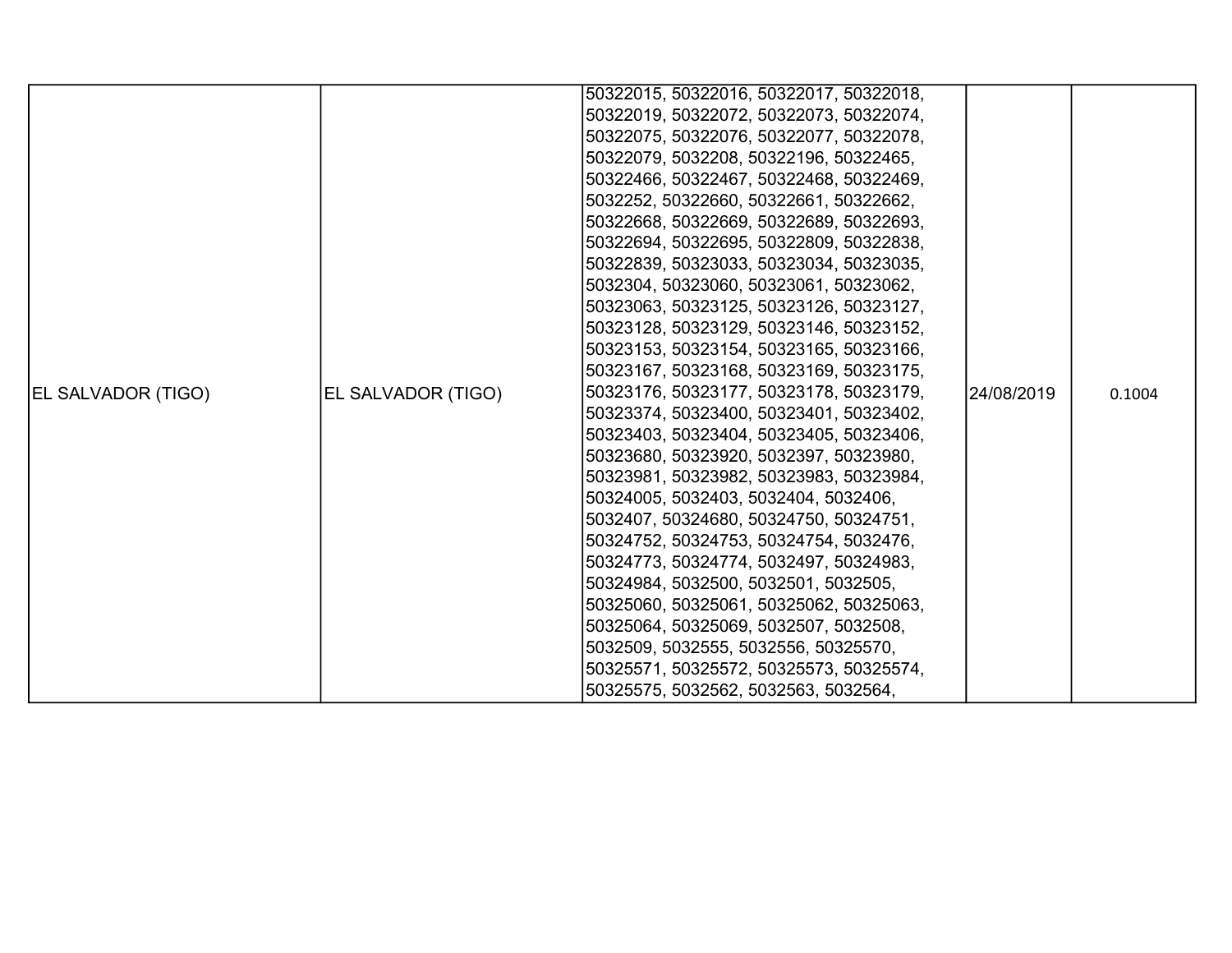| EL SALVADOR-MOB (CLARO)          | EL SALVADOR-MOB (CLARO)   | 503630, 5036310, 5036311, 5036312, 5036313,<br>5036314, 5036315, 5036316, 50363170,<br>50363171, 50363172, 50363173, 50363174,<br>503700, 503701, 503702, 503703, 503704,<br>503705, 503706, 50370700, 50370703,<br>50370704, 50370705, 503707083, 50370710,<br>50370712, 50370717, 50370735, 50370736,<br>50370737, 50370738, 50370739, 50370740,<br> 50370741, 50370742, 50370743, 50370744,<br>50370745, 50370746, 503708, 503709, 503760,<br>503761, 503762, 503763, 503764, 503765,<br>503766, 5037687, 5037688, 5037689, 5037690,<br>503774, 503775, 50378025, 50378026,<br> 50378027, 50378028, 50378029, 5037803,<br>5037805, 5037806, 5037807, 5037808, 5037809,<br>5037840, 5037841, 5037842, 5037843, 5037844,<br>503785, 503786, 503795, 503796, 5037985,<br>5037986, 5037987, 5037988, 5037989 | 24/08/2019 | 0.1037 |
|----------------------------------|---------------------------|-------------------------------------------------------------------------------------------------------------------------------------------------------------------------------------------------------------------------------------------------------------------------------------------------------------------------------------------------------------------------------------------------------------------------------------------------------------------------------------------------------------------------------------------------------------------------------------------------------------------------------------------------------------------------------------------------------------------------------------------------------------------------------------------------------------|------------|--------|
| <b>EL SALVADOR-MOB (DIGICEL)</b> | EL SALVADOR-MOB (DIGICEL) | 503620, 5037072, 50370730, 50370731,<br> 50370732, 50370733, 50370734, 50373, 503740,<br> 503741, 503742, 503743, 503744, 503746,<br>5037695, 5037696, 5037697, 5037698, 503776,<br>503777, 5037801, 50378020, 50378021,<br>50378022, 50378023, 50378024, 503797                                                                                                                                                                                                                                                                                                                                                                                                                                                                                                                                            | 24/08/2019 | 0.1026 |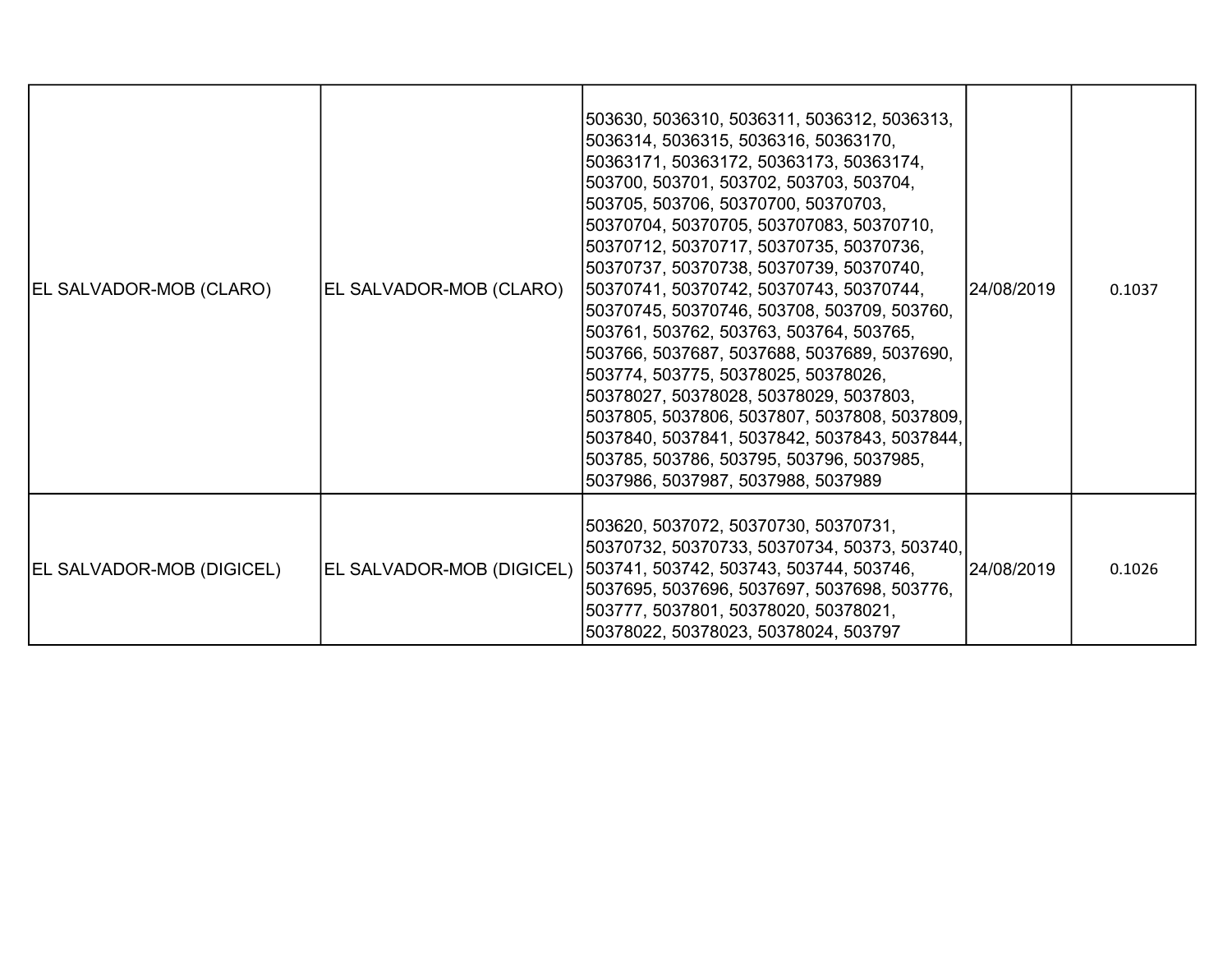| EL SALVADOR-MOB (MOVISTAR)                                        | EL SALVADOR-MOB (MOVISTAP     | 503610, 503611, 503612, 503613, 503614,<br>503615, 503616, 503617, 503618, 5036190,<br>5036191, 5036192, 5036193, 5036194, 5036195,<br>5036196, 5036197, 5036198, 503642, 5036430,<br>5036431, 50366116, 50370702, 50370708,<br>50370711, 50370716, 50371, 503745, 50376865,<br>50376866, 50376867, 50376868, 50376869,<br>5037691, 5037692, 5037693, 5037694, 5037699,<br>503770, 503771, 503778, 503779, 5037800,<br>503781, 503782, 503783, 5037845, 5037846,<br>5037847, 5037848, 5037849, 503799 | 24/08/2019 | 0.1026 |
|-------------------------------------------------------------------|-------------------------------|-------------------------------------------------------------------------------------------------------------------------------------------------------------------------------------------------------------------------------------------------------------------------------------------------------------------------------------------------------------------------------------------------------------------------------------------------------------------------------------------------------|------------|--------|
| <b>EL SALVADOR-MOB (OTHERS)</b>                                   | EL SALVADOR-MOB (OTHERS) 5037 |                                                                                                                                                                                                                                                                                                                                                                                                                                                                                                       | 24/08/2019 | 0.1044 |
| EL SALVADOR-MOB (TIGO)                                            | EL SALVADOR-MOB (TIGO)        | 503600, 503601, 503602, 50370701, 50370706,<br>50370709, 50370713, 50370714, 50370715,<br>50370719, 50372, 503747, 503748, 503749,<br>50375, 503767, 5037680, 5037681, 5037682,<br>5037683, 5037684, 5037685, 50376860,<br>50376861, 50376862, 50376863, 50376864,<br>503772, 503773, 5037785, 5037786, 5037787,<br>5037788, 5037789, 5037795, 5037796, 5037797,<br>5037798, 5037799, 503787, 503788, 503789,<br>503790, 503791, 503792, 503793, 503794                                               | 24/08/2019 | 0.0986 |
| <b>EQUATORIAL GUINEA</b>                                          | <b>EQUATORIAL GUINEA</b>      | 240                                                                                                                                                                                                                                                                                                                                                                                                                                                                                                   | 24/08/2019 | 0.4216 |
| EQUATORIAL GUINEA-MOB (GREEIEQUATORIAL GUINEA-MOB (GH24035, 24055 |                               |                                                                                                                                                                                                                                                                                                                                                                                                                                                                                                       | 24/08/2019 | 0.4216 |
| EQUATORIAL GUINEA-MOB (OTHEIEQUATORIAL GUINEA-MOB (OT 240222      |                               |                                                                                                                                                                                                                                                                                                                                                                                                                                                                                                       | 24/08/2019 | 0.4216 |
| <b>ERITREA</b>                                                    | <b>ERITREA</b>                | 291                                                                                                                                                                                                                                                                                                                                                                                                                                                                                                   | 24/08/2019 | 0.2031 |
| <b>ERITREA-MOB</b>                                                | <b>ERITREA-MOB</b>            | 2917                                                                                                                                                                                                                                                                                                                                                                                                                                                                                                  | 24/08/2019 | 0.2019 |
| <b>ESTONIA</b>                                                    | <b>ESTONIA</b>                | 372                                                                                                                                                                                                                                                                                                                                                                                                                                                                                                   | 24/08/2019 | 0.0104 |
| <b>ESTONIA (NG)</b>                                               | <b>BLOCKED</b>                | 3723302, 37240, 37256039, 3726297, 37270,<br>37282010, 37282500, 37282501                                                                                                                                                                                                                                                                                                                                                                                                                             | 24/08/2019 | 0.6239 |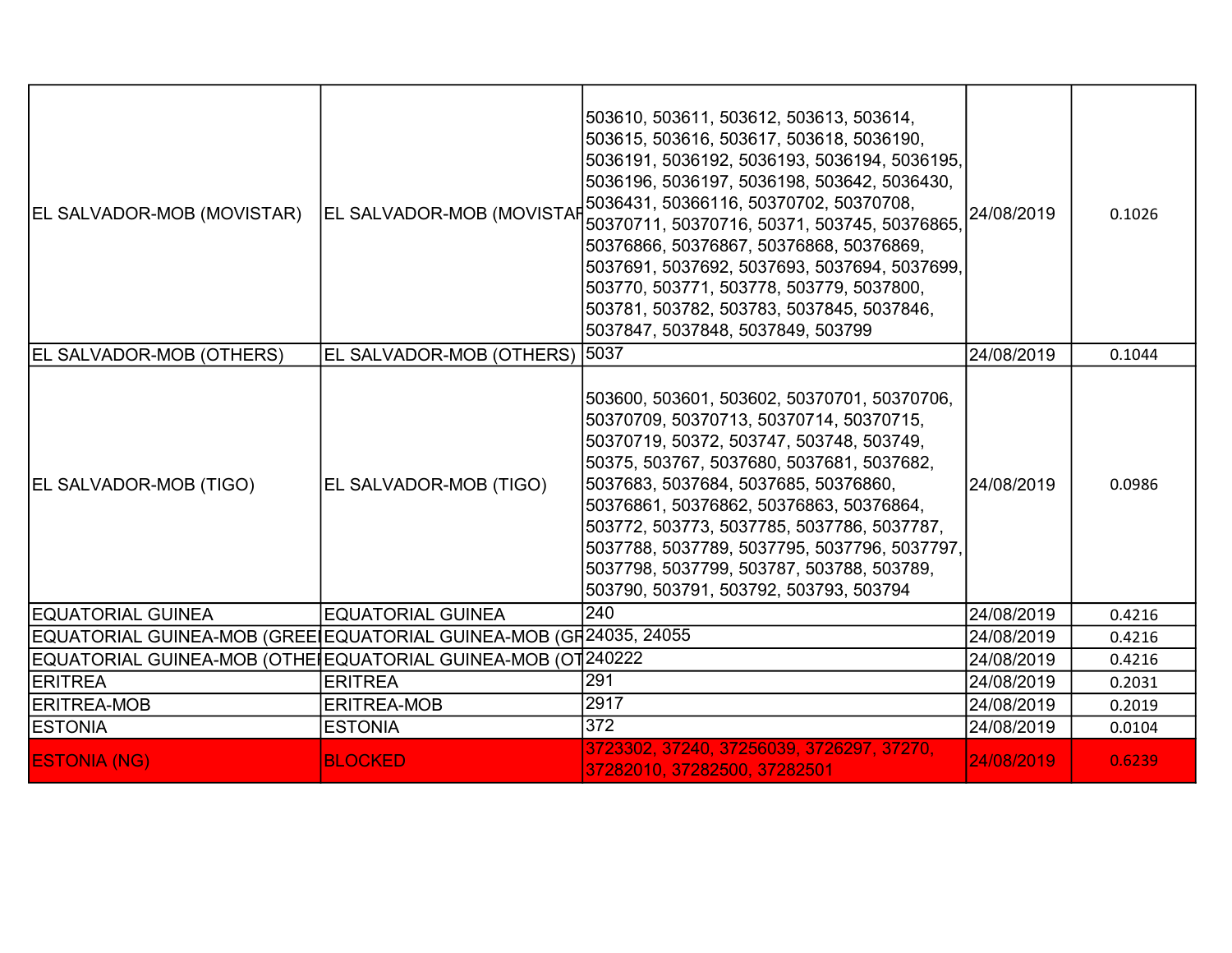| <b>ESTONIA-MOB (ELISA)</b> | ESTONIA-MOB (ELISA) | 37253318, 37253319, 3725456, 3725457,<br> 3725458, 3725459, 3725461, 3725462, 37256,<br>3725880, 3725881, 3725883, 37258880,<br> 37258881, 37258882, 37258883, 37258884,<br> 37258885, 37258886, 37258887, 3725891,<br> 3725892, 3725893, 3725894, 3725895, 3725897,<br>3725898, 3725899, 372820201, 372820204,<br> 372820205, 372820206, 372820207, 372820208,<br>1372820209 | l24/08/2019 | 0.0131 |
|----------------------------|---------------------|-------------------------------------------------------------------------------------------------------------------------------------------------------------------------------------------------------------------------------------------------------------------------------------------------------------------------------------------------------------------------------|-------------|--------|
|----------------------------|---------------------|-------------------------------------------------------------------------------------------------------------------------------------------------------------------------------------------------------------------------------------------------------------------------------------------------------------------------------------------------------------------------------|-------------|--------|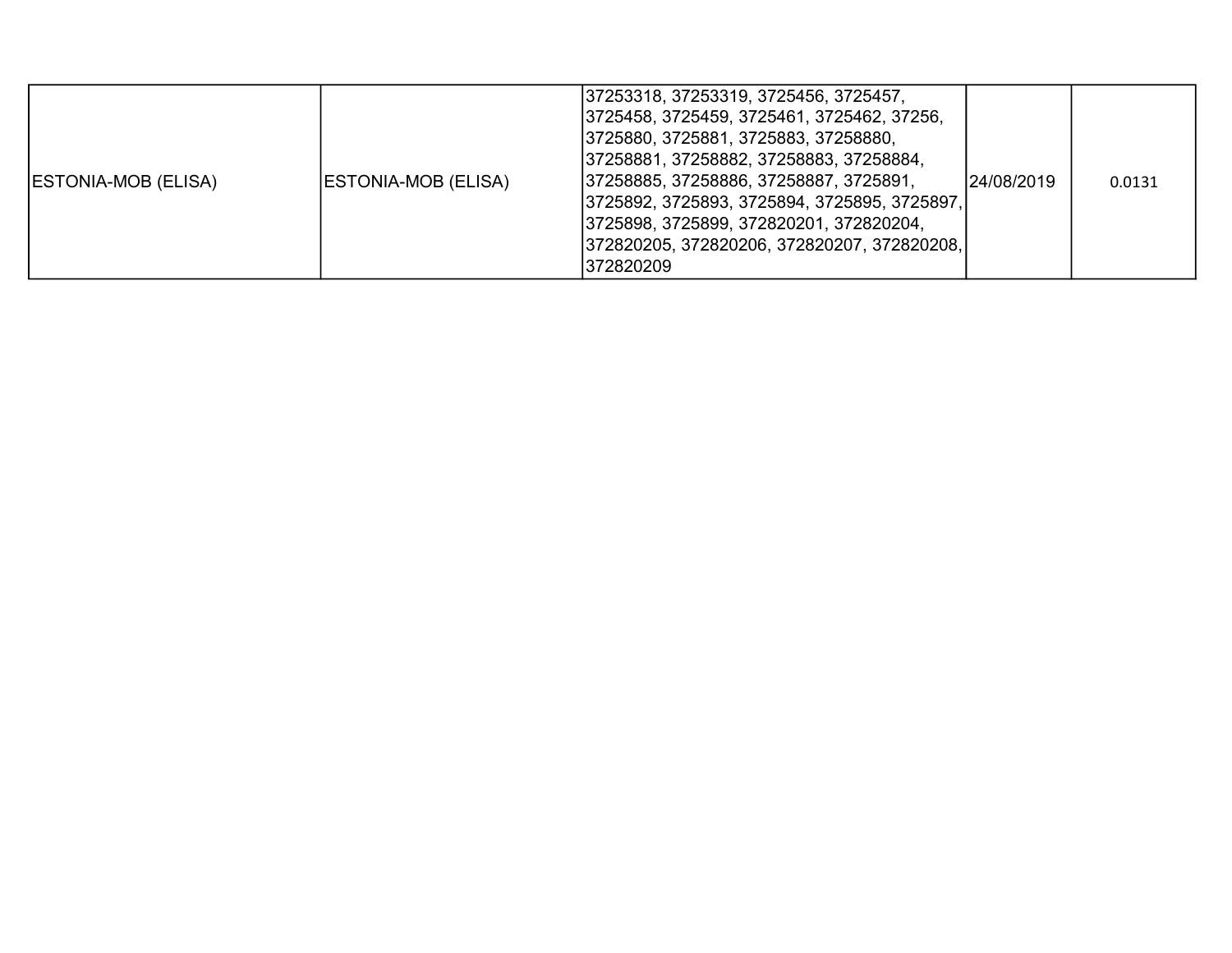|                          |                          | 37253226, 37253229, 3725323, 3725324,        |            |        |
|--------------------------|--------------------------|----------------------------------------------|------------|--------|
|                          |                          | 37253264, 37253267, 37253268, 37253269,      |            |        |
|                          |                          | 37253284, 37253285, 37253292, 3725330,       |            |        |
|                          |                          | 37253310, 37253311, 37253312, 37253313,      |            |        |
|                          |                          | 37253314, 37253315, 37253316, 37253317,      |            |        |
|                          |                          | 3725332, 37253330, 37253331, 37253332,       |            |        |
|                          |                          | 37253333, 37253334, 37253335, 37253337,      |            |        |
|                          |                          | 37253338, 37253339, 37253340, 37253341,      |            |        |
|                          |                          | 37253345, 37253358, 37253359, 37253363,      |            |        |
|                          |                          | 37253364, 37253365, 37253366, 372534,        |            |        |
|                          |                          | 372535, 3725360, 3725361, 3725362, 3725363,  |            |        |
|                          |                          | 3725364, 3725365, 3725366, 3725367,          |            |        |
|                          |                          | 37253680, 37253681, 37253682, 372537,        |            |        |
|                          |                          | 372538, 372539, 37254004, 37254005,          |            |        |
| <b>ESTONIA-MOB (EMT)</b> | <b>ESTONIA-MOB (EMT)</b> | 37254110, 37254145, 37254173, 37254174,      | 24/08/2019 | 0.0131 |
|                          |                          | 37254175, 37254176, 37254501, 37254502,      |            |        |
|                          |                          | 37256018, 37256019, 37256116, 37256117,      |            |        |
|                          |                          | 37256118, 37256119, 3725740, 3725741,        |            |        |
|                          |                          | 3725742, 3725743, 3725744, 37257450,         |            |        |
|                          |                          | 37257493, 37257494, 37257501, 37257502,      |            |        |
|                          |                          | 37257503, 37257570, 37257702, 37257703,      |            |        |
|                          |                          | 37257704, 37257705, 3725780, 3725781,        |            |        |
|                          |                          | 3725782, 3725783, 3725784, 3725785, 3725786, |            |        |
|                          |                          | 3725787, 37257880, 372585, 3725860, 3725861, |            |        |
|                          |                          | 3725863, 3725864, 3725865, 3725866, 3725867, |            |        |
|                          |                          | 3725868, 3725869, 372587, 3725884, 3725886,  |            |        |
|                          |                          | 3725890, 372590, 3725910, 3725911, 37259123, |            |        |
|                          |                          | 37259124, 37259125, 37259126, 37259127,      |            |        |
|                          |                          | 37259128, 37259129, 37259145, 37259146,      |            |        |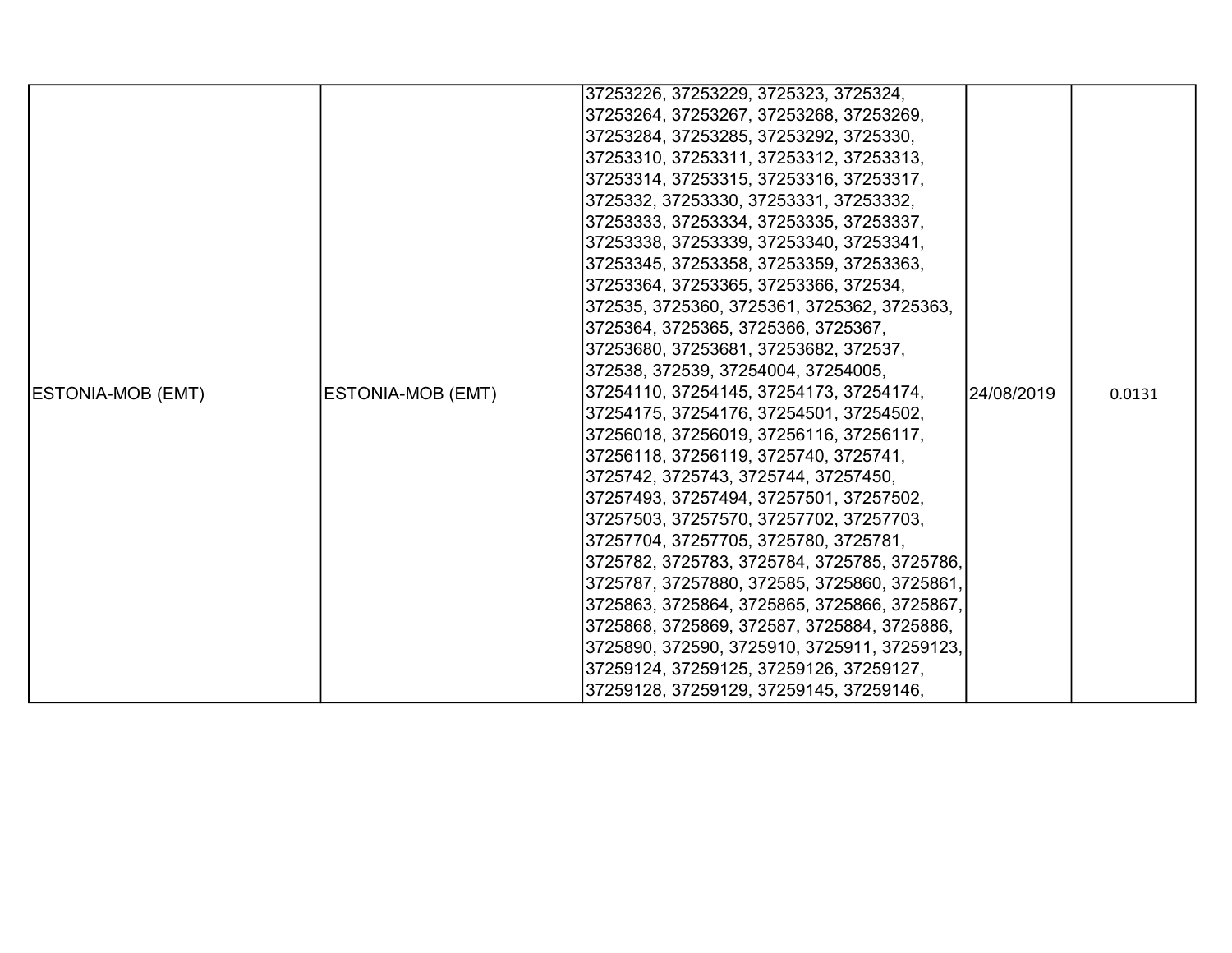|                      |                             | 37281110003, 37281110004, 37281110005, |            |        |
|----------------------|-----------------------------|----------------------------------------|------------|--------|
|                      |                             | 37281110006, 37281110007, 37281110008, |            |        |
|                      |                             | 37281110009, 37281111001, 37281111002, |            |        |
|                      |                             | 37281111003, 37281111004, 37281111005, |            |        |
|                      |                             | 37281111006, 37281111007, 37281111008, |            |        |
|                      |                             | 37281111009, 37281118110, 37281118112, |            |        |
|                      |                             | 37281118113, 37281118114, 37281118115, |            |        |
|                      |                             | 37281118116, 37281118117, 37281118118, |            |        |
|                      |                             | 37281118119, 37281118220, 37281118221, |            |        |
|                      |                             | 37281118223, 37281118224, 37281118225, |            |        |
|                      |                             | 37281118226, 37281118227, 37281118228, |            |        |
|                      |                             | 37281118229, 37281118880, 37281118881, |            |        |
|                      |                             | 37281118882, 37281118883, 37281118884, |            |        |
|                      |                             | 37281118885, 37281118886, 37281118887, |            |        |
| ESTONIA-MOB (OTHERS) | <b>ESTONIA-MOB (OTHERS)</b> | 37281118889, 37281300301, 37281300302, | 24/08/2019 | 0.2699 |
|                      |                             | 37281300303, 37281300304, 37281300305, |            |        |
|                      |                             | 37281300306, 37281300307, 37281300308, |            |        |
|                      |                             | 37281300309, 37281400401, 37281400402, |            |        |
|                      |                             | 37281400403, 37281400404, 37281400405, |            |        |
|                      |                             | 37281400406, 37281400407, 37281400408, |            |        |
|                      |                             | 37281400409, 37281500501, 37281500502, |            |        |
|                      |                             | 37281500503, 37281500504, 37281500505, |            |        |
|                      |                             | 37281500506, 37281500507, 37281500508, |            |        |
|                      |                             | 37281500509, 37281600601, 37281600602, |            |        |
|                      |                             | 37281600603, 37281600604, 37281600605, |            |        |
|                      |                             | 37281600606, 37281600607, 37281600608, |            |        |
|                      |                             | 37281600609, 37281710850, 37281710851, |            |        |
|                      |                             | 37281710852, 37281710853, 37281710854, |            |        |
|                      |                             | 37281710855, 37281710856, 37281710857, |            |        |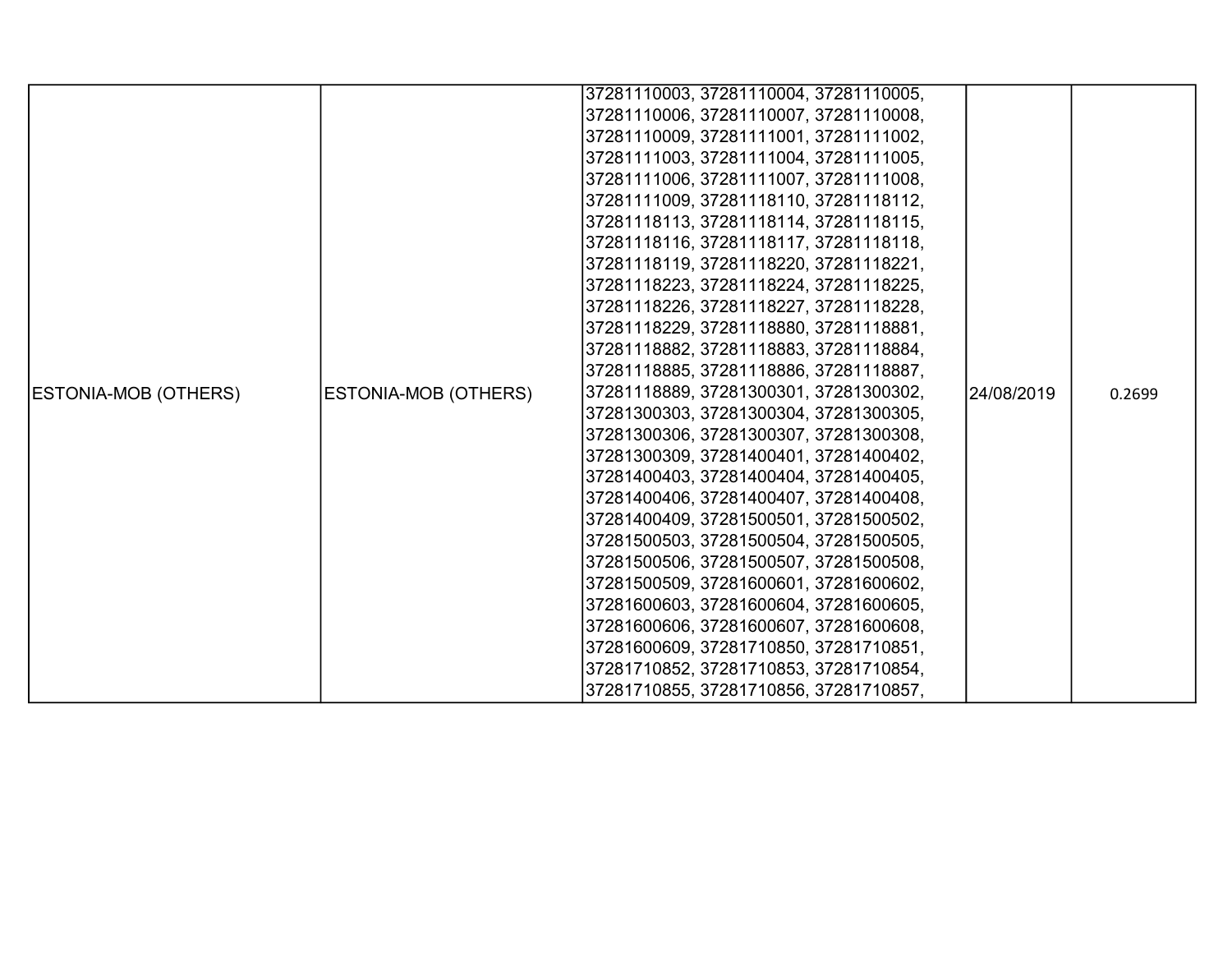| ESTONIA-MOB (TELE 2)            | ESTONIA-MOB (TELE 2)            | 37255, 372580, 372581, 372582, 372583,<br>372584, 3725850, 3725851, 3725852, 37258530,<br>37258531, 37258532, 37258533, 37258534,<br>37258535, 37258536, 37258537, 3725855,<br>37258621, 37258622, 37258623, 37258624,<br>37258625, 37258626, 37258627, 37258628,<br>37258629, 37258821, 3725885, 3725887,<br>37258888, 37258889, 3725889, 37259120,<br>37259140, 37259141, 3728204, 37282056,<br>37282057, 37282058, 37282059, 3728206,<br>3728207, 3728216, 3728217, 3728218, 37283 | 24/08/2019 | 0.0131 |
|---------------------------------|---------------------------------|---------------------------------------------------------------------------------------------------------------------------------------------------------------------------------------------------------------------------------------------------------------------------------------------------------------------------------------------------------------------------------------------------------------------------------------------------------------------------------------|------------|--------|
| <b>ETHIOPIA</b>                 | <b>ETHIOPIA</b>                 | 251                                                                                                                                                                                                                                                                                                                                                                                                                                                                                   | 24/08/2019 | 0.2193 |
| <b>ETHIOPIA-ADDIS ABABA</b>     | ETHIOPIA-ADDIS ABABA            | 25111, 25112, 25161                                                                                                                                                                                                                                                                                                                                                                                                                                                                   | 24/08/2019 | 0.2193 |
| ETHIOPIA-MOB (ADDIS ABABA)      |                                 | 251910, 251911, 251912, 251913, 251919,<br>251920, 251921, 251922, 251923, 251929,<br>ETHIOPIA-MOB (ADDIS ABABA) 25193, 25194, 251951, 251952, 2519580,<br>2519581, 2519582, 2519583, 25196, 251970,<br>251971, 251972                                                                                                                                                                                                                                                                | 24/08/2019 | 0.2185 |
| ETHIOPIA-MOB (OTHERS)           | ETHIOPIA-MOB (OTHERS)           | 25190, 251914, 251915, 251916, 251917,<br>251918, 251924, 251925, 251926, 251927,<br>251928, 251950, 251953, 251954, 251955,<br>251956, 251957, 2519584, 2519585, 2519586,<br>2519587, 2519588, 2519589, 251959, 25197,<br>25198, 25199                                                                                                                                                                                                                                               | 24/08/2019 | 0.2185 |
| <b>FALKLAND ISLANDS</b>         | <b>BLOCKED</b>                  | 500                                                                                                                                                                                                                                                                                                                                                                                                                                                                                   | 24/08/2019 | 1.3131 |
| <b>FAROE ISLANDS</b>            | <b>FAROE ISLANDS</b>            | 298                                                                                                                                                                                                                                                                                                                                                                                                                                                                                   | 24/08/2019 | 0.0093 |
| <b>FAROE ISLANDS (OPERATOR)</b> | <b>FAROE ISLANDS (OPERATOR)</b> | 298808080                                                                                                                                                                                                                                                                                                                                                                                                                                                                             | 24/08/2019 | 0.0360 |
| <b>FAROE ISLANDS-MOB</b>        | <b>FAROE ISLANDS-MOB</b>        | 29821, 29822, 29823, 29824, 29825, 29826,<br>29827, 29828, 29829, 2985, 29871, 29872,<br>29873, 29874, 29875, 29876, 29877, 29878,<br>29879                                                                                                                                                                                                                                                                                                                                           | 24/08/2019 | 0.0230 |
| FIJI                            | <b>FIJI</b>                     | 679                                                                                                                                                                                                                                                                                                                                                                                                                                                                                   | 24/08/2019 | 0.2341 |
| <b>FIJI-MOB (DIGICEL)</b>       | FIJI-MOB (DIGICEL)              | 67950, 67951, 6797                                                                                                                                                                                                                                                                                                                                                                                                                                                                    | 24/08/2019 | 0.2341 |
| <b>FIJI-MOB (OTHERS)</b>        | FIJI-MOB (OTHERS)               | 6792, 67980, 67983, 67984, 67986, 67987, 6799 24/08/2019                                                                                                                                                                                                                                                                                                                                                                                                                              |            | 0.2341 |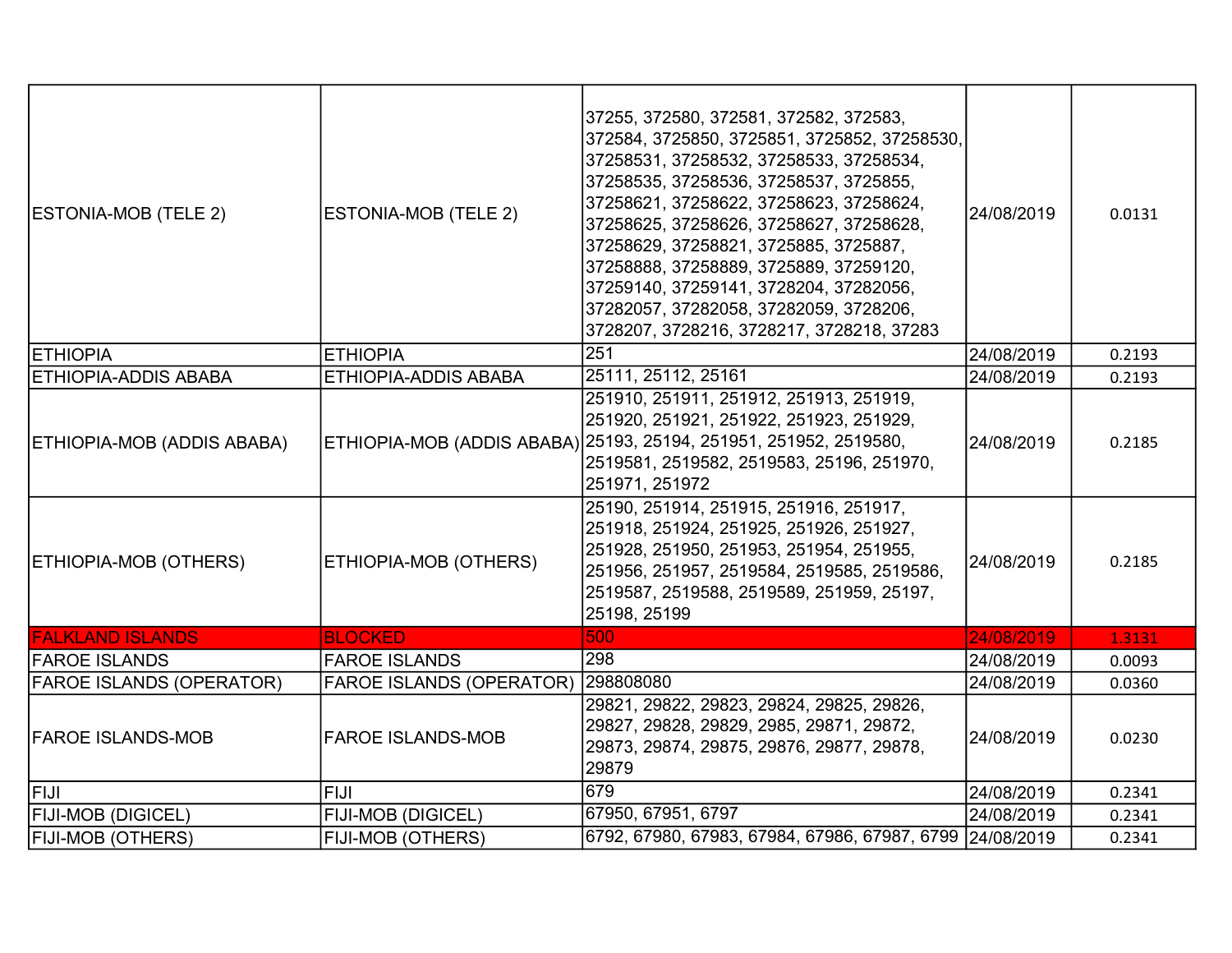| FINLAND                      | <b>FINLAND</b>               | 358                                                                                                                                                                                                                                                                                                                                                                                                                                                                                                                                                                                                                                                   | 24/08/2019 | 0.0411 |
|------------------------------|------------------------------|-------------------------------------------------------------------------------------------------------------------------------------------------------------------------------------------------------------------------------------------------------------------------------------------------------------------------------------------------------------------------------------------------------------------------------------------------------------------------------------------------------------------------------------------------------------------------------------------------------------------------------------------------------|------------|--------|
| FINLAND-MOB (DNA)            | FINLAND-MOB (DNA)            | 35841, 3584320, 3584321, 35844, 3584541,<br>3584574, 3584576, 3584577, 3584578, 3584579, 24/08/2019<br>3584944                                                                                                                                                                                                                                                                                                                                                                                                                                                                                                                                        |            | 0.0168 |
| FINLAND-MOB (ELISA)          | FINLAND-MOB (ELISA)          | 358451, 358452, 358453, 358456, 358458,<br>35846, 35850                                                                                                                                                                                                                                                                                                                                                                                                                                                                                                                                                                                               | 24/08/2019 | 0.0168 |
| <b>FINLAND-MOB (OTHERS)</b>  | FINLAND-MOB (OTHERS)         | 3584                                                                                                                                                                                                                                                                                                                                                                                                                                                                                                                                                                                                                                                  | 24/08/2019 | 0.0168 |
| FINLAND-MOB (TELIA)          | FINLAND-MOB (TELIA)          | 35840, 35842                                                                                                                                                                                                                                                                                                                                                                                                                                                                                                                                                                                                                                          | 24/08/2019 | 0.0168 |
| FRANCE                       | <b>FRANCE</b>                | 33                                                                                                                                                                                                                                                                                                                                                                                                                                                                                                                                                                                                                                                    | 24/08/2019 | 0.0070 |
| <b>FRANCE (VAS)</b>          | <b>FRANCE (VAS)</b>          | 338                                                                                                                                                                                                                                                                                                                                                                                                                                                                                                                                                                                                                                                   | 24/08/2019 | 0.3283 |
| <b>FRANCE-MOB (BOUYGUES)</b> | <b>FRANCE-MOB (BOUYGUES)</b> | 336003, 3360042, 336009, 336055, 336056,<br>336057, 336058, 336059, 33650, 336530,<br>336531, 336532, 336533, 336534, 33658, 33659,<br>33660, 33661, 33662, 33663, 33664, 33665,<br>33666, 33667, 33668, 336690, 336691, 336692,<br>336693, 336694, 336695, 336696, 336697,<br>336699, 33698, 33699, 33700003, 337510,<br>337511, 337512, 337513, 337514, 337515,<br>337518, 337519, 337521, 337522, 337523,<br>337524, 337525, 337527, 337528, 337529,<br>33753, 337540, 337541, 337542, 337544,<br>337545, 337550, 337551, 337552, 337553,<br>337554, 337557, 337558, 337559, 33758, 33760,<br>33761, 33762, 33763, 33764, 33765, 337807,<br>337808 | 24/08/2019 | 0.0198 |
| <b>FRANCE-MOB (FREE)</b>     | <b>FRANCE-MOB (FREE)</b>     | 336000, 336006, 33651, 33652, 336535, 336536,<br>336537, 336538, 336539, 33695, 33749, 33766,<br>33767, 33768, 33769, 337757, 33781, 33782,<br>33783                                                                                                                                                                                                                                                                                                                                                                                                                                                                                                  | 24/08/2019 | 0.0198 |
| <b>FRANCE-MOB (GSTAR)</b>    | <b>FRANCE-MOB (GSTAR)</b>    | 3363800, 3364000, 3364001, 3364002, 3364003,<br>3364004, 3375076, 3375077                                                                                                                                                                                                                                                                                                                                                                                                                                                                                                                                                                             | 24/08/2019 | 0.3283 |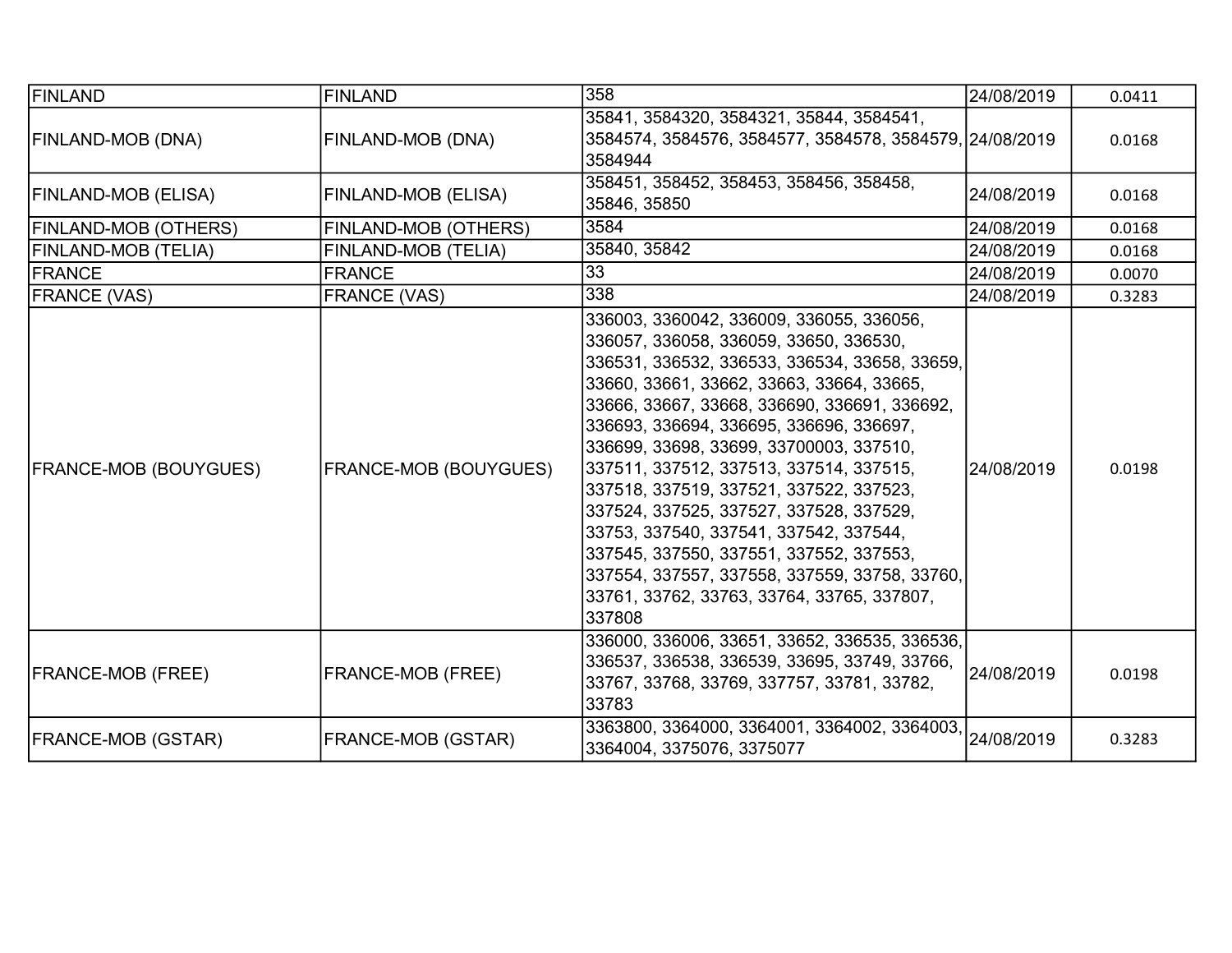| <b>FRANCE-MOB (ORANGE)</b> | FRANCE-MOB (ORANGE)        | 336001, 3360041, 3360051, 336008, 336020,<br>336021, 33607, 33608, 33630, 33631, 33632,<br>33633, 33637, 336381, 336382, 336383, 336384,<br>336385, 336386, 336387, 336388, 336389,<br>336401, 336402, 336403, 336404, 336405,<br>336406, 336407, 336408, 336409, 33642, 33643,<br>336441, 336442, 336443, 33645, 33647, 33648,<br>336490, 336491, 336492, 336493, 336494,<br> 3364951, 3364952, 3364953, 3364954, 3364955,<br>3364956, 3364957, 3364958, 3364959, 336496,<br>336497, 336498, 3364992, 3364993, 33654,<br>3367, 3368, 33700000, 3375061, 3375062,<br>3375063, 3375064, 3375065, 3375066, 3375067,<br>3375068, 3375069, 337700, 337701, 337702,<br>33772, 337840, 337841, 337842, 337843,<br>337844, 337845, 33785, 33786, 33787, 33788,<br>33789 | 24/08/2019 | 0.0198 |
|----------------------------|----------------------------|------------------------------------------------------------------------------------------------------------------------------------------------------------------------------------------------------------------------------------------------------------------------------------------------------------------------------------------------------------------------------------------------------------------------------------------------------------------------------------------------------------------------------------------------------------------------------------------------------------------------------------------------------------------------------------------------------------------------------------------------------------------|------------|--------|
| <b>FRANCE-MOB (OTHERS)</b> | <b>FRANCE-MOB (OTHERS)</b> | 336, 337                                                                                                                                                                                                                                                                                                                                                                                                                                                                                                                                                                                                                                                                                                                                                         | 24/08/2019 | 0.0198 |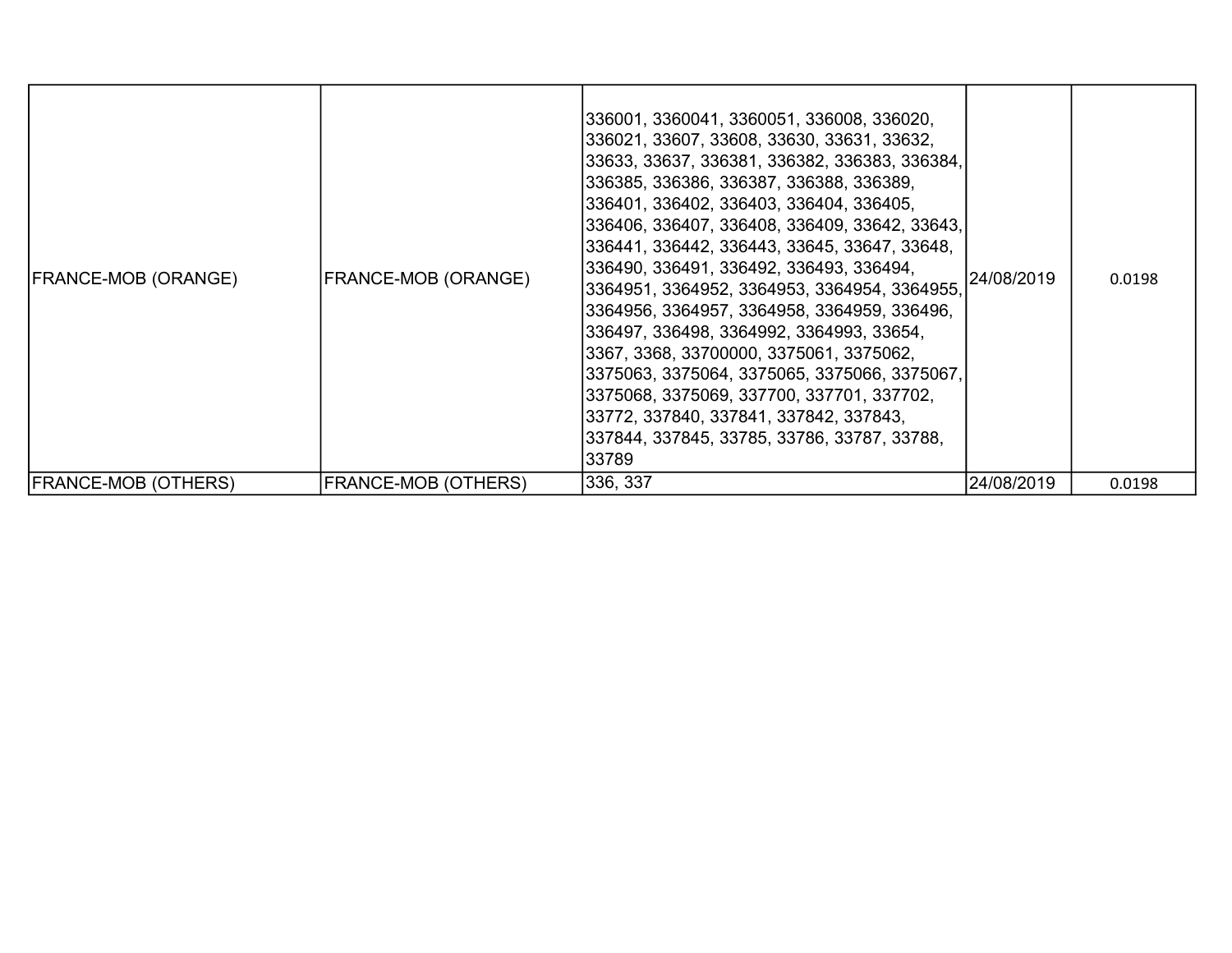|                                                           |                         | 336012, 336013, 336014, 336015, 336016,                                                    |            |        |
|-----------------------------------------------------------|-------------------------|--------------------------------------------------------------------------------------------|------------|--------|
|                                                           |                         | 3360170, 3360171, 3360172, 3360173, 3360174,                                               |            |        |
|                                                           |                         | 3360175, 3360176, 3360177, 336018, 336019,                                                 |            |        |
|                                                           |                         | 336022, 336023, 336026, 336027, 336028,                                                    |            |        |
|                                                           |                         | 336029, 33603, 336040, 336041, 336044,                                                     |            |        |
|                                                           |                         | 336045, 336046, 336047, 336048, 336049,                                                    |            |        |
|                                                           |                         | 336064, 33609, 3361, 3362, 33634, 33635,                                                   |            |        |
|                                                           |                         | 3363801, 3363802, 3363803, 3363804, 3363805,                                               |            |        |
|                                                           |                         | 3364005, 3364006, 3364007, 3364008, 3364009,                                               |            |        |
|                                                           |                         | 336410, 336411, 336412, 336413, 336414,                                                    |            |        |
|                                                           |                         | 336415, 3364163, 3364164, 336418, 336419,                                                  |            |        |
|                                                           |                         | 336440, 336447, 336448, 336449, 33646,                                                     |            |        |
|                                                           |                         | 3364995, 3364998, 3364999, 33655, 3365666,                                                 |            |        |
|                                                           |                         | 3365667, 3365668, 3365669, 336567, 336568,                                                 |            |        |
| <b>FRANCE-MOB (SFR)</b>                                   | <b>FRANCE-MOB (SFR)</b> | 336698, 33700001, 33700004, 33700005,                                                      | 24/08/2019 | 0.0198 |
|                                                           |                         | 337501, 337502, 337503, 337504, 337508,                                                    |            |        |
|                                                           |                         | 337509, 337516, 3375202, 3375203, 3375204,                                                 |            |        |
|                                                           |                         | 3375205, 3375206, 3375207, 3375208, 3375209,                                               |            |        |
|                                                           |                         | 337526, 3375431, 3375433, 3375434, 3375435,                                                |            |        |
|                                                           |                         | 3375436, 3375437, 3375438, 3375439, 3375550,                                               |            |        |
|                                                           |                         | 3375551, 3375552, 3375553, 3375554, 3375560,                                               |            |        |
|                                                           |                         | 3375561, 3375562, 3375563, 3375564, 337574,                                                |            |        |
|                                                           |                         | 3375750, 3375751, 3375752, 3375753, 3375754,                                               |            |        |
|                                                           |                         | 3375755, 3375756, 337576, 3375777, 337578,                                                 |            |        |
|                                                           |                         | 337579, 337703, 337704, 337713, 337714,                                                    |            |        |
|                                                           |                         | 3377150, 3377151, 3377152, 3377153, 3377154,                                               |            |        |
|                                                           |                         | 337750, 337751, 337752, 337753, 337754,                                                    |            |        |
|                                                           |                         | 33776, 33777, 33778, 33779, 337800, 337801,                                                |            |        |
|                                                           |                         | 337802, 337803, 337804, 337805, 337806,                                                    |            |        |
| <b>FRENCH GUYANA</b>                                      | <b>FRENCH GUYANA</b>    | 594                                                                                        | 24/08/2019 | 0.0098 |
| FRENCH GUYANA-MOB (DIGICEL)  FRENCH GUYANA-MOB (DIGICE    |                         | 59469408, 59469409, 59469412, 59469413,                                                    | 24/08/2019 | 0.0592 |
|                                                           |                         | 59469414, 59469415, 59469416, 5946949                                                      |            |        |
|                                                           |                         | 5946942, 5946943, 59469440, 59469441,                                                      |            |        |
|                                                           |                         | FRENCH GUYANA-MOB (ORANGE) FRENCH GUYANA-MOB (ORAN 59469442, 59469443, 59469444, 59469445, | 24/08/2019 | 0.1418 |
|                                                           |                         | 59469448, 59469449                                                                         |            |        |
| FRENCH GUYANA-MOB (OTHERS) FRENCH GUYANA-MOB (OTHEI594694 |                         |                                                                                            | 24/08/2019 | 0.0598 |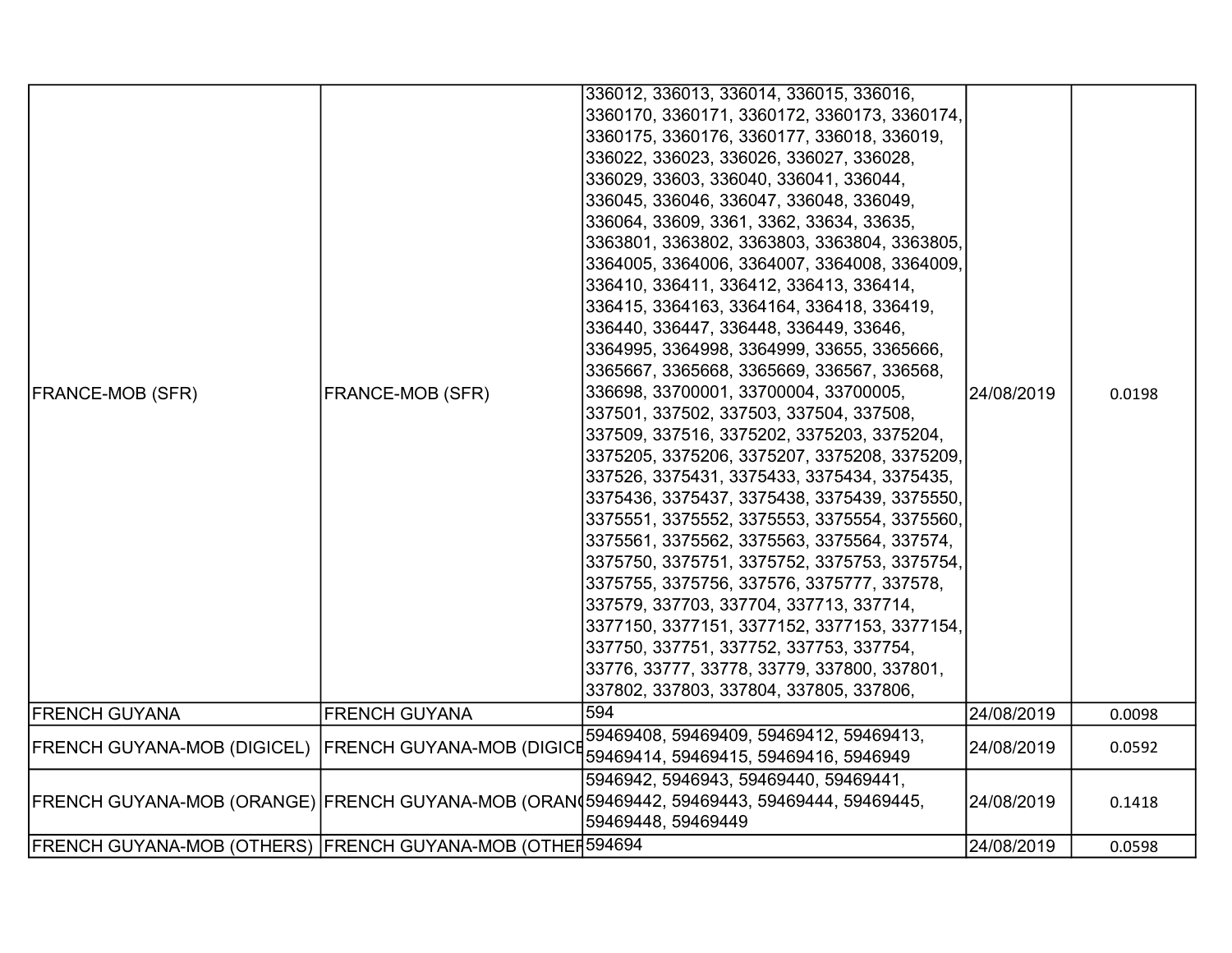| <b>FRENCH GUYANA-MOB (SFR)</b>   | <b>FRENCH GUYANA-MOB (SFR)</b>  | 59469400, 59469401, 59469402, 59469403,<br>59469404, 59469405, 59469406, 59469407,<br>59469417, 59469418, 59469419, 59469446,<br>59469447                                                                                                                                                                                                                                                                                                                                                        | 24/08/2019 | 0.0598 |
|----------------------------------|---------------------------------|--------------------------------------------------------------------------------------------------------------------------------------------------------------------------------------------------------------------------------------------------------------------------------------------------------------------------------------------------------------------------------------------------------------------------------------------------------------------------------------------------|------------|--------|
| <b>FRENCH POLYNESIA</b>          | <b>FRENCH POLYNESIA</b>         | 689                                                                                                                                                                                                                                                                                                                                                                                                                                                                                              | 24/08/2019 | 0.2320 |
| <b>GABON</b>                     | <b>GABON</b>                    | 241                                                                                                                                                                                                                                                                                                                                                                                                                                                                                              | 24/08/2019 | 0.3839 |
| GABON-MOB (AIRTEL)               | <b>GABON-MOB (AIRTEL)</b>       | 24174, 24177                                                                                                                                                                                                                                                                                                                                                                                                                                                                                     | 24/08/2019 | 0.3839 |
| <b>GABON-MOB (LIBERTIS)</b>      | <b>GABON-MOB (LIBERTIS)</b>     | 24162, 24165, 24166                                                                                                                                                                                                                                                                                                                                                                                                                                                                              | 24/08/2019 | 0.3679 |
| <b>GAMBIA</b>                    | <b>GAMBIA</b>                   | $\overline{220}$                                                                                                                                                                                                                                                                                                                                                                                                                                                                                 | 24/08/2019 | 0.3023 |
| GAMBIA-MOB (AFRICELL)            | <b>GAMBIA-MOB (AFRICELL)</b>    | 2202, 2207                                                                                                                                                                                                                                                                                                                                                                                                                                                                                       | 24/08/2019 | 0.3023 |
| GAMBIA-MOB (COMIUM)              | <b>GAMBIA-MOB (COMIUM)</b>      | 2206                                                                                                                                                                                                                                                                                                                                                                                                                                                                                             | 24/08/2019 | 0.3023 |
| GAMBIA-MOB (OTHERS)              | <b>GAMBIA-MOB (OTHERS)</b>      | 22080, 22081, 22082, 22083, 22084, 2209                                                                                                                                                                                                                                                                                                                                                                                                                                                          | 24/08/2019 | 0.3023 |
| GAMBIA-MOB (QCELL)               | <b>GAMBIA-MOB (QCELL)</b>       | 2203                                                                                                                                                                                                                                                                                                                                                                                                                                                                                             | 24/08/2019 | 0.3023 |
| <b>GEORGIA</b>                   | <b>GEORGIA</b>                  | 995                                                                                                                                                                                                                                                                                                                                                                                                                                                                                              | 24/08/2019 | 0.1477 |
| <b>GEORGIA (SPECIAL SVC)</b>     | <b>BLOCKED</b>                  | 99572, 99576, 99590                                                                                                                                                                                                                                                                                                                                                                                                                                                                              | 24/08/2019 | 0.5882 |
| <b>GEORGIA-MOB (GEOCELL)</b>     | <b>GEORGIA-MOB (GEOCELL)</b>    | 995514, 995555, 995557, 995558, 995570,<br>995577, 99558888, 995593                                                                                                                                                                                                                                                                                                                                                                                                                              | 24/08/2019 | 0.2634 |
| <b>GEORGIA-MOB (MAGTICOM)</b>    | <b>GEORGIA-MOB (MAGTICOM)</b>   | 995500500, 995500501, 995500502, 995500503,<br>995500504, 995505555, 995505556, 995505557,<br>995505558, 995505559, 995511110, 995511111,<br>995511112, 995511113, 995511114, 995522220,<br>995522221, 995522222, 995522223, 995522224, 24/08/2019<br>995533330, 995533331, 995533332, 995533333,<br>995533334, 995544, 995551, 995575777,<br>995575778, 995575779, 995575780, 995575781,<br>995585888, 995585889, 995585890, 995585891,<br>995585892, 995591, 995595, 995596, 995598,<br>995599 |            | 0.2573 |
| <b>GEORGIA-MOB (OTHERS)</b>      | <b>GEORGIA-MOB (OTHERS)</b>     | 9955                                                                                                                                                                                                                                                                                                                                                                                                                                                                                             | 24/08/2019 | 0.2681 |
| <b>GEORGIA-TBILISI</b>           | <b>GEORGIA-TBILISI</b>          | 99532                                                                                                                                                                                                                                                                                                                                                                                                                                                                                            | 24/08/2019 | 0.1472 |
| <b>GERMANY</b>                   | <b>GERMANY</b>                  | 49                                                                                                                                                                                                                                                                                                                                                                                                                                                                                               | 24/08/2019 | 0.0061 |
| <b>GERMANY (CIVIL SERVICES)</b>  | <b>GERMANY (CIVIL SERVICES)</b> | 49115                                                                                                                                                                                                                                                                                                                                                                                                                                                                                            | 24/08/2019 | 0.0061 |
| <b>GERMANY (HARMONIZED SERV)</b> | GERMANY (HARMONIZED SERV49116   |                                                                                                                                                                                                                                                                                                                                                                                                                                                                                                  | 24/08/2019 | 0.0061 |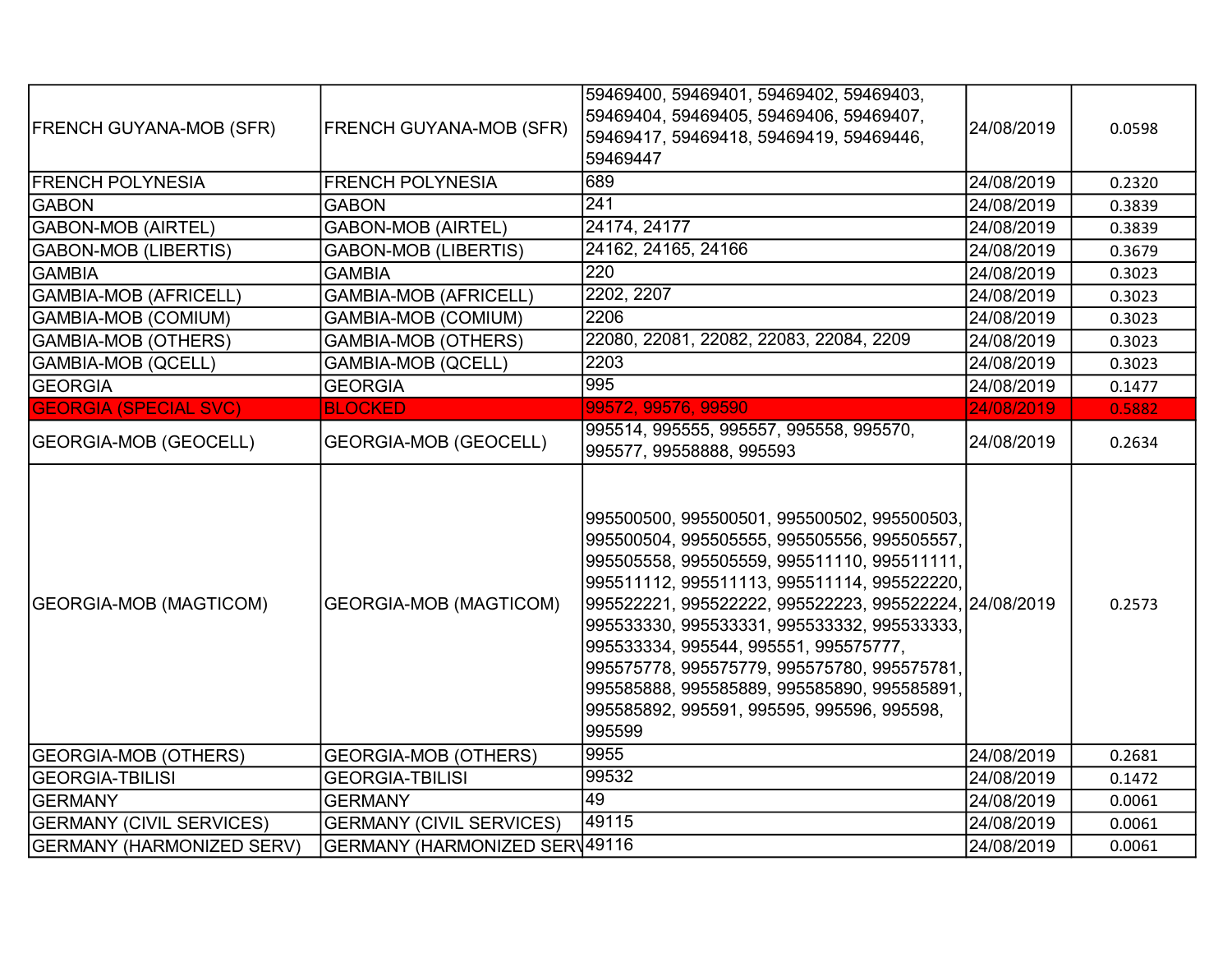| <b>GERMANY (IN-SERVICES)</b>  | <b>GERMANY (IN-SERVICES)</b>                         | 4918                                                                                                                                                                                 | 24/08/2019 | 0.0061 |
|-------------------------------|------------------------------------------------------|--------------------------------------------------------------------------------------------------------------------------------------------------------------------------------------|------------|--------|
| GERMANY-MOB (O2)              | GERMANY-MOB (O2)                                     | 49157, 49159, 49163, 49176, 49177, 49178,<br>49179                                                                                                                                   | 24/08/2019 | 0.1840 |
| <b>GERMANY-MOB (PERSONAL)</b> | <b>GERMANY-MOB (PERSONAL)</b>                        | 49700                                                                                                                                                                                | 24/08/2019 | 0.0191 |
| <b>GERMANY-MOB (T-MOBILE)</b> | <b>GERMANY-MOB (T-MOBILE)</b>                        | 49151, 49160, 49170, 49171, 49175                                                                                                                                                    | 24/08/2019 | 0.0191 |
| <b>GERMANY-MOB (VODAFONE)</b> | <b>GERMANY-MOB (VODAFONE)</b>                        | 49152, 49162, 49172, 49173, 49174                                                                                                                                                    | 24/08/2019 | 0.0191 |
| <b>GHANA</b>                  | <b>GHANA</b>                                         | 233                                                                                                                                                                                  | 24/08/2019 | 0.2453 |
| <b>GHANA-ACCRA</b>            | <b>GHANA-ACCRA</b>                                   | 23330                                                                                                                                                                                | 24/08/2019 | 0.2452 |
| <b>GHANA-MOB (AIRTEL)</b>     | <b>GHANA-MOB (AIRTEL)</b>                            | 23326, 233560, 233561                                                                                                                                                                | 24/08/2019 | 0.2208 |
| GHANA-MOB (EXPRESSO)          | GHANA-MOB (EXPRESSO)                                 | 23328, 23329                                                                                                                                                                         | 24/08/2019 | 0.2353 |
| <b>GHANA-MOB (MTN)</b>        | <b>GHANA-MOB (MTN)</b>                               | 23324, 23354, 23355                                                                                                                                                                  | 24/08/2019 | 0.2646 |
| <b>GHANA-MOB (OTHERS)</b>     | <b>GHANA-MOB (OTHERS)</b>                            | 23323                                                                                                                                                                                | 24/08/2019 | 0.2918 |
| GHANA-MOB (TIGO)              | <b>GHANA-MOB (TIGO)</b>                              | 23327, 23357                                                                                                                                                                         | 24/08/2019 | 0.2405 |
| <b>GHANA-MOB (VODAFONE)</b>   | GHANA-MOB (VODAFONE)                                 | 23320, 23350                                                                                                                                                                         | 24/08/2019 | 0.2225 |
| GIBRALTAR                     | <b>GIBRALTAR</b>                                     | 350                                                                                                                                                                                  | 24/08/2019 | 0.0314 |
| GIBRALTAR-MOB (GIBTELECOM)    | GIBRALTAR-MOB (GIBTELECON 35054, 35056, 35057, 35058 |                                                                                                                                                                                      | 24/08/2019 | 0.1270 |
| GIBRALTAR-MOB (OTHERS)        | <b>GIBRALTAR-MOB (OTHERS)</b>                        | 3505, 35060, 35062                                                                                                                                                                   | 24/08/2019 | 0.1270 |
| GREECE                        | <b>GREECE</b>                                        | 30                                                                                                                                                                                   | 24/08/2019 | 0.0089 |
| <b>GREECE (SPECIAL SVC)</b>   | <b>GREECE (SPECIAL SVC)</b>                          | 308256000                                                                                                                                                                            | 24/08/2019 | 0.5233 |
| <b>GREECE (TETRA)</b>         | <b>GREECE (TETRA)</b>                                | 30696                                                                                                                                                                                | 24/08/2019 | 0.2208 |
| <b>GREECE-ATHENS</b>          | <b>GREECE-ATHENS</b>                                 | 3021                                                                                                                                                                                 | 24/08/2019 | 0.0089 |
| <b>GREECE-MOB (COSMOTE)</b>   | GREECE-MOB (COSMOTE)                                 | 30697, 30698                                                                                                                                                                         | 24/08/2019 | 0.0187 |
| <b>GREECE-MOB (MVNO)</b>      | GREECE-MOB (MVNO)                                    | 3069530                                                                                                                                                                              | 24/08/2019 | 0.0187 |
| <b>GREECE-MOB (VODAFONE)</b>  | <b>GREECE-MOB (VODAFONE)</b>                         | 3069111, 30694, 30695, 3069903                                                                                                                                                       | 24/08/2019 | 0.0187 |
| <b>GREECE-MOB (WIND)</b>      | GREECE-MOB (WIND)                                    | 30690, 30693, 30699                                                                                                                                                                  | 24/08/2019 | 0.0187 |
| GREENLAND                     | <b>GREENLAND</b>                                     | 299                                                                                                                                                                                  | 24/08/2019 | 0.0470 |
| <b>GREENLAND-MOB</b>          | <b>GREENLAND-MOB</b>                                 | 2992, 2994, 2995                                                                                                                                                                     | 24/08/2019 | 0.0470 |
| <b>GRENADA</b>                | <b>GRENADA</b>                                       | 1473                                                                                                                                                                                 | 24/08/2019 | 0.1303 |
| <b>GRENADA-MOB (DIGICEL)</b>  | <b>GRENADA-MOB (DIGICEL)</b>                         | 1473414, 1473415, 1473416, 1473417, 1473418,<br>1473419, 1473420, 1473421, 1473422, 1473423, 24/08/2019<br>1473424, 1473425, 1473533, 1473534, 1473535,<br>1473536, 1473537, 1473538 |            | 0.1823 |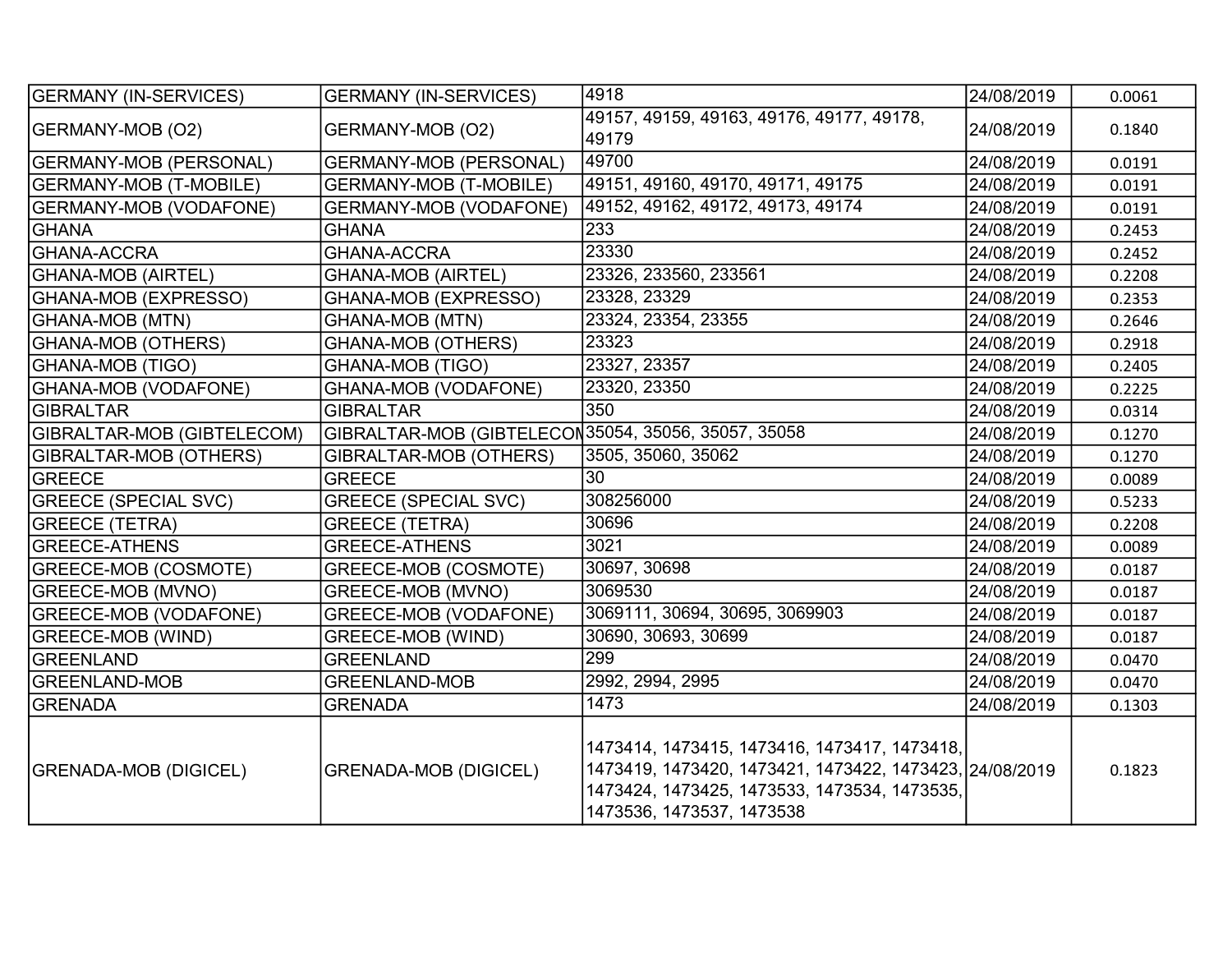| <b>GRENADA-MOB (FLOW)</b>       | <b>GRENADA-MOB (FLOW)</b>       | 1473402, 1473403, 1473404, 1473405, 1473406,<br>1473407, 1473409, 1473410, 1473441, 1473449, 24/08/2019<br>1473456, 1473457, 1473458, 1473459, 1473520,<br>1473521, 1473901                                                                                                                                                                                                                                                                             |            | 0.1731 |
|---------------------------------|---------------------------------|---------------------------------------------------------------------------------------------------------------------------------------------------------------------------------------------------------------------------------------------------------------------------------------------------------------------------------------------------------------------------------------------------------------------------------------------------------|------------|--------|
| <b>GUADELOUPE</b>               | <b>GUADELOUPE</b>               | 590                                                                                                                                                                                                                                                                                                                                                                                                                                                     | 24/08/2019 | 0.0098 |
| GUADELOUPE-MOB (DAUPHIN)        | <b>GUADELOUPE-MOB (DAUPHIN)</b> | 59069022, 59069066, 59069077, 59069088,<br>59069122                                                                                                                                                                                                                                                                                                                                                                                                     | 24/08/2019 | 0.0598 |
| <b>GUADELOUPE-MOB (DIGICEL)</b> | <b>GUADELOUPE-MOB (DIGICEL)</b> | 59069006, 59069007, 59069008, 59069009,<br>59069011, 59069012, 59069013, 59069014,<br>59069015, 59069016, 59069017, 59069018,<br>59069019, 59069020, 59069021, 59069023,<br>59069024, 59069025, 59069036, 59069042,<br>59069043, 59069044, 59069045, 59069046,<br>59069069, 59069080, 59069081, 59069082,<br>59069083, 59069084, 59069085, 59069086                                                                                                     | 24/08/2019 | 0.0592 |
| <b>GUADELOUPE-MOB (ORANGE)</b>  |                                 | 59069026, 59069027, 59069028, 59069029,<br>59069030, 59069031, 59069032, 59069033,<br>59069034, 59069035, 59069037, 59069038,<br>59069039, 59069040, 59069041, 59069047,<br>59069048, 59069049, 5906905, 59069060,<br>GUADELOUPE-MOB (ORANGE) 59069061, 59069062, 59069063, 59069064,<br>59069065, 59069067, 59069068, 59069070,<br>59069071, 59069072, 59069073, 59069074,<br>59069075, 59069076, 59069131, 59069132,<br> 59069133, 59069134, 59069135 | 24/08/2019 | 0.1418 |
| <b>GUADELOUPE-MOB (OTHERS)</b>  | <b>GUADELOUPE-MOB (OTHERS)</b>  | 590690, 590691                                                                                                                                                                                                                                                                                                                                                                                                                                          | 24/08/2019 | 0.0598 |
| GUADELOUPE-MOB (SFR)            | <b>GUADELOUPE-MOB (SFR)</b>     | 59069000, 59069005, 59069078, 59069079,<br>59069089, 5906909                                                                                                                                                                                                                                                                                                                                                                                            | 24/08/2019 | 0.0820 |
| <b>GUAM</b>                     | <b>GUAM</b>                     | 1671                                                                                                                                                                                                                                                                                                                                                                                                                                                    | 24/08/2019 | 0.0174 |
| <b>GUATEMALA</b>                | <b>GUATEMALA</b>                | 502                                                                                                                                                                                                                                                                                                                                                                                                                                                     | 24/08/2019 | 0.1037 |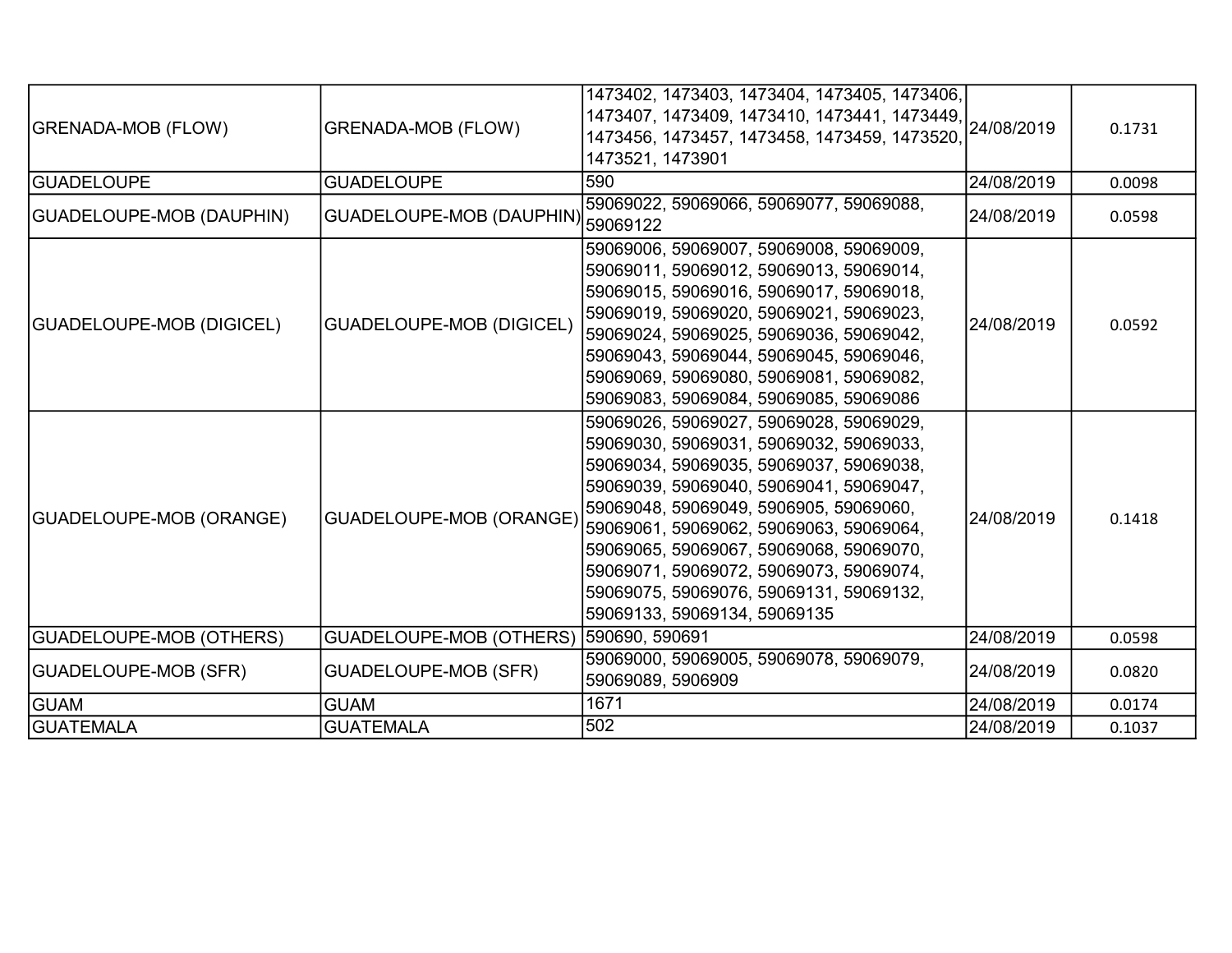| GUATEMALA (MOVISTAR) | <b>GUATEMALA (MOVISTAR)</b> | 5022229, 5022267, 5022268, 5022269, 5022277,<br>5022278, 5022279, 5022374, 5022375, 5022376,<br>5022377, 5022378, 5022379, 5022450, 5022459, 24/08/2019<br>5022470, 5026648, 5026649, 5026659, 5026660,<br>5026677, 5026679, 5027740, 5027741, 5027742,<br>5027743, 5027744, 5027759, 5027779, 5027859,<br>5027879, 5027959, 5027968, 5027969, 5027979                                                                                                | 0.1283 |
|----------------------|-----------------------------|-------------------------------------------------------------------------------------------------------------------------------------------------------------------------------------------------------------------------------------------------------------------------------------------------------------------------------------------------------------------------------------------------------------------------------------------------------|--------|
| GUATEMALA (OTHERS)   | <b>GUATEMALA (OTHERS)</b>   | 5022237, 5022239, 5022248, 5022249, 5022262,<br>5022263, 5022264, 5022265, 5022266, 5022283,<br>5022325, 5022345, 5022348, 5022350, 5022351,<br>5022352, 5022353, 5022354, 5022355, 5022356, 24/08/2019<br>5022357, 5022358, 5022359, 502370, 5026639,<br>5026653, 5026655, 5026657, 5026683, 5027739,<br>5027753, 5027757, 5027783, 5027810, 5027837,<br>5027848, 5027852, 5027861, 5027863, 5027864,<br>5027865, 5027875, 5027883, 5027939, 5027983 | 0.1274 |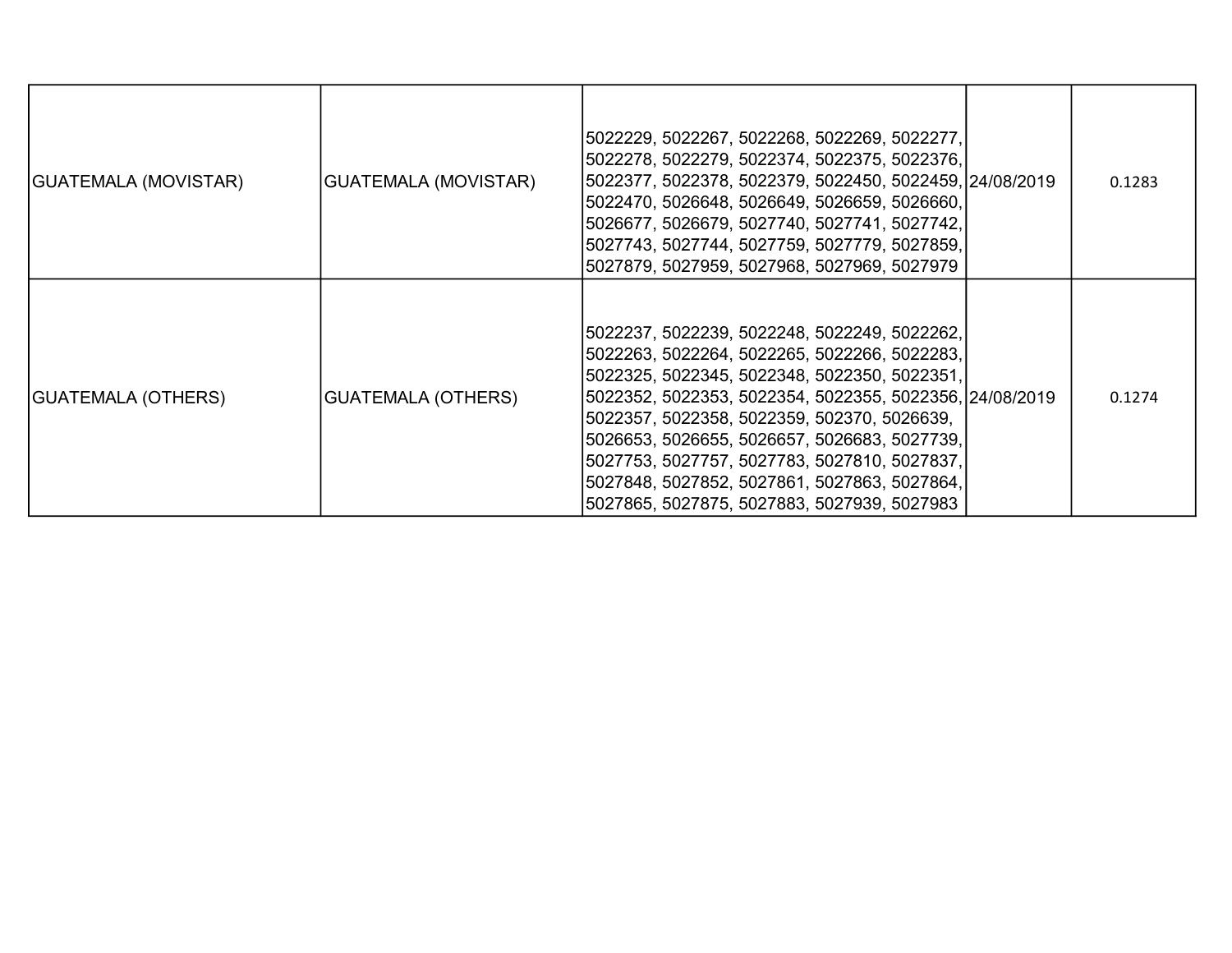|                           |                           | 5022234, 5022235, 5022238, 5022242, 5022243,            |        |
|---------------------------|---------------------------|---------------------------------------------------------|--------|
|                           |                           | 5022244, 5022245, 5022246, 5022247, 5022250,            |        |
|                           |                           | 5022251, 5022253, 5022254, 5022255, 5022256,            |        |
|                           |                           | 5022257, 5022258, 5022259, 5022260, 5022261,            |        |
|                           |                           | 5022270, 5022286, 5022288, 5022289, 5022320,            |        |
|                           |                           | 5022321, 5022322, 5022323, 5022324, 5022331,            |        |
|                           |                           | 5022332, 5022333, 5022334, 5022335, 5022336,            |        |
|                           |                           | 5022337, 5022338, 5022339, 502236, 502241,              |        |
|                           |                           | 5022420, 5022421, 5022422, 5022423, 5022424,            |        |
|                           |                           | 5022425, 5022426, 5022431, 5022432, 5022433,            |        |
|                           |                           | 5022434, 5022435, 5022436, 5022437, 5022438,            |        |
|                           |                           | 5022439, 5022440, 5022441, 5022442, 5022443,            |        |
|                           |                           | 5022444, 5022445, 5022448, 5022449, 5022460,            |        |
|                           |                           | 5022461, 5022462, 5022463, 5022464, 5022471,            |        |
| <b>GUATEMALA (TELGUA)</b> | <b>GUATEMALA (TELGUA)</b> | 5022472, 5022473, 5022474, 5022475, 5022476, 24/08/2019 | 0.0708 |
|                           |                           | 5022477, 5022478, 5022479, 5022480, 5022483,            |        |
|                           |                           | 5022484, 502249, 502250, 5026620, 5026621,              |        |
|                           |                           | 5026623, 5026629, 5026630, 5026631, 5026632,            |        |
|                           |                           | 5026633, 5026634, 5026635, 5026636, 5026637,            |        |
|                           |                           | 5026640, 5026641, 5026642, 5026643, 5026644,            |        |
|                           |                           | 5026645, 5026646, 5026650, 5026670, 5026671,            |        |
|                           |                           | 5026672, 5026673, 5026674, 5026675, 5026676,            |        |
|                           |                           | 5027720, 5027721, 5027722, 5027723, 5027736,            |        |
|                           |                           | 5027737, 5027738, 5027755, 5027756, 502776,             |        |
|                           |                           | 5027770, 5027771, 5027772, 5027773, 5027774,            |        |
|                           |                           | 5027775, 5027776, 5027777, 5027780, 5027790,            |        |
|                           |                           | 5027791, 5027792, 5027793, 5027794, 5027795,            |        |
|                           |                           | 5027796, 5027797, 5027820, 5027821, 5027822,            |        |
|                           |                           | 5027823, 5027830, 5027831, 5027832, 5027833,            |        |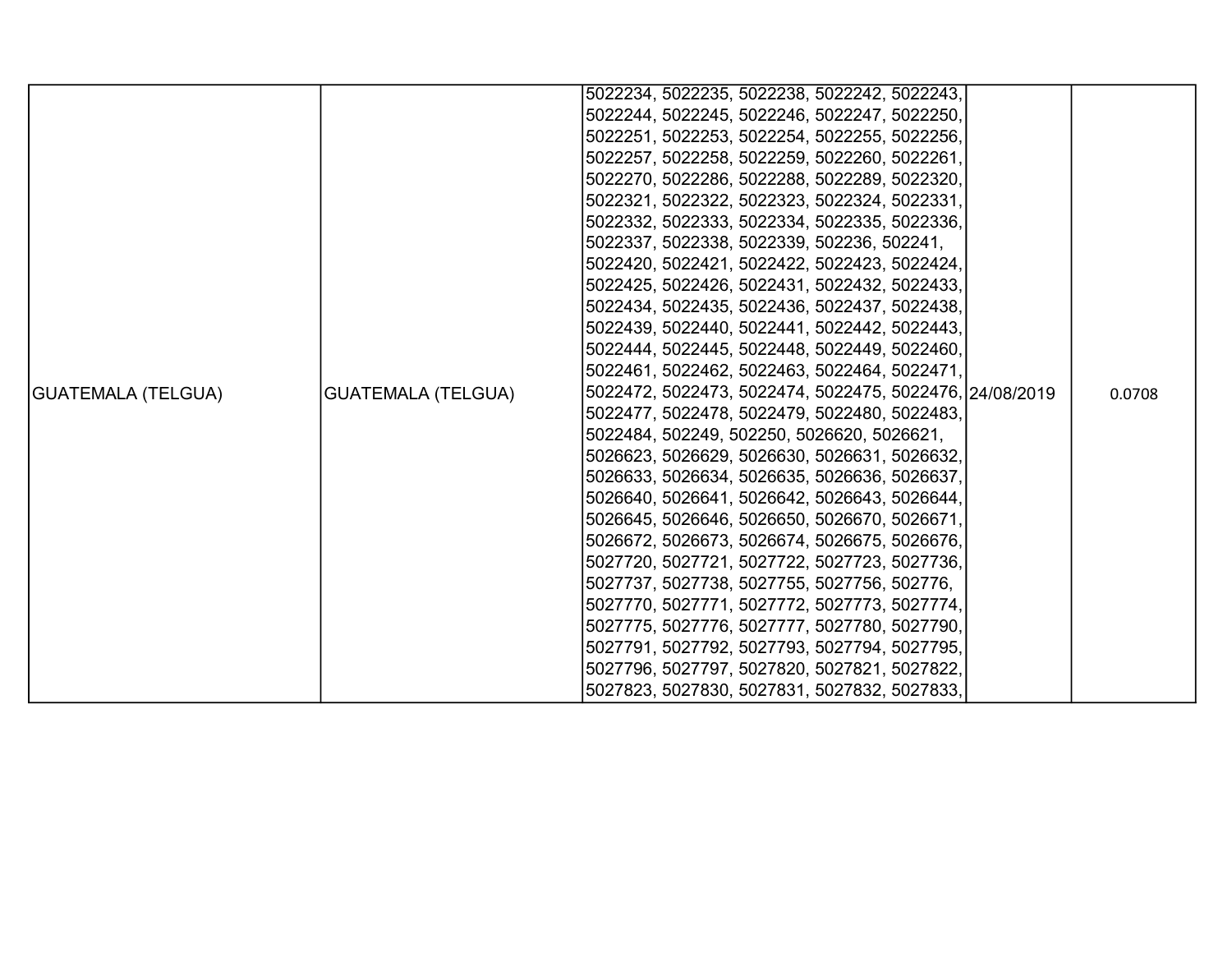| <b>GUATEMALA (TIGO)</b> | <b>GUATEMALA (TIGO)</b> | 502229, 502230, 502231, 5022326, 5022327,<br>5022328, 5022329, 5022427, 5022428, 5022429,<br>5023280, 5023281, 5023282, 5023310, 5023320,<br>5023330, 5023340, 5023350, 5026610, 5026624, 24/08/2019<br>5026625, 5026626, 5026627, 5026628, 5026638,<br>5027724, 5027725, 5027726, 5027727, 5027728,<br>5027729, 5027824, 5027825, 5027826, 5027827,<br>5027828, 5027829, 5027910, 5027911, 5027912,<br>5027913, 5027914, 5027929                                                                                                                                                                                                                                                                                                                                                                                                                                                              |            | 0.1125 |
|-------------------------|-------------------------|------------------------------------------------------------------------------------------------------------------------------------------------------------------------------------------------------------------------------------------------------------------------------------------------------------------------------------------------------------------------------------------------------------------------------------------------------------------------------------------------------------------------------------------------------------------------------------------------------------------------------------------------------------------------------------------------------------------------------------------------------------------------------------------------------------------------------------------------------------------------------------------------|------------|--------|
| GUATEMALA-MOB (CLARO)   | GUATEMALA-MOB (CLARO)   | 50241, 50242, 502470, 502471, 502472, 502473,<br>502474, 502475, 502476, 5024770, 5024771,<br>5024772, 502501, 502511, 502512, 502513,<br>5025310, 5025311, 502541, 502542, 502543,<br>502544, 502545, 502546, 502547, 502548,<br>502549, 5025510, 5025511, 5025512, 5025513,<br>5025514, 5025515, 5025516, 5025517, 502553,<br>5025543, 5025544, 5025554, 5025555, 5025556,<br>5025557, 5025558, 5025559, 502556, 502557,<br>5025582, 5025583, 5025584, 5025585, 5025586,<br>5025587, 5025588, 5025589, 502559, 502561,<br>502562, 502563, 502569, 5025710, 5025711,<br>5025712, 5025713, 5025714, 5025715, 5025716,<br>5025717, 5025718, 5025810, 5025811, 5025812,<br>5025813, 5025814, 5025815, 5025816, 5025817,<br>5025818, 502582, 502583, 502584, 502585,<br>502586, 502587, 5025910, 5025911, 5025912,<br>5025913, 5025914, 502592, 502593, 502594,<br>502595, 502596, 502597, 502598 | 24/08/2019 | 0.1073 |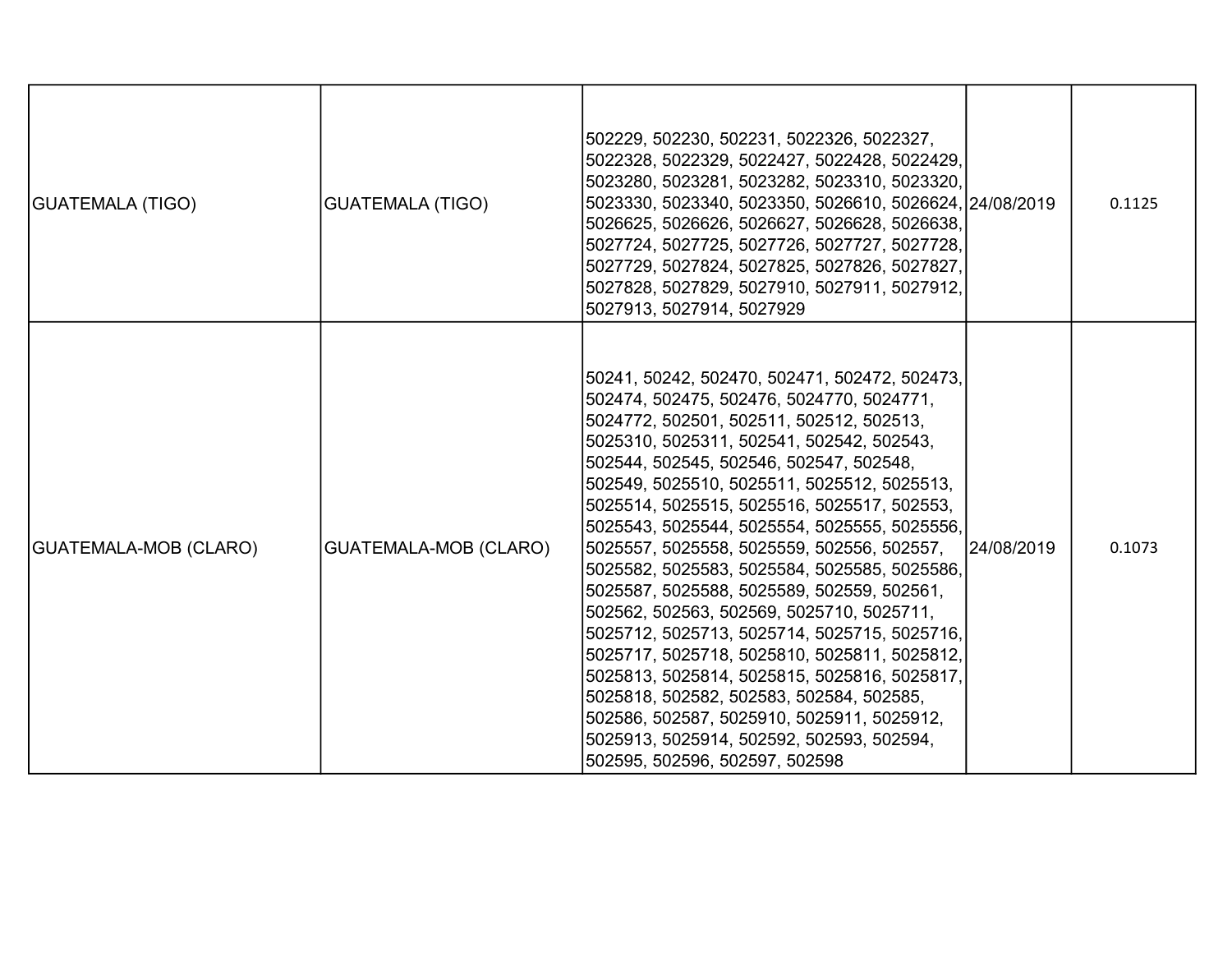| GUATEMALA-MOB (MOVISTAR)      |                               | 50234, 502350, 502351, 502352, 502353,<br> 502354, 502355, 5023560, 5023561, 5023562,<br> 5023563, 5023564, 50243, 50244, 502502,<br>[502507, 502508, 502509, 502510, 502514,<br> GUATEMALA-MOB (MOVISTAR) <br> 502521, 5025312, 5025313, 502539, 502539, 502540,<br> 502550, 5025518, 5025519, 502554, 502560,<br> 502564, 502565, 502566, 502567, 502568,<br> 502579, 5025915, 5025916, 5025917 | 24/08/2019 | 0.1270 |
|-------------------------------|-------------------------------|---------------------------------------------------------------------------------------------------------------------------------------------------------------------------------------------------------------------------------------------------------------------------------------------------------------------------------------------------------------------------------------------------|------------|--------|
| <b>GUATEMALA-MOB (OTHERS)</b> | <b>GUATEMALA-MOB (OTHERS)</b> | 5023, 5024, 5025                                                                                                                                                                                                                                                                                                                                                                                  | 24/08/2019 | 0.1293 |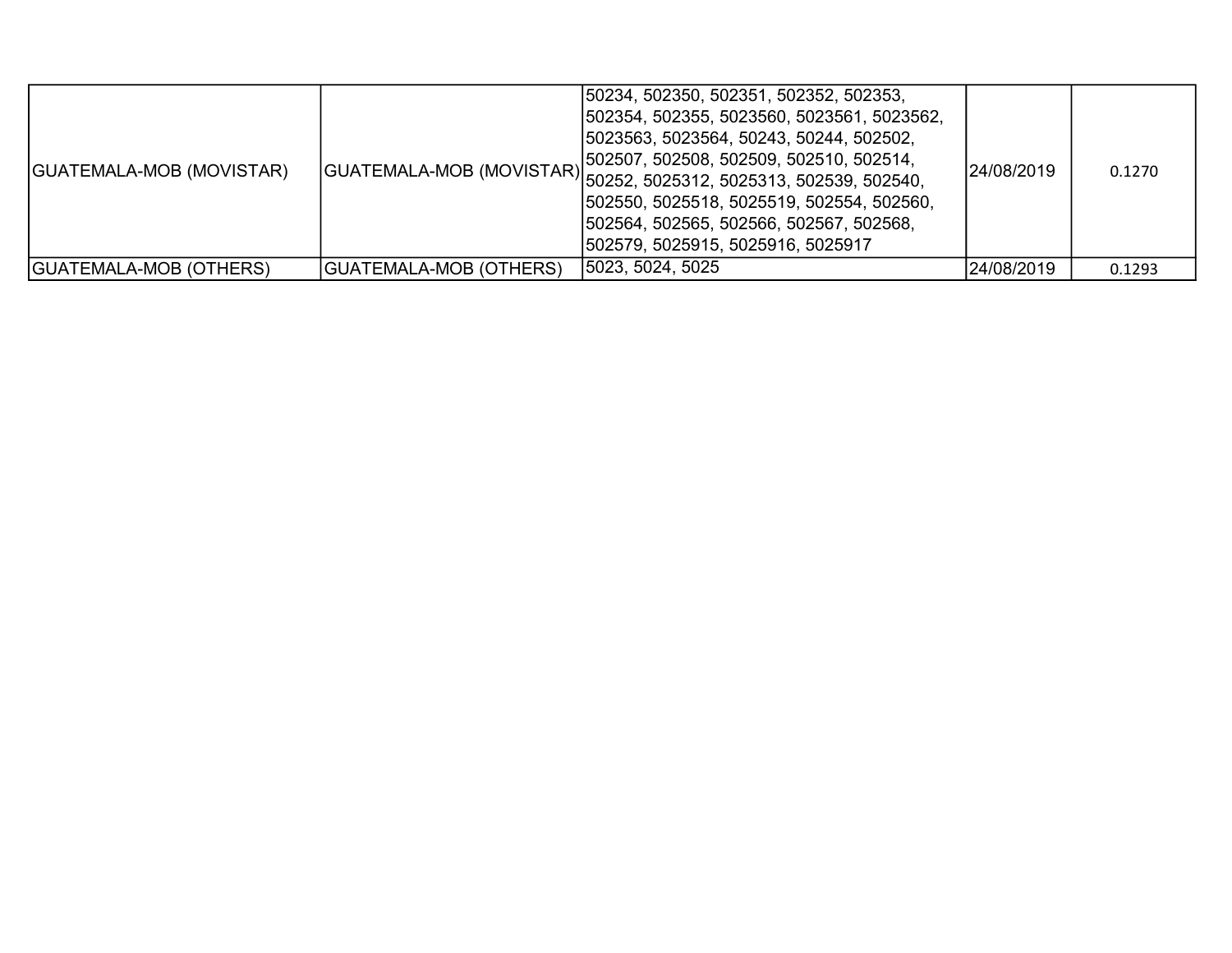| <b>GUATEMALA-MOB (TIGO)</b>       | <b>GUATEMALA-MOB (TIGO)</b>      | 502324, 502325, 502326, 502327, 5023283,<br>5023284, 5023285, 5023286, 5023287, 5023288,<br>5023289, 502329, 502330, 5023311, 5023312,<br>5023313, 5023314, 5023315, 5023316, 5023317,<br>5023318, 5023319, 5023321, 5023322, 5023323,<br>5023324, 5023325, 5023326, 5023327, 5023328,<br>5023329, 5023331, 5023332, 5023333, 5023334,<br>5023335, 5023336, 5023337, 5023338, 5023339,<br>5023341, 5023342, 5023343, 5023344, 5023345,<br>5023346, 5023347, 5023348, 5023349, 5023351,<br>5023352, 5023353, 5023354, 5023355, 5023356,<br>5023357, 5023358, 5023359, 502336, 502337,<br>502338, 502339, 502371, 502372, 502373,<br>502374, 5023750, 5023751, 5023752, 5023753,<br>5023754, 50240, 5024476, 5024477, 5024478,<br>5024479, 502448, 502449, 50245, 50246,<br>5024773, 5024774, 5024775, 5024776, 5024777,<br>5024778, 5024779, 502478, 502479, 502480,<br>502481, 502482, 502483, 502484, 502485,<br>502486, 502487, 502488, 502489, 50249,<br>502500, 502503, 502504, 502505, 502506,<br>502515, 502516, 502517, 502518, 502519,<br>502520, 502530, 5025314, 5025315, 5025316,<br>5025317, 5025318, 5025319, 502532, 502533,<br>502534, 502535, 502536, 502537, 502538,<br>502552, 5025550, 5025551, 5025552, 5025553,<br>5025580, 5025581, 502570, 5025719, 502572,<br>502573, 502574, 502575, 502576, 502577,<br>502578, 502580, 5025819, 502588, 502589, | 24/08/2019 | 0.1130 |
|-----------------------------------|----------------------------------|---------------------------------------------------------------------------------------------------------------------------------------------------------------------------------------------------------------------------------------------------------------------------------------------------------------------------------------------------------------------------------------------------------------------------------------------------------------------------------------------------------------------------------------------------------------------------------------------------------------------------------------------------------------------------------------------------------------------------------------------------------------------------------------------------------------------------------------------------------------------------------------------------------------------------------------------------------------------------------------------------------------------------------------------------------------------------------------------------------------------------------------------------------------------------------------------------------------------------------------------------------------------------------------------------------------------------------------------------------------------------|------------|--------|
| <b>GUINEA</b>                     | <b>GUINEA</b>                    | 224                                                                                                                                                                                                                                                                                                                                                                                                                                                                                                                                                                                                                                                                                                                                                                                                                                                                                                                                                                                                                                                                                                                                                                                                                                                                                                                                                                       | 24/08/2019 | 0.3965 |
| <b>GUINEA BISSAU</b>              | <b>GUINEA BISSAU</b>             | 245                                                                                                                                                                                                                                                                                                                                                                                                                                                                                                                                                                                                                                                                                                                                                                                                                                                                                                                                                                                                                                                                                                                                                                                                                                                                                                                                                                       | 24/08/2019 | 0.4985 |
| GUINEA BISSAU-MOB (MTN)           | <b>GUINEA BISSAU-MOB (MTN)</b>   | 24596                                                                                                                                                                                                                                                                                                                                                                                                                                                                                                                                                                                                                                                                                                                                                                                                                                                                                                                                                                                                                                                                                                                                                                                                                                                                                                                                                                     | 24/08/2019 | 0.4946 |
| <b>GUINEA BISSAU-MOB (ORANGE)</b> | <b>BLOCKED</b>                   | 24595                                                                                                                                                                                                                                                                                                                                                                                                                                                                                                                                                                                                                                                                                                                                                                                                                                                                                                                                                                                                                                                                                                                                                                                                                                                                                                                                                                     | 24/08/2019 | 0.6142 |
| <b>GUINEA BISSAU-MOB (OTHERS)</b> | GUINEA BISSAU-MOB (OTHERS 245977 |                                                                                                                                                                                                                                                                                                                                                                                                                                                                                                                                                                                                                                                                                                                                                                                                                                                                                                                                                                                                                                                                                                                                                                                                                                                                                                                                                                           | 24/08/2019 | 0.4951 |
| <b>GUINEA-MOB (CELLCOM)</b>       | <b>GUINEA-MOB (CELLCOM)</b>      | 22465, 22467                                                                                                                                                                                                                                                                                                                                                                                                                                                                                                                                                                                                                                                                                                                                                                                                                                                                                                                                                                                                                                                                                                                                                                                                                                                                                                                                                              | 24/08/2019 | 0.5571 |
| GUINEA-MOB (INTERCEL)             | <b>GUINEA-MOB (INTERCEL)</b>     | 22463                                                                                                                                                                                                                                                                                                                                                                                                                                                                                                                                                                                                                                                                                                                                                                                                                                                                                                                                                                                                                                                                                                                                                                                                                                                                                                                                                                     | 24/08/2019 | 0.5468 |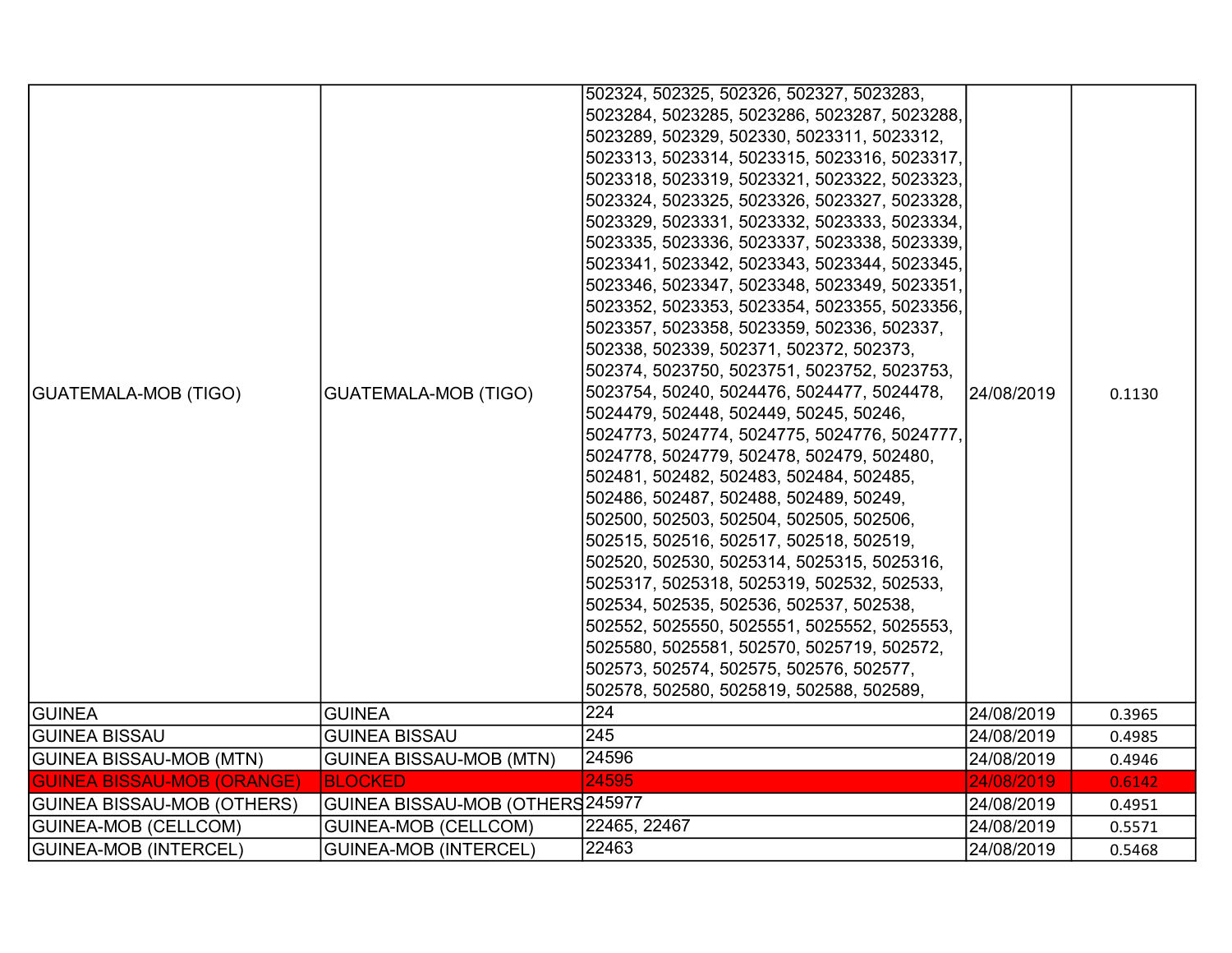| <b>GUINEA-MOB (MTN)</b>      | <b>GUINEA-MOB (MTN)</b>      | 22466                                                                                             | 24/08/2019 | 0.2763 |
|------------------------------|------------------------------|---------------------------------------------------------------------------------------------------|------------|--------|
| <b>GUINEA-MOB (ORANGE)</b>   | <b>GUINEA-MOB (ORANGE)</b>   | 22462                                                                                             | 24/08/2019 | 0.3849 |
| <b>GUINEA-MOB (OTHERS)</b>   | <b>GUINEA-MOB (OTHERS)</b>   | 22455, 22470, 224722, 22478                                                                       | 24/08/2019 | 0.4410 |
| <b>GUINEA-MOB (SOTELGUI)</b> | <b>GUINEA-MOB (SOTELGUI)</b> | 22460                                                                                             | 24/08/2019 | 0.4564 |
| <b>GUYANA</b>                | <b>GUYANA</b>                | 592                                                                                               | 24/08/2019 | 0.2076 |
| <b>GUYANA-MOB (DIGICEL)</b>  | <b>GUYANA-MOB (DIGICEL)</b>  | 592600, 592601, 592602, 592603, 592604,<br> 592608, 592630, 592659, 59266, 59267, 59268,<br>59269 | 24/08/2019 | 0.0945 |
| <b>GUYANA-MOB (OTHERS)</b>   | <b>GUYANA-MOB (OTHERS)</b>   | 592605, 592606, 592607, 592609, 59261, 59262, 24/08/2019<br>59263, 59264, 59265                   |            | 0.2100 |
| <b>HAITI</b>                 | <b>HAITI</b>                 | 509                                                                                               | 24/08/2019 | 0.1650 |
| HAITI-MOB (DIGICEL)          | HAITI-MOB (DIGICEL)          | 509281, 50929, 50931, 50934, 50936, 50937,<br> 50938, 50939, 50944, 50946, 50947, 50948,<br>50949 | 24/08/2019 | 0.2485 |
| HAITI-MOB (NATCOM)           | HAITI-MOB (NATCOM)           | 50932, 50933, 50940, 50941, 50942, 50943                                                          | 24/08/2019 | 0.1650 |
| HAITI-MOB (OTHERS)           | HAITI-MOB (OTHERS)           | 50930, 50935, 5095, 5099813, 5099821                                                              | 24/08/2019 | 0.2918 |
| <b>HONDURAS</b>              | <b>HONDURAS</b>              | 504                                                                                               | 24/08/2019 | 0.1158 |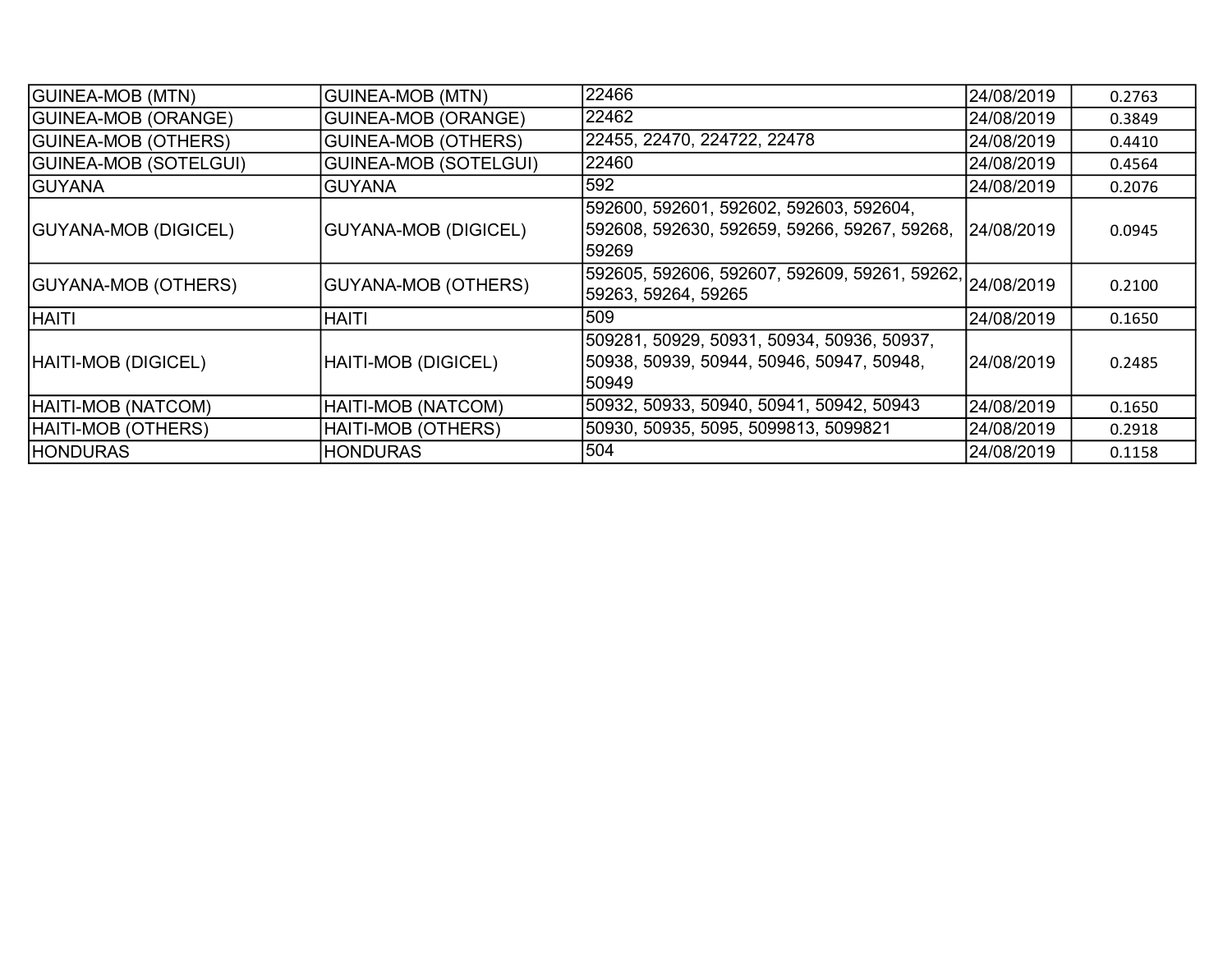| HONDURAS (HONDUTEL)<br>HONDURAS-MOB (CLARO) | HONDURAS (HONDUTEL)<br>HONDURAS-MOB (CLARO) | 5042200, 5042201, 5042209, 5042211, 5042212,<br>5042213, 5042216, 504222, 504223, 5042240,<br>5042245, 5042246, 5042255, 5042257, 5042270,<br>5042271, 5042290, 5042291, 5042292, 5042400,<br>5042423, 5042424, 5042425, 5042429, 5042431,<br>5042433, 5042434, 5042435, 5042436, 5042438,<br>5042439, 5042440, 5042441, 5042442, 5042443,<br>5042444, 5042445, 5042446, 5042447, 5042448,<br>5042451, 5042452, 5042453, 5042455, 5042543,<br>50425449, 5042545, 504255, 5042560, 5042561,<br>5042565, 5042566, 5042574, 5042600, 5042640,<br>5042641, 5042642, 5042643, 5042647, 5042648,<br>504265, 504266, 5042670, 5042671, 5042672,<br>5042673, 5042674, 5042690, 5042691, 5042700,<br>5042763, 5042764, 5042766, 5042767, 5042768,<br>5042769, 504277, 504278, 5042791, 5042793,<br>5042794, 5042795, 5042798, 5042799<br>5043, 5048 | 24/08/2019<br>24/08/2019 | 0.1151<br>0.1222 |
|---------------------------------------------|---------------------------------------------|--------------------------------------------------------------------------------------------------------------------------------------------------------------------------------------------------------------------------------------------------------------------------------------------------------------------------------------------------------------------------------------------------------------------------------------------------------------------------------------------------------------------------------------------------------------------------------------------------------------------------------------------------------------------------------------------------------------------------------------------------------------------------------------------------------------------------------------------|--------------------------|------------------|
| HONDURAS-MOB (HONDUTEL)                     | HONDURAS-MOB (HONDUTEL)                     | 50472, 5047410, 5047411, 5047412, 50475,<br>50476, 50477, 50478, 50479                                                                                                                                                                                                                                                                                                                                                                                                                                                                                                                                                                                                                                                                                                                                                                     | 24/08/2019               | 0.1176           |
| HONDURAS-MOB (TIGO)                         | HONDURAS-MOB (TIGO)                         | 5049                                                                                                                                                                                                                                                                                                                                                                                                                                                                                                                                                                                                                                                                                                                                                                                                                                       | 24/08/2019               | 0.1651           |
| HONGKONG                                    | <b>HONGKONG</b>                             | 852                                                                                                                                                                                                                                                                                                                                                                                                                                                                                                                                                                                                                                                                                                                                                                                                                                        | 24/08/2019               | 0.0288           |
| <b>HONGKONG-MOB</b>                         | <b>HONGKONG-MOB</b>                         | 85217, 85246, 85248, 85249, 85251, 85252,<br>85253, 85254, 85255, 85256, 85257, 85259,<br>8526, 852701, 852702, 852703, 852704, 852705,<br>852706, 852707, 852708, 852709, 85284, 85285,<br>85286, 85287, 85288, 85289, 8529                                                                                                                                                                                                                                                                                                                                                                                                                                                                                                                                                                                                               | 24/08/2019               | 0.0219           |
| <b>HUNGARY</b>                              | <b>HUNGARY</b>                              | $\overline{36}$                                                                                                                                                                                                                                                                                                                                                                                                                                                                                                                                                                                                                                                                                                                                                                                                                            | 24/08/2019               | 0.0463           |
| HUNGARY (NOMADIC NUMBERS)                   | HUNGARY (NOMADIC NUMBER 3621                |                                                                                                                                                                                                                                                                                                                                                                                                                                                                                                                                                                                                                                                                                                                                                                                                                                            | 24/08/2019               | 0.0463           |
| HUNGARY-BUDAPEST                            | HUNGARY-BUDAPEST                            | 361                                                                                                                                                                                                                                                                                                                                                                                                                                                                                                                                                                                                                                                                                                                                                                                                                                        | 24/08/2019               | 0.0463           |
| HUNGARY-MOB (DIGI)                          | HUNGARY-MOB (DIGI)                          | 3650                                                                                                                                                                                                                                                                                                                                                                                                                                                                                                                                                                                                                                                                                                                                                                                                                                       | 24/08/2019               | 0.0584           |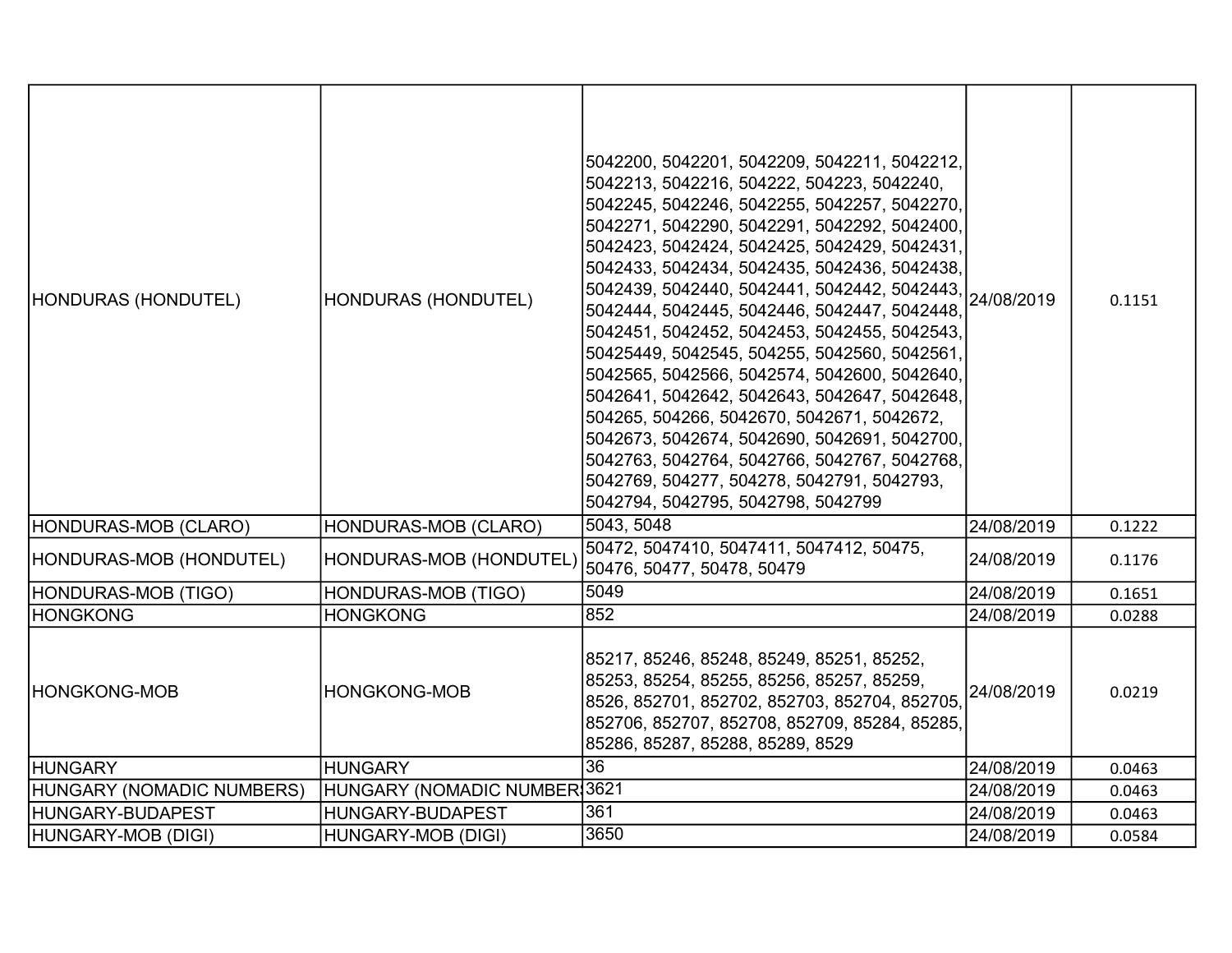| HUNGARY-MOB (TELENOR)         | HUNGARY-MOB (TELENOR)       | 3620                                                                                                                                                                                                                      | 24/08/2019 | 0.0460 |
|-------------------------------|-----------------------------|---------------------------------------------------------------------------------------------------------------------------------------------------------------------------------------------------------------------------|------------|--------|
| HUNGARY-MOB (T-MOBILE)        | HUNGARY-MOB (T-MOBILE)      | 3630, 3631200, 3631201, 36312020, 36312021                                                                                                                                                                                | 24/08/2019 | 0.0419 |
| HUNGARY-MOB (VODAFONE)        | HUNGARY-MOB (VODAFONE)      | 3631, 3670                                                                                                                                                                                                                | 24/08/2019 | 0.0584 |
| <b>ICELAND</b>                | <b>ICELAND</b>              | 354                                                                                                                                                                                                                       | 24/08/2019 | 0.0086 |
| <b>ICELAND (FREEPHONE)</b>    | <b>ICELAND (FREEPHONE)</b>  | 354800                                                                                                                                                                                                                    | 24/08/2019 | 0.0086 |
| <b>ICELAND-MOB (OTHERS)</b>   | <b>ICELAND-MOB (OTHERS)</b> | 354388, 354389, 354611, 354612, 354613,<br>354614, 354630, 354646, 354647, 354650,<br>354651, 354760, 354761, 354762, 354763,<br>354764, 354765, 354766, 354767, 35477, 35478                                             | 24/08/2019 | 0.0177 |
| ICELAND-MOB (SIMINN)          | ICELAND-MOB (SIMINN)        | 354631, 354632, 354637, 354826, 354827,<br>354828, 354829, 35483, 35484, 35485, 35486,<br>35487, 35488, 35489                                                                                                             | 24/08/2019 | 0.0177 |
| <b>ICELAND-MOB (VODAFONE)</b> | ICELAND-MOB (VODAFONE)      | 354615, 354616, 354617, 354618, 35462,<br>354649, 354655, 354659, 35466, 35467, 35468,<br>35469, 354820, 354821, 354822, 354823,<br>354824, 354825                                                                        | 24/08/2019 | 0.0177 |
| <b>INDIA</b>                  | <b>INDIA</b>                | 91                                                                                                                                                                                                                        | 24/08/2019 | 0.0092 |
| <b>INDIA-CITIES</b>           | <b>INDIA-CITIES</b>         | 9111, 91141, 91161, 91172, 91181, 9120, 9122,<br> 9132206, 9133, 9135123, 9140, 9144, 91484,<br>9179, 918020, 918021, 918022, 918023, 918024, 24/08/2019<br>918025, 918026, 918028, 918029, 91803, 91804,<br>91806, 91807 |            | 0.0092 |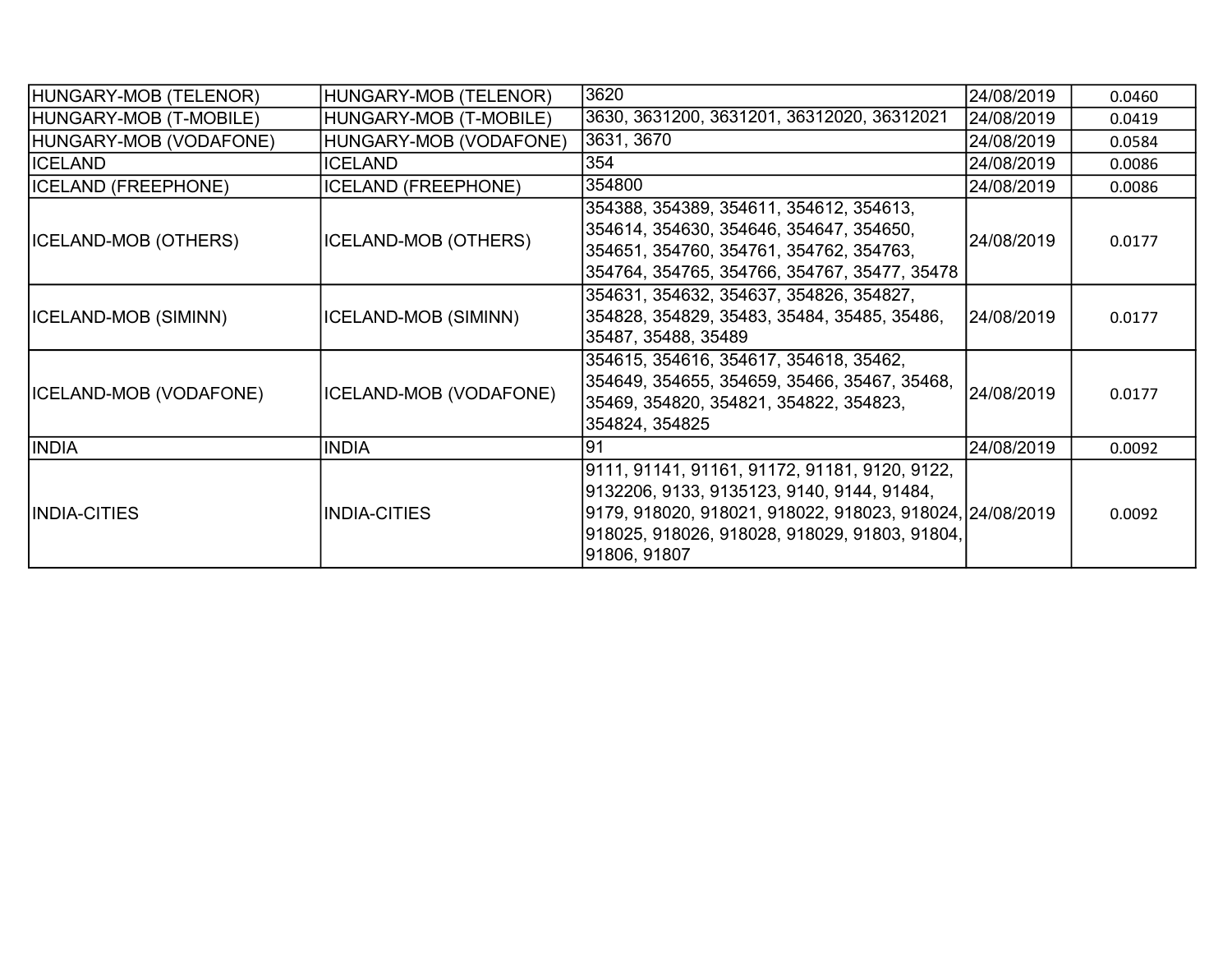|                         |                         | 917588, 917589, 917597, 917598, 917599,                 |        |
|-------------------------|-------------------------|---------------------------------------------------------|--------|
|                         |                         | 917839, 918004, 918005, 918275, 918277,                 |        |
|                         |                         | 918280, 918281, 918300, 918480, 918500,                 |        |
|                         |                         | 918544, 918547, 918580, 9186201, 9186202,               |        |
|                         |                         | 9186203, 9186204, 9186205, 9186206, 9186207,            |        |
|                         |                         | 9186211, 9186212, 9186213, 9186214, 9186215,            |        |
|                         |                         | 9186216, 9186217, 9186251, 9186252, 9186253,            |        |
|                         |                         | 9186254, 9186255, 9186256, 9186257, 9186281,            |        |
|                         |                         | 9186282, 9186283, 9186284, 9186285, 9186286,            |        |
|                         |                         | 9186287, 9186291, 9186292, 9186293, 9186294,            |        |
|                         |                         | 9186295, 9186296, 9186297, 9186421, 9186422,            |        |
|                         |                         | 9186423, 9186424, 9186425, 9186426, 9186427,            |        |
|                         |                         | 9186461, 9186462, 9186463, 9186464, 9186465,            |        |
|                         |                         | 9186466, 9186467, 9186491, 9186492, 9186493,            |        |
| <b>INDIA-MOB (BSNL)</b> | <b>INDIA-MOB (BSNL)</b> | 9186494, 9186495, 9186496, 9186497, 9186801, 24/08/2019 | 0.0092 |
|                         |                         | 9186802, 9186803, 9186804, 9186805, 9186806,            |        |
|                         |                         | 9186807, 9186811, 9186812, 9186813, 9186814,            |        |
|                         |                         | 9186815, 9186816, 9186817, 9186911, 9186912,            |        |
|                         |                         | 9186913, 9186914, 9186915, 9186916, 9186917,            |        |
|                         |                         | 9186921, 9186922, 9186923, 9186924, 9186925,            |        |
|                         |                         | 9186926, 9186927, 9186931, 9186932, 9186933,            |        |
|                         |                         | 9186934, 9186935, 9186936, 9186937, 9186941,            |        |
|                         |                         | 9186942, 9186943, 9186944, 9186945, 9186946,            |        |
|                         |                         | 9186947, 918762, 918763, 918764, 918765,                |        |
|                         |                         | 918887, 918895, 918900, 918901, 918902,                 |        |
|                         |                         | 918903, 918985, 918986, 918987, 918988,                 |        |
|                         |                         | 918989, 918990, 9189910, 9189915, 9189920,              |        |
|                         |                         | 9189921, 9189923, 9189924, 9189925, 9189926,            |        |
|                         |                         | 9189927, 9189928, 9189929, 9189930, 9189932,            |        |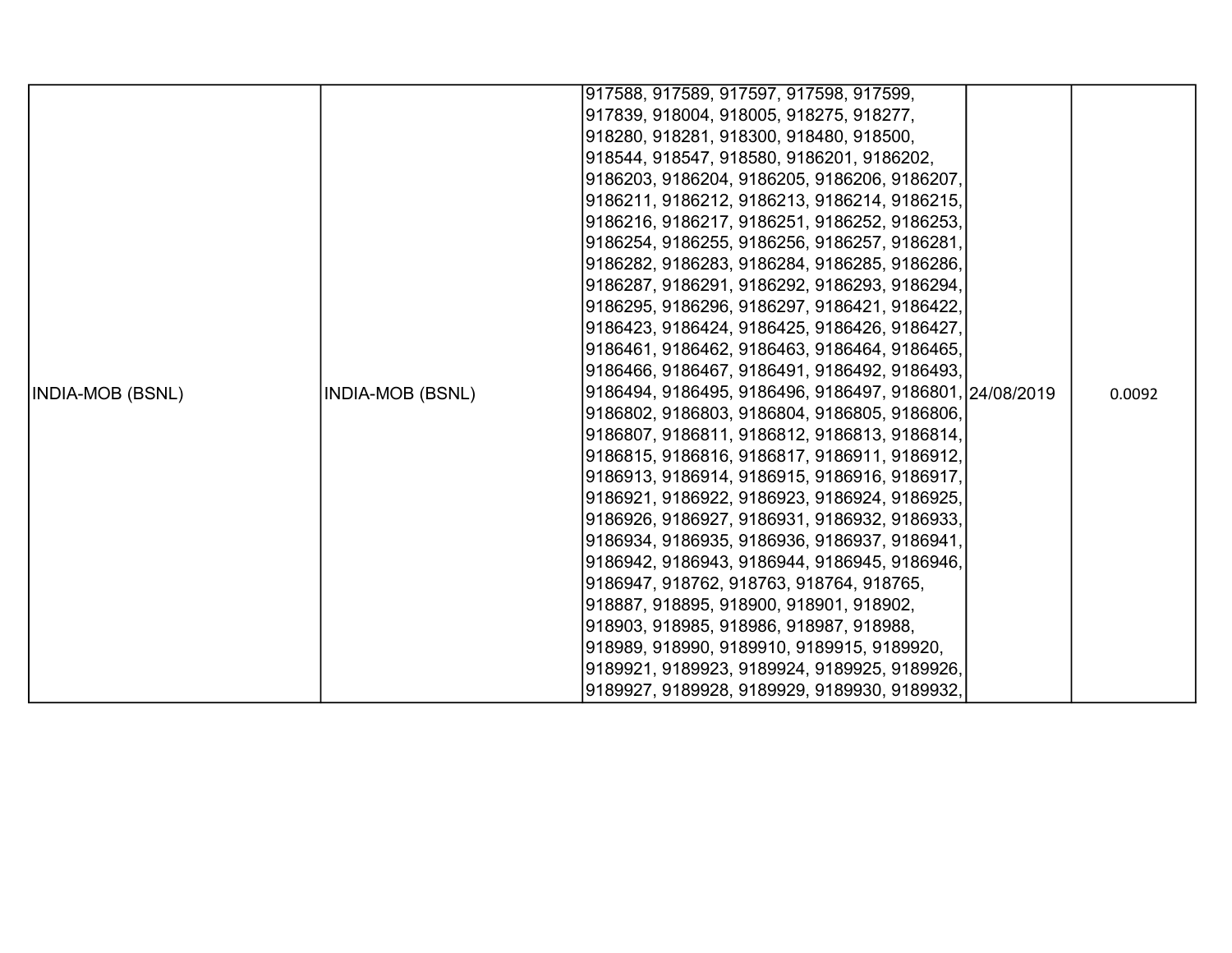|                           |                    | 917276, 917277, 917278, 917293, 917298,      |            |        |
|---------------------------|--------------------|----------------------------------------------|------------|--------|
|                           |                    |                                              |            |        |
|                           |                    | 917299, 917301, 917302, 917303, 917304,      |            |        |
|                           |                    | 917305, 917306, 917307, 917308, 917309,      |            |        |
|                           |                    | 91735, 917373, 917377, 917383, 917384,       |            |        |
|                           |                    | 917385, 917386, 917387, 917388, 917389,      |            |        |
|                           |                    | 917396, 917398, 917399, 917401, 917402,      |            |        |
|                           |                    | 917403, 917404, 917405, 917411, 917415,      |            |        |
|                           |                    | 917416, 917417, 917418, 917419, 917428,      |            |        |
|                           |                    | 917429, 917439, 917483, 917488, 917489,      |            |        |
|                           |                    | 917498, 917499, 917500, 917501, 917502,      |            |        |
|                           |                    | 917503, 917504, 917505, 917520, 917568,      |            |        |
|                           |                    | 917569, 917600, 917602, 917607, 917620,      |            |        |
|                           |                    | 917654, 917666, 917667, 917668, 917669,      |            |        |
|                           |                    | 917676, 917677, 917679, 917696, 917697,      |            |        |
| <b>INDIA-MOB (OTHERS)</b> | INDIA-MOB (OTHERS) | 917698, 917699, 917702, 917708, 917709,      | 24/08/2019 | 0.0092 |
|                           |                    | 917735, 917736, 917737, 917738, 917739,      |            |        |
|                           |                    | 917742, 917760, 917780, 917795, 917796,      |            |        |
|                           |                    | 917807, 917808, 917809, 917814, 917827,      |            |        |
|                           |                    | 917828, 917842, 9178438, 9178439, 9178440,   |            |        |
|                           |                    | 9178448, 9178449, 917845, 9178460, 9178468,  |            |        |
|                           |                    | 9178469, 9178470, 9178478, 9178479, 9178480, |            |        |
|                           |                    | 9178488, 9178489, 9178490, 9178498, 9178499, |            |        |
|                           |                    | 9178500, 9178508, 9178509, 9178510, 9178518, |            |        |
|                           |                    | 9178519, 9178520, 9178528, 9178529, 9178530, |            |        |
|                           |                    | 9178538, 9178539, 9178540, 9178548, 9178549, |            |        |
|                           |                    | 9178550, 9178558, 9178559, 9178560, 9178568, |            |        |
|                           |                    | 9178569, 9178570, 9178578, 9178579, 9178580, |            |        |
|                           |                    | 9178588, 9178589, 9178590, 9178598, 9178599, |            |        |
|                           |                    | 917860, 9178618, 9178619, 9178620, 9178628,  |            |        |
|                           |                    |                                              |            |        |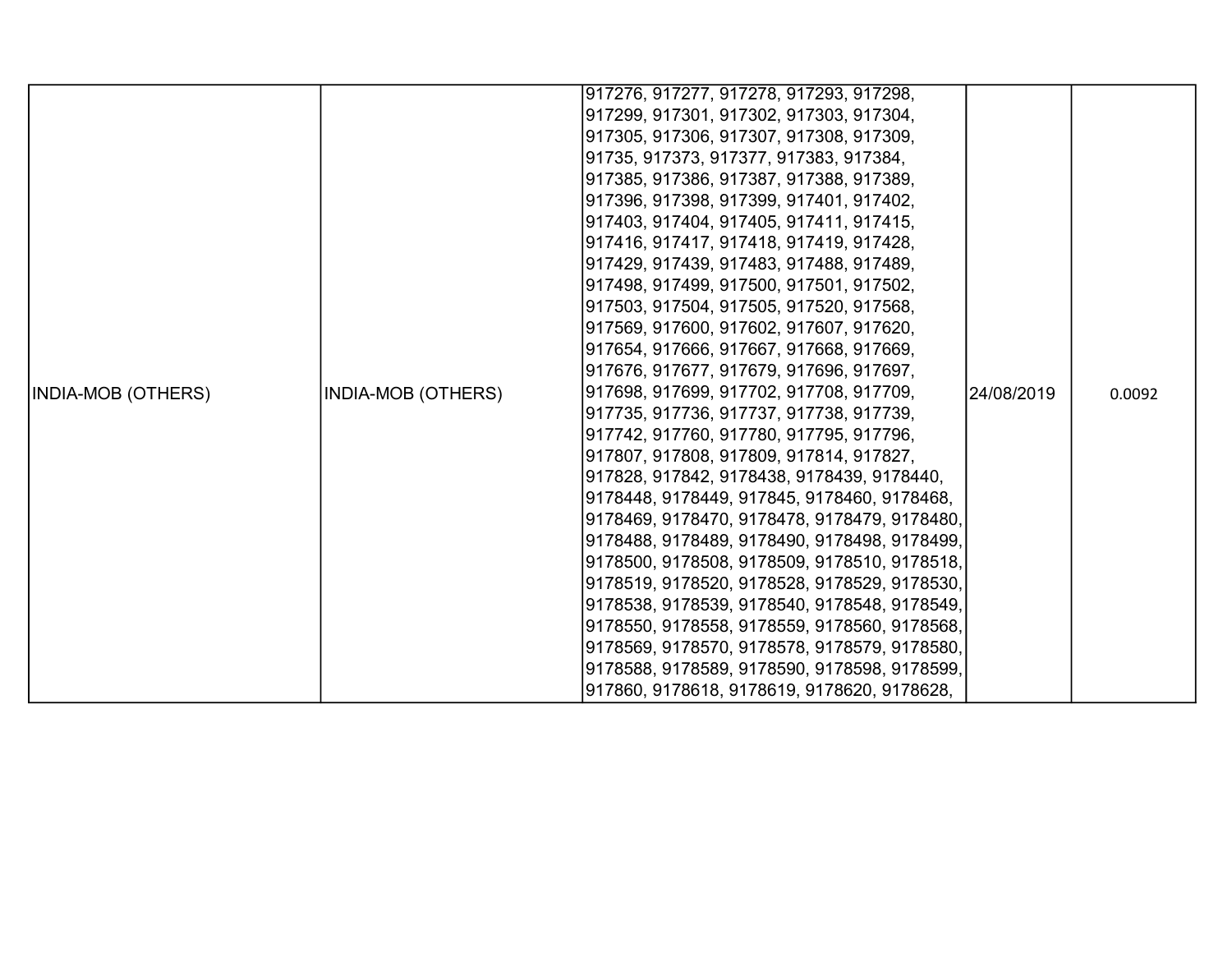|                    |                    | 9187399, 9187400, 9187408, 9187409, 9187410, |            |        |
|--------------------|--------------------|----------------------------------------------|------------|--------|
|                    |                    |                                              |            |        |
|                    |                    | 9187418, 9187419, 9187420, 9187428, 9187429, |            |        |
|                    |                    | 9187430, 9187438, 9187439, 9187440, 9187448, |            |        |
|                    |                    | 9187449, 9187450, 9187458, 9187459, 9187460, |            |        |
|                    |                    | 9187468, 9187469, 9187470, 9187478, 9187479, |            |        |
|                    |                    | 9187480, 9187488, 9187489, 9187490, 9187498, |            |        |
|                    |                    | 9187499, 918750, 9187510, 9187518, 9187519,  |            |        |
|                    |                    | 9187520, 9187528, 9187529, 9187530, 9187538, |            |        |
|                    |                    | 9187539, 918754, 918755, 918756, 918757,     |            |        |
|                    |                    | 918758, 918759, 918760, 9187610, 9187618,    |            |        |
|                    |                    | 9187619, 918766, 918767, 918768, 918769,     |            |        |
|                    |                    | 918790, 918791, 918792, 918793, 918796,      |            |        |
|                    |                    | 918797, 918798, 918799, 918800, 918801,      |            |        |
|                    |                    | 918802, 918803, 918804, 918805, 918807,      |            |        |
| INDIA-MOB (OTHERS) | INDIA-MOB (OTHERS) | 918808, 918809, 918810, 9188110, 9188118,    | 24/08/2019 | 0.0092 |
|                    |                    | 9188119, 9188120, 9188128, 9188129, 918815,  |            |        |
|                    |                    | 918817, 918820, 918822, 918824, 918825,      |            |        |
|                    |                    | 918826, 918827, 918828, 9188290, 9188298,    |            |        |
|                    |                    | 9188299, 9188520, 9188528, 9188529, 918853,  |            |        |
|                    |                    | 9188540, 9188548, 9188549, 9188550, 9188558, |            |        |
|                    |                    | 9188559, 9188560, 9188568, 9188569, 9188570, |            |        |
|                    |                    | 9188578, 9188579, 918858, 918859, 918860,    |            |        |
|                    |                    | 918861, 9188620, 9188628, 9188629, 9188630,  |            |        |
|                    |                    | 9188638, 9188639, 9188640, 9188648, 9188649, |            |        |
|                    |                    | 9188650, 9188658, 9188659, 918866, 918867,   |            |        |
|                    |                    | 9188680, 9188688, 9188689, 9188690, 9188698, |            |        |
|                    |                    | 9188699, 918870, 918871, 918872, 918873,     |            |        |
|                    |                    | 918880, 918881, 918882, 918883, 918885,      |            |        |
|                    |                    | 918888, 918889, 918890, 918891, 918892,      |            |        |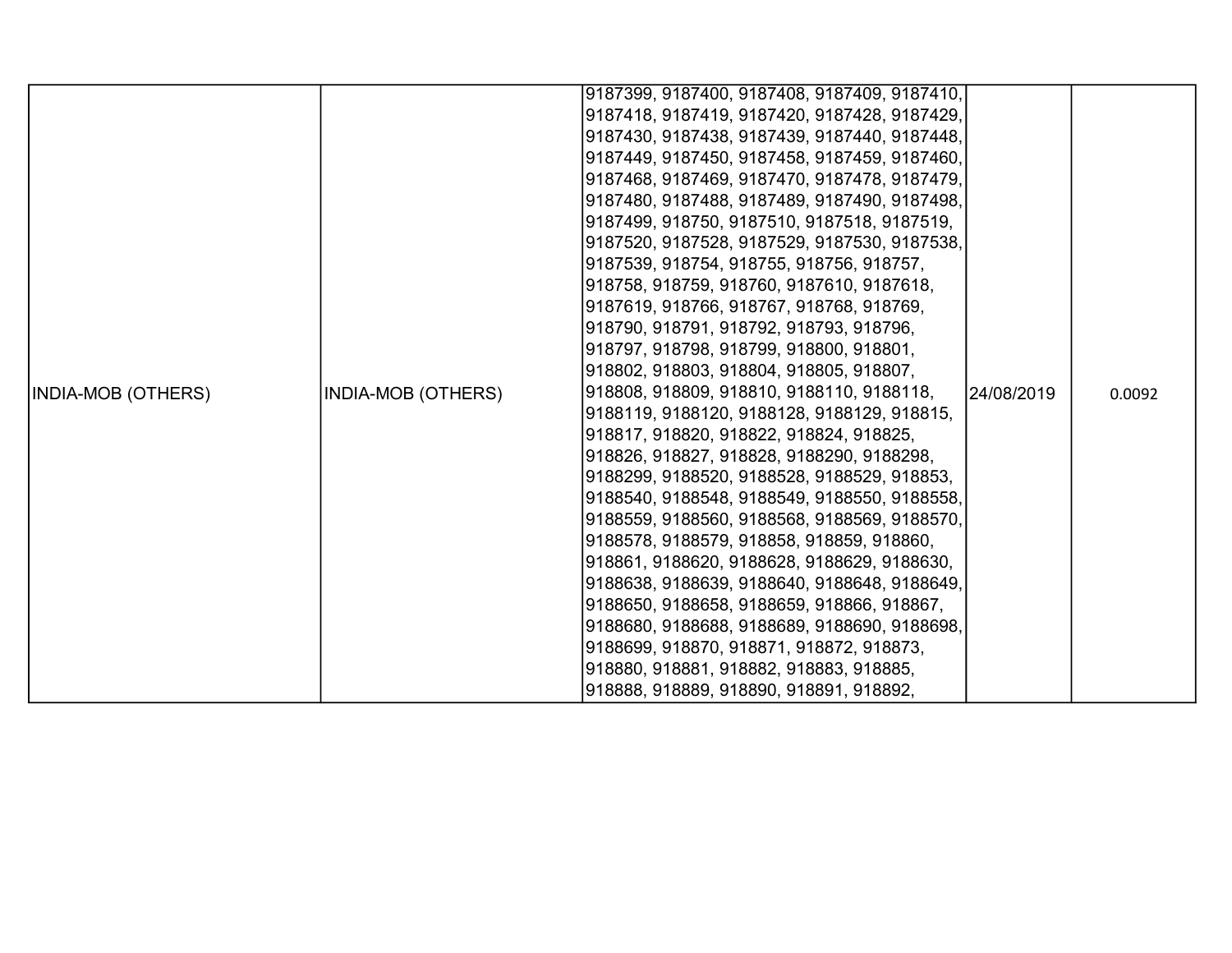|                      |                      | 917409, 917506, 917507, 917508, 917509,                 |        |
|----------------------|----------------------|---------------------------------------------------------|--------|
|                      |                      | 917549, 917566, 917567, 917631, 917639,                 |        |
|                      |                      | 917665, 9177670, 9177678, 9177679, 9177680,             |        |
|                      |                      | 9177688, 9177689, 9177690, 9177698, 9177699,            |        |
|                      |                      | 9177700, 917797, 917798, 917799, 917800,                |        |
|                      |                      | 9178239, 9178240, 9178248, 9178249, 9178250,            |        |
|                      |                      | 9178258, 9178259, 9178260, 9178268, 9178269,            |        |
|                      |                      | 917829, 917830, 9178310, 9178318, 9178319,              |        |
|                      |                      | 9178320, 9178328, 9178329, 9178330, 9178338,            |        |
|                      |                      | 9178339, 9178340, 917837, 917838, 9178670,              |        |
|                      |                      | 9178678, 9178679, 9178680, 9178688, 9178689,            |        |
|                      |                      | 917872, 917873, 917874, 917875, 918001,                 |        |
|                      |                      | 918006, 918007, 918017, 918051, 918052,                 |        |
|                      |                      | 918053, 918054, 918086, 918095, 918098,                 |        |
| INDIA-MOB (VODAFONE) | INDIA-MOB (VODAFONE) | 9181100, 9181108, 9181109, 9181110, 918141,  24/08/2019 | 0.0092 |
|                      |                      | 918142, 918145, 918238, 918239, 9182569,                |        |
|                      |                      | 9182570, 9182578, 9182579, 9182580, 9182588,            |        |
|                      |                      | 9182589, 9182590, 9182598, 9182599, 918297,             |        |
|                      |                      | 918298, 9183340, 9183348, 9183349, 9183350,             |        |
|                      |                      | 9183358, 9183359, 9183360, 9183368, 9183369,            |        |
|                      |                      | 9183370, 9183379, 9183380, 9183388, 9183389,            |        |
|                      |                      | 9183390, 9183398, 9183399, 9183420, 9183428,            |        |
|                      |                      | 9183429, 918348, 9183570, 9183578, 9183579,             |        |
|                      |                      | 9183580, 9183588, 9183589, 9183590, 9183598,            |        |
|                      |                      | 9183599, 918370, 918371, 918372, 918373,                |        |
|                      |                      | 9183750, 9183758, 9183759, 9183760, 9183768,            |        |
|                      |                      | 9183769, 9183770, 9183778, 9183779, 918390,             |        |
|                      |                      | 9183928, 9183929, 9183930, 9183938, 9183939,            |        |
|                      |                      | 9183940, 9183948, 9183949, 9183950, 9183958,            |        |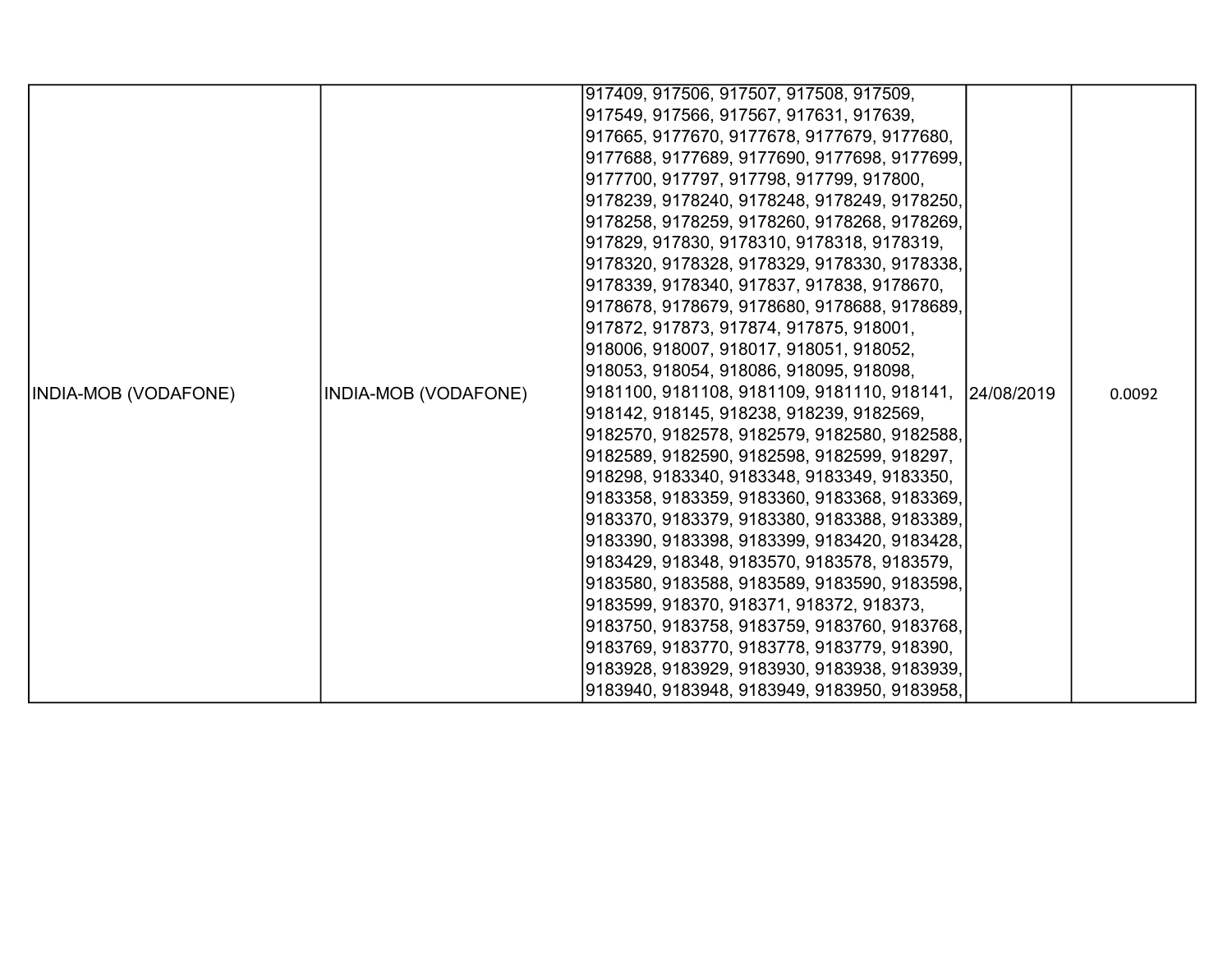| <b>INDIA-STATES</b>           | <b>INDIA-STATES</b>            | 911262, 911274, 911276, 911282, 91129, 91130,<br>91131, 91132, 911332, 911334, 911336, 911342,<br>91135, 911392, 911396, 911421, 911432,<br>911438, 91144, 91145, 911460, 911461, 911462,<br>911463, 911464, 911468, 911469, 911472,<br>911475, 911476, 911477, 911478, 911482,<br>911483, 911484, 911488, 911491, 911493,<br>911494, 911495, 911498, 911499, 911501,<br>911503, 911504, 911505, 911507, 911509,<br>91151, 911526, 911531, 911534, 91154, 911552,<br>911555, 911560, 911561, 911562, 911564,<br>911565, 911567, 911568, 911571, 911572,<br>911573, 911574, 911575, 911576, 911577,<br>911580, 911581, 911582, 911583, 911586,<br>911587, 911588, 911590, 911591, 911592,<br>911593, 911595, 911596, 91160, 91162, 91163,<br>91164, 91165, 91166, 91167, 91168, 91169,<br>91170, 91171, 91173, 91174, 91175, 91176,<br>91177, 91178, 91179, 91180, 91182, 91183,<br>91184, 91185, 91186, 91187, 91188, 91189,<br>911902, 911905, 911972, 912112, 912115, | 24/08/2019 | 0.0092 |
|-------------------------------|--------------------------------|-------------------------------------------------------------------------------------------------------------------------------------------------------------------------------------------------------------------------------------------------------------------------------------------------------------------------------------------------------------------------------------------------------------------------------------------------------------------------------------------------------------------------------------------------------------------------------------------------------------------------------------------------------------------------------------------------------------------------------------------------------------------------------------------------------------------------------------------------------------------------------------------------------------------------------------------------------------------------|------------|--------|
|                               |                                | 912162, 912164, 91217, 912181, 91231, 912324,<br>91233, 912342, 912378, 912381, 912382,<br>912383, 912385, 91240, 91241, 912421, 912422,<br>912423, 912425, 912426, 912430, 912452,<br>912471, 912472, 912478, 912482, 912484,<br>912485, 912488, 91250, 91251, 912522, 91253,<br>912550, 912554, 912556, 912562, 912568,                                                                                                                                                                                                                                                                                                                                                                                                                                                                                                                                                                                                                                               |            |        |
| IINDONESIA                    | <b>INDONESIA</b>               | 91257, 912588, 9126, 9127, 9128, 912908,<br>162                                                                                                                                                                                                                                                                                                                                                                                                                                                                                                                                                                                                                                                                                                                                                                                                                                                                                                                         | 24/08/2019 | 0.0268 |
|                               |                                | 6221                                                                                                                                                                                                                                                                                                                                                                                                                                                                                                                                                                                                                                                                                                                                                                                                                                                                                                                                                                    |            |        |
| INDONESIA-JAKARTA             | <b>INDONESIA-JAKARTA</b>       |                                                                                                                                                                                                                                                                                                                                                                                                                                                                                                                                                                                                                                                                                                                                                                                                                                                                                                                                                                         | 24/08/2019 | 0.0231 |
| <b>INDONESIA-MAJOR CITIES</b> | <b>INDONESIA-MAJOR CITIES</b>  | 6222, 62251, 62341, 62361, 62411, 6261, 62778 24/08/2019                                                                                                                                                                                                                                                                                                                                                                                                                                                                                                                                                                                                                                                                                                                                                                                                                                                                                                                |            | 0.0268 |
| INDONESIA-MOB (3G)            | INDONESIA-MOB (3G)             | 62895, 62896, 62897, 62898, 62899                                                                                                                                                                                                                                                                                                                                                                                                                                                                                                                                                                                                                                                                                                                                                                                                                                                                                                                                       | 24/08/2019 | 0.0378 |
| INDONESIA-MOB (INDOSAT)       | <b>INDONESIA-MOB (INDOSAT)</b> | 62814, 62815, 62816, 62855, 62856, 62857,<br>62858                                                                                                                                                                                                                                                                                                                                                                                                                                                                                                                                                                                                                                                                                                                                                                                                                                                                                                                      | 24/08/2019 | 0.0404 |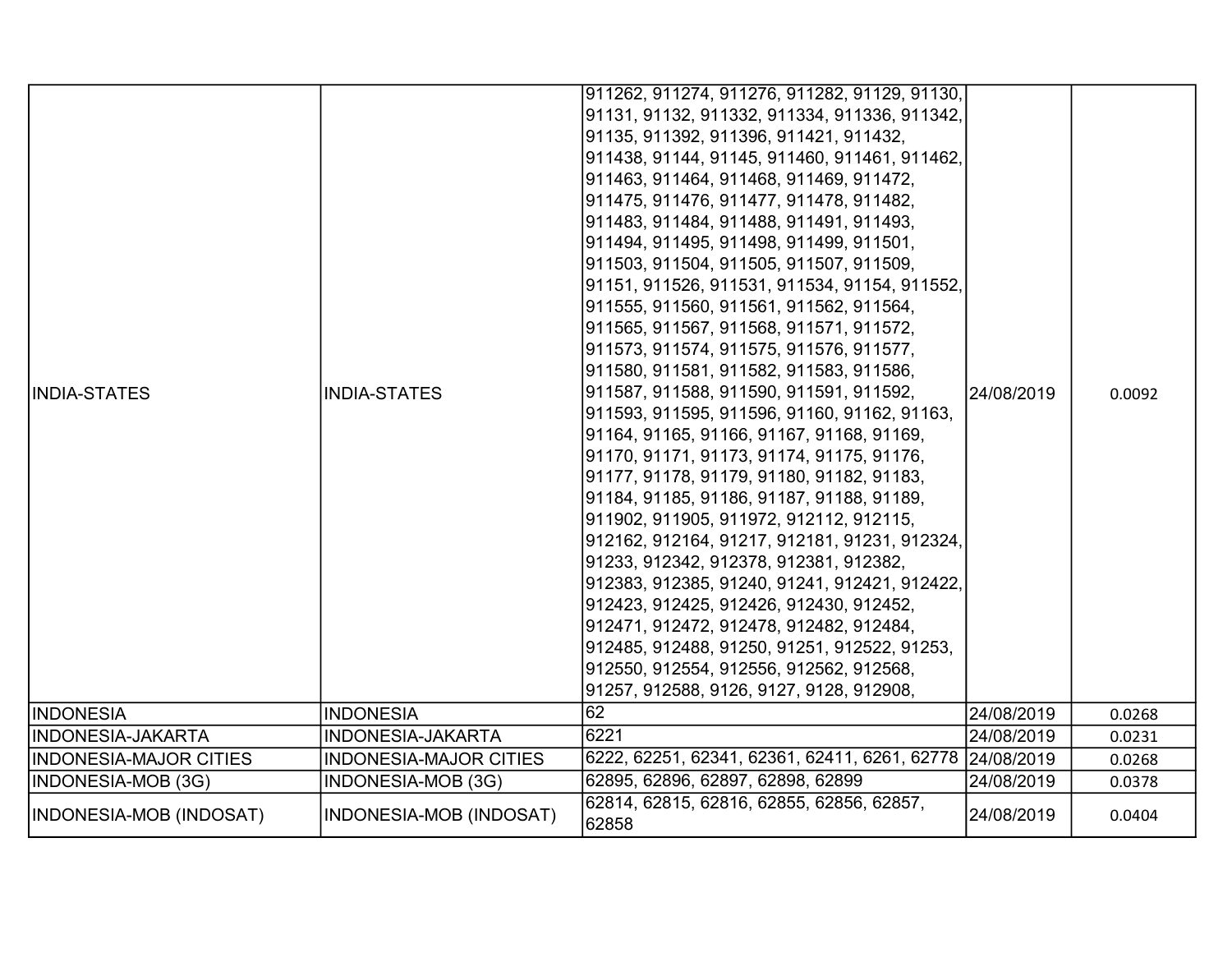|                                                              |                           | 6280, 62810, 62820, 62824, 62825, 62826,<br>62827, 62828, 62829, 6283, 6284, 62850, 62854,                                            |            |        |
|--------------------------------------------------------------|---------------------------|---------------------------------------------------------------------------------------------------------------------------------------|------------|--------|
| INDONESIA-MOB (OFF-NET)                                      | INDONESIA-MOB (OFF-NET)   | 62860, 62861, 62862, 62863, 62864, 62865,<br>62866, 62867, 628680, 628682, 628683, 628684,<br>628685, 628686, 628687, 628688, 628689, | 24/08/2019 | 0.0378 |
|                                                              |                           | 62869, 62870, 62871, 62872, 62873, 62874,<br>62875, 62876, 62879, 6288, 62890, 62891,<br>62892, 62893, 62894                          |            |        |
| <b>INDONESIA-MOB (OTHERS)</b>                                | INDONESIA-MOB (OTHERS)    | 628                                                                                                                                   | 24/08/2019 | 0.0378 |
| <b>INDONESIA-MOB (SATELLITE)</b>                             | INDONESIA-MOB (SATELLITE) | 628681                                                                                                                                | 24/08/2019 | 0.0378 |
| INDONESIA-MOB (TELKOMSEL)                                    | INDONESIA-MOB (TELKOMSEL  | 62811, 62812, 62813, 62821, 62822, 62823,<br>62851, 62852, 62853                                                                      | 24/08/2019 | 0.0404 |
| INDONESIA-MOB (XL AXIATA)                                    | INDONESIA-MOB (XL AXIATA) | 62817, 62818, 62819, 62831, 62832, 62833,<br>62838, 62859, 62877, 62878                                                               | 24/08/2019 | 0.0378 |
| INDONESIA-SURABAYA                                           | INDONESIA-SURABAYA        | 6231                                                                                                                                  | 24/08/2019 | 0.0231 |
| <b>INMARSAT AERO</b>                                         | <b>BLOCKED</b>            | 8705                                                                                                                                  | 24/08/2019 | 3.6531 |
| <b>INMARSAT B</b>                                            | <b>BLOCKED</b>            | 87030, 87031, 87032, 87033, 87034, 87035,<br>87036, 87037, 87038                                                                      | 24/08/2019 | 1.4913 |
| <b>INMARSAT B HSD</b>                                        | <b>BLOCKED</b>            | 87039                                                                                                                                 | 24/08/2019 | 6.9800 |
| <b>INMARSAT BGAN</b>                                         | <b>BLOCKED</b>            | 87077                                                                                                                                 | 24/08/2019 | 3.2216 |
| <b>INMARSAT BGAN HSD</b>                                     | <b>BLOCKED</b>            | 87078                                                                                                                                 | 24/08/2019 | 5.2517 |
| <b>INMARSAT M</b>                                            | <b>BLOCKED</b>            | 87061, 87062, 87063, 87064, 87065, 87066,<br>87067, 87068, 87069                                                                      | 24/08/2019 | 1.1800 |
| <b>INMARSAT M4</b>                                           | <b>BLOCKED</b>            | 87060                                                                                                                                 | 24/08/2019 | 5.5742 |
| <b>INMARSAT MINI-M</b>                                       | <b>BLOCKED</b>            | 87076                                                                                                                                 | 24/08/2019 | 1.0748 |
| <b>INTERNATIONAL NETWORKS (AER BLOCKED</b>                   |                           | 88299                                                                                                                                 | 24/08/2019 | 6.5782 |
| <b>INTERNATIONAL NETWORKS (AER BLOCKED</b>                   |                           | 88298                                                                                                                                 | 24/08/2019 | 0.6783 |
| <b>INTERNATIONAL NETWORKS (ANT BLOCKED</b>                   |                           | 88234                                                                                                                                 | 24/08/2019 | 3.5771 |
| <b>INTERNATIONAL NETWORKS (CANBLOCKED)</b>                   |                           | 88222                                                                                                                                 | 24/08/2019 | 8.6544 |
| <b>INTERNATIONAL NETWORKS (CINOBLOCKED)</b>                  |                           | 88237                                                                                                                                 | 24/08/2019 | 2.3105 |
| INTERNATIONAL NETWORKS (DTA INTERNATIONAL NETWORKS (I॑882280 |                           |                                                                                                                                       | 24/08/2019 | 0.0156 |
| <b>INTERNATIONAL NETWORKS (ELLIBLOCKED)</b>                  |                           | 8835140                                                                                                                               | 24/08/2019 | 2.3105 |
| <b>INTERNATIONAL NETWORKS (EMNBLOCKED)</b>                   |                           | 883170                                                                                                                                | 24/08/2019 | 2.3105 |
| <b>INTERNATIONAL NETWORKS (EMSBLOCKED)</b>                   |                           | 88213                                                                                                                                 | 24/08/2019 | 2.3438 |
| INTERNATIONAL NETWORKS (FT CINTERNATIONAL NETWORKS (#883130  |                           |                                                                                                                                       | 24/08/2019 | 0.0185 |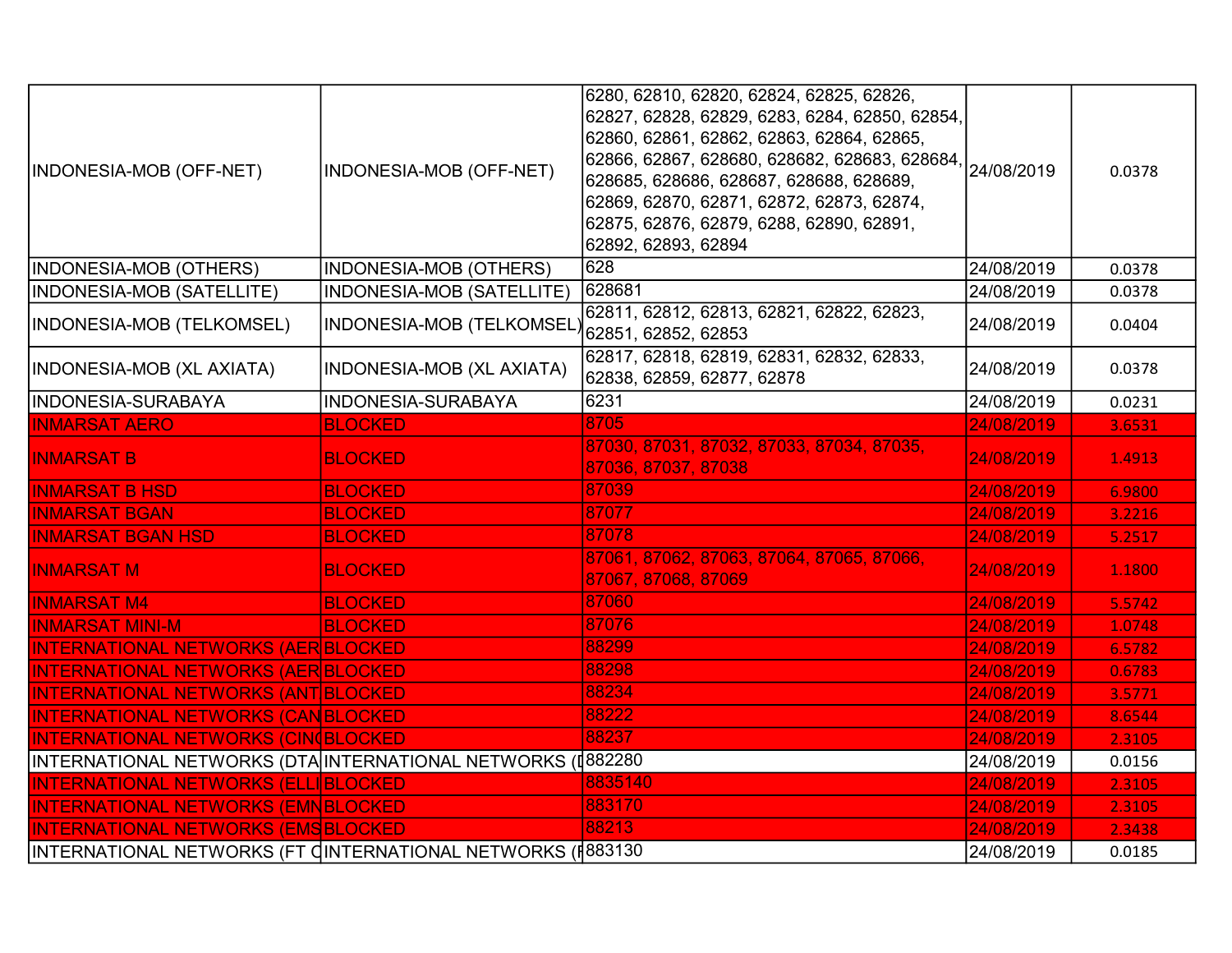| <b>INTERNATIONAL NETWORKS (GLOBLOCKED)</b>                  |                          | 88215, 88231              | 24/08/2019 | 2.6828  |
|-------------------------------------------------------------|--------------------------|---------------------------|------------|---------|
| <b>INTERNATIONAL NETWORKS (GLOBLOCKED)</b>                  |                          | 88210                     | 24/08/2019 | 2.6828  |
| <b>INTERNATIONAL NETWORKS (GLOBLOCKED)</b>                  |                          | 8818, 8819                | 24/08/2019 | 2.5252  |
| <b>INTERNATIONAL NETWORKS (HIS BLOCKED</b>                  |                          | 88212                     | 24/08/2019 | 2.6828  |
| <b>INTERNATIONAL NETWORKS (INTEBLOCKED)</b>                 |                          | 88241                     | 24/08/2019 | 2.3105  |
| <b>INTERNATIONAL NETWORKS (IRID BLOCKED)</b>                |                          | 8816                      | 24/08/2019 | 3.7522  |
| INTERNATIONAL NETWORKS (IRID BLOCKED                        |                          | 8817                      | 24/08/2019 | 3.7522  |
| <b>INTERNATIONAL NETWORKS (JASIBLOCKED)</b>                 |                          | 88235                     | 24/08/2019 | 2.6828  |
| INTERNATIONAL NETWORKS (JER BLOCKED                         |                          | 88236                     | 24/08/2019 | 4.0406  |
| <b>INTERNATIONAL NETWORKS (MCFBLOCKED</b>                   |                          | 88232                     | 24/08/2019 | 1.3720  |
| <b>INTERNATIONAL NETWORKS (MEDBLOCKED)</b>                  |                          | 883100                    | 24/08/2019 | 2.3105  |
| <b>INTERNATIONAL NETWORKS (MT NBLOCKED)</b>                 |                          | 88249                     | 24/08/2019 | 2.6025  |
| INTERNATIONAL NETWORKS (MUL INTERNATIONAL NETWORKS (1883140 |                          |                           | 24/08/2019 | 0.1193  |
| <b>INTERNATIONAL NETWORKS (ORABLOCKED)</b>                  |                          | 88233                     | 24/08/2019 | 2.3105  |
| <b>INTERNATIONAL NETWORKS (SIPNBLOCKED)</b>                 |                          | 8835130                   | 24/08/2019 | 2.3105  |
| <b>INTERNATIONAL NETWORKS (SITABLOCKED)</b>                 |                          | 88223                     | 24/08/2019 | 3.4639  |
| <b>INTERNATIONAL NETWORKS (SMABLOCKED)</b>                  |                          | 88297                     | 24/08/2019 | 2.6828  |
| INTERNATIONAL NETWORKS (TEL‡INTERNATIONAL NETWORKS (1883210 |                          |                           | 24/08/2019 | 0.0243  |
| <b>INTERNATIONAL NETWORKS (TELIBLOCKED</b>                  |                          | 88245                     | 24/08/2019 | 7.5010  |
| <b>INTERNATIONAL NETWORKS (TEL BLOCKED)</b>                 |                          | 883120                    | 24/08/2019 | 13.2684 |
| <b>INTERNATIONAL NETWORKS (THU BLOCKED)</b>                 |                          | 88216                     | 24/08/2019 | 1.4511  |
| INTERNATIONAL NETWORKS (T-M(INTERNATIONAL NETWORKS          |                          | 882285                    | 24/08/2019 | 0.0156  |
| INTERNATIONAL NETWORKS (TRA INTERNATIONAL NETWORKS (188247) |                          |                           | 24/08/2019 | 0.0185  |
| <b>INTERNATIONAL NETWORKS (TYN BLOCKED)</b>                 |                          | 88246                     | 24/08/2019 | 2.6828  |
| INTERNATIONAL NETWORKS (UNCBLOCKED                          |                          | 888                       | 24/08/2019 | 1.1569  |
| INTERNATIONAL NETWORKS (VODINTERNATIONAL NETWORKS (V        |                          | 88239                     | 24/08/2019 | 0.4186  |
| <b>INTERNATIONAL NETWORKS (VOX BLOCKED)</b>                 |                          | 883510                    | 24/08/2019 | 1.1569  |
| INTERNATIONAL NETWORKS (WIN BLOCKED                         |                          | 8835150                   | 24/08/2019 | 1.1569  |
| <b>IRAN</b>                                                 | <b>IRAN</b>              | $\overline{98}$           | 24/08/2019 | 0.0888  |
| IRAN-MOB (MCI)                                              | IRAN-MOB (MCI)           | 9891                      | 24/08/2019 | 0.1380  |
| IRAN-MOB (MTN)                                              | <b>IRAN-MOB (MTN)</b>    | 98901, 98902, 98903, 9893 | 24/08/2019 | 0.1380  |
| IRAN-MOB (OTHERS)                                           | <b>IRAN-MOB (OTHERS)</b> | 989                       | 24/08/2019 | 0.1380  |
| <b>IRAN-TEHRAN</b>                                          |                          |                           |            |         |
|                                                             | <b>IRAN-TEHRAN</b>       | 9821                      | 24/08/2019 | 0.0888  |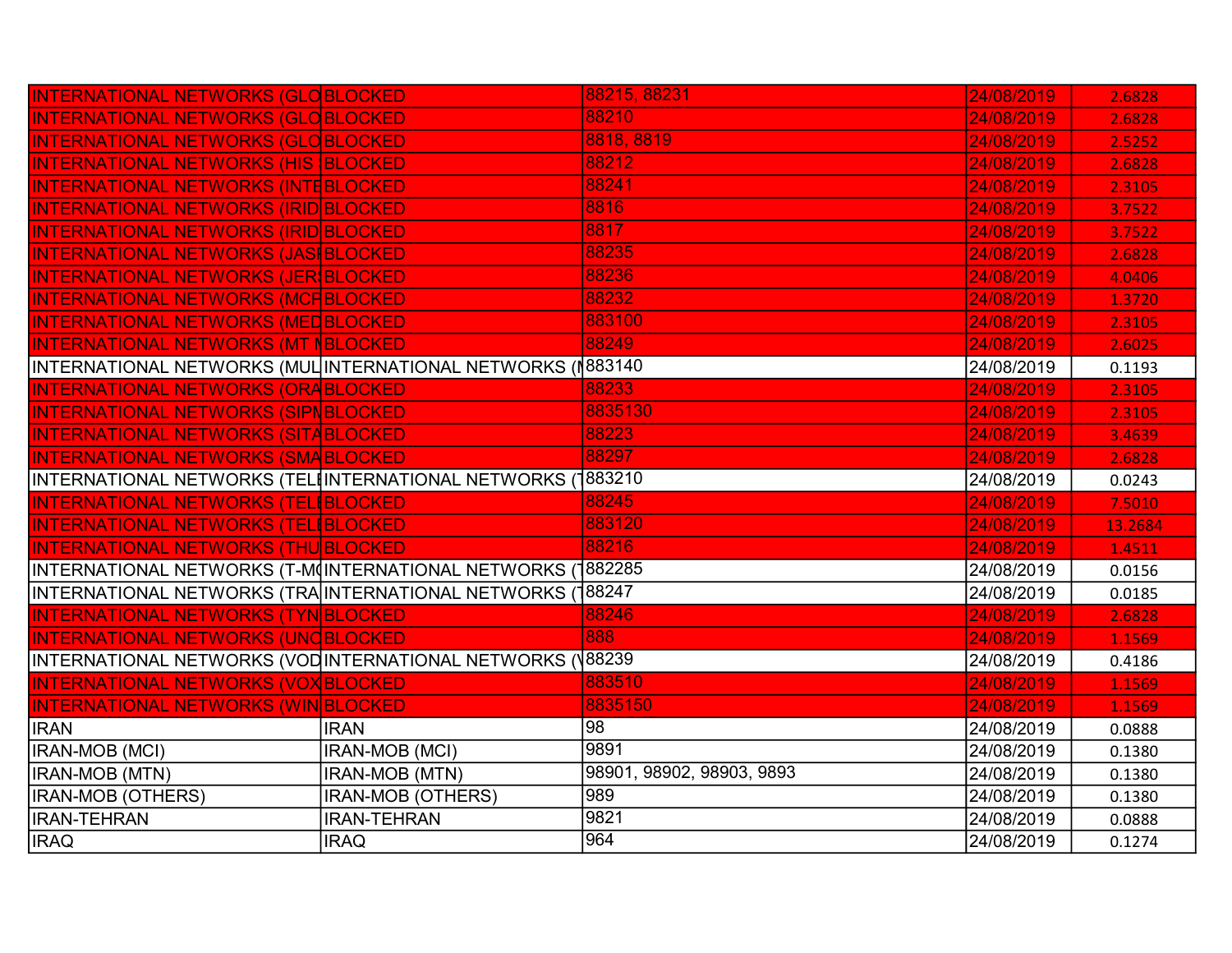| <b>IRAQ-BAGHDAD</b>                                                  | IRAQ-BAGHDAD                          | 9641                                                                                                                                                    | 24/08/2019 | 0.1274 |
|----------------------------------------------------------------------|---------------------------------------|---------------------------------------------------------------------------------------------------------------------------------------------------------|------------|--------|
| <b>IRAQ-KURDISH</b>                                                  | <b>IRAQ-KURDISH</b>                   | 964530, 964531, 964533, 964534, 964535,<br>964536, 964537, 964538, 964539, 96462, 96466                                                                 | 24/08/2019 | 0.1188 |
| <b>IRAQ-MOB (ASIACELL)</b>                                           | IRAQ-MOB (ASIACELL)                   | 96477                                                                                                                                                   | 24/08/2019 | 0.1672 |
| <b>IRAQ-MOB (KOREK)</b>                                              | IRAQ-MOB (KOREK)                      | 96475                                                                                                                                                   | 24/08/2019 | 0.1892 |
| <b>IRAQ-MOB (OTHERS)</b>                                             | IRAQ-MOB (OTHERS)                     | 9645321, 9645322, 9645323, 9645324, 96470,<br>96471, 96472, 96473, 96474, 96476                                                                         | 24/08/2019 | 0.1274 |
| IRAQ-MOB (ZAIN)                                                      | IRAQ-MOB (ZAIN)                       | 96478, 96479                                                                                                                                            | 24/08/2019 | 0.1856 |
| <b>IRELAND</b>                                                       | <b>IRELAND</b>                        | 353                                                                                                                                                     | 24/08/2019 | 0.0063 |
| <b>IRELAND (NAT. ACCESS VOIP)</b>                                    | <b>IRELAND (NAT. ACCESS VOIP)</b>     | 35376                                                                                                                                                   | 24/08/2019 | 0.0697 |
| <b>IRELAND (NORTHERN IRELAND)</b>                                    | <b>IRELAND (NORTHERN IRELAND35348</b> |                                                                                                                                                         | 24/08/2019 | 0.0063 |
| <b>IRELAND (PERSONAL NUMBER)</b>                                     | IRELAND (PERSONAL NUMBER 353700       |                                                                                                                                                         | 24/08/2019 | 0.1010 |
| <b>IRELAND (UNIVERSAL ACCESS)</b>                                    | IRELAND (UNIVERSAL ACCESS 353818      |                                                                                                                                                         | 24/08/2019 | 0.1074 |
| IRELAND-MOB (3G)                                                     | IRELAND-MOB (3G)                      | 35383                                                                                                                                                   | 24/08/2019 | 0.0151 |
| <b>IRELAND-MOB (ID)</b>                                              | <b>IRELAND-MOB (ID)</b>               | 3538970, 3538971                                                                                                                                        | 24/08/2019 | 0.0306 |
| <b>IRELAND-MOB (LYCA)</b>                                            | <b>IRELAND-MOB (LYCA)</b>             | 3538994, 3538995, 3538996, 3538997, 3538998                                                                                                             | 24/08/2019 | 0.0151 |
| <b>IRELAND-MOB (METEOR)</b>                                          | <b>IRELAND-MOB (METEOR)</b>           | 35385                                                                                                                                                   | 24/08/2019 | 0.0151 |
| IRELAND-MOB (O2)                                                     | IRELAND-MOB (O2)                      | 35386                                                                                                                                                   | 24/08/2019 | 0.0151 |
| <b>IRELAND-MOB (OTHERS)</b>                                          | <b>IRELAND-MOB (OTHERS)</b>           | 3538                                                                                                                                                    | 24/08/2019 | 0.0398 |
| <b>IRELAND-MOB (TESCO)</b>                                           | <b>IRELAND-MOB (TESCO)</b>            | 3538920, 3538921, 3538922, 3538923, 3538924, 24/08/2019<br>3538925, 3538926, 3538927, 353894, 35389520,<br>35389521, 35389522, 35389523, 3538954        |            | 0.0151 |
| <b>IRELAND-MOB (VIRGIN)</b>                                          | IRELAND-MOB (VIRGIN)                  | 3538960, 3538961                                                                                                                                        | 24/08/2019 | 0.0398 |
| <b>IRELAND-MOB (VODAFONE)</b>                                        | <b>IRELAND-MOB (VODAFONE)</b>         | 35382, 35387                                                                                                                                            | 24/08/2019 | 0.0151 |
| <b>ISRAEL</b>                                                        | <b>ISRAEL</b>                         | 972                                                                                                                                                     | 24/08/2019 | 0.0055 |
| <b>ISRAEL-MOB (OTHERS)</b>                                           | <b>ISRAEL-MOB (OTHERS)</b>            | 972050, 972051, 972052, 972053, 972054,<br>972055, 972057, 972058, 9721515, 9721535,<br>97250, 97251, 97252, 97253, 97254, 97255,<br>97257, 97258, 9726 | 24/08/2019 | 0.0206 |
| ISRAEL-MOB (PALESTINE)                                               | ISRAEL-MOB (PALESTINE)                | 972059, 97259                                                                                                                                           | 24/08/2019 | 0.1672 |
| ISRAEL-MOB (PALESTINE-WATAN) ISRAEL-MOB (PALESTINE-WAT 972056, 97256 |                                       |                                                                                                                                                         | 24/08/2019 | 0.1672 |
| <b>ISRAEL-PALESTINE</b>                                              | <b>ISRAEL-PALESTINE</b>               | 972022, 972042, 972082, 972092, 97222, 97242,<br>97282, 97292                                                                                           | 24/08/2019 | 0.1452 |
| <b>ITALY</b>                                                         | <b>ITALY</b>                          | 39                                                                                                                                                      | 24/08/2019 | 0.0081 |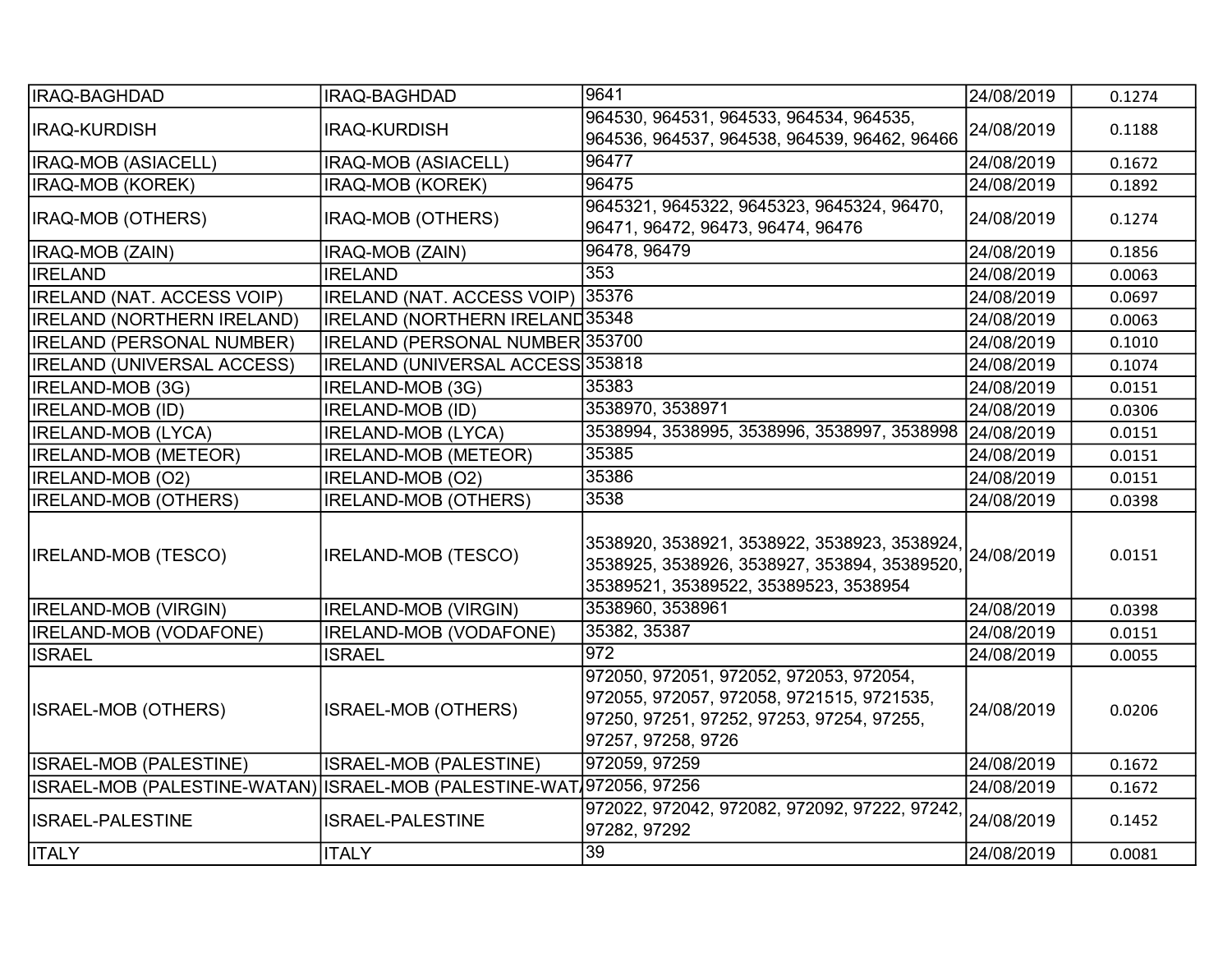| <b>ITALY-MOB (BT)</b>      | <b>ITALY-MOB (BT)</b>       | 393710, 39740                                                                                                 | 24/08/2019 | 0.0168 |
|----------------------------|-----------------------------|---------------------------------------------------------------------------------------------------------------|------------|--------|
| ITALY-MOB (DIGI)           | <b>ITALY-MOB (DIGI)</b>     | 393533, 39742                                                                                                 | 24/08/2019 | 0.2381 |
| ITALY-MOB (FASTWEB)        | <b>ITALY-MOB (FASTWEB)</b>  | 393755, 393756, 39745                                                                                         | 24/08/2019 | 0.0168 |
| ITALY-MOB (H3G)            | <b>ITALY-MOB (H3G)</b>      | 39373, 39390, 39391, 39392, 39393, 39397                                                                      | 24/08/2019 | 0.0168 |
| ITALY-MOB (ILIAD)          | <b>ITALY-MOB (ILIAD)</b>    | 393515, 393516, 393517, 393518, 393519,<br>39747                                                              | 24/08/2019 | 0.1358 |
| ITALY-MOB (LYCA)           | ITALY-MOB (LYCA)            | 393511, 393512, 39382                                                                                         | 24/08/2019 | 0.0168 |
| <b>ITALY-MOB (NOVERCA)</b> | <b>ITALY-MOB (NOVERCA)</b>  | 39350, 39381                                                                                                  | 24/08/2019 | 0.0620 |
| <b>ITALY-MOB (OTHERS)</b>  | <b>ITALY-MOB (OTHERS)</b>   | 393, 3974                                                                                                     | 24/08/2019 | 0.5245 |
| <b>ITALY-MOB (POSTE)</b>   | <b>ITALY-MOB (POSTE)</b>    | 39355, 393711, 393713, 393714, 39741                                                                          | 24/08/2019 | 0.0853 |
| ITALY-MOB (TIM)            | <b>ITALY-MOB (TIM)</b>      | 39330, 39331, 39333, 39334, 39335, 39336,<br>39337, 39338, 39339, 39360, 39363, 39366,<br>39368, 39370, 39385 | 24/08/2019 | 0.0168 |
| ITALY-MOB (VODAFONE)       | <b>ITALY-MOB (VODAFONE)</b> | 39340, 39342, 39343, 39344, 39345, 39346,<br>39347, 39348, 39349, 393760, 39377, 393791,<br>393792, 39383     | 24/08/2019 | 0.0168 |
| ITALY-MOB (WELCOME)        | <b>ITALY-MOB (WELCOME)</b>  | 393783, 39746                                                                                                 | 24/08/2019 | 0.0191 |
| ITALY-MOB (WIND)           | ITALY-MOB (WIND)            | 39320, 39322, 39323, 39324, 39327, 39328,<br>39329, 39380, 39388, 39389                                       | 24/08/2019 | 0.0168 |
| <b>JAMAICA</b>             | <b>JAMAICA</b>              | 1876                                                                                                          | 24/08/2019 | 0.1938 |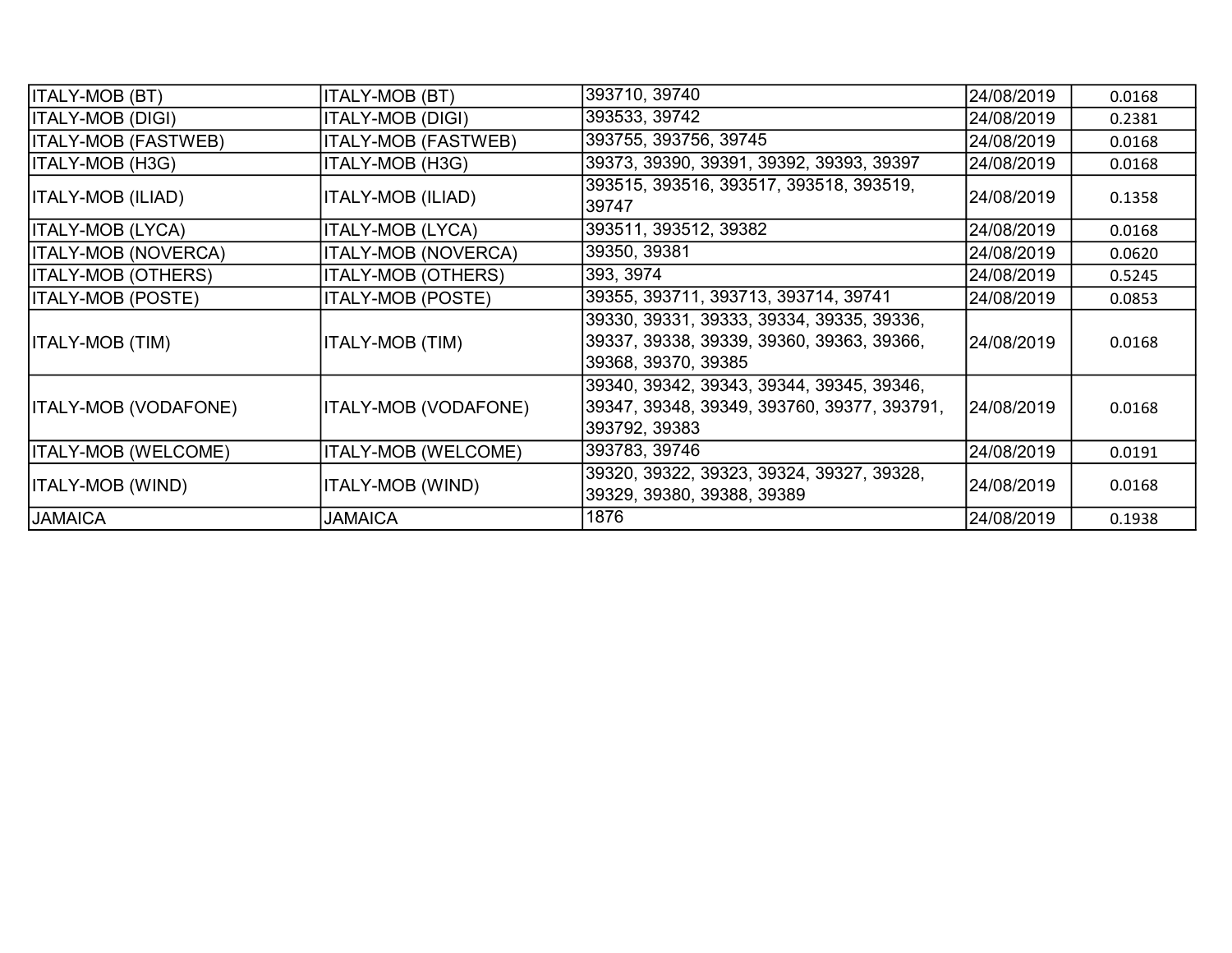| <b>JAMAICA-MOB (DIGICEL)</b> | JAMAICA-MOB (DIGICEL) | 187624, 187625, 187626, 1876275, 1876276,<br>1876277, 1876278, 1876279, 187628, 187629,<br>1876301, 1876302, 1876303, 1876304, 1876305,<br>1876306, 1876307, 1876308, 1876309, 187635,<br>187636, 187637, 187638, 187639, 1876401,<br>1876402, 1876403, 1876404, 1876405, 1876406,<br>1876407, 1876408, 1876409, 187641, 187642,<br>187643, 187644, 187645, 187646, 187647,<br>187648, 187649, 1876503, 1876504, 1876505,<br>1876506, 1876507, 1876508, 1876509, 1876520,<br>1876521, 1876522, 1876524, 1876527, 1876528,<br>1876529, 1876550, 1876551, 1876552, 1876553,<br>1876554, 1876556, 1876557, 1876558, 1876559,<br>1876560, 1876561, 1876562, 1876564, 1876565,<br>1876566, 1876567, 1876568, 1876569, 187657,<br>187658, 187659, 1876618, 1876619, 1876648,<br>1876649, 1876665, 1876667, 1876668, 1876669,<br>187684, 187685, 187686, 187687, 187688,<br>187689 | 24/08/2019 | 0.1925 |
|------------------------------|-----------------------|-----------------------------------------------------------------------------------------------------------------------------------------------------------------------------------------------------------------------------------------------------------------------------------------------------------------------------------------------------------------------------------------------------------------------------------------------------------------------------------------------------------------------------------------------------------------------------------------------------------------------------------------------------------------------------------------------------------------------------------------------------------------------------------------------------------------------------------------------------------------------------|------------|--------|
|------------------------------|-----------------------|-----------------------------------------------------------------------------------------------------------------------------------------------------------------------------------------------------------------------------------------------------------------------------------------------------------------------------------------------------------------------------------------------------------------------------------------------------------------------------------------------------------------------------------------------------------------------------------------------------------------------------------------------------------------------------------------------------------------------------------------------------------------------------------------------------------------------------------------------------------------------------|------------|--------|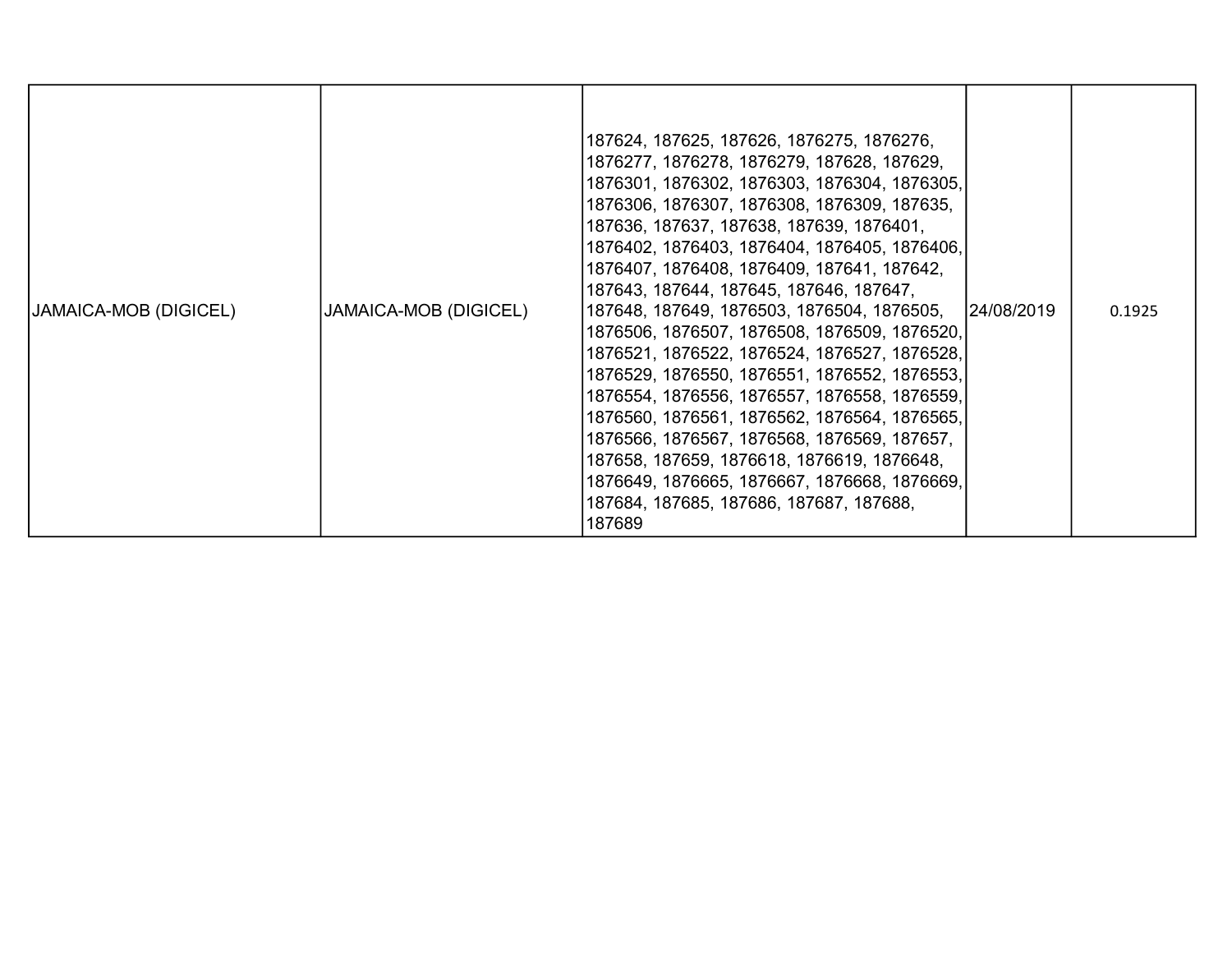| JAMAICA-MOB (FLOW)       | <b>JAMAICA-MOB (FLOW)</b>       | 1876210, 1876310, 1876312, 1876313, 1876314,<br>1876315, 1876316, 1876317, 1876318, 1876319,<br>187632, 187633, 187634, 1876501, 1876502,<br>1876510, 1876512, 1876513, 1876517, 1876518,<br>1876519, 187653, 187654, 1876563, 1876700,<br>1876707, 187677, 1876781, 1876782, 1876783,<br>1876784, 1876787, 1876788, 1876789, 1876790,<br>1876791, 1876792, 1876793, 1876796, 1876797,<br>1876798, 1876799, 1876801, 1876802, 1876803,<br>1876804, 1876805, 1876806, 1876807, 1876808,<br>1876809, 1876810, 1876812, 1876813, 1876814,<br>1876815, 1876816, 1876817, 1876818, 1876819,<br>187682, 187683, 1876909, 1876919, 1876990,<br>1876995, 1876997, 1876999 | 24/08/2019 | 0.1948 |
|--------------------------|---------------------------------|-------------------------------------------------------------------------------------------------------------------------------------------------------------------------------------------------------------------------------------------------------------------------------------------------------------------------------------------------------------------------------------------------------------------------------------------------------------------------------------------------------------------------------------------------------------------------------------------------------------------------------------------------------------------|------------|--------|
| <b>JAPAN</b>             | <b>JAPAN</b>                    | 81                                                                                                                                                                                                                                                                                                                                                                                                                                                                                                                                                                                                                                                                | 24/08/2019 | 0.0162 |
| <b>JAPAN (IP PHONE)</b>  | <b>JAPAN (IP PHONE)</b>         | 8150                                                                                                                                                                                                                                                                                                                                                                                                                                                                                                                                                                                                                                                              | 24/08/2019 | 0.0266 |
| <b>JAPAN-MOB</b>         | <b>JAPAN-MOB</b>                | 8170, 8180, 8190                                                                                                                                                                                                                                                                                                                                                                                                                                                                                                                                                                                                                                                  | 24/08/2019 | 0.0404 |
| <b>JORDAN</b>            | <b>JORDAN</b>                   | 962                                                                                                                                                                                                                                                                                                                                                                                                                                                                                                                                                                                                                                                               | 24/08/2019 | 0.1477 |
| JORDAN-MOB (ORANGE)      | JORDAN-MOB (ORANGE)             | 96277                                                                                                                                                                                                                                                                                                                                                                                                                                                                                                                                                                                                                                                             | 24/08/2019 | 0.1714 |
| JORDAN-MOB (OTHERS)      | JORDAN-MOB (OTHERS)             | 96270, 96271, 96272, 96273, 962745, 962750,<br>962751, 962752, 962753, 962754, 962755                                                                                                                                                                                                                                                                                                                                                                                                                                                                                                                                                                             | 24/08/2019 | 0.1731 |
| JORDAN-MOB (UMNIAH)      | JORDAN-MOB (UMNIAH)             | 96278                                                                                                                                                                                                                                                                                                                                                                                                                                                                                                                                                                                                                                                             | 24/08/2019 | 0.1731 |
| JORDAN-MOB (ZAIN)        | JORDAN-MOB (ZAIN)               | 96279                                                                                                                                                                                                                                                                                                                                                                                                                                                                                                                                                                                                                                                             | 24/08/2019 | 0.1731 |
| <b>KAZAKHSTAN</b>        | <b>KAZAKHSTAN</b>               | $\overline{77}$                                                                                                                                                                                                                                                                                                                                                                                                                                                                                                                                                                                                                                                   | 24/08/2019 | 0.0437 |
| KAZAKHSTAN (PREMIUM)     | KAZAKHSTAN (PREMIUM)            | 7762531                                                                                                                                                                                                                                                                                                                                                                                                                                                                                                                                                                                                                                                           | 24/08/2019 | 0.5233 |
| KAZAKHSTAN (SPECIAL SVC) | <b>KAZAKHSTAN (SPECIAL SVC)</b> | 776, 77800, 77809, 7785, 7788, 77905, 77908                                                                                                                                                                                                                                                                                                                                                                                                                                                                                                                                                                                                                       | 24/08/2019 | 0.5233 |
| KAZAKHSTAN-ALMATY        | KAZAKHSTAN-ALMATY               | 77272, 77273, 77279                                                                                                                                                                                                                                                                                                                                                                                                                                                                                                                                                                                                                                               | 24/08/2019 | 0.0345 |
| KAZAKHSTAN-ASTANA        | KAZAKHSTAN-ASTANA               | 77172                                                                                                                                                                                                                                                                                                                                                                                                                                                                                                                                                                                                                                                             | 24/08/2019 | 0.0345 |
| KAZAKHSTAN-KARAGANDA     | KAZAKHSTAN-KARAGANDA            | 77212                                                                                                                                                                                                                                                                                                                                                                                                                                                                                                                                                                                                                                                             | 24/08/2019 | 0.0345 |
| KAZAKHSTAN-MOB (BEELINE) | KAZAKHSTAN-MOB (BEELINE)        | 7705, 7706, 7771, 7776, 7777                                                                                                                                                                                                                                                                                                                                                                                                                                                                                                                                                                                                                                      | 24/08/2019 | 0.0841 |
| KAZAKHSTAN-MOB (KCELL)   | KAZAKHSTAN-MOB (KCELL)          | 7701, 7702, 7775, 7778                                                                                                                                                                                                                                                                                                                                                                                                                                                                                                                                                                                                                                            | 24/08/2019 | 0.1817 |
| KAZAKHSTAN-MOB (OTHERS)  | KAZAKHSTAN-MOB (OTHERS)         | 7700, 7708                                                                                                                                                                                                                                                                                                                                                                                                                                                                                                                                                                                                                                                        | 24/08/2019 | 0.1737 |
| KAZAKHSTAN-MOB (TELE2)   | <b>KAZAKHSTAN-MOB (TELE2)</b>   | 7707, 7747                                                                                                                                                                                                                                                                                                                                                                                                                                                                                                                                                                                                                                                        | 24/08/2019 | 0.1991 |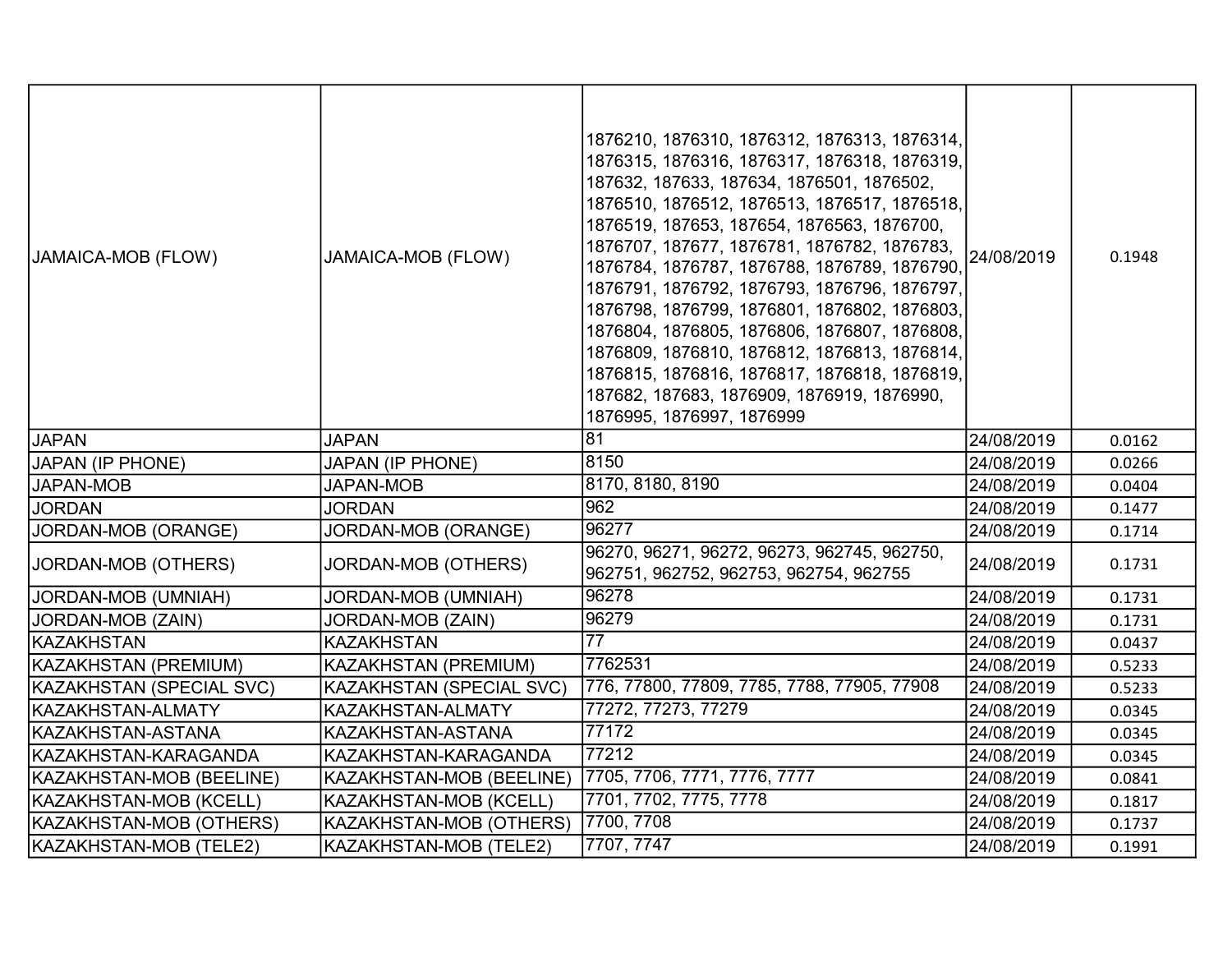| KENYA                                                            | <b>KENYA</b>                  | 254                                                                                                                                                                                                                                                                                                                                                                                          | 24/08/2019 | 0.1778 |
|------------------------------------------------------------------|-------------------------------|----------------------------------------------------------------------------------------------------------------------------------------------------------------------------------------------------------------------------------------------------------------------------------------------------------------------------------------------------------------------------------------------|------------|--------|
| <b>KENYA-MOB (AIRTEL)</b>                                        | <b>KENYA-MOB (AIRTEL)</b>     | 25473, 25475, 25476, 25478                                                                                                                                                                                                                                                                                                                                                                   | 24/08/2019 | 0.2303 |
| <b>KENYA-MOB (ORANGE)</b>                                        | <b>KENYA-MOB (ORANGE)</b>     | 25477                                                                                                                                                                                                                                                                                                                                                                                        | 24/08/2019 | 0.1486 |
| <b>KENYA-MOB (OTHERS)</b>                                        | <b>KENYA-MOB (OTHERS)</b>     | 254744, 254747, 254749, 254794                                                                                                                                                                                                                                                                                                                                                               | 24/08/2019 | 0.1474 |
| KENYA-MOB (SAFARICOM)                                            | <b>KENYA-MOB (SAFARICOM)</b>  | 25470, 25471, 25472, 254740, 254741, 254742,<br>254743, 254745, 254746, 254748, 254790,<br>254791, 254792, 254793, 254795, 254796,<br>254797, 254798, 254799                                                                                                                                                                                                                                 | 24/08/2019 | 0.1074 |
| <b>IKENYA-NAIROBI</b>                                            | <b>KENYA-NAIROBI</b>          | 25420                                                                                                                                                                                                                                                                                                                                                                                        | 24/08/2019 | 0.1783 |
| KIRGYZSTAN                                                       | <b>KIRGYZSTAN</b>             | 996                                                                                                                                                                                                                                                                                                                                                                                          | 24/08/2019 | 0.1650 |
| KIRGYZSTAN (NURTELECOM)                                          | KIRGYZSTAN (NURTELECOM)       | 996312973                                                                                                                                                                                                                                                                                                                                                                                    | 24/08/2019 | 0.0981 |
| <b>KIRGYZSTAN (PREMIUM)</b>                                      | <b>BLOCKED</b>                | 996655                                                                                                                                                                                                                                                                                                                                                                                       | 24/08/2019 | 0.5882 |
| KIRGYZSTAN-BISHKEK                                               | KIRGYZSTAN-BISHKEK            | 996312                                                                                                                                                                                                                                                                                                                                                                                       | 24/08/2019 | 0.1222 |
| KIRGYZSTAN-MOB (BEELINE)                                         | KIRGYZSTAN-MOB (BEELINE)      | 99622, 99677, 996996, 996999                                                                                                                                                                                                                                                                                                                                                                 | 24/08/2019 | 0.1781 |
| KIRGYZSTAN-MOB (MEGACOM)                                         | KIRGYZSTAN-MOB (MEGACOM)99655 |                                                                                                                                                                                                                                                                                                                                                                                              | 24/08/2019 | 0.1684 |
| KIRGYZSTAN-MOB (NURTELECOM)KIRGYZSTAN-MOB (NURTELEC 99650, 99670 |                               |                                                                                                                                                                                                                                                                                                                                                                                              | 24/08/2019 | 0.1800 |
| KIRGYZSTAN-MOB (OTHERS)                                          | KIRGYZSTAN-MOB (OTHERS)       | 99620, 996503, 996504, 99651, 99652, 99653,<br>99654, 99656, 99657                                                                                                                                                                                                                                                                                                                           | 24/08/2019 | 0.1800 |
| KIRIBATI                                                         | <b>BLOCKED</b>                | 686                                                                                                                                                                                                                                                                                                                                                                                          | 24/08/2019 | 1.2722 |
| KOREA                                                            | <b>KOREA</b>                  | 82                                                                                                                                                                                                                                                                                                                                                                                           | 24/08/2019 | 0.0093 |
| KOREA (NATIONAL ACCESS VOIP) KOREA (NATIONAL ACCESS VO8270       |                               |                                                                                                                                                                                                                                                                                                                                                                                              | 24/08/2019 | 0.0104 |
| KOREA DPR                                                        | <b>KOREA DPR</b>              | 850                                                                                                                                                                                                                                                                                                                                                                                          | 24/08/2019 | 0.3264 |
| KOREA-MOB (KTF)                                                  | KOREA-MOB (KTF)               | 8201001, 820102, 8201030, 8201032, 8201033,<br>8201034, 8201042, 8201043, 8201044, 8201051,<br>820106, 8201072, 8201073, 8201074, 820109,<br>82016, 82018, 821025, 821026, 821027, 821028,<br>821029, 821030, 821032, 821033, 821034,<br>821042, 821043, 821044, 821051, 821065,<br>821066, 821067, 821068, 821072, 821073,<br>821074, 821095, 821096, 821097, 821098,<br>821099, 8216, 8218 | 24/08/2019 | 0.0132 |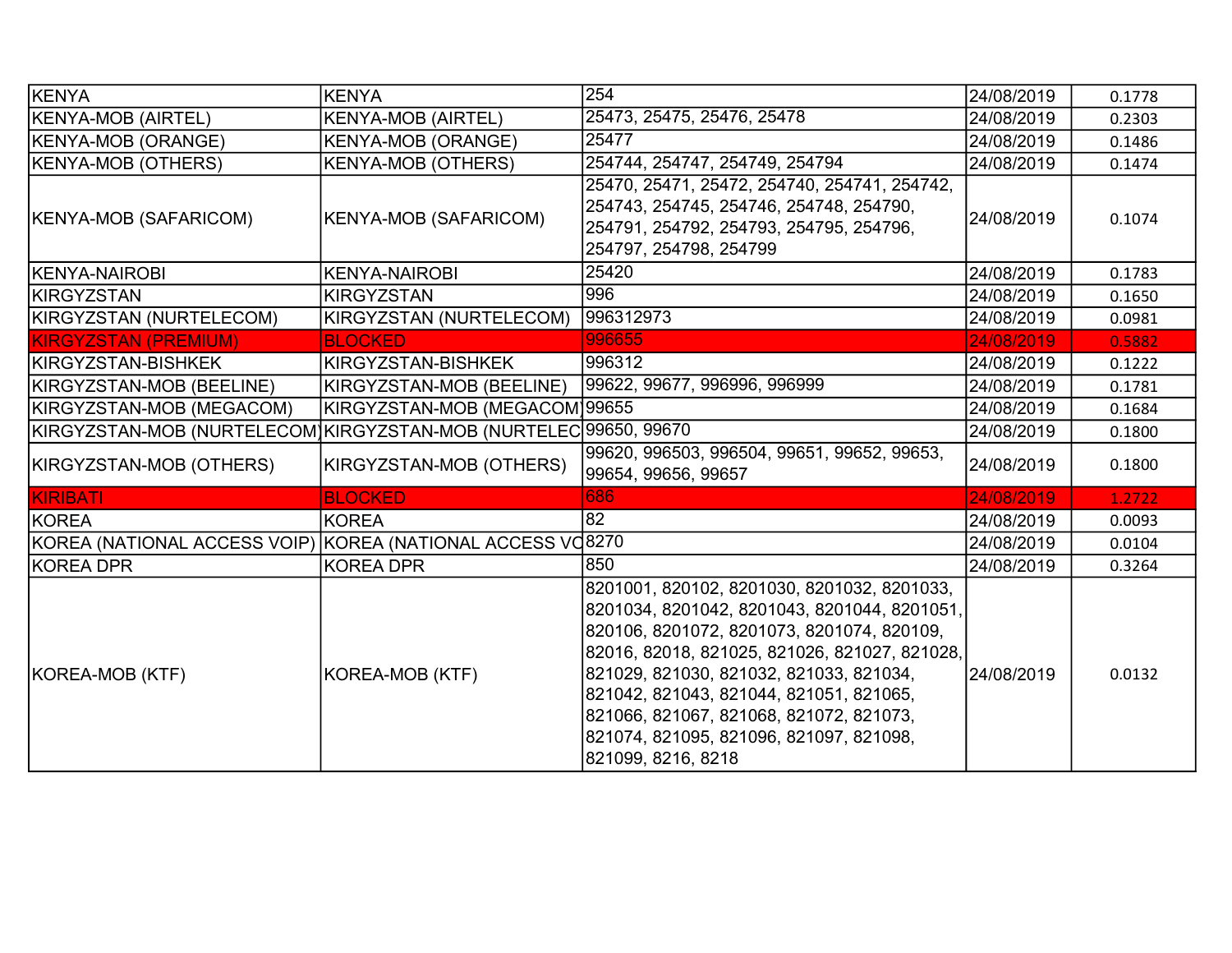| KOREA-MOB (LGT)       | KOREA-MOB (LGT)       | 8201022, 8201023, 8201024, 8201039, 8201055,<br>8201056, 8201057, 8201058, 820107, 820108,<br>82019, 821021, 821022, 821023, 821024,<br>821039, 821055, 821056, 821057, 821058,<br>821075, 821076, 821077, 821078, 821079,<br>821080, 821081, 821082, 821083, 821084, 8219                                                                                                                                                                                                                                                                              | 24/08/2019 | 0.0132 |
|-----------------------|-----------------------|---------------------------------------------------------------------------------------------------------------------------------------------------------------------------------------------------------------------------------------------------------------------------------------------------------------------------------------------------------------------------------------------------------------------------------------------------------------------------------------------------------------------------------------------------------|------------|--------|
| KOREA-MOB (OTHERS)    | KOREA-MOB (OTHERS)    | 820100, 820101, 8201059, 8201060, 8201061,<br>8201069, 8201070, 82012, 82013, 82014, 82015, 24/08/2019<br>821                                                                                                                                                                                                                                                                                                                                                                                                                                           |            | 0.0132 |
| KOREA-MOB (SKT)       | KOREA-MOB (SKT)       | 8201000, 8201020, 8201021, 820103, 820104,<br>8201050, 8201052, 8201053, 8201054, 8201062,<br>8201063, 8201064, 8201071, 8201085, 8201086,<br>8201087, 8201088, 8201089, 8201090, 8201091,<br>8201092, 8201093, 8201094, 82011, 82017,<br>82100, 82101, 821020, 821031, 821035, 821036, 24/08/2019<br>821037, 821038, 821040, 821041, 821045,<br>821046, 821047, 821048, 821049, 821050,<br>821052, 821053, 821054, 821062, 821063,<br>821064, 821071, 821085, 821086, 821087,<br>821088, 821089, 821090, 821091, 821092,<br>821093, 821094, 8211, 8217 |            | 0.0132 |
| KOREA-SEOUL           | KOREA-SEOUL           | 822                                                                                                                                                                                                                                                                                                                                                                                                                                                                                                                                                     | 24/08/2019 | 0.0092 |
| <b>KOSOVO</b>         | <b>KOSOVO</b>         | 383                                                                                                                                                                                                                                                                                                                                                                                                                                                                                                                                                     | 24/08/2019 | 0.1464 |
| KOSOVO (IPKO)         | KOSOVO (IPKO)         | 383387                                                                                                                                                                                                                                                                                                                                                                                                                                                                                                                                                  | 24/08/2019 | 0.1454 |
| KOSOVO-KUJTESA        | KOSOVO-KUJTESA        | 3832804, 383281, 3832901, 383291, 3833840,<br>3833841, 3833901, 383391                                                                                                                                                                                                                                                                                                                                                                                                                                                                                  | 24/08/2019 | 0.1633 |
| KOSOVO-MOB (IPKO)     | KOSOVO-MOB (IPKO)     | 38343, 38349                                                                                                                                                                                                                                                                                                                                                                                                                                                                                                                                            | 24/08/2019 | 0.4571 |
| KOSOVO-MOB (MTS)      | KOSOVO-MOB (MTS)      | 38347                                                                                                                                                                                                                                                                                                                                                                                                                                                                                                                                                   | 24/08/2019 | 0.4583 |
| KOSOVO-MOB (OTHERS)   | KOSOVO-MOB (OTHERS)   | 38344, 383450, 383451, 383452, 383453,<br>383454, 383457, 383458, 383459, 38346                                                                                                                                                                                                                                                                                                                                                                                                                                                                         | 24/08/2019 | 0.3933 |
| KOSOVO-MOB (Z-MOBILE) | KOSOVO-MOB (Z-MOBILE) | 383455, 383456, 383461                                                                                                                                                                                                                                                                                                                                                                                                                                                                                                                                  | 24/08/2019 | 0.3933 |
| KUWAIT                | <b>KUWAIT</b>         | 965                                                                                                                                                                                                                                                                                                                                                                                                                                                                                                                                                     | 24/08/2019 | 0.0421 |
| KUWAIT-MOB (OOREDOO)  | KUWAIT-MOB (OOREDOO)  | 9656                                                                                                                                                                                                                                                                                                                                                                                                                                                                                                                                                    | 24/08/2019 | 0.0321 |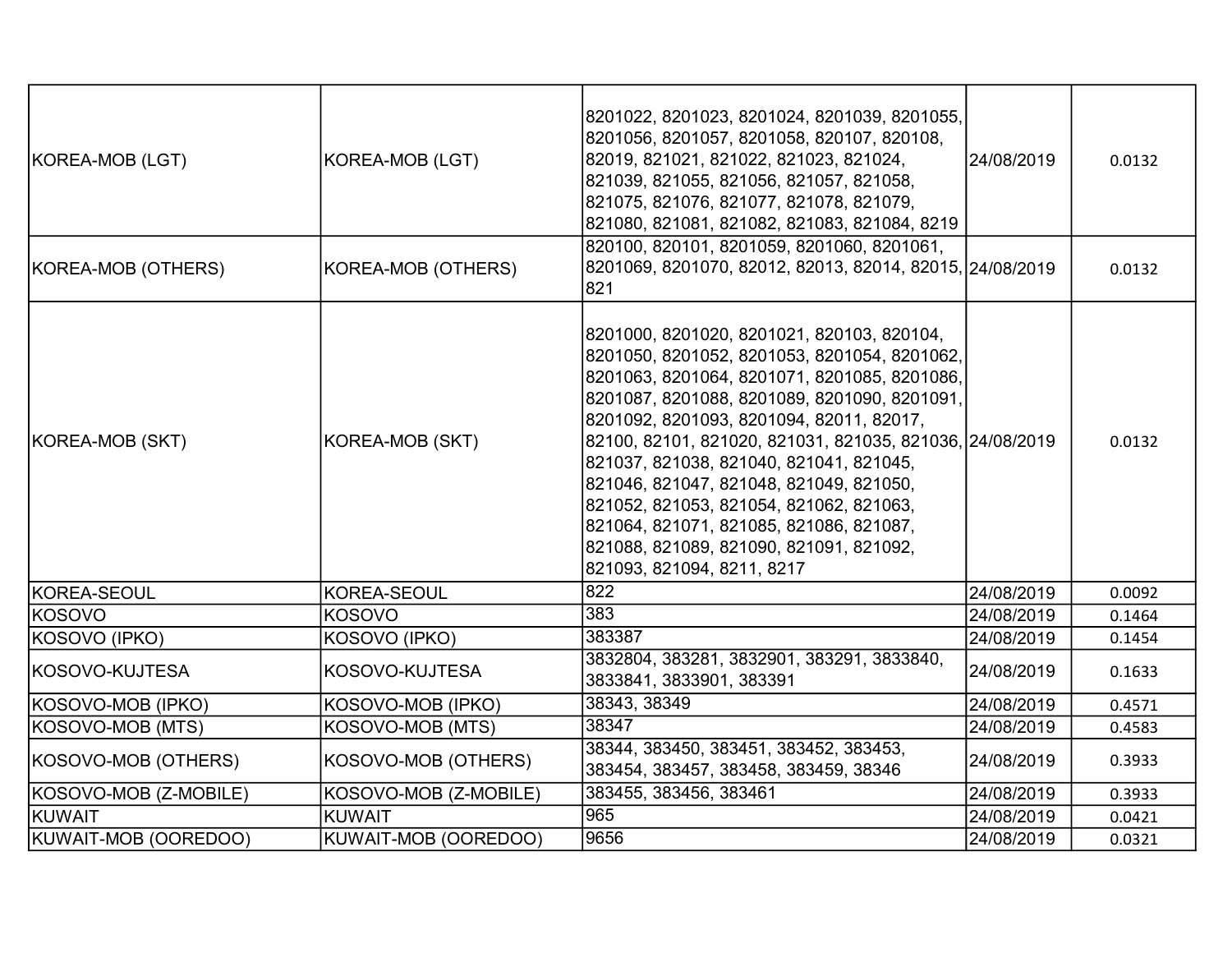| KUWAIT-MOB (VIVA) | KUWAIT-MOB (VIVA) | 9655                                                                                                                                                                                                                                                                                                                                                                                                                                                                                                                                                                                                                                                                                                                                                                                                                                                                                                                                                                                                                                                                                                                                                                                                                                                                                                            | 24/08/2019 | 0.0347 |
|-------------------|-------------------|-----------------------------------------------------------------------------------------------------------------------------------------------------------------------------------------------------------------------------------------------------------------------------------------------------------------------------------------------------------------------------------------------------------------------------------------------------------------------------------------------------------------------------------------------------------------------------------------------------------------------------------------------------------------------------------------------------------------------------------------------------------------------------------------------------------------------------------------------------------------------------------------------------------------------------------------------------------------------------------------------------------------------------------------------------------------------------------------------------------------------------------------------------------------------------------------------------------------------------------------------------------------------------------------------------------------|------------|--------|
| KUWAIT-MOB (ZAIN) | KUWAIT-MOB (ZAIN) | 9659                                                                                                                                                                                                                                                                                                                                                                                                                                                                                                                                                                                                                                                                                                                                                                                                                                                                                                                                                                                                                                                                                                                                                                                                                                                                                                            | 24/08/2019 | 0.0400 |
| LAOS              | LAOS              | 856                                                                                                                                                                                                                                                                                                                                                                                                                                                                                                                                                                                                                                                                                                                                                                                                                                                                                                                                                                                                                                                                                                                                                                                                                                                                                                             | 24/08/2019 | 0.0750 |
| <b>LATVIA</b>     | LATVIA            | 371                                                                                                                                                                                                                                                                                                                                                                                                                                                                                                                                                                                                                                                                                                                                                                                                                                                                                                                                                                                                                                                                                                                                                                                                                                                                                                             | 24/08/2019 | 0.1654 |
| LATVIA (OLO)      | LATVIA (OLO)      | 37161301, 37161302, 37161303, 37161304,<br>37162001, 37162002, 37162003, 37162004,<br>37162005, 37162006, 37162007, 37162008,<br>37162100, 37162101, 37162102, 37162103,<br>37162104, 37162105, 37162106, 37162107,<br>37162108, 37162200, 37162201, 37162202,<br>37162203, 37162204, 37162205, 37162206,<br>371622222, 37162301, 37162302, 37162303,<br>37162304, 37162305, 37162306, 37162307,<br>37162333, 37162400, 37162401, 37162402,<br>37162403, 37162444, 37162500, 37162501,<br>37162502, 37162503, 37162555, 37162600,<br>37162601, 37162602, 37162603, 37162604,<br>37162605, 37162606, 37162607, 37162608,<br>37162666, 37162700, 37162701, 37162702,<br>37162703, 37162778, 37162779, 3716278,<br>37162790, 37162791, 37162792, 37162793,<br>37162794, 37162795, 37162796, 37162797,<br>37162800, 37162801, 37162802, 37162803,<br>37162804, 37162888, 37162900, 37162901,<br>37162902, 37162903, 37162904, 37162905,<br>37162906, 37162907, 37162908, 37162999,<br>37163030, 371630310, 371630311, 371630314,<br>371630315, 371630318, 371630319, 37163032,<br>371630380, 371630381, 371630382, 371630383,<br>371630384, 371630385, 371630386, 371630387,<br>371630390, 37163090, 37163091, 371630920,<br>371630921, 371630924, 371630925, 37163094,<br>37163096, 37163097, 37163098, 371630990, | 24/08/2019 | 0.2156 |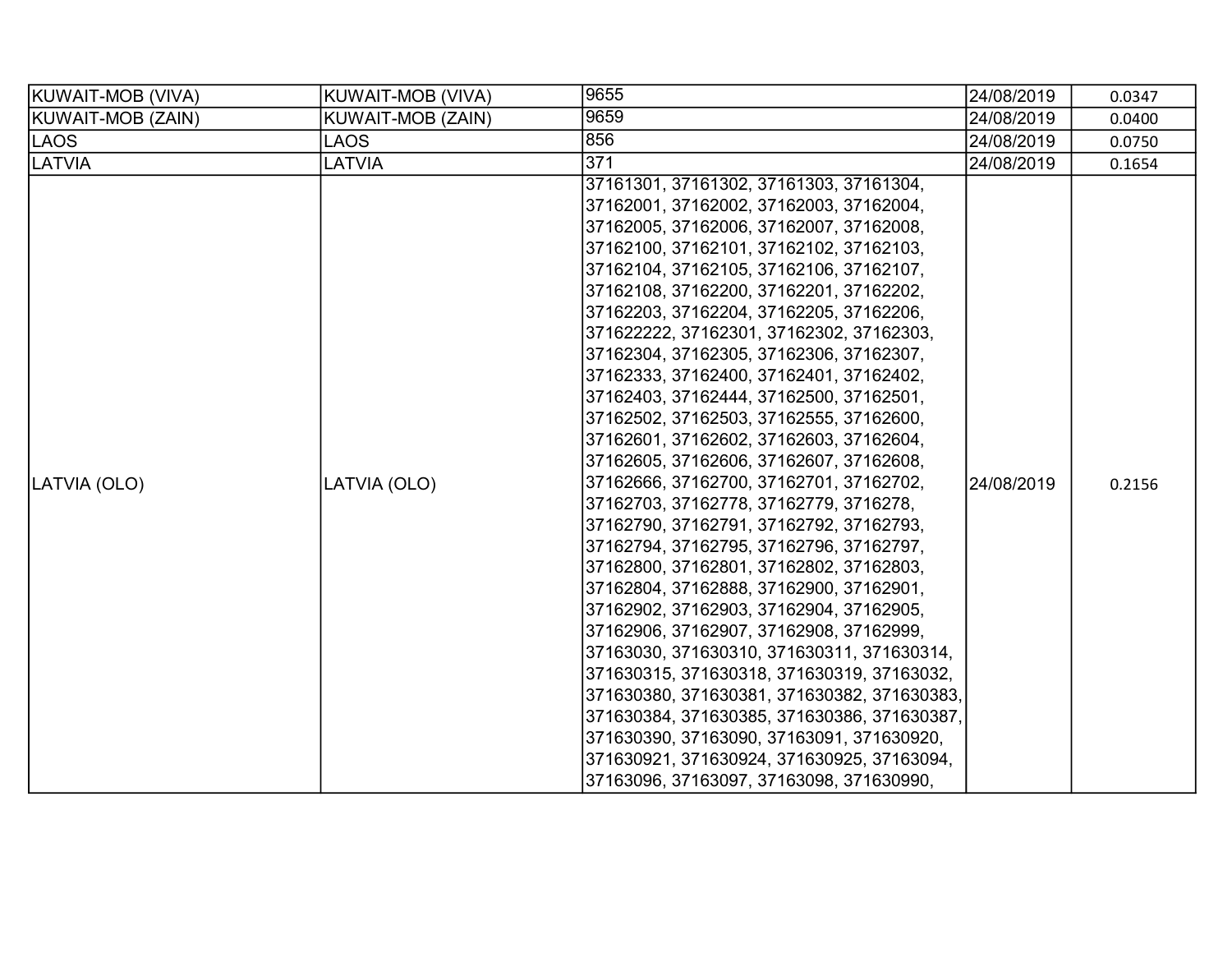|              |              | 371657138, 371657139, 37165714, 371657150,  |            |        |
|--------------|--------------|---------------------------------------------|------------|--------|
|              |              | 371657151, 371657152, 371657153, 371657154, |            |        |
|              |              | 371657155, 371657156, 371657158, 371657159, |            |        |
|              |              | 37165716, 37165719, 37165770, 37165771,     |            |        |
|              |              | 37165772, 37165773, 371657760, 371657761,   |            |        |
|              |              | 371657764, 371657765, 371657768, 371657769, |            |        |
|              |              | 371657770, 371657777, 37165790, 37165791,   |            |        |
|              |              | 37165792, 37165794, 37165795, 37165796,     |            |        |
|              |              | 37165797, 371657988, 37165800, 37165801,    |            |        |
|              |              | 37165802, 37165803, 37165804, 37165805,     |            |        |
|              |              | 37165806, 37165807, 371658081, 371658088,   |            |        |
|              |              | 37165813, 37165814, 37165815, 37165816,     |            |        |
|              |              | 37165817, 37165818, 3716582, 371658881,     |            |        |
|              |              | 371658882, 371658883, 371658884, 371658885, |            |        |
| LATVIA (OLO) | LATVIA (OLO) | 371658888, 371658889, 37165901, 37165902,   | 24/08/2019 | 0.2156 |
|              |              | 37165903, 37165904, 37165905, 37165906,     |            |        |
|              |              | 37165907, 37165908, 37165909, 37165999,     |            |        |
|              |              | 37166000, 37166001, 371660020, 371660021,   |            |        |
|              |              | 371660022, 371660023, 371660024, 371660025, |            |        |
|              |              | 371660026, 371660027, 371660028, 371660029, |            |        |
|              |              | 37166003, 371660040, 371660041, 371660042,  |            |        |
|              |              | 371660043, 371660044, 371660045, 371660046, |            |        |
|              |              | 371660047, 371660048, 371660049, 37166005,  |            |        |
|              |              | 37166006, 37166007, 37166008, 37166009,     |            |        |
|              |              | 3716601, 371660200, 371660201, 371660202,   |            |        |
|              |              | 371660203, 371660204, 371660220, 371660221, |            |        |
|              |              | 371660222, 371660223, 371660224, 37166025,  |            |        |
|              |              | 37166026, 37166027, 37166028, 37166040,     |            |        |
|              |              | 37166041, 37166042, 37166043, 37166044,     |            |        |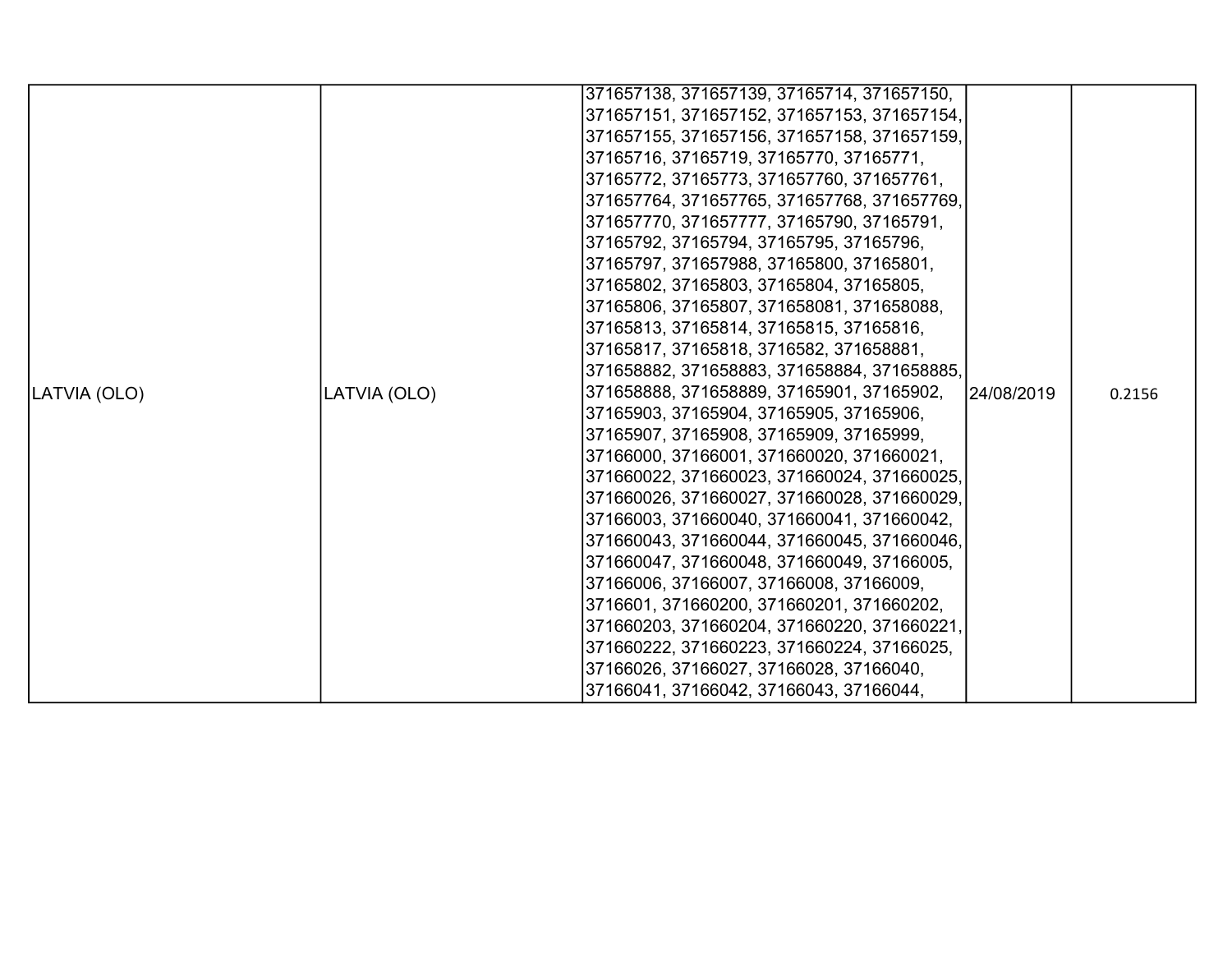| 3712409, 3712410, 3712412, 3712413, 3712414,<br>3712415, 3712416, 3712417, 3712418, 3712419,<br>3712441, 3712443, 3712445, 3712446, 3712447,<br>3712448, 3712449, 3712454, 3712456, 3712457,<br>3712470, 3712471, 3712472, 3712473, 3712474,<br> 3712475, 3712476, 3712501, 3712502, 3712503,<br>3712504, 3712505, 3712506, 3712507, 3712508,<br>3712509, 3712728, 3712768, 3712769, 3712795,<br>3712840, 3712841, 3712842, 3712843, 3712901,<br>3712904, 3712905, 37160181, 37160182,<br>37160183, 37161333, 37161666, 37161700, | <b>LATVIA (SPECIAL SVC)</b><br><b>BLOCKED</b> | 37121, 371222, 3712270, 3712271, 3712273,<br>3712274, 3712275, 3712276, 3712278, 3712279,<br>3712285, 3712289, 3712290, 3712291, 3712292,<br>3712293, 3712294, 3712295, 3712296, 3712297,<br>3712298, 3712321, 37123230, 37123231,<br>37123232, 37123233, 37123234, 37123235,<br>37123236, 37123237, 37123238, 37123239,<br>3712324, 3712325, 3712326, 3712329, 3712331,<br>3712332, 37123330, 37123331, 37123332,<br>37123333, 37123334, 37123335, 37123336,<br>37123337, 37123338, 37123339, 3712334,<br>3712335, 3712336, 3712338, 3712339,<br>37123445, 37123446, 37123447, 37123448,<br>37123449, 3712346, 3712348, 3712349,<br>3712351, 3712352, 3712353, 3712354, 3712356,<br>3712358, 3712359, 3712401, 3712402, 3712403,<br>3712404, 3712405, 3712406, 3712407, 3712408, | 24/08/2019 | 0.6503 |
|-----------------------------------------------------------------------------------------------------------------------------------------------------------------------------------------------------------------------------------------------------------------------------------------------------------------------------------------------------------------------------------------------------------------------------------------------------------------------------------------------------------------------------------|-----------------------------------------------|-----------------------------------------------------------------------------------------------------------------------------------------------------------------------------------------------------------------------------------------------------------------------------------------------------------------------------------------------------------------------------------------------------------------------------------------------------------------------------------------------------------------------------------------------------------------------------------------------------------------------------------------------------------------------------------------------------------------------------------------------------------------------------------|------------|--------|
|-----------------------------------------------------------------------------------------------------------------------------------------------------------------------------------------------------------------------------------------------------------------------------------------------------------------------------------------------------------------------------------------------------------------------------------------------------------------------------------------------------------------------------------|-----------------------------------------------|-----------------------------------------------------------------------------------------------------------------------------------------------------------------------------------------------------------------------------------------------------------------------------------------------------------------------------------------------------------------------------------------------------------------------------------------------------------------------------------------------------------------------------------------------------------------------------------------------------------------------------------------------------------------------------------------------------------------------------------------------------------------------------------|------------|--------|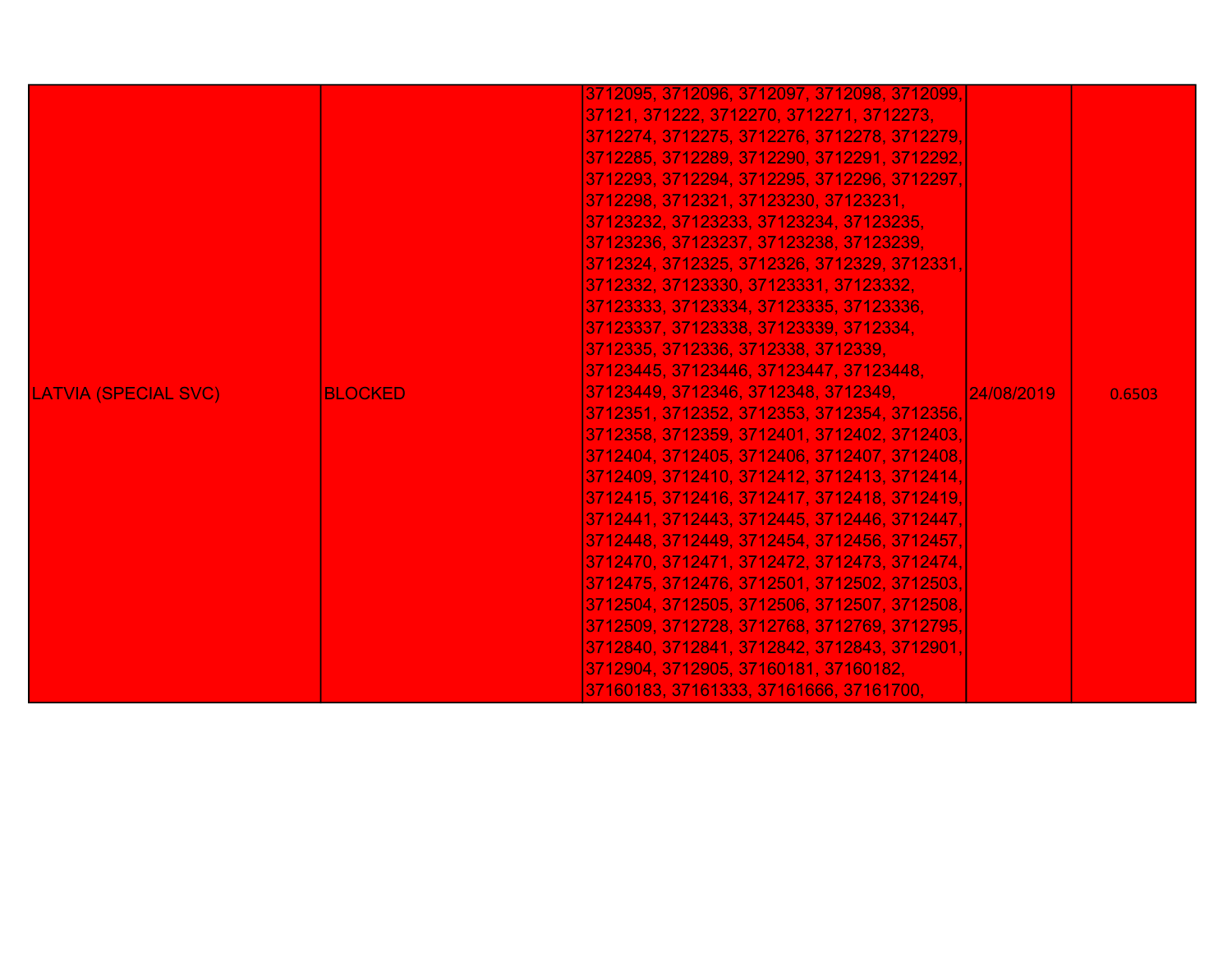| LATVIA-MOB (BITE LATVIA) | LATVIA-MOB (BITE LATVIA) | 3712010, 3712011, 3712012, 3712013, 3712014,<br>3712015, 3712016, 3712017, 3712019, 371206,<br>371207, 371208, 3712205, 3712206, 3712207,<br>3712208, 3712209, 371221, 3712239, 371225,<br>3712272, 3712280, 3712281, 3712282, 3712283,<br>3712284, 371230, 371231, 3712320, 3712322,<br>3712327, 3712330, 3712337, 37123400,<br>37123444, 3712347, 37123500, 3712355,<br>3712357, 3712363, 3712364, 3712365, 3712366,<br>3712367, 3712368, 3712369, 371237, 371238,<br>371239, 3712400, 3712411, 371242, 371243,<br>3712440, 3712442, 371245, 371246, 3712477,<br>3712488, 3712499, 3712500, 371251, 3712550,<br>3712551, 3712552, 3712553, 3712554, 3712555,<br>3712585, 3712586, 3712587, 3712588, 3712720,<br>3712721, 3712722, 3712723, 3712724, 3712725,<br>3712727, 371274, 371275, 3712760, 3712761,<br>3712762, 3712763, 3712764, 3712765, 3712766,<br>3712767, 3712770, 3712771, 3712772, 3712773,<br>3712774, 3712775, 3712776, 3712778, 3712779,<br>3712791, 3712792, 3712794, 3712796, 3712797,<br>3712798, 3712799, 371285, 3712900, 3712902,<br>3712903, 3712906, 3712907, 3712908, 3712909 | 24/08/2019 | 0.2910 |
|--------------------------|--------------------------|------------------------------------------------------------------------------------------------------------------------------------------------------------------------------------------------------------------------------------------------------------------------------------------------------------------------------------------------------------------------------------------------------------------------------------------------------------------------------------------------------------------------------------------------------------------------------------------------------------------------------------------------------------------------------------------------------------------------------------------------------------------------------------------------------------------------------------------------------------------------------------------------------------------------------------------------------------------------------------------------------------------------------------------------------------------------------------------------------------|------------|--------|
| LATVIA-MOB (LMT)         | LATVIA-MOB (LMT)         | 371202, 3712200, 3712201, 3712202, 3712203,<br>3712204, 371224, 371226, 3712277, 3712288,<br>3712299, 3712328, 3712444, 371254, 3712556,<br>3712557, 3712558, 3712559, 371256, 371257,<br>371261, 371262, 371263, 371264, 371265,<br>371266, 3712729, 371273, 3712777, 371278,<br>3712790, 371280, 371283, 3712849, 371286,<br>371287, 371291, 371292, 371293, 371294                                                                                                                                                                                                                                                                                                                                                                                                                                                                                                                                                                                                                                                                                                                                      | 24/08/2019 | 0.2910 |
| LATVIA-MOB (OTHERS)      | LATVIA-MOB (OTHERS)      | 3712360, 3712361, 3712362, 3712793, 3716888 24/08/2019                                                                                                                                                                                                                                                                                                                                                                                                                                                                                                                                                                                                                                                                                                                                                                                                                                                                                                                                                                                                                                                     |            | 0.4692 |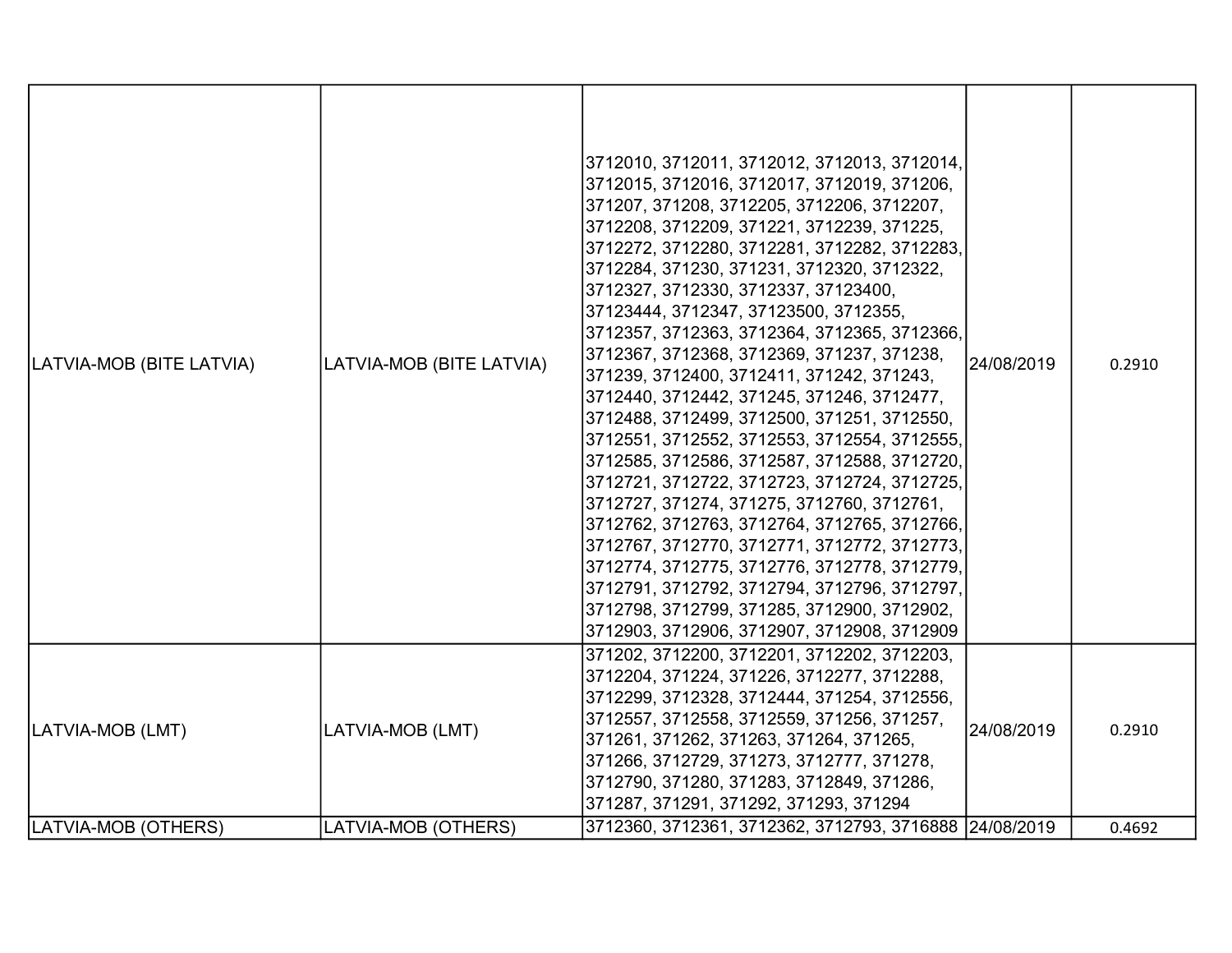| LATVIA-MOB (TELE 2)  | LATVIA-MOB (TELE 2)  | 371200, 371203, 371204, 371205, 3712230,<br> 3712231, 3712232, 3712233, 3712234, 3712235,<br>3712236, 3712237, 3712238, 37123402,<br>37123456, 3712478, 3712479, 3712480,<br>3712481, 3712482, 3712483, 3712484, 3712485,<br>3712486, 3712487, 3712489, 371249, 371252,<br>371253, 371259, 371260, 371267, 371268,<br>371269, 371270, 371271, 3712726, 371281,<br>371282, 3712844, 3712845, 3712846, 3712847,<br>3712848, 371288, 371289, 371295, 371296,<br>371297, 371298, 371299                                                                                                                                                                                                                                        | 24/08/2019 | 0.2910 |
|----------------------|----------------------|----------------------------------------------------------------------------------------------------------------------------------------------------------------------------------------------------------------------------------------------------------------------------------------------------------------------------------------------------------------------------------------------------------------------------------------------------------------------------------------------------------------------------------------------------------------------------------------------------------------------------------------------------------------------------------------------------------------------------|------------|--------|
| LATVIA-MOB (TRIATEL) | LATVIA-MOB (TRIATEL) | 3712094, 3712286, 3712287, 3712580, 3712581,<br>3712582, 3712583, 3712584, 3712589                                                                                                                                                                                                                                                                                                                                                                                                                                                                                                                                                                                                                                         | 24/08/2019 | 0.2910 |
| LATVIA-RIGA          | <b>LATVIA-RIGA</b>   | 371663, 371664, 371665, 3716665, 3716667,<br> 3716668, 3716669, 3716670, 3716671, 3716672,<br>3716673, 3716674, 3716675, 3716676, 3716678,<br>3716679, 3716680, 3716681, 3716682, 3716683,<br>3716684, 3716685, 3716686, 3716687, 371670,<br>3716710, 3716711, 3716712, 3716713, 3716714,<br> 3716717, 3716718, 3716720, 3716721, 3716722, 24/08/2019<br>3716724, 3716725, 3716726, 3716727, 3716728,<br>3716729, 371673, 3716740, 3716741, 3716742,<br>3716743, 3716744, 3716745, 3716746, 3716747,<br> 371675, 3716760, 3716761, 3716762, 37167667,<br>37167668, 3716767, 3716768, 3716770,<br>3716773, 3716774, 3716775, 3716776, 3716777,<br> 3716780, 3716781, 3716782, 3716783, 3716784,<br>3716786, 3716789, 371679 |            | 0.1654 |
| <b>LEBANON</b>       | <b>LEBANON</b>       | 961                                                                                                                                                                                                                                                                                                                                                                                                                                                                                                                                                                                                                                                                                                                        | 24/08/2019 | 0.0783 |
| <b>LEBANON-MOB</b>   | <b>LEBANON-MOB</b>   | 9613, 96170, 96171, 961760, 961761, 961763,<br>961764, 961765, 961766, 961767, 961768,<br>961769, 961788, 961789, 961791, 961793,<br>96181                                                                                                                                                                                                                                                                                                                                                                                                                                                                                                                                                                                 | 24/08/2019 | 0.1620 |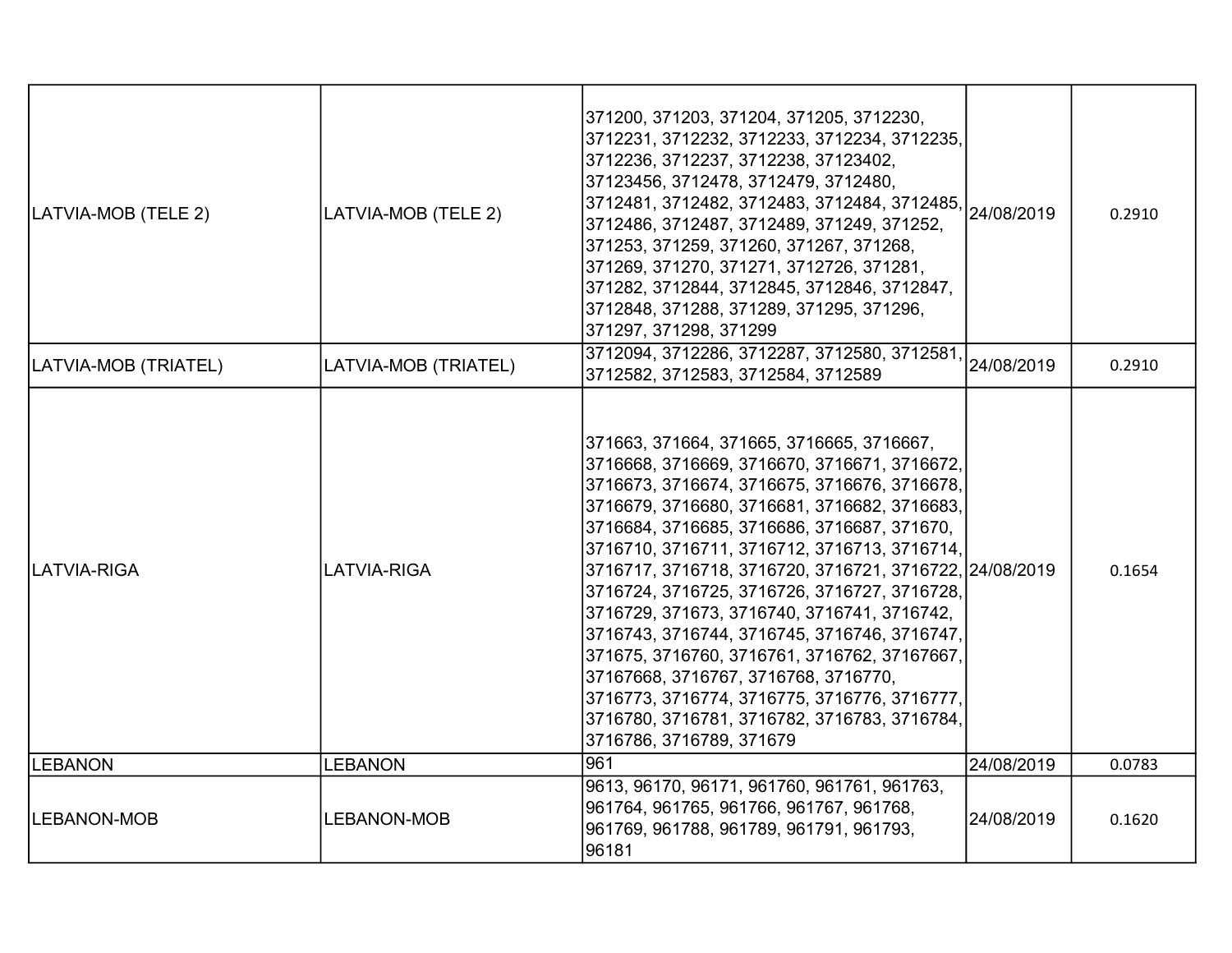| <b>LESOTHO</b>                                                       | LESOTHO                  | 266                                                                                                                                                                                                                                                       | 24/08/2019 | 0.3617 |
|----------------------------------------------------------------------|--------------------------|-----------------------------------------------------------------------------------------------------------------------------------------------------------------------------------------------------------------------------------------------------------|------------|--------|
| LESOTHO-MOB (ECONET)                                                 | LESOTHO-MOB (ECONET)     | 2666                                                                                                                                                                                                                                                      | 24/08/2019 | 0.3459 |
| LESOTHO-MOB (VODACOM)                                                | LESOTHO-MOB (VODACOM)    | 2665                                                                                                                                                                                                                                                      | 24/08/2019 | 0.4083 |
| LIBERIA                                                              | <b>LIBERIA</b>           | 231                                                                                                                                                                                                                                                       | 24/08/2019 | 0.4104 |
| LIBERIA-MOB (CELLCOM)                                                | LIBERIA-MOB (CELLCOM)    | 2317                                                                                                                                                                                                                                                      | 24/08/2019 | 0.3673 |
| LIBERIA-MOB (COMIUM)                                                 | IBERIA-MOB (COMIUM)      | 2315                                                                                                                                                                                                                                                      | 24/08/2019 | 0.3452 |
| LIBERIA-MOB (LIBERCELL)                                              | LIBERIA-MOB (LIBERCELL)  | 2314, 23199                                                                                                                                                                                                                                               | 24/08/2019 | 0.4232 |
| LIBERIA-MOB (MTN)                                                    | LIBERIA-MOB (MTN)        | 2316, 23188                                                                                                                                                                                                                                               | 24/08/2019 | 0.3486 |
| <b>LIBYA</b>                                                         | LIBYA                    | 218                                                                                                                                                                                                                                                       | 24/08/2019 | 0.2254 |
| LIBYA-MOB                                                            | LIBYA-MOB                | 21891, 21892, 21893, 21894, 21895, 21896                                                                                                                                                                                                                  | 24/08/2019 | 0.2811 |
| <b>LIECHTENSTEIN</b>                                                 | LIECHTENSTEIN            | 423                                                                                                                                                                                                                                                       | 24/08/2019 | 0.0515 |
| LIECHTENSTEIN (IMS)                                                  | LIECHTENSTEIN (IMS)      | 42360, 42361, 42362, 42363, 42364, 42365,<br>42366, 42367, 42368                                                                                                                                                                                          | 24/08/2019 | 0.0515 |
| LIECHTENSTEIN-MOB (OTHERS)                                           |                          | 423690, 423691, 423692, 423693, 423694,<br> 423695, 423696, 4236970, 4236971, 4236972,<br>LIECHTENSTEIN-MOB (OTHER§4236973, 4236974, 4236975, 4236976, 4236979, 24/08/2019 <br> 423698, 423699, 42370, 42371, 42372, 42373,<br>42374, 42375, 42376, 42379 |            | 0.0515 |
| LIECHTENSTEIN-MOB (SALT)                                             | LIECHTENSTEIN-MOB (SALT) | 42369756, 4236978, 423756, 42378                                                                                                                                                                                                                          | 24/08/2019 | 0.0515 |
| LIECHTENSTEIN-MOB (SWISSCOM LIECHTENSTEIN-MOB (SWISSC 4236977, 42377 |                          |                                                                                                                                                                                                                                                           | 24/08/2019 | 0.0515 |
| LITHUANIA                                                            | <b>LITHUANIA</b>         | 370                                                                                                                                                                                                                                                       | 24/08/2019 | 0.0104 |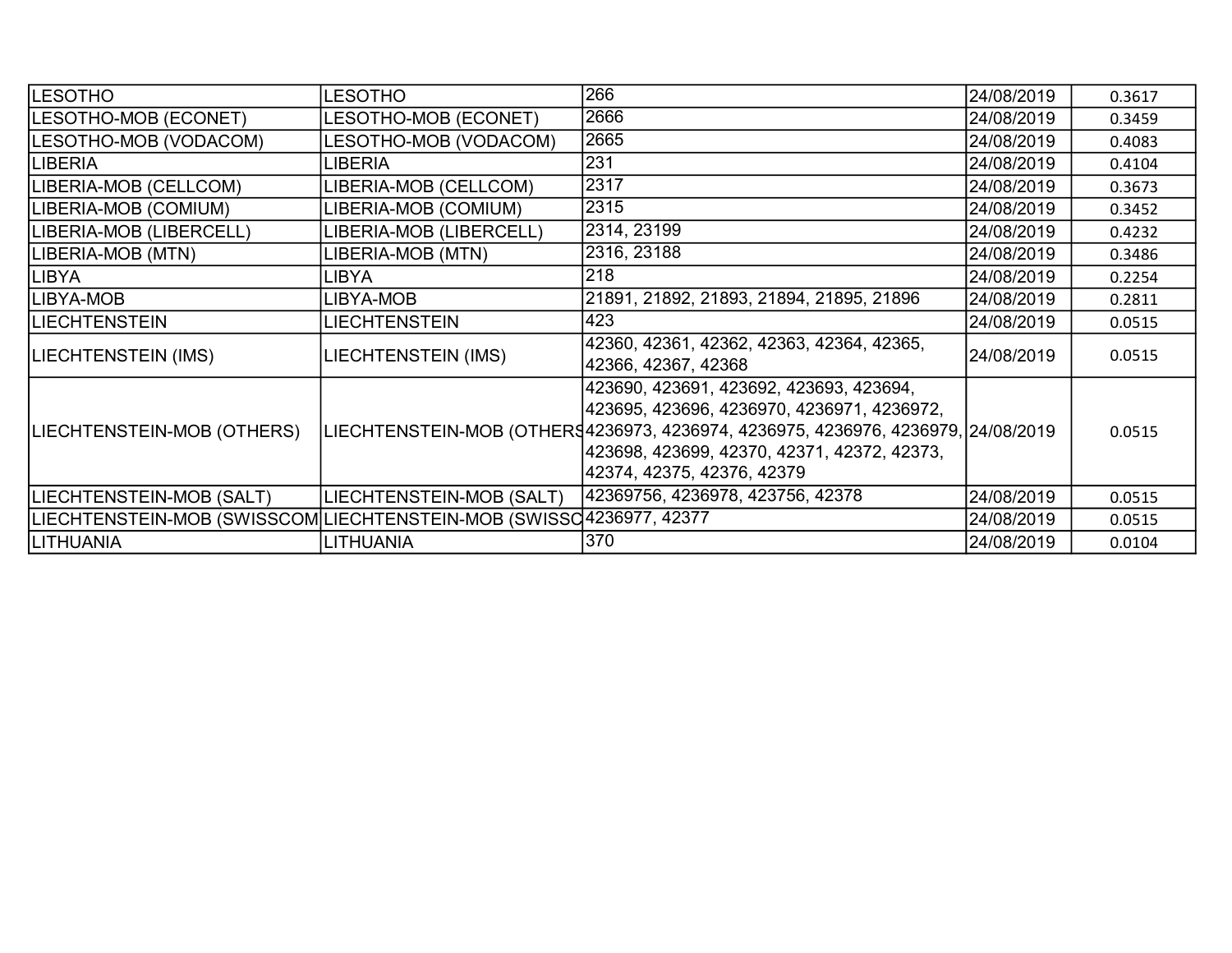|                         |                         | 37037251, 37037252, 37037254, 37037255,     |            |        |
|-------------------------|-------------------------|---------------------------------------------|------------|--------|
|                         |                         | 37037256, 37037364, 37037368, 37037369,     |            |        |
|                         |                         | 37037783, 37038921, 37038929, 37041202,     |            |        |
|                         |                         | 37041721, 37041751, 37042521, 37042522,     |            |        |
|                         |                         | 37045485, 37045540, 37046364, 37046450,     |            |        |
|                         |                         | 37046467, 37052068, 37052082, 37052090,     |            |        |
|                         |                         | 37052173, 370521939, 370521940, 370521941,  |            |        |
|                         |                         | 37052521, 37052528, 37052529, 37052530,     |            |        |
|                         |                         | 37052533, 37052654, 37066103, 37066186,     |            |        |
|                         |                         | 37066187, 37066301, 37066302, 37066303,     |            |        |
|                         |                         | 37066304, 37066305, 37066306, 37066307,     |            |        |
|                         |                         | 37066308, 37066309, 37066310, 37066321,     |            |        |
|                         |                         | 37066324, 37066325, 37066326, 37066327,     |            |        |
|                         |                         | 37066328, 37066329, 37066340, 3706640001,   |            |        |
| LITHUANIA (SPECIAL SVC) | LITHUANIA (SPECIAL SVC) | 3706640002, 3706640003, 3706640004,         | 24/08/2019 | 0.4583 |
|                         |                         | 3706640005, 3706640006, 3706640007,         |            |        |
|                         |                         | 3706640008, 3706640009, 370664001,          |            |        |
|                         |                         | 370664002, 370664003, 370664004, 370664005, |            |        |
|                         |                         | 370664006, 370664007, 370664008, 370664009, |            |        |
|                         |                         | 37066401, 37066402, 37066403, 37066404,     |            |        |
|                         |                         | 37066405, 37066406, 37066407, 37066408,     |            |        |
|                         |                         | 37066409, 37066410, 37066412, 37066413,     |            |        |
|                         |                         | 37066414, 37066415, 37066416, 37066417,     |            |        |
|                         |                         | 37066418, 37066419, 37066420, 37066421,     |            |        |
|                         |                         | 37066423, 37066424, 37066425, 37066426,     |            |        |
|                         |                         | 37066427, 37066428, 37066429, 37066430,     |            |        |
|                         |                         | 37066431, 37066432, 37066434, 37066435,     |            |        |
|                         |                         | 37066436, 37066437, 37066438, 37066439,     |            |        |
|                         |                         | 37066440, 37066441, 37066442, 37066443,     |            |        |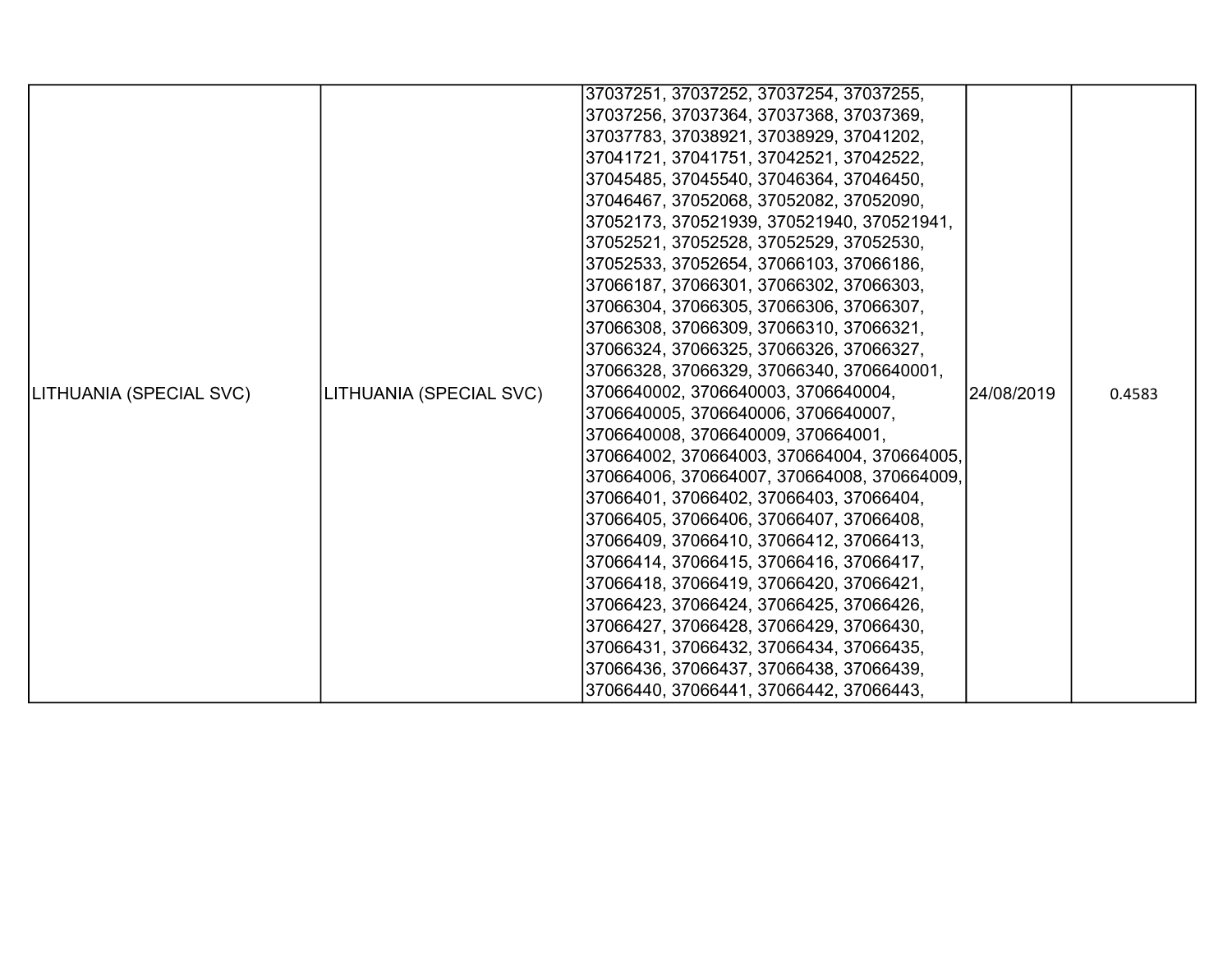| LITHUANIA-MOB (BITE GSM) | LITHUANIA-MOB (BITE GSM)       | 37063, 370640, 370641, 370642, 370643,<br>370644, 370649, 37065, 370660, 37066105,<br>3706611, 3706612, 3706613, 3706614, 3706615,<br>3706616, 3706617, 3706618, 3706619,<br>37066320, 37066323, 3706660, 3706661,<br>3706665, 3706667, 3706668, 3706669, 3706670, 24/08/2019<br>37066710, 37066711, 3706676, 3706677,<br>3706678, 3706679, 37066900, 3706696,<br>3706697, 3706698, 3706699, 370681, 370685,<br>370689, 370690, 3706910, 3706913, 3706914,<br>3706915, 3706916, 3706917, 3706918, 3706919,<br>37069742, 37069743, 370699 |            | 0.0138 |
|--------------------------|--------------------------------|------------------------------------------------------------------------------------------------------------------------------------------------------------------------------------------------------------------------------------------------------------------------------------------------------------------------------------------------------------------------------------------------------------------------------------------------------------------------------------------------------------------------------------------|------------|--------|
| LITHUANIA-MOB (OMNITEL)  | LITHUANIA-MOB (OMNITEL)        | 37061, 37062, 370662, 370663, 37066313,<br>37066314, 37066315, 37066316, 37066317,<br>37066318, 37066319, 37066478, 37066479,<br>37066480, 37066481, 37066482, 37066483,<br>37066484, 37066485, 37066486, 37066487,<br>37066512, 37066513, 37066514, 37066515,<br>37066516, 37066517, 37066518, 37066519,<br>37066520, 37066521, 370680, 370682, 370686,<br>370687, 370688, 370692, 370693, 370694,<br>370695, 370696, 370697, 370698                                                                                                    | 24/08/2019 | 0.0138 |
| LITHUANIA-MOB (OTHERS)   | LITHUANIA-MOB (OTHERS)         | 3706                                                                                                                                                                                                                                                                                                                                                                                                                                                                                                                                     | 24/08/2019 | 0.0138 |
| LITHUANIA-MOB (TELE 2)   | LITHUANIA-MOB (TELE 2)         | 37060, 370645, 370646, 370647, 370648,<br>3706640000, 370668005, 370668006,<br>370668007, 370668008, 370668009, 37066801,<br>37066802, 37066803, 37066804, 37066805,<br>37066806, 37066807, 37066808, 37066809,<br>3706686, 37067, 370683, 370684                                                                                                                                                                                                                                                                                        | 24/08/2019 | 0.0138 |
| <b>LUXEMBOURG</b>        | <b>LUXEMBOURG</b>              | 352                                                                                                                                                                                                                                                                                                                                                                                                                                                                                                                                      | 24/08/2019 | 0.0100 |
| LUXEMBOURG (VAS)         | LUXEMBOURG (VAS)               | 352118, 35212, 35213, 352800, 352801, 352900,<br>352901, 352905                                                                                                                                                                                                                                                                                                                                                                                                                                                                          | 24/08/2019 | 0.0814 |
| LUXEMBOURG-MOB (ORANGE)  | LUXEMBOURG-MOB (ORANGE) 352661 |                                                                                                                                                                                                                                                                                                                                                                                                                                                                                                                                          | 24/08/2019 | 0.0184 |
| LUXEMBOURG-MOB (OTHERS)  | LUXEMBOURG-MOB (OTHERS)        | 35260, 3526021, 352621, 352651, 352655,<br>352671, 352681                                                                                                                                                                                                                                                                                                                                                                                                                                                                                | 24/08/2019 | 0.0184 |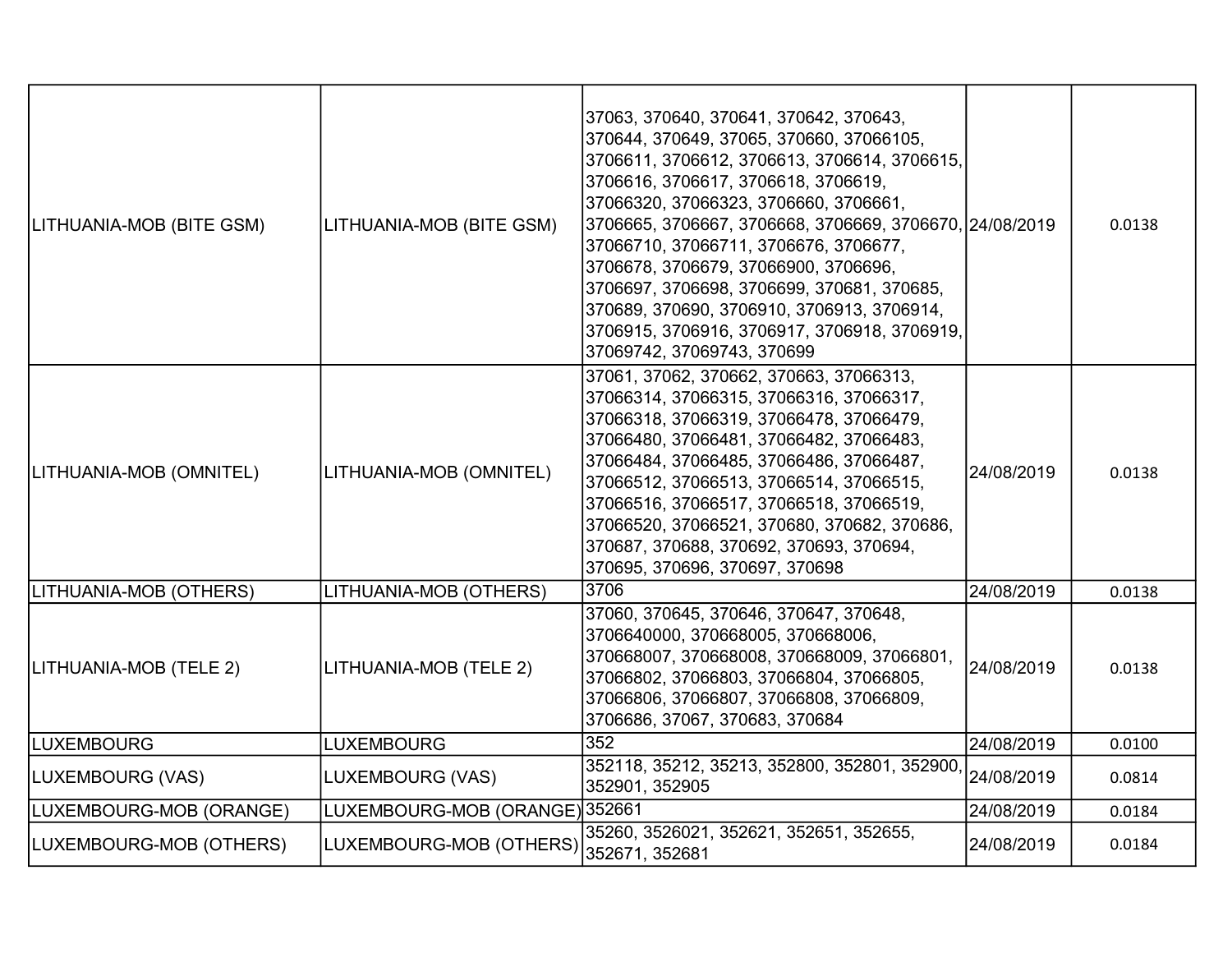| LUXEMBOURG-MOB (TANGO)    | LUXEMBOURG-MOB (TANGO)    | 352691                                                                                                                                                                                                                                                                                                                                                                                                                                                                                                                                                                                                                                                                                                                                                                                            | 24/08/2019 | 0.0184 |
|---------------------------|---------------------------|---------------------------------------------------------------------------------------------------------------------------------------------------------------------------------------------------------------------------------------------------------------------------------------------------------------------------------------------------------------------------------------------------------------------------------------------------------------------------------------------------------------------------------------------------------------------------------------------------------------------------------------------------------------------------------------------------------------------------------------------------------------------------------------------------|------------|--------|
| <b>MACAU</b>              | MACAU                     | 853                                                                                                                                                                                                                                                                                                                                                                                                                                                                                                                                                                                                                                                                                                                                                                                               | 24/08/2019 | 0.1073 |
| <b>MACEDONIA</b>          | <b>MACEDONIA</b>          | 389                                                                                                                                                                                                                                                                                                                                                                                                                                                                                                                                                                                                                                                                                                                                                                                               | 24/08/2019 | 0.1530 |
| <b>MACEDONIA (AICALL)</b> | MACEDONIA (AICALL)        | 38926090, 38926091, 38926092, 38926121,<br>38932605, 38932606, 38932607, 38932608,<br>38932609, 38932610, 38932612, 38932616,<br>38932617, 38933612, 38934609, 38934612,<br>38943608, 38943609, 38943612, 38946609,<br>38947609, 38947610, 38947612, 38948612                                                                                                                                                                                                                                                                                                                                                                                                                                                                                                                                     | 24/08/2019 | 0.1530 |
| MACEDONIA (AKTON)         | <b>MACEDONIA (AKTON)</b>  | 38923440, 38931440, 38932420, 38933440,<br>38934440, 38942440, 38943440, 38944440,<br>38945440, 38946440, 38947440, 38948440                                                                                                                                                                                                                                                                                                                                                                                                                                                                                                                                                                                                                                                                      | 24/08/2019 | 0.1530 |
| MACEDONIA (BLIZOO)        | MACEDONIA (BLIZOO)        | 3892613, 3892614, 3892615, 38926162,<br>38926163, 38926164, 38926165, 38926166,<br>38926167, 38926168, 38926169, 38926200,<br>38926201, 38926202, 38926203, 38931613,<br>38931614, 38931615, 38931617, 38931618,<br>38931619, 38931620, 38932613, 38932614,<br>38932618, 38932619, 38932620, 38932628,<br>38933613, 38933614, 38933615, 38933618,<br>38933619, 38942613, 38942615, 38942618,<br>38942619, 389426200, 389426201, 389426202,<br>38943613, 38943614, 38943615, 38943616,<br>38943618, 38943619, 38944612, 38944613,<br>38944614, 38944615, 38944616, 38944617,<br>38944618, 38944619, 38944620, 38944621,<br>38945610, 38946615, 38946616, 38947613,<br>38947614, 38947618, 38947620, 38947621,<br>38947622, 38947623, 38948613, 38948614,<br>38948615, 38948618, 38948619, 38948620 | 24/08/2019 | 0.1530 |
| MACEDONIA (INFEL)         | <b>MACEDONIA (INFEL)</b>  | 38926111, 38931611, 38932611, 38934611,<br>38942611, 38944611, 38945611, 38946611,<br>38946612, 38947616, 38948616                                                                                                                                                                                                                                                                                                                                                                                                                                                                                                                                                                                                                                                                                | 24/08/2019 | 0.1530 |
| MACEDONIA (MAKTEL)        | <b>MACEDONIA (MAKTEL)</b> | 38931, 38932, 38933, 38934, 38942, 38943,<br>38944, 38945, 38946, 38947, 38948                                                                                                                                                                                                                                                                                                                                                                                                                                                                                                                                                                                                                                                                                                                    | 24/08/2019 | 0.1451 |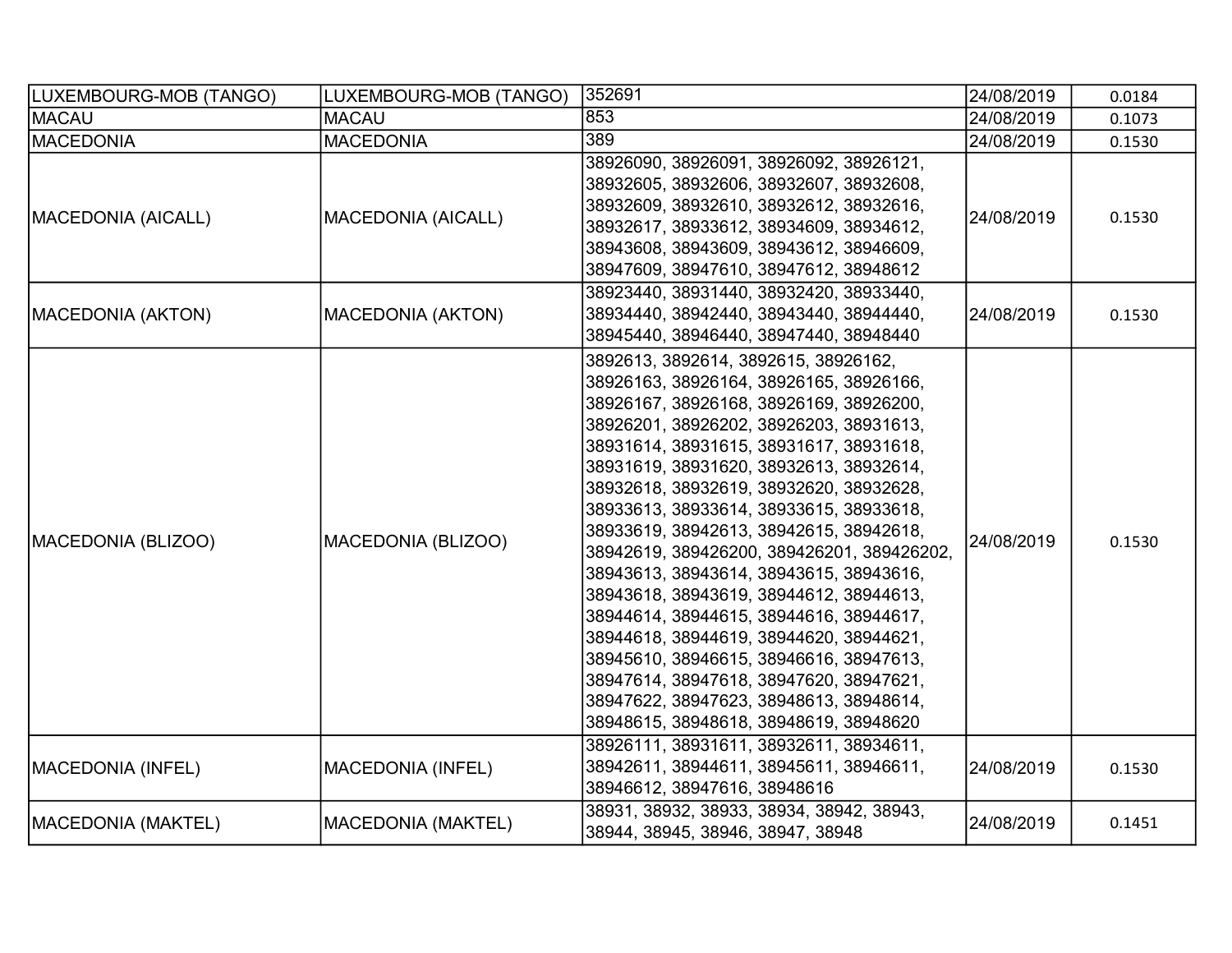| MACEDONIA (NEOTEL) | MACEDONIA (NEOTEL) | 38925511, 38925512, 38925513, 38925514,<br>38925515, 38925516, 38925517, 38925518,<br>38931550, 38932550, 38932551, 38933550,<br>38933551, 38934550, 38934551, 38934552,<br>38942550, 38943550, 38943551, 38943552,<br>38943553, 38944550, 38945550, 38946550,<br>38946551, 38946552, 38947550, 38947551,<br>38947552, 38947553, 38948550, 38948551,<br>38948552 | 24/08/2019 | 0.1530 |
|--------------------|--------------------|------------------------------------------------------------------------------------------------------------------------------------------------------------------------------------------------------------------------------------------------------------------------------------------------------------------------------------------------------------------|------------|--------|
| MACEDONIA (ON-NET) | MACEDONIA (ON-NET) | 38925100, 38925101, 38925102, 38925103,<br> 38925104, 3892511, 3892512, 38931511,<br> 38931512, 38932511, 38932512, 38933512,<br> 38933515, 38934511, 38934512, 38942511,<br>38942512, 38943511, 38943512, 38943513,<br>38944511, 38944512, 38945511, 38945512,<br>38946511, 38946512, 38947511, 38947512,<br>38948510, 38948511, 38948512                       | 24/08/2019 | 0.1530 |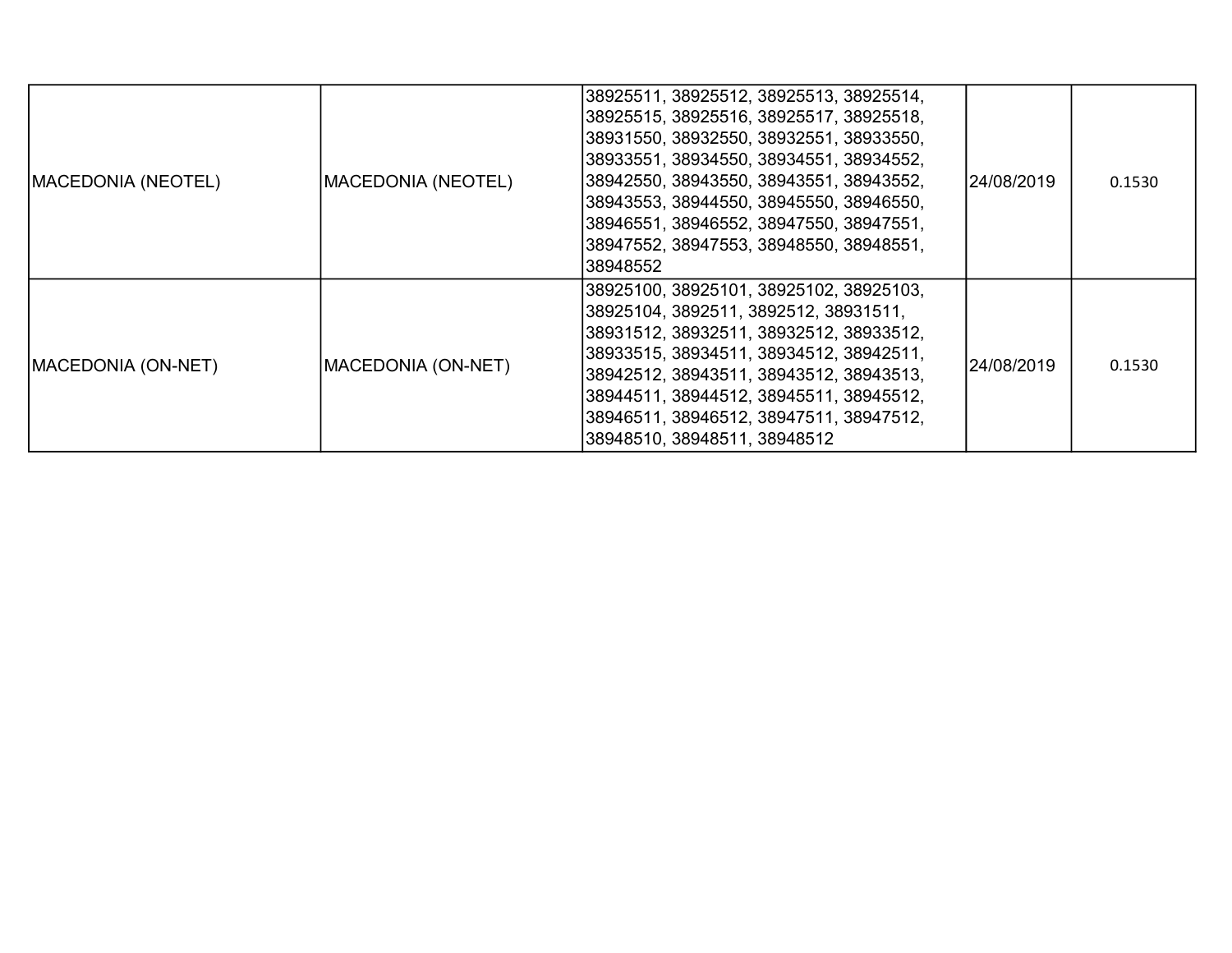| MACEDONIA (OTHERS)             | <b>MACEDONIA (OTHERS)</b>      | 38925051, 38925052, 38925053, 38925054,<br>38925055, 38925056, 38925057, 38925058,<br>38925059, 38925200, 38925201, 38925202,<br>38925203, 38925204, 38925205, 38925206,<br>38925207, 38925208, 38925209, 3892521,<br>38925210, 3892522, 3892523, 3892524,<br>3892525, 3892526, 3892527, 38925280,<br>3892529, 38925290, 38925300, 3892540,<br>3892541, 3892542, 38931506, 3893152,<br>38931540, 38931541, 38931542, 3893252,<br>38932540, 38932541, 38932542, 3893352,<br>38933540, 38933541, 38933542, 3893452,<br>38934540, 38934541, 38934542, 3894252,<br>38942540, 38942541, 38942542, 3894352,<br>38943540, 38943541, 38943542, 38944506,<br>3894452, 38944540, 38944541, 38944542,<br>3894552, 38945540, 38945541, 38945542,<br>3894652, 38946540, 38946541, 38946542,<br>3894752, 38947530, 38947532, 38947533,<br>38947540, 38947541, 38947542, 3894852,<br>38948530, 38948532, 38948533, 38948540,<br>38948541, 38948542 | 24/08/2019 | 0.1530 |
|--------------------------------|--------------------------------|-------------------------------------------------------------------------------------------------------------------------------------------------------------------------------------------------------------------------------------------------------------------------------------------------------------------------------------------------------------------------------------------------------------------------------------------------------------------------------------------------------------------------------------------------------------------------------------------------------------------------------------------------------------------------------------------------------------------------------------------------------------------------------------------------------------------------------------------------------------------------------------------------------------------------------------|------------|--------|
| MACEDONIA-MOB (ONE.VIP)        | MACEDONIA-MOB (ONE.VIP)        | 389732, 3897340, 38975, 38976, 38977, 38978,<br>38979                                                                                                                                                                                                                                                                                                                                                                                                                                                                                                                                                                                                                                                                                                                                                                                                                                                                               | 24/08/2019 | 0.3411 |
| MACEDONIA-MOB (TELEKABEL)      |                                | 3897420, 3897422, 3897423, 3897424, 3897425,<br>MACEDONIA-MOB (TELEKABEL 3897426, 3897427, 3897428, 3897429, 3897460, 24/08/2019<br>389747                                                                                                                                                                                                                                                                                                                                                                                                                                                                                                                                                                                                                                                                                                                                                                                          |            | 0.3411 |
| MACEDONIA-MOB (T-MOBILE)       | MACEDONIA-MOB (T-MOBILE)       | 38970, 38971, 38972                                                                                                                                                                                                                                                                                                                                                                                                                                                                                                                                                                                                                                                                                                                                                                                                                                                                                                                 | 24/08/2019 | 0.3411 |
| MADAGASCAR                     | <b>MADAGASCAR</b>              | 261                                                                                                                                                                                                                                                                                                                                                                                                                                                                                                                                                                                                                                                                                                                                                                                                                                                                                                                                 | 24/08/2019 | 0.5252 |
| <b>MADAGASCAR (VAS)</b>        | <b>BLOCKED</b>                 | 261200, 26122                                                                                                                                                                                                                                                                                                                                                                                                                                                                                                                                                                                                                                                                                                                                                                                                                                                                                                                       | 24/08/2019 | 0.9781 |
| MADAGASCAR-MOB (AIRTEL)        | MADAGASCAR-MOB (AIRTEL)        | 26133                                                                                                                                                                                                                                                                                                                                                                                                                                                                                                                                                                                                                                                                                                                                                                                                                                                                                                                               | 24/08/2019 | 0.5279 |
| MADAGASCAR-MOB (BLUELINE)      | MADAGASCAR-MOB (BLUELINE 26139 |                                                                                                                                                                                                                                                                                                                                                                                                                                                                                                                                                                                                                                                                                                                                                                                                                                                                                                                                     | 24/08/2019 | 0.5252 |
| <b>MADAGASCAR-MOB (ORANGE)</b> | <b>BLOCKED</b>                 | 26132                                                                                                                                                                                                                                                                                                                                                                                                                                                                                                                                                                                                                                                                                                                                                                                                                                                                                                                               | 24/08/2019 | 0.6078 |
| MADAGASCAR-MOB (OTHERS)        |                                | MADAGASCAR-MOB (OTHERS) 26130, 26131, 26135, 26136, 26137, 26138                                                                                                                                                                                                                                                                                                                                                                                                                                                                                                                                                                                                                                                                                                                                                                                                                                                                    | 24/08/2019 | 0.5252 |
| MADAGASCAR-MOB (TELMA)         | MADAGASCAR-MOB (TELMA)         | 26134                                                                                                                                                                                                                                                                                                                                                                                                                                                                                                                                                                                                                                                                                                                                                                                                                                                                                                                               | 24/08/2019 | 0.5245 |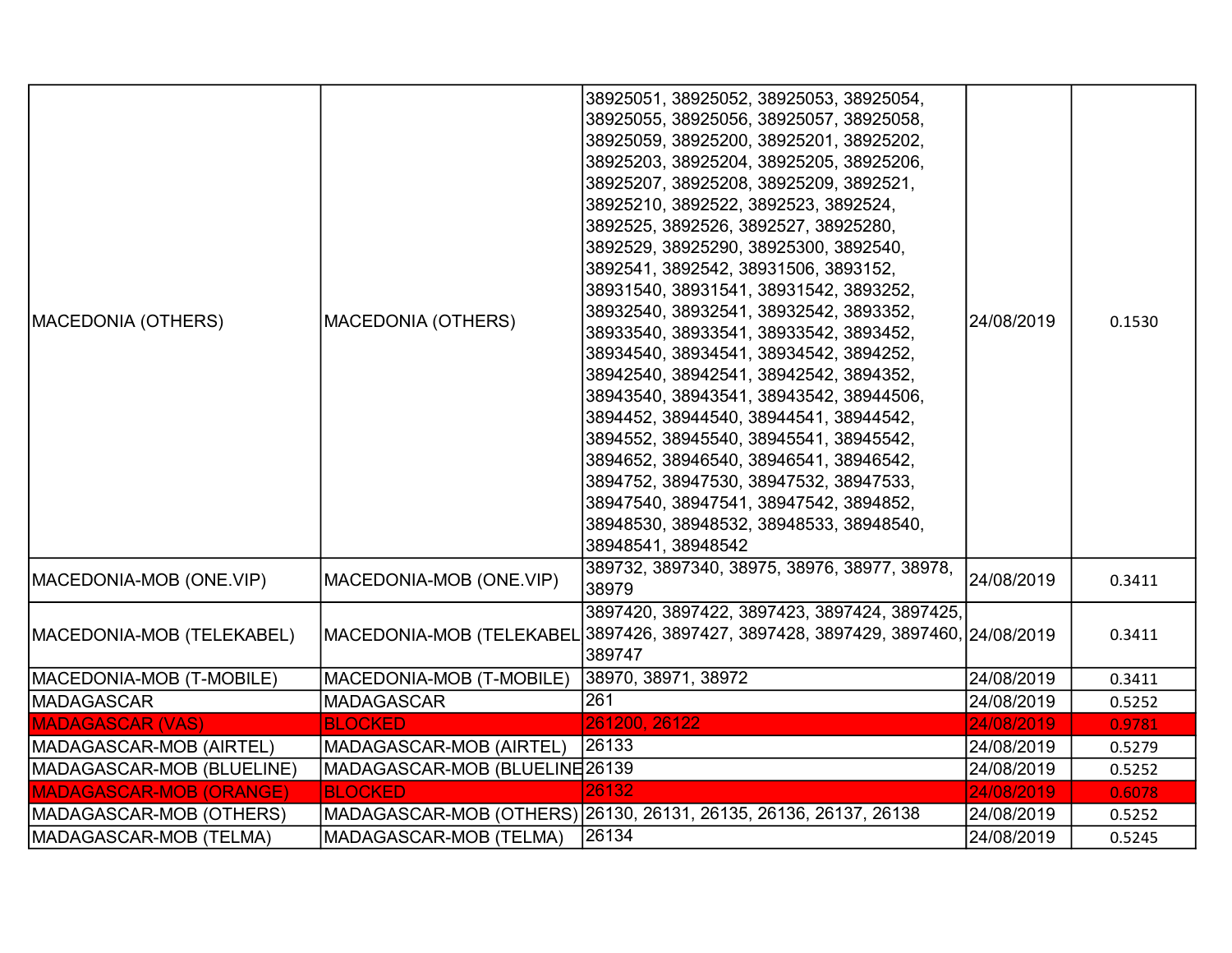| MALAWI                | <b>MALAWI</b>         | 265                                                                                                                                                                                                                                                                                                                                                                                                                                                     | 24/08/2019 | 0.3250 |
|-----------------------|-----------------------|---------------------------------------------------------------------------------------------------------------------------------------------------------------------------------------------------------------------------------------------------------------------------------------------------------------------------------------------------------------------------------------------------------------------------------------------------------|------------|--------|
| MALAWI-MOB (AIRTEL)   | MALAWI-MOB (AIRTEL)   | 26599                                                                                                                                                                                                                                                                                                                                                                                                                                                   | 24/08/2019 | 0.3966 |
| MALAWI-MOB (TNM)      | MALAWI-MOB (TNM)      | 26531, 26588                                                                                                                                                                                                                                                                                                                                                                                                                                            | 24/08/2019 | 0.3772 |
| <b>MALAYSIA</b>       | <b>MALAYSIA</b>       | 60                                                                                                                                                                                                                                                                                                                                                                                                                                                      | 24/08/2019 | 0.0115 |
| MALAYSIA-MOB (CELCOM) | MALAYSIA-MOB (CELCOM) | 6010172, 6010173, 6010174, 6010175, 6010178,<br>601030, 601031, 601032, 601033, 601034,<br>601040, 601041, 601050, 601051, 601052,<br>601053, 601054, 601057, 601058, 601059,<br>601077, 601078, 601079, 601080, 601081,<br>601083, 601084, 601085, 601086, 601087,<br>6011105, 6011106, 6011107, 6011108, 6011109,<br>6011130, 6011131, 6011132, 6011133, 6011134,<br>6011150, 6011151, 6011152, 6011153, 6011154,<br>601119, 6013, 60145, 60148, 6019 | 24/08/2019 | 0.0135 |
| MALAYSIA-MOB (DIGI)   | MALAYSIA-MOB (DIGI)   | 60100, 601010, 601011, 601012, 601013,<br>601014, 601015, 601016, 6010170, 6010171,<br>6010176, 6010177, 6010179, 601018, 601019,<br>60102, 601035, 601036, 601037, 601038,<br>601039, 601044, 601045, 601046, 601047,<br>601048, 601049, 601055, 601056, 601066,<br>601072, 601073, 601074, 601075, 601076,<br>601082, 601088, 60109, 6011160, 6011161,<br>6011162, 6011163, 6011164, 60143, 60146,<br>60149, 6016                                     | 24/08/2019 | 0.0135 |
| MALAYSIA-MOB (MAXIS)  | MALAYSIA-MOB (MAXIS)  | 601042, 601043, 601060, 601061, 601062,<br>601063, 601064, 601070, 601071, 601089,<br>601112, 6011135, 6011136, 6011137, 6011138,<br>6011139, 6012, 60142, 60147, 6017                                                                                                                                                                                                                                                                                  | 24/08/2019 | 0.0135 |
| MALAYSIA-MOB (OTHERS) | MALAYSIA-MOB (OTHERS) | 601065, 601067, 601068, 601069, 6011100,<br>6011101, 6011102, 6011103, 6011104, 6011110,<br>6011111, 6011112, 6011113, 6011114, 6011170, 24/08/2019<br>6011171, 6011172, 6011173, 6011174, 60154,<br>6018                                                                                                                                                                                                                                               |            | 0.0135 |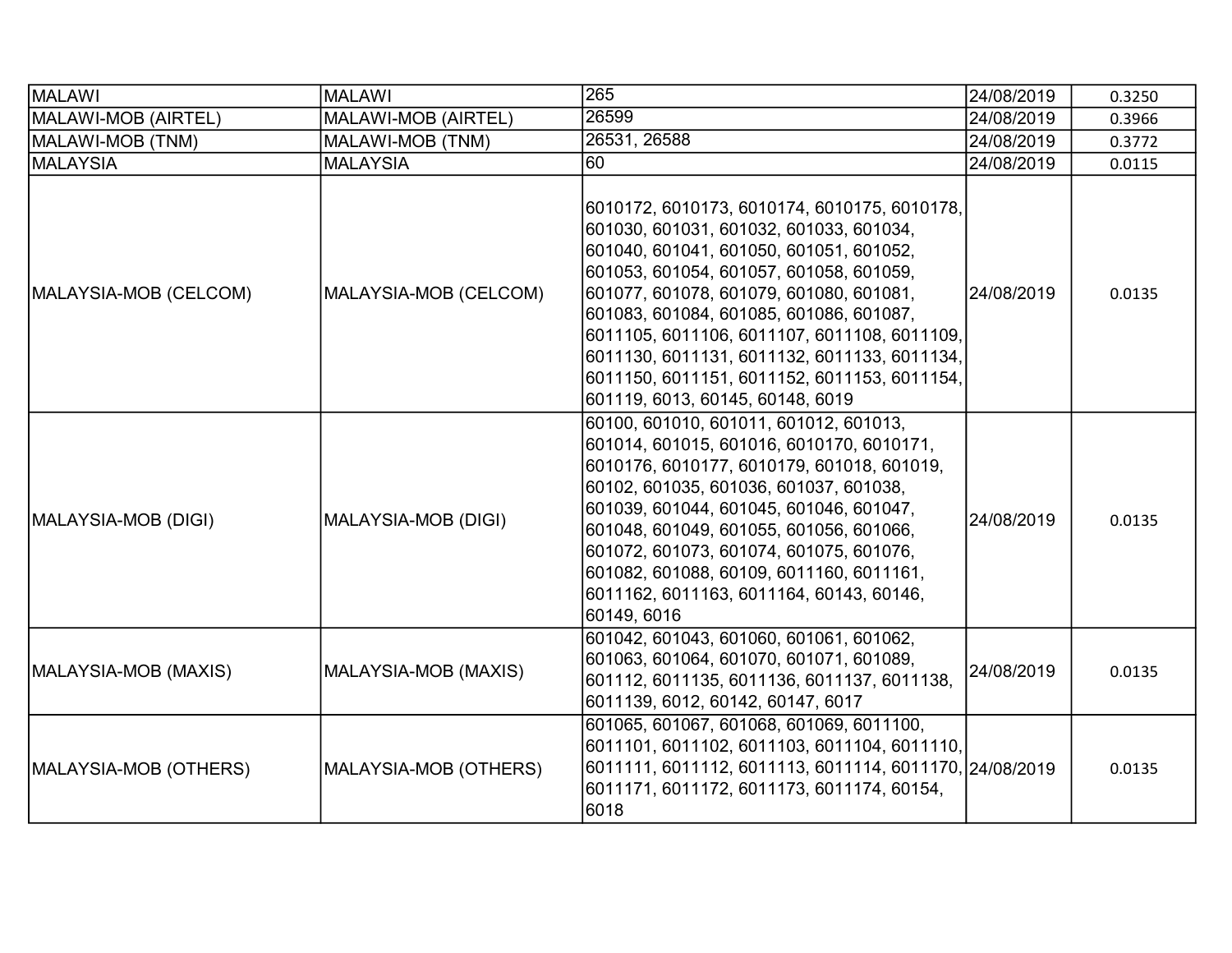| MALAYSIA-MOB (TM)             | MALAYSIA-MOB (TM)         | 60110, 6011115, 6011116, 6011117, 6011118,<br>6011119, 601114, 6011155, 6011156, 6011157,<br>6011158, 6011159, 6011165, 6011166, 6011167,<br>6011168, 6011169, 6011175, 6011176, 6011177, 24/08/2019<br>6011178, 6011179, 601118, 60112, 60113,<br>60114, 60115, 60116, 60117, 60118, 60119,<br>601440 |            | 0.0135 |
|-------------------------------|---------------------------|--------------------------------------------------------------------------------------------------------------------------------------------------------------------------------------------------------------------------------------------------------------------------------------------------------|------------|--------|
| <b>MALDIVES</b>               | <b>BLOCKED</b>            | 960                                                                                                                                                                                                                                                                                                    | 24/08/2019 | 0.7533 |
| <b>MALDIVES (DHIRAGU)</b>     | <b>BLOCKED</b>            | 960300, 960330, 960331, 960332, 960333,<br>960334, 960335, 960339, 960650, 960652,<br>960654, 960656, 960658, 960660, 960662,<br>960664, 960665, 960666, 960668, 960670,<br>960672, 960674, 960676, 960678, 960680,<br>960682, 960684, 960686, 960688, 960689                                          | 24/08/2019 | 0.7533 |
| <b>MALDIVES-MOB (OOREDOO)</b> | <b>BLOCKED</b>            | 9609                                                                                                                                                                                                                                                                                                   | 24/08/2019 | 0.7449 |
| <b>MALDIVES-MOB (OTHERS)</b>  | <b>BLOCKED</b>            | 9607                                                                                                                                                                                                                                                                                                   | 24/08/2019 | 0.7533 |
| MALI                          | <b>MALI</b>               | 223                                                                                                                                                                                                                                                                                                    | 24/08/2019 | 0.1922 |
| MALI (ORANGE)                 | MALI (ORANGE)             | 2232001, 223442, 223443, 223449                                                                                                                                                                                                                                                                        | 24/08/2019 | 0.1503 |
| MALI-MOB (ATEL)               | MALI-MOB (ATEL)           | 22340, 22342, 2235                                                                                                                                                                                                                                                                                     | 24/08/2019 | 0.3361 |
| MALI-MOB (MALITEL)            | <b>MALI-MOB (MALITEL)</b> | 2236, 22389, 22395, 22396, 22397, 22398,<br>22399                                                                                                                                                                                                                                                      | 24/08/2019 | 0.3491 |
| MALI-MOB (ORANGE)             | MALI-MOB (ORANGE)         | 2237, 22382, 22383, 22390, 22391, 22392,<br>22393, 22394                                                                                                                                                                                                                                               | 24/08/2019 | 0.3440 |
| <b>IMALTA</b>                 | <b>MALTA</b>              | 356                                                                                                                                                                                                                                                                                                    | 24/08/2019 | 0.0081 |
| MALTA-MOB (GO MOBILE)         | MALTA-MOB (GO MOBILE)     | 35672, 35679, 3569889                                                                                                                                                                                                                                                                                  | 24/08/2019 | 0.0138 |
| MALTA-MOB (MELITA)            | MALTA-MOB (MELITA)        | 35677                                                                                                                                                                                                                                                                                                  | 24/08/2019 | 0.0138 |
| MALTA-MOB (OTHERS)            | <b>MALTA-MOB (OTHERS)</b> | 3567                                                                                                                                                                                                                                                                                                   | 24/08/2019 | 0.0138 |
| MALTA-MOB (VODAFONE)          | MALTA-MOB (VODAFONE)      | 3568004, 35692, 35694, 3569696, 3569811,<br>3569812, 3569813, 3569897, 35699                                                                                                                                                                                                                           | 24/08/2019 | 0.0138 |
| IMARSHALL ISLANDS             | <b>MARSHALL ISLANDS</b>   | 692                                                                                                                                                                                                                                                                                                    | 24/08/2019 | 0.2437 |
| MARTINIQUE                    | <b>MARTINIQUE</b>         | 596                                                                                                                                                                                                                                                                                                    | 24/08/2019 | 0.0098 |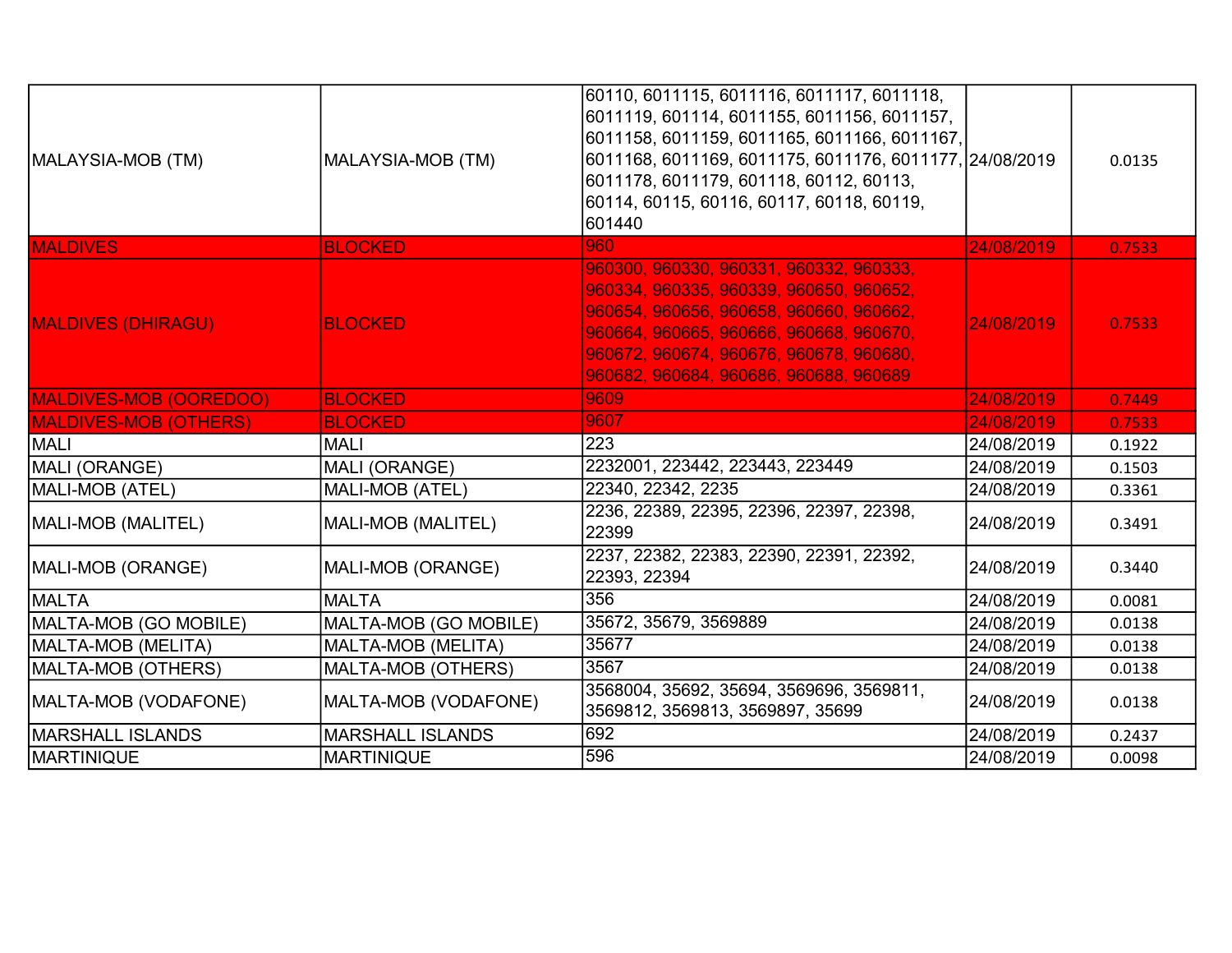| MARTINIQUE-MOB (DIGICEL)       | MARTINIQUE-MOB (DIGICEL)       | 59669610, 59669611, 59669616, 59669617,<br>59669618, 59669619, 59669650, 59669651,<br>59669652, 59669653, 59669654, 5966967,<br>59669690, 59669691, 59669692, 59669693,<br>59669694, 59669695, 59669696, 59669697,<br>59669698                                                                  | 24/08/2019 | 0.0592 |
|--------------------------------|--------------------------------|-------------------------------------------------------------------------------------------------------------------------------------------------------------------------------------------------------------------------------------------------------------------------------------------------|------------|--------|
| MARTINIQUE-MOB (ORANGE)        | MARTINIQUE-MOB (ORANGE)        | 5966962, 5966963, 5966964, 59669655,<br>59669656, 59669680, 59669681, 59669682,<br>59669683, 59669684, 59669685, 59669686,<br>59669699, 59669745                                                                                                                                                | 24/08/2019 | 0.1418 |
| MARTINIQUE-MOB (OTHERS)        | MARTINIQUE-MOB (OTHERS)        | 596696, 596697                                                                                                                                                                                                                                                                                  | 24/08/2019 | 0.0598 |
| MARTINIQUE-MOB (SFR)           | MARTINIQUE-MOB (SFR)           | 5966960, 5966966, 59669687, 59669688,<br>59669689                                                                                                                                                                                                                                               | 24/08/2019 | 0.0598 |
| MAURETANIA                     | <b>MAURETANIA</b>              | 222                                                                                                                                                                                                                                                                                             | 24/08/2019 | 0.5090 |
| MAURETANIA-MOB (CHINGUITEL)    | MAURETANIA-MOB (CHINGUITE 2222 |                                                                                                                                                                                                                                                                                                 | 24/08/2019 | 0.4845 |
| <b>MAURETANIA-MOB (MATTEL)</b> | <b>BLOCKED</b>                 | 2223                                                                                                                                                                                                                                                                                            | 24/08/2019 | 0.5880 |
| MAURETANIA-MOB (MAURITEL)      | MAURETANIA-MOB (MAURITEL       | 22240, 22241, 22242, 22243, 22244, 22246,<br>22247, 22248, 22249                                                                                                                                                                                                                                | 24/08/2019 | 0.5038 |
| <b>MAURITIUS</b>               | <b>MAURITIUS</b>               | 230                                                                                                                                                                                                                                                                                             | 24/08/2019 | 0.0957 |
| MAURITIUS-MOB (ORANGE)         | MAURITIUS-MOB (ORANGE)         | 230525, 230570, 230575, 230576, 230577,<br>230578, 230579, 230580, 230581, 230582,<br>2305875, 2305876, 2305877, 2305878, 230590,<br>230591, 230592, 230594                                                                                                                                     | 24/08/2019 | 0.0957 |
| MAURITIUS-MOB (OTHERS)         | MAURITIUS-MOB (OTHERS)         | 230529, 2305421, 2305422, 2305423, 2305428,<br>2305429, 230544, 2305471, 2305472, 2305473,<br>2305474, 2305475, 2305476, 2305477, 2305478,<br>2305479, 230549, 230571, 230572, 230573,<br>230574, 230584, 230585, 230586, 2305871,<br>230588, 230589, 230593, 230595, 230596,<br>230597, 230598 | 24/08/2019 | 0.0957 |
| <b>MAYOTTE</b>                 | <b>MAYOTTE</b>                 | 262269, 26297631, 26297637                                                                                                                                                                                                                                                                      | 24/08/2019 | 0.0317 |
| MAYOTTE-MOB (ORANGE)           | MAYOTTE-MOB (ORANGE)           | 26263900, 26263901, 26263902, 26263960,<br>26263961, 26263962, 26263963, 26263964,<br>26263976, 26263999                                                                                                                                                                                        | 24/08/2019 | 0.4843 |
| <b>MAYOTTE-MOB (OTHERS)</b>    | MAYOTTE-MOB (OTHERS)           | 262639                                                                                                                                                                                                                                                                                          | 24/08/2019 | 0.4843 |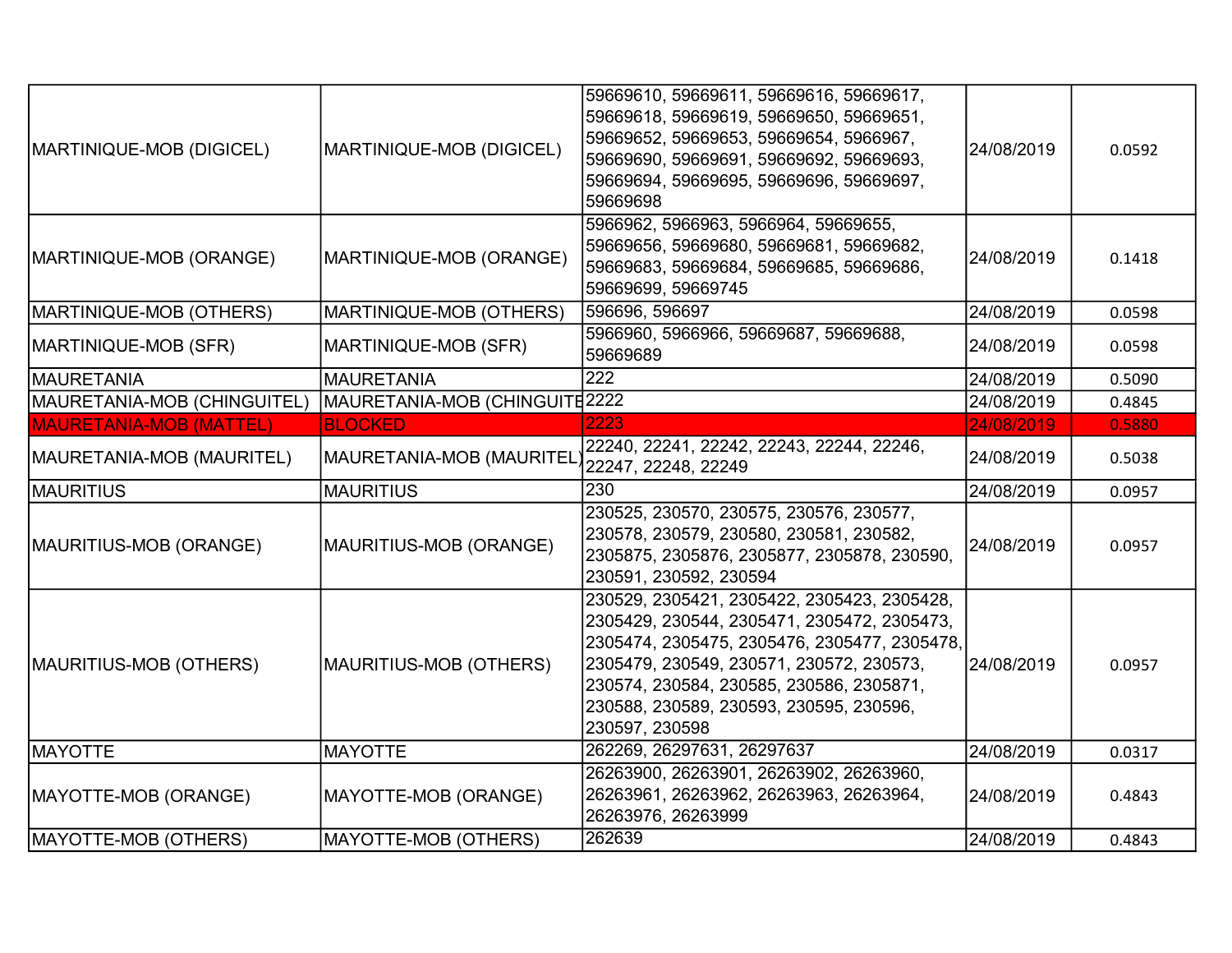|                       |                       | 26263909, 26263910, 26263911, 26263920,     |            |        |
|-----------------------|-----------------------|---------------------------------------------|------------|--------|
|                       |                       | 26263921, 26263922, 26263923, 26263924,     |            |        |
| MAYOTTE-MOB (SFR)     | MAYOTTE-MOB (SFR)     | 26263925, 26263927, 26263928, 26263929,     | 24/08/2019 | 0.4843 |
|                       |                       | 26263940, 26263965, 26263966, 26263967,     |            |        |
|                       |                       | 26263968, 26263969                          |            |        |
| <b>MEXICO</b>         | <b>MEXICO</b>         | $\overline{52}$                             | 24/08/2019 | 0.0046 |
|                       |                       | 521221148, 521221149, 521221150, 521221151, |            |        |
|                       |                       | 521221152, 521221153, 521221155, 521221156, |            |        |
|                       |                       | 521221157, 521221158, 521221159, 52122116,  |            |        |
|                       |                       | 521221170, 521221171, 521221172, 521221173, |            |        |
|                       |                       | 521221174, 521221175, 521221176, 521221202, |            |        |
|                       |                       | 521221203, 521221204, 521221205, 521221206, |            |        |
|                       |                       | 521221207, 521221208, 521221209, 52122121,  |            |        |
|                       |                       | 52122122, 52122123, 521221240, 521221241,   |            |        |
|                       |                       | 521221242, 521221243, 521221244, 521221245, |            |        |
|                       |                       | 521221283, 521221284, 521221285, 521221286, |            |        |
|                       |                       | 521221287, 521221288, 521221294, 521221295, |            |        |
|                       |                       | 521221296, 521221297, 521221298, 521221299, |            |        |
|                       |                       | 52122130, 521221310, 521221311, 521221312,  |            |        |
|                       |                       | 521221313, 521221314, 521221315, 521221316, |            |        |
| MEXICO-MOB (IUSACELL) | MEXICO-MOB (IUSACELL) | 521221317, 521221319, 52122132, 52122133,   | 24/08/2019 | 0.0070 |
|                       |                       | 521221340, 521221341, 521221342, 521222121, |            |        |
|                       |                       | 521222131, 521222142, 521222150, 521222159, |            |        |
|                       |                       | 521222170, 521222198, 521222203, 521222204, |            |        |
|                       |                       | 521222215, 521222239, 521222256, 521222258, |            |        |
|                       |                       | 521222259, 521222260, 521222262, 52122229,  |            |        |
|                       |                       | 521222300, 521222301, 521222302, 521222330, |            |        |
|                       |                       | 521222362, 521222363, 521222364, 521222365, |            |        |
|                       |                       | 521222369, 521222370, 521222375, 521222376, |            |        |
|                       |                       | 521222377, 521222391, 521222393, 521222396, |            |        |
|                       |                       | 521222397, 521222398, 521222400, 521222433, |            |        |
|                       |                       | 521222440, 521222453, 521222468, 521222537, |            |        |
|                       |                       | 521222539, 521222575, 521222593, 521222597, |            |        |
|                       |                       | 521222598, 521222599, 521222652, 521222653, |            |        |
|                       |                       | 521222699, 521222700, 521222701, 521222706, |            |        |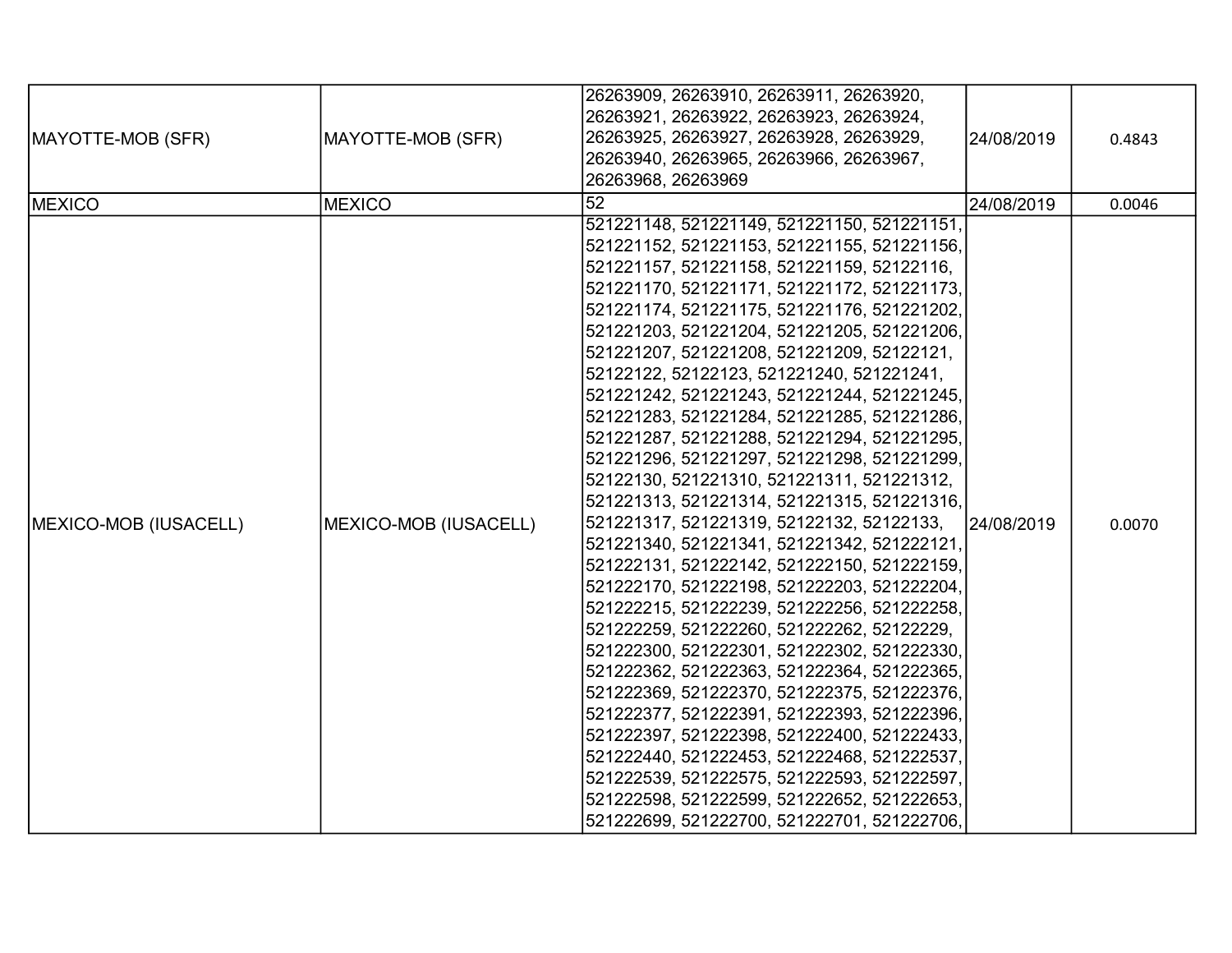|                       |                       | 521312209, 521312210, 521312211, 521312213, |            |        |
|-----------------------|-----------------------|---------------------------------------------|------------|--------|
|                       |                       | 521312214, 521312219, 521312220, 521312224, |            |        |
|                       |                       | 521312225, 521312226, 521312227, 521312228, |            |        |
|                       |                       | 521312229, 521312300, 521312301, 521312304, |            |        |
|                       |                       | 5213123117, 521312318, 5213123196,          |            |        |
|                       |                       | 5213123197, 5213123198, 5213123199,         |            |        |
|                       |                       | 521312550, 521313101, 521313104, 521313105, |            |        |
|                       |                       | 521313114, 521313117, 521313130, 521313131, |            |        |
|                       |                       | 521313151, 521313152, 521313153, 521313154, |            |        |
|                       |                       | 521313155, 521313156, 521313157, 521313160, |            |        |
|                       |                       | 521313161, 521313162, 521313163, 521313164, |            |        |
|                       |                       | 521313165, 521313166, 521313167, 521313168, |            |        |
|                       |                       | 521313169, 521313325, 52131350, 52131351,   |            |        |
|                       |                       | 52131352, 52131353, 52131354, 52131355,     |            |        |
| MEXICO-MOB (IUSACELL) | MEXICO-MOB (IUSACELL) | 52131356, 52131357, 52131358, 521313590,    | 24/08/2019 | 0.0070 |
|                       |                       | 521313591, 521313592, 521313593, 521313594, |            |        |
|                       |                       | 521313595, 521313596, 521313597, 521313598, |            |        |
|                       |                       | 521313599, 521314105, 521314123, 521314127, |            |        |
|                       |                       | 521314128, 521314146, 521314151,            |            |        |
|                       |                       | 5213141516, 5213141517, 5213141518,         |            |        |
|                       |                       | 5213141519, 521314152, 521314153,           |            |        |
|                       |                       | 521314170, 521314171, 521314172, 521314173, |            |        |
|                       |                       | 521314174, 521314179, 521314180, 521314181, |            |        |
|                       |                       | 521314182, 521314183, 521314184, 521314185, |            |        |
|                       |                       | 521314186, 521314187, 521314188, 521314189, |            |        |
|                       |                       | 52131430, 521314337, 521314358, 5213145,    |            |        |
|                       |                       | 52131485, 521315101, 521315102, 521315106,  |            |        |
|                       |                       | 521315116, 521315117, 521315118, 521315119, |            |        |
|                       |                       | 521315120, 521315121, 521315122, 521315123, |            |        |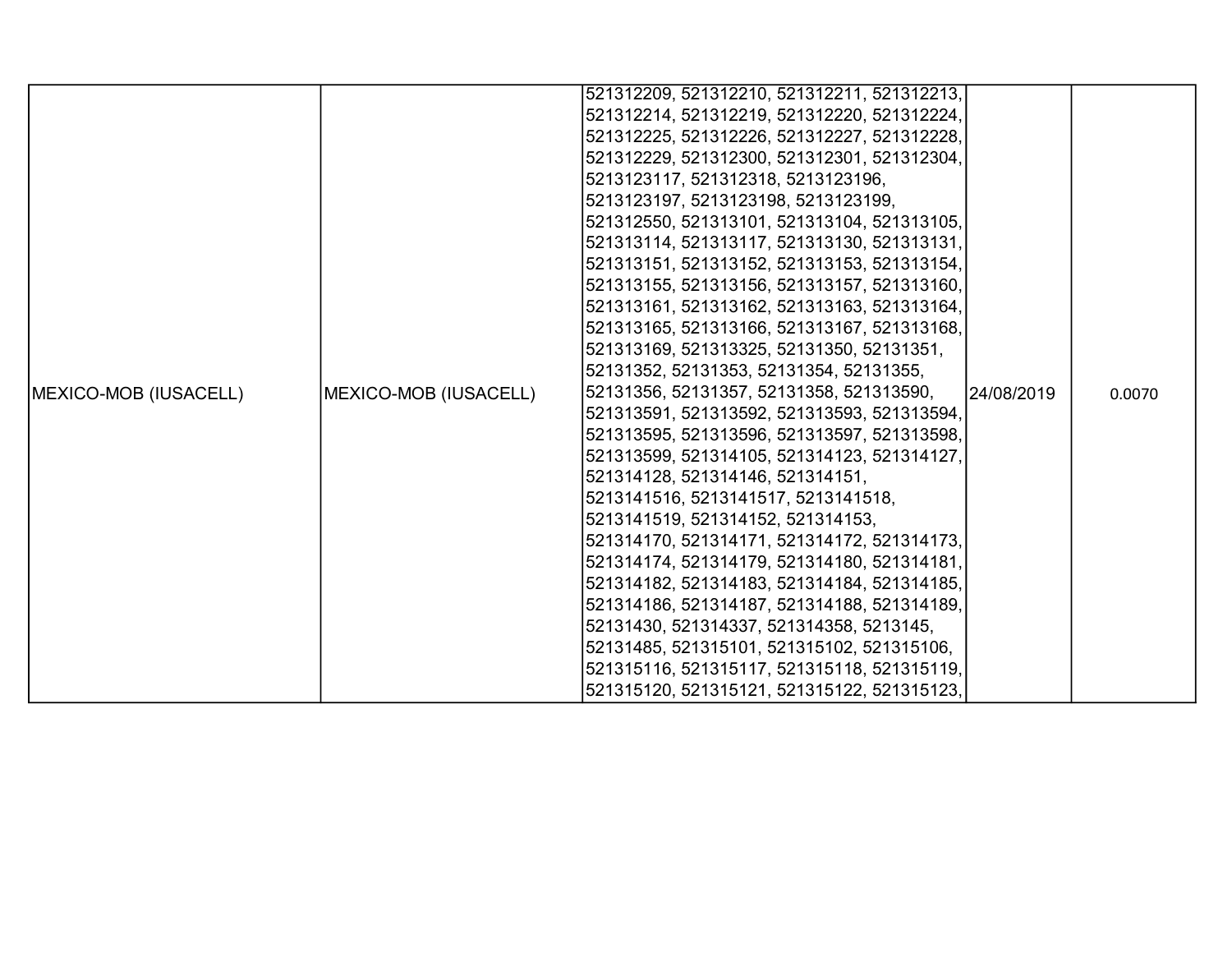|                               |                       | 521418595, 521418596, 521418597, 521418598,            |  |        |
|-------------------------------|-----------------------|--------------------------------------------------------|--|--------|
|                               |                       |                                                        |  |        |
|                               |                       | 521418599, 521419104, 521419111, 521419136,            |  |        |
|                               |                       | 521419137, 521419140, 521419141, 521419142,            |  |        |
|                               |                       | 521419143, 521419144, 521419145, 521419146,            |  |        |
|                               |                       | 521419147, 521419148, 521419149, 52141929,             |  |        |
|                               |                       | 521421109, 521425138, 521427107, 521427110,            |  |        |
|                               |                       | 521427143, 521427149, 521427153, 521427154,            |  |        |
|                               |                       | 521427155, 521427179, 521427180, 521427181,            |  |        |
|                               |                       | 521427182, 521427189, 521427190, 521427191,            |  |        |
|                               |                       | 521427192, 521427193, 521427194, 521427195,            |  |        |
|                               |                       | 521427196, 521427197, 521427198, 521427199,            |  |        |
|                               |                       | 521427200, 521427205, 521427206, 521427207,            |  |        |
|                               |                       | 521427271, 521427275, 521427279, 5214273,              |  |        |
|                               |                       | 5214275, 521428104, 521428116, 521428117,              |  |        |
| <b>IMEXICO-MOB (IUSACELL)</b> | MEXICO-MOB (IUSACELL) | 521428118, 521428119, 521428121, 521428122, 24/08/2019 |  | 0.0070 |
|                               |                       | 521428123, 521428124, 521428125, 5214285,              |  |        |
|                               |                       | 521428682, 521429108, 521429125, 521429126,            |  |        |
|                               |                       | 521429127, 521429128, 521429131, 521429132,            |  |        |
|                               |                       | 521429133, 521429136, 52142950, 52142951,              |  |        |
|                               |                       | 52142952, 52142953, 52142954, 52142955,                |  |        |
|                               |                       | 52142956, 52142957, 52142958, 521429590,               |  |        |
|                               |                       | 521429591, 521429592, 521429593, 521429594,            |  |        |
|                               |                       | 521429595, 521429596, 521429597, 521429598,            |  |        |
|                               |                       | 521429599, 52142962, 521429698, 521431110,             |  |        |
|                               |                       | 521431111, 521431112, 5214311130,                      |  |        |
|                               |                       | 5214311131, 5214311135, 5214311136,                    |  |        |
|                               |                       | 5214311137, 5214311138, 5214311139,                    |  |        |
|                               |                       | 521431114, 521431115, 521431116, 521431117,            |  |        |
|                               |                       | 521431118, 521431119, 5214315, 521432117,              |  |        |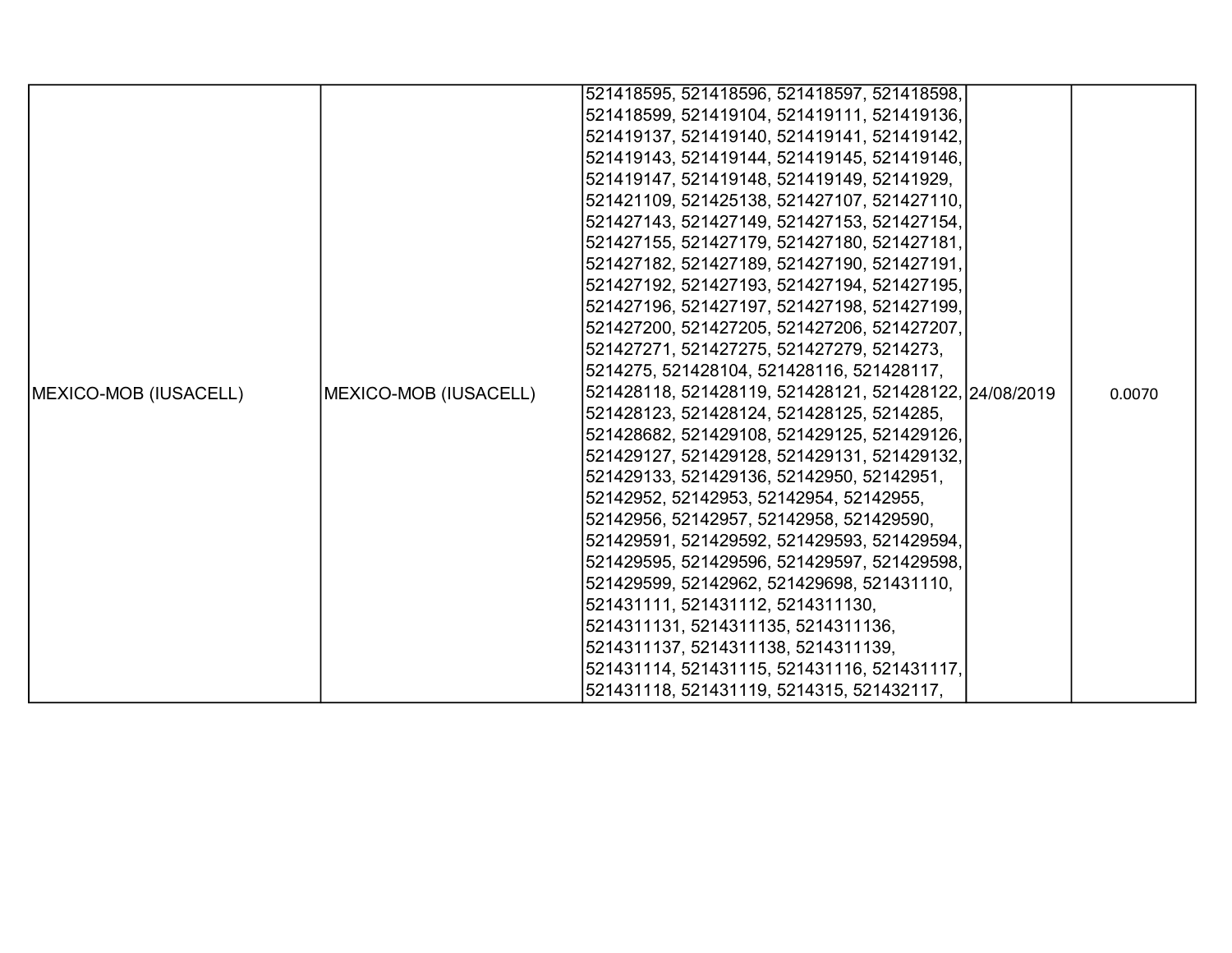| 521474124, 521474140, 521474141, 521474143,<br>521474144, 521474145, 521474147, 521474150,<br>521474151, 521474152, 521474153, 521474154,<br>521474155, 521474156, 521474157, 521474158,<br>521474159, 521474590, 521474591, 521474592,<br>521474593, 521474594, 521474595, 521474596, |
|----------------------------------------------------------------------------------------------------------------------------------------------------------------------------------------------------------------------------------------------------------------------------------------|
|                                                                                                                                                                                                                                                                                        |
|                                                                                                                                                                                                                                                                                        |
|                                                                                                                                                                                                                                                                                        |
|                                                                                                                                                                                                                                                                                        |
|                                                                                                                                                                                                                                                                                        |
|                                                                                                                                                                                                                                                                                        |
| 521474597, 521474598, 521474599, 52147472,                                                                                                                                                                                                                                             |
| 521474741, 521474745, 5214747495,                                                                                                                                                                                                                                                      |
| 5214747496, 5214747497, 5214747499,                                                                                                                                                                                                                                                    |
| 52147479, 521475109, 521475111, 521475954,                                                                                                                                                                                                                                             |
| 521476109, 521476113, 521476137, 521476138,                                                                                                                                                                                                                                            |
| 521476139, 521476140, 521476141, 521476142,                                                                                                                                                                                                                                            |
| 521476143, 52147657, 52147658, 52147659,                                                                                                                                                                                                                                               |
| 5214766, 52147672, 5214767475, 5214767476,                                                                                                                                                                                                                                             |
| 5214767477, 5214767478, 5214767479,<br><b>IMEXICO-MOB (IUSACELL)</b><br>MEXICO-MOB (IUSACELL)<br>124/08/2019<br>0.0070                                                                                                                                                                 |
| 521477105, 521477144, 521477153, 521477154,                                                                                                                                                                                                                                            |
| 521477163, 521477168, 521477170, 521477174,                                                                                                                                                                                                                                            |
| 521477176, 521477181, 521477199, 521477206,                                                                                                                                                                                                                                            |
| 521477216, 521477235, 521477238, 521477243,                                                                                                                                                                                                                                            |
| 521477244, 521477258, 521477268, 521477269,                                                                                                                                                                                                                                            |
| 521477294, 521477308, 521477309, 521477310,                                                                                                                                                                                                                                            |
| 521477379, 521477404, 521477426, 521477427,                                                                                                                                                                                                                                            |
| 521477428, 52147743, 521477440, 521477442,                                                                                                                                                                                                                                             |
| 521477443, 52147745, 521477474, 521477475,                                                                                                                                                                                                                                             |
| 521477476, 521477484, 521477490, 521477494,                                                                                                                                                                                                                                            |
| 521477495, 521477496, 521477510, 521477557,                                                                                                                                                                                                                                            |
| 521477558, 521477559, 521477565, 521477566,                                                                                                                                                                                                                                            |
| 521477567, 521477569, 52147757, 521477580,                                                                                                                                                                                                                                             |
| 521477581, 521477588, 521477593, 521477601,                                                                                                                                                                                                                                            |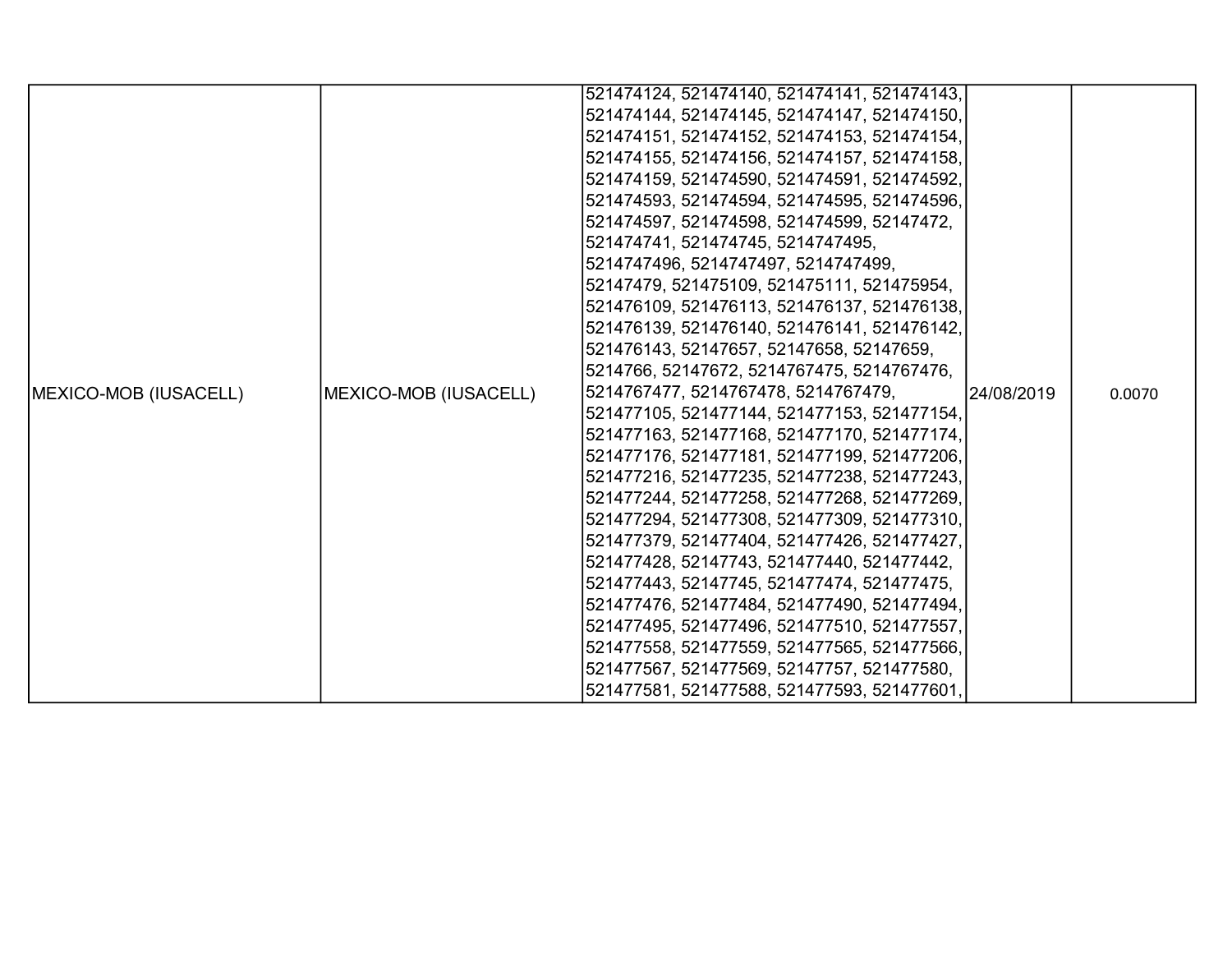|                               |                       | 521552285, 5215522860, 5215522861,  |            |        |
|-------------------------------|-----------------------|-------------------------------------|------------|--------|
|                               |                       | 5215522862, 5215522863, 5215522864, |            |        |
|                               |                       | 5215522865, 5215522866, 5215522867, |            |        |
|                               |                       | 5215522868, 5215522869, 5215522870, |            |        |
|                               |                       | 5215522871, 5215522872, 5215522873, |            |        |
|                               |                       | 5215522874, 5215522875, 5215522876, |            |        |
|                               |                       | 5215522877, 5215522878, 5215522879, |            |        |
|                               |                       | 521552288, 521552289, 5215522910,   |            |        |
|                               |                       | 5215522911, 5215522912, 5215522913, |            |        |
|                               |                       | 5215522914, 5215522915, 5215522916, |            |        |
|                               |                       | 5215522917, 5215522918, 5215522919, |            |        |
|                               |                       | 5215522920, 5215522921, 5215522922, |            |        |
|                               |                       | 5215522923, 5215522924, 5215522925, |            |        |
|                               |                       | 5215522926, 5215522927, 5215522928, |            |        |
| <b>IMEXICO-MOB (IUSACELL)</b> | MEXICO-MOB (IUSACELL) | 5215522929, 5215522930, 5215522931, | 24/08/2019 | 0.0070 |
|                               |                       | 5215522932, 5215522933, 5215522934, |            |        |
|                               |                       | 5215522935, 5215522936, 5215522937, |            |        |
|                               |                       | 5215522938, 5215522939, 5215522940, |            |        |
|                               |                       | 5215522941, 5215522942, 5215522943, |            |        |
|                               |                       | 5215522944, 5215522945, 5215522946, |            |        |
|                               |                       | 5215522947, 5215522948, 5215522949, |            |        |
|                               |                       | 5215523460, 5215523461, 5215523462, |            |        |
|                               |                       | 5215523463, 5215523464, 5215523465, |            |        |
|                               |                       | 5215523466, 5215523467, 5215523468, |            |        |
|                               |                       | 5215523469, 5215523470, 5215523471, |            |        |
|                               |                       | 5215523472, 5215523473, 5215523474, |            |        |
|                               |                       | 5215523475, 5215523476, 5215523477, |            |        |
|                               |                       | 5215523478, 5215523479, 5215523760, |            |        |
|                               |                       | 5215523761, 5215523762, 5215523763, |            |        |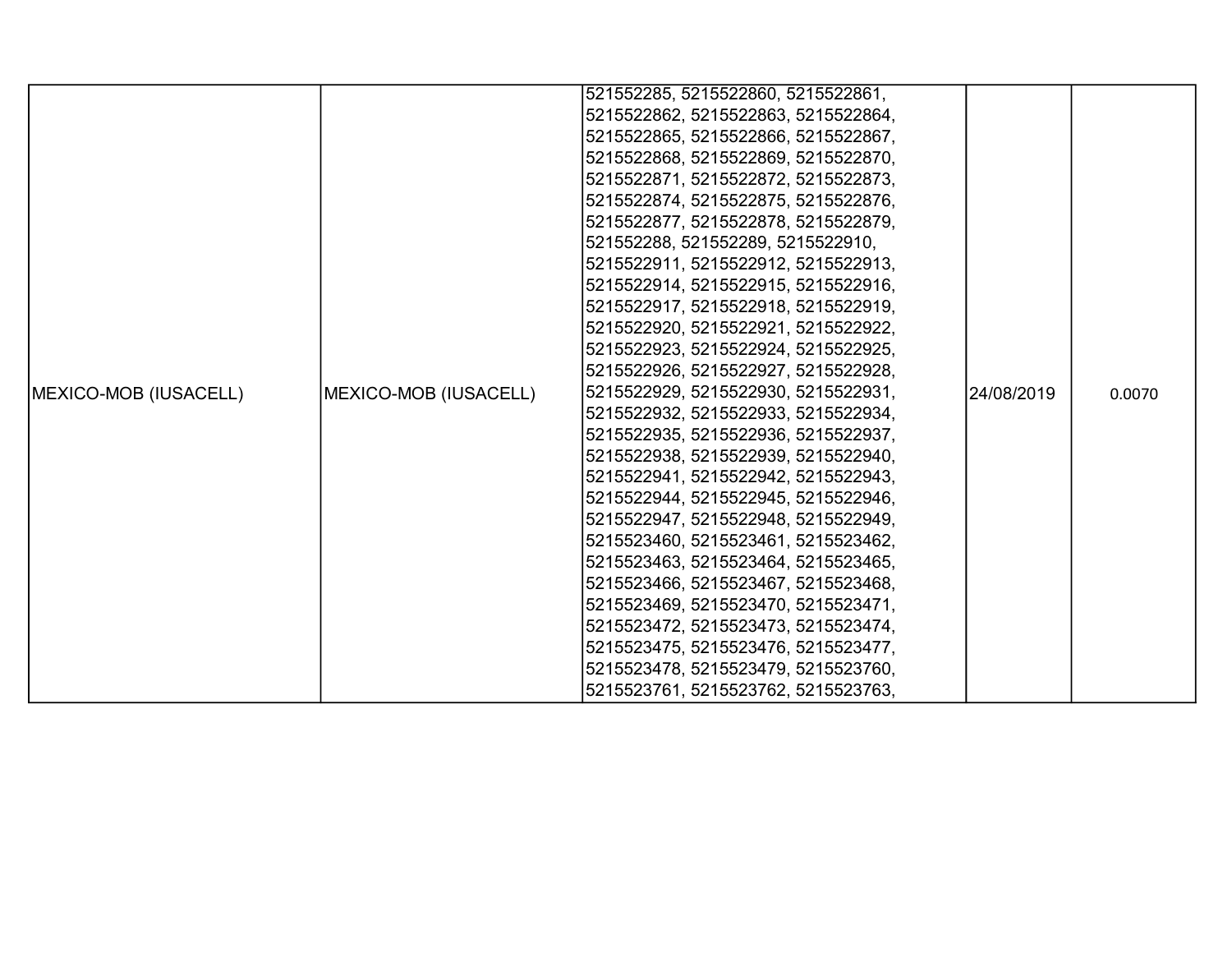|                               |                       | 521612190, 521612194, 521612225, 521612226,            |  |        |
|-------------------------------|-----------------------|--------------------------------------------------------|--|--------|
|                               |                       | 521612236, 521612237, 521612238, 521612241,            |  |        |
|                               |                       | 521612243, 521612245, 521612246, 521612249,            |  |        |
|                               |                       | 52161225, 52161250, 52161251, 52161252,                |  |        |
|                               |                       | 52161253, 52161254, 52161255, 52161256,                |  |        |
|                               |                       | 52161257, 52161258, 52161259, 521613112,               |  |        |
|                               |                       | 521613142, 521614186, 521614187, 521614258,            |  |        |
|                               |                       | 521614274, 521614288, 52161429, 521614302,             |  |        |
|                               |                       | 521614303, 521614304, 521614305, 521614312,            |  |        |
|                               |                       | 521614313, 5216143133, 5216143134,                     |  |        |
|                               |                       | 5216143135, 5216143136, 5216143137,                    |  |        |
|                               |                       | 5216143138, 5216143139, 521614334,                     |  |        |
|                               |                       | 521614387, 521614393, 521614395, 521614396,            |  |        |
|                               |                       | 521614397, 521614398, 521614521, 521614522,            |  |        |
| <b>IMEXICO-MOB (IUSACELL)</b> | MEXICO-MOB (IUSACELL) | 521614523, 521614524, 521614525, 521614526, 24/08/2019 |  | 0.0070 |
|                               |                       | 521614561, 521614562, 521614563, 521618160,            |  |        |
|                               |                       | 521618167, 521618186, 52161819, 521618200,             |  |        |
|                               |                       | 521618201, 521618205, 521618206, 521618210,            |  |        |
|                               |                       | 521618211, 521618212, 521618213, 521618227,            |  |        |
|                               |                       | 521618228, 521618308, 521618309, 521618335,            |  |        |
|                               |                       | 521618336, 521618337, 521618338, 5216185,              |  |        |
|                               |                       | 521622114, 521622115, 521622117, 521622127,            |  |        |
|                               |                       | 521622129, 521622133, 521622149, 521622176,            |  |        |
|                               |                       | 521622178, 521622179, 521622180, 521622181,            |  |        |
|                               |                       | 521622182, 521622183, 521622184, 521622185,            |  |        |
|                               |                       | 521622186, 521622187, 521622188, 521622189,            |  |        |
|                               |                       | 521622190, 521622191, 521622192, 521622193,            |  |        |
|                               |                       | 521622194, 521622195, 521622196, 521622197,            |  |        |
|                               |                       | 521622198, 521622199, 521622203, 521622590,            |  |        |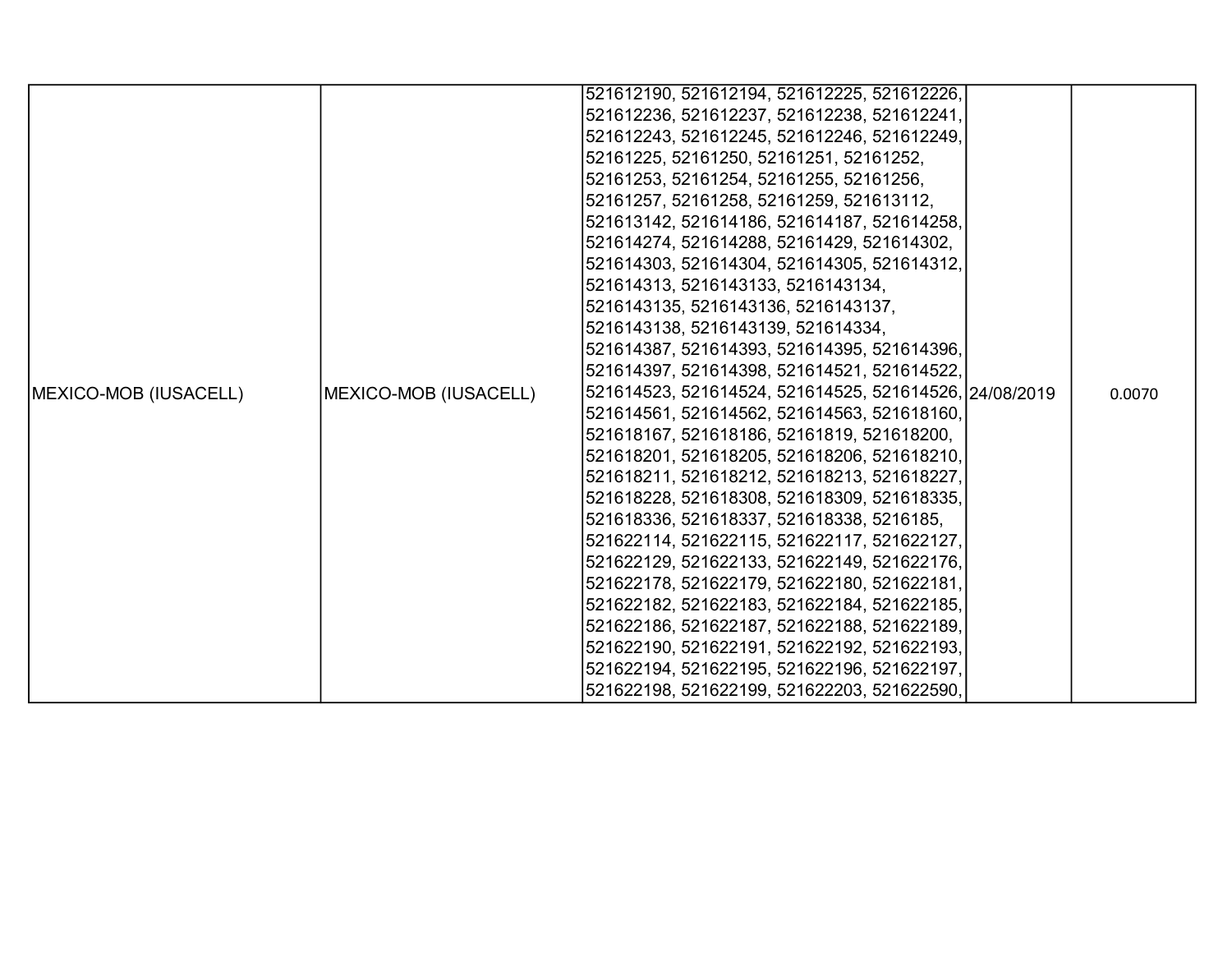|                       |                       | 521694104, 521694106, 521694107, 521694112,           |        |
|-----------------------|-----------------------|-------------------------------------------------------|--------|
|                       |                       | 521694122, 521694123, 521695104, 521695106,           |        |
|                       |                       | 521695107, 521695111, 521695123, 521695124,           |        |
|                       |                       | 521711102, 521712117, 521712144, 521712145,           |        |
|                       |                       | 521712146, 521712170, 521712179, 521712184,           |        |
|                       |                       | 521712185, 521712186, 521712194, 521712195,           |        |
|                       |                       | 521712196, 521712197, 521712198, 521712199,           |        |
|                       |                       | 521712200, 521712201, 521712202, 521712203,           |        |
|                       |                       | 521712204, 521712241, 521712242, 521712243,           |        |
|                       |                       | 521712244, 521712245, 521712246, 521712257,           |        |
|                       |                       | 521712258, 521712259, 521712260, 521712261,           |        |
|                       |                       | 521712262, 521712263, 521712264, 521712267,           |        |
|                       |                       | 521712268, 521712269, 521712270, 521712275,           |        |
|                       |                       | 521712276, 521712277, 521713129, 521713130,           |        |
| MEXICO-MOB (IUSACELL) | MEXICO-MOB (IUSACELL) | 52171455, 521715107, 521715125, 521715126, 24/08/2019 | 0.0070 |
|                       |                       | 521715130, 521715148, 521715149, 521715150,           |        |
|                       |                       | 5217151525, 5217151526, 5217151527,                   |        |
|                       |                       | 5217151528, 5217151529, 521715154,                    |        |
|                       |                       | 521715155, 521715157, 521715158, 521715160,           |        |
|                       |                       | 521715161, 521715162, 521715164, 521715165,           |        |
|                       |                       | 521715166, 521715167, 521715169, 521715170,           |        |
|                       |                       | 521717106, 5217171130, 5217171131,                    |        |
|                       |                       | 52171713, 521721105, 521721106, 521721110,            |        |
|                       |                       | 521722108, 521722109, 521722112, 521722113,           |        |
|                       |                       | 521722114, 521722118, 521722123, 521722126,           |        |
|                       |                       | 521722149, 521722150, 521722153, 521722162,           |        |
|                       |                       | 521722164, 521722165, 521722185, 521722186,           |        |
|                       |                       | 521722196, 521722201, 521722221, 521722226,           |        |
|                       |                       | 521722233, 521722234, 521722235, 521722240,           |        |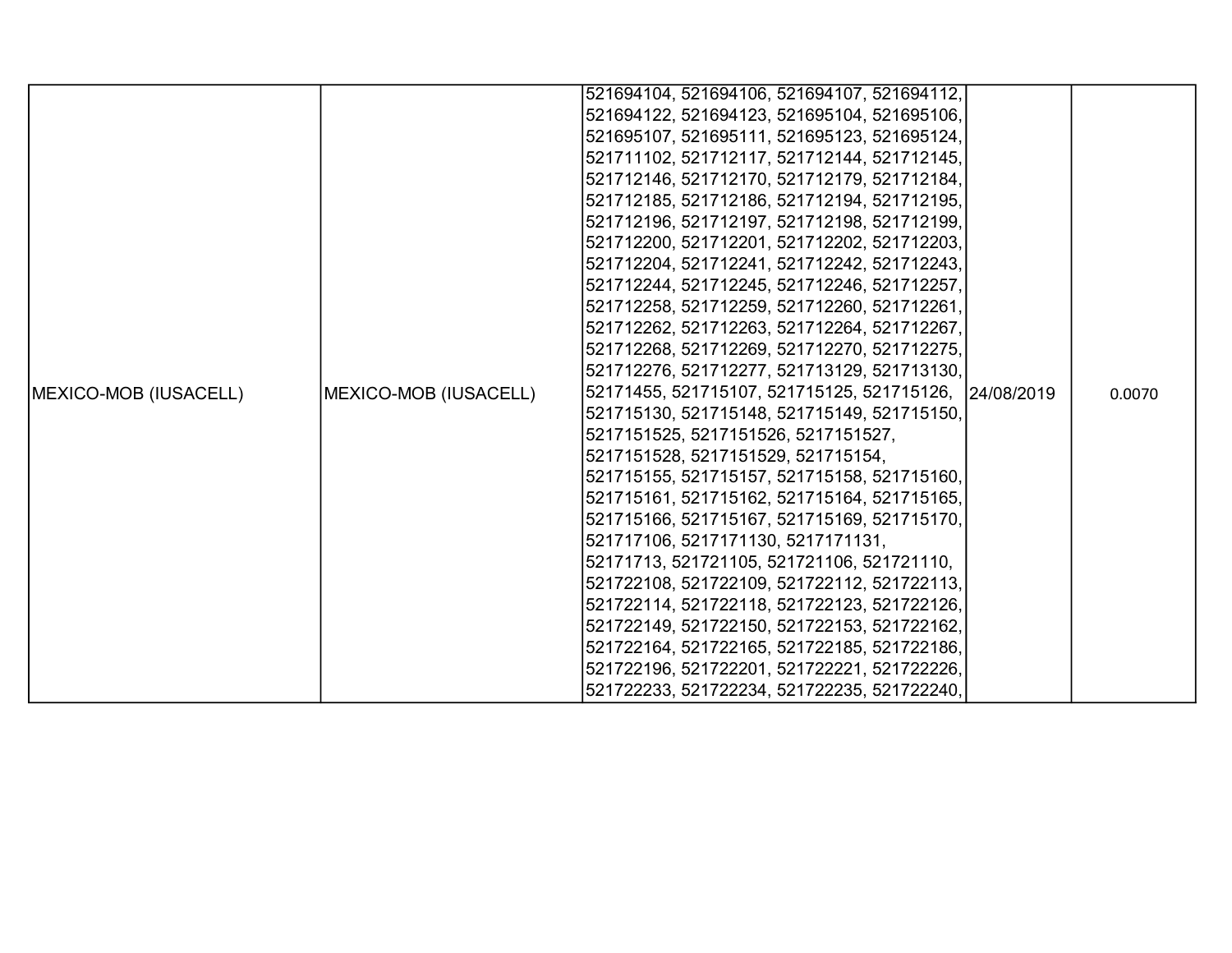|                       |                       | 521782234, 521782235, 521782236, 521782237,            |        |
|-----------------------|-----------------------|--------------------------------------------------------|--------|
|                       |                       | 521782238, 521782239, 52178259, 52178281,              |        |
|                       |                       | 521782820, 521782880, 521782886, 521783101,            |        |
|                       |                       | 521783103, 521783109, 521783114, 521783130,            |        |
|                       |                       | 521783131, 521783148, 521783590, 521783591,            |        |
|                       |                       | 521783592, 521783593, 521783594, 521783595,            |        |
|                       |                       | 521783596, 521783597, 521783598, 521783599,            |        |
|                       |                       | 5217838315, 5217838316, 5217838317,                    |        |
|                       |                       | 5217838318, 521783838, 52178384, 521784102,            |        |
|                       |                       | 521784112, 521784113, 521784131, 521784132,            |        |
|                       |                       | 521784148, 521784149, 521784153, 521784154,            |        |
|                       |                       | 521784160, 521784162, 5217841630,                      |        |
|                       |                       | 5217841631, 5217841632, 5217841633,                    |        |
|                       |                       | 5217841634, 521784166, 521784847,                      |        |
| MEXICO-MOB (IUSACELL) | MEXICO-MOB (IUSACELL) | 521785111, 521786148, 521791108, 521791113, 24/08/2019 | 0.0070 |
|                       |                       | 521797129, 521811053, 52181110, 521811153,             |        |
|                       |                       | 521811154, 521811162, 521811163, 521811173,            |        |
|                       |                       | 521811174, 521811248, 521811284, 521811288,            |        |
|                       |                       | 521811289, 521811290, 521811346, 521811347,            |        |
|                       |                       | 521811378, 521811379, 52181141, 52181142,              |        |
|                       |                       | 521811479, 521811480, 521811494, 521811510,            |        |
|                       |                       | 521811511, 521811534, 521811542, 521811552,            |        |
|                       |                       | 521811615, 521811616, 521811625, 521811685,            |        |
|                       |                       | 521811758, 521811759, 521811760, 521811761,            |        |
|                       |                       | 521811762, 521811763, 521811764, 521811765,            |        |
|                       |                       | 521811766, 521811767, 521811768, 521811769,            |        |
|                       |                       | 52181187, 521811880, 521811923, 521811924,             |        |
|                       |                       | 52181193, 52181194, 52181195, 52181196,                |        |
|                       |                       | 52181205, 521812065, 521812066, 521812067,             |        |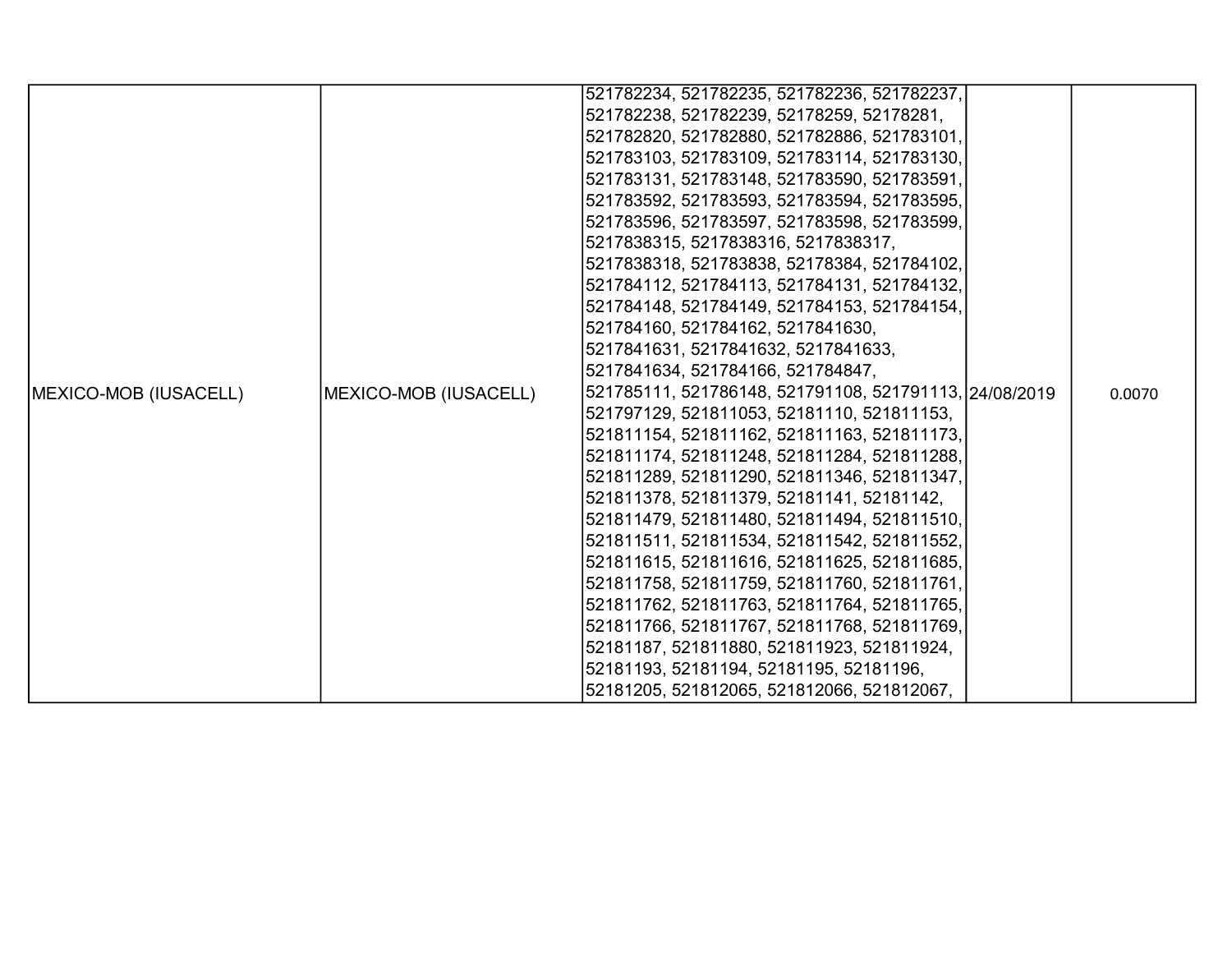|                               |                       | 521932135, 521932136, 521932137, 521932139, |            |        |
|-------------------------------|-----------------------|---------------------------------------------|------------|--------|
|                               |                       | 521932141, 521932142, 521932143, 521932144, |            |        |
|                               |                       | 521932145, 521932146, 521932147, 521932148, |            |        |
|                               |                       | 5219321490, 5219321491, 5219321492,         |            |        |
|                               |                       | 5219321493, 5219321494, 5219321495,         |            |        |
|                               |                       | 5219321496, 521932150, 5219321510,          |            |        |
|                               |                       | 5219321511, 5219321512, 5219321513,         |            |        |
|                               |                       | 5219321514, 5219325, 521933115, 521933120,  |            |        |
|                               |                       | 521933141, 521933142, 521933148, 521933149, |            |        |
|                               |                       | 521933150, 521933161, 5219331612,           |            |        |
|                               |                       | 5219331613, 5219331614, 5219331615,         |            |        |
|                               |                       | 5219331616, 5219331617, 5219331618,         |            |        |
|                               |                       | 5219331619, 52193317, 5219331800,           |            |        |
|                               |                       | 5219331801, 5219331802, 5219331803,         |            |        |
| <b>IMEXICO-MOB (IUSACELL)</b> | MEXICO-MOB (IUSACELL) | 5219331804, 5219331805, 5219331806,         | 24/08/2019 | 0.0070 |
|                               |                       | 5219331807, 5219331808, 5219331809,         |            |        |
|                               |                       | 521933181, 521933182, 521933183, 521933184, |            |        |
|                               |                       | 521933185, 521933186, 521933187, 521933188, |            |        |
|                               |                       | 521933189, 5219331900, 5219331901,          |            |        |
|                               |                       | 5219331902, 5219331903, 5219331904,         |            |        |
|                               |                       | 5219331905, 5219331906, 5219335, 521934103, |            |        |
|                               |                       | 521934107, 521934108, 521934114, 521934130, |            |        |
|                               |                       | 521934131, 521934132, 521934135, 521934136, |            |        |
|                               |                       | 521934137, 521934138, 521934139, 521934140, |            |        |
|                               |                       | 5219341410, 5219341411, 5219341412,         |            |        |
|                               |                       | 5219341413, 5219341414, 5219341415,         |            |        |
|                               |                       | 5219341416, 5219341417, 5219341423,         |            |        |
|                               |                       | 5219341424, 5219341425, 5219341426,         |            |        |
|                               |                       | 5219341427, 5219341428, 5219341429,         |            |        |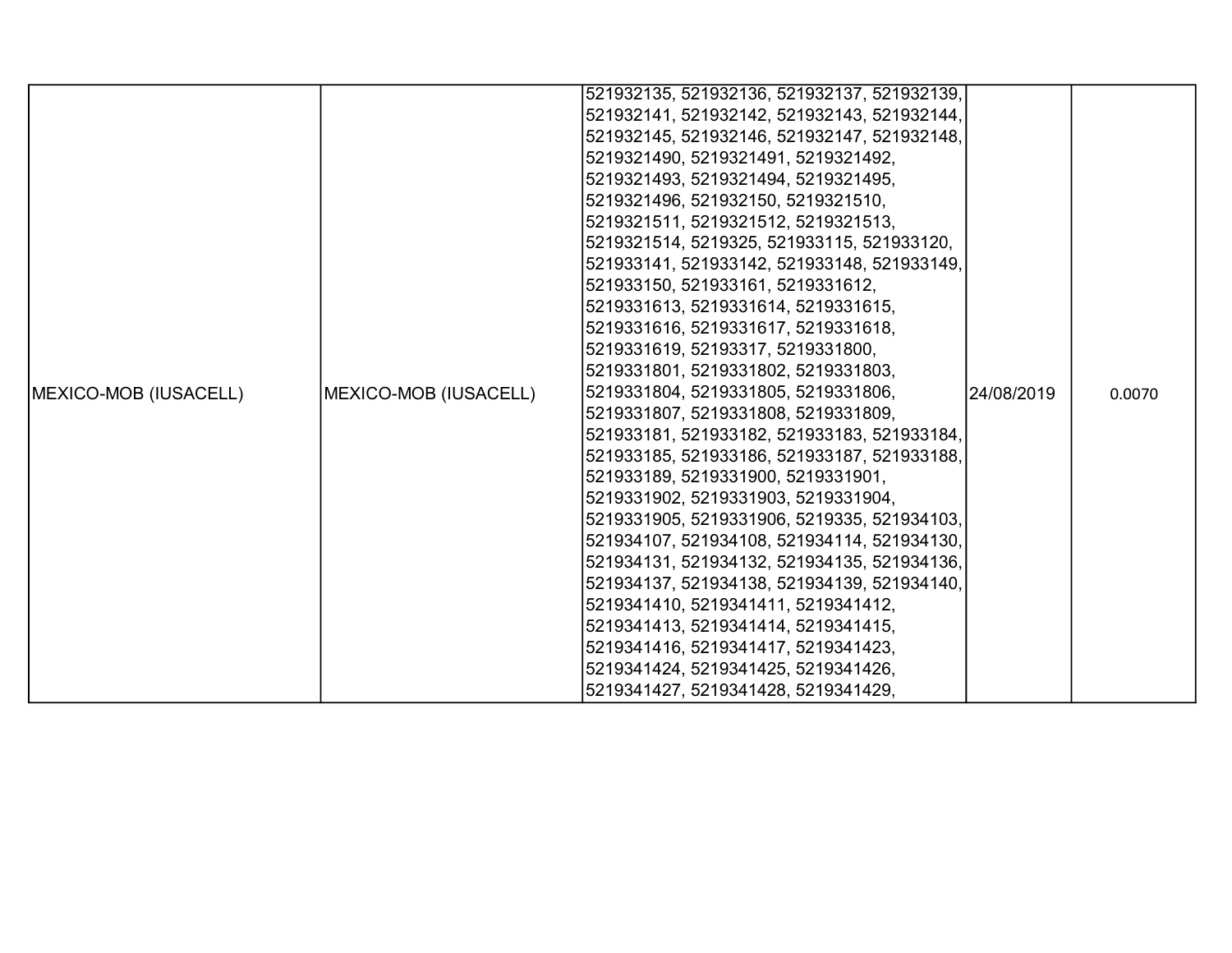|                               |                       | 521999369, 521999370, 521999372, 521999377, |            |        |
|-------------------------------|-----------------------|---------------------------------------------|------------|--------|
|                               |                       | 521999378, 521999379, 52199938, 521999390,  |            |        |
|                               |                       | 521999391, 521999392, 521999393, 521999394, |            |        |
|                               |                       | 521999395, 52199947, 52199948, 521999514,   |            |        |
|                               |                       | 521999516, 52199952, 52199953, 521999540,   |            |        |
|                               |                       | 521999555, 521999556, 521999561, 521999562, |            |        |
|                               |                       | 521999563, 521999564, 521999566, 521999567, |            |        |
|                               |                       | 521999568, 521999569, 521999570, 521999571, |            |        |
|                               |                       | 521999572, 521999573, 521999584, 521999585, |            |        |
|                               |                       | 521999586, 5219995870, 5219995871,          |            |        |
|                               |                       | 5219995872, 5219995873, 5219995874,         |            |        |
|                               |                       | 521999588, 521999589, 52199959, 521999949,  |            |        |
|                               |                       | 521999950, 521999956, 521999968, 521999969, |            |        |
|                               |                       | 5222111, 52221120, 52221146, 52221147,      |            |        |
| <b>IMEXICO-MOB (IUSACELL)</b> | MEXICO-MOB (IUSACELL) | 52221148, 52221149, 52221150, 52221151,     | 24/08/2019 | 0.0070 |
|                               |                       | 52221152, 52221153, 52221155, 52221156,     |            |        |
|                               |                       | 52221157, 52221158, 52221159, 5222116,      |            |        |
|                               |                       | 52221170, 52221171, 52221172, 52221173,     |            |        |
|                               |                       | 52221174, 52221175, 52221176, 52221202,     |            |        |
|                               |                       | 52221203, 52221204, 52221205, 52221206,     |            |        |
|                               |                       | 52221207, 52221208, 52221209, 5222121,      |            |        |
|                               |                       | 5222122, 5222123, 52221240, 52221241,       |            |        |
|                               |                       | 52221242, 52221243, 52221244, 52221245,     |            |        |
|                               |                       | 52221283, 52221284, 52221285, 52221286,     |            |        |
|                               |                       | 52221287, 52221288, 52221294, 52221295,     |            |        |
|                               |                       | 52221296, 52221297, 52221298, 52221299,     |            |        |
|                               |                       | 5222130, 52221310, 52221311, 52221312,      |            |        |
|                               |                       | 52221313, 52221314, 52221315, 52221316,     |            |        |
|                               |                       | 52221317, 52221319, 5222132, 5222133,       |            |        |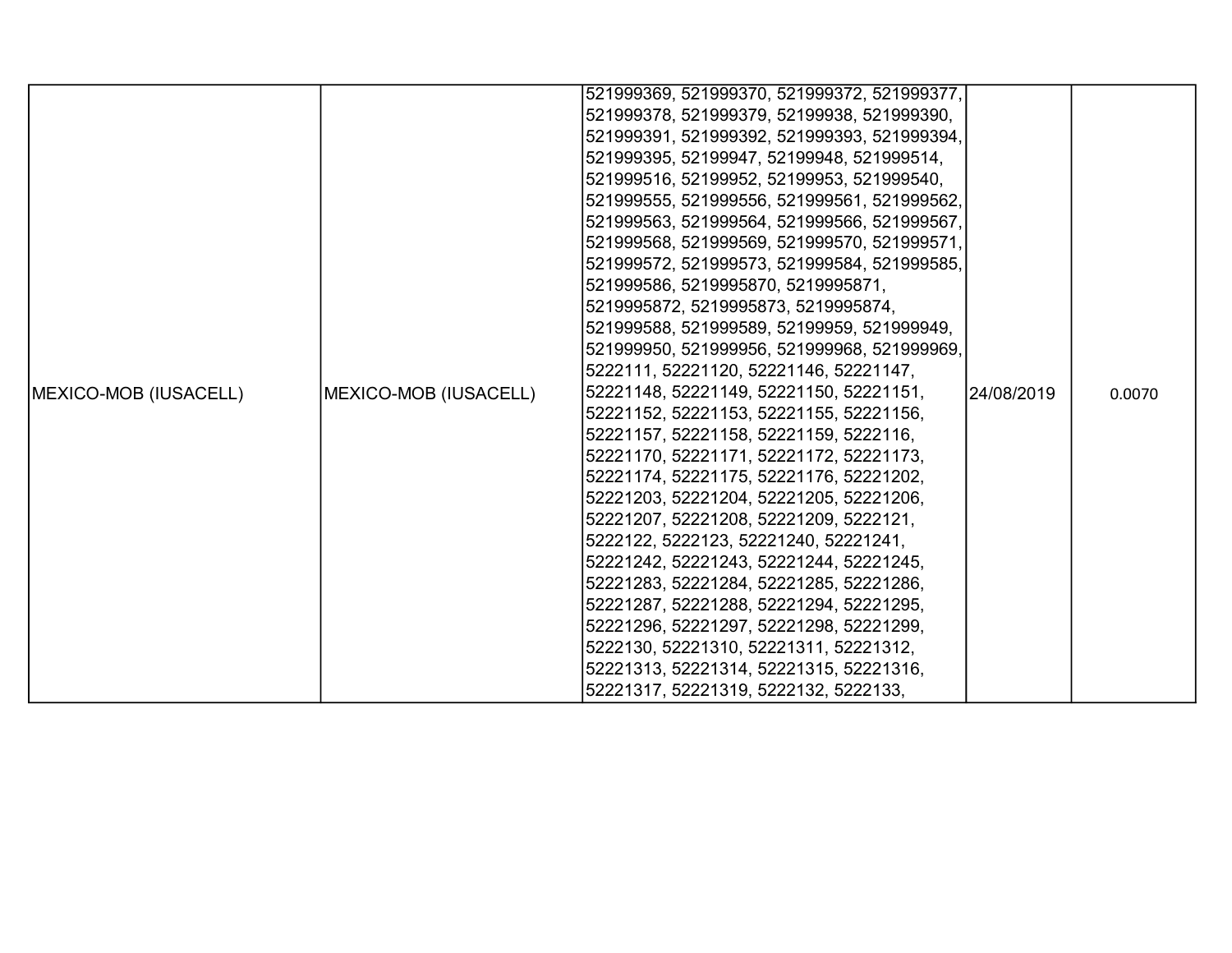|                               |                       | 52313152, 52313153, 52313154, 52313155,      |            |        |
|-------------------------------|-----------------------|----------------------------------------------|------------|--------|
|                               |                       | 52313156, 52313157, 52313160, 52313161,      |            |        |
|                               |                       | 52313162, 52313163, 52313164, 52313165,      |            |        |
|                               |                       | 52313166, 52313167, 52313168, 52313169,      |            |        |
|                               |                       | 52313325, 5231350, 5231351, 5231352,         |            |        |
|                               |                       | 5231353, 5231354, 5231355, 5231356, 5231357, |            |        |
|                               |                       | 5231358, 52313590, 52313591, 52313592,       |            |        |
|                               |                       | 52313593, 52313594, 52313595, 52313596,      |            |        |
|                               |                       | 52313597, 52313598, 52313599, 52314105,      |            |        |
|                               |                       | 52314123, 52314127, 52314128, 52314146,      |            |        |
|                               |                       | 52314151, 523141516, 523141517, 523141518,   |            |        |
|                               |                       | 523141519, 52314152, 52314153, 52314170,     |            |        |
|                               |                       | 52314171, 52314172, 52314173, 52314174,      |            |        |
|                               |                       | 52314179, 52314180, 52314181, 52314182,      |            |        |
| <b>IMEXICO-MOB (IUSACELL)</b> | MEXICO-MOB (IUSACELL) | 52314183, 52314184, 52314185, 52314186,      | 24/08/2019 | 0.0070 |
|                               |                       | 52314187, 52314188, 52314189, 5231430,       |            |        |
|                               |                       | 52314337, 52314358, 523145, 5231485,         |            |        |
|                               |                       | 52315101, 52315102, 52315106, 52315116,      |            |        |
|                               |                       | 52315117, 52315118, 52315119, 52315120,      |            |        |
|                               |                       | 52315121, 52315122, 52315123, 52315124,      |            |        |
|                               |                       | 5231530, 5231531, 5231532, 5231533, 5231534, |            |        |
|                               |                       | 52315350, 52315351, 52315352, 52315353,      |            |        |
|                               |                       | 52315354, 52315355, 52315356, 52315357,      |            |        |
|                               |                       | 52315358, 52315359, 5231536, 5231537,        |            |        |
|                               |                       | 5231538, 5231539, 5231550, 5231551, 5231552, |            |        |
|                               |                       | 5231553, 5231554, 5231555, 5231556, 5231557, |            |        |
|                               |                       | 5231558, 52315590, 52315591, 52315592,       |            |        |
|                               |                       | 52315593, 52315594, 52315595, 52315596,      |            |        |
|                               |                       | 52315597, 52315598, 52315599, 52317122,      |            |        |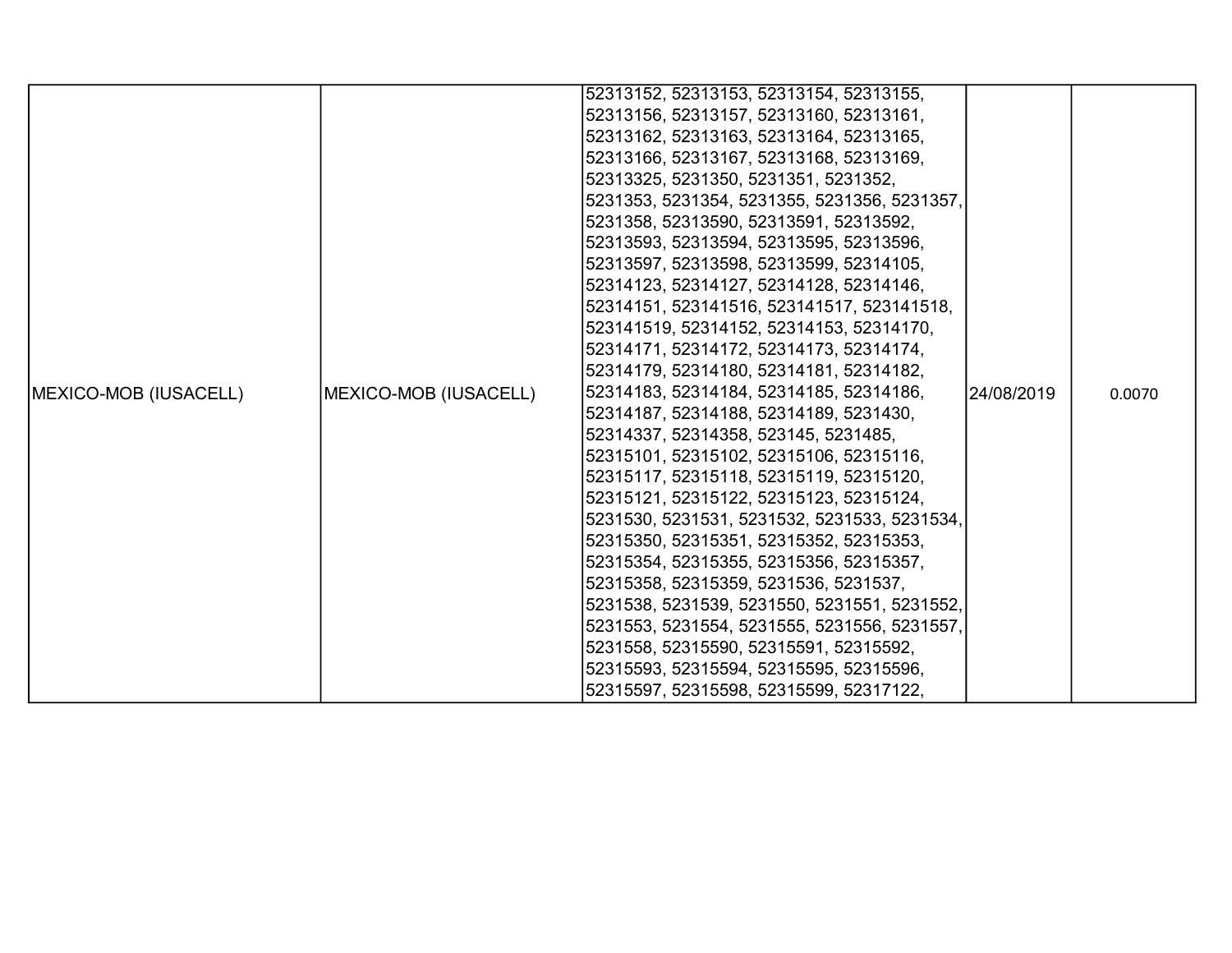|                       |                       | 52434148, 52434149, 52434150, 52434151,     |             |        |
|-----------------------|-----------------------|---------------------------------------------|-------------|--------|
|                       |                       | 52434152, 52436124, 52436128, 52441112,     |             |        |
|                       |                       | 52441113, 52441124, 52441139, 52441140,     |             |        |
|                       |                       | 52441142, 52441143, 52441144, 52441145,     |             |        |
|                       |                       | 52441146, 52441147, 52441148, 52441149,     |             |        |
|                       |                       | 5244116, 52441171, 52441172, 52441173,      |             |        |
|                       |                       | 524411745, 524411746, 524411747, 524411748, |             |        |
|                       |                       | 524411749, 52441175, 52441176, 524411770,   |             |        |
|                       |                       | 524411771, 524411772, 524411773, 524411774, |             |        |
|                       |                       | 5244125, 52442108, 52442109, 52442114,      |             |        |
|                       |                       | 52442115, 52442132, 52442133, 52442134,     |             |        |
|                       |                       | 52442173, 52442180, 52442184, 52442188,     |             |        |
|                       |                       | 52442189, 52442197, 52442201, 52442202,     |             |        |
|                       |                       | 52442208, 52442233, 52442239, 52442247,     |             |        |
| MEXICO-MOB (IUSACELL) | MEXICO-MOB (IUSACELL) | 52442255, 52442258, 52442259, 5244229,      | l24/08/2019 | 0.0070 |
|                       |                       | 52442311, 52442326, 52442354, 52442355,     |             |        |
|                       |                       | 52442389, 52442394, 52442395, 52442400,     |             |        |
|                       |                       | 52442405, 52442479, 52442481, 52442482,     |             |        |
|                       |                       | 52442483, 52442512, 52442513, 52442514,     |             |        |
|                       |                       | 52442518, 52442519, 52442520, 52442528,     |             |        |
|                       |                       | 52442529, 52442530, 52442531, 52442532,     |             |        |
|                       |                       | 52442533, 52442534, 52442535, 52442536,     |             |        |
|                       |                       | 52442537, 524425375, 524425376, 524425377,  |             |        |
|                       |                       | 524425378, 524425379, 52442538, 52442539,   |             |        |
|                       |                       | 52442558, 52442559, 52442560, 52442561,     |             |        |
|                       |                       | 52442593, 52442647, 52442648, 52442649,     |             |        |
|                       |                       | 52442650, 52442651, 52442652, 52442664,     |             |        |
|                       |                       | 52442665, 52442666, 52442667, 52442668,     |             |        |
|                       |                       | 52442669, 52442722, 52442724, 52442737,     |             |        |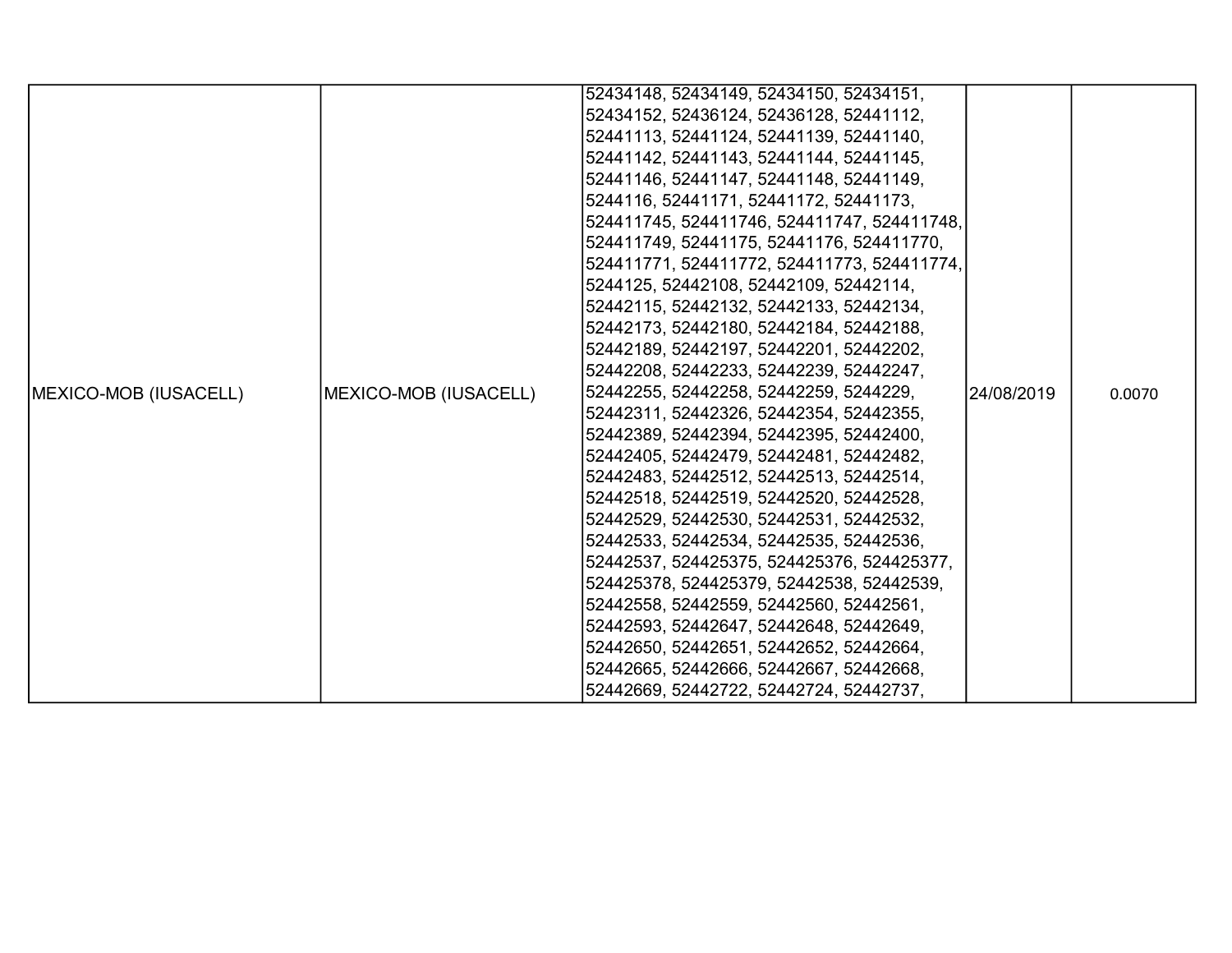|                               |                       | 52481384, 52481390, 524815, 5248338,         |             |        |
|-------------------------------|-----------------------|----------------------------------------------|-------------|--------|
|                               |                       | 52487120, 52487141, 52487876, 52488104,      |             |        |
|                               |                       | 52488106, 52488144, 52488146, 52488147,      |             |        |
|                               |                       | 52488151, 52488152, 52488153, 52488154,      |             |        |
|                               |                       | 524885, 52488884, 52488886, 52489101,        |             |        |
|                               |                       | 52489106, 52489129, 52489132, 524891343,     |             |        |
|                               |                       | 524891344, 524891345, 524891346, 524891347,  |             |        |
|                               |                       | 524891348, 524891349, 524891350, 524891351,  |             |        |
|                               |                       | 524891352, 524891353, 524891354, 524891355,  |             |        |
|                               |                       | 524891356, 524891357, 5248930, 5248931,      |             |        |
|                               |                       | 5248932, 5248933, 5248934, 5248935, 5248936, |             |        |
|                               |                       | 52489370, 52489371, 52489372, 52489373,      |             |        |
|                               |                       | 52489374, 52489375, 52489376, 52489377,      |             |        |
|                               |                       | 52489378, 52489379, 5248938, 5248939,        |             |        |
| <b>IMEXICO-MOB (IUSACELL)</b> | MEXICO-MOB (IUSACELL) | 52492110, 52492119, 52492131, 52492165,      | l24/08/2019 | 0.0070 |
|                               |                       | 52492169, 52492183, 52492184, 52492185,      |             |        |
|                               |                       | 52492188, 52492189, 52492190, 52492215,      |             |        |
|                               |                       | 52492216, 52492217, 52492218, 52492219,      |             |        |
|                               |                       | 52492232, 52492233, 52492238, 52492239,      |             |        |
|                               |                       | 52492241, 52492249, 5249225, 5249258,        |             |        |
|                               |                       | 5249259, 524927, 52492893, 52492905,         |             |        |
|                               |                       | 5249292, 52492946, 5249299, 52493105,        |             |        |
|                               |                       | 52493108, 52493133, 52493134, 52493139,      |             |        |
|                               |                       | 52493140, 52493160, 52493161, 52493165,      |             |        |
|                               |                       | 52493167, 52493173, 52493174, 524935,        |             |        |
|                               |                       | 524937, 524938, 52493934, 52493944,          |             |        |
|                               |                       | 52493946, 52494104, 52494105, 52494114,      |             |        |
|                               |                       | 52494115, 52494117, 5249459, 52494946,       |             |        |
|                               |                       | 524951040, 524951041, 524951042, 524951043,  |             |        |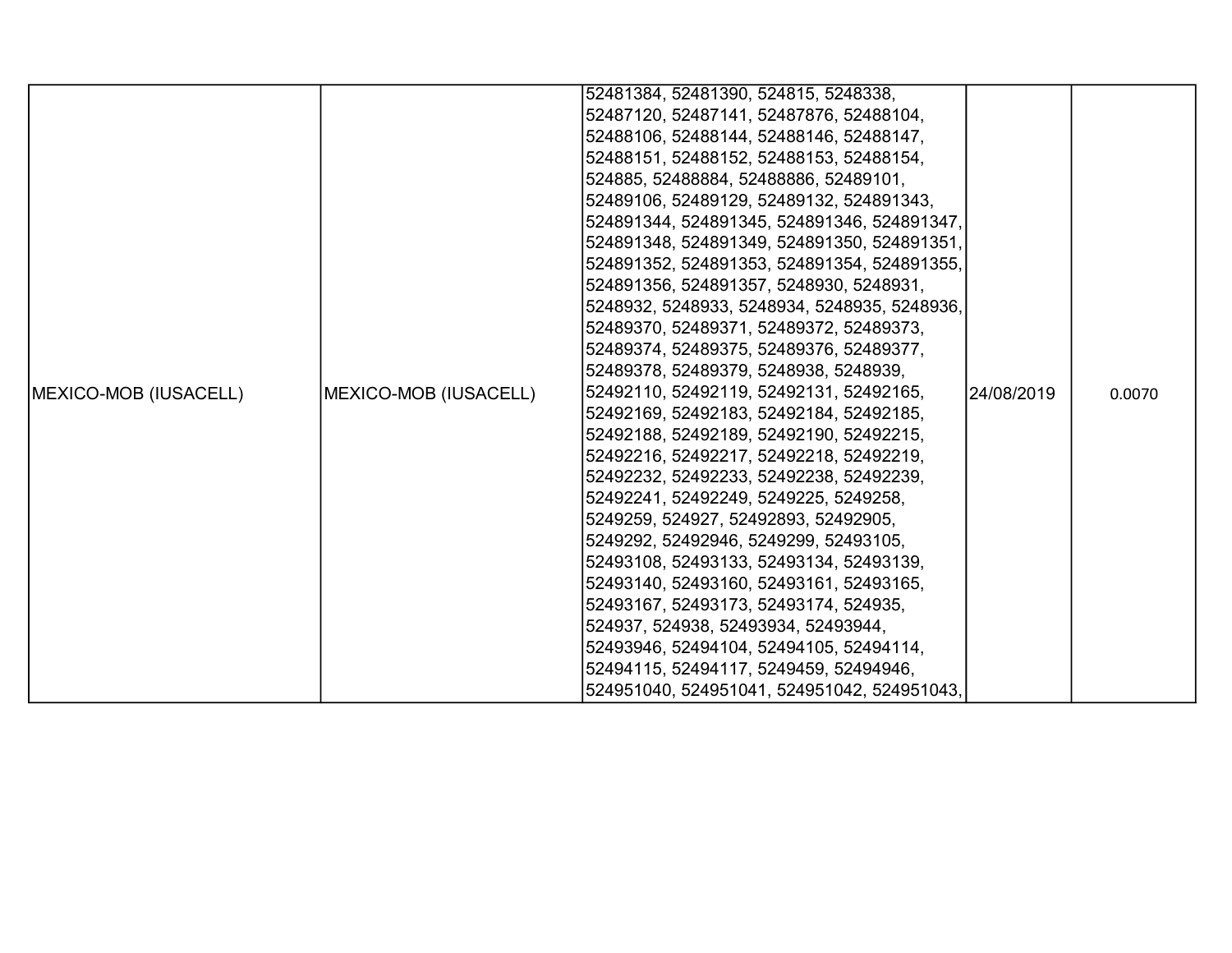|                               |                       | 525524763, 525524764, 525524765, 525524766, |            |        |
|-------------------------------|-----------------------|---------------------------------------------|------------|--------|
|                               |                       | 525524767, 525524768, 525524769, 525524770, |            |        |
|                               |                       | 525524771, 525524772, 525524773, 525524774, |            |        |
|                               |                       | 525524775, 525524776, 525524777, 525524778, |            |        |
|                               |                       | 525524779, 525524780, 525524781, 525524782, |            |        |
|                               |                       | 525524783, 525524784, 525524785, 525524786, |            |        |
|                               |                       | 525524787, 525524788, 525524789, 525524790, |            |        |
|                               |                       | 525524791, 525524792, 525524793, 525524794, |            |        |
|                               |                       | 525524795, 525524796, 525524797, 525524798, |            |        |
|                               |                       | 525524799, 52552480, 525524810, 525524811,  |            |        |
|                               |                       | 525524812, 525524813, 525524814, 525524815, |            |        |
|                               |                       | 525524816, 525524817, 525524818, 525524819, |            |        |
|                               |                       | 525524820, 525524821, 525524822, 525524823, |            |        |
|                               |                       | 525524824, 525524825, 525524826, 525524827, |            |        |
| <b>IMEXICO-MOB (IUSACELL)</b> | MEXICO-MOB (IUSACELL) | 525524828, 525524829, 52552483, 52552484,   | 24/08/2019 | 0.0070 |
|                               |                       | 525524850, 525524851, 525524852, 525524853, |            |        |
|                               |                       | 525524854, 525524855, 525524856, 525524857, |            |        |
|                               |                       | 525524858, 525524859, 52552486, 52552487,   |            |        |
|                               |                       | 52552488, 52552489, 52552490, 52552491,     |            |        |
|                               |                       | 52552558, 52552559, 5255256, 5255257,       |            |        |
|                               |                       | 52552927, 52552928, 52552929, 52552930,     |            |        |
|                               |                       | 52552931, 52552932, 52552933, 52552935,     |            |        |
|                               |                       | 5255300, 5255301, 52553020, 52553021,       |            |        |
|                               |                       | 52553022, 52553023, 52553024, 52553025,     |            |        |
|                               |                       | 52553026, 52553027, 52553028, 52553029,     |            |        |
|                               |                       | 5255303, 52553040, 52553041, 52553042,      |            |        |
|                               |                       | 52553043, 52553044, 52553213, 52553214,     |            |        |
|                               |                       | 52553215, 52553216, 52553217, 52553218,     |            |        |
|                               |                       | 52553527, 52553528, 52553529, 5255353,      |            |        |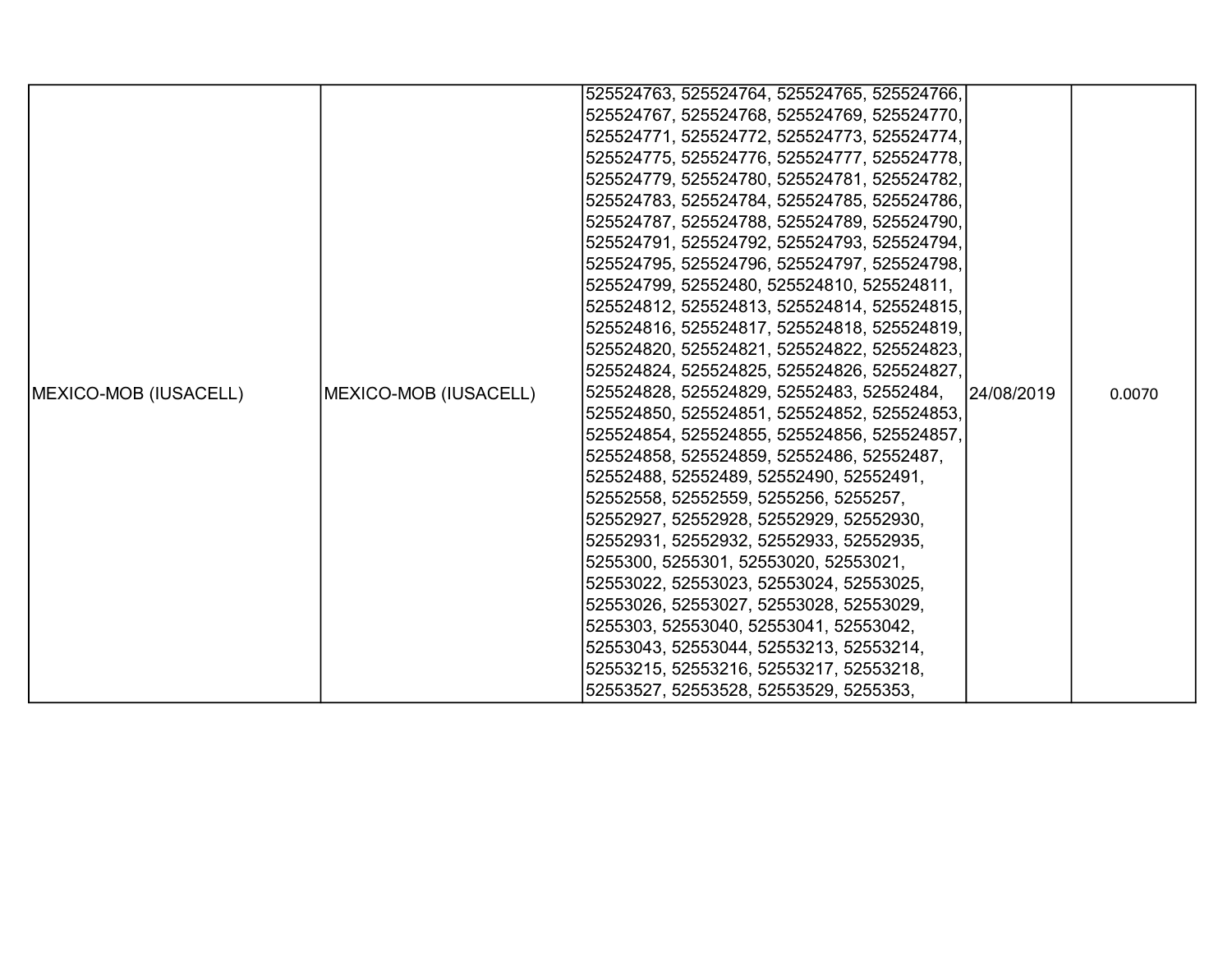|                               |                       | 52653172, 52653179, 5265318, 52653590,  |            |        |
|-------------------------------|-----------------------|-----------------------------------------|------------|--------|
|                               |                       | 52653591, 52653592, 52653593, 52653594, |            |        |
|                               |                       | 52653595, 52653596, 52653597, 52653598, |            |        |
|                               |                       | 52653599, 52656216, 52656217, 52656223, |            |        |
|                               |                       | 52656237, 52656260, 52656271, 52656272, |            |        |
|                               |                       | 52656283, 52656293, 52656294, 52656302, |            |        |
|                               |                       | 52656322, 52656323, 52656335, 52656345, |            |        |
|                               |                       | 52656371, 52656375, 52656388, 52656392, |            |        |
|                               |                       | 52656410, 52656411, 52656419, 52656422, |            |        |
|                               |                       | 52656423, 52656424, 52656425, 52656426, |            |        |
|                               |                       | 52656427, 52656428, 52656429, 52656430, |            |        |
|                               |                       | 52656435, 52656436, 52656437, 52656440, |            |        |
|                               |                       | 52656441, 52656566, 52656569, 52656593, |            |        |
|                               |                       | 52656604, 52656663, 5265669, 52656702,  |            |        |
| <b>IMEXICO-MOB (IUSACELL)</b> | MEXICO-MOB (IUSACELL) | 52656704, 52656708, 52656709, 52656752, | 24/08/2019 | 0.0070 |
|                               |                       | 52656780, 52656781, 52656782, 52656787, |            |        |
|                               |                       | 52656788, 52656789, 52656790, 52656791, |            |        |
|                               |                       | 52656792, 52656793, 52656794, 52656795, |            |        |
|                               |                       | 52656796, 52656797, 52656798, 52656799, |            |        |
|                               |                       | 52661103, 52661105, 52661109, 52661118, |            |        |
|                               |                       | 52661137, 52661138, 52661140, 52661141, |            |        |
|                               |                       | 52661142, 52661143, 52661144, 52661148, |            |        |
|                               |                       | 52661149, 52661150, 52661590, 52661591, |            |        |
|                               |                       | 52661592, 52661593, 52661594, 52661595, |            |        |
|                               |                       | 52661596, 52661597, 52661598, 52661599, |            |        |
|                               |                       | 52661611, 52662165, 52662166, 52662170, |            |        |
|                               |                       | 52662175, 52662228, 52662231, 52662304, |            |        |
|                               |                       | 52662307, 52662308, 52662353, 52662375, |            |        |
|                               |                       | 52662376, 52662377, 52662380, 52662381, |            |        |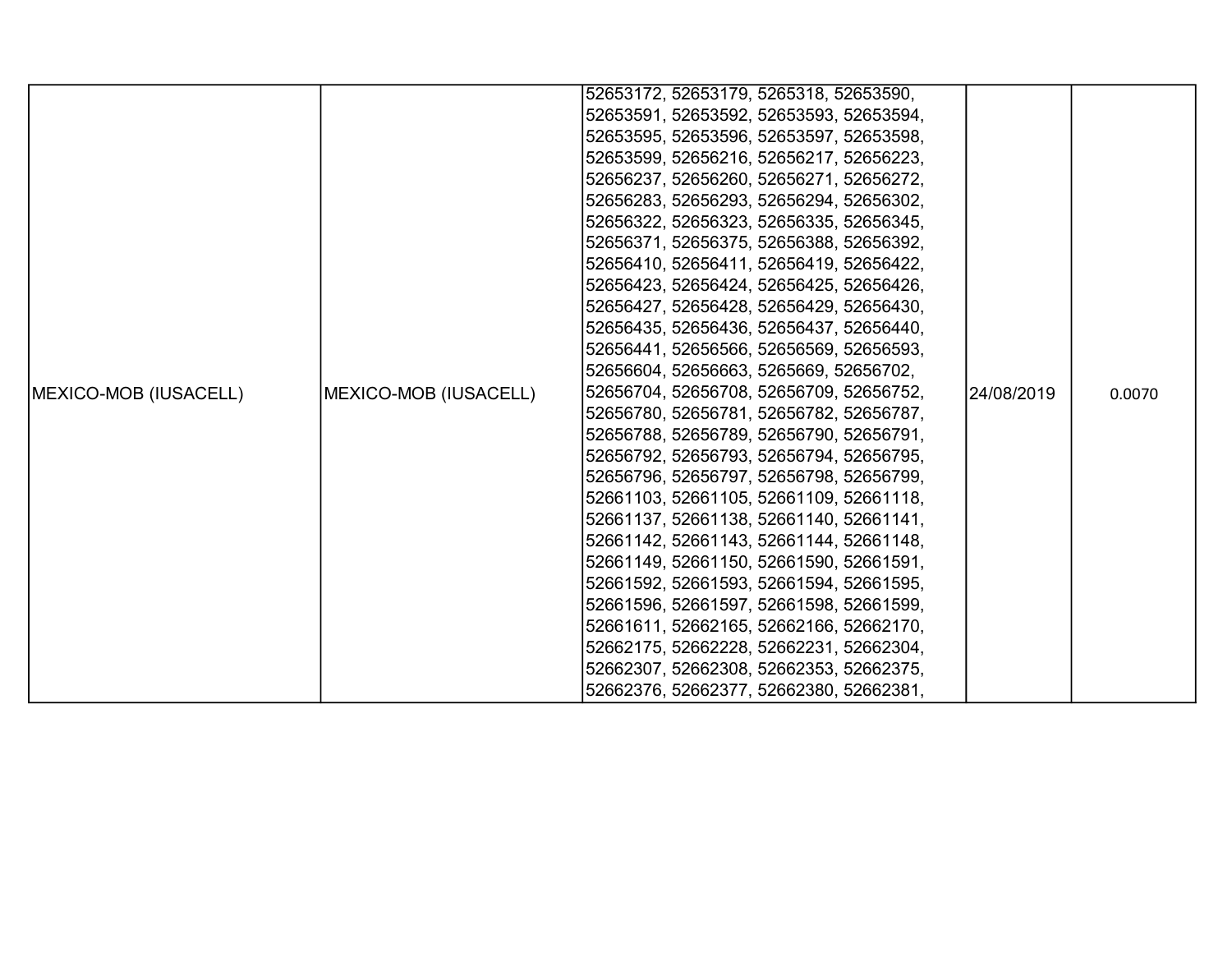|                               |                       | 52746122, 52747113, 52747126, 52747135, |            |        |
|-------------------------------|-----------------------|-----------------------------------------|------------|--------|
|                               |                       | 52747155, 52747156, 52747169, 52747170, |            |        |
|                               |                       | 52747196, 52747197, 527473, 52747473,   |            |        |
|                               |                       | 52747479, 52747490, 52747498, 5274750,  |            |        |
|                               |                       | 5274759, 52748103, 52748104, 52748111,  |            |        |
|                               |                       | 52749113, 52751101, 52753123, 52753129, |            |        |
|                               |                       | 52753150, 52753151, 52753152, 52753171, |            |        |
|                               |                       | 52753173, 52753174, 52753175, 52753176, |            |        |
|                               |                       | 52753177, 52753178, 52753179, 52753180, |            |        |
|                               |                       | 52753181, 52753182, 52753183, 52753184, |            |        |
|                               |                       | 52753185, 52753186, 52753187, 52753188, |            |        |
|                               |                       | 52753189, 52753190, 52753191, 52753192, |            |        |
|                               |                       | 52753193, 52753194, 52753195, 52753196, |            |        |
|                               |                       | 52753197, 52753198, 52753199, 52753536, |            |        |
| <b>IMEXICO-MOB (IUSACELL)</b> | MEXICO-MOB (IUSACELL) | 52754111, 52755106, 52755109, 52755119, | 24/08/2019 | 0.0070 |
|                               |                       | 52755134, 52755144, 52755146, 52755149, |            |        |
|                               |                       | 52755150, 52755151, 52755152, 52755153, |            |        |
|                               |                       | 52755154, 52755155, 52755156, 52755157, |            |        |
|                               |                       | 52755158, 52755159, 52755550, 52755551, |            |        |
|                               |                       | 5275559, 52756129, 52757131, 52759104,  |            |        |
|                               |                       | 52759105, 52762103, 52762104, 52762110, |            |        |
|                               |                       | 52762126, 52762626, 52762628, 52764106, |            |        |
|                               |                       | 52764107, 52765104, 52765105, 52765117, |            |        |
|                               |                       | 52766110, 52766111, 52766115, 52766119, |            |        |
|                               |                       | 52767109, 52767118, 527675, 52768114,   |            |        |
|                               |                       | 52771177, 52771196, 52771224, 52771241, |            |        |
|                               |                       | 52771256, 52771279, 5277128, 52771290,  |            |        |
|                               |                       | 52771291, 52771292, 52771293, 52771295, |            |        |
|                               |                       | 52771304, 52771305, 52771306, 52771307, |            |        |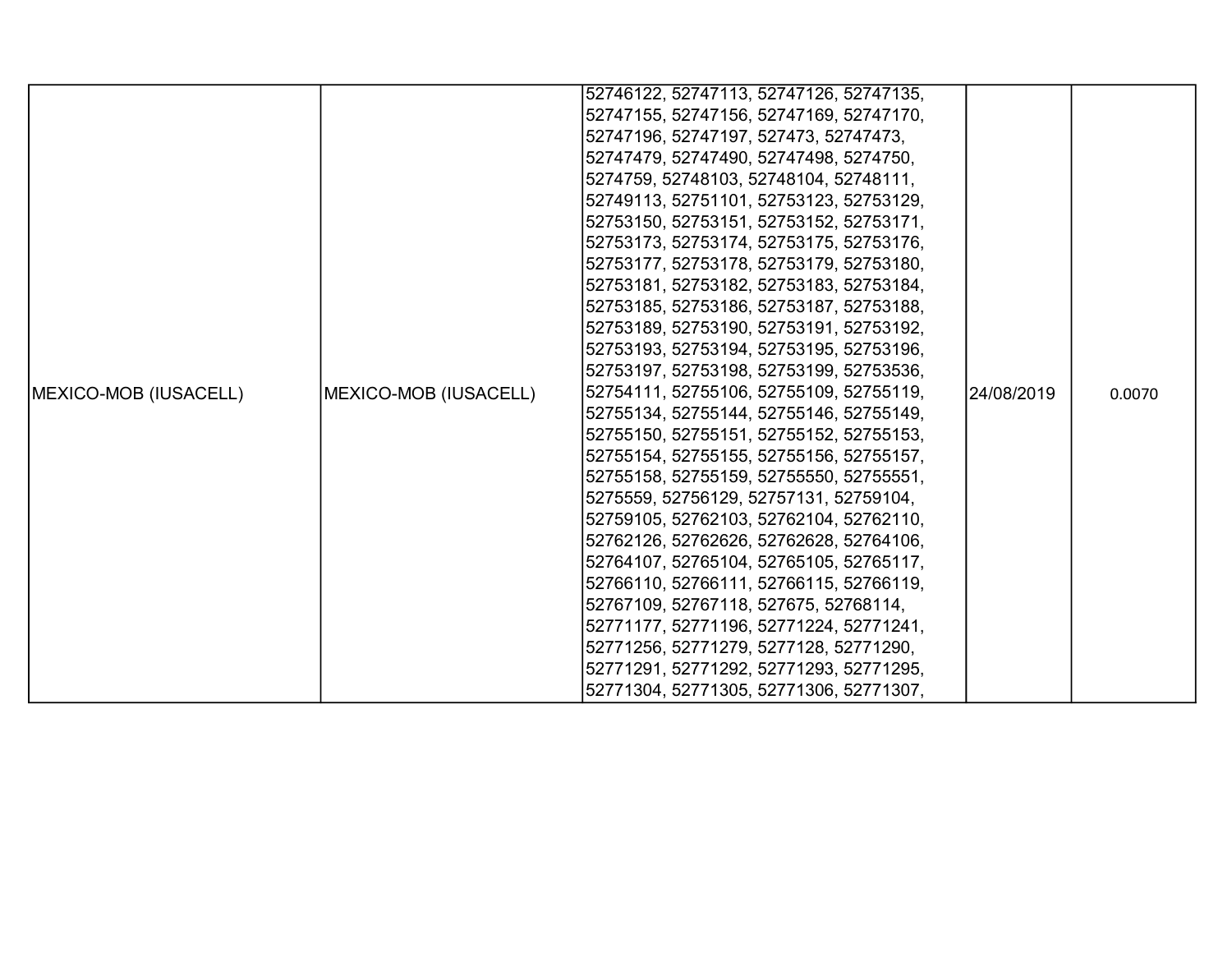|                               |                       | 5287159, 52871790, 52871794, 52871799,       |            |        |
|-------------------------------|-----------------------|----------------------------------------------|------------|--------|
|                               |                       | 5287183, 52872139, 52872141, 52872142,       |            |        |
|                               |                       | 52872144, 52872145, 52872148, 52872149,      |            |        |
|                               |                       | 52872150, 52872151, 52877121, 52877122,      |            |        |
|                               |                       | 52877123, 52877124, 52877126, 52877130,      |            |        |
|                               |                       | 52877150, 52877151, 52877152, 52877153,      |            |        |
|                               |                       | 52877154, 52877155, 52877156, 52877157,      |            |        |
|                               |                       | 52877158, 52877159, 52878100, 52878121,      |            |        |
|                               |                       | 52878139, 528781395, 528781396, 528781397,   |            |        |
|                               |                       | 528781398, 528781399, 52878140, 52878150,    |            |        |
|                               |                       | 52878159, 52878160, 52878165, 52878166,      |            |        |
|                               |                       | 52878167, 52878168, 52878169, 5287817,       |            |        |
|                               |                       | 5287818, 5287850, 5287851, 5287852, 5287853, |            |        |
|                               |                       | 5287854, 5287855, 5287856, 5287857, 5287858, |            |        |
| <b>IMEXICO-MOB (IUSACELL)</b> | MEXICO-MOB (IUSACELL) | 5287859, 52891108, 52891114, 52894121,       | 24/08/2019 | 0.0070 |
|                               |                       | 52894123, 52894124, 52894128, 52894129,      |            |        |
|                               |                       | 52894130, 52894131, 52897110, 52897115,      |            |        |
|                               |                       | 52897117, 52897118, 52897122, 52897123,      |            |        |
|                               |                       | 52897124, 52897125, 52897126, 52899150,      |            |        |
|                               |                       | 52899161, 52899166, 52899197, 52899210,      |            |        |
|                               |                       | 52899219, 52899224, 52899227, 52899242,      |            |        |
|                               |                       | 52899243, 52899277, 52899278, 52899309,      |            |        |
|                               |                       | 52899313, 52899314, 52899315, 52899316,      |            |        |
|                               |                       | 52899317, 52899318, 52899319, 52899321,      |            |        |
|                               |                       | 52899322, 52899323, 52899326, 52899327,      |            |        |
|                               |                       | 52899328, 52899329, 52899330, 52899333,      |            |        |
|                               |                       | 52899334, 52899335, 52899336, 52899337,      |            |        |
|                               |                       | 52899342, 52899343, 52899410, 52899411,      |            |        |
|                               |                       | 52899412, 52899413, 52899414, 52899415,      |            |        |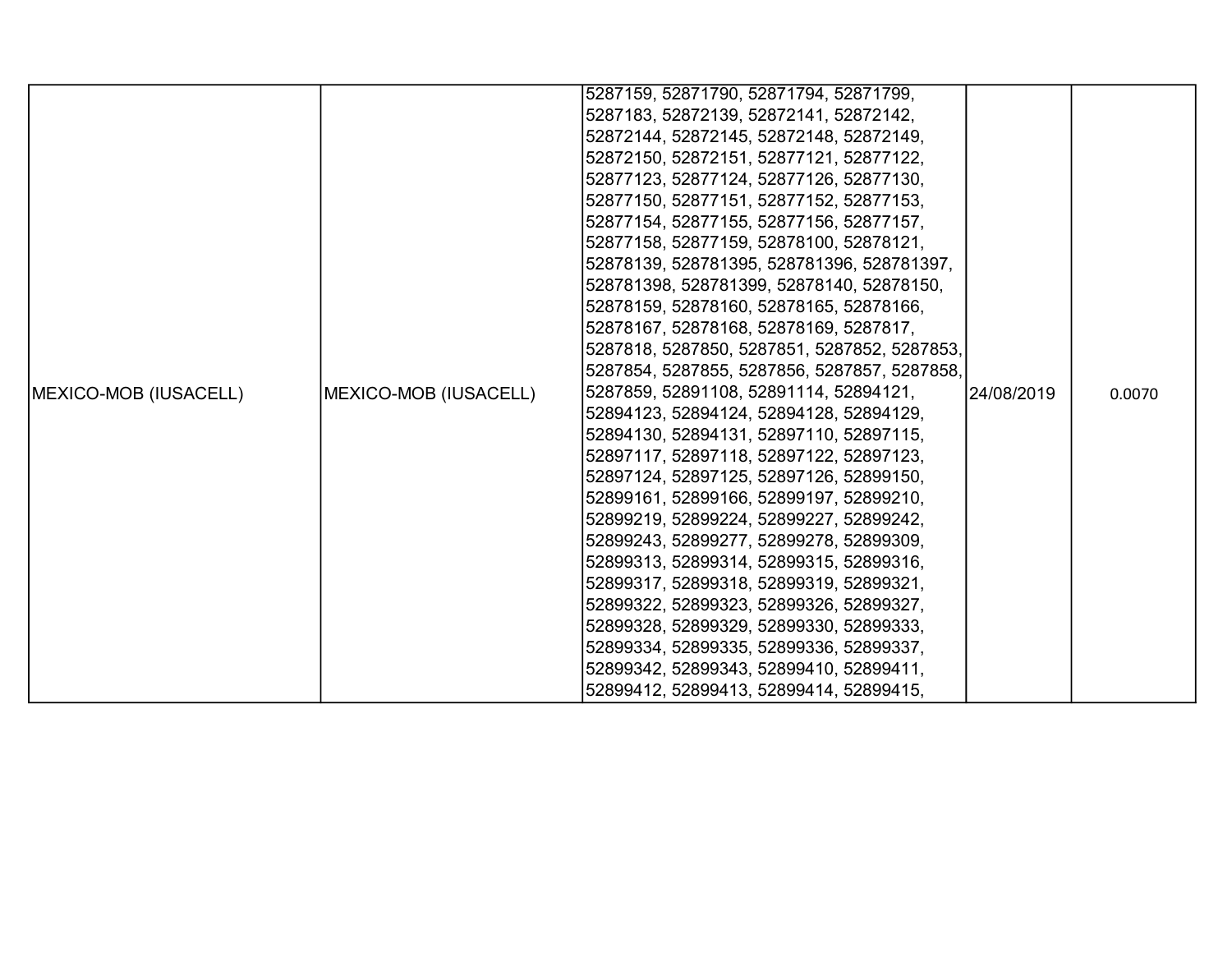|                               |                       | 5298358, 5298359, 52983831, 52983838,                  |  |        |
|-------------------------------|-----------------------|--------------------------------------------------------|--|--------|
|                               |                       | 5298386, 52984107, 52984113, 52984126,                 |  |        |
|                               |                       | 52984139, 52984158, 52984171, 52984176,                |  |        |
|                               |                       | 52984190, 52984191, 52984192, 52984193,                |  |        |
|                               |                       | 52984194, 52984228, 52984229, 52984230,                |  |        |
|                               |                       | 52984232, 52984233, 52984243, 52984246,                |  |        |
|                               |                       | 52984247, 52984249, 529842500, 529842501,              |  |        |
|                               |                       | 529842502, 529842503, 529842504, 529842505,            |  |        |
|                               |                       | 529842506, 529842507, 529842508, 529842509,            |  |        |
|                               |                       | 52984252, 52984259, 52984265, 52984266,                |  |        |
|                               |                       | 52984268, 52984269, 52984270, 52984271,                |  |        |
|                               |                       | 52984272, 52984273, 52984274, 52984275,                |  |        |
|                               |                       | 52984281, 52984283, 52984284, 52984285,                |  |        |
|                               |                       | 52984286, 52984287, 52984288, 52984289,                |  |        |
| <b>IMEXICO-MOB (IUSACELL)</b> | MEXICO-MOB (IUSACELL) | 529842930, 529842931, 529842932, 529842933, 24/08/2019 |  | 0.0070 |
|                               |                       | 529842934, 529842935, 529842936, 529842937,            |  |        |
|                               |                       | 529842938, 529845, 52984801, 52985105,                 |  |        |
|                               |                       | 52985110, 52985120, 52985128, 52985129,                |  |        |
|                               |                       | 529855, 52986104, 52986108, 52986122,                  |  |        |
|                               |                       | 5298650, 5298651, 5298652, 5298653, 5298654,           |  |        |
|                               |                       | 5298655, 5298656, 5298657, 5298658, 5298659,           |  |        |
|                               |                       | 52987104, 52987115, 52987127, 52987128,                |  |        |
|                               |                       | 52987133, 52987134, 52987135, 52987136,                |  |        |
|                               |                       | 52987138, 52987139, 5298759, 52987871,                 |  |        |
|                               |                       | 52987873, 52987879, 52988109, 52988111,                |  |        |
|                               |                       | 52988112, 52988116, 52988117, 52988118,                |  |        |
|                               |                       | 52988119, 52991118, 52993107, 52993108,                |  |        |
|                               |                       | 52993117, 52993151, 52993191, 52993220,                |  |        |
|                               |                       | 52993275, 52993294, 52993297, 52993299,                |  |        |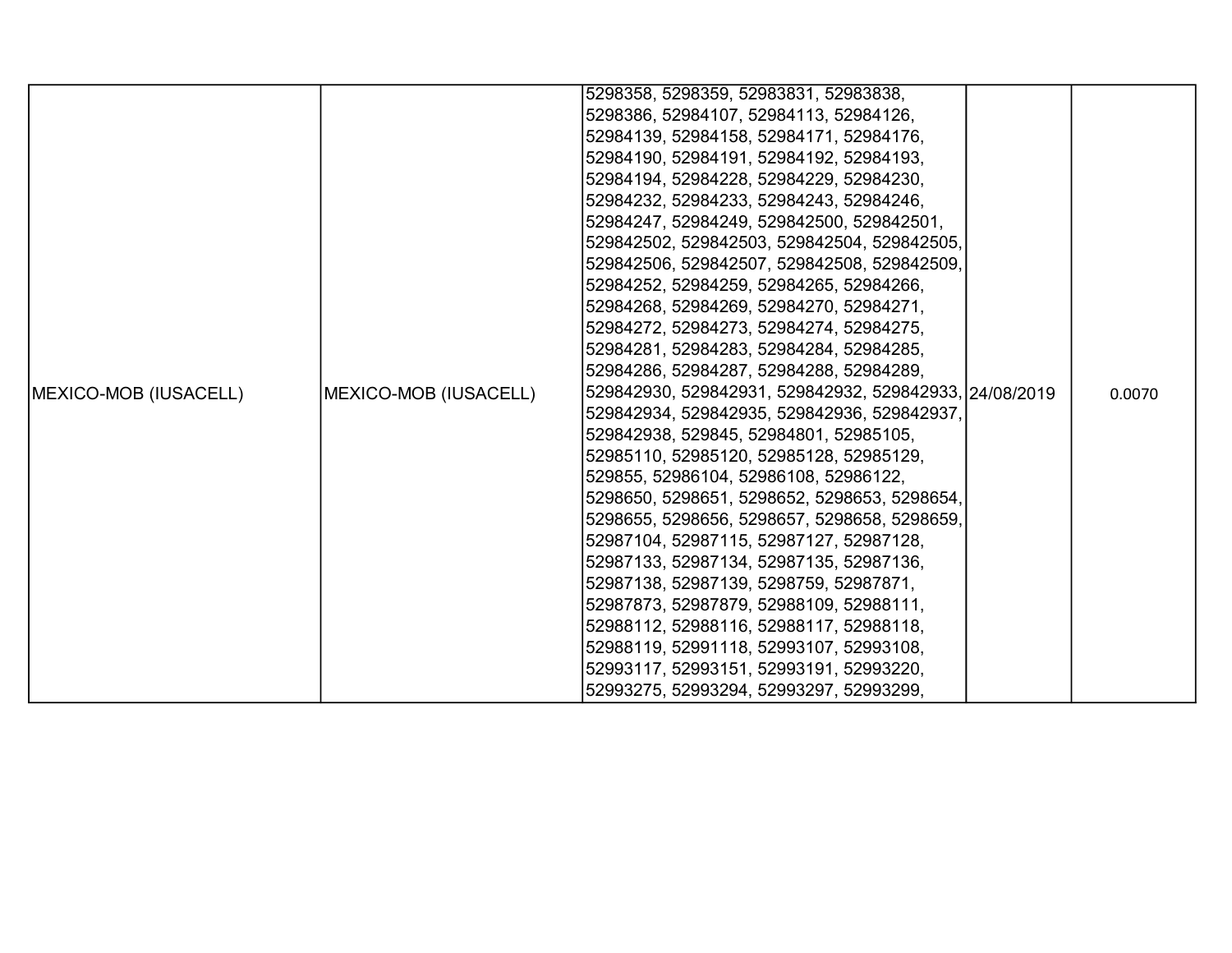|                               |                       | 521221142, 521221143, 521221144, 521221145,            |  |        |
|-------------------------------|-----------------------|--------------------------------------------------------|--|--------|
|                               |                       | 521221154, 521221365, 521221366, 521221367,            |  |        |
|                               |                       | 521221368, 521221369, 52122137, 521221380,             |  |        |
|                               |                       | 521221381, 521221382, 521221383, 521221384,            |  |        |
|                               |                       | 521222143, 521222145, 521222146, 521222147,            |  |        |
|                               |                       | 521222148, 521222149, 521222165, 521222166,            |  |        |
|                               |                       | 521222167, 521222168, 521222171, 521222172,            |  |        |
|                               |                       | 521222173, 521222272, 521222275, 521222276,            |  |        |
|                               |                       | 521222278, 521222279, 521222283, 52122231,             |  |        |
|                               |                       | 521222326, 521222366, 521222384, 521222385,            |  |        |
|                               |                       | 521222386, 521222387, 521222388, 521222389,            |  |        |
|                               |                       | 521222390, 521222394, 521222401, 521222408,            |  |        |
|                               |                       | 521222410, 521222411, 521222412, 521222414,            |  |        |
|                               |                       | 521222415, 521222416, 521222417, 521222418,            |  |        |
| <b>IMEXICO-MOB (MOVISTAR)</b> | MEXICO-MOB (MOVISTAR) | 521222448, 521222449, 521222450, 521222451, 24/08/2019 |  | 0.0098 |
|                               |                       | 521222452, 521222479, 521222498, 521222499,            |  |        |
|                               |                       | 521222540, 521222541, 521222542, 521222543,            |  |        |
|                               |                       | 521222556, 521222557, 521222558, 521222559,            |  |        |
|                               |                       | 521222560, 521222561, 521222606, 521222607,            |  |        |
|                               |                       | 521222608, 521222609, 521222610, 521222611,            |  |        |
|                               |                       | 521222612, 521222613, 521222626, 521222627,            |  |        |
|                               |                       | 521222628, 521222629, 521222630, 521222631,            |  |        |
|                               |                       | 521222632, 521222633, 521222634, 521222635,            |  |        |
|                               |                       | 521222654, 521222655, 521222656, 521222657,            |  |        |
|                               |                       | 521222658, 521222659, 521222660, 521222683,            |  |        |
|                               |                       | 521222684, 521222685, 521222694, 521222695,            |  |        |
|                               |                       | 521222696, 521222697, 521222698, 521222780,            |  |        |
|                               |                       | 521222781, 521222782, 521222801, 521222802,            |  |        |
|                               |                       | 521222815, 521222816, 521222817, 521222818,            |  |        |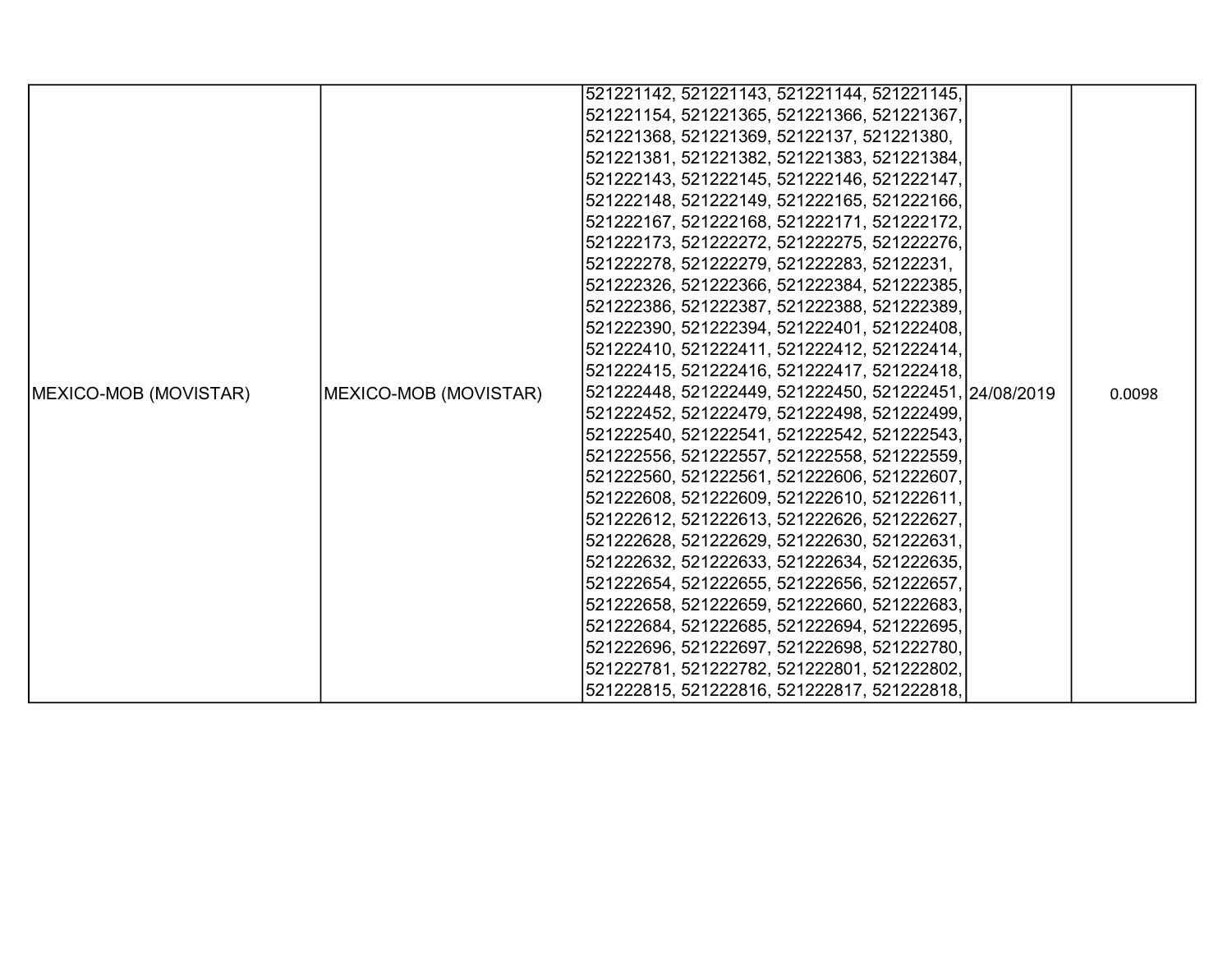|                               |                       | 521331183, 521331190, 521331191, 521331192,           |  |        |
|-------------------------------|-----------------------|-------------------------------------------------------|--|--------|
|                               |                       | 521331205, 521331206, 521331207, 521331208,           |  |        |
|                               |                       | 521331209, 521331210, 521331211, 521331212,           |  |        |
|                               |                       | 521331213, 521331214, 521331231, 521331232,           |  |        |
|                               |                       | 521331233, 521331234, 521331235, 521331236,           |  |        |
|                               |                       | 521331237, 521331238, 521331239, 521331240,           |  |        |
|                               |                       | 521331274, 521331275, 521331276, 521331277,           |  |        |
|                               |                       | 521331278, 521331315, 521331316, 521331317,           |  |        |
|                               |                       | 521331400, 521331401, 521331402, 521331403,           |  |        |
|                               |                       | 521331420, 521331421, 521331474, 521331475,           |  |        |
|                               |                       | 521331476, 521331480, 521331481, 521331482,           |  |        |
|                               |                       | 521331483, 521331494, 521331495, 521331496,           |  |        |
|                               |                       | 521331497, 521331498, 521331499, 521331500,           |  |        |
|                               |                       | 521331501, 521331502, 521331503, 521331504,           |  |        |
| <b>IMEXICO-MOB (MOVISTAR)</b> | MEXICO-MOB (MOVISTAR) | 521331547, 521331548, 521331549, 52133155, 24/08/2019 |  | 0.0098 |
|                               |                       | 521331560, 521331619, 52133162, 521331630,            |  |        |
|                               |                       | 521331631, 521331632, 521331633, 521331634,           |  |        |
|                               |                       | 521331635, 521331636, 521331637, 521331638,           |  |        |
|                               |                       | 521331678, 521331679, 52133168, 521331775,            |  |        |
|                               |                       | 521331776, 521331777, 521331778, 521331779,           |  |        |
|                               |                       | 521331780, 521331781, 521331782, 521331783,           |  |        |
|                               |                       | 521331784, 5213319322, 5213319323,                    |  |        |
|                               |                       | 5213319327, 521332009, 521332010,                     |  |        |
|                               |                       | 521332011, 521332012, 521332013, 521332058,           |  |        |
|                               |                       | 521332059, 521332060, 521332061, 521332062,           |  |        |
|                               |                       | 521332068, 521332069, 521332070, 521332071,           |  |        |
|                               |                       | 521332072, 521332073, 521332074, 521332075,           |  |        |
|                               |                       | 521332076, 521332077, 521332081, 521332082,           |  |        |
|                               |                       | 521332083, 521332084, 521332085, 521332086,           |  |        |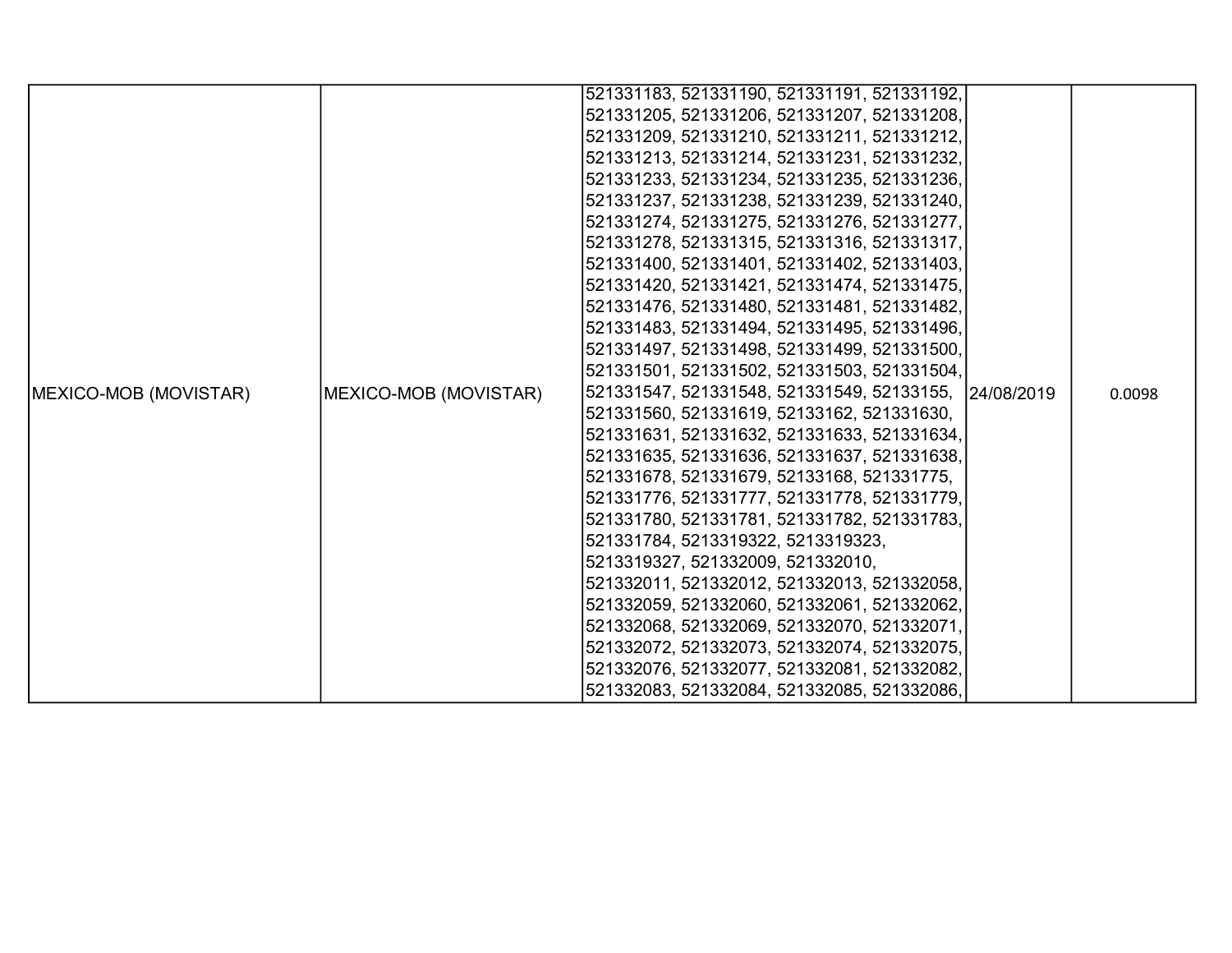|                               |                       | 521449373, 521449374, 521449375, 521449407,            |  |        |
|-------------------------------|-----------------------|--------------------------------------------------------|--|--------|
|                               |                       | 521449408, 521449409, 521449410, 521449411,            |  |        |
|                               |                       | 521449416, 521449417, 521449418, 521449419,            |  |        |
|                               |                       | 521449420, 521449421, 521451100, 521451101,            |  |        |
|                               |                       | 521451105, 521452109, 521452116, 521452117,            |  |        |
|                               |                       | 521452118, 521452133, 521452137, 521452138,            |  |        |
|                               |                       | 521452140, 521452141, 521452146, 521452155,            |  |        |
|                               |                       | 521452187, 521452205, 521452206, 521452213,            |  |        |
|                               |                       | 521452214, 521452221, 521453112, 521453123,            |  |        |
|                               |                       | 521453127, 521453130, 521453135, 521453136,            |  |        |
|                               |                       | 521453161, 521453168, 521453999, 521454100,            |  |        |
|                               |                       | 521454101, 521455100, 521456102, 521456104,            |  |        |
|                               |                       | 521456105, 521456112, 521456124, 521456125,            |  |        |
|                               |                       | 521456127, 521456130, 521456131, 521456137,            |  |        |
| <b>IMEXICO-MOB (MOVISTAR)</b> | MEXICO-MOB (MOVISTAR) | 521457101, 521458100, 521458101, 521458108, 24/08/2019 |  | 0.0098 |
|                               |                       | 521458112, 521458113, 521458114, 521458122,            |  |        |
|                               |                       | 521458125, 521459101, 521459102, 521459125,            |  |        |
|                               |                       | 521459126, 521461135, 521461141, 521461142,            |  |        |
|                               |                       | 521461143, 521461152, 521461153, 521461155,            |  |        |
|                               |                       | 521461198, 521461199, 521461200, 521461201,            |  |        |
|                               |                       | 521461209, 521461210, 521461217, 521461218,            |  |        |
|                               |                       | 521461222, 521461223, 521461224, 521461255,            |  |        |
|                               |                       | 521461256, 521461257, 5214612585,                      |  |        |
|                               |                       | 5214612586, 5214612587, 5214612588,                    |  |        |
|                               |                       | 5214612589, 521461259, 521461260,                      |  |        |
|                               |                       | 521461261, 521461262, 521461263, 521461278,            |  |        |
|                               |                       | 521461279, 521461280, 521461281, 521461288,            |  |        |
|                               |                       | 521461289, 521461290, 521461291, 521461292,            |  |        |
|                               |                       | 521461293, 521461320, 5214613600,                      |  |        |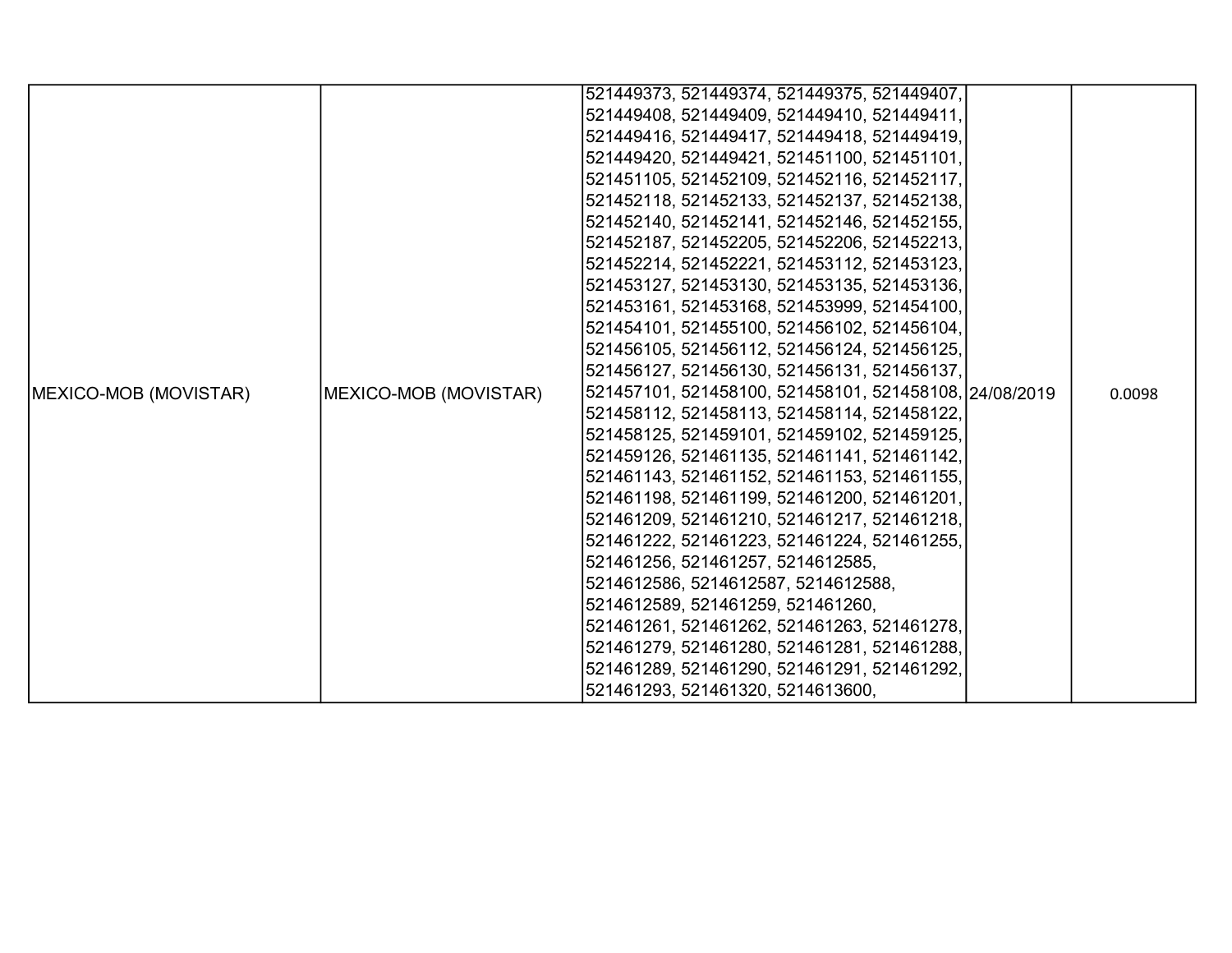|                               |                       | 5215528779, 5215529246, 5215529253,         |            |        |
|-------------------------------|-----------------------|---------------------------------------------|------------|--------|
|                               |                       | 5215529255, 5215529256, 5215529257,         |            |        |
|                               |                       | 5215529258, 5215529259, 5215529264,         |            |        |
|                               |                       | 5215529265, 5215529266, 5215529267,         |            |        |
|                               |                       | 5215529268, 5215529269, 5215529765,         |            |        |
|                               |                       | 5215529766, 5215529767, 5215529768,         |            |        |
|                               |                       | 5215529769, 5215529776, 5215529777,         |            |        |
|                               |                       | 5215529778, 5215529779, 521552979,          |            |        |
|                               |                       | 52155298, 52155299, 521553065, 521553066,   |            |        |
|                               |                       | 52155315, 52155316, 521553170, 521553171,   |            |        |
|                               |                       | 521553172, 521553173, 521553174, 521553175, |            |        |
|                               |                       | 521553176, 521553177, 521553178,            |            |        |
|                               |                       | 5215531796, 5215531797, 5215531798,         |            |        |
|                               |                       | 5215531799, 5215531801, 5215531802,         |            |        |
| <b>IMEXICO-MOB (MOVISTAR)</b> | MEXICO-MOB (MOVISTAR) | 5215531803, 5215531804, 5215531805,         | 24/08/2019 | 0.0098 |
|                               |                       | 5215531806, 5215531807, 5215531808,         |            |        |
|                               |                       | 5215531809, 5215531813, 5215531814,         |            |        |
|                               |                       | 5215531815, 5215531816, 5215531817,         |            |        |
|                               |                       | 5215531818, 5215531819, 5215531825,         |            |        |
|                               |                       | 5215531826, 5215531827, 5215531828,         |            |        |
|                               |                       | 5215531829, 5215532574, 5215532575,         |            |        |
|                               |                       | 5215532576, 5215532577, 5215532578,         |            |        |
|                               |                       | 5215532579, 521553278, 521553279, 52155328, |            |        |
|                               |                       | 52155329, 521553301, 521553302, 521553303,  |            |        |
|                               |                       | 521553304, 521553305, 521553306, 521553307, |            |        |
|                               |                       | 521553308, 521553309, 52155331, 521553320,  |            |        |
|                               |                       | 521553321, 521553322, 521553323, 521553324, |            |        |
|                               |                       | 521553325, 521553326, 521553327, 521553328, |            |        |
|                               |                       | 5215533364, 5215533365, 5215533366,         |            |        |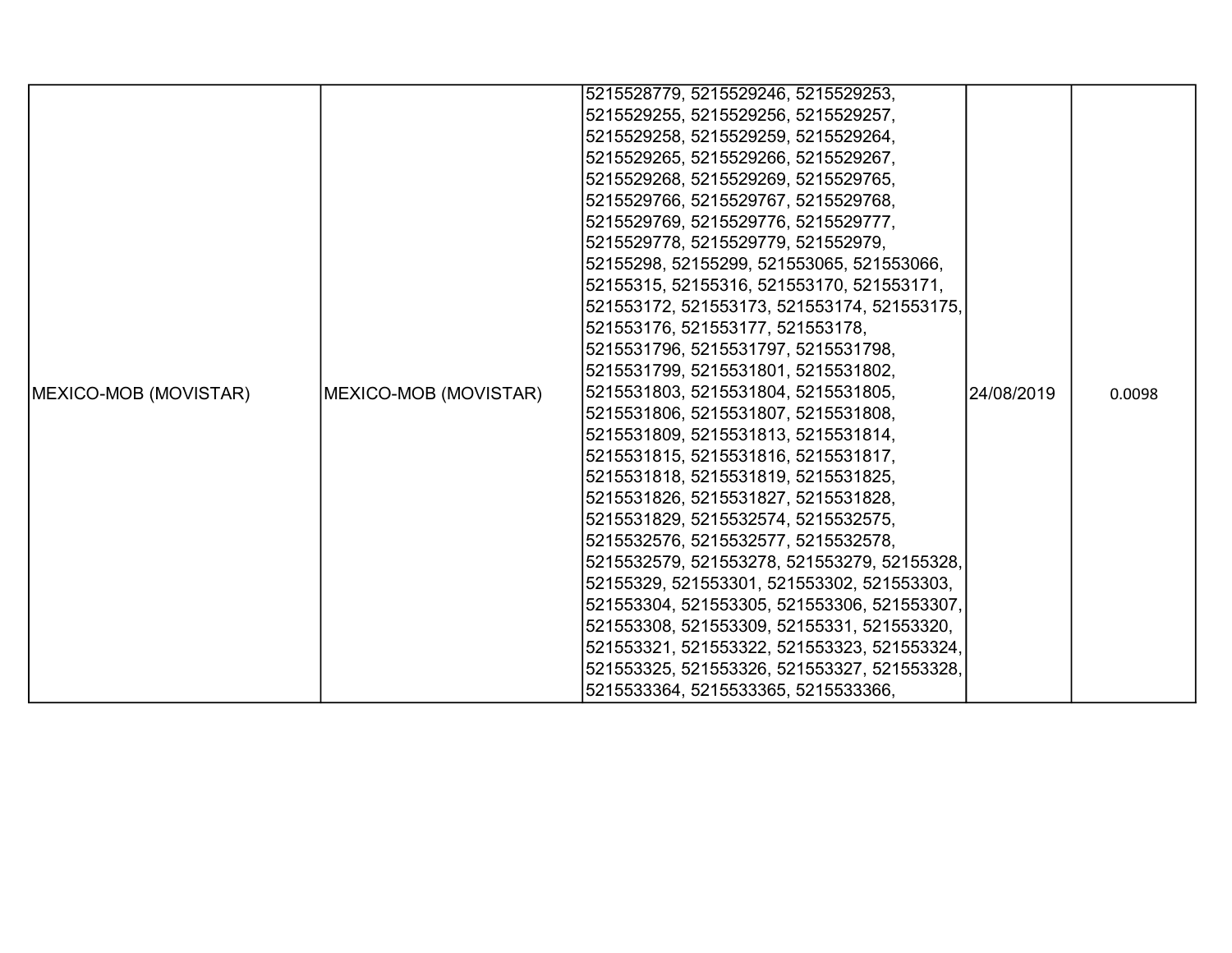|                               |                       | 5215588355, 5215588356, 5215588357,                    |  |        |
|-------------------------------|-----------------------|--------------------------------------------------------|--|--------|
|                               |                       | 5215588358, 5215588359, 5215588360,                    |  |        |
|                               |                       | 5215588361, 5215588362, 5215588363,                    |  |        |
|                               |                       | 5215588364, 5215588365, 5215588366,                    |  |        |
|                               |                       | 5215588367, 5215588368, 5215588369,                    |  |        |
|                               |                       | 5215588370, 5215588371, 5215588372,                    |  |        |
|                               |                       | 5215588373, 5215588374, 5215588375,                    |  |        |
|                               |                       | 5215588376, 5215588377, 5215588378,                    |  |        |
|                               |                       | 5215588379, 5215588380, 5215588381,                    |  |        |
|                               |                       | 5215588382, 5215588383, 5215588384,                    |  |        |
|                               |                       | 5215588385, 5215588386, 5215588387,                    |  |        |
|                               |                       | 5215588388, 5215588389, 5215588390,                    |  |        |
|                               |                       | 5215588391, 5215588392, 5215588393,                    |  |        |
|                               |                       | 521559119, 521559120, 521559121, 521559122,            |  |        |
| <b>IMEXICO-MOB (MOVISTAR)</b> | MEXICO-MOB (MOVISTAR) | 521559123, 521559124, 521559125, 521559596, 24/08/2019 |  | 0.0098 |
|                               |                       | 521588100, 521591101, 521592100, 521593100,            |  |        |
|                               |                       | 521594102, 521595103, 521596101, 521597103,            |  |        |
|                               |                       | 521597104, 521597110, 521599100, 521612101,            |  |        |
|                               |                       | 521612109, 521612110, 521612112, 521612113,            |  |        |
|                               |                       | 521612115, 521612116, 521612118, 521612119,            |  |        |
|                               |                       | 521612126, 521612132, 521612133, 521612134,            |  |        |
|                               |                       | 521612135, 521612142, 521612143, 521612144,            |  |        |
|                               |                       | 521612147, 521612148, 521612162, 521612163,            |  |        |
|                               |                       | 521612164, 521612171, 521612172, 521612173,            |  |        |
|                               |                       | 521612191, 521612192, 521612206, 521612207,            |  |        |
|                               |                       | 521612208, 521612209, 521612210, 521612211,            |  |        |
|                               |                       | 521612227, 521612850, 521612851, 521612852,            |  |        |
|                               |                       | 521612853, 521612854, 521612855, 521612856,            |  |        |
|                               |                       | 521612857, 521612858, 521612859, 521613101,            |  |        |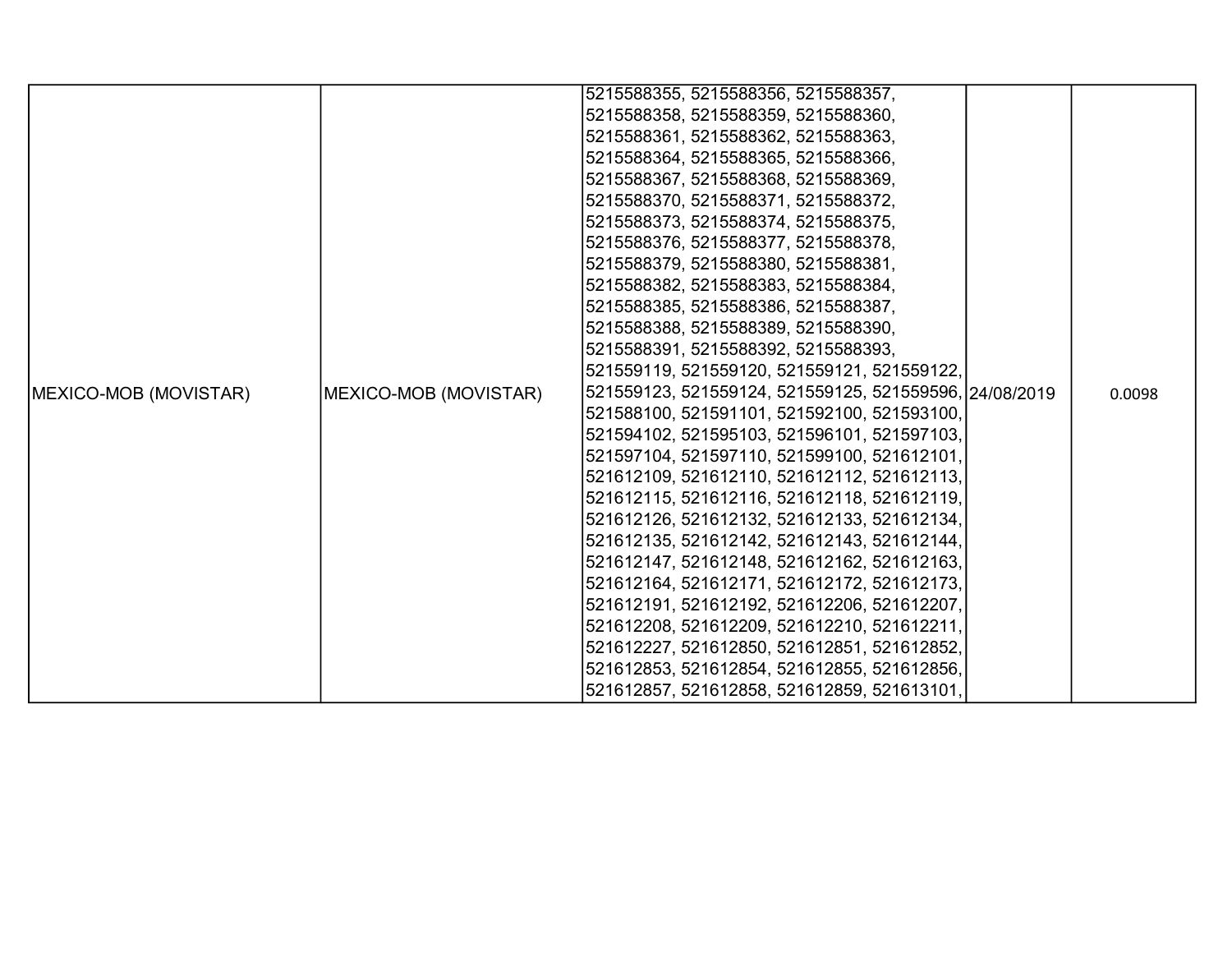|                       |                       | 521653525, 521653526, 521653527, 521653528,            |  |        |
|-----------------------|-----------------------|--------------------------------------------------------|--|--------|
|                       |                       | 521653529, 521653531, 521653532, 521653533,            |  |        |
|                       |                       | 521653537, 521653949, 521653950, 521653951,            |  |        |
|                       |                       | 521653952, 521653953, 521653954, 521653955,            |  |        |
|                       |                       | 521653956, 521653957, 521653958, 521653959,            |  |        |
|                       |                       | 521656116, 521656117, 521656118, 521656119,            |  |        |
|                       |                       | 521656151, 521656152, 521656153, 521656154,            |  |        |
|                       |                       | 521656155, 521656156, 521656157, 521656158,            |  |        |
|                       |                       | 521656159, 521656160, 521656161, 521656162,            |  |        |
|                       |                       | 521656163, 521656164, 521656165, 521656177,            |  |        |
|                       |                       | 521656178, 521656179, 521656181, 521656182,            |  |        |
|                       |                       | 521656183, 521656184, 521656185, 521656186,            |  |        |
|                       |                       | 521656187, 521656188, 521656189, 521656190,            |  |        |
|                       |                       | 521656191, 521656192, 521656193, 521656194,            |  |        |
| MEXICO-MOB (MOVISTAR) | MEXICO-MOB (MOVISTAR) | 521656195, 521656218, 521656224, 521656225, 24/08/2019 |  | 0.0098 |
|                       |                       | 521656228, 521656234, 521656235, 521656236,            |  |        |
|                       |                       | 521656238, 521656239, 521656240, 521656241,            |  |        |
|                       |                       | 521656242, 521656243, 521656244, 521656245,            |  |        |
|                       |                       | 521656246, 521656247, 521656249, 521656250,            |  |        |
|                       |                       | 521656253, 521656254, 521656255, 521656256,            |  |        |
|                       |                       | 521656290, 521656291, 521656292, 521656329,            |  |        |
|                       |                       | 521656330, 521656331, 521656332, 521656333,            |  |        |
|                       |                       | 521656334, 521656361, 521656362, 521656363,            |  |        |
|                       |                       | 521656364, 521656365, 521656384, 521656385,            |  |        |
|                       |                       | 521656386, 521656387, 521656393, 521656394,            |  |        |
|                       |                       | 521656399, 521656400, 521656401, 521656402,            |  |        |
|                       |                       | 521656403, 521656404, 521656405, 521656412,            |  |        |
|                       |                       | 521656413, 521656414, 521656431, 521656432,            |  |        |
|                       |                       | 521656442, 521656443, 521656444, 521656445,            |  |        |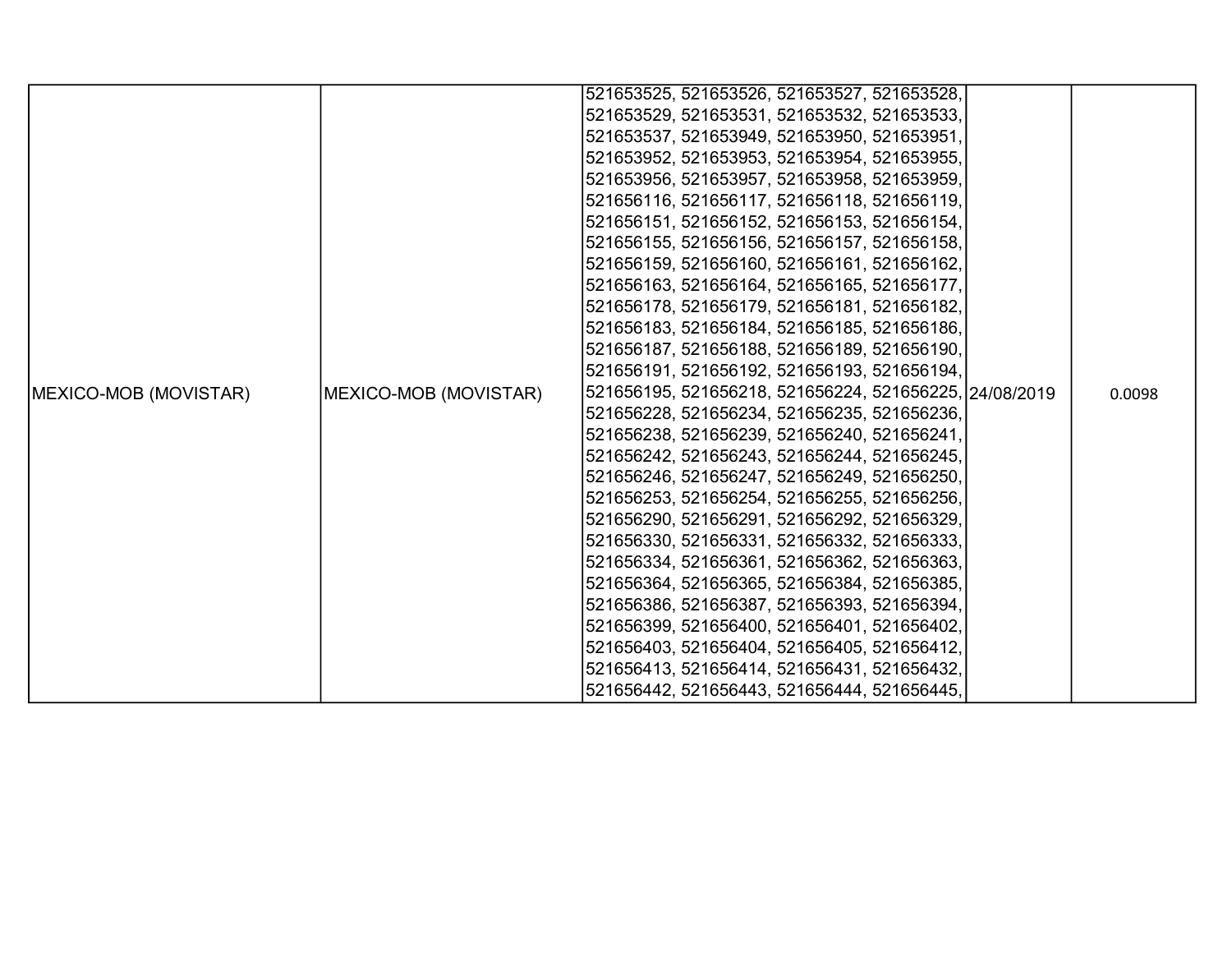|                       |                       | 521686128, 521686129, 521686130, 521686131,            |  |        |
|-----------------------|-----------------------|--------------------------------------------------------|--|--------|
|                       |                       | 521686132, 521686133, 521686136, 521686137,            |  |        |
|                       |                       | 521686138, 521686139, 521686142, 521686143,            |  |        |
|                       |                       | 521686144, 521686145, 521686146, 521686165,            |  |        |
|                       |                       | 521686166, 521686167, 521686168, 521686169,            |  |        |
|                       |                       | 521686172, 521686173, 521686174, 521686175,            |  |        |
|                       |                       | 521686176, 521686178, 521686179, 521686180,            |  |        |
|                       |                       | 521686181, 521686204, 521686205, 521686206,            |  |        |
|                       |                       | 521686207, 521686208, 521686255, 521686256,            |  |        |
|                       |                       | 521686257, 521686258, 521686259, 521686260,            |  |        |
|                       |                       | 521686263, 521686264, 521686265, 521686266,            |  |        |
|                       |                       | 521686267, 521686268, 521686281, 521686282,            |  |        |
|                       |                       | 521686283, 521686315, 521686316, 521686317,            |  |        |
|                       |                       | 521686318, 521686319, 521686320, 521686321,            |  |        |
| MEXICO-MOB (MOVISTAR) | MEXICO-MOB (MOVISTAR) | 521686322, 521686323, 521686324, 521686325, 24/08/2019 |  | 0.0098 |
|                       |                       | 521686328, 521686329, 521686330, 521686331,            |  |        |
|                       |                       | 521686332, 521686344, 521686361, 521686362,            |  |        |
|                       |                       | 521686363, 521686364, 521686365, 521686366,            |  |        |
|                       |                       | 521686367, 521686368, 521686369, 521686370,            |  |        |
|                       |                       | 521686371, 521686375, 521686376, 521686377,            |  |        |
|                       |                       | 521686378, 521686379, 521686380, 521686381,            |  |        |
|                       |                       | 521686382, 521686403, 5216864440,                      |  |        |
|                       |                       | 5216864441, 5216864442, 5216864443,                    |  |        |
|                       |                       | 5216864444, 5216864445, 5216864446,                    |  |        |
|                       |                       | 5216864447, 5216864448, 5216864449,                    |  |        |
|                       |                       | 5216864450, 5216864451, 5216864452,                    |  |        |
|                       |                       | 5216864453, 5216864454, 5216864455,                    |  |        |
|                       |                       | 5216864456, 5216864457, 5216864458,                    |  |        |
|                       |                       | 5216864459, 5216864460, 5216864461,                    |  |        |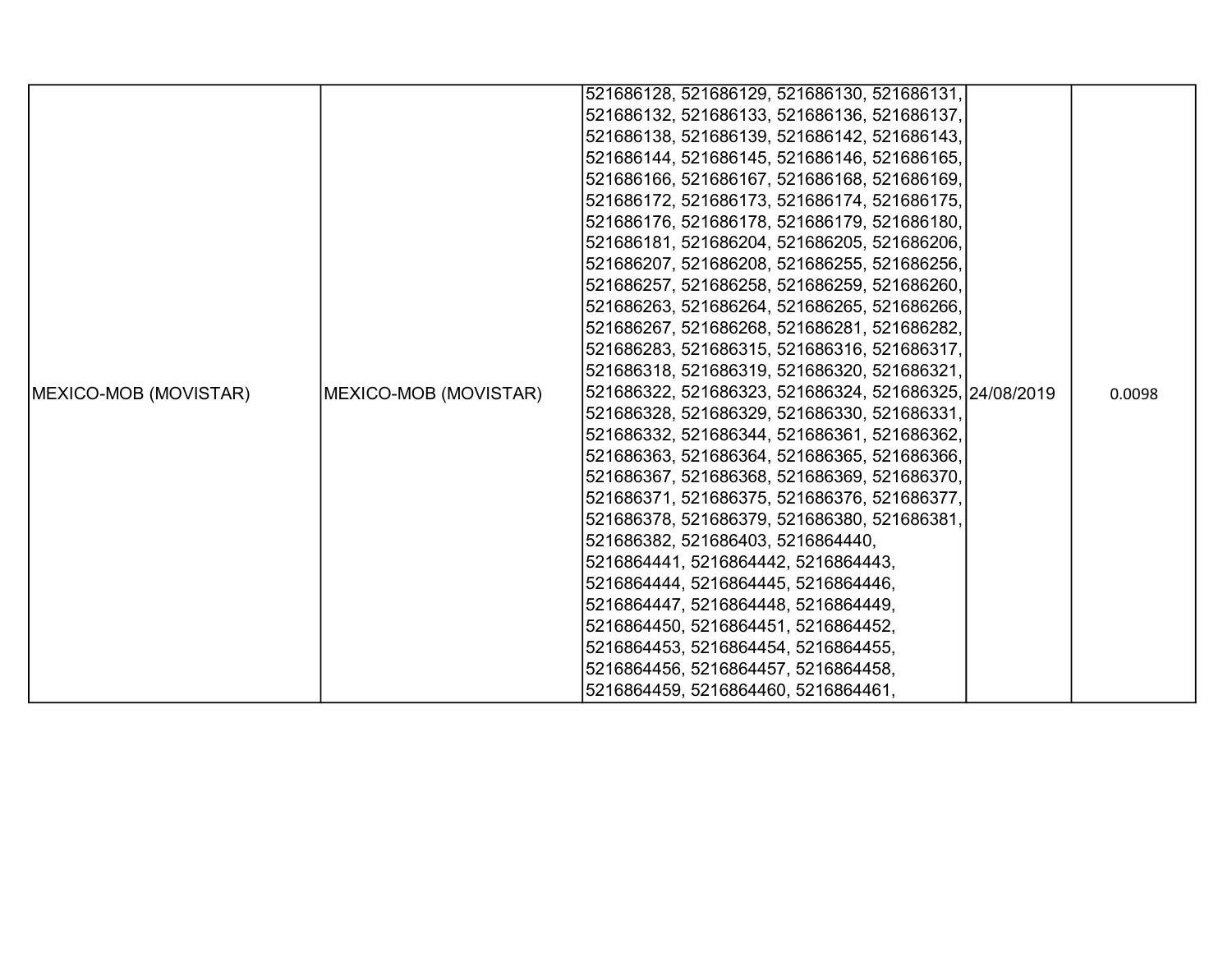|                       |                       | 521744305, 521744306, 521744307, 521744316,            |  |        |
|-----------------------|-----------------------|--------------------------------------------------------|--|--------|
|                       |                       | 521744457, 521745101, 521746103, 521746104,            |  |        |
|                       |                       | 521746105, 521747111, 521747112, 521747114,            |  |        |
|                       |                       | 521747120, 521747127, 521747128, 521747142,            |  |        |
|                       |                       | 521747144, 521747145, 521747147, 521747151,            |  |        |
|                       |                       | 521747152, 521747153, 521747172, 521747178,            |  |        |
|                       |                       | 521747179, 521747180, 521747188, 521748101,            |  |        |
|                       |                       | 521748102, 521748109, 521749102, 521749108,            |  |        |
|                       |                       | 521749111, 521749112, 521749115, 521749119,            |  |        |
|                       |                       | 521749120, 521751100, 521753108, 521753111,            |  |        |
|                       |                       | 521753113, 521753122, 521753125, 521753126,            |  |        |
|                       |                       | 521753127, 521753128, 521753131, 521753132,            |  |        |
|                       |                       | 521753133, 521753134, 521753135, 521753156,            |  |        |
|                       |                       | 521753172, 521754101, 521754102, 521755105,            |  |        |
| MEXICO-MOB (MOVISTAR) | MEXICO-MOB (MOVISTAR) | 521755110, 521755116, 521755117, 521755118, 24/08/2019 |  | 0.0098 |
|                       |                       | 521755122, 521755123, 521756101, 521756102,            |  |        |
|                       |                       | 521756121, 5217561370, 5217561371,                     |  |        |
|                       |                       | 5217561372, 5217561373, 5217561374,                    |  |        |
|                       |                       | 5217561375, 5217561376, 5217561377,                    |  |        |
|                       |                       | 5217561378, 5217561379, 521757101,                     |  |        |
|                       |                       | 521757104, 521757127, 521757128, 521758101,            |  |        |
|                       |                       | 521758102, 521759102, 521759120, 521759121,            |  |        |
|                       |                       | 521759122, 521759123, 521759124, 521759125,            |  |        |
|                       |                       | 521759126, 521759127, 521759128, 521759129,            |  |        |
|                       |                       | 521761101, 521761140, 521761141, 521761142,            |  |        |
|                       |                       | 521761143, 521761144, 521761145, 521761146,            |  |        |
|                       |                       | 521761147, 521761148, 521761149, 521762102,            |  |        |
|                       |                       | 521762105, 521762106, 521762112, 521762118,            |  |        |
|                       |                       | 521762123, 5217621300, 5217621301,                     |  |        |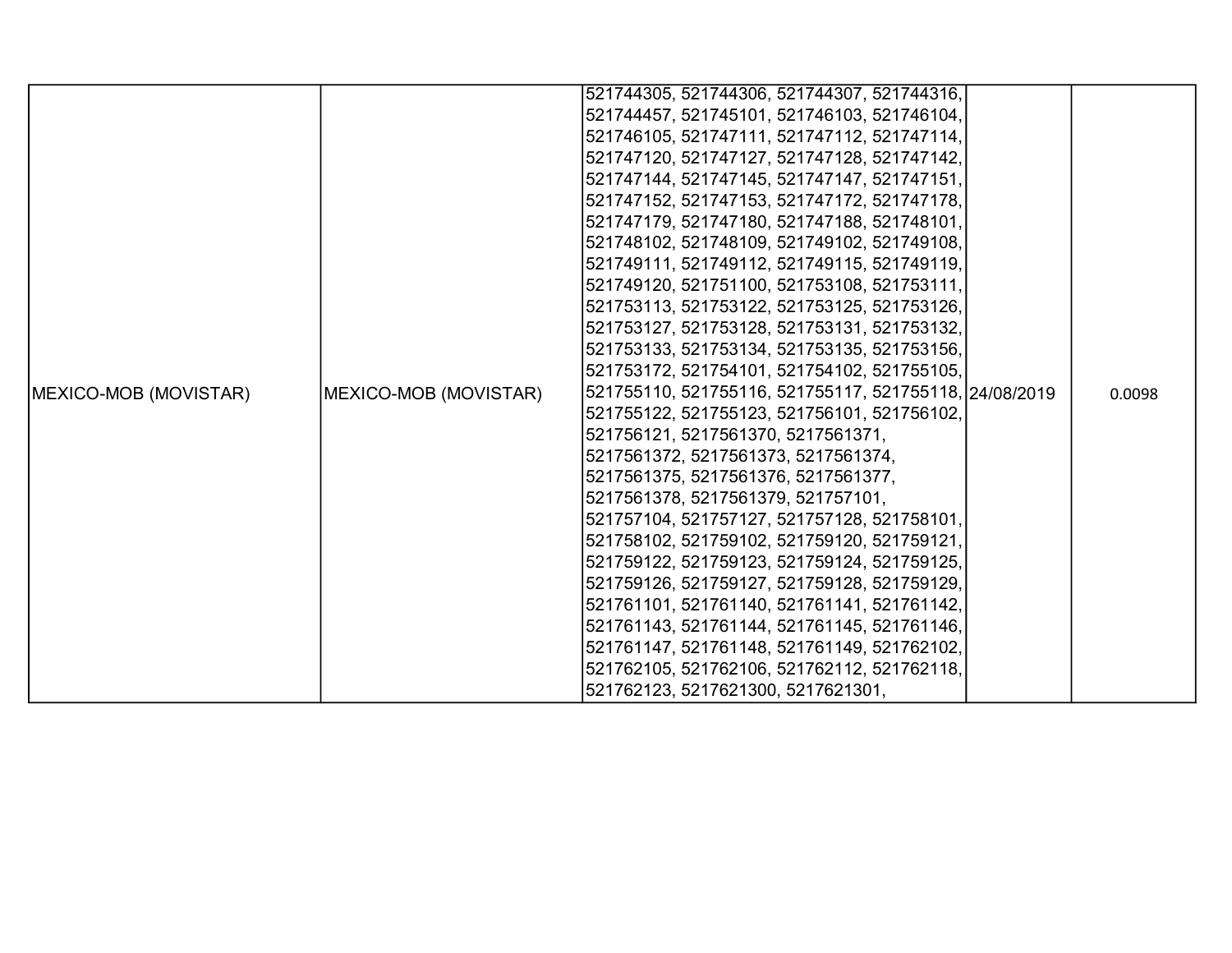|                               |                       | 521831197, 521831198, 521831199, 521831231,            |  |        |
|-------------------------------|-----------------------|--------------------------------------------------------|--|--------|
|                               |                       | 521831234, 521831235, 521832100, 521833113,            |  |        |
|                               |                       | 521833114, 521833129, 521833135, 521833136,            |  |        |
|                               |                       | 521833141, 521833143, 521833144, 521833145,            |  |        |
|                               |                       | 521833156, 521833158, 521833165, 521833166,            |  |        |
|                               |                       | 521833167, 521833168, 521833169, 521833170,            |  |        |
|                               |                       | 521833171, 521833172, 521833173, 521833177,            |  |        |
|                               |                       | 521833178, 521833179, 521833192, 521833193,            |  |        |
|                               |                       | 521833201, 521833220, 521833225, 521833240,            |  |        |
|                               |                       | 521833242, 521833248, 521833249, 521833250,            |  |        |
|                               |                       | 521833253, 521833308, 521833313, 521833318,            |  |        |
|                               |                       | 521833319, 521833330, 521833331, 521833335,            |  |        |
|                               |                       | 521833336, 521833337, 521833345, 521833346,            |  |        |
|                               |                       | 521833347, 521833348, 521833349, 521833350,            |  |        |
| <b>IMEXICO-MOB (MOVISTAR)</b> | MEXICO-MOB (MOVISTAR) | 521833351, 521833352, 521833353, 521833354, 24/08/2019 |  | 0.0098 |
|                               |                       | 521833355, 521833376, 521833377, 521833378,            |  |        |
|                               |                       | 521833379, 521833381, 521833382, 521833383,            |  |        |
|                               |                       | 521833397, 521833400, 521833404, 521833405,            |  |        |
|                               |                       | 521833406, 521833407, 521833408, 521833410,            |  |        |
|                               |                       | 521833411, 521833412, 521833413, 521833414,            |  |        |
|                               |                       | 521833416, 521833417, 521833418, 521833419,            |  |        |
|                               |                       | 521833420, 521833421, 521833422, 521833423,            |  |        |
|                               |                       | 521833424, 521833425, 521833434, 521833494,            |  |        |
|                               |                       | 521833495, 521833496, 521833497, 521833498,            |  |        |
|                               |                       | 521833499, 5218335010, 5218335011,                     |  |        |
|                               |                       | 5218335012, 5218335013, 5218335014,                    |  |        |
|                               |                       | 5218335015, 5218335016, 5218335017,                    |  |        |
|                               |                       | 5218335018, 5218335019, 5218335020,                    |  |        |
|                               |                       | 5218335021, 5218335022, 5218335023,                    |  |        |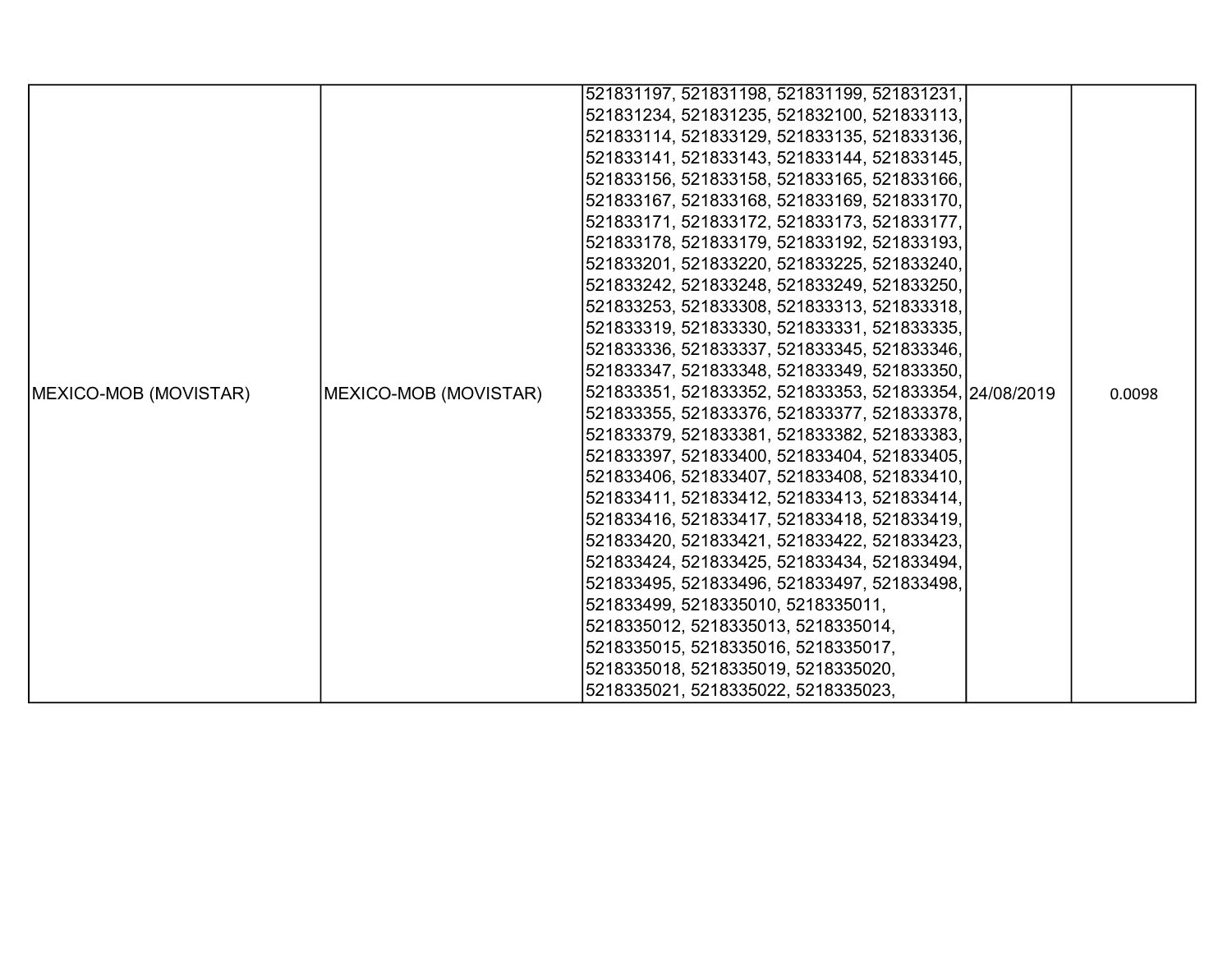|                       |                       | 521871259, 521871276, 521871278, 521871279,            |  |        |
|-----------------------|-----------------------|--------------------------------------------------------|--|--------|
|                       |                       | 521871281, 521871283, 521871284, 521871286,            |  |        |
|                       |                       | 521871287, 521871288, 521871304, 521871305,            |  |        |
|                       |                       | 521871306, 521871307, 521871308, 521871309,            |  |        |
|                       |                       | 521871310, 521871318, 521871322, 521871326,            |  |        |
|                       |                       | 521871327, 521871352, 521871361, 521871362,            |  |        |
|                       |                       | 521871363, 521871364, 521871365, 521871366,            |  |        |
|                       |                       | 521871367, 521871368, 521871369, 521871370,            |  |        |
|                       |                       | 521871371, 521871372, 521871373, 521871374,            |  |        |
|                       |                       | 521871375, 521871376, 521871390, 521871422,            |  |        |
|                       |                       | 521871423, 521871424, 521871425, 521871426,            |  |        |
|                       |                       | 521871427, 521871428, 521871429, 521871430,            |  |        |
|                       |                       | 521871431, 521871442, 521871443, 521871444,            |  |        |
|                       |                       | 521871445, 521871446, 521871447, 521871448,            |  |        |
| MEXICO-MOB (MOVISTAR) | MEXICO-MOB (MOVISTAR) | 521871449, 521871550, 521871551, 521871552, 24/08/2019 |  | 0.0098 |
|                       |                       | 521871553, 521871554, 521871555, 521871556,            |  |        |
|                       |                       | 521871557, 521871702, 521871703, 521871704,            |  |        |
|                       |                       | 521871726, 521871728, 521871738, 521871739,            |  |        |
|                       |                       | 521871740, 521871745, 521871746, 521871758,            |  |        |
|                       |                       | 521871798, 521871850, 521871851, 521871852,            |  |        |
|                       |                       | 521871853, 521871854, 521871855, 521871856,            |  |        |
|                       |                       | 521871857, 521871858, 521871859, 521872101,            |  |        |
|                       |                       | 521872102, 521872107, 521872112, 521872116,            |  |        |
|                       |                       | 521872119, 521872122, 521872123, 521872126,            |  |        |
|                       |                       | 521872134, 521872193, 521872779, 521873101,            |  |        |
|                       |                       | 521877102, 521877103, 521877104, 521877105,            |  |        |
|                       |                       | 521877108, 521877117, 521877119, 521877120,            |  |        |
|                       |                       | 521877127, 521877132, 521877133, 521877142,            |  |        |
|                       |                       | 521877143, 521877145, 521877771, 521877774,            |  |        |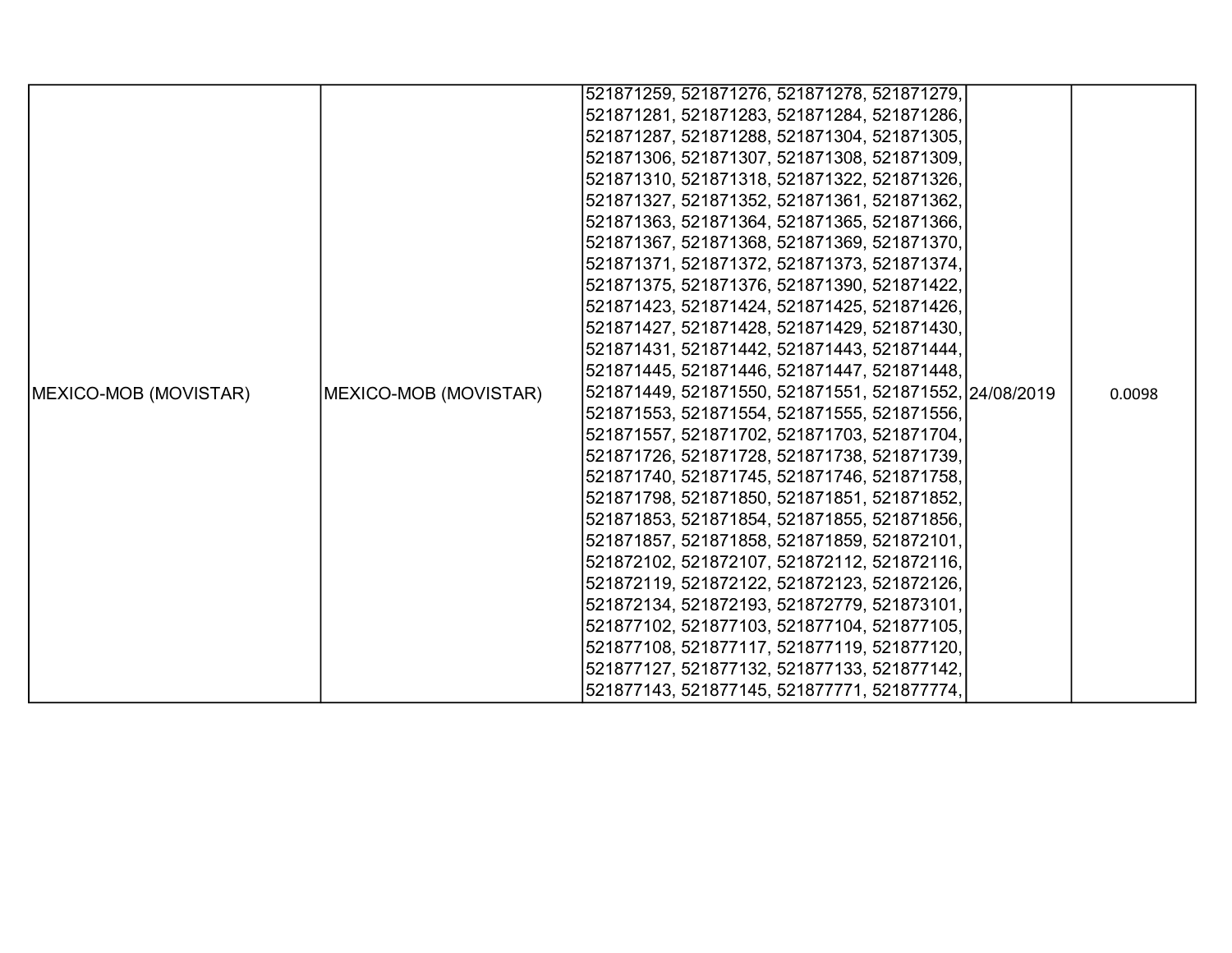|                               |                       | 521993490, 521993491, 521993492, 521994100,            |  |        |
|-------------------------------|-----------------------|--------------------------------------------------------|--|--------|
|                               |                       |                                                        |  |        |
|                               |                       | 521995100, 521996101, 521996106, 521997103,            |  |        |
|                               |                       | 521997104, 521997117, 521997125, 521997126,            |  |        |
|                               |                       | 521997136, 521997137, 521998127, 521998128,            |  |        |
|                               |                       | 521998133, 521998139, 521998141, 521998142,            |  |        |
|                               |                       | 521998154, 521998160, 521998162, 521998163,            |  |        |
|                               |                       | 521998164, 521998169, 521998170, 521998171,            |  |        |
|                               |                       | 521998172, 521998173, 521998247, 521998262,            |  |        |
|                               |                       | 521998263, 521998264, 521998265, 521998266,            |  |        |
|                               |                       | 521998268, 521998269, 521998270, 521998284,            |  |        |
|                               |                       | 5219983125, 5219983126, 5219983127,                    |  |        |
|                               |                       | 5219983128, 5219983129, 521998314,                     |  |        |
|                               |                       | 521998323, 521998324, 521998325, 521998334,            |  |        |
|                               |                       | 521998356, 521998357, 521998358, 521998359,            |  |        |
| <b>IMEXICO-MOB (MOVISTAR)</b> | MEXICO-MOB (MOVISTAR) | 521998375, 521998376, 521998377, 521998378, 24/08/2019 |  | 0.0098 |
|                               |                       | 521998379, 521998450, 521998451, 521998452,            |  |        |
|                               |                       | 521998453, 521998454, 521998455, 521999145,            |  |        |
|                               |                       | 521999146, 521999153, 521999162, 521999179,            |  |        |
|                               |                       | 521999180, 521999181, 521999186, 521999187,            |  |        |
|                               |                       | 52199920, 521999301, 521999302, 521999321,             |  |        |
|                               |                       | 521999373, 521999383, 521999396, 521999397,            |  |        |
|                               |                       | 521999398, 5219994025, 5219994026,                     |  |        |
|                               |                       | 5219994027, 5219994028, 5219994029,                    |  |        |
|                               |                       | 521999403, 521999404, 521999405, 521999407,            |  |        |
|                               |                       | 521999408, 521999419, 521999420, 521999421,            |  |        |
|                               |                       | 521999423, 521999424, 521999425, 521999426,            |  |        |
|                               |                       | 521999444, 521999462, 521999463, 521999464,            |  |        |
|                               |                       | 521999465, 521999466, 521999467, 521999468,            |  |        |
|                               |                       | 521999577, 521999578, 521999579, 521999580,            |  |        |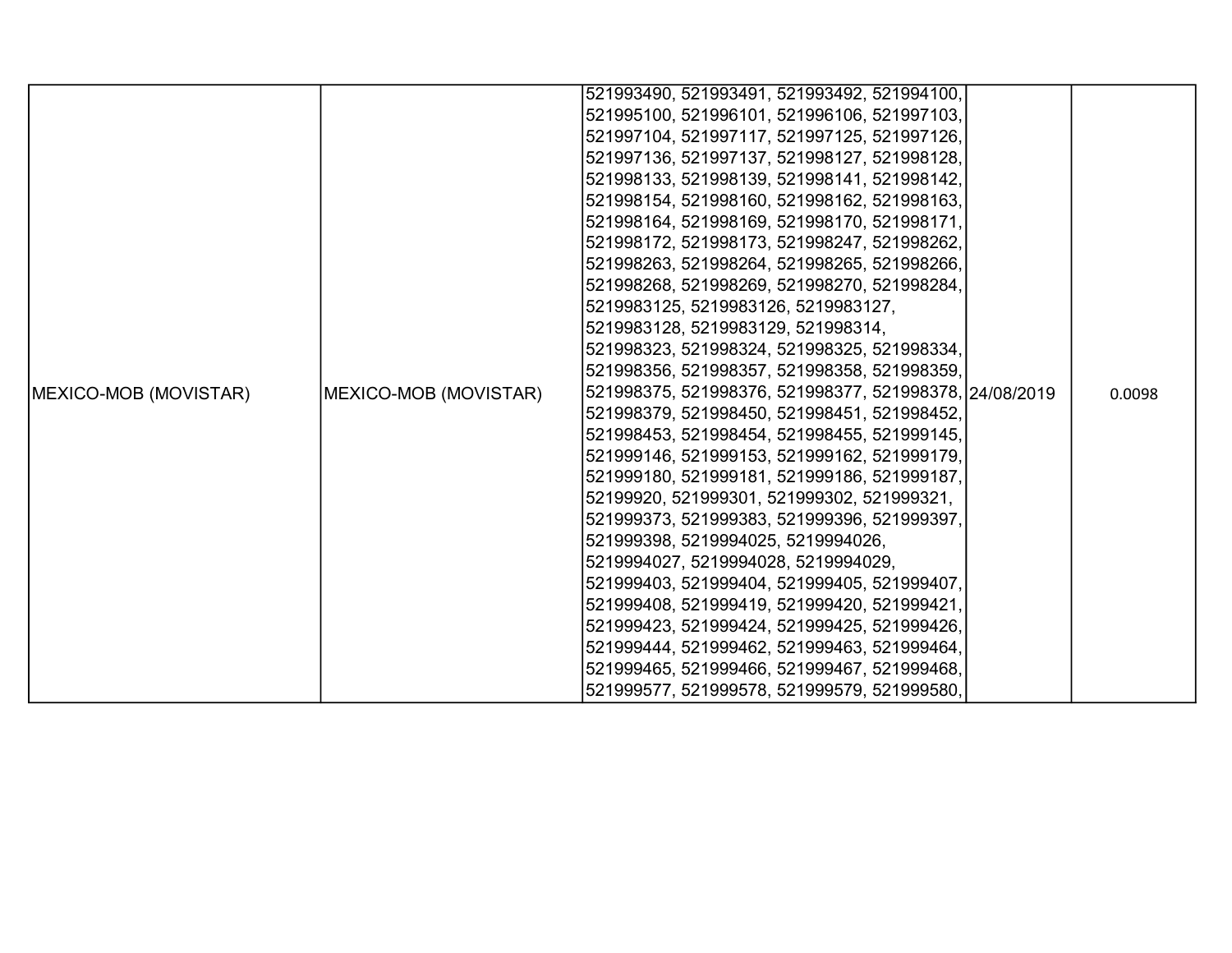|                               |                       | 52327106, 52328101, 52329100, 52331037, |            |        |
|-------------------------------|-----------------------|-----------------------------------------|------------|--------|
|                               |                       | 52331049, 52331050, 52331051, 52331052, |            |        |
|                               |                       | 52331053, 52331054, 52331055, 52331056, |            |        |
|                               |                       | 52331060, 52331083, 52331084, 52331085, |            |        |
|                               |                       | 52331100, 52331101, 52331102, 52331103, |            |        |
|                               |                       | 52331104, 52331105, 52331106, 52331107, |            |        |
|                               |                       | 52331119, 52331120, 52331121, 52331122, |            |        |
|                               |                       | 52331123, 52331124, 52331125, 52331126, |            |        |
|                               |                       | 52331127, 52331152, 52331153, 52331159, |            |        |
|                               |                       | 52331160, 52331161, 52331162, 52331163, |            |        |
|                               |                       | 52331164, 52331165, 52331166, 52331167, |            |        |
|                               |                       | 52331168, 52331179, 52331180, 52331181, |            |        |
|                               |                       | 52331182, 52331183, 52331190, 52331191, |            |        |
|                               |                       | 52331192, 52331205, 52331206, 52331207, |            |        |
| <b>IMEXICO-MOB (MOVISTAR)</b> | MEXICO-MOB (MOVISTAR) | 52331208, 52331209, 52331210, 52331211, | 24/08/2019 | 0.0098 |
|                               |                       | 52331212, 52331213, 52331214, 52331231, |            |        |
|                               |                       | 52331232, 52331233, 52331234, 52331235, |            |        |
|                               |                       | 52331236, 52331237, 52331238, 52331239, |            |        |
|                               |                       | 52331240, 52331274, 52331275, 52331276, |            |        |
|                               |                       | 52331277, 52331278, 52331315, 52331316, |            |        |
|                               |                       | 52331317, 52331400, 52331401, 52331402, |            |        |
|                               |                       | 52331403, 52331420, 52331421, 52331474, |            |        |
|                               |                       | 52331475, 52331476, 52331480, 52331481, |            |        |
|                               |                       | 52331482, 52331483, 52331494, 52331495, |            |        |
|                               |                       | 52331496, 52331497, 52331498, 52331499, |            |        |
|                               |                       | 52331500, 52331501, 52331502, 52331503, |            |        |
|                               |                       | 52331504, 52331547, 52331548, 52331549, |            |        |
|                               |                       | 5233155, 52331560, 52331619, 5233162,   |            |        |
|                               |                       | 52331630, 52331631, 52331632, 52331633, |            |        |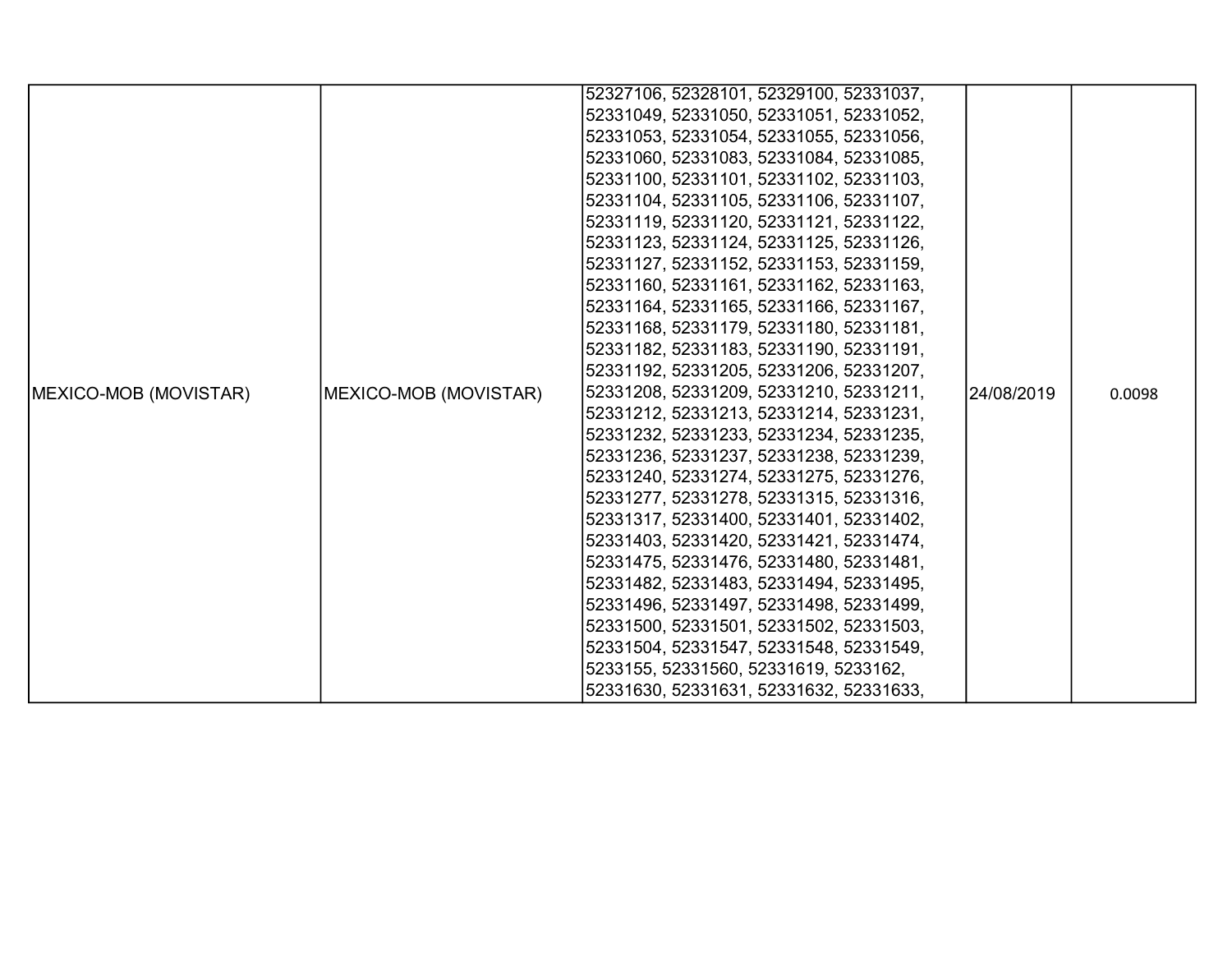|                               |                       | 52453999, 52454100, 52454101, 52455100,     |             |        |
|-------------------------------|-----------------------|---------------------------------------------|-------------|--------|
|                               |                       | 52456102, 52456104, 52456105, 52456112,     |             |        |
|                               |                       | 52456124, 52456125, 52456127, 52456130,     |             |        |
|                               |                       | 52456131, 52456137, 52457101, 52458100,     |             |        |
|                               |                       | 52458101, 52458108, 52458112, 52458113,     |             |        |
|                               |                       | 52458114, 52458122, 52458125, 52459101,     |             |        |
|                               |                       | 52459102, 52459125, 52459126, 52461135,     |             |        |
|                               |                       | 52461141, 52461142, 52461143, 52461152,     |             |        |
|                               |                       | 52461153, 52461155, 52461198, 52461199,     |             |        |
|                               |                       | 52461200, 52461201, 52461209, 52461210,     |             |        |
|                               |                       | 52461217, 52461218, 52461222, 52461223,     |             |        |
|                               |                       | 52461224, 52461255, 52461256, 52461257,     |             |        |
|                               |                       | 524612585, 524612586, 524612587, 524612588, |             |        |
|                               |                       | 524612589, 52461259, 52461260, 52461261,    |             |        |
| <b>IMEXICO-MOB (MOVISTAR)</b> | MEXICO-MOB (MOVISTAR) | 52461262, 52461263, 52461278, 52461279,     | l24/08/2019 | 0.0098 |
|                               |                       | 52461280, 52461281, 52461288, 52461289,     |             |        |
|                               |                       | 52461290, 52461291, 52461292, 52461293,     |             |        |
|                               |                       | 52461320, 524613600, 524613601, 524613602,  |             |        |
|                               |                       | 524613603, 524613604, 524613605, 524613606, |             |        |
|                               |                       | 524613607, 524613608, 524613609, 52462118,  |             |        |
|                               |                       | 52462120, 52462121, 52462127, 52462131,     |             |        |
|                               |                       | 52462132, 52462133, 52462134, 52462160,     |             |        |
|                               |                       | 52462161, 52462163, 52462164, 52462165,     |             |        |
|                               |                       | 52462174, 52462175, 52462179, 52462180,     |             |        |
|                               |                       | 52462181, 52462182, 52462183, 52462199,     |             |        |
|                               |                       | 52462200, 52462211, 52462212, 52462213,     |             |        |
|                               |                       | 52462216, 52462223, 52462224, 52462227,     |             |        |
|                               |                       | 52462228, 52462229, 52462230, 52462242,     |             |        |
|                               |                       | 52462243, 52462244, 52462245, 52462246,     |             |        |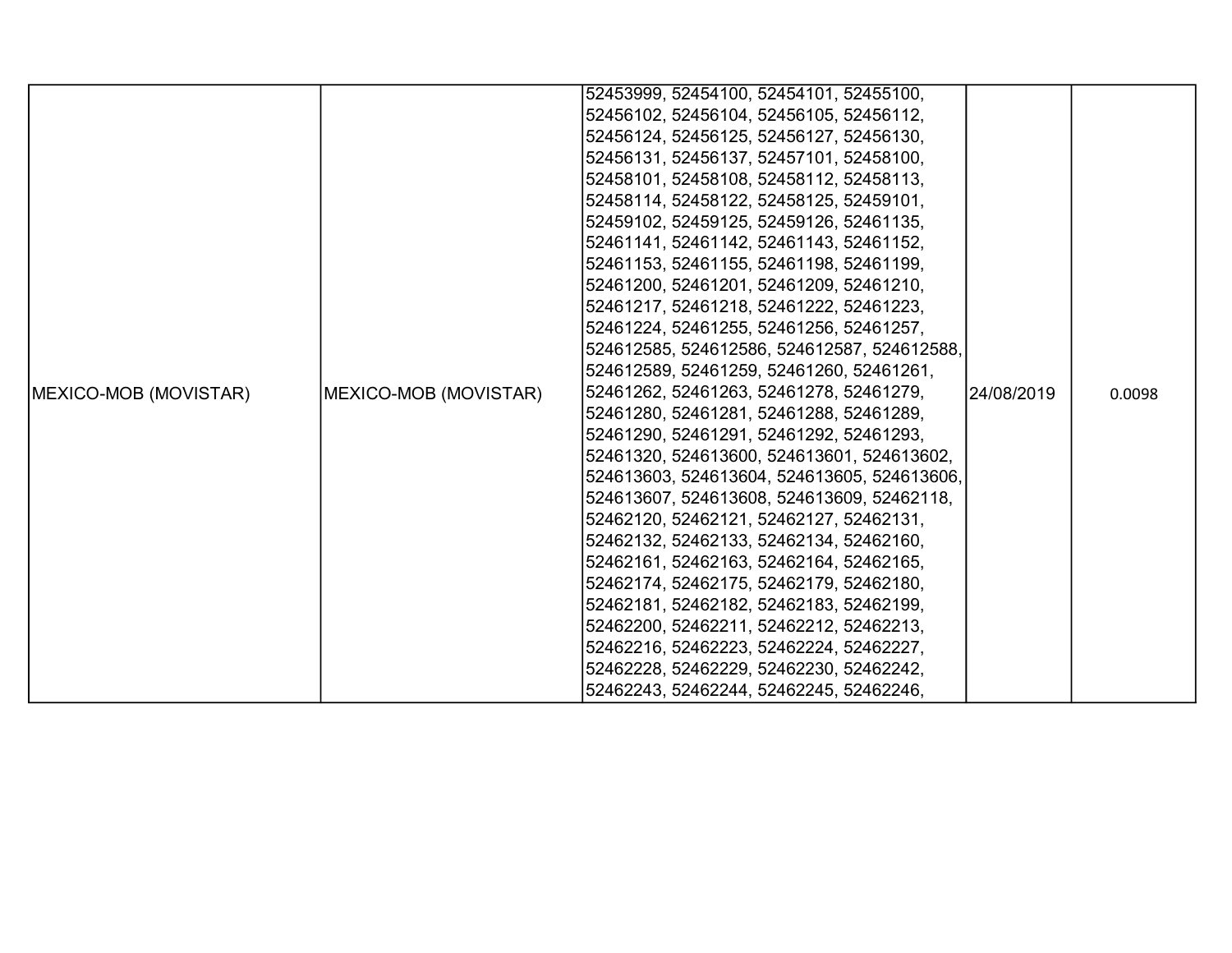|                               |                       | 525535462, 525535463, 525535464, 525535465,  |            |        |
|-------------------------------|-----------------------|----------------------------------------------|------------|--------|
|                               |                       | 525535466, 525535467, 525535468, 525535469,  |            |        |
|                               |                       | 525536043, 525536044, 525536045, 525536046,  |            |        |
|                               |                       | 525536047, 525536048, 525536049, 525536053,  |            |        |
|                               |                       | 525536054, 525536055, 525536056, 525536057,  |            |        |
|                               |                       | 525536058, 52553738, 52553739, 5255374,      |            |        |
|                               |                       | 5255375, 5255376, 5255377, 5255378, 5255379, |            |        |
|                               |                       | 5255380, 5255381, 5255382, 5255383, 5255384, |            |        |
|                               |                       | 5255385, 52553860, 52553861, 52553862,       |            |        |
|                               |                       | 52553863, 52553864, 52553865, 52553866,      |            |        |
|                               |                       | 52553867, 52553945, 52554146, 52554213,      |            |        |
|                               |                       | 52554214, 52554215, 52554216, 52554217,      |            |        |
|                               |                       | 52554218, 52554219, 5255422, 5255423,        |            |        |
|                               |                       | 5255424, 5255425, 5255426, 5255427, 5255428, |            |        |
| <b>IMEXICO-MOB (MOVISTAR)</b> | MEXICO-MOB (MOVISTAR) | 5255429, 5255430, 52554310, 52554311,        | 24/08/2019 | 0.0098 |
|                               |                       | 52554312, 52554637, 52554638, 52554639,      |            |        |
|                               |                       | 5255464, 5255465, 5255466, 5255467, 5255468, |            |        |
|                               |                       | 5255469, 5255470, 5255471, 5255472,          |            |        |
|                               |                       | 52554730, 52554731, 52554732, 52554733,      |            |        |
|                               |                       | 52554734, 52554735, 52554736, 52555040,      |            |        |
|                               |                       | 52555041, 52555042, 52555043, 52555045,      |            |        |
|                               |                       | 52555098, 52555099, 525557399, 525557504,    |            |        |
|                               |                       | 525557599, 52555800, 52555805, 52555806,     |            |        |
|                               |                       | 525558086, 525558087, 525558088, 525558089,  |            |        |
|                               |                       | 525558313, 525558347, 525558348, 52555928,   |            |        |
|                               |                       | 52556003, 52556004, 52556005, 52556006,      |            |        |
|                               |                       | 52556007, 52556008, 52556009, 5255601,       |            |        |
|                               |                       | 5255602, 5255603, 5255604, 52556050,         |            |        |
|                               |                       | 52556051, 52556052, 52556053, 52556238,      |            |        |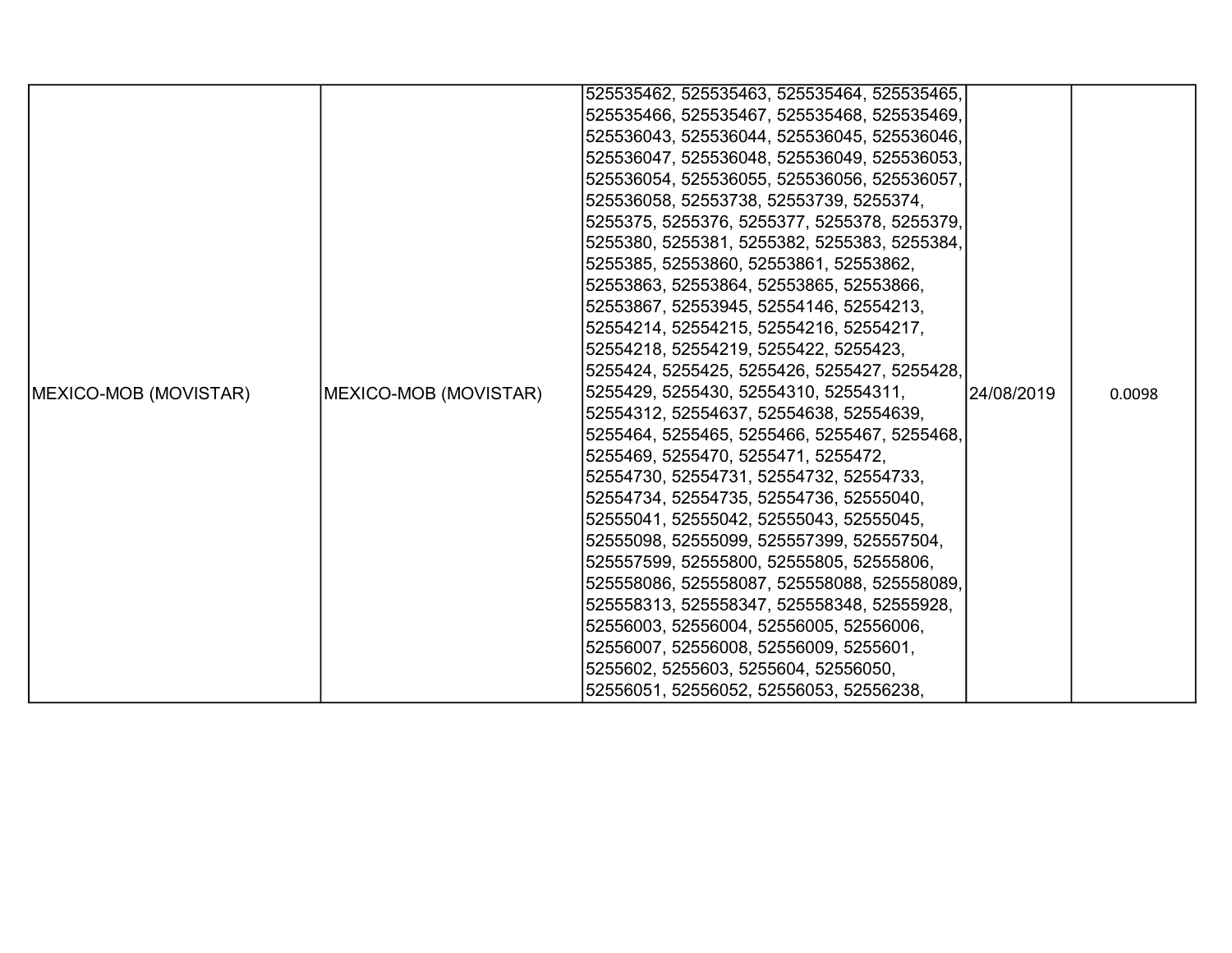|                               |                       | 52618139, 52618140, 52618141, 52618147,    |            |        |
|-------------------------------|-----------------------|--------------------------------------------|------------|--------|
|                               |                       | 52618148, 52618172, 52618173, 52618176,    |            |        |
|                               |                       | 52618177, 52618178, 52618179, 52618180,    |            |        |
|                               |                       | 52618203, 52618207, 52618208, 52618224,    |            |        |
|                               |                       | 52618225, 52618237, 52618238, 52618239,    |            |        |
|                               |                       | 5261824, 52618250, 52618251, 52618252,     |            |        |
|                               |                       | 52618253, 52618254, 52618264, 52618280,    |            |        |
|                               |                       | 52618281, 52618282, 52618283, 52618284,    |            |        |
|                               |                       | 52618285, 52618286, 52618287, 52618802,    |            |        |
|                               |                       | 52618805, 52618808, 52618809, 52618816,    |            |        |
|                               |                       | 52618821, 52618830, 52618831, 52618834,    |            |        |
|                               |                       | 52618850, 52618851, 52618852, 52618853,    |            |        |
|                               |                       | 52618854, 52618855, 52618856, 52618857,    |            |        |
|                               |                       | 52618858, 52618859, 52621100, 52622102,    |            |        |
| <b>IMEXICO-MOB (MOVISTAR)</b> | MEXICO-MOB (MOVISTAR) | 52622104, 52622105, 52622106, 52622107,    | 24/08/2019 | 0.0098 |
|                               |                       | 52622108, 52622119, 52622130, 52622136,    |            |        |
|                               |                       | 52622141, 52622143, 52622153, 52622154,    |            |        |
|                               |                       | 52622160, 52622177, 52622200, 52622226,    |            |        |
|                               |                       | 52622229, 52622230, 52622362, 52622570,    |            |        |
|                               |                       | 52622571, 52622572, 52622573, 52622574,    |            |        |
|                               |                       | 52622575, 52622576, 52622577, 52622578,    |            |        |
|                               |                       | 52622579, 52623100, 52623102, 52624101,    |            |        |
|                               |                       | 52624102, 52624103, 52624107, 52624109,    |            |        |
|                               |                       | 52624111, 52624112, 52624114, 52624115,    |            |        |
|                               |                       | 52624116, 52624118, 52624126, 52624127,    |            |        |
|                               |                       | 52624133, 52624134, 52624135, 52624136,    |            |        |
|                               |                       | 52624140, 526241411, 526241412, 526241413, |            |        |
|                               |                       | 526241414, 5262414150, 5262414151,         |            |        |
|                               |                       | 5262414152, 5262414153, 5262414155,        |            |        |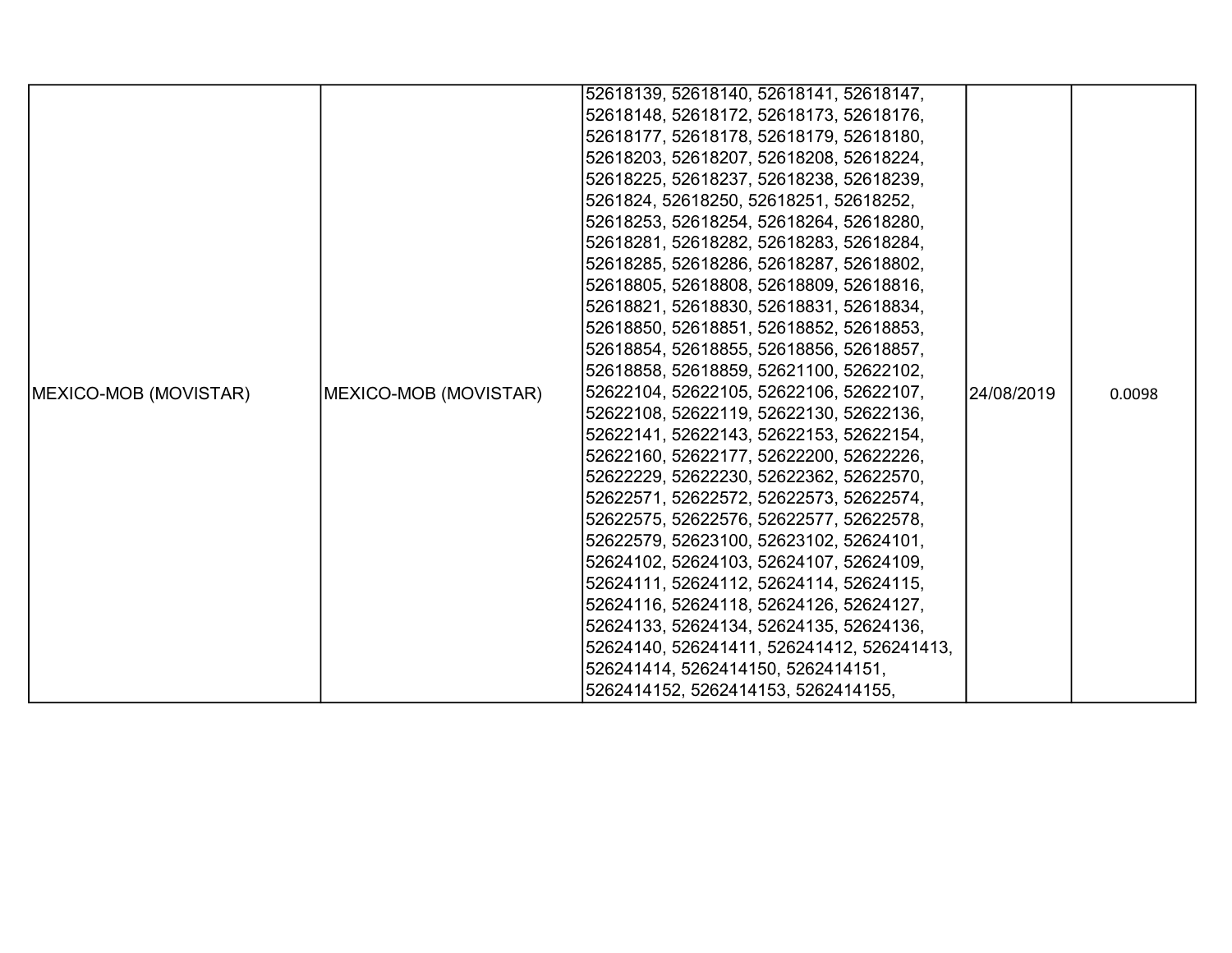|                               |                       | 52662292, 52662293, 52662294, 52662331, |            |        |
|-------------------------------|-----------------------|-----------------------------------------|------------|--------|
|                               |                       | 52662332, 52662334, 52662384, 52662385, |            |        |
|                               |                       | 52662386, 52662387, 52662388, 52662389, |            |        |
|                               |                       | 52662390, 52662391, 52662392, 52662393, |            |        |
|                               |                       | 52662408, 52662482, 52662483, 52662484, |            |        |
|                               |                       | 52662485, 52662486, 52662487, 52662489, |            |        |
|                               |                       | 52662490, 52664100, 52664101, 52664131, |            |        |
|                               |                       | 52664132, 52664141, 52664142, 52664145, |            |        |
|                               |                       | 52664146, 52664147, 52664148, 52664149, |            |        |
|                               |                       | 52664150, 52664152, 52664153, 52664154, |            |        |
|                               |                       | 52664155, 52664156, 52664157, 52664158, |            |        |
|                               |                       | 52664159, 52664160, 52664161, 52664170, |            |        |
|                               |                       | 52664171, 52664172, 52664173, 52664177, |            |        |
|                               |                       | 52664178, 52664179, 52664180, 52664181, |            |        |
| <b>IMEXICO-MOB (MOVISTAR)</b> | MEXICO-MOB (MOVISTAR) | 52664182, 52664183, 52664184, 52664185, | 24/08/2019 | 0.0098 |
|                               |                       | 52664186, 52664187, 52664195, 52664196, |            |        |
|                               |                       | 52664212, 52664220, 52664221, 52664222, |            |        |
|                               |                       | 52664223, 52664224, 52664225, 52664227, |            |        |
|                               |                       | 52664228, 52664229, 52664230, 52664238, |            |        |
|                               |                       | 52664239, 52664240, 52664241, 52664242, |            |        |
|                               |                       | 52664243, 52664244, 52664245, 52664246, |            |        |
|                               |                       | 52664251, 52664252, 52664253, 52664254, |            |        |
|                               |                       | 52664256, 52664257, 52664258, 52664259, |            |        |
|                               |                       | 52664260, 52664275, 52664276, 52664277, |            |        |
|                               |                       | 52664278, 52664384, 52664401, 52664402, |            |        |
|                               |                       | 52664418, 52664419, 52664420, 52664421, |            |        |
|                               |                       | 52664422, 52664427, 52664428, 52664429, |            |        |
|                               |                       | 52664430, 52664431, 52664432, 52664433, |            |        |
|                               |                       | 52664434, 52664435, 52664465, 52664466, |            |        |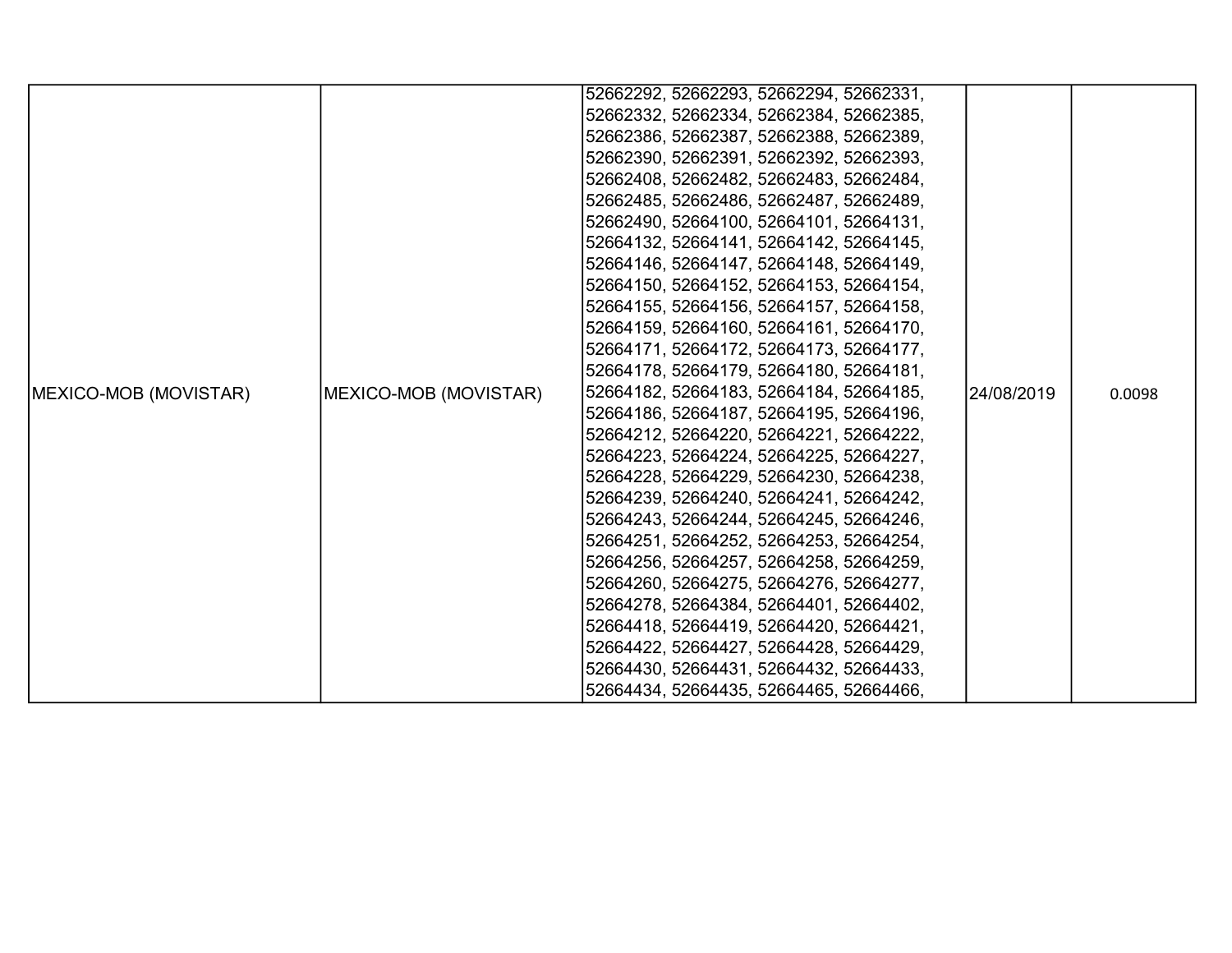|                               |                       | 52719325, 52719326, 52719327, 52719328,     |            |        |
|-------------------------------|-----------------------|---------------------------------------------|------------|--------|
|                               |                       | 52719329, 52721100, 52721101, 52721102,     |            |        |
|                               |                       | 52721103, 52721107, 52721108, 52722127,     |            |        |
|                               |                       | 52722142, 52722143, 52722144, 52722163,     |            |        |
|                               |                       | 52722176, 52722177, 52722178, 52722187,     |            |        |
|                               |                       | 52722189, 52722191, 52722192, 52722193,     |            |        |
|                               |                       | 52722194, 52722195, 52722198, 527222490,    |            |        |
|                               |                       | 527222491, 527222492, 527222493, 527222494, |            |        |
|                               |                       | 527222496, 527222497, 527222498, 527222499, |            |        |
|                               |                       | 52722257, 52722258, 52722259, 52722297,     |            |        |
|                               |                       | 52722301, 52722302, 52722307, 52722308,     |            |        |
|                               |                       | 52722309, 52722310, 52722311, 52722331,     |            |        |
|                               |                       | 52722332, 52722333, 52722334, 52722335,     |            |        |
|                               |                       | 52722336, 52722337, 52722338, 52722339,     |            |        |
| <b>IMEXICO-MOB (MOVISTAR)</b> | MEXICO-MOB (MOVISTAR) | 52722340, 52722341, 52722342, 52722343,     | 24/08/2019 | 0.0098 |
|                               |                       | 52722416, 52722432, 52722433, 52722434,     |            |        |
|                               |                       | 52722435, 52722436, 52722439, 52722440,     |            |        |
|                               |                       | 52722441, 52722448, 52722449, 52722450,     |            |        |
|                               |                       | 52722451, 52722452, 52722453, 52722472,     |            |        |
|                               |                       | 52722488, 52722491, 52722524, 52722525,     |            |        |
|                               |                       | 52722526, 52722527, 52722528, 52722529,     |            |        |
|                               |                       | 52722577, 52722586, 52722587, 52722588,     |            |        |
|                               |                       | 52722589, 52722596, 52722633, 52722634,     |            |        |
|                               |                       | 52722635, 52722636, 52722637, 52722689,     |            |        |
|                               |                       | 52722712, 52722743, 52722744, 52722745,     |            |        |
|                               |                       | 52722746, 52722747, 52722748, 52722753,     |            |        |
|                               |                       | 52722754, 52722755, 52722756, 52722758,     |            |        |
|                               |                       | 52722759, 52722760, 52722761, 52722762,     |            |        |
|                               |                       | 527227650, 527227651, 527227652, 527227653, |            |        |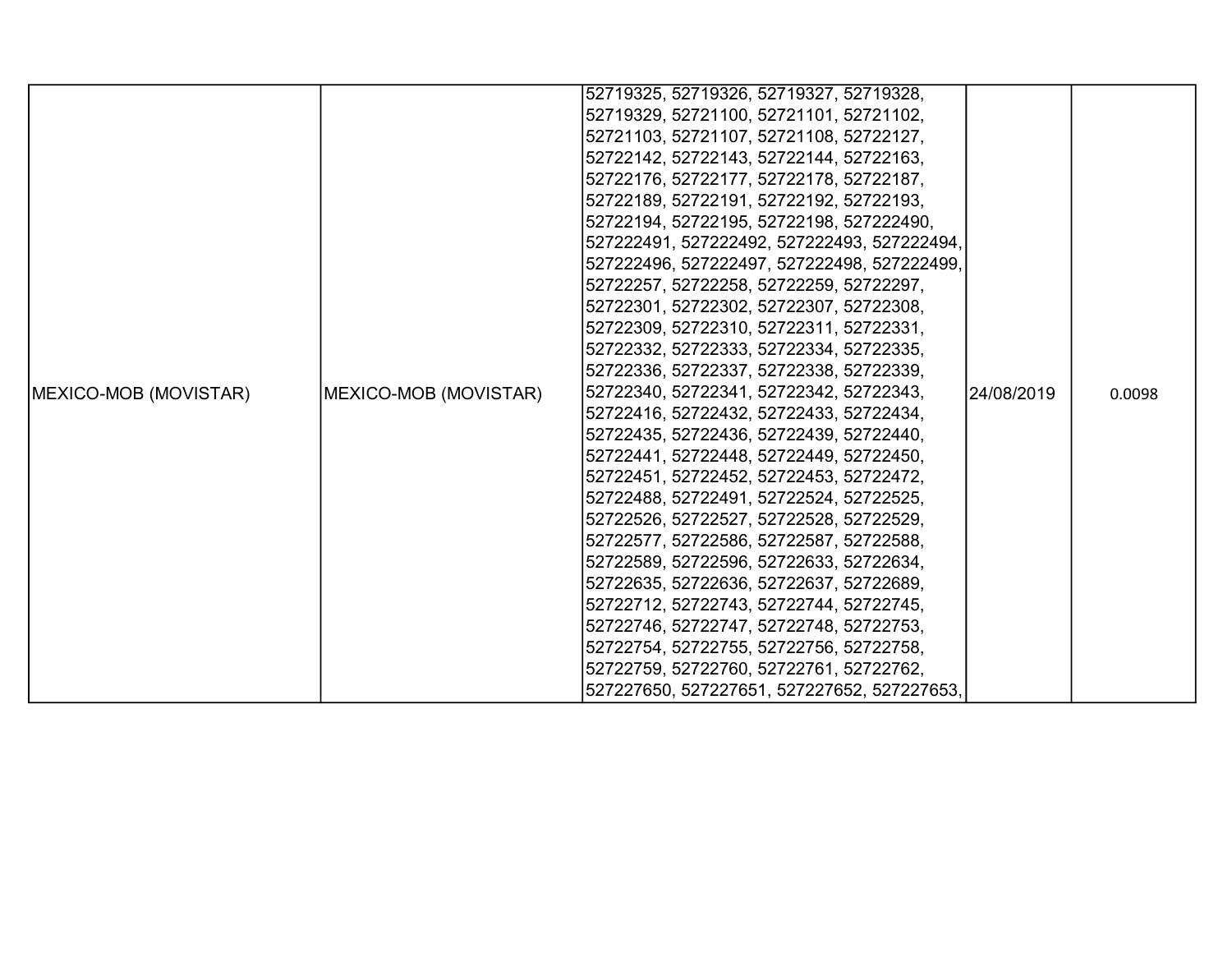|                               |                                         | 52811130, 52811131, 52811132, 52811135, |            |        |
|-------------------------------|-----------------------------------------|-----------------------------------------|------------|--------|
|                               |                                         | 52811136, 52811137, 52811138, 52811139, |            |        |
|                               |                                         |                                         |            |        |
|                               |                                         | 5281114, 52811150, 52811151, 52811152,  |            |        |
|                               |                                         | 52811171, 52811172, 52811186, 52811187, |            |        |
|                               |                                         | 52811188, 52811189, 5281119, 52811200,  |            |        |
|                               |                                         | 52811201, 52811202, 52811203, 52811204, |            |        |
|                               |                                         | 52811205, 52811206, 52811207, 52811217, |            |        |
|                               |                                         | 52811218, 52811219, 52811220, 52811221, |            |        |
|                               |                                         | 52811222, 52811258, 52811259, 5281126,  |            |        |
|                               |                                         | 52811270, 52811271, 52811272, 52811311, |            |        |
|                               |                                         | 52811312, 52811313, 52811314, 52811315, |            |        |
|                               |                                         | 52811316, 52811317, 52811318, 52811319, |            |        |
|                               |                                         | 5281132, 52811330, 52811348, 52811349,  |            |        |
|                               |                                         | 52811350, 52811368, 52811369, 52811370, |            |        |
| <b>IMEXICO-MOB (MOVISTAR)</b> | MEXICO-MOB (MOVISTAR)                   | 52811371, 52811372, 52811373, 52811374, | 24/08/2019 | 0.0098 |
|                               |                                         | 52811375, 52811376, 52811377, 52811381, |            |        |
|                               |                                         | 52811382, 52811383, 52811384, 52811385, |            |        |
|                               |                                         | 52811386, 52811387, 52811388, 52811389, |            |        |
|                               |                                         | 5281139, 52811393, 52811400, 52811559,  |            |        |
|                               |                                         | 5281156, 52811570, 52811571, 52811572,  |            |        |
|                               | 52811573, 52811574, 52811575, 52811617, |                                         |            |        |
|                               |                                         | 52811618, 52811619, 52811620, 52811621, |            |        |
|                               |                                         | 52811622, 52811623, 52811624, 52811643, |            |        |
|                               |                                         | 52811666, 52811667, 52811668, 52811669, |            |        |
|                               |                                         | 52811670, 52811671, 52811672, 52811673, |            |        |
|                               |                                         | 52811674, 52811675, 52811698, 52811699, |            |        |
|                               |                                         | 5281170, 5281171, 5281172, 52811730,    |            |        |
|                               |                                         | 52811731, 52811732, 52811751, 52811752, |            |        |
|                               |                                         | 52811753, 52811754, 52811755, 52811756, |            |        |
|                               |                                         |                                         |            |        |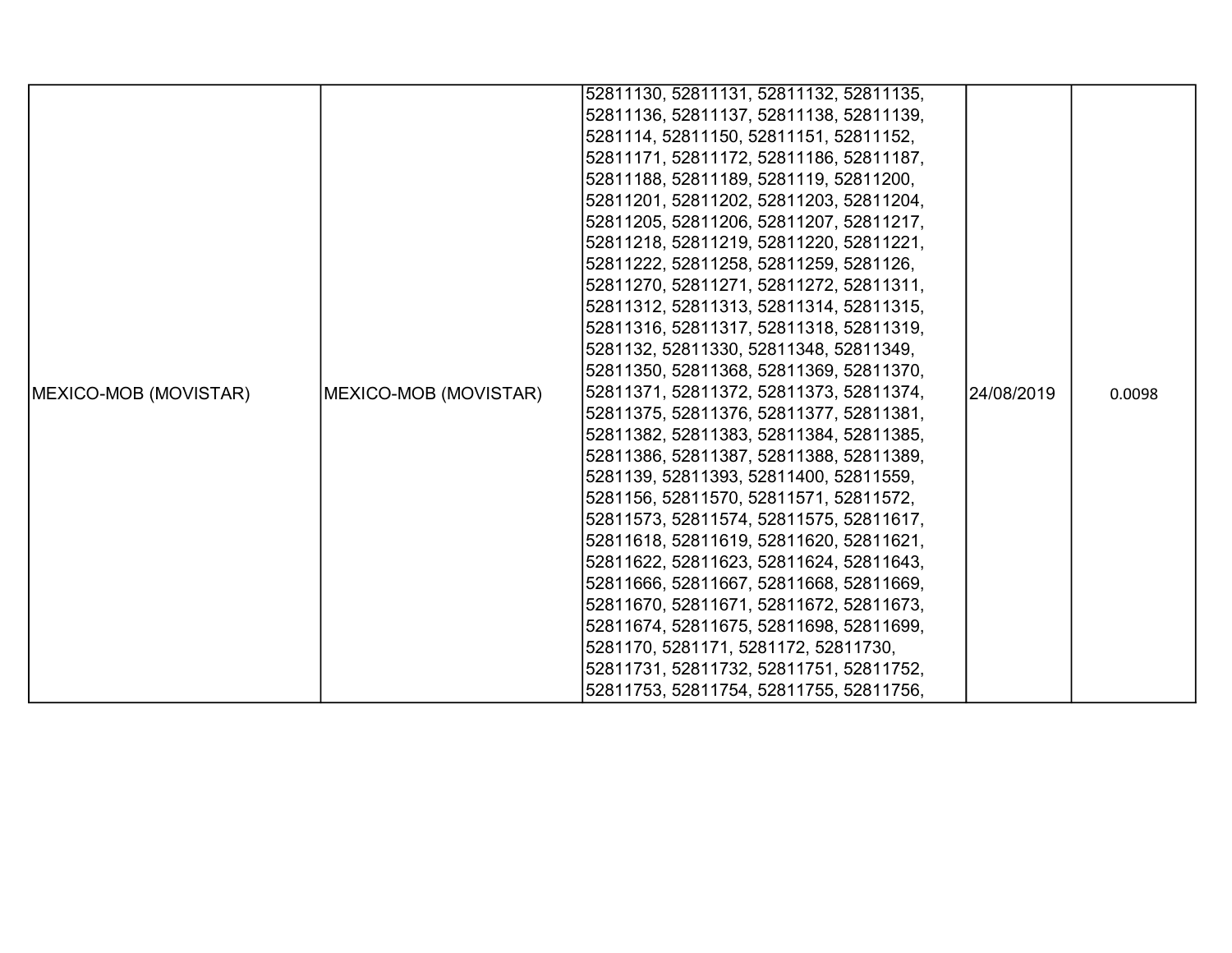|                               |                       | 52867114, 52867118, 52867119, 52867122,                |  |        |
|-------------------------------|-----------------------|--------------------------------------------------------|--|--------|
|                               |                       | 52867123, 52867124, 52867125, 52867134,                |  |        |
|                               |                       | 52867135, 52867140, 52867141, 52867142,                |  |        |
|                               |                       | 52867143, 52867144, 52867145, 52867146,                |  |        |
|                               |                       | 52867162, 52867163, 52867164, 52867165,                |  |        |
|                               |                       | 52867166, 52867167, 52867175, 52867176,                |  |        |
|                               |                       | 52867177, 52867178, 52867179, 52867180,                |  |        |
|                               |                       | 52867181, 52867182, 52867219, 52867220,                |  |        |
|                               |                       | 52867221, 52867236, 52867237, 52867238,                |  |        |
|                               |                       | 52867239, 52867240, 52867257, 52867258,                |  |        |
|                               |                       | 52867259, 52867260, 52867261, 52867262,                |  |        |
|                               |                       | 52867263, 52867264, 528672880, 528672881,              |  |        |
|                               |                       | 528672882, 528672883, 528672884, 528672885,            |  |        |
|                               |                       | 528672886, 528672887, 528672888, 528672889,            |  |        |
| <b>IMEXICO-MOB (MOVISTAR)</b> | MEXICO-MOB (MOVISTAR) | 528672890, 528672891, 528672892, 528672893, 24/08/2019 |  | 0.0098 |
|                               |                       | 528672894, 528672895, 528672896, 528672897,            |  |        |
|                               |                       | 528672898, 528672899, 528672900, 528672901,            |  |        |
|                               |                       | 528672902, 528672903, 528672904, 528672905,            |  |        |
|                               |                       | 528672906, 528672907, 528672908, 528672909,            |  |        |
|                               |                       | 528672910, 528672911, 528672912, 528672913,            |  |        |
|                               |                       | 528672914, 528672915, 528672916, 528672917,            |  |        |
|                               |                       | 528672918, 528672919, 528672920, 528672921,            |  |        |
|                               |                       | 528672922, 528672923, 528672924, 528672925,            |  |        |
|                               |                       | 528672926, 528672927, 528672928, 528672929,            |  |        |
|                               |                       | 528672930, 528672931, 528672932, 528672933,            |  |        |
|                               |                       | 528672934, 528672935, 528672936, 528672937,            |  |        |
|                               |                       | 528672938, 528672939, 528672940, 528672941,            |  |        |
|                               |                       | 528672942, 528672943, 528672944, 528672945,            |  |        |
|                               |                       | 528672946, 528672947, 528672948, 528672949,            |  |        |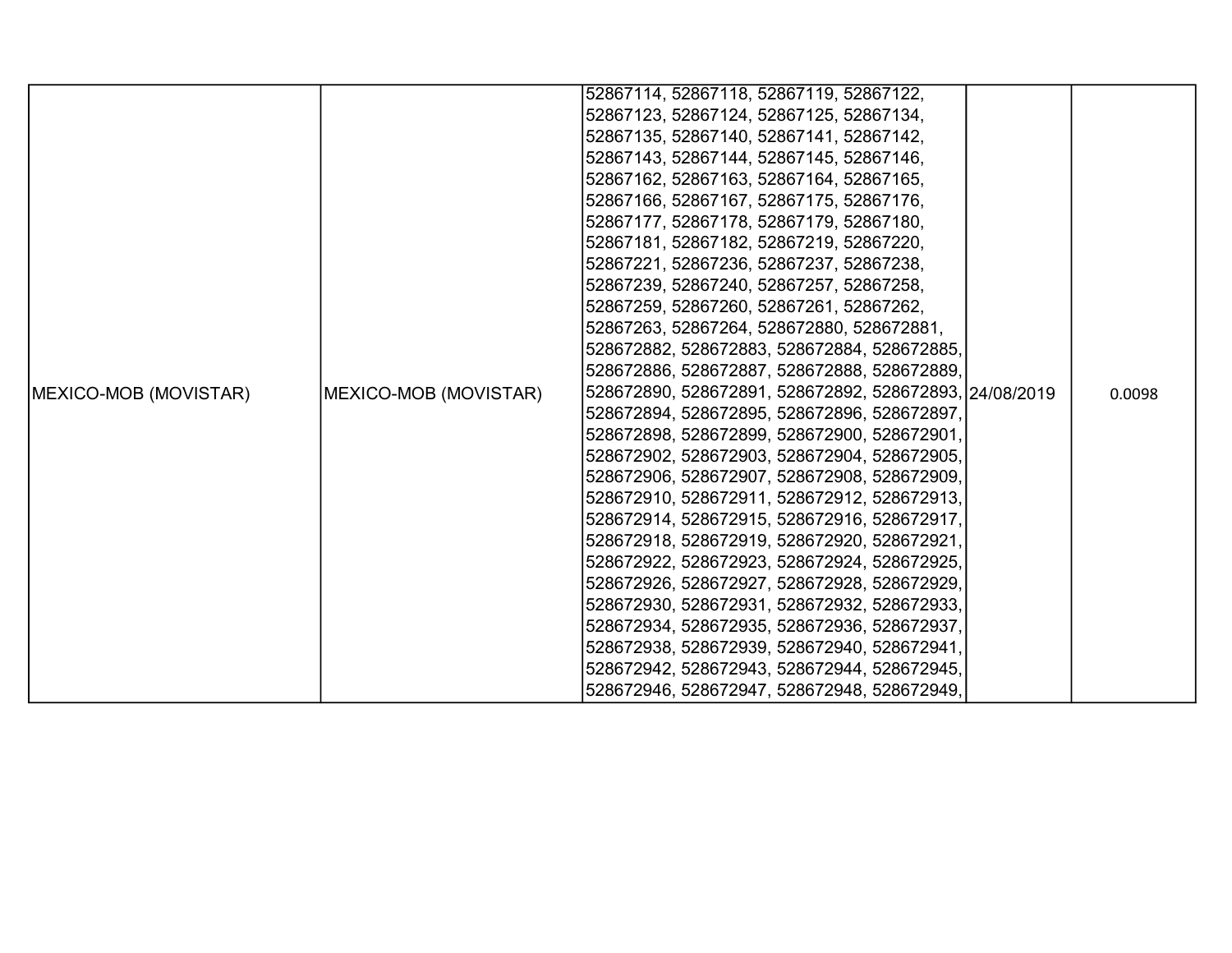|                               |                       | 52962176, 52962177, 52962178, 52962179,     |            |        |
|-------------------------------|-----------------------|---------------------------------------------|------------|--------|
|                               |                       | 52962202, 52962204, 52962205, 52962206,     |            |        |
|                               |                       | 52962207, 52962208, 52962224, 52962225,     |            |        |
|                               |                       | 52962226, 52962227, 52962235, 52963111,     |            |        |
|                               |                       | 52963114, 52963128, 52963130, 52963152,     |            |        |
|                               |                       | 52963158, 52963160, 529632060, 529632061,   |            |        |
|                               |                       | 529632062, 529632063, 529632064, 529632065, |            |        |
|                               |                       | 529632066, 529632067, 529632068, 529632069, |            |        |
|                               |                       | 52964101, 52964103, 52964110, 529641180,    |            |        |
|                               |                       | 529641181, 529641182, 529641183, 529641184, |            |        |
|                               |                       | 529641185, 529641186, 529641187, 529641188, |            |        |
|                               |                       | 529641189, 52965102, 52965104, 52965123,    |            |        |
|                               |                       | 52966105, 52966107, 52966110, 52967104,     |            |        |
|                               |                       | 52967105, 52967111, 52967113, 52967143,     |            |        |
| <b>IMEXICO-MOB (MOVISTAR)</b> | MEXICO-MOB (MOVISTAR) | 52967144, 52967156, 52967171, 52967172,     | 24/08/2019 | 0.0098 |
|                               |                       | 52967182, 52968102, 52968104, 52968115,     |            |        |
|                               |                       | 52968122, 52968126, 529681320, 529681321,   |            |        |
|                               |                       | 529681322, 529681323, 529681324, 529681325, |            |        |
|                               |                       | 529681326, 529681327, 529681328, 529681329, |            |        |
|                               |                       | 529681400, 529681401, 529681402, 529681403, |            |        |
|                               |                       | 529681404, 529681405, 529681406, 529681407, |            |        |
|                               |                       | 529681408, 529681409, 52969100, 52969101,   |            |        |
|                               |                       | 52971105, 52971110, 52971111, 52971122,     |            |        |
|                               |                       | 52971129, 52971130, 52971136, 52971138,     |            |        |
|                               |                       | 52971143, 52971147, 52971148, 52971161,     |            |        |
|                               |                       | 52971163, 52971164, 52971171, 52971172,     |            |        |
|                               |                       | 52971183, 52971184, 52972100, 52972102,     |            |        |
|                               |                       | 52981109, 52981110, 52981114, 52981122,     |            |        |
|                               |                       | 52981123, 52981140, 52981141, 52981142,     |            |        |
| MEXICO-MOB (OTHERS)           | MEXICO-MOB (OTHERS)   | 521                                         | 24/08/2019 | 0.0070 |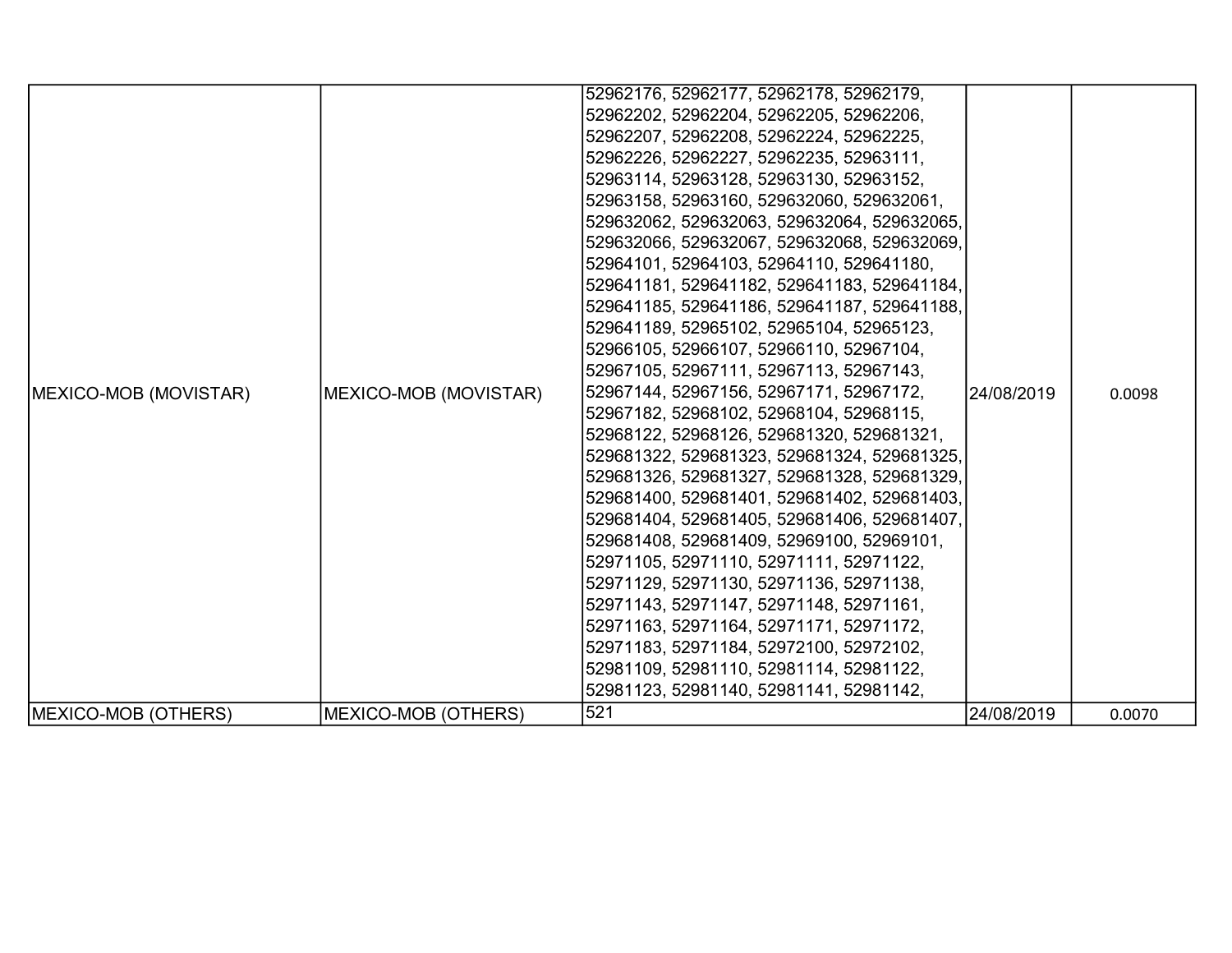|                            |                     | 52122119, 521221200, 521221201, 521221246,             |        |
|----------------------------|---------------------|--------------------------------------------------------|--------|
|                            |                     | 521221247, 521221248, 521221249, 52122125,             |        |
|                            |                     | 52122126, 52122127, 521221280, 521221344,              |        |
|                            |                     | 521221345, 521221346, 521221347, 521221348,            |        |
|                            |                     | 521221349, 52122135, 5212213600,                       |        |
|                            |                     | 5212213601, 5212213602, 5212213603,                    |        |
|                            |                     | 5212213604, 5212213605, 52122136060,                   |        |
|                            |                     | 52122136061, 52122136062, 52122136063,                 |        |
|                            |                     | 52122136064, 521221361, 521221362,                     |        |
|                            |                     | 521221363, 521221364, 521221405, 521221406,            |        |
|                            |                     | 521221407, 521221408, 521221409, 52122141,             |        |
|                            |                     | 52122142, 52122143, 521221440, 521221441,              |        |
|                            |                     | 521221442, 5212214430, 5212214431,                     |        |
|                            |                     | 5212214432, 5212214433, 52122210, 52122211,            |        |
| <b>MEXICO-MOB (TELCEL)</b> | MEXICO-MOB (TELCEL) | 521222120, 521222122, 521222123, 521222124, 24/08/2019 | 0.0051 |
|                            |                     | 521222125, 521222126, 521222127, 521222128,            |        |
|                            |                     | 521222132, 521222133, 521222134, 521222135,            |        |
|                            |                     | 521222136, 521222139, 521222140, 521222151,            |        |
|                            |                     | 521222152, 521222154, 521222155, 521222156,            |        |
|                            |                     | 521222157, 521222158, 521222160, 521222161,            |        |
|                            |                     | 521222162, 521222163, 521222164, 521222174,            |        |
|                            |                     | 521222175, 521222176, 521222177, 521222178,            |        |
|                            |                     | 521222180, 521222181, 521222182, 521222183,            |        |
|                            |                     | 521222184, 521222185, 521222186, 521222188,            |        |
|                            |                     | 521222189, 521222190, 521222191, 521222192,            |        |
|                            |                     | 521222193, 521222194, 521222195, 521222196,            |        |
|                            |                     | 521222197, 521222200, 521222201, 521222202,            |        |
|                            |                     | 521222205, 521222206, 521222207, 521222208,            |        |
|                            |                     | 521222209, 521222212, 521222217, 521222238,            |        |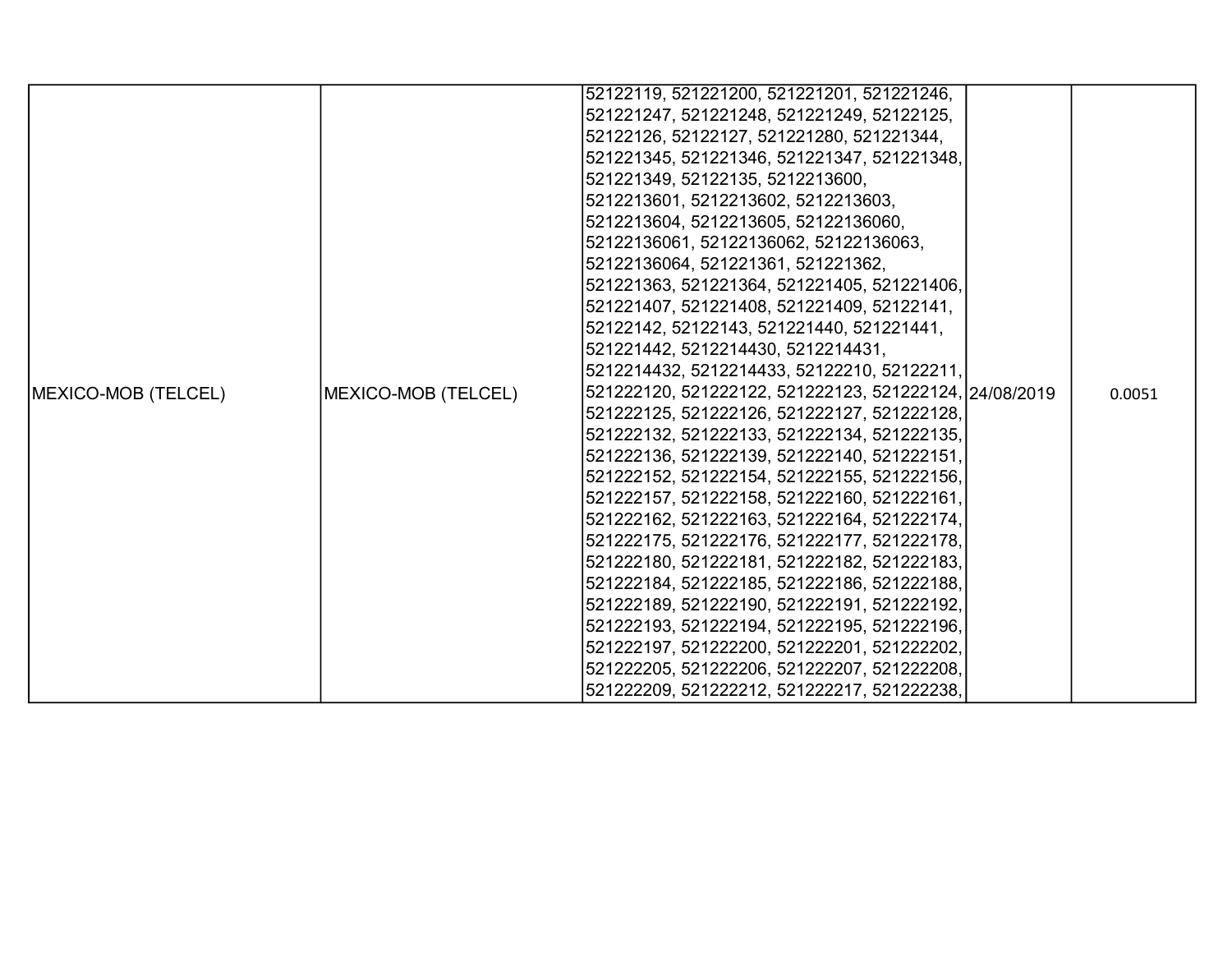|                            |                     | 521229120, 521229124, 521229125, 521229126,            |  |        |
|----------------------------|---------------------|--------------------------------------------------------|--|--------|
|                            |                     | 521229127, 521229128, 521229129, 521229131,            |  |        |
|                            |                     | 521229132, 521229133, 521229134, 521229137,            |  |        |
|                            |                     | 521229138, 521229139, 521229140, 521229143,            |  |        |
|                            |                     | 521229144, 521229145, 521229146, 521229147,            |  |        |
|                            |                     | 521229148, 521229149, 521229152, 521229153,            |  |        |
|                            |                     | 521229154, 521229157, 521229158, 521229159,            |  |        |
|                            |                     | 521229160, 521229161, 521229168, 521229169,            |  |        |
|                            |                     | 521229172, 521229173, 521229174, 521229175,            |  |        |
|                            |                     | 521229176, 521229177, 521229205, 521229206,            |  |        |
|                            |                     | 521229207, 521229208, 521229209, 521229210,            |  |        |
|                            |                     | 521229211, 521229212, 521229213, 521229214,            |  |        |
|                            |                     | 521229215, 521229216, 521229219, 521229220,            |  |        |
|                            |                     | 521229221, 521229222, 521229223, 521229225,            |  |        |
| <b>MEXICO-MOB (TELCEL)</b> | MEXICO-MOB (TELCEL) | 521229227, 521229228, 521229229, 521229241, 24/08/2019 |  | 0.0051 |
|                            |                     | 521229242, 521229243, 521229244, 521229245,            |  |        |
|                            |                     | 521229246, 521229247, 521229250, 521229251,            |  |        |
|                            |                     | 521229264, 521229265, 521229266, 521229318,            |  |        |
|                            |                     | 521229354, 521229355, 521229356, 52122936,             |  |        |
|                            |                     | 521229370, 521229371, 521229372, 521229373,            |  |        |
|                            |                     | 521229374, 521229397, 521229398, 521229399,            |  |        |
|                            |                     | 52122940, 521229411, 521229412, 521229413,             |  |        |
|                            |                     | 521229414, 521229446, 521229447, 521229448,            |  |        |
|                            |                     | 521229449, 521229450, 521229453, 521229457,            |  |        |
|                            |                     | 521229458, 521229459, 521229460, 521229461,            |  |        |
|                            |                     | 521229462, 521229463, 521229464,                       |  |        |
|                            |                     | 5212294650, 5212294651, 5212294652,                    |  |        |
|                            |                     | 5212294653, 5212294654, 5212294655,                    |  |        |
|                            |                     | 5212294660, 5212294661, 521229778,                     |  |        |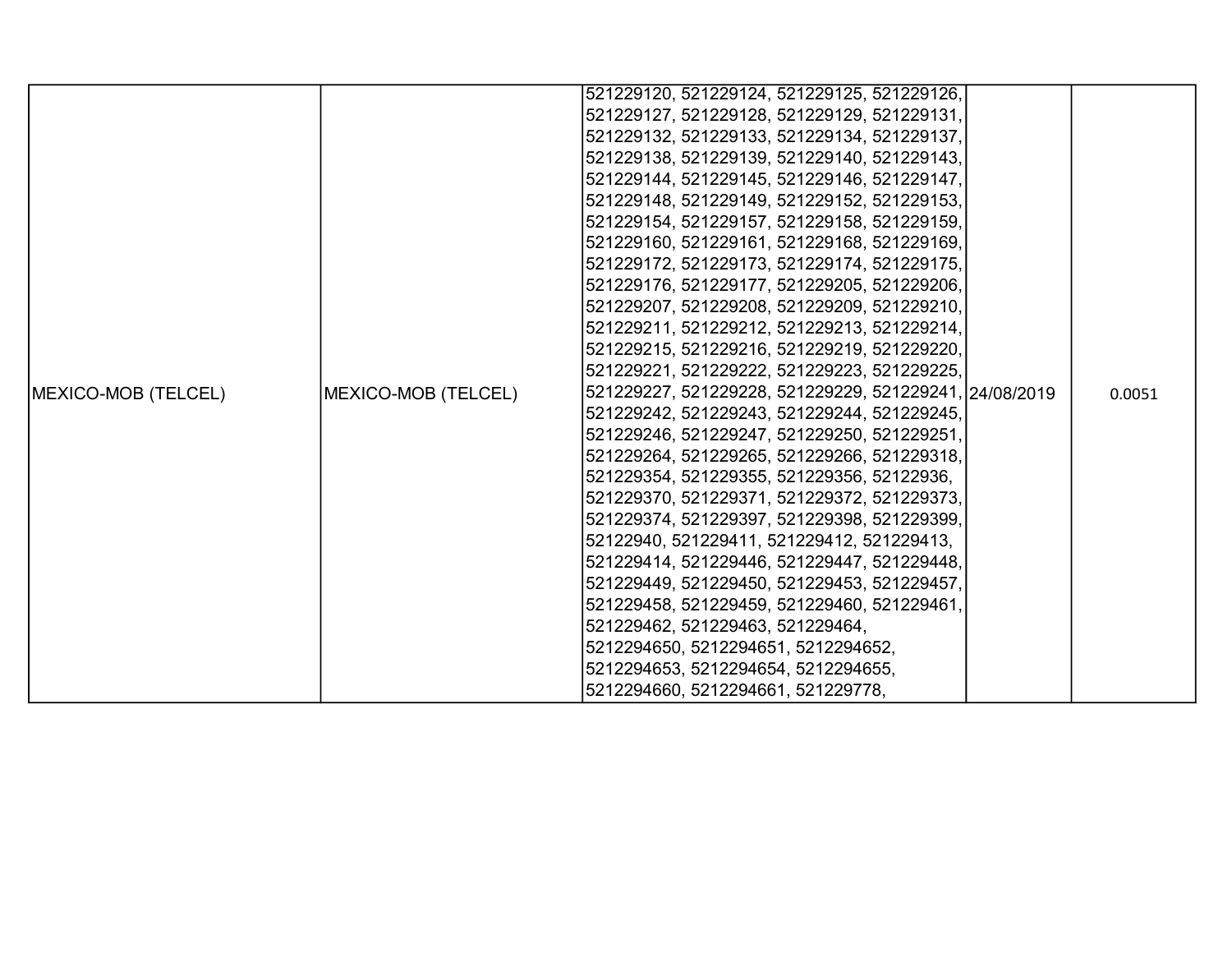|                            |                     | 5212462437, 5212462438, 5212462439,                    |        |
|----------------------------|---------------------|--------------------------------------------------------|--------|
|                            |                     | 52124624400, 52124624401, 52124624402,                 |        |
|                            |                     | 52124624403, 52124624404, 52124624405,                 |        |
|                            |                     | 52124624406, 52124624407, 52124624408,                 |        |
|                            |                     | 52124624409, 52124624410, 52124624411,                 |        |
|                            |                     | 52124624412, 52124624413, 52124624414,                 |        |
|                            |                     | 52124624415, 52124624416, 52124624417,                 |        |
|                            |                     | 52124624418, 52124624419, 5212462442,                  |        |
|                            |                     | 5212462443, 5212462444, 5212462445,                    |        |
|                            |                     | 52124624460, 52124624461, 52124624462,                 |        |
|                            |                     | 5212462447, 5212462448, 5212462449,                    |        |
|                            |                     | 521246294, 521246295, 521246296, 521246297,            |        |
|                            |                     | 521246298, 5212462990, 521246457,                      |        |
|                            |                     | 521246469, 521246470, 521246480, 521246493,            |        |
| <b>MEXICO-MOB (TELCEL)</b> | MEXICO-MOB (TELCEL) | 521246494, 521246757, 521247100, 521247101, 24/08/2019 | 0.0051 |
|                            |                     | 521247104, 521247106, 521247108, 521247110,            |        |
|                            |                     | 521247118, 521247124, 521247127, 521247132,            |        |
|                            |                     | 5212471330, 5212471331, 5212471332,                    |        |
|                            |                     | 5212471333, 5212471334, 5212471335,                    |        |
|                            |                     | 5212471336, 5212471337, 5212471380,                    |        |
|                            |                     | 5212471381, 5212471382, 5212471383,                    |        |
|                            |                     | 5212471384, 5212471385, 5212471386,                    |        |
|                            |                     | 5212471387, 5212471388, 5212471389,                    |        |
|                            |                     | 5212471390, 5212471391, 5212471392,                    |        |
|                            |                     | 5212471393, 5212471394, 5212471395,                    |        |
|                            |                     | 5212471396, 5212471397, 5212471740,                    |        |
|                            |                     | 5212471741, 5212471742, 5212471743,                    |        |
|                            |                     | 5212471744, 5212471745, 521247471,                     |        |
|                            |                     | 521247475, 521248100, 521248101, 521248102,            |        |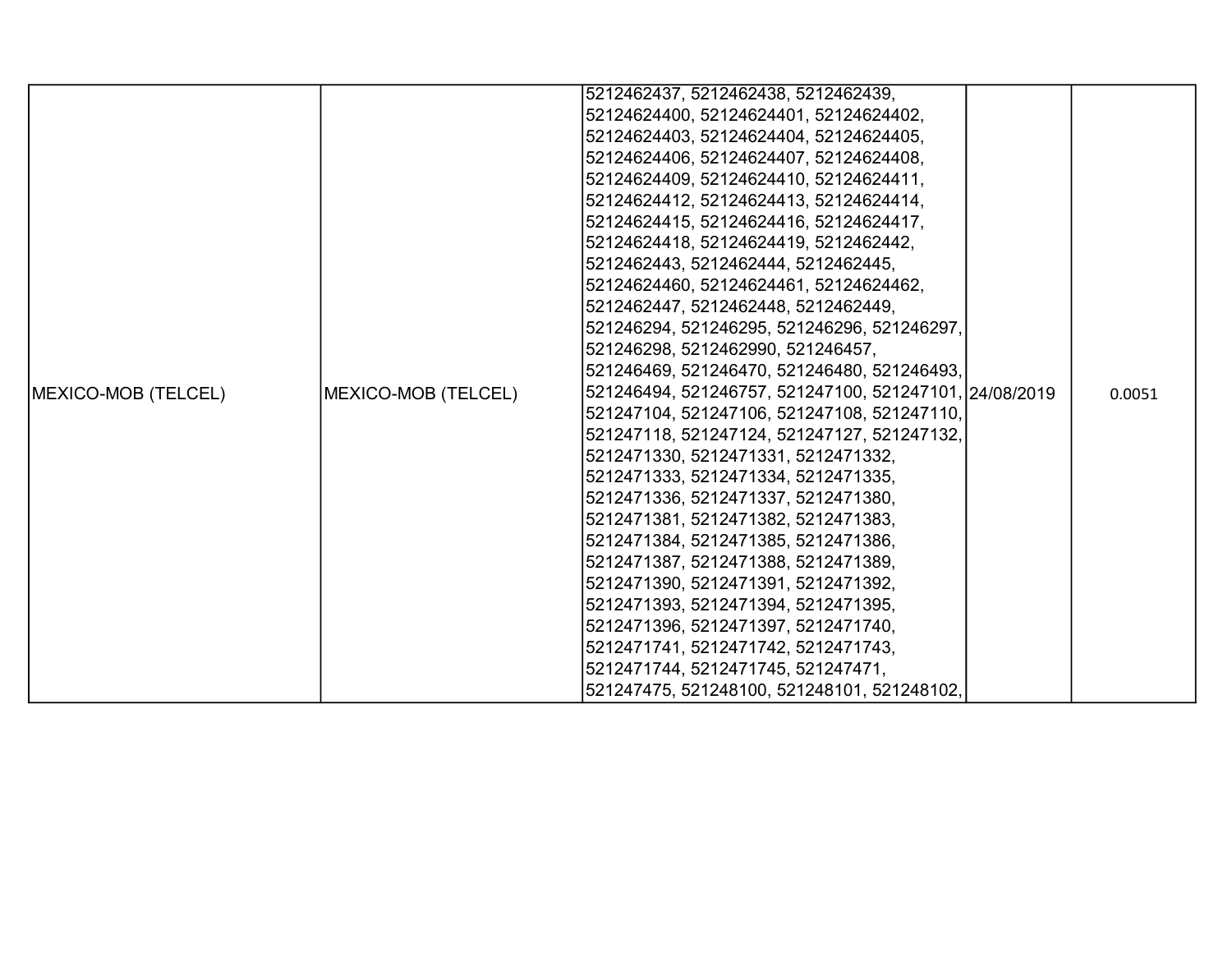|                            |                     | 521283126, 521283128, 521283129,            |            |        |
|----------------------------|---------------------|---------------------------------------------|------------|--------|
|                            |                     | 52128313000, 52128313001, 52128313002,      |            |        |
|                            |                     | 52128313003, 52128313004, 52128313005,      |            |        |
|                            |                     | 52128313006, 52128313007, 52128313008,      |            |        |
|                            |                     | 52128313009, 5212831301, 5212831302,        |            |        |
|                            |                     | 5212831303, 5212831304, 5212831305,         |            |        |
|                            |                     | 5212831306, 5212831307, 52128313080,        |            |        |
|                            |                     | 52128313081, 52128313082, 52128313083,      |            |        |
|                            |                     | 52128313084, 52128313085, 52128313086,      |            |        |
|                            |                     | 52128313087, 52128313088, 52128313089,      |            |        |
|                            |                     | 5212831309, 5212831310, 5212831311,         |            |        |
|                            |                     | 5212831312, 5212831313, 5212831314,         |            |        |
|                            |                     | 5212831315, 5212831316, 5212831317,         |            |        |
|                            |                     | 5212831318, 5212831319, 5212831320,         |            |        |
| <b>MEXICO-MOB (TELCEL)</b> | MEXICO-MOB (TELCEL) | 5212831321, 5212831322, 5212831323,         | 24/08/2019 | 0.0051 |
|                            |                     | 5212831324, 5212831325, 5212831326,         |            |        |
|                            |                     | 5212831327, 5212831328, 5212831329,         |            |        |
|                            |                     | 521283554, 521283873, 521283874, 521283876, |            |        |
|                            |                     | 521284100, 521284102, 521284104, 521284106, |            |        |
|                            |                     | 521284109, 5212841120, 5212841121,          |            |        |
|                            |                     | 5212841122, 5212841123, 5212841124,         |            |        |
|                            |                     | 5212841125, 5212841126, 5212841127,         |            |        |
|                            |                     | 5212841128, 5212841129, 5212841180,         |            |        |
|                            |                     | 5212841181, 521284551, 521285100,           |            |        |
|                            |                     | 521285103, 521285104, 521285105, 521285106, |            |        |
|                            |                     | 521285108, 521285109, 521285110, 521285111, |            |        |
|                            |                     | 521285112, 521285114, 521285115, 521285117, |            |        |
|                            |                     | 521285550, 521287100, 521287101, 521287104, |            |        |
|                            |                     | 521287107, 521287108, 521287109, 521287110, |            |        |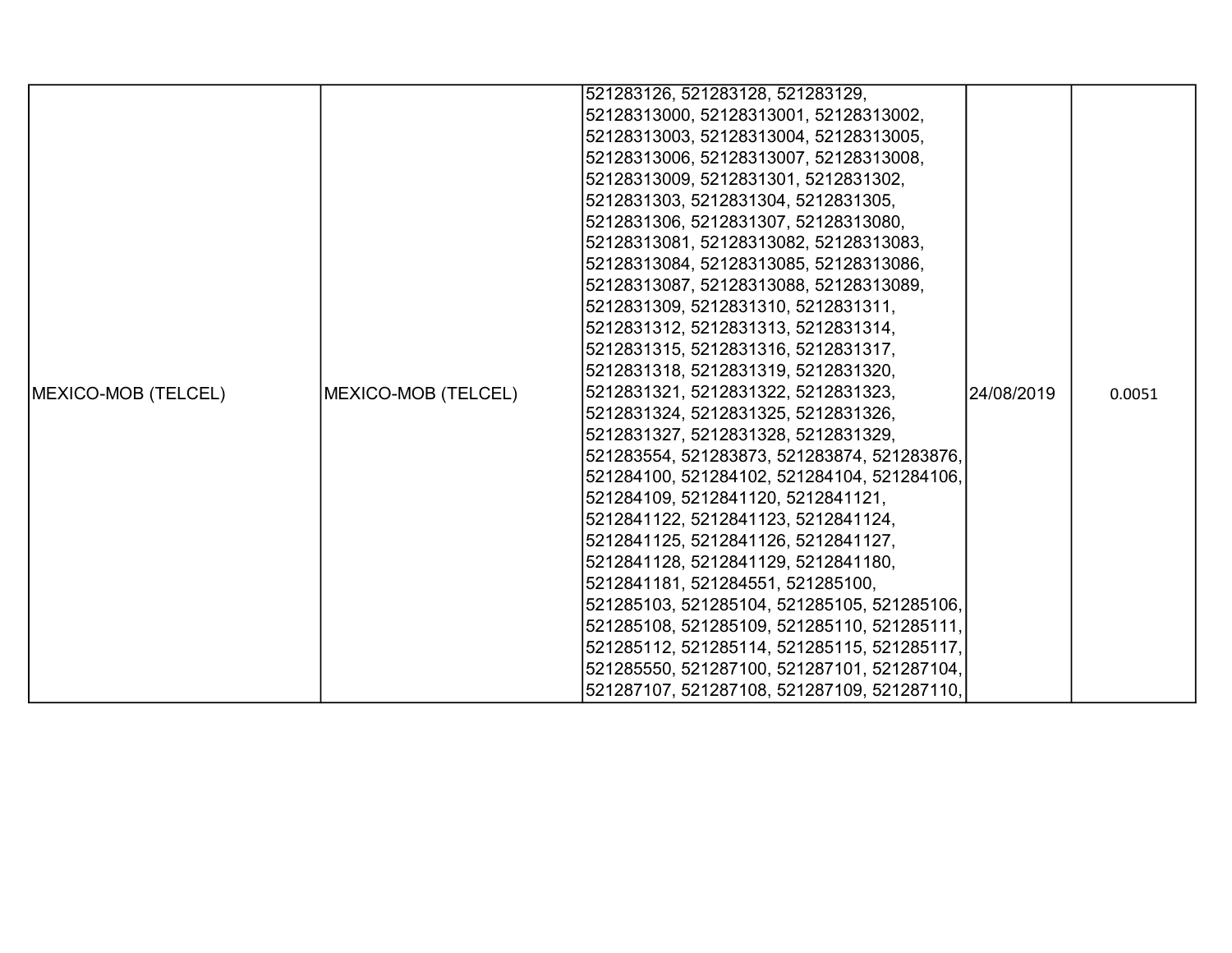|                            |                     | 5213231361, 5213231362, 5213231363,         |             |        |
|----------------------------|---------------------|---------------------------------------------|-------------|--------|
|                            |                     | 5213231364, 52132313650, 52132313651,       |             |        |
|                            |                     | 52132313652, 52132313653, 52132313654,      |             |        |
|                            |                     | 52132313655, 52132313656, 52132313657,      |             |        |
|                            |                     | 52132313658, 52132313659, 5213231366,       |             |        |
|                            |                     | 5213231367, 5213231368, 5213231369,         |             |        |
|                            |                     | 5213231422, 5213231423, 5213231424,         |             |        |
|                            |                     | 5213231425, 5213231426, 5213231427,         |             |        |
|                            |                     | 5213231428, 5213231429, 521323143,          |             |        |
|                            |                     | 5213231440, 5213231441, 5213231442,         |             |        |
|                            |                     | 5213231443, 5213231444, 5213231445,         |             |        |
|                            |                     | 5213231446, 521323232, 521323239,           |             |        |
|                            |                     | 521323282, 521323729, 521324100, 521324103, |             |        |
|                            |                     | 521324105, 521324106, 521324108, 521324111, |             |        |
| <b>MEXICO-MOB (TELCEL)</b> | MEXICO-MOB (TELCEL) | 521324112, 521324114, 521324116,            | l24/08/2019 | 0.0051 |
|                            |                     | 5213241200, 5213241201, 5213241202,         |             |        |
|                            |                     | 5213241203, 5213241204, 5213241206,         |             |        |
|                            |                     | 5213241207, 5213241208, 5213241209,         |             |        |
|                            |                     | 5213241260, 5213241261, 5213241262,         |             |        |
|                            |                     | 5213241263, 521325100, 521325103,           |             |        |
|                            |                     | 521325105, 521325111, 521325112,            |             |        |
|                            |                     | 5213251140, 5213251141, 52132511420,        |             |        |
|                            |                     | 52132511425, 52132511426, 52132511427,      |             |        |
|                            |                     | 52132511428, 52132511429, 5213251143,       |             |        |
|                            |                     | 5213251144, 5213251145, 5213251146,         |             |        |
|                            |                     | 5213251147, 5213251148, 5213251410,         |             |        |
|                            |                     | 5213251411, 5213251412, 5213251413,         |             |        |
|                            |                     | 52132514140, 52132514141, 52132514142,      |             |        |
|                            |                     | 52132514143, 521326101, 521327102,          |             |        |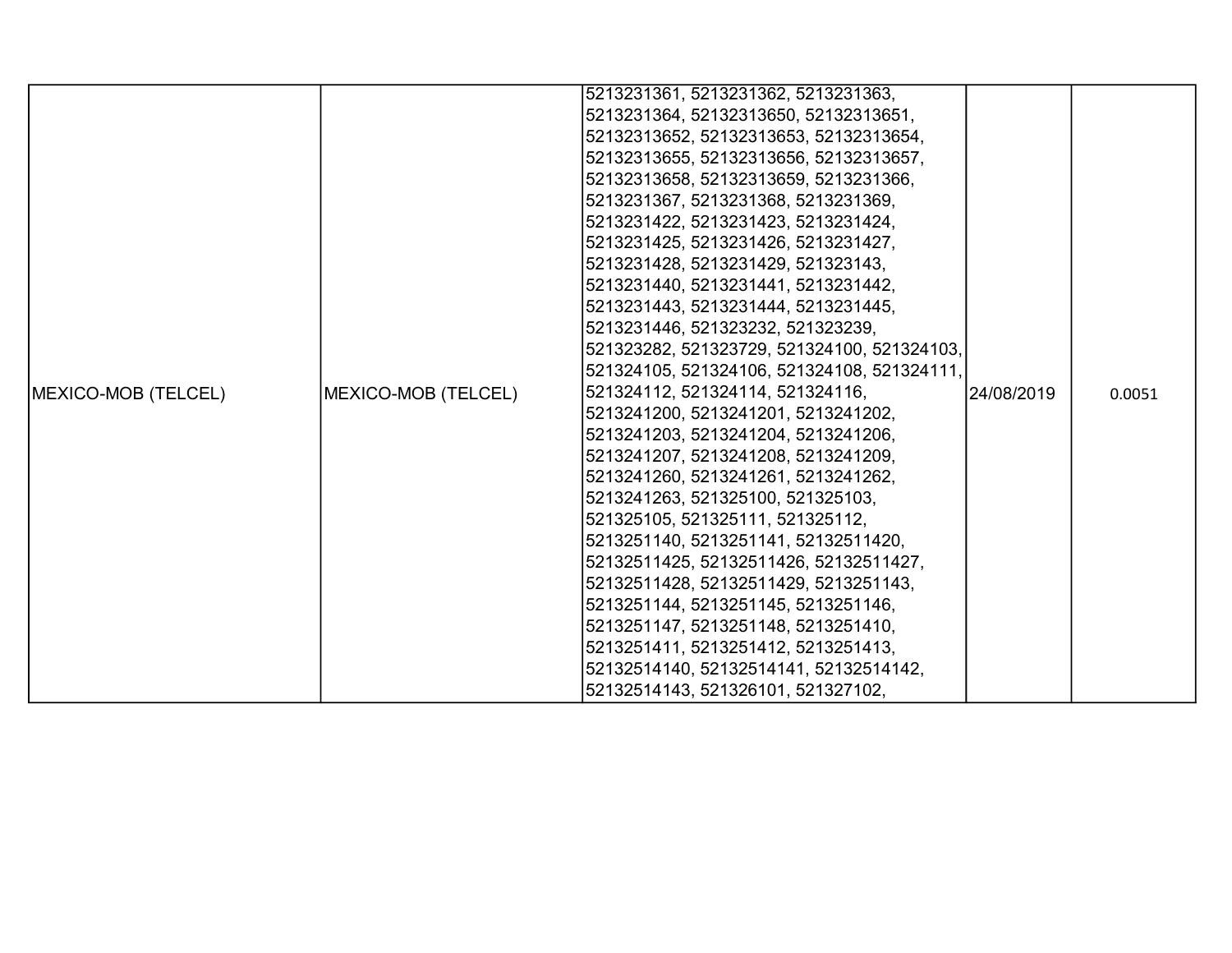|                             |                     | 5213515131, 5213515132, 5213515133,         |            |        |
|-----------------------------|---------------------|---------------------------------------------|------------|--------|
|                             |                     | 5213515134, 521351519, 521351548,           |            |        |
|                             |                     | 521351747, 521351913, 521352100, 521352103, |            |        |
|                             |                     | 521352105, 521352106, 521352107, 521352110, |            |        |
|                             |                     | 521352111, 521352112, 521352113, 521352116, |            |        |
|                             |                     | 521352117, 521352123, 521352125, 521352132, |            |        |
|                             |                     | 521352136, 521352138, 521352139, 521352142, |            |        |
|                             |                     | 521352144, 521352145, 521352146, 521352147, |            |        |
|                             |                     | 521352154, 521352155, 521352156, 521352163, |            |        |
|                             |                     | 521352164, 52135216500, 52135216501,        |            |        |
|                             |                     | 52135216502, 52135216503, 52135216504,      |            |        |
|                             |                     | 52135216505, 52135216506, 52135216507,      |            |        |
|                             |                     | 52135216508, 52135216509, 5213521652,       |            |        |
|                             |                     | 5213521655, 5213521656, 5213521657,         |            |        |
| <b>IMEXICO-MOB (TELCEL)</b> | MEXICO-MOB (TELCEL) | 5213521658, 5213521659, 521352193,          | 24/08/2019 | 0.0051 |
|                             |                     | 521352194, 521352523, 521352528, 521352529, |            |        |
|                             |                     | 521352557, 521352561, 521353100, 521353101, |            |        |
|                             |                     | 521353102, 521353105, 521353106, 521353107, |            |        |
|                             |                     | 521353108, 521353109, 521353110, 521353120, |            |        |
|                             |                     | 521353123, 521353124, 521353125, 521353126, |            |        |
|                             |                     | 521353127, 521353131, 521353132, 521353133, |            |        |
|                             |                     | 521353134, 521353135, 521353152,            |            |        |
|                             |                     | 5213531530, 5213531531, 52135315320,        |            |        |
|                             |                     | 52135315321, 52135315322, 52135315323,      |            |        |
|                             |                     | 52135315324, 52135315325, 52135315326,      |            |        |
|                             |                     | 52135315327, 52135315328, 52135315329,      |            |        |
|                             |                     | 52135315330, 52135315331, 52135315332,      |            |        |
|                             |                     | 52135315333, 52135315334, 52135315335,      |            |        |
|                             |                     | 52135315336, 52135315337, 52135315338,      |            |        |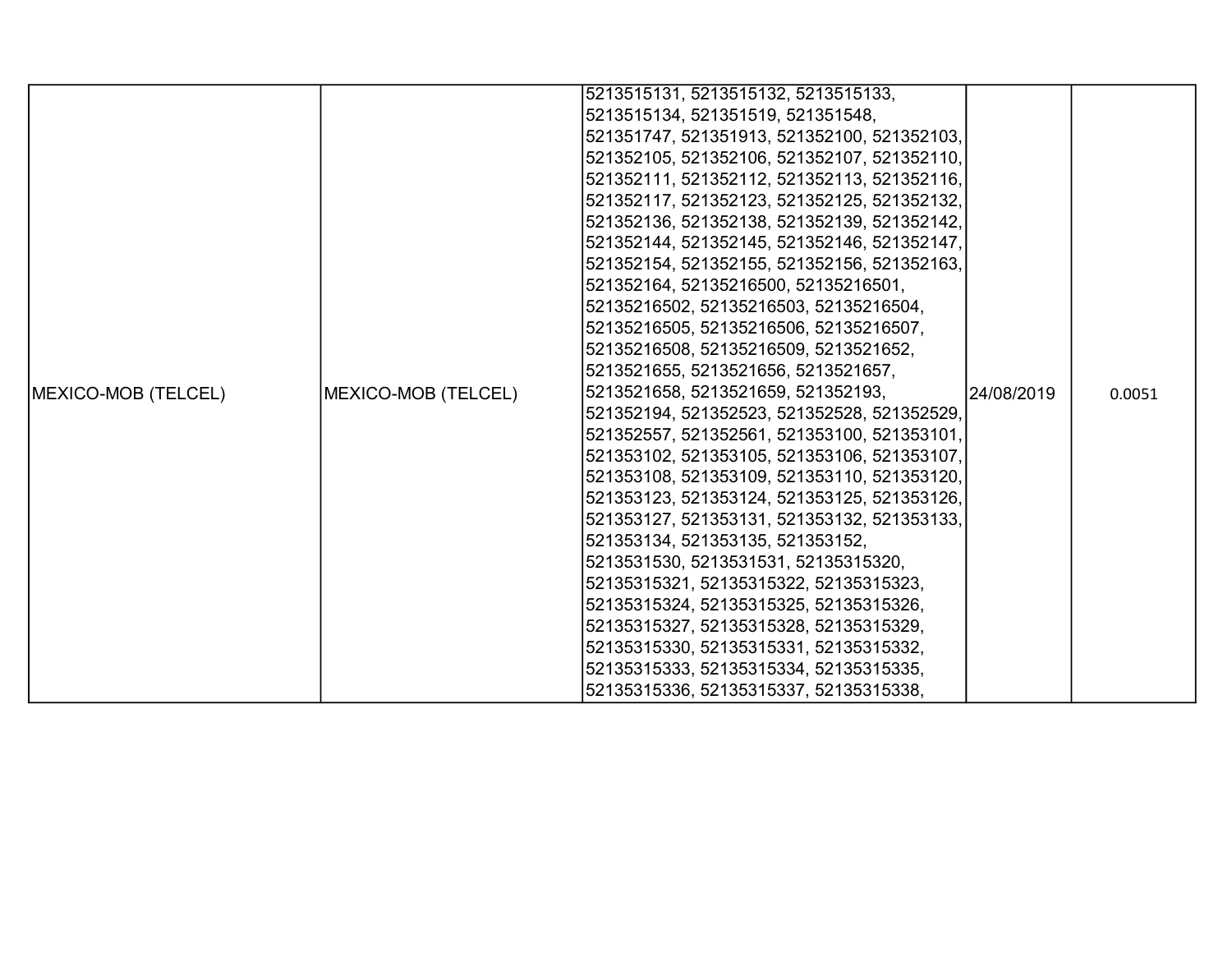|                            |                     | 521418183, 521418187, 521419100, 521419103,                                                                                                                                                                                                                                                                                                                             |  |        |
|----------------------------|---------------------|-------------------------------------------------------------------------------------------------------------------------------------------------------------------------------------------------------------------------------------------------------------------------------------------------------------------------------------------------------------------------|--|--------|
|                            |                     | 521419105, 521419107, 521419112, 521419113,                                                                                                                                                                                                                                                                                                                             |  |        |
|                            |                     | 521419114, 521419115, 521419116, 521419117,                                                                                                                                                                                                                                                                                                                             |  |        |
|                            |                     | 521419118, 521419120, 521419122, 521419123,                                                                                                                                                                                                                                                                                                                             |  |        |
|                            |                     | 521419124, 521419128, 521419129, 521419131,                                                                                                                                                                                                                                                                                                                             |  |        |
|                            |                     | 521419135, 521419138, 5214191390,                                                                                                                                                                                                                                                                                                                                       |  |        |
|                            |                     |                                                                                                                                                                                                                                                                                                                                                                         |  |        |
|                            |                     | 5214191391, 5214191392, 5214191393,                                                                                                                                                                                                                                                                                                                                     |  |        |
|                            |                     | 5214191394, 5214191395, 5214191396,                                                                                                                                                                                                                                                                                                                                     |  |        |
|                            |                     | 5214191397, 5214191398, 5214191399,                                                                                                                                                                                                                                                                                                                                     |  |        |
|                            |                     | 521419154, 521419155, 5214191560,                                                                                                                                                                                                                                                                                                                                       |  |        |
|                            |                     | 5214191561, 5214191562, 5214191563,                                                                                                                                                                                                                                                                                                                                     |  |        |
|                            |                     | 5214191564, 5214191565, 5214191566,                                                                                                                                                                                                                                                                                                                                     |  |        |
|                            |                     | 521419191, 521419265, 521419270, 521421102,                                                                                                                                                                                                                                                                                                                             |  |        |
|                            |                     |                                                                                                                                                                                                                                                                                                                                                                         |  |        |
| <b>MEXICO-MOB (TELCEL)</b> | MEXICO-MOB (TELCEL) |                                                                                                                                                                                                                                                                                                                                                                         |  | 0.0051 |
|                            |                     |                                                                                                                                                                                                                                                                                                                                                                         |  |        |
|                            |                     |                                                                                                                                                                                                                                                                                                                                                                         |  |        |
|                            |                     | 521421472, 521422102, 521423102, 521424536,                                                                                                                                                                                                                                                                                                                             |  |        |
|                            |                     |                                                                                                                                                                                                                                                                                                                                                                         |  |        |
|                            |                     | 521425106, 521425107, 521425108, 521425109,                                                                                                                                                                                                                                                                                                                             |  |        |
|                            |                     | 521421103, 521421105, 521421106, 521421107,<br>521421108, 521421110, 5214211110,<br>24/08/2019<br>5214211111, 5214211112, 5214211113,<br>5214211114, 5214211115, 521421462,<br>521425100, 521425103, 521425104, 521425105,<br>521425110, 521425111, 521425112, 521425114,<br>521425115, 521425116, 521425117, 521425118,<br>521425119, 521425120, 521425121, 521425122, |  |        |
|                            |                     |                                                                                                                                                                                                                                                                                                                                                                         |  |        |
|                            |                     |                                                                                                                                                                                                                                                                                                                                                                         |  |        |
|                            |                     | 521425123, 521425124, 521425125, 521425126,                                                                                                                                                                                                                                                                                                                             |  |        |
|                            |                     | 521425127, 521425128, 521425129, 521425130,                                                                                                                                                                                                                                                                                                                             |  |        |
|                            |                     | 521425131, 521425132, 521425133, 521425134,                                                                                                                                                                                                                                                                                                                             |  |        |
|                            |                     | 521425135, 521425139, 5214251400,                                                                                                                                                                                                                                                                                                                                       |  |        |
|                            |                     | 5214251401, 5214251402, 5214251403,                                                                                                                                                                                                                                                                                                                                     |  |        |
|                            |                     | 5214251404, 5214251405, 5214251406,                                                                                                                                                                                                                                                                                                                                     |  |        |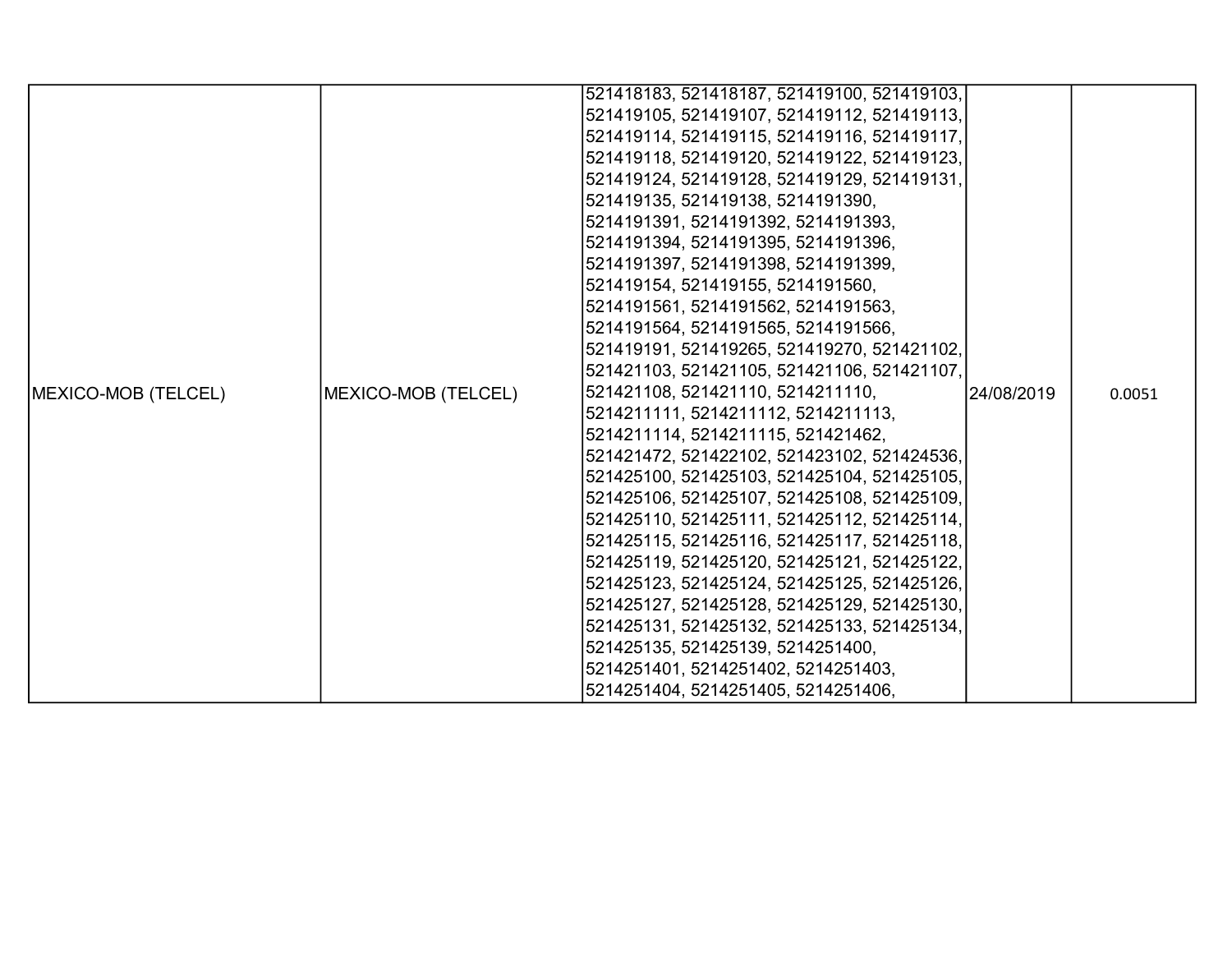|                            |                     | 521443378, 521443379, 521443380, 521443383,            |  |        |
|----------------------------|---------------------|--------------------------------------------------------|--|--------|
|                            |                     | 521443385, 521443386, 521443388, 521443389,            |  |        |
|                            |                     | 521443390, 521443391, 521443392, 521443393,            |  |        |
|                            |                     | 521443394, 521443395, 521443396, 521443397,            |  |        |
|                            |                     | 521443399, 521443400, 521443401, 521443402,            |  |        |
|                            |                     | 521443403, 521443404, 521443405, 521443406,            |  |        |
|                            |                     | 521443408, 521443409, 521443410, 521443411,            |  |        |
|                            |                     | 521443412, 521443413, 521443414, 521443415,            |  |        |
|                            |                     | 521443416, 521443417, 521443418, 521443437,            |  |        |
|                            |                     | 521443438, 521443439, 521443459, 521443460,            |  |        |
|                            |                     | 521443461, 521443462, 521443463, 521443464,            |  |        |
|                            |                     | 521443465, 521443468, 521443469, 521443470,            |  |        |
|                            |                     | 521443471, 521443473, 521443474, 521443475,            |  |        |
|                            |                     | 521443476, 521443477, 521443479, 521443480,            |  |        |
| <b>MEXICO-MOB (TELCEL)</b> | MEXICO-MOB (TELCEL) | 521443481, 521443482, 521443483, 521443484, 24/08/2019 |  | 0.0051 |
|                            |                     | 521443485, 521443486, 521443487, 521443489,            |  |        |
|                            |                     | 521443490, 521443491, 521443492, 521443681,            |  |        |
|                            |                     | 521443682, 521443683, 521443684, 521443685,            |  |        |
|                            |                     | 521443686, 521443687, 521443691, 521443692,            |  |        |
|                            |                     | 521443693, 521443694, 521443695, 521443696,            |  |        |
|                            |                     | 521443697, 5214436980, 5214436981,                     |  |        |
|                            |                     | 5214436982, 5214436983, 5214436984,                    |  |        |
|                            |                     | 5214436985, 5214436986, 521444105,                     |  |        |
|                            |                     | 521444110, 521444111, 521444113, 521444119,            |  |        |
|                            |                     | 521444121, 521444122, 521444125, 521444126,            |  |        |
|                            |                     | 521444130, 521444131, 521444133, 521444134,            |  |        |
|                            |                     | 521444135, 521444136, 521444140, 521444141,            |  |        |
|                            |                     | 521444142, 521444165, 521444169, 521444170,            |  |        |
|                            |                     | 521444171, 521444173, 521444174, 521444175,            |  |        |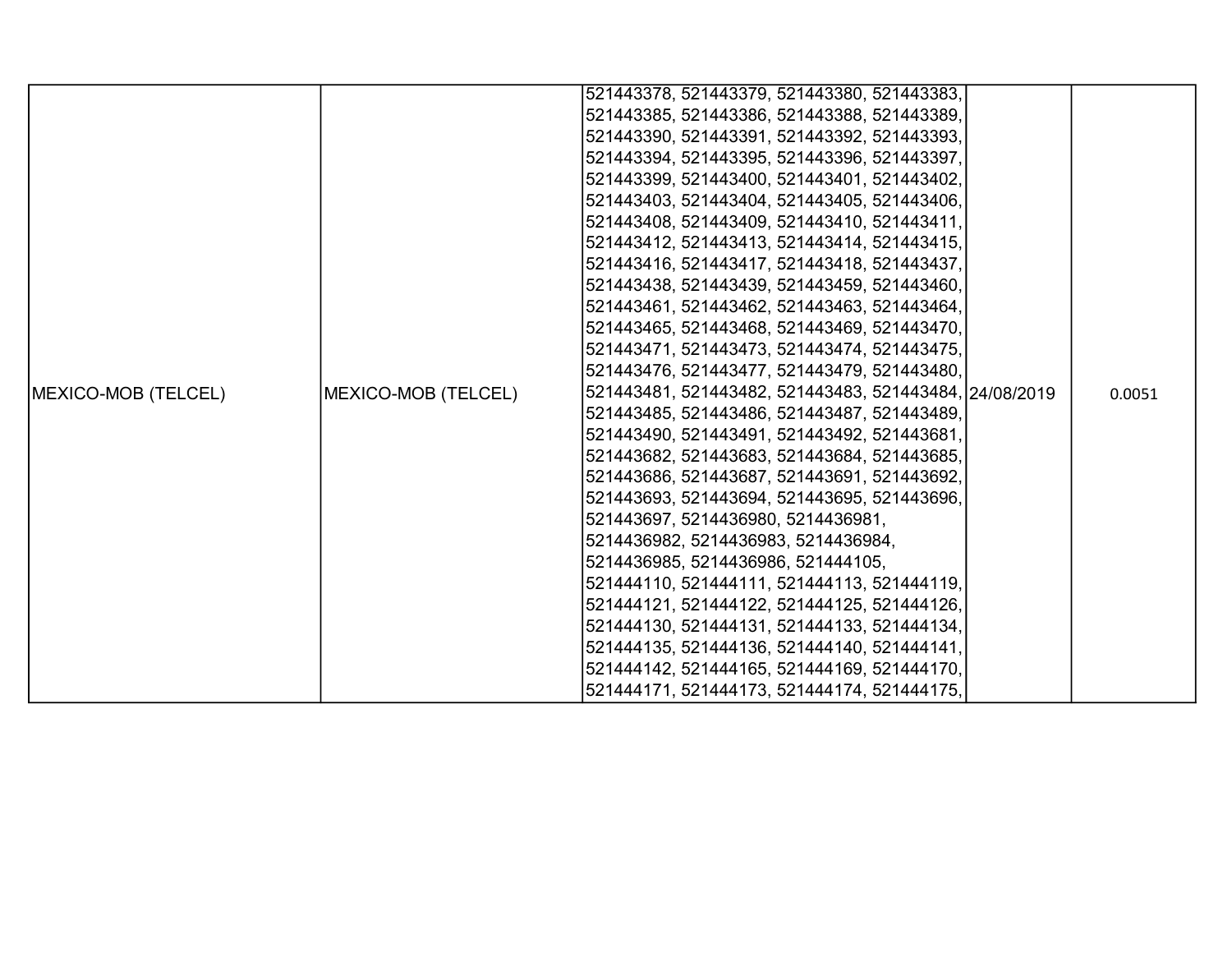|                            |                     | 521461377, 521461378, 521461379, 521461380,            |        |
|----------------------------|---------------------|--------------------------------------------------------|--------|
|                            |                     | 521461381, 5214613820, 521461421,                      |        |
|                            |                     | 521461422, 521461546, 521462100, 521462101,            |        |
|                            |                     | 521462102, 521462103, 521462106, 521462107,            |        |
|                            |                     | 521462108, 521462109, 521462110, 521462111,            |        |
|                            |                     | 521462113, 521462115, 521462116, 521462117,            |        |
|                            |                     | 521462123, 521462125, 521462126, 521462129,            |        |
|                            |                     | 521462130, 521462140, 521462141, 521462146,            |        |
|                            |                     | 521462147, 521462148, 521462149, 521462150,            |        |
|                            |                     | 521462152, 521462153, 521462156, 521462157,            |        |
|                            |                     | 521462158, 521462176, 521462177, 521462178,            |        |
|                            |                     | 521462190, 521462191, 521462192, 521462193,            |        |
|                            |                     | 521462194, 521462207, 521462208, 521462209,            |        |
|                            |                     | 521462210, 521462217, 521462218, 521462219,            |        |
| <b>MEXICO-MOB (TELCEL)</b> | MEXICO-MOB (TELCEL) | 521462220, 521462233, 521462234, 521462235, 24/08/2019 | 0.0051 |
|                            |                     | 521462236, 521462237, 521462249, 521462250,            |        |
|                            |                     | 521462251, 521462252, 521462266, 521462267,            |        |
|                            |                     | 521462268, 521462269, 521462270, 521462271,            |        |
|                            |                     | 521462272, 521462285, 521462286, 521462287,            |        |
|                            |                     | 521462288, 521462289, 521462290, 521462291,            |        |
|                            |                     | 521462292, 521462303, 521462304, 521462305,            |        |
|                            |                     | 521462306, 521462307, 521462308, 521462309,            |        |
|                            |                     | 5214623100, 5214623101, 5214623102,                    |        |
|                            |                     | 5214623103, 5214623104, 5214623105,                    |        |
|                            |                     | 5214623106, 5214623107, 5214623108,                    |        |
|                            |                     | 5214623109, 521462332, 521462333,                      |        |
|                            |                     | 521462334, 521462335, 521462336, 521462337,            |        |
|                            |                     | 521462338, 521462339, 521462340,                       |        |
|                            |                     | 5214623410, 5214623411, 5214623412,                    |        |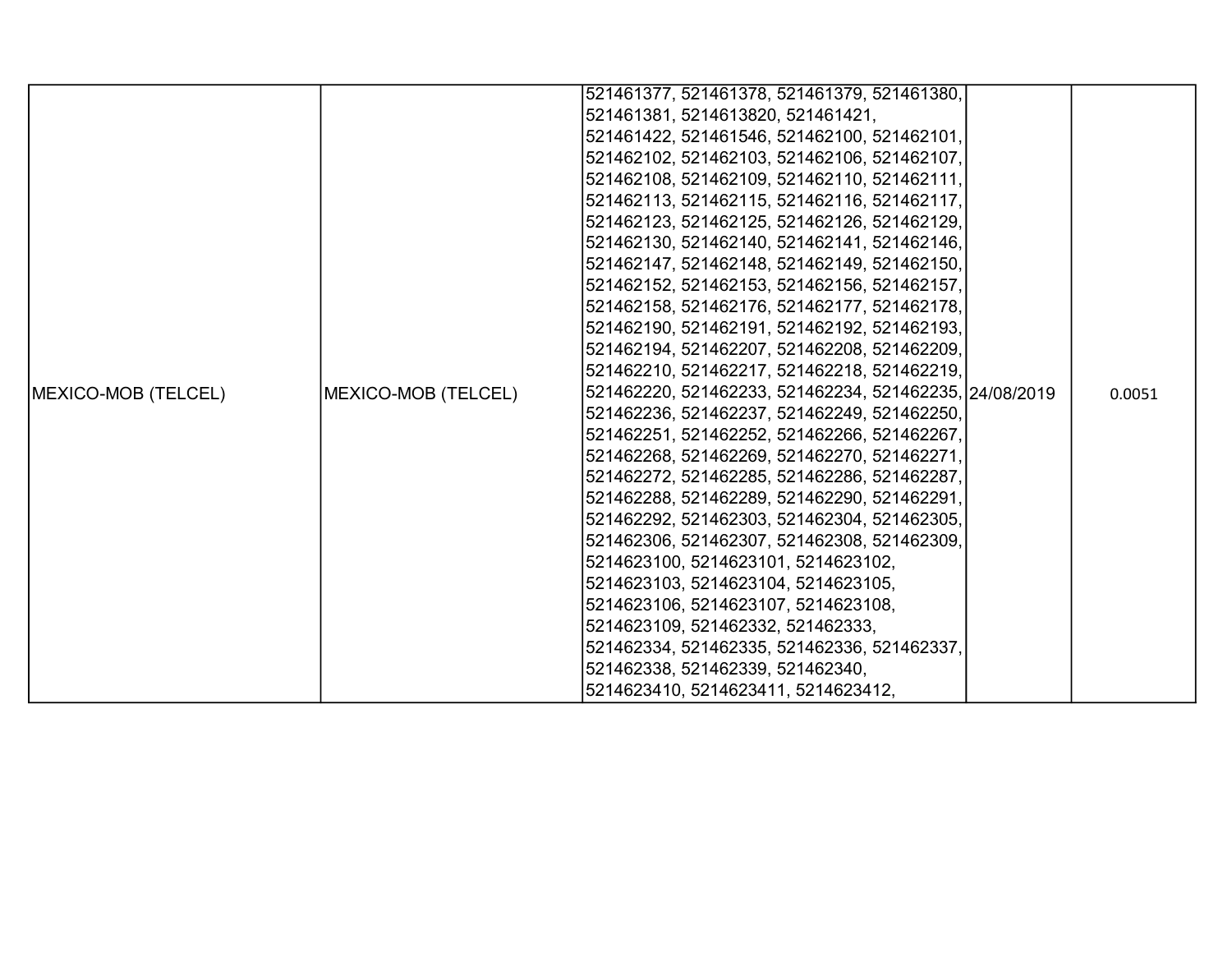|                     |                     | 5214861220, 5214861221, 521486865,                     |        |
|---------------------|---------------------|--------------------------------------------------------|--------|
|                     |                     | 521487100, 521487101, 521487102, 521487104,            |        |
|                     |                     | 521487107, 521487109, 521487110, 521487111,            |        |
|                     |                     | 521487112, 521487113, 521487114, 521487116,            |        |
|                     |                     | 521487121, 521487122, 521487124, 521487125,            |        |
|                     |                     | 521487126, 521487128, 521487129, 521487130,            |        |
|                     |                     | 521487133, 521487134, 521487138, 521487139,            |        |
|                     |                     | 521487140, 521487143, 521487144, 521487145,            |        |
|                     |                     | 521487146, 521487147, 521487148,                       |        |
|                     |                     | 5214871490, 5214871491, 5214871492,                    |        |
|                     |                     | 5214871493, 5214871494, 5214871495,                    |        |
|                     |                     | 5214871496, 5214871497, 5214871498,                    |        |
|                     |                     | 5214871499, 521487154, 521487155,                      |        |
|                     |                     | 5214871560, 5214871561, 5214871562,                    |        |
| MEXICO-MOB (TELCEL) | MEXICO-MOB (TELCEL) | 521487550, 521487875, 521488100, 521488101, 24/08/2019 | 0.0051 |
|                     |                     | 521488105, 521488109, 521488110, 521488111,            |        |
|                     |                     | 521488112, 521488114, 521488116, 521488120,            |        |
|                     |                     | 521488123, 521488124, 521488126, 521488128,            |        |
|                     |                     | 521488132, 521488136, 521488137, 521488141,            |        |
|                     |                     | 521488142, 521488143, 521488145,                       |        |
|                     |                     | 5214881490, 5214881491, 5214881492,                    |        |
|                     |                     | 5214881493, 5214881494, 5214881495,                    |        |
|                     |                     | 5214881496, 5214881497, 5214881498,                    |        |
|                     |                     | 5214881499, 521488173, 521488174,                      |        |
|                     |                     | 521488883, 521488885, 521488889, 521489100,            |        |
|                     |                     | 521489104, 521489105, 521489107, 521489108,            |        |
|                     |                     | 521489109, 52148911, 521489120, 521489122,             |        |
|                     |                     | 521489123, 521489125, 521489126, 521489127,            |        |
|                     |                     | 521489128, 5214891300, 5214891301,                     |        |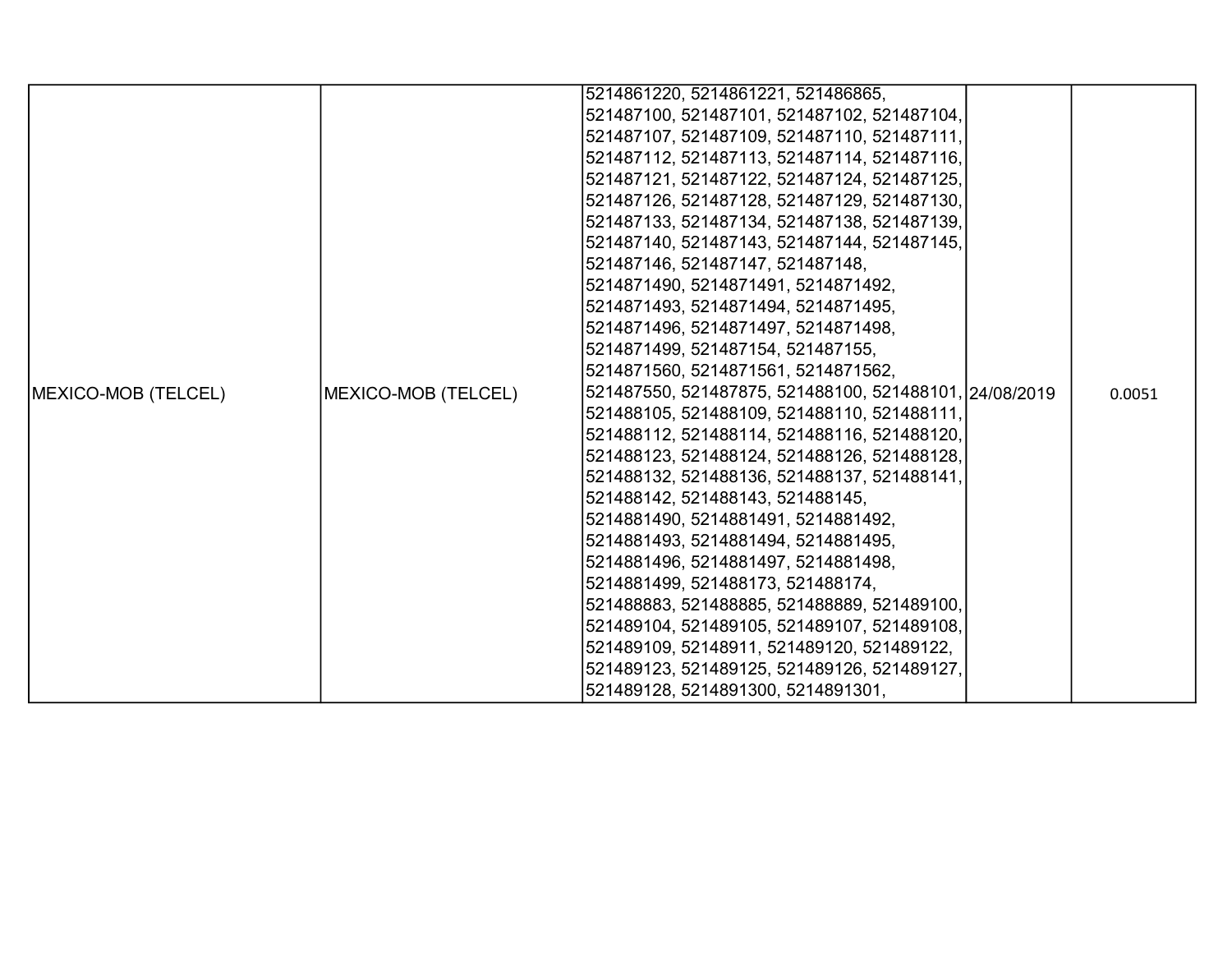|                     |                     | 521554337, 521554338, 521554339, 52155434,             |  |        |
|---------------------|---------------------|--------------------------------------------------------|--|--------|
|                     |                     | 52155435, 52155436, 52155437, 52155438,                |  |        |
|                     |                     | 521554390, 521554391, 521554392, 521554393,            |  |        |
|                     |                     | 521554394, 521554395, 521554396, 521554441,            |  |        |
|                     |                     | 521554442, 521554443, 521554447, 521554448,            |  |        |
|                     |                     | 521554449, 52155445, 52155446, 52155447,               |  |        |
|                     |                     | 52155448, 52155449, 52155450, 52155451,                |  |        |
|                     |                     | 52155452, 52155453, 52155454, 521554551,               |  |        |
|                     |                     | 521554552, 521554553, 521554554, 521554555,            |  |        |
|                     |                     | 521554556, 521554557, 521554558, 521554559,            |  |        |
|                     |                     | 52155456, 52155457, 52155458, 521554590,               |  |        |
|                     |                     | 521554591, 521554592, 521554594, 521554595,            |  |        |
|                     |                     | 521554757, 521554758, 521554759, 52155476,             |  |        |
|                     |                     | 521554771, 521554772, 521554773, 521554775,            |  |        |
| MEXICO-MOB (TELCEL) | MEXICO-MOB (TELCEL) | 521554776, 521554778, 521554779, 521554781, 24/08/2019 |  | 0.0051 |
|                     |                     | 521554782, 521554783, 521554784, 521554785,            |  |        |
|                     |                     | 521554786, 521554787, 521554788, 521554789,            |  |        |
|                     |                     | 52155479, 5215548, 52155490, 521554910,                |  |        |
|                     |                     | 521554912, 521554913, 521554914, 521554915,            |  |        |
|                     |                     | 521554916, 521554917, 521554919, 52155492,             |  |        |
|                     |                     | 52155493, 52155494, 52155495, 52155496,                |  |        |
|                     |                     | 521554970, 521554971, 521555064, 521555065,            |  |        |
|                     |                     | 521555066, 521555067, 521555068, 521555069,            |  |        |
|                     |                     | 521555070, 521555071, 521555072, 521555073,            |  |        |
|                     |                     | 521555074, 521555075, 521555076, 521555149,            |  |        |
|                     |                     | 521555155, 521555156, 521555157, 521555158,            |  |        |
|                     |                     | 521555159, 521555172, 521555173, 52155518,             |  |        |
|                     |                     | 52155519, 521555217, 521555218, 521555274,             |  |        |
|                     |                     | 521555275, 521555320, 521555332, 521555376,            |  |        |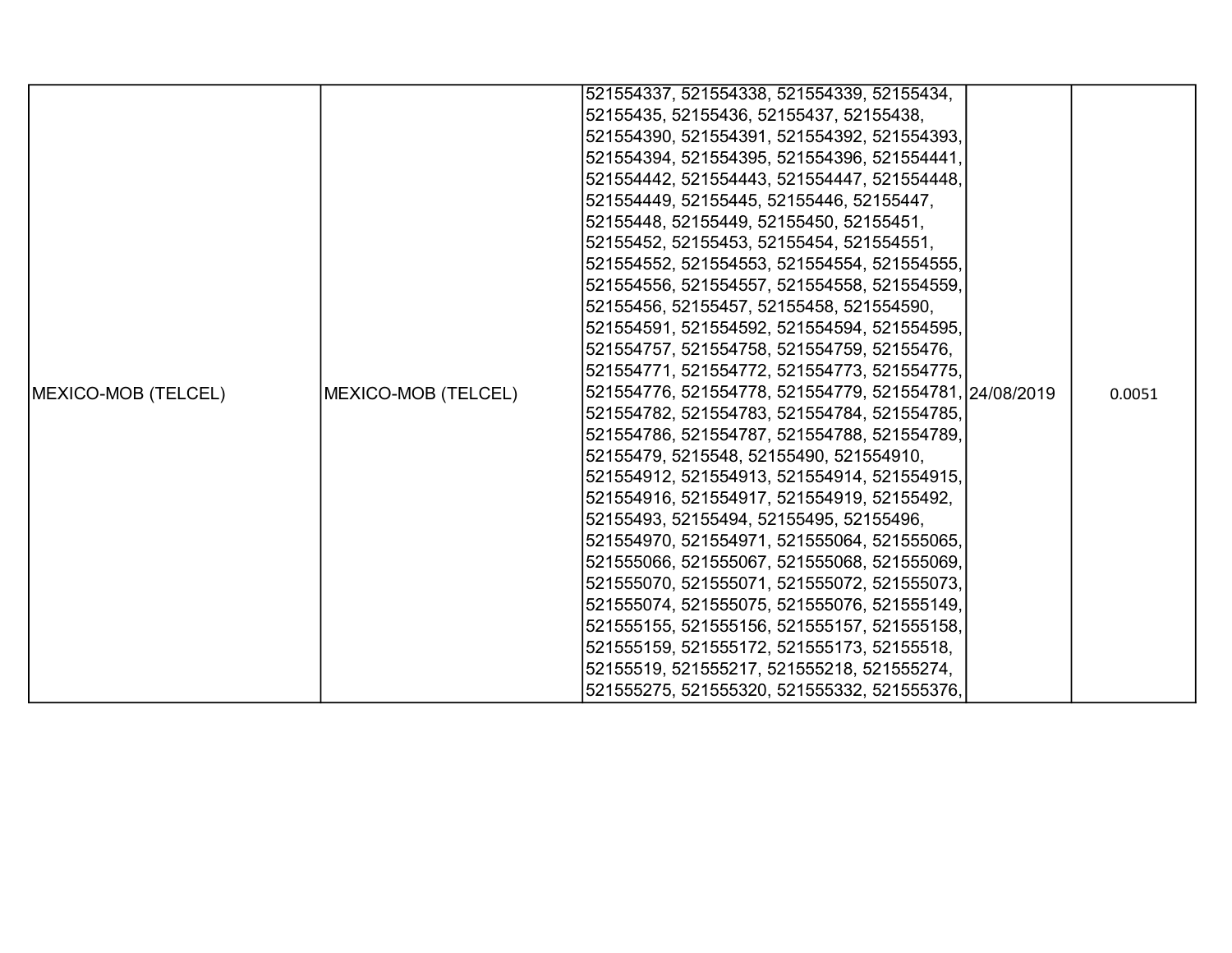|                            |                     | 5216241417, 5216241418, 5216241419,         |            |        |
|----------------------------|---------------------|---------------------------------------------|------------|--------|
|                            |                     | 521624145, 521624147, 521624150, 521624151, |            |        |
|                            |                     | 521624154, 521624155, 521624156, 521624157, |            |        |
|                            |                     | 521624158, 521624159, 521624160, 521624161, |            |        |
|                            |                     | 521624164, 521624165, 521624166, 521624168, |            |        |
|                            |                     | 521624171, 521624174, 521624175, 521624176, |            |        |
|                            |                     | 521624177, 521624178, 521624179, 521624182, |            |        |
|                            |                     | 521624184, 521624191, 521624192, 521624210, |            | 0.0051 |
|                            |                     | 521624211, 521624212, 521624213, 521624217, |            |        |
|                            |                     | 521624218, 521624219, 521624220, 521624224, |            |        |
|                            |                     | 521624225, 521624226, 521624227, 521624228, |            |        |
|                            |                     | 521624229, 521624230, 5216242370,           |            |        |
|                            |                     | 5216242371, 5216242372, 5216242373,         |            |        |
|                            |                     | 5216242374, 5216242375, 5216242376,         |            |        |
| <b>MEXICO-MOB (TELCEL)</b> | MEXICO-MOB (TELCEL) | 5216242377, 5216242378, 5216242379,         | 24/08/2019 |        |
|                            |                     | 521624238, 521624239, 521624240, 521624241, |            |        |
|                            |                     | 521624242, 521624243, 521624244, 521624261, |            |        |
|                            |                     | 521624262, 521624263, 521624264, 521624265, |            |        |
|                            |                     | 521624266, 5216242675, 5216242676,          |            |        |
|                            |                     | 5216242677, 5216242678, 5216242679,         |            |        |
|                            |                     | 521624314, 521624315, 521624316, 521624317, |            |        |
|                            |                     | 521624318, 521624319, 521624320, 521624355, |            |        |
|                            |                     | 521624358, 521625100, 521625101, 521625102, |            |        |
|                            |                     | 521625103, 521625104, 521625105, 521625106, |            |        |
|                            |                     | 521625110, 521625111, 521625114, 521625115, |            |        |
|                            |                     | 521625118, 521625119, 521625120, 521625121, |            |        |
|                            |                     | 521625122, 521625125, 521625126, 521625127, |            |        |
|                            |                     | 521625130, 521625133, 521625134, 521625145, |            |        |
|                            |                     | 521625146, 521625147, 521625150, 521625151, |            |        |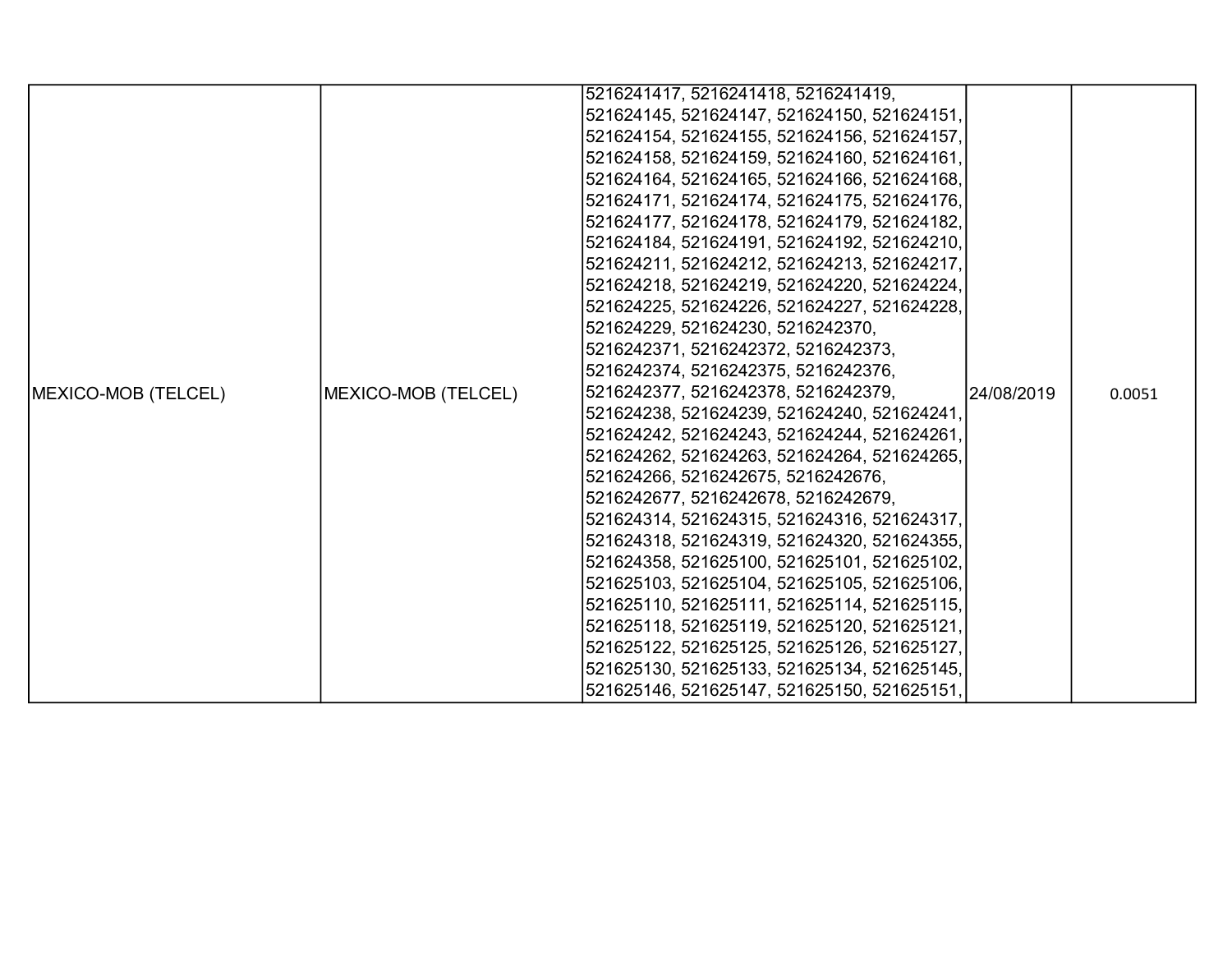|                            |                     | 521653208, 5216532090, 5216532091,                     |        |
|----------------------------|---------------------|--------------------------------------------------------|--------|
|                            |                     | 5216532092, 5216532093, 5216532094,                    |        |
|                            |                     | 5216532095, 5216532096, 521653530,                     |        |
|                            |                     | 521653538, 521653539, 521653849, 52165610,             |        |
|                            |                     | 521656110, 521656111, 521656112, 521656113,            |        |
|                            |                     | 521656114, 521656115, 52165612, 521656130,             |        |
|                            |                     | 521656131, 521656132, 521656133, 521656134,            |        |
|                            |                     | 521656135, 521656136, 521656137, 521656138,            |        |
|                            |                     | 521656144, 521656145, 521656148, 521656149,            |        |
|                            |                     | 521656150, 521656166, 521656167, 521656168,            |        |
|                            |                     | 521656169, 521656174, 521656175, 521656176,            |        |
|                            |                     | 521656180, 521656196, 521656197, 521656198,            |        |
|                            |                     | 521656199, 521656200, 521656201, 521656202,            |        |
|                            |                     | 521656203, 521656205, 521656206, 521656211,            |        |
| <b>MEXICO-MOB (TELCEL)</b> | MEXICO-MOB (TELCEL) | 521656213, 521656214, 521656215, 521656221, 24/08/2019 | 0.0051 |
|                            |                     | 521656222, 521656262, 521656263, 521656264,            |        |
|                            |                     | 521656265, 521656266, 521656267, 521656268,            |        |
|                            |                     | 521656269, 521656270, 521656273, 521656274,            |        |
|                            |                     | 521656275, 521656276, 521656277, 521656278,            |        |
|                            |                     | 521656279, 521656280, 521656281, 521656284,            |        |
|                            |                     | 521656285, 521656286, 521656287, 521656296,            |        |
|                            |                     | 521656297, 521656298, 521656299, 521656300,            |        |
|                            |                     | 521656301, 521656304, 521656305, 521656306,            |        |
|                            |                     | 521656307, 521656308, 521656309, 52165631,             |        |
|                            |                     | 521656320, 521656321, 521656328, 521656336,            |        |
|                            |                     | 521656337, 521656338, 521656339, 521656341,            |        |
|                            |                     | 521656342, 521656346, 521656347, 521656348,            |        |
|                            |                     | 521656349, 521656350, 521656351, 521656352,            |        |
|                            |                     | 521656353, 521656354, 521656355, 521656356,            |        |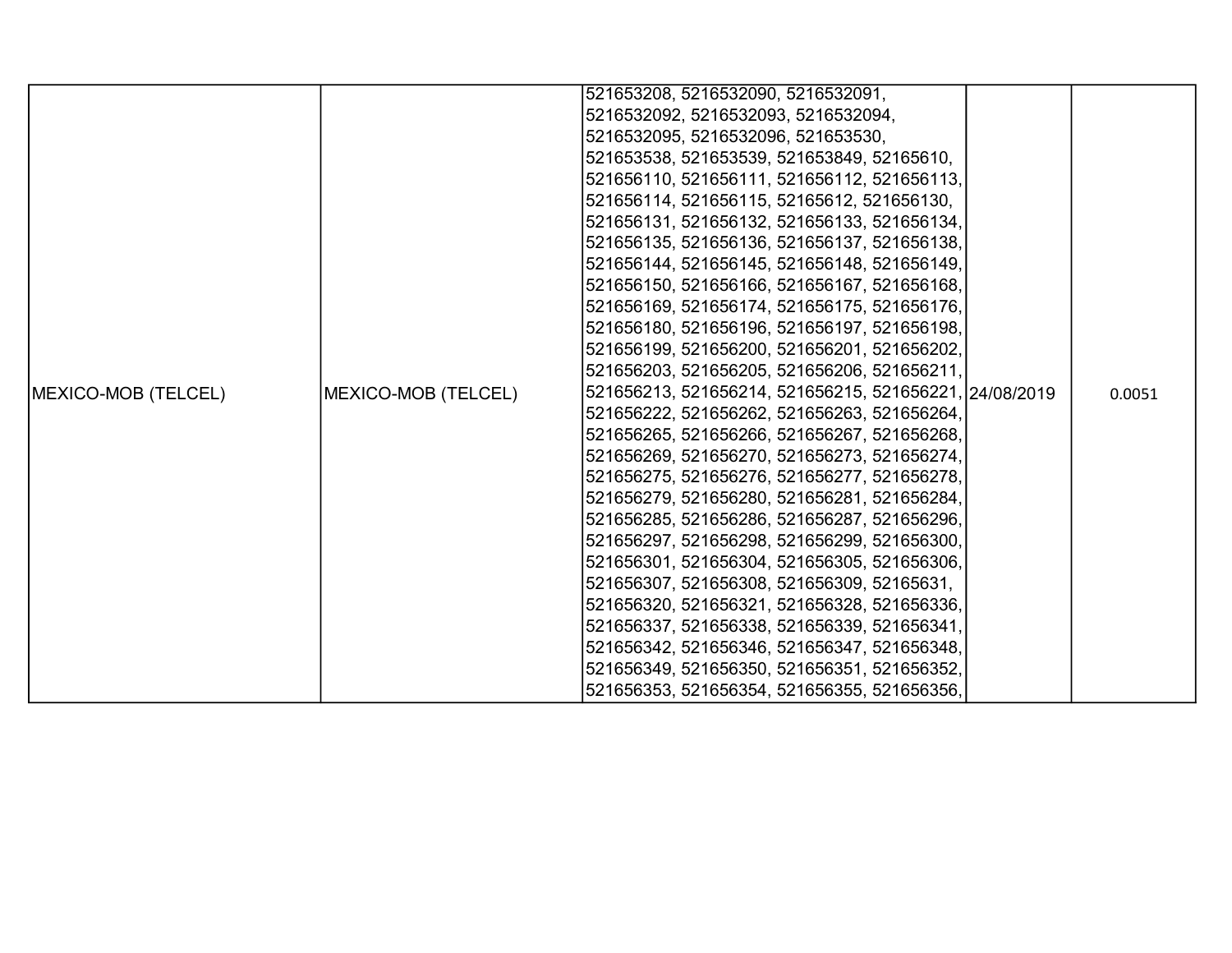|                     |                     | 521667233, 521667234, 521667235, 521667236, |            |        |
|---------------------|---------------------|---------------------------------------------|------------|--------|
|                     |                     | 521667243, 521667244, 521667245, 521667252, |            |        |
|                     |                     | 521667253, 521667254, 521667255, 521667264, |            |        |
|                     |                     | 521667265, 521667266, 521667267, 521667268, |            |        |
|                     |                     | 521667303, 521667304, 521667305, 521667306, |            |        |
|                     |                     | 521667307, 521667308, 521667309, 521667310, |            |        |
|                     |                     | 521667315, 521667316, 521667317, 521667318, |            |        |
|                     |                     | 521667319, 52166732, 521667330, 521667331,  |            |        |
|                     |                     | 521667332, 521667333, 521667334, 52166734,  |            |        |
|                     |                     | 52166735, 521667360, 521667361, 521667387,  |            |        |
|                     |                     | 521667388, 521667389, 521667390, 521667392, |            |        |
|                     |                     | 521667393, 521667394, 521667395, 521667396, |            |        |
|                     |                     | 521667401, 521667402, 521667403, 521667404, |            |        |
|                     |                     | 521667405, 521667406, 521667407, 521667408, |            |        |
| MEXICO-MOB (TELCEL) | MEXICO-MOB (TELCEL) | 521667409, 52166741, 52166742, 521667430,   | 24/08/2019 | 0.0051 |
|                     |                     | 521667431, 521667432, 521667452, 521667453, |            |        |
|                     |                     | 521667457, 521667458, 521667459, 52166746,  |            |        |
|                     |                     | 52166747, 521667481, 521667482, 521667483,  |            |        |
|                     |                     | 521667484, 521667485, 521667486, 521667487, |            |        |
|                     |                     | 521667489, 52166749, 521667501, 521667502,  |            |        |
|                     |                     | 521667503, 521667627, 521667726, 521667730, |            |        |
|                     |                     | 521667746, 521667747, 521667748, 521667751, |            |        |
|                     |                     | 521667755, 521667756, 521667757, 521667767, |            |        |
|                     |                     | 521667771, 521667774, 521667775, 521667776, |            |        |
|                     |                     | 521667777, 521667778, 521667780, 521667784, |            |        |
|                     |                     | 521667785, 521667786, 521667790, 521667791, |            |        |
|                     |                     | 521667795, 521667796, 521667797, 521667798, |            |        |
|                     |                     | 521667995, 521667996, 521668101, 521668102, |            |        |
|                     |                     | 521668103, 521668111, 521668112, 521668113, |            |        |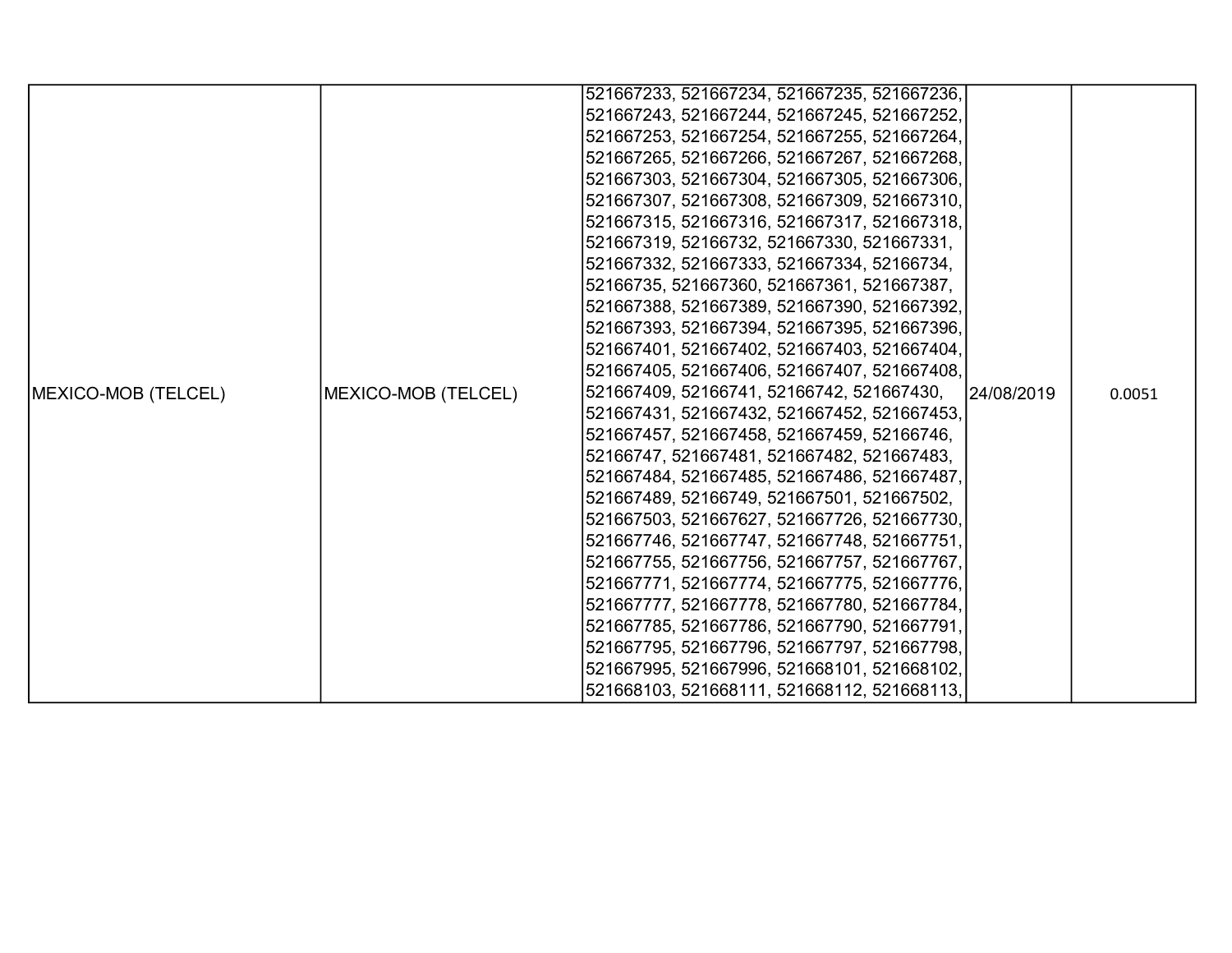|                     |                     | 521713120, 521713137, 521713138, 521714102,            |        |
|---------------------|---------------------|--------------------------------------------------------|--------|
|                     |                     | 521715100, 521715101, 521715102, 521715103,            |        |
|                     |                     | 521715104, 521715105, 521715108, 521715109,            |        |
|                     |                     | 521715110, 521715112, 521715114, 521715115,            |        |
|                     |                     | 521715118, 521715119, 521715120, 521715121,            |        |
|                     |                     | 521715123, 521715124, 521715127, 521715131,            |        |
|                     |                     | 521715134, 521715135, 521715138, 521715139,            |        |
|                     |                     | 521715141, 521715143, 521715144, 521715145,            |        |
|                     |                     | 521715146, 521715147, 5217151520,                      |        |
|                     |                     | 5217151521, 5217151522, 5217151523,                    |        |
|                     |                     | 5217151524, 521715159, 521715163,                      |        |
|                     |                     | 521715173, 521716101, 521717103, 521718102,            |        |
|                     |                     | 521719104, 521721889, 521722100, 521722101,            |        |
|                     |                     | 521722102, 521722103, 521722104, 521722105,            |        |
| MEXICO-MOB (TELCEL) | MEXICO-MOB (TELCEL) | 521722106, 521722107, 521722110, 521722111, 24/08/2019 | 0.0051 |
|                     |                     | 521722115, 521722116, 521722117, 521722119,            |        |
|                     |                     | 521722120, 521722121, 521722122, 521722124,            |        |
|                     |                     | 521722125, 521722128, 521722129, 521722130,            |        |
|                     |                     | 521722131, 521722133, 521722137, 521722138,            |        |
|                     |                     | 521722139, 521722140, 521722141, 521722145,            |        |
|                     |                     | 521722146, 521722147, 521722148, 521722151,            |        |
|                     |                     | 521722152, 521722154, 521722155, 521722156,            |        |
|                     |                     | 521722157, 521722158, 521722159, 521722160,            |        |
|                     |                     | 521722161, 521722166, 521722168, 521722169,            |        |
|                     |                     | 521722170, 521722172, 521722173, 521722175,            |        |
|                     |                     | 521722181, 521722182, 521722183, 521722184,            |        |
|                     |                     | 521722200, 521722202, 521722203, 521722204,            |        |
|                     |                     | 521722205, 521722206, 521722224, 521722225,            |        |
|                     |                     | 521722229, 521722230, 521722231, 521722239,            |        |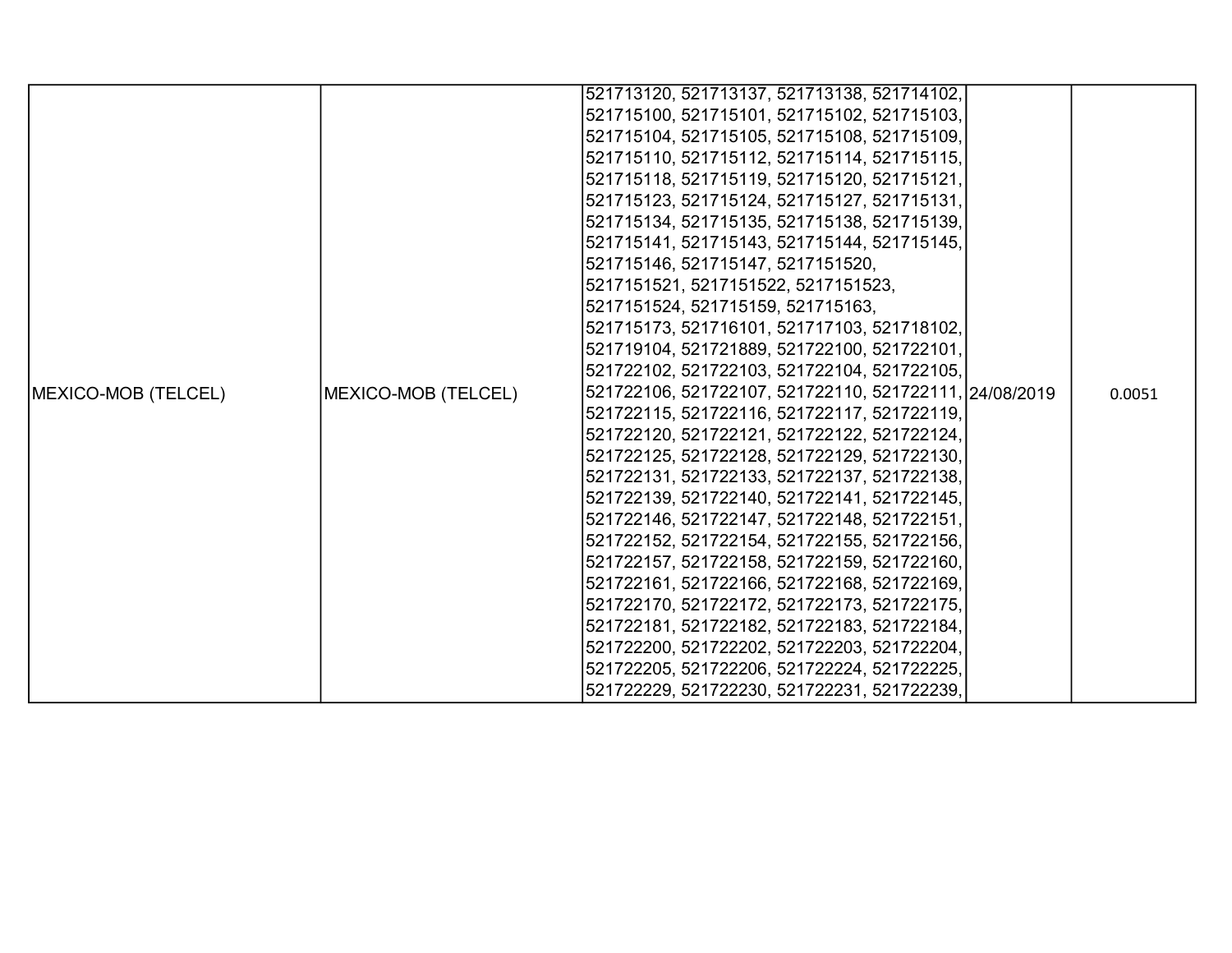|                            |                     | 521744187, 521744191, 521744192, 521744193,            |        |
|----------------------------|---------------------|--------------------------------------------------------|--------|
|                            |                     | 521744194, 521744204, 521744205, 521744207,            |        |
|                            |                     | 521744208, 521744209, 521744221, 521744222,            |        |
|                            |                     | 521744223, 521744224, 521744225, 521744227,            |        |
|                            |                     | 521744228, 521744229, 521744235, 521744236,            |        |
|                            |                     | 521744238, 521744239, 521744240, 521744241,            |        |
|                            |                     | 521744242, 521744243, 521744256, 521744257,            |        |
|                            |                     | 521744258, 521744259, 521744260, 521744262,            |        |
|                            |                     | 521744263, 521744264, 521744265, 521744266,            |        |
|                            |                     | 521744267, 521744268, 521744284, 521744285,            |        |
|                            |                     | 521744286, 521744287, 521744291, 521744292,            |        |
|                            |                     | 521744293, 521744294, 521744295, 521744296,            |        |
|                            |                     | 521744309, 521744310, 521744311, 521744312,            |        |
|                            |                     | 521744313, 521744314, 521744317, 521744318,            |        |
| <b>MEXICO-MOB (TELCEL)</b> | MEXICO-MOB (TELCEL) | 521744319, 521744320, 521744321, 521744322, 24/08/2019 | 0.0051 |
|                            |                     | 521744323, 521744324, 521744325, 521744326,            |        |
|                            |                     | 521744332, 521744333, 521744334, 521744335,            |        |
|                            |                     | 521744336, 521744337, 521744338, 521744339,            |        |
|                            |                     | 521744340, 521744346, 521744347, 521744348,            |        |
|                            |                     | 521744349, 521744350, 521744351, 521744352,            |        |
|                            |                     | 521744353, 521744354, 5217443550,                      |        |
|                            |                     | 5217443551, 5217443552, 5217443553,                    |        |
|                            |                     | 5217443554, 5217443555, 5217443556,                    |        |
|                            |                     | 52174437, 521744380, 521744381, 521744382,             |        |
|                            |                     | 5217443830, 5217443831, 5217443832,                    |        |
|                            |                     | 5217443833, 5217443834, 5217443835,                    |        |
|                            |                     | 5217443837, 5217443838, 5217443839,                    |        |
|                            |                     | 5217443840, 5217443841, 5217443842,                    |        |
|                            |                     | 521744401, 521744407, 521744408, 521744409,            |        |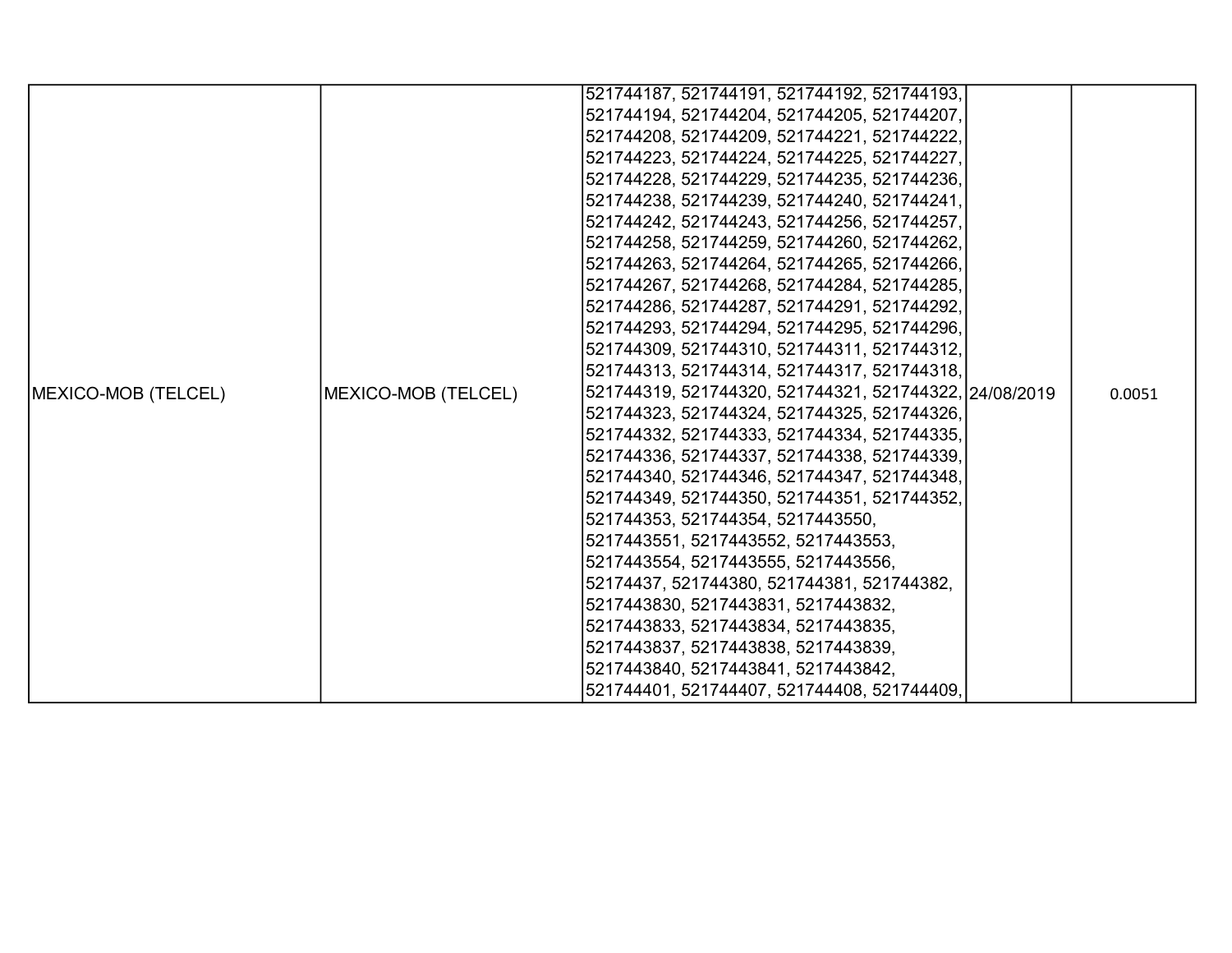|                     |                     | 521771197, 521771198, 521771199, 52177120,  |            |        |
|---------------------|---------------------|---------------------------------------------|------------|--------|
|                     |                     | 521771210, 521771213, 521771214, 521771215, |            |        |
|                     |                     | 521771216, 521771217, 521771218, 521771219, |            |        |
|                     |                     | 521771220, 521771221, 521771227, 521771234, |            |        |
|                     |                     | 521771235, 521771236, 521771238, 521771239, |            |        |
|                     |                     | 521771240, 521771242, 521771243, 521771244, |            |        |
|                     |                     | 521771245, 52177126, 521771270, 521771297,  |            |        |
|                     |                     | 521771298, 521771299, 521771300, 521771301, |            |        |
|                     |                     | 521771302, 521771303, 521771321, 521771322, |            |        |
|                     |                     | 521771323, 521771324, 521771329, 521771330, |            |        |
|                     |                     | 521771331, 521771332, 521771333, 521771334, |            |        |
|                     |                     | 521771338, 521771339, 52177134, 52177135,   |            |        |
|                     |                     | 521771360, 521771361, 521771362, 521771363, |            |        |
|                     |                     | 521771364, 521771365, 521771366, 521771402, |            |        |
| MEXICO-MOB (TELCEL) | MEXICO-MOB (TELCEL) | 521771403, 521771404, 521771405,            | 24/08/2019 | 0.0051 |
|                     |                     | 5217714060, 521771525, 521771526,           |            |        |
|                     |                     | 521771527, 521771683, 521771684, 521771700, |            |        |
|                     |                     | 521771701, 521771702, 521771703, 521771705, |            |        |
|                     |                     | 521771708, 521771712, 521771720, 521771722, |            |        |
|                     |                     | 521771729, 521771772, 521771775, 521771793, |            |        |
|                     |                     | 521771794, 521772101, 521772104, 521772105, |            |        |
|                     |                     | 521772106, 521772108, 521772109, 52177211,  |            |        |
|                     |                     | 521772120, 521772121, 521772122, 521772123, |            |        |
|                     |                     | 521772124, 521772125, 521772126, 521772128, |            |        |
|                     |                     | 521772129, 52177213, 521772140, 521772141,  |            |        |
|                     |                     | 521772142, 521772143, 521772144, 521772145, |            |        |
|                     |                     | 521772150, 521772151, 521772153, 521772154, |            |        |
|                     |                     | 521772155, 521772156, 521772157, 521772158, |            |        |
|                     |                     | 521772159, 521772160, 521772161, 521772165, |            |        |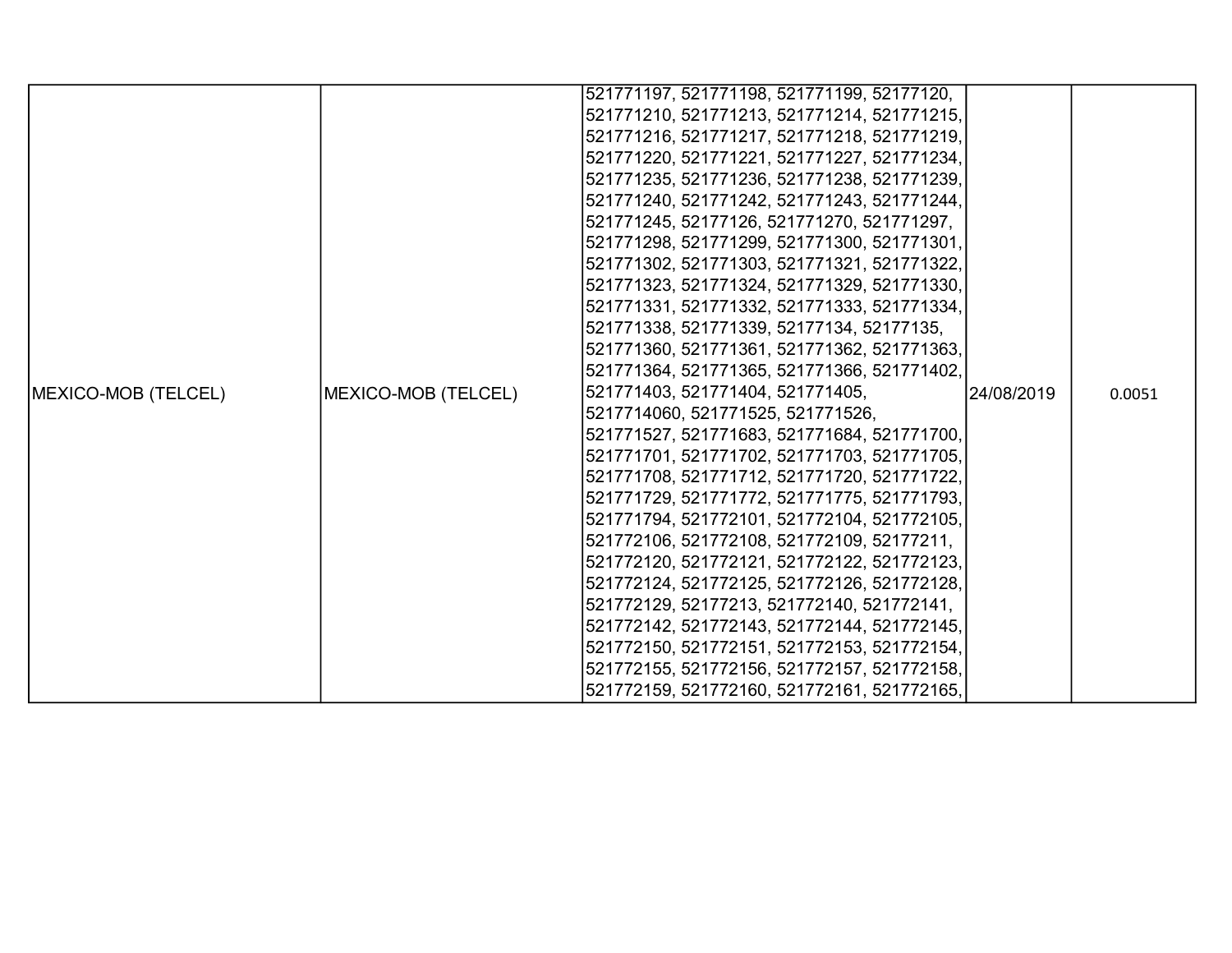|                     |                     | 521811465, 521811466, 521811467, 521811468,            |        |
|---------------------|---------------------|--------------------------------------------------------|--------|
|                     |                     | 521811469, 521811470, 521811471, 521811473,            |        |
|                     |                     | 521811474, 521811475, 521811481, 521811482,            |        |
|                     |                     | 521811483, 521811484, 521811485, 521811486,            |        |
|                     |                     | 521811487, 521811488, 521811489, 521811490,            |        |
|                     |                     | 521811495, 521811496, 521811497, 521811498,            |        |
|                     |                     | 521811499, 521811500, 521811501, 521811502,            |        |
|                     |                     | 521811503, 521811504, 521811507, 521811508,            |        |
|                     |                     | 521811509, 521811513, 521811514, 521811516,            |        |
|                     |                     | 521811517, 521811518, 521811519, 521811524,            |        |
|                     |                     | 521811525, 521811526, 521811527, 521811528,            |        |
|                     |                     | 521811529, 521811530, 521811531, 521811532,            |        |
|                     |                     | 521811533, 521811535, 521811536, 521811537,            |        |
|                     |                     | 521811538, 521811539, 521811543, 521811544,            |        |
| MEXICO-MOB (TELCEL) | MEXICO-MOB (TELCEL) | 521811545, 521811553, 521811554, 521811555, 24/08/2019 | 0.0051 |
|                     |                     | 521811556, 521811577, 521811578, 521811579,            |        |
|                     |                     | 521811582, 521811583, 521811584, 521811585,            |        |
|                     |                     | 521811586, 521811587, 521811588, 521811589,            |        |
|                     |                     | 521811590, 521811591, 521811596, 521811599,            |        |
|                     |                     | 52181160, 521811610, 521811611, 521811612,             |        |
|                     |                     | 521811613, 521811626, 521811627, 521811628,            |        |
|                     |                     | 521811629, 521811630, 521811631, 521811633,            |        |
|                     |                     | 521811634, 521811635, 521811636, 521811637,            |        |
|                     |                     | 521811638, 521811639, 521811640, 521811652,            |        |
|                     |                     | 521811653, 521811654, 521811655, 521811656,            |        |
|                     |                     | 521811657, 521811658, 521811659, 521811660,            |        |
|                     |                     | 521811661, 521811662, 521811663, 521811664,            |        |
|                     |                     | 521811665, 521811679, 521811680, 521811681,            |        |
|                     |                     | 521811682, 521811683, 521811684, 521811686,            |        |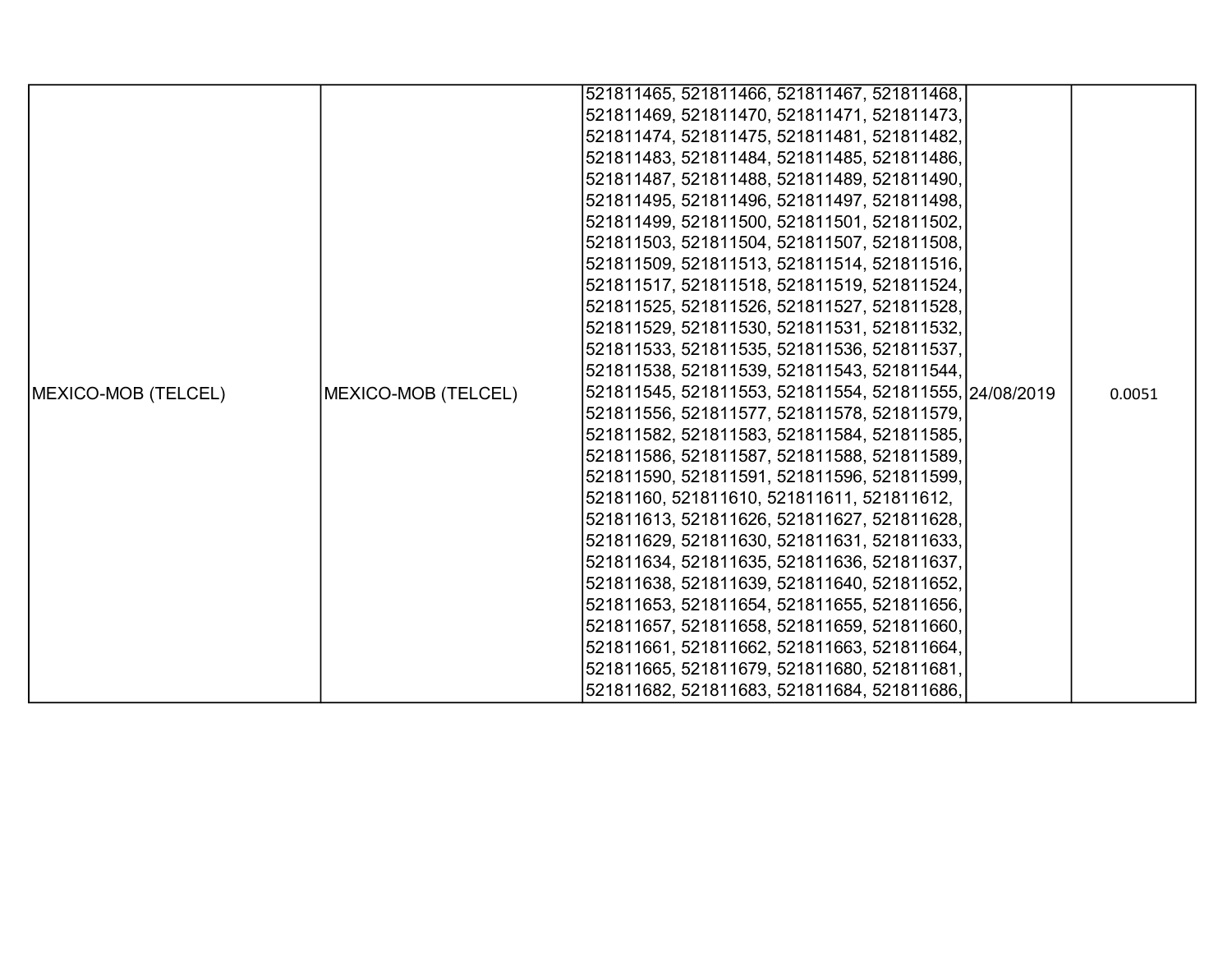|                     |                     | 521844326, 521844327, 521844328, 521844340, |            |        |
|---------------------|---------------------|---------------------------------------------|------------|--------|
|                     |                     | 521844341, 521844342, 521844343, 521844344, |            |        |
|                     |                     | 521844347, 521844348, 521844349, 52184435,  |            |        |
|                     |                     | 521844360, 521844361, 521844362, 521844419, |            |        |
|                     |                     | 521844427, 521844437, 521844443, 521844444, |            |        |
|                     |                     | 521844448, 521844449, 521844451, 521844452, |            |        |
|                     |                     | 521844453, 521844455, 521844456, 521844459, |            |        |
|                     |                     | 521844460, 521844461, 521844463, 521844464, |            |        |
|                     |                     | 521844487, 521844492, 521844493, 521844494, |            |        |
|                     |                     | 521844495, 521844496, 521844497, 521844498, |            |        |
|                     |                     | 521844499, 521844501, 521844502, 521844503, |            |        |
|                     |                     | 521844504, 521844505, 5218445060,           |            |        |
|                     |                     | 5218445061, 5218445062, 5218445063,         |            |        |
|                     |                     | 5218445064, 5218445065, 5218445066,         |            |        |
| MEXICO-MOB (TELCEL) | MEXICO-MOB (TELCEL) | 5218445067, 5218445068, 5218445069,         | 24/08/2019 | 0.0051 |
|                     |                     | 521844527, 521844528, 521844529, 52184453,  |            |        |
|                     |                     | 521844540, 521844541, 521844542, 521844543, |            |        |
|                     |                     | 5218445440, 5218445441, 5218445442,         |            |        |
|                     |                     | 5218445443, 5218445444, 5218445445,         |            |        |
|                     |                     | 5218445446, 521844606, 521844607,           |            |        |
|                     |                     | 521844608, 521844609, 521844622, 521844667, |            |        |
|                     |                     | 521844668, 521844806, 521844807, 521844808, |            |        |
|                     |                     | 521844858, 521844869, 521844870, 521844879, |            |        |
|                     |                     | 521844880, 521844881, 521844892, 521844893, |            |        |
|                     |                     | 521845101, 521845102, 521845103, 521845104, |            |        |
|                     |                     | 521845106, 521845107, 521845108,            |            |        |
|                     |                     | 5218451090, 5218451091, 5218451092,         |            |        |
|                     |                     | 5218451093, 5218451094, 5218451095,         |            |        |
|                     |                     | 521846100, 521846102, 521846104, 521846105, |            |        |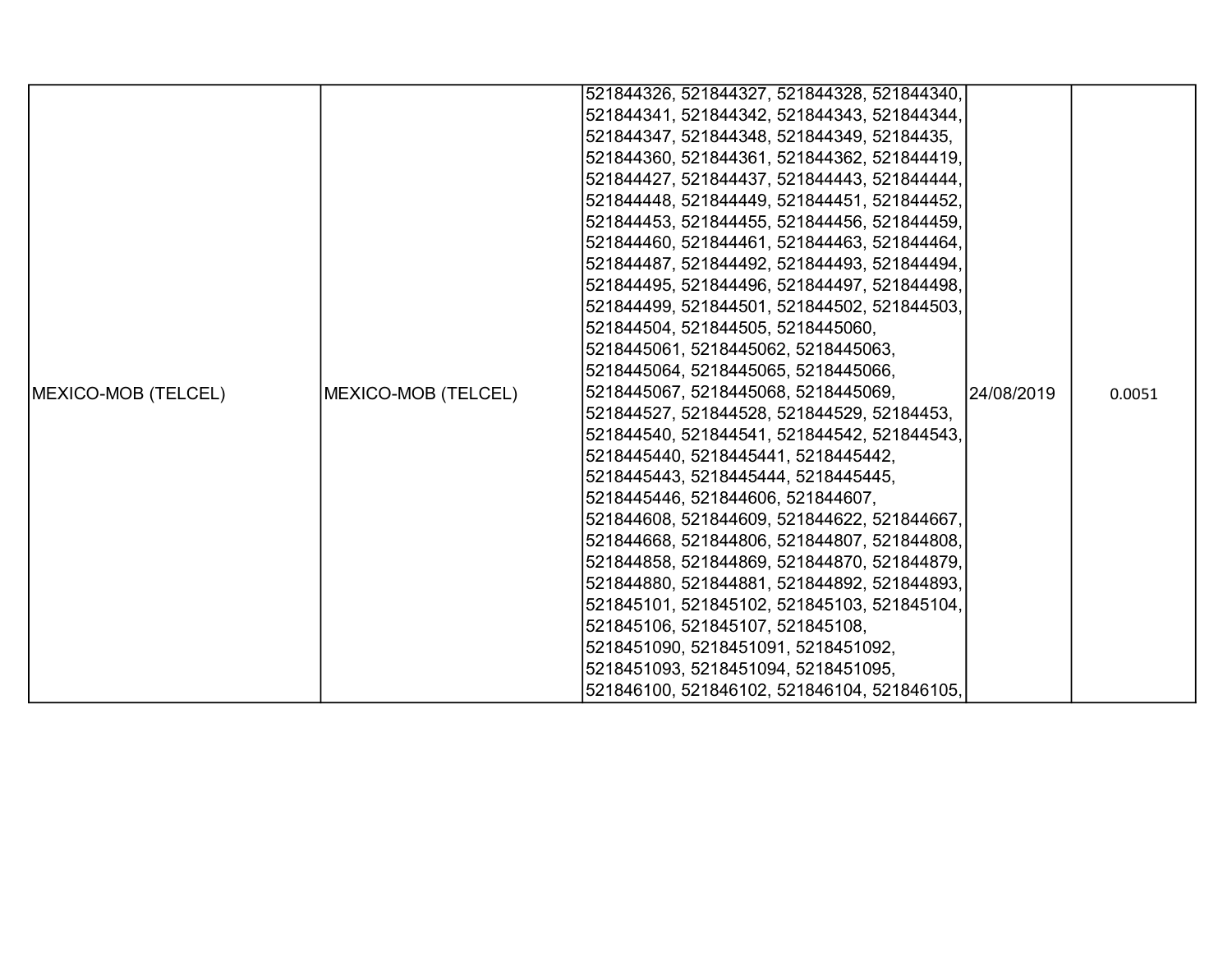|                             |                     | 521899458, 521899459, 521899460, 521899461,            |        |
|-----------------------------|---------------------|--------------------------------------------------------|--------|
|                             |                     | 521899465, 521899466, 521899467, 521899468,            |        |
|                             |                     | 521899469, 5218994700, 5218994701,                     |        |
|                             |                     | 5218994702, 5218994703, 5218994704,                    |        |
|                             |                     | 5218994705, 5218994706, 5218994707,                    |        |
|                             |                     | 5218994708, 5218994709, 521899493,                     |        |
|                             |                     | 521899494, 521899495, 521899496, 521899497,            |        |
|                             |                     | 521899498, 521899499, 521899857, 521899871,            |        |
|                             |                     | 521899872, 521899873, 521899876, 521899877,            |        |
|                             |                     | 521899878, 521899899, 521899911, 521899912,            |        |
|                             |                     | 521899913, 521899917, 521899918, 521899927,            |        |
|                             |                     | 5218999310, 5218999311, 521899936,                     |        |
|                             |                     | 5218999373, 5218999374, 5218999378,                    |        |
|                             |                     | 5218999379, 521899938, 521899941,                      |        |
| <b>IMEXICO-MOB (TELCEL)</b> | MEXICO-MOB (TELCEL) | 521899944, 521899945, 521899947, 521899948, 24/08/2019 | 0.0051 |
|                             |                     | 521899950, 521899956, 521899959, 521899960,            |        |
|                             |                     | 521899961, 521899962, 521899963, 521899967,            |        |
|                             |                     | 521899968, 521899981, 521899982, 521899983,            |        |
|                             |                     | 521899984, 521913100, 521913102, 521913103,            |        |
|                             |                     | 521913105, 521913106, 521913107, 521913108,            |        |
|                             |                     | 521913109, 521913110, 521913111, 521913116,            |        |
|                             |                     | 521913331, 521913403, 521914100, 521914102,            |        |
|                             |                     | 521914105, 521914107, 521914108, 521914109,            |        |
|                             |                     | 521914111, 521914112, 521914113, 521914114,            |        |
|                             |                     | 521914118, 521914119, 521914120, 521914121,            |        |
|                             |                     | 521914122, 521914123, 521914124, 521914125,            |        |
|                             |                     | 521914127, 521914128, 521914129, 521914130,            |        |
|                             |                     | 521914131, 521914132, 521914133, 521914135,            |        |
|                             |                     | 521914137, 521914138, 521914139, 521914140,            |        |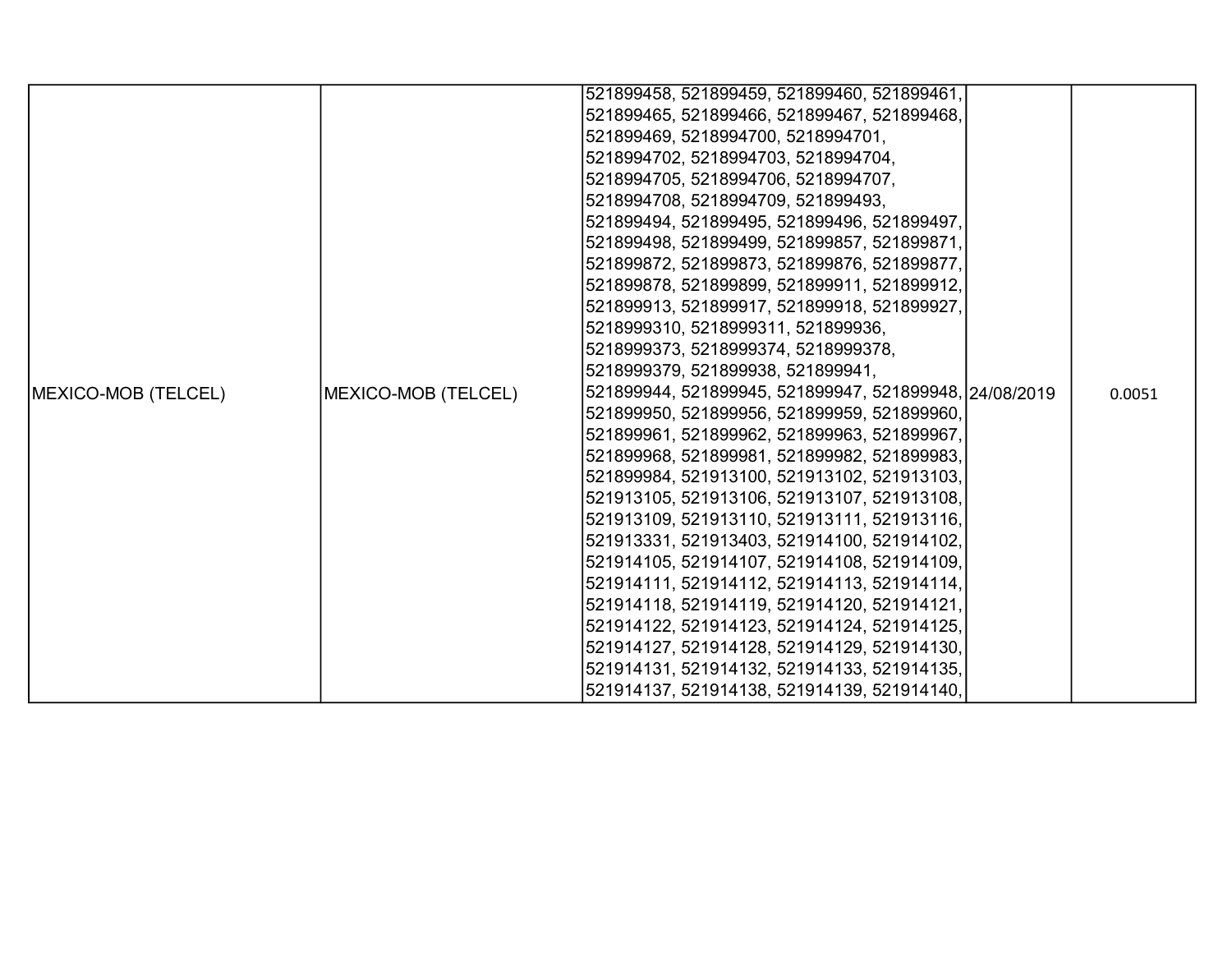|                     |                     | 521951286, 521951287, 521951288, 521951289,            |        |
|---------------------|---------------------|--------------------------------------------------------|--------|
|                     |                     | 521951290, 521951291, 521951292, 521951302,            |        |
|                     |                     | 521951303, 521951304, 521951305, 521951306,            |        |
|                     |                     | 521951307, 521951308, 521951309, 521951310,            |        |
|                     |                     | 521951311, 521951312, 521951313, 521951314,            |        |
|                     |                     | 521951318, 521951319, 521951320, 521951321,            |        |
|                     |                     | 521951322, 521951323, 521951324, 521951325,            |        |
|                     |                     | 521951326, 521951327, 521951341, 521951342,            |        |
|                     |                     | 521951343, 521951344, 521951345, 521951346,            |        |
|                     |                     | 521951347, 521951348, 521951349, 521951350,            |        |
|                     |                     | 521951354, 521951355, 521951356, 521951357,            |        |
|                     |                     | 521951358, 521951359, 521951360, 521951361,            |        |
|                     |                     | 521951362, 521951363, 521951364, 521951365,            |        |
|                     |                     | 521951366, 521951367, 521951391, 521951392,            |        |
| MEXICO-MOB (TELCEL) | MEXICO-MOB (TELCEL) | 521951393, 521951394, 521951395, 521951396, 24/08/2019 | 0.0051 |
|                     |                     | 521951397, 521951398, 521951399, 521951400,            |        |
|                     |                     | 521951401, 521951402, 5219514030,                      |        |
|                     |                     | 5219514031, 5219514032, 5219514033,                    |        |
|                     |                     | 5219514034, 5219514035, 5219514036,                    |        |
|                     |                     | 5219514037, 5219514038, 5219514039,                    |        |
|                     |                     | 521951411, 521951412, 521951413, 521951414,            |        |
|                     |                     | 521951415, 521951416, 521951417, 521951418,            |        |
|                     |                     | 521951419, 521951420, 521951421, 521951422,            |        |
|                     |                     | 521951423, 521951424, 521951425,                       |        |
|                     |                     | 5219514260, 5219514261, 5219514262,                    |        |
|                     |                     | 5219514263, 5219514264, 5219514265,                    |        |
|                     |                     | 5219514266, 5219514267, 5219514268,                    |        |
|                     |                     | 5219514269, 521951439, 521951440,                      |        |
|                     |                     | 521951453, 521951455, 521951456, 521951457,            |        |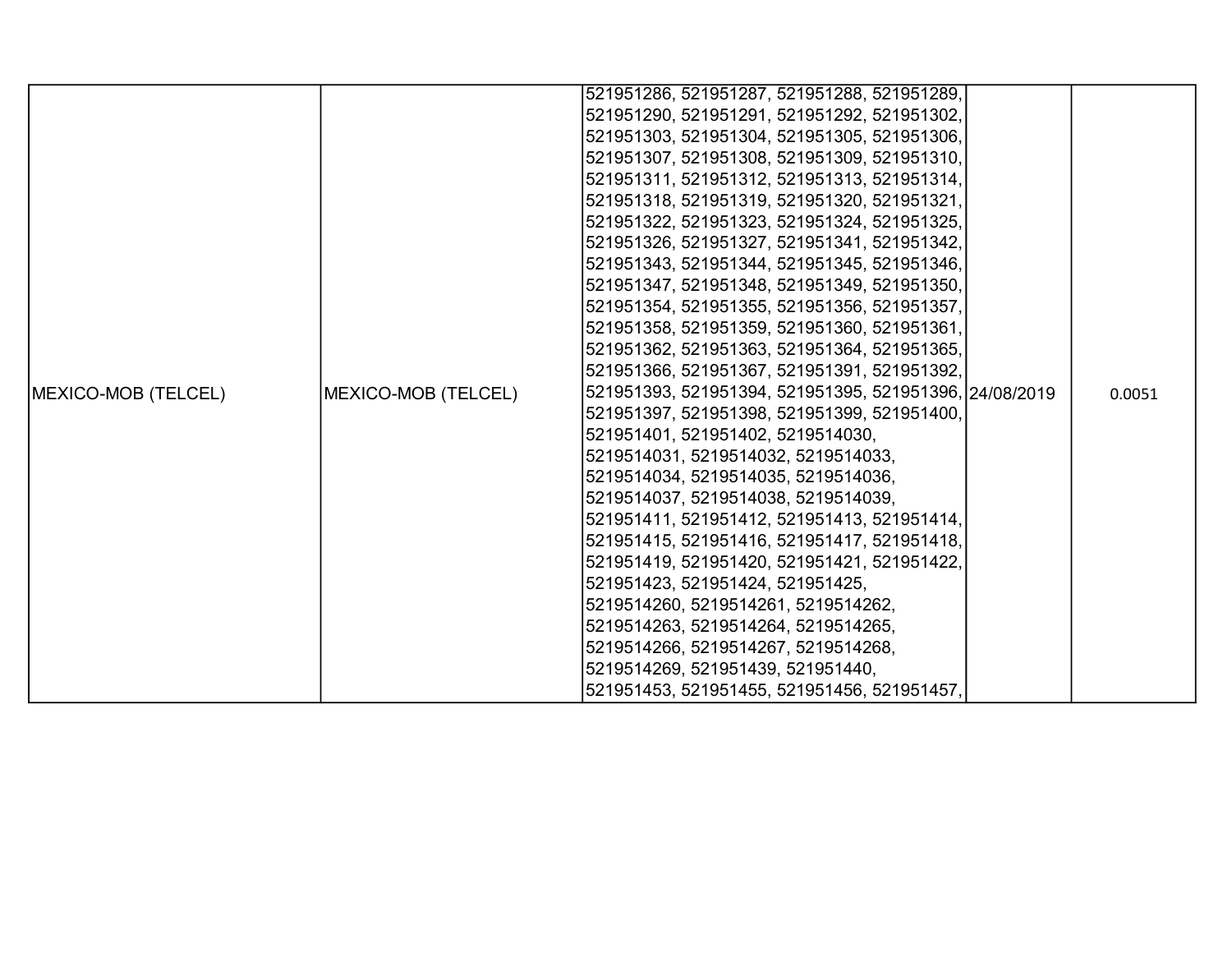|                            |                     | 521967162, 521967163, 521967164, 521967165, |             |        |
|----------------------------|---------------------|---------------------------------------------|-------------|--------|
|                            |                     | 521967166, 521967167, 521967168, 521967169, |             |        |
|                            |                     | 521967183, 521967184, 521967185, 521967186, |             |        |
|                            |                     | 521967187, 521967190, 521967191, 521967192, |             |        |
|                            |                     | 521967193, 521967194, 5219671950,           |             |        |
|                            |                     | 5219671951, 5219671952, 5219671953,         |             |        |
|                            |                     | 5219671954, 5219671955, 521967679,          |             |        |
|                            |                     | 521967680, 521967683, 521967706, 521968100, |             |        |
|                            |                     | 521968103, 521968105, 521968106, 521968107, |             |        |
|                            |                     | 521968108, 521968109, 521968112, 521968114, |             |        |
|                            |                     | 521968117, 521968118, 521968119, 521968120, |             |        |
|                            |                     | 521968121, 521968123, 521968124, 521968125, |             |        |
|                            |                     | 521968127, 521968128, 521968129, 521968130, |             |        |
|                            |                     | 521968151, 5219681520, 5219681521,          |             |        |
| <b>MEXICO-MOB (TELCEL)</b> | MEXICO-MOB (TELCEL) | 5219681522, 5219681523, 5219681524,         | 124/08/2019 | 0.0051 |
|                            |                     | 5219681525, 5219681526, 5219681527,         |             |        |
|                            |                     | 5219681528, 521968670, 521968689,           |             |        |
|                            |                     | 521968744, 521969593, 521969913, 521971101, |             |        |
|                            |                     | 521971102, 521971104, 521971107, 521971113, |             |        |
|                            |                     | 521971114, 521971115, 521971116, 521971117, |             |        |
|                            |                     | 521971118, 521971119, 521971120, 521971121, |             |        |
|                            |                     | 521971125, 521971126, 521971127, 521971128, |             |        |
|                            |                     | 521971131, 521971132, 521971137, 521971139, |             |        |
|                            |                     | 521971140, 521971141, 521971142, 521971144, |             |        |
|                            |                     | 521971145, 521971146, 521971149, 521971150, |             |        |
|                            |                     | 521971152, 521971153, 521971154, 521971155, |             |        |
|                            |                     | 521971157, 521971158, 521971159, 521971160, |             |        |
|                            |                     | 521971168, 521971169, 521971170, 521971174, |             |        |
|                            |                     | 521971175, 521971176, 521971177, 521971179, |             |        |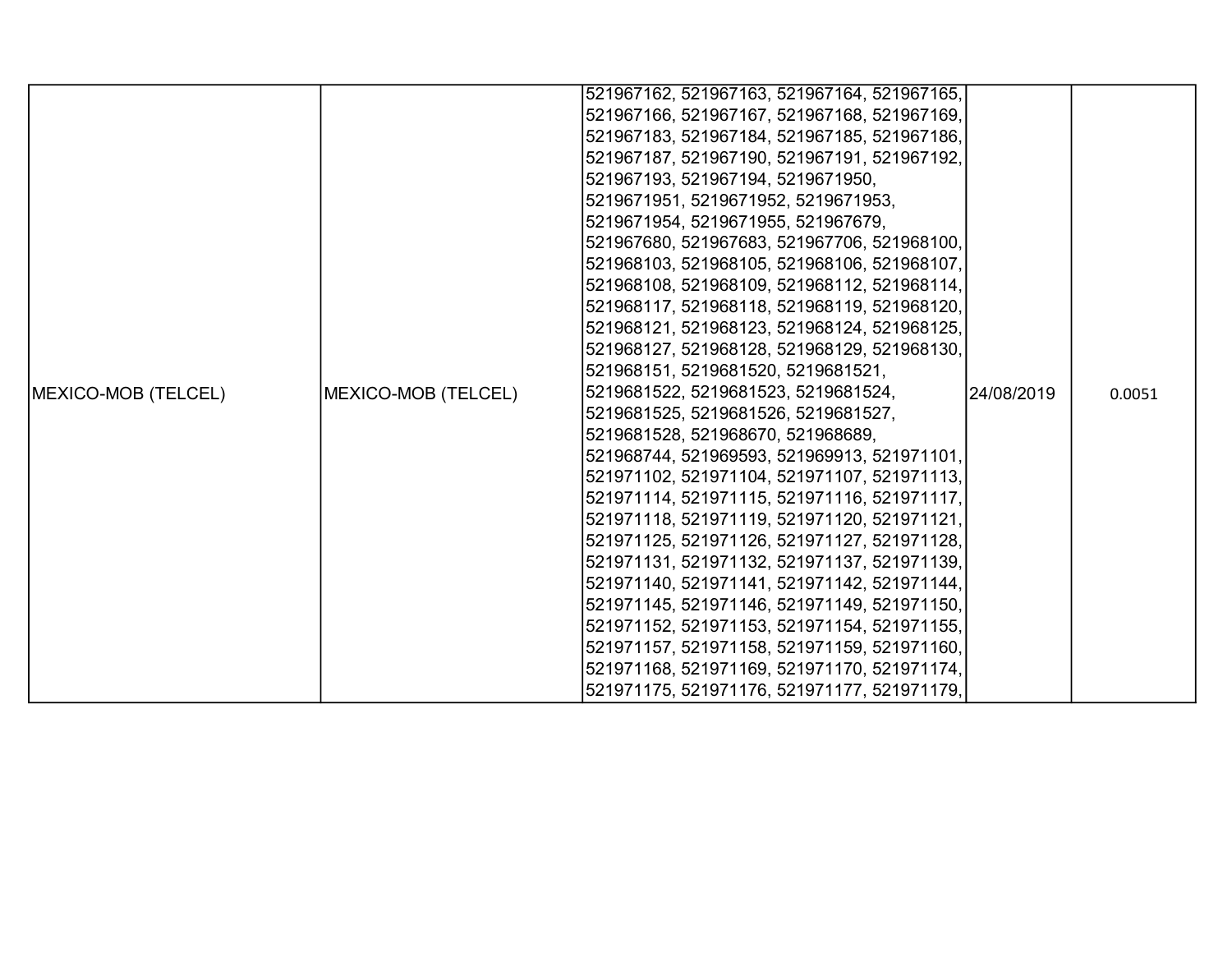|                     |                     | 521998153, 521998155, 521998156, 521998157,            |  |        |
|---------------------|---------------------|--------------------------------------------------------|--|--------|
|                     |                     | 521998158, 521998159, 521998161, 521998165,            |  |        |
|                     |                     | 521998166, 521998167, 521998168, 521998179,            |  |        |
|                     |                     | 521998180, 521998181, 521998183, 521998184,            |  |        |
|                     |                     | 521998186, 521998187, 521998188, 521998189,            |  |        |
|                     |                     | 521998190, 521998191, 521998192, 521998195,            |  |        |
|                     |                     | 521998196, 521998197, 521998198, 521998199,            |  |        |
|                     |                     | 521998200, 521998201, 521998202, 521998203,            |  |        |
|                     |                     | 521998204, 521998205, 521998212, 521998213,            |  |        |
|                     |                     | 521998214, 521998215, 521998216, 521998218,            |  |        |
|                     |                     | 521998219, 521998221, 521998222, 521998223,            |  |        |
|                     |                     | 521998224, 521998225, 521998227, 521998228,            |  |        |
|                     |                     | 521998229, 521998230, 521998231, 521998232,            |  |        |
|                     |                     | 521998233, 521998235, 521998236, 521998238,            |  |        |
| MEXICO-MOB (TELCEL) | MEXICO-MOB (TELCEL) | 521998239, 521998240, 521998241, 521998242, 24/08/2019 |  | 0.0051 |
|                     |                     | 521998243, 521998244, 521998245, 521998246,            |  |        |
|                     |                     | 521998257, 521998258, 521998259, 521998301,            |  |        |
|                     |                     | 521998302, 521998303, 521998304, 521998305,            |  |        |
|                     |                     | 521998306, 521998307, 521998310, 521998315,            |  |        |
|                     |                     | 521998316, 521998317, 521998318, 521998319,            |  |        |
|                     |                     | 521998320, 521998321, 521998322, 521998329,            |  |        |
|                     |                     | 521998330, 521998331, 521998335, 521998336,            |  |        |
|                     |                     | 521998337, 521998338, 521998339, 52199834,             |  |        |
|                     |                     | 521998350, 521998351, 521998352, 521998353,            |  |        |
|                     |                     | 521998354, 521998355, 521998388, 521998389,            |  |        |
|                     |                     | 52199839, 52199840, 521998410, 521998411,              |  |        |
|                     |                     | 521998412, 521998413, 521998414, 521998474,            |  |        |
|                     |                     | 521998475, 521998476, 521998477, 521998479,            |  |        |
|                     |                     | 521998480, 521998481, 521998482, 521998483,            |  |        |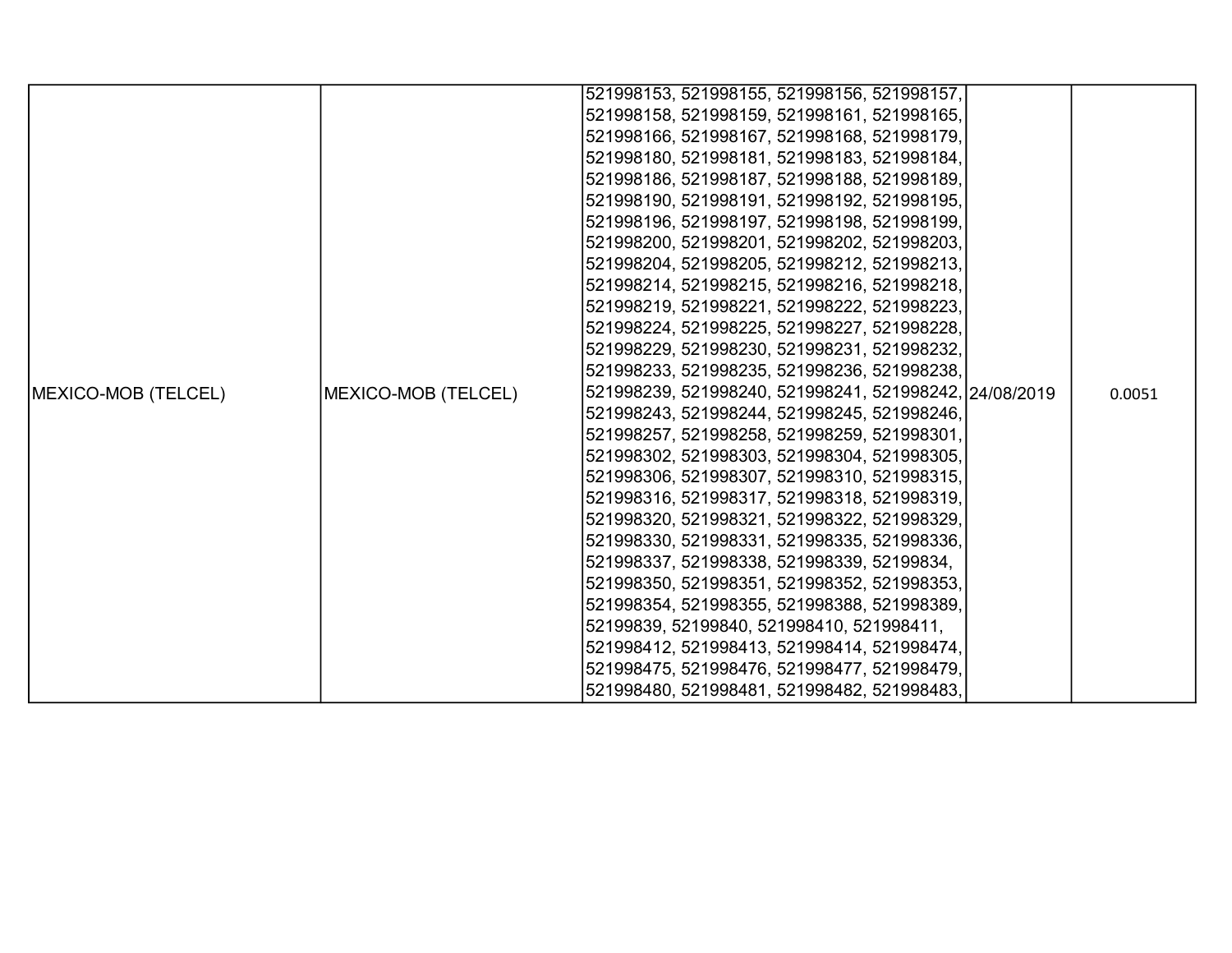|                            |                     | 52224103, 52224104, 52224105, 52224106,                |        |
|----------------------------|---------------------|--------------------------------------------------------|--------|
|                            |                     | 52224107, 52224108, 52224109, 52224110,                |        |
|                            |                     | 52224111, 52224112, 52224113, 52224114,                |        |
|                            |                     | 522241150, 522241151, 522241152, 522241153,            |        |
|                            |                     | 522241154, 522241160, 522241161, 522241162,            |        |
|                            |                     | 522241163, 522241164, 522241165, 522241166,            |        |
|                            |                     | 5222411670, 52225100, 52225101, 52225103,              |        |
|                            |                     | 52225104, 52225105, 52225108, 52225109,                |        |
|                            |                     | 52225110, 522251120, 522251121, 522251122,             |        |
|                            |                     | 522251123, 522251124, 522251125, 522251126,            |        |
|                            |                     | 522251127, 522251128, 522251129, 522251130,            |        |
|                            |                     | 52226100, 52226102, 52226103, 52226104,                |        |
|                            |                     | 52226105, 52226106, 52226108, 522261090,               |        |
|                            |                     | 522261091, 522261092, 522261093, 522261094,            |        |
| <b>MEXICO-MOB (TELCEL)</b> | MEXICO-MOB (TELCEL) | 522261095, 522261097, 522261098, 522261099, 24/08/2019 | 0.0051 |
|                            |                     | 522261150, 522261151, 522261152, 522261153,            |        |
|                            |                     | 52226553, 52227100, 52227101, 52227105,                |        |
|                            |                     | 52227109, 52227111, 52227113, 52227115,                |        |
|                            |                     | 52227117, 52227119, 52227125, 522271340,               |        |
|                            |                     | 522271341, 522271342, 5222810, 52228110,               |        |
|                            |                     | 52228111, 52228112, 52228113, 52228114,                |        |
|                            |                     | 52228118, 52228119, 52228120, 52228121,                |        |
|                            |                     | 52228122, 52228124, 52228125, 52228126,                |        |
|                            |                     | 52228127, 52228132, 52228133, 52228134,                |        |
|                            |                     | 52228138, 52228139, 52228140, 52228142,                |        |
|                            |                     | 52228144, 52228145, 52228146, 52228147,                |        |
|                            |                     | 52228148, 52228149, 52228150, 52228151,                |        |
|                            |                     | 52228153, 52228154, 52228156, 52228157,                |        |
|                            |                     | 52228158, 52228159, 52228160, 52228161,                |        |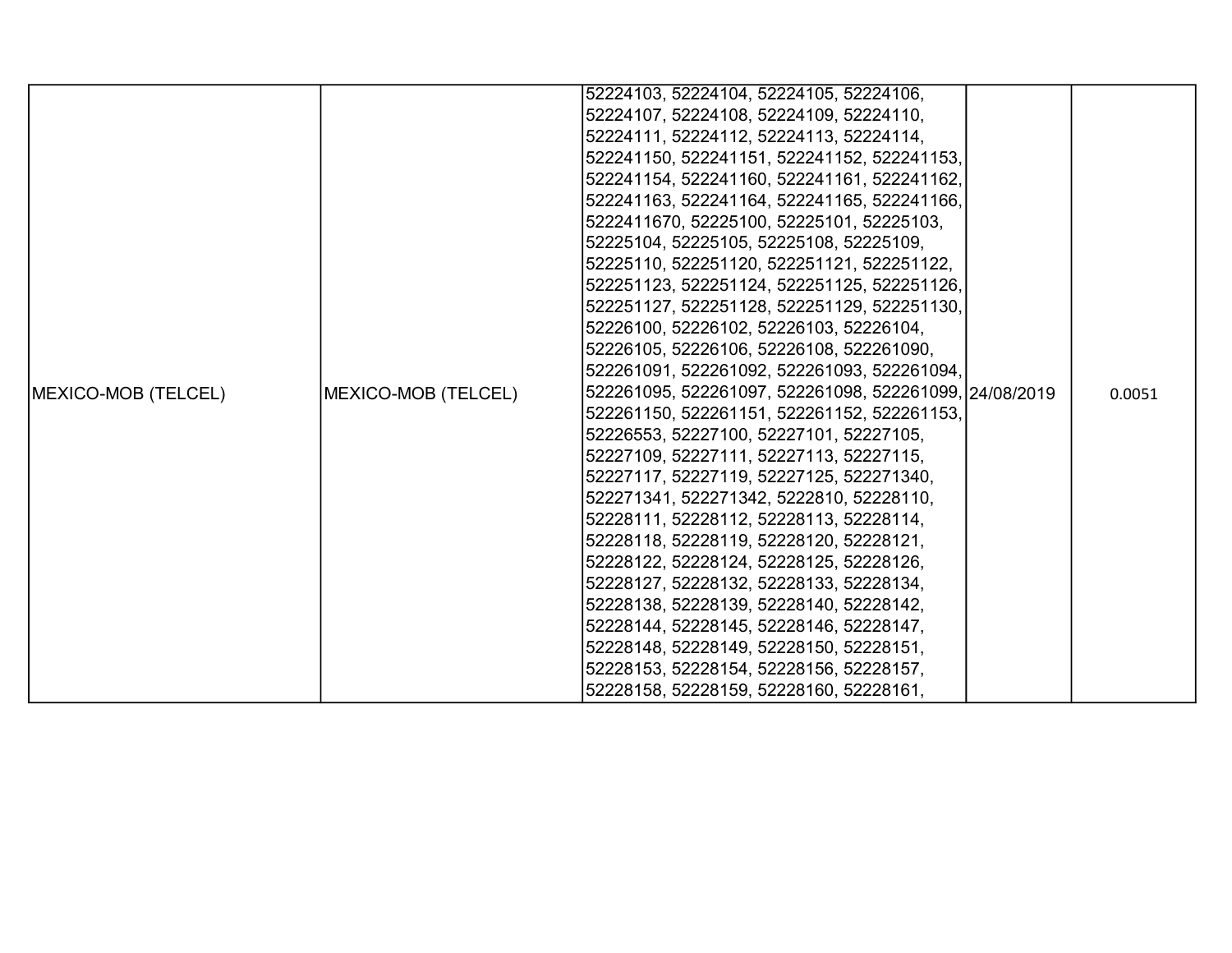|                     |                     | 52241414, 52241419, 52241420, 52243100,                |        |
|---------------------|---------------------|--------------------------------------------------------|--------|
|                     |                     | 52243101, 52243103, 52243106, 52243107,                |        |
|                     |                     | 52243108, 52243110, 52243112, 52243113,                |        |
|                     |                     | 52243114, 52243115, 52243116, 52243119,                |        |
|                     |                     | 52243121, 52243123, 52243124, 52243126,                |        |
|                     |                     | 5224312700, 5224312701, 5224312702,                    |        |
|                     |                     | 522431271, 522431272, 522431273, 522431274,            |        |
|                     |                     | 522431275, 522431276, 522431277,                       |        |
|                     |                     | 5224312780, 5224312781, 5224312782,                    |        |
|                     |                     | 5224312783, 5224312800, 5224312801,                    |        |
|                     |                     | 5224312802, 5224312803, 5224312804,                    |        |
|                     |                     | 5224312805, 5224312806, 5224312807,                    |        |
|                     |                     | 5224312808, 5224312809, 522431281,                     |        |
|                     |                     | 522431282, 522431283, 522431284, 522431285,            |        |
| MEXICO-MOB (TELCEL) | MEXICO-MOB (TELCEL) | 522431286, 522431287, 522431288, 522431289, 24/08/2019 | 0.0051 |
|                     |                     | 52243130, 52243131, 522431320, 522431321,              |        |
|                     |                     | 522431322, 522431323, 52243434, 52243435,              |        |
|                     |                     | 52244100, 52244102, 52244106, 52244109,                |        |
|                     |                     | 52244110, 52244111, 52244113, 52244117,                |        |
|                     |                     | 52244118, 52244119, 52244120, 52244121,                |        |
|                     |                     | 52244122, 52244123, 52244124, 52244130,                |        |
|                     |                     | 52244131, 52244137, 52244139, 52244140,                |        |
|                     |                     | 52244146, 52244147, 522441480, 522441481,              |        |
|                     |                     | 522441482, 522441483, 52244158, 522441590,             |        |
|                     |                     | 522441591, 522441592, 522441593, 522441594,            |        |
|                     |                     | 522441595, 5224415960, 5224415961,                     |        |
|                     |                     | 5224415962, 5224415963, 5224415964,                    |        |
|                     |                     | 5224415965, 5224415966, 5224415967,                    |        |
|                     |                     | 52244187, 522441880, 522441881, 522441882,             |        |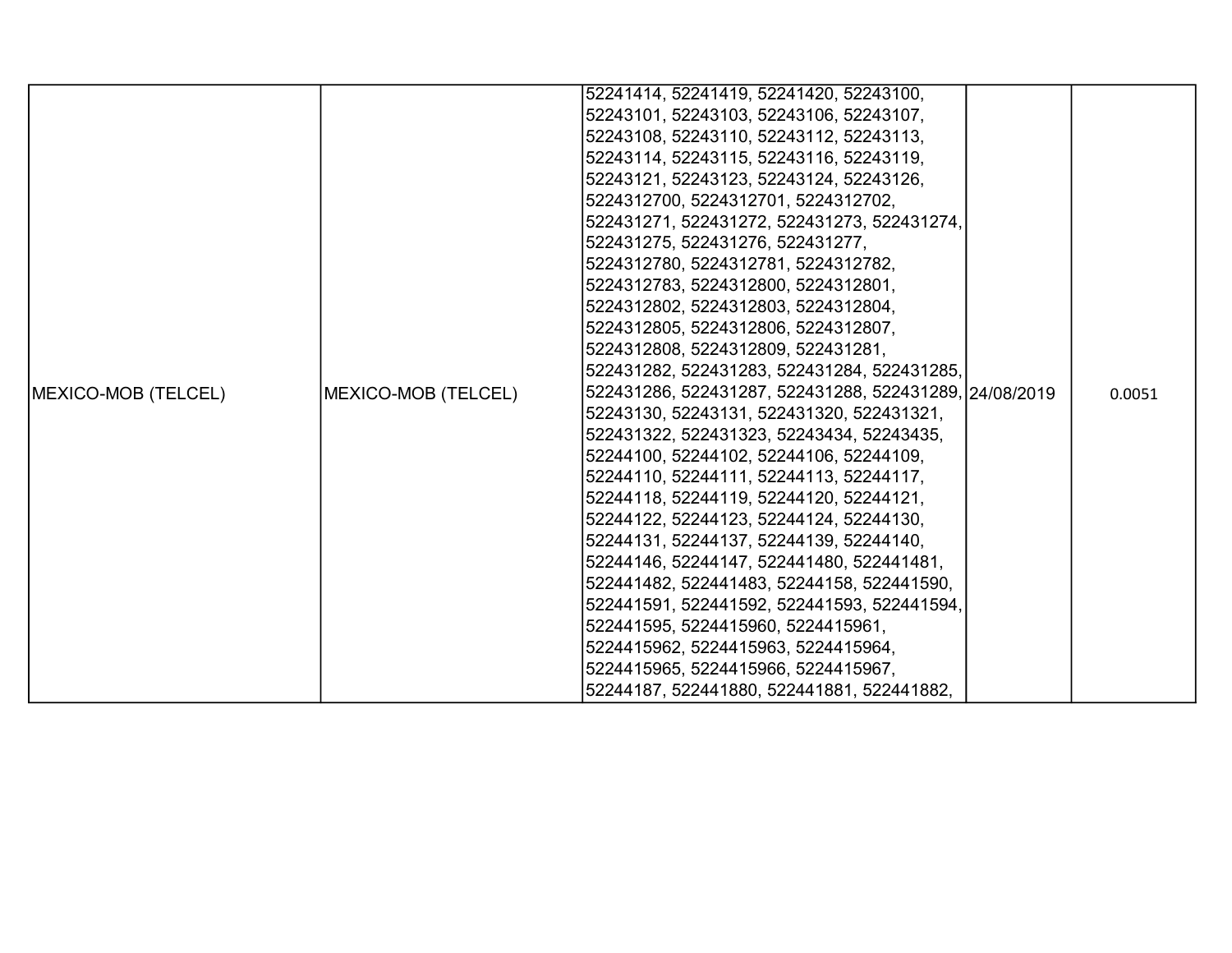|                     |                     | 52278112, 52278113, 52278114, 52278115,                |        |
|---------------------|---------------------|--------------------------------------------------------|--------|
|                     |                     | 52278116, 52278117, 52278118, 52278119,                |        |
|                     |                     | 52278120, 52278121, 52278122, 52278123,                |        |
|                     |                     | 52278124, 522781250, 522781251, 522781252,             |        |
|                     |                     | 522781253, 522781254, 522781255, 52279100,             |        |
|                     |                     | 52279104, 52279105, 52279106, 52279107,                |        |
|                     |                     | 52279108, 52279109, 52279110, 52279111,                |        |
|                     |                     | 52279112, 52279113, 52279114, 52279115,                |        |
|                     |                     | 522791160, 522791161, 522791162, 522791163,            |        |
|                     |                     | 522791164, 522791165, 522791166, 522791167,            |        |
|                     |                     | 5227911680, 5227911681, 5227911682,                    |        |
|                     |                     | 5227911683, 5227911684, 5227911685,                    |        |
|                     |                     | 5227911686, 5227911687, 5227911688,                    |        |
|                     |                     | 5227911689, 522791169, 522791170,                      |        |
| MEXICO-MOB (TELCEL) | MEXICO-MOB (TELCEL) | 522791171, 522791172, 522791173, 522791174, 24/08/2019 | 0.0051 |
|                     |                     | 522791175, 522791176, 522791177, 522791178,            |        |
|                     |                     | 52281102, 52281106, 522811120, 522811121,              |        |
|                     |                     | 522811122, 522811123, 522811124, 522811125,            |        |
|                     |                     | 52281869, 52281870, 52281879, 52282100,                |        |
|                     |                     | 52282101, 52282103, 52282104, 52282105,                |        |
|                     |                     | 52282107, 52282108, 52282110, 52282111,                |        |
|                     |                     | 52282118, 52282119, 52282123, 52282126,                |        |
|                     |                     | 52282127, 52282128, 52282129, 52282130,                |        |
|                     |                     | 5228213100, 5228213101, 5228213102,                    |        |
|                     |                     | 5228213103, 5228213104, 5228213105,                    |        |
|                     |                     | 5228213106, 5228213107, 5228213108,                    |        |
|                     |                     | 5228213109, 522821311, 522821312,                      |        |
|                     |                     | 522821313, 522821314, 522821315, 522821316,            |        |
|                     |                     | 5228213170, 5228213171, 5228213172,                    |        |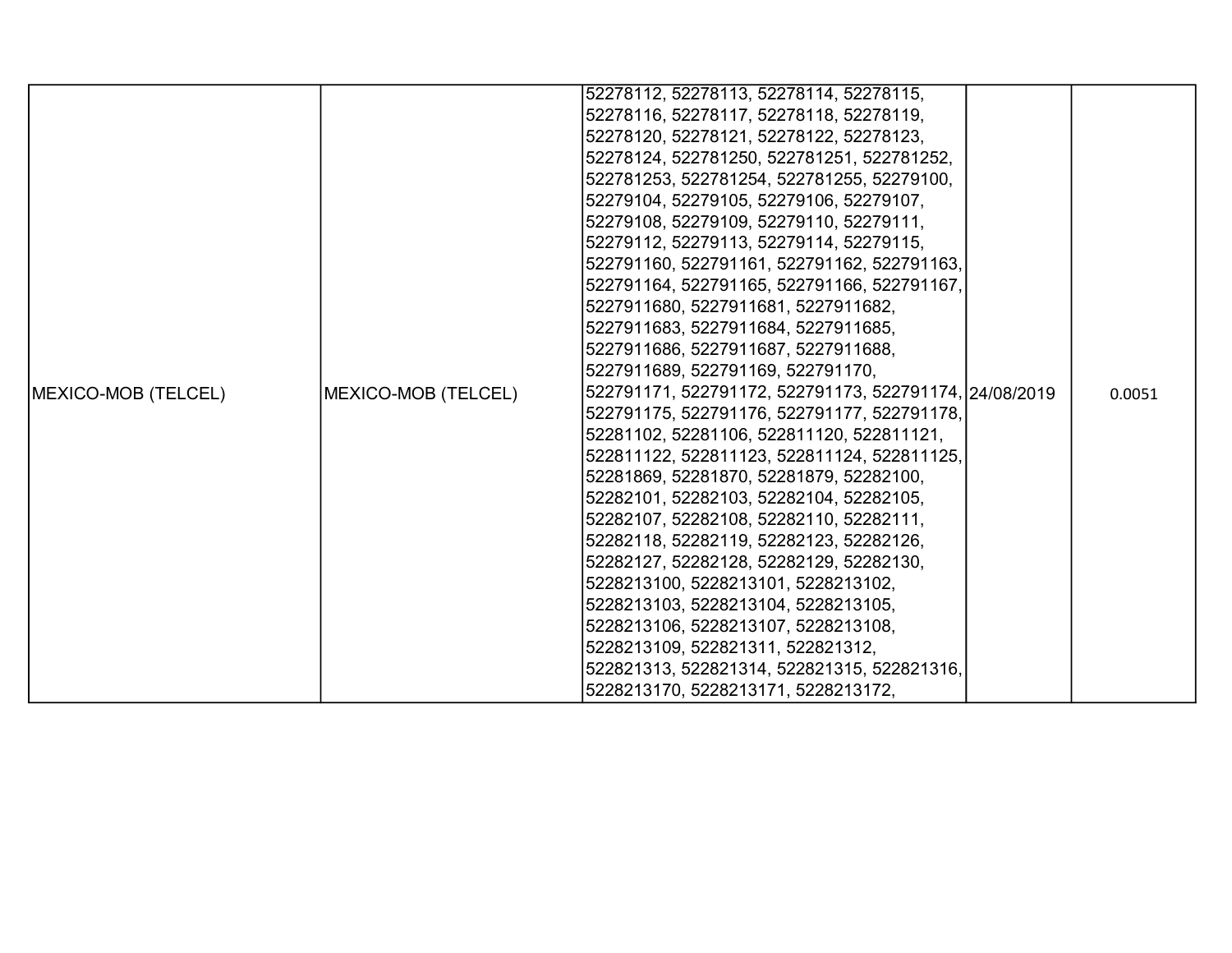|                     |                     | 52322304, 52322305, 523223070, 523223071,   |             |        |
|---------------------|---------------------|---------------------------------------------|-------------|--------|
|                     |                     | 5232230720, 5232230721, 5232230722,         |             |        |
|                     |                     | 5232230723, 5232230724, 5232230725,         |             |        |
|                     |                     | 5232230726, 5232230727, 5232230728,         |             |        |
|                     |                     | 5232230729, 5232230730, 5232230731,         |             |        |
|                     |                     | 5232230732, 5232230733, 5232230734,         |             |        |
|                     |                     | 5232230735, 5232230736, 5232230737,         |             |        |
|                     |                     | 5232230738, 5232230739, 5232230740,         |             |        |
|                     |                     | 5232230741, 5232230742, 5232230743,         |             |        |
|                     |                     | 5232230744, 5232230745, 5232230746,         |             |        |
|                     |                     | 5232230747, 5232230748, 5232230749,         |             |        |
|                     |                     | 523223075, 523223076, 523223077, 523223078, |             |        |
|                     |                     | 523223079, 52322320, 52322321, 52322322,    |             |        |
|                     |                     | 52322323, 52322429, 52322728, 52322779,     |             |        |
| MEXICO-MOB (TELCEL) | MEXICO-MOB (TELCEL) | 52322888, 52322889, 52323100, 52323101,     | l24/08/2019 | 0.0051 |
|                     |                     | 52323104, 52323105, 52323106, 52323108,     |             |        |
|                     |                     | 52323112, 52323113, 52323116, 52323117,     |             |        |
|                     |                     | 52323118, 52323120, 52323121, 52323122,     |             |        |
|                     |                     | 52323123, 52323124, 52323126, 52323127,     |             |        |
|                     |                     | 52323129, 52323130, 52323131, 52323132,     |             |        |
|                     |                     | 52323134, 52323135, 523231360, 523231361,   |             |        |
|                     |                     | 523231362, 523231363, 523231364,            |             |        |
|                     |                     | 5232313650, 5232313651, 5232313652,         |             |        |
|                     |                     | 5232313653, 5232313654, 5232313655,         |             |        |
|                     |                     | 5232313656, 5232313657, 5232313658,         |             |        |
|                     |                     | 5232313659, 523231366, 523231367,           |             |        |
|                     |                     | 523231368, 523231369, 523231422, 523231423, |             |        |
|                     |                     | 523231424, 523231425, 523231426, 523231427, |             |        |
|                     |                     | 523231428, 523231429, 52323143, 523231440,  |             |        |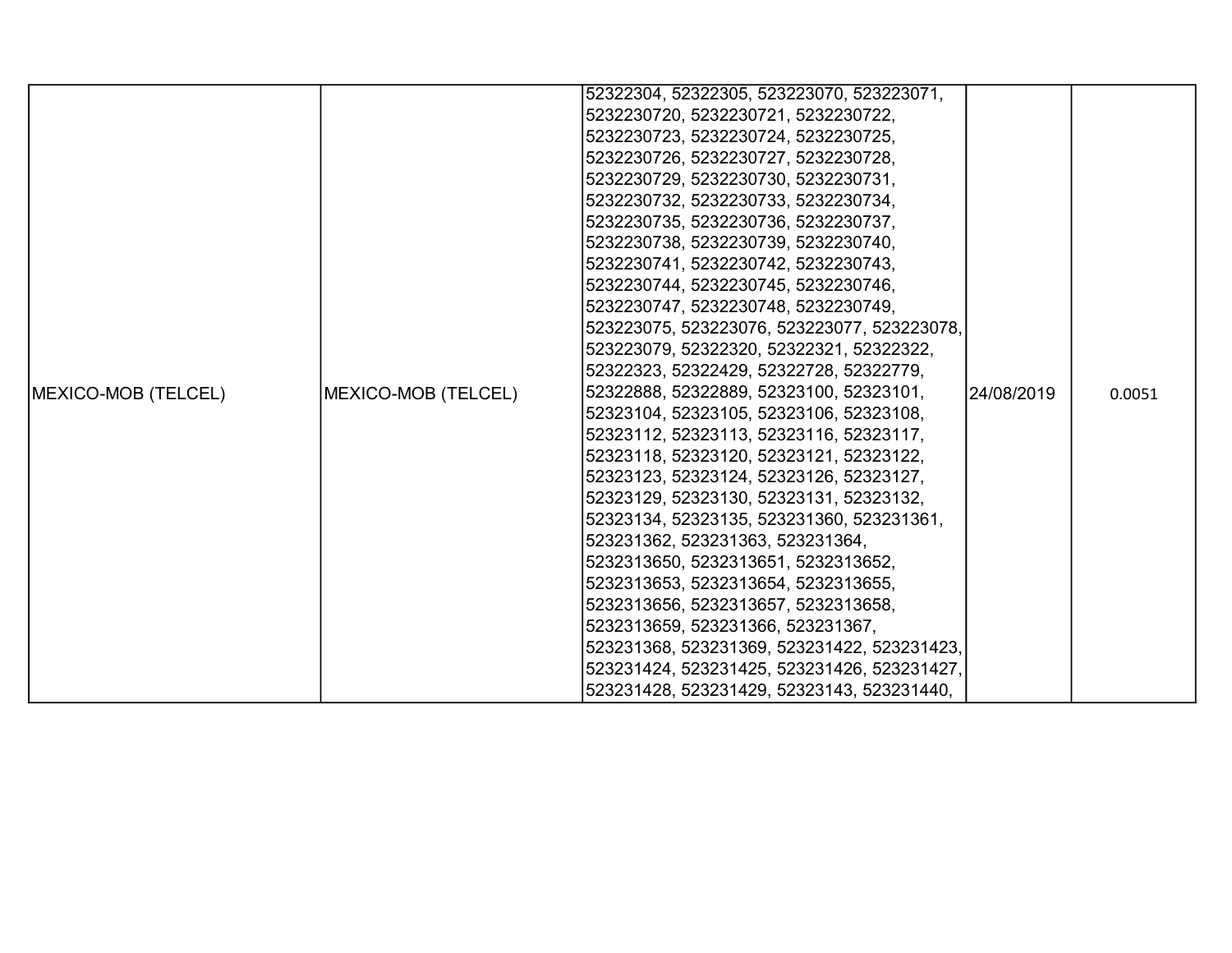|                             |                     | 52352105, 52352106, 52352107, 52352110,     |             |        |
|-----------------------------|---------------------|---------------------------------------------|-------------|--------|
|                             |                     | 52352111, 52352112, 52352113, 52352116,     |             |        |
|                             |                     | 52352117, 52352123, 52352125, 52352132,     |             |        |
|                             |                     | 52352136, 52352138, 52352139, 52352142,     |             |        |
|                             |                     | 52352144, 52352145, 52352146, 52352147,     |             |        |
|                             |                     | 52352154, 52352155, 52352156, 52352163,     |             |        |
|                             |                     | 52352164, 5235216500, 5235216501,           |             |        |
|                             |                     | 5235216502, 5235216503, 5235216504,         |             |        |
|                             |                     | 5235216505, 5235216506, 5235216507,         |             |        |
|                             |                     | 5235216508, 5235216509, 523521652,          |             |        |
|                             |                     | 523521655, 523521656, 523521657, 523521658, |             |        |
|                             |                     | 523521659, 52352193, 52352194, 52352523,    |             |        |
|                             |                     | 52352528, 52352529, 52352557, 52352561,     |             |        |
|                             |                     | 52353100, 52353101, 52353102, 52353105,     |             |        |
| <b>IMEXICO-MOB (TELCEL)</b> | MEXICO-MOB (TELCEL) | 52353106, 52353107, 52353108, 52353109,     | 124/08/2019 | 0.0051 |
|                             |                     | 52353110, 52353120, 52353123, 52353124,     |             |        |
|                             |                     | 52353125, 52353126, 52353127, 52353131,     |             |        |
|                             |                     | 52353132, 52353133, 52353134, 52353135,     |             |        |
|                             |                     | 52353152, 523531530, 523531531, 5235315320, |             |        |
|                             |                     | 5235315321, 5235315322, 5235315323,         |             |        |
|                             |                     | 5235315324, 5235315325, 5235315326,         |             |        |
|                             |                     | 5235315327, 5235315328, 5235315329,         |             |        |
|                             |                     | 5235315330, 5235315331, 5235315332,         |             |        |
|                             |                     | 5235315333, 5235315334, 5235315335,         |             |        |
|                             |                     | 5235315336, 5235315337, 5235315338,         |             |        |
|                             |                     | 5235315339, 5235315340, 5235315341,         |             |        |
|                             |                     | 5235315342, 5235315343, 5235315344,         |             |        |
|                             |                     | 5235315345, 5235315346, 5235315347,         |             |        |
|                             |                     | 5235315348, 5235315349, 5235315350,         |             |        |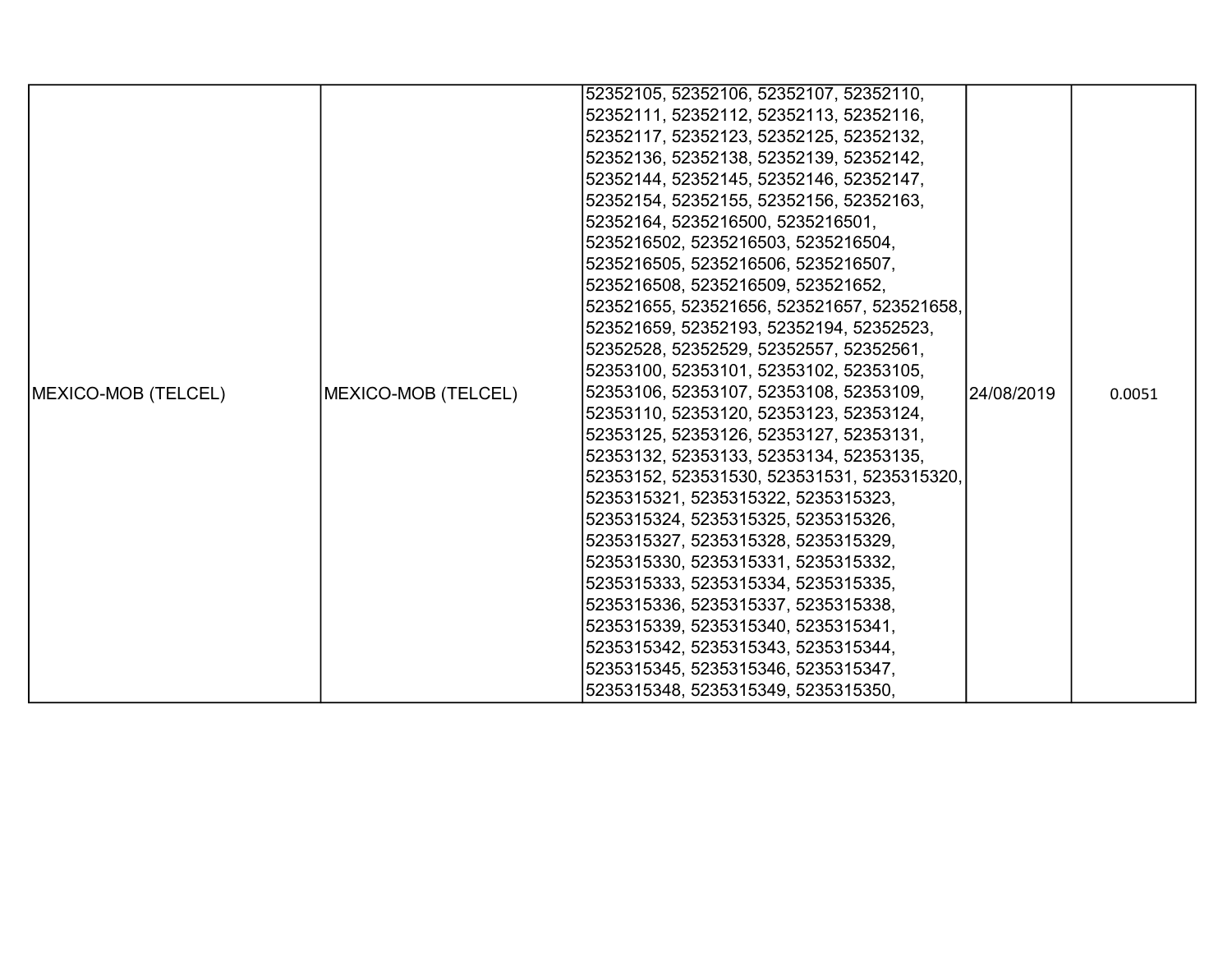|                     |                     | 52425133, 52425134, 52425135, 52425139,                |  |        |
|---------------------|---------------------|--------------------------------------------------------|--|--------|
|                     |                     | 524251400, 524251401, 524251402, 524251403,            |  |        |
|                     |                     | 524251404, 524251405, 524251406, 524251408,            |  |        |
|                     |                     | 524251409, 52425146, 52425147, 524251480,              |  |        |
|                     |                     | 52426102, 52427100, 52427102, 52427103,                |  |        |
|                     |                     | 52427104, 52427109, 52427112, 52427114,                |  |        |
|                     |                     | 52427115, 52427116, 52427117, 52427118,                |  |        |
|                     |                     | 52427119, 52427120, 52427121, 52427122,                |  |        |
|                     |                     | 52427123, 52427126, 52427127, 52427150,                |  |        |
|                     |                     | 52427151, 52427152, 52427157, 52427161,                |  |        |
|                     |                     | 52427162, 52427165, 52427166, 52427167,                |  |        |
|                     |                     | 52427168, 52427183, 52427184, 52427185,                |  |        |
|                     |                     | 52427186, 52427201, 52427202, 52427203,                |  |        |
|                     |                     | 524272040, 524272041, 524272042, 524272043,            |  |        |
| MEXICO-MOB (TELCEL) | MEXICO-MOB (TELCEL) | 524272044, 524272045, 524272046, 524272047, 24/08/2019 |  | 0.0051 |
|                     |                     | 524272048, 524272049, 52427219, 52427224,              |  |        |
|                     |                     | 52427225, 52427226, 52427227, 52427228,                |  |        |
|                     |                     | 524272290, 524272291, 52427231, 52427273,              |  |        |
|                     |                     | 52427276, 52427277, 52427278, 52427288,                |  |        |
|                     |                     | 52427289, 52427290, 52427427, 52428102,                |  |        |
|                     |                     | 52428103, 52428105, 52428106, 52428107,                |  |        |
|                     |                     | 52428108, 52428109, 52428110, 52428112,                |  |        |
|                     |                     | 52428114, 52428120, 52428126, 52428127,                |  |        |
|                     |                     | 524281310, 524281311, 524281312, 524281313,            |  |        |
|                     |                     | 524281314, 524281315, 524281316, 524281317,            |  |        |
|                     |                     | 524281318, 524281319, 52428147, 524281480,             |  |        |
|                     |                     | 524281481, 52428681, 52428687, 52429100,               |  |        |
|                     |                     | 52429101, 52429105, 52429107, 52429109,                |  |        |
|                     |                     | 52429111, 52429113, 52429115, 52429119,                |  |        |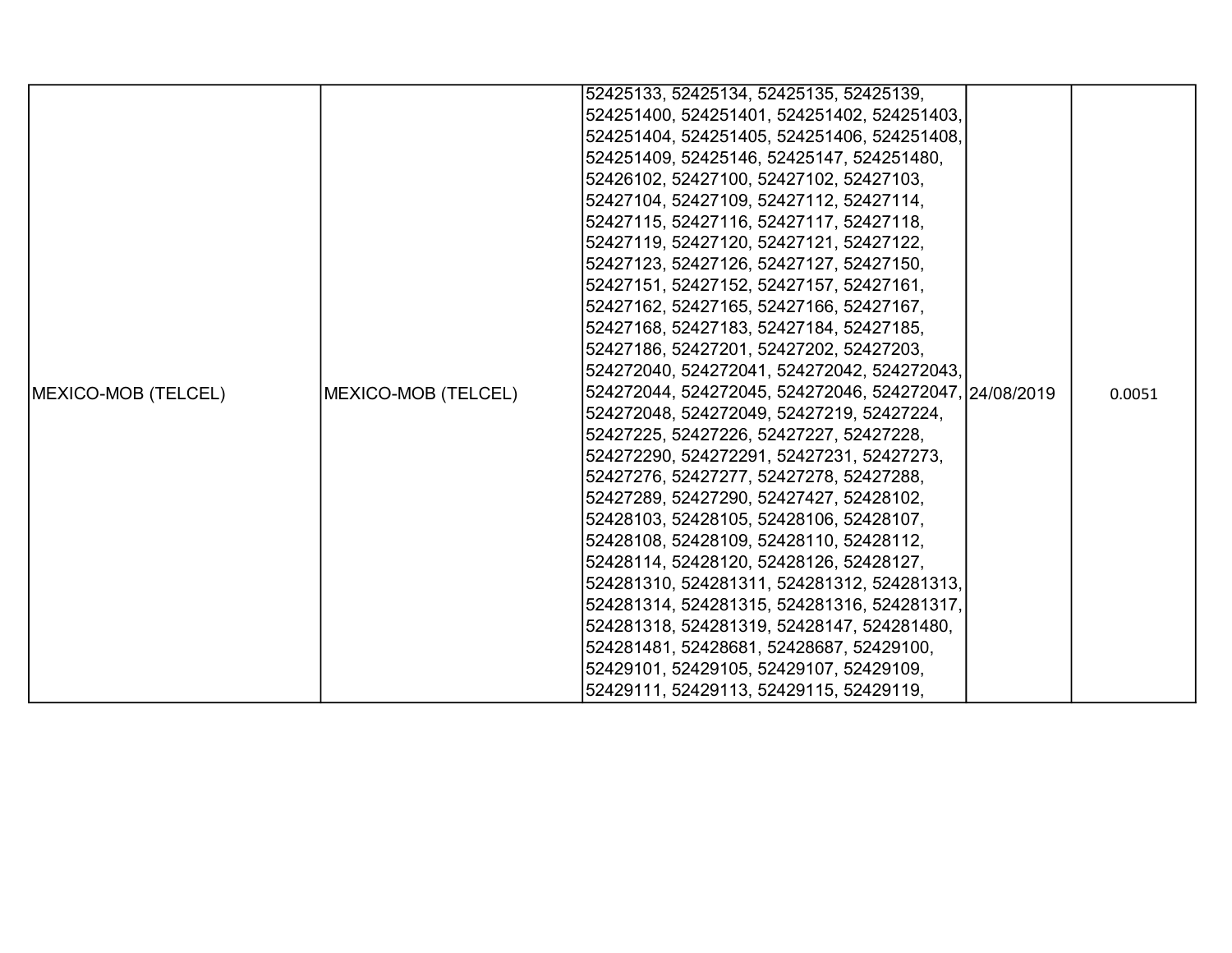|                     |                     | 52444396, 52444397, 52444411, 52444412,     |            |        |
|---------------------|---------------------|---------------------------------------------|------------|--------|
|                     |                     | 52444413, 52444414, 52444415, 52444416,     |            |        |
|                     |                     | 52444417, 52444418, 52444419, 5244442,      |            |        |
|                     |                     | 5244443, 52444440, 52444441, 52444443,      |            |        |
|                     |                     | 52444444, 52444445, 52444446, 52444447,     |            |        |
|                     |                     | 52444448, 52444449, 52444450, 52444451,     |            |        |
|                     |                     | 52444452, 52444453, 52444457, 52444481,     |            |        |
|                     |                     | 52444496, 52444497, 52444498, 52444501,     |            |        |
|                     |                     | 52444502, 52444503, 52444504, 52444505,     |            |        |
|                     |                     | 52444506, 52444507, 52444508, 52444509,     |            |        |
|                     |                     | 52444510, 52444511, 52444512, 52444537,     |            |        |
|                     |                     | 52444538, 52444539, 52444540, 52444541,     |            |        |
|                     |                     | 52444542, 52444543, 52444544, 52444545,     |            |        |
|                     |                     | 52444546, 52444572, 52444573, 52444574,     |            |        |
| MEXICO-MOB (TELCEL) | MEXICO-MOB (TELCEL) | 52444575, 52444576, 52444577, 52444578,     | 24/08/2019 | 0.0051 |
|                     |                     | 52444579, 52444583, 52444584, 52444586,     |            |        |
|                     |                     | 52444587, 52444800, 52444801, 52444802,     |            |        |
|                     |                     | 52444803, 52444819, 52444827, 52444829,     |            |        |
|                     |                     | 52444836, 52444843, 52444844, 52444845,     |            |        |
|                     |                     | 52444846, 52444856, 52444857, 52444858,     |            |        |
|                     |                     | 52444859, 52444860, 52445100, 52445101,     |            |        |
|                     |                     | 52445103, 52445105, 52445106, 52445108,     |            |        |
|                     |                     | 52445109, 52445110, 52445111, 52445112,     |            |        |
|                     |                     | 52445113, 52445117, 52445122, 52445123,     |            |        |
|                     |                     | 52445131, 52445135, 52445139, 52445140,     |            |        |
|                     |                     | 52445141, 52445144, 52445145, 52445157,     |            |        |
|                     |                     | 52445158, 524451590, 524451591, 524451592,  |            |        |
|                     |                     | 524451593, 524451594, 524451595, 524451596, |            |        |
|                     |                     | 524451597, 524451598, 524451599, 52445181,  |            |        |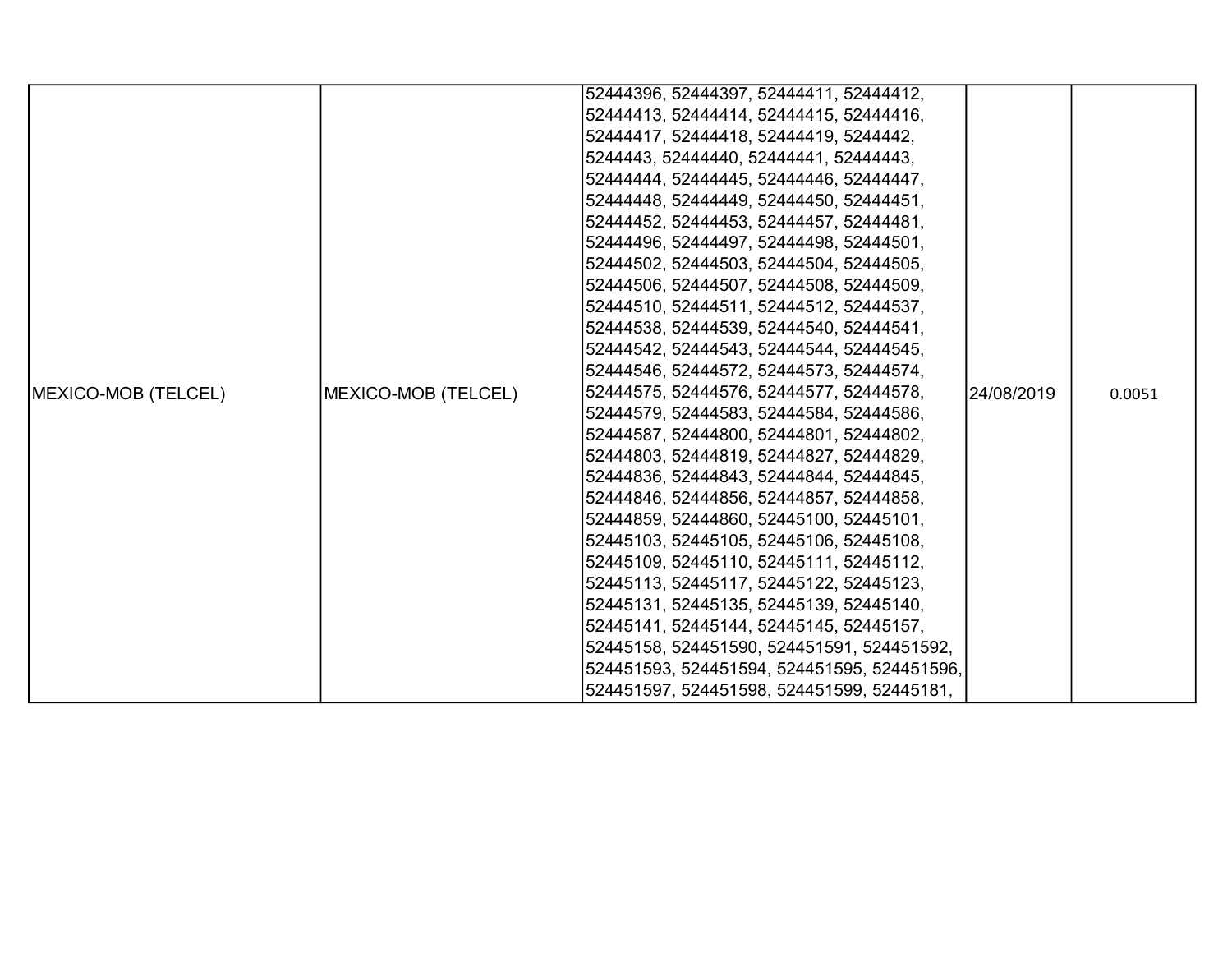|                     |                     | 52468115, 52468117, 52468118, 52468120,     |            |        |
|---------------------|---------------------|---------------------------------------------|------------|--------|
|                     |                     | 52468123, 52468129, 52468132, 524681370,    |            |        |
|                     |                     | 524681371, 524681372, 524681373, 524681374, |            |        |
|                     |                     | 524681375, 524681376, 524681377, 524681378, |            |        |
|                     |                     | 524681379, 52468155, 52468156, 524681570,   |            |        |
|                     |                     | 52468680, 52468686, 52468687, 52468689,     |            |        |
|                     |                     | 52469103, 52469107, 52469113, 52469121,     |            |        |
|                     |                     | 52469124, 52469126, 52469128, 52469132,     |            |        |
|                     |                     | 52469133, 524691340, 524691341, 524691342,  |            |        |
|                     |                     | 524691343, 524691344, 524691345, 524691346, |            |        |
|                     |                     | 524691347, 524691348, 524691349, 52469141,  |            |        |
|                     |                     | 524691420, 524691421, 524691422, 52469603,  |            |        |
|                     |                     | 52469621, 52469697, 52471101, 52472100,     |            |        |
|                     |                     | 52472101, 52472107, 52472108, 52472111,     |            |        |
| MEXICO-MOB (TELCEL) | MEXICO-MOB (TELCEL) | 52472113, 52472133, 52472137, 52472139,     | 24/08/2019 | 0.0051 |
|                     |                     | 52472140, 52472158, 52472159, 52472161,     |            |        |
|                     |                     | 52472165, 52472166, 524721680, 524721681,   |            |        |
|                     |                     | 524721682, 524721683, 524721684, 524721685, |            |        |
|                     |                     | 524721686, 524721687, 524721688, 524721689, |            |        |
|                     |                     | 52472179, 52472180, 52472565, 52472721,     |            |        |
|                     |                     | 52472737, 52472738, 52473100, 52473101,     |            |        |
|                     |                     | 52473103, 52473108, 52473114, 52473117,     |            |        |
|                     |                     | 52473118, 52473119, 52473120, 52473121,     |            |        |
|                     |                     | 52473122, 52473124, 52473139, 52473140,     |            |        |
|                     |                     | 52473144, 52473147, 52473148, 52473164,     |            |        |
|                     |                     | 52473165, 52473171, 524731720, 524731721,   |            |        |
|                     |                     | 524731722, 524731723, 524731724, 524731725, |            |        |
|                     |                     | 524731726, 524731727, 524731728, 524731729, |            |        |
|                     |                     | 52473180, 524731810, 524731811, 524731812,  |            |        |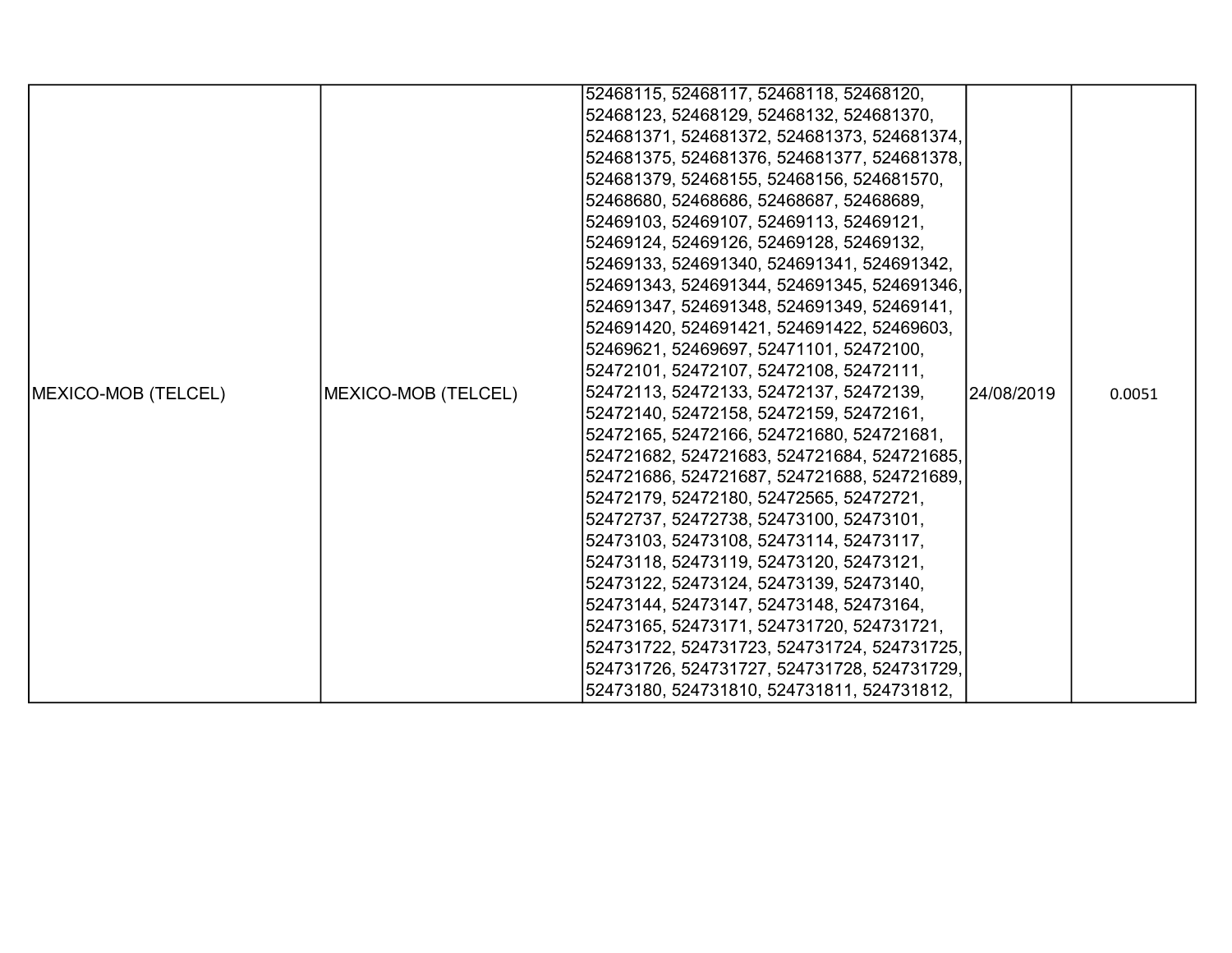|                             |                                                                                    | 524981238, 524981239, 524981280, 524981281, |             |        |
|-----------------------------|------------------------------------------------------------------------------------|---------------------------------------------|-------------|--------|
|                             |                                                                                    |                                             |             |        |
|                             |                                                                                    | 524981282, 524981283, 524981284, 524981285, |             |        |
|                             |                                                                                    | 524981286, 524981287, 524981288, 52498981,  |             |        |
|                             |                                                                                    | 52499100, 52499102, 52499103, 52499105,     |             |        |
|                             |                                                                                    | 524991100, 524991101, 524991102, 52551001,  |             |        |
|                             |                                                                                    | 52551002, 52551003, 52551004, 52551005,     |             |        |
|                             |                                                                                    | 52551006, 52551007, 52551008, 52551009,     |             |        |
|                             |                                                                                    | 52551010, 52551011, 52551012, 52551013,     |             |        |
|                             |                                                                                    | 52551014, 52551015, 52551016, 52551017,     |             |        |
|                             |                                                                                    | 52551044, 52551045, 52551046, 52551047,     |             |        |
|                             |                                                                                    | 52551048, 52551068, 52551069, 52551070,     |             |        |
|                             |                                                                                    | 52551071, 52551072, 52551128, 52551129,     |             |        |
|                             |                                                                                    | 5255113, 5255114, 52551150, 52551151,       |             |        |
|                             |                                                                                    | 52551152, 52551153, 52551154, 52551155,     |             |        |
| <b>IMEXICO-MOB (TELCEL)</b> | MEXICO-MOB (TELCEL)                                                                | 52551156, 52551186, 52551187, 52551188,     | l24/08/2019 | 0.0051 |
|                             |                                                                                    | 52551189, 5255119, 52551200, 52551201,      |             |        |
|                             |                                                                                    | 52551202, 52551224, 52551225, 52551227,     |             |        |
|                             |                                                                                    | 52551228, 52551229, 5255123, 5255124,       |             |        |
|                             |                                                                                    | 52551286, 52551287, 52551288, 52551289,     |             |        |
|                             |                                                                                    | 5255129, 5255130, 52551310, 52551319,       |             |        |
|                             | 52551320, 52551321, 52551322, 52551329,<br>52551330, 52551331, 52551332, 52551333, |                                             |             |        |
|                             |                                                                                    |                                             |             |        |
|                             |                                                                                    | 52551335, 52551336, 52551337, 52551338,     |             |        |
|                             |                                                                                    | 52551339, 52551340, 52551341, 52551342,     |             |        |
|                             |                                                                                    | 52551343, 52551344, 52551345, 52551353,     |             |        |
|                             |                                                                                    | 52551354, 52551355, 52551356, 52551357,     |             |        |
|                             |                                                                                    | 52551358, 52551359, 5255136, 5255137,       |             |        |
|                             |                                                                                    | 52551380, 52551381, 52551382, 52551384,     |             |        |
|                             |                                                                                    | 52551385, 52551386, 52551387, 52551388,     |             |        |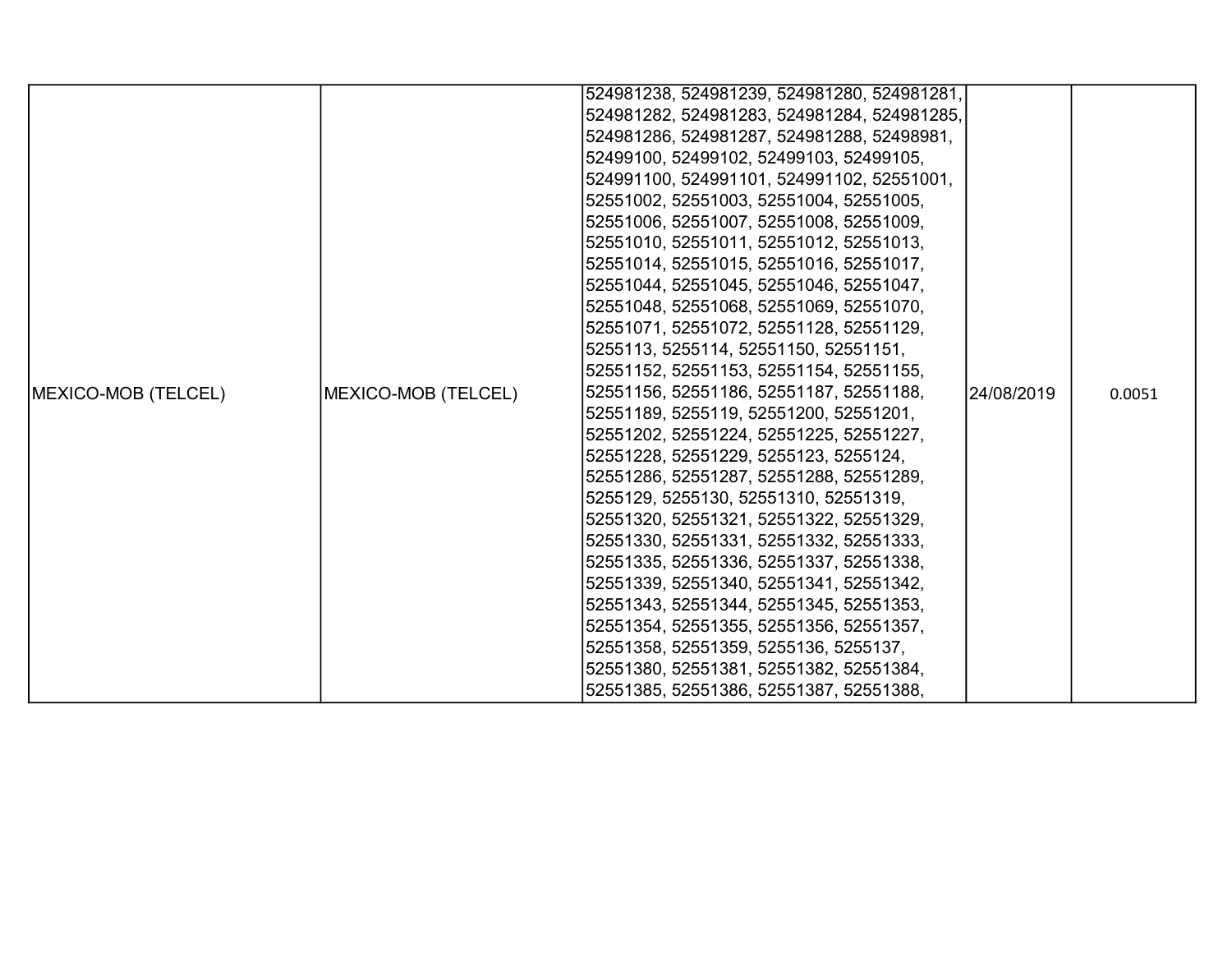|                            |                                         | 526131415, 526131416, 526131417, 526131418, |            |        |
|----------------------------|-----------------------------------------|---------------------------------------------|------------|--------|
|                            |                                         | 5261410, 52614110, 52614111, 52614112,      |            |        |
|                            |                                         | 52614115, 52614116, 52614117, 52614118,     |            |        |
|                            |                                         | 52614119, 5261412, 52614130, 52614131,      |            |        |
|                            |                                         | 52614132, 52614133, 52614136, 52614137,     |            |        |
|                            |                                         | 52614138, 52614139, 52614140, 52614141,     |            |        |
|                            |                                         | 52614142, 52614152, 52614153, 52614154,     |            |        |
|                            |                                         | 52614156, 52614157, 52614159, 52614160,     |            |        |
|                            |                                         | 52614161, 52614162, 52614163, 52614167,     |            |        |
|                            |                                         | 52614168, 52614169, 52614174, 52614175,     |            |        |
|                            |                                         | 52614176, 52614177, 52614178, 52614181,     |            |        |
|                            |                                         | 52614182, 52614183, 52614184, 52614188,     |            |        |
|                            |                                         | 52614189, 52614190, 52614191, 52614192,     |            |        |
|                            |                                         | 52614195, 52614196, 52614197, 52614198,     |            |        |
| <b>MEXICO-MOB (TELCEL)</b> | MEXICO-MOB (TELCEL)                     | 52614199, 52614215, 52614216, 52614217,     | 24/08/2019 | 0.0051 |
|                            |                                         | 52614218, 52614219, 52614220, 52614221,     |            |        |
|                            |                                         | 52614222, 52614223, 52614224, 52614225,     |            |        |
|                            |                                         | 52614227, 52614228, 52614229, 52614230,     |            |        |
|                            |                                         | 52614231, 52614234, 52614235, 52614239,     |            |        |
|                            | 52614240, 52614241, 52614242, 52614243, |                                             |            |        |
|                            |                                         | 52614244, 52614245, 52614246, 52614247,     |            |        |
|                            |                                         | 52614249, 52614250, 52614251, 52614252,     |            |        |
|                            |                                         | 52614253, 52614254, 52614255, 52614256,     |            |        |
|                            |                                         | 52614268, 52614275, 52614276, 52614277,     |            |        |
|                            |                                         | 52614278, 52614279, 52614280, 52614281,     |            |        |
|                            |                                         | 52614283, 52614284, 52614285, 52614286,     |            |        |
|                            |                                         | 52614289, 52614336, 52614337, 52614338,     |            |        |
|                            |                                         | 52614339, 52614342, 52614343, 52614344,     |            |        |
|                            |                                         | 52614345, 52614349, 52614351, 52614352,     |            |        |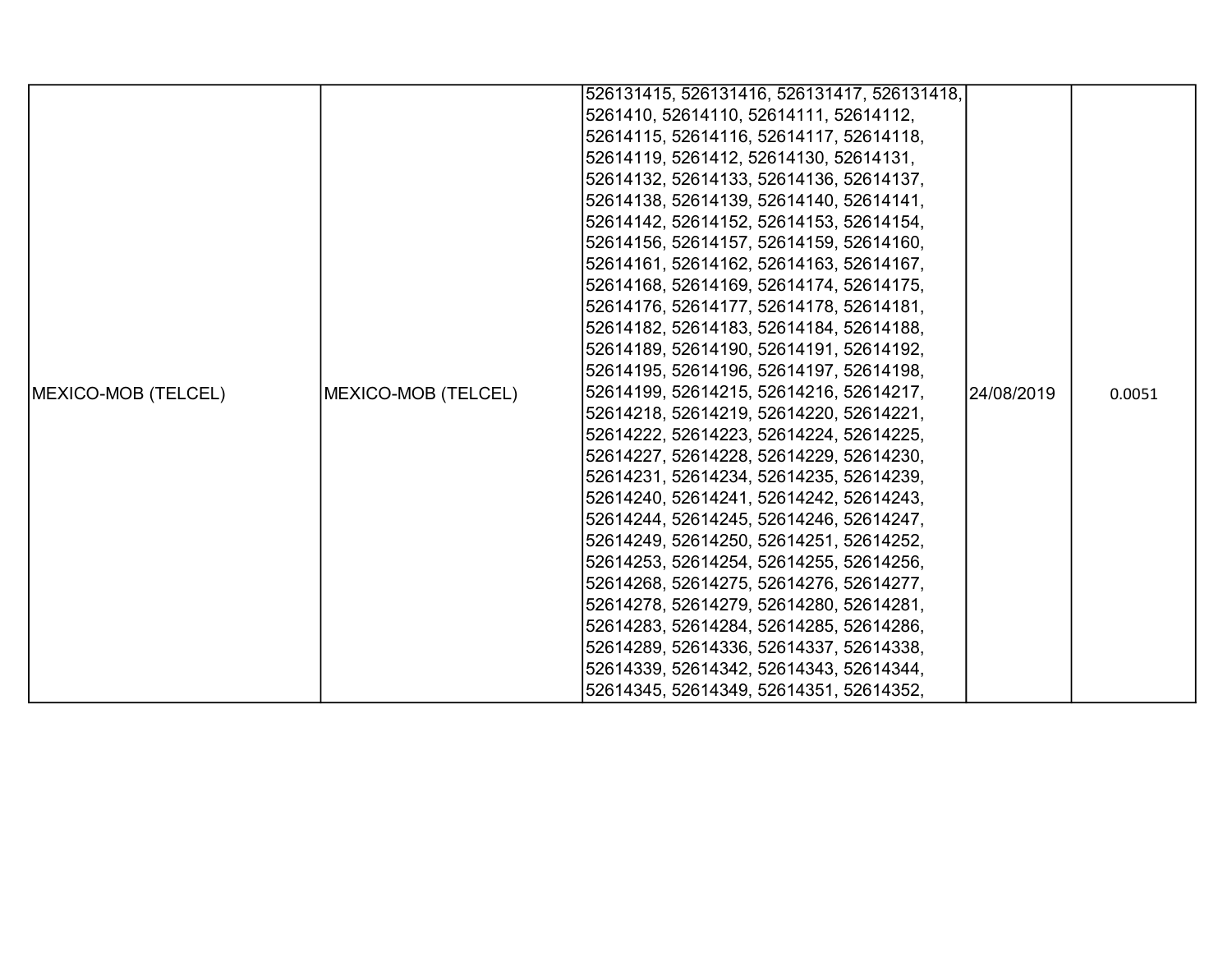|                            |                     | 52641327, 52642100, 52642104, 52642107,     |            |        |
|----------------------------|---------------------|---------------------------------------------|------------|--------|
|                            |                     | 52642109, 52642112, 52642113, 52642114,     |            |        |
|                            |                     | 52642115, 52642116, 52642117, 52642134,     |            |        |
|                            |                     | 52642135, 52642136, 52642137, 52642140,     |            |        |
|                            |                     | 52642141, 52642142, 52642145, 52642147,     |            |        |
|                            |                     | 52642149, 52642150, 52642151, 52642152,     |            |        |
|                            |                     | 52642156, 52642157, 52642158, 526421600,    |            |        |
|                            |                     | 526421601, 526421602, 526421603, 526421604, |            |        |
|                            |                     | 52642423, 52642425, 52642426, 52642428,     |            |        |
|                            |                     | 52642482, 52642483, 52642853, 52643103,     |            |        |
|                            |                     | 52644100, 52644101, 52644102, 52644103,     |            |        |
|                            |                     | 52644110, 52644114, 52644115, 52644117,     |            |        |
|                            |                     | 52644118, 52644121, 52644122, 52644126,     |            |        |
|                            |                     | 52644127, 52644129, 52644133, 52644134,     |            |        |
| <b>MEXICO-MOB (TELCEL)</b> | MEXICO-MOB (TELCEL) | 52644137, 52644138, 52644139, 52644140,     | 24/08/2019 | 0.0051 |
|                            |                     | 52644141, 52644142, 52644143, 52644145,     |            |        |
|                            |                     | 52644146, 52644149, 52644150, 52644154,     |            |        |
|                            |                     | 52644155, 52644156, 52644159, 52644161,     |            |        |
|                            |                     | 52644167, 52644168, 52644171, 52644172,     |            |        |
|                            |                     | 52644173, 52644188, 52644189, 5264419,      |            |        |
|                            |                     | 52644200, 52644201, 52644202, 52644203,     |            |        |
|                            |                     | 52644204, 52644209, 52644210, 52644211,     |            |        |
|                            |                     | 52644212, 52644213, 52644220, 52644221,     |            |        |
|                            |                     | 52644222, 52644225, 52644226, 52644227,     |            |        |
|                            |                     | 52644228, 52644229, 52644230, 52644231,     |            |        |
|                            |                     | 52644232, 52644233, 52644234, 52644235,     |            |        |
|                            |                     | 52644236, 52644248, 52644249, 5264425,      |            |        |
|                            |                     | 52644260, 52644261, 526442620, 526442621,   |            |        |
|                            |                     | 526442622, 526442623, 526442624, 52644407,  |            |        |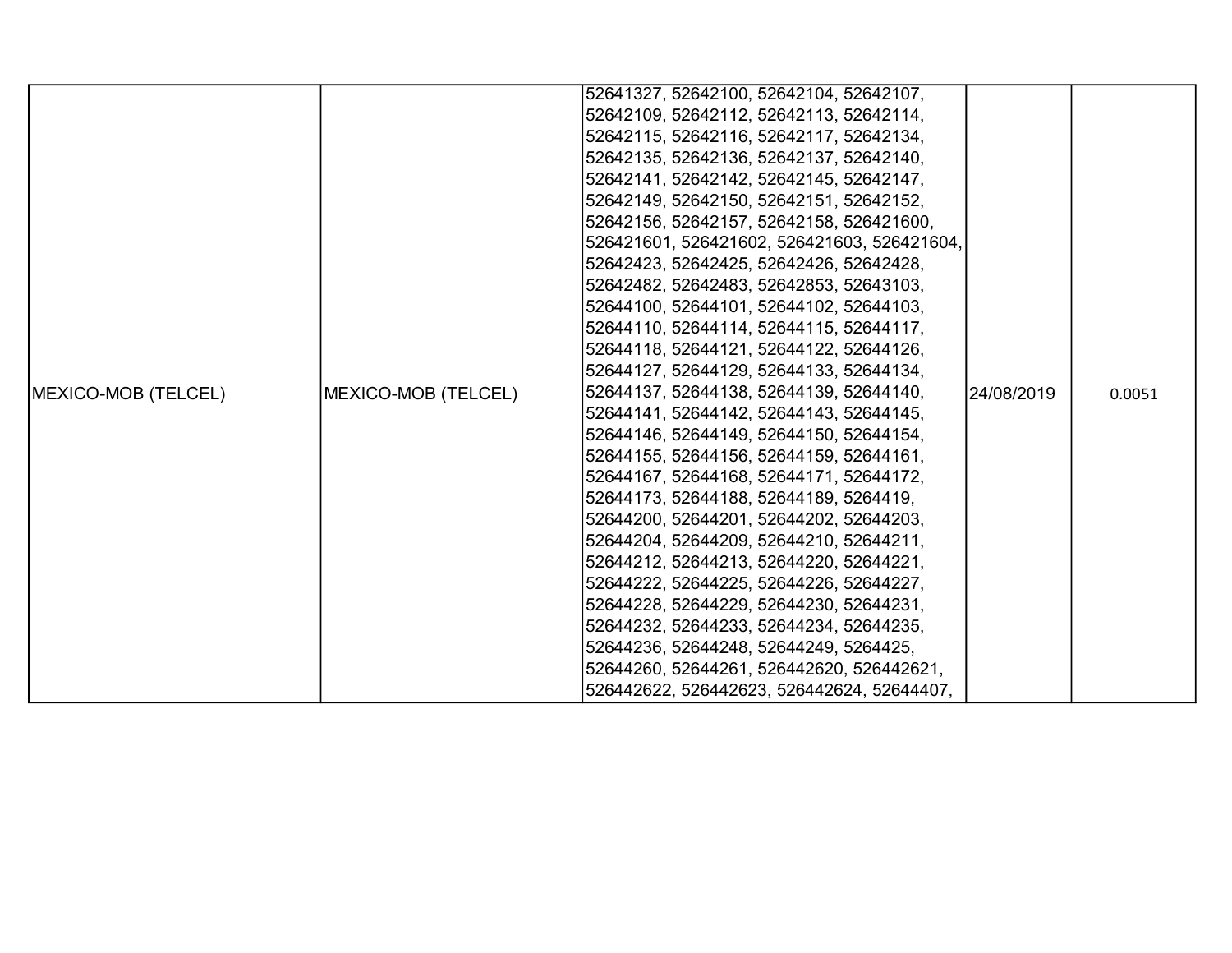|                            |                     | 52664582, 52664583, 52664584, 52664585,     |            |        |
|----------------------------|---------------------|---------------------------------------------|------------|--------|
|                            |                     | 52664586, 52664587, 526645880, 526645882,   |            |        |
|                            |                     | 526645883, 526645884, 526645885, 526645886, |            |        |
|                            |                     | 526645887, 526645888, 526645889, 52664589,  |            |        |
|                            |                     | 52664590, 52664591, 52664592, 52664594,     |            |        |
|                            |                     | 52664595, 52664596, 52664597, 52664599,     |            |        |
|                            |                     | 52664603, 52664604, 52664605, 52664610,     |            |        |
|                            |                     | 52664611, 52664612, 52664613, 52664614,     |            |        |
|                            |                     | 52664616, 52664628, 52664632, 52664640,     |            |        |
|                            |                     | 52664641, 52664642, 52664648, 52664651,     |            |        |
|                            |                     | 526646571, 526646572, 526646573, 526646574, |            |        |
|                            |                     | 526646575, 526646576, 526646577, 526646578, |            |        |
|                            |                     | 526646579, 52664665, 52664666, 52664669,    |            |        |
|                            |                     | 52664670, 52664673, 52664674, 52664678,     |            |        |
| <b>MEXICO-MOB (TELCEL)</b> | MEXICO-MOB (TELCEL) | 52664693, 52664694, 52664695, 52664696,     | 24/08/2019 | 0.0051 |
|                            |                     | 52664697, 52664698, 52664699, 52664708,     |            |        |
|                            |                     | 526647091, 526647092, 526647093, 526647094, |            |        |
|                            |                     | 526647095, 526647096, 526647097, 526647098, |            |        |
|                            |                     | 526647099, 52664723, 52664724, 52664725,    |            |        |
|                            |                     | 52664726, 52664727, 52664728, 52664729,     |            |        |
|                            |                     | 52664730, 52664731, 526647320, 526647321,   |            |        |
|                            |                     | 526647322, 526647323, 526647324, 526647325, |            |        |
|                            |                     | 526647326, 526647327, 526647328, 526647329, |            |        |
|                            |                     | 526647335, 52664749, 5266475, 5266476,      |            |        |
|                            |                     | 52664770, 52664771, 52664772, 52664773,     |            |        |
|                            |                     | 52664774, 52664775, 52664776, 52664778,     |            |        |
|                            |                     | 52664779, 52664780, 52664781, 52664782,     |            |        |
|                            |                     | 52664783, 52664784, 5266480, 52664814,      |            |        |
|                            |                     | 52664815, 52664816, 52664817, 52664818,     |            |        |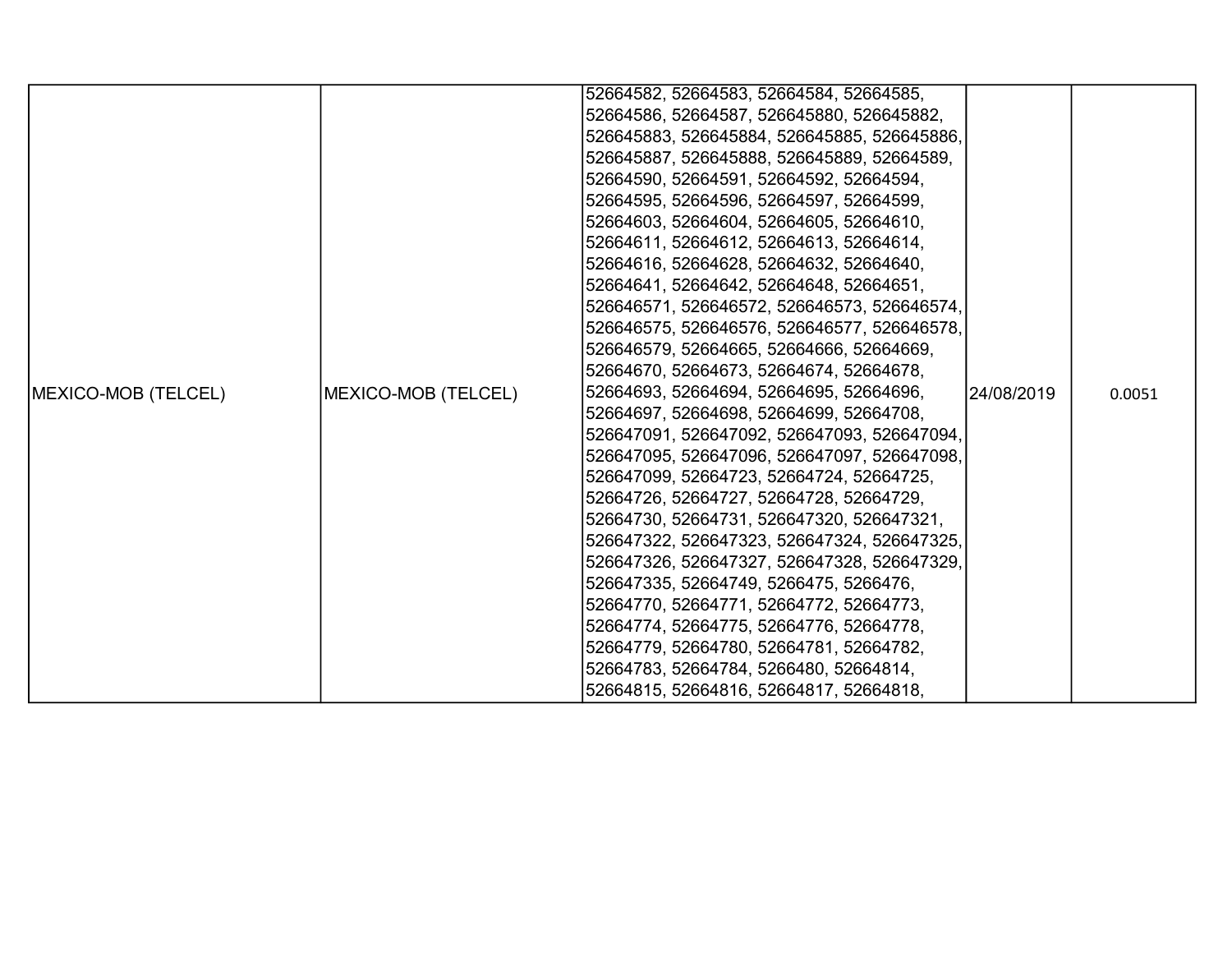|                     |                                                                                                                                                                                                                                                                                                                                                                                                                                                           | 5269512251, 5269512252, 5269512253,         |  |        |
|---------------------|-----------------------------------------------------------------------------------------------------------------------------------------------------------------------------------------------------------------------------------------------------------------------------------------------------------------------------------------------------------------------------------------------------------------------------------------------------------|---------------------------------------------|--|--------|
|                     |                                                                                                                                                                                                                                                                                                                                                                                                                                                           | 5269512254, 526951228, 526951229,           |  |        |
|                     |                                                                                                                                                                                                                                                                                                                                                                                                                                                           | 526951380, 526951381, 526951382, 526951383, |  |        |
|                     |                                                                                                                                                                                                                                                                                                                                                                                                                                                           | 526951384, 526951385, 526951386, 526951387, |  |        |
|                     |                                                                                                                                                                                                                                                                                                                                                                                                                                                           | 52695593, 52695951, 52695956, 52696100,     |  |        |
|                     |                                                                                                                                                                                                                                                                                                                                                                                                                                                           | 52696102, 52696104, 52696105, 52696107,     |  |        |
|                     |                                                                                                                                                                                                                                                                                                                                                                                                                                                           | 52696108, 52696109, 52696110, 52696111,     |  |        |
|                     |                                                                                                                                                                                                                                                                                                                                                                                                                                                           | 52696112, 52696113, 52696115, 52696116,     |  |        |
|                     |                                                                                                                                                                                                                                                                                                                                                                                                                                                           | 526961170, 526961171, 526961172, 526961173, |  |        |
|                     |                                                                                                                                                                                                                                                                                                                                                                                                                                                           | 526961174, 526961175, 526961176, 526961177, |  |        |
|                     |                                                                                                                                                                                                                                                                                                                                                                                                                                                           | 526961178, 52696964, 52697102, 52697104,    |  |        |
|                     |                                                                                                                                                                                                                                                                                                                                                                                                                                                           | 52697107, 52697109, 52697110, 52697111,     |  |        |
|                     |                                                                                                                                                                                                                                                                                                                                                                                                                                                           | 52697112, 52697113, 52697114, 52697115,     |  |        |
|                     |                                                                                                                                                                                                                                                                                                                                                                                                                                                           | 52697116, 526971170, 526971171, 52697729,   |  |        |
| MEXICO-MOB (TELCEL) | MEXICO-MOB (TELCEL)                                                                                                                                                                                                                                                                                                                                                                                                                                       |                                             |  | 0.0051 |
|                     |                                                                                                                                                                                                                                                                                                                                                                                                                                                           | 52698108, 52698109, 52698110, 52698111,     |  |        |
|                     |                                                                                                                                                                                                                                                                                                                                                                                                                                                           |                                             |  |        |
|                     |                                                                                                                                                                                                                                                                                                                                                                                                                                                           | 52698116, 52698117, 526981250, 526981251,   |  |        |
|                     |                                                                                                                                                                                                                                                                                                                                                                                                                                                           | 526981252, 526981253, 52698860, 52698889,   |  |        |
|                     |                                                                                                                                                                                                                                                                                                                                                                                                                                                           |                                             |  |        |
|                     | 52698103, 52698104, 52698106, 52698107,<br>l24/08/2019<br>52698112, 52698113, 52698114, 52698115,<br>52711101, 52712100, 52712101, 52712102,<br>52712105, 52712107, 52712108, 52712113,<br>52712114, 52712115, 52712116, 52712118,<br>52712126, 52712128, 52712129, 52712130,<br>52712132, 52712133, 52712134, 52712135,<br>52712136, 52712138, 52712139, 52712140,<br>52712141, 52712142, 52712143, 52712147,<br>52712148, 52712149, 52712150, 52712151, |                                             |  |        |
|                     |                                                                                                                                                                                                                                                                                                                                                                                                                                                           |                                             |  |        |
|                     |                                                                                                                                                                                                                                                                                                                                                                                                                                                           |                                             |  |        |
|                     |                                                                                                                                                                                                                                                                                                                                                                                                                                                           |                                             |  |        |
|                     |                                                                                                                                                                                                                                                                                                                                                                                                                                                           |                                             |  |        |
|                     |                                                                                                                                                                                                                                                                                                                                                                                                                                                           |                                             |  |        |
|                     |                                                                                                                                                                                                                                                                                                                                                                                                                                                           |                                             |  |        |
|                     |                                                                                                                                                                                                                                                                                                                                                                                                                                                           | 52712152, 52712153, 52712154, 52712155,     |  |        |
|                     |                                                                                                                                                                                                                                                                                                                                                                                                                                                           | 52712158, 52712159, 52712160, 52712162,     |  |        |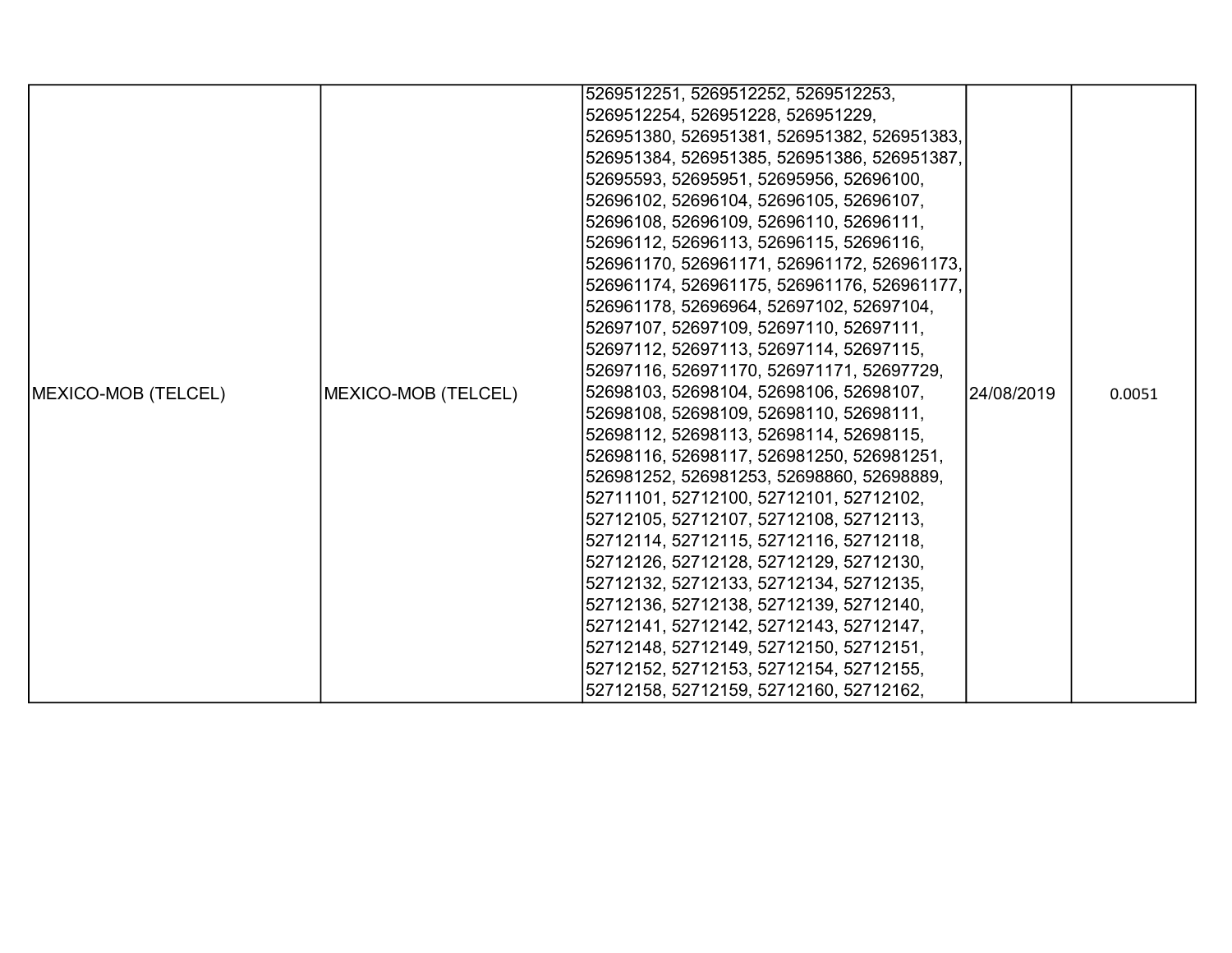|                             |                     | 527411364, 527411365, 527411366, 527411367,            |  |        |
|-----------------------------|---------------------|--------------------------------------------------------|--|--------|
|                             |                     | 527411368, 5274113690, 5274113691,                     |  |        |
|                             |                     | 5274113692, 5274113693, 52741137,                      |  |        |
|                             |                     | 527411380, 527411381, 527411382, 527411383,            |  |        |
|                             |                     | 527411384, 527411385, 527411386, 527411387,            |  |        |
|                             |                     | 527411388, 527411389, 527411440, 527411441,            |  |        |
|                             |                     | 527411442, 527411443, 527411444, 52741145,             |  |        |
|                             |                     | 52741146, 52741411, 52742100, 52742102,                |  |        |
|                             |                     | 52742103, 52742105, 52742106, 52742107,                |  |        |
|                             |                     | 52742109, 52742110, 52742111, 52742112,                |  |        |
|                             |                     | 52742113, 52742114, 52742115, 52742116,                |  |        |
|                             |                     | 52742117, 52742119, 52742120, 527421210,               |  |        |
|                             |                     | 527421211, 527421212, 527421213, 52742122,             |  |        |
|                             |                     | 527421230, 527421231, 527421232, 527421233,            |  |        |
| <b>IMEXICO-MOB (TELCEL)</b> | MEXICO-MOB (TELCEL) | 527421234, 527421235, 527421236, 527421237, 24/08/2019 |  | 0.0051 |
|                             |                     | 527421238, 527421239, 52742424, 52743101,              |  |        |
|                             |                     | 52744102, 52744103, 52744104, 52744105,                |  |        |
|                             |                     | 52744106, 52744107, 52744117, 52744118,                |  |        |
|                             |                     | 52744123, 52744124, 52744128, 52744129,                |  |        |
|                             |                     | 52744135, 52744136, 52744143, 52744144,                |  |        |
|                             |                     | 52744157, 52744159, 52744160, 52744163,                |  |        |
|                             |                     | 52744164, 52744165, 52744166, 52744170,                |  |        |
|                             |                     | 52744171, 52744172, 52744174, 52744175,                |  |        |
|                             |                     | 52744176, 52744177, 52744178, 52744180,                |  |        |
|                             |                     | 52744181, 52744186, 52744187, 52744191,                |  |        |
|                             |                     | 52744192, 52744193, 52744194, 52744204,                |  |        |
|                             |                     | 52744205, 52744207, 52744208, 52744209,                |  |        |
|                             |                     | 52744221, 52744222, 52744223, 52744224,                |  |        |
|                             |                     | 52744225, 52744227, 52744228, 52744229,                |  |        |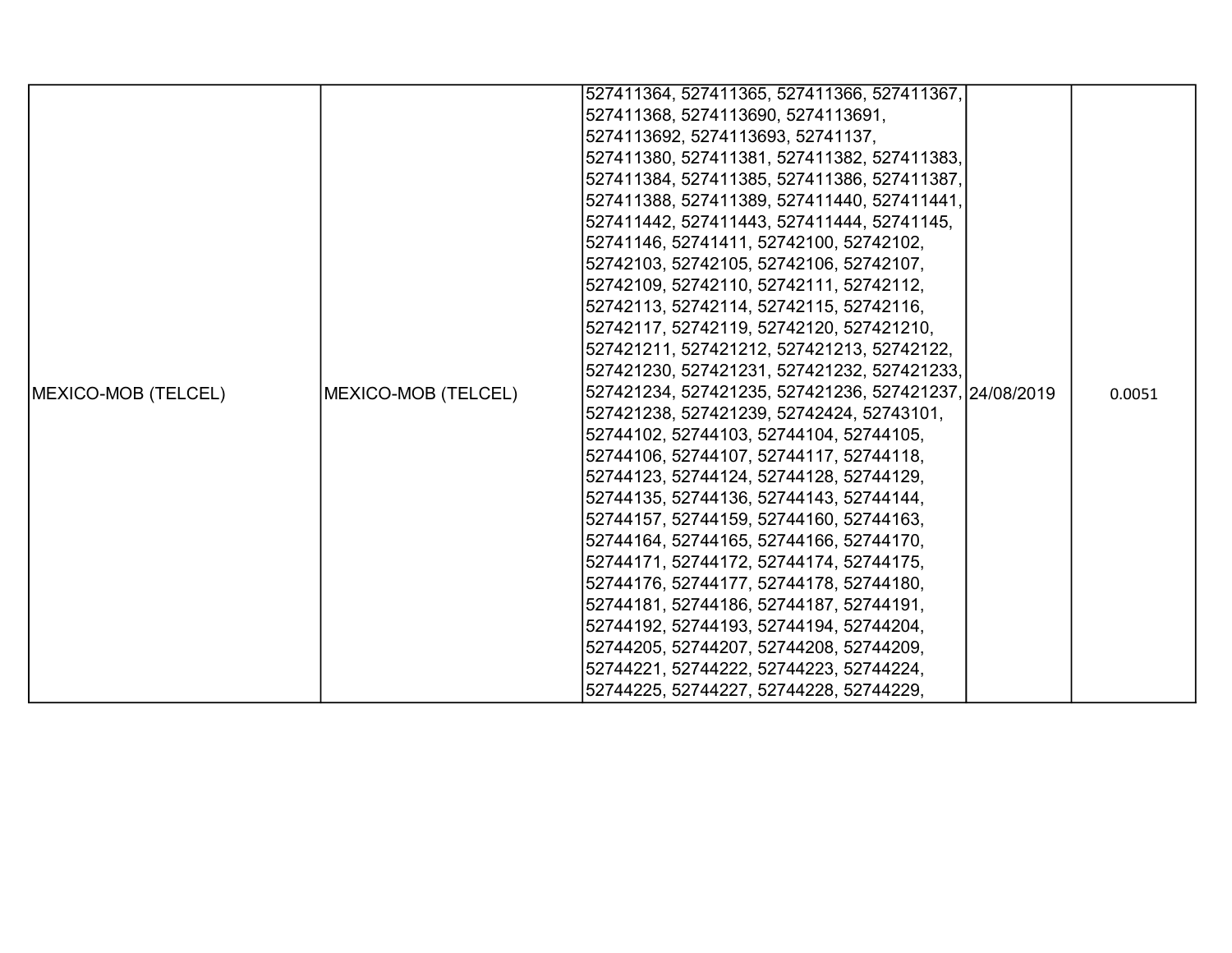|                             |                     | 52771163, 52771172, 52771173, 52771174,  |             |        |
|-----------------------------|---------------------|------------------------------------------|-------------|--------|
|                             |                     | 52771175, 52771176, 52771178, 52771179,  |             |        |
|                             |                     | 5277118, 52771190, 52771191, 52771192,   |             |        |
|                             |                     | 52771194, 52771195, 52771197, 52771198,  |             |        |
|                             |                     | 52771199, 5277120, 52771210, 52771213,   |             |        |
|                             |                     | 52771214, 52771215, 52771216, 52771217,  |             |        |
|                             |                     | 52771218, 52771219, 52771220, 52771221,  |             |        |
|                             |                     | 52771227, 52771234, 52771235, 52771236,  |             |        |
|                             |                     | 52771238, 52771239, 52771240, 52771242,  |             |        |
|                             |                     | 52771243, 52771244, 52771245, 5277126,   |             |        |
|                             |                     | 52771270, 52771297, 52771298, 52771299,  |             |        |
|                             |                     | 52771300, 52771301, 52771302, 52771303,  |             |        |
|                             |                     | 52771321, 52771322, 52771323, 52771324,  |             |        |
|                             |                     | 52771329, 52771330, 52771331, 52771332,  |             |        |
| <b>IMEXICO-MOB (TELCEL)</b> | MEXICO-MOB (TELCEL) | 52771333, 52771334, 52771338, 52771339,  | l24/08/2019 | 0.0051 |
|                             |                     | 5277134, 5277135, 52771360, 52771361,    |             |        |
|                             |                     | 52771362, 52771363, 52771364, 52771365,  |             |        |
|                             |                     | 52771366, 52771402, 52771403, 52771404,  |             |        |
|                             |                     | 52771405, 527714060, 52771525, 52771526, |             |        |
|                             |                     | 52771527, 52771683, 52771684, 52771700,  |             |        |
|                             |                     | 52771701, 52771702, 52771703, 52771705,  |             |        |
|                             |                     | 52771708, 52771712, 52771720, 52771722,  |             |        |
|                             |                     | 52771729, 52771772, 52771775, 52771793,  |             |        |
|                             |                     | 52771794, 52772101, 52772104, 52772105,  |             |        |
|                             |                     | 52772106, 52772108, 52772109, 5277211,   |             |        |
|                             |                     | 52772120, 52772121, 52772122, 52772123,  |             |        |
|                             |                     | 52772124, 52772125, 52772126, 52772128,  |             |        |
|                             |                     | 52772129, 5277213, 52772140, 52772141,   |             |        |
|                             |                     | 52772142, 52772143, 52772144, 52772145,  |             |        |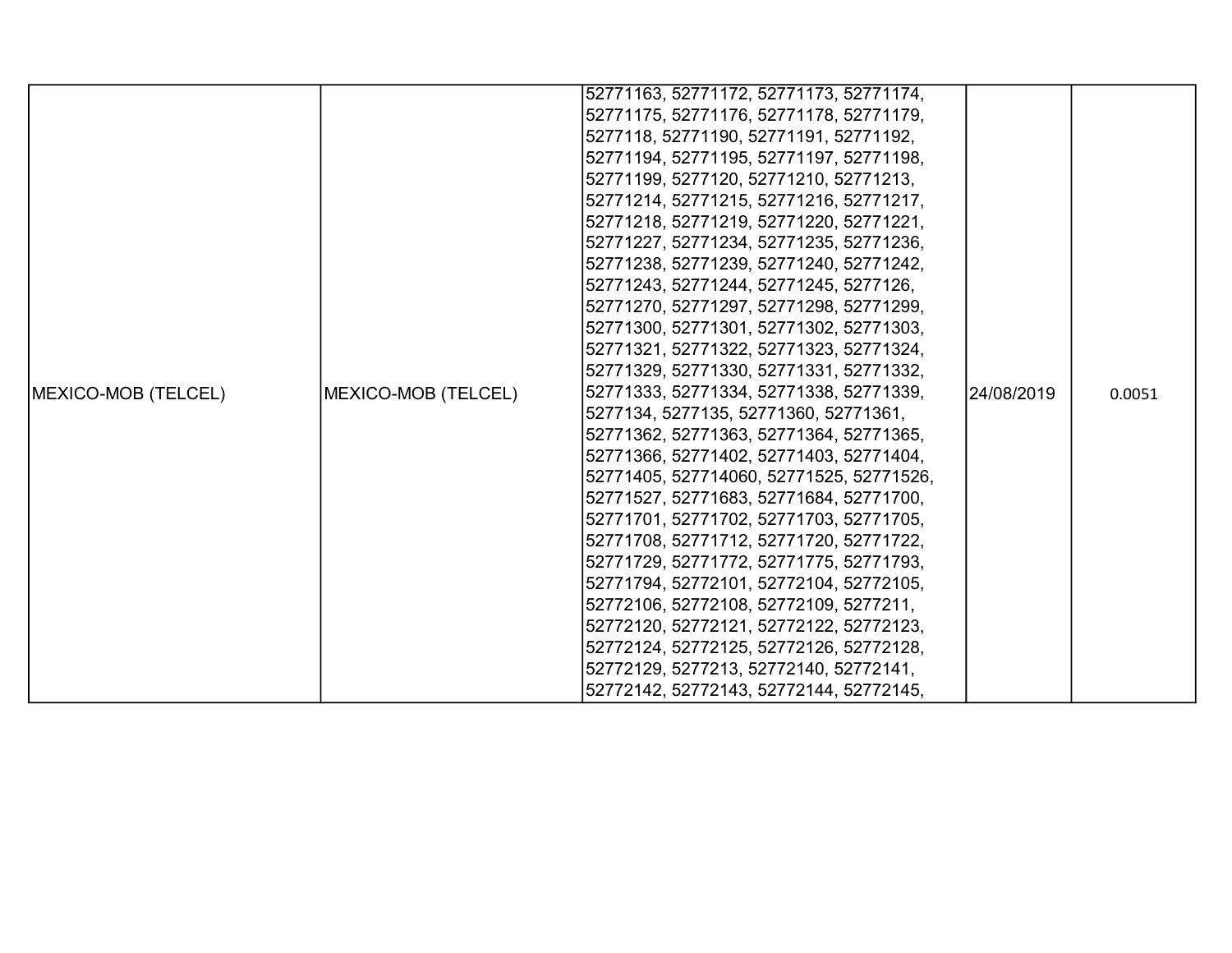|                             |                     | 52811599, 5281160, 52811610, 52811611,  |            |        |
|-----------------------------|---------------------|-----------------------------------------|------------|--------|
|                             |                     | 52811612, 52811613, 52811626, 52811627, |            |        |
|                             |                     | 52811628, 52811629, 52811630, 52811631, |            |        |
|                             |                     | 52811633, 52811634, 52811635, 52811636, |            |        |
|                             |                     | 52811637, 52811638, 52811639, 52811640, |            |        |
|                             |                     | 52811652, 52811653, 52811654, 52811655, |            |        |
|                             |                     | 52811656, 52811657, 52811658, 52811659, |            |        |
|                             |                     | 52811660, 52811661, 52811662, 52811663, |            |        |
|                             |                     | 52811664, 52811665, 52811679, 52811680, |            |        |
|                             |                     | 52811681, 52811682, 52811683, 52811684, |            |        |
|                             |                     | 52811686, 52811687, 52811688, 52811689, |            |        |
|                             |                     | 52811690, 52811691, 52811692, 52811693, |            |        |
|                             |                     | 52811695, 52811696, 52811697, 5281174,  |            |        |
|                             |                     | 52811778, 52811779, 5281178, 5281179,   |            |        |
| <b>IMEXICO-MOB (TELCEL)</b> | MEXICO-MOB (TELCEL) | 52811800, 52811801, 52811802, 52811820, | 24/08/2019 | 0.0051 |
|                             |                     | 52811821, 52811822, 52811823, 52811824, |            |        |
|                             |                     | 52811825, 52811826, 52811827, 52811828, |            |        |
|                             |                     | 52811903, 52811904, 52811905, 52811906, |            |        |
|                             |                     | 52811907, 52811908, 52811909, 52811910, |            |        |
|                             |                     | 52811911, 52811912, 52811913, 52811914, |            |        |
|                             |                     | 52811915, 52811916, 52811917, 52811973, |            |        |
|                             |                     | 52811974, 52811975, 52811976, 52811977, |            |        |
|                             |                     | 52811978, 52811979, 5281198, 5281199,   |            |        |
|                             |                     | 5281200, 5281201, 52812021, 52812022,   |            |        |
|                             |                     | 52812023, 52812024, 52812025, 52812026, |            |        |
|                             |                     | 52812027, 52812028, 52812029, 52812030, |            |        |
|                             |                     | 52812031, 52812032, 52812034, 52812035, |            |        |
|                             |                     | 52812036, 52812037, 52812038, 52812039, |            |        |
|                             |                     | 52812040, 52812100, 52812146, 52812147, |            |        |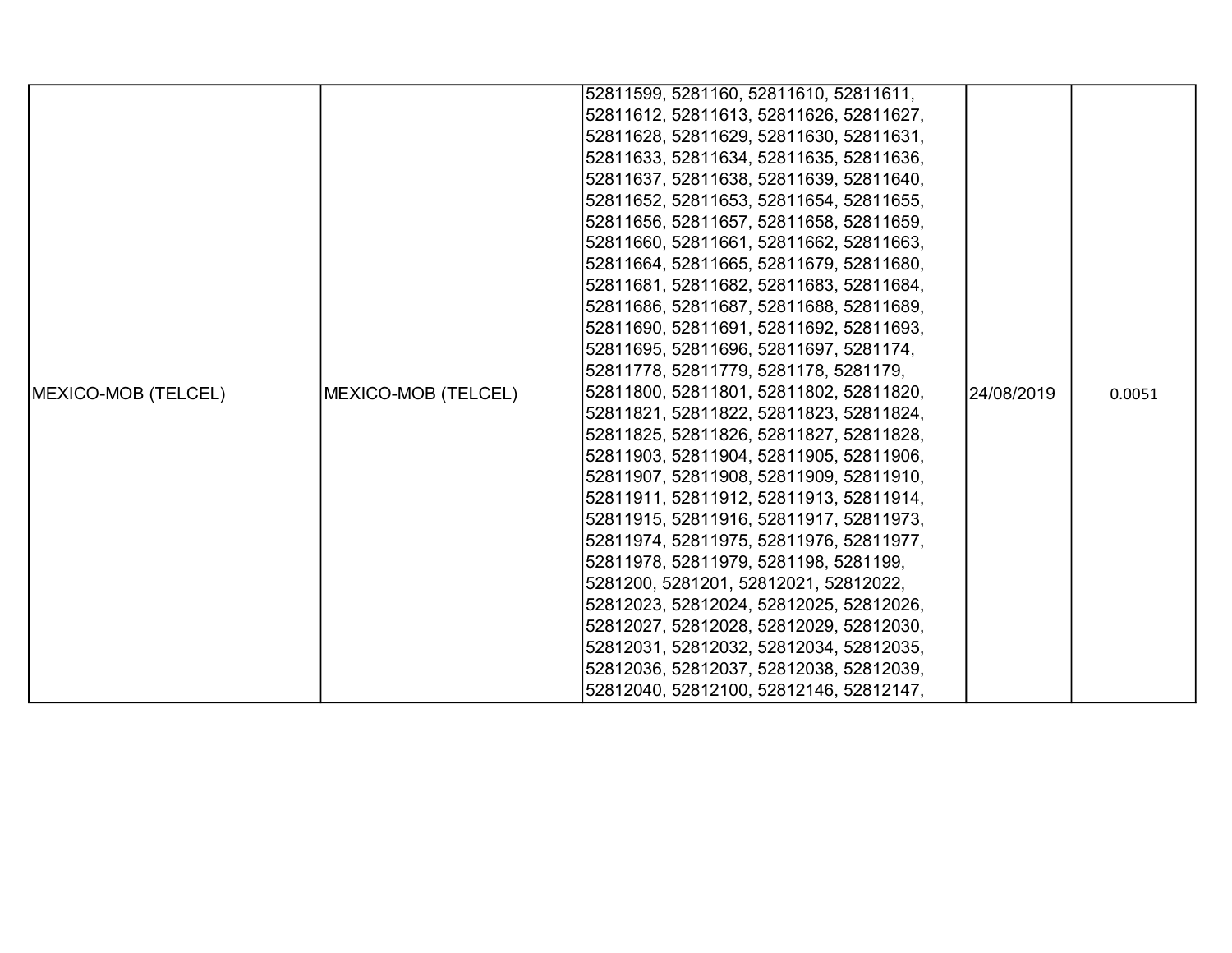|                            |                     | 52864618, 52864809, 52866100, 52866101,     |            |        |
|----------------------------|---------------------|---------------------------------------------|------------|--------|
|                            |                     | 52866107, 52866112, 52866115, 52866116,     |            |        |
|                            |                     | 52866120, 52866123, 52866124, 52866130,     |            |        |
|                            |                     | 52866131, 52866132, 52866133, 52866134,     |            |        |
|                            |                     |                                             |            |        |
|                            |                     | 52866135, 52866136, 52866137, 52866139,     |            |        |
|                            |                     | 52866140, 52866141, 52866142, 52866143,     |            |        |
|                            |                     | 52866147, 52866148, 52866154, 52866155,     |            |        |
|                            |                     | 52866159, 52866163, 52866164, 52866165,     |            |        |
|                            |                     | 52866169, 52866170, 52866171, 52866172,     |            |        |
|                            |                     | 52866173, 52866174, 52866175, 52866176,     |            |        |
|                            |                     | 52866185, 52866200, 52866204, 52866205,     |            |        |
|                            |                     | 52866206, 52866207, 52866208, 52866209,     |            |        |
|                            |                     | 52866210, 52866211, 52866212, 52866213,     |            |        |
|                            |                     | 52866214, 52866234, 52866235, 52866236,     |            |        |
| <b>MEXICO-MOB (TELCEL)</b> | MEXICO-MOB (TELCEL) | 52866237, 52866238, 528662390, 528662391,   | 24/08/2019 | 0.0051 |
|                            |                     | 528662392, 528662393, 528662394, 528662395, |            |        |
|                            |                     | 528662396, 528662397, 528662398, 528662399, |            |        |
|                            |                     | 52866252, 52866253, 52866254, 52866255,     |            |        |
|                            |                     | 52866256, 52866257, 528662580, 528662581,   |            |        |
|                            |                     | 528662582, 528662583, 528662584, 528662585, |            |        |
|                            |                     | 528662586, 528662587, 52866630, 52866638,   |            |        |
|                            |                     | 52866642, 52866643, 52866650, 52866651,     |            |        |
|                            |                     | 52866652, 52867100, 52867102, 52867103,     |            |        |
|                            |                     | 52867104, 52867117, 52867120, 52867126,     |            |        |
|                            |                     | 52867128, 52867129, 52867148, 52867154,     |            |        |
|                            |                     | 52867156, 52867157, 52867161, 52867183,     |            |        |
|                            |                     | 52867223, 52867225, 52867227, 52867228,     |            |        |
|                            |                     | 52867229, 52867230, 52867231, 52867242,     |            |        |
|                            |                     | 52867243, 52867244, 52867245, 52867246,     |            |        |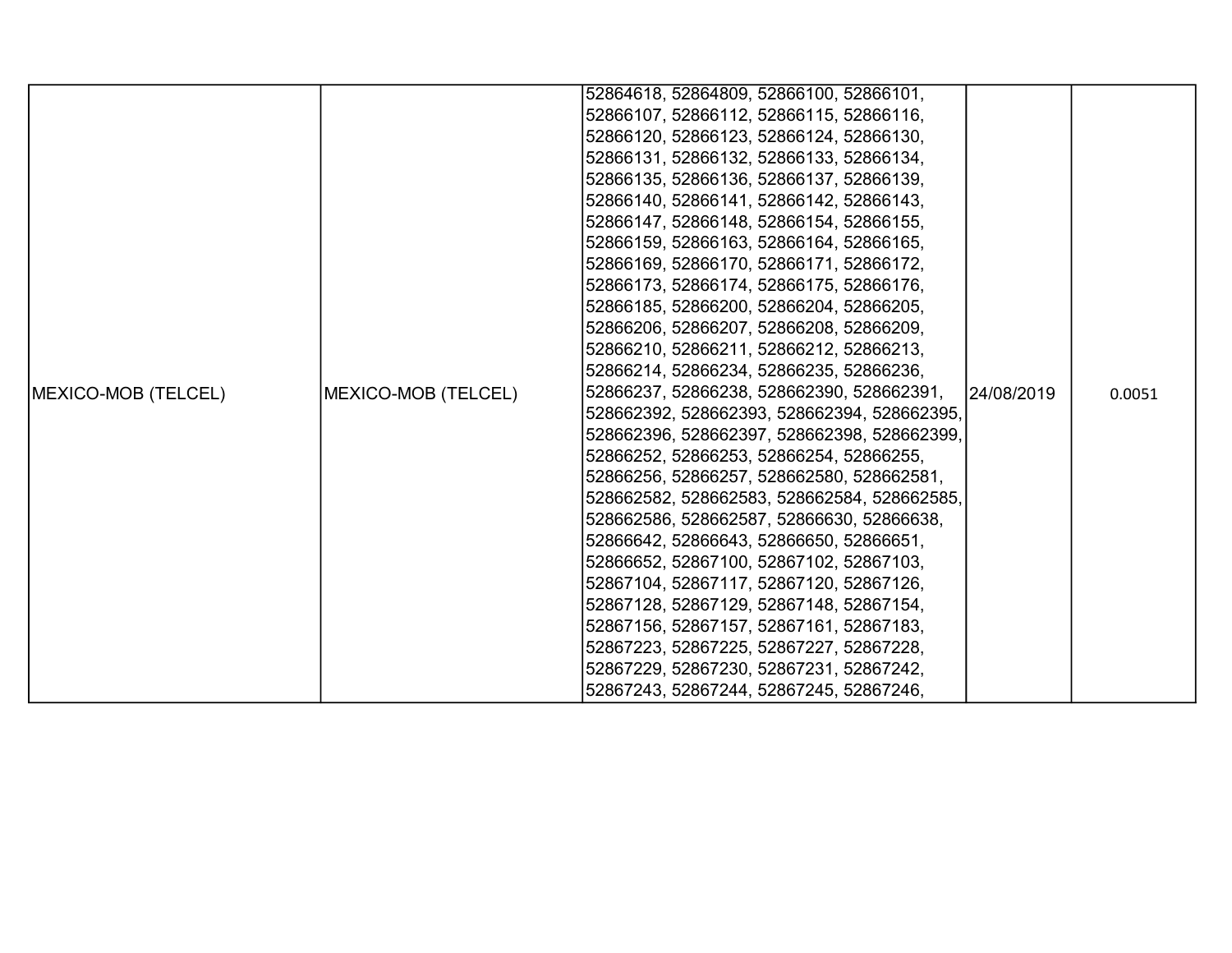|                            |                     | 52919165, 52919168, 52919169, 52919170,     |            |        |
|----------------------------|---------------------|---------------------------------------------|------------|--------|
|                            |                     | 52919171, 52919172, 529191730, 529191731,   |            |        |
|                            |                     | 529191732, 529191733, 529191734, 529191735, |            |        |
|                            |                     | 529191736, 52919209, 52919670, 52919686,    |            |        |
|                            |                     | 52921100, 52921101, 52921102, 52921103,     |            |        |
|                            |                     | 52921104, 52921105, 52921109, 52921110,     |            |        |
|                            |                     | 52921111, 52921112, 52921115, 52921116,     |            |        |
|                            |                     | 52921117, 52921118, 52921119, 52921120,     |            |        |
|                            |                     | 52921123, 52921124, 52921125, 52921132,     |            |        |
|                            |                     | 52921133, 52921134, 52921135, 52921136,     |            |        |
|                            |                     | 52921137, 52921138, 52921139, 52921140,     |            |        |
|                            |                     | 52921141, 52921142, 52921143, 52921145,     |            |        |
|                            |                     | 52921146, 52921147, 52921148, 52921149,     |            |        |
|                            |                     | 52921150, 52921151, 52921178, 52921179,     |            |        |
| <b>MEXICO-MOB (TELCEL)</b> | MEXICO-MOB (TELCEL) | 52921180, 52921181, 52921195, 52921196,     | 24/08/2019 | 0.0051 |
|                            |                     | 52921197, 52921200, 52921202, 52921203,     |            |        |
|                            |                     | 52921206, 52921207, 52921208, 52921221,     |            |        |
|                            |                     | 52921222, 52921223, 52921224, 52921228,     |            |        |
|                            |                     | 52921229, 52921230, 52921233, 52921234,     |            |        |
|                            |                     | 52921235, 52921236, 52921238, 52921239,     |            |        |
|                            |                     | 52921240, 52921252, 52921253, 52921254,     |            |        |
|                            |                     | 52921255, 52921256, 529212570, 529212571,   |            |        |
|                            |                     | 529212572, 529212573, 529212574, 529212575, |            |        |
|                            |                     | 529212576, 529212577, 529212578,            |            |        |
|                            |                     | 5292125790, 5292125791, 5292125792,         |            |        |
|                            |                     | 52921258, 52921259, 529212600, 529212601,   |            |        |
|                            |                     | 529212602, 529212603, 529212604, 529212605, |            |        |
|                            |                     | 529212606, 529212607, 529212608, 529212609, |            |        |
|                            |                     | 52921265, 52921268, 52921273, 52921303,     |            |        |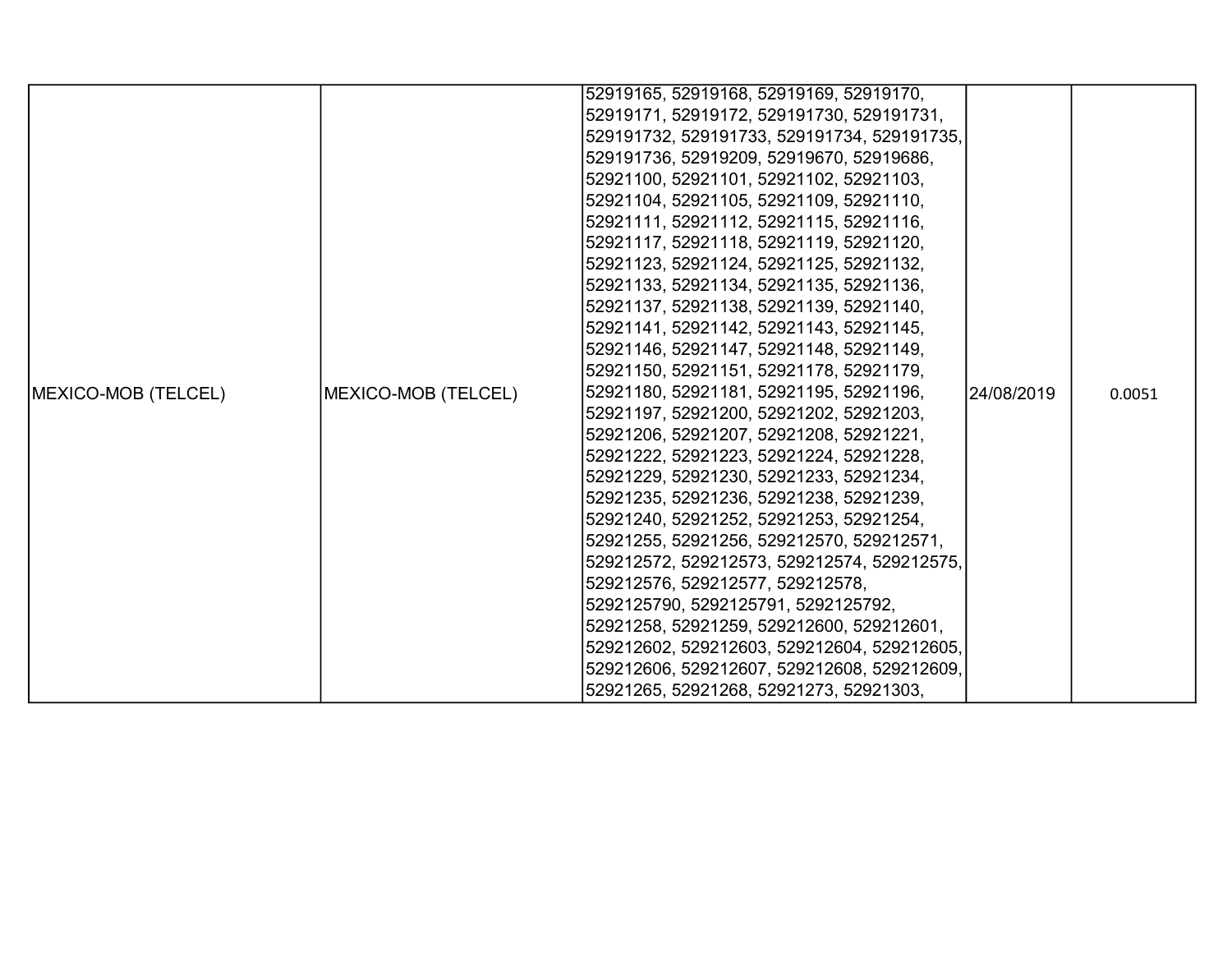|                            |                     | 52954177, 52954178, 52954180, 52954181,                |        |
|----------------------------|---------------------|--------------------------------------------------------|--------|
|                            |                     | 52954182, 52954183, 52954184, 52954540,                |        |
|                            |                     | 52954544, 52954559, 52954582, 52954588,                |        |
|                            |                     | 52958100, 52958106, 52958107, 52958109,                |        |
|                            |                     | 52958111, 52958113, 52958115, 52958116,                |        |
|                            |                     | 52958117, 52958118, 52958119, 52958122,                |        |
|                            |                     | 52958124, 52958125, 52958128, 52958130,                |        |
|                            |                     | 52958131, 52958136, 52958142, 529581430,               |        |
|                            |                     | 529581431, 529581432, 529581433, 529581434,            |        |
|                            |                     | 529581435, 529581436, 529581437, 529581438,            |        |
|                            |                     | 529581439, 529581440, 529581441, 529581442,            |        |
|                            |                     | 529581443, 529581444, 529581445, 529581446,            |        |
|                            |                     | 529581447, 529581448, 529581449, 52958173,             |        |
|                            |                     | 52958174, 52958583, 52958584, 529585855,               |        |
| <b>MEXICO-MOB (TELCEL)</b> | MEXICO-MOB (TELCEL) | 529585856, 529585857, 529585858, 529585859, 24/08/2019 | 0.0051 |
|                            |                     | 52961100, 52961101, 52961102, 52961103,                |        |
|                            |                     | 52961106, 52961107, 52961108, 52961109,                |        |
|                            |                     | 52961110, 52961111, 52961113, 52961114,                |        |
|                            |                     | 52961115, 52961116, 52961117, 52961119,                |        |
|                            |                     | 52961120, 52961122, 52961124, 52961128,                |        |
|                            |                     | 52961129, 52961130, 52961131, 52961132,                |        |
|                            |                     | 52961133, 52961134, 52961135, 52961136,                |        |
|                            |                     | 52961137, 52961138, 52961142, 52961143,                |        |
|                            |                     | 52961150, 52961151, 52961152, 52961154,                |        |
|                            |                     | 52961155, 52961156, 52961165, 52961166,                |        |
|                            |                     | 52961168, 52961169, 52961171, 52961172,                |        |
|                            |                     | 52961173, 52961174, 52961175, 52961176,                |        |
|                            |                     | 52961177, 52961178, 52961179, 52961180,                |        |
|                            |                     | 52961181, 52961182, 52961184, 52961185,                |        |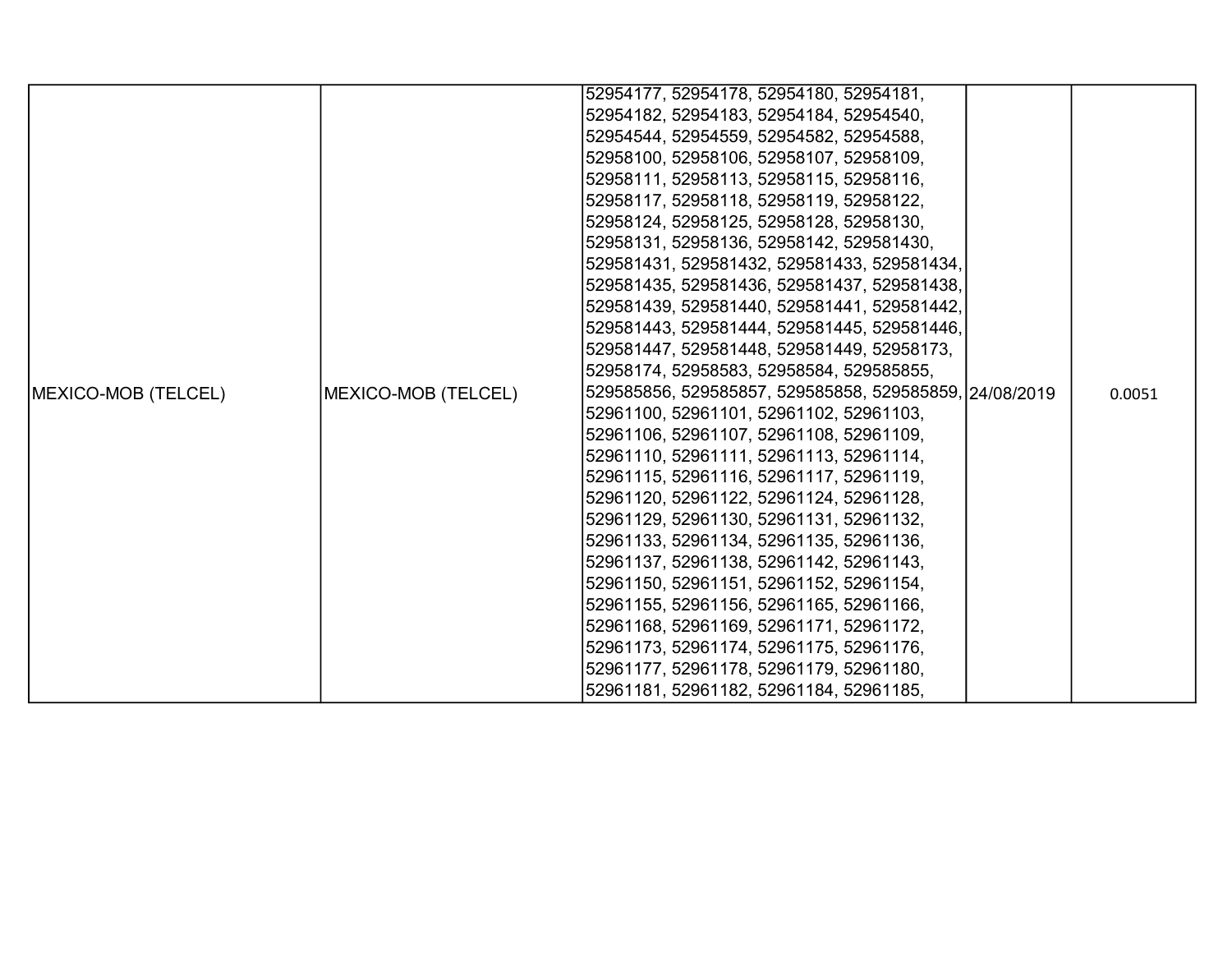|                          |                                      | 52984210, 52984211, 52984212, 52984213,     |            |        |
|--------------------------|--------------------------------------|---------------------------------------------|------------|--------|
|                          |                                      | 52984214, 52984215, 52984216, 52984217,     |            |        |
|                          |                                      | 52984218, 52984234, 52984235, 52984236,     |            |        |
|                          |                                      | 52984238, 52984239, 52984240, 52984241,     |            |        |
|                          |                                      | 52984253, 52984254, 52984255, 52984256,     |            |        |
|                          |                                      | 52984276, 52984277, 52984278, 52984279,     |            |        |
|                          |                                      | 529842800, 529842801, 529842802, 529842803, |            |        |
|                          |                                      | 529842804, 529842805, 529842807, 529842808, |            |        |
|                          |                                      | 529842809, 52984309, 5298431, 52984320,     |            |        |
|                          |                                      | 52984321, 52984322, 529843230, 529843231,   |            |        |
|                          |                                      | 529843232, 529843233, 529843234, 529843235, |            |        |
|                          |                                      | 529843236, 52984745, 52984804, 52984806,    |            |        |
|                          |                                      | 52984807, 52984876, 52984877, 52984879,     |            |        |
|                          | MEXICO-MOB (TELCEL)                  | 52985100, 52985101, 52985102, 52985106,     |            |        |
| MEXICO-MOB (TELCEL)      |                                      | 52985107, 52985108, 52985109, 52985111,     | 24/08/2019 | 0.0051 |
|                          |                                      | 52985112, 52985113, 52985114, 52985115,     |            |        |
|                          |                                      | 52985121, 52985122, 52985124, 52985125,     |            |        |
|                          |                                      | 52985126, 52985146, 529851470, 529851471,   |            |        |
|                          |                                      | 529851472, 529851473, 529851474, 529851475, |            |        |
|                          |                                      | 529851476, 529851477, 529851478, 52985808,  |            |        |
|                          |                                      | 52985852, 52985858, 52986100, 52986103,     |            |        |
|                          |                                      | 52986105, 52986106, 52986107, 52986111,     |            |        |
|                          |                                      | 52986112, 52986113, 52986114, 52986118,     |            |        |
|                          |                                      | 52986119, 52986120, 52986861, 52986866,     |            |        |
|                          |                                      | 52987100, 52987101, 52987103, 52987105,     |            |        |
|                          |                                      | 52987107, 52987111, 52987112, 52987113,     |            |        |
|                          |                                      | 52987114, 52987116, 52987117, 52987118,     |            |        |
|                          |                                      | 52987119, 52987137, 52987140, 529871410,    |            |        |
|                          |                                      | 529871411, 529871412, 529871413, 529871414, |            |        |
| <b>MICRONESIA</b>        | <b>MICRONESIA</b>                    | 691                                         | 24/08/2019 | 0.4637 |
| <b>IMOLDOVA</b>          | <b>MOLDOVA</b>                       | 373                                         | 24/08/2019 | 0.2803 |
| MOLDOVA (NON GEOGRAPHIC) | MOLDOVA (NON GEOGRAPHIC 37330, 37338 |                                             | 24/08/2019 | 0.2803 |
| MOLDOVA (PRIDNESTROVIE)  | MOLDOVA (PRIDNESTROVIE)              | 37321, 3735                                 | 24/08/2019 | 0.1880 |
| MOLDOVA (PRS)            | <b>MOLDOVA (PRS)</b>                 | 373900                                      | 24/08/2019 | 0.2803 |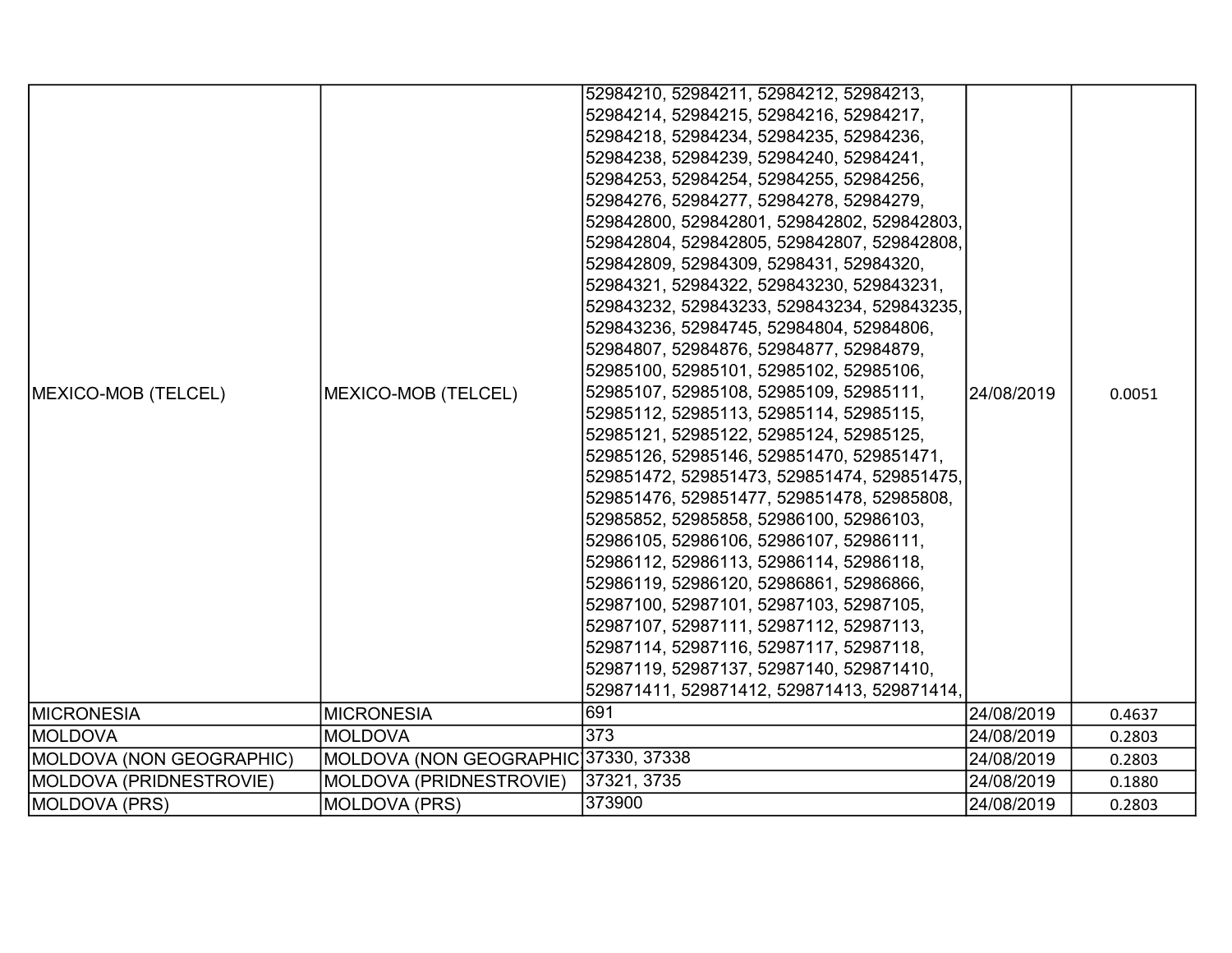| MOLDOVA (SPECIAL SVC)      | MOLDOVA (SPECIAL SVC)                       | 373900356, 373900357, 373900358, 373900359,<br>37390036, 37390037, 37390038, 37390039,<br>37390040, 37390041, 37390042, 37390043,<br>37390044, 373900450, 373900451, 373900452,<br>373900453, 373900454, 373900455, 373900667, 24/08/2019<br>373900668, 373900669, 373900670, 373900671,<br>373900672, 373900673, 373900674, 373900675,<br>3739006760, 3739006761, 3739006762,<br>3739006763, 3739006764, 3739006765,<br>3739006766 |            | 0.2803 |
|----------------------------|---------------------------------------------|-------------------------------------------------------------------------------------------------------------------------------------------------------------------------------------------------------------------------------------------------------------------------------------------------------------------------------------------------------------------------------------------------------------------------------------|------------|--------|
| <b>MOLDOVA-MOB (IDC)</b>   | MOLDOVA-MOB (IDC)                           | 37377                                                                                                                                                                                                                                                                                                                                                                                                                               | 24/08/2019 | 0.2225 |
| MOLDOVA-MOB (MOLDCELL)     | MOLDOVA-MOB (MOLDCELL)                      | 37376, 37378, 37379                                                                                                                                                                                                                                                                                                                                                                                                                 | 24/08/2019 | 0.2893 |
| MOLDOVA-MOB (ORANGE)       | MOLDOVA-MOB (ORANGE)                        | <u>37360, 373610, 373611, 373620, 373621, 37</u> 368, 24/08/2019<br>37369                                                                                                                                                                                                                                                                                                                                                           |            | 0.2067 |
| <b>MOLDOVA-MOB (UNITE)</b> | MOLDOVA-MOB (UNITE)                         | 373671, 373672, 373673, 373674, 373675,<br>373676, 3736770, 3736771, 3736772, 3736773,<br>3736774, 3736775, 3736777, 3736788                                                                                                                                                                                                                                                                                                        | 24/08/2019 | 0.2573 |
| MONACO                     | <b>MONACO</b>                               | 377                                                                                                                                                                                                                                                                                                                                                                                                                                 | 24/08/2019 | 0.0620 |
| <b>MONACO (VAS)</b>        | <b>BLOCKED</b>                              | 3774098                                                                                                                                                                                                                                                                                                                                                                                                                             | 24/08/2019 | 0.6532 |
| MONACO-MOB (KFOR-KOSOVO)   | MONACO-MOB (KFOR-KOSOVC37744, 37745, 377461 |                                                                                                                                                                                                                                                                                                                                                                                                                                     | 24/08/2019 | 0.4570 |
| MONACO-MOB (OTHERS)        | MONACO-MOB (OTHERS)                         | 3773, 3776                                                                                                                                                                                                                                                                                                                                                                                                                          | 24/08/2019 | 0.2634 |
| MONGOLIA                   | <b>MONGOLIA</b>                             | 976                                                                                                                                                                                                                                                                                                                                                                                                                                 | 24/08/2019 | 0.0155 |
| IMONTENEGRO                | <b>MONTENEGRO</b>                           | 382                                                                                                                                                                                                                                                                                                                                                                                                                                 | 24/08/2019 | 0.3283 |
| MONTENEGRO (IPMONT)        | MONTENEGRO (IPMONT)                         | 3827890                                                                                                                                                                                                                                                                                                                                                                                                                             | 24/08/2019 | 0.1513 |
|                            |                                             | 38215999, 3821600, 3821606, 38218000,<br>MONTENEGRO (MTEL SPECIAL SV MONTENEGRO (MTEL SPECIAL 38219500, 38219600, 38219888, 38219891,<br>38219905                                                                                                                                                                                                                                                                                   | 24/08/2019 | 0.1513 |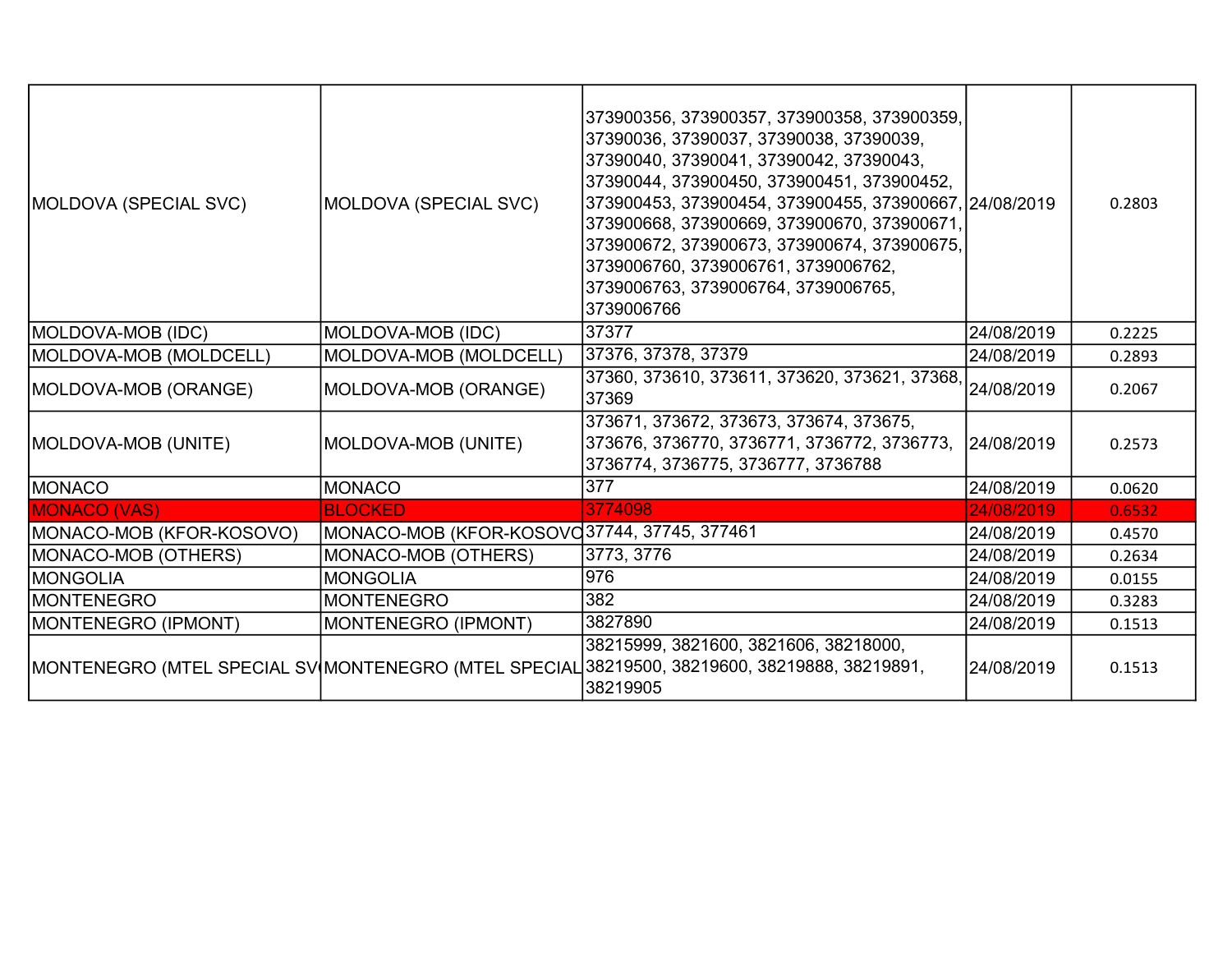|                                                                               |                                     | 38220251, 38220252, 38220253, 38220254, |            |        |
|-------------------------------------------------------------------------------|-------------------------------------|-----------------------------------------|------------|--------|
|                                                                               |                                     | 3822068, 38230680, 38230681, 38230682,  |            |        |
|                                                                               |                                     | 38230683, 38230684, 38231781, 38232780, |            |        |
|                                                                               | MONTENEGRO (MTEL)                   | 38232781, 38233680, 38233681, 38233682, |            |        |
| MONTENEGRO (MTEL)                                                             |                                     | 38233683, 38233684, 38233685, 38233686, | 24/08/2019 | 0.1513 |
|                                                                               |                                     | 38233687, 38240680, 38240681, 38240682, |            |        |
|                                                                               |                                     | 38240683, 38240684, 38240685, 38240686, |            |        |
|                                                                               |                                     | 38240687, 38241680, 38241681, 38250680, |            |        |
|                                                                               |                                     | 38250681, 38251680, 38251681, 38251682, |            |        |
|                                                                               |                                     | 38252680, 3827810, 3827811              |            |        |
| MONTENEGRO (ORION)                                                            | MONTENEGRO (ORION)                  | 38220450, 38220455, 38240410, 3827830   | 24/08/2019 | 0.1513 |
|                                                                               |                                     | 38220250, 38220330, 38220331, 38220332, |            |        |
|                                                                               | MONTENEGRO (TELEMACH)               | 38220333, 38220334, 38220335, 38220336, | 24/08/2019 | 0.1513 |
|                                                                               |                                     | 38230201, 38231200, 38231201, 38232200, |            |        |
| MONTENEGRO (TELEMACH)                                                         |                                     | 38232201, 38233200, 38240206, 38240207, |            |        |
|                                                                               |                                     | 38250200, 38250201, 38252200, 38252201, |            |        |
|                                                                               |                                     | 38278310, 38278311, 38278312, 38278313, |            |        |
|                                                                               |                                     | 38278314                                |            |        |
| MONTENEGRO (TELENOR SPECIA MONTENEGRO (TELENOR SPE 3821189, 3821700, 38219400 |                                     |                                         | 24/08/2019 | 0.1513 |
|                                                                               |                                     | 38220690, 38230690, 38231691, 38232690, |            |        |
| MONTENEGRO (TELENOR)                                                          | MONTENEGRO (TELENOR)                | 38233690, 38240690, 38241690, 38250690, | 24/08/2019 | 0.1513 |
|                                                                               |                                     | 38251690, 38252690                      |            |        |
| MONTENEGRO (VAS)                                                              | <b>MONTENEGRO (VAS)</b>             | 38220437                                | 24/08/2019 | 0.3450 |
| MONTENEGRO-MOB (MTEL)                                                         | MONTENEGRO-MOB (MTEL)               | 38260, 38268                            | 24/08/2019 | 0.3719 |
| MONTENEGRO-MOB (TELENOR)                                                      | MONTENEGRO-MOB (TELENOR38263, 38269 |                                         | 24/08/2019 | 0.3719 |
| <b>MONTENEGRO-MOB (T-MOBILE)</b>                                              | <b>BLOCKED</b>                      | 38266, 38267                            | 24/08/2019 | 0.6532 |
| <b>MONTSERRAT</b>                                                             | <b>MONTSERRAT</b>                   | 1664                                    | 24/08/2019 | 0.2225 |
| IMOROCCO                                                                      | <b>MOROCCO</b>                      | 212                                     | 24/08/2019 | 0.0171 |
| MOROCCO (WANA)                                                                | MOROCCO (WANA)                      | 212529, 212538                          | 24/08/2019 | 0.0841 |
| MOROCCO-MOB (GNA)                                                             | MOROCCO-MOB (GNA)                   | 2126921, 2126922, 2128920               | 24/08/2019 | 0.0184 |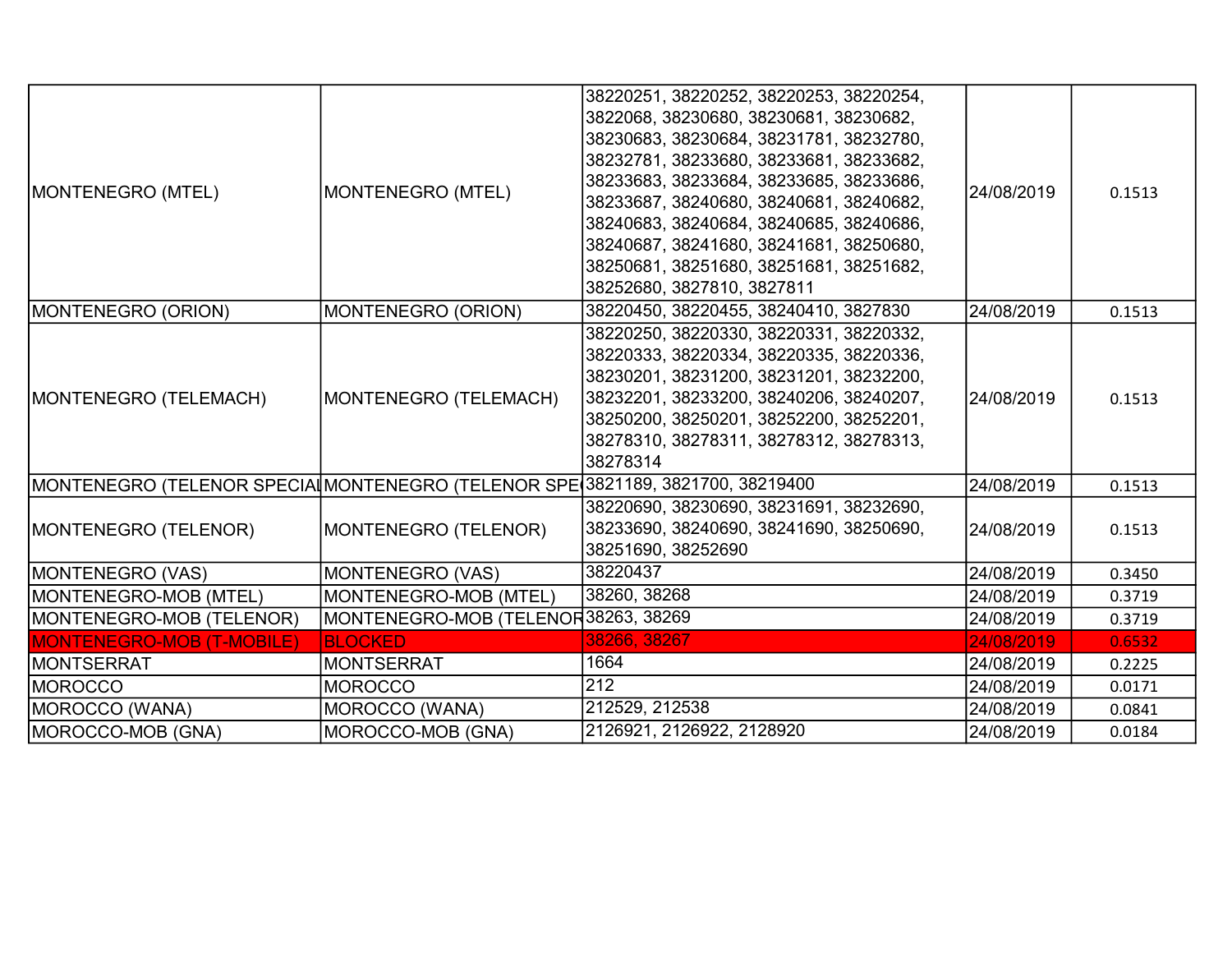| MOROCCO-MOB (IAM)                                                        | MOROCCO-MOB (IAM)                     | 212610, 212611, 212613, 212615, 212616,<br>212618, 212622, 212623, 212624, 212628,<br>212636, 212637, 212639, 212641, 212642,<br>212643, 212648, 212650, 212651, 212652,<br>212653, 212654, 212655, 212658, 212659,<br>212661, 212662, 212666, 212667, 212668,<br>212670, 212671, 212672, 212673, 212676,<br>212677, 212678, 212682, 212689, 212696,<br>212697, 212761, 212762, 212766, 212767 | 24/08/2019 | 0.4591 |
|--------------------------------------------------------------------------|---------------------------------------|------------------------------------------------------------------------------------------------------------------------------------------------------------------------------------------------------------------------------------------------------------------------------------------------------------------------------------------------------------------------------------------------|------------|--------|
| MOROCCO-MOB (INWI RESTRICTE MOROCCO-MOB (INWI RESTRI                     |                                       | 212526, 212527, 212533, 212534, 212540,<br>212546, 212547, 212550, 212553                                                                                                                                                                                                                                                                                                                      | 24/08/2019 | 0.2634 |
| MOROCCO-MOB (INWI)                                                       | MOROCCO-MOB (INWI)                    | 21260, 212626, 212627, 212629, 212630,<br>212633, 212634, 212635, 212638, 212640,<br>212646, 212647, 212680, 212681, 212687,<br>212690, 212695, 212698, 212699, 212700,<br>212706, 212707, 212708                                                                                                                                                                                              | 24/08/2019 | 0.4426 |
| MOROCCO-MOB (ORANGE)                                                     | MOROCCO-MOB (ORANGE)                  | 212612, 212614, 212617, 212619, 212620,<br>212621, 212625, 212631, 212632, 212644,<br>212645, 212649, 212656, 212657, 212660,<br>212663, 212664, 212665, 212669, 212674,<br>212675, 212679, 212684, 212688, 212691,<br>212693, 212694, 212770, 212771, 212772,<br>212777                                                                                                                       | 24/08/2019 | 0.4115 |
| MOROCCO-MOB (OTHERS)                                                     | MOROCCO-MOB (OTHERS)                  | 212683, 212685, 212686, 2126920, 2126923,<br>2126924, 2126925, 2126926, 2126927, 2126928, 24/08/2019<br>2126929                                                                                                                                                                                                                                                                                |            | 0.1477 |
| <b>MOZAMBIQUE</b>                                                        | <b>MOZAMBIQUE</b>                     | 258                                                                                                                                                                                                                                                                                                                                                                                            | 24/08/2019 | 0.0958 |
| MOZAMBIQUE-MOB (MOVITEL)                                                 | MOZAMBIQUE-MOB (MOVITEL) 25886, 25887 |                                                                                                                                                                                                                                                                                                                                                                                                | 24/08/2019 | 0.1580 |
| MOZAMBIQUE-MOB (OTHERS)                                                  | MOZAMBIQUE-MOB (OTHERS)               | 25882, 25883                                                                                                                                                                                                                                                                                                                                                                                   | 24/08/2019 | 0.0711 |
| MOZAMBIQUE-MOB (VODACOM)                                                 | MOZAMBIQUE-MOB (VODACOM25884, 25885   |                                                                                                                                                                                                                                                                                                                                                                                                | 24/08/2019 | 0.3283 |
| MYANMAR (=BURMA)                                                         | MYANMAR (=BURMA)                      | 95                                                                                                                                                                                                                                                                                                                                                                                             | 24/08/2019 | 0.1302 |
| MYANMAR (=BURMA)-MOB (OOREI MYANMAR (=BURMA)-MOB (OO 95995, 95996, 95997 |                                       |                                                                                                                                                                                                                                                                                                                                                                                                | 24/08/2019 | 0.1984 |
| MYANMAR (=BURMA)-MOB (OTHERMYANMAR (=BURMA)-MOB (OTI959                  |                                       |                                                                                                                                                                                                                                                                                                                                                                                                | 24/08/2019 | 0.1838 |
| MYANMAR (=BURMA)-MOB (TELEN(MYANMAR (=BURMA)-MOB (TEL                    |                                       | 959750, 959751, 959752, 95976, 95977, 95978,<br>95979                                                                                                                                                                                                                                                                                                                                          | 24/08/2019 | 0.1231 |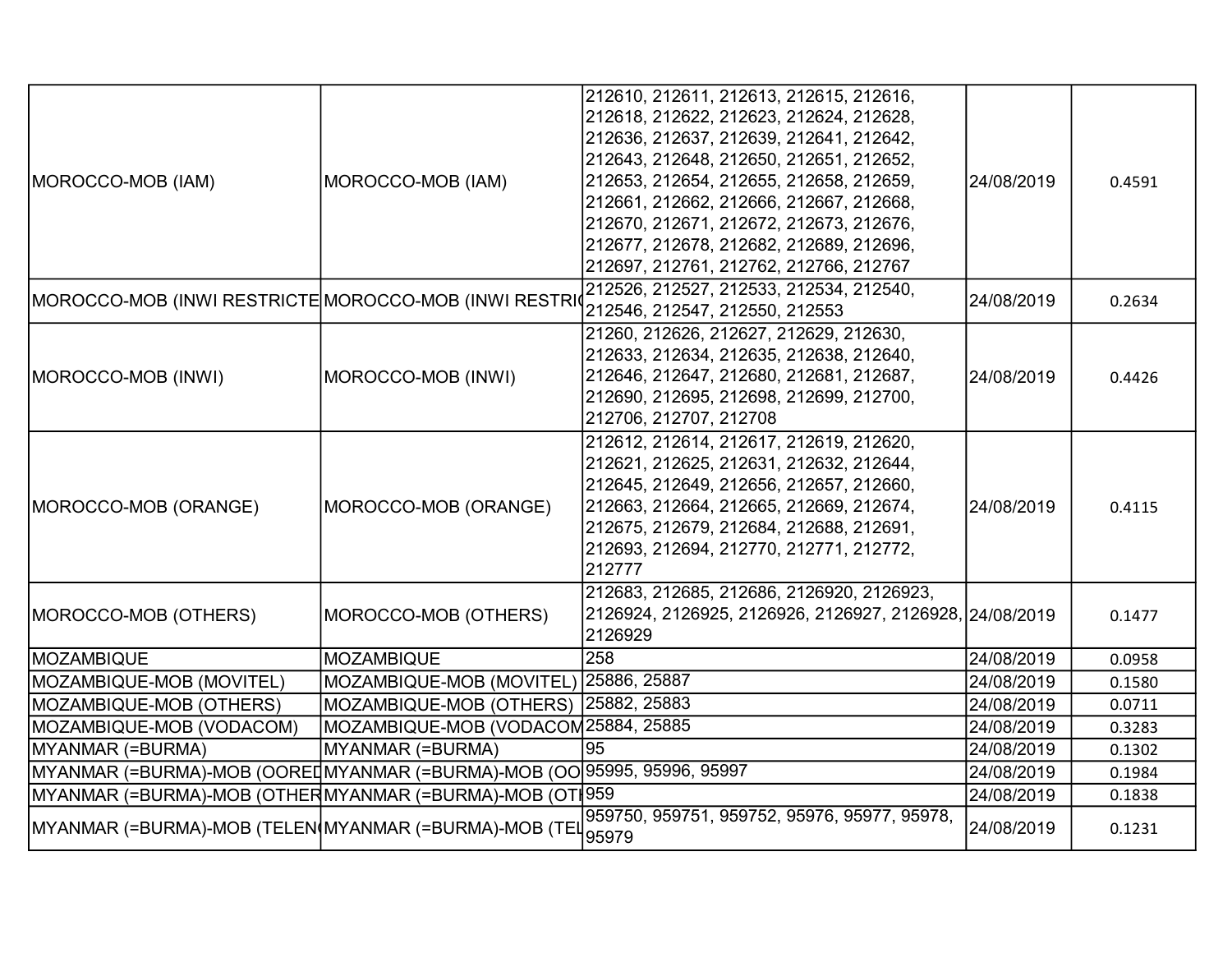| NAMIBIA                                                            | <b>NAMIBIA</b>          | 264                                                                                                                                                                                                                                                                                                                                                                                                                      | 24/08/2019 | 0.0998 |
|--------------------------------------------------------------------|-------------------------|--------------------------------------------------------------------------------------------------------------------------------------------------------------------------------------------------------------------------------------------------------------------------------------------------------------------------------------------------------------------------------------------------------------------------|------------|--------|
| NAMIBIA-MOB (MTC)                                                  | NAMIBIA-MOB (MTC)       | 26460, 26481, 26483, 26488                                                                                                                                                                                                                                                                                                                                                                                               | 24/08/2019 | 0.0458 |
| NAMIBIA-MOB (TN MOBILE)                                            | NAMIBIA-MOB (TN MOBILE) | 26482, 26485                                                                                                                                                                                                                                                                                                                                                                                                             | 24/08/2019 | 0.0808 |
| <b>NAURU</b>                                                       | <b>BLOCKED</b>          | 674                                                                                                                                                                                                                                                                                                                                                                                                                      | 24/08/2019 | 1.2146 |
| <b>NEPAL</b>                                                       | <b>NEPAL</b>            | 977                                                                                                                                                                                                                                                                                                                                                                                                                      | 24/08/2019 | 0.1425 |
| INEPAL-KATHMANDU                                                   | NEPAL-KATHMANDU         | 97714, 97715, 97716                                                                                                                                                                                                                                                                                                                                                                                                      | 24/08/2019 | 0.1425 |
| NEPAL-MOB (NCELL)                                                  | NEPAL-MOB (NCELL)       | 977980, 977981, 977982                                                                                                                                                                                                                                                                                                                                                                                                   | 24/08/2019 | 0.1442 |
| NEPAL-MOB (OTHERS)                                                 | NEPAL-MOB (OTHERS)      | 97796, 97797, 97798, 977990, 977993                                                                                                                                                                                                                                                                                                                                                                                      | 24/08/2019 | 0.1366 |
| NETHERLANDS                                                        | <b>NETHERLANDS</b>      | 31                                                                                                                                                                                                                                                                                                                                                                                                                       | 24/08/2019 | 0.0092 |
| NETHERLANDS ANTILLES                                               | NETHERLANDS ANTILLES    | 599                                                                                                                                                                                                                                                                                                                                                                                                                      | 24/08/2019 | 0.1405 |
| NETHERLANDS ANTILLES (SPECIA BLOCKED                               |                         | 599603, 599604, 599605, 599718                                                                                                                                                                                                                                                                                                                                                                                           | 24/08/2019 | 1.2722 |
| NETHERLANDS ANTILLES-CURACANETHERLANDS ANTILLES-CUR                |                         | 5999430, 5999431, 5999432, 5999433, 5999434,<br>5999435, 5999441, 5999444, 599946, 599950,<br>5999730, 5999732, 5999733, 5999734, 5999735,<br>5999736, 5999737, 5999738, 5999739, 5999744, 24/08/2019<br>5999745, 5999746, 5999747, 5999748, 5999749,<br>5999763, 5999765, 5999767, 5999777, 5999787,<br>5999788, 5999789, 5999833, 5999839, 599984,<br>5999867, 5999870, 5999871, 5999885, 5999887,<br>5999888, 5999889 |            | 0.0358 |
| NETHERLANDS ANTILLES-MOB (DI NETHERLANDS ANTILLES-MOB 59970, 59978 |                         |                                                                                                                                                                                                                                                                                                                                                                                                                          | 24/08/2019 | 0.1095 |
| NETHERLANDS ANTILLES-MOB (DI NETHERLANDS ANTILLES-MOB 5999724      |                         | 599965, 599966, 599967, 599968, 599969,                                                                                                                                                                                                                                                                                                                                                                                  | 24/08/2019 | 0.1096 |
|                                                                    |                         | 5993181, 5993184, 5993185, 5993186, 5993187,<br>5993188, 5993191, 5993194, 5993195, 5993197,<br>NETHERLANDS ANTILLES-MOB (OTNETHERLANDS ANTILLES-MOB 5993198, 5994161, 5994164, 5994165, 5994166, 24/08/2019<br>5994167, 5994168, 599770, 599777, 59979,<br>599951, 599952, 599953, 599954, 599955,<br>599956, 599957, 599961, 5999630, 5999631                                                                          |            | 0.1531 |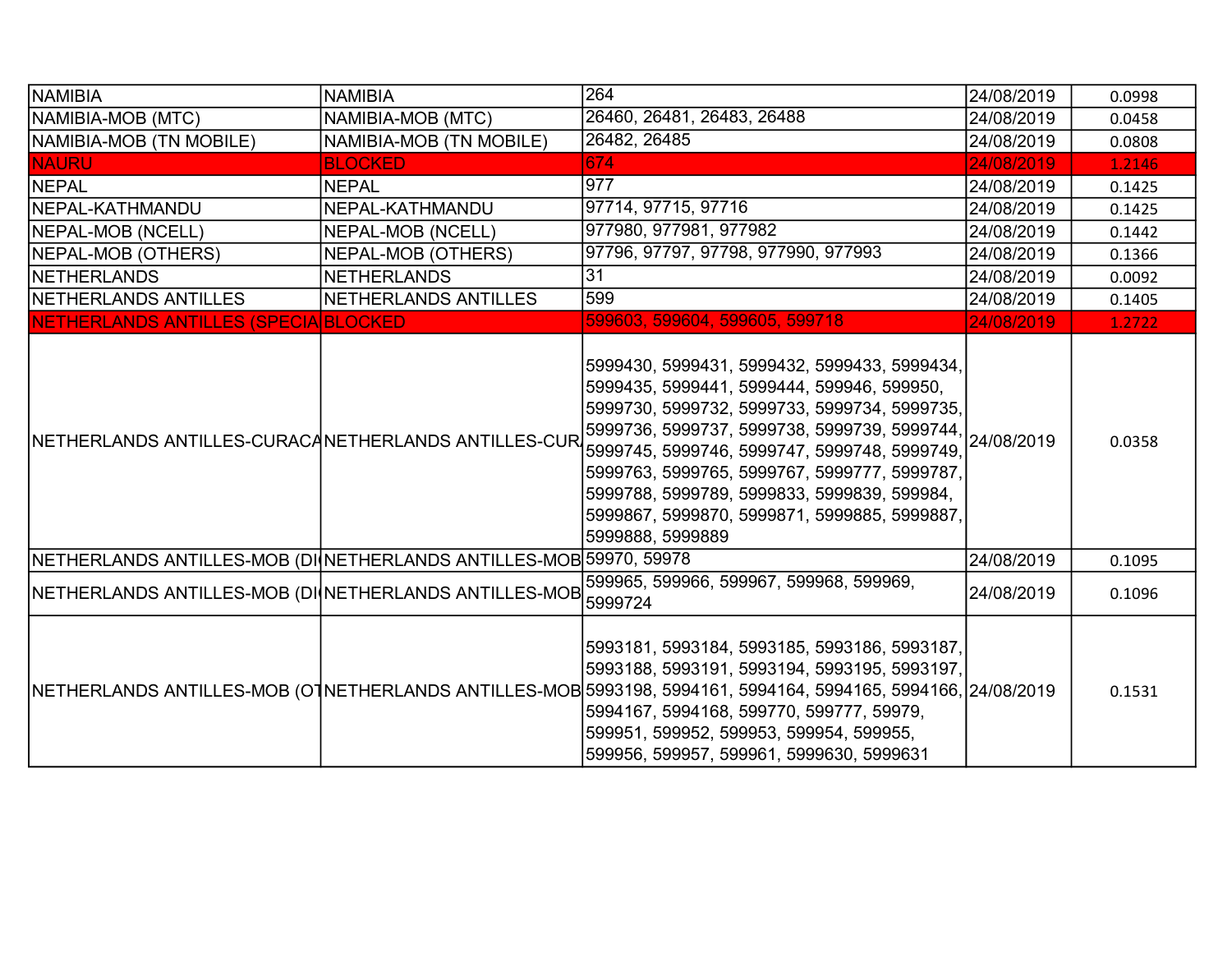| NETHERLANDS-MOB (KPN)                              | NETHERLANDS-MOB (KPN)                 | 31610, 31612, 31613, 31620, 31622, 31623,<br>31630, 31651, 31653, 31657, 316587, 316588,<br>316589, 31665, 31682, 31683, 3197011,<br>3197012, 3197013, 3197016, 3197017, 3197018,<br>3197020, 3197021, 3197022                                                                                                                                                                                                                                  | 24/08/2019 | 0.0144 |
|----------------------------------------------------|---------------------------------------|-------------------------------------------------------------------------------------------------------------------------------------------------------------------------------------------------------------------------------------------------------------------------------------------------------------------------------------------------------------------------------------------------------------------------------------------------|------------|--------|
| NETHERLANDS-MOB (LYCA)                             | NETHERLANDS-MOB (LYCA)                | 31684, 31685, 316860, 316861, 316862, 316863,<br>316864, 31687                                                                                                                                                                                                                                                                                                                                                                                  | 24/08/2019 | 0.0144 |
| NETHERLANDS-MOB (OTHERS)                           | NETHERLANDS-MOB (OTHERS)316, 31970107 |                                                                                                                                                                                                                                                                                                                                                                                                                                                 | 24/08/2019 | 0.0381 |
| NETHERLANDS-MOB (TELE2)                            | NETHERLANDS-MOB (TELE2)               | 31636, 31640, 319708                                                                                                                                                                                                                                                                                                                                                                                                                            | 24/08/2019 | 0.0144 |
| NETHERLANDS-MOB (TELFORT)                          | NETHERLANDS-MOB (TELFORT              | 31616, 31617, 31619, 31626, 31633, 31644,<br>31645, 31647, 31649                                                                                                                                                                                                                                                                                                                                                                                | 24/08/2019 | 0.0144 |
| NETHERLANDS-MOB (T-MOBILE)                         |                                       | 31614, 31618, 31624, 31628, 316320, 316321,<br>NETHERLANDS-MOB (T-MOBILE316322, 31634, 31638, 31639, 31641, 31642,<br>31643, 31648, 316560, 316561, 31681                                                                                                                                                                                                                                                                                       | 24/08/2019 | 0.0144 |
| NETHERLANDS-MOB (VODAFONE) NETHERLANDS-MOB (VODAFO |                                       | 31611, 31615, 31621, 31625, 31627, 31629,<br>31631, 31646, 31650, 31652, 31654, 31655                                                                                                                                                                                                                                                                                                                                                           | 24/08/2019 | 0.0144 |
| <b>NEW CALEDONIA</b>                               | <b>NEW CALEDONIA</b>                  | 687                                                                                                                                                                                                                                                                                                                                                                                                                                             | 24/08/2019 | 0.2374 |
| NEW ZEALAND                                        | <b>NEW ZEALAND</b>                    | 64                                                                                                                                                                                                                                                                                                                                                                                                                                              | 24/08/2019 | 0.0122 |
| NEW ZEALAND-MOB                                    | <b>NEW ZEALAND-MOB</b>                | 642                                                                                                                                                                                                                                                                                                                                                                                                                                             | 24/08/2019 | 0.0352 |
| <b>NICARAGUA</b>                                   | <b>NICARAGUA</b>                      | 505                                                                                                                                                                                                                                                                                                                                                                                                                                             | 24/08/2019 | 0.1201 |
| NICARAGUA-MOB (CLARO)                              | NICARAGUA-MOB (CLARO)                 | 505550, 505551, 505552, 505553, 505554,<br>505555, 505556, 5055570, 50556, 50557, 50558,<br>505820, 505821, 505822, 505823, 505833,<br>505835, 505836, 505840, 505841, 505842,<br>505843, 505844, 505849, 505850, 505851,<br>505852, 505853, 505854, 505860, 505861,<br>505862, 505863, 505864, 505865, 505866,<br>505869, 505870, 505871, 505872, 505873,<br>505874, 505882, 505883, 505884, 505885,<br>505890, 505891, 505892, 505893, 505894 | 24/08/2019 | 0.2446 |
| NICARAGUA-MOB (COOTEL)                             | NICARAGUA-MOB (COOTEL)                | 505620, 505630, 505633, 505635, 505640,<br>505644, 505645, 505650, 505655, 505677,<br>50568, 505690, 505695, 505699                                                                                                                                                                                                                                                                                                                             | 24/08/2019 | 0.2111 |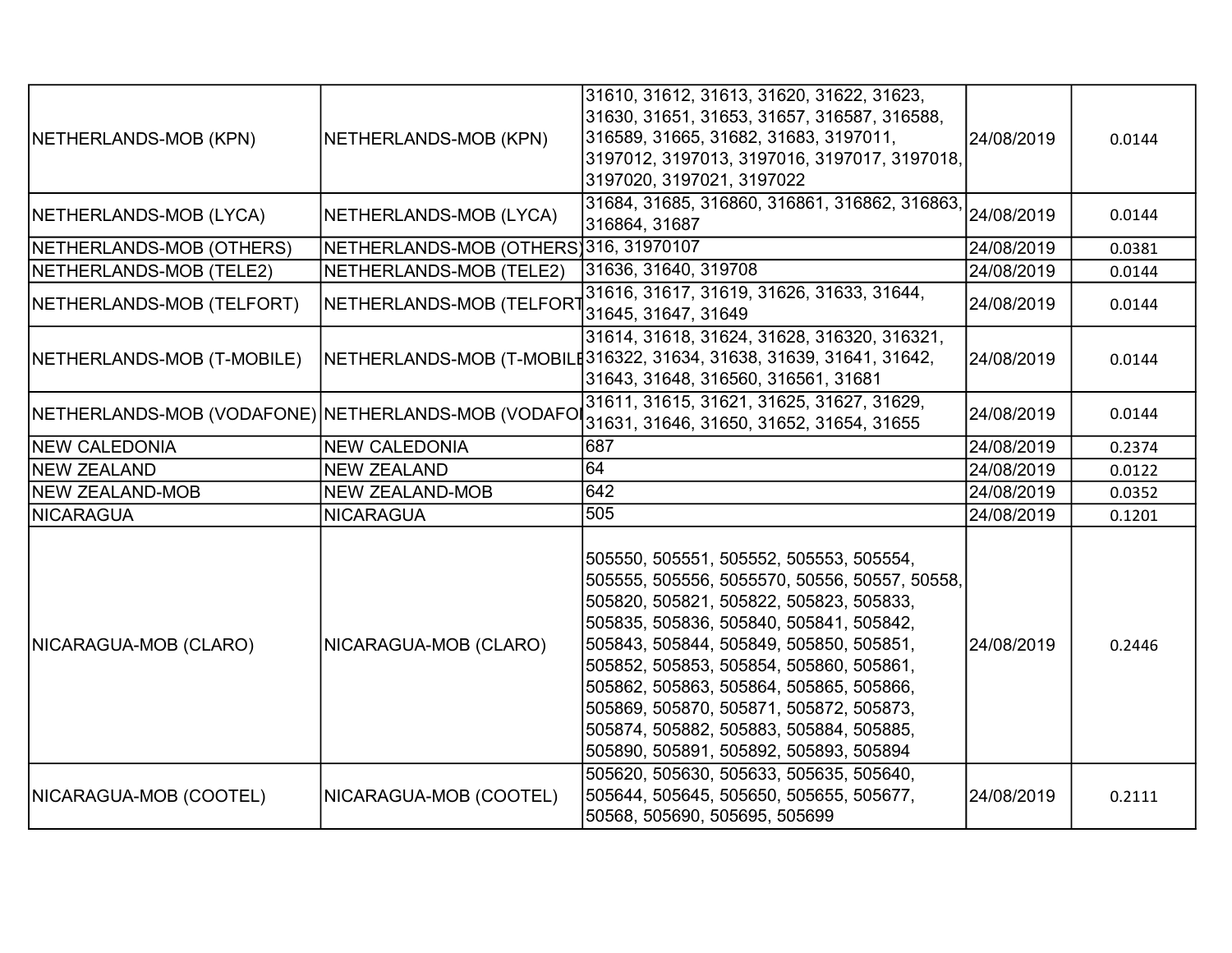| NICARAGUA-MOB (MOVISTAR)   |                        | 505750, 505751, 505752, 505753, 505754,<br> 505755, 50576, 50577, 50578, 50581, 505824,<br>1505825, 505826, 505827, 505828, 505829,<br> 505832, 505837, 505838, 505839, 505845,<br> 505846, 505847, 505848, 505855, 505856,<br> NICARAGUA-MOB (MOVISTAR)  505857, 505858, 505859, 505867, 505868,<br>1505875, 505876, 505877, 505878, 505879,<br> 5058802, 5058803, 5058804, 5058805, 5058806, <br> 5058807, 5058808, 5058809, 505881, 505886,<br> 505887, 505888, 505889, 505895, 505896,<br>505897, 505898, 505899 | 24/08/2019 | 0.2215 |
|----------------------------|------------------------|----------------------------------------------------------------------------------------------------------------------------------------------------------------------------------------------------------------------------------------------------------------------------------------------------------------------------------------------------------------------------------------------------------------------------------------------------------------------------------------------------------------------|------------|--------|
| NICARAGUA-MOB (OTHERS)     | NICARAGUA-MOB (OTHERS) | 5058                                                                                                                                                                                                                                                                                                                                                                                                                                                                                                                 | 24/08/2019 | 0.2244 |
| <b>INIGER</b>              | <b>NIGER</b>           | 227                                                                                                                                                                                                                                                                                                                                                                                                                                                                                                                  | 24/08/2019 | 0.2837 |
| <b>NIGER (SPECIAL SVC)</b> | NIGER (SPECIAL SVC)    | 22709, 2271, 227201, 2272039, 22739                                                                                                                                                                                                                                                                                                                                                                                                                                                                                  | 24/08/2019 | 0.2882 |
| <b>NIGERIA</b>             | <b>NIGERIA</b>         | 234                                                                                                                                                                                                                                                                                                                                                                                                                                                                                                                  | 24/08/2019 | 0.0895 |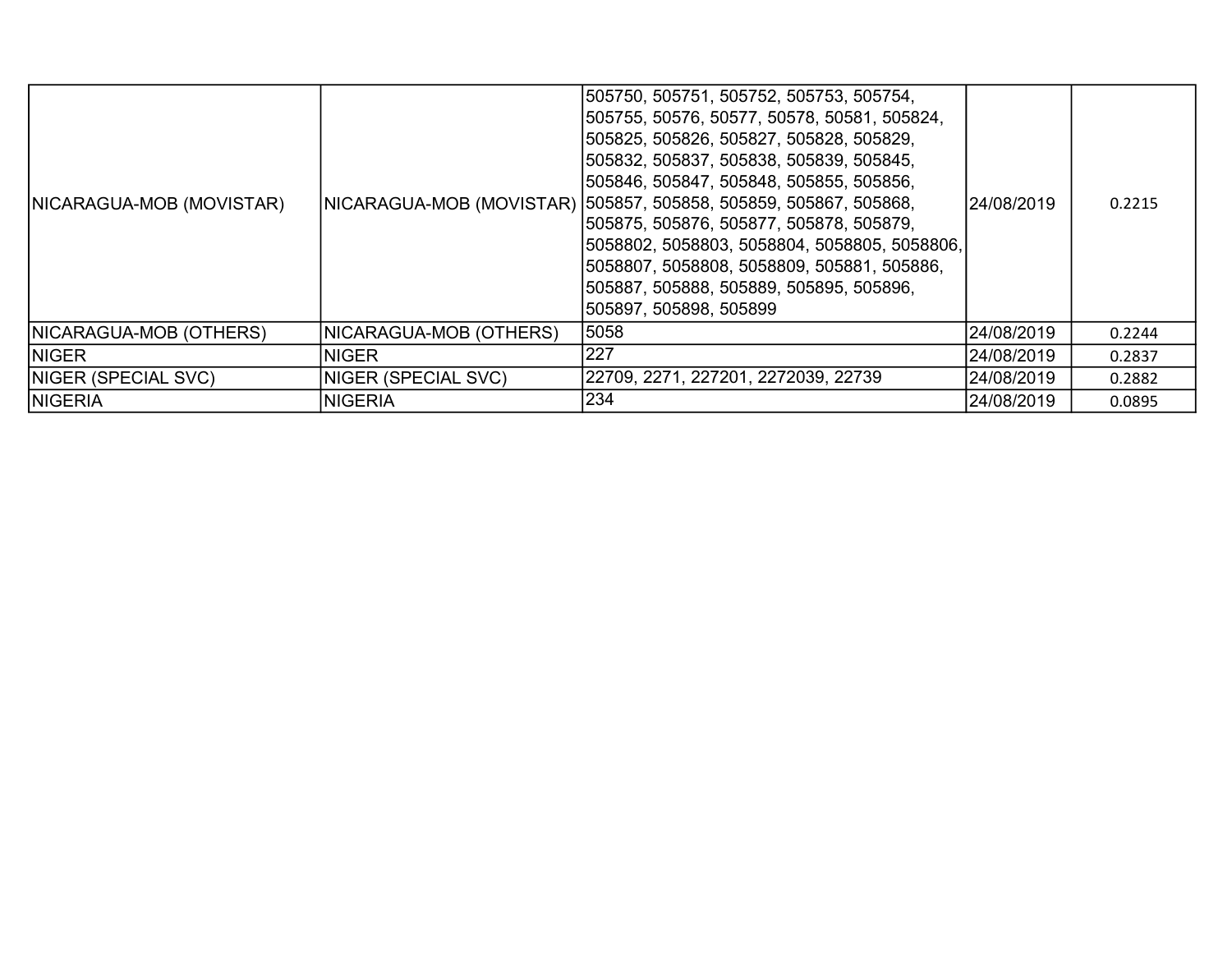| <b>INIGERIA-LAGOS</b>    | NIGERIA-LAGOS          | 23410, 23411, 234120, 2341210, 2341211,<br>2341222, 2341223, 2341224, 2341225, 2341226,<br>2341227, 2341228, 2341229, 234123, 234124,<br>234125, 234126, 234127, 234128, 234130,<br>234131, 234132, 234133, 2341340, 2341341,<br>2341343, 2341344, 2341345, 2341346, 2341347,<br>2341348, 2341349, 234135, 234136, 234137,<br>234138, 234139, 2341410, 2341411, 2341412,<br>2341413, 2341414, 234142, 234144, 2341450,<br>2341451, 2341452, 2341455, 2341456, 2341457,<br>2341458, 2341459, 234146, 234147, 234149,<br>23415, 234160, 234161, 234162, 234163,<br>234164, 2341650, 2341651, 2341652, 2341653,<br>2341654, 2341675, 2341676, 2341677, 2341678,<br>2341679, 234168, 234169, 2341705, 2341706,<br>2341707, 2341708, 2341709, 234171, 234175,<br>2341770, 2341771, 2341772, 2341795, 2341796,<br>2341797, 2341798, 2341799, 2341800, 2341801,<br>2341802, 2341803, 2341805, 2341806, 2341807,<br>2341808, 2341809, 234186, 234190, 234191,<br>234192, 234193, 234194, 234196, 234197,<br>234198, 234199, 2342903, 2342904, 2342905,<br>2348493, 2348494, 2349903, 2349904 | 24/08/2019 | 0.0895 |
|--------------------------|------------------------|--------------------------------------------------------------------------------------------------------------------------------------------------------------------------------------------------------------------------------------------------------------------------------------------------------------------------------------------------------------------------------------------------------------------------------------------------------------------------------------------------------------------------------------------------------------------------------------------------------------------------------------------------------------------------------------------------------------------------------------------------------------------------------------------------------------------------------------------------------------------------------------------------------------------------------------------------------------------------------------------------------------------------------------------------------------------------------------|------------|--------|
| NIGERIA-MOB (9MOBILE)    | NIGERIA-MOB (9MOBILE)  | 234809, 234817, 234818, 234908, 234909                                                                                                                                                                                                                                                                                                                                                                                                                                                                                                                                                                                                                                                                                                                                                                                                                                                                                                                                                                                                                                               | 24/08/2019 | 0.0844 |
| NIGERIA-MOB (AIRTEL)     | NIGERIA-MOB (AIRTEL)   | 234701, 234708, 234802, 234808, 234812,<br>234902, 234907                                                                                                                                                                                                                                                                                                                                                                                                                                                                                                                                                                                                                                                                                                                                                                                                                                                                                                                                                                                                                            | 24/08/2019 | 0.0848 |
| NIGERIA-MOB (GLOBACOM)   | NIGERIA-MOB (GLOBACOM) | 234705, 234805, 234807, 234811, 234815,<br>234905                                                                                                                                                                                                                                                                                                                                                                                                                                                                                                                                                                                                                                                                                                                                                                                                                                                                                                                                                                                                                                    | 24/08/2019 | 0.0900 |
| <b>NIGERIA-MOB (MTN)</b> | NIGERIA-MOB (MTN)      | 2347025, 2347026, 234703, 2347040, 2347041,<br>2347042, 2347043, 2347044, 2347045, 2347046, 24/08/2019<br>234706, 234803, 234806, 234810, 234813,<br>234814, 234816, 234903, 234906                                                                                                                                                                                                                                                                                                                                                                                                                                                                                                                                                                                                                                                                                                                                                                                                                                                                                                  |            | 0.0900 |
| NIGERIA-MOB (OTHERS)     | NIGERIA-MOB (OTHERS)   | 234700, 234702, 2347047, 2347048, 2347049,<br>234707, 234709, 234800, 234801, 234804,<br>2348190, 2348191, 234900, 234901, 234904                                                                                                                                                                                                                                                                                                                                                                                                                                                                                                                                                                                                                                                                                                                                                                                                                                                                                                                                                    | 24/08/2019 | 0.0975 |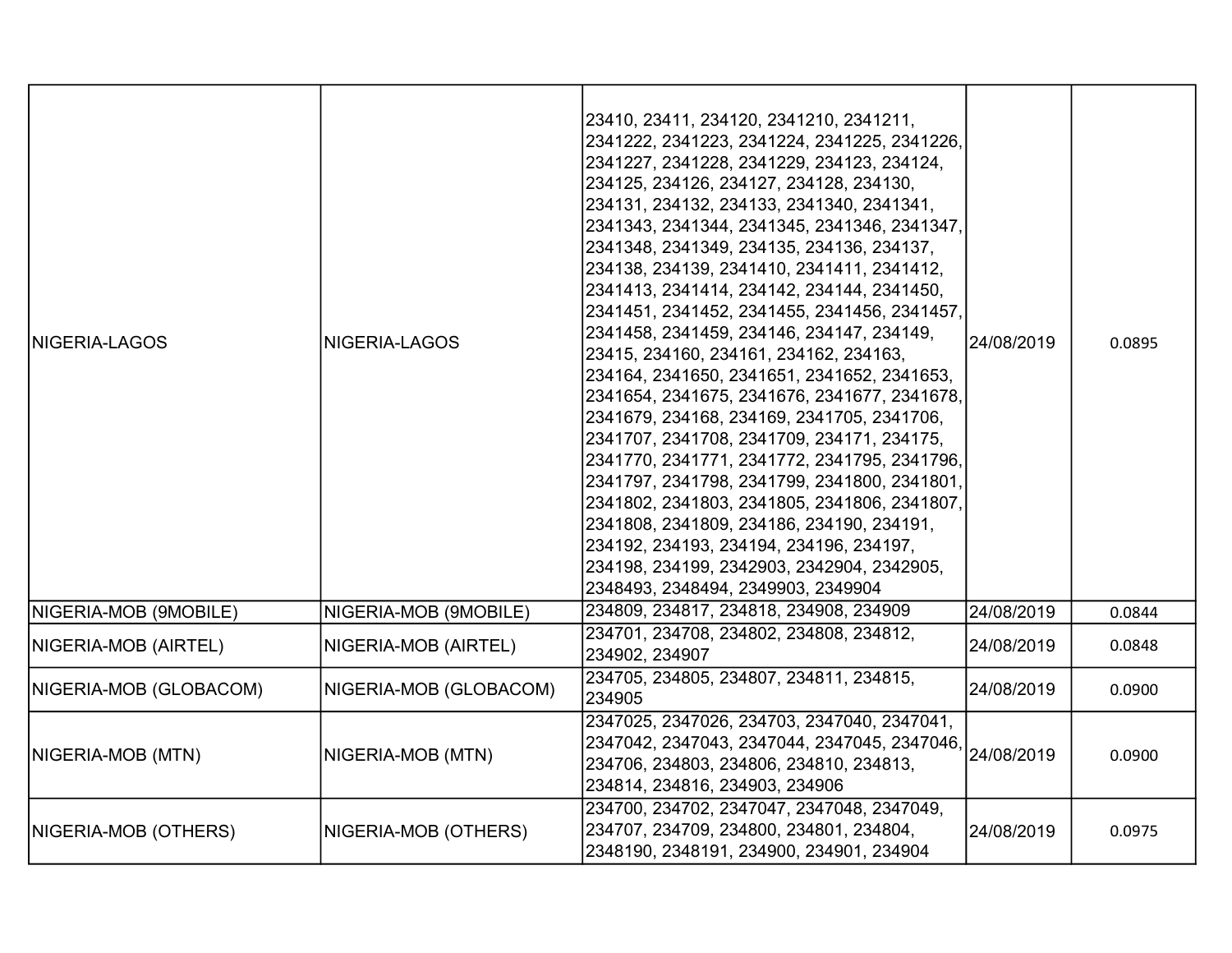| NIGER-MOB (AIRTEL)               | NIGER-MOB (AIRTEL)            | 22788, 22789, 22796, 22797, 22798, 22799                                                                                                                                                                                                                                                         | 24/08/2019 | 0.2153 |
|----------------------------------|-------------------------------|--------------------------------------------------------------------------------------------------------------------------------------------------------------------------------------------------------------------------------------------------------------------------------------------------|------------|--------|
| NIGER-MOB (MOOV)                 | NIGER-MOB (MOOV)              | 22784, 22785, 22794, 22795                                                                                                                                                                                                                                                                       | 24/08/2019 | 0.2452 |
| NIGER-MOB (ORANGE)               | NIGER-MOB (ORANGE)            | 22780, 22790, 22791, 22792                                                                                                                                                                                                                                                                       | 24/08/2019 | 0.2514 |
| NIGER-MOB (SAHELCOM)             | NIGER-MOB (SAHELCOM)          | 22793                                                                                                                                                                                                                                                                                            | 24/08/2019 | 0.2456 |
| <b>NIUE</b>                      | <b>BLOCKED</b>                | 683                                                                                                                                                                                                                                                                                              | 24/08/2019 | 1.4872 |
| <b>NORFOLK ISLANDS</b>           | <b>BLOCKED</b>                | 6723                                                                                                                                                                                                                                                                                             | 24/08/2019 | 1.2607 |
| <b>INORTHERN MARIANA ISLANDS</b> | NORTHERN MARIANA ISLANDS 1670 |                                                                                                                                                                                                                                                                                                  | 24/08/2019 | 0.0404 |
| <b>NORWAY</b>                    | <b>INORWAY</b>                | 47                                                                                                                                                                                                                                                                                               | 24/08/2019 | 0.0061 |
| NORWAY (VAS)                     | NORWAY (VAS)                  | 4702, 4703, 4704, 4705, 4706, 4707, 4708, 4709,<br> 471881, 471882, 47810, 47811, 47812, 47813,<br>47814, 47815, 4785, 47880                                                                                                                                                                     | 24/08/2019 | 0.1594 |
| NORWAY-MOB (LYCA)                | NORWAY-MOB (LYCA)             | 474094, 474095, 474096, 474097, 474098,<br>474099, 474552, 474553, 474554, 474555,<br>474556, 474557, 474558, 474592, 474671,<br>474672, 479125, 479126, 479127, 479128,<br>479129, 479471, 479472, 479473, 479695,<br>479696, 479697, 479698, 479699, 479735,<br>479736, 479737, 479738, 479739 | 24/08/2019 | 0.0138 |
| NORWAY-MOB (M2M)                 | NORWAY-MOB (M2M)              | 475800, 475903, 475904, 475907, 475908,<br>475909, 475933, 475934, 475935, 475936,<br>475937, 475938, 475939, 47594, 47596, 47597                                                                                                                                                                | 24/08/2019 | 0.0138 |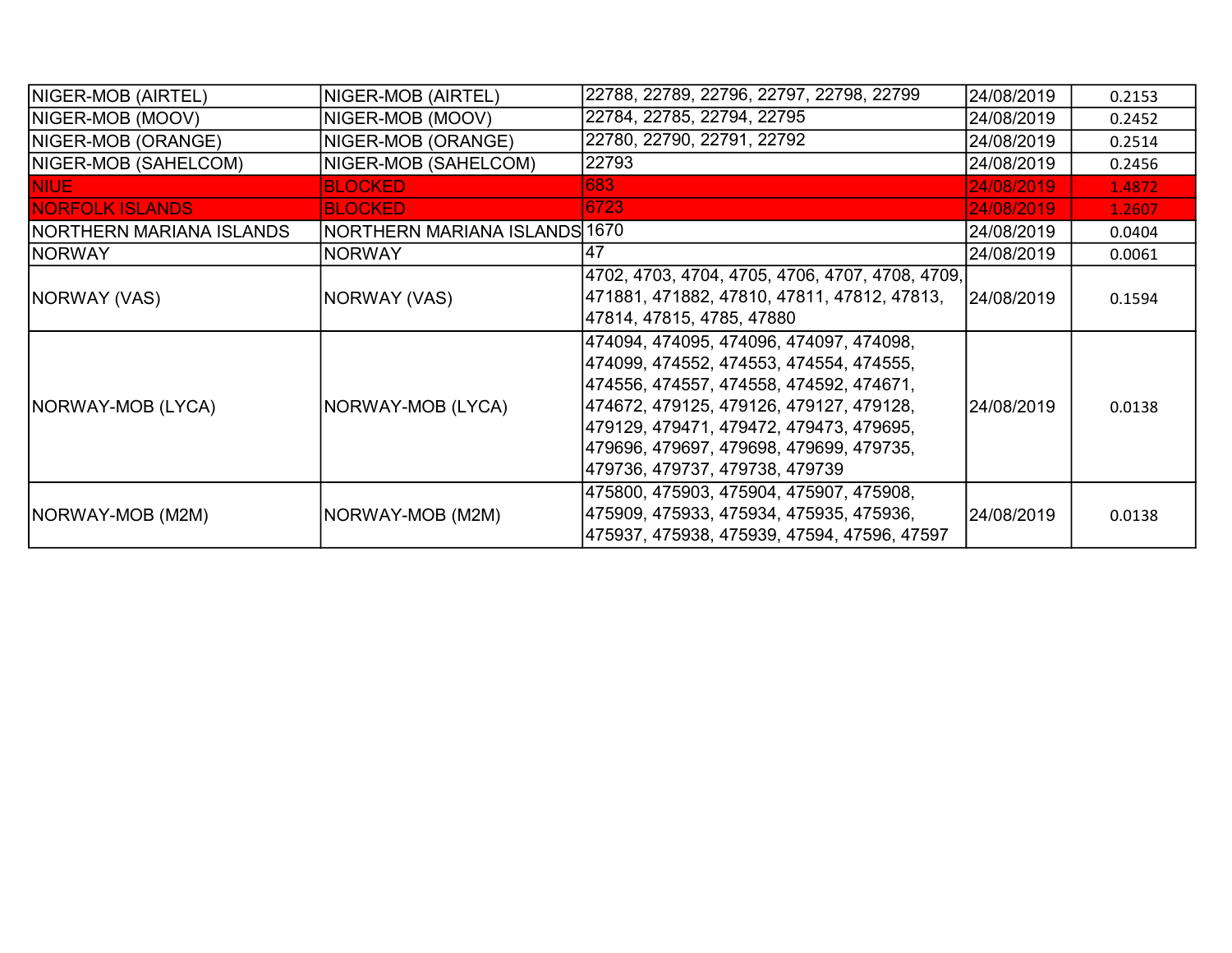|                            |                     | 474000, 474001, 474010, 474011, 474012,                  |        |
|----------------------------|---------------------|----------------------------------------------------------|--------|
|                            |                     | 474013, 474014, 47402, 47403, 474040, 474045,            |        |
|                            |                     | 474046, 474047, 474048, 474049, 474050,                  |        |
|                            |                     | 474055, 474060, 474061, 474062, 474063,                  |        |
|                            |                     | 474064, 474067, 47407, 474100, 474101,                   |        |
|                            |                     | 474106, 474107, 474117, 474118, 474119,                  |        |
|                            |                     | 47412, 47413, 47450, 47451, 47452, 474539,               |        |
|                            |                     | 47454, 474550, 474551, 474559, 474566,                   |        |
|                            |                     | 474567, 474568, 474569, 474576, 474577,                  |        |
|                            |                     | 474578, 474579, 474583, 474584, 474586,                  |        |
|                            |                     | 474591, 474593, 474594, 47460, 474630,                   |        |
|                            |                     | 474631, 474632, 474633, 47464, 474650,                   |        |
|                            |                     | 474654, 474660, 474661, 474662, 474663,                  |        |
|                            |                     | 474670, 474673, 474674, 474675, 474713,                  |        |
| <b>NORWAY-MOB (NETCOM)</b> | NORWAY-MOB (NETCOM) | 474714, 474715, 474716, 474717, 47472, 47473, 24/08/2019 | 0.0138 |
|                            |                     | 474744, 474754, 474757, 474758, 474759,                  |        |
|                            |                     | 474833, 474834, 474837, 474840, 474850,                  |        |
|                            |                     | 474851, 474893, 475931, 475932, 47598, 47599,            |        |
|                            |                     | 479048, 479049, 47920, 479210, 479217, 47922,            |        |
|                            |                     | 479237, 47924, 479257, 47926, 479277, 47928,             |        |
|                            |                     | 479297, 47930, 479317, 47932, 479337, 47934,             |        |
|                            |                     | 479357, 47936, 479377, 47938, 479391, 479404,            |        |
|                            |                     | 479410, 479411, 479412, 47942, 479442,                   |        |
|                            |                     | 479443, 479447, 479448, 479449, 479664,                  |        |
|                            |                     | 479692, 47978, 479790, 479791, 479792,                   |        |
|                            |                     | 479793, 479794, 47980, 47981, 47982, 479830,             |        |
|                            |                     | 479831, 479832, 479833, 479834, 479835,                  |        |
|                            |                     | 479836, 479837, 47984, 479854, 47986, 479876,            |        |
|                            |                     | 47988, 479899, 479967, 479968                            |        |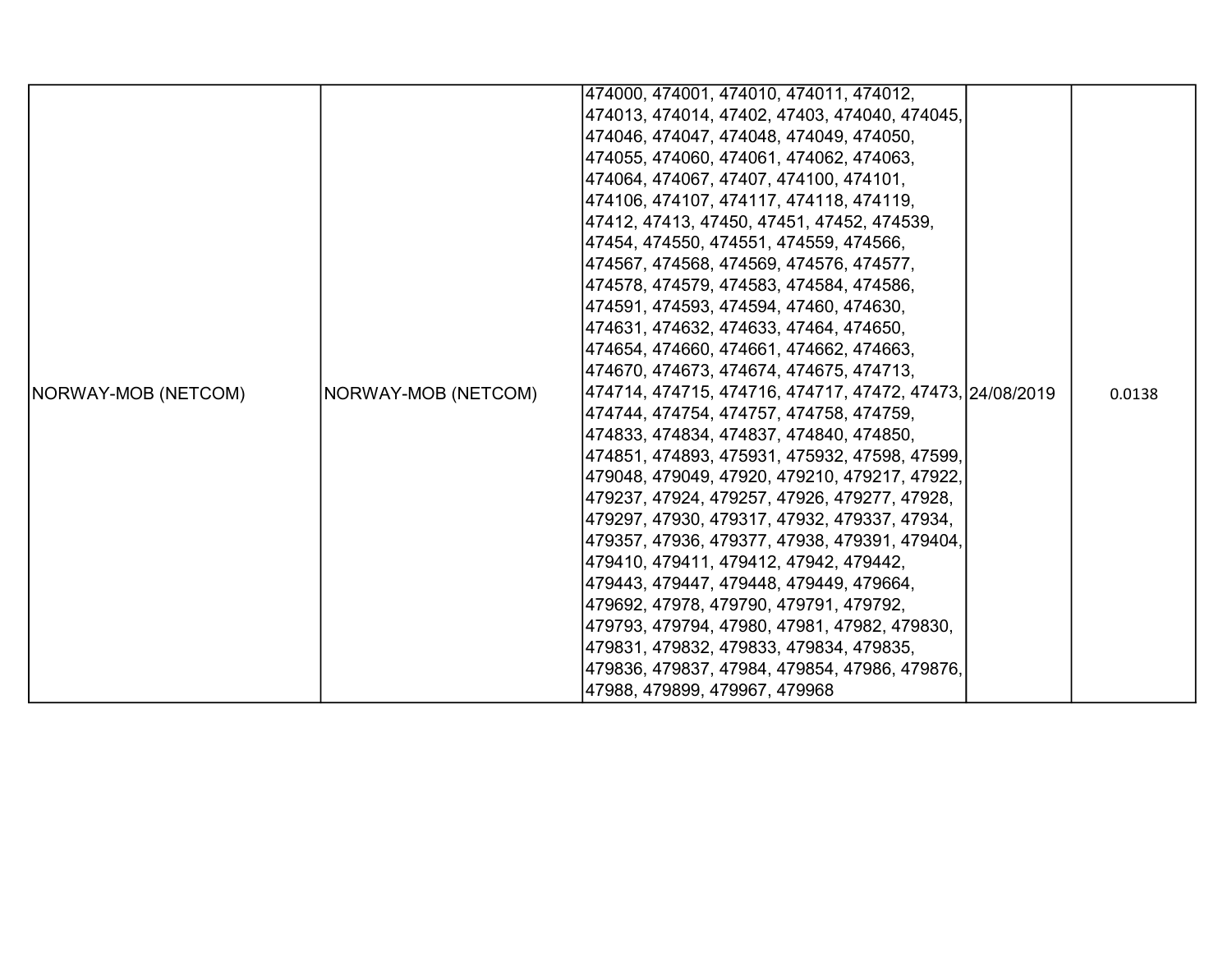|                            |                     | 474057, 474058, 474059, 474065, 474066,       |            |        |
|----------------------------|---------------------|-----------------------------------------------|------------|--------|
|                            |                     | 474068, 474069, 474080, 474081, 474082,       |            |        |
|                            |                     | 474083, 474090, 474091, 4740920, 4740921,     |            |        |
|                            |                     | 4740922, 4740923, 4740924, 474093, 474102,    |            |        |
|                            |                     | 474103, 474104, 474105, 474108, 474109,       |            |        |
|                            |                     | 474180, 474181, 474182, 474183, 47419, 4742,  |            |        |
|                            |                     | 4743, 4744, 474530, 474531, 474532, 474533,   |            |        |
|                            |                     | 474534, 474535, 474536, 474537, 474538,       |            |        |
|                            |                     | 474590, 474595, 474596, 474598, 474599,       |            |        |
|                            |                     | 474610, 474621, 474622, 474623, 474624,       |            |        |
|                            |                     | 474625, 474626, 474627, 474634, 474635,       |            |        |
|                            |                     | 474636, 474637, 474638, 474639, 474651,       |            |        |
|                            |                     | 474652, 474653, 474655, 474656, 474657,       |            |        |
|                            |                     | 474658, 474659, 474664, 474665, 474668,       |            |        |
| <b>NORWAY-MOB (OTHERS)</b> | NORWAY-MOB (OTHERS) | 474669, 474676, 474677, 474678, 474679,       | 24/08/2019 | 0.0138 |
|                            |                     | 474697, 474698, 474699, 47470, 474710,        |            |        |
|                            |                     | 474711, 474712, 474740, 474741, 474742,       |            |        |
|                            |                     | 474743, 474752, 474753, 474755, 474756,       |            |        |
|                            |                     | 474772, 474773, 474774, 474791, 474792,       |            |        |
|                            |                     | 474793, 474794, 474795, 474796, 474831,       |            |        |
|                            |                     | 474832, 474835, 474836, 474838, 474839,       |            |        |
|                            |                     | 474841, 474843, 474844, 474845, 474846,       |            |        |
|                            |                     | 474847, 474852, 474853, 474854, 474855,       |            |        |
|                            |                     | 474856, 474857, 474858, 47486, 47487, 474880, |            |        |
|                            |                     | 474881, 474882, 474883, 474884, 474885,       |            |        |
|                            |                     | 474887, 474890, 474891, 474892, 474896,       |            |        |
|                            |                     | 474897, 474898, 4749, 475801, 475802, 475803, |            |        |
|                            |                     | 475804, 475805, 475806, 475807, 475808,       |            |        |
|                            |                     | 475809, 47581, 47582, 47583, 47584, 47585,    |            |        |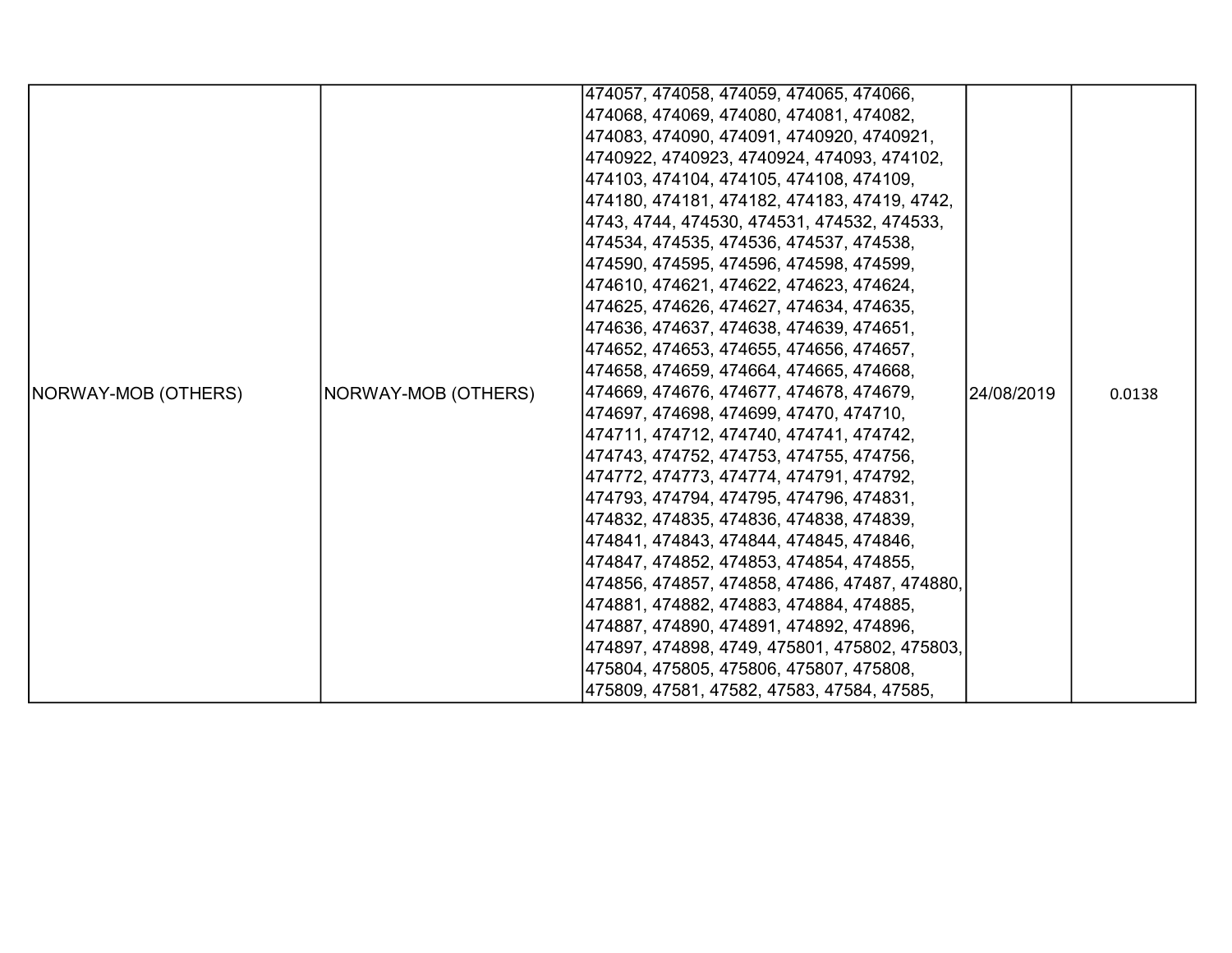| NORWAY-MOB (TELENOR) | NORWAY-MOB (TELENOR)     | 474007, 474008, 474009, 474015, 474016,<br> 474017, 474018, 474019, 474041, 474042,<br> 474043, 474044, 474084, 474085, 474086,<br> 474087, 474088, 474089, 4740925, 4740926,<br> 4740927, 4740928, 4740929, 474110, 474111,<br>474112, 474113, 474114, 474115, 474116,<br> 47414, 47415, 47416, 47417, 474184, 474185,<br> 474186, 474187, 474188, 474189, 474560,<br> 474561, 474562, 474563, 474564, 474565,<br> 474570, 474571, 474572, 474573, 474574,<br> 474575, 474580, 474581, 474582, 474585,<br> 474587, 474588, 474589, 474597, 474611,<br>474612, 474613, 474614, 474615, 474616,<br> 474617, 474618, 474619, 474620, 474628,<br> 474629, 474666, 474667, 47468, 474690,<br> 474691, 474692, 474693, 474694, 474695,<br> 474696, 474718, 474719, 474745, 474746,<br> 474747, 474748, 474749, 474750, 474751,<br> 47476, 474770, 474771, 474775, 474776,<br> 474777, 474778, 474779, 47478, 474790,<br> 474797, 474798, 474799, 47480, 47481, 47482,<br> 474830, 474842, 474848, 474849, 474859,<br> 474886, 474888, 474889, 474894, 474895,<br> 474899, 475900, 475901, 475905, 47591, 47592,<br> 47595, 47900, 47901, 47902, 479030, 479036,<br> 479040, 479041, 479047, 47905, 47906, 47907,<br> 47908, 47909, 479100, 47911, 479120, 479121,<br> 479122, 479123, 479124, 47913, 47915, 47916, | 24/08/2019 | 0.0138 |
|----------------------|--------------------------|---------------------------------------------------------------------------------------------------------------------------------------------------------------------------------------------------------------------------------------------------------------------------------------------------------------------------------------------------------------------------------------------------------------------------------------------------------------------------------------------------------------------------------------------------------------------------------------------------------------------------------------------------------------------------------------------------------------------------------------------------------------------------------------------------------------------------------------------------------------------------------------------------------------------------------------------------------------------------------------------------------------------------------------------------------------------------------------------------------------------------------------------------------------------------------------------------------------------------------------------------------------------------------------------------------------|------------|--------|
|                      |                          | 47917, 47918, 479190, 479191, 479199, 479390,                                                                                                                                                                                                                                                                                                                                                                                                                                                                                                                                                                                                                                                                                                                                                                                                                                                                                                                                                                                                                                                                                                                                                                                                                                                                 |            |        |
| <b>OMAN</b>          | <b>OMAN</b>              | $\overline{968}$                                                                                                                                                                                                                                                                                                                                                                                                                                                                                                                                                                                                                                                                                                                                                                                                                                                                                                                                                                                                                                                                                                                                                                                                                                                                                              | 24/08/2019 | 0.1027 |
| OMAN-MOB (OOREDOO)   | OMAN-MOB (OOREDOO)       | 96879, 968907, 968908, 968909, 96894, 96895,<br>96896, 96897                                                                                                                                                                                                                                                                                                                                                                                                                                                                                                                                                                                                                                                                                                                                                                                                                                                                                                                                                                                                                                                                                                                                                                                                                                                  | 24/08/2019 | 0.2911 |
| OMAN-MOB (OTHERS)    | <b>OMAN-MOB (OTHERS)</b> | 9687, 96890, 96891, 96892, 96893, 96898,<br>96899                                                                                                                                                                                                                                                                                                                                                                                                                                                                                                                                                                                                                                                                                                                                                                                                                                                                                                                                                                                                                                                                                                                                                                                                                                                             | 24/08/2019 | 0.2911 |
| <b>PAKISTAN</b>      | <b>PAKISTAN</b>          | 92                                                                                                                                                                                                                                                                                                                                                                                                                                                                                                                                                                                                                                                                                                                                                                                                                                                                                                                                                                                                                                                                                                                                                                                                                                                                                                            | 24/08/2019 | 0.0444 |
| PAKISTAN-KARACHI     | PAKISTAN-KARACHI         | 9221                                                                                                                                                                                                                                                                                                                                                                                                                                                                                                                                                                                                                                                                                                                                                                                                                                                                                                                                                                                                                                                                                                                                                                                                                                                                                                          | 24/08/2019 | 0.0455 |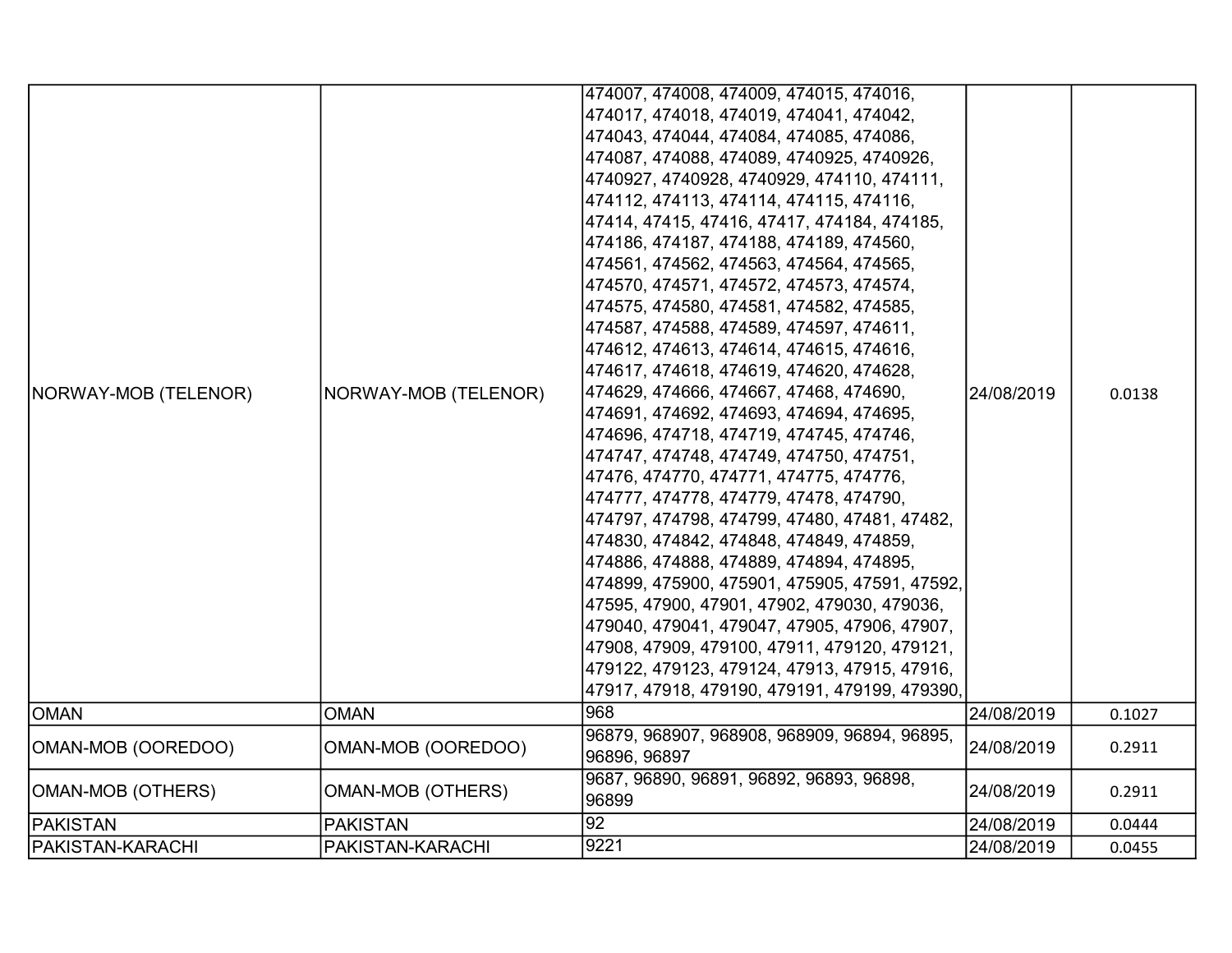| PAKISTAN-MOB (MOBILINK)     | PAKISTAN-MOB (MOBILINK)  | 9230                                                                                                                                                                                                                                                                                                                                                                                                                                                                                                                                                                                                                                                                                                                                                          | 24/08/2019 | 0.0371 |
|-----------------------------|--------------------------|---------------------------------------------------------------------------------------------------------------------------------------------------------------------------------------------------------------------------------------------------------------------------------------------------------------------------------------------------------------------------------------------------------------------------------------------------------------------------------------------------------------------------------------------------------------------------------------------------------------------------------------------------------------------------------------------------------------------------------------------------------------|------------|--------|
| PAKISTAN-MOB (OTHERS)       | PAKISTAN-MOB (OTHERS)    | 9235, 9236, 9237, 9238, 9239                                                                                                                                                                                                                                                                                                                                                                                                                                                                                                                                                                                                                                                                                                                                  | 24/08/2019 | 0.0381 |
| PAKISTAN-MOB (TELENOR)      | PAKISTAN-MOB (TELENOR)   | 9234                                                                                                                                                                                                                                                                                                                                                                                                                                                                                                                                                                                                                                                                                                                                                          | 24/08/2019 | 0.0358 |
| PAKISTAN-MOB (UFONE)        | PAKISTAN-MOB (UFONE)     | 9233                                                                                                                                                                                                                                                                                                                                                                                                                                                                                                                                                                                                                                                                                                                                                          | 24/08/2019 | 0.0368 |
| PAKISTAN-MOB (WARID)        | PAKISTAN-MOB (WARID)     | 9232                                                                                                                                                                                                                                                                                                                                                                                                                                                                                                                                                                                                                                                                                                                                                          | 24/08/2019 | 0.0358 |
| PAKISTAN-MOB (ZONG)         | PAKISTAN-MOB (ZONG)      | 9231                                                                                                                                                                                                                                                                                                                                                                                                                                                                                                                                                                                                                                                                                                                                                          | 24/08/2019 | 0.0334 |
| PALAU                       | <b>PALAU</b>             | 680                                                                                                                                                                                                                                                                                                                                                                                                                                                                                                                                                                                                                                                                                                                                                           | 24/08/2019 | 0.3289 |
| <b>PALESTINE</b>            | <b>PALESTINE</b>         | 970                                                                                                                                                                                                                                                                                                                                                                                                                                                                                                                                                                                                                                                                                                                                                           | 24/08/2019 | 0.1463 |
| PALESTINE-MOB (OTHERS)      | PALESTINE-MOB (OTHERS)   | 970059, 97059                                                                                                                                                                                                                                                                                                                                                                                                                                                                                                                                                                                                                                                                                                                                                 | 24/08/2019 | 0.1672 |
| PALESTINE-MOB (WATANIYA)    | PALESTINE-MOB (WATANIYA) | 970056, 97056                                                                                                                                                                                                                                                                                                                                                                                                                                                                                                                                                                                                                                                                                                                                                 | 24/08/2019 | 0.1687 |
| PANAMA                      | <b>PANAMA</b>            | 507                                                                                                                                                                                                                                                                                                                                                                                                                                                                                                                                                                                                                                                                                                                                                           | 24/08/2019 | 0.0236 |
| <b>PANAMA-CITY</b>          | PANAMA-CITY              | 507203, 507204, 507205, 507206, 507207,<br>507208, 507210, 507211, 507212, 507213,<br>507214, 507215, 507216, 507217, 50722, 50723,<br>50724, 50725, 50726, 50727, 50728, 50729,<br>507308, 5073090, 5073091, 5073092, 5073093,<br>5073094, 5073095, 5073096, 5073097, 5073098,<br>507310, 507311, 507312, 507314, 507315,<br>507316, 507317, 507318, 507319, 50732,<br>507331, 507332, 507334, 507335, 507336,<br>507337, 507338, 507339, 507340, 507341,<br>507342, 507343, 507346, 507348, 507349,<br>507350, 507351, 507352, 507353, 507354,<br>507355, 507357, 507358, 507359, 50736,<br>507371, 507372, 507373, 507374, 507375,<br>507381, 507382, 507383, 507384, 507385,<br>507386, 507387, 507388, 507389, 507390,<br>507391, 507392, 507398, 507399 | 24/08/2019 | 0.0236 |
| PANAMA-MOB (CLARO)          | PANAMA-MOB (CLARO)       | 507620, 507621, 507622, 507623, 507624,<br>507625, 507626                                                                                                                                                                                                                                                                                                                                                                                                                                                                                                                                                                                                                                                                                                     | 24/08/2019 | 0.1118 |
| <b>PANAMA-MOB (DIGICEL)</b> | PANAMA-MOB (DIGICEL)     | 507610, 507611, 507612, 507613, 507614,<br>507615                                                                                                                                                                                                                                                                                                                                                                                                                                                                                                                                                                                                                                                                                                             | 24/08/2019 | 0.1148 |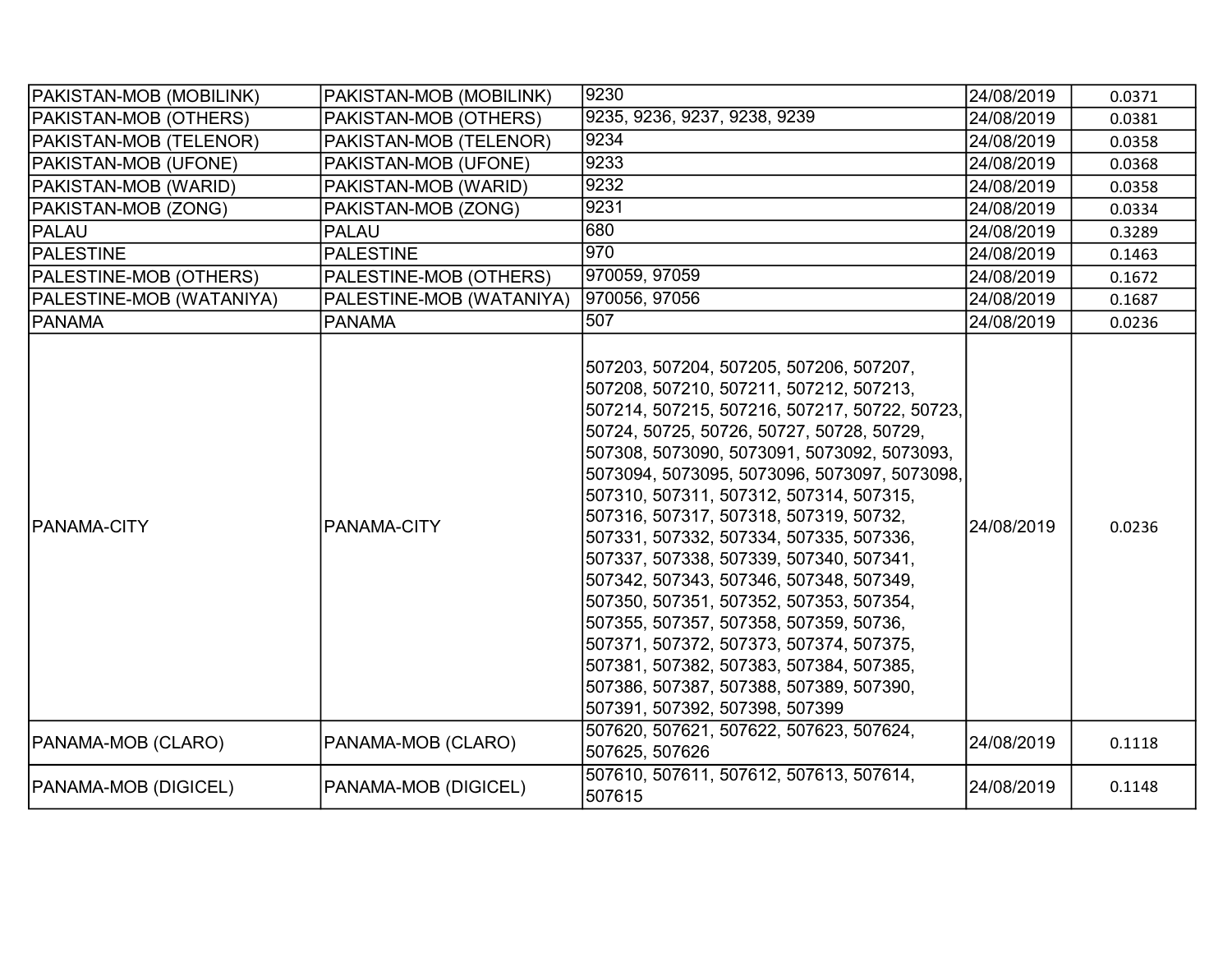|                              |                       | 507616, 507635, 507636, 507638, 507639,                                                      |            |        |
|------------------------------|-----------------------|----------------------------------------------------------------------------------------------|------------|--------|
|                              |                       | 50764, 507656, 507657, 507658, 507659,                                                       |            |        |
| <b>PANAMA-MOB (MOVISTAR)</b> | PANAMA-MOB (MOVISTAR) | 507660, 507661, 507662, 507663, 507664,                                                      | 24/08/2019 | 0.1118 |
|                              |                       | 507681, 507682, 507683, 507685, 507686,                                                      |            |        |
|                              |                       | 507689, 507692, 507693, 507697                                                               |            |        |
|                              |                       | 5076                                                                                         | 24/08/2019 |        |
| PANAMA-MOB (OTHERS)          | PANAMA-MOB (OTHERS)   | 507200, 507201, 507202, 507218, 507219,                                                      |            | 0.1148 |
|                              |                       | 507246, 5072491, 5072492, 5072493, 5072494,                                                  |            |        |
|                              |                       |                                                                                              |            |        |
|                              |                       | 5072495, 5072496, 5072497, 5072498, 5073099,                                                 |            |        |
|                              |                       | 507330, 507347, 507370, 507376, 507377,                                                      |            |        |
|                              |                       | 507378, 507380, 507471, 507478, 507479,                                                      |            |        |
|                              |                       | 507700, 5077091, 5077092, 5077093, 5077094,                                                  |            |        |
|                              |                       | 5077095, 5077096, 5077097, 5077098, 5077099,                                                 |            |        |
|                              |                       | 507789, 507832, 5078335, 5078336, 5078337,                                                   |            |        |
|                              |                       | 5078338, 5078339, 5078345, 5078346, 5078347,                                                 |            |        |
|                              |                       | 5078348, 5078349, 507836, 507838, 5078391,                                                   |            |        |
|                              |                       | 5078392, 5078395, 5078396, 5078397, 5078398,                                                 |            |        |
|                              |                       | 5078399, 507841, 5078421, 5078422, 5078423,                                                  |            |        |
|                              |                       | 5078424, 5078425, 5078426, 5078427, 5078428,                                                 |            |        |
|                              |                       | 5078429, 5078431, 5078432, 5078433, 5078434,                                                 |            |        |
| <b>PANAMA-OTHERS</b>         | PANAMA-OTHERS         | 5078435, 5078436, 5078437, 5078438, 5078439, 24/08/2019                                      |            | 0.0202 |
|                              |                       | 5078441, 5078442, 5078443, 5078444, 5078445,                                                 |            |        |
|                              |                       | 5078446, 5078447, 5078448, 5078449, 5078455,                                                 |            |        |
|                              |                       | 5078456, 5078457, 5078458, 5078459, 507847,                                                  |            |        |
|                              |                       | 507848, 5078490, 5078495, 5078496, 5078497,                                                  |            |        |
|                              |                       | 5078498, 5078499, 507851, 507853, 5078542,                                                   |            |        |
|                              |                       | 5078543, 5078544, 5078545, 5078546, 5078547,                                                 |            |        |
|                              |                       | 5078548, 5078549, 507877, 507878, 507907,                                                    |            |        |
|                              |                       | 507917, 507918, 507920, 507928, 507937,                                                      |            |        |
|                              |                       | 5079391, 5079392, 5079393, 5079394, 5079395,                                                 |            |        |
|                              |                       | 5079396, 5079397, 5079398, 5079399, 507968,                                                  |            |        |
|                              |                       | 5079691, 5079692, 5079693, 5079694, 5079695,                                                 |            |        |
|                              |                       | 5079696, 5079697, 5079698, 5079699, 5079791,<br>5079792, 5079793, 5079794, 5079795, 5079796, |            |        |
|                              |                       | 5079797, 5079798, 5079799                                                                    |            |        |
| <b>PAPUA-NEW GUINEA</b>      |                       | 675                                                                                          |            |        |
|                              | PAPUA-NEW GUINEA      |                                                                                              | 24/08/2019 | 0.4130 |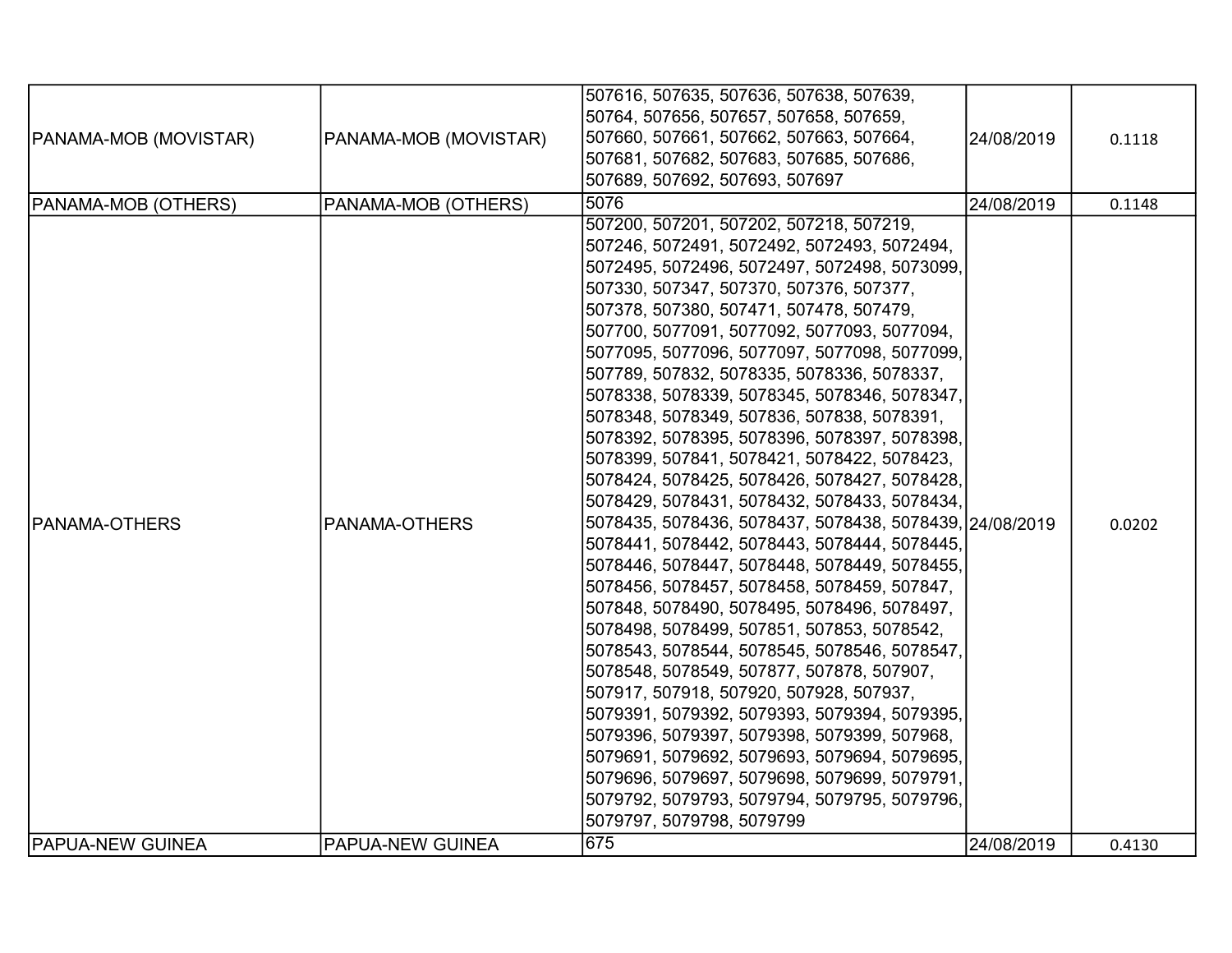| <b>PAPUA-NEW GUINEA-MOB (BEMOEBLOCKED)</b> |                         | 67575, 67576                                                                                                                                                                                                                             | 24/08/2019 | 0.6136 |
|--------------------------------------------|-------------------------|------------------------------------------------------------------------------------------------------------------------------------------------------------------------------------------------------------------------------------------|------------|--------|
| <b>PAPUA-NEW GUINEA-MOB (DIGI)</b>         | <b>BLOCKED</b>          | 67570, 67571, 67572, 67573, 67574, 67579                                                                                                                                                                                                 | 24/08/2019 | 0.8673 |
|                                            |                         | PAPUA-NEW GUINEA-MOB (OTHERPAPUA-NEW GUINEA-MOB (OT 675644, 67568, 67569, 67577, 67578                                                                                                                                                   | 24/08/2019 | 0.4014 |
| <b>PARAGUAY</b>                            | <b>PARAGUAY</b>         | 595                                                                                                                                                                                                                                      | 24/08/2019 | 0.0247 |
| <b>PARAGUAY-ASUNCION</b>                   | PARAGUAY-ASUNCION       | 59521                                                                                                                                                                                                                                    | 24/08/2019 | 0.0247 |
| <b>PARAGUAY-MOB (CLARO)</b>                | PARAGUAY-MOB (CLARO)    | 59599                                                                                                                                                                                                                                    | 24/08/2019 | 0.0578 |
| PARAGUAY-MOB (PERSONAL)                    | PARAGUAY-MOB (PERSONAL) | 59597                                                                                                                                                                                                                                    | 24/08/2019 | 0.0544 |
| <b>PARAGUAY-MOB (TIGO)</b>                 | PARAGUAY-MOB (TIGO)     | 59598                                                                                                                                                                                                                                    | 24/08/2019 | 0.0463 |
| PARAGUAY-MOB (VOX)                         | PARAGUAY-MOB (VOX)      | 59595, 59596                                                                                                                                                                                                                             | 24/08/2019 | 0.0544 |
| <b>PERU</b>                                | <b>PERU</b>             | 51                                                                                                                                                                                                                                       | 24/08/2019 | 0.0063 |
| <b>PERU (RURAL)</b>                        | PERU (RURAL)            | 5118, 51418, 51428, 51438, 51448, 51518,<br>51528, 51538, 51548, 51568, 51618, 51628,<br>51638, 51648, 51658, 51668, 51678, 51728,<br>51738, 51748, 51768, 51828, 51838, 51848                                                           | 24/08/2019 | 0.2861 |
| <b>PERU-LIMA</b>                           | PERU-LIMA               | 511                                                                                                                                                                                                                                      | 24/08/2019 | 0.0061 |
| <b>PERU-MOB (BITEL)</b>                    | PERU-MOB (BITEL)        | 51910, 51921, 51925, 519260, 519261, 519262,<br>5192630, 5192631, 5192632, 5192633, 5192634,<br>5192635, 519264, 519265, 51927, 51928, 51929, 24/08/2019<br>51930, 51931, 51935, 5193734, 5193735,<br>5193736, 5193737, 5193738, 5193739 |            | 0.0082 |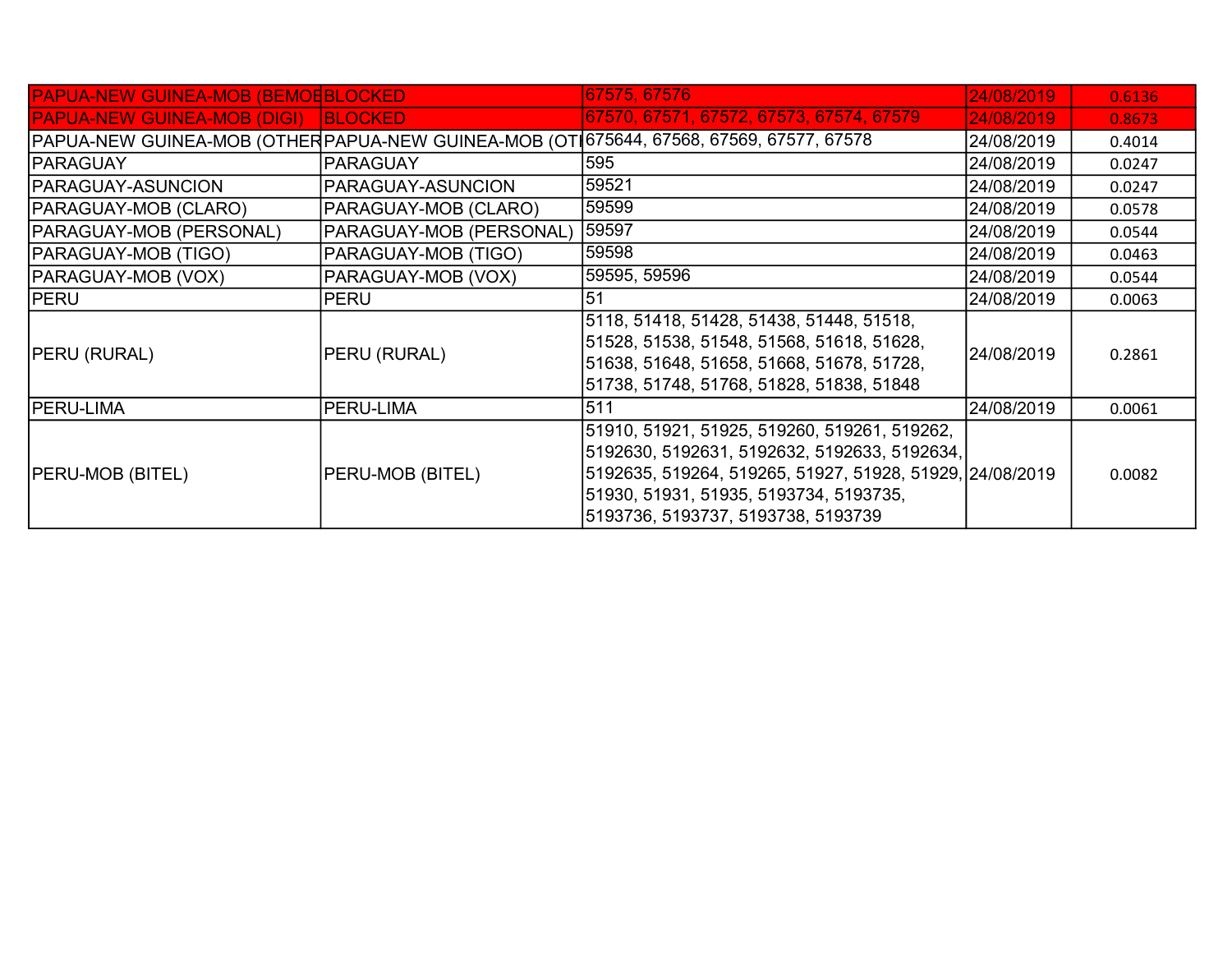|                         |                  | 519325, 519326, 5193270, 5193271, 51940,     |            |        |
|-------------------------|------------------|----------------------------------------------|------------|--------|
|                         |                  | 519410, 519411, 519412, 519413, 519414,      |            |        |
|                         |                  | 519415, 519416, 519417, 519422, 519423,      |            |        |
|                         |                  | 519427, 519433, 519435, 5194370, 5194371,    |            |        |
|                         |                  | 5194372, 5194373, 5194374, 5194375, 5194376, |            |        |
|                         |                  | 5194377, 519440, 519441, 519442, 519443,     |            |        |
|                         |                  | 519445, 519447, 519466, 519467, 5194684,     |            |        |
|                         |                  | 5194685, 5194686, 5194687, 5194688, 5194689, |            |        |
|                         |                  | 519477, 5194805, 5194806, 5194807, 5194808,  |            |        |
|                         |                  | 5194809, 519482, 519483, 519487, 5194907,    |            |        |
|                         |                  | 5194908, 5194909, 519491, 519492, 519493,    |            |        |
|                         |                  | 5194970, 5194971, 5194972, 5194973, 5194974, |            |        |
|                         |                  | 5194975, 5194976, 5194977, 5195011, 5195012, |            |        |
|                         |                  | 5195013, 5195014, 5195015, 5195016, 5195017, |            |        |
| <b>PERU-MOB (CLARO)</b> | PERU-MOB (CLARO) | 5195018, 5195019, 519502, 519503, 519507,    | 24/08/2019 | 0.0072 |
|                         |                  | 519511, 519512, 519513, 519517, 5195211,     |            |        |
|                         |                  | 5195212, 5195213, 5195214, 5195215, 5195216, |            |        |
|                         |                  | 5195217, 5195218, 5195219, 519523, 519524,   |            |        |
|                         |                  | 5195270, 5195271, 5195272, 519530, 5195311,  |            |        |
|                         |                  | 5195312, 5195313, 5195314, 5195315, 5195316, |            |        |
|                         |                  | 5195317, 5195318, 5195319, 519532, 519533,   |            |        |
|                         |                  | 519534, 5195350, 5195351, 5195357, 5195358,  |            |        |
|                         |                  | 5195359, 519537, 519538, 519541, 5195420,    |            |        |
|                         |                  | 5195430, 519547, 519557, 519562, 519563,     |            |        |
|                         |                  | 519567, 519570, 519571, 519572, 519573,      |            |        |
|                         |                  | 519577, 5195805, 5195806, 5195807, 5195808,  |            |        |
|                         |                  | 5195809, 519581, 519582, 519583, 5195847,    |            |        |
|                         |                  | 5195848, 5195849, 519587, 5195895, 5195896,  |            |        |
|                         |                  | 5195897, 5195898, 5195899, 519591, 5195920,  |            |        |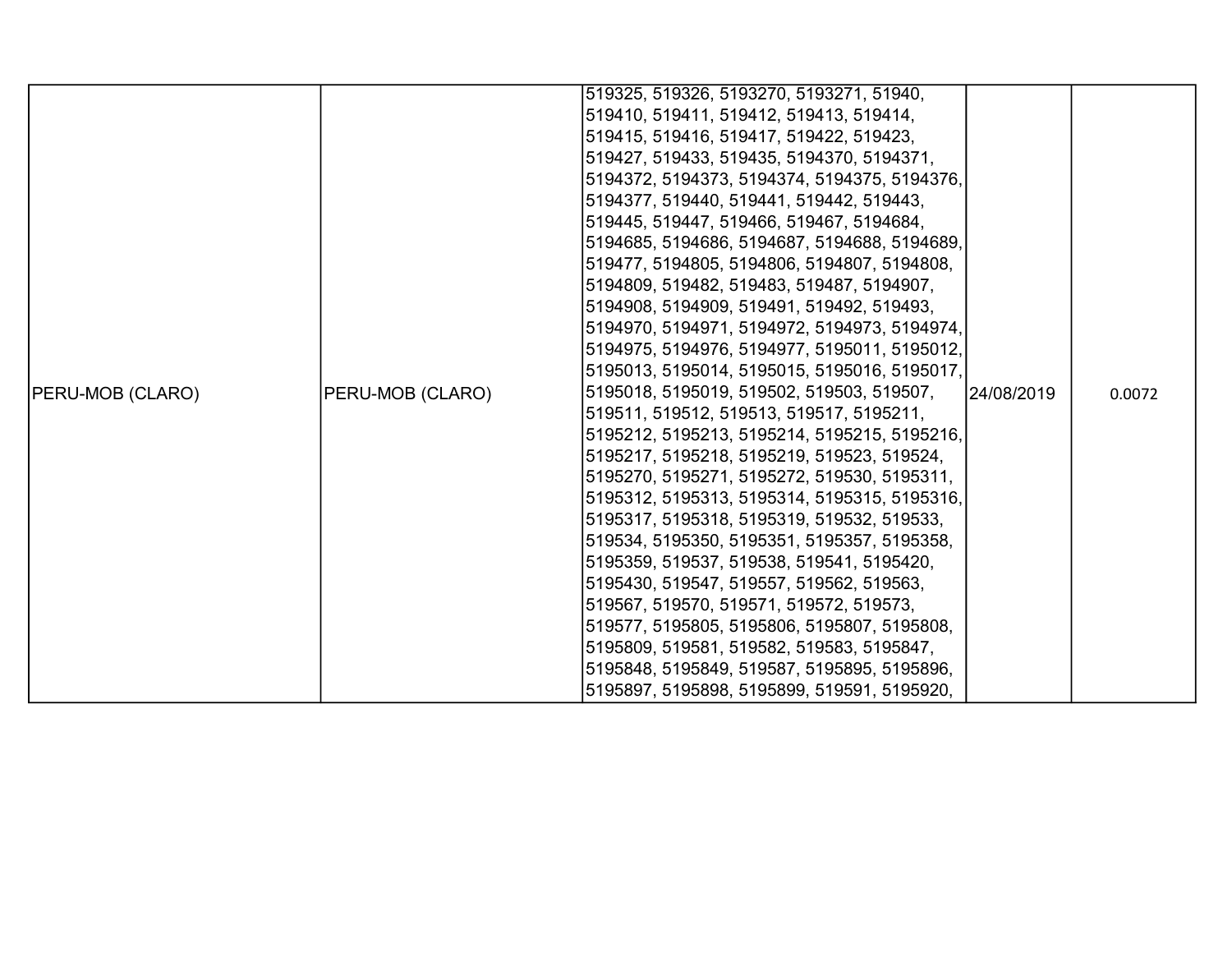| <b>PERU-MOB (ENTEL)</b> | <b>PERU-MOB (ENTEL)</b> | 51922, 51923, 51924, 51933, 51934, 51936,<br> 519370, 519371, 519372, 5193730, 5193731,<br> 5193732, 5193733, 519460, 519461, 519462,<br> 519463, 519464, 519465, 519471, 519472,<br> 519473, 5195010, 5195210, 5195310, 519550,<br> 519551, 519552, 519553, 519554, 5195551,<br> 5195552, 5195553, 5195554, 5195555, 5195556, <br> 5195557, 5195558, 5195559, 519601, 519602,<br> 519603, 519604, 519605, 519606, 519607,<br> 519608, 519609, 5196396, 5196397, 5196820,<br> 519701, 519703, 519704, 519705, 519706,<br> 519707, 519708, 5197099, 519720, 519721,<br> 5197410, 5197720, 519773, 519774, 519775,<br> 519776, 519777, 519778, 519779, 5197821,<br> 5198000, 5198001, 5198002, 519810, 519811,<br>519812, 519813, 519814, 519815, 519834,<br> 519835, 519940, 519941, 519942, 519981,<br> 5199822, 5199823, 5199824, 5199825, 5199826,<br> 5199827, 5199828, 5199829, 519983 | 24/08/2019 | 0.0076 |
|-------------------------|-------------------------|--------------------------------------------------------------------------------------------------------------------------------------------------------------------------------------------------------------------------------------------------------------------------------------------------------------------------------------------------------------------------------------------------------------------------------------------------------------------------------------------------------------------------------------------------------------------------------------------------------------------------------------------------------------------------------------------------------------------------------------------------------------------------------------------------------------------------------------------------------------------------------------------|------------|--------|
|-------------------------|-------------------------|--------------------------------------------------------------------------------------------------------------------------------------------------------------------------------------------------------------------------------------------------------------------------------------------------------------------------------------------------------------------------------------------------------------------------------------------------------------------------------------------------------------------------------------------------------------------------------------------------------------------------------------------------------------------------------------------------------------------------------------------------------------------------------------------------------------------------------------------------------------------------------------------|------------|--------|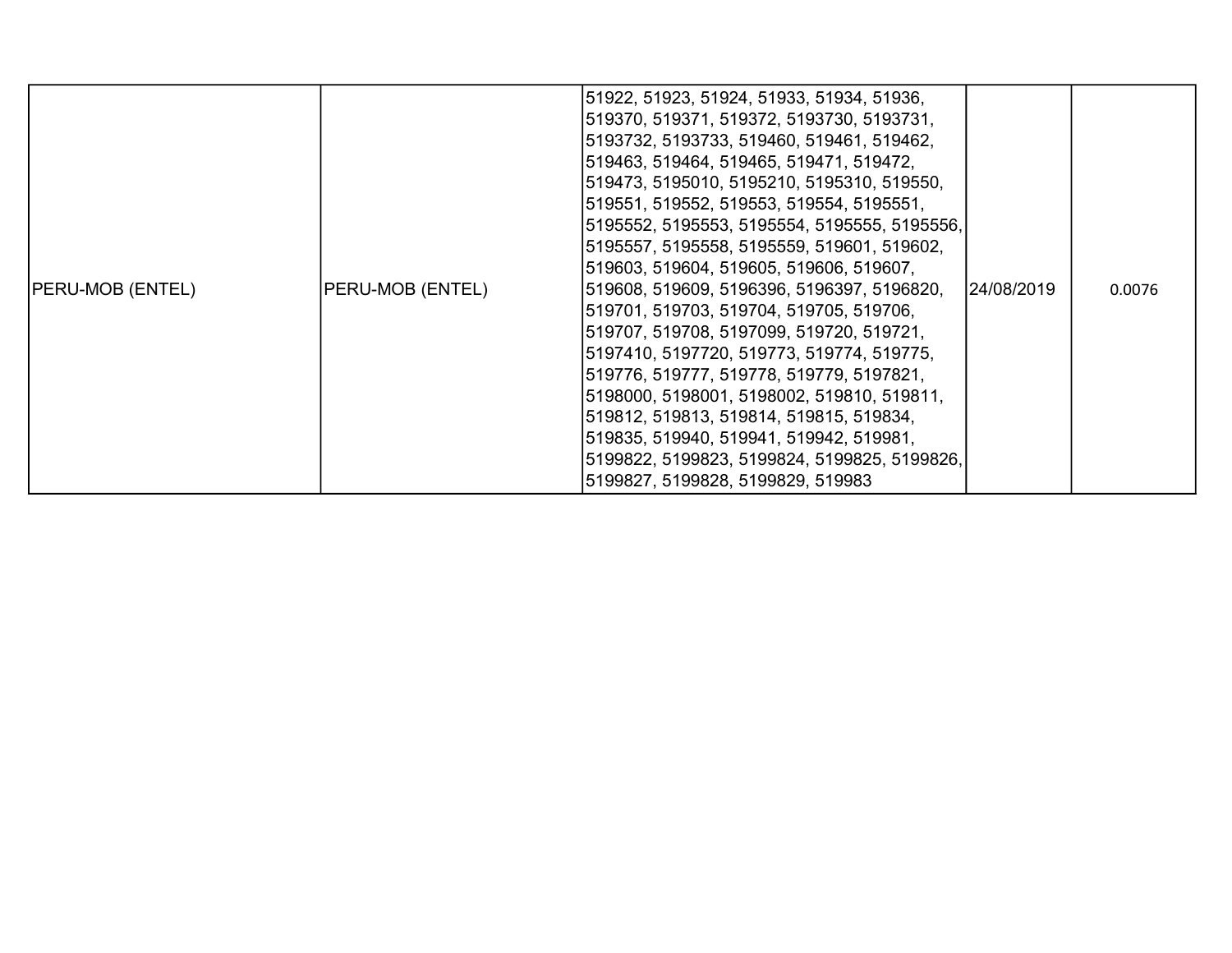| <b>PERU-MOB (MOVISTAR)</b> | PERU-MOB (MOVISTAR) | 519375, 519376, 519377, 519378, 519379,<br>51938, 51939, 519418, 519419, 519420, 519421,<br>519424, 519425, 519426, 519428, 519429,<br>519430, 519431, 519432, 519434, 519436,<br>5194378, 5194379, 519438, 519439, 519444,<br>519446, 519448, 519449, 51945, 5194680,<br>5194681, 5194682, 5194683, 519469, 519470,<br>519474, 519475, 519476, 519478, 519479,<br>519480, 5194800, 5194801, 5194802, 5194803,<br>5194804, 519481, 519484, 519485, 519486,<br>519488, 519489, 519490, 5194900, 5194901,<br>5194902, 5194903, 5194904, 5194905, 5194906,<br>519494, 519495, 519496, 5194978, 5194979,<br>519498, 519499, 519500, 519504, 519505,<br>519506, 519508, 519509, 519510, 519514,<br>519515, 519516, 519518, 519519, 519520,<br>519522, 519525, 519526, 519527, 5195273,<br>5195274, 5195275, 5195276, 5195277, 5195278,<br>5195279, 519528, 519529, 5195352, 5195353,<br>5195354, 5195355, 5195356, 519536, 519539,<br>519540, 519542, 519543, 519544, 519545,<br>519546, 519548, 519549, 5195550, 519556,<br>519558, 519559, 51956, 519560, 519561,<br>519564, 519565, 519566, 519568, 519569,<br>519574, 519575, 519576, 519578, 519579,<br>519580, 5195800, 5195801, 5195802, 5195803,<br>5195804, 519584, 5195840, 5195841, 5195842,<br>5195843, 5195844, 5195845, 5195846, 519585, | 24/08/2019 | 0.0082 |
|----------------------------|---------------------|---------------------------------------------------------------------------------------------------------------------------------------------------------------------------------------------------------------------------------------------------------------------------------------------------------------------------------------------------------------------------------------------------------------------------------------------------------------------------------------------------------------------------------------------------------------------------------------------------------------------------------------------------------------------------------------------------------------------------------------------------------------------------------------------------------------------------------------------------------------------------------------------------------------------------------------------------------------------------------------------------------------------------------------------------------------------------------------------------------------------------------------------------------------------------------------------------------------------------------------------------------------------------------------------------|------------|--------|
|                            |                     | 519586, 519588, 519589, 5195890, 5195891,                                                                                                                                                                                                                                                                                                                                                                                                                                                                                                                                                                                                                                                                                                                                                                                                                                                                                                                                                                                                                                                                                                                                                                                                                                                         |            |        |
| <b>PERU-MOB (OTHERS)</b>   | PERU-MOB (OTHERS)   | 519                                                                                                                                                                                                                                                                                                                                                                                                                                                                                                                                                                                                                                                                                                                                                                                                                                                                                                                                                                                                                                                                                                                                                                                                                                                                                               | 24/08/2019 | 0.0082 |
| <b>PHILIPPINES</b>         | <b>PHILIPPINES</b>  | 63                                                                                                                                                                                                                                                                                                                                                                                                                                                                                                                                                                                                                                                                                                                                                                                                                                                                                                                                                                                                                                                                                                                                                                                                                                                                                                | 24/08/2019 | 0.1004 |
| <b>PHILIPPINES (IPRS)</b>  | PHILIPPINES (IPRS)  | 6310181818, 6310181819                                                                                                                                                                                                                                                                                                                                                                                                                                                                                                                                                                                                                                                                                                                                                                                                                                                                                                                                                                                                                                                                                                                                                                                                                                                                            | 24/08/2019 | 0.1004 |
| <b>PHILIPPINES-MANILA</b>  | PHILIPPINES-MANILA  | 632                                                                                                                                                                                                                                                                                                                                                                                                                                                                                                                                                                                                                                                                                                                                                                                                                                                                                                                                                                                                                                                                                                                                                                                                                                                                                               | 24/08/2019 | 0.1004 |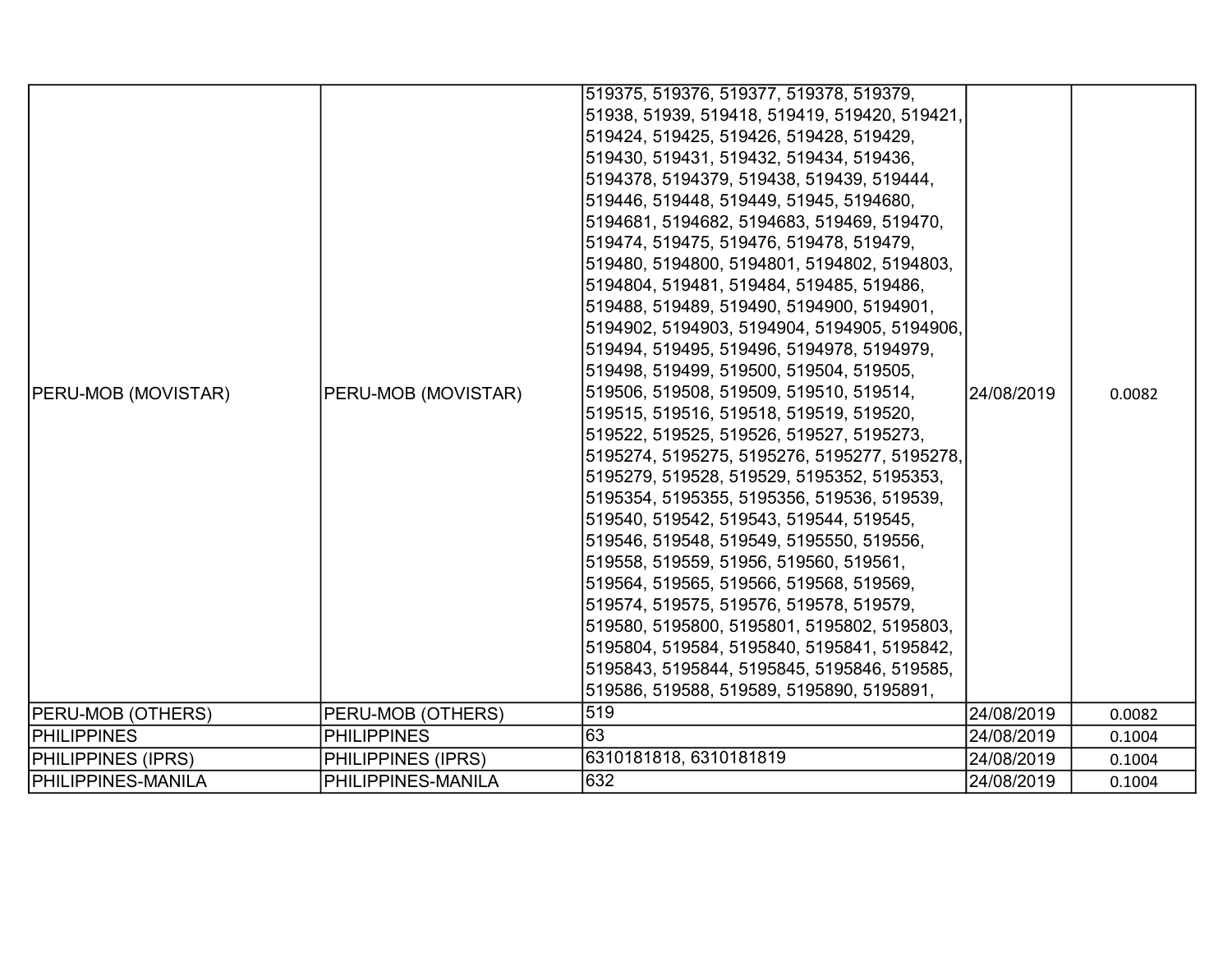| <b>PHILIPPINES-MOB (GLOBE)</b>  | <b>PHILIPPINES-MOB (GLOBE)</b>  | 63817, 63905, 63906, 63915, 63916, 63917,<br>63926, 63927, 63935, 63936, 63937, 63945,<br>63955, 63956, 63965, 63966, 63967, 63975,<br>63976, 63977, 63995, 63996, 63997                                                                        | 24/08/2019 | 0.1073 |
|---------------------------------|---------------------------------|-------------------------------------------------------------------------------------------------------------------------------------------------------------------------------------------------------------------------------------------------|------------|--------|
| <b>PHILIPPINES-MOB (OTHERS)</b> | <b>PHILIPPINES-MOB (OTHERS)</b> | 63900, 63901, 63902, 63903, 63904, 63911,<br>63913, 63914, 63924, 63934, 63940, 63941,<br>63944, 6395, 6396, 63970, 63971, 63972, 63973, 24/08/2019<br>63974, 63978, 63979, 63990, 63991, 63992,<br> 63993, 63994                               |            | 0.1153 |
| <b>PHILIPPINES-MOB (SMART)</b>  | PHILIPPINES-MOB (SMART)         | 63813, 63907, 63908, 63909, 63910, 63912,<br>63918, 63919, 63920, 63921, 63922, 63923,<br>63925, 63928, 63929, 63930, 63931, 63932,<br> 63933, 63938, 63939, 63942, 63943, 63946,<br> 63947, 63948, 63949, 63950, 63962, 6398,<br> 63998, 63999 | 24/08/2019 | 0.1182 |
| <b>POLAND</b>                   | <b>POLAND</b>                   | 48                                                                                                                                                                                                                                              | 24/08/2019 | 0.0177 |
| <b>POLAND (DIRECTORY CALL)</b>  | POLAND (DIRECTORY CALL)         | 48118000, 48118712, 48118811, 48118913                                                                                                                                                                                                          | 24/08/2019 | 0.4713 |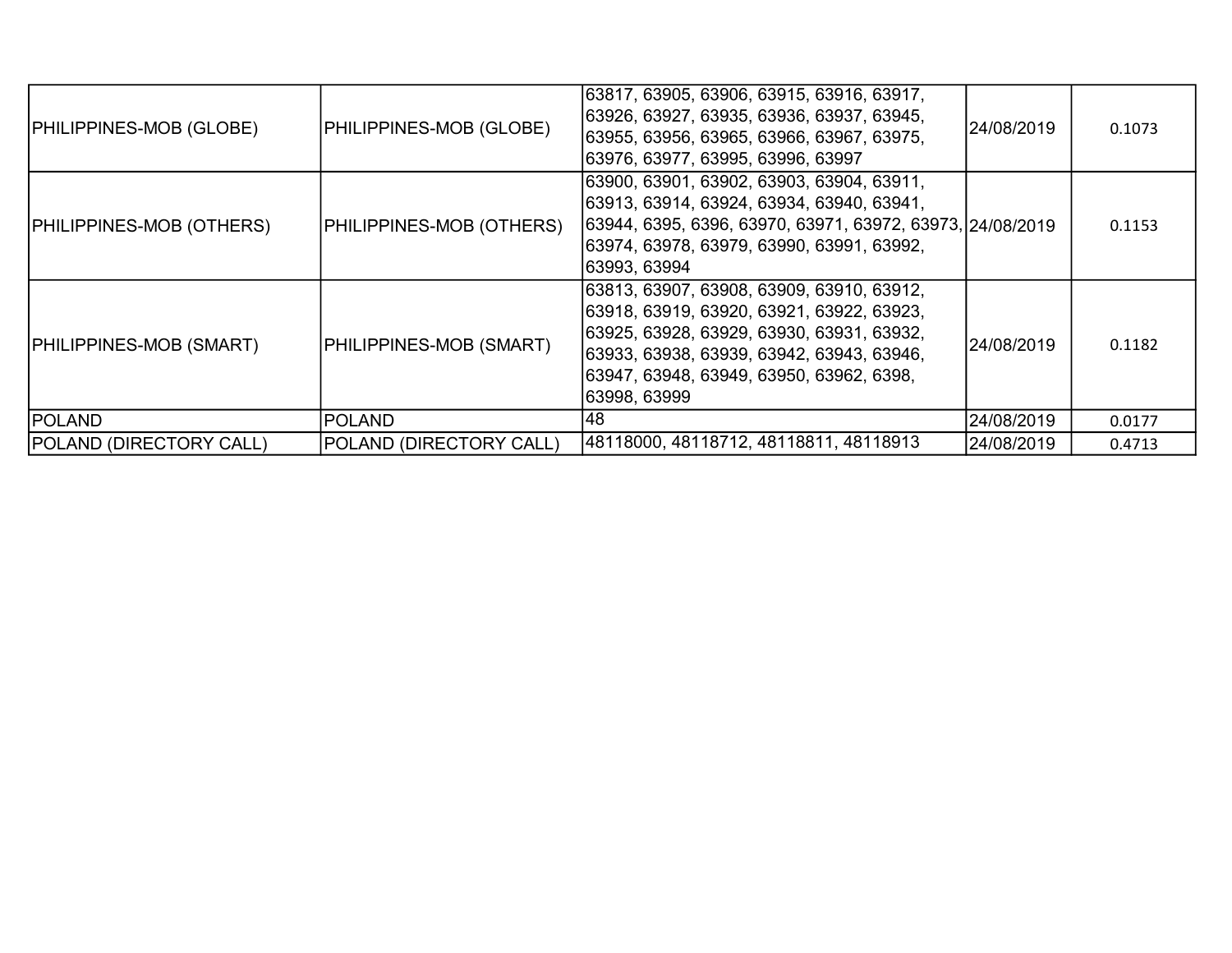|              |              | 48122023, 48122024, 48122031, 48122100,      |            |        |
|--------------|--------------|----------------------------------------------|------------|--------|
|              |              | 4812211, 48122121, 48122122, 48122123,       |            |        |
|              |              | 48122124, 48122125, 48122126, 48122133,      |            |        |
|              |              | 481222, 48122599, 48122683, 48122719,        |            |        |
|              |              | 48122776, 48122834, 48122887, 48122888,      |            |        |
|              |              | 481229, 48123000, 48123001, 48123003,        |            |        |
|              |              | 4812301, 48123065, 48123067, 4812307,        |            |        |
|              |              | 4812311, 4812312, 4812313, 4812314,          |            |        |
|              |              | 48123151, 48123152, 48123153, 48123154,      |            | 0.0125 |
|              |              | 48123155, 48123156, 48123157, 4812321,       |            |        |
|              |              | 48123230, 48123231, 48123232, 48123233,      |            |        |
|              |              | 48123234, 48123235, 48123236, 48123238,      |            |        |
|              |              | 48123239, 48123241, 48123243, 48123245,      |            |        |
|              |              | 48123246, 48123247, 48123248, 48123249,      |            |        |
| POLAND (OLO) | POLAND (OLO) | 48123283, 4812331, 4812332, 48123330,        | 24/08/2019 |        |
|              |              | 48123332, 48123333, 48123334, 48123335,      |            |        |
|              |              | 48123336, 48123337, 48123338, 48123339,      |            |        |
|              |              | 4812334, 4812340, 4812341, 4812342,          |            |        |
|              |              | 48123430, 48123433, 48123434, 48123435,      |            |        |
|              |              | 4812344, 4812345, 48123461, 48123462,        |            |        |
|              |              | 48123463, 48123464, 48123465, 48123466,      |            |        |
|              |              | 4812347, 4812348, 4812349, 4812350, 4812351, |            |        |
|              |              | 48123520, 48123521, 48123522, 48123523,      |            |        |
|              |              | 48123524, 48123525, 48123526, 48123527,      |            |        |
|              |              | 48123528, 4812353, 4812354, 48123550,        |            |        |
|              |              | 48123551, 48123552, 48123553, 48123554,      |            |        |
|              |              | 48123555, 48123556, 48123557, 48123558,      |            |        |
|              |              | 4812356, 48123571, 48123572, 48123573,       |            |        |
|              |              | 48123574, 48123575, 48123576, 48123577,      |            |        |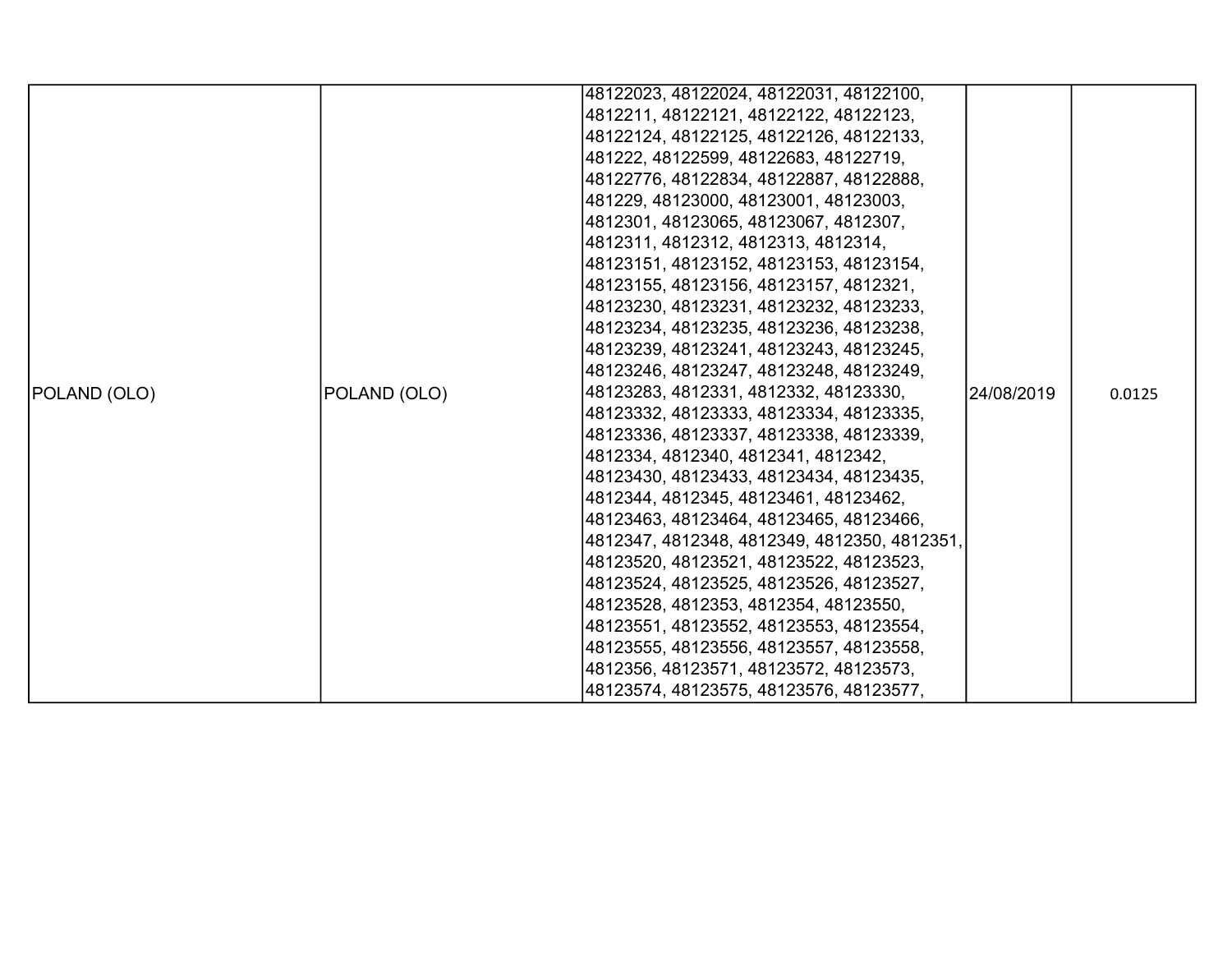|              |              | 48297713, 48297714, 48298881, 48298888,      |            |        |
|--------------|--------------|----------------------------------------------|------------|--------|
|              |              | 4829925, 48321000, 48321001, 48321004,       |            |        |
|              |              | 48321112, 48321113, 48321114, 48321322,      |            |        |
|              |              | 4832133, 4832134, 4832135, 4832136, 4832137, |            |        |
|              |              | 4832213, 48322446, 48322534, 48323023,       |            |        |
|              |              | 4832307, 48323080, 48323086, 48323087,       |            |        |
|              |              | 48323088, 48323089, 4832311, 4832312,        |            |        |
|              |              | 4832313, 48323177, 48323178, 48323179,       |            |        |
|              |              | 4832320, 4832321, 48323231, 48323268,        |            |        |
|              |              | 48323292, 48323309, 48323322, 48323389,      |            |        |
|              |              | 48323395, 48323428, 48323434, 48323648,      |            |        |
|              |              | 48323649, 48323973, 48323974, 48323975,      |            |        |
|              |              | 48323978, 48323979, 48323999, 4832411,       |            |        |
|              |              | 4832413, 48324141, 48324142, 4832416,        |            |        |
| POLAND (OLO) | POLAND (OLO) | 48324180, 4832420, 4832428, 48324310,        | 24/08/2019 | 0.0125 |
|              |              | 48324333, 48324334, 4832436, 4832437,        |            |        |
|              |              | 4832438, 4832440, 48324410, 48324411,        |            |        |
|              |              | 48324412, 48324414, 48324415, 48324416,      |            |        |
|              |              | 48324417, 48324418, 48324419, 48324420,      |            |        |
|              |              | 48324421, 48324422, 48324423, 48324424,      |            |        |
|              |              | 48324425, 48324426, 48324427, 48324428,      |            |        |
|              |              | 4832443, 4832444, 4832445, 48324461,         |            |        |
|              |              | 48324465, 48324466, 48324467, 48324468,      |            |        |
|              |              | 4832450, 4832452, 48324548, 4832458,         |            |        |
|              |              | 48324596, 48324598, 48324599, 4832461,       |            |        |
|              |              | 4832462, 4832463, 4832464, 4832465, 4832466, |            |        |
|              |              | 4832467, 48324697, 48324768, 48324786,       |            |        |
|              |              | 4832479, 4832493, 4832494, 4832495,          |            |        |
|              |              | 48324961, 48324962, 48324963, 48324964,      |            |        |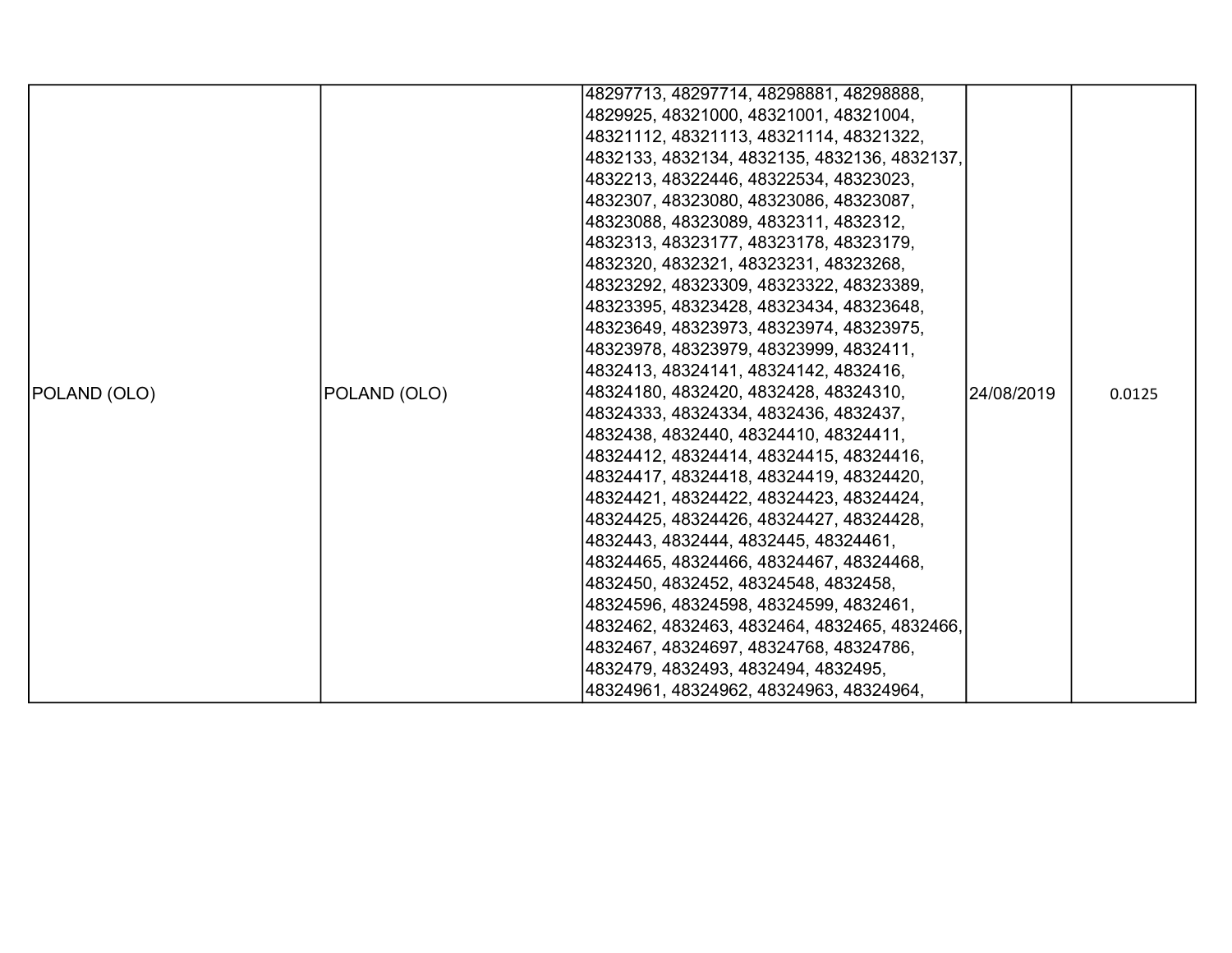|              |              | 4852515, 4852516, 4852517, 4852518, 4852519, |             |        |
|--------------|--------------|----------------------------------------------|-------------|--------|
|              |              | 4852520, 48525210, 48525211, 48525212,       |             |        |
|              |              | 48525213, 48525214, 48525215, 48525219,      |             |        |
|              |              |                                              |             |        |
|              |              | 4852522, 4852523, 4852524, 4852525, 4852526, |             |        |
|              |              | 4852527, 48525281, 48525282, 48525283,       |             |        |
|              |              | 48525284, 48525285, 4852529, 4852541,        |             |        |
|              |              | 4852542, 48525441, 48525444, 48525461,       |             |        |
|              |              | 48525464, 4852550, 4852551, 4852552,         |             |        |
|              |              | 4852553, 48525540, 48525541, 48525542,       |             |        |
|              |              | 48525543, 48525544, 48525545, 4852555,       |             |        |
|              |              | 48525590, 48525591, 48525592, 48525593,      |             |        |
|              |              | 48525594, 48525600, 48525601, 48525602,      |             |        |
|              |              | 48525603, 4852561, 4852562, 48525630,        |             |        |
|              |              | 48525631, 48525640, 48525641, 48525642,      |             |        |
| POLAND (OLO) | POLAND (OLO) | 48525643, 4852565, 4852566, 48525670,        | 124/08/2019 | 0.0125 |
|              |              | 48525671, 48525672, 48525673, 48525674,      |             |        |
|              |              | 48525675, 48525676, 48525680, 48525681,      |             |        |
|              |              | 48525682, 48525683, 48525684, 4852569,       |             |        |
|              |              | 4852580, 4852581, 4852582, 4852583, 4852584, |             |        |
|              |              | 4852585, 4852586, 48525870, 48525871,        |             |        |
|              |              | 48525872, 48525873, 48525874, 48525876,      |             |        |
|              |              | 48525877, 48525878, 48525880, 48525881,      |             |        |
|              |              | 48525885, 48525886, 48525888, 48525892,      |             |        |
|              |              | 48525893, 48525894, 48528131, 48528132,      |             |        |
|              |              | 48528133, 48528389, 48528808, 4852888,       |             |        |
|              |              | 4854200, 48542357, 48542358, 48542359,       |             |        |
|              |              | 48542374, 48542375, 4854239, 48542525,       |             |        |
|              |              | 48542529, 48542555, 48542709, 48542808,      |             |        |
|              |              | 4854281, 48542829, 48542858, 48542891,       |             |        |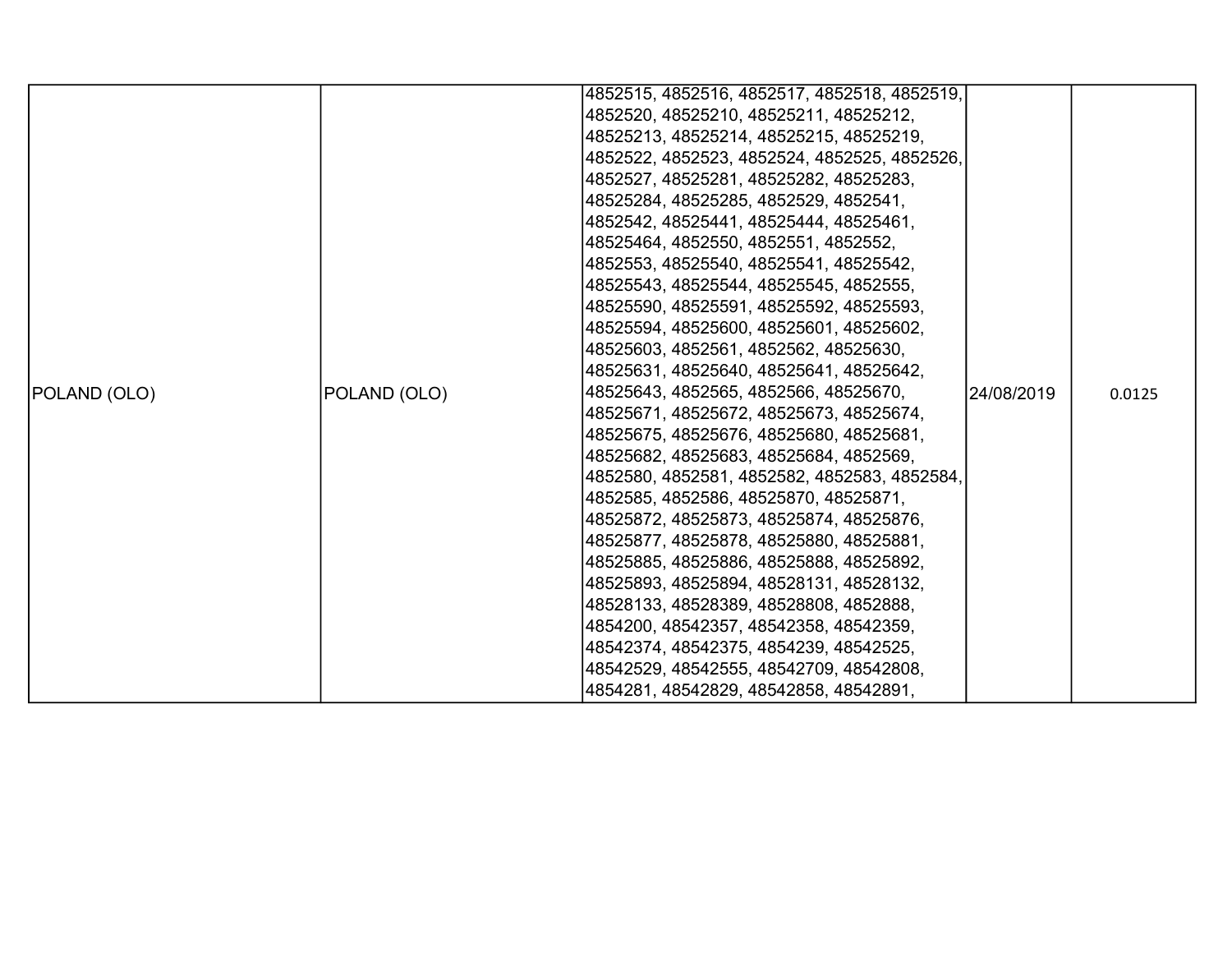|              |              | 48684157, 48684161, 48684162, 48684163,      |             |        |
|--------------|--------------|----------------------------------------------|-------------|--------|
|              |              | 48684164, 48684165, 48684166, 48684167,      |             |        |
|              |              | 4868417, 4868418, 4868419, 486842, 4868432,  |             |        |
|              |              | 4868441, 4868444, 48684455, 4868451,         |             |        |
|              |              | 4868452, 4868453, 4868454, 4868455, 4868456, |             |        |
|              |              | 4868457, 4868458, 4868459, 4868470, 4868475, |             |        |
|              |              | 4868476, 4868477, 4868478, 4868479,          |             |        |
|              |              | 48685000, 48685060, 48685065, 48685066,      |             |        |
|              |              | 48685555, 48685841, 48685842, 48688121,      |             |        |
|              |              | 48688389, 48688880, 48688881, 48688887,      |             |        |
|              |              | 48688888, 48713000, 48713001, 48713002,      |             |        |
|              |              | 48713003, 48713055, 48713060, 48713061,      |             |        |
|              |              | 48713062, 48713064, 48713065, 48713067,      |             |        |
|              |              | 48713068, 48713069, 4871307, 48713080,       |             |        |
| POLAND (OLO) | POLAND (OLO) | 48713084, 48713087, 48713088, 48713089,      | 124/08/2019 | 0.0125 |
|              |              | 48713317, 4871378, 4871379, 4871382,         |             |        |
|              |              | 48713860, 48713866, 48713867, 48713868,      |             |        |
|              |              | 48713869, 48713940, 48716000, 48716006,      |             |        |
|              |              | 48716007, 48716060, 4871661, 4871665,        |             |        |
|              |              | 4871666, 48716911, 487170, 487171, 487172,   |             |        |
|              |              | 487173, 4871740, 4871741, 48717421,          |             |        |
|              |              | 48717422, 48717423, 4871743, 48717444,       |             |        |
|              |              | 4871746, 4871747, 4871748, 4871749, 487175,  |             |        |
|              |              | 487176, 487177, 487178, 487179, 48718111,    |             |        |
|              |              | 48718112, 4871820, 48718222, 48718242,       |             |        |
|              |              | 48718259, 4871826, 4871827, 4871828,         |             |        |
|              |              | 4871829, 48718333, 48718444, 48718555,       |             |        |
|              |              | 4871865, 4871866, 4871871, 48718777,         |             |        |
|              |              | 48718787, 48718800, 4871881, 4871888,        |             |        |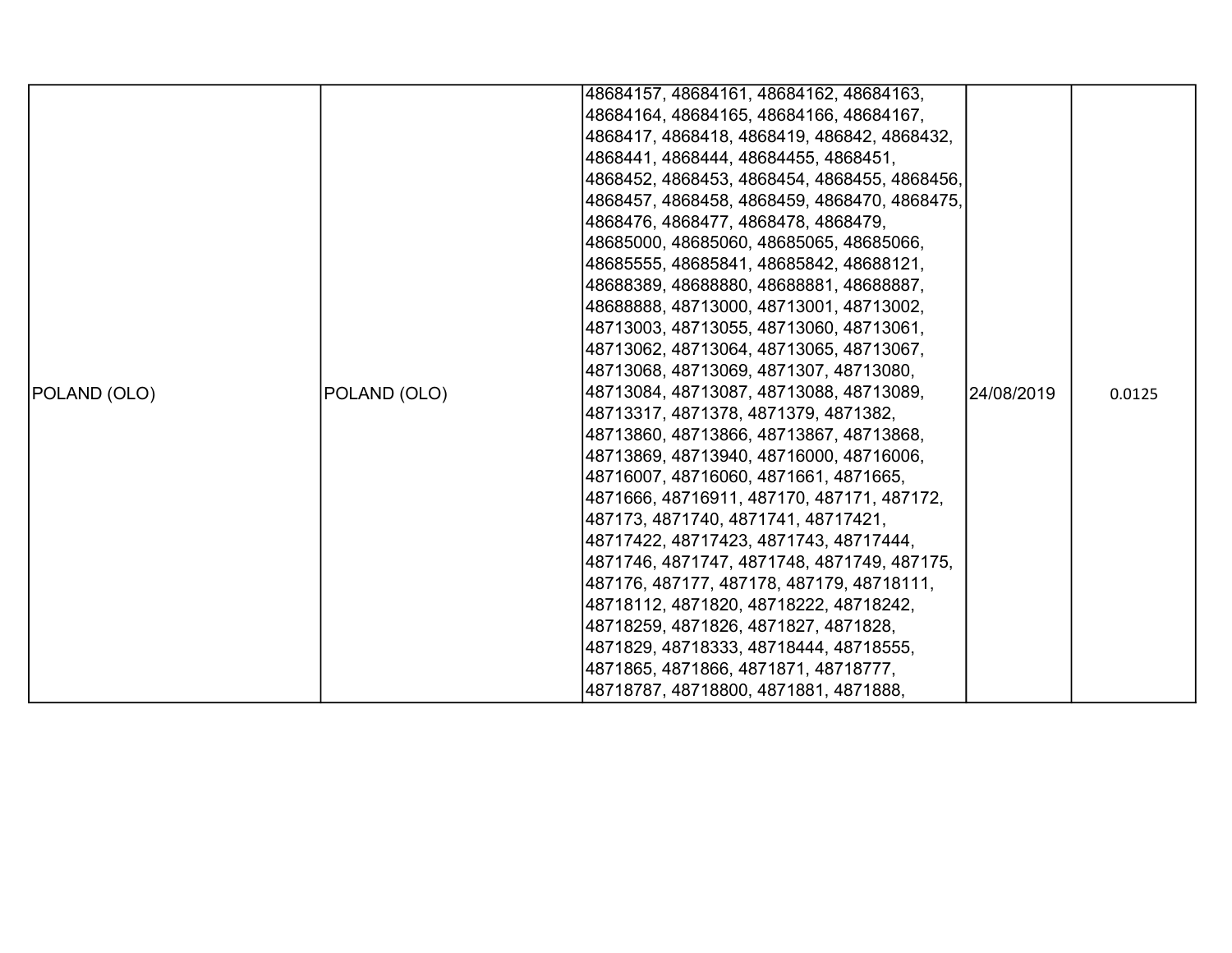|                        |                 | 48877347, 48877351, 48877352, 48877353,<br> 48877354, 48877355, 48877356, 48877361,<br> 4887737, 4887738, 4887739, 4887777,<br> 48878881, 48878887, 48878888, 48893000,                                                                                                                                                                                                                                                                                                                                                                                                                                                                                                                                                                                                                                                                                                                                                                                                                     |            |        |
|------------------------|-----------------|---------------------------------------------------------------------------------------------------------------------------------------------------------------------------------------------------------------------------------------------------------------------------------------------------------------------------------------------------------------------------------------------------------------------------------------------------------------------------------------------------------------------------------------------------------------------------------------------------------------------------------------------------------------------------------------------------------------------------------------------------------------------------------------------------------------------------------------------------------------------------------------------------------------------------------------------------------------------------------------------|------------|--------|
| POLAND (OLO)           | POLAND (OLO)    | 48893003, 48893070, 48893071, 48893072,<br> 48893073, 48893074, 4889333, 48895000,<br> 48895065, 48895127, 48895137, 48895142,<br> 48895258, 48895259, 48895313, 48895314,<br> 48895315, 4889536, 48895444, 48895500,<br> 48895552, 48895553, 48895554, 48895555,<br> 48896110, 48896111, 4889612, 48896131,<br> 48896132, 48896133, 48896134, 48896135,<br> 48896136, 48896137, 48896141, 48896142,<br> 48896143, 48896144, 48896145, 48896158,<br> 48896159, 4889617, 48896214, 48896219,<br> 48896222, 48896271, 48896272, 48896443,<br> 48896444, 48896498, 4889650, 4889651,<br> 48896521, 48896522, 48896523, 48896526,<br> 4889658, 4889659, 4889670, 48896711,<br> 48896712, 48896713, 48896714, 48896715,<br> 4889672, 4889673, 4889674, 4889675, 4889676,<br> 4889677, 4889678, 4889679, 48897158,<br> 4889721, 48897220, 48897221, 48897222,<br> 48897223, 48897224, 48897225, 48897227,<br> 48897228, 48897229, 48897232, 48897519,<br> 48897527, 48897679, 48898881, 48898888, | 24/08/2019 | 0.0125 |
|                        |                 | 48898989, 48913000, 48913003, 4891301,<br> 4891302, 48913030, 48913033, 48913070,<br> 48913071, 48913072, 48913073, 48913076,                                                                                                                                                                                                                                                                                                                                                                                                                                                                                                                                                                                                                                                                                                                                                                                                                                                               |            |        |
| <b>POLAND (ORANGE)</b> | POLAND (ORANGE) | 4812, 4813, 4814, 4815, 4816, 4817, 4818, 4823,<br> 4824, 4825, 4829, 4832, 4833, 4834, 4841, 4842,<br> 4843, 4844, 4846, 4848, 4852, 4854, 4855, 4856, 24/08/2019<br> 4858, 4859, 4861, 4862, 4863, 4865, 4867, 4868,<br> 4871, 4874, 4875, 4876, 4877, 4881, 4882, 4883,<br> 4884, 4885, 4886, 4887, 4889, 4891, 4894, 4895                                                                                                                                                                                                                                                                                                                                                                                                                                                                                                                                                                                                                                                               |            | 0.0122 |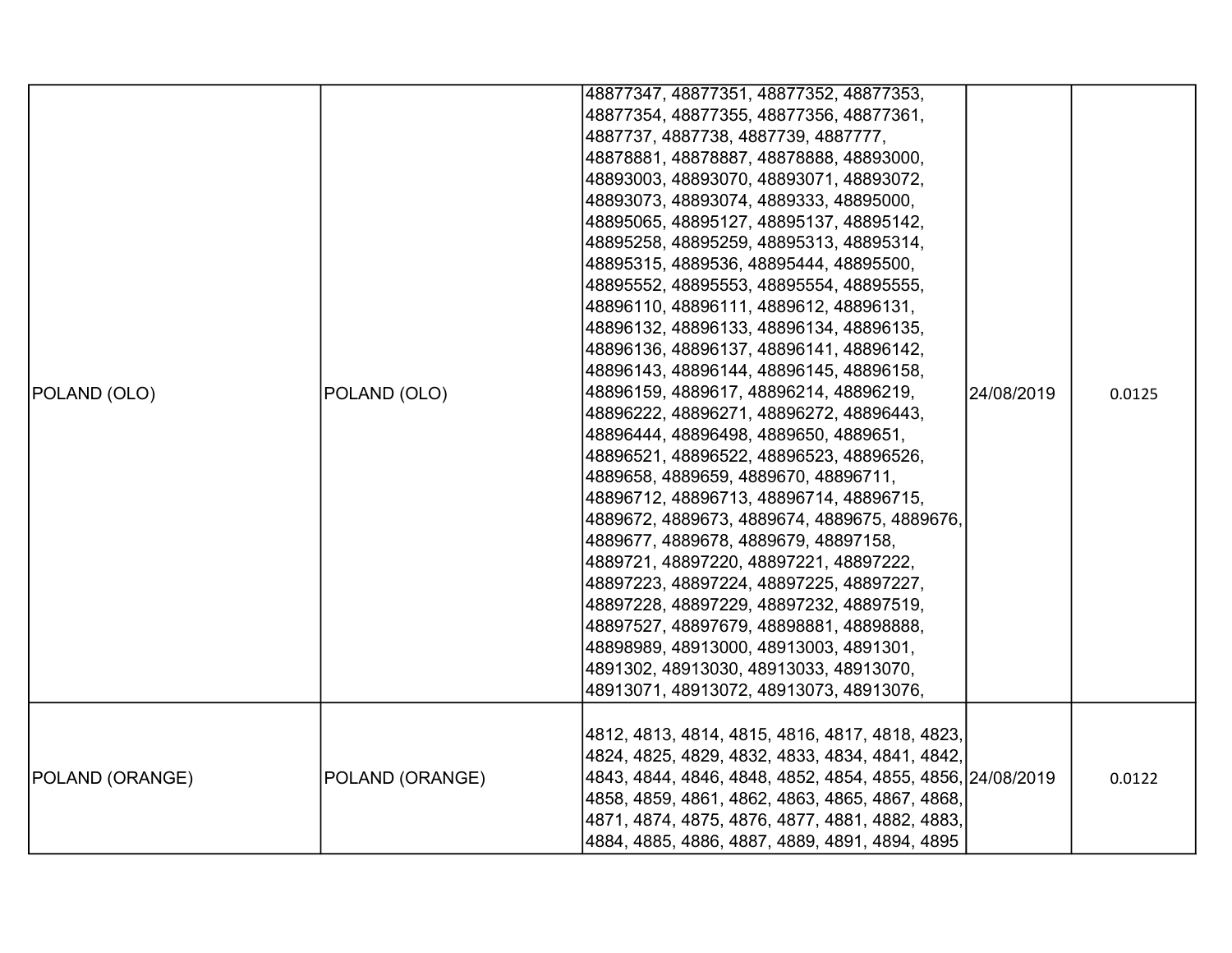| <b>POLAND (PREMIUM)</b>     | <b>BLOCKED</b>              | 482219888, 482219889                                                                                                                                                                                                                                                                                                                                                               | 24/08/2019 | 2.6025 |
|-----------------------------|-----------------------------|------------------------------------------------------------------------------------------------------------------------------------------------------------------------------------------------------------------------------------------------------------------------------------------------------------------------------------------------------------------------------------|------------|--------|
| <b>POLAND (SPECIAL SVC)</b> | <b>POLAND (SPECIAL SVC)</b> | 148209                                                                                                                                                                                                                                                                                                                                                                             | 24/08/2019 | 0.4713 |
| <b>POLAND-MOB (AERO 2)</b>  | POLAND-MOB (AERO 2)         | 487200, 487201, 487202, 487203, 487204,<br> 487205, 487206, 487207, 487209, 487280,<br>1488811                                                                                                                                                                                                                                                                                     | 24/08/2019 | 0.0175 |
| POLAND-MOB (ORANGE)         | POLAND-MOB (ORANGE)         | 4850, 4851, 485710, 485711, 485712, 485713,<br> 485714, 485715, 485716, 48572, 485730,<br> 485731, 485732, 485733, 485734, 485739,<br> 486901, 486902, 486903, 486904, 486905,<br> 486906, 487800, 487801, 48780200, 48780201,<br> 48780202, 48780203, 48780204, 487805,<br> 487806, 487868, 487869, 487890, 487891,<br> 487892, 487893, 487894, 48797, 48798, 487990, <br>1487996 | 24/08/2019 | 0.0175 |
| <b>POLAND-MOB (OTHERS)</b>  | POLAND-MOB (OTHERS)         | 488844, 488845                                                                                                                                                                                                                                                                                                                                                                     | 24/08/2019 | 0.0175 |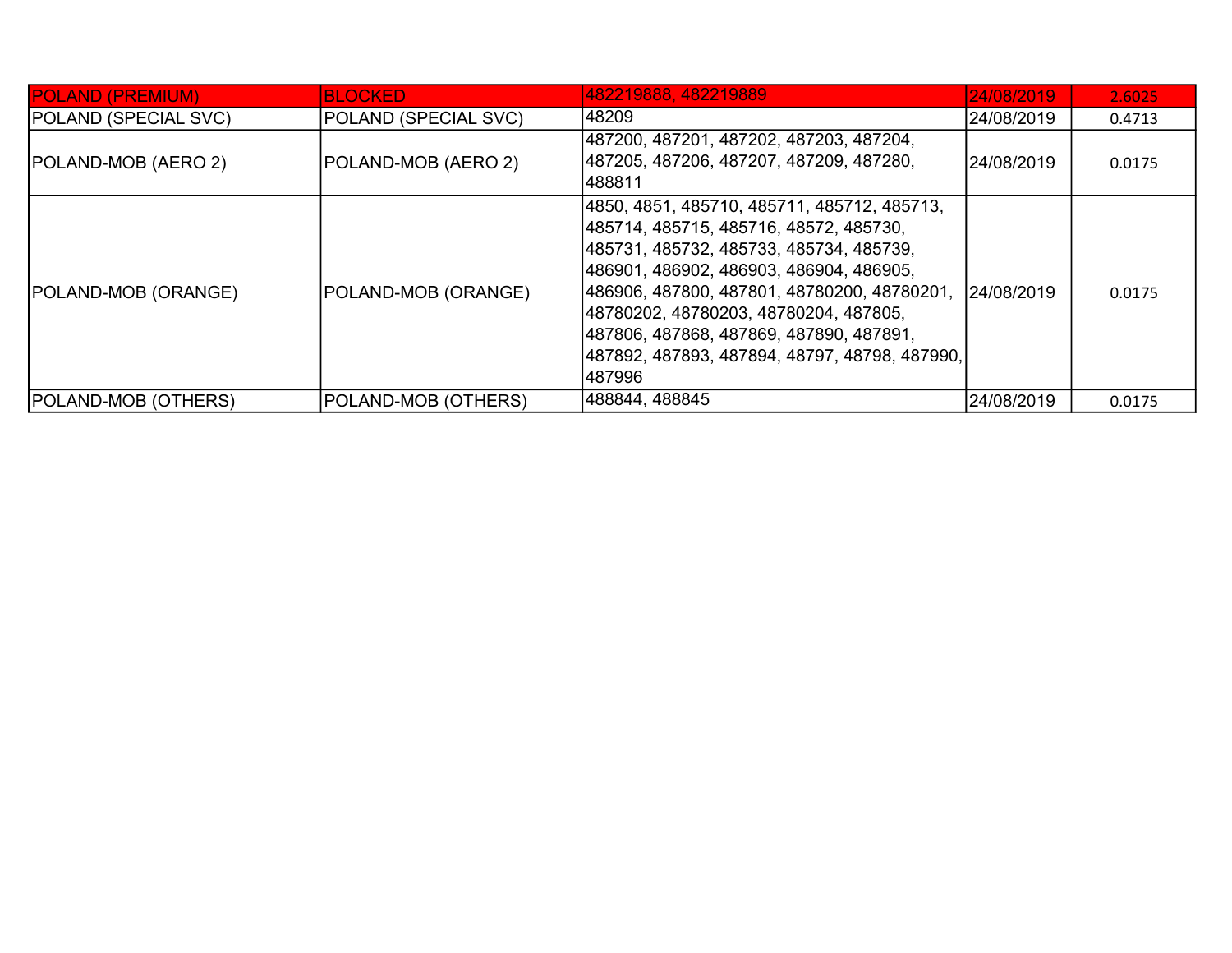|                          |                   | 4845904, 4845905, 4845909, 4845910, 4845911,  |            |        |
|--------------------------|-------------------|-----------------------------------------------|------------|--------|
|                          |                   | 4845912, 4845913, 4845914, 484593, 4845945,   |            |        |
|                          |                   | 4845956, 48530, 48531, 48533, 48534, 48535,   |            |        |
|                          |                   | 485360, 485361, 485362, 485363, 485364,       |            |        |
|                          |                   | 485365, 485367, 485368, 485369, 48537, 48570, |            |        |
|                          |                   | 485717, 485718, 485719, 48574, 48575, 48576,  |            |        |
|                          |                   | 48577, 48578, 485790, 4857940, 4857943,       |            |        |
|                          |                   | 4857944, 4857945, 4857951, 4857952, 4857954,  |            |        |
|                          |                   | 4857955, 4857956, 4857957, 4857959, 485796,   |            |        |
|                          |                   | 485798, 485799, 486666, 486900, 486907,       |            |        |
|                          |                   | 486908, 486909, 4869922, 4869960, 4869961,    |            |        |
|                          |                   | 4869962, 4869963, 4869964, 4869965, 4869970,  |            |        |
|                          |                   | 4869979, 486998, 486999, 487208, 487290,      |            |        |
|                          |                   | 487291, 4872973, 4872974, 4872978, 4872979,   |            |        |
| <b>POLAND-MOB (PLAY)</b> | POLAND-MOB (PLAY) | 48730, 48731, 48732, 48733, 487360, 487367,   | 24/08/2019 | 0.0175 |
|                          |                   | 487368, 487369, 487373, 487374, 487375,       |            |        |
|                          |                   | 487376, 487377, 487378, 487379, 487390,       |            |        |
|                          |                   | 4873911, 4873912, 4873913, 4873914, 4873915,  |            |        |
|                          |                   | 4873916, 4873917, 4873918, 487392, 4873930,   |            |        |
|                          |                   | 4873990, 4873997, 4873998, 4873999, 4878021,  |            |        |
|                          |                   | 4878022, 4878023, 4878024, 4878027, 4878028,  |            |        |
|                          |                   | 487804, 487807, 487808, 487809, 4878607,      |            |        |
|                          |                   | 4878608, 487861, 487862, 487863, 487864,      |            |        |
|                          |                   | 4878678, 48790, 48791, 48792, 487930, 487931, |            |        |
|                          |                   | 487932, 487933, 487934, 487935, 487936,       |            |        |
|                          |                   | 487937, 4879380, 4879381, 4879382, 4879383,   |            |        |
|                          |                   | 4879384, 4879385, 4879386, 4879387,           |            |        |
|                          |                   | 48793880, 48793881, 48793887, 48793888,       |            |        |
|                          |                   | 48793889, 487939, 48794, 487950, 487956,      |            |        |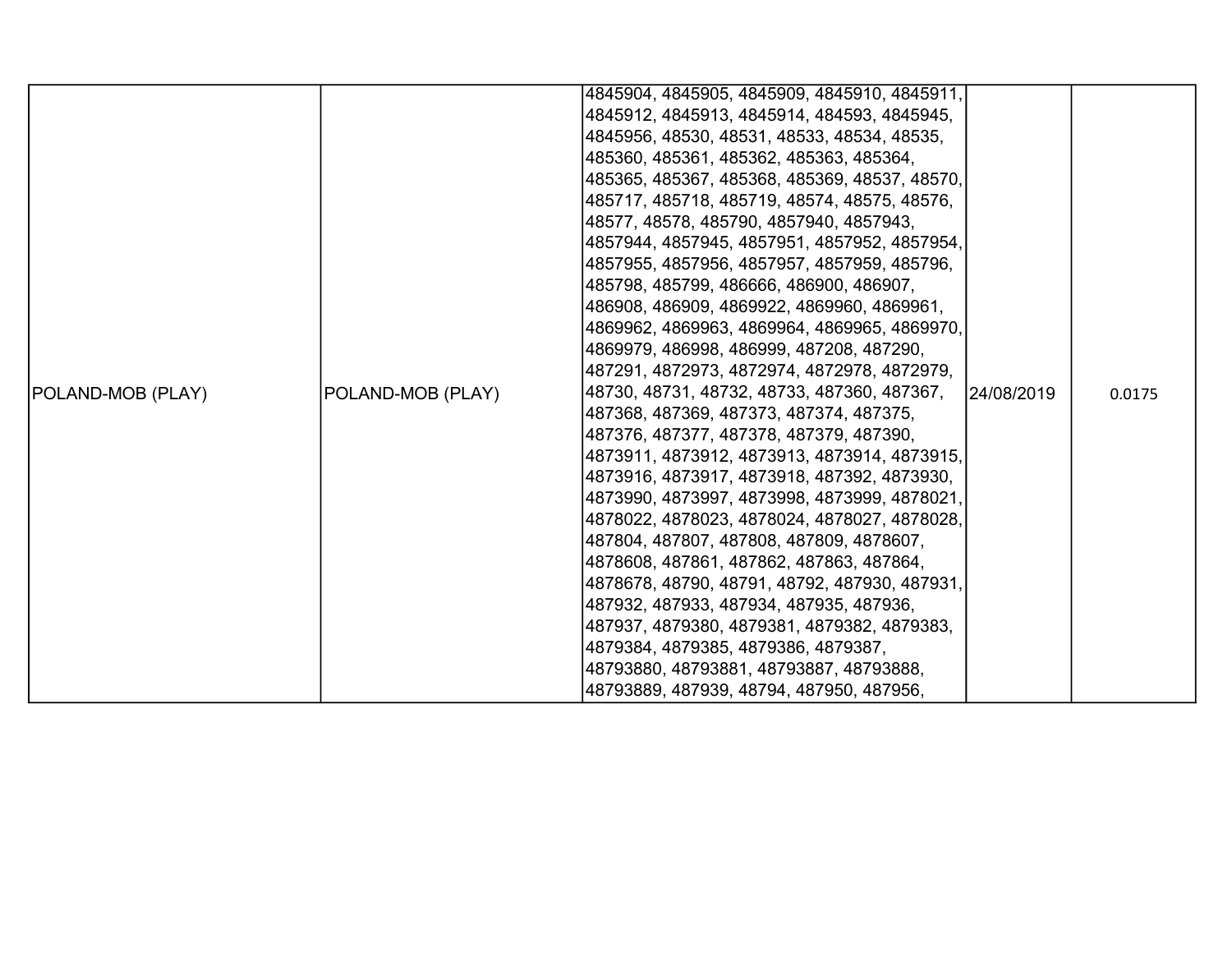|                   |                   | 4845958, 4845959, 485366, 485791, 485792,                                                    |        |
|-------------------|-------------------|----------------------------------------------------------------------------------------------|--------|
|                   |                   | 485793, 4857947, 4857949, 4857950, 485797,                                                   |        |
|                   |                   | 48601, 48603, 48605, 48607, 48609, 48661,                                                    |        |
|                   |                   | 48663, 48665, 48667, 48669, 48691, 48693,                                                    |        |
|                   |                   | 48695, 48697, 4869900, 4869902, 4869903,                                                     |        |
|                   |                   | 4869904, 4869905, 4869906, 4869907, 4869908,                                                 |        |
|                   |                   | 4869909, 486991, 486992, 486993, 486994,                                                     |        |
|                   |                   | 486995, 4869966, 4869967, 4869968, 4869969,                                                  |        |
|                   |                   | 4869971, 4869972, 4869973, 4869975, 4869976,                                                 |        |
|                   |                   | 4869977, 48699821, 48699822, 48699823,                                                       |        |
|                   |                   | 48699871, 48699872, 48699873, 48699874,                                                      |        |
|                   |                   | 48699875, 48699876, 48699881, 48699882,                                                      |        |
|                   |                   | 48699883, 48699884, 48699885, 48699886,                                                      |        |
|                   |                   | 48699891, 48699892, 48699893, 48699894,                                                      |        |
| POLAND-MOB (PLUS) | POLAND-MOB (PLUS) | 48699895, 48699896, 48699897, 48721, 48722, 124/08/2019                                      | 0.0175 |
|                   |                   | 48723, 48724, 48725, 48726, 487270, 487274,                                                  |        |
|                   |                   | 487275, 487276, 487277, 487278, 487279,                                                      |        |
|                   |                   | 487292, 487293, 487294, 487295, 487296,                                                      |        |
|                   |                   | 4872971, 4872976, 4872977, 4872981, 4872982,                                                 |        |
|                   |                   | 4872987, 4872988, 4872989, 487299, 487370,                                                   |        |
|                   |                   | 487371, 487372, 4873919, 4873931, 4873932,                                                   |        |
|                   |                   | 4873933, 4873934, 4873935, 4873936, 4873937,                                                 |        |
|                   |                   | 4873938, 4873939, 487394, 487395, 487396,                                                    |        |
|                   |                   | 487397, 487398, 4873995, 4873996, 4878040,<br> 48781, 48782, 48783, 48785, 4878600, 4878601, |        |
|                   |                   | 4878602, 4878603, 4878604, 4878605, 4878606,                                                 |        |
|                   |                   | 4878609, 487895, 487896, 487897, 487898,                                                     |        |
|                   |                   | 487899, 48793882, 48793883, 48793884,                                                        |        |
|                   |                   | 48793885, 48793886, 48885, 48887                                                             |        |
|                   |                   |                                                                                              |        |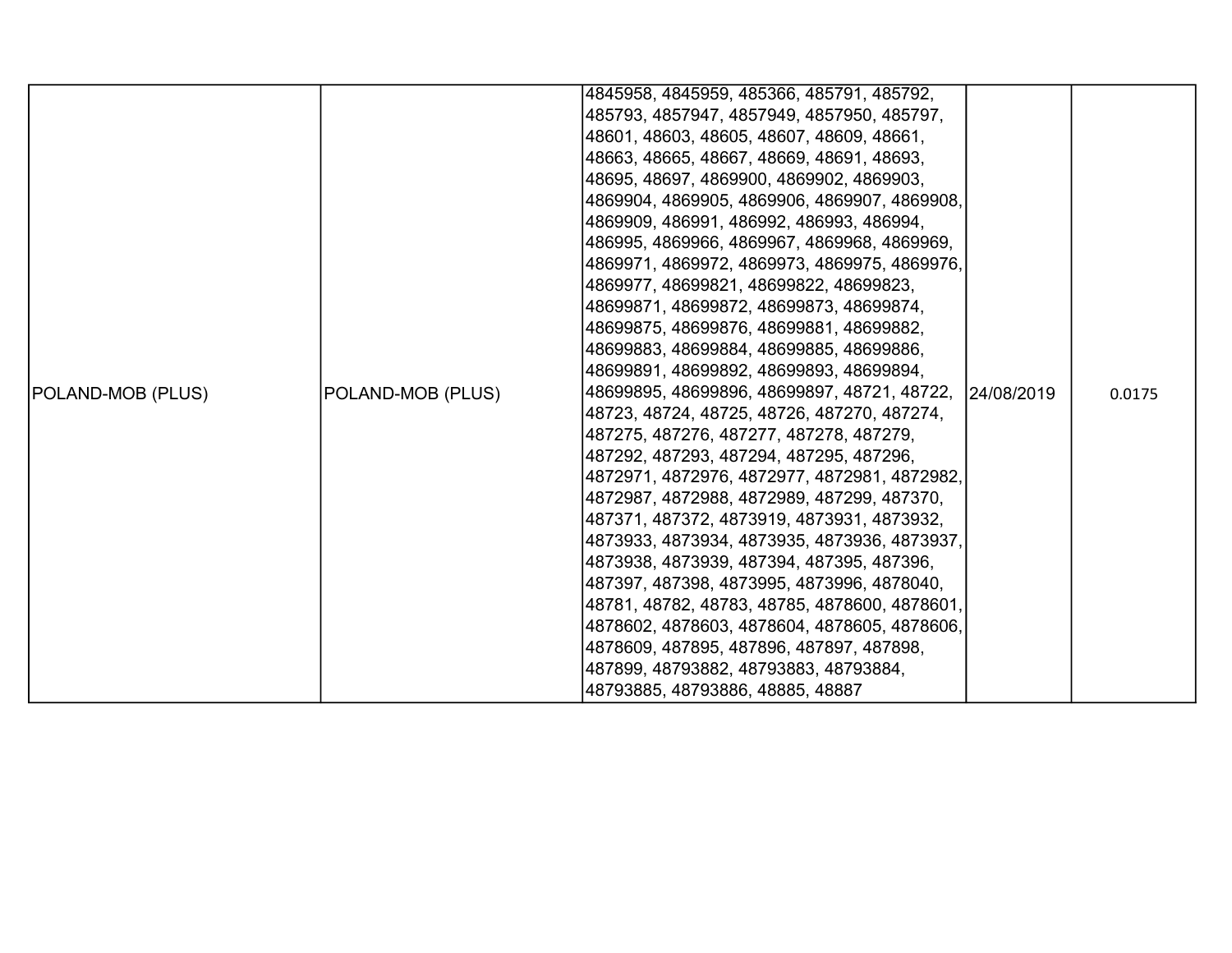| POLAND-MOB (T-MOBILE) | POLAND-MOB (T-MOBILE) | 48532, 48538, 48539, 48600, 48602, 48604,<br> 48606, 48608, 48660, 48662, 48664, 486660,<br> 486661, 486662, 486663, 486664, 486665,<br> 486667, 486668, 486669, 48668, 48692, 48694,<br> 48696, 48698, 487272, 487273, 487281, 487282, <br> 487283, 487284, 487285, 487286, 487287,<br> 487288, 487289, 4872990, 48734, 48735,<br> 487361, 487362, 487363, 487364, 487365,<br> 487366, 4873910, 487803, 48784, 48787, 48788, <br> 487951, 487952, 487953, 487954, 487955,<br> 48880, 488810, 488818, 488819, 48882, 488833, <br> 488838, 488841, 488842, 48886, 48888, 48889 | 124/08/2019 | 0.0175 |
|-----------------------|-----------------------|-------------------------------------------------------------------------------------------------------------------------------------------------------------------------------------------------------------------------------------------------------------------------------------------------------------------------------------------------------------------------------------------------------------------------------------------------------------------------------------------------------------------------------------------------------------------------------|-------------|--------|
|-----------------------|-----------------------|-------------------------------------------------------------------------------------------------------------------------------------------------------------------------------------------------------------------------------------------------------------------------------------------------------------------------------------------------------------------------------------------------------------------------------------------------------------------------------------------------------------------------------------------------------------------------------|-------------|--------|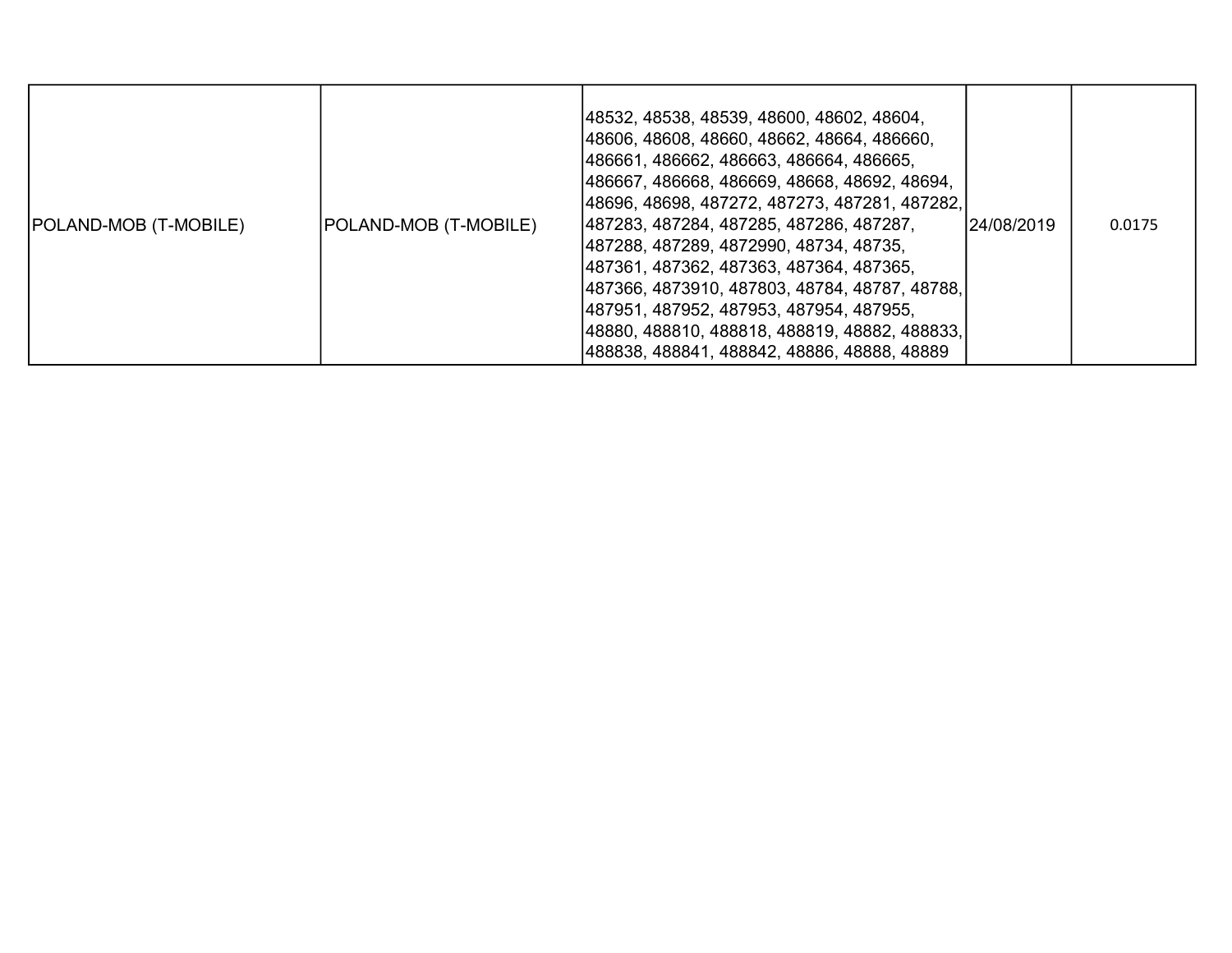|                        |                        | 48221013, 48221014, 48221015, 48221016,      |            |        |
|------------------------|------------------------|----------------------------------------------|------------|--------|
|                        |                        | 48221017, 4822102, 48221030, 4822104,        |            |        |
|                        |                        | 48221055, 4822106, 48221081, 48221085,       |            |        |
|                        |                        | 48221089, 482211, 48221200, 48221201,        |            |        |
|                        |                        | 48221202, 4822121, 48221220, 48221221,       |            |        |
|                        |                        | 48221222, 48221223, 48221225, 48221226,      |            |        |
|                        |                        | 48221227, 48221228, 48221229, 48221230,      |            |        |
|                        |                        | 48221231, 48221233, 48221234, 48221235,      |            |        |
|                        |                        | 48221236, 48221237, 48221238, 48221239,      |            |        |
|                        |                        | 48221241, 48221243, 48221245, 48221252,      |            |        |
|                        |                        | 48221253, 48221254, 48221255, 48221256,      |            |        |
|                        |                        | 48221257, 4822126, 4822127, 4822128,         |            |        |
|                        |                        | 4822129, 482213, 482214, 48221500, 48221555, |            |        |
|                        |                        | 482216, 48221730, 48221735, 48221736,        |            |        |
| POLAND-WARSAW (OLO)    | POLAND-WARSAW (OLO)    | 48221737, 48221738, 48221739, 48221770,      | 24/08/2019 | 0.0125 |
|                        |                        | 48221777, 48221778, 48221779, 48221800,      |            |        |
|                        |                        | 48221802, 48221812, 48221817, 4822182,       |            |        |
|                        |                        | 48221832, 48221841, 48221842, 48221850,      |            |        |
|                        |                        | 48221851, 48221852, 48221854, 48221855,      |            |        |
|                        |                        | 48221856, 48221858, 48221859, 48221861,      |            |        |
|                        |                        | 48221868, 48221871, 48221877, 48221881,      |            |        |
|                        |                        | 48221882, 48221883, 48221884, 48221885,      |            |        |
|                        |                        | 48221888, 4822189, 482220, 482221, 482222,   |            |        |
|                        |                        | 48222300, 48222301, 48222302, 48222303,      |            |        |
|                        |                        | 48222305, 48222306, 48222307, 48222308,      |            |        |
|                        |                        | 48222309, 4822231, 4822232, 4822233,         |            |        |
|                        |                        | 4822234, 4822235, 4822236, 4822237, 4822238, |            |        |
|                        |                        | 4822239, 482224, 482225, 4822260, 4822261,   |            |        |
|                        |                        | 4822262, 48222631, 48222632, 48222633,       |            |        |
| POLAND-WARSAW (ORANGE) | POLAND-WARSAW (ORANGE) | 4822                                         | 24/08/2019 | 0.0122 |
| <b>PORTUGAL</b>        | <b>PORTUGAL</b>        | 351                                          | 24/08/2019 | 0.0067 |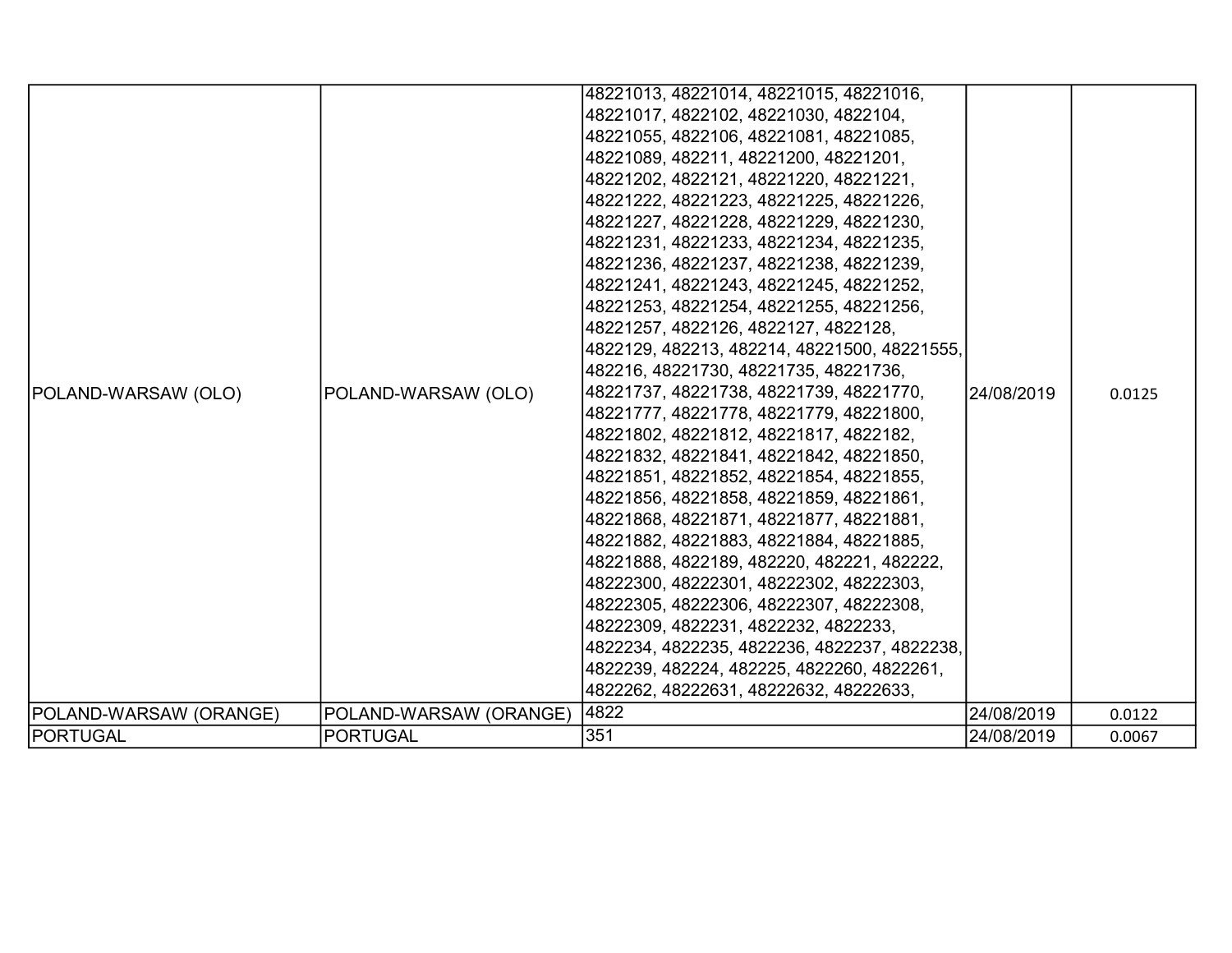| PORTUGAL-MOB (MEO)    | PORTUGAL-MOB (MEO)        | 3511692, 3511696, 3511892, 3511896,<br>35160922, 35160924, 35160925, 35160926,<br>35160927, 35160928, 35163922, 35163924,<br>35163925, 35163926, 35163927, 35163928,<br>3516396, 35165922, 35165924, 35165925,<br>35165926, 35165927, 35165928, 3516596,<br>35166922, 35166924, 35166925, 35166926,<br>35166927, 35166928, 3516696, 351922, 351924,<br>351925, 351926, 351927, 351928, 35196                                                                                                                                         | 24/08/2019 | 0.0067 |
|-----------------------|---------------------------|--------------------------------------------------------------------------------------------------------------------------------------------------------------------------------------------------------------------------------------------------------------------------------------------------------------------------------------------------------------------------------------------------------------------------------------------------------------------------------------------------------------------------------------|------------|--------|
| PORTUGAL-MOB (NOS)    | PORTUGAL-MOB (NOS)        | 35116169, 3511693, 35116993, 3511893,<br>3516090, 35160923, 35160929, 3516093,<br>3516094, 3516095, 3516097, 3516098, 3516099,<br>3516390, 35163923, 35163929, 3516393,<br>  3516394, 3516395, 3516397, 3516398, 3516399, <br> 3516394, 3516395, 3516397, 3516398, 3516399, <br>3516590, 35165923, 35165929, 3516593,<br>3516594, 3516595, 3516597, 3516598, 3516599,<br>3516690, 35166923, 35166929, 3516693,<br>3516694, 3516695, 3516697, 3516698, 3516699,<br>35190, 351923, 351929, 35193, 35194, 35195,<br>35197, 35198, 35199 |            | 0.0141 |
| PORTUGAL-MOB (OTHERS) | PORTUGAL-MOB (OTHERS)     | 351609, 351639, 351659, 351669, 3519                                                                                                                                                                                                                                                                                                                                                                                                                                                                                                 | 24/08/2019 | 0.0141 |
| PORTUGAL-MOB (VODAF)  | PORTUGAL-MOB (VODAF)      | 3511691, 3511891, 3516091, 35160920,<br>35160921, 3516391, 35163920, 35163921,<br>3516591, 35165920, 35165921, 3516691,<br>35166920, 35166921, 35191, 351920, 351921                                                                                                                                                                                                                                                                                                                                                                 | 24/08/2019 | 0.0141 |
| <b>PUERTO RICO</b>    | PUERTO RICO               | 1787, 1939                                                                                                                                                                                                                                                                                                                                                                                                                                                                                                                           | 24/08/2019 | 0.0687 |
| <b>QATAR</b>          | <b>QATAR</b>              | 974                                                                                                                                                                                                                                                                                                                                                                                                                                                                                                                                  | 24/08/2019 | 0.1607 |
| QATAR (OOREDOO)       | QATAR (OOREDOO)           | 974401, 974402, 974403, 974404, 97444                                                                                                                                                                                                                                                                                                                                                                                                                                                                                                | 24/08/2019 | 0.1607 |
| QATAR (VODAFONE)      | <b>QATAR (VODAFONE)</b>   | 974400                                                                                                                                                                                                                                                                                                                                                                                                                                                                                                                               | 24/08/2019 | 0.1607 |
| QATAR-MOB (OTHERS)    | <b>QATAR-MOB (OTHERS)</b> | 97433, 974399, 97450, 97455, 974599, 97466                                                                                                                                                                                                                                                                                                                                                                                                                                                                                           | 24/08/2019 | 0.1854 |
| QATAR-MOB (VODAFONE)  | QATAR-MOB (VODAFONE)      | 97430, 97431, 97470, 974740, 974744, 974747,<br>97477                                                                                                                                                                                                                                                                                                                                                                                                                                                                                | 24/08/2019 | 0.1822 |
| <b>REUNION</b>        | <b>REUNION</b>            | 262                                                                                                                                                                                                                                                                                                                                                                                                                                                                                                                                  | 24/08/2019 | 0.0113 |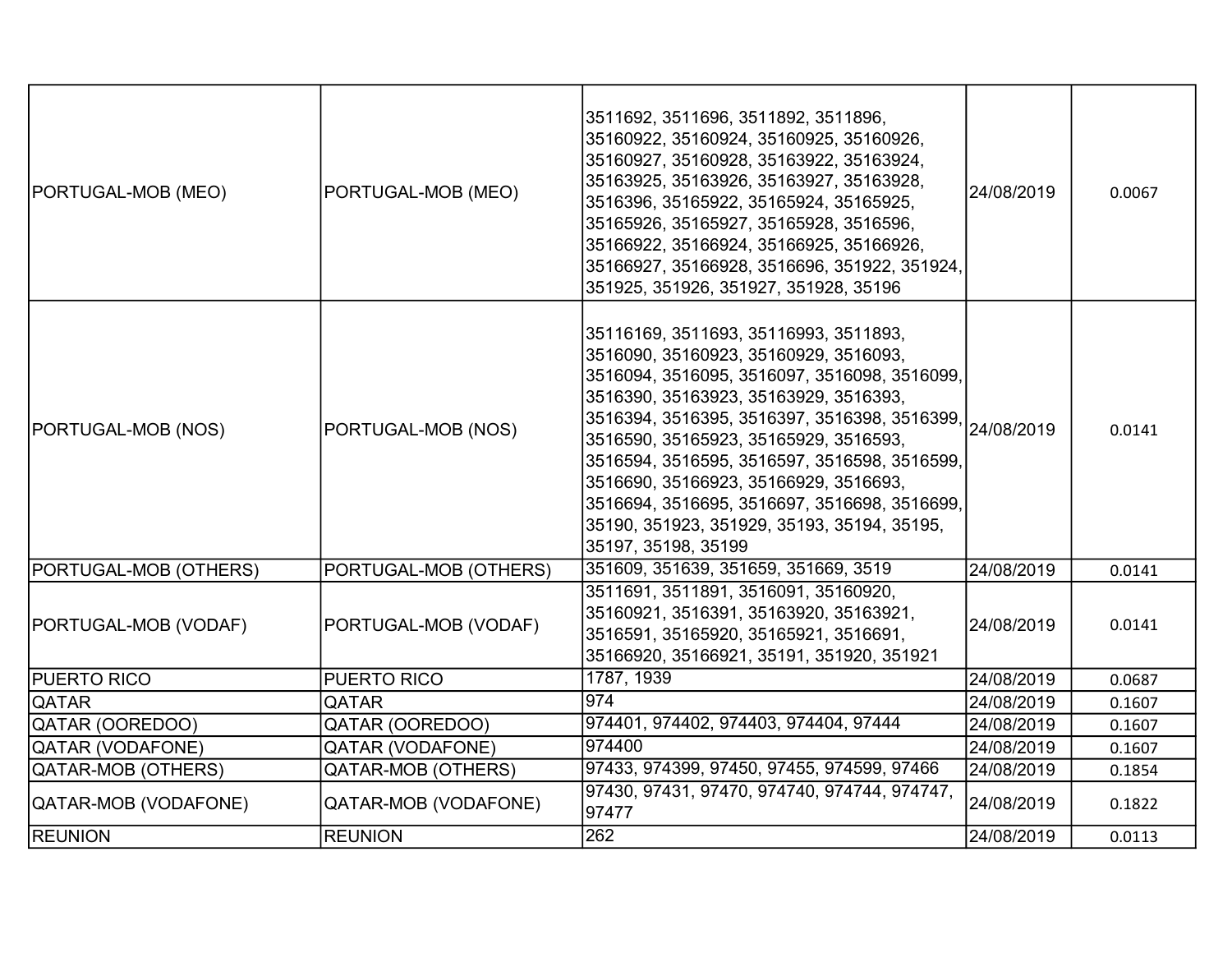|                                                     |                             | 26269200, 26269201, 26269202, 26269203,    |             |        |
|-----------------------------------------------------|-----------------------------|--------------------------------------------|-------------|--------|
|                                                     |                             | 26269204, 26269205, 26269207, 26269208,    |             |        |
|                                                     |                             | 26269209, 2626922, 2626923, 26269240,      |             |        |
| <b>REUNION-MOB (ORANGE)</b>                         | <b>REUNION-MOB (ORANGE)</b> | 26269241, 26269242, 26269243, 26269244,    | 24/08/2019  | 0.4843 |
|                                                     |                             | 26269300, 26269306, 26269311, 26269321,    |             |        |
|                                                     |                             | 26269322, 26269333, 26269339, 26269355,    |             |        |
|                                                     |                             | 26269366, 26269377, 26269388, 26269390,    |             |        |
|                                                     |                             | 26269391, 26269392, 26269393, 26269399     |             |        |
|                                                     |                             | 262630, 262631, 262632, 262633, 262634,    |             |        |
| <b>REUNION-MOB (OTHERS)</b>                         | <b>REUNION-MOB (OTHERS)</b> | 262635, 262636, 262637, 262638, 262692,    | 24/08/2019  | 0.4843 |
|                                                     |                             | 262693                                     |             |        |
|                                                     |                             | 26269206, 2626921, 26269245, 26269246,     |             |        |
|                                                     |                             | 26269247, 26269248, 26269249, 2626925,     |             |        |
|                                                     | <b>REUNION-MOB (SFR)</b>    | 2626926, 2626927, 2626928, 26269290,       |             |        |
| <b>REUNION-MOB (SFR)</b>                            |                             | 26269291, 26269295, 26269296, 26269297,    | 24/08/2019  | 0.4843 |
|                                                     |                             | 26269298, 26269299, 26269301, 26269302,    |             |        |
|                                                     |                             | 26269303, 26269304, 26269310, 26269313,    |             |        |
|                                                     |                             | 26269320, 26269394, 26269397               |             |        |
| ROMANIA                                             | <b>ROMANIA</b>              | 40                                         | 24/08/2019  | 0.0058 |
|                                                     |                             | 40118, 4090, 4091, 4092, 4093, 4094, 4095, |             |        |
| ROMANIA (SPECIAL SVC)                               | ROMANIA (SPECIAL SVC)       | 4096, 40970, 40972, 40973, 40974, 40975,   | 124/08/2019 | 0.5233 |
|                                                     |                             | 40976, 40977, 40978, 40979, 4098, 4099     |             |        |
| ROMANIA-MOB (DIGI)                                  | ROMANIA-MOB (DIGI)          | 4077                                       | 24/08/2019  | 0.0163 |
| ROMANIA-MOB (ENIGMA)                                | ROMANIA-MOB (ENIGMA)        | 407000                                     | 24/08/2019  | 0.0147 |
| ROMANIA-MOB (LYCA)                                  | ROMANIA-MOB (LYCA)          | 40701                                      | 24/08/2019  | 0.0173 |
| ROMANIA-MOB (ORANGE)                                | ROMANIA-MOB (ORANGE)        | 407120, 4074, 4075                         | 24/08/2019  | 0.0147 |
|                                                     |                             | 40706, 40711, 40712, 4076, 40784, 40785,   | 24/08/2019  | 0.0163 |
| ROMANIA-MOB (TELEKOM ROMANIROMANIA-MOB (TELEKOM ROM |                             | 40786                                      |             |        |
| ROMANIA-MOB (TELEMOB)                               | ROMANIA-MOB (TELEMOB)       | 40780, 40781, 40782, 40783, 40787, 40788,  | 24/08/2019  | 0.0163 |
|                                                     |                             | 40789                                      |             |        |
| ROMANIA-MOB (VODAFONE)                              | ROMANIA-MOB (VODAFONE)      | 4072, 4073, 40799                          | 24/08/2019  | 0.0163 |
| <b>RUSSIA</b>                                       | <b>RUSSIA</b>               | 73, 74, 78, 79                             | 24/08/2019  | 0.0319 |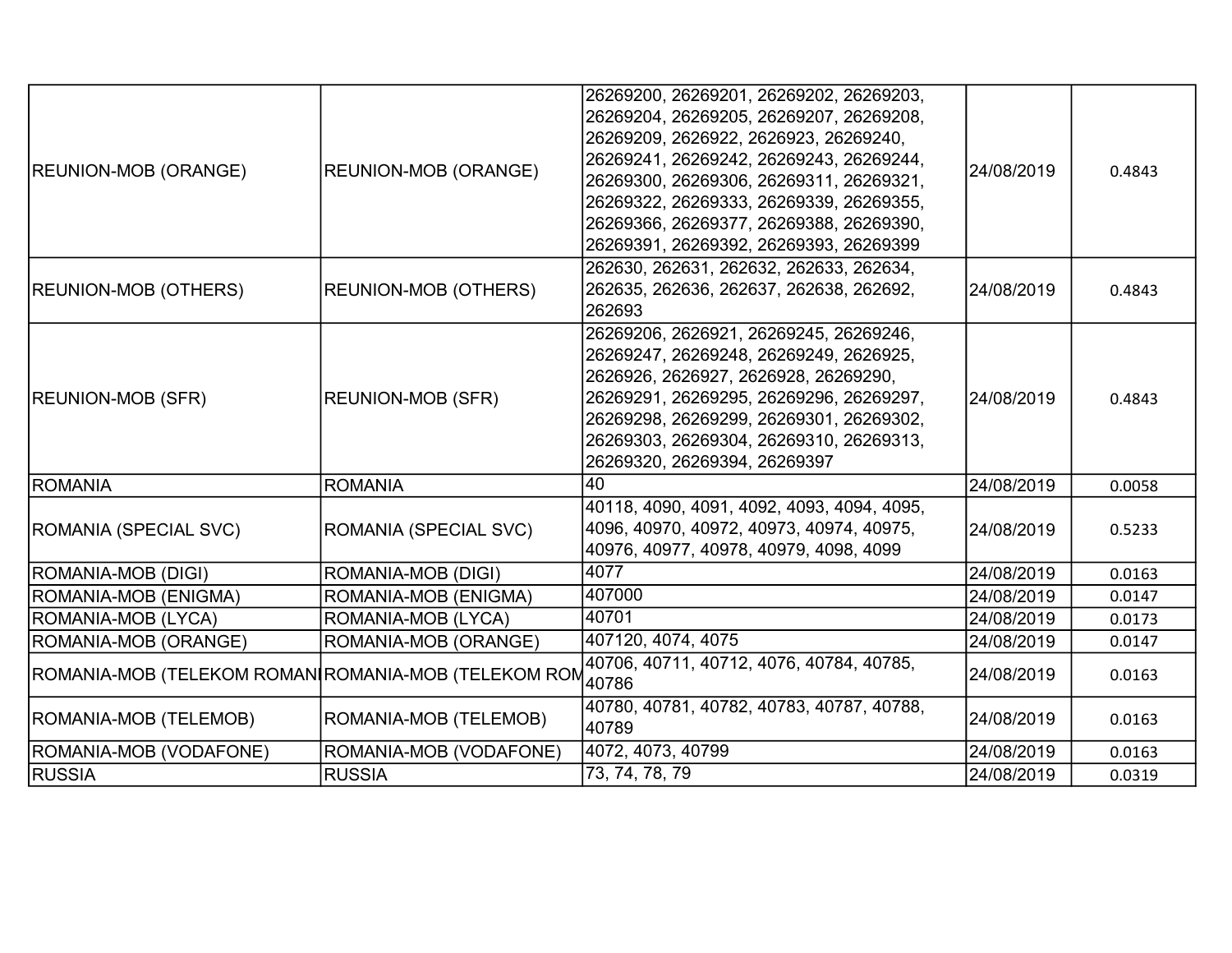| <b>RUSSIA (ROC1)</b> | RUSSIA (ROC1)        | 7336, 73422, 73432, 73433, 73452, 73462,<br>73492, 73512, 73522, 74712, 74722, 74732,<br>74742, 74752, 7477, 74812, 74822, 74832,<br>74842, 74852, 74862, 74872, 74912, 74922,<br>74932, 74942                                                                                                                                                                                                                                                                                                                                                                                                                                                                                                                                                                          | 24/08/2019 | 0.0196 |
|----------------------|----------------------|-------------------------------------------------------------------------------------------------------------------------------------------------------------------------------------------------------------------------------------------------------------------------------------------------------------------------------------------------------------------------------------------------------------------------------------------------------------------------------------------------------------------------------------------------------------------------------------------------------------------------------------------------------------------------------------------------------------------------------------------------------------------------|------------|--------|
| <b>RUSSIA (ROC2)</b> | RUSSIA (ROC2)        | 7341, 7353, 73812, 73832, 73833, 73842, 73852,<br>73882, 7401, 7471, 7472, 7473, 7474, 7475,<br>7481, 7482, 7483, 7484, 7485, 7486, 7487, 7491,<br>7492, 7493, 7494, 7496, 7498, 7811, 7813, 7816, 24/08/2019<br>7817, 7820, 7831, 7833, 7834, 7835, 7836, 7841,<br>7842, 7844, 7845, 7846, 7847, 7848, 7851, 7861,<br>7862, 7863, 7865, 7866, 7867, 7871, 7872, 7873,<br>7877, 7878, 7879                                                                                                                                                                                                                                                                                                                                                                              |            | 0.0196 |
| RUSSIA (ROC3)        | RUSSIA (ROC3)        | 73952, 78142, 78152, 78182, 78212                                                                                                                                                                                                                                                                                                                                                                                                                                                                                                                                                                                                                                                                                                                                       |            | 0.0219 |
| <b>RUSSIA (ROC4)</b> | RUSSIA (ROC4)        | 7342, 7343, 7351, 7352, 7381, 7383, 7384, 7385,<br>7388, 74152, 74162, 74212, 74232, 74242,<br>74262, 7814, 7815, 7818, 7821                                                                                                                                                                                                                                                                                                                                                                                                                                                                                                                                                                                                                                            | 24/08/2019 | 0.0214 |
| RUSSIA (ROC5)        | <b>RUSSIA (ROC5)</b> | 71, 72, 7301, 7302, 7303, 7304, 7305, 7306,<br>7307, 7308, 7309, 731, 732, 7330, 7331, 7332,<br>7334, 7335, 7337, 7338, 7339, 7340, 7344, 7345,<br>7346, 7348, 7349, 7350, 7354, 7355, 7356, 7357,<br>7358, 7359, 736, 737, 7380, 7382, 7386, 7387,<br>7389, 7390, 7391, 7392, 7393, 7395, 7396, 7397,<br>7398, 7399, 7400, 7402, 7403, 7404, 7405, 7406, 24/08/2019<br>7407, 7408, 7409, 741, 742, 743, 744, 745, 746,<br>7470, 7476, 7478, 7479, 7480, 7488, 7489, 7490,<br>7497, 750, 751, 752, 753, 754, 755, 756, 758,<br>759, 76, 780, 7810, 7819, 7822, 7823, 7824,<br>7825, 7826, 7827, 7828, 7829, 7830, 7832, 7837,<br>7838, 7839, 7843, 7849, 7852, 7853, 7854, 7855,<br>7856, 7857, 7858, 7859, 7860, 7864, 7868, 7869,<br>7870, 7874, 7875, 7876, 788, 789 |            | 0.0243 |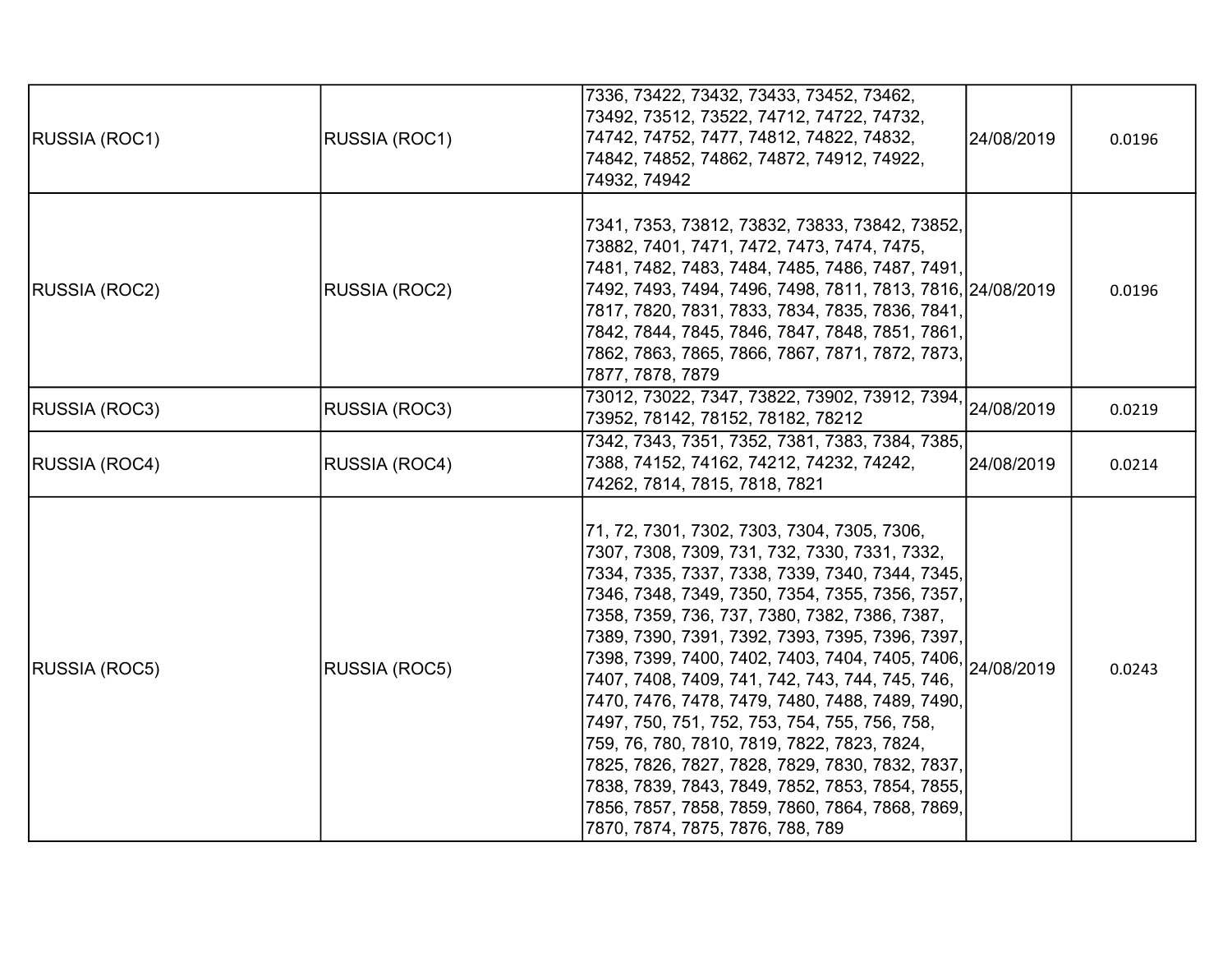| RUSSIA-MOB (BEELINE)          | <b>RUSSIA-MOB (BEELINE)</b> | 7900335, 7900336, 7900337, 7900338, 7900339,<br>7900340, 7900341, 7900342, 7900343, 7900344,<br>790205, 790206, 790207, 790252, 7902553,<br>7902554, 7902555, 7902556, 7902557, 7902559,<br>7902710, 7902717, 7903, 790462, 7904700,<br>7904701, 7904702, 7904703, 7904704, 7904705,<br>7904706, 7904726, 7904727, 7905, 7906,<br>7908364, 7908375, 7908376, 7908377, 7908378,<br>7908379, 7908435, 7908436, 7908437, 7908438,<br>7908439, 790844, 790845, 7908460, 7908461,<br>7908462, 7908463, 7908464, 790896, 790897,<br>790898, 790899, 7909, 7950668, 7950880,<br>795100, 795101, 795102, 795320, 795321,<br>795322, 796, 7980999, 7983888, 7983999,<br>7986666 | 24/08/2019 | 0.2225 |
|-------------------------------|-----------------------------|------------------------------------------------------------------------------------------------------------------------------------------------------------------------------------------------------------------------------------------------------------------------------------------------------------------------------------------------------------------------------------------------------------------------------------------------------------------------------------------------------------------------------------------------------------------------------------------------------------------------------------------------------------------------|------------|--------|
| <b>RUSSIA-MOB (GLOBALTEL)</b> | <b>BLOCKED</b>              | 7954                                                                                                                                                                                                                                                                                                                                                                                                                                                                                                                                                                                                                                                                   | 24/08/2019 | 1.7914 |
| <b>RUSSIA-MOB (GTNT)</b>      | <b>BLOCKED</b>              | 7954101                                                                                                                                                                                                                                                                                                                                                                                                                                                                                                                                                                                                                                                                | 24/08/2019 | 1.7914 |
| <b>RUSSIA-MOB (IRIDIUM)</b>   | <b>BLOCKED</b>              | 7954102, 7954103                                                                                                                                                                                                                                                                                                                                                                                                                                                                                                                                                                                                                                                       | 24/08/2019 | 1.7914 |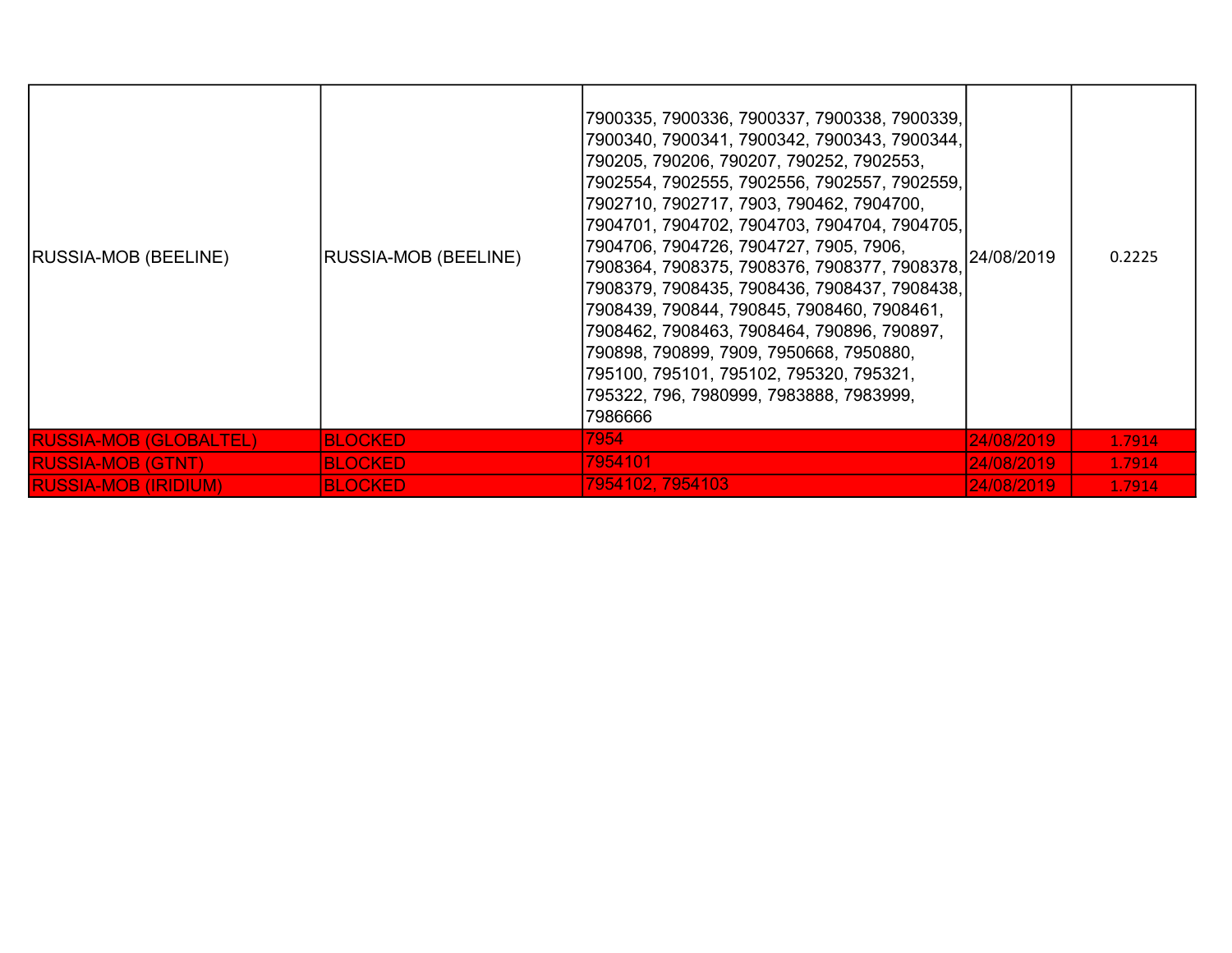| <b>RUSSIA-MOB (MEGAFONE)</b> | <b>RUSSIA-MOB (MEGAFONE)</b> | 7900900, 790211, 790222, 7902240, 7902249,<br>790229, 7902320, 7902321, 7902322, 7902323,<br>7902324, 7902327, 7902328, 790233, 7902350,<br>7902351, 7902359, 790237, 7902660, 7902661,<br>7902662, 7902663, 7902665, 7902714, 7902716,<br>7902748, 7902749, 7902953, 7902954, 7902955,<br>7902993, 7902994, 7902995, 7904708, 7904709,<br>7904710, 7904711, 7904720, 7904721, 7904722, 24/08/2019<br>7904723, 7904728, 7904729, 7904730, 7904731.<br>7904732, 7904733, 7904734, 790474, 7908344,<br>7908345, 7908360, 7908361, 7908362, 7908363,<br>7908365, 7908366, 7908367, 7908368, 7908369,<br>7908373, 7908374, 790838, 790839, 790840,<br>790841, 790842, 7908430, 7908431, 7908432,<br>7908433, 7908434, 790861, 790862, 790884,<br>7908850, 7908851, 792, 793, 7950669, 7950881,<br>7950882, 7950883, 7950884, 7950885, 7950886,<br>7950887, 795128, 795845, 7996, 7999 |  | 0.2208 |
|------------------------------|------------------------------|-----------------------------------------------------------------------------------------------------------------------------------------------------------------------------------------------------------------------------------------------------------------------------------------------------------------------------------------------------------------------------------------------------------------------------------------------------------------------------------------------------------------------------------------------------------------------------------------------------------------------------------------------------------------------------------------------------------------------------------------------------------------------------------------------------------------------------------------------------------------------------------|--|--------|
|------------------------------|------------------------------|-----------------------------------------------------------------------------------------------------------------------------------------------------------------------------------------------------------------------------------------------------------------------------------------------------------------------------------------------------------------------------------------------------------------------------------------------------------------------------------------------------------------------------------------------------------------------------------------------------------------------------------------------------------------------------------------------------------------------------------------------------------------------------------------------------------------------------------------------------------------------------------|--|--------|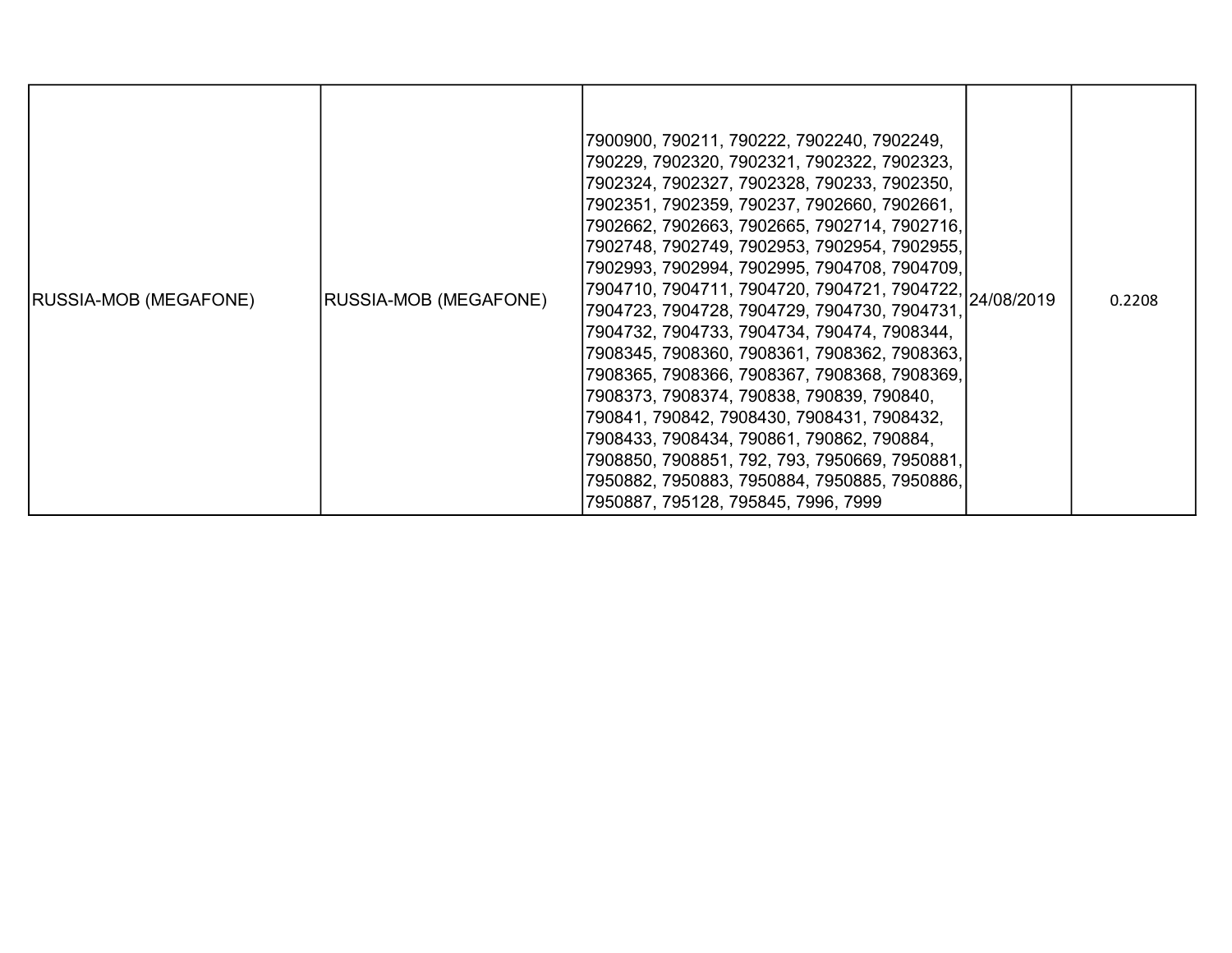| <b>RUSSIA-MOB (MTS)</b>      | <b>RUSSIA-MOB (MTS)</b>    | 7901152, 7901415, 7901416, 7901418, 7901440,<br>7901441, 7901442, 7901475, 7901476, 7901478,<br>790181, 7901952, 790208, 790220, 7902241,<br>7902242, 7902243, 7902315, 7902316, 7902317,<br>7902318, 7902319, 790234, 7902352, 7902353,<br>7902354, 7902712, 7902713, 7902746, 7902747,<br>7904724, 7904725, 7904735, 7904736, 7904737,<br>7904738, 7904739, 790835, 7908370, 7908371,<br>7908372, 790852, 790853, 790856, 7910, 7911,<br>7912000, 7912003, 7912004, 7912005, 7912006, 24/08/2019<br>7912007, 7912008, 7912009, 791201, 791202,<br>791203, 791204, 791205, 791206, 791207,<br>791208, 791209, 79121, 79122, 79123, 79124,<br>79125, 79126, 79127, 79128, 79129, 7913, 7914,<br>7915, 7916, 7917, 7918, 7919, 795023, 7950888,<br>7950889, 795093, 7950940, 7950941, 7950942,<br>7950943, 7950944, 795880, 795881, 795882,<br>7958830, 7958831, 7958832, 7958833, 7958834,<br>7978, 79786, 79802, 79803, 79805, 79806,<br>79807, 79808, 7981, 7982, 79830, 79831, 79832,<br>79833, 79834, 79835, 79836, 7984, 7985, 79867,<br>79869, 7987, 7988, 7989 |            | 0.1659 |
|------------------------------|----------------------------|-----------------------------------------------------------------------------------------------------------------------------------------------------------------------------------------------------------------------------------------------------------------------------------------------------------------------------------------------------------------------------------------------------------------------------------------------------------------------------------------------------------------------------------------------------------------------------------------------------------------------------------------------------------------------------------------------------------------------------------------------------------------------------------------------------------------------------------------------------------------------------------------------------------------------------------------------------------------------------------------------------------------------------------------------------------------------|------------|--------|
| <b>RUSSIA-MOB (OTHERS)</b>   | <b>RUSSIA-MOB (OTHERS)</b> | 7840, 7850, 7900, 7901, 7902, 7904, 7907, 7908,<br>7912001, 7912002, 794, 7950, 7951, 7952, 7953,<br>7955, 7956, 7957, 7958, 7959, 797, 79800,<br>79801, 79804, 79809, 79837, 79838, 79839,<br>79860, 79861, 79862, 79863, 79864, 79865,<br>79866, 79868, 7990, 7991, 7992, 7993, 7994,<br>7995, 7997, 7998                                                                                                                                                                                                                                                                                                                                                                                                                                                                                                                                                                                                                                                                                                                                                           | 24/08/2019 | 0.2225 |
| <b>RUSSIA-MOSCOW</b>         | RUSSIA-MOSCOW              | 7495, 7499                                                                                                                                                                                                                                                                                                                                                                                                                                                                                                                                                                                                                                                                                                                                                                                                                                                                                                                                                                                                                                                            | 24/08/2019 | 0.0117 |
| <b>RUSSIA-ST. PETERSBURG</b> | RUSSIA-ST. PETERSBURG      | 7812                                                                                                                                                                                                                                                                                                                                                                                                                                                                                                                                                                                                                                                                                                                                                                                                                                                                                                                                                                                                                                                                  | 24/08/2019 | 0.0115 |
| <b>RWANDA</b>                | <b>RWANDA</b>              | 250                                                                                                                                                                                                                                                                                                                                                                                                                                                                                                                                                                                                                                                                                                                                                                                                                                                                                                                                                                                                                                                                   | 24/08/2019 | 0.2681 |
| <b>RWANDA-MOB (AIRTEL)</b>   | RWANDA-MOB (AIRTEL)        | 25073                                                                                                                                                                                                                                                                                                                                                                                                                                                                                                                                                                                                                                                                                                                                                                                                                                                                                                                                                                                                                                                                 | 24/08/2019 | 0.2585 |
| <b>RWANDA-MOB (MTN)</b>      | RWANDA-MOB (MTN)           | 25078                                                                                                                                                                                                                                                                                                                                                                                                                                                                                                                                                                                                                                                                                                                                                                                                                                                                                                                                                                                                                                                                 | 24/08/2019 | 0.1327 |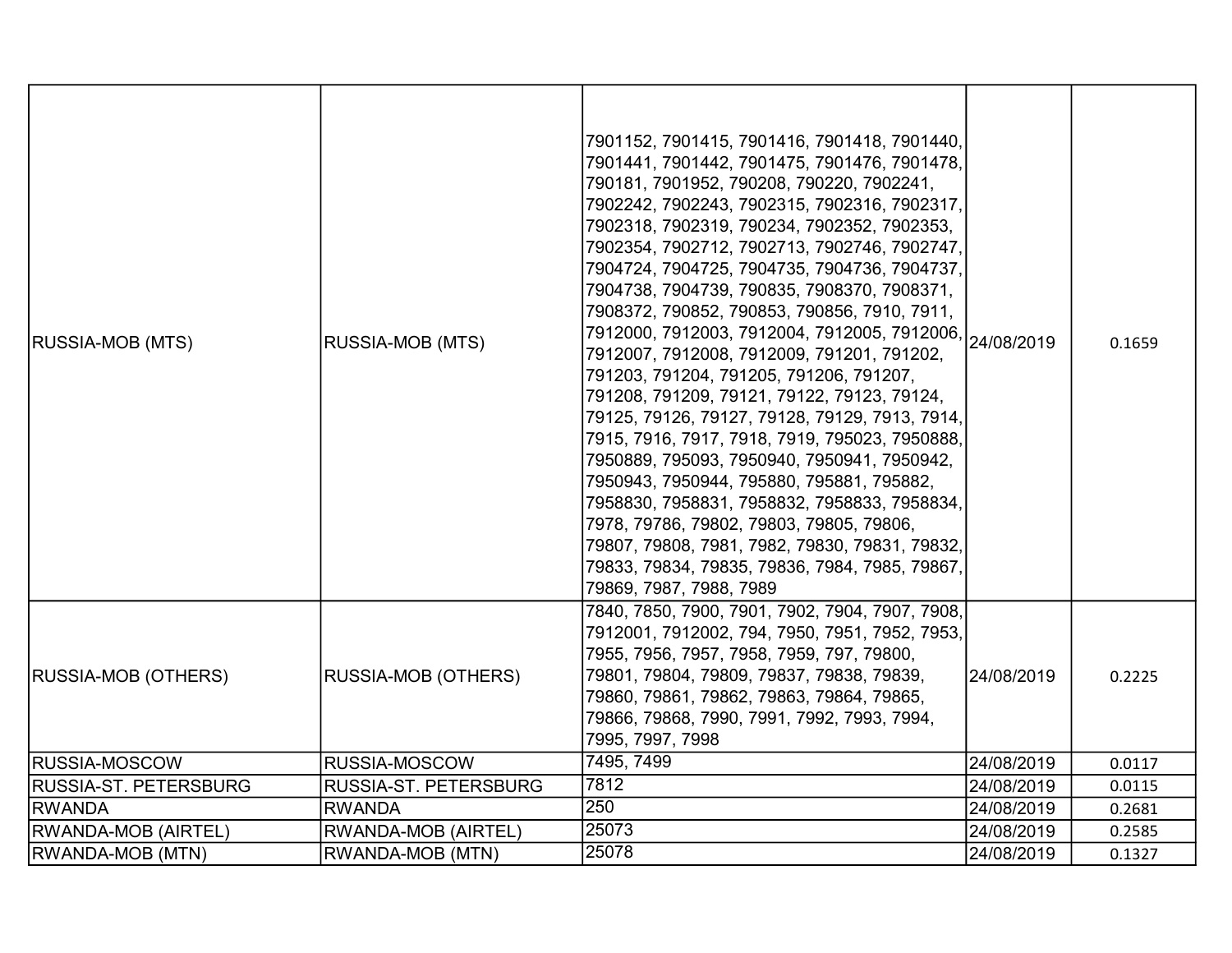| <b>RWANDA-MOB (OTHERS)</b>           | <b>RWANDA-MOB (OTHERS)</b>   | 25075                                                                                                                                                                                                                                                                                                                                                                                            | 24/08/2019 | 0.2736 |
|--------------------------------------|------------------------------|--------------------------------------------------------------------------------------------------------------------------------------------------------------------------------------------------------------------------------------------------------------------------------------------------------------------------------------------------------------------------------------------------|------------|--------|
| <b>RWANDA-MOB (TIGO)</b>             | <b>RWANDA-MOB (TIGO)</b>     | 25072                                                                                                                                                                                                                                                                                                                                                                                            | 24/08/2019 | 0.2607 |
| <b>SAN MARINO</b>                    | <b>SAN MARINO</b>            | 378                                                                                                                                                                                                                                                                                                                                                                                              | 24/08/2019 | 0.0175 |
| SAN MARINO (SPECIAL SVC)             | SAN MARINO (SPECIAL SVC)     | 37855, 37858000, 378580010, 378580012,<br>378580013, 378580014, 378580015, 378580016,<br>378580017, 378580018, 378580019, 37858002,<br>37858003, 37858004, 37858005, 37858006,<br>37858007, 37858008, 37858009, 3785801,<br>3785802, 3785803, 3785804, 3785805, 3785806,<br>3785807, 3785808, 3785809, 378581, 378582,<br>378583, 378584, 378585, 378586, 378587,<br>378588, 378589, 37866, 3787 | 24/08/2019 | 0.3283 |
| ISAN MARINO-MOB                      | <b>SAN MARINO-MOB</b>        | 37860, 37861, 37862, 37863, 37864, 37865,<br>37867, 37868, 37869                                                                                                                                                                                                                                                                                                                                 | 24/08/2019 | 0.1872 |
| <b>SAO TOME &amp; PRINCIPE</b>       | <b>BLOCKED</b>               | 239                                                                                                                                                                                                                                                                                                                                                                                              | 24/08/2019 | 1.0690 |
| <b>SAO TOME &amp; PRINCIPE (VAS)</b> | <b>BLOCKED</b>               | 2396                                                                                                                                                                                                                                                                                                                                                                                             | 24/08/2019 | 1.0690 |
| SAUDI ARABIA                         | <b>SAUDI ARABIA</b>          | 966                                                                                                                                                                                                                                                                                                                                                                                              | 24/08/2019 | 0.0773 |
| SAUDI ARABIA-MOB (ETIHAD)            | SAUDI ARABIA-MOB (ETIHAD)    | 96654, 96656                                                                                                                                                                                                                                                                                                                                                                                     | 24/08/2019 | 0.1093 |
| SAUDI ARABIA-MOB (LEBARA)            | SAUDI ARABIA-MOB (LEBARA)    | 966576, 966577, 966578                                                                                                                                                                                                                                                                                                                                                                           | 24/08/2019 | 0.1014 |
| SAUDI ARABIA-MOB (OTHERS)            |                              | SAUDI ARABIA-MOB (OTHERS) 96651, 96652, 966573, 966574, 966575, 966579 24/08/2019                                                                                                                                                                                                                                                                                                                |            | 0.1073 |
| SAUDI ARABIA-MOB (STC)               | SAUDI ARABIA-MOB (STC)       | 96650, 96653, 96655                                                                                                                                                                                                                                                                                                                                                                              | 24/08/2019 | 0.1087 |
| SAUDI ARABIA-MOB (VIRGIN)            | SAUDI ARABIA-MOB (VIRGIN)    | 966570, 966571, 966572, 9665730, 9665731,<br>9665732, 9665733, 9665734                                                                                                                                                                                                                                                                                                                           | 24/08/2019 | 0.1073 |
| SAUDI ARABIA-MOB (ZAIN)              | SAUDI ARABIA-MOB (ZAIN)      | 96658, 96659                                                                                                                                                                                                                                                                                                                                                                                     | 24/08/2019 | 0.1056 |
| SAUDI ARABIA-RIYADH                  | SAUDI ARABIA-RIYADH          | 966112, 966114                                                                                                                                                                                                                                                                                                                                                                                   | 24/08/2019 | 0.0841 |
| <b>SENEGAL</b>                       | <b>SENEGAL</b>               | 221                                                                                                                                                                                                                                                                                                                                                                                              | 24/08/2019 | 0.2016 |
| <b>SENEGAL (SPECIAL SVC)</b>         | <b>SENEGAL (SPECIAL SVC)</b> | 221818                                                                                                                                                                                                                                                                                                                                                                                           | 24/08/2019 | 0.2114 |
| SENEGAL (TIGO)                       | SENEGAL (TIGO)               | 22132824                                                                                                                                                                                                                                                                                                                                                                                         | 24/08/2019 | 0.3738 |
| SENEGAL-MOB (EXPRESSO)               | SENEGAL-MOB (EXPRESSO)       | 22170                                                                                                                                                                                                                                                                                                                                                                                            | 24/08/2019 | 0.3543 |
| SENEGAL-MOB (HAYO)                   | SENEGAL-MOB (HAYO)           | 22172                                                                                                                                                                                                                                                                                                                                                                                            | 24/08/2019 | 0.3436 |
| SENEGAL-MOB (ORANGE)                 | SENEGAL-MOB (ORANGE)         | 22177, 22178                                                                                                                                                                                                                                                                                                                                                                                     | 24/08/2019 | 0.2712 |
| SENEGAL-MOB (TIGO)                   | SENEGAL-MOB (TIGO)           | 22132, 22176                                                                                                                                                                                                                                                                                                                                                                                     | 24/08/2019 | 0.3380 |
| <b>SERBIA</b>                        | <b>SERBIA</b>                | 381                                                                                                                                                                                                                                                                                                                                                                                              | 24/08/2019 | 0.1490 |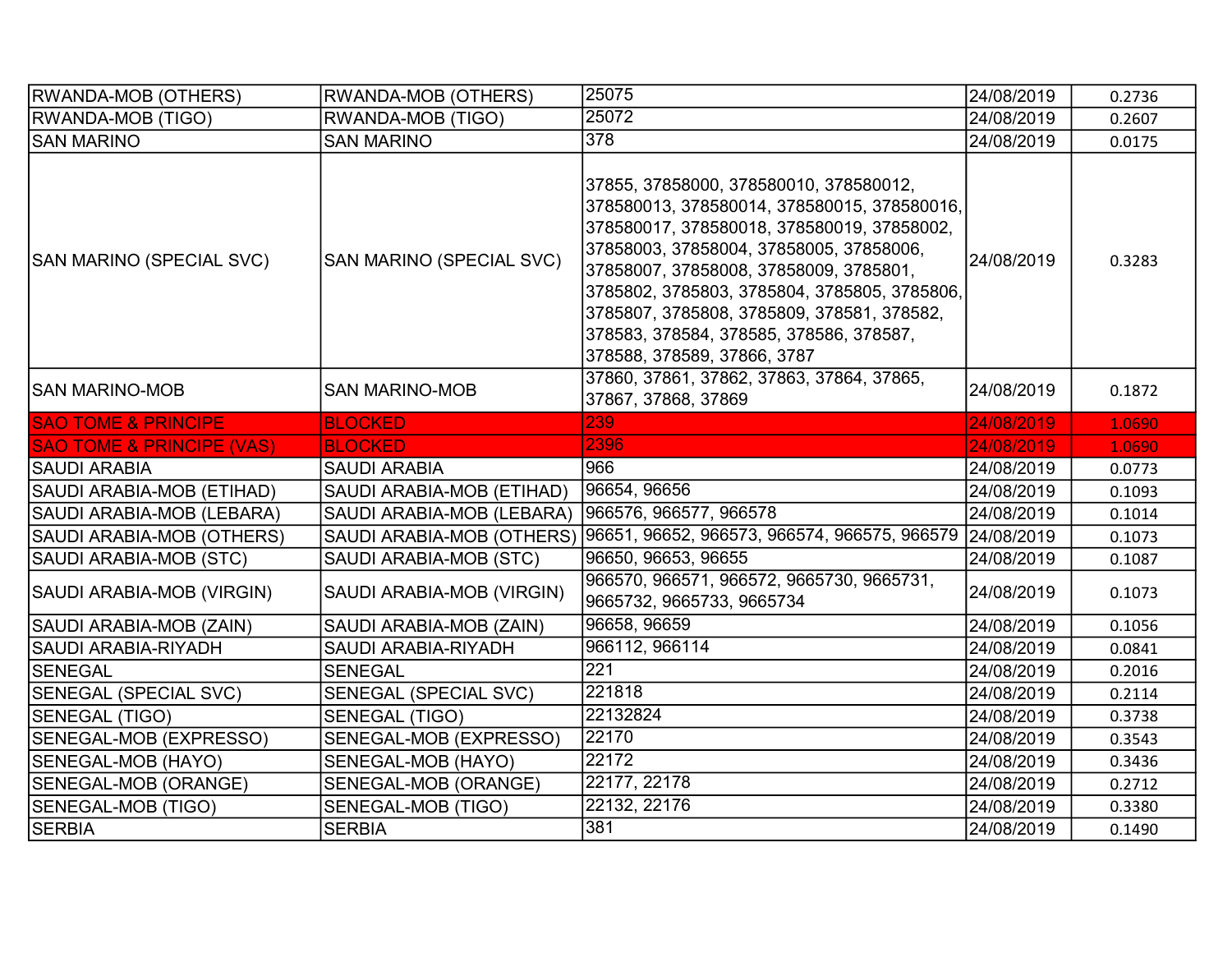| SERBIA (ORION)                    | SERBIA (ORION)                         | 3811051, 3811059, 38111410, 38111411,<br>38111412, 38111413, 38111414, 38111415,<br>38111421, 3811149, 3811241, 3811249,<br>3811341, 3811349, 3811451, 3811459, 3811561,<br>3811569, 3811661, 3811669, 3811731, 3811739,<br>38118310, 3811839, 3811921, 3811929,<br>3812061, 3812069, 38121310, 381213810,<br>38121399, 3812281, 3812289, 38123051,<br>38123059, 3812361, 3812369, 3812421,<br>38124230, 38124231, 3812429, 3812531,<br>3812539, 3812621, 38126220, 3812629,<br>3812721, 3812729, 38129310, 3813081,<br>3813089, 3813161, 3813169, 3813189, 3813241,<br>3813249, 3813331, 3813339, 38134210,<br>3813429, 3813578, 3813579, 3813621, 3813629,<br>3813721, 3813729 | 24/08/2019 | 0.3673 |
|-----------------------------------|----------------------------------------|----------------------------------------------------------------------------------------------------------------------------------------------------------------------------------------------------------------------------------------------------------------------------------------------------------------------------------------------------------------------------------------------------------------------------------------------------------------------------------------------------------------------------------------------------------------------------------------------------------------------------------------------------------------------------------|------------|--------|
| <b>SERBIA (SPECIAL SVC)</b>       | <b>SERBIA (SPECIAL SVC)</b>            | 38176                                                                                                                                                                                                                                                                                                                                                                                                                                                                                                                                                                                                                                                                            | 24/08/2019 | 0.3413 |
| <b>SERBIA-MOB (MTS)</b>           | SERBIA-MOB (MTS)                       | 38164, 38165, 38166                                                                                                                                                                                                                                                                                                                                                                                                                                                                                                                                                                                                                                                              | 24/08/2019 | 0.3582 |
| <b>SERBIA-MOB (OTHERS)</b>        | <b>SERBIA-MOB (OTHERS)</b>             | 381677, 381678                                                                                                                                                                                                                                                                                                                                                                                                                                                                                                                                                                                                                                                                   | 24/08/2019 | 0.3659 |
| <b>SERBIA-MOB (TELENOR)</b>       | SERBIA-MOB (TELENOR)                   | 38162, 38163, 38169                                                                                                                                                                                                                                                                                                                                                                                                                                                                                                                                                                                                                                                              | 24/08/2019 | 0.3700 |
| SERBIA-MOB (VIP)                  | SERBIA-MOB (VIP)                       | 38160, 38161, 38168                                                                                                                                                                                                                                                                                                                                                                                                                                                                                                                                                                                                                                                              | 24/08/2019 | 0.3582 |
| <b>SEYCHELLES</b>                 | <b>BLOCKED</b>                         | 248                                                                                                                                                                                                                                                                                                                                                                                                                                                                                                                                                                                                                                                                              | 24/08/2019 | 0.5843 |
| <b>SEYCHELLES (SPECIAL SVC)</b>   | <b>BLOCKED</b>                         | 2484206, 24842710, 2486410, 2486411,<br>2486412, 2486413, 2486414, 2486415, 248642                                                                                                                                                                                                                                                                                                                                                                                                                                                                                                                                                                                               | 24/08/2019 | 0.6119 |
| <b>SEYCHELLES-MOB (AIRTEL)</b>    | <b>BLOCKED</b>                         | 24827, 24828                                                                                                                                                                                                                                                                                                                                                                                                                                                                                                                                                                                                                                                                     | 24/08/2019 | 0.6018 |
| <b>SEYCHELLES-MOB (OTHERS)</b>    | <b>BLOCKED</b>                         | 24825, 24826, 2485, 2487                                                                                                                                                                                                                                                                                                                                                                                                                                                                                                                                                                                                                                                         | 24/08/2019 | 0.6119 |
| <b>SIERRA LEONE</b>               | <b>SIERRA LEONE</b>                    | 232                                                                                                                                                                                                                                                                                                                                                                                                                                                                                                                                                                                                                                                                              | 24/08/2019 | 0.4011 |
| <b>SIERRA LEONE (SPECIAL SVC)</b> | <b>BLOCKED</b>                         | 23221, 23222, 23232                                                                                                                                                                                                                                                                                                                                                                                                                                                                                                                                                                                                                                                              | 24/08/2019 | 1.3030 |
| SIERRA LEONE-MOB (AFRICELL)       |                                        | SIERRA LEONE-MOB (AFRICEL 23230, 23277, 23280, 23288, 23299                                                                                                                                                                                                                                                                                                                                                                                                                                                                                                                                                                                                                      | 24/08/2019 | 0.4054 |
| SIERRA LEONE-MOB (AIRTEL)         | SIERRA LEONE-MOB (AIRTEL)              | 23275, 23276, 23278, 23279                                                                                                                                                                                                                                                                                                                                                                                                                                                                                                                                                                                                                                                       | 24/08/2019 | 0.3789 |
| SIERRA LEONE-MOB (COMIUM)         | SIERRA LEONE-MOB (COMIUM) 23233, 23234 |                                                                                                                                                                                                                                                                                                                                                                                                                                                                                                                                                                                                                                                                                  | 24/08/2019 | 0.4237 |
| SIERRA LEONE-MOB (OTHERS)         |                                        | SIERRA LEONE-MOB (OTHERS) 23225, 23240, 23244, 23250, 23255, 23256                                                                                                                                                                                                                                                                                                                                                                                                                                                                                                                                                                                                               | 24/08/2019 | 0.4009 |
| SINGAPORE                         | <b>SINGAPORE</b>                       | 65                                                                                                                                                                                                                                                                                                                                                                                                                                                                                                                                                                                                                                                                               | 24/08/2019 | 0.0081 |
| SINGAPORE (VOIP)                  | SINGAPORE (VOIP)                       | 653                                                                                                                                                                                                                                                                                                                                                                                                                                                                                                                                                                                                                                                                              | 24/08/2019 | 0.0063 |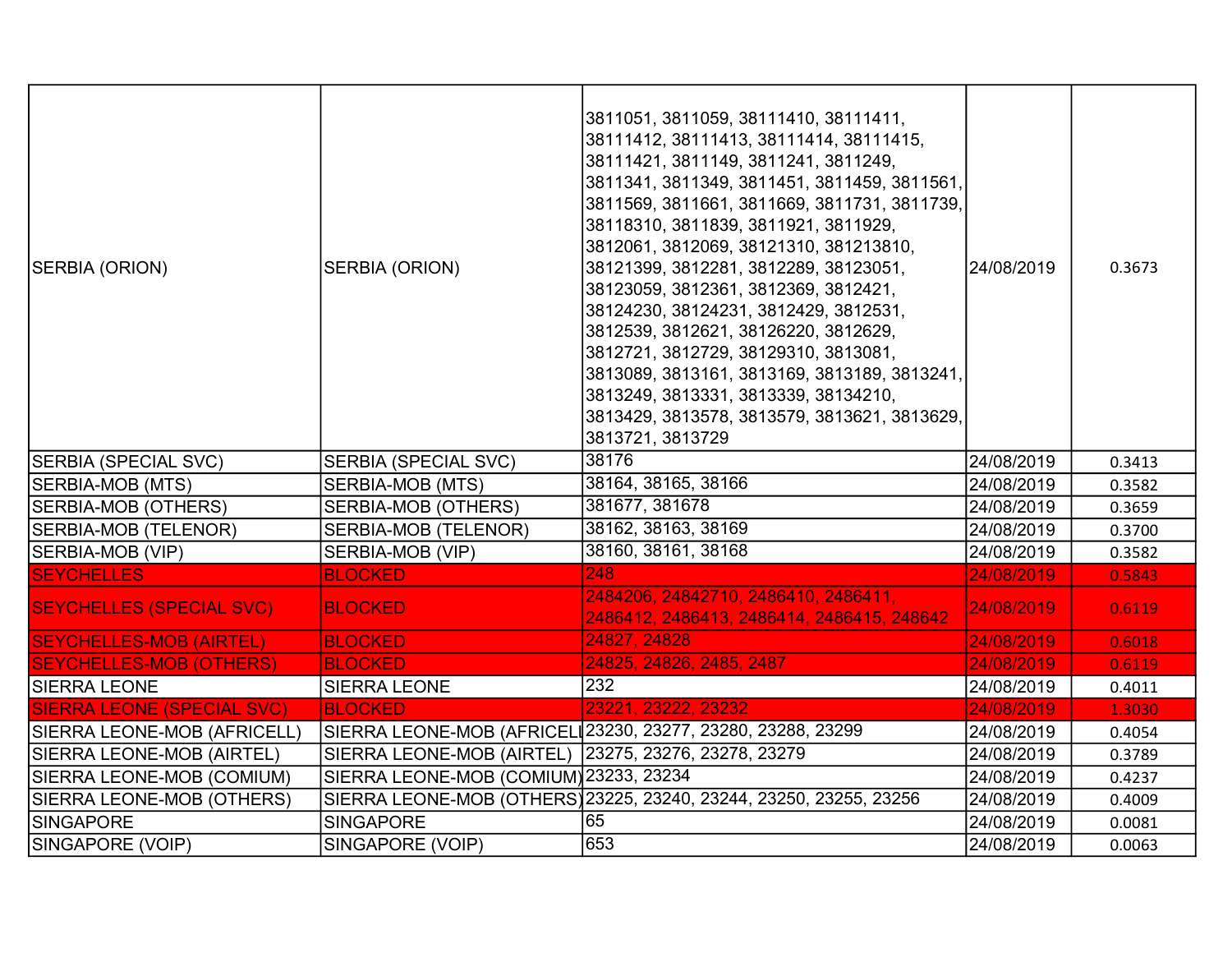| ISINGAPORE-MOB                                                       | SINGAPORE-MOB                | 658, 659                                                                                                                                                                                                                                                                                                                                                                                                                                                                                              | 24/08/2019 | 0.0127 |
|----------------------------------------------------------------------|------------------------------|-------------------------------------------------------------------------------------------------------------------------------------------------------------------------------------------------------------------------------------------------------------------------------------------------------------------------------------------------------------------------------------------------------------------------------------------------------------------------------------------------------|------------|--------|
| <b>SLOVAK REPUBLIC</b>                                               | <b>SLOVAK REPUBLIC</b>       | 421                                                                                                                                                                                                                                                                                                                                                                                                                                                                                                   | 24/08/2019 | 0.0052 |
| SLOVAK REPUBLIC (ORANGE)                                             | SLOVAK REPUBLIC (ORANGE)     | 421238, 421239, 4213138, 4213139, 4213238,<br>4213239, 4213338, 4213339, 4213438, 4213439,<br>4213538, 4213539, 4213638, 4213639, 4213738,<br>4213739, 4213838, 4213839, 4214138, 4214139, 24/08/2019<br> 4214238, 4214239, 4214338, 4214339, 4214438,<br>4214439, 4214538, 4214539, 4214638, 4214639,<br>4214738, 4214739, 4214838, 4214839, 4215138,<br>4215139, 4215238, 4215239, 4215338, 4215339,<br>4215438, 4215439, 4215538, 4215539, 4215638,<br>4215639, 4215738, 4215739, 4215838, 4215839 |            | 0.0055 |
| <b>SLOVAK REPUBLIC (VAS)</b>                                         | <b>SLOVAK REPUBLIC (VAS)</b> | 42118                                                                                                                                                                                                                                                                                                                                                                                                                                                                                                 | 24/08/2019 | 0.0052 |
| SLOVAK REPUBLIC-MOB (ORANGE SLOVAK REPUBLIC-MOB (ORAN                |                              | 421905, 421906, 421907, 421908, 421915,<br>421916, 421917, 421918, 421919, 421945                                                                                                                                                                                                                                                                                                                                                                                                                     | 24/08/2019 | 0.0230 |
| SLOVAK REPUBLIC-MOB (SWAN)   SLOVAK REPUBLIC-MOB (SWAI421950, 421951 |                              |                                                                                                                                                                                                                                                                                                                                                                                                                                                                                                       | 24/08/2019 | 0.0230 |
|                                                                      |                              | SLOVAK REPUBLIC-MOB (TELEFONSLOVAK REPUBLIC-MOB (TELE 421940, 421944, 421947, 421948, 421949                                                                                                                                                                                                                                                                                                                                                                                                          | 24/08/2019 | 0.0230 |
| SLOVAK REPUBLIC-MOB (T-MOBILISLOVAK REPUBLIC-MOB (T-MO               |                              | 421901, 421902, 421903, 421904, 421909,<br> 421910, 421911, 421912, 421914                                                                                                                                                                                                                                                                                                                                                                                                                            | 24/08/2019 | 0.0230 |
| <b>SLOVENIA</b>                                                      | <b>SLOVENIA</b>              | 386                                                                                                                                                                                                                                                                                                                                                                                                                                                                                                   | 24/08/2019 | 0.0072 |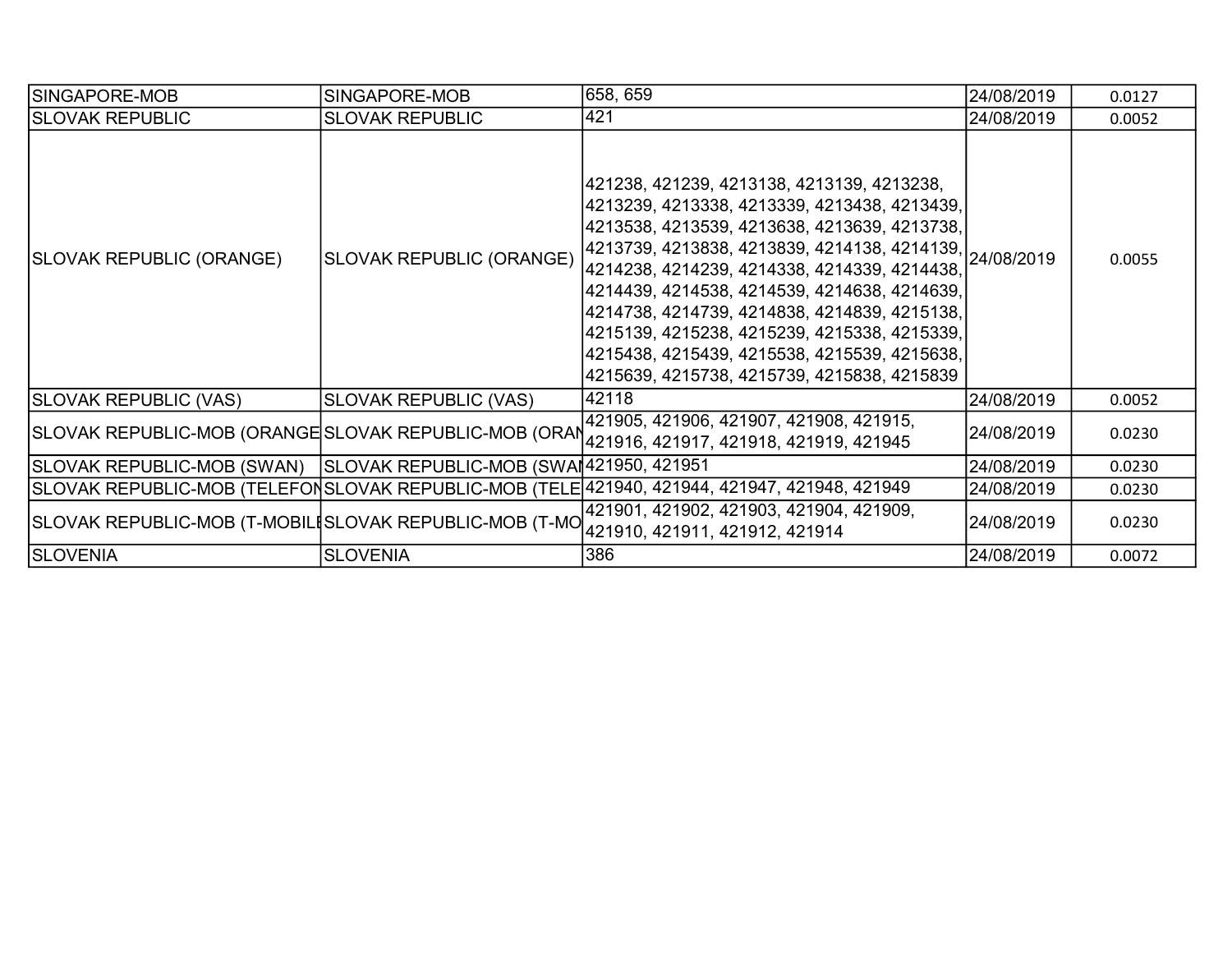| SLOVENIA (ALTERNATIVE) | SLOVENIA (ALTERNATIVE) | 38612009, 38612350, 38612355, 38612430,<br>38612432, 38612926, 38612927, 38613087,<br>3861320, 3861330, 3861400, 3861401,<br>38614440, 38615550, 38615555, 3861600,<br>3861601, 3861620, 3861777, 3861810,<br>38618280, 38618281, 38618282, 38618283,<br>38618888, 38618889, 38622926, 38622927,<br>3862444, 38625552, 38625555, 3862600,<br>3862620, 3862621, 3862707, 3862820,<br>38628280, 38628281, 38628884, 38632432,<br>38632926, 38632927, 38635550, 38635555,<br>3863600, 3863620, 3863777, 38638280,<br>38638281, 38638282, 38638283, 3863830,<br>38638888, 38642926, 38642927, 38645550,<br>38645555, 3864600, 3864620, 3864777,<br>38648280, 38648281, 3864840, 38652926,<br>38652927, 38655550, 38655555, 3865600,<br>3865620, 3865777, 38658280, 3865850,<br>38658888, 386590, 386591, 3865920, 3865921,<br>3865922, 3865923, 3865924, 3865925, 386593,<br>386594, 386595, 3865968, 3865969, 386597,<br>38672926, 38672927, 38675550, 38675555,<br>3867600, 3867620, 3867777, 38678280,<br>3867870, 3868160, 3868161, 3868162, 3868181,<br>3868188, 3868222, 3868227, 3868228, 3868280,<br>3868281, 3868282, 3868288, 386833, 386838,<br>3869804, 3869806, 3869809, 3869810, 3869812,<br>3869813, 3869815, 3869816, 3869818, 3869820,<br>3869824, 3869826, 3869827, 3869828 | 24/08/2019 | 0.0072 |
|------------------------|------------------------|-------------------------------------------------------------------------------------------------------------------------------------------------------------------------------------------------------------------------------------------------------------------------------------------------------------------------------------------------------------------------------------------------------------------------------------------------------------------------------------------------------------------------------------------------------------------------------------------------------------------------------------------------------------------------------------------------------------------------------------------------------------------------------------------------------------------------------------------------------------------------------------------------------------------------------------------------------------------------------------------------------------------------------------------------------------------------------------------------------------------------------------------------------------------------------------------------------------------------------------------------------------------------------------------|------------|--------|
| SLOVENIA-MOB (IPKO)    | SLOVENIA-MOB (IPKO)    | 38643, 38649                                                                                                                                                                                                                                                                                                                                                                                                                                                                                                                                                                                                                                                                                                                                                                                                                                                                                                                                                                                                                                                                                                                                                                                                                                                                              | 24/08/2019 | 0.4551 |
| SLOVENIA-MOB (OTHERS)  | SLOVENIA-MOB (OTHERS)  | 3866555, 3866560, 3866570, 3869807, 3869822,<br>3869823                                                                                                                                                                                                                                                                                                                                                                                                                                                                                                                                                                                                                                                                                                                                                                                                                                                                                                                                                                                                                                                                                                                                                                                                                                   | 24/08/2019 | 0.0201 |
| SLOVENIA-MOB (SI MOB)  | SLOVENIA-MOB (SI MOB)  | 38630, 38640, 38668, 386696, 386699, 3869801,<br>3869803                                                                                                                                                                                                                                                                                                                                                                                                                                                                                                                                                                                                                                                                                                                                                                                                                                                                                                                                                                                                                                                                                                                                                                                                                                  | 24/08/2019 | 0.0201 |
| SLOVENIA-MOB (T2)      | SLOVENIA-MOB (T2)      | 3866406, 386641, 386642, 386643, 386644,<br>386645, 3869814                                                                                                                                                                                                                                                                                                                                                                                                                                                                                                                                                                                                                                                                                                                                                                                                                                                                                                                                                                                                                                                                                                                                                                                                                               | 24/08/2019 | 0.0201 |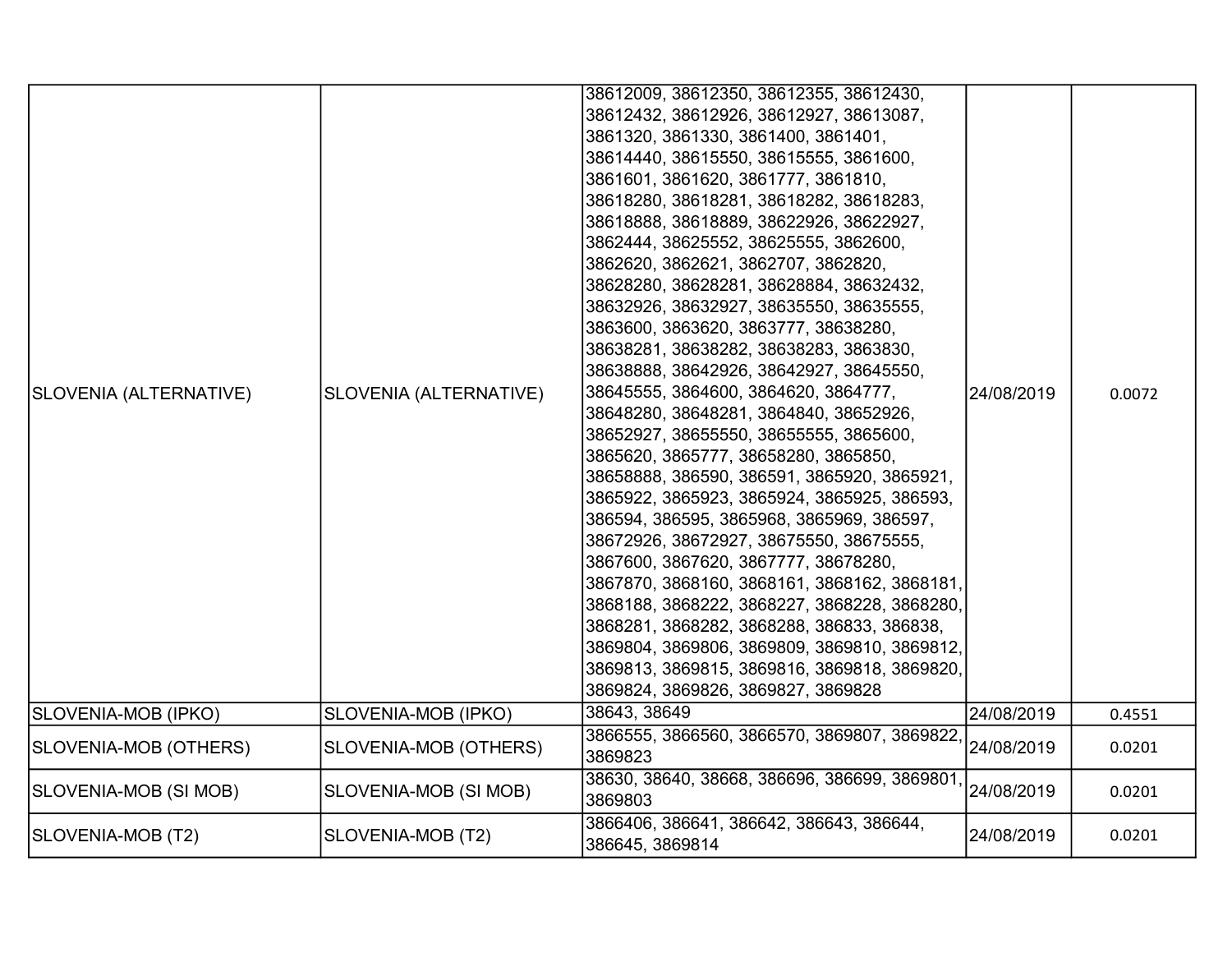|                            |                         | SLOVENIA-MOB (TELEKOM SLOVE SLOVENIA-MOB (TELEKOM SLO38631, 38641, 38651, 3869800, 3869817 | 24/08/2019 | 0.0201 |
|----------------------------|-------------------------|--------------------------------------------------------------------------------------------|------------|--------|
| SLOVENIA-MOB (TELEMACH)    | SLOVENIA-MOB (TELEMACH) | 386651, 38670, 3869802                                                                     | 24/08/2019 | 0.0201 |
| <b>SOLOMON ISLANDS</b>     | <b>BLOCKED</b>          | 677                                                                                        | 24/08/2019 | 0.8973 |
| <b>SOLOMON ISLANDS-MOB</b> | <b>BLOCKED</b>          | 6779                                                                                       | 24/08/2019 | 0.8973 |
| <b>SOMALIA</b>             | <b>SOMALIA</b>          | 252                                                                                        | 24/08/2019 | 0.4245 |
| SOMALIA (GOLIS)            | SOMALIA (GOLIS)         | 25242, 25245, 25246, 25255, 25257, 25258,<br>25288, 25290, 25291                           | 24/08/2019 | 0.3057 |
| SOMALIA (HORMUUD)          | SOMALIA (HORMUUD)       | 25215, 25216, 25218, 25234, 25243, 25261                                                   | 24/08/2019 | 0.2799 |
| SOMALIA (TELESOM)          | SOMALIA (TELESOM)       | 25220, 25224, 25225, 25226, 25227, 25263                                                   | 24/08/2019 | 0.3393 |
| <b>SOUTH AFRICA</b>        | <b>SOUTH AFRICA</b>     | 27                                                                                         | 24/08/2019 | 0.1418 |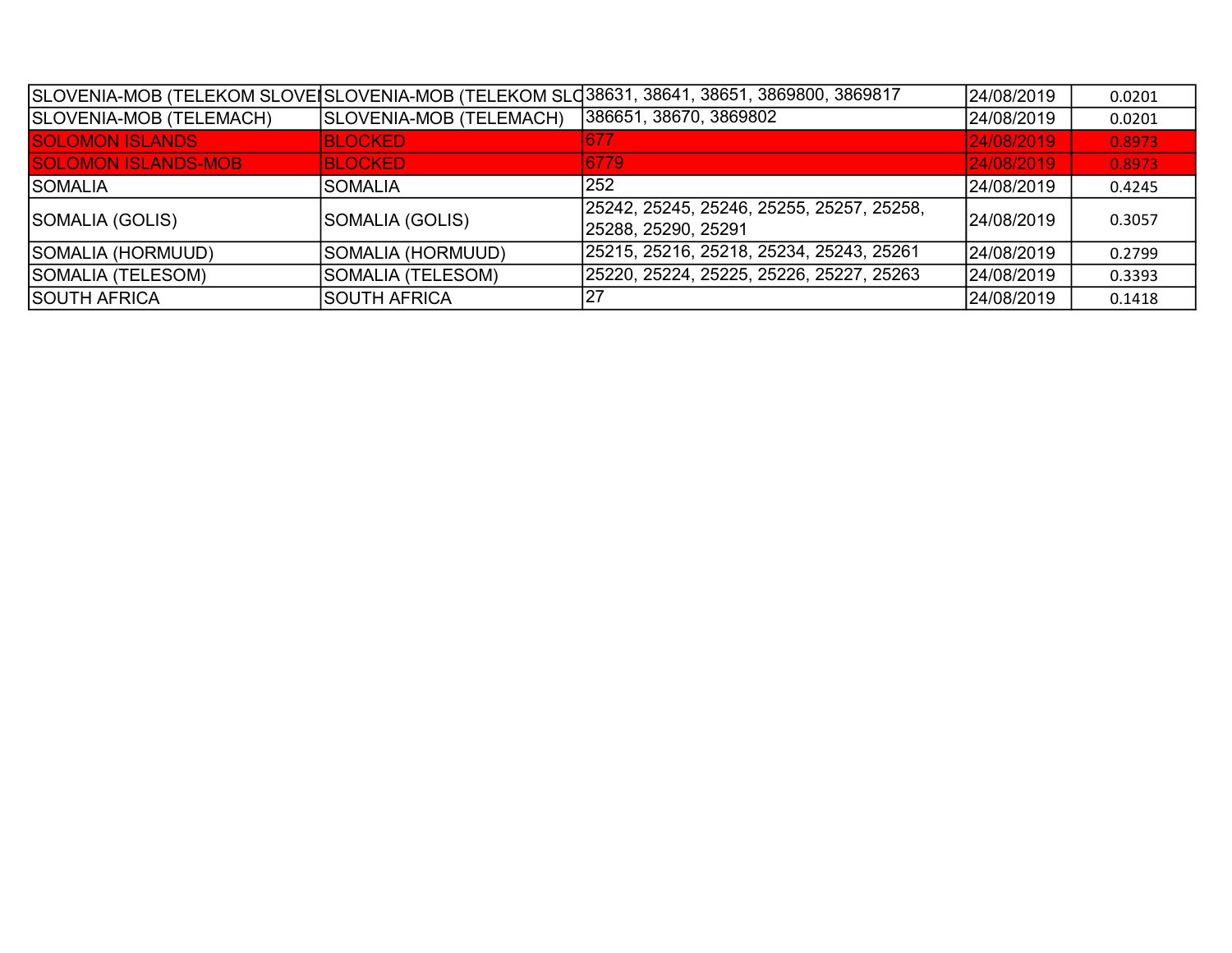|                    |                    | 2710001252, 2710001253, 2710001254,         |             |        |
|--------------------|--------------------|---------------------------------------------|-------------|--------|
|                    |                    | 2710001255, 2710001256, 2710001257,         |             |        |
|                    |                    | 2710001258, 2710001259, 271000126,          |             |        |
|                    |                    | 271000127, 271000128, 271000129, 271000135, |             |        |
|                    |                    | 271000136, 271000137, 271000138, 271000139, |             |        |
|                    |                    | 27100014, 271000150, 271000151, 271000152,  |             |        |
|                    |                    | 271000153, 271000154, 271000155,            |             |        |
|                    |                    | 2710001560, 2710001561, 2710001562,         |             |        |
|                    |                    | 2710001563, 2710001564, 2710001565,         |             |        |
|                    |                    | 27100016, 27100017, 27100018, 271000190,    |             |        |
|                    |                    | 271000191, 271000192, 271000193, 271000194, |             |        |
|                    |                    | 271000195, 2710001960, 2710001961,          |             |        |
|                    |                    | 2710001962, 2710001963, 2710001964,         |             |        |
|                    |                    | 2710001999, 2710003, 27100040, 27100041,    |             |        |
| SOUTH AFRICA (VAN) | SOUTH AFRICA (VAN) | 27100042, 27100043, 27100044, 27100050,     | 124/08/2019 | 0.3325 |
|                    |                    | 27100051, 27100052, 27100053, 27100054,     |             |        |
|                    |                    | 27100055, 27100056, 27100060, 27100061,     |             |        |
|                    |                    | 27100062, 27100063, 27100065, 27100070,     |             |        |
|                    |                    | 27100071, 27100072, 27100073, 27100074,     |             |        |
|                    |                    | 27100075, 27100083, 27100085, 27100090,     |             |        |
|                    |                    | 27100091, 27100095, 27100096, 27100100,     |             |        |
|                    |                    | 27100101, 27100105, 27100107, 27100120,     |             |        |
|                    |                    | 27100123, 27100125, 27100130, 27100131,     |             |        |
|                    |                    | 27100132, 27100133, 27100134, 27100150,     |             |        |
|                    |                    | 27100151, 27100152, 27100153, 27100155,     |             |        |
|                    |                    | 2710020, 27100210, 27100215, 27100230,      |             |        |
|                    |                    | 27100240, 2710025, 27100300, 27100301,      |             |        |
|                    |                    | 27100302, 27100303, 27100304, 27100350,     |             |        |
|                    |                    | 27100352, 27100353, 27100354, 27100355,     |             |        |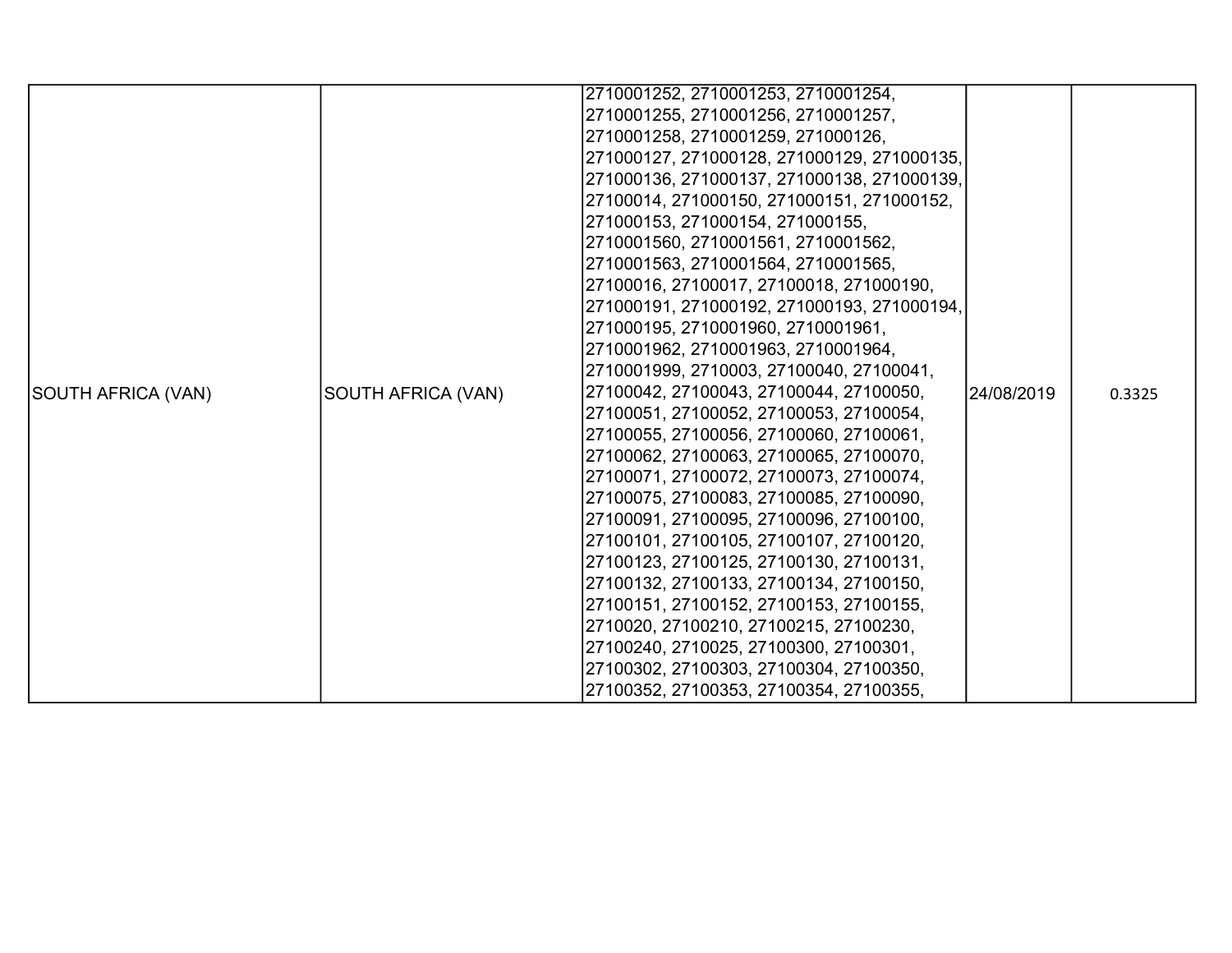|                    |                    | 2731940, 2731941, 2731942, 2731943, 2731944, |             |        |
|--------------------|--------------------|----------------------------------------------|-------------|--------|
|                    |                    | 2731945, 2731960, 2731961, 2731962, 2731963, |             |        |
|                    |                    | 2731964, 27319800, 2732000, 2732001,         |             |        |
|                    |                    | 27320030, 27320040, 27320070, 27320085,      |             |        |
|                    |                    | 27320090, 27320240, 27320320, 27321500,      |             |        |
|                    |                    | 27323300, 27323305, 27324260, 27324920,      |             |        |
|                    |                    | 27325740, 27326480, 27328800, 27328860,      |             |        |
|                    |                    | 27328861, 27328862, 27328863, 27328864,      |             |        |
|                    |                    | 2732940, 2733001, 2733004, 27330070,         |             |        |
|                    |                    | 27330085, 27330090, 27330125, 27330155,      |             |        |
|                    |                    | 27330240, 27330320, 27330321, 27330322,      |             |        |
|                    |                    | 27330323, 27330324, 27330500, 27331010,      |             |        |
|                    |                    | 27331080, 27331330, 27331500, 27331610,      |             |        |
|                    |                    | 27333320, 27333500, 27334010, 27334035,      |             |        |
| SOUTH AFRICA (VAN) | SOUTH AFRICA (VAN) | 27334260, 27334920, 27335550, 27336480,      | 124/08/2019 | 0.3325 |
|                    |                    | 27337530, 27337860, 27338800, 2733940,       |             |        |
|                    |                    | 2734001, 27340040, 27340070, 27340085,       |             |        |
|                    |                    | 27340090, 27340240, 27340320, 27340620,      |             |        |
|                    |                    | 27340650, 27341080, 27341500, 27342850,      |             |        |
|                    |                    | 27343300, 27343305, 27344260, 27344300,      |             |        |
|                    |                    | 27344920, 27348800, 27349400, 27349401,      |             |        |
|                    |                    | 27349402, 27349403, 27349404, 2735001,       |             |        |
|                    |                    | 27350040, 27350070, 27350085, 27350090,      |             |        |
|                    |                    | 27350240, 27350320, 27350650, 27350680,      |             |        |
|                    |                    | 27351080, 27351500, 27351610, 27352850,      |             |        |
|                    |                    | 27353500, 27353560, 27354260, 27354920,      |             |        |
|                    |                    | 27358800, 27359400, 27359401, 27359402,      |             |        |
|                    |                    | 27359403, 27359404, 27360040, 27360070,      |             |        |
|                    |                    | 27360090, 27360240, 27360320, 27360870,      |             |        |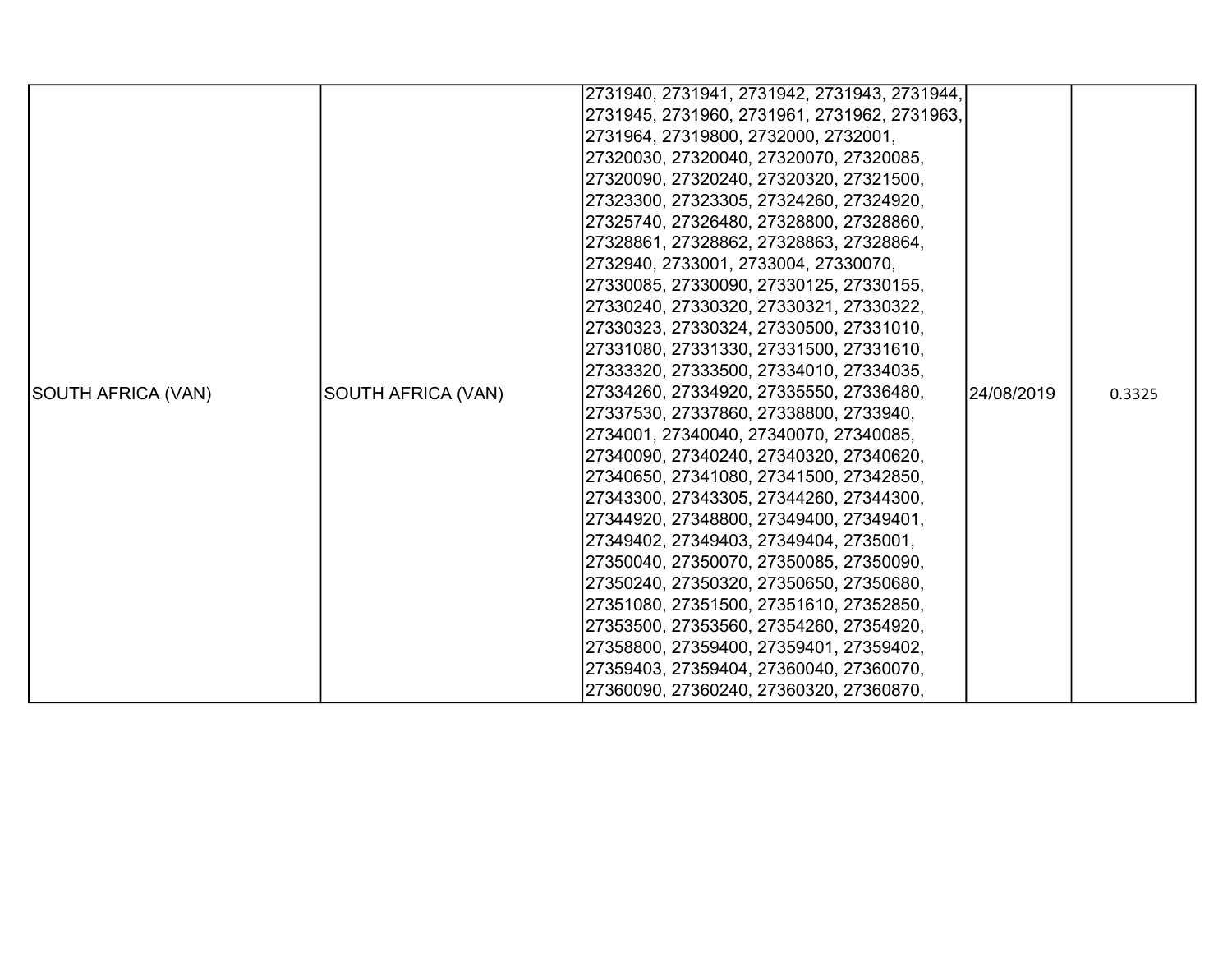|                               |                                          | 27210077, 27210078, 27210079, 2721008,       |            |        |
|-------------------------------|------------------------------------------|----------------------------------------------|------------|--------|
|                               |                                          | 2721009, 27210102, 27210103, 27210104,       |            |        |
|                               |                                          | 27210105, 27210107, 27210108, 27210109,      |            |        |
|                               |                                          | 2721011, 2721012, 27210135, 27210136,        |            |        |
|                               |                                          | 27210137, 27210138, 27210139, 2721014,       |            |        |
|                               |                                          | 2721015, 2721016, 2721017, 2721018, 2721019, |            |        |
|                               |                                          | 27210203, 27210204, 27210205, 27210206,      |            |        |
|                               |                                          | 27210207, 27210208, 27210209, 2721021,       |            |        |
|                               |                                          | 2721022, 2721023, 2721024, 2721025, 2721026, |            |        |
|                               | 2721027, 2721028, 2721029, 27210301,     |                                              |            |        |
|                               |                                          | 27210302, 27210303, 27210304, 27210305,      | 24/08/2019 |        |
|                               |                                          | 27210306, 27210307, 27210308, 27210309,      |            | 0.1418 |
|                               |                                          | 2721031, 2721032, 2721033, 2721034,          |            |        |
|                               |                                          | 27210352, 27210353, 27210354, 27210355,      |            |        |
| <b>SOUTH AFRICA-CAPE TOWN</b> | <b>SOUTH AFRICA-CAPE TOWN</b>            | 27210356, 27210357, 27210358, 27210359,      |            |        |
|                               |                                          | 27210363, 27210364, 27210365, 27210366,      |            |        |
|                               |                                          | 27210367, 27210368, 27210369, 2721037,       |            |        |
|                               |                                          | 2721038, 2721039, 2721041, 2721042, 2721043, |            |        |
|                               |                                          | 2721044, 2721045, 2721046, 2721047, 2721048, |            |        |
|                               |                                          | 2721049, 2721051, 2721052, 2721053, 2721054, |            |        |
|                               |                                          | 2721055, 2721056, 2721057, 2721058, 2721059, |            |        |
|                               |                                          | 2721061, 2721062, 2721063, 2721064,          |            |        |
|                               |                                          | 27210651, 27210652, 27210653, 27210654,      |            |        |
|                               |                                          | 27210655, 27210656, 27210657, 27210658,      |            |        |
|                               |                                          | 27210659, 2721066, 2721067, 2721068,         |            |        |
|                               |                                          | 2721069, 2721070, 2721071, 27210721,         |            |        |
|                               |                                          | 27210722, 27210723, 27210724, 27210725,      |            |        |
|                               |                                          | 27210726, 27210727, 27210728, 27210729,      |            |        |
|                               |                                          | 2721073, 2721074, 2721075, 2721076, 2721077, |            |        |
| SOUTH AFRICA-JOHANNESBURG     | SOUTH AFRICA-JOHANNESBUR <sup>2711</sup> |                                              | 24/08/2019 | 0.1418 |
|                               |                                          | 27610, 27611, 27612, 27613, 27615, 27616,    |            |        |
|                               |                                          | 27617, 27618, 27619, 2762, 27641, 27642,     |            |        |
| SOUTH AFRICA-MOB (CELLC)      | <b>SOUTH AFRICA-MOB (CELLC)</b>          | 27643, 27644, 27645, 27650, 27651, 27652,    | 24/08/2019 | 0.2123 |
|                               |                                          | 27653, 27654, 2774, 2784                     |            |        |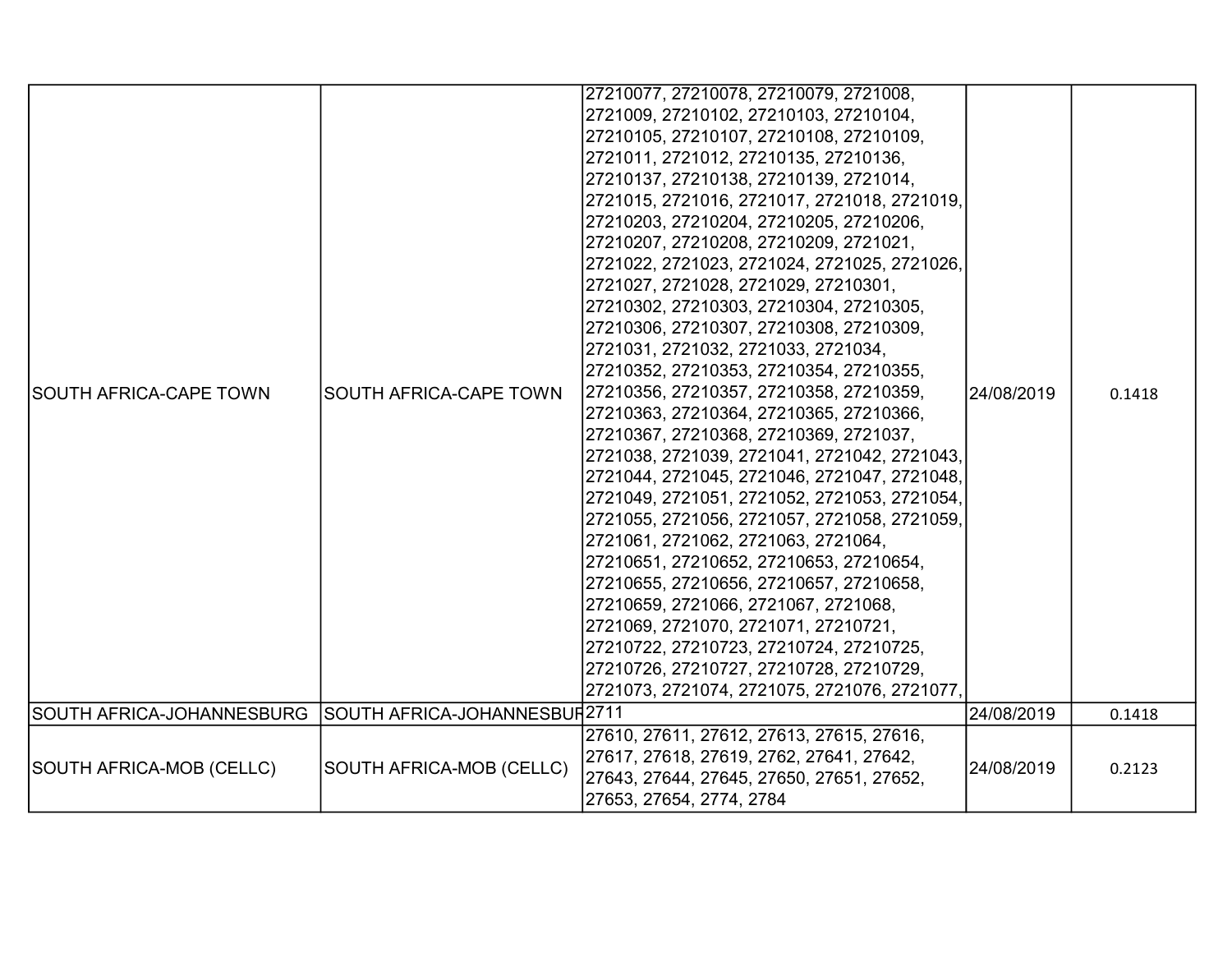| SOUTH AFRICA-MOB (MTN) | SOUTH AFRICA-MOB (MTN) | 27603, 27604, 27605, 27630, 27631, 27632,<br>27633, 27634, 27635, 27638, 27639, 27640,<br>27655, 27656, 27657, 27710, 27717, 27718,<br> 27719, 2773, 2778, 27810, 2783, 2787049,<br> 2787121, 2787131, 2787260, 2787740, 2787741,<br>2787742, 2787743, 2787750, 2787751,<br>27877520, 27877540, 27877541, 27877542,<br> 27877544, 27877545, 27877546, 27877547,<br>27877548, 27877549, 27878450, 27878451,<br> 279602001, 279602002, 279603000, 279603001,<br>279603002, 279603003 | 24/08/2019 | 0.1334 |
|------------------------|------------------------|------------------------------------------------------------------------------------------------------------------------------------------------------------------------------------------------------------------------------------------------------------------------------------------------------------------------------------------------------------------------------------------------------------------------------------------------------------------------------------|------------|--------|
|------------------------|------------------------|------------------------------------------------------------------------------------------------------------------------------------------------------------------------------------------------------------------------------------------------------------------------------------------------------------------------------------------------------------------------------------------------------------------------------------------------------------------------------------|------------|--------|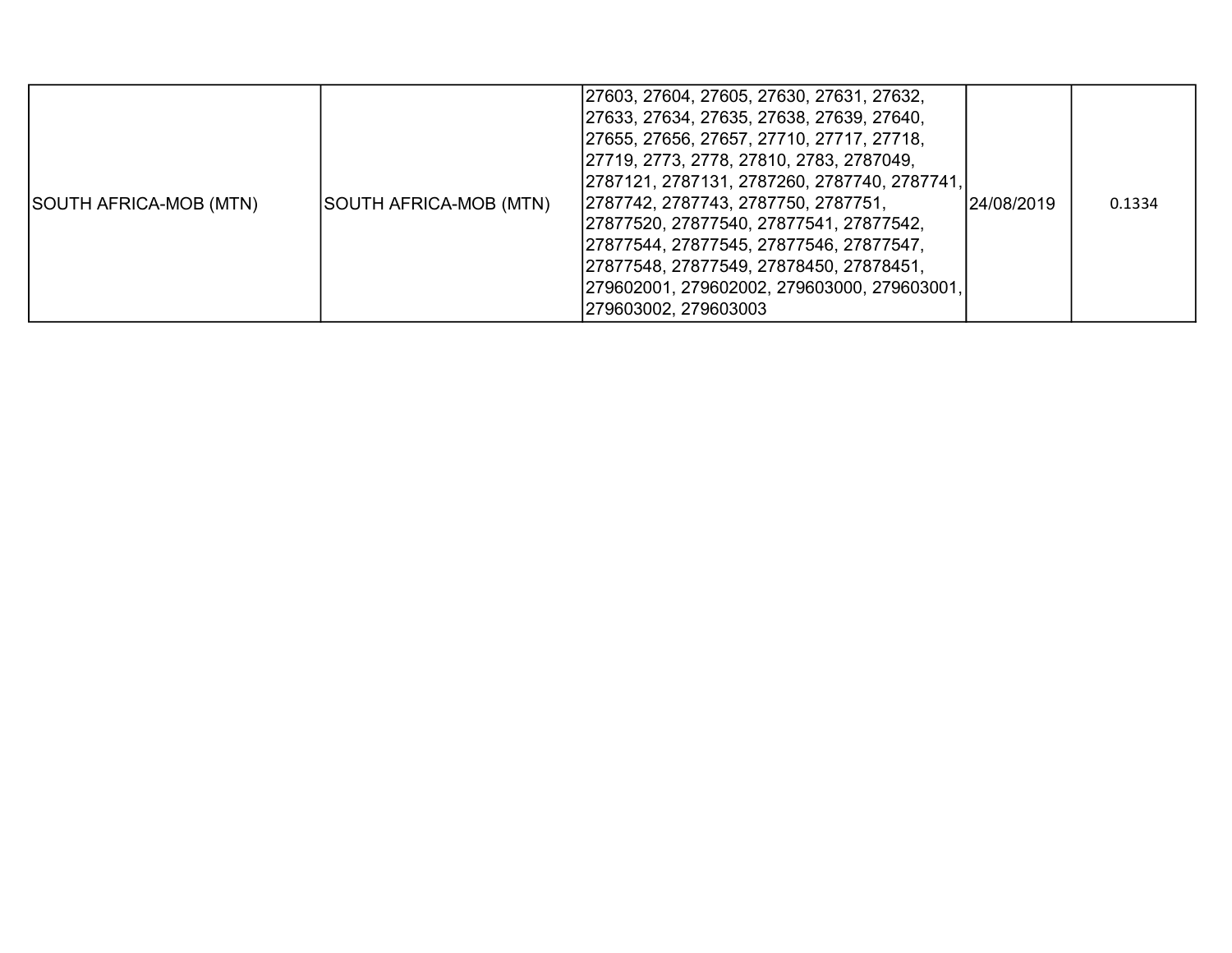|                           |                        | 2780010004, 27800123001, 27800223221,                            |            |        |
|---------------------------|------------------------|------------------------------------------------------------------|------------|--------|
|                           |                        | 2780034724, 27800378800, 2780039000,                             |            |        |
|                           |                        | 2780039001, 2780039002, 27800397864,                             |            |        |
|                           |                        | 27800397935, 27800472672, 27800546367,                           |            |        |
|                           |                        | 27800600123, 27800627837, 27800672672,                           |            |        |
|                           |                        | 27800766684, 2780080001, 2780080002,                             |            |        |
|                           |                        | 2780080003, 27800864839, 27800873287,                            |            |        |
|                           |                        | 27860002020, 27860002525, 27860003600,                           |            |        |
|                           |                        | 2786000799, 27860022626, 2786002765,                             |            |        |
|                           |                        | 27860036000, 27860046293, 27860047332,                           |            |        |
|                           |                        | 27860047665, 27860048294, 27860067332,                           |            | 0.3325 |
|                           |                        | 2786006970, 2786007332, 27860073330,                             |            |        |
|                           |                        | 27860073682, 27860076293, 2786010178,                            |            |        |
|                           |                        | 27860112765, 27860116293, 27860146293,                           |            |        |
| SOUTH AFRICA-MOB (NEOTEL) |                        | SOUTH AFRICA-MOB (NEOTEL) 27860177272, 27860227252, 27860227354, | 24/08/2019 |        |
|                           |                        | 27860266827, 27860287822, 27860347243,                           |            |        |
|                           |                        | 27860360000, 2786036739, 27860378800,                            |            |        |
|                           |                        | 27860422626, 27860437226, 27860462478,                           |            |        |
|                           |                        | 27860467837, 27860633325, 27860644878,                           |            |        |
|                           |                        | 27860668273, 27860688837, 278606907,                             |            |        |
|                           |                        | 278606908, 278606909, 278606910, 278606911,                      |            |        |
|                           |                        | 278606912, 278606913, 278606914, 278606915,                      |            |        |
|                           |                        | 278606916, 27860698294, 27860723000,                             |            |        |
|                           |                        | 27860726293, 27860727665, 27860729292,                           |            |        |
|                           |                        | 27860729869, 27860747322, 27860764840,                           |            |        |
|                           |                        | 27860764842, 27860766522, 27860864878,                           |            |        |
|                           |                        | 27860866827, 27860887665, 27860983000,                           |            |        |
|                           |                        | 27861001234, 27861004247, 27861010002,                           |            |        |
|                           |                        | 27861010003, 2786101021, 27861084878,                            |            |        |
|                           |                        | 27614, 27658, 27659, 27670, 27671, 27672,                        |            |        |
| SOUTH AFRICA-MOB (TSA)    | SOUTH AFRICA-MOB (TSA) | 27676, 27677, 27680, 27681, 27682, 27683,                        | 24/08/2019 | 0.2123 |
|                           |                        | 27684, 27685, 27811, 27812, 27813, 27814,                        |            |        |
|                           |                        | 27815, 27817, 279600000                                          |            |        |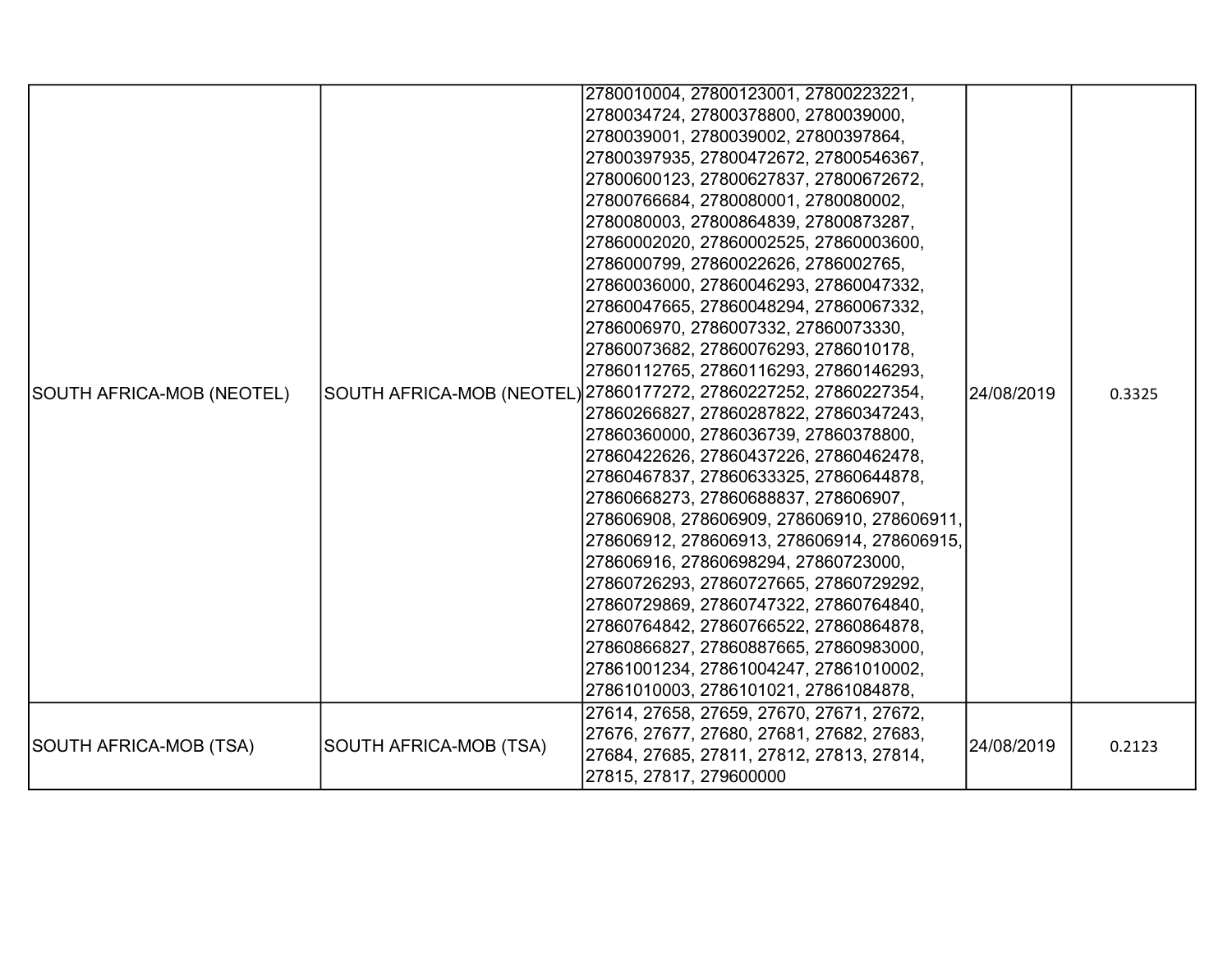| SOUTH AFRICA-MOB (VODAC)        | SOUTH AFRICA-MOB (VODAC)                            | 27104953, 27104954, 27104955, 27154952,<br>27214931, 27214932, 27214933, 27324931,<br>27434922, 27444922, 27564921, 27574921,<br>27606, 27607, 27608, 27609, 27636, 27637,<br>27646, 27647, 27648, 27649, 27660, 27661,<br>27662, 27663, 27664, 27665, 27673, 27674,<br>27675, 27711, 27712, 27713, 27714, 27715,<br>27716, 2772, 2776, 2779, 27818, 2782, 2787086,<br>2787087, 2787285, 2787286, 2787287, 2787288,<br>2787289, 279602005, 279602006, 279602007,<br>279602010, 279602011                            | 24/08/2019 | 0.1334 |
|---------------------------------|-----------------------------------------------------|---------------------------------------------------------------------------------------------------------------------------------------------------------------------------------------------------------------------------------------------------------------------------------------------------------------------------------------------------------------------------------------------------------------------------------------------------------------------------------------------------------------------|------------|--------|
| SOUTH AFRICA-MOB (WBS)          | SOUTH AFRICA-MOB (WBS)                              | 27816                                                                                                                                                                                                                                                                                                                                                                                                                                                                                                               | 24/08/2019 | 0.2177 |
| <b>SOUTH SUDAN</b>              | <b>SOUTH SUDAN</b>                                  | 211                                                                                                                                                                                                                                                                                                                                                                                                                                                                                                                 | 24/08/2019 | 0.4224 |
| <b>SOUTH SUDAN-MOB (GEMTEL)</b> | SOUTH SUDAN-MOB (GEMTEL) 21197                      |                                                                                                                                                                                                                                                                                                                                                                                                                                                                                                                     | 24/08/2019 | 0.4214 |
| <b>SOUTH SUDAN-MOB (MTN)</b>    | SOUTH SUDAN-MOB (MTN)                               | 21192, 21199                                                                                                                                                                                                                                                                                                                                                                                                                                                                                                        | 24/08/2019 | 0.4191 |
| SOUTH SUDAN-MOB (OTHERS)        | SOUTH SUDAN-MOB (OTHERS) 21193, 21194, 21196, 21198 |                                                                                                                                                                                                                                                                                                                                                                                                                                                                                                                     | 24/08/2019 | 0.4214 |
| <b>SOUTH SUDAN-MOB (VIVCEL)</b> | SOUTH SUDAN-MOB (VIVCEL)                            | 21195                                                                                                                                                                                                                                                                                                                                                                                                                                                                                                               | 24/08/2019 | 0.3340 |
| SOUTH SUDAN-MOB (ZAIN)          | SOUTH SUDAN-MOB (ZAIN)                              | 21190, 21191                                                                                                                                                                                                                                                                                                                                                                                                                                                                                                        | 24/08/2019 | 0.4214 |
| <b>SPAIN</b>                    | <b>SPAIN</b>                                        | 34                                                                                                                                                                                                                                                                                                                                                                                                                                                                                                                  | 24/08/2019 | 0.0051 |
| <b>SPAIN (NOMADIC SERVICES)</b> | <b>SPAIN (NOMADIC SERVICES)</b>                     | 3451                                                                                                                                                                                                                                                                                                                                                                                                                                                                                                                | 24/08/2019 | 0.0294 |
| SPAIN (SPECIAL SVC)             | <b>SPAIN (SPECIAL SVC)</b>                          | 34902                                                                                                                                                                                                                                                                                                                                                                                                                                                                                                               | 24/08/2019 | 0.2763 |
| SPAIN-MOB (MOVISTAR)            | SPAIN-MOB (MOVISTAR)                                | 34590100, 346020, 346021, 346023, 346028,<br>34606, 34608, 34609, 346122, 346124, 346125,<br>34616, 34618, 34619, 34620, 346211, 346212,<br>34626, 34628, 34629, 34630, 34631, 34632,<br>346345, 34636, 34638, 34639, 34642, 34643,<br>34646, 34648, 34649, 34650, 34659, 34660,<br>34669, 34676, 34679, 34680, 346810, 346811,<br>346812, 346813, 346814, 346815, 34682, 34683,<br>346840, 346841, 346842, 346843, 346845,<br>346846, 34686, 346889, 34689, 34690, 346940,<br>34696, 34699, 347110, 347170, 347177 | 24/08/2019 | 0.0127 |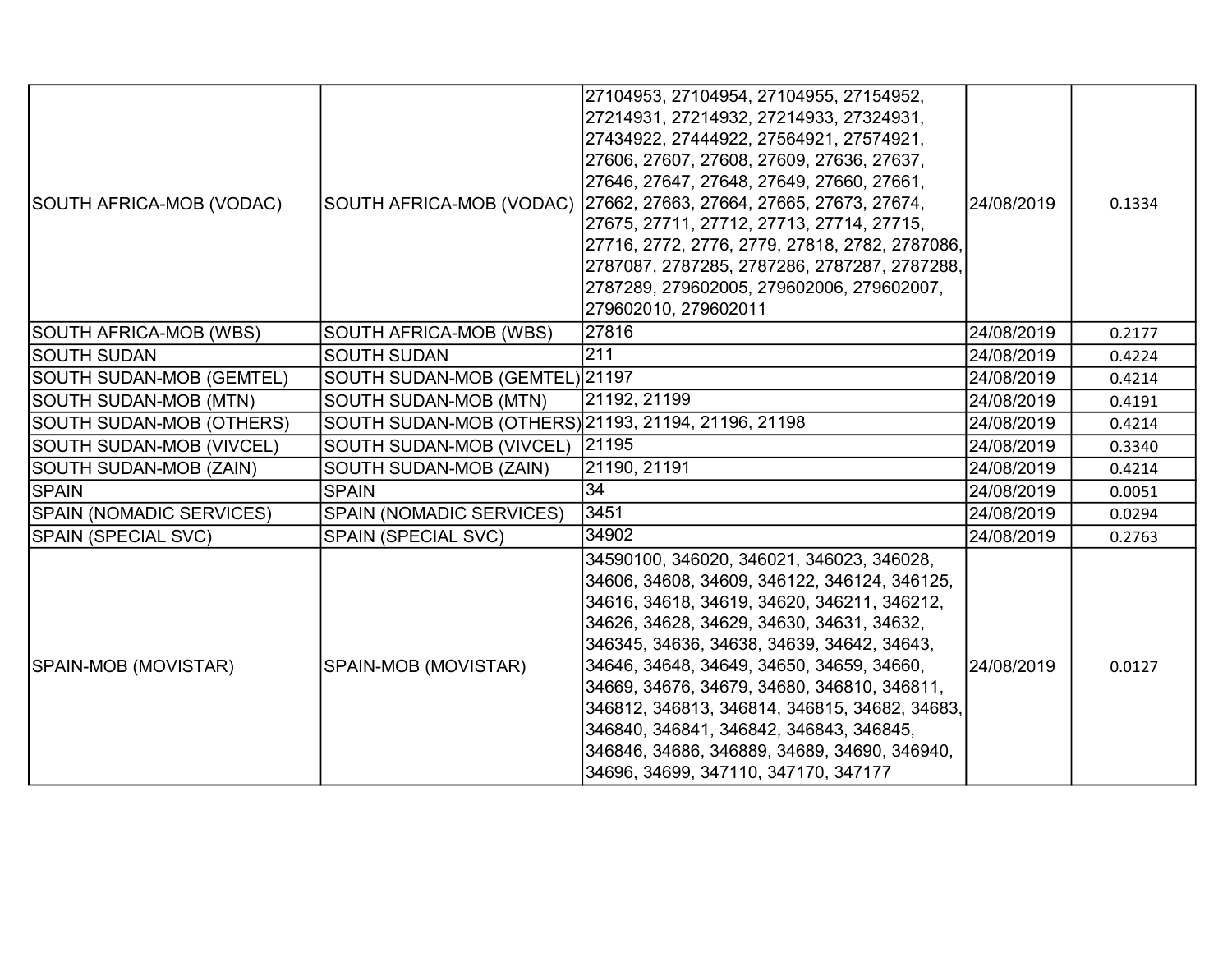| SPAIN-MOB (ORANGE)        | SPAIN-MOB (ORANGE)   | 34590590, 34590656, 346016, 346018, 346019,<br>346022, 346029, 346045, 34605, 346110,<br>346120, 346121, 34615, 346236, 34625, 34635,<br>34640, 34644, 34645, 34651, 34652, 34653,<br>34654, 34655, 34656, 34657, 34658, 34665,<br>346681, 346685, 34675, 346816, 346844,<br>346847, 34685, 34688, 34691, 34692, 34693,<br>346944, 346945, 346946, 34695, 346980,<br>346982, 346983, 346984, 346985, 346986,<br>346987, 346988, 347444, 347446, 347477,<br>347478 | 24/08/2019 | 0.0127 |
|---------------------------|----------------------|-------------------------------------------------------------------------------------------------------------------------------------------------------------------------------------------------------------------------------------------------------------------------------------------------------------------------------------------------------------------------------------------------------------------------------------------------------------------|------------|--------|
| SPAIN-MOB (OTHERS)        | SPAIN-MOB (OTHERS)   | 34590, 346, 3471, 3472, 3473, 3474, 3475, 3476, 24/08/2019<br>3477, 3478, 3479                                                                                                                                                                                                                                                                                                                                                                                    |            | 0.1724 |
| SPAIN-MOB (VODAFONE)      | SPAIN-MOB (VODAFONE) | 34590600, 34600, 346010, 346011, 346012,<br>346013, 346014, 346015, 346017, 346024,<br>346025, 346026, 346027, 34603, 346040,<br>346041, 346042, 346043, 34607, 34610, 346111,<br>346112, 346113, 346114, 346116, 34617, 34627, 24/08/2019<br>34634, 34637, 34647, 34661, 34662, 34663,<br>34664, 34666, 34667, 34670, 34671, 34672,<br>34673, 34674, 34677, 34678, 34687, 34697,<br>346981, 346989, 347111, 347117, 347171,<br>347277                            |            | 0.0127 |
| SPAIN-MOB (YOIGO)         | SPAIN-MOB (YOIGO)    | 34590622, 34622, 346230, 346231, 34633,<br>347221, 347222, 347223, 347224, 347225,<br>347226, 347227, 347228                                                                                                                                                                                                                                                                                                                                                      | 24/08/2019 | 0.0127 |
| <b>SRI LANKA</b>          | <b>SRI LANKA</b>     | 94                                                                                                                                                                                                                                                                                                                                                                                                                                                                | 24/08/2019 | 0.1385 |
| <b>SRI LANKA (DIALOG)</b> | SRI LANKA (DIALOG)   | 94117, 94217, 94237, 94247, 94257, 94267,<br> 94277, 94317, 94327, 94337, 94347, 94357,<br> 94367, 94377, 94387, 94417, 94457, 94477,<br>94517, 94527, 94547, 94557, 94577, 94637,<br>94657, 94667, 94677, 94817, 94917                                                                                                                                                                                                                                           | 24/08/2019 | 0.1385 |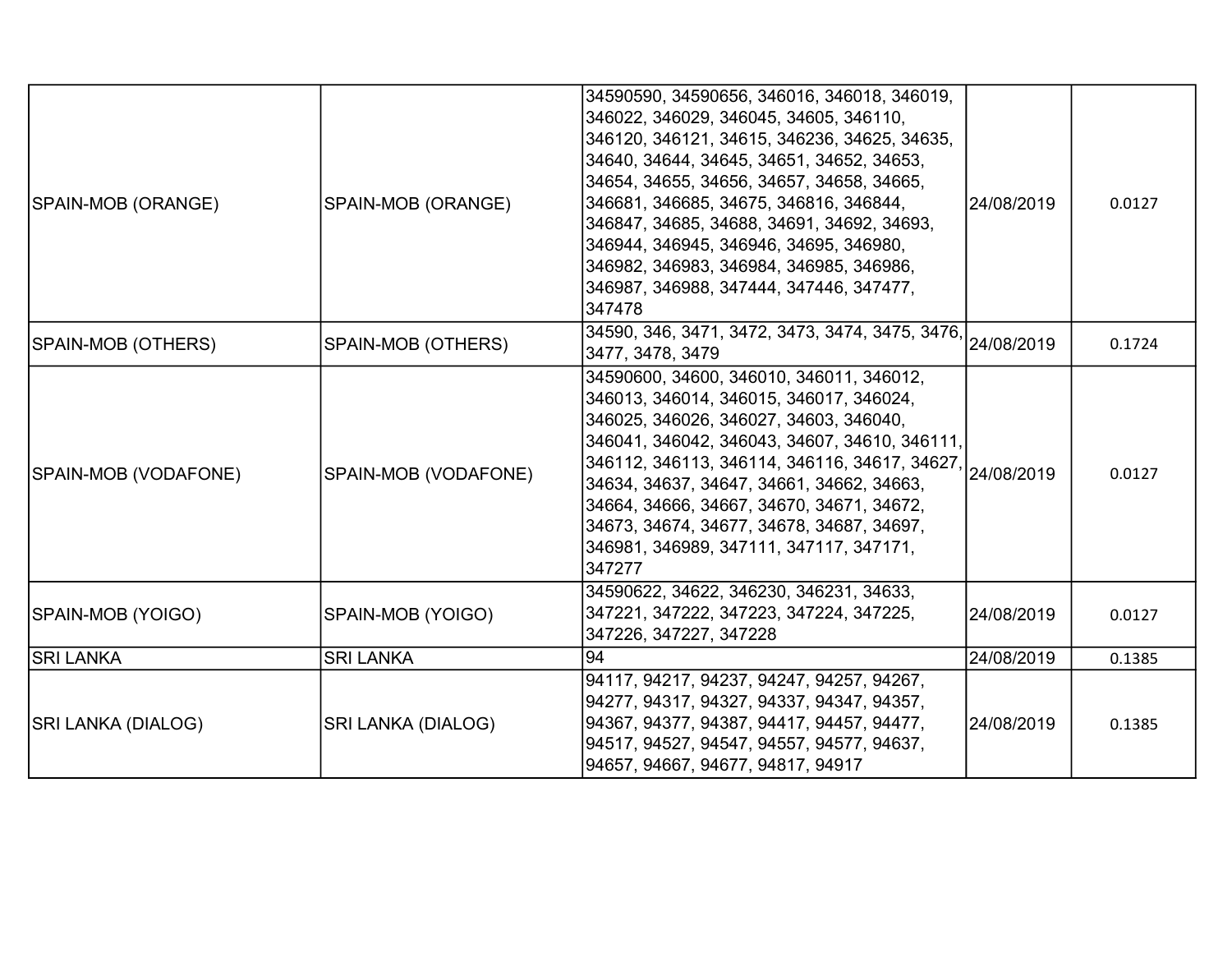| SRI LANKA (OFF-NET)          | <b>SRI LANKA (OFF-NET)</b>    | 94115, 94215, 94235, 94245, 94255, 94265,<br>94275, 94315, 94325, 94335, 94345, 94355,<br>94365, 94375, 94385, 94415, 94455, 94475,<br>94515, 94525, 94545, 94555, 94575, 94635,<br>94655, 94665, 94675, 94815, 94915                                                                                                                                                                                                                                    | 24/08/2019 | 0.1385 |
|------------------------------|-------------------------------|----------------------------------------------------------------------------------------------------------------------------------------------------------------------------------------------------------------------------------------------------------------------------------------------------------------------------------------------------------------------------------------------------------------------------------------------------------|------------|--------|
| <b>SRI LANKA (ON-NET)</b>    | <b>SRI LANKA (ON-NET)</b>     | 94112, 94113, 9419733, 94212, 94213, 94232,<br>94233, 94242, 94243, 94252, 94253, 94262,<br>94263, 94272, 94273, 94312, 94313, 94322,<br>94323, 94332, 94333, 94342, 94343, 94352,<br>94353, 94362, 94363, 94372, 94373, 94382,<br>94383, 94412, 94413, 94452, 94453, 94472,<br>94473, 94512, 94513, 94522, 94523, 94542,<br>94543, 94552, 94553, 94572, 94573, 94632,<br>94633, 94652, 94653, 94662, 94663, 94672,<br>94673, 94812, 94813, 94912, 94913 | 24/08/2019 | 0.1385 |
| <b>SRI LANKA (SUNTEL)</b>    | <b>SRI LANKA (SUNTEL)</b>     | 94114, 94214, 94234, 94244, 94254, 94264,<br>94274, 94314, 94324, 94334, 94344, 94354,<br>94364, 94374, 94384, 94414, 94454, 94474,<br>94514, 94524, 94544, 94554, 94574, 94634,<br>94654, 94664, 94674, 94814, 94914                                                                                                                                                                                                                                    | 24/08/2019 | 0.1418 |
| SRI LANKA-MOB (AIRTEL)       | <b>SRI LANKA-MOB (AIRTEL)</b> | 9475                                                                                                                                                                                                                                                                                                                                                                                                                                                     | 24/08/2019 | 0.1534 |
| SRI LANKA-MOB (DIALOG)       | <b>SRI LANKA-MOB (DIALOG)</b> | 9476, 9477                                                                                                                                                                                                                                                                                                                                                                                                                                               | 24/08/2019 | 0.1505 |
| SRI LANKA-MOB (ETISALAT)     | SRI LANKA-MOB (ETISALAT)      | 9472                                                                                                                                                                                                                                                                                                                                                                                                                                                     | 24/08/2019 | 0.1505 |
| SRI LANKA-MOB (HUTCH)        | <b>SRI LANKA-MOB (HUTCH)</b>  | 9478                                                                                                                                                                                                                                                                                                                                                                                                                                                     | 24/08/2019 | 0.1382 |
| <b>SRI LANKA-MOB (MOBIT)</b> | <b>SRI LANKA-MOB (MOBIT)</b>  | 94702, 94703, 94704, 94705, 9471                                                                                                                                                                                                                                                                                                                                                                                                                         | 24/08/2019 | 0.1372 |
| <b>ST. HELENA</b>            | <b>BLOCKED</b>                | 290                                                                                                                                                                                                                                                                                                                                                                                                                                                      | 24/08/2019 | 1.4222 |
| ST. KITTS                    | <b>ST. KITTS</b>              | 1869                                                                                                                                                                                                                                                                                                                                                                                                                                                     | 24/08/2019 | 0.1707 |
| ST. KITTS-MOB (DIGICEL)      | ST. KITTS-MOB (DIGICEL)       | 1869760, 1869762, 1869763, 1869764, 1869765,<br>1869766, 1869767                                                                                                                                                                                                                                                                                                                                                                                         | 24/08/2019 | 0.1823 |
| ST. KITTS-MOB (OTHERS)       | ST. KITTS-MOB (OTHERS)        | 1869556, 1869557, 1869558, 1869565, 1869566,<br>1869567, 186966                                                                                                                                                                                                                                                                                                                                                                                          | 24/08/2019 | 0.1707 |
| <b>ST. LUCIA</b>             | <b>ST. LUCIA</b>              | 1758                                                                                                                                                                                                                                                                                                                                                                                                                                                     | 24/08/2019 | 0.1592 |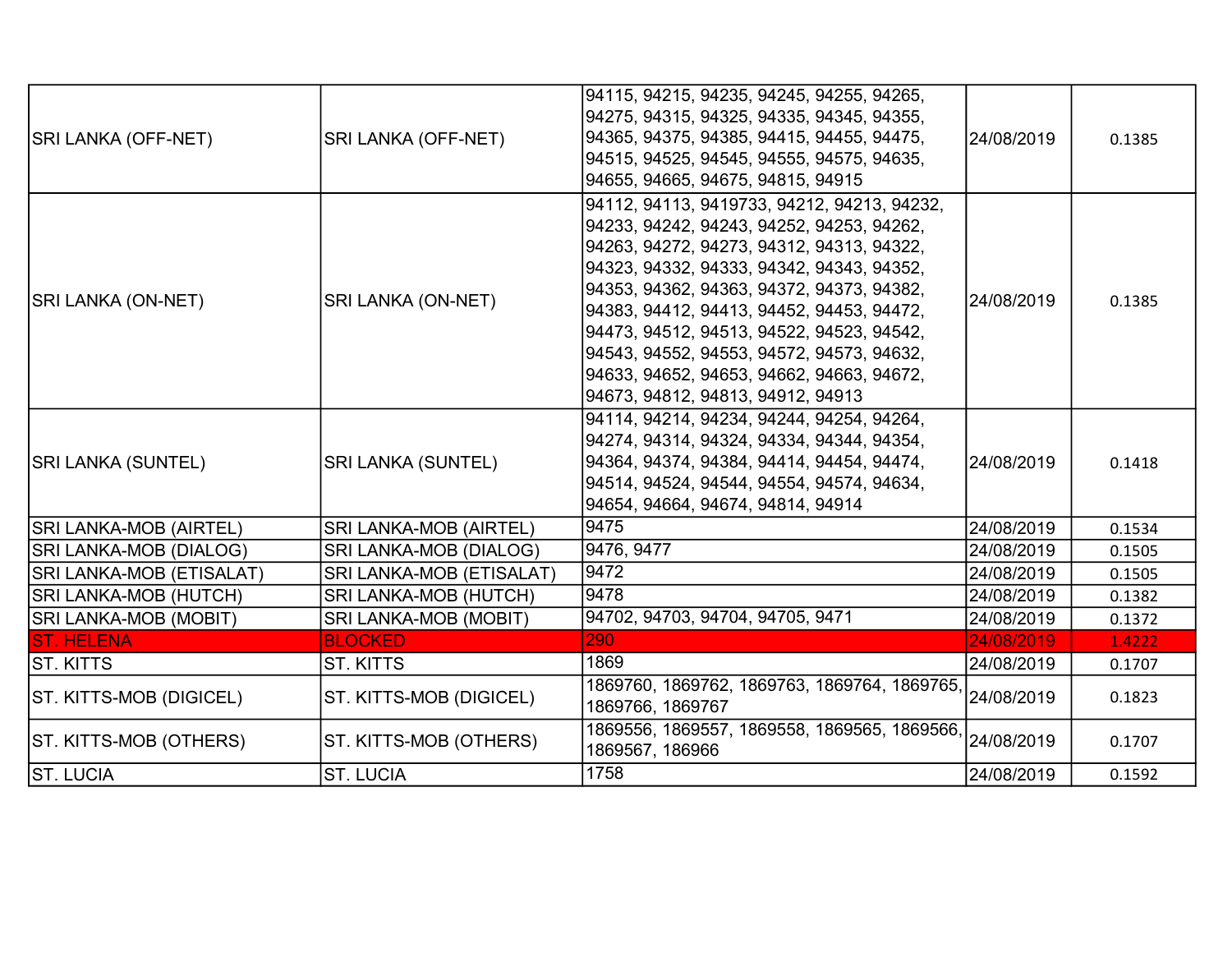| <b>ST. LUCIA-MOB (DIGICEL)</b>        | ST. LUCIA-MOB (DIGICEL)                | 1758518, 1758519, 1758520, 1758712, 1758713,<br>1758714, 1758715, 1758716, 1758717, 1758718, 24/08/2019<br>1758719, 175872, 1758730, 1758731, 1758732,<br>1758733                                                          |            | 0.1823 |
|---------------------------------------|----------------------------------------|----------------------------------------------------------------------------------------------------------------------------------------------------------------------------------------------------------------------------|------------|--------|
| ST. LUCIA-MOB (OTHERS)                | ST. LUCIA-MOB (OTHERS)                 | 1758284, 1758285, 1758286, 1758287, 1758384,<br>1758460, 1758461, 1758481, 1758482, 1758484, 24/08/2019<br>1758485, 1758486, 1758487, 1758488, 1758489,<br>1758584, 1758638, 1758784, 1758785                              |            | 0.1707 |
| ST. MAARTEN/NLD                       | ST. MAARTEN/NLD                        | 1721                                                                                                                                                                                                                       | 24/08/2019 | 0.0796 |
| ST. MAARTEN/NLD (SPECIAL SVC) BLOCKED |                                        | 1721603, 1721604, 1721605                                                                                                                                                                                                  | 24/08/2019 | 1.2722 |
| <b>ST. MAARTEN/NLD-MOB</b>            | ST. MAARTEN/NLD-MOB                    | 1721510, 1721512, 1721520, 1721521, 1721522,<br>1721523, 1721524, 1721526, 1721527, 1721528,<br>1721529, 172155, 1721580, 1721581, 1721582, 24/08/2019<br>1721583, 1721584, 1721585, 1721586, 1721587,<br>1721588, 1721589 |            | 0.1037 |
| ST. PIERRE & MIQUELON                 | ST. PIERRE & MIQUELON                  | 508                                                                                                                                                                                                                        | 24/08/2019 | 0.1378 |
| <b>ST. PIERRE &amp; MIQUELON-MOB</b>  | ST. PIERRE & MIQUELON-MOB 50840, 50855 |                                                                                                                                                                                                                            | 24/08/2019 | 0.4212 |
| <b>ST. VINCENT</b>                    | <b>ST. VINCENT</b>                     | 1784                                                                                                                                                                                                                       | 24/08/2019 | 0.1823 |
| ST. VINCENT-MOB (DIGICEL)             | ST. VINCENT-MOB (DIGICEL)              | 1784430, 1784431, 1784432, 1784433, 1784434,<br>1784435, 1784526, 1784527, 1784528, 1784529,<br>1784530, 1784531, 1784532, 1784533, 1784534                                                                                | 24/08/2019 | 0.2031 |
| <b>ST. VINCENT-MOB (FLOW)</b>         | ST. VINCENT-MOB (FLOW)                 | 1784454, 1784455, 1784491, 1784492, 1784493,<br>1784494, 1784495, 1784496, 1784497, 1784498, 24/08/2019<br>1784593                                                                                                         |            | 0.2180 |
| SUDAN                                 | <b>SUDAN</b>                           | 249                                                                                                                                                                                                                        | 24/08/2019 | 0.1404 |
| SUDAN-MOB (MTN)                       | SUDAN-MOB (MTN)                        | 24992, 24993, 24999                                                                                                                                                                                                        | 24/08/2019 | 0.1461 |
| SUDAN-MOB (OTHERS)                    | <b>SUDAN-MOB (OTHERS)</b>              | 24994, 24995, 24997                                                                                                                                                                                                        | 24/08/2019 | 0.1404 |
| SUDAN-MOB (SUDATEL)                   | SUDAN-MOB (SUDATEL)                    | 24910, 24911, 24912                                                                                                                                                                                                        | 24/08/2019 | 0.1270 |
| SUDAN-MOB (ZAIN)                      | SUDAN-MOB (ZAIN)                       | 24990, 24991, 24996                                                                                                                                                                                                        | 24/08/2019 | 0.1408 |
| <b>SURINAME</b>                       | <b>SURINAME</b>                        | 597                                                                                                                                                                                                                        | 24/08/2019 | 0.1211 |
| SURINAME-MOB (DIGICEL)                | SURINAME-MOB (DIGICEL)                 | 59771, 59772, 59774, 59776, 59781, 59782,<br>59783, 59784                                                                                                                                                                  | 24/08/2019 | 0.2525 |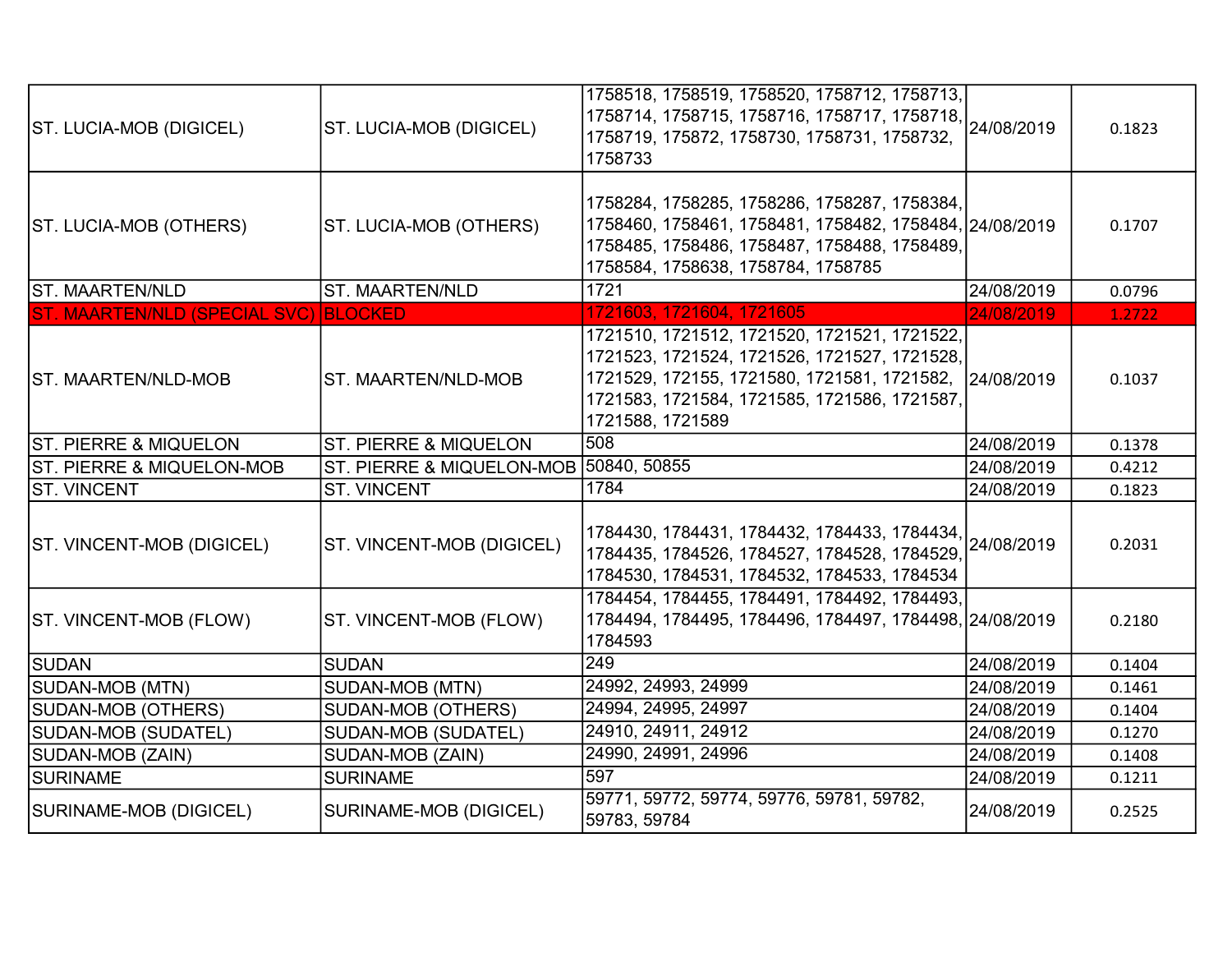| SURINAME-MOB (OTHERS)  | SURINAME-MOB (OTHERS)  | 5975900, 59773, 59775, 59777, 59785, 59786,<br>59787, 59788, 59789                                                                                                                                                                                                                                                                                                                                                                                                                                                                                                                                                                                                                                                                                                                                                                                                                                                                                                                                                                                                                          | 24/08/2019 | 0.1672 |
|------------------------|------------------------|---------------------------------------------------------------------------------------------------------------------------------------------------------------------------------------------------------------------------------------------------------------------------------------------------------------------------------------------------------------------------------------------------------------------------------------------------------------------------------------------------------------------------------------------------------------------------------------------------------------------------------------------------------------------------------------------------------------------------------------------------------------------------------------------------------------------------------------------------------------------------------------------------------------------------------------------------------------------------------------------------------------------------------------------------------------------------------------------|------------|--------|
| SWAZILAND              | <b>SWAZILAND</b>       | 268                                                                                                                                                                                                                                                                                                                                                                                                                                                                                                                                                                                                                                                                                                                                                                                                                                                                                                                                                                                                                                                                                         | 24/08/2019 | 0.1030 |
| SWAZILAND-MOB (MTN)    | SWAZILAND-MOB (MTN)    | 26832, 26833, 26834, 26835, 26876, 26878                                                                                                                                                                                                                                                                                                                                                                                                                                                                                                                                                                                                                                                                                                                                                                                                                                                                                                                                                                                                                                                    | 24/08/2019 | 0.2137 |
| SWAZILAND-MOB (OTHERS) | SWAZILAND-MOB (OTHERS) | 2686, 26877, 26879                                                                                                                                                                                                                                                                                                                                                                                                                                                                                                                                                                                                                                                                                                                                                                                                                                                                                                                                                                                                                                                                          | 24/08/2019 | 0.2192 |
| <b>SWEDEN</b>          | <b>SWEDEN</b>          | 46                                                                                                                                                                                                                                                                                                                                                                                                                                                                                                                                                                                                                                                                                                                                                                                                                                                                                                                                                                                                                                                                                          | 24/08/2019 | 0.0061 |
| SWEDEN (VAS)           | <b>SWEDEN (VAS)</b>    | 4620, 4675, 4677                                                                                                                                                                                                                                                                                                                                                                                                                                                                                                                                                                                                                                                                                                                                                                                                                                                                                                                                                                                                                                                                            | 24/08/2019 | 0.0061 |
| SWEDEN-MOB (COMVIQ)    | SWEDEN-MOB (COMVIQ)    | 46252, 46254, 46700, 467015, 467016,<br>467017880, 467017881, 467017882, 467017884,<br>467017885, 467017886, 467017887, 467017888,<br>467017889, 46704, 46707, 4671912, 467200,<br>467201, 467202, 467203, 467204, 4672149,<br>46722, 46726004, 46726005, 467283, 467284,<br>467285, 467286, 467287, 467290, 467291,<br>467292, 467293, 467294, 4673120, 4673171,<br>467321, 467322, 4673454, 4673460, 4673461,<br>467355, 467356, 467357, 467358, 467359,<br>46736, 46737, 4673866, 4673867, 4673868,<br>467387, 467389, 46739, 467605, 467606,<br>467607, 467608, 467609, 467615, 46762,<br>467640, 467641, 467642, 4676470, 4676471,<br>4676472, 4676473, 4676474, 4676475, 4676476,<br>4676477, 46764940, 467649410, 467649411,<br>467649412, 467649413, 467649414, 4676495,<br>4676496, 46765, 467665, 4676667, 467668,<br>4676695, 4676696, 4676697, 4676698, 4676699,<br>467670, 467671, 4676720, 4676721, 4676722,<br>4676723, 4676724, 4676725, 467672673,<br>467674, 467675, 467690, 467691, 467692,<br>467693, 467694, 467901, 467902, 467903,<br>467904, 467905, 467906, 467907 | 24/08/2019 | 0.0132 |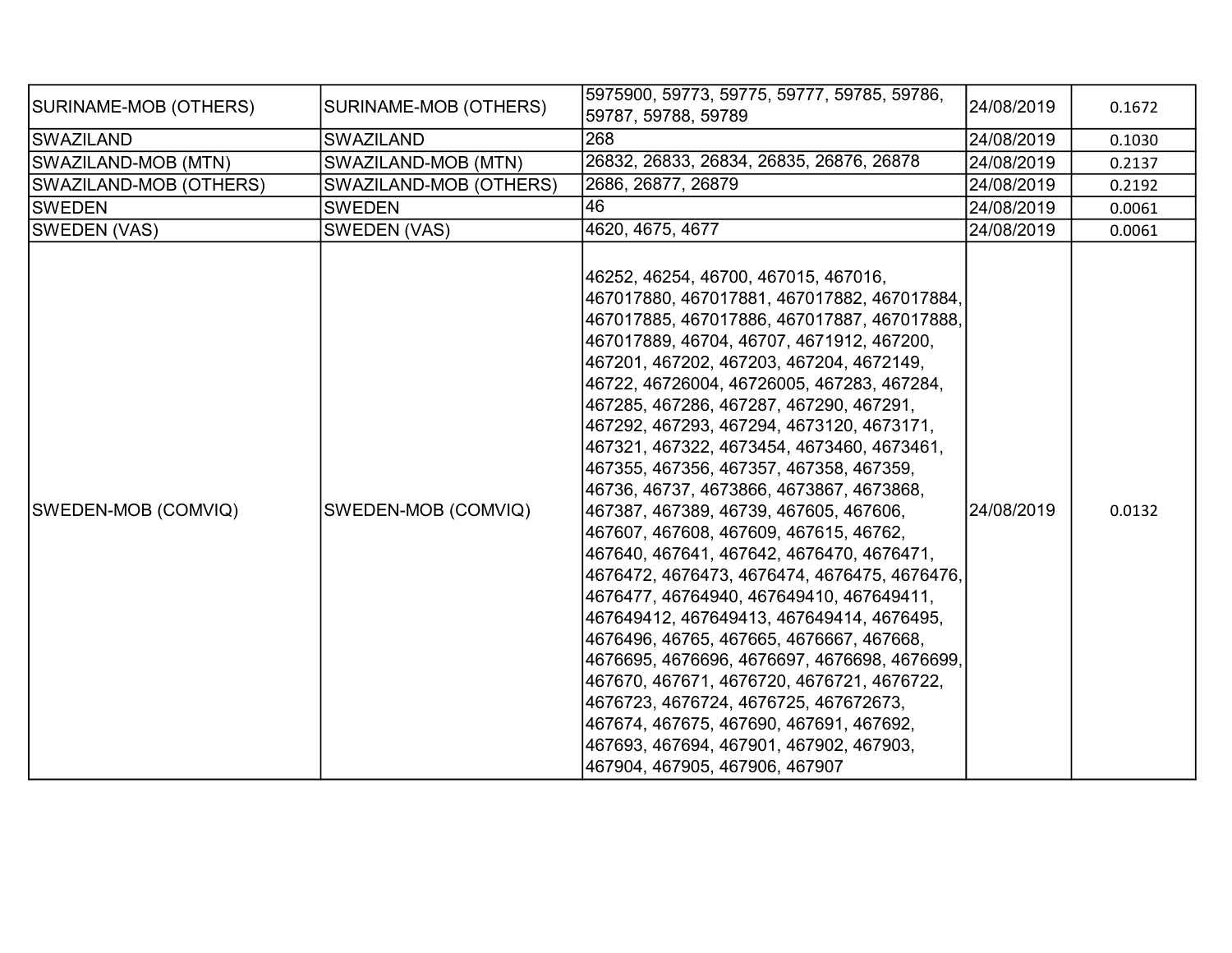| SWEDEN-MOB (HI3G)         | SWEDEN-MOB (HI3G)    | 46675, 467230, 467231, 467232, 467233,<br>467350, 467351, 467352, 467353, 467354,<br>467600, 467601, 467602, 467603, 467604,<br>467616, 467617, 467618, 467619, 467630,<br>467631, 467632, 467633, 467634, 467639,<br>467930, 467931, 467932, 467933, 467934,<br>467999                                                                                                                                                                                                                                                                                                                                                                                                                                                                                                                                                                                                                                                                                     | 24/08/2019 | 0.0132  |
|---------------------------|----------------------|-------------------------------------------------------------------------------------------------------------------------------------------------------------------------------------------------------------------------------------------------------------------------------------------------------------------------------------------------------------------------------------------------------------------------------------------------------------------------------------------------------------------------------------------------------------------------------------------------------------------------------------------------------------------------------------------------------------------------------------------------------------------------------------------------------------------------------------------------------------------------------------------------------------------------------------------------------------|------------|---------|
| SWEDEN-MOB (LYCA)         | SWEDEN-MOB (LYCA)    | 467276, 467277, 467278, 4673475, 4673476,<br>4673477, 4673478, 4673479, 467348, 467349,<br>467643, 467644, 467645, 4676460, 4676461,<br>4676462, 4676463, 4676464, 467695, 467696,<br>467697                                                                                                                                                                                                                                                                                                                                                                                                                                                                                                                                                                                                                                                                                                                                                                | 24/08/2019 | 0.0125  |
| SWEDEN-MOB (OTHERS)       | SWEDEN-MOB (OTHERS)  | 46676, 4670, 4671, 4672, 4673, 4676, 4679                                                                                                                                                                                                                                                                                                                                                                                                                                                                                                                                                                                                                                                                                                                                                                                                                                                                                                                   | 24/08/2019 | 0.0125  |
| <b>SWEDEN-MOB (PAGER)</b> | <b>BLOCKED</b>       | 4674                                                                                                                                                                                                                                                                                                                                                                                                                                                                                                                                                                                                                                                                                                                                                                                                                                                                                                                                                        | 24/08/2019 | 11.6990 |
| SWEDEN-MOB (TELENOR)      | SWEDEN-MOB (TELENOR) | 46674, 467011, 467014, 46701970, 46701971,<br>46701972, 46701973, 46701974, 46701975,<br>46701976, 46701990, 46701991, 46701992,<br>46701993, 46701994, 46701995, 46708, 46709,<br>467100000, 467190001, 467190002, 467190003,<br>467190004, 467190005, 467190007, 467190008,<br>467190009, 467190011, 467190019, 467191005,<br>467191011, 4672059, 467215, 467216, 467217,<br>467218, 467219, 4672342, 467235, 467236,<br>467237, 467238, 467239, 46724000, 467244,<br>4672644, 467288, 467296, 467297, 467298,<br>467299, 467310, 4673125, 4673126, 4673128,<br>467314, 467315, 467320, 467323, 467324,<br>467325, 467326, 467328, 46733, 467340,<br>467341, 467342, 467343, 467344, 4673457,<br>4673458, 4673462, 4673463, 4673464, 4673465,<br>4673466, 4673467, 4673468, 4673469, 467385,<br>467386, 467388, 467635, 467636, 467637,<br>467660, 467661, 467662, 467663, 467664,<br>4676668, 4676727, 467685, 467686, 467687,<br>467688, 467689, 467997 | 24/08/2019 | 0.0125  |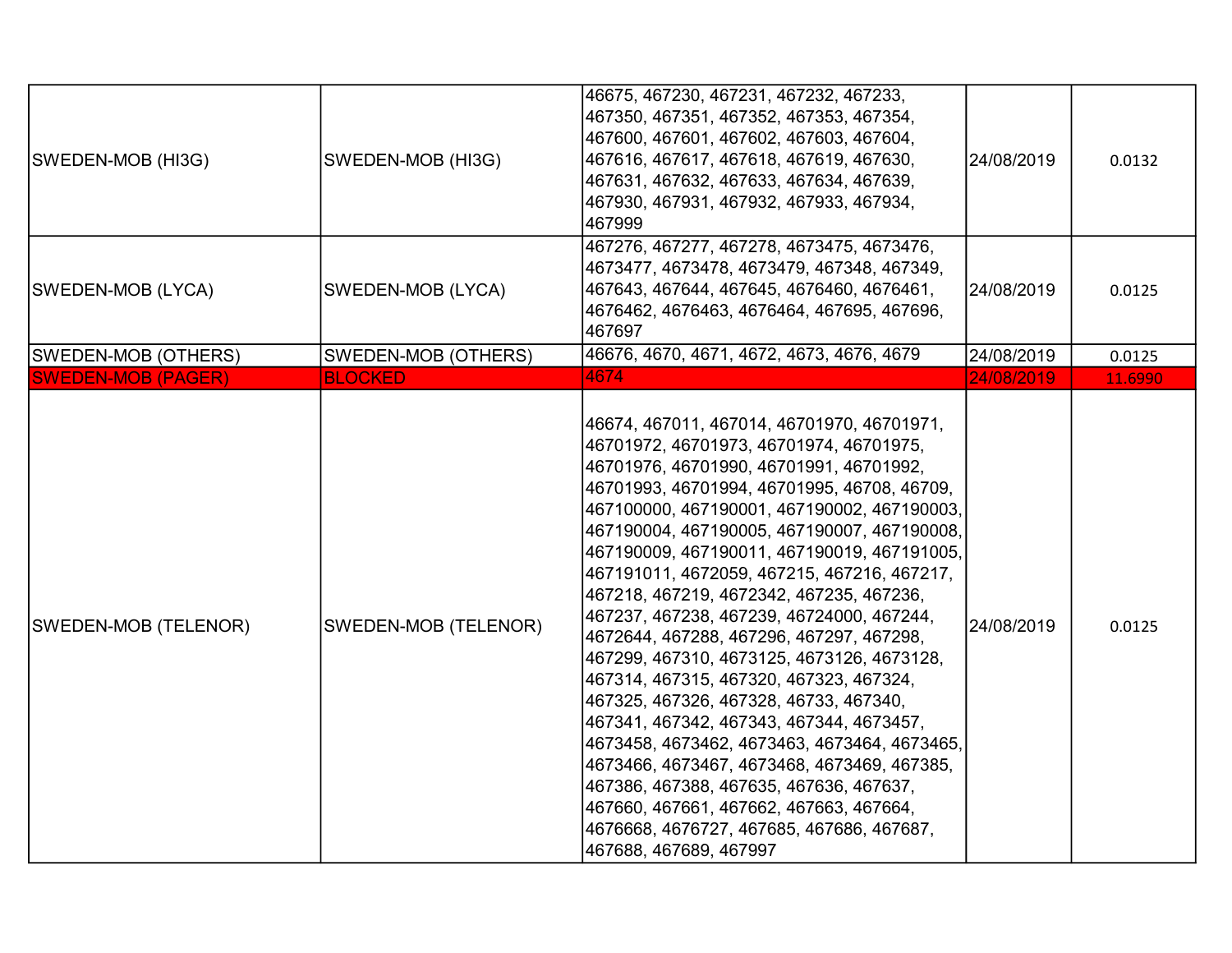| SWEDEN-MOB (TELIA)            | <b>SWEDEN-MOB (TELIA)</b> | 46376, 46518, 46519, 46673, 467010, 467012,<br>467013, 467017, 467018, 4670190, 4670191,<br>4670193, 4670198, 46702, 46703, 46705, 46706,<br>467190000, 467191010, 46720502, 46720503,<br>46720504, 46720505, 46720506, 46720507,<br>46720509, 4672055, 4672056, 46720582,<br>46720583, 46720584, 46720585, 46720586,<br>467206, 467207, 46720801, 46720802,<br>46720803, 46720807, 46720808, 46720902,<br>46720908, 467210, 467211, 467220, 467221,<br>467222, 467223, 467224, 46723401, 46723404,<br>46723405, 46723406, 46723407, 4672341,<br>46724008, 4672402, 467245, 467246, 467247,<br>467248, 467249, 46725, 46726006, 4672666,<br>46726996, 467270, 467271, 467272, 467273,<br>467274, 467280, 46728198, 467289, 46730,<br>467311, 46731211, 46731212, 467316, 4673173,<br>4673174, 4673175, 467318, 467327, 467329,<br>4673456, 46734747, 467380, 467381, 467382,<br>467383, 467384, 46738641, 467610, 467611,<br>467612, 467613, 467614, 467638, 46766696,<br>46766697, 46766698, 4676670, 4676671,<br>4676672, 4676673, 4676674, 4676676, 4676677,<br>467673, 467676, 467677, 467678, 467679,<br>467680, 467681, 467682, 467683, 467684,<br>467910 | 24/08/2019 | 0.0125 |
|-------------------------------|---------------------------|-----------------------------------------------------------------------------------------------------------------------------------------------------------------------------------------------------------------------------------------------------------------------------------------------------------------------------------------------------------------------------------------------------------------------------------------------------------------------------------------------------------------------------------------------------------------------------------------------------------------------------------------------------------------------------------------------------------------------------------------------------------------------------------------------------------------------------------------------------------------------------------------------------------------------------------------------------------------------------------------------------------------------------------------------------------------------------------------------------------------------------------------------------------------|------------|--------|
| <b>SWITZERLAND</b>            | <b>SWITZERLAND</b>        | 41                                                                                                                                                                                                                                                                                                                                                                                                                                                                                                                                                                                                                                                                                                                                                                                                                                                                                                                                                                                                                                                                                                                                                              | 24/08/2019 | 0.0152 |
| SWITZERLAND (CORPORATE)       | SWITZERLAND (CORPORATE)   | 4158                                                                                                                                                                                                                                                                                                                                                                                                                                                                                                                                                                                                                                                                                                                                                                                                                                                                                                                                                                                                                                                                                                                                                            | 24/08/2019 | 0.0152 |
| SWITZERLAND-MOB (BEEONE)      |                           | SWITZERLAND-MOB (BEEONE) 417780, 417781, 418607780, 418607781                                                                                                                                                                                                                                                                                                                                                                                                                                                                                                                                                                                                                                                                                                                                                                                                                                                                                                                                                                                                                                                                                                   | 24/08/2019 | 0.1984 |
| SWITZERLAND-MOB (LYCA)        | SWITZERLAND-MOB (LYCA)    | 41779, 41860779                                                                                                                                                                                                                                                                                                                                                                                                                                                                                                                                                                                                                                                                                                                                                                                                                                                                                                                                                                                                                                                                                                                                                 | 24/08/2019 | 0.3587 |
| SWITZERLAND-MOB (OTHERS)      |                           | SWITZERLAND-MOB (OTHERS) 4174, 417788, 417789, 418607788, 418607789                                                                                                                                                                                                                                                                                                                                                                                                                                                                                                                                                                                                                                                                                                                                                                                                                                                                                                                                                                                                                                                                                             | 24/08/2019 | 0.3933 |
| <b>SWITZERLAND-MOB (SALT)</b> | <b>BLOCKED</b>            | 4178, 4186078                                                                                                                                                                                                                                                                                                                                                                                                                                                                                                                                                                                                                                                                                                                                                                                                                                                                                                                                                                                                                                                                                                                                                   | 24/08/2019 | 0.7132 |
| SWITZERLAND-MOB (SUNRISE)     | SWITZERLAND-MOB (SUNRISE  | 4176, 41772, 4177316, 4186076, 41860772,<br>4186077316                                                                                                                                                                                                                                                                                                                                                                                                                                                                                                                                                                                                                                                                                                                                                                                                                                                                                                                                                                                                                                                                                                          | 24/08/2019 | 0.4179 |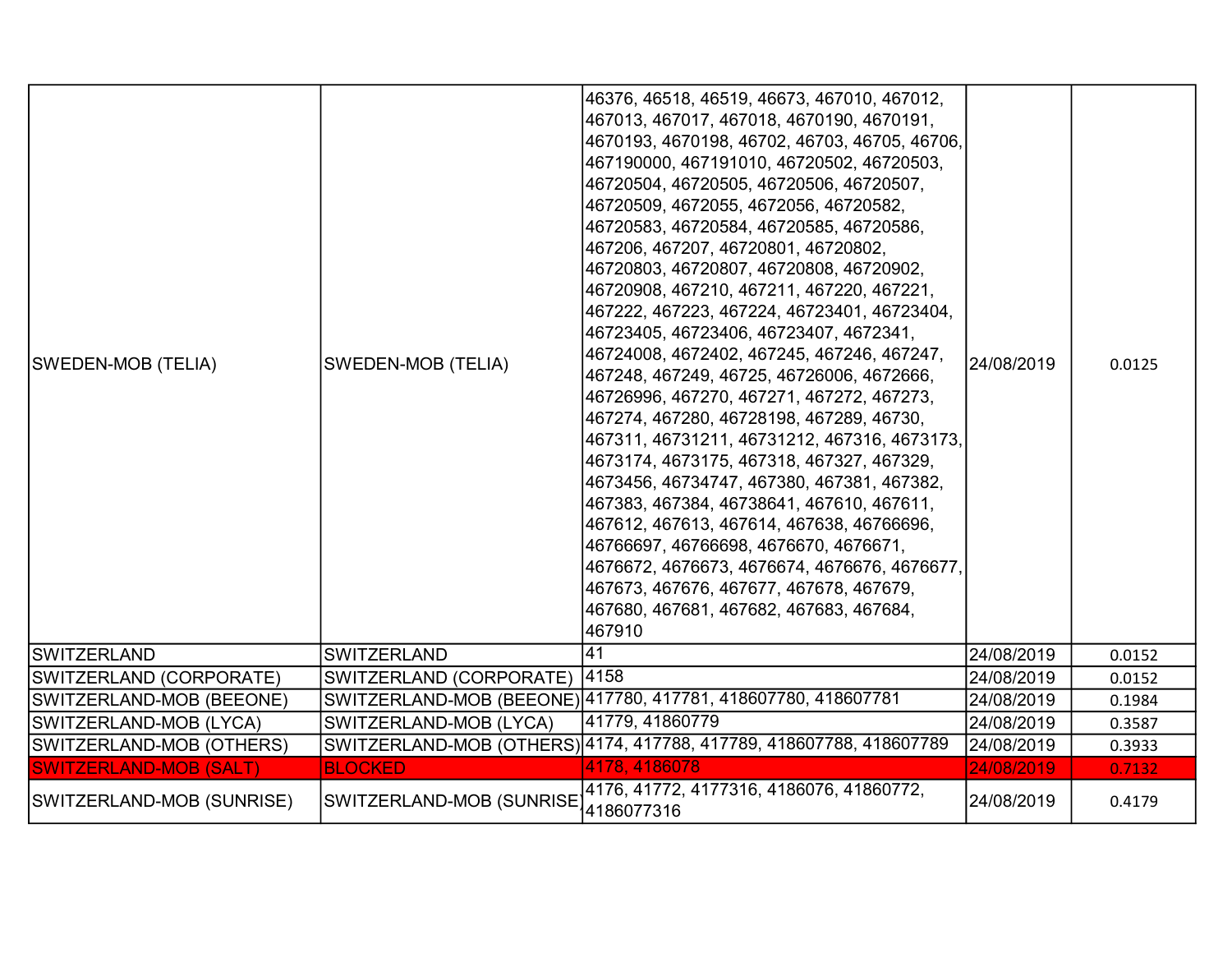|                            |                                               | 41754, 417550, 417551, 417552, 417553,<br>417700, 417701, 417702, 417703, 417704,<br> 417705, 417706, 417707, 417708, 417709,<br>417710, 417712, 417713, 417715, 41774,<br>417750, 417751, 417752, 417753, 4179,<br>SWITZERLAND-MOB (SWISSCOM) SWITZERLAND-MOB (SWISSCO41860754, 418607550, 418607551, 418607552,<br>418607553, 418607700, 418607701, 418607702,<br>418607703, 418607704, 418607705, 418607706,<br>418607707, 418607708, 418607709, 418607710,<br>418607712, 418607713, 418607715, 41860774,<br>418607750, 418607751, 418607752, 418607753,<br>4186079 | 24/08/2019 | 0.3587 |
|----------------------------|-----------------------------------------------|------------------------------------------------------------------------------------------------------------------------------------------------------------------------------------------------------------------------------------------------------------------------------------------------------------------------------------------------------------------------------------------------------------------------------------------------------------------------------------------------------------------------------------------------------------------------|------------|--------|
| SWITZERLAND-MOB (UPC)      | SWITZERLAND-MOB (UPC)                         | 417840, 417841, 417842, 418607840,<br>418607841, 418607842                                                                                                                                                                                                                                                                                                                                                                                                                                                                                                             | 24/08/2019 | 0.4249 |
| <b>SYRIA</b>               | <b>SYRIA</b>                                  | 963                                                                                                                                                                                                                                                                                                                                                                                                                                                                                                                                                                    | 24/08/2019 | 0.1984 |
| SYRIA-MOB (MTN)            | SYRIA-MOB (MTN)                               | 96394, 96395, 96396                                                                                                                                                                                                                                                                                                                                                                                                                                                                                                                                                    | 24/08/2019 | 0.1487 |
| SYRIA-MOB (OTHERS)         | SYRIA-MOB (OTHERS)                            | 96390, 96391, 96392, 96393, 96397, 96398,<br>96399                                                                                                                                                                                                                                                                                                                                                                                                                                                                                                                     | 24/08/2019 | 0.1487 |
| <b>TAIWAN</b>              | <b>TAIWAN</b>                                 | 886                                                                                                                                                                                                                                                                                                                                                                                                                                                                                                                                                                    | 24/08/2019 | 0.0131 |
| <b>TAIWAN-MOB (CHT)</b>    | TAIWAN-MOB (CHT)                              | 886905, 886910, 886911, 886912, 886919,<br>886921, 886928, 886932, 886933, 8869340,<br>8869341, 8869342, 8869343, 8869344, 886937,<br>886963, 8869650, 8869651, 8869652, 8869653,<br>8869654, 8869655, 8869656, 8869657, 8869658,<br>8869664, 8869665, 8869666, 8869667, 886972,<br>8869740, 8869741, 886975, 886978, 8869842,<br>8869843, 886988, 886991                                                                                                                                                                                                              | 24/08/2019 | 0.1113 |
| TAIWAN-MOB (OTHERS)        | TAIWAN-MOB (OTHERS)                           | 8869                                                                                                                                                                                                                                                                                                                                                                                                                                                                                                                                                                   | 24/08/2019 | 0.1113 |
| <b>TAJIKISTAN</b>          | <b>TAJIKISTAN</b>                             | 992                                                                                                                                                                                                                                                                                                                                                                                                                                                                                                                                                                    | 24/08/2019 | 0.1442 |
| TAJIKISTAN (PRS)           | TAJIKISTAN (PRS)                              | 992601                                                                                                                                                                                                                                                                                                                                                                                                                                                                                                                                                                 | 24/08/2019 | 0.1106 |
| <b>TAJIKISTAN-DUSHANBE</b> | TAJIKISTAN-DUSHANBE                           | 992372                                                                                                                                                                                                                                                                                                                                                                                                                                                                                                                                                                 | 24/08/2019 | 0.1186 |
| TAJIKISTAN-MOB (BABILON-M) | TAJIKISTAN-MOB (BABILON-M)  992918, 99298     |                                                                                                                                                                                                                                                                                                                                                                                                                                                                                                                                                                        | 24/08/2019 | 0.1486 |
| TAJIKISTAN-MOB (BEELINE)   | <b>TAJIKISTAN-MOB (BEELINE)</b>               | 992911, 992915, 992917, 992919                                                                                                                                                                                                                                                                                                                                                                                                                                                                                                                                         | 24/08/2019 | 0.1557 |
| TAJIKISTAN-MOB (MEGAFONE)  | TAJIKISTAN-MOB (MEGAFONE) 99255, 99288, 99290 |                                                                                                                                                                                                                                                                                                                                                                                                                                                                                                                                                                        | 24/08/2019 | 0.1418 |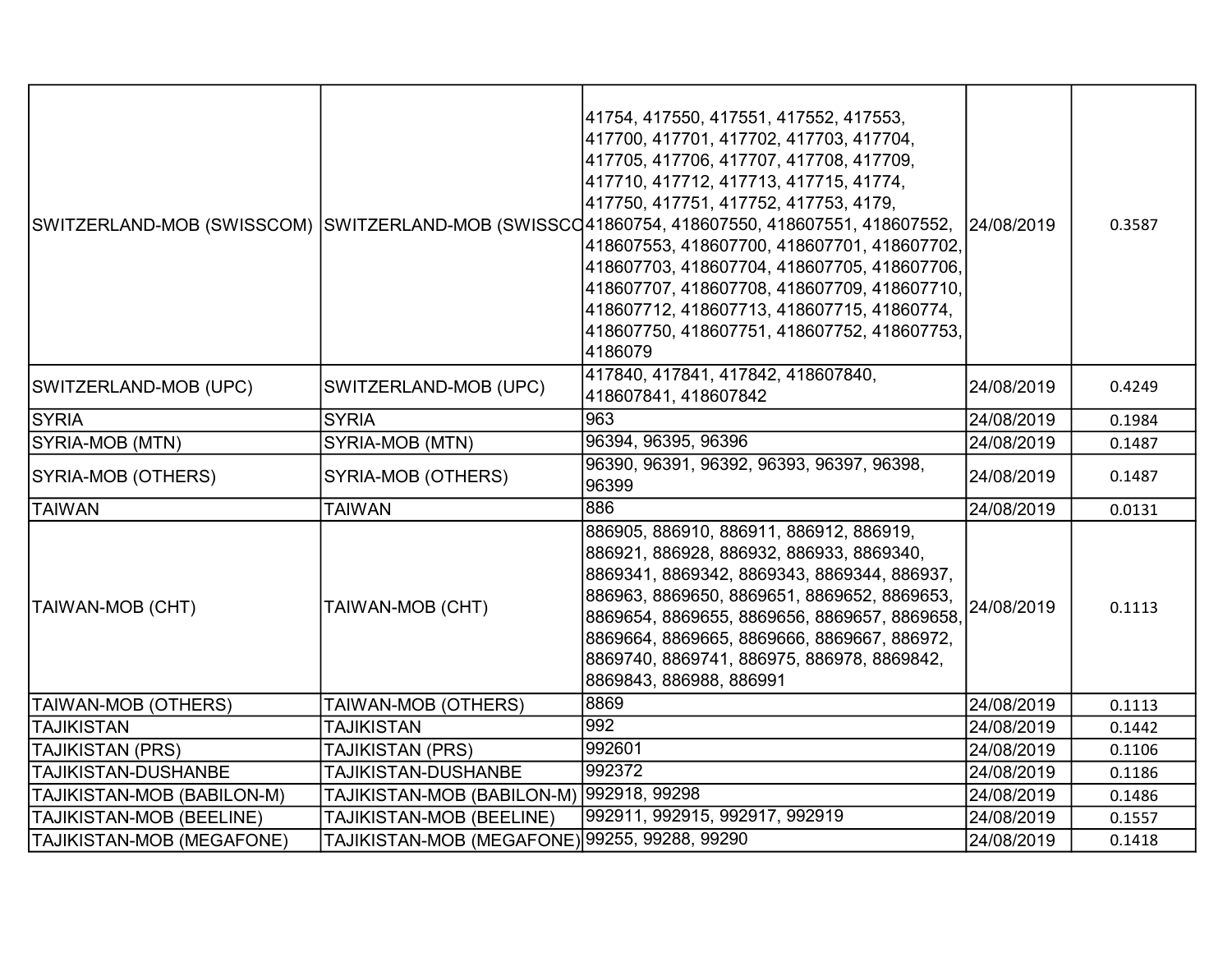| <b>TAJIKISTAN-MOB (OTHERS)</b> | TAJIKISTAN-MOB (OTHERS) | 992910, 992912, 992913, 992914, 992916,<br>99294, 99295, 99296, 99297, 99299 | 24/08/2019 | 0.1465 |
|--------------------------------|-------------------------|------------------------------------------------------------------------------|------------|--------|
| <b>TAJIKISTAN-MOB (TCELL)</b>  | TAJIKISTAN-MOB (TCELL)  | 99250, 99277, 99292, 99293                                                   | 24/08/2019 | 0.1607 |
| <b>TANZANIA</b>                | TANZANIA                | 255                                                                          | 24/08/2019 | 0.2850 |
| <b>TANZANIA-MOB (AIRTEL)</b>   | TANZANIA-MOB (AIRTEL)   | 25568, 25569, 25578                                                          | 24/08/2019 | 0.2850 |
| TANZANIA-MOB (BENSON)          | TANZANIA-MOB (BENSON)   | 25579                                                                        | 24/08/2019 | 0.2850 |
| TANZANIA-MOB (OTHERS)          | TANZANIA-MOB (OTHERS)   | 25561, 25562, 25570, 25572, 25573                                            | 24/08/2019 | 0.2883 |
| TANZANIA-MOB (SMILE)           | TANZANIA-MOB (SMILE)    | 25566                                                                        | 24/08/2019 | 0.2850 |
| <b>TANZANIA-MOB (TIGO)</b>     | TANZANIA-MOB (TIGO)     | 25565, 25567, 25571                                                          | 24/08/2019 | 0.2850 |
| TANZANIA-MOB (VODACOM)         | TANZANIA-MOB (VODACOM)  | 25574, 25575, 25576                                                          | 24/08/2019 | 0.3095 |
| TANZANIA-MOB (ZANTEL)          | TANZANIA-MOB (ZANTEL)   | 25577                                                                        | 24/08/2019 | 0.2850 |
| <b>THAILAND</b>                | <b>THAILAND</b>         | 166                                                                          | 24/08/2019 | 0.0381 |
| <b>THAILAND (VOIP)</b>         | THAILAND (VOIP)         | 6660                                                                         | 24/08/2019 | 0.0381 |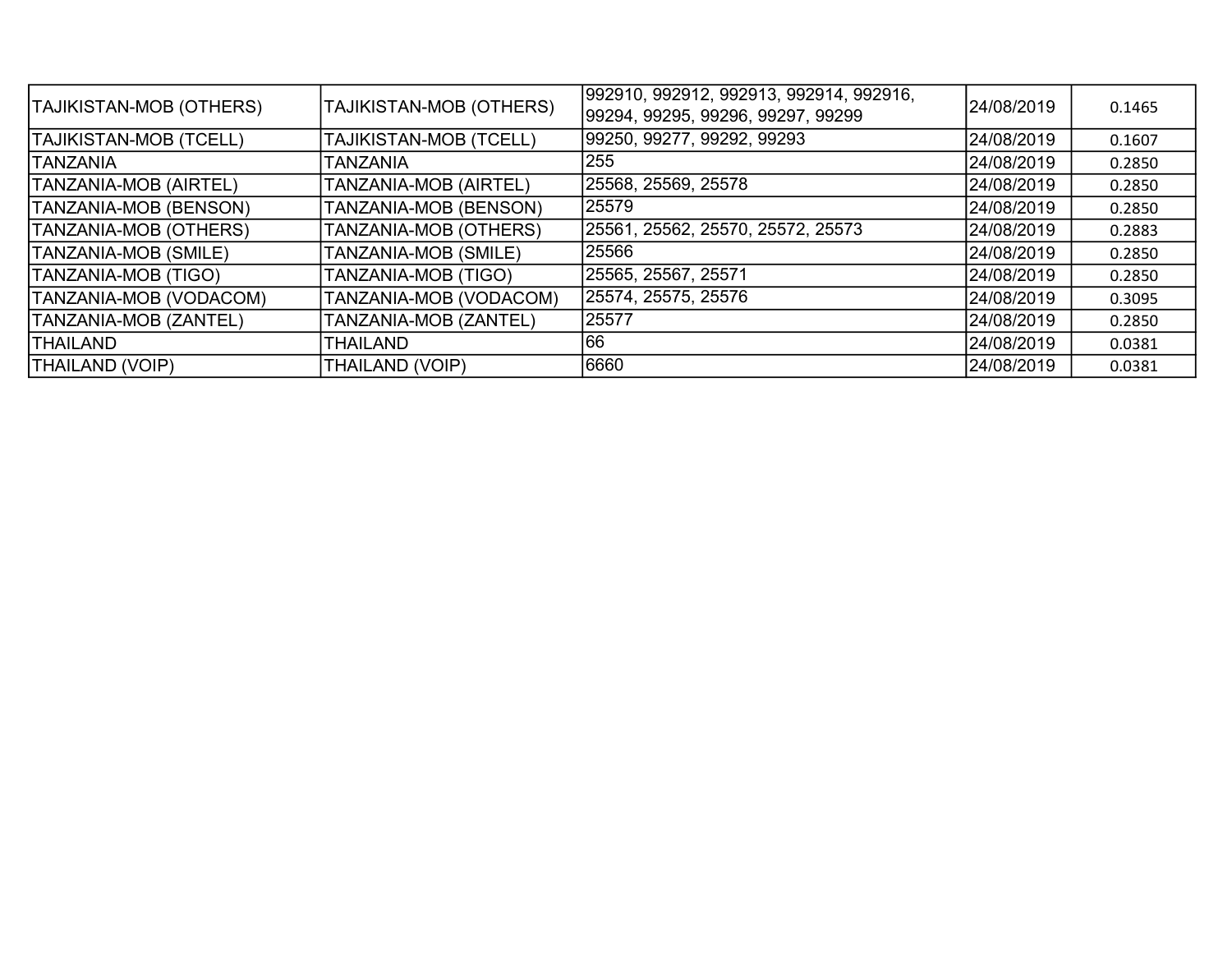|                    |                    | 6680803, 6680804, 6680805, 6680806, 6680807,<br>6680808, 6680809, 6680810, 6680812, 6680813, |        |
|--------------------|--------------------|----------------------------------------------------------------------------------------------|--------|
|                    |                    | 6680814, 6680815, 6680816, 6680817, 6680818,                                                 |        |
|                    |                    | 6680819, 6680820, 6680821, 6680823, 6680824,                                                 |        |
|                    |                    | 6680825, 6680826, 6680827, 6680828, 6680829,                                                 |        |
|                    |                    | 6680830, 6680831, 6680832, 6680834, 6680835,                                                 |        |
|                    |                    | 6680836, 6680837, 6680838, 6680839, 6680840,                                                 |        |
|                    |                    | 6680841, 6680842, 6680843, 6680845, 6680846,                                                 |        |
|                    |                    | 6680847, 6680848, 6680849, 6680850, 6680851,                                                 |        |
|                    |                    | 6680852, 6680853, 6680854, 6680856, 6680857,                                                 |        |
|                    |                    | 6680858, 6680859, 6680860, 6680861, 6680862,                                                 |        |
|                    |                    | 6680863, 6680864, 6680865, 6680867, 6680868,                                                 |        |
|                    |                    | 6680869, 668087, 6680880, 6680881, 6680882,                                                  |        |
|                    |                    | 6680883, 6680884, 6680885, 6680886, 6680887,                                                 |        |
| THAILAND-MOB (AIS) | THAILAND-MOB (AIS) | 6680889, 6680890, 6680891, 6680892, 6680893, 24/08/2019                                      | 0.0381 |
|                    |                    | 6680894, 66810, 6681100, 6681101, 6681102,                                                   |        |
|                    |                    | 6681103, 6681104, 6681107, 6681110, 6681113,                                                 |        |
|                    |                    | 6681116, 6681122, 6681123, 6681126, 6681129,                                                 |        |
|                    |                    | 668113, 668114, 668115, 668116, 668117,                                                      |        |
|                    |                    | 668118, 668119, 668125, 668126, 668127,                                                      |        |
|                    |                    | 668128, 6681290, 6681291, 6681292, 6681293,                                                  |        |
|                    |                    | 6681294, 6681296, 6681297, 6681298, 6681299,                                                 |        |
|                    |                    | 668136, 668137, 668138, 668170, 668172,                                                      |        |
|                    |                    | 668173, 668174, 668175, 668176, 668177,                                                      |        |
|                    |                    | 668178, 668179, 66818, 66819, 66821, 66822,                                                  |        |
|                    |                    | 66828, 668295, 66833, 668431, 668432, 668433,                                                |        |
|                    |                    | 668434, 668435, 668436, 668437, 668438,                                                      |        |
|                    |                    | 668439, 668441, 668442, 668443, 668444,                                                      |        |
|                    |                    | 668445, 668446, 668447, 668448, 668449,                                                      |        |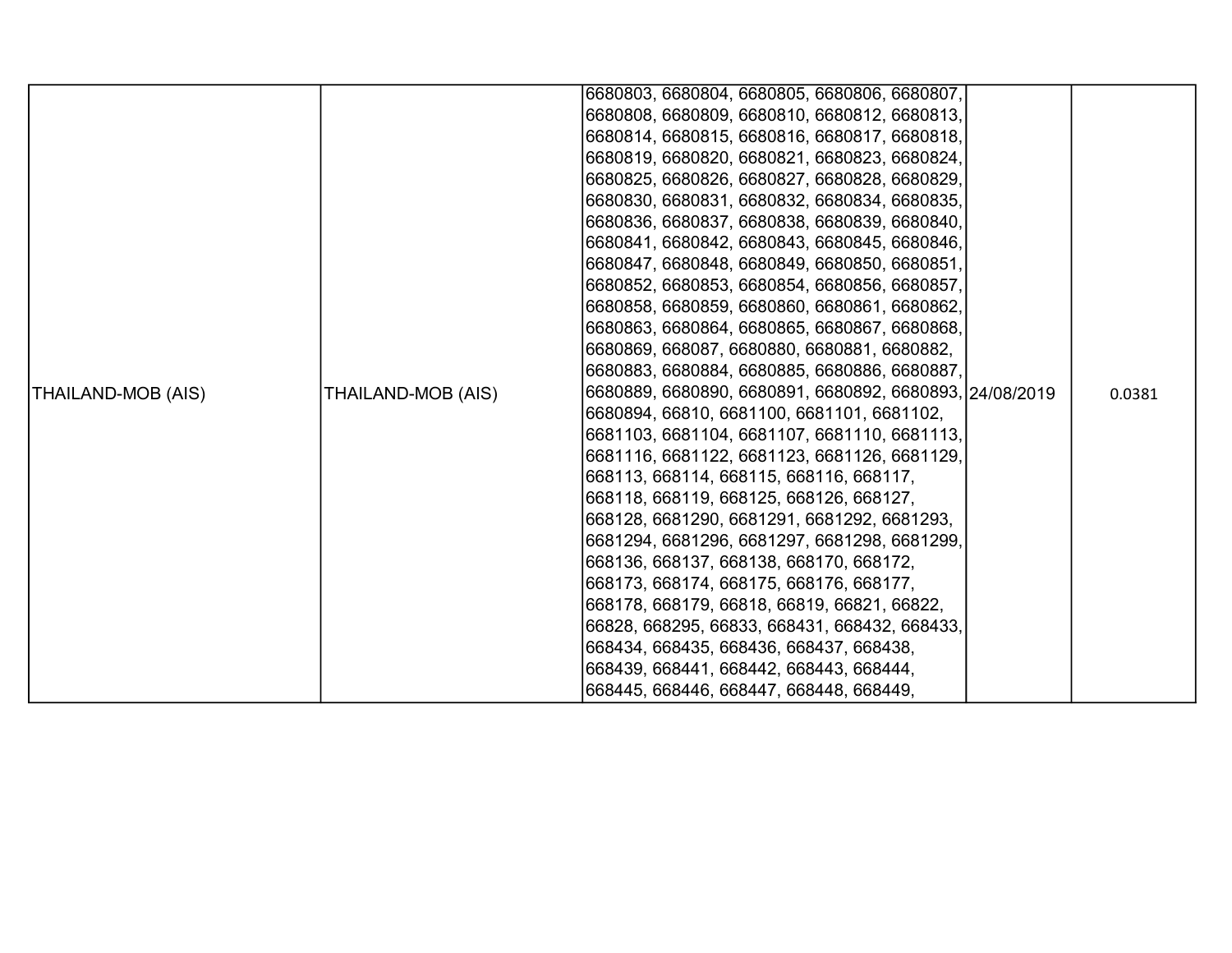| THAILAND-MOB (DTAC)<br><b>THAILAND-MOB (OTHERS)</b> | THAILAND-MOB (DTAC)<br>THAILAND-MOB (OTHERS) | 6680898, 6681205, 6681206, 6681207, 6681208,<br>6681209, 668130, 668134, 668139, 668140,<br>6681410, 6681411, 6681412, 6681413, 6681414,<br>6681415, 6681416, 668142, 668143, 668144,<br>668145, 668147, 668148, 668149, 668153,<br>668154, 668155, 668156, 668157, 668158,<br>668159, 668160, 6681611, 6681612, 6681613,<br>6681614, 6681615, 6681616, 6681617, 6681618,<br>6681619, 6681620, 6681621, 6681622, 6681623,<br>6681625, 6681626, 6681627, 6681628, 6681629,<br>6681631, 6681632, 6681633, 6681634, 6681636,<br>6681637, 6681638, 6681639, 668164, 6681650,<br>6681651, 6681652, 6681653, 6681654, 6681655,<br>6681657, 6681658, 6681659, 668166, 668167,<br>668168, 668169, 668171, 66823, 66824, 66827, 24/08/2019<br>66831, 668328, 668329, 668341, 668354,<br>668355, 668356, 668357, 668358, 668359,<br>668362, 668363, 668364, 668365, 668366,<br>668367, 668369, 668372, 668373, 668374,<br>668376, 668395, 668396, 668430, 668440,<br>668451, 668459, 66846, 66850, 66851, 66853,<br>668540, 668541, 668549, 668561, 668590,<br>668591, 668592, 668675, 668676, 668677,<br>668678, 668679, 66868, 66869, 66873, 66874,<br>66875, 66876, 66877, 66880, 66881, 668820,<br>668821, 668822, 668823, 668824, 6688801,<br>6688802, 6688803, 6688804, 6688805, 6688806,<br>6688807, 6688808, 6688809, 6688810, 6688812,<br>6688813, 6688814, 6688815, 6688816, 6688817,<br>666, 668, 669 | 24/08/2019 | 0.0381<br>0.0381 |
|-----------------------------------------------------|----------------------------------------------|--------------------------------------------------------------------------------------------------------------------------------------------------------------------------------------------------------------------------------------------------------------------------------------------------------------------------------------------------------------------------------------------------------------------------------------------------------------------------------------------------------------------------------------------------------------------------------------------------------------------------------------------------------------------------------------------------------------------------------------------------------------------------------------------------------------------------------------------------------------------------------------------------------------------------------------------------------------------------------------------------------------------------------------------------------------------------------------------------------------------------------------------------------------------------------------------------------------------------------------------------------------------------------------------------------------------------------------------------------------------------------------------------------|------------|------------------|
| THAILAND-MOB (SATELLITE)                            | THAILAND-MOB (SATELLITE)                     | 6681200, 6681201                                                                                                                                                                                                                                                                                                                                                                                                                                                                                                                                                                                                                                                                                                                                                                                                                                                                                                                                                                                                                                                                                                                                                                                                                                                                                                                                                                                       | 24/08/2019 | 0.0381           |
|                                                     |                                              |                                                                                                                                                                                                                                                                                                                                                                                                                                                                                                                                                                                                                                                                                                                                                                                                                                                                                                                                                                                                                                                                                                                                                                                                                                                                                                                                                                                                        |            |                  |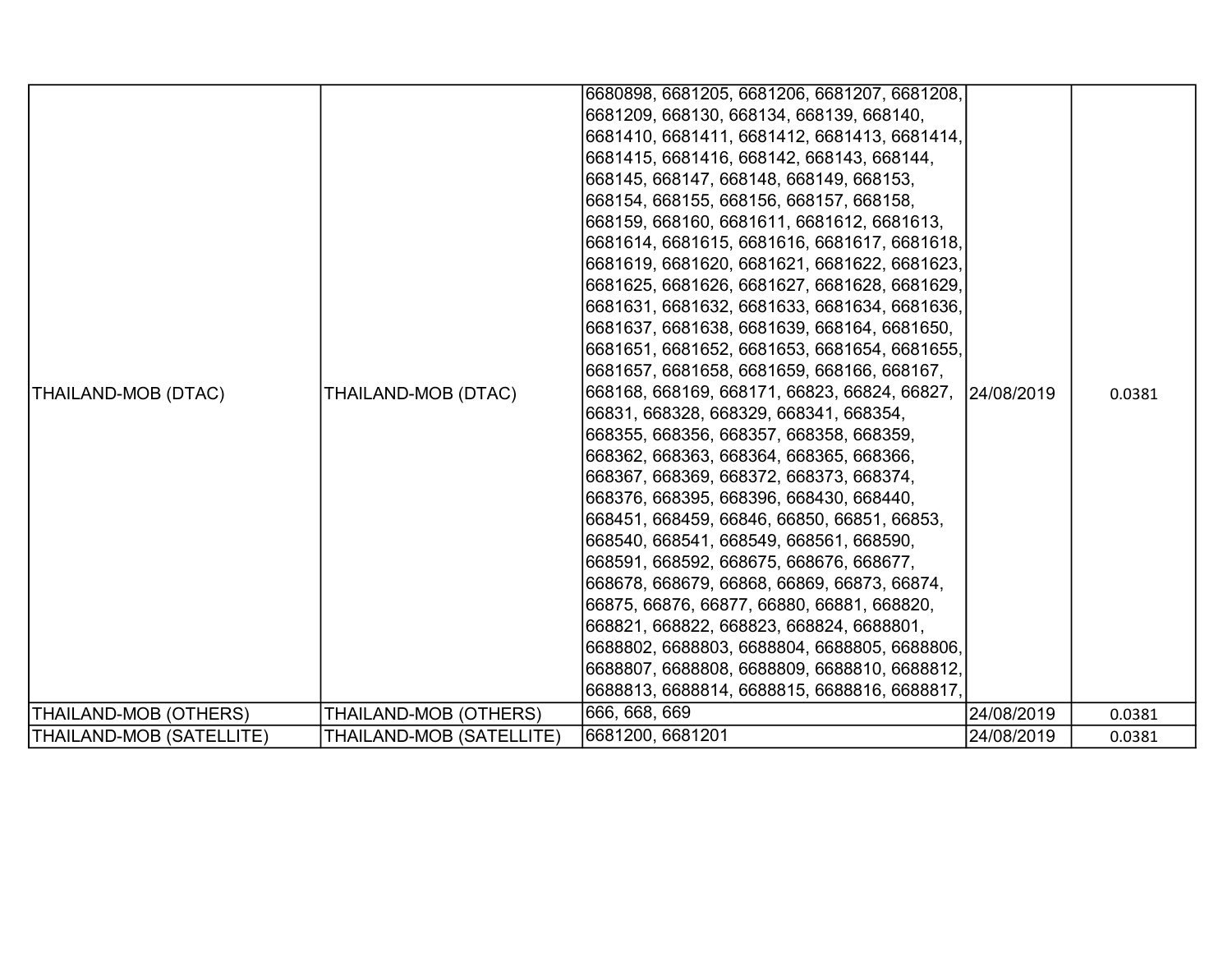| THAILAND-MOB (TRUE)                                      | THAILAND-MOB (TRUE)          | 66802, 66803, 66809, 66820, 66825, 66826,<br>6682900, 668291, 668292, 668293, 668294,<br>668296, 668297, 668298, 668299, 668320,<br>668321, 668322, 668323, 668324, 668325,<br>668326, 668327, 668340, 668342, 668343,<br>668344, 668345, 668346, 668347, 668348,<br>668349, 668350, 668351, 668352, 668353,<br>668360, 668361, 668368, 668370, 668371,<br>668375, 668377, 668378, 668379, 66838,<br>668390, 668391, 668392, 668393, 668394,<br>668397, 668398, 668399, 66840, 66841, 66842,<br>668450, 668458, 668497, 668498, 668499,<br>66855, 66858, 668593, 668594, 668595, 668596,<br>668597, 668598, 668599, 66865, 66866, 668670,<br>668671, 668672, 668673, 668674, 66886,<br>668891, 668892, 668893, 668894, 668895,<br>668896, 668897, 668898, 6688990, 6688991,<br>6688992, 6688993, 6688994, 6688995, 66891 | 24/08/2019 | 0.0381 |
|----------------------------------------------------------|------------------------------|--------------------------------------------------------------------------------------------------------------------------------------------------------------------------------------------------------------------------------------------------------------------------------------------------------------------------------------------------------------------------------------------------------------------------------------------------------------------------------------------------------------------------------------------------------------------------------------------------------------------------------------------------------------------------------------------------------------------------------------------------------------------------------------------------------------------------|------------|--------|
| <b>TOGO</b>                                              | <b>TOGO</b>                  | 228                                                                                                                                                                                                                                                                                                                                                                                                                                                                                                                                                                                                                                                                                                                                                                                                                      | 24/08/2019 | 0.2325 |
| <b>TOGO (INTERACTIVE TV)</b>                             | TOGO (INTERACTIVE TV)        | 228426, 228427, 228626, 228627                                                                                                                                                                                                                                                                                                                                                                                                                                                                                                                                                                                                                                                                                                                                                                                           | 24/08/2019 | 0.2322 |
| TOGO-MOB (MOOV)                                          | TOGO-MOB (MOOV)              | 22879, 22896, 22897, 22898, 22899                                                                                                                                                                                                                                                                                                                                                                                                                                                                                                                                                                                                                                                                                                                                                                                        | 24/08/2019 | 0.3276 |
| TOGO-MOB (TOGOCEL)                                       | TOGO-MOB (TOGOCEL)           | 228700, 228701, 228702, 228703, 228704,<br>228705, 22890, 22891, 22892, 22893                                                                                                                                                                                                                                                                                                                                                                                                                                                                                                                                                                                                                                                                                                                                            | 24/08/2019 | 0.2053 |
| <b>TOKELAU</b>                                           | <b>BLOCKED</b>               | 690                                                                                                                                                                                                                                                                                                                                                                                                                                                                                                                                                                                                                                                                                                                                                                                                                      | 24/08/2019 | 1.6068 |
| <b>TONGA</b>                                             | <b>BLOCKED</b>               | 676                                                                                                                                                                                                                                                                                                                                                                                                                                                                                                                                                                                                                                                                                                                                                                                                                      | 24/08/2019 | 0.8685 |
| <b>TRINIDAD &amp; TOBAGO</b>                             | <b>TRINIDAD &amp; TOBAGO</b> | 1868                                                                                                                                                                                                                                                                                                                                                                                                                                                                                                                                                                                                                                                                                                                                                                                                                     | 24/08/2019 | 0.0576 |
| TRINIDAD & TOBAGO-MOB (DIGICE TRINIDAD & TOBAGO-MOB (DIO |                              | 1868266, 1868267, 1868268, 1868269, 186827,<br>186828, 186829, 1868301, 1868302, 1868303,<br>1868304, 1868305, 1868306, 1868307, 1868308,<br>1868309, 1868310, 1868312, 1868313, 1868314,<br>1868315, 1868316, 1868317, 1868318, 1868319,<br>186832, 186833, 186834, 186835, 186836,<br>186837, 186838, 186839                                                                                                                                                                                                                                                                                                                                                                                                                                                                                                           | 24/08/2019 | 0.1540 |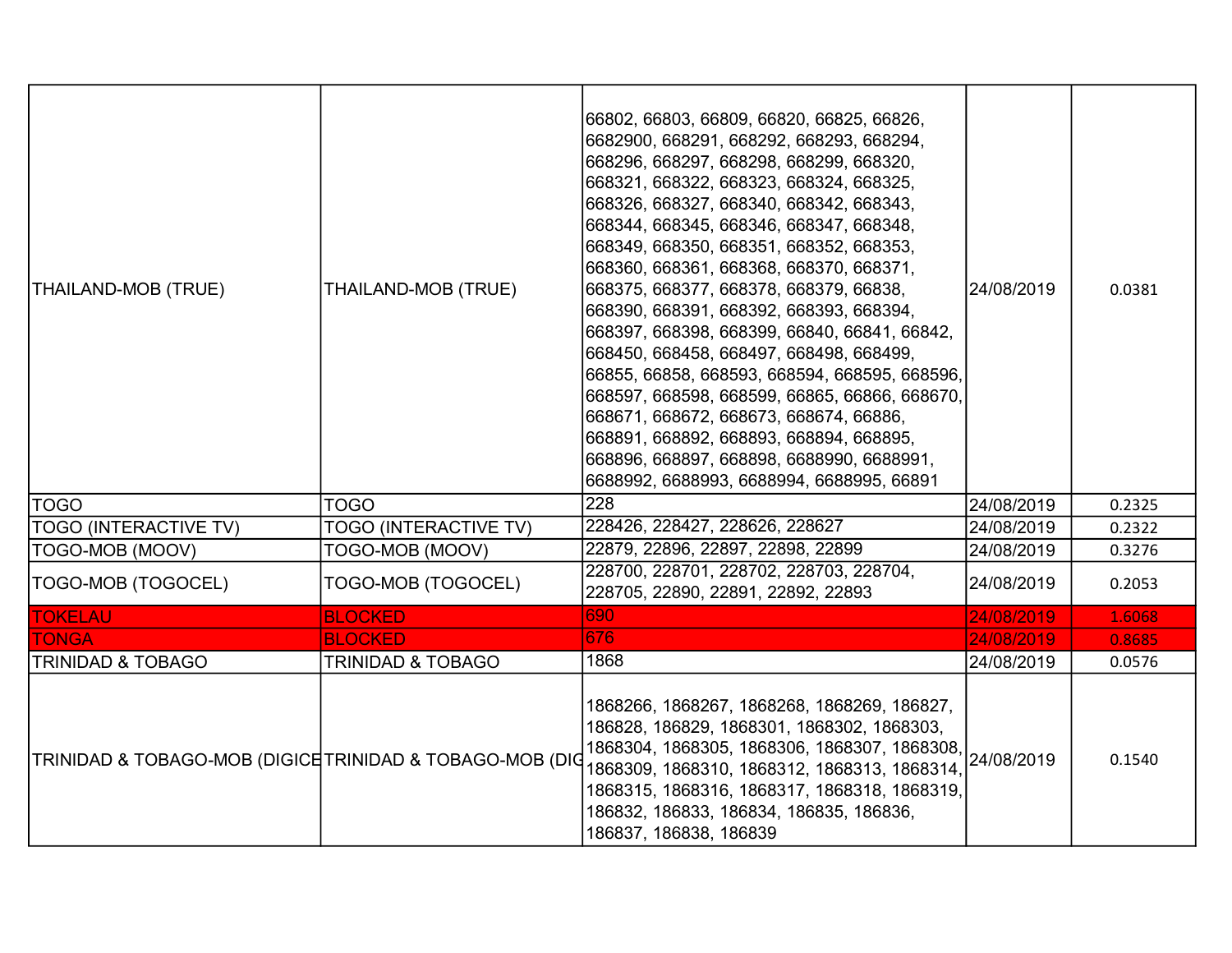| TRINIDAD & TOBAGO-MOB (OTHERTRINIDAD & TOBAGO-MOB (OT                       |                              | 186846, 186847, 186848, 186849, 1868620,<br>1868678, 186868, 1868701, 1868702, 1868703,<br>1868704, 1868705, 1868706, 1868707, 1868708, 24/08/2019<br>1868709, 1868710, 1868712, 1868713, 1868714,<br>1868715, 1868716, 1868717, 1868718, 1868719,<br>186872, 186873, 186874, 186875, 186876,<br>186877, 186878, 186879, 18689003 |            | 0.1395 |
|-----------------------------------------------------------------------------|------------------------------|-----------------------------------------------------------------------------------------------------------------------------------------------------------------------------------------------------------------------------------------------------------------------------------------------------------------------------------|------------|--------|
| <b>TUNISIA</b>                                                              | <b>BLOCKED</b>               | 216                                                                                                                                                                                                                                                                                                                               | 24/08/2019 | 0.7462 |
| <b>TUNISIA (VAS)</b>                                                        | <b>BLOCKED</b>               | 21680, 21681, 21682, 21688                                                                                                                                                                                                                                                                                                        | 24/08/2019 | 0.7470 |
| <b>TUNISIA-MOB (LYCA)</b>                                                   | <b>BLOCKED</b>               | 216430, 216431, 216432, 216433, 216434,<br>216435, 216436, 216437                                                                                                                                                                                                                                                                 | 24/08/2019 | 0.7462 |
| <b>TUNISIA-MOB (OOREDOO)</b>                                                | <b>BLOCKED</b>               | 2162, 21646                                                                                                                                                                                                                                                                                                                       | 24/08/2019 | 0.7409 |
| <b>TUNISIA-MOB (ORANGE)</b>                                                 | <b>BLOCKED</b>               | 21630, 21631, 21632, 2165                                                                                                                                                                                                                                                                                                         | 24/08/2019 | 0.7338 |
| <b>TUNISIA-MOB (OTHERS)</b>                                                 | <b>BLOCKED</b>               | 21640, 21641, 21642, 21644, 2169                                                                                                                                                                                                                                                                                                  | 24/08/2019 | 0.7442 |
| <b>TURKEY</b>                                                               | <b>TURKEY</b>                | 90                                                                                                                                                                                                                                                                                                                                | 24/08/2019 | 0.0294 |
| <b>TURKEY (CUSTOMER SVC)</b>                                                | <b>TURKEY (CUSTOMER SVC)</b> | 90444                                                                                                                                                                                                                                                                                                                             | 24/08/2019 | 0.0268 |
| <b>TURKEY (CYPRUS)</b>                                                      | <b>TURKEY (CYPRUS)</b>       | 90392                                                                                                                                                                                                                                                                                                                             | 24/08/2019 | 0.0288 |
| TURKEY (DIRECTORY ASSISTANC‡TURKEY (DIRECTORY ASSISTA <sup>[</sup> 9011811] |                              |                                                                                                                                                                                                                                                                                                                                   | 24/08/2019 | 0.2374 |
| <b>TURKEY (SPECIAL SVC)</b>                                                 | <b>TURKEY (SPECIAL SVC)</b>  | 90850                                                                                                                                                                                                                                                                                                                             | 24/08/2019 | 0.0275 |
| <b>TURKEY-ADANA</b>                                                         | <b>TURKEY-ADANA</b>          | 90322                                                                                                                                                                                                                                                                                                                             | 24/08/2019 | 0.0268 |
| <b>TURKEY-ANKARA</b>                                                        | <b>TURKEY-ANKARA</b>         | 90312                                                                                                                                                                                                                                                                                                                             | 24/08/2019 | 0.0268 |
| <b>TURKEY-ANTALYA</b>                                                       | TURKEY-ANTALYA               | 90242                                                                                                                                                                                                                                                                                                                             | 24/08/2019 | 0.0268 |
| <b>TURKEY-BURSA</b>                                                         | <b>TURKEY-BURSA</b>          | 90224                                                                                                                                                                                                                                                                                                                             | 24/08/2019 | 0.0268 |
| <b>TURKEY-DIYARBAKIR</b>                                                    | <b>TURKEY-DIYARBAKIR</b>     | 90412                                                                                                                                                                                                                                                                                                                             | 24/08/2019 | 0.0294 |
| <b>TURKEY-ERZURUM</b>                                                       | <b>TURKEY-ERZURUM</b>        | 90442                                                                                                                                                                                                                                                                                                                             | 24/08/2019 | 0.0294 |
| <b>TURKEY-ESKISEHIR</b>                                                     | <b>TURKEY-ESKISEHIR</b>      | 90222                                                                                                                                                                                                                                                                                                                             | 24/08/2019 | 0.0294 |
| <b>TURKEY-GAZIANTEP</b>                                                     | <b>TURKEY-GAZIANTEP</b>      | 90342                                                                                                                                                                                                                                                                                                                             | 24/08/2019 | 0.0294 |
| <b>TURKEY-ISTANBUL</b>                                                      | <b>TURKEY-ISTANBUL</b>       | 90212, 90216                                                                                                                                                                                                                                                                                                                      | 24/08/2019 | 0.0268 |
| <b>TURKEY-IZMIR</b>                                                         | <b>TURKEY-IZMIR</b>          | 90232                                                                                                                                                                                                                                                                                                                             | 24/08/2019 | 0.0268 |
| <b>TURKEY-IZMIT</b>                                                         | <b>TURKEY-IZMIT</b>          | 90262                                                                                                                                                                                                                                                                                                                             | 24/08/2019 | 0.0294 |
| <b>TURKEY-KAYSERI</b>                                                       | <b>TURKEY-KAYSERI</b>        | 90352                                                                                                                                                                                                                                                                                                                             | 24/08/2019 | 0.0294 |
| <b>TURKEY-KONYA</b>                                                         | <b>TURKEY-KONYA</b>          | 90332                                                                                                                                                                                                                                                                                                                             | 24/08/2019 | 0.0294 |
| TURKEY-MOB (AVEA)                                                           | <b>TURKEY-MOB (AVEA)</b>     | 9050, 9055                                                                                                                                                                                                                                                                                                                        | 24/08/2019 | 0.1673 |
| <b>TURKEY-MOB (GLOBALSTAR)</b>                                              | <b>BLOCKED</b>               | 9059                                                                                                                                                                                                                                                                                                                              | 24/08/2019 | 0.5882 |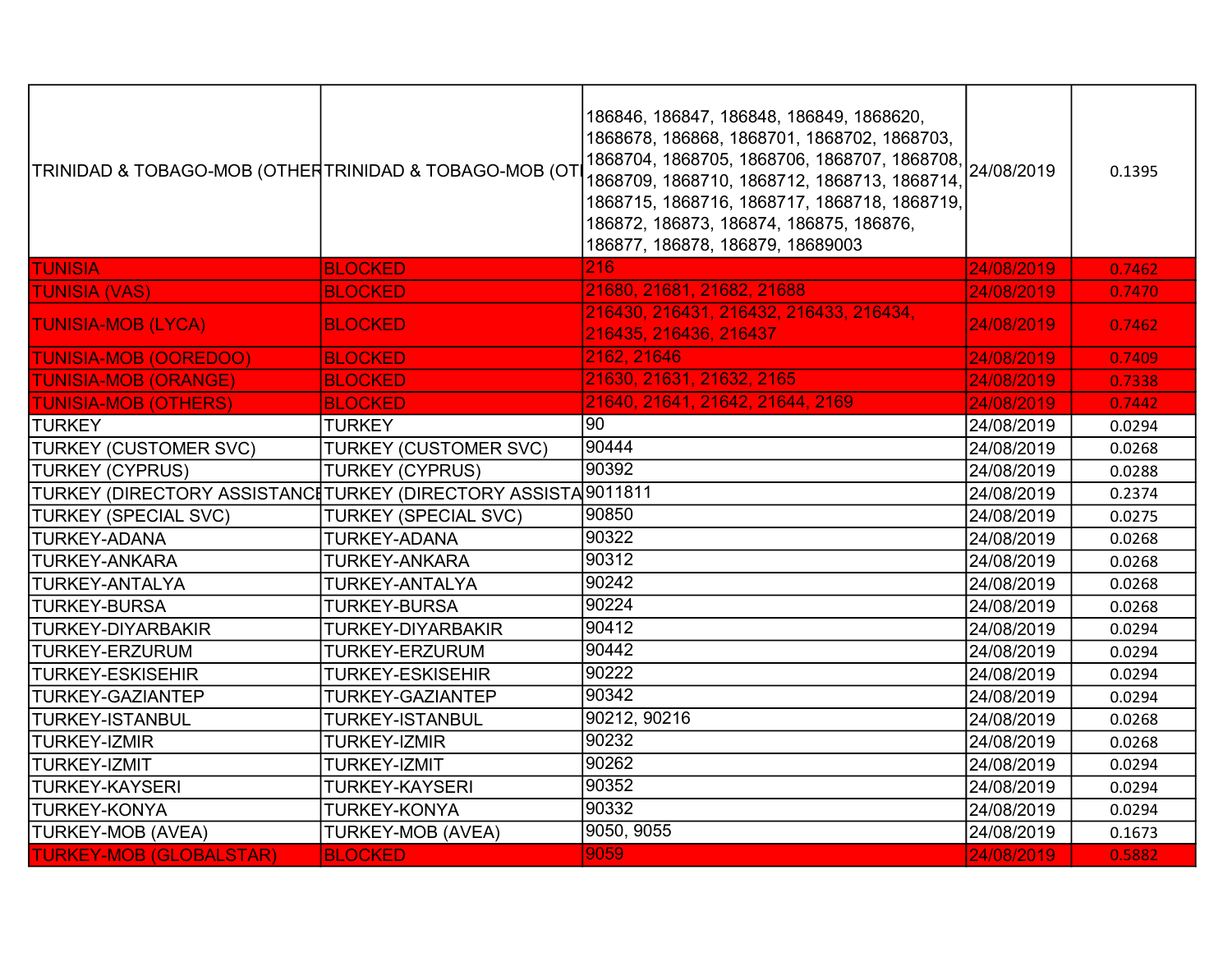| TURKEY-MOB (KKTCELL)         | <b>TURKEY-MOB (KKTCELL)</b>           | 9053382, 9053383, 9053384, 9053385, 9053386,<br>9053387, 9053388                                                                                                                                                                                                                                                                                                                                                                          | 24/08/2019 | 0.2010 |
|------------------------------|---------------------------------------|-------------------------------------------------------------------------------------------------------------------------------------------------------------------------------------------------------------------------------------------------------------------------------------------------------------------------------------------------------------------------------------------------------------------------------------------|------------|--------|
| TURKEY-MOB (NCTELSIM)        | TURKEY-MOB (NCTELSIM)                 | 9054285, 9054286, 9054287, 9054288, 9054698,<br>9054699, 9054881, 9054882, 9054883, 9054884,<br>9054885, 9054886, 9054887, 9054888, 9054889                                                                                                                                                                                                                                                                                               | 24/08/2019 | 0.1854 |
| <b>TURKEY-MOB (OTHERS)</b>   | <b>TURKEY-MOB (OTHERS)</b>            | 9051, 9052, 9056, 9057, 9058                                                                                                                                                                                                                                                                                                                                                                                                              | 24/08/2019 | 0.1984 |
| TURKEY-MOB (TURK CELL)       | TURKEY-MOB (TURK CELL)                | 90530, 90531, 90532, 905330, 905331, 905332,<br>905333, 905334, 905335, 905336, 905337,<br>9053380, 9053381, 9053389, 905339, 90534,<br>90535, 90536, 90537, 90538, 90539, 9056161                                                                                                                                                                                                                                                        | 24/08/2019 | 0.1594 |
| <b>TURKEY-MOB (VODAFONE)</b> | TURKEY-MOB (VODAFONE)                 | 90540, 90541, 905420, 905421, 905422, 905423,<br>905424, 905425, 905426, 905427, 9054280,<br>9054281, 9054282, 9054283, 9054284, 9054289,<br>905429, 90543, 90544, 90545, 905460, 905461,<br>905462, 905463, 905464, 905465, 905466,<br>905467, 905468, 9054690, 9054691, 9054692,<br>9054693, 9054694, 9054695, 9054696, 9054697,<br>90547, 905480, 905481, 905482, 905483,<br>905484, 905485, 905486, 905487, 9054880,<br>905489, 90549 | 24/08/2019 | 0.1673 |
| <b>TURKEY-MUGLA</b>          | <b>TURKEY-MUGLA</b>                   | 90252                                                                                                                                                                                                                                                                                                                                                                                                                                     | 24/08/2019 | 0.0294 |
| <b>TURKEY-SAMSUN</b>         | <b>TURKEY-SAMSUN</b>                  | 90362                                                                                                                                                                                                                                                                                                                                                                                                                                     | 24/08/2019 | 0.0268 |
| <b>TURKEY-TRABZON</b>        | <b>TURKEY-TRABZON</b>                 | 90462                                                                                                                                                                                                                                                                                                                                                                                                                                     | 24/08/2019 | 0.0294 |
| ITURKMENISTAN                | <b>TURKMENISTAN</b>                   | 993                                                                                                                                                                                                                                                                                                                                                                                                                                       | 24/08/2019 | 0.0941 |
| <b>TURKMENISTAN-MOB</b>      | <b>TURKMENISTAN-MOB</b>               | 9936                                                                                                                                                                                                                                                                                                                                                                                                                                      | 24/08/2019 | 0.1314 |
| <b>TURKS &amp; CAICOS</b>    | <b>TURKS &amp; CAICOS</b>             | 1649                                                                                                                                                                                                                                                                                                                                                                                                                                      | 24/08/2019 | 0.1638 |
| TURKS & CAICOS-MOB (DIGICEL) | <b>TURKS &amp; CAICOS-MOB (DIGICE</b> | $\vert$ 1649331, 1649332, 1649333, 1649338, 1649339, $\vert$ 24/08/2019<br>1649341, 1649342, 1649343, 1649344, 1649345,<br>1649346, 1649347, 1649348, 1649349                                                                                                                                                                                                                                                                             |            | 0.1868 |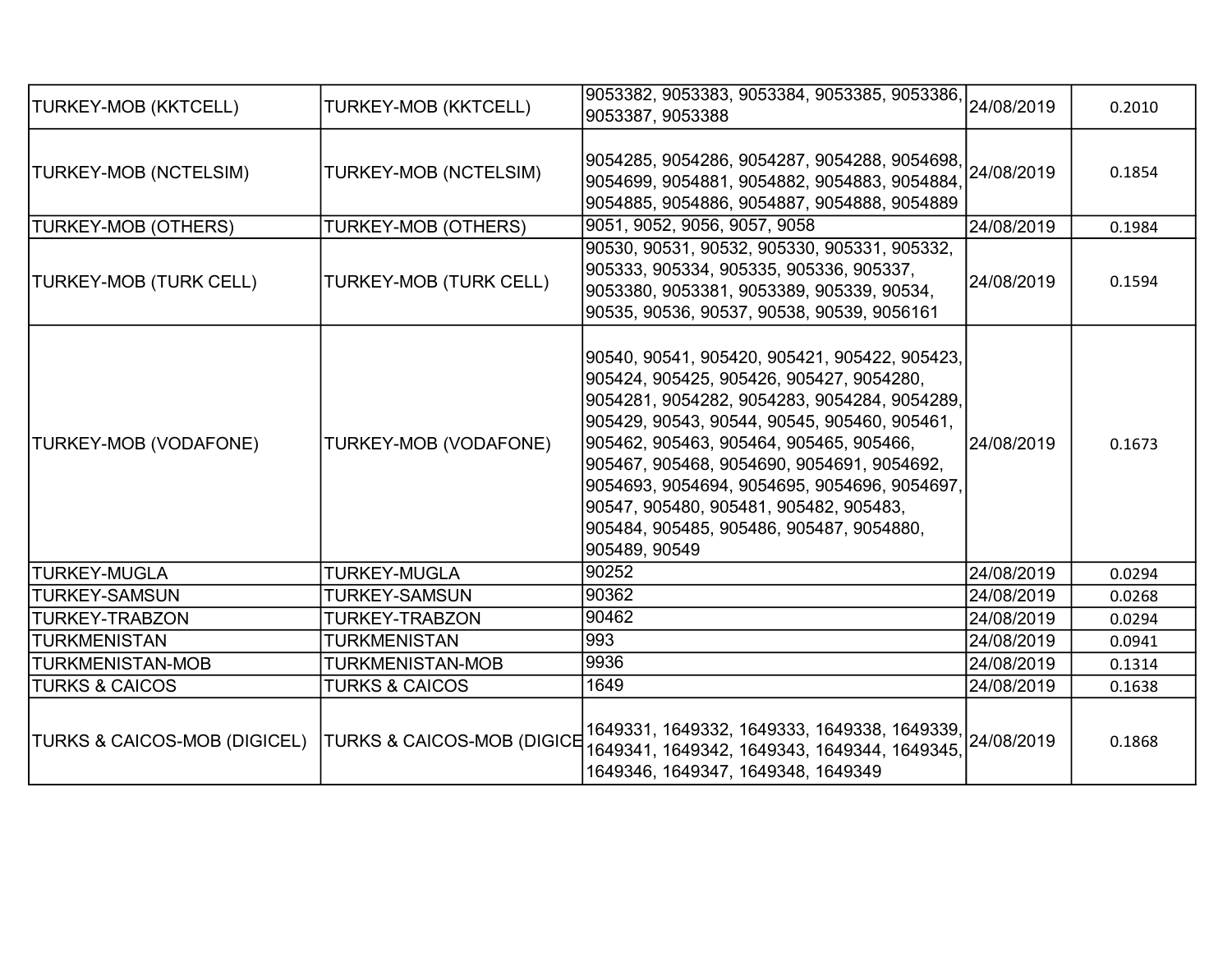| <b>TURKS &amp; CAICOS-MOB (FLOW)</b> | <b>TURKS &amp; CAICOS-MOB (FLOW)</b> | 1649231, 1649232, 1649239, 1649241, 1649242,<br>1649243, 1649244, 1649245, 1649246, 1649247,<br>1649431, 1649432, 1649433, 1649441, 1649442,<br>1649443                                                                                                                                                                                                                                                                             | 24/08/2019 | 0.1638 |
|--------------------------------------|--------------------------------------|-------------------------------------------------------------------------------------------------------------------------------------------------------------------------------------------------------------------------------------------------------------------------------------------------------------------------------------------------------------------------------------------------------------------------------------|------------|--------|
|                                      |                                      | 164930, 164931, 164932, 1649330, 1649334,<br>TURKS & CAICOS-MOB (OTHERS)  TURKS & CAICOS-MOB (OTHER 1649335, 1649336, 1649337, 1649340, 164935,<br>164936, 164937, 164938, 164939                                                                                                                                                                                                                                                   | 24/08/2019 | 0.1880 |
| <b>TUVALU</b>                        | <b>BLOCKED</b>                       | 688                                                                                                                                                                                                                                                                                                                                                                                                                                 | 24/08/2019 | 1.3530 |
| <b>UAE</b>                           | <b>UAE</b>                           | 971                                                                                                                                                                                                                                                                                                                                                                                                                                 | 24/08/2019 | 0.1555 |
| UAE (DU)                             | UAE (DU)                             | 9712234, 9712235, 9712236, 9712245, 9712440,<br>9712442, 9713736, 971424, 9714275, 9714276,<br>9714277, 9714278, 9714279, 971436, 9714374,<br>9714375, 9714390, 97143914, 97143915,<br>97143916, 97143917, 97143918, 97143919,<br>971442, 971443, 971444, 971445, 9714510,<br>9714512, 9714513, 9714514, 971455, 971456,<br>9714770, 9714818, 9714871, 9714876, 9716678,<br>9716702, 9716704, 9716715, 9716716, 9717277,<br>9719290 | 24/08/2019 | 0.1555 |
| UAE-MOB (DU)                         | UAE-MOB (DU)                         | 97152, 97155, 97158                                                                                                                                                                                                                                                                                                                                                                                                                 | 24/08/2019 | 0.1555 |
| UAE-MOB (OTHERS)                     | <b>UAE-MOB (OTHERS)</b>              | 97150, 97154, 97156, 97183                                                                                                                                                                                                                                                                                                                                                                                                          | 24/08/2019 | 0.1555 |
| <b>UGANDA</b>                        | <b>UGANDA</b>                        | 256                                                                                                                                                                                                                                                                                                                                                                                                                                 | 24/08/2019 | 0.3294 |
| UGANDA (MTN)                         | <b>UGANDA (MTN)</b>                  | 25630, 25631, 25633, 25634, 25635, 25636,<br>25637, 25638                                                                                                                                                                                                                                                                                                                                                                           | 24/08/2019 | 0.3365 |
| UGANDA-MOB (AFRICELL)                | <b>UGANDA-MOB (AFRICELL)</b>         | 256204, 25673, 25679                                                                                                                                                                                                                                                                                                                                                                                                                | 24/08/2019 | 0.3271 |
| UGANDA-MOB (AIRTEL)                  | <b>UGANDA-MOB (AIRTEL)</b>           | 25670, 25675                                                                                                                                                                                                                                                                                                                                                                                                                        | 24/08/2019 | 0.2807 |
| UGANDA-MOB (MTN)                     | <b>UGANDA-MOB (MTN)</b>              | 25632, 25639, 25677, 25678                                                                                                                                                                                                                                                                                                                                                                                                          | 24/08/2019 | 0.3011 |
| UGANDA-MOB (OTHERS)                  | <b>UGANDA-MOB (OTHERS)</b>           | 256477, 25671, 25672, 25676, 256902                                                                                                                                                                                                                                                                                                                                                                                                 | 24/08/2019 | 0.3887 |
| UGANDA-MOB (SMILE)                   | <b>UGANDA-MOB (SMILE)</b>            | 256720                                                                                                                                                                                                                                                                                                                                                                                                                              | 24/08/2019 | 0.2970 |
| UGANDA-MOB (SURETEL)                 | <b>UGANDA-MOB (SURETEL)</b>          | 25674                                                                                                                                                                                                                                                                                                                                                                                                                               | 24/08/2019 | 0.3023 |
| UK                                   | <b>UK</b>                            | 44                                                                                                                                                                                                                                                                                                                                                                                                                                  | 24/08/2019 | 0.0071 |
| UK (CORPORATE RATE)                  | UK (CORPORATE RATE)                  | 4455                                                                                                                                                                                                                                                                                                                                                                                                                                | 24/08/2019 | 0.0085 |
| UK (NTS/LOCAL PLUS RATE)             | UK (NTS/LOCAL PLUS RATE)             | 44843, 44844                                                                                                                                                                                                                                                                                                                                                                                                                        | 24/08/2019 | 0.1143 |
| UK (NTS/LOCAL RATE)                  | UK (NTS/LOCAL RATE)                  | 44845                                                                                                                                                                                                                                                                                                                                                                                                                               | 24/08/2019 | 0.1143 |
| UK (NTS/NATIONAL RATE)               | UK (NTS/NATIONAL RATE)               | 44870, 44871, 44872, 44873                                                                                                                                                                                                                                                                                                                                                                                                          | 24/08/2019 | 0.2251 |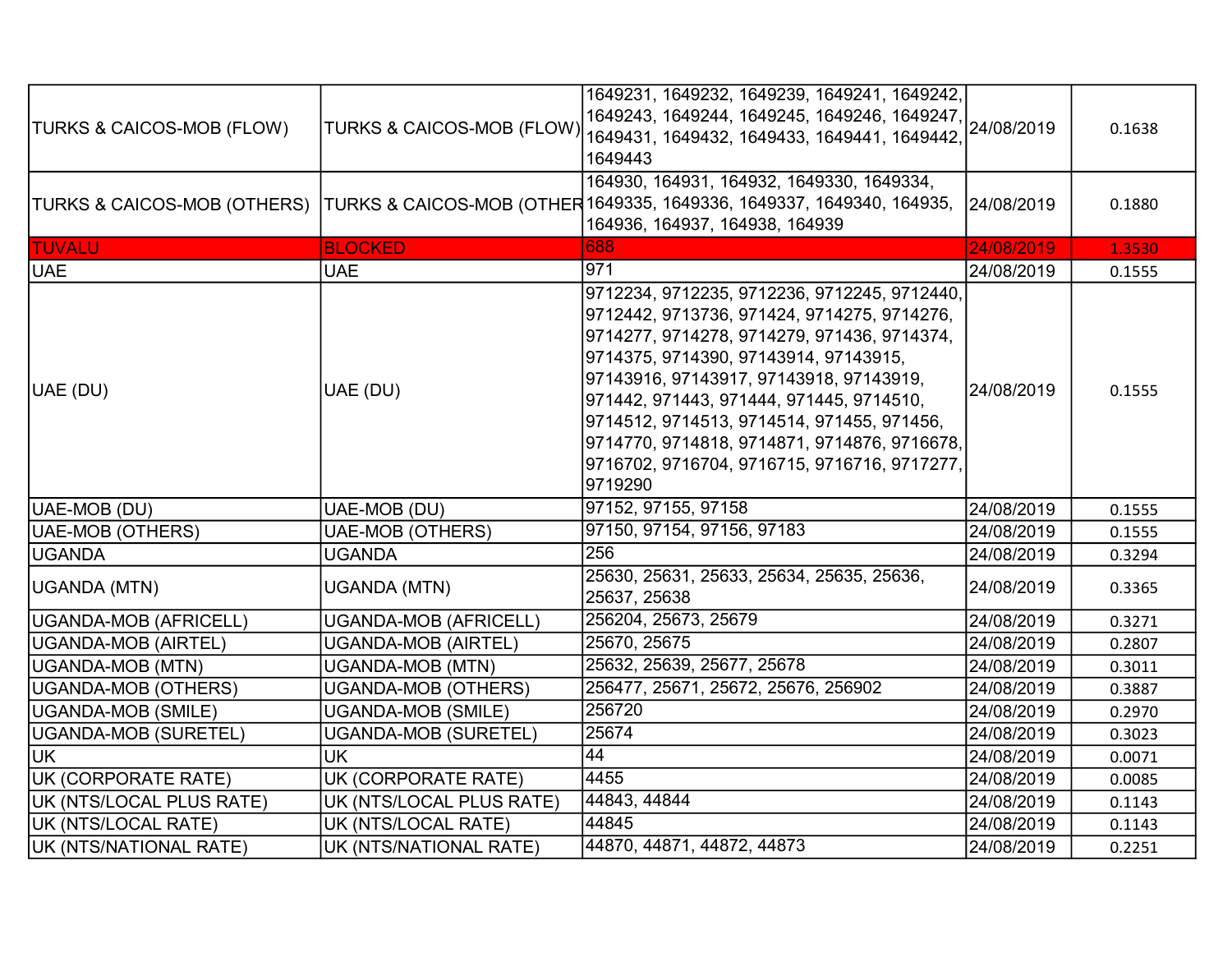| <b>UK (VOIP-VAS)</b> | <b>BLOCKED</b>       | 44560183                                                                                                                                                                                                                                                                                                                                                                                                                                                                                                                                                                                                                                                                                                                                                                                                                                                                                                                                                                                                                  | 24/08/2019 | 0.6532 |
|----------------------|----------------------|---------------------------------------------------------------------------------------------------------------------------------------------------------------------------------------------------------------------------------------------------------------------------------------------------------------------------------------------------------------------------------------------------------------------------------------------------------------------------------------------------------------------------------------------------------------------------------------------------------------------------------------------------------------------------------------------------------------------------------------------------------------------------------------------------------------------------------------------------------------------------------------------------------------------------------------------------------------------------------------------------------------------------|------------|--------|
| UK (WIDE)            | UK (WIDE)            | 443                                                                                                                                                                                                                                                                                                                                                                                                                                                                                                                                                                                                                                                                                                                                                                                                                                                                                                                                                                                                                       | 24/08/2019 | 0.0140 |
| UK-MOB (3G)          | UK-MOB (3G)          | 447307, 447308, 447309, 447310, 447311,<br>447312, 447365, 447366, 447367, 447378,<br>447380, 447383, 4473890, 4473891, 447397,<br>447400, 447401, 447402, 447403, 447411,<br>447412, 447413, 447414, 4474170, 4474180,<br>447426, 447427, 447428, 447429, 447445,<br>447446, 447447, 447449, 447450, 4474527,<br>4474528, 4474529, 447453, 447454, 447455,<br>447456, 4474586, 4474589, 447460, 447462,<br>447463, 4474652, 4474654, 4474656, 4474657,<br>4474658, 4474659, 447472, 447473, 447474,<br>447475, 447476, 447477, 447478, 447479,<br>447480, 447481, 447482, 4474884, 4474885,<br> 4474887, 4474889, 447490, 447491, 447492,<br>4475326, 4475327, 4475328, 447533, 4475378,<br>4475379, 447575, 447576, 447577, 447578,<br>447588, 447723, 447727, 447728, 447735,<br>447737, 447782, 447828, 447830, 447832,<br>447838, 447846, 447848, 447853, 447859,<br>447861, 447862, 447863, 447865, 447868,<br>447869, 447877, 447878, 447882, 447883,<br>447886, 447888, 447897, 447898, 447915,<br>447916, 447988 | 24/08/2019 | 0.0132 |
| UK-MOB (ALTERNATIVE) | UK-MOB (ALTERNATIVE) | 4474585, 4475377, 4475598, 4477442, 4477443,<br>44775520, 44775522, 44775530, 44775532,<br>44775533, 44775534, 44775535, 44775539,<br>44775555, 4478229, 4478939, 4479110,<br>4479787                                                                                                                                                                                                                                                                                                                                                                                                                                                                                                                                                                                                                                                                                                                                                                                                                                     | 24/08/2019 | 0.1948 |
| UK-MOB (JERSEY)      | UK-MOB (JERSEY)      | 447509, 447797, 4478297, 4478298, 4478299,<br>4478391, 4478392, 4478397, 4478398, 4479111, 24/08/2019<br>4479117, 447937                                                                                                                                                                                                                                                                                                                                                                                                                                                                                                                                                                                                                                                                                                                                                                                                                                                                                                  |            | 0.3391 |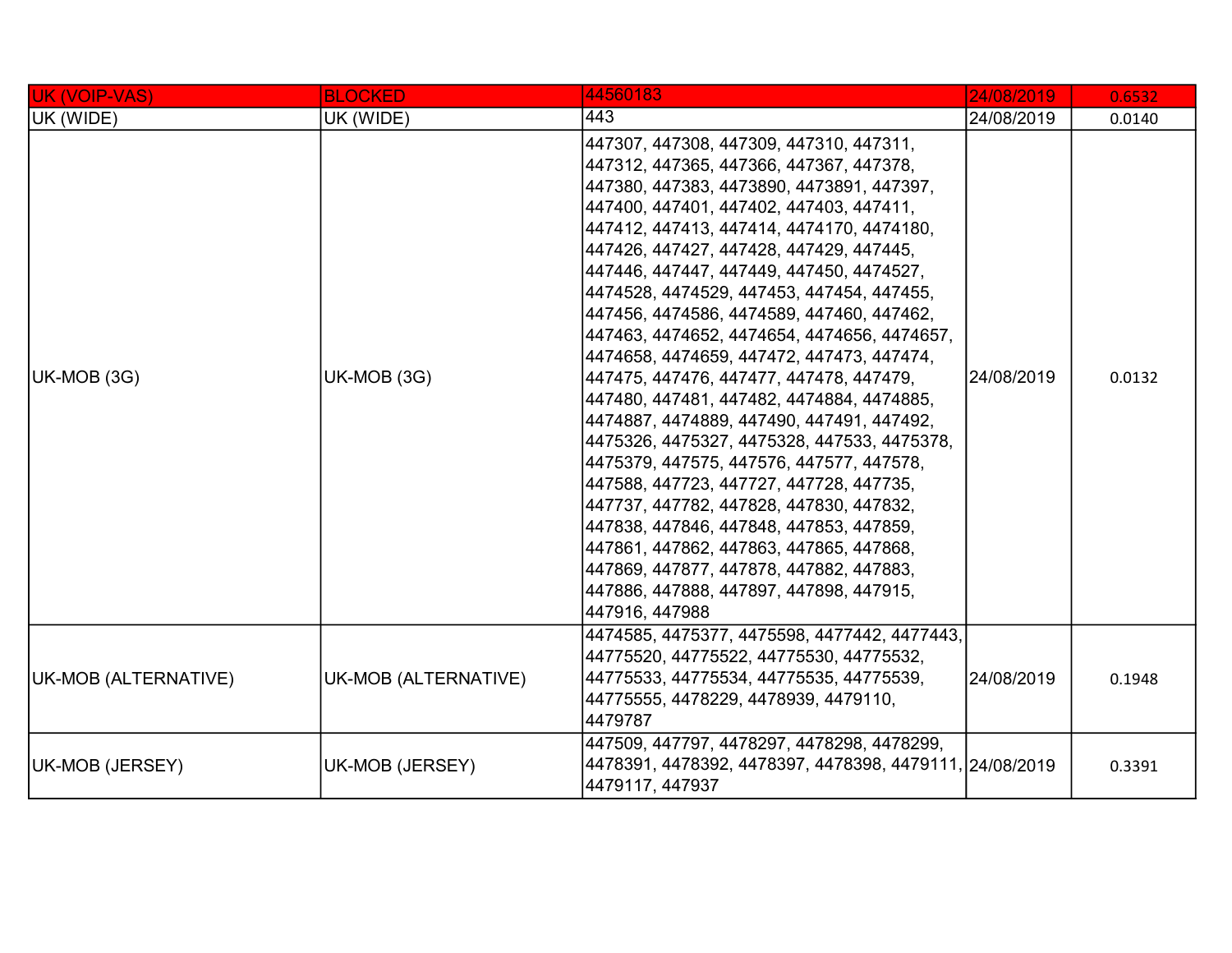| UK-MOB (LYCA) | UK-MOB (LYCA) | 447404, 447405, 4474173, 4474174, 4474175,<br>447424, 447438, 4474400, 4474401, 4474402,<br>24/08/2019<br>4474403, 4474404, 4474405, 4474406, 4474407,<br>447448, 447459, 447466                                                                                                                                                                                                                                                                                                                                                                                                                                                                                                                                                                                                                                                                                                                                                                                                                                                                                                                                                                                                                                                                                                                                                                            | 0.0132 |
|---------------|---------------|-------------------------------------------------------------------------------------------------------------------------------------------------------------------------------------------------------------------------------------------------------------------------------------------------------------------------------------------------------------------------------------------------------------------------------------------------------------------------------------------------------------------------------------------------------------------------------------------------------------------------------------------------------------------------------------------------------------------------------------------------------------------------------------------------------------------------------------------------------------------------------------------------------------------------------------------------------------------------------------------------------------------------------------------------------------------------------------------------------------------------------------------------------------------------------------------------------------------------------------------------------------------------------------------------------------------------------------------------------------|--------|
| UK-MOB (O2)   | UK-MOB (O2)   | 447395, 447430, 447431, 447461, 447489,<br>447499, 44751, 447521, 447522, 447523,<br>447525, 447526, 44754, 44756, 44759, 447701,<br>447702, 447703, 447704, 447705, 447706,<br>447707, 447708, 447709, 447710, 447711,<br>447712, 447713, 447714, 447715, 447716,<br>447718, 447719, 447720, 447724, 447725,<br>447729, 447730, 447731, 447732, 447734,<br>447736, 447738, 447739, 447740, 447742,<br>447743, 447745, 447746, 447749, 447750,<br>447751, 447752, 4477531, 4477532, 4477533,<br>4477534, 4477535, 4477536, 4477537, 4477538,<br>4477539, 447754, 447756, 447759, 447761,<br>447762, 447763, 447764, 447783, 447784,<br>447793, 447801, 447802, 447803, 447808,<br>24/08/2019<br>447809, 447819, 447820, 447821, 447834,<br>447835, 447840, 447841, 447842, 447843,<br>447844, 447845, 447849, 447850, 447851,<br>447856, 447857, 447858, 447860, 4478640,<br>4478641, 4478642, 4478643, 4478645, 4478646,<br>4478647, 4478648, 4478649, 447871, 4478720,<br>4478721, 4478723, 4478724, 4478725, 4478726,<br>4478728, 4478729, 447873, 4478740, 4478741,<br> 4478742, 4478743, 4478746, 4478747, 4478748,<br>4478749, 447885, 447889, 4478923, 4478924,<br>4478926, 4478927, 4478928, 4478929, 4478932,<br>4478934, 4478935, 4478936, 4478937, 447894,<br>447895, 447902, 447907, 447912, 447921,<br>447922, 447923, 447925, 447926, 447927, | 0.0132 |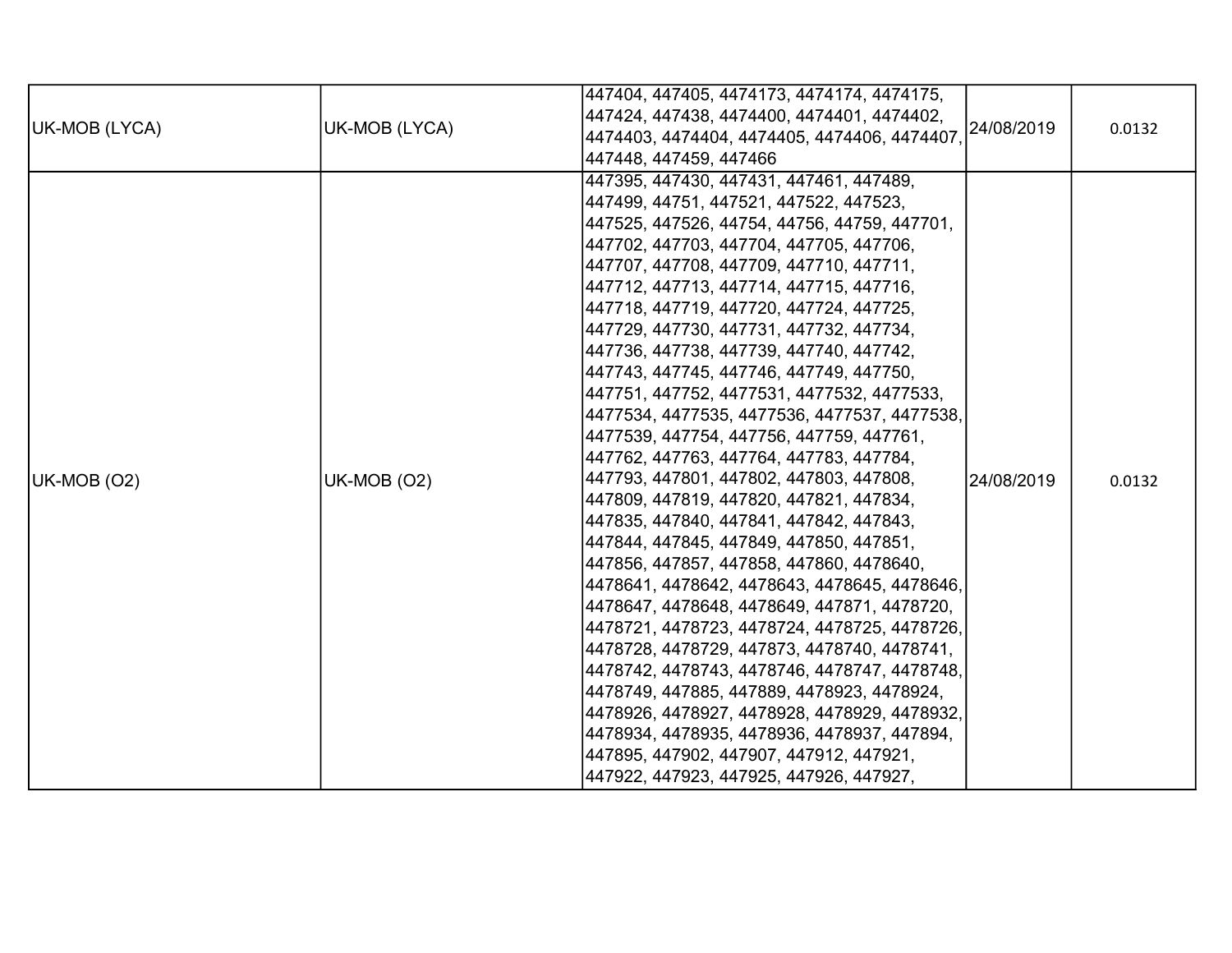| UK-MOB (ORANGE)     | UK-MOB (ORANGE) | 447409, 447410, 447416, 447419, 447420,<br> 447421, 447422, 447527, 447528, 447529,<br> 447530, 447531, 4475320, 4475321, 4475322,<br> 4475323, 4475324, 4475325, 447536, 447556,<br> 447579, 447580, 447581, 447582, 447583,<br> 447772, 447773, 447779, 447790, 447791,<br> 447792, 447794, 447800, 447805, 447807,<br> 447811, 447812, 447813, 447814, 447815,<br> 447816, 447817, 447837, 447854, 447855,<br> 447866, 447870, 447875, 447890, 447891,<br> 447896, 447929, 447964, 447965, 447966,<br> 447967, 447968, 447969, 447970, 447971,<br> 447972, 447973, 447974, 447975, 447976,<br> 447977, 447980, 447989 | l24/08/2019 | 0.0132 |
|---------------------|-----------------|--------------------------------------------------------------------------------------------------------------------------------------------------------------------------------------------------------------------------------------------------------------------------------------------------------------------------------------------------------------------------------------------------------------------------------------------------------------------------------------------------------------------------------------------------------------------------------------------------------------------------|-------------|--------|
| UK-MOB (OTHERS)     | UK-MOB (OTHERS) | 447                                                                                                                                                                                                                                                                                                                                                                                                                                                                                                                                                                                                                      | 24/08/2019  | 0.0378 |
| <b>UK-MOB (PNS)</b> | UK-MOB (PNS)    | 4470                                                                                                                                                                                                                                                                                                                                                                                                                                                                                                                                                                                                                     | 24/08/2019  | 0.2566 |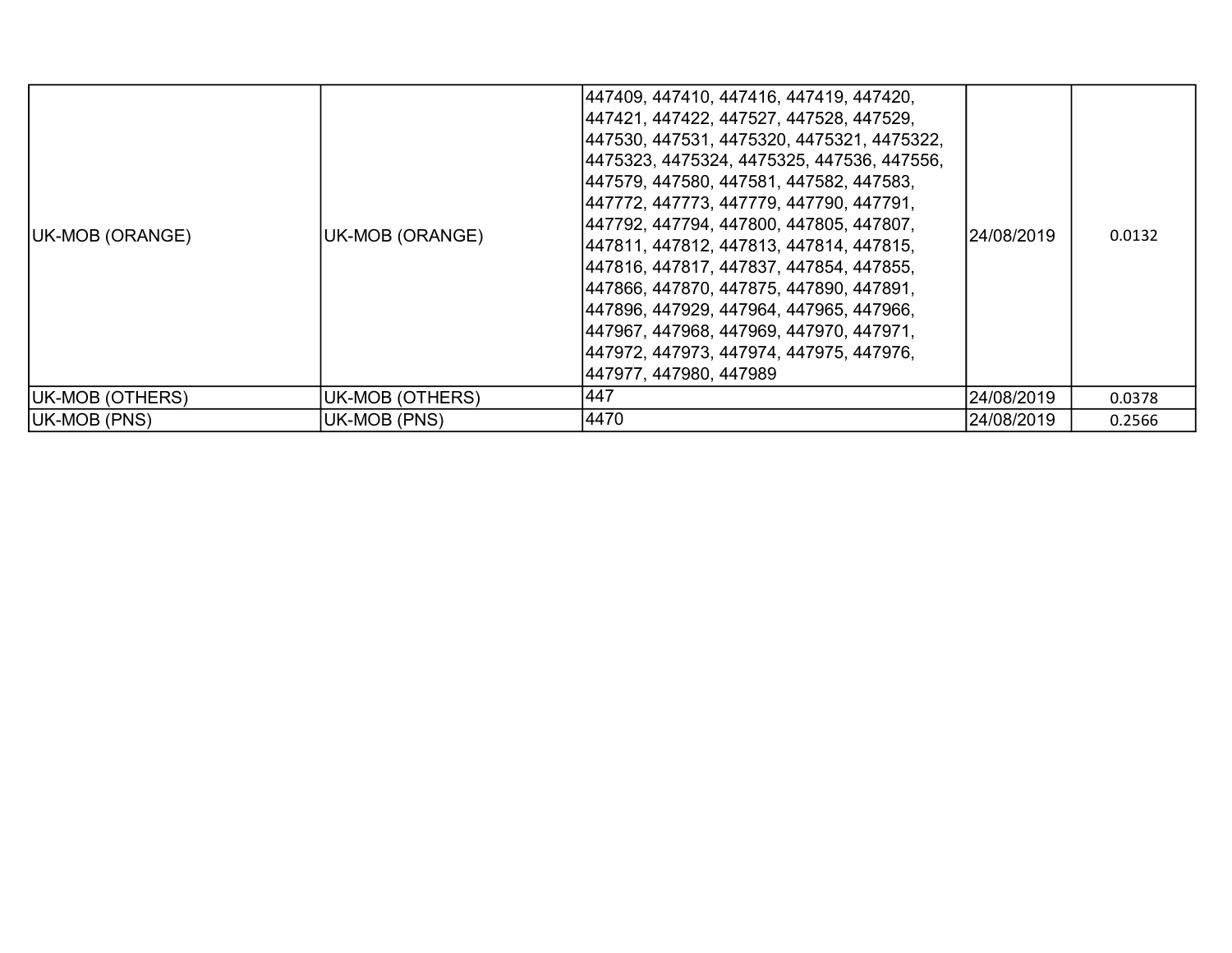| UK-MOB (TIER 1) | UK-MOB (TIER 1) | 447305, 447306, 4473681, 4473682, 4473683,<br> 4473684, 4473685, 4473686, 4473688, 4473689,<br> 4473780, 4473896, 4474060, 4474061, 4474062,<br> 4474063, 4474064, 4474066, 4474067, 4474068,<br> 4474080, 4474081, 4474082, 4474088, 4474089,<br> 4474176, 4474177, 4474182, 4474183, 4474185,<br> 4474186, 4474188, 4474390, 4474409, 4474413,<br> 4474414, 4474419, 4474510, 4474511, 4474512,<br> 4474513, 4474514, 4474518, 4474519, 4474570,<br>4474571, 4474573, 4474575, 4474580, 4474581, 24/08/2019<br> 4474583, 4474584, 4474587, 4474588, 4474650,<br> 4474651, 4474882, 4474883, 4474888, 4475200,<br> 4475202, 4475206, 4475207, 4475588, 4475594,<br> 4475599, 4475718, 4475891, 4475892, 4475893,<br> 4475894, 4475895, 4475896, 4475897, 4477000,<br> 4477552, 44775531, 44775536, 44775537,<br> 44775538, 44775547, 44775551, 44775552,<br> 44775553, 44775554, 44775556, 44775557,<br> 44775558, 44775559, 4478220, 4478222,<br> 4478226, 4478227, 4478644, 4478722, 4478730,<br> 4478745, 4478920, 4478921, 4478925, 4478930,<br> 4478931, 4478938, 4479112, 4479118, 4479245,<br>4479780, 4479781, 4479782, 4479783, 4479784,<br>4479786, 4479788, 4479789 |  | 0.0378 |
|-----------------|-----------------|---------------------------------------------------------------------------------------------------------------------------------------------------------------------------------------------------------------------------------------------------------------------------------------------------------------------------------------------------------------------------------------------------------------------------------------------------------------------------------------------------------------------------------------------------------------------------------------------------------------------------------------------------------------------------------------------------------------------------------------------------------------------------------------------------------------------------------------------------------------------------------------------------------------------------------------------------------------------------------------------------------------------------------------------------------------------------------------------------------------------------------------------------------------------------------|--|--------|
|-----------------|-----------------|---------------------------------------------------------------------------------------------------------------------------------------------------------------------------------------------------------------------------------------------------------------------------------------------------------------------------------------------------------------------------------------------------------------------------------------------------------------------------------------------------------------------------------------------------------------------------------------------------------------------------------------------------------------------------------------------------------------------------------------------------------------------------------------------------------------------------------------------------------------------------------------------------------------------------------------------------------------------------------------------------------------------------------------------------------------------------------------------------------------------------------------------------------------------------------|--|--------|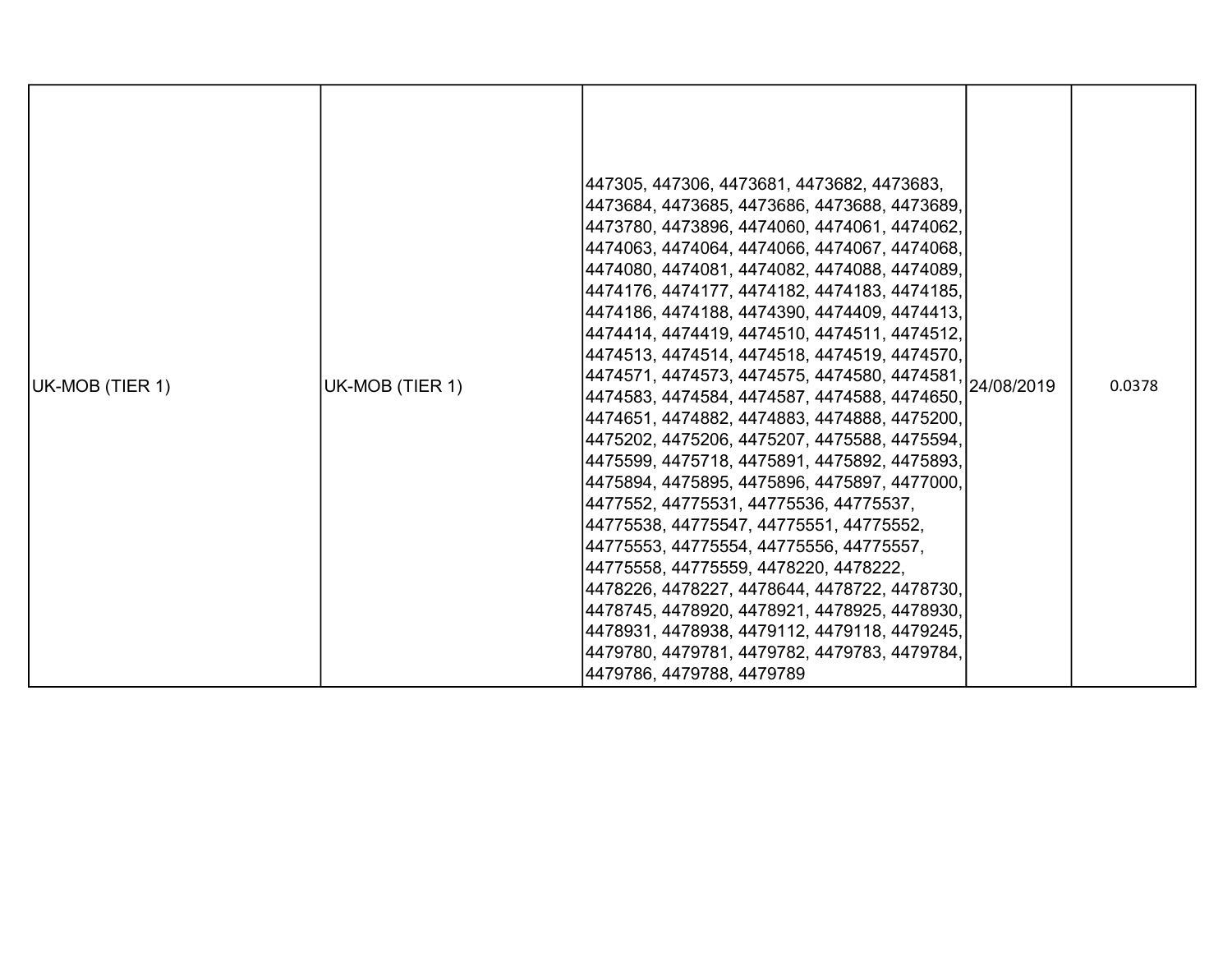| UK-MOB (T-MOBILE) | UK-MOB (T-MOBILE) | 447300, 447301, 447302, 447303, 447304,<br> 447375, 447376, 447377, 447396, 447398,<br> 447399, 447415, 447432, 447433, 447434,<br> 447483, 447484, 447485, 447486, 447487,<br> 447494, 447495, 447496, 447497, 447498,<br> 447504, 447505, 447506, 447507, 447508,<br> 447534, 447535, 447538, 447539, 447550,<br> 447572, 447573, 447574, 447722, 447726,<br> 447757, 447758, 447777, 447804, 447806,<br> 447847, 447852, 447903, 447904, 447905,<br> 447906, 447908, 447910, 447913, 447914,<br> 447930, 447931, 447932, 447939, 44794,<br> 447950, 447951, 447952, 447953, 447954,<br> 447956, 447957, 447958, 447959, 447960,<br> 447961, 447962, 447963, 447981, 447982,<br> 447983, 447984, 447985, 447986, 447987 | 24/08/2019 | 0.0132 |
|-------------------|-------------------|---------------------------------------------------------------------------------------------------------------------------------------------------------------------------------------------------------------------------------------------------------------------------------------------------------------------------------------------------------------------------------------------------------------------------------------------------------------------------------------------------------------------------------------------------------------------------------------------------------------------------------------------------------------------------------------------------------------------------|------------|--------|
|-------------------|-------------------|---------------------------------------------------------------------------------------------------------------------------------------------------------------------------------------------------------------------------------------------------------------------------------------------------------------------------------------------------------------------------------------------------------------------------------------------------------------------------------------------------------------------------------------------------------------------------------------------------------------------------------------------------------------------------------------------------------------------------|------------|--------|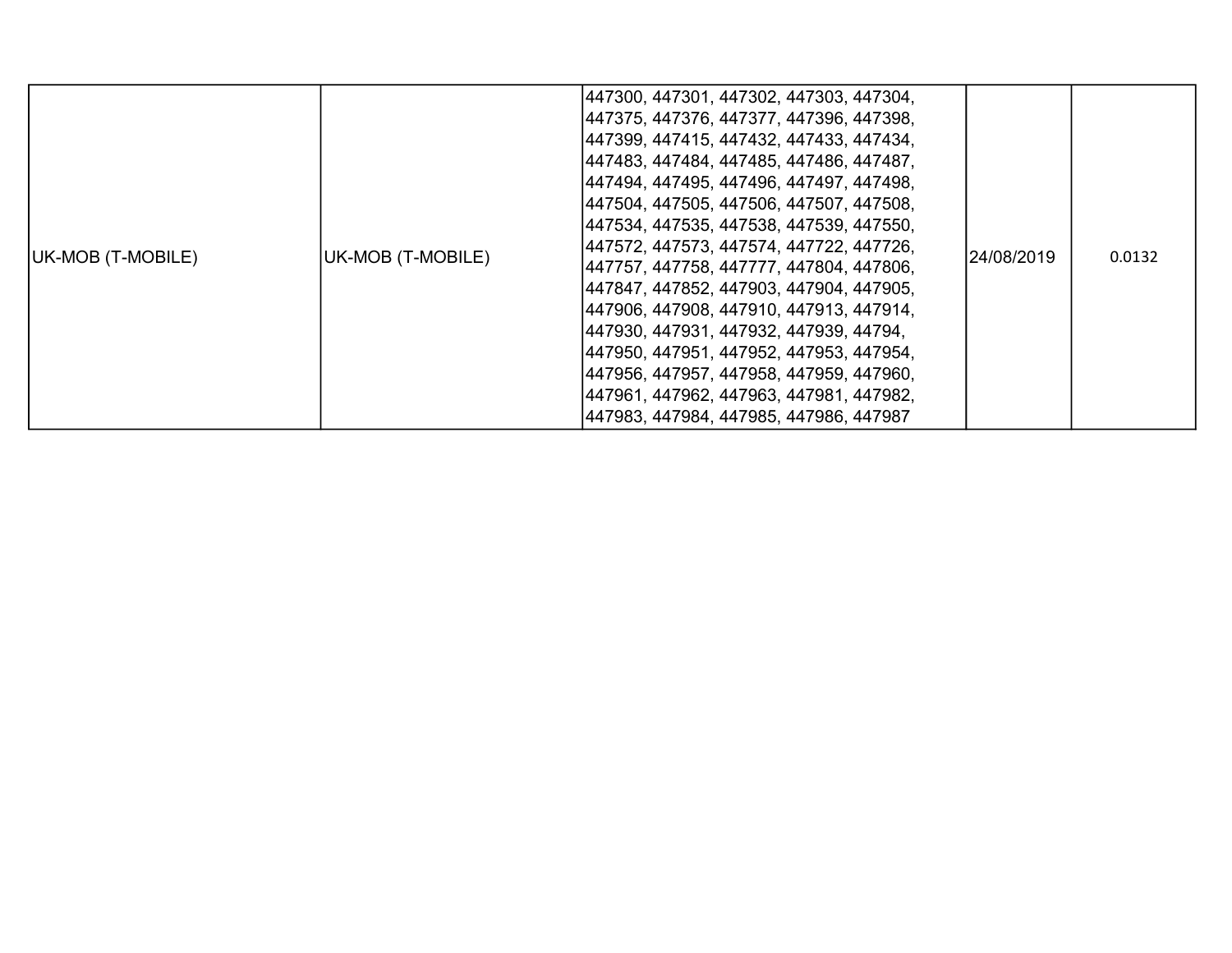| UK-MOB (VODAFONE)         | UK-MOB (VODAFONE)              | 447340, 447341, 447342, 4473687, 447379,<br> 447384, 447385, 447386, 447387, 447388,<br> 4473897, 4473898, 447391, 447392, 447393,<br> 447407, 447423, 447425, 447435, 447436,<br> 447437, 4474416, 447442, 447443, 447444,<br> 447464, 447467, 447468, 447469, 447470,<br>447471, 447493, 447500, 447501, 447502,<br>447503, 4475374, 447551, 447552, 447553,<br>447554, 447555, 447557, 447570, 447584,<br>447585, 447586, 447587, 447717, 447721,<br>447733, 447741, 447747, 447748, 447760,<br>447765, 447766, 447767, 447768, 447769,<br>447770, 447771, 447774, 447775, 447776,<br>447778, 447780, 447785, 447786, 447787,<br> 447788, 447789, 447795, 447796, 447798,<br> 447799, 447810, 447818, 4478228, 447823,<br> 447824, 447825, 447826, 447827, 447831,<br> 447833, 447836, 4478361, 4478369, 447867,<br>447876, 447879, 447880, 447881, 447884,<br>447887, 447899, 447900, 447901, 447909,<br>447917, 447918, 447919, 447920, 447979,<br>447990 | 24/08/2019 | 0.0132 |
|---------------------------|--------------------------------|----------------------------------------------------------------------------------------------------------------------------------------------------------------------------------------------------------------------------------------------------------------------------------------------------------------------------------------------------------------------------------------------------------------------------------------------------------------------------------------------------------------------------------------------------------------------------------------------------------------------------------------------------------------------------------------------------------------------------------------------------------------------------------------------------------------------------------------------------------------------------------------------------------------------------------------------------------------|------------|--------|
| <b>IUKRAINE</b>           | <b>UKRAINE</b>                 | 380                                                                                                                                                                                                                                                                                                                                                                                                                                                                                                                                                                                                                                                                                                                                                                                                                                                                                                                                                            | 24/08/2019 | 0.1282 |
| UKRAINE (SPECIAL SVC)     | <b>UKRAINE (SPECIAL SVC)</b>   | 38070010, 38089                                                                                                                                                                                                                                                                                                                                                                                                                                                                                                                                                                                                                                                                                                                                                                                                                                                                                                                                                | 24/08/2019 | 0.1281 |
| UKRAINE-DONETSK           | UKRAINE-DONETSK                | 38062, 380642, 380643, 380644, 380645,<br>380647                                                                                                                                                                                                                                                                                                                                                                                                                                                                                                                                                                                                                                                                                                                                                                                                                                                                                                               | 24/08/2019 | 0.1282 |
| UKRAINE-KIEV              | <b>UKRAINE-KIEV</b>            | 38044                                                                                                                                                                                                                                                                                                                                                                                                                                                                                                                                                                                                                                                                                                                                                                                                                                                                                                                                                          | 24/08/2019 | 0.1282 |
| UKRAINE-MOB (INTERTELE)   | UKRAINE-MOB (INTERTELE)        | 38094                                                                                                                                                                                                                                                                                                                                                                                                                                                                                                                                                                                                                                                                                                                                                                                                                                                                                                                                                          | 24/08/2019 | 0.1854 |
| UKRAINE-MOB (KYIV STAR)   | UKRAINE-MOB (KYIV STAR)        | 38067, 38068, 38096, 38097, 38098                                                                                                                                                                                                                                                                                                                                                                                                                                                                                                                                                                                                                                                                                                                                                                                                                                                                                                                              | 24/08/2019 | 0.2179 |
| UKRAINE-MOB (LIFECELL)    | <b>UKRAINE-MOB (LIFECELL)</b>  | 38063, 38073, 38093                                                                                                                                                                                                                                                                                                                                                                                                                                                                                                                                                                                                                                                                                                                                                                                                                                                                                                                                            | 24/08/2019 | 0.2277 |
| UKRAINE-MOB (PRS)         | UKRAINE-MOB (PRS)              | 3808929                                                                                                                                                                                                                                                                                                                                                                                                                                                                                                                                                                                                                                                                                                                                                                                                                                                                                                                                                        | 24/08/2019 | 0.1281 |
| UKRAINE-MOB (TELESYSTEMS) | UKRAINE-MOB (TELESYSTEMS 38092 |                                                                                                                                                                                                                                                                                                                                                                                                                                                                                                                                                                                                                                                                                                                                                                                                                                                                                                                                                                | 24/08/2019 | 0.1854 |
| UKRAINE-MOB (TRIMOB)      | UKRAINE-MOB (TRIMOB)           | 38091                                                                                                                                                                                                                                                                                                                                                                                                                                                                                                                                                                                                                                                                                                                                                                                                                                                                                                                                                          | 24/08/2019 | 0.1854 |
| UKRAINE-MOB (VODAFONE)    | UKRAINE-MOB (VODAFONE)         | 38050, 38066, 38095, 38099                                                                                                                                                                                                                                                                                                                                                                                                                                                                                                                                                                                                                                                                                                                                                                                                                                                                                                                                     | 24/08/2019 | 0.2205 |
| URUGUAY                   | <b>URUGUAY</b>                 | 598                                                                                                                                                                                                                                                                                                                                                                                                                                                                                                                                                                                                                                                                                                                                                                                                                                                                                                                                                            | 24/08/2019 | 0.0488 |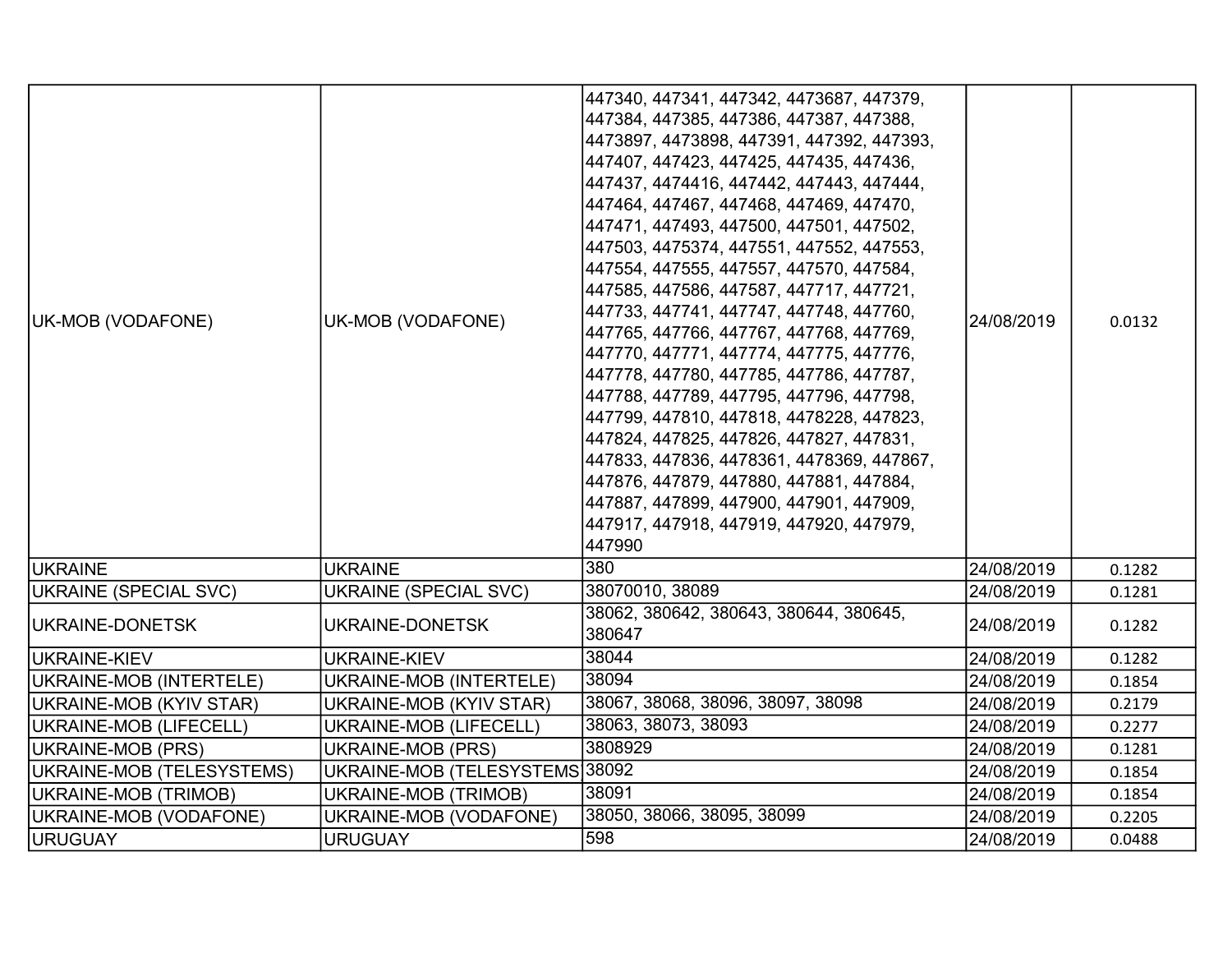| URUGUAY-MOB (CLARO)      | URUGUAY-MOB (CLARO)         | 59896, 59897                                                                                                                                                                                                                                                                                                                                                                                                                                                                                                                                                                                                                                                                                                                                                                                                                                                                                                                                                                                                                                                                                                                                                                                                                                                                                                                                                                                                                                                                                                                                   | 24/08/2019 | 0.0750 |
|--------------------------|-----------------------------|------------------------------------------------------------------------------------------------------------------------------------------------------------------------------------------------------------------------------------------------------------------------------------------------------------------------------------------------------------------------------------------------------------------------------------------------------------------------------------------------------------------------------------------------------------------------------------------------------------------------------------------------------------------------------------------------------------------------------------------------------------------------------------------------------------------------------------------------------------------------------------------------------------------------------------------------------------------------------------------------------------------------------------------------------------------------------------------------------------------------------------------------------------------------------------------------------------------------------------------------------------------------------------------------------------------------------------------------------------------------------------------------------------------------------------------------------------------------------------------------------------------------------------------------|------------|--------|
| URUGUAY-MOB (MOVISTAR)   | URUGUAY-MOB (MOVISTAR)      | 59893, 59894, 59895                                                                                                                                                                                                                                                                                                                                                                                                                                                                                                                                                                                                                                                                                                                                                                                                                                                                                                                                                                                                                                                                                                                                                                                                                                                                                                                                                                                                                                                                                                                            | 24/08/2019 | 0.1410 |
| URUGUAY-MOB (OTHERS)     | <b>URUGUAY-MOB (OTHERS)</b> | 5989                                                                                                                                                                                                                                                                                                                                                                                                                                                                                                                                                                                                                                                                                                                                                                                                                                                                                                                                                                                                                                                                                                                                                                                                                                                                                                                                                                                                                                                                                                                                           | 24/08/2019 | 0.1421 |
| URUGUAY-MONTEVIDEO       | URUGUAY-MONTEVIDEO          | 5982                                                                                                                                                                                                                                                                                                                                                                                                                                                                                                                                                                                                                                                                                                                                                                                                                                                                                                                                                                                                                                                                                                                                                                                                                                                                                                                                                                                                                                                                                                                                           | 24/08/2019 | 0.0331 |
| <b>US VIRGIN ISLANDS</b> | <b>US VIRGIN ISLANDS</b>    | 1340                                                                                                                                                                                                                                                                                                                                                                                                                                                                                                                                                                                                                                                                                                                                                                                                                                                                                                                                                                                                                                                                                                                                                                                                                                                                                                                                                                                                                                                                                                                                           | 24/08/2019 | 0.0687 |
| <b>USA</b>               | <b>USA</b>                  | 1210, 1212, 1213, 1214, 1215, 1216, 1217, 1218,<br>1219, 1220, 1223, 1224, 1225, 1228, 1229, 1231,<br>1234, 1239, 1240, 1248, 1251, 1252, 1253, 1254,<br>1256, 1260, 1262, 1267, 1269, 1270, 1272, 1276,<br>1279, 1281, 1301, 1302, 1303, 1304, 1305, 1307,<br>1308, 1309, 1310, 1312, 1313, 1314, 1315, 1316,<br>1317, 1318, 1319, 1320, 1321, 1323, 1325, 1330,<br>1331, 1332, 1334, 1336, 1337, 1339, 1346, 1347,<br>1351, 1352, 1360, 1361, 1364, 1380, 1385, 1386,<br>1401, 1402, 1404, 1405, 1406, 1407, 1408, 1409,<br>1410, 1412, 1413, 1414, 1415, 1417, 1419, 1423,<br>1424, 1425, 1430, 1432, 1434, 1435, 1440, 1442,<br>1443, 1445, 1458, 1463, 1469, 1470, 1475, 1478,<br>1479, 1480, 1484, 1501, 1502, 1503, 1504, 1505,<br>1507, 1508, 1509, 1510, 1512, 1513, 1515, 1516, 24/08/2019<br>1517, 1518, 1520, 1530, 1531, 1534, 1539, 1540,<br>1541, 1551, 1559, 1561, 1562, 1563, 1564, 1567,<br>1570, 1571, 1573, 1574, 1575, 1580, 1585, 1586,<br>1601, 1602, 1603, 1605, 1606, 1607, 1608, 1609,<br>1610, 1612, 1614, 1615, 1616, 1617, 1618, 1619,<br>1620, 1623, 1626, 1628, 1629, 1630, 1631, 1636,<br>1640, 1641, 1646, 1650, 1651, 1657, 1660, 1661,<br>1662, 1667, 1669, 1678, 1680, 1681, 1682, 1701,<br>1702, 1703, 1704, 1706, 1707, 1708, 1710, 1712,<br>1713, 1714, 1715, 1716, 1717, 1718, 1719, 1720,<br>1724, 1725, 1726, 1727, 1731, 1732, 1734, 1737,<br>1740, 1743, 1747, 1754, 1757, 1760, 1762, 1763,<br>1765, 1769, 1770, 1772, 1773, 1774, 1775, 1779,<br>1781, 1785, 1786, 1801, 1802, 1803, 1804, 1805, |            | 0.0687 |
| USA (ALASKA)             | USA (ALASKA)                | 1907                                                                                                                                                                                                                                                                                                                                                                                                                                                                                                                                                                                                                                                                                                                                                                                                                                                                                                                                                                                                                                                                                                                                                                                                                                                                                                                                                                                                                                                                                                                                           | 24/08/2019 | 0.0687 |
| USA (HAWAII)             | USA (HAWAII)                | 1808                                                                                                                                                                                                                                                                                                                                                                                                                                                                                                                                                                                                                                                                                                                                                                                                                                                                                                                                                                                                                                                                                                                                                                                                                                                                                                                                                                                                                                                                                                                                           | 24/08/2019 | 0.0687 |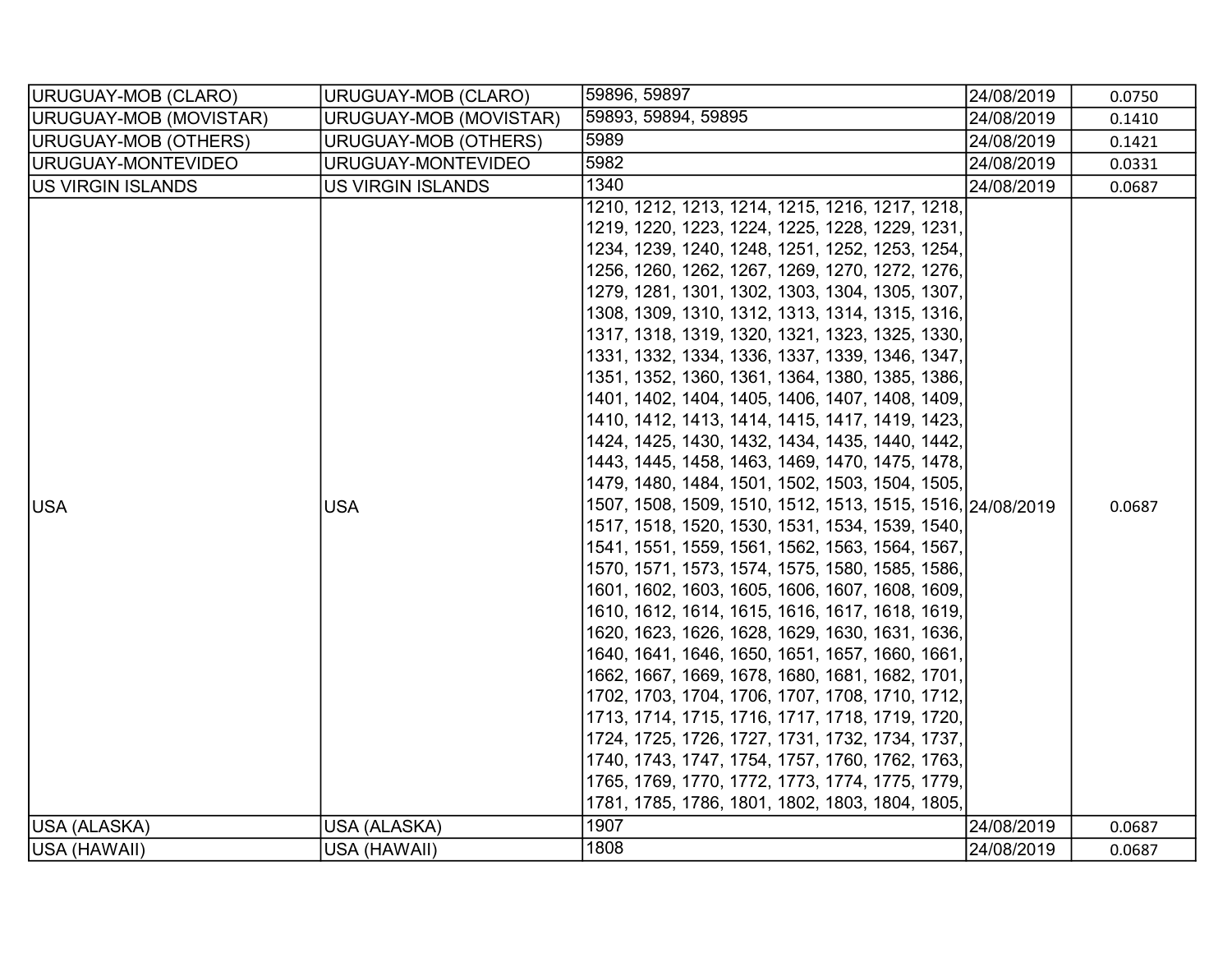| USA (TOLL-FREE)              | USA (TOLL-FREE)          | 1800, 1833, 1844, 1855, 1866, 1877, 1880, 1888  24/08/2019 |            | 0.0046 |
|------------------------------|--------------------------|------------------------------------------------------------|------------|--------|
| <b>IUZBEKISTAN</b>           | <b>UZBEKISTAN</b>        | 1998                                                       | 24/08/2019 | 0.0872 |
| UZBEKISTAN-MOB (BEELINE)     | UZBEKISTAN-MOB (BEELINE) | 99890, 99891                                               | 24/08/2019 | 0.0872 |
| UZBEKISTAN-MOB (MTS)         | UZBEKISTAN-MOB (MTS)     | 99892, 99897                                               | 24/08/2019 | 0.0872 |
| UZBEKISTAN-MOB (OTHERS)      | UZBEKISTAN-MOB (OTHERS)  | 9989                                                       | 24/08/2019 | 0.0872 |
| UZBEKISTAN-MOB (UCELL)       | UZBEKISTAN-MOB (UCELL)   | 99893, 99894                                               | 24/08/2019 | 0.0872 |
| <b>IUZBEKISTAN-TASHKENT</b>  | UZBEKISTAN-TASHKENT      | 998711, 998712, 998713                                     | 24/08/2019 | 0.0872 |
| <b>VANUATU</b>               | <b>BLOCKED</b>           | 678                                                        | 24/08/2019 | 0.9031 |
| <b>VANUATU-MOB (DIGICEL)</b> | <b>BLOCKED</b>           | 67830, 67833, 67835, 6785                                  | 24/08/2019 | 1.0171 |
| <b>VENEZUELA</b>             | <b>VENEZUELA</b>         | 58                                                         | 24/08/2019 | 0.0110 |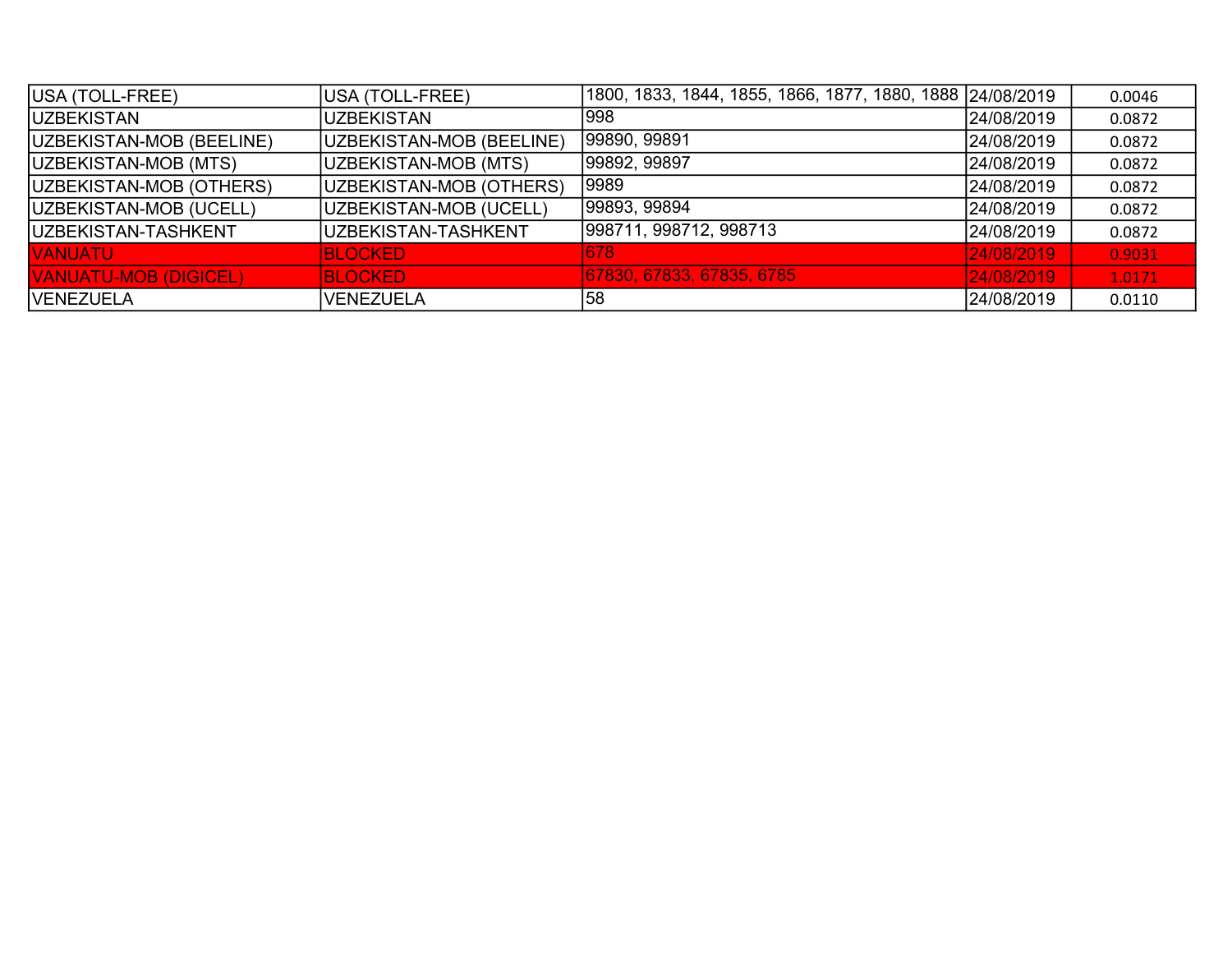|                     |                            | 58234682, 58234771, 58234772, 58235351, |            |        |
|---------------------|----------------------------|-----------------------------------------|------------|--------|
|                     |                            |                                         |            |        |
|                     |                            | 58235352, 58235651, 58235652, 58235741, |            |        |
|                     |                            | 58235742, 58237231, 58237241, 58237311, |            |        |
|                     |                            | 58237321, 58237411, 58237421, 58237511, |            |        |
|                     |                            | 58237521, 58238231, 58238232, 58238471, |            |        |
|                     |                            | 58238472, 58238541, 58238542, 58238651, |            |        |
|                     |                            | 58238652, 58239391, 58239392, 58240701, |            |        |
|                     |                            | 58240702, 58240703, 58241412, 58241451, |            |        |
|                     |                            | 58241452, 58241921, 58241922, 58242421, |            |        |
|                     |                            | 58242422, 58243431, 58243432, 58243951, |            |        |
|                     |                            | 58243952, 58244241, 58244242, 58244251, |            |        |
|                     |                            | 58244252, 58244441, 58244442, 58245451, |            |        |
|                     |                            | 58245452, 58245541, 58245542, 58246461, |            |        |
|                     |                            | 58246462, 58246551, 58246552, 58246661, |            |        |
| VENEZUELA (DIGITEL) | <b>VENEZUELA (DIGITEL)</b> | 58246662, 58246751, 58246752, 58247571, | 24/08/2019 | 0.0207 |
|                     |                            | 58247572, 58247631, 58247632, 58247700, |            |        |
|                     |                            | 58247704, 58247705, 58247706, 58247771, |            |        |
|                     |                            | 58247772, 58248951, 58249321, 58249322, |            |        |
|                     |                            | 58249941, 58249942, 58251240, 58251241, |            |        |
|                     |                            | 58251851, 58251852, 58252510, 58252511, |            |        |
|                     |                            | 58252512, 58253281, 58253282, 58253910, |            |        |
|                     |                            | 58253911, 58254481, 58254482, 58254681, |            |        |
|                     |                            | 58254682, 58255710, 58255711, 58256730, |            |        |
|                     |                            | 58256740, 58257740, 58258581, 58258582, |            |        |
|                     |                            | 58258621, 58258622, 58258851, 58258852, |            |        |
|                     |                            | 58259881, 58259882, 58259991, 58259992, |            |        |
|                     |                            | 58261201, 58261312, 58261411, 58261412, |            |        |
|                     |                            | 58262200, 58262210, 58262220, 58262230, |            |        |
|                     |                            | 58262270, 58263310, 58263340, 58264210, |            |        |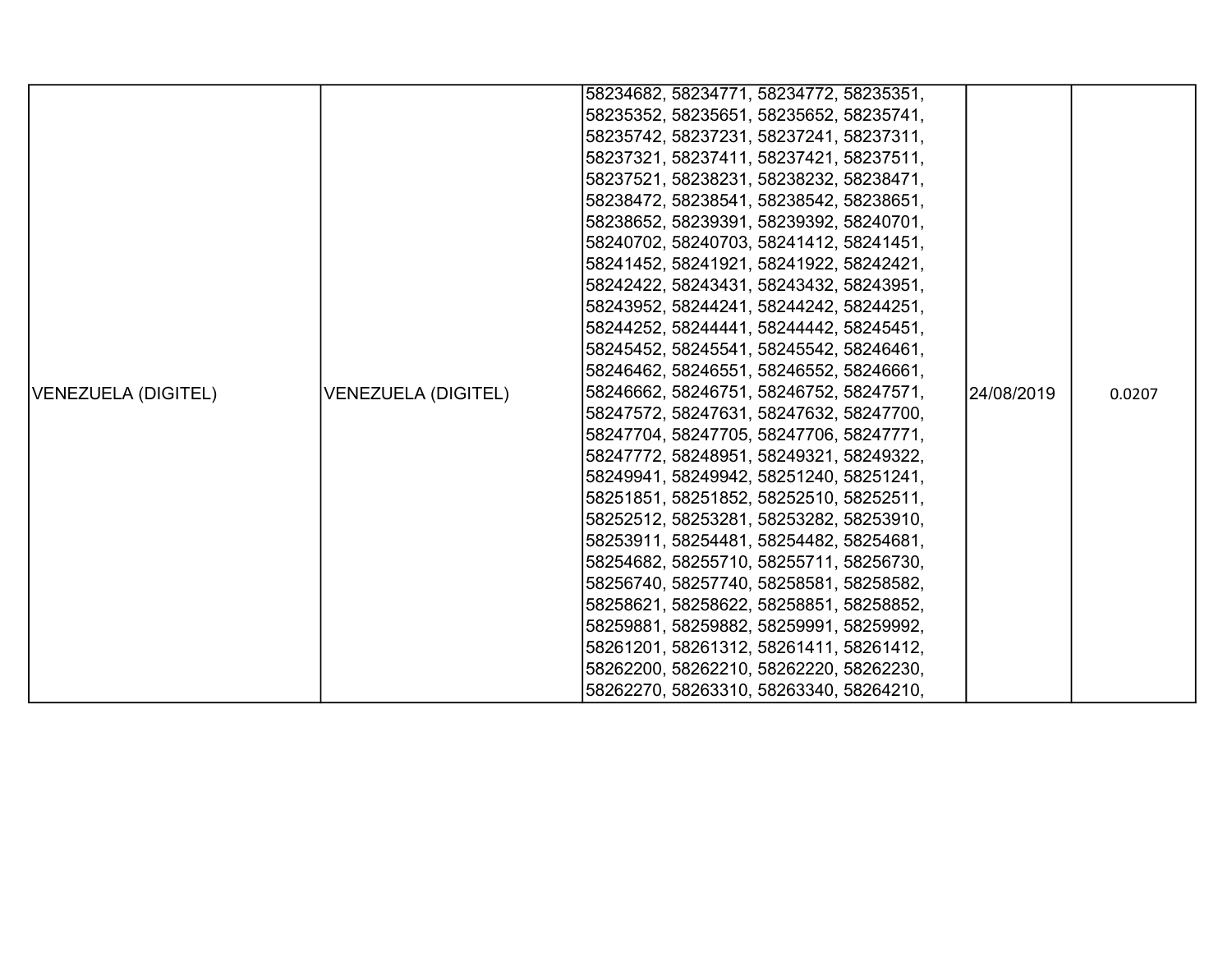| VENEZUELA (TELEFONICA) | <b>VENEZUELA (TELEFONICA)</b> | 58235500, 58235514, 58235515, 58237400,<br>58237414, 58238414, 58238500, 58238514,<br>58238515, 58239400, 58239414, 58239415,<br>58239500, 58239514, 58239515, 58239516,<br>58239600, 58240400, 58240414, 58240415,<br> 58240416, 58240417, 58240419, 58241200,<br>58241300, 58241413, 58241414, 58241415,<br>58241416, 58241417, 58241424, 58241513,<br> 58241514, 58241515, 58241516, 58241600,<br>58241613, 58241614, 58241615, 58241616,<br>58241617, 58241618, 58241619, 58241700,<br>58241714, 58241813, 58241814, 58241815,<br>58241816, 58241817, 58242401, 58242414,<br> 58242415, 58242416, 58242417, 58242500,<br> 58243200, 58243201, 58243214, 58243215,<br>58243216, 58243217, 58243218, 58243219,<br>58243220, 58243300, 58243414, 58243614,<br> 58243615, 58244400, 58244414, 58244415,<br> 58244416, 58244417, 58244418, 58244419,<br> 58244500, 58244514, 58244515, 58245400,<br> 58245414, 58245415, 58245500, 58245514,<br> 58245515, 58246400, 58246414, 58246415,<br> 58246416, 58246417, 58247414, 58247415,<br>58247417, 58247500, 58247514, 58247515,<br> 58247516, 58247517, 58247518, 58247519, | 24/08/2019 | 0.0178 |
|------------------------|-------------------------------|----------------------------------------------------------------------------------------------------------------------------------------------------------------------------------------------------------------------------------------------------------------------------------------------------------------------------------------------------------------------------------------------------------------------------------------------------------------------------------------------------------------------------------------------------------------------------------------------------------------------------------------------------------------------------------------------------------------------------------------------------------------------------------------------------------------------------------------------------------------------------------------------------------------------------------------------------------------------------------------------------------------------------------------------------------------------------------------------------------------------------|------------|--------|
|                        |                               | 58247520, 58247521, 58248400, 58248414,<br>58248415, 58249400, 58249414, 58249415,<br>58249416, 58249515, 58251414, 58251415,                                                                                                                                                                                                                                                                                                                                                                                                                                                                                                                                                                                                                                                                                                                                                                                                                                                                                                                                                                                              |            |        |
|                        |                               | 58251416, 58251417, 58251418, 58251419,                                                                                                                                                                                                                                                                                                                                                                                                                                                                                                                                                                                                                                                                                                                                                                                                                                                                                                                                                                                                                                                                                    |            |        |
| VENEZUELA-CARACAS      | <b>VENEZUELA-CARACAS</b>      | 58212                                                                                                                                                                                                                                                                                                                                                                                                                                                                                                                                                                                                                                                                                                                                                                                                                                                                                                                                                                                                                                                                                                                      | 24/08/2019 | 0.0115 |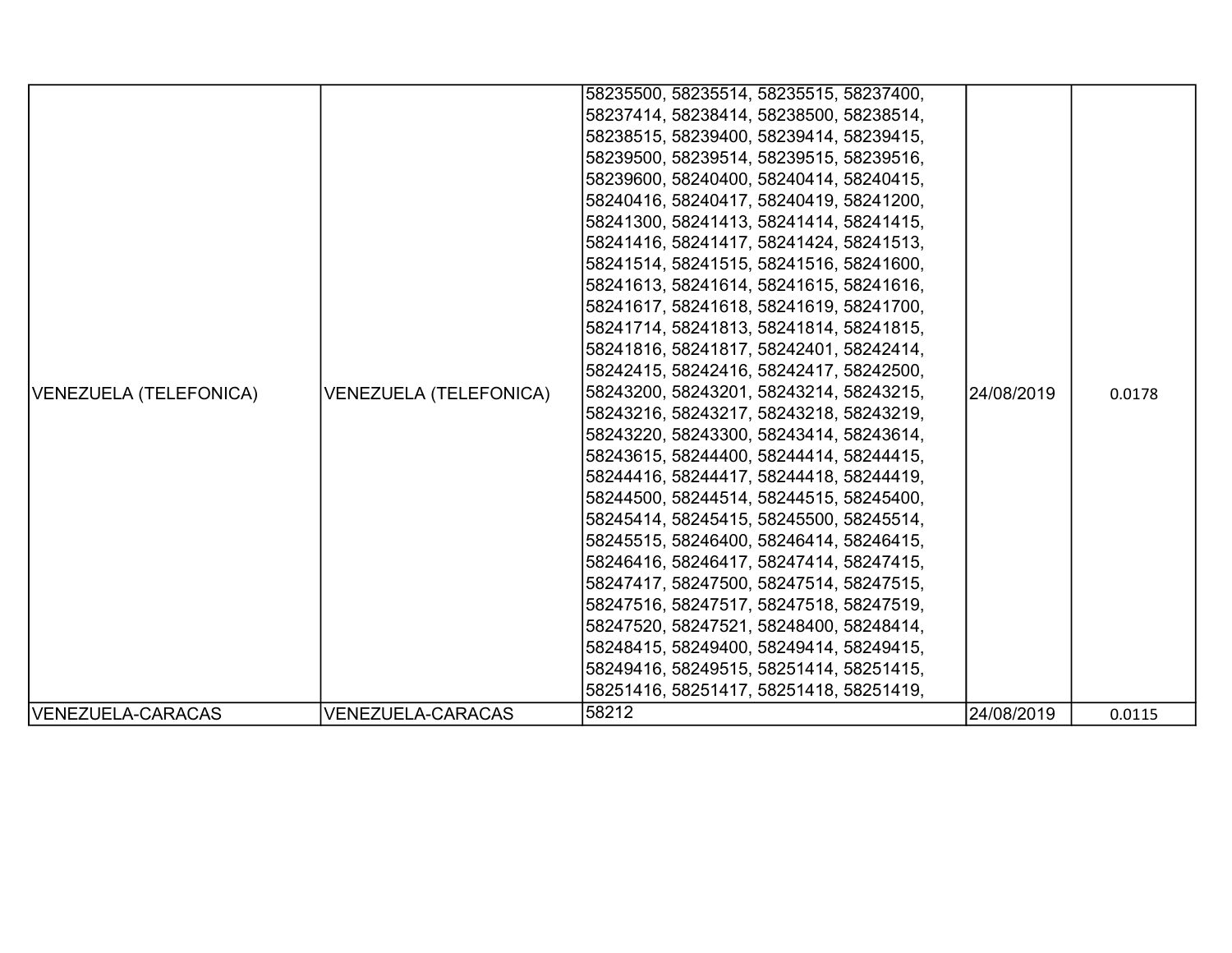|                          |                          | 5821231, 58212320, 58212335, 58212435,  |            |        |
|--------------------------|--------------------------|-----------------------------------------|------------|--------|
|                          |                          | 58212635, 58212650, 58212651, 58212688, |            |        |
|                          |                          | 58212710, 58212720, 58212735, 58212740, |            |        |
|                          |                          | 58212750, 58212770, 58212771, 58212772, |            |        |
|                          |                          | 58212845, 58212935, 58234770, 58235773, |            |        |
|                          |                          | 58238773, 58239635, 58239688, 58239770, |            |        |
|                          |                          | 58239935, 58241335, 58241435, 58241635, |            |        |
|                          |                          | 58241688, 58241774, 58241775, 58241935, |            |        |
|                          |                          | 58242688, 58242780, 58243335, 58243535, |            |        |
|                          |                          | 58243635, 58243688, 58243740, 58243935, |            |        |
|                          |                          | 58244425, 58244635, 58244688, 58244773, |            |        |
|                          |                          | 58244935, 58245635, 58245688, 58245772, |            |        |
|                          |                          | 58245935, 58246688, 58246773, 58247688, |            |        |
|                          |                          | 58247773, 58249773, 58251335, 58251435, |            |        |
| VENEZUELA-CARACAS (DIGI) | VENEZUELA-CARACAS (DIGI) | 58251635, 58251688, 58251711, 58251720, | 24/08/2019 | 0.0207 |
|                          |                          | 58251935, 58252635, 58252779, 58252935, |            |        |
|                          |                          | 58253775, 58254635, 58254688, 58254775, |            |        |
|                          |                          | 58254935, 58255635, 58255688, 58255775, |            |        |
|                          |                          | 58255935, 58256688, 58256775, 58257688, |            |        |
|                          |                          | 58257775, 58258688, 58258773, 58259775, |            |        |
|                          |                          | 58261335, 58261435, 58261635, 58261688, |            |        |
|                          |                          | 58261770, 58261771, 58261772, 58261935, |            |        |
|                          |                          | 58262772, 58263772, 58264635, 58264688, |            |        |
|                          |                          | 58264772, 58264935, 58265635, 58265688, |            |        |
|                          |                          | 58265772, 58265935, 58266772, 58267688, |            |        |
|                          |                          | 58267772, 58268688, 58268775, 58269400, |            |        |
|                          |                          | 58269635, 58269688, 58269775, 58269935, |            |        |
|                          |                          | 58271635, 58271688, 58271771, 58271935, |            |        |
|                          |                          | 58272635, 58272772, 58272935, 58273335, |            |        |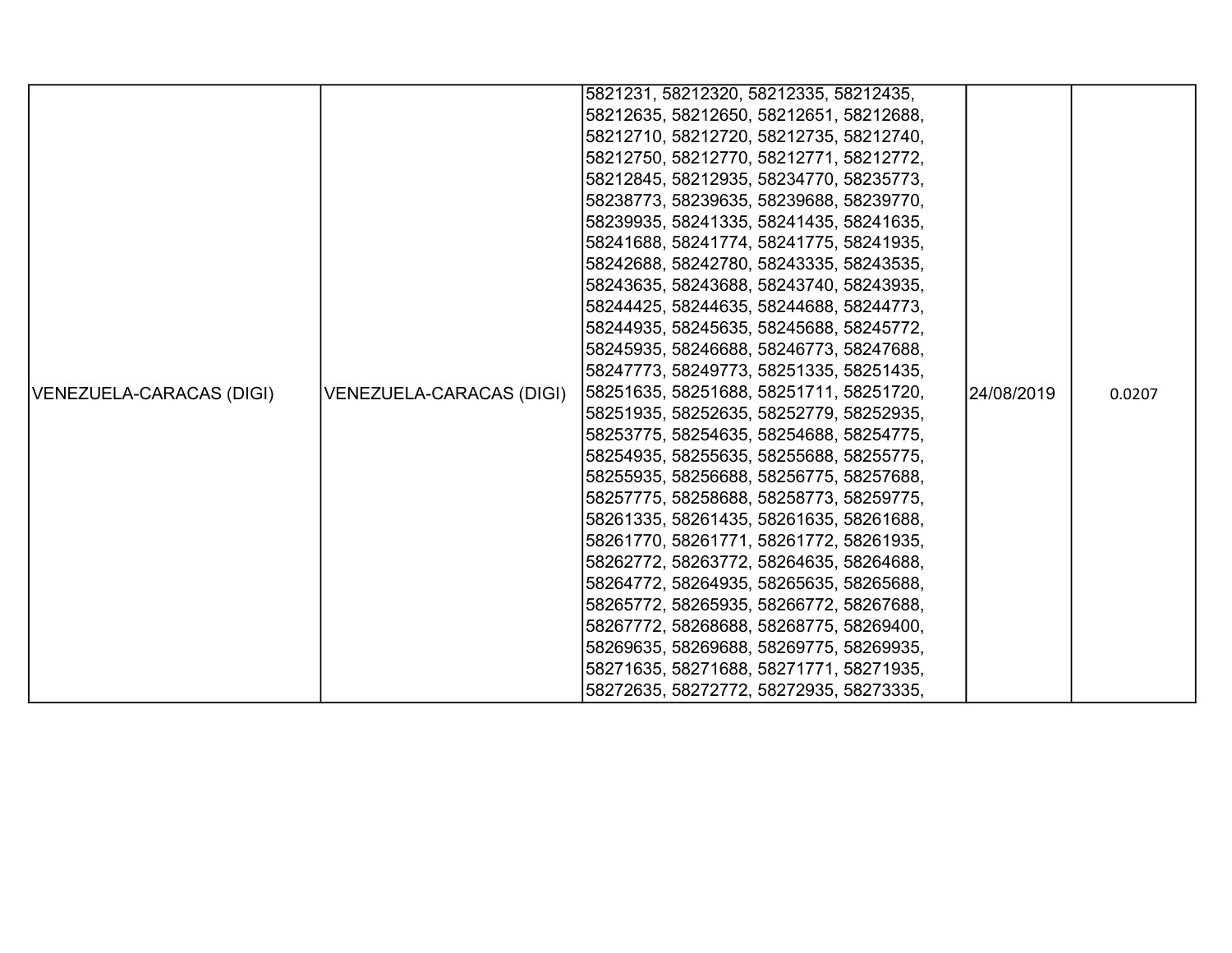| VENEZUELA-CARACAS (TELE) | VENEZUELA-CARACAS (TELE)              | 58212200, 58212210, 58212211, 58212212,<br>58212213, 58212214, 58212215, 58212216,<br>58212217, 58212219, 58212227, 58212229,<br>58212300, 58212324, 58212325, 58212326,<br>58212327, 58212329, 58212400, 58212414,<br>58212415, 58212416, 58212417, 58212418,<br>58212419, 58212421, 58212424, 58212425,<br>58212427, 58212428, 58212429, 58212514,<br>58212515, 58212516, 58212517, 58212518,<br>58212519, 58212524, 58212525, 58212526,<br>58212527, 58212528, 58212529, 58212600,<br>58212610, 58212613, 58212614, 58212615,<br>58212618, 58212619, 58212620, 58212621,<br>58212624, 58212625, 58212626, 58212627,<br>58212628, 58212629, 58212630, 58212643,<br>58212644, 58212645, 58212646, 58212647,<br>58212648, 58212649, 58212652, 58212653,<br>58212654, 58212655, 58212656, 58212657,<br>58212658, 58212659, 58212700, 58212714,<br>58212715, 58212716, 58212717, 58212718,<br>58212719, 58212721, 58212722, 58212723,<br>58212724, 58212725, 58212726, 58212727,<br>58212728, 58212729, 58212814, 58212815,<br>58212816, 58212817, 58212818, 58212819,<br>5821282, 58212914, 58212915, 58212917,<br>58212918, 58212919, 58212920 | 24/08/2019 | 0.0178 |
|--------------------------|---------------------------------------|------------------------------------------------------------------------------------------------------------------------------------------------------------------------------------------------------------------------------------------------------------------------------------------------------------------------------------------------------------------------------------------------------------------------------------------------------------------------------------------------------------------------------------------------------------------------------------------------------------------------------------------------------------------------------------------------------------------------------------------------------------------------------------------------------------------------------------------------------------------------------------------------------------------------------------------------------------------------------------------------------------------------------------------------------------------------------------------------------------------------------------------------|------------|--------|
| VENEZUELA-MOB (DIGITEL)  | <b>VENEZUELA-MOB (DIGITEL)</b>        | 58412                                                                                                                                                                                                                                                                                                                                                                                                                                                                                                                                                                                                                                                                                                                                                                                                                                                                                                                                                                                                                                                                                                                                          | 24/08/2019 | 0.0704 |
| VENEZUELA-MOB (MOVILNET) | VENEZUELA-MOB (MOVILNET)              | 58416, 58426                                                                                                                                                                                                                                                                                                                                                                                                                                                                                                                                                                                                                                                                                                                                                                                                                                                                                                                                                                                                                                                                                                                                   | 24/08/2019 | 0.0314 |
| VENEZUELA-MOB (MOVISTAR) | VENEZUELA-MOB (MOVISTAR) 58414, 58424 |                                                                                                                                                                                                                                                                                                                                                                                                                                                                                                                                                                                                                                                                                                                                                                                                                                                                                                                                                                                                                                                                                                                                                | 24/08/2019 | 0.0952 |
| VENEZUELA-MOB (OTHERS)   | <b>VENEZUELA-MOB (OTHERS)</b>         | 584                                                                                                                                                                                                                                                                                                                                                                                                                                                                                                                                                                                                                                                                                                                                                                                                                                                                                                                                                                                                                                                                                                                                            | 24/08/2019 | 0.0381 |
| <b>VIETNAM</b>           | <b>VIETNAM</b>                        | 84                                                                                                                                                                                                                                                                                                                                                                                                                                                                                                                                                                                                                                                                                                                                                                                                                                                                                                                                                                                                                                                                                                                                             | 24/08/2019 | 0.0588 |
| VIETNAM (PREMIUM)        | <b>VIETNAM (PREMIUM)</b>              | 8419001, 8419005                                                                                                                                                                                                                                                                                                                                                                                                                                                                                                                                                                                                                                                                                                                                                                                                                                                                                                                                                                                                                                                                                                                               | 24/08/2019 | 0.0588 |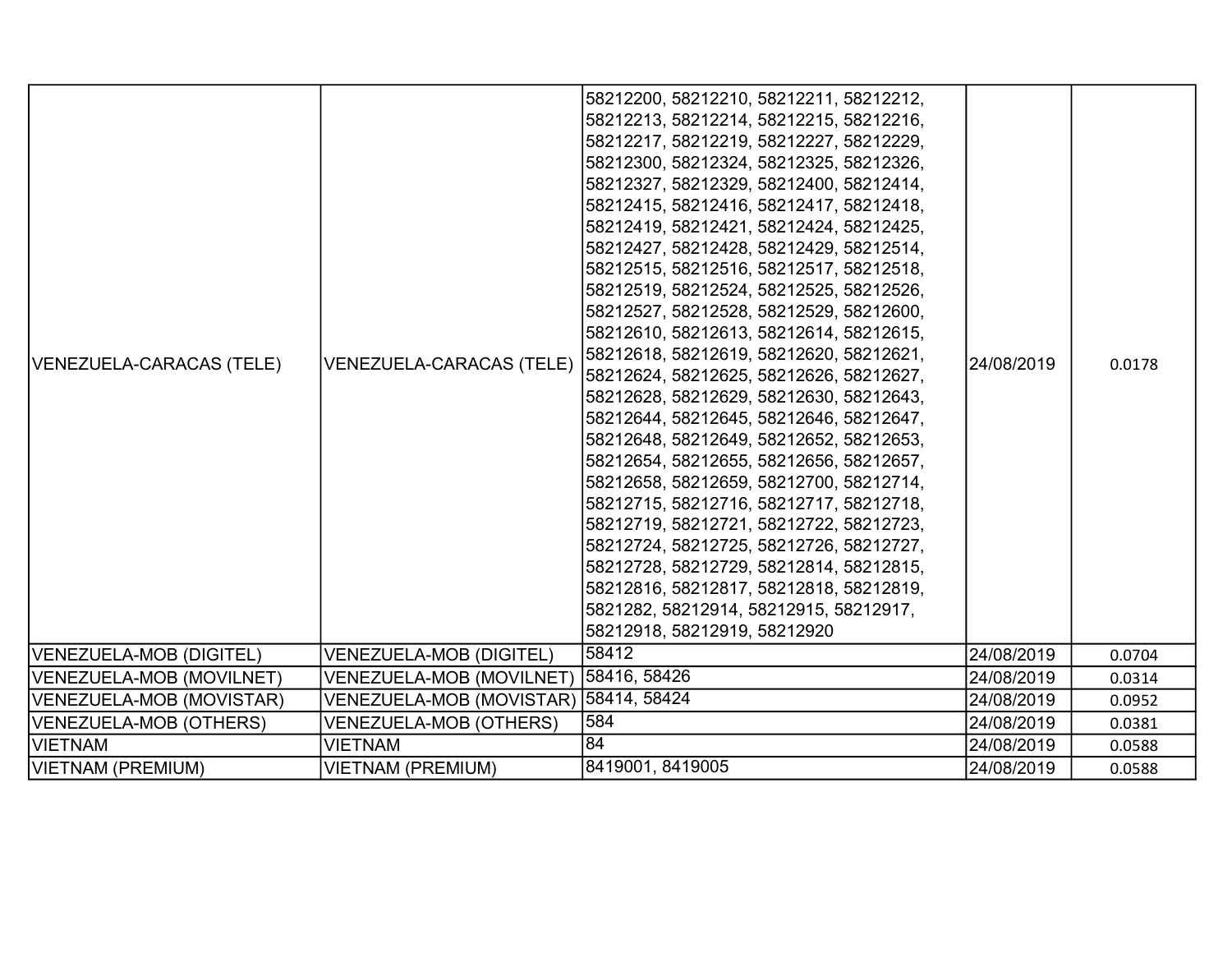| VIETNAM (VIETTEL)          | <b>VIETNAM (VIETTEL)</b>                         | 842032, 842036, 842042, 842046, 842052,<br>842056, 842062, 842066, 842072, 842076,<br>842082, 842086, 842092, 842096, 842102,<br>842106, 842112, 842116, 842122, 842126,<br>842132, 842136, 842142, 842146, 842152,<br>842156, 842162, 842166, 842182, 842186,<br>842192, 842196, 842202, 842206, 842212,<br>842216, 842222, 842226, 842252, 842256,<br>842262, 842266, 842272, 842276, 842282,<br>842286, 842292, 842296, 842322, 842326,<br>842332, 842336, 842342, 842346, 842352,<br>842356, 842362, 842366, 842372, 842376,<br>842382, 842386, 842392, 842396, 84242, 84246,<br>842512, 842516, 842522, 842526, 842542,<br>842546, 842552, 842556, 842562, 842566,<br>842572, 842576, 842582, 842586, 842592,<br>842596, 842602, 842606, 842612, 842616,<br>842622, 842626, 842632, 842636, 842692,<br>842696, 842702, 842706, 842712, 842716,<br>842722, 842726, 842732, 842736, 842742,<br>842746, 842752, 842756, 842762, 842766,<br>842772, 842776, 84282, 84286, 842902, 842906,<br>842912, 842916, 842922, 842926, 842932,<br>842936, 842942, 842946, 842962, 842966,<br>842972, 842976, 842992, 842996 | 24/08/2019 | 0.0588 |
|----------------------------|--------------------------------------------------|--------------------------------------------------------------------------------------------------------------------------------------------------------------------------------------------------------------------------------------------------------------------------------------------------------------------------------------------------------------------------------------------------------------------------------------------------------------------------------------------------------------------------------------------------------------------------------------------------------------------------------------------------------------------------------------------------------------------------------------------------------------------------------------------------------------------------------------------------------------------------------------------------------------------------------------------------------------------------------------------------------------------------------------------------------------------------------------------------------------------|------------|--------|
| <b>VIETNAM-CITIES</b>      | <b>VIETNAM-CITIES</b>                            | 842203, 842253, 84243, 842513, 842583,<br>842723, 842743, 84283                                                                                                                                                                                                                                                                                                                                                                                                                                                                                                                                                                                                                                                                                                                                                                                                                                                                                                                                                                                                                                                    | 24/08/2019 | 0.0576 |
| VIETNAM-MOB (G-TEL)        | VIETNAM-MOB (G-TEL)                              | 8459, 84993, 84994, 84995, 84996, 84997                                                                                                                                                                                                                                                                                                                                                                                                                                                                                                                                                                                                                                                                                                                                                                                                                                                                                                                                                                                                                                                                            | 24/08/2019 | 0.0566 |
| VIETNAM-MOB (MOBIFONE)     | <b>VIETNAM-MOB (MOBIFONE)</b>                    | 8470, 8476, 8477, 8478, 8479, 8489, 8490, 8493 24/08/2019                                                                                                                                                                                                                                                                                                                                                                                                                                                                                                                                                                                                                                                                                                                                                                                                                                                                                                                                                                                                                                                          |            | 0.0572 |
| VIETNAM-MOB (S-FONE)       | <b>VIETNAM-MOB (S-FONE)</b>                      | 8495                                                                                                                                                                                                                                                                                                                                                                                                                                                                                                                                                                                                                                                                                                                                                                                                                                                                                                                                                                                                                                                                                                               | 24/08/2019 | 0.0566 |
| VIETNAM-MOB (VIETNAMOBILE) | VIETNAM-MOB (VIETNAMOBILE 8456, 8458, 8487, 8492 |                                                                                                                                                                                                                                                                                                                                                                                                                                                                                                                                                                                                                                                                                                                                                                                                                                                                                                                                                                                                                                                                                                                    | 24/08/2019 | 0.0566 |
| VIETNAM-MOB (VIETTEL)      | VIETNAM-MOB (VIETTEL)                            | 8432, 8433, 8434, 8435, 8436, 8437, 8438, 8439,<br>84866, 84868, 84869, 8496, 8497, 8498                                                                                                                                                                                                                                                                                                                                                                                                                                                                                                                                                                                                                                                                                                                                                                                                                                                                                                                                                                                                                           | 24/08/2019 | 0.0566 |
| VIETNAM-MOB (VINAPHONE)    | VIETNAM-MOB (VINAPHONE)                          | 8481, 8482, 8483, 8484, 8485, 8488, 8491, 8494 24/08/2019                                                                                                                                                                                                                                                                                                                                                                                                                                                                                                                                                                                                                                                                                                                                                                                                                                                                                                                                                                                                                                                          |            | 0.0547 |
| <b>WALLIS &amp; FUTUNA</b> | <b>WALLIS &amp; FUTUNA</b>                       | 681                                                                                                                                                                                                                                                                                                                                                                                                                                                                                                                                                                                                                                                                                                                                                                                                                                                                                                                                                                                                                                                                                                                | 24/08/2019 | 0.2688 |